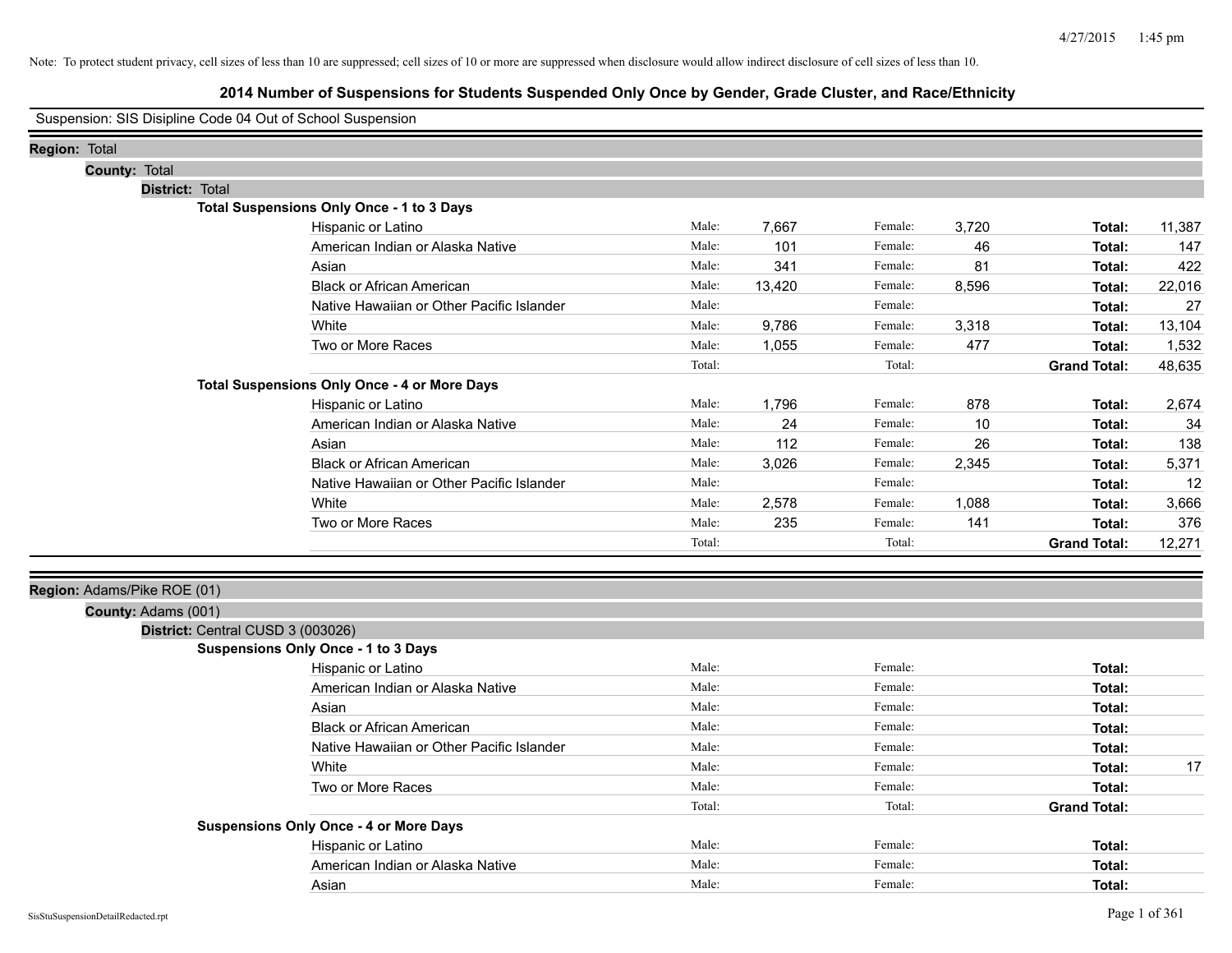| Suspension: SIS Disipline Code 04 Out of School Suspension |                                               |        |         |                     |
|------------------------------------------------------------|-----------------------------------------------|--------|---------|---------------------|
|                                                            | <b>Black or African American</b>              | Male:  | Female: | Total:              |
|                                                            | Native Hawaiian or Other Pacific Islander     | Male:  | Female: | Total:              |
|                                                            | White                                         | Male:  | Female: | Total:              |
|                                                            | Two or More Races                             | Male:  | Female: | Total:              |
|                                                            |                                               | Total: | Total:  | <b>Grand Total:</b> |
| District: CUSD 4 (004026)                                  |                                               |        |         |                     |
|                                                            | <b>Suspensions Only Once - 4 or More Days</b> |        |         |                     |
|                                                            | Hispanic or Latino                            | Male:  | Female: | Total:              |
|                                                            | American Indian or Alaska Native              | Male:  | Female: | Total:              |
|                                                            | Asian                                         | Male:  | Female: | Total:              |
|                                                            | <b>Black or African American</b>              | Male:  | Female: | Total:              |
|                                                            | Native Hawaiian or Other Pacific Islander     | Male:  | Female: | Total:              |
|                                                            | White                                         | Male:  | Female: | Total:              |
|                                                            | Two or More Races                             | Male:  | Female: | Total:              |
|                                                            |                                               | Total: | Total:  | <b>Grand Total:</b> |
| District: Liberty CUSD 2 (002026)                          |                                               |        |         |                     |
|                                                            | <b>Suspensions Only Once - 1 to 3 Days</b>    |        |         |                     |
|                                                            | Hispanic or Latino                            | Male:  | Female: | Total:              |
|                                                            | American Indian or Alaska Native              | Male:  | Female: | Total:              |
|                                                            | Asian                                         | Male:  | Female: | Total:              |
|                                                            | <b>Black or African American</b>              | Male:  | Female: | Total:              |
|                                                            | Native Hawaiian or Other Pacific Islander     | Male:  | Female: | Total:              |
|                                                            | White                                         | Male:  | Female: | 12<br>Total:        |
|                                                            | Two or More Races                             | Male:  | Female: | Total:              |
|                                                            |                                               | Total: | Total:  | <b>Grand Total:</b> |
|                                                            | <b>Suspensions Only Once - 4 or More Days</b> |        |         |                     |
|                                                            | Hispanic or Latino                            | Male:  | Female: | Total:              |
|                                                            | American Indian or Alaska Native              | Male:  | Female: | Total:              |
|                                                            | Asian                                         | Male:  | Female: | Total:              |
|                                                            | <b>Black or African American</b>              | Male:  | Female: | Total:              |
|                                                            | Native Hawaiian or Other Pacific Islander     | Male:  | Female: | Total:              |
|                                                            | White                                         | Male:  | Female: | Total:              |
|                                                            | Two or More Races                             | Male:  | Female: | Total:              |
|                                                            |                                               | Total: | Total:  | <b>Grand Total:</b> |
| District: Non-Public School (1720)                         |                                               |        |         |                     |
|                                                            | Suspensions Only Once - 1 to 3 Days           |        |         |                     |
|                                                            | Hispanic or Latino                            | Male:  | Female: | Total:              |
|                                                            | American Indian or Alaska Native              | Male:  | Female: | Total:              |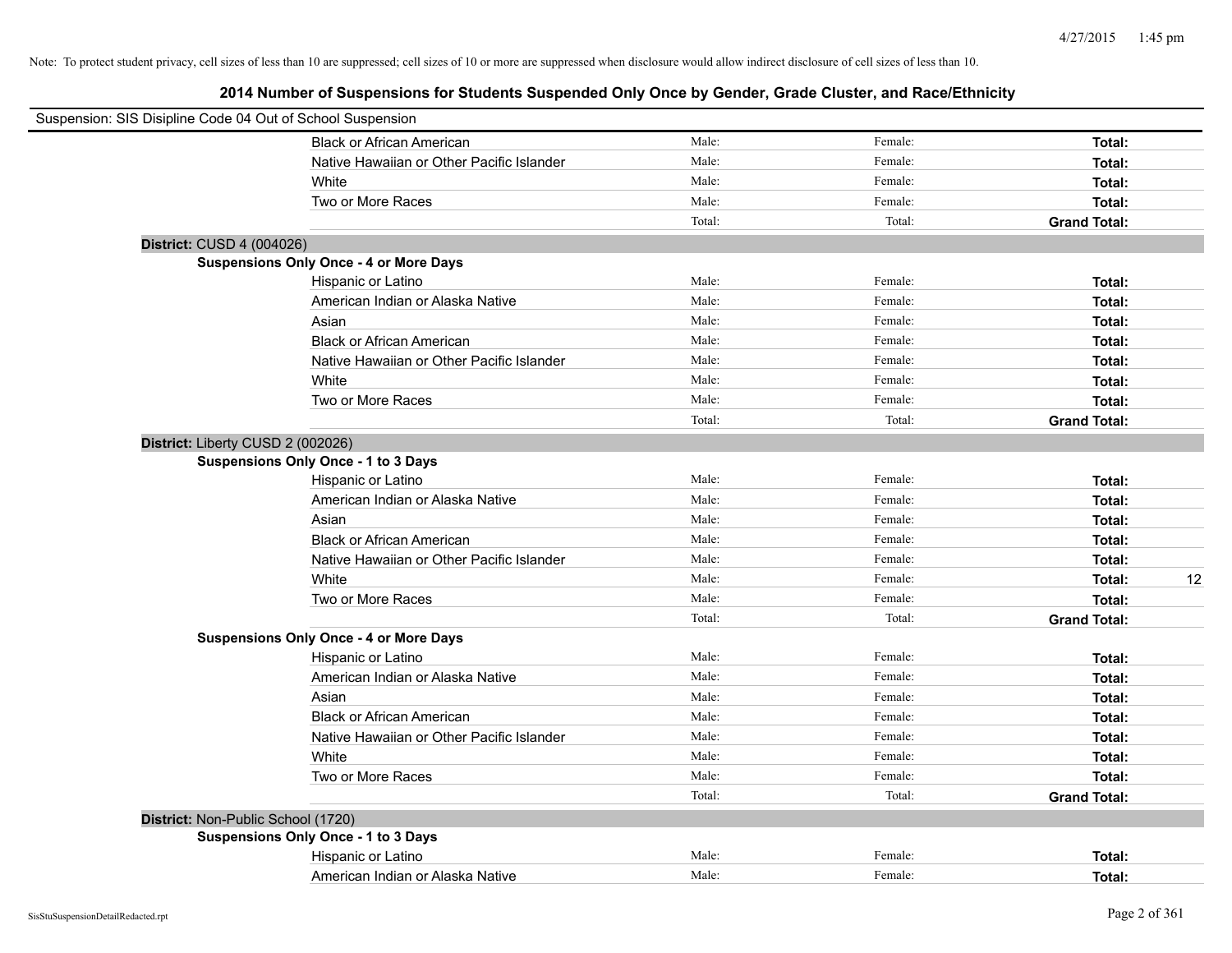**2014 Number of Suspensions for Students Suspended Only Once by Gender, Grade Cluster, and Race/Ethnicity**

| Suspension: SIS Disipline Code 04 Out of School Suspension |                                               |        |    |         |    |                     |     |
|------------------------------------------------------------|-----------------------------------------------|--------|----|---------|----|---------------------|-----|
|                                                            | Asian                                         | Male:  |    | Female: |    | Total:              |     |
|                                                            | <b>Black or African American</b>              | Male:  |    | Female: |    | Total:              |     |
|                                                            | Native Hawaiian or Other Pacific Islander     | Male:  |    | Female: |    | Total:              |     |
|                                                            | White                                         | Male:  |    | Female: |    | Total:              |     |
|                                                            | Two or More Races                             | Male:  |    | Female: |    | Total:              |     |
|                                                            |                                               | Total: |    | Total:  |    | <b>Grand Total:</b> |     |
| District: Payson CUSD 1 (001026)                           |                                               |        |    |         |    |                     |     |
|                                                            | <b>Suspensions Only Once - 1 to 3 Days</b>    |        |    |         |    |                     |     |
|                                                            | Hispanic or Latino                            | Male:  |    | Female: |    | Total:              |     |
|                                                            | American Indian or Alaska Native              | Male:  |    | Female: |    | Total:              |     |
|                                                            | Asian                                         | Male:  |    | Female: |    | Total:              |     |
|                                                            | <b>Black or African American</b>              | Male:  |    | Female: |    | Total:              |     |
|                                                            | Native Hawaiian or Other Pacific Islander     | Male:  |    | Female: |    | Total:              |     |
|                                                            | White                                         | Male:  |    | Female: |    | Total:              | 10  |
|                                                            | Two or More Races                             | Male:  |    | Female: |    | Total:              |     |
|                                                            |                                               | Total: |    | Total:  |    | <b>Grand Total:</b> |     |
| District: Quincy SD 172 (172022)                           |                                               |        |    |         |    |                     |     |
|                                                            | <b>Suspensions Only Once - 1 to 3 Days</b>    |        |    |         |    |                     |     |
|                                                            | Hispanic or Latino                            | Male:  |    | Female: |    | Total:              |     |
|                                                            | American Indian or Alaska Native              | Male:  |    | Female: |    | Total:              |     |
|                                                            | Asian                                         | Male:  |    | Female: |    | Total:              |     |
|                                                            | <b>Black or African American</b>              | Male:  |    | Female: |    | Total:              | 33  |
|                                                            | Native Hawaiian or Other Pacific Islander     | Male:  |    | Female: |    | Total:              |     |
|                                                            | White                                         | Male:  | 98 | Female: | 46 | Total:              | 144 |
|                                                            | Two or More Races                             | Male:  |    | Female: |    | Total:              | 15  |
|                                                            |                                               | Total: |    | Total:  |    | <b>Grand Total:</b> |     |
|                                                            | <b>Suspensions Only Once - 4 or More Days</b> |        |    |         |    |                     |     |
|                                                            | Hispanic or Latino                            | Male:  |    | Female: |    | Total:              |     |
|                                                            | American Indian or Alaska Native              | Male:  |    | Female: |    | Total:              |     |
|                                                            | Asian                                         | Male:  |    | Female: |    | Total:              |     |
|                                                            | <b>Black or African American</b>              | Male:  |    | Female: |    | Total:              | 18  |
|                                                            | Native Hawaiian or Other Pacific Islander     | Male:  |    | Female: |    | Total:              |     |
|                                                            | White                                         | Male:  | 29 | Female: | 14 | Total:              | 43  |
|                                                            | Two or More Races                             | Male:  |    | Female: |    | Total:              |     |
|                                                            |                                               | Total: |    | Total:  |    | <b>Grand Total:</b> | 71  |
| County: Non-Public School (000)                            |                                               |        |    |         |    |                     |     |
| District: Adams/Pike ROE (000000)                          |                                               |        |    |         |    |                     |     |

**Suspensions Only Once - 1 to 3 Days**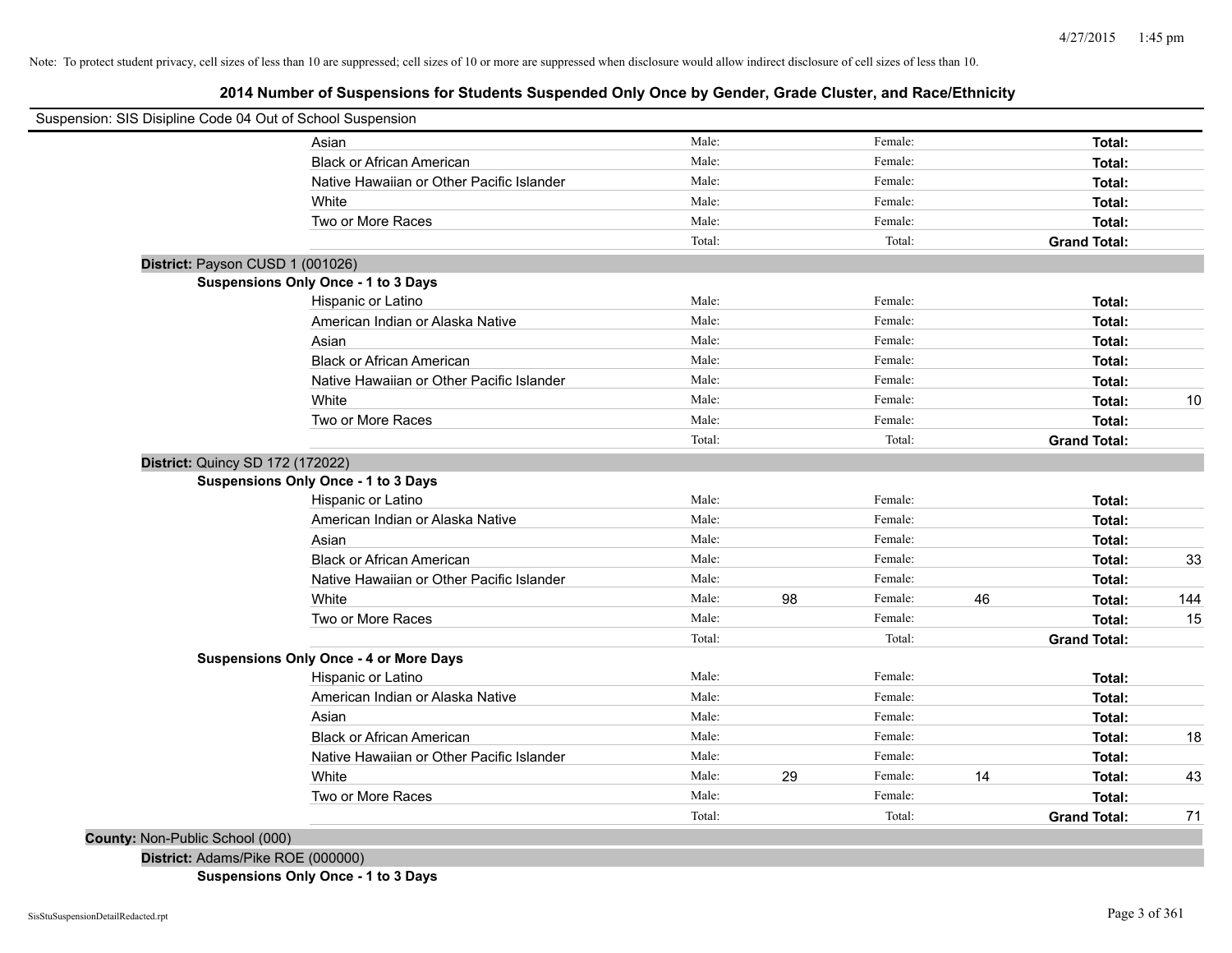| Suspension: SIS Disipline Code 04 Out of School Suspension |                                               |        |         |                     |    |
|------------------------------------------------------------|-----------------------------------------------|--------|---------|---------------------|----|
|                                                            | Hispanic or Latino                            | Male:  | Female: | Total:              |    |
|                                                            | American Indian or Alaska Native              | Male:  | Female: | Total:              |    |
|                                                            | Asian                                         | Male:  | Female: | Total:              |    |
|                                                            | <b>Black or African American</b>              | Male:  | Female: | Total:              |    |
|                                                            | Native Hawaiian or Other Pacific Islander     | Male:  | Female: | Total:              |    |
|                                                            | White                                         | Male:  | Female: | Total:              |    |
|                                                            | Two or More Races                             | Male:  | Female: | Total:              |    |
|                                                            |                                               | Total: | Total:  | <b>Grand Total:</b> |    |
| County: Pike (075)                                         |                                               |        |         |                     |    |
| District: Griggsville-Perry CUSD 4 (004026)                |                                               |        |         |                     |    |
|                                                            | <b>Suspensions Only Once - 1 to 3 Days</b>    |        |         |                     |    |
|                                                            | Hispanic or Latino                            | Male:  | Female: | Total:              |    |
|                                                            | American Indian or Alaska Native              | Male:  | Female: | Total:              |    |
|                                                            | Asian                                         | Male:  | Female: | Total:              |    |
|                                                            | <b>Black or African American</b>              | Male:  | Female: | Total:              |    |
|                                                            | Native Hawaiian or Other Pacific Islander     | Male:  | Female: | Total:              |    |
|                                                            | White                                         | Male:  | Female: | Total:              |    |
|                                                            | Two or More Races                             | Male:  | Female: | Total:              |    |
|                                                            |                                               | Total: | Total:  | <b>Grand Total:</b> |    |
|                                                            | <b>Suspensions Only Once - 4 or More Days</b> |        |         |                     |    |
|                                                            | Hispanic or Latino                            | Male:  | Female: | Total:              |    |
|                                                            | American Indian or Alaska Native              | Male:  | Female: | Total:              |    |
|                                                            | Asian                                         | Male:  | Female: | Total:              |    |
|                                                            | <b>Black or African American</b>              | Male:  | Female: | Total:              |    |
|                                                            | Native Hawaiian or Other Pacific Islander     | Male:  | Female: | Total:              |    |
|                                                            | White                                         | Male:  | Female: | Total:              |    |
|                                                            | Two or More Races                             | Male:  | Female: | Total:              |    |
|                                                            |                                               | Total: | Total:  | <b>Grand Total:</b> |    |
| District: Pikeland CUSD 10 (010026)                        |                                               |        |         |                     |    |
|                                                            | <b>Suspensions Only Once - 1 to 3 Days</b>    |        |         |                     |    |
|                                                            | Hispanic or Latino                            | Male:  | Female: | Total:              |    |
|                                                            | American Indian or Alaska Native              | Male:  | Female: | Total:              |    |
|                                                            | Asian                                         | Male:  | Female: | Total:              |    |
|                                                            | <b>Black or African American</b>              | Male:  | Female: | Total:              |    |
|                                                            | Native Hawaiian or Other Pacific Islander     | Male:  | Female: | Total:              |    |
|                                                            | White                                         | Male:  | Female: | Total:              | 33 |
|                                                            | Two or More Races                             | Male:  | Female: | Total:              |    |
|                                                            |                                               | Total: | Total:  | <b>Grand Total:</b> |    |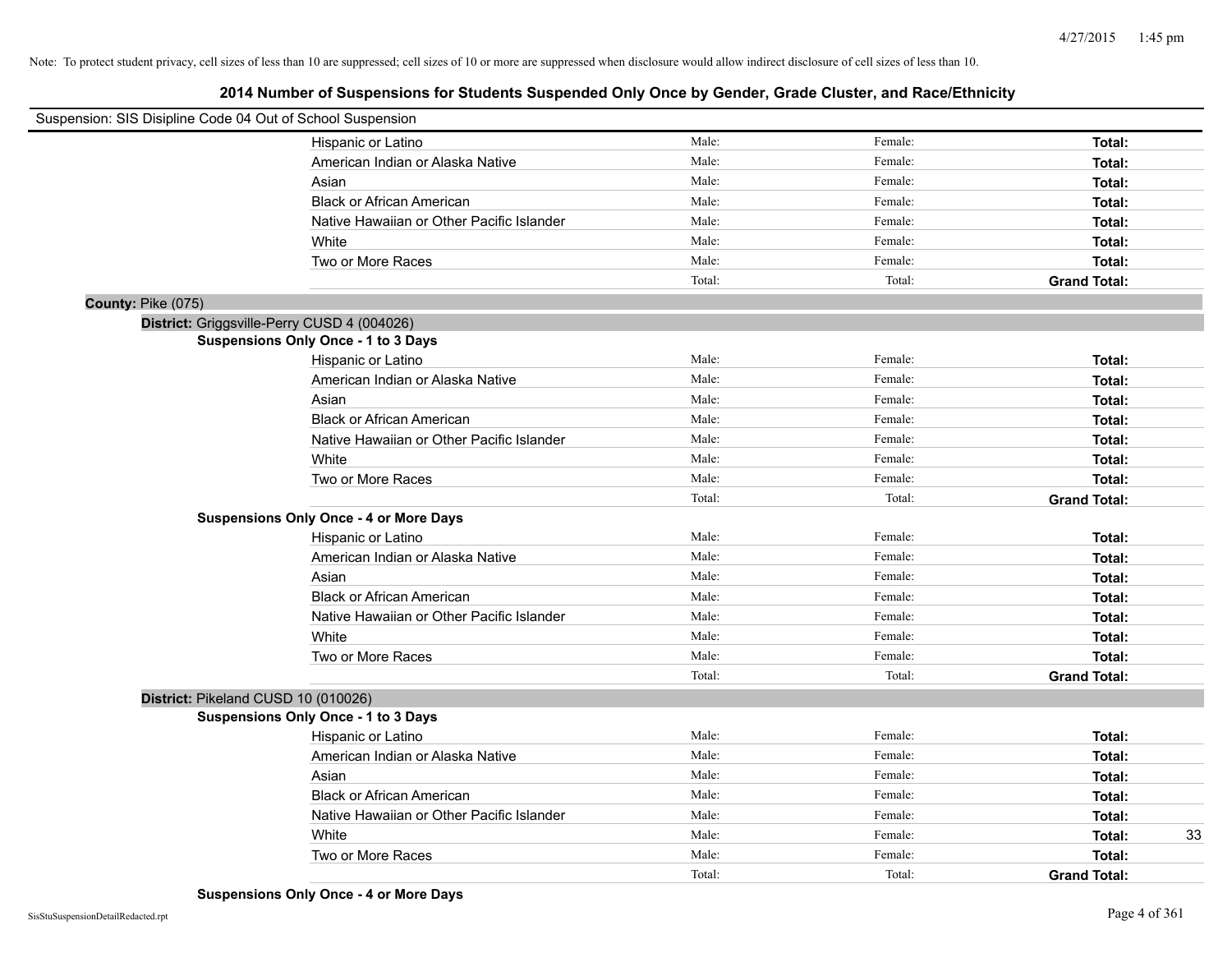| Suspension: SIS Disipline Code 04 Out of School Suspension |                                               |        |         |                     |
|------------------------------------------------------------|-----------------------------------------------|--------|---------|---------------------|
|                                                            | Hispanic or Latino                            | Male:  | Female: | Total:              |
|                                                            | American Indian or Alaska Native              | Male:  | Female: | Total:              |
|                                                            | Asian                                         | Male:  | Female: | Total:              |
|                                                            | <b>Black or African American</b>              | Male:  | Female: | Total:              |
|                                                            | Native Hawaiian or Other Pacific Islander     | Male:  | Female: | Total:              |
|                                                            | White                                         | Male:  | Female: | Total:              |
|                                                            | Two or More Races                             | Male:  | Female: | Total:              |
|                                                            |                                               | Total: | Total:  | <b>Grand Total:</b> |
| District: Pleasant Hill CUSD 3 (003026)                    |                                               |        |         |                     |
|                                                            | Suspensions Only Once - 1 to 3 Days           |        |         |                     |
|                                                            | Hispanic or Latino                            | Male:  | Female: | Total:              |
|                                                            | American Indian or Alaska Native              | Male:  | Female: | Total:              |
|                                                            | Asian                                         | Male:  | Female: | Total:              |
|                                                            | <b>Black or African American</b>              | Male:  | Female: | Total:              |
|                                                            | Native Hawaiian or Other Pacific Islander     | Male:  | Female: | Total:              |
|                                                            | White                                         | Male:  | Female: | Total:              |
|                                                            | Two or More Races                             | Male:  | Female: | Total:              |
|                                                            |                                               | Total: | Total:  | <b>Grand Total:</b> |
|                                                            | <b>Suspensions Only Once - 4 or More Days</b> |        |         |                     |
|                                                            | Hispanic or Latino                            | Male:  | Female: | Total:              |
|                                                            | American Indian or Alaska Native              | Male:  | Female: | Total:              |
|                                                            | Asian                                         | Male:  | Female: | Total:              |
|                                                            | <b>Black or African American</b>              | Male:  | Female: | Total:              |
|                                                            | Native Hawaiian or Other Pacific Islander     | Male:  | Female: | Total:              |
|                                                            | White                                         | Male:  | Female: | Total:              |
|                                                            | Two or More Races                             | Male:  | Female: | Total:              |
|                                                            |                                               | Total: | Total:  | <b>Grand Total:</b> |
| District: Western CUSD 12 (012026)                         |                                               |        |         |                     |
|                                                            | Suspensions Only Once - 1 to 3 Days           |        |         |                     |
|                                                            | Hispanic or Latino                            | Male:  | Female: | Total:              |
|                                                            | American Indian or Alaska Native              | Male:  | Female: | Total:              |
|                                                            | Asian                                         | Male:  | Female: | Total:              |
|                                                            | <b>Black or African American</b>              | Male:  | Female: | Total:              |
|                                                            | Native Hawaiian or Other Pacific Islander     | Male:  | Female: | Total:              |
|                                                            | White                                         | Male:  | Female: | Total:              |
|                                                            | Two or More Races                             | Male:  | Female: | Total:              |
|                                                            |                                               | Total: | Total:  | <b>Grand Total:</b> |
|                                                            | <b>Suspensions Only Once - 4 or More Days</b> |        |         |                     |
|                                                            | Hispanic or Latino                            | Male:  | Female: | Total:              |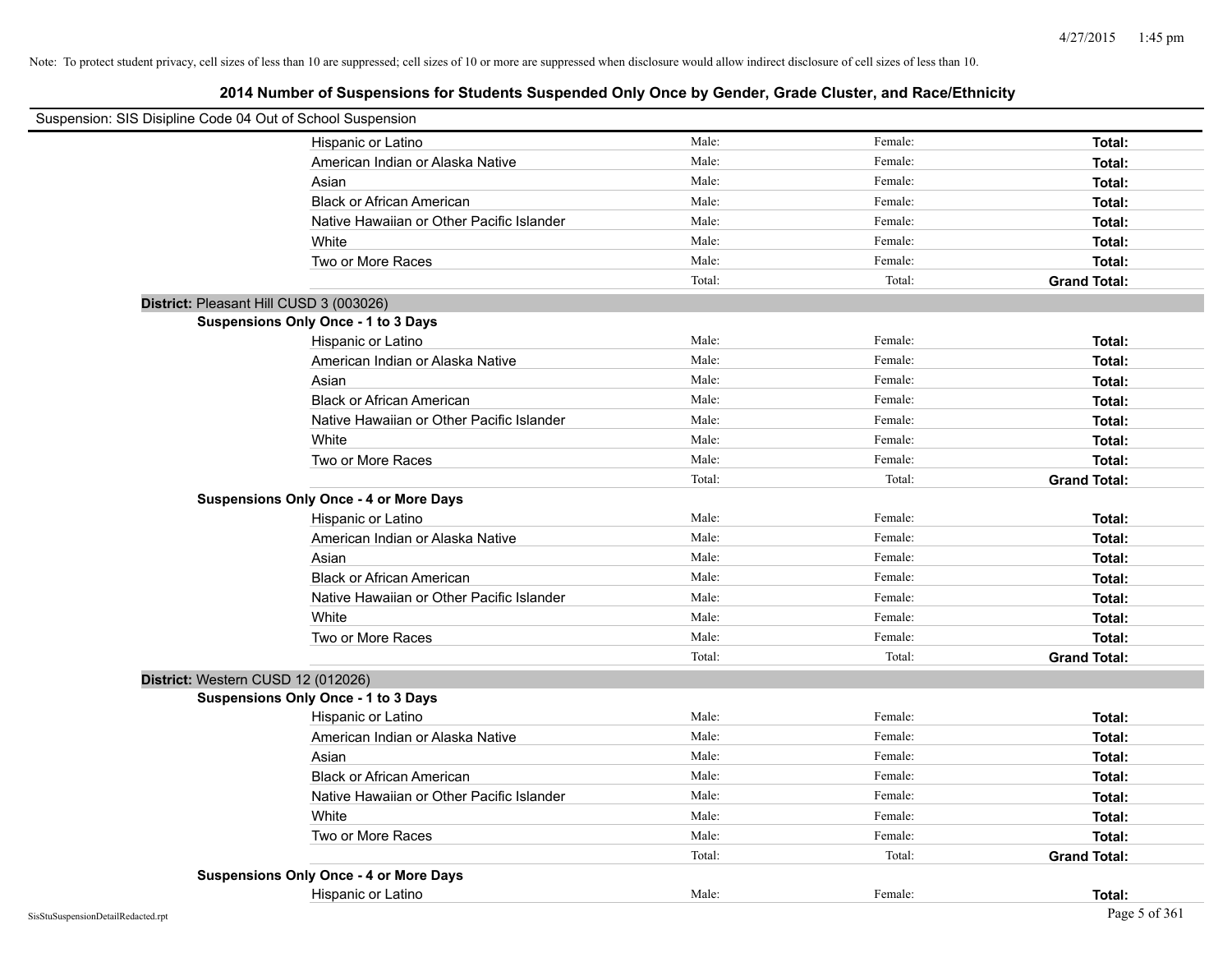| Suspension: SIS Disipline Code 04 Out of School Suspension |                                               |        |    |         |    |                     |    |
|------------------------------------------------------------|-----------------------------------------------|--------|----|---------|----|---------------------|----|
|                                                            | American Indian or Alaska Native              | Male:  |    | Female: |    | Total:              |    |
|                                                            | Asian                                         | Male:  |    | Female: |    | Total:              |    |
|                                                            | <b>Black or African American</b>              | Male:  |    | Female: |    | Total:              |    |
|                                                            | Native Hawaiian or Other Pacific Islander     | Male:  |    | Female: |    | Total:              |    |
|                                                            | White                                         | Male:  |    | Female: |    | Total:              |    |
|                                                            | Two or More Races                             | Male:  |    | Female: |    | Total:              |    |
|                                                            |                                               | Total: |    | Total:  |    | <b>Grand Total:</b> |    |
|                                                            |                                               |        |    |         |    |                     |    |
| Region: Alxndr/John/Masc/Pulski/Unon ROE (02)              |                                               |        |    |         |    |                     |    |
| County: Alexander (002)                                    |                                               |        |    |         |    |                     |    |
|                                                            | District: Cairo USD 1 (001022)                |        |    |         |    |                     |    |
|                                                            | <b>Suspensions Only Once - 1 to 3 Days</b>    |        |    |         |    |                     |    |
|                                                            | Hispanic or Latino                            | Male:  |    | Female: |    | Total:              |    |
|                                                            | American Indian or Alaska Native              | Male:  |    | Female: |    | Total:              |    |
|                                                            | Asian                                         | Male:  |    | Female: |    | Total:              |    |
|                                                            | <b>Black or African American</b>              | Male:  | 29 | Female: | 11 | Total:              | 40 |
|                                                            | Native Hawaiian or Other Pacific Islander     | Male:  |    | Female: |    | Total:              |    |
|                                                            | White                                         | Male:  |    | Female: |    | Total:              |    |
|                                                            | Two or More Races                             | Male:  |    | Female: |    | Total:              |    |
|                                                            |                                               | Total: |    | Total:  |    | <b>Grand Total:</b> |    |
|                                                            | <b>Suspensions Only Once - 4 or More Days</b> |        |    |         |    |                     |    |
|                                                            | Hispanic or Latino                            | Male:  |    | Female: |    | Total:              |    |
|                                                            | American Indian or Alaska Native              | Male:  |    | Female: |    | Total:              |    |
|                                                            | Asian                                         | Male:  |    | Female: |    | Total:              |    |
|                                                            | <b>Black or African American</b>              | Male:  |    | Female: |    | Total:              |    |
|                                                            | Native Hawaiian or Other Pacific Islander     | Male:  |    | Female: |    | Total:              |    |
|                                                            | White                                         | Male:  |    | Female: |    | Total:              |    |
|                                                            | Two or More Races                             | Male:  |    | Female: |    | Total:              |    |
|                                                            |                                               | Total: |    | Total:  |    | <b>Grand Total:</b> | 10 |
|                                                            | District: Egyptian CUSD 5 (005026)            |        |    |         |    |                     |    |
|                                                            | <b>Suspensions Only Once - 1 to 3 Days</b>    |        |    |         |    |                     |    |
|                                                            | Hispanic or Latino                            | Male:  |    | Female: |    | Total:              |    |
|                                                            | American Indian or Alaska Native              | Male:  |    | Female: |    | Total:              |    |
|                                                            | Asian                                         | Male:  |    | Female: |    | Total:              |    |
|                                                            | <b>Black or African American</b>              | Male:  |    | Female: |    | Total:              |    |
|                                                            | Native Hawaiian or Other Pacific Islander     | Male:  |    | Female: |    | Total:              |    |
|                                                            | White                                         | Male:  |    | Female: |    | Total:              |    |
|                                                            | Two or More Races                             | Male:  |    | Female: |    | Total:              |    |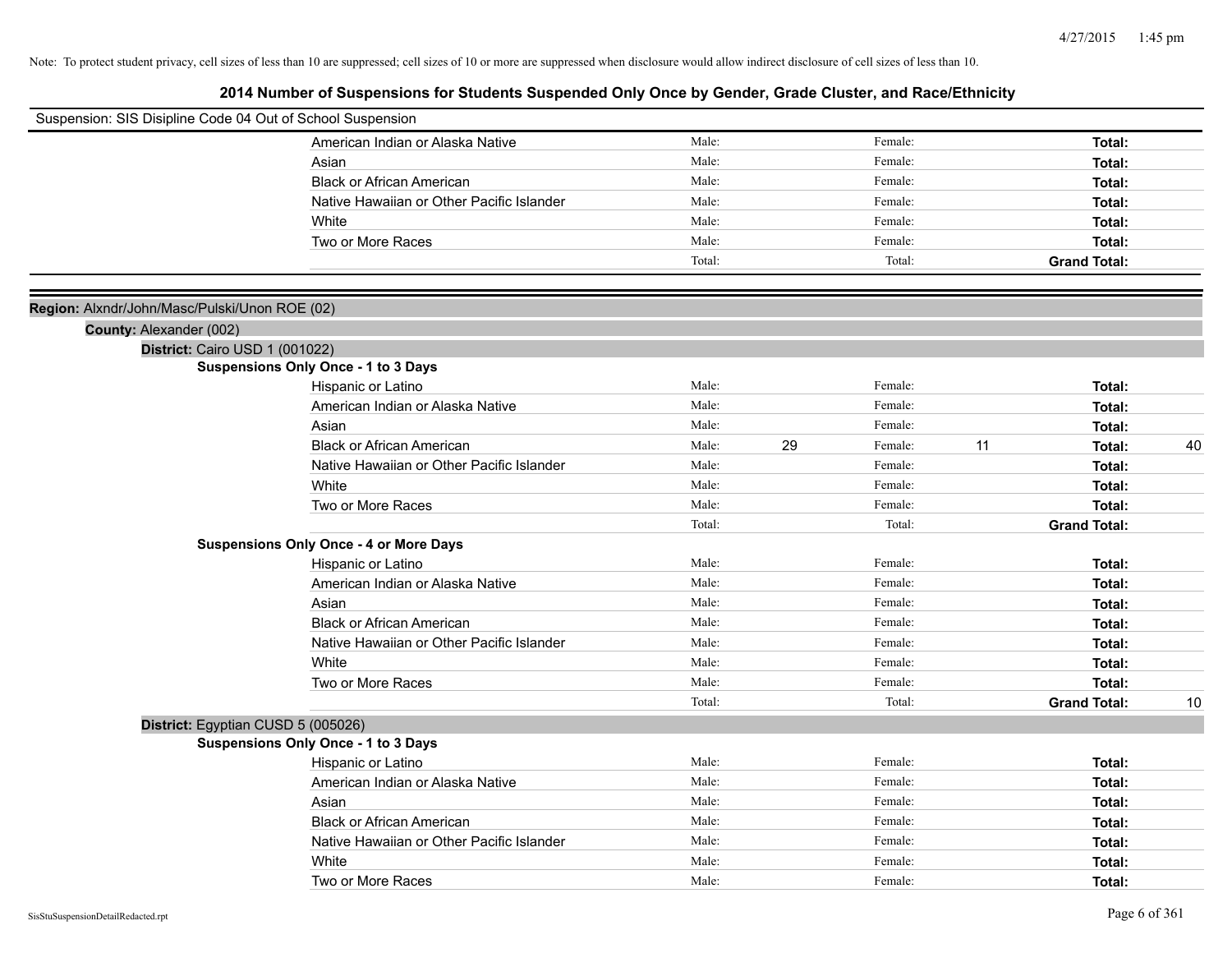| Suspension: SIS Disipline Code 04 Out of School Suspension |                                               |        |         |                     |
|------------------------------------------------------------|-----------------------------------------------|--------|---------|---------------------|
|                                                            |                                               | Total: | Total:  | <b>Grand Total:</b> |
|                                                            | <b>Suspensions Only Once - 4 or More Days</b> |        |         |                     |
|                                                            | Hispanic or Latino                            | Male:  | Female: | Total:              |
|                                                            | American Indian or Alaska Native              | Male:  | Female: | Total:              |
|                                                            | Asian                                         | Male:  | Female: | Total:              |
|                                                            | <b>Black or African American</b>              | Male:  | Female: | Total:              |
|                                                            | Native Hawaiian or Other Pacific Islander     | Male:  | Female: | Total:              |
|                                                            | White                                         | Male:  | Female: | Total:              |
|                                                            | Two or More Races                             | Male:  | Female: | Total:              |
|                                                            |                                               | Total: | Total:  | <b>Grand Total:</b> |
| County: Johnson (044)                                      |                                               |        |         |                     |
| District: Goreville CUD 1 (001026)                         |                                               |        |         |                     |
|                                                            | <b>Suspensions Only Once - 1 to 3 Days</b>    |        |         |                     |
|                                                            | Hispanic or Latino                            | Male:  | Female: | Total:              |
|                                                            | American Indian or Alaska Native              | Male:  | Female: | Total:              |
|                                                            | Asian                                         | Male:  | Female: | Total:              |
|                                                            | <b>Black or African American</b>              | Male:  | Female: | Total:              |
|                                                            | Native Hawaiian or Other Pacific Islander     | Male:  | Female: | Total:              |
|                                                            | White                                         | Male:  | Female: | Total:              |
|                                                            | Two or More Races                             | Male:  | Female: | Total:              |
|                                                            |                                               | Total: | Total:  | <b>Grand Total:</b> |
|                                                            | <b>Suspensions Only Once - 4 or More Days</b> |        |         |                     |
|                                                            | Hispanic or Latino                            | Male:  | Female: | Total:              |
|                                                            | American Indian or Alaska Native              | Male:  | Female: | Total:              |
|                                                            | Asian                                         | Male:  | Female: | Total:              |
|                                                            | <b>Black or African American</b>              | Male:  | Female: | Total:              |
|                                                            | Native Hawaiian or Other Pacific Islander     | Male:  | Female: | Total:              |
|                                                            | White                                         | Male:  | Female: | Total:              |
|                                                            | Two or More Races                             | Male:  | Female: | Total:              |
|                                                            |                                               | Total: | Total:  | <b>Grand Total:</b> |
|                                                            | District: New Simpson Hill SD 32 (032003)     |        |         |                     |
|                                                            | Suspensions Only Once - 1 to 3 Days           |        |         |                     |
|                                                            | Hispanic or Latino                            | Male:  | Female: | Total:              |
|                                                            | American Indian or Alaska Native              | Male:  | Female: | Total:              |
|                                                            | Asian                                         | Male:  | Female: | Total:              |
|                                                            | <b>Black or African American</b>              | Male:  | Female: | Total:              |
|                                                            | Native Hawaiian or Other Pacific Islander     | Male:  | Female: | Total:              |
|                                                            | White                                         | Male:  | Female: | Total:              |
|                                                            | Two or More Races                             | Male:  | Female: | Total:              |
| SisStuSuspensionDetailRedacted.rpt                         |                                               |        |         | Page 7 of 361       |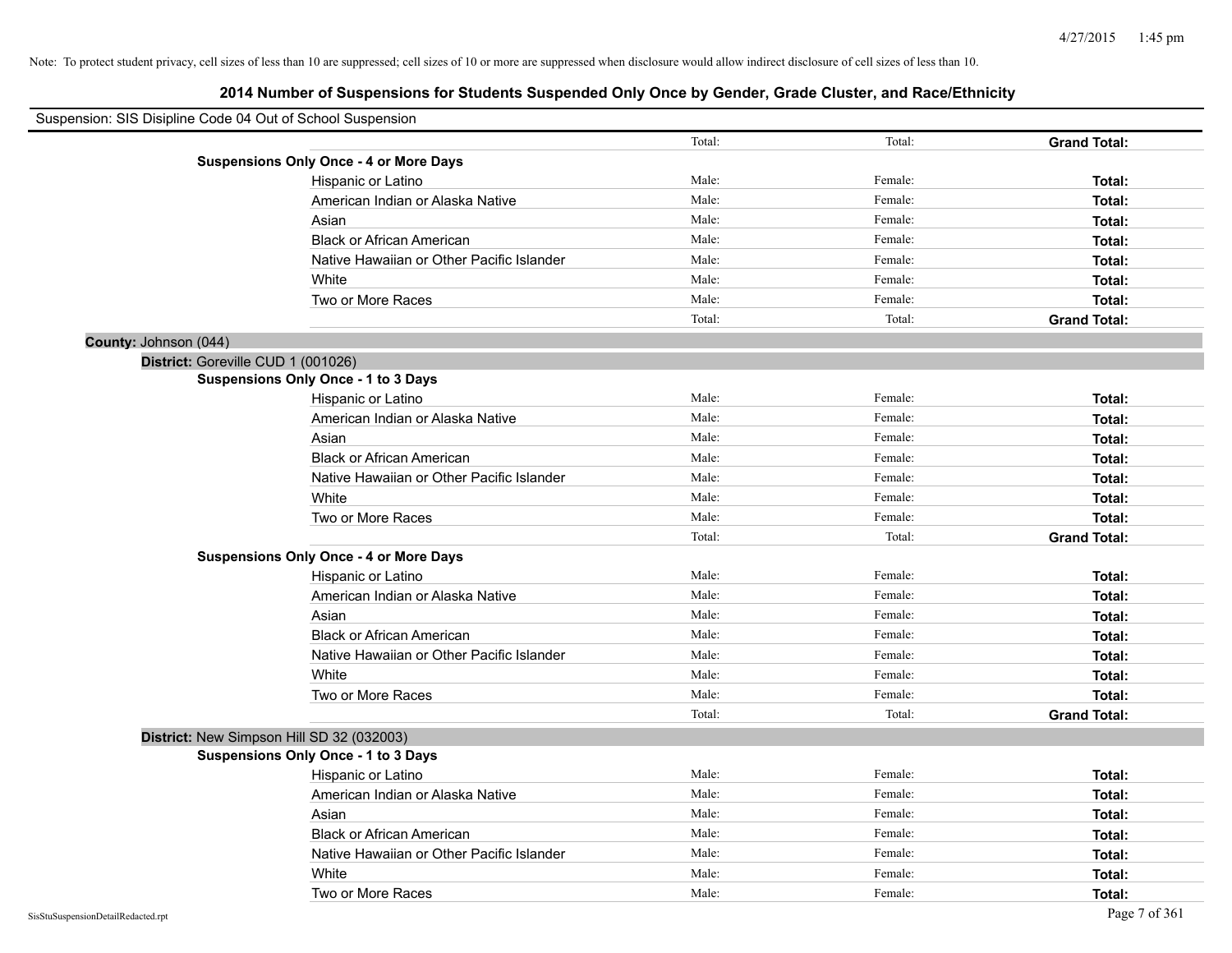| Suspension: SIS Disipline Code 04 Out of School Suspension |                                               |        |         |                     |
|------------------------------------------------------------|-----------------------------------------------|--------|---------|---------------------|
|                                                            |                                               | Total: | Total:  | <b>Grand Total:</b> |
| District: Vienna HSD 133 (133017)                          |                                               |        |         |                     |
|                                                            | <b>Suspensions Only Once - 1 to 3 Days</b>    |        |         |                     |
|                                                            | Hispanic or Latino                            | Male:  | Female: | Total:              |
|                                                            | American Indian or Alaska Native              | Male:  | Female: | Total:              |
|                                                            | Asian                                         | Male:  | Female: | Total:              |
|                                                            | <b>Black or African American</b>              | Male:  | Female: | Total:              |
|                                                            | Native Hawaiian or Other Pacific Islander     | Male:  | Female: | Total:              |
|                                                            | White                                         | Male:  | Female: | 11<br>Total:        |
|                                                            | Two or More Races                             | Male:  | Female: | Total:              |
|                                                            |                                               | Total: | Total:  | <b>Grand Total:</b> |
|                                                            | <b>Suspensions Only Once - 4 or More Days</b> |        |         |                     |
|                                                            | Hispanic or Latino                            | Male:  | Female: | Total:              |
|                                                            | American Indian or Alaska Native              | Male:  | Female: | Total:              |
|                                                            | Asian                                         | Male:  | Female: | Total:              |
|                                                            | <b>Black or African American</b>              | Male:  | Female: | Total:              |
|                                                            | Native Hawaiian or Other Pacific Islander     | Male:  | Female: | Total:              |
|                                                            | White                                         | Male:  | Female: | Total:              |
|                                                            | Two or More Races                             | Male:  | Female: | Total:              |
|                                                            |                                               | Total: | Total:  | <b>Grand Total:</b> |
| District: Vienna SD 55 (055002)                            |                                               |        |         |                     |
|                                                            | <b>Suspensions Only Once - 1 to 3 Days</b>    |        |         |                     |
|                                                            | Hispanic or Latino                            | Male:  | Female: | Total:              |
|                                                            | American Indian or Alaska Native              | Male:  | Female: | Total:              |
|                                                            | Asian                                         | Male:  | Female: | Total:              |
|                                                            | <b>Black or African American</b>              | Male:  | Female: | Total:              |
|                                                            | Native Hawaiian or Other Pacific Islander     | Male:  | Female: | Total:              |
|                                                            | White                                         | Male:  | Female: | Total:<br>11        |
|                                                            | Two or More Races                             | Male:  | Female: | Total:              |
|                                                            |                                               | Total: | Total:  | <b>Grand Total:</b> |
| County: Massac (061)                                       |                                               |        |         |                     |
|                                                            | District: Joppa-Maple Grove UD 38 (038026)    |        |         |                     |
|                                                            | Suspensions Only Once - 1 to 3 Days           |        |         |                     |
|                                                            | Hispanic or Latino                            | Male:  | Female: | Total:              |
|                                                            | American Indian or Alaska Native              | Male:  | Female: | Total:              |
|                                                            | Asian                                         | Male:  | Female: | Total:              |
|                                                            | <b>Black or African American</b>              | Male:  | Female: | Total:              |
|                                                            | Native Hawaiian or Other Pacific Islander     | Male:  | Female: | Total:              |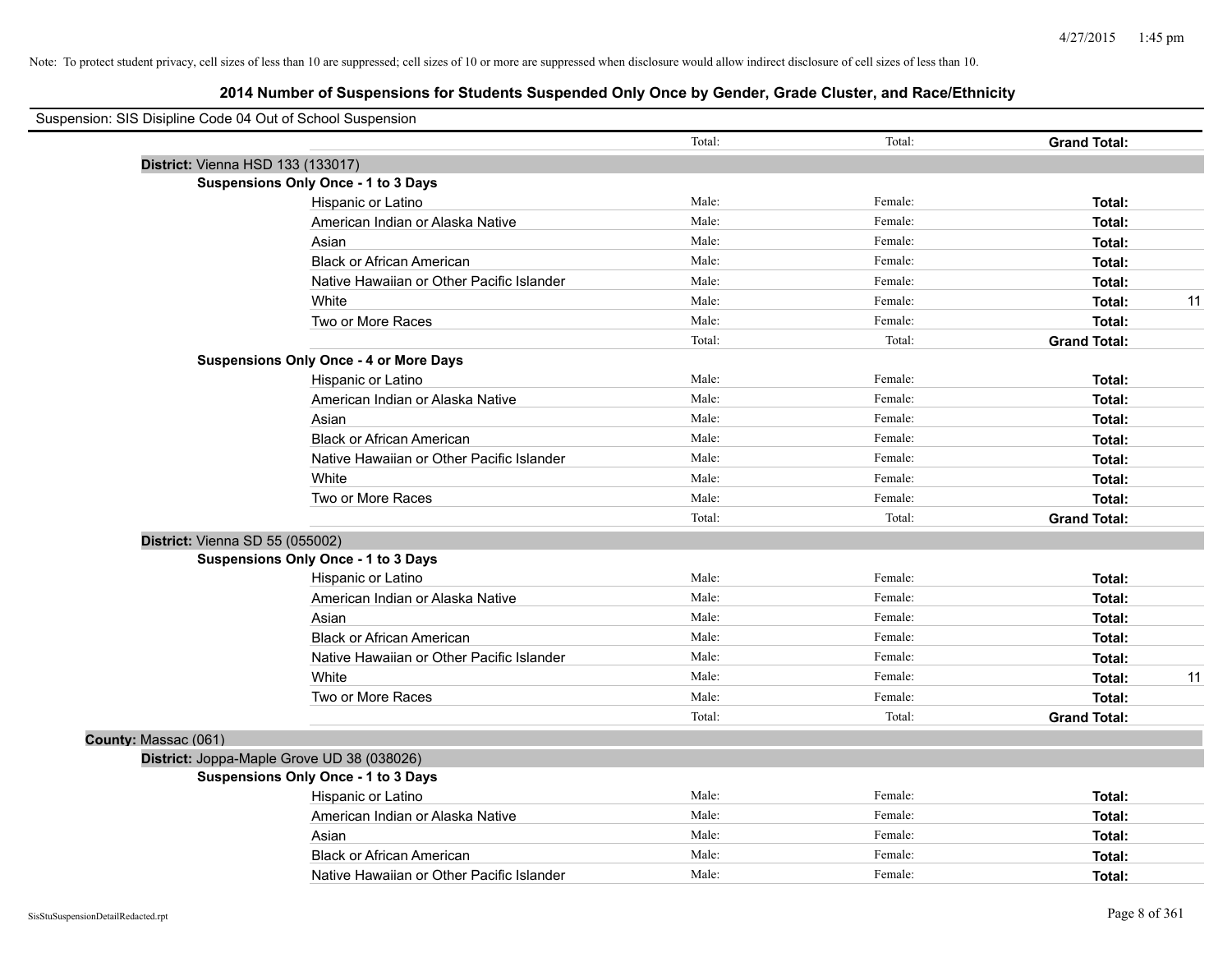| Suspension: SIS Disipline Code 04 Out of School Suspension |                                               |        |         |                     |
|------------------------------------------------------------|-----------------------------------------------|--------|---------|---------------------|
|                                                            | White                                         | Male:  | Female: | Total:              |
|                                                            | Two or More Races                             | Male:  | Female: | Total:              |
|                                                            |                                               | Total: | Total:  | <b>Grand Total:</b> |
| District: Massac UD 1 (001026)                             |                                               |        |         |                     |
|                                                            | Suspensions Only Once - 1 to 3 Days           |        |         |                     |
|                                                            | Hispanic or Latino                            | Male:  | Female: | Total:              |
|                                                            | American Indian or Alaska Native              | Male:  | Female: | Total:              |
|                                                            | Asian                                         | Male:  | Female: | Total:              |
|                                                            | <b>Black or African American</b>              | Male:  | Female: | Total:              |
|                                                            | Native Hawaiian or Other Pacific Islander     | Male:  | Female: | Total:              |
|                                                            | White                                         | Male:  | Female: | 48<br>Total:        |
|                                                            | Two or More Races                             | Male:  | Female: | Total:              |
|                                                            |                                               | Total: | Total:  | <b>Grand Total:</b> |
|                                                            | <b>Suspensions Only Once - 4 or More Days</b> |        |         |                     |
|                                                            | Hispanic or Latino                            | Male:  | Female: | Total:              |
|                                                            | American Indian or Alaska Native              | Male:  | Female: | Total:              |
|                                                            | Asian                                         | Male:  | Female: | Total:              |
|                                                            | <b>Black or African American</b>              | Male:  | Female: | Total:              |
|                                                            | Native Hawaiian or Other Pacific Islander     | Male:  | Female: | Total:              |
|                                                            | White                                         | Male:  | Female: | Total:              |
|                                                            | Two or More Races                             | Male:  | Female: | Total:              |
|                                                            |                                               | Total: | Total:  | <b>Grand Total:</b> |
| County: Pulaski (077)                                      |                                               |        |         |                     |
|                                                            | District: Century CUSD 100 (100026)           |        |         |                     |
|                                                            | Suspensions Only Once - 1 to 3 Days           |        |         |                     |
|                                                            | Hispanic or Latino                            | Male:  | Female: | Total:              |
|                                                            | American Indian or Alaska Native              | Male:  | Female: | Total:              |
|                                                            | Asian                                         | Male:  | Female: | Total:              |
|                                                            | <b>Black or African American</b>              | Male:  | Female: | Total:              |
|                                                            | Native Hawaiian or Other Pacific Islander     | Male:  | Female: | Total:              |
|                                                            | White                                         | Male:  | Female: | 14<br>Total:        |
|                                                            | Two or More Races                             | Male:  | Female: | Total:              |
|                                                            |                                               | Total: | Total:  | <b>Grand Total:</b> |
|                                                            | <b>Suspensions Only Once - 4 or More Days</b> |        |         |                     |
|                                                            | Hispanic or Latino                            | Male:  | Female: | Total:              |
|                                                            | American Indian or Alaska Native              | Male:  | Female: | Total:              |
|                                                            | Asian                                         | Male:  | Female: | Total:              |
|                                                            | <b>Black or African American</b>              | Male:  | Female: | Total:              |
|                                                            | Native Hawaiian or Other Pacific Islander     | Male:  | Female: | Total:              |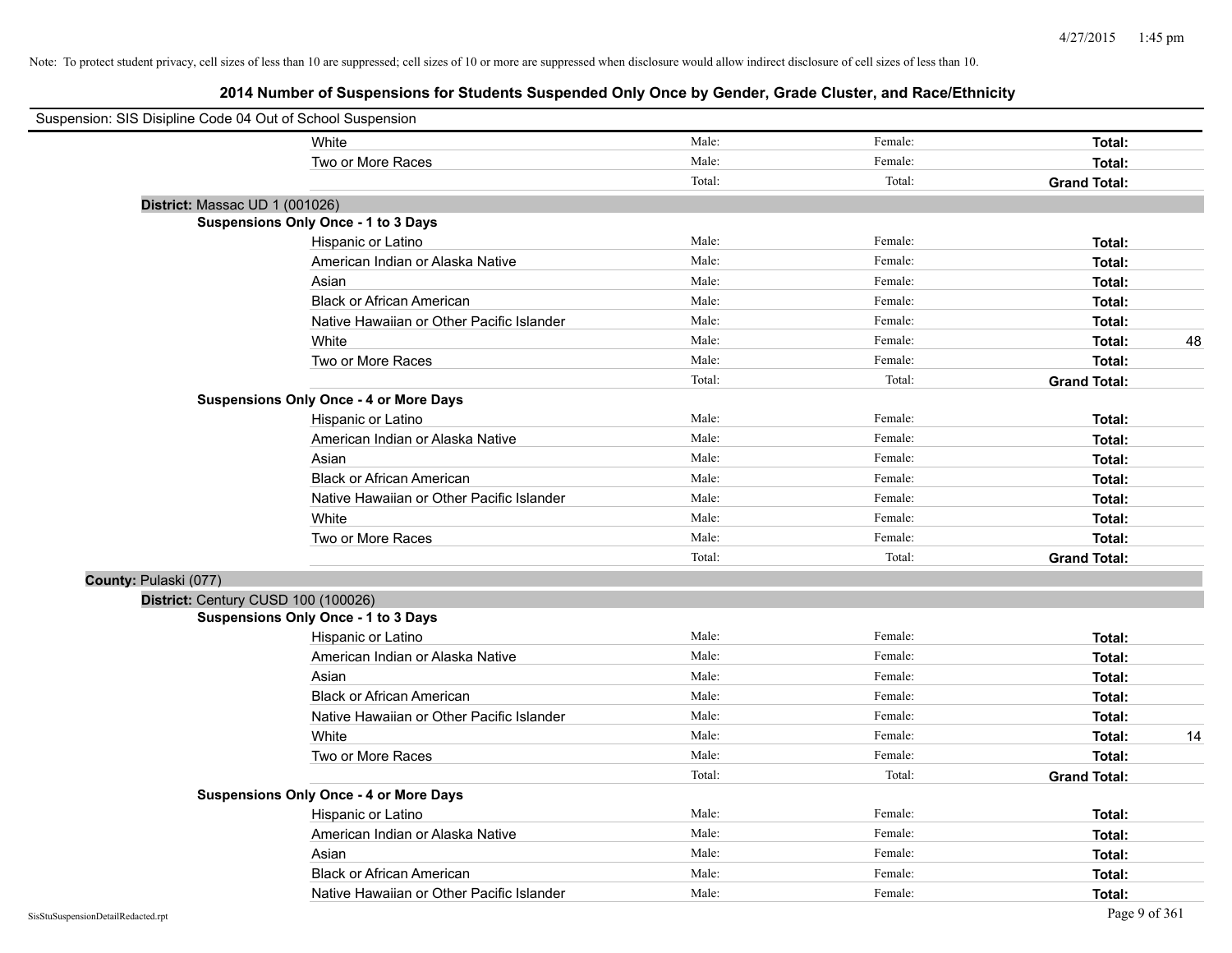| Suspension: SIS Disipline Code 04 Out of School Suspension |                                               |        |         |                     |
|------------------------------------------------------------|-----------------------------------------------|--------|---------|---------------------|
|                                                            | White                                         | Male:  | Female: | Total:              |
|                                                            | Two or More Races                             | Male:  | Female: | Total:              |
|                                                            |                                               | Total: | Total:  | <b>Grand Total:</b> |
|                                                            | District: Meridian CUSD 101 (101026)          |        |         |                     |
|                                                            | Suspensions Only Once - 1 to 3 Days           |        |         |                     |
|                                                            | Hispanic or Latino                            | Male:  | Female: | Total:              |
|                                                            | American Indian or Alaska Native              | Male:  | Female: | Total:              |
|                                                            | Asian                                         | Male:  | Female: | Total:              |
|                                                            | <b>Black or African American</b>              | Male:  | Female: | 21<br>Total:        |
|                                                            | Native Hawaiian or Other Pacific Islander     | Male:  | Female: | Total:              |
|                                                            | White                                         | Male:  | Female: | Total:              |
|                                                            | Two or More Races                             | Male:  | Female: | Total:              |
|                                                            |                                               | Total: | Total:  | <b>Grand Total:</b> |
|                                                            | <b>Suspensions Only Once - 4 or More Days</b> |        |         |                     |
|                                                            | Hispanic or Latino                            | Male:  | Female: | Total:              |
|                                                            | American Indian or Alaska Native              | Male:  | Female: | Total:              |
|                                                            | Asian                                         | Male:  | Female: | Total:              |
|                                                            | <b>Black or African American</b>              | Male:  | Female: | Total:              |
|                                                            | Native Hawaiian or Other Pacific Islander     | Male:  | Female: | Total:              |
|                                                            | White                                         | Male:  | Female: | Total:              |
|                                                            | Two or More Races                             | Male:  | Female: | Total:              |
|                                                            |                                               | Total: | Total:  | <b>Grand Total:</b> |
| County: Union (091)                                        |                                               |        |         |                     |
|                                                            | District: Anna CCSD 37 (037004)               |        |         |                     |
|                                                            | Suspensions Only Once - 1 to 3 Days           |        |         |                     |
|                                                            | Hispanic or Latino                            | Male:  | Female: | Total:              |
|                                                            | American Indian or Alaska Native              | Male:  | Female: | Total:              |
|                                                            | Asian                                         | Male:  | Female: | Total:              |
|                                                            | <b>Black or African American</b>              | Male:  | Female: | Total:              |
|                                                            | Native Hawaiian or Other Pacific Islander     | Male:  | Female: | Total:              |
|                                                            | White                                         | Male:  | Female: | Total:              |
|                                                            | Two or More Races                             | Male:  | Female: | Total:              |
|                                                            |                                               | Total: | Total:  | <b>Grand Total:</b> |
|                                                            | <b>Suspensions Only Once - 4 or More Days</b> |        |         |                     |
|                                                            | Hispanic or Latino                            | Male:  | Female: | Total:              |
|                                                            | American Indian or Alaska Native              | Male:  | Female: | Total:              |
|                                                            | Asian                                         | Male:  | Female: | Total:              |
|                                                            | <b>Black or African American</b>              | Male:  | Female: | Total:              |
|                                                            | Native Hawaiian or Other Pacific Islander     | Male:  | Female: | Total:              |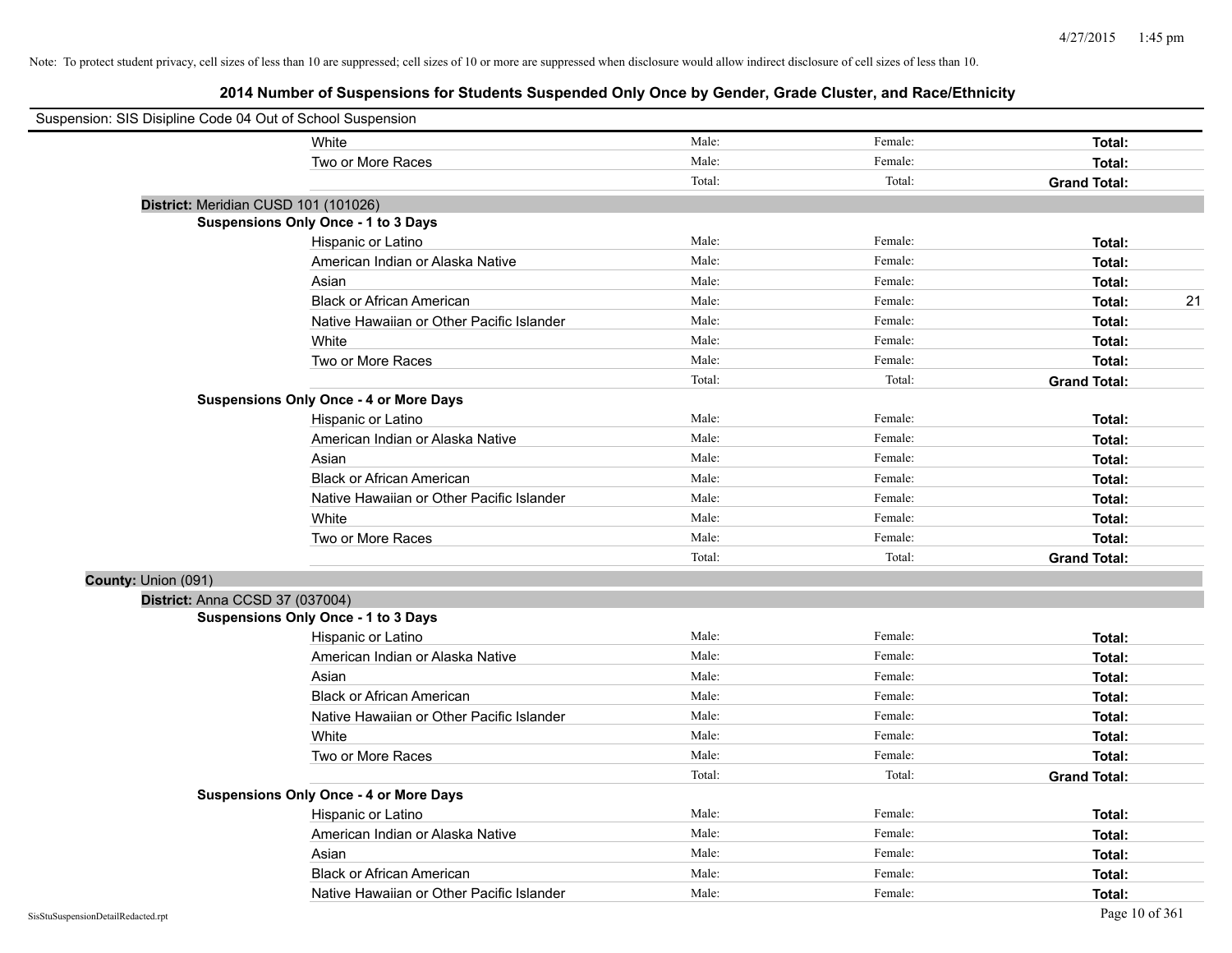| Suspension: SIS Disipline Code 04 Out of School Suspension |                                               |        |         |                     |
|------------------------------------------------------------|-----------------------------------------------|--------|---------|---------------------|
|                                                            | White                                         | Male:  | Female: | Total:              |
|                                                            | Two or More Races                             | Male:  | Female: | Total:              |
|                                                            |                                               | Total: | Total:  | <b>Grand Total:</b> |
| District: Anna Jonesboro CHSD 81 (081016)                  |                                               |        |         |                     |
|                                                            | <b>Suspensions Only Once - 1 to 3 Days</b>    |        |         |                     |
|                                                            | Hispanic or Latino                            | Male:  | Female: | Total:              |
|                                                            | American Indian or Alaska Native              | Male:  | Female: | Total:              |
|                                                            | Asian                                         | Male:  | Female: | Total:              |
|                                                            | <b>Black or African American</b>              | Male:  | Female: | Total:              |
|                                                            | Native Hawaiian or Other Pacific Islander     | Male:  | Female: | Total:              |
|                                                            | White                                         | Male:  | Female: | Total:              |
|                                                            | Two or More Races                             | Male:  | Female: | Total:              |
|                                                            |                                               | Total: | Total:  | <b>Grand Total:</b> |
|                                                            | <b>Suspensions Only Once - 4 or More Days</b> |        |         |                     |
|                                                            | Hispanic or Latino                            | Male:  | Female: | Total:              |
|                                                            | American Indian or Alaska Native              | Male:  | Female: | Total:              |
|                                                            | Asian                                         | Male:  | Female: | Total:              |
|                                                            | <b>Black or African American</b>              | Male:  | Female: | Total:              |
|                                                            | Native Hawaiian or Other Pacific Islander     | Male:  | Female: | Total:              |
|                                                            | White                                         | Male:  | Female: | Total:              |
|                                                            | Two or More Races                             | Male:  | Female: | Total:              |
|                                                            |                                               | Total: | Total:  | <b>Grand Total:</b> |
| District: Cobden SUD 17 (017022)                           |                                               |        |         |                     |
|                                                            | <b>Suspensions Only Once - 1 to 3 Days</b>    |        |         |                     |
|                                                            | Hispanic or Latino                            | Male:  | Female: | Total:              |
|                                                            | American Indian or Alaska Native              | Male:  | Female: | Total:              |
|                                                            | Asian                                         | Male:  | Female: | Total:              |
|                                                            | <b>Black or African American</b>              | Male:  | Female: | Total:              |
|                                                            | Native Hawaiian or Other Pacific Islander     | Male:  | Female: | Total:              |
|                                                            | White                                         | Male:  | Female: | Total:              |
|                                                            | Two or More Races                             | Male:  | Female: | Total:              |
|                                                            |                                               | Total: | Total:  | <b>Grand Total:</b> |
|                                                            | <b>Suspensions Only Once - 4 or More Days</b> |        |         |                     |
|                                                            | Hispanic or Latino                            | Male:  | Female: | Total:              |
|                                                            | American Indian or Alaska Native              | Male:  | Female: | Total:              |
|                                                            | Asian                                         | Male:  | Female: | Total:              |
|                                                            | <b>Black or African American</b>              | Male:  | Female: | Total:              |
|                                                            | Native Hawaiian or Other Pacific Islander     | Male:  | Female: | Total:              |
|                                                            | White                                         | Male:  | Female: | Total:              |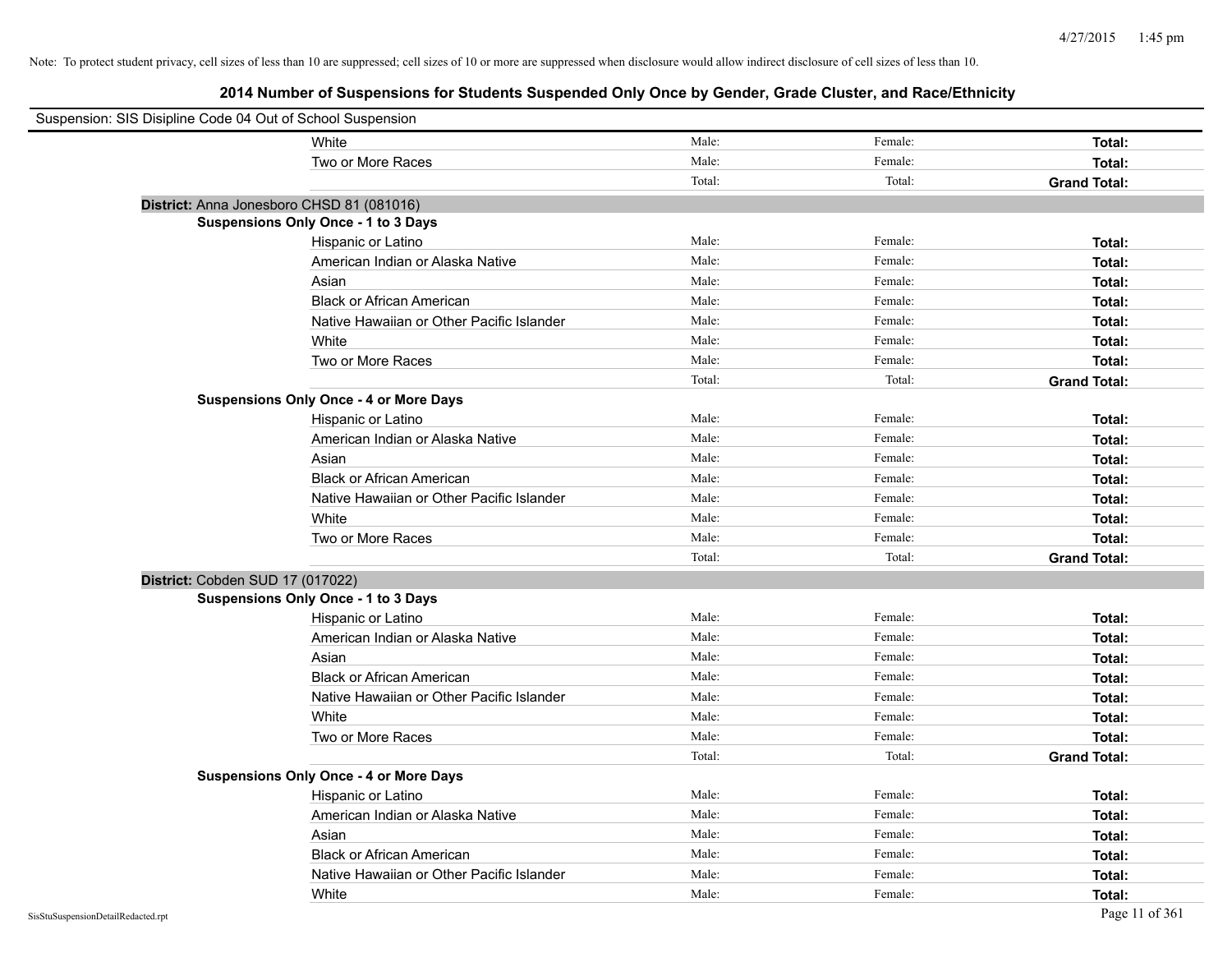| Suspension: SIS Disipline Code 04 Out of School Suspension |                                                  |        |         |                     |
|------------------------------------------------------------|--------------------------------------------------|--------|---------|---------------------|
|                                                            | Two or More Races                                | Male:  | Female: | Total:              |
|                                                            |                                                  | Total: | Total:  | <b>Grand Total:</b> |
|                                                            | District: County of Union Sch Dist No43 (043004) |        |         |                     |
|                                                            | <b>Suspensions Only Once - 1 to 3 Days</b>       |        |         |                     |
|                                                            | Hispanic or Latino                               | Male:  | Female: | Total:              |
|                                                            | American Indian or Alaska Native                 | Male:  | Female: | Total:              |
|                                                            | Asian                                            | Male:  | Female: | Total:              |
|                                                            | <b>Black or African American</b>                 | Male:  | Female: | Total:              |
|                                                            | Native Hawaiian or Other Pacific Islander        | Male:  | Female: | Total:              |
|                                                            | White                                            | Male:  | Female: | 10<br>Total:        |
|                                                            | Two or More Races                                | Male:  | Female: | Total:              |
|                                                            |                                                  | Total: | Total:  | <b>Grand Total:</b> |
|                                                            | District: Dongola USD 66 (066022)                |        |         |                     |
|                                                            | Suspensions Only Once - 1 to 3 Days              |        |         |                     |
|                                                            | Hispanic or Latino                               | Male:  | Female: | Total:              |
|                                                            | American Indian or Alaska Native                 | Male:  | Female: | Total:              |
|                                                            | Asian                                            | Male:  | Female: | Total:              |
|                                                            | <b>Black or African American</b>                 | Male:  | Female: | Total:              |
|                                                            | Native Hawaiian or Other Pacific Islander        | Male:  | Female: | Total:              |
|                                                            | White                                            | Male:  | Female: | 15<br>Total:        |
|                                                            | Two or More Races                                | Male:  | Female: | Total:              |
|                                                            |                                                  | Total: | Total:  | <b>Grand Total:</b> |
|                                                            | District: Shawnee CUSD 84 (084026)               |        |         |                     |
|                                                            | <b>Suspensions Only Once - 1 to 3 Days</b>       |        |         |                     |
|                                                            | Hispanic or Latino                               | Male:  | Female: | Total:              |
|                                                            | American Indian or Alaska Native                 | Male:  | Female: | Total:              |
|                                                            | Asian                                            | Male:  | Female: | Total:              |
|                                                            | <b>Black or African American</b>                 | Male:  | Female: | Total:              |
|                                                            | Native Hawaiian or Other Pacific Islander        | Male:  | Female: | Total:              |
|                                                            | White                                            | Male:  | Female: | Total:              |
|                                                            | Two or More Races                                | Male:  | Female: | Total:              |
|                                                            |                                                  | Total: | Total:  | <b>Grand Total:</b> |
|                                                            |                                                  |        |         |                     |
| Region: Bond/Effingham/Fayette ROE (03)                    |                                                  |        |         |                     |
| County: Bond (003)                                         |                                                  |        |         |                     |
|                                                            | District: Bond County CUSD 2 (002026)            |        |         |                     |
|                                                            | <b>Suspensions Only Once - 1 to 3 Days</b>       |        |         |                     |
|                                                            | Hispanic or Latino                               | Male:  | Female: | Total:              |
|                                                            |                                                  |        |         |                     |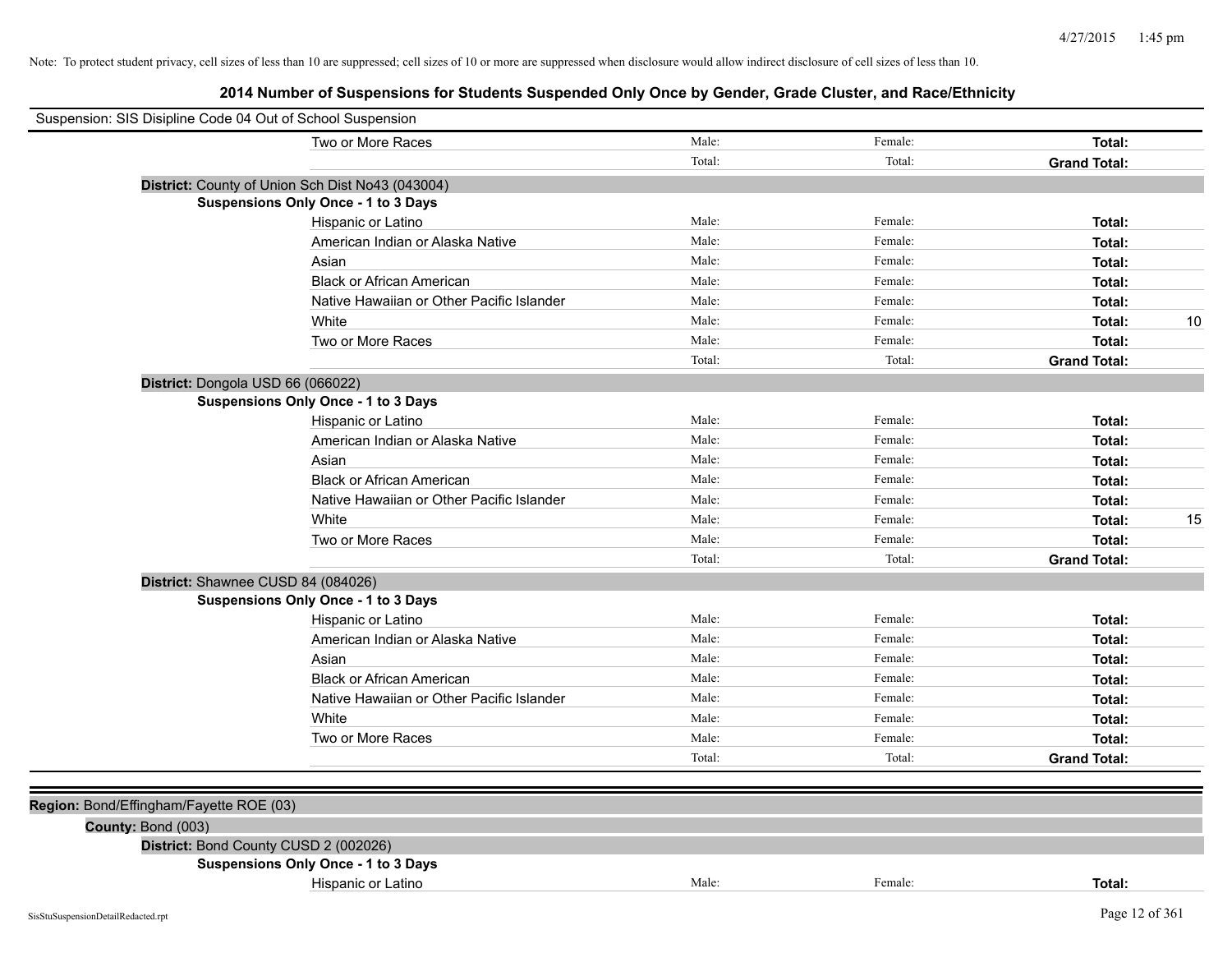| Suspension: SIS Disipline Code 04 Out of School Suspension |                                               |        |         |                     |
|------------------------------------------------------------|-----------------------------------------------|--------|---------|---------------------|
|                                                            | American Indian or Alaska Native              | Male:  | Female: | Total:              |
|                                                            | Asian                                         | Male:  | Female: | Total:              |
|                                                            | <b>Black or African American</b>              | Male:  | Female: | Total:              |
|                                                            | Native Hawaiian or Other Pacific Islander     | Male:  | Female: | Total:              |
|                                                            | White                                         | Male:  | Female: | Total:<br>37        |
|                                                            | Two or More Races                             | Male:  | Female: | Total:              |
|                                                            |                                               | Total: | Total:  | <b>Grand Total:</b> |
|                                                            | <b>Suspensions Only Once - 4 or More Days</b> |        |         |                     |
|                                                            | Hispanic or Latino                            | Male:  | Female: | Total:              |
|                                                            | American Indian or Alaska Native              | Male:  | Female: | Total:              |
|                                                            | Asian                                         | Male:  | Female: | Total:              |
|                                                            | <b>Black or African American</b>              | Male:  | Female: | Total:              |
|                                                            | Native Hawaiian or Other Pacific Islander     | Male:  | Female: | Total:              |
|                                                            | White                                         | Male:  | Female: | Total:              |
|                                                            | Two or More Races                             | Male:  | Female: | Total:              |
|                                                            |                                               | Total: | Total:  | <b>Grand Total:</b> |
|                                                            | District: Mulberry Grove CUSD 1 (001026)      |        |         |                     |
|                                                            | <b>Suspensions Only Once - 1 to 3 Days</b>    |        |         |                     |
|                                                            | Hispanic or Latino                            | Male:  | Female: | Total:              |
|                                                            | American Indian or Alaska Native              | Male:  | Female: | Total:              |
|                                                            | Asian                                         | Male:  | Female: | Total:              |
|                                                            | <b>Black or African American</b>              | Male:  | Female: | Total:              |
|                                                            | Native Hawaiian or Other Pacific Islander     | Male:  | Female: | Total:              |
|                                                            | White                                         | Male:  | Female: | Total:              |
|                                                            | Two or More Races                             | Male:  | Female: | Total:              |
|                                                            |                                               | Total: | Total:  | <b>Grand Total:</b> |
|                                                            | <b>Suspensions Only Once - 4 or More Days</b> |        |         |                     |
|                                                            | Hispanic or Latino                            | Male:  | Female: | Total:              |
|                                                            | American Indian or Alaska Native              | Male:  | Female: | Total:              |
|                                                            | Asian                                         | Male:  | Female: | Total:              |
|                                                            | <b>Black or African American</b>              | Male:  | Female: | Total:              |
|                                                            | Native Hawaiian or Other Pacific Islander     | Male:  | Female: | Total:              |
|                                                            | White                                         | Male:  | Female: | Total:              |
|                                                            | Two or More Races                             | Male:  | Female: | Total:              |
|                                                            |                                               | Total: | Total:  | <b>Grand Total:</b> |
| County: Effingham (025)                                    |                                               |        |         |                     |
|                                                            | District: Altamont CUSD 10 (010026)           |        |         |                     |
|                                                            | <b>Suspensions Only Once - 1 to 3 Days</b>    |        |         |                     |
|                                                            | Hispanic or Latino                            | Male:  | Female: | Total:              |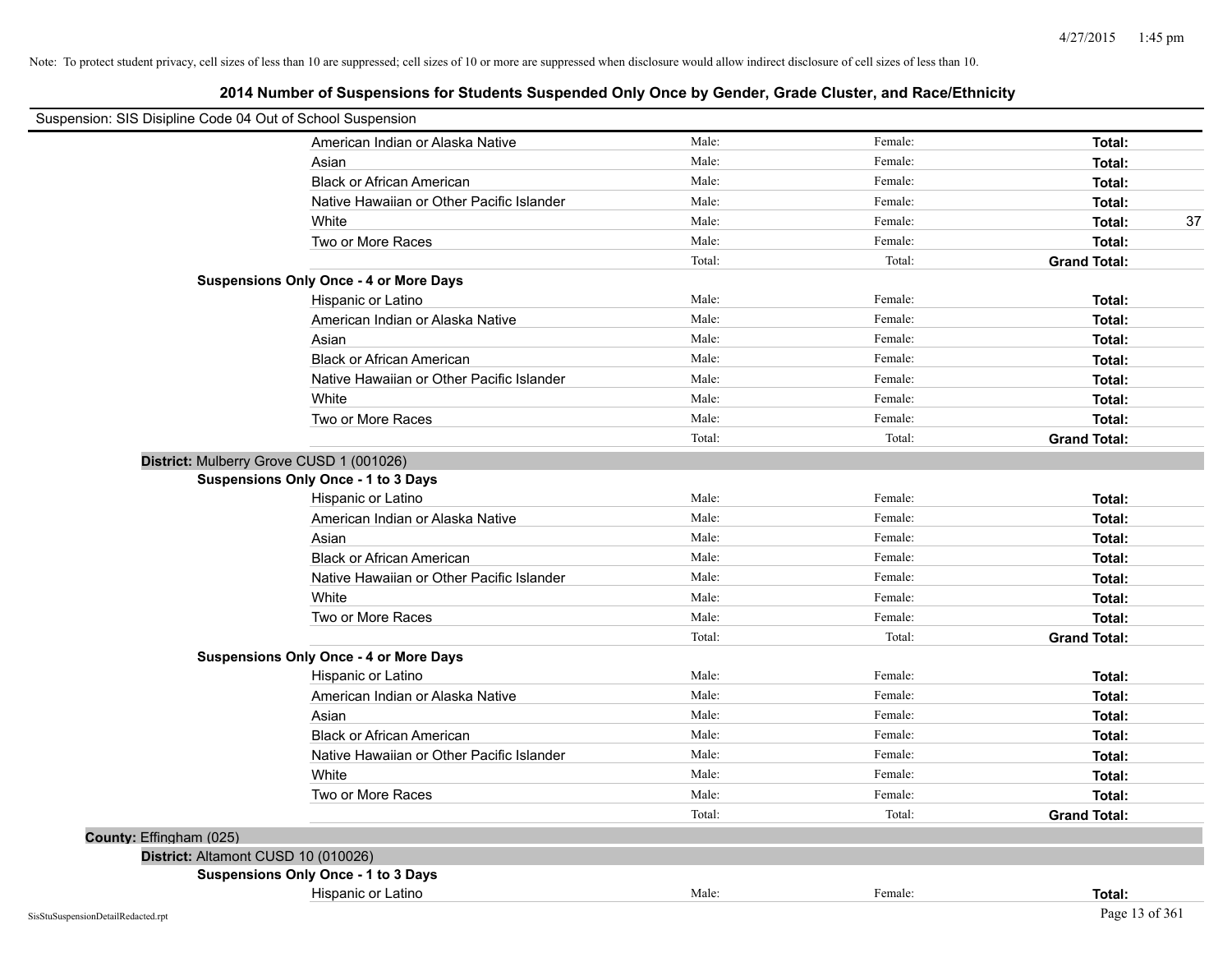**2014 Number of Suspensions for Students Suspended Only Once by Gender, Grade Cluster, and Race/Ethnicity**

| Suspension: SIS Disipline Code 04 Out of School Suspension |                                               |        |         |                     |
|------------------------------------------------------------|-----------------------------------------------|--------|---------|---------------------|
|                                                            | American Indian or Alaska Native              | Male:  | Female: | Total:              |
|                                                            | Asian                                         | Male:  | Female: | Total:              |
|                                                            | <b>Black or African American</b>              | Male:  | Female: | Total:              |
|                                                            | Native Hawaiian or Other Pacific Islander     | Male:  | Female: | Total:              |
|                                                            | White                                         | Male:  | Female: | Total:              |
|                                                            | Two or More Races                             | Male:  | Female: | Total:              |
|                                                            |                                               | Total: | Total:  | <b>Grand Total:</b> |
|                                                            | <b>Suspensions Only Once - 4 or More Days</b> |        |         |                     |
|                                                            | Hispanic or Latino                            | Male:  | Female: | Total:              |
|                                                            | American Indian or Alaska Native              | Male:  | Female: | Total:              |
|                                                            | Asian                                         | Male:  | Female: | Total:              |
|                                                            | <b>Black or African American</b>              | Male:  | Female: | Total:              |
|                                                            | Native Hawaiian or Other Pacific Islander     | Male:  | Female: | Total:              |
|                                                            | White                                         | Male:  | Female: | Total:              |
|                                                            | Two or More Races                             | Male:  | Female: | Total:              |
|                                                            |                                               | Total: | Total:  | <b>Grand Total:</b> |
| District: Beecher City CUSD 20 (020026)                    |                                               |        |         |                     |
|                                                            | <b>Suspensions Only Once - 1 to 3 Days</b>    |        |         |                     |
|                                                            | Hispanic or Latino                            | Male:  | Female: | Total:              |
|                                                            | American Indian or Alaska Native              | Male:  | Female: | Total:              |
|                                                            | Asian                                         | Male:  | Female: | Total:              |
|                                                            | <b>Black or African American</b>              | Male:  | Female: | Total:              |
|                                                            | Native Hawaiian or Other Pacific Islander     | Male:  | Female: | Total:              |
|                                                            | White                                         | Male:  | Female: | Total:              |
|                                                            | Two or More Races                             | Male:  | Female: | Total:              |
|                                                            |                                               | Total: | Total:  | <b>Grand Total:</b> |
| District: Dieterich CUSD 30 (030026)                       |                                               |        |         |                     |
|                                                            | <b>Suspensions Only Once - 1 to 3 Days</b>    |        |         |                     |
|                                                            | Hispanic or Latino                            | Male:  | Female: | Total:              |
|                                                            | American Indian or Alaska Native              | Male:  | Female: | Total:              |
|                                                            | Asian                                         | Male:  | Female: | Total:              |
|                                                            | <b>Black or African American</b>              | Male:  | Female: | Total:              |
|                                                            | Native Hawaiian or Other Pacific Islander     | Male:  | Female: | Total:              |
|                                                            | White                                         | Male:  | Female: | Total:              |
|                                                            | Two or More Races                             | Male:  | Female: | Total:              |
|                                                            |                                               | Total: | Total:  | <b>Grand Total:</b> |

**District:** Effingham CUSD 40 (040026)

**Suspensions Only Once - 1 to 3 Days**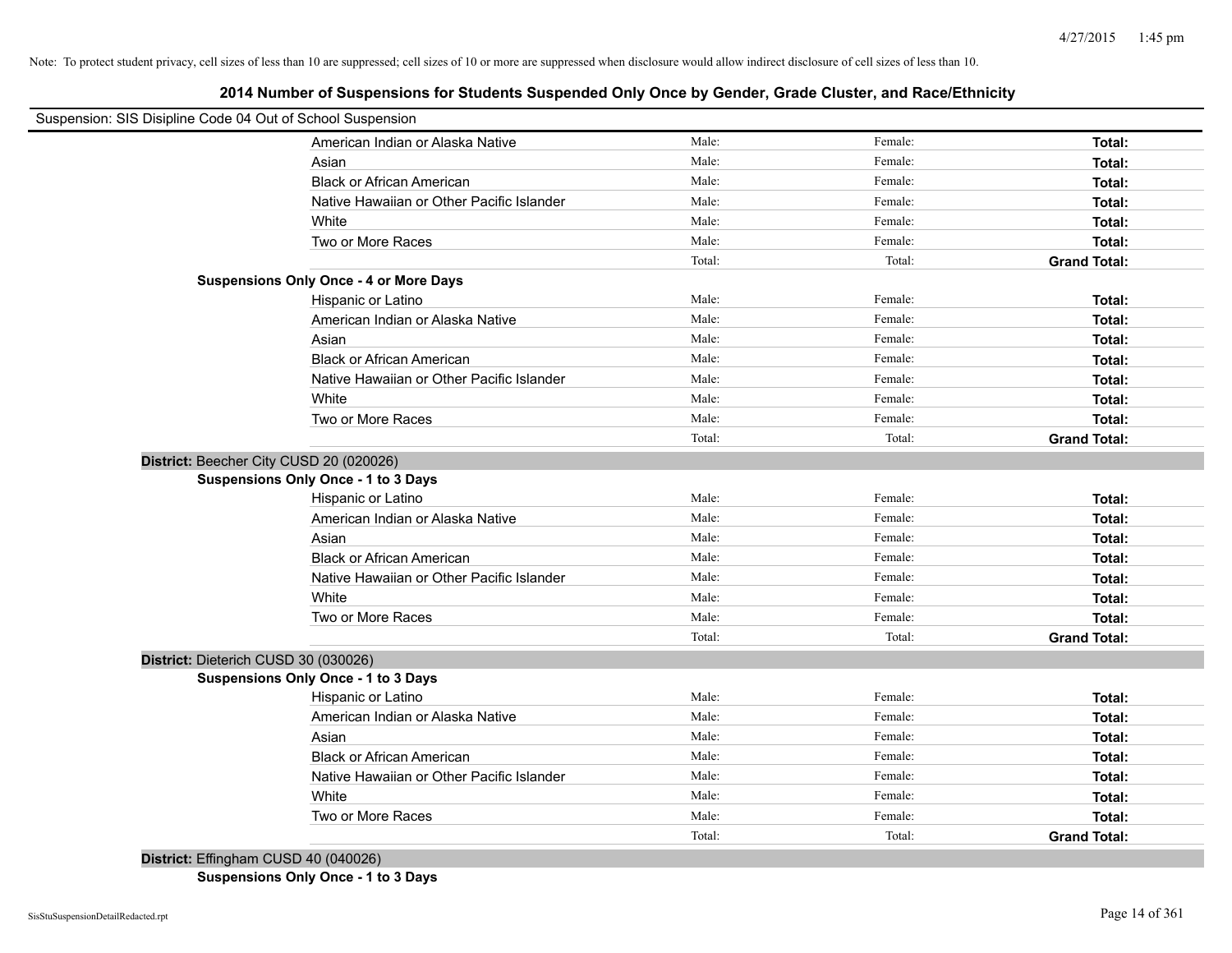|                       | Suspension: SIS Disipline Code 04 Out of School Suspension |        |         |                     |    |
|-----------------------|------------------------------------------------------------|--------|---------|---------------------|----|
|                       | Hispanic or Latino                                         | Male:  | Female: | Total:              |    |
|                       | American Indian or Alaska Native                           | Male:  | Female: | Total:              |    |
|                       | Asian                                                      | Male:  | Female: | Total:              |    |
|                       | <b>Black or African American</b>                           | Male:  | Female: | Total:              |    |
|                       | Native Hawaiian or Other Pacific Islander                  | Male:  | Female: | Total:              |    |
|                       | White                                                      | Male:  | Female: | Total:              | 24 |
|                       | Two or More Races                                          | Male:  | Female: | Total:              |    |
|                       |                                                            | Total: | Total:  | <b>Grand Total:</b> |    |
|                       | <b>Suspensions Only Once - 4 or More Days</b>              |        |         |                     |    |
|                       | Hispanic or Latino                                         | Male:  | Female: | Total:              |    |
|                       | American Indian or Alaska Native                           | Male:  | Female: | Total:              |    |
|                       | Asian                                                      | Male:  | Female: | Total:              |    |
|                       | <b>Black or African American</b>                           | Male:  | Female: | Total:              |    |
|                       | Native Hawaiian or Other Pacific Islander                  | Male:  | Female: | Total:              |    |
|                       | White                                                      | Male:  | Female: | Total:              | 25 |
|                       | Two or More Races                                          | Male:  | Female: | Total:              |    |
|                       |                                                            | Total: | Total:  | <b>Grand Total:</b> |    |
|                       | District: Teutopolis CUSD 50 (050026)                      |        |         |                     |    |
|                       | <b>Suspensions Only Once - 1 to 3 Days</b>                 |        |         |                     |    |
|                       | Hispanic or Latino                                         | Male:  | Female: | Total:              |    |
|                       | American Indian or Alaska Native                           | Male:  | Female: | Total:              |    |
|                       | Asian                                                      | Male:  | Female: | Total:              |    |
|                       | <b>Black or African American</b>                           | Male:  | Female: | Total:              |    |
|                       | Native Hawaiian or Other Pacific Islander                  | Male:  | Female: | Total:              |    |
|                       | White                                                      | Male:  | Female: | Total:              |    |
|                       | Two or More Races                                          | Male:  | Female: | Total:              |    |
|                       |                                                            | Total: | Total:  | <b>Grand Total:</b> |    |
| County: Fayette (026) |                                                            |        |         |                     |    |
|                       | District: Brownstown CUSD 201 (201026)                     |        |         |                     |    |
|                       | <b>Suspensions Only Once - 1 to 3 Days</b>                 |        |         |                     |    |
|                       | Hispanic or Latino                                         | Male:  | Female: | Total:              |    |
|                       | American Indian or Alaska Native                           | Male:  | Female: | Total:              |    |
|                       | Asian                                                      | Male:  | Female: | Total:              |    |
|                       | <b>Black or African American</b>                           | Male:  | Female: | Total:              |    |
|                       | Native Hawaiian or Other Pacific Islander                  | Male:  | Female: | Total:              |    |
|                       | White                                                      | Male:  | Female: | Total:              | 15 |
|                       | Two or More Races                                          | Male:  | Female: | Total:              |    |
|                       |                                                            | Total: | Total:  | <b>Grand Total:</b> |    |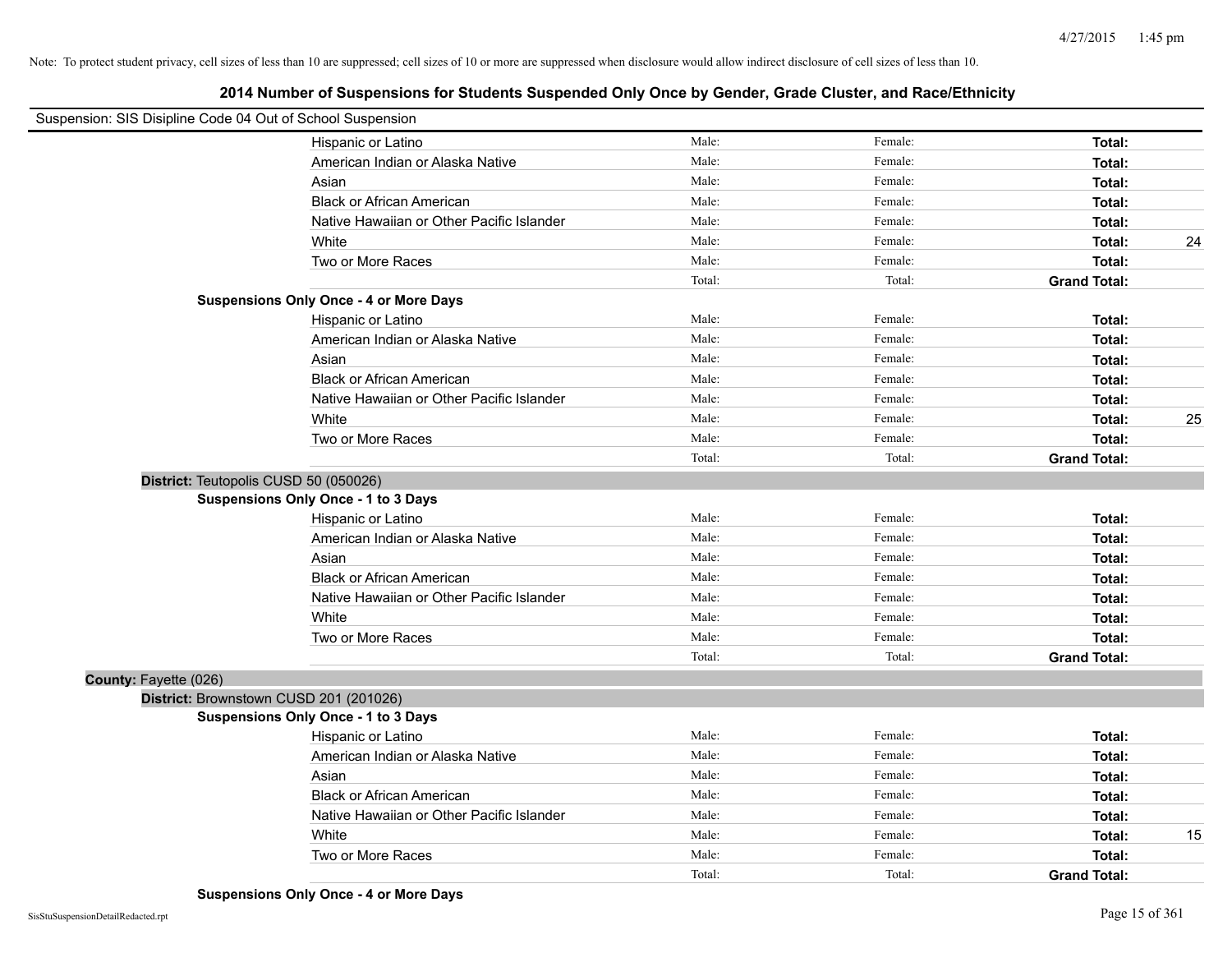| Suspension: SIS Disipline Code 04 Out of School Suspension |                                            |        |         |                     |
|------------------------------------------------------------|--------------------------------------------|--------|---------|---------------------|
|                                                            | Hispanic or Latino                         | Male:  | Female: | Total:              |
|                                                            | American Indian or Alaska Native           | Male:  | Female: | Total:              |
|                                                            | Asian                                      | Male:  | Female: | Total:              |
|                                                            | <b>Black or African American</b>           | Male:  | Female: | Total:              |
|                                                            | Native Hawaiian or Other Pacific Islander  | Male:  | Female: | Total:              |
|                                                            | White                                      | Male:  | Female: | Total:              |
|                                                            | Two or More Races                          | Male:  | Female: | Total:              |
|                                                            |                                            | Total: | Total:  | <b>Grand Total:</b> |
| District: Ramsey CUSD 204 (204026)                         |                                            |        |         |                     |
|                                                            | Suspensions Only Once - 1 to 3 Days        |        |         |                     |
|                                                            | Hispanic or Latino                         | Male:  | Female: | Total:              |
|                                                            | American Indian or Alaska Native           | Male:  | Female: | Total:              |
|                                                            | Asian                                      | Male:  | Female: | Total:              |
|                                                            | <b>Black or African American</b>           | Male:  | Female: | Total:              |
|                                                            | Native Hawaiian or Other Pacific Islander  | Male:  | Female: | Total:              |
|                                                            | White                                      | Male:  | Female: | Total:              |
|                                                            | Two or More Races                          | Male:  | Female: | Total:              |
|                                                            |                                            | Total: | Total:  | <b>Grand Total:</b> |
| District: St Elmo CUSD 202 (202026)                        |                                            |        |         |                     |
|                                                            | <b>Suspensions Only Once - 1 to 3 Days</b> |        |         |                     |
|                                                            | Hispanic or Latino                         | Male:  | Female: | Total:              |
|                                                            | American Indian or Alaska Native           | Male:  | Female: | Total:              |
|                                                            | Asian                                      | Male:  | Female: | Total:              |
|                                                            | <b>Black or African American</b>           | Male:  | Female: | Total:              |
|                                                            | Native Hawaiian or Other Pacific Islander  | Male:  | Female: | Total:              |
|                                                            | White                                      | Male:  | Female: | Total:              |
|                                                            | Two or More Races                          | Male:  | Female: | Total:              |
|                                                            |                                            | Total: | Total:  | <b>Grand Total:</b> |
| District: Vandalia CUSD 203 (203026)                       |                                            |        |         |                     |
|                                                            | <b>Suspensions Only Once - 1 to 3 Days</b> |        |         |                     |
|                                                            | Hispanic or Latino                         | Male:  | Female: | Total:              |
|                                                            | American Indian or Alaska Native           | Male:  | Female: | Total:              |
|                                                            | Asian                                      | Male:  | Female: | Total:              |
|                                                            | <b>Black or African American</b>           | Male:  | Female: | Total:              |
|                                                            | Native Hawaiian or Other Pacific Islander  | Male:  | Female: | Total:              |
|                                                            | White                                      | Male:  | Female: | 29<br>Total:        |
|                                                            | Two or More Races                          | Male:  | Female: | Total:              |
|                                                            |                                            | Total: | Total:  | <b>Grand Total:</b> |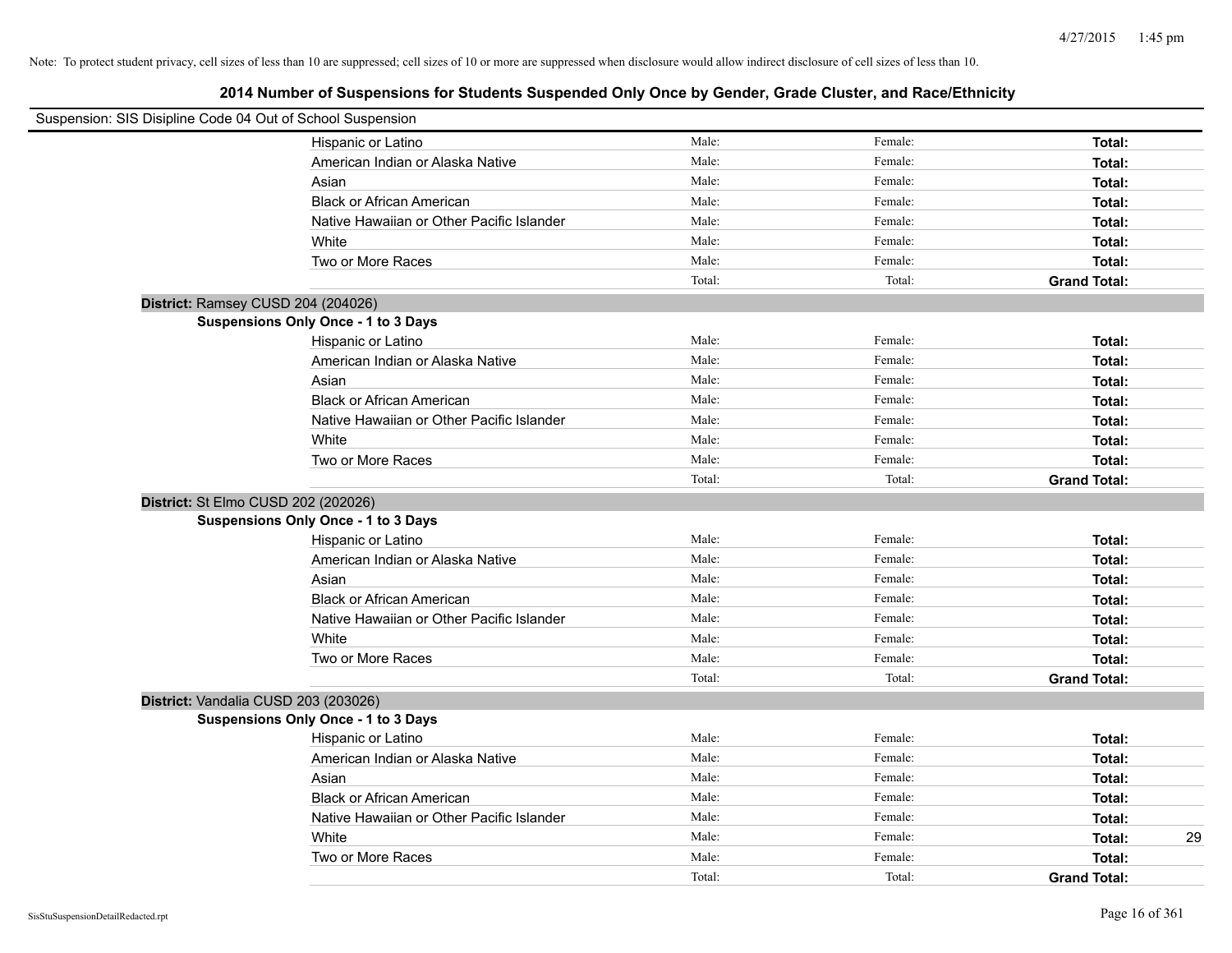| Suspension: SIS Disipline Code 04 Out of School Suspension |                                               |        |         |                     |    |
|------------------------------------------------------------|-----------------------------------------------|--------|---------|---------------------|----|
|                                                            | <b>Suspensions Only Once - 4 or More Days</b> |        |         |                     |    |
|                                                            | Hispanic or Latino                            | Male:  | Female: | Total:              |    |
|                                                            | American Indian or Alaska Native              | Male:  | Female: | Total:              |    |
|                                                            | Asian                                         | Male:  | Female: | Total:              |    |
|                                                            | <b>Black or African American</b>              | Male:  | Female: | Total:              |    |
|                                                            | Native Hawaiian or Other Pacific Islander     | Male:  | Female: | Total:              |    |
|                                                            | White                                         | Male:  | Female: | Total:              | 17 |
|                                                            | Two or More Races                             | Male:  | Female: | Total:              |    |
|                                                            |                                               | Total: | Total:  | <b>Grand Total:</b> |    |
| Region: Boone/Winnebago ROE (04)                           |                                               |        |         |                     |    |
| County: Boone (004)                                        |                                               |        |         |                     |    |
|                                                            | District: Belvidere CUSD 100 (100026)         |        |         |                     |    |
|                                                            | <b>Suspensions Only Once - 1 to 3 Days</b>    |        |         |                     |    |
|                                                            | Hispanic or Latino                            | Male:  | Female: | Total:              | 18 |
|                                                            | American Indian or Alaska Native              | Male:  | Female: | Total:              |    |
|                                                            | Asian                                         | Male:  | Female: | Total:              |    |
|                                                            | <b>Black or African American</b>              | Male:  | Female: | Total:              |    |
|                                                            | Native Hawaiian or Other Pacific Islander     | Male:  | Female: | Total:              |    |
|                                                            | White                                         | Male:  | Female: | Total:              | 27 |
|                                                            | Two or More Races                             | Male:  | Female: | Total:              |    |
|                                                            |                                               | Total: | Total:  | <b>Grand Total:</b> |    |
|                                                            | <b>Suspensions Only Once - 4 or More Days</b> |        |         |                     |    |
|                                                            | Hispanic or Latino                            | Male:  | Female: | Total:              | 19 |
|                                                            | American Indian or Alaska Native              | Male:  | Female: | Total:              |    |
|                                                            | Asian                                         | Male:  | Female: | Total:              |    |
|                                                            | <b>Black or African American</b>              | Male:  | Female: | Total:              |    |
|                                                            | Native Hawaiian or Other Pacific Islander     | Male:  | Female: | Total:              |    |
|                                                            | White                                         | Male:  | Female: | Total:              | 19 |
|                                                            | Two or More Races                             | Male:  | Female: | Total:              |    |
|                                                            |                                               | Total: | Total:  | <b>Grand Total:</b> |    |
| County: Non-Public School (000)                            | District: Boone/Winnebago ROE (000000)        |        |         |                     |    |
|                                                            | <b>Suspensions Only Once - 4 or More Days</b> |        |         |                     |    |
|                                                            | Hispanic or Latino                            | Male:  | Female: | Total:              |    |
|                                                            | American Indian or Alaska Native              | Male:  | Female: | Total:              |    |
|                                                            | Asian                                         | Male:  | Female: | Total:              |    |
|                                                            | <b>Black or African American</b>              | Male:  | Female: | Total:              |    |
|                                                            |                                               |        |         |                     |    |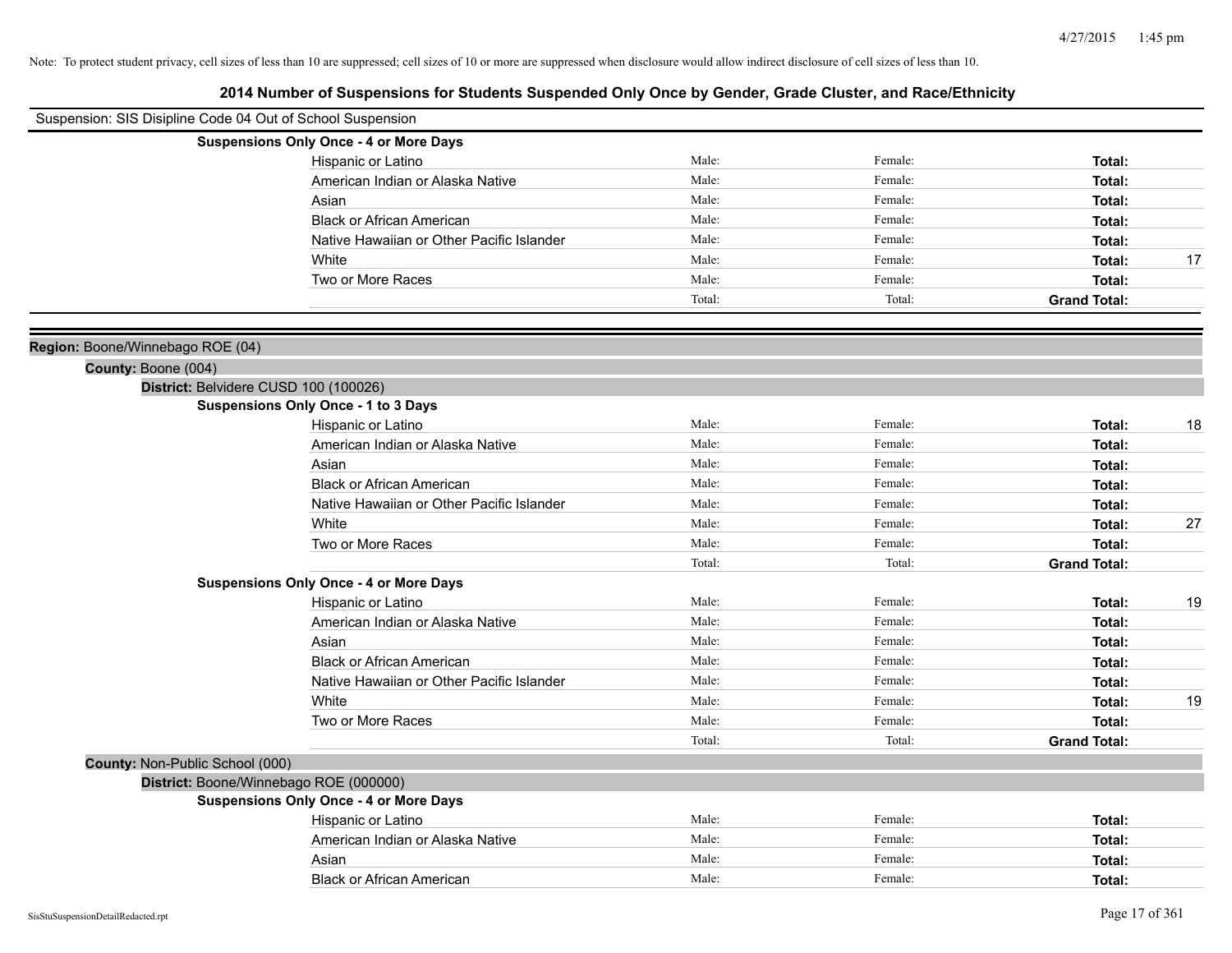| Suspension: SIS Disipline Code 04 Out of School Suspension |                                               |        |              |                           |    |
|------------------------------------------------------------|-----------------------------------------------|--------|--------------|---------------------------|----|
|                                                            | Native Hawaiian or Other Pacific Islander     | Male:  | Female:      | Total:                    |    |
|                                                            | White                                         | Male:  | Female:      | Total:                    |    |
|                                                            | Two or More Races                             | Male:  | Female:      | Total:                    |    |
|                                                            |                                               | Total: | Total:       | <b>Grand Total:</b>       |    |
| County: Winnebago (101)                                    |                                               |        |              |                           |    |
|                                                            | District: County of Winnebago SD 320 (320026) |        |              |                           |    |
|                                                            | <b>Suspensions Only Once - 1 to 3 Days</b>    |        |              |                           |    |
|                                                            | Hispanic or Latino                            | Male:  | Female:      | Total:                    |    |
|                                                            | American Indian or Alaska Native              | Male:  | Female:      | Total:                    |    |
|                                                            | Asian                                         | Male:  | Female:      | Total:                    |    |
|                                                            | <b>Black or African American</b>              | Male:  | Female:      | Total:                    |    |
|                                                            | Native Hawaiian or Other Pacific Islander     | Male:  | Female:      | Total:                    |    |
|                                                            | White                                         | Male:  | Female:      | Total:                    | 27 |
|                                                            | Two or More Races                             | Male:  | Female:      | Total:                    |    |
|                                                            |                                               | Total: | 32<br>Total: | 11<br><b>Grand Total:</b> | 43 |
|                                                            | <b>Suspensions Only Once - 4 or More Days</b> |        |              |                           |    |
|                                                            | Hispanic or Latino                            | Male:  | Female:      | Total:                    |    |
|                                                            | American Indian or Alaska Native              | Male:  | Female:      | Total:                    |    |
|                                                            | Asian                                         | Male:  | Female:      | Total:                    |    |
|                                                            | <b>Black or African American</b>              | Male:  | Female:      | Total:                    |    |
|                                                            | Native Hawaiian or Other Pacific Islander     | Male:  | Female:      | Total:                    |    |
|                                                            | White                                         | Male:  | Female:      | Total:                    |    |
|                                                            | Two or More Races                             | Male:  | Female:      | Total:                    |    |
|                                                            |                                               | Total: | Total:       | <b>Grand Total:</b>       | 10 |
|                                                            | District: Durand CUSD 322 (322026)            |        |              |                           |    |
|                                                            | <b>Suspensions Only Once - 1 to 3 Days</b>    |        |              |                           |    |
|                                                            | Hispanic or Latino                            | Male:  | Female:      | Total:                    |    |
|                                                            | American Indian or Alaska Native              | Male:  | Female:      | Total:                    |    |
|                                                            | Asian                                         | Male:  | Female:      | Total:                    |    |
|                                                            | <b>Black or African American</b>              | Male:  | Female:      | Total:                    |    |
|                                                            | Native Hawaiian or Other Pacific Islander     | Male:  | Female:      | Total:                    |    |
|                                                            | White                                         | Male:  | Female:      | Total:                    | 12 |
|                                                            | Two or More Races                             | Male:  | Female:      | Total:                    |    |
|                                                            |                                               | Total: | Total:       | <b>Grand Total:</b>       |    |
|                                                            | <b>Suspensions Only Once - 4 or More Days</b> |        |              |                           |    |
|                                                            | Hispanic or Latino                            | Male:  | Female:      | Total:                    |    |
|                                                            | American Indian or Alaska Native              | Male:  | Female:      | Total:                    |    |
|                                                            | Asian                                         | Male:  | Female:      | Total:                    |    |
|                                                            | <b>Black or African American</b>              | Male:  | Female:      | Total:                    |    |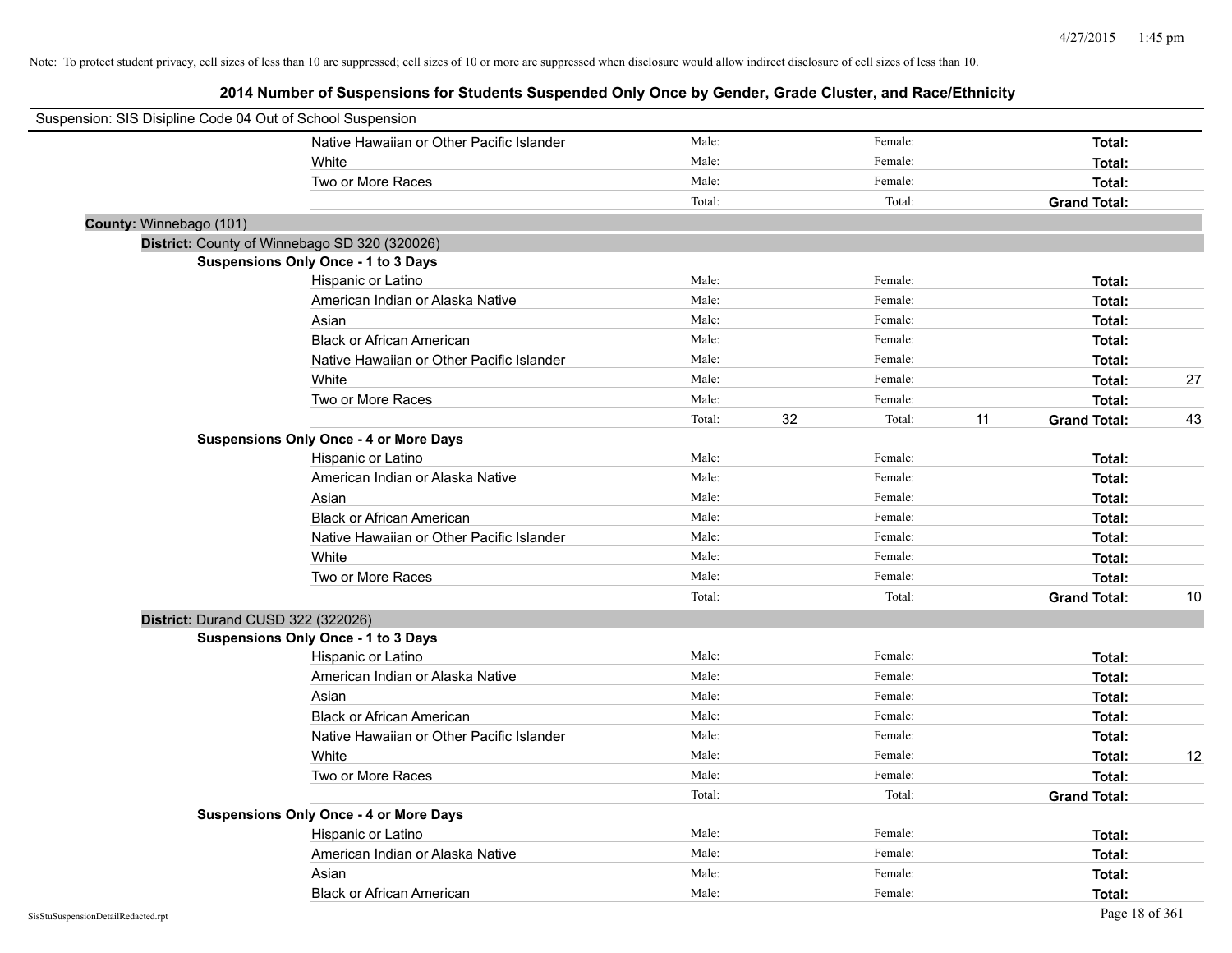| Suspension: SIS Disipline Code 04 Out of School Suspension |                                               |        |     |         |    |                     |     |
|------------------------------------------------------------|-----------------------------------------------|--------|-----|---------|----|---------------------|-----|
|                                                            | Native Hawaiian or Other Pacific Islander     | Male:  |     | Female: |    | Total:              |     |
|                                                            | White                                         | Male:  |     | Female: |    | Total:              |     |
|                                                            | Two or More Races                             | Male:  |     | Female: |    | Total:              |     |
|                                                            |                                               | Total: |     | Total:  |    | <b>Grand Total:</b> |     |
| District: Harlem UD 122 (122022)                           |                                               |        |     |         |    |                     |     |
|                                                            | Suspensions Only Once - 1 to 3 Days           |        |     |         |    |                     |     |
|                                                            | Hispanic or Latino                            | Male:  |     | Female: |    | Total:              | 19  |
|                                                            | American Indian or Alaska Native              | Male:  |     | Female: |    | Total:              |     |
|                                                            | Asian                                         | Male:  |     | Female: |    | Total:              |     |
|                                                            | <b>Black or African American</b>              | Male:  |     | Female: |    | Total:              |     |
|                                                            | Native Hawaiian or Other Pacific Islander     | Male:  |     | Female: |    | Total:              |     |
|                                                            | White                                         | Male:  | 81  | Female: | 50 | Total:              | 131 |
|                                                            | Two or More Races                             | Male:  |     | Female: |    | Total:              | 13  |
|                                                            |                                               | Total: | 111 | Total:  | 64 | <b>Grand Total:</b> | 175 |
|                                                            | <b>Suspensions Only Once - 4 or More Days</b> |        |     |         |    |                     |     |
|                                                            | Hispanic or Latino                            | Male:  |     | Female: |    | Total:              |     |
|                                                            | American Indian or Alaska Native              | Male:  |     | Female: |    | Total:              |     |
|                                                            | Asian                                         | Male:  |     | Female: |    | Total:              |     |
|                                                            | <b>Black or African American</b>              | Male:  |     | Female: |    | Total:              |     |
|                                                            | Native Hawaiian or Other Pacific Islander     | Male:  |     | Female: |    | Total:              |     |
|                                                            | White                                         | Male:  | 15  | Female: | 12 | Total:              | 27  |
|                                                            | Two or More Races                             | Male:  |     | Female: |    | Total:              |     |
|                                                            |                                               | Total: |     | Total:  |    | <b>Grand Total:</b> | 40  |
| District: Hononegah CHD 207 (207016)                       |                                               |        |     |         |    |                     |     |
|                                                            | Suspensions Only Once - 1 to 3 Days           |        |     |         |    |                     |     |
|                                                            | Hispanic or Latino                            | Male:  |     | Female: |    | Total:              |     |
|                                                            | American Indian or Alaska Native              | Male:  |     | Female: |    | Total:              |     |
|                                                            | Asian                                         | Male:  |     | Female: |    | Total:              |     |
|                                                            | <b>Black or African American</b>              | Male:  |     | Female: |    | Total:              |     |
|                                                            | Native Hawaiian or Other Pacific Islander     | Male:  |     | Female: |    | Total:              |     |
|                                                            | White                                         | Male:  |     | Female: |    | Total:              |     |
|                                                            | Two or More Races                             | Male:  |     | Female: |    | Total:              |     |
|                                                            |                                               | Total: |     | Total:  |    | <b>Grand Total:</b> |     |
|                                                            | <b>Suspensions Only Once - 4 or More Days</b> |        |     |         |    |                     |     |
|                                                            | Hispanic or Latino                            | Male:  |     | Female: |    | Total:              |     |
|                                                            | American Indian or Alaska Native              | Male:  |     | Female: |    | Total:              |     |
|                                                            | Asian                                         | Male:  |     | Female: |    | Total:              |     |
|                                                            | <b>Black or African American</b>              | Male:  |     | Female: |    | Total:              |     |
|                                                            | Native Hawaiian or Other Pacific Islander     | Male:  |     | Female: |    | Total:              |     |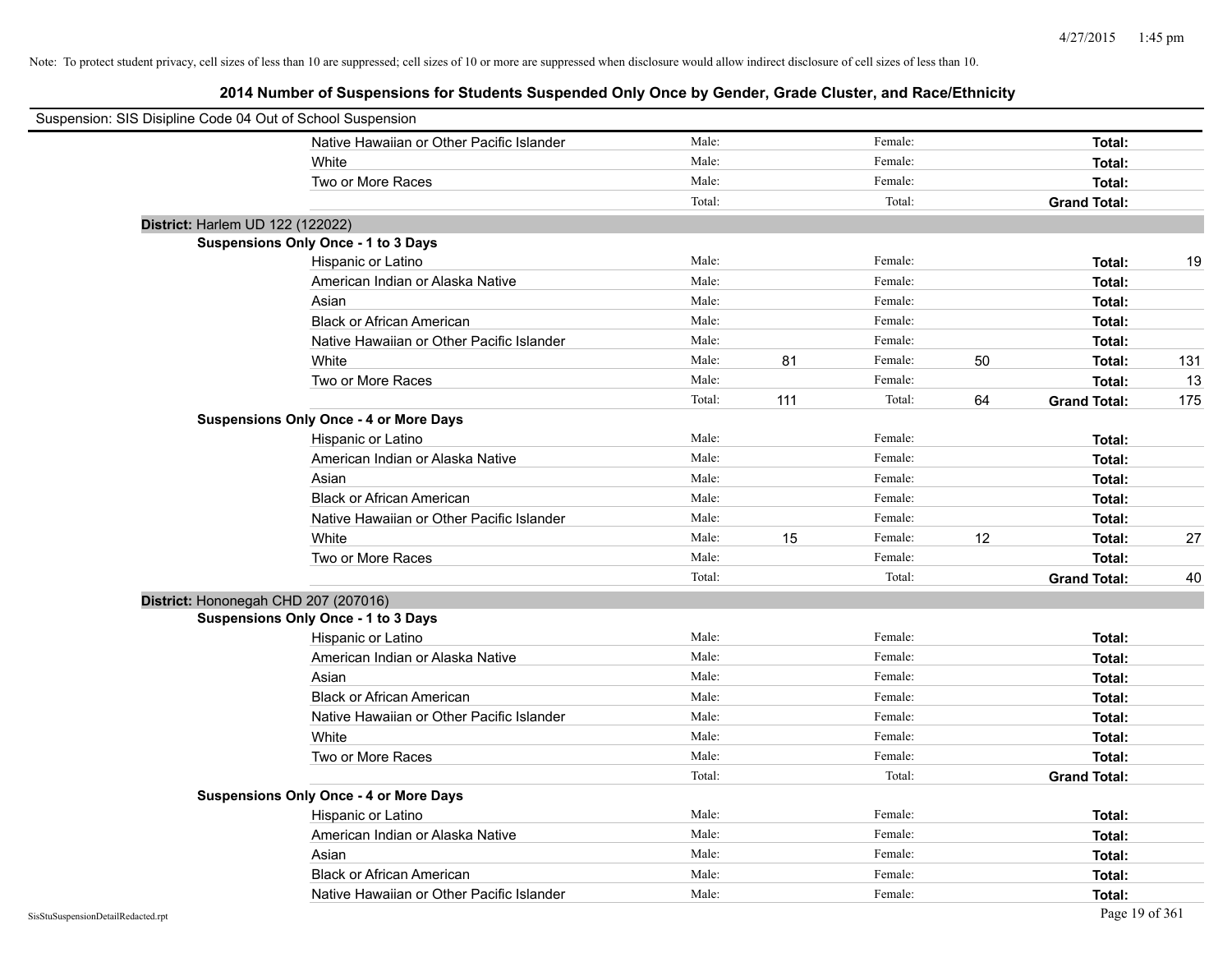| Suspension: SIS Disipline Code 04 Out of School Suspension |                                               |        |    |         |    |                     |    |
|------------------------------------------------------------|-----------------------------------------------|--------|----|---------|----|---------------------|----|
|                                                            | White                                         | Male:  |    | Female: |    | Total:              | 41 |
|                                                            | Two or More Races                             | Male:  |    | Female: |    | Total:              |    |
|                                                            |                                               | Total: | 42 | Total:  | 13 | <b>Grand Total:</b> | 55 |
| District: Kinnikinnick CCSD 131 (131004)                   |                                               |        |    |         |    |                     |    |
|                                                            | <b>Suspensions Only Once - 1 to 3 Days</b>    |        |    |         |    |                     |    |
|                                                            | Hispanic or Latino                            | Male:  |    | Female: |    | Total:              |    |
|                                                            | American Indian or Alaska Native              | Male:  |    | Female: |    | Total:              |    |
|                                                            | Asian                                         | Male:  |    | Female: |    | Total:              |    |
|                                                            | <b>Black or African American</b>              | Male:  |    | Female: |    | Total:              |    |
|                                                            | Native Hawaiian or Other Pacific Islander     | Male:  |    | Female: |    | Total:              |    |
|                                                            | White                                         | Male:  |    | Female: |    | Total:              | 20 |
|                                                            | Two or More Races                             | Male:  |    | Female: |    | Total:              |    |
|                                                            |                                               | Total: |    | Total:  |    | <b>Grand Total:</b> |    |
|                                                            | <b>Suspensions Only Once - 4 or More Days</b> |        |    |         |    |                     |    |
|                                                            | Hispanic or Latino                            | Male:  |    | Female: |    | Total:              |    |
|                                                            | American Indian or Alaska Native              | Male:  |    | Female: |    | Total:              |    |
|                                                            | Asian                                         | Male:  |    | Female: |    | Total:              |    |
|                                                            | <b>Black or African American</b>              | Male:  |    | Female: |    | Total:              |    |
|                                                            | Native Hawaiian or Other Pacific Islander     | Male:  |    | Female: |    | Total:              |    |
|                                                            | White                                         | Male:  |    | Female: |    | Total:              |    |
|                                                            | Two or More Races                             | Male:  |    | Female: |    | Total:              |    |
|                                                            |                                               | Total: |    | Total:  |    | <b>Grand Total:</b> |    |
| District: Pecatonica CUSD 321 (321026)                     |                                               |        |    |         |    |                     |    |
|                                                            | Suspensions Only Once - 1 to 3 Days           |        |    |         |    |                     |    |
|                                                            | Hispanic or Latino                            | Male:  |    | Female: |    | Total:              |    |
|                                                            | American Indian or Alaska Native              | Male:  |    | Female: |    | Total:              |    |
|                                                            | Asian                                         | Male:  |    | Female: |    | Total:              |    |
|                                                            | <b>Black or African American</b>              | Male:  |    | Female: |    | Total:              |    |
|                                                            | Native Hawaiian or Other Pacific Islander     | Male:  |    | Female: |    | Total:              |    |
|                                                            | White                                         | Male:  |    | Female: |    | Total:              | 12 |
|                                                            | Two or More Races                             | Male:  |    | Female: |    | Total:              |    |
|                                                            |                                               | Total: |    | Total:  |    | <b>Grand Total:</b> |    |
|                                                            | <b>Suspensions Only Once - 4 or More Days</b> |        |    |         |    |                     |    |
|                                                            | Hispanic or Latino                            | Male:  |    | Female: |    | Total:              |    |
|                                                            | American Indian or Alaska Native              | Male:  |    | Female: |    | Total:              |    |
|                                                            | Asian                                         | Male:  |    | Female: |    | Total:              |    |
|                                                            | <b>Black or African American</b>              | Male:  |    | Female: |    | Total:              |    |
|                                                            | Native Hawaiian or Other Pacific Islander     | Male:  |    | Female: |    | Total:              |    |
|                                                            | White                                         | Male:  |    | Female: |    | Total:              |    |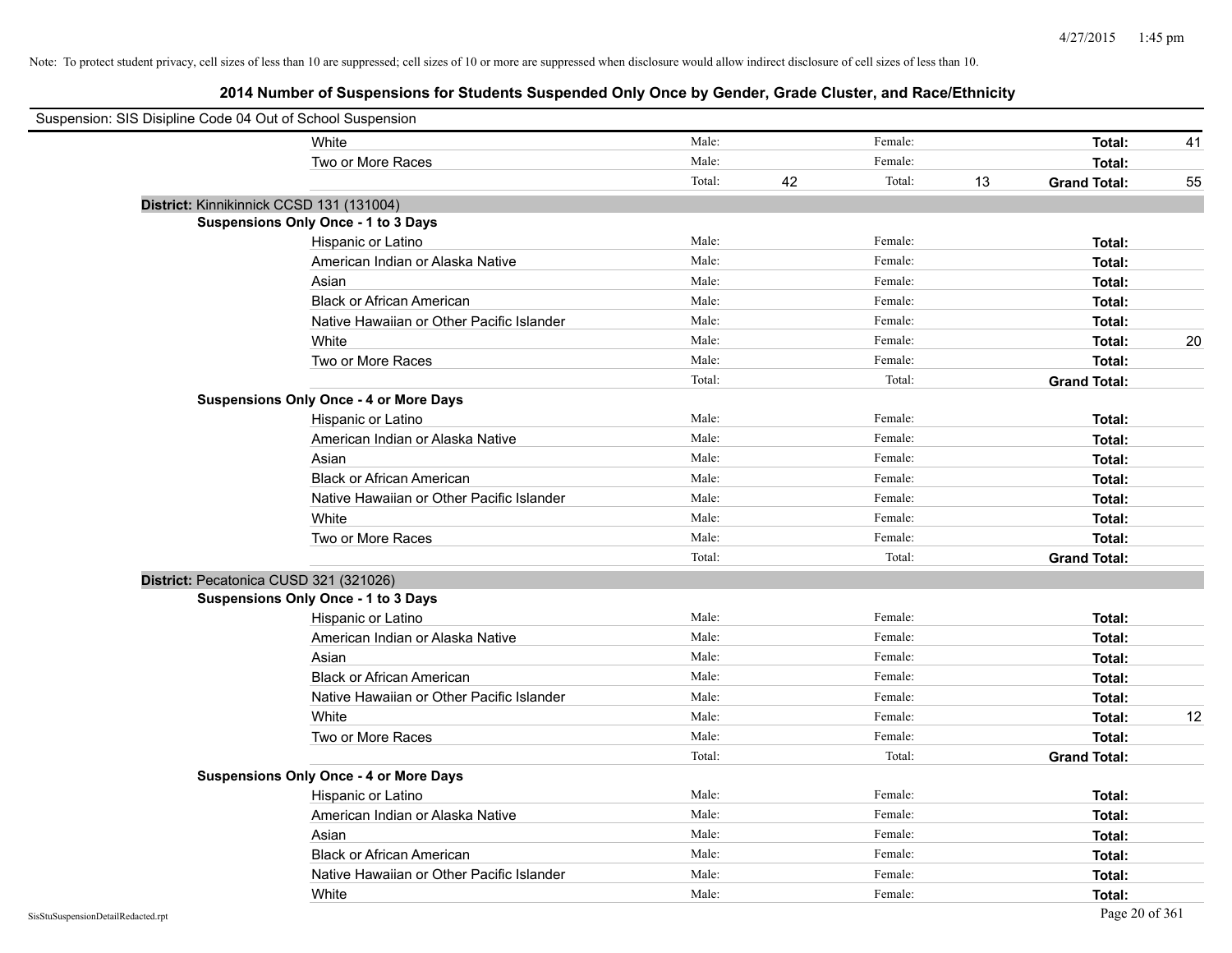| Suspension: SIS Disipline Code 04 Out of School Suspension |                                               |        |     |         |     |                     |     |
|------------------------------------------------------------|-----------------------------------------------|--------|-----|---------|-----|---------------------|-----|
|                                                            | Two or More Races                             | Male:  |     | Female: |     | Total:              |     |
|                                                            |                                               | Total: |     | Total:  |     | <b>Grand Total:</b> |     |
| District: Rockford SD 205 (205025)                         |                                               |        |     |         |     |                     |     |
|                                                            | <b>Suspensions Only Once - 1 to 3 Days</b>    |        |     |         |     |                     |     |
|                                                            | Hispanic or Latino                            | Male:  | 166 | Female: | 112 | Total:              | 278 |
|                                                            | American Indian or Alaska Native              | Male:  |     | Female: |     | Total:              |     |
|                                                            | Asian                                         | Male:  |     | Female: |     | Total:              | 19  |
|                                                            | <b>Black or African American</b>              | Male:  | 345 | Female: | 252 | Total:              | 597 |
|                                                            | Native Hawaiian or Other Pacific Islander     | Male:  |     | Female: |     | Total:              |     |
|                                                            | White                                         | Male:  | 192 | Female: | 81  | Total:              | 273 |
|                                                            | Two or More Races                             | Male:  | 49  | Female: | 25  | Total:              | 74  |
|                                                            |                                               | Total: |     | Total:  |     | <b>Grand Total:</b> |     |
|                                                            | <b>Suspensions Only Once - 4 or More Days</b> |        |     |         |     |                     |     |
|                                                            | Hispanic or Latino                            | Male:  | 51  | Female: | 27  | Total:              | 78  |
|                                                            | American Indian or Alaska Native              | Male:  |     | Female: |     | Total:              |     |
|                                                            | Asian                                         | Male:  |     | Female: |     | Total:              |     |
|                                                            | <b>Black or African American</b>              | Male:  | 116 | Female: | 93  | Total:              | 209 |
|                                                            | Native Hawaiian or Other Pacific Islander     | Male:  |     | Female: |     | Total:              |     |
|                                                            | White                                         | Male:  | 56  | Female: | 27  | Total:              | 83  |
|                                                            | Two or More Races                             | Male:  |     | Female: |     | Total:              | 18  |
|                                                            |                                               | Total: |     | Total:  |     | <b>Grand Total:</b> | 399 |
| District: Rockton SD 140 (140004)                          |                                               |        |     |         |     |                     |     |
|                                                            | <b>Suspensions Only Once - 1 to 3 Days</b>    |        |     |         |     |                     |     |
|                                                            | Hispanic or Latino                            | Male:  |     | Female: |     | Total:              |     |
|                                                            | American Indian or Alaska Native              | Male:  |     | Female: |     | Total:              |     |
|                                                            | Asian                                         | Male:  |     | Female: |     | Total:              |     |
|                                                            | <b>Black or African American</b>              | Male:  |     | Female: |     | Total:              |     |
|                                                            | Native Hawaiian or Other Pacific Islander     | Male:  |     | Female: |     | Total:              |     |
|                                                            | White                                         | Male:  |     | Female: |     | Total:              | 21  |
|                                                            | Two or More Races                             | Male:  |     | Female: |     | Total:              |     |
|                                                            |                                               | Total: |     | Total:  |     | <b>Grand Total:</b> |     |
|                                                            | <b>Suspensions Only Once - 4 or More Days</b> |        |     |         |     |                     |     |
|                                                            | Hispanic or Latino                            | Male:  |     | Female: |     | Total:              |     |
|                                                            | American Indian or Alaska Native              | Male:  |     | Female: |     | Total:              |     |
|                                                            | Asian                                         | Male:  |     | Female: |     | Total:              |     |
|                                                            | <b>Black or African American</b>              | Male:  |     | Female: |     | Total:              |     |
|                                                            | Native Hawaiian or Other Pacific Islander     | Male:  |     | Female: |     | Total:              |     |
|                                                            | White                                         | Male:  |     | Female: |     | Total:              |     |
|                                                            | Two or More Races                             | Male:  |     | Female: |     | Total:              |     |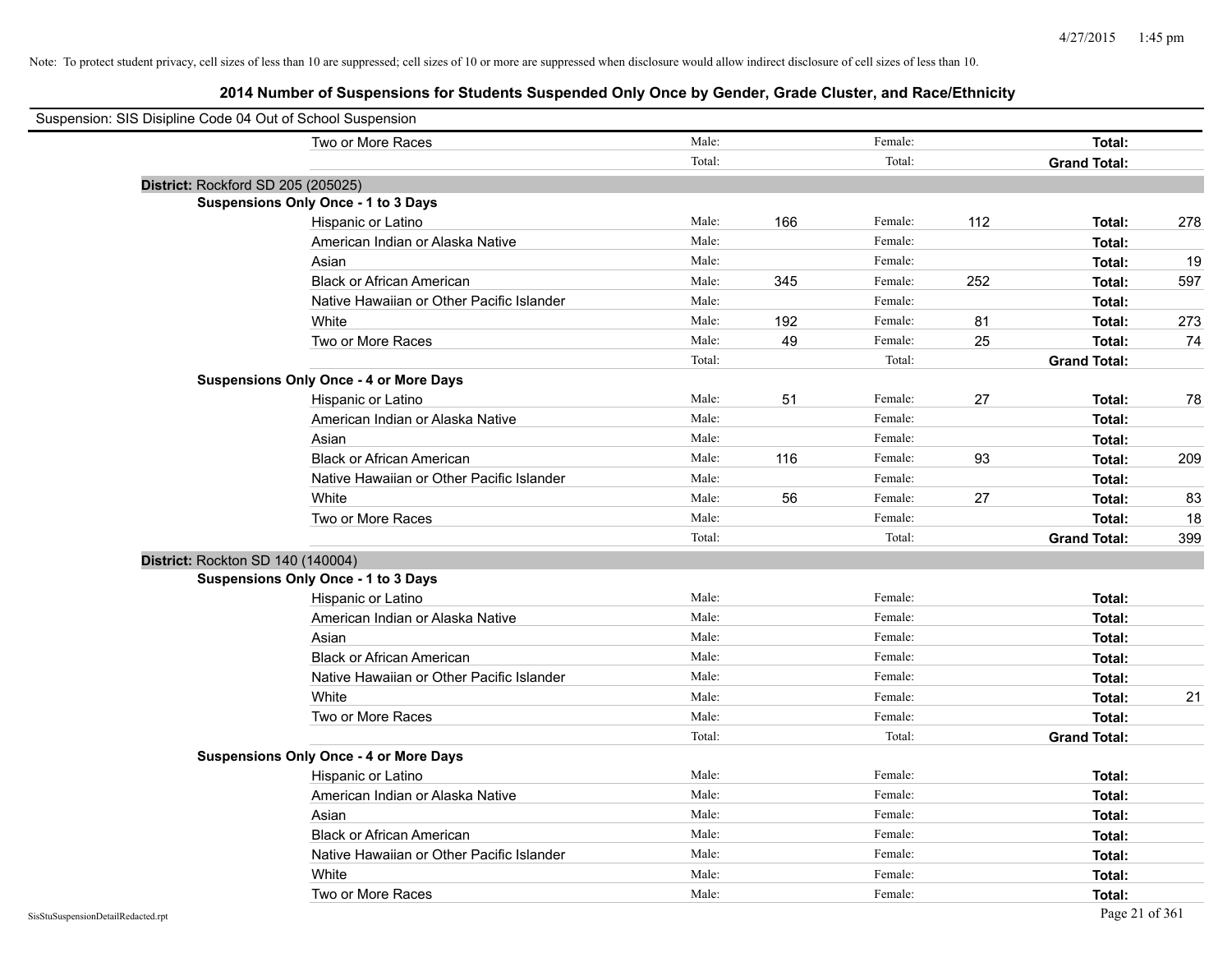| Suspension: SIS Disipline Code 04 Out of School Suspension |                                               |        |         |                     |    |
|------------------------------------------------------------|-----------------------------------------------|--------|---------|---------------------|----|
|                                                            |                                               | Total: | Total:  | <b>Grand Total:</b> |    |
|                                                            | District: Shirland CCSD 134 (134004)          |        |         |                     |    |
|                                                            | Suspensions Only Once - 1 to 3 Days           |        |         |                     |    |
|                                                            | Hispanic or Latino                            | Male:  | Female: | Total:              |    |
|                                                            | American Indian or Alaska Native              | Male:  | Female: | Total:              |    |
|                                                            | Asian                                         | Male:  | Female: | Total:              |    |
|                                                            | <b>Black or African American</b>              | Male:  | Female: | Total:              |    |
|                                                            | Native Hawaiian or Other Pacific Islander     | Male:  | Female: | Total:              |    |
|                                                            | White                                         | Male:  | Female: | Total:              |    |
|                                                            | Two or More Races                             | Male:  | Female: | Total:              |    |
|                                                            |                                               | Total: | Total:  | <b>Grand Total:</b> |    |
|                                                            | District: Winnebago CUSD 323 (323026)         |        |         |                     |    |
|                                                            | <b>Suspensions Only Once - 1 to 3 Days</b>    |        |         |                     |    |
|                                                            | Hispanic or Latino                            | Male:  | Female: | Total:              |    |
|                                                            | American Indian or Alaska Native              | Male:  | Female: | Total:              |    |
|                                                            | Asian                                         | Male:  | Female: | Total:              |    |
|                                                            | <b>Black or African American</b>              | Male:  | Female: | Total:              |    |
|                                                            | Native Hawaiian or Other Pacific Islander     | Male:  | Female: | Total:              |    |
|                                                            | White                                         | Male:  | Female: | Total:              | 10 |
|                                                            | Two or More Races                             | Male:  | Female: | Total:              |    |
|                                                            |                                               | Total: | Total:  | <b>Grand Total:</b> | 21 |
|                                                            |                                               |        |         |                     |    |
| Region: Brown/Cass/Morgan/Scott ROE (46)                   |                                               |        |         |                     |    |
| County: Brown (005)                                        |                                               |        |         |                     |    |
|                                                            | District: Brown County CUSD 1 (001026)        |        |         |                     |    |
|                                                            | <b>Suspensions Only Once - 1 to 3 Days</b>    |        |         |                     |    |
|                                                            | Hispanic or Latino                            | Male:  | Female: | Total:              |    |
|                                                            | American Indian or Alaska Native              | Male:  | Female: | Total:              |    |
|                                                            | Asian                                         | Male:  | Female: | Total:              |    |
|                                                            | <b>Black or African American</b>              | Male:  | Female: | Total:              |    |
|                                                            | Native Hawaiian or Other Pacific Islander     | Male:  | Female: | Total:              |    |
|                                                            | White                                         | Male:  | Female: | Total:              | 11 |
|                                                            | Two or More Races                             | Male:  | Female: | Total:              |    |
|                                                            |                                               | Total: | Total:  | <b>Grand Total:</b> |    |
|                                                            | <b>Suspensions Only Once - 4 or More Days</b> |        |         |                     |    |
|                                                            | Hispanic or Latino                            | Male:  | Female: | Total:              |    |
|                                                            | American Indian or Alaska Native              | Male:  | Female: | Total:              |    |
|                                                            | Asian                                         | Male:  | Female: | Total:              |    |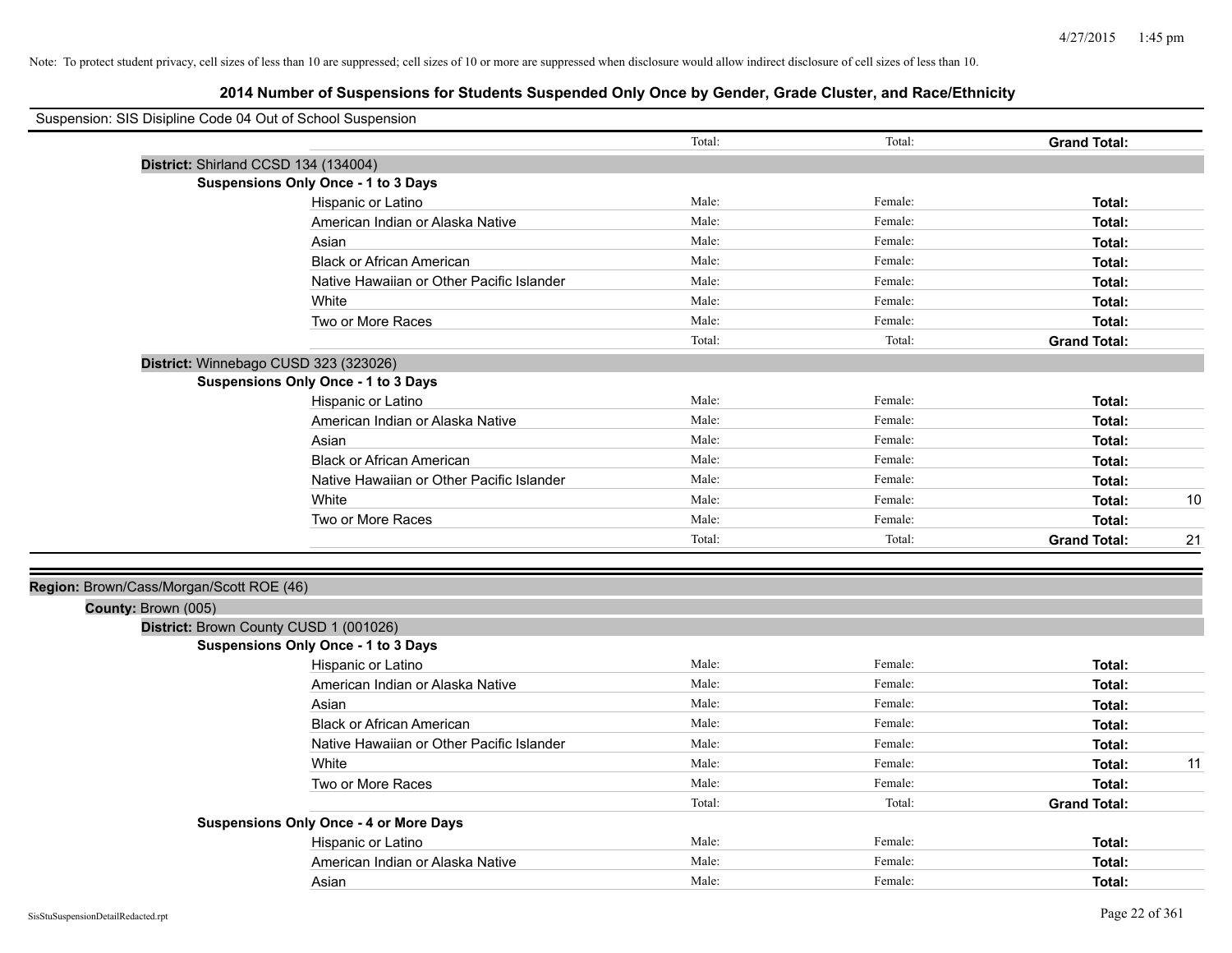| Suspension: SIS Disipline Code 04 Out of School Suspension |                                               |        |         |                     |    |
|------------------------------------------------------------|-----------------------------------------------|--------|---------|---------------------|----|
|                                                            | <b>Black or African American</b>              | Male:  | Female: | Total:              |    |
|                                                            | Native Hawaiian or Other Pacific Islander     | Male:  | Female: | Total:              |    |
|                                                            | White                                         | Male:  | Female: | Total:              |    |
|                                                            | Two or More Races                             | Male:  | Female: | Total:              |    |
|                                                            |                                               | Total: | Total:  | <b>Grand Total:</b> |    |
| County: Cass (009)                                         |                                               |        |         |                     |    |
| District: A-C Central CUSD 262 (262026)                    |                                               |        |         |                     |    |
|                                                            | Suspensions Only Once - 1 to 3 Days           |        |         |                     |    |
|                                                            | Hispanic or Latino                            | Male:  | Female: | Total:              |    |
|                                                            | American Indian or Alaska Native              | Male:  | Female: | Total:              |    |
|                                                            | Asian                                         | Male:  | Female: | Total:              |    |
|                                                            | <b>Black or African American</b>              | Male:  | Female: | Total:              |    |
|                                                            | Native Hawaiian or Other Pacific Islander     | Male:  | Female: | Total:              |    |
|                                                            | White                                         | Male:  | Female: | Total:              |    |
|                                                            | Two or More Races                             | Male:  | Female: | Total:              |    |
|                                                            |                                               | Total: | Total:  | <b>Grand Total:</b> |    |
| District: Beardstown CUSD 15 (015026)                      |                                               |        |         |                     |    |
|                                                            | <b>Suspensions Only Once - 1 to 3 Days</b>    |        |         |                     |    |
|                                                            | Hispanic or Latino                            | Male:  | Female: | Total:              | 14 |
|                                                            | American Indian or Alaska Native              | Male:  | Female: | Total:              |    |
|                                                            | Asian                                         | Male:  | Female: | Total:              |    |
|                                                            | <b>Black or African American</b>              | Male:  | Female: | Total:              |    |
|                                                            | Native Hawaiian or Other Pacific Islander     | Male:  | Female: | Total:              |    |
|                                                            | White                                         | Male:  | Female: | Total:              | 14 |
|                                                            | Two or More Races                             | Male:  | Female: | Total:              |    |
|                                                            |                                               | Total: | Total:  | <b>Grand Total:</b> |    |
|                                                            | <b>Suspensions Only Once - 4 or More Days</b> |        |         |                     |    |
|                                                            | Hispanic or Latino                            | Male:  | Female: | Total:              |    |
|                                                            | American Indian or Alaska Native              | Male:  | Female: | Total:              |    |
|                                                            | Asian                                         | Male:  | Female: | Total:              |    |
|                                                            | <b>Black or African American</b>              | Male:  | Female: | Total:              |    |
|                                                            | Native Hawaiian or Other Pacific Islander     | Male:  | Female: | Total:              |    |
|                                                            | White                                         | Male:  | Female: | Total:              |    |
|                                                            | Two or More Races                             | Male:  | Female: | Total:              |    |
|                                                            |                                               | Total: | Total:  | <b>Grand Total:</b> | 21 |
| District: Virginia CUSD 64 (064026)                        |                                               |        |         |                     |    |
|                                                            | Suspensions Only Once - 1 to 3 Days           |        |         |                     |    |
|                                                            | Hispanic or Latino                            | Male:  | Female: | Total:              |    |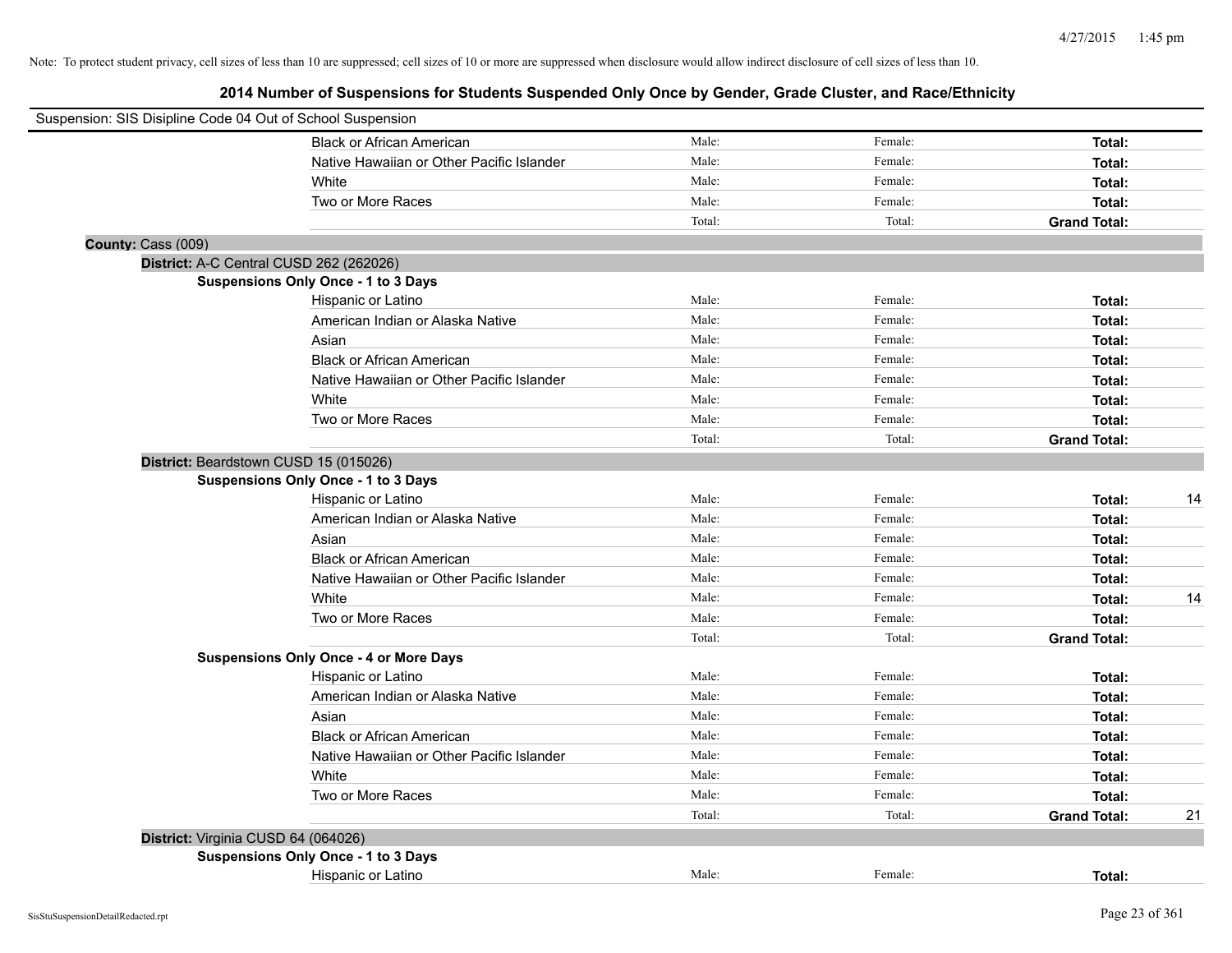| Suspension: SIS Disipline Code 04 Out of School Suspension |                                               |        |               |    |                     |    |
|------------------------------------------------------------|-----------------------------------------------|--------|---------------|----|---------------------|----|
|                                                            | American Indian or Alaska Native              | Male:  | Female:       |    | Total:              |    |
|                                                            | Asian                                         | Male:  | Female:       |    | Total:              |    |
|                                                            | <b>Black or African American</b>              | Male:  | Female:       |    | Total:              |    |
|                                                            | Native Hawaiian or Other Pacific Islander     | Male:  | Female:       |    | Total:              |    |
|                                                            | White                                         | Male:  | Female:       |    | Total:              |    |
|                                                            | Two or More Races                             | Male:  | Female:       |    | Total:              |    |
|                                                            |                                               | Total: | Total:        |    | <b>Grand Total:</b> |    |
|                                                            | <b>Suspensions Only Once - 4 or More Days</b> |        |               |    |                     |    |
|                                                            | Hispanic or Latino                            | Male:  | Female:       |    | Total:              |    |
|                                                            | American Indian or Alaska Native              | Male:  | Female:       |    | Total:              |    |
|                                                            | Asian                                         | Male:  | Female:       |    | Total:              |    |
|                                                            | <b>Black or African American</b>              | Male:  | Female:       |    | Total:              |    |
|                                                            | Native Hawaiian or Other Pacific Islander     | Male:  | Female:       |    | Total:              |    |
|                                                            | White                                         | Male:  | Female:       |    | Total:              |    |
|                                                            | Two or More Races                             | Male:  | Female:       |    | Total:              |    |
|                                                            |                                               | Total: | Total:        |    | <b>Grand Total:</b> |    |
| County: Morgan (069)                                       |                                               |        |               |    |                     |    |
| District: Franklin CUSD 1 (001026)                         |                                               |        |               |    |                     |    |
|                                                            | <b>Suspensions Only Once - 1 to 3 Days</b>    |        |               |    |                     |    |
|                                                            | Hispanic or Latino                            | Male:  | Female:       |    | Total:              |    |
|                                                            | American Indian or Alaska Native              | Male:  | Female:       |    | Total:              |    |
|                                                            | Asian                                         | Male:  | Female:       |    | Total:              |    |
|                                                            | <b>Black or African American</b>              | Male:  | Female:       |    | Total:              |    |
|                                                            | Native Hawaiian or Other Pacific Islander     | Male:  | Female:       |    | Total:              |    |
|                                                            | White                                         | Male:  | Female:       |    | Total:              |    |
|                                                            | Two or More Races                             | Male:  | Female:       |    | Total:              |    |
|                                                            |                                               | Total: | Total:        |    | <b>Grand Total:</b> |    |
| District: Jacksonville SD 117 (117022)                     |                                               |        |               |    |                     |    |
|                                                            | <b>Suspensions Only Once - 1 to 3 Days</b>    |        |               |    |                     |    |
|                                                            | Hispanic or Latino                            | Male:  | Female:       |    | Total:              |    |
|                                                            | American Indian or Alaska Native              | Male:  | Female:       |    | Total:              |    |
|                                                            | Asian                                         | Male:  | Female:       |    | Total:              |    |
|                                                            | <b>Black or African American</b>              | Male:  | Female:       |    | Total:              | 17 |
|                                                            | Native Hawaiian or Other Pacific Islander     | Male:  | Female:       |    | Total:              |    |
|                                                            | White                                         | Male:  | 42<br>Female: | 29 | Total:              | 71 |
|                                                            | Two or More Races                             | Male:  | Female:       |    | Total:              | 10 |
|                                                            |                                               | Total: | Total:        |    | <b>Grand Total:</b> |    |
|                                                            | <b>Suspensions Only Once - 4 or More Days</b> |        |               |    |                     |    |
|                                                            | Hispanic or Latino                            | Male:  | Female:       |    | Total:              |    |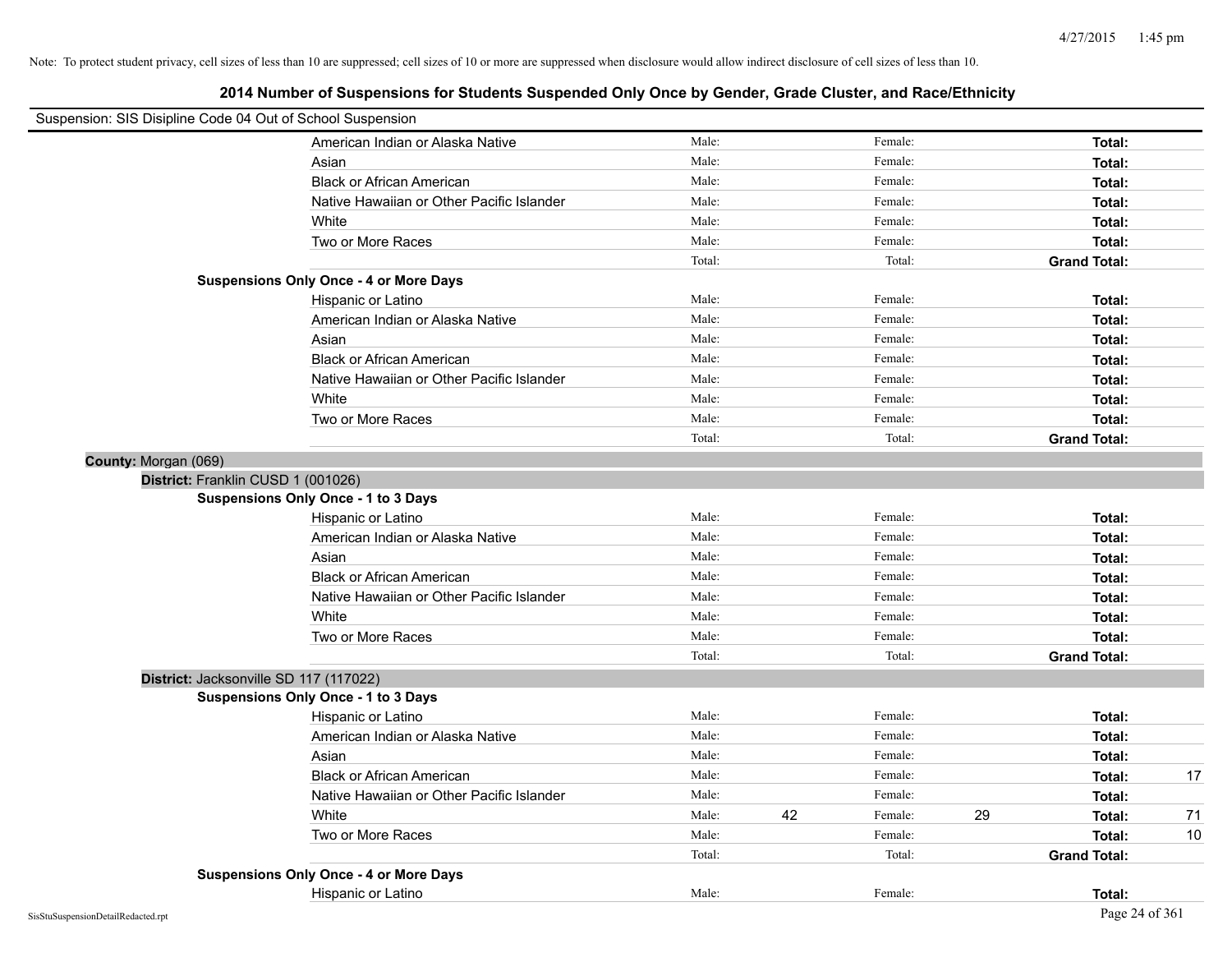**2014 Number of Suspensions for Students Suspended Only Once by Gender, Grade Cluster, and Race/Ethnicity**

| Suspension: SIS Disipline Code 04 Out of School Suspension |                                                   |        |         |                     |    |
|------------------------------------------------------------|---------------------------------------------------|--------|---------|---------------------|----|
|                                                            | American Indian or Alaska Native                  | Male:  | Female: | Total:              |    |
|                                                            | Asian                                             | Male:  | Female: | Total:              |    |
|                                                            | <b>Black or African American</b>                  | Male:  | Female: | Total:              |    |
|                                                            | Native Hawaiian or Other Pacific Islander         | Male:  | Female: | Total:              |    |
|                                                            | White                                             | Male:  | Female: | Total:              |    |
|                                                            | Two or More Races                                 | Male:  | Female: | Total:              |    |
|                                                            |                                                   | Total: | Total:  | <b>Grand Total:</b> | 17 |
|                                                            | District: Meredosia-Chambersburg CUSD 11 (011026) |        |         |                     |    |
|                                                            | Suspensions Only Once - 1 to 3 Days               |        |         |                     |    |
|                                                            | Hispanic or Latino                                | Male:  | Female: | Total:              |    |
|                                                            | American Indian or Alaska Native                  | Male:  | Female: | Total:              |    |
|                                                            | Asian                                             | Male:  | Female: | Total:              |    |
|                                                            | <b>Black or African American</b>                  | Male:  | Female: | Total:              |    |
|                                                            | Native Hawaiian or Other Pacific Islander         | Male:  | Female: | Total:              |    |
|                                                            | White                                             | Male:  | Female: | Total:              | 12 |
|                                                            | Two or More Races                                 | Male:  | Female: | Total:              |    |
|                                                            |                                                   | Total: | Total:  | <b>Grand Total:</b> |    |
|                                                            | <b>Suspensions Only Once - 4 or More Days</b>     |        |         |                     |    |
|                                                            | Hispanic or Latino                                | Male:  | Female: | Total:              |    |
|                                                            | American Indian or Alaska Native                  | Male:  | Female: | Total:              |    |
|                                                            | Asian                                             | Male:  | Female: | Total:              |    |
|                                                            | <b>Black or African American</b>                  | Male:  | Female: | Total:              |    |
|                                                            | Native Hawaiian or Other Pacific Islander         | Male:  | Female: | Total:              |    |
|                                                            | White                                             | Male:  | Female: | Total:              |    |
|                                                            | Two or More Races                                 | Male:  | Female: | Total:              |    |
|                                                            |                                                   | Total: | Total:  | <b>Grand Total:</b> |    |
| District: Triopia CUSD 27 (027026)                         |                                                   |        |         |                     |    |
|                                                            | <b>Suspensions Only Once - 1 to 3 Days</b>        |        |         |                     |    |
|                                                            | Hispanic or Latino                                | Male:  | Female: | Total:              |    |
|                                                            | American Indian or Alaska Native                  | Male:  | Female: | Total:              |    |
|                                                            | Asian                                             | Male:  | Female: | Total:              |    |
|                                                            | <b>Black or African American</b>                  | Male:  | Female: | Total:              |    |
|                                                            | Native Hawaiian or Other Pacific Islander         | Male:  | Female: | Total:              |    |
|                                                            | White                                             | Male:  | Female: | Total:              |    |
|                                                            | Two or More Races                                 | Male:  | Female: | Total:              |    |
|                                                            |                                                   | Total: | Total:  | <b>Grand Total:</b> |    |
| County: Scott (086)                                        |                                                   |        |         |                     |    |

**District:** Scott-Morgan CUSD 2 (002026)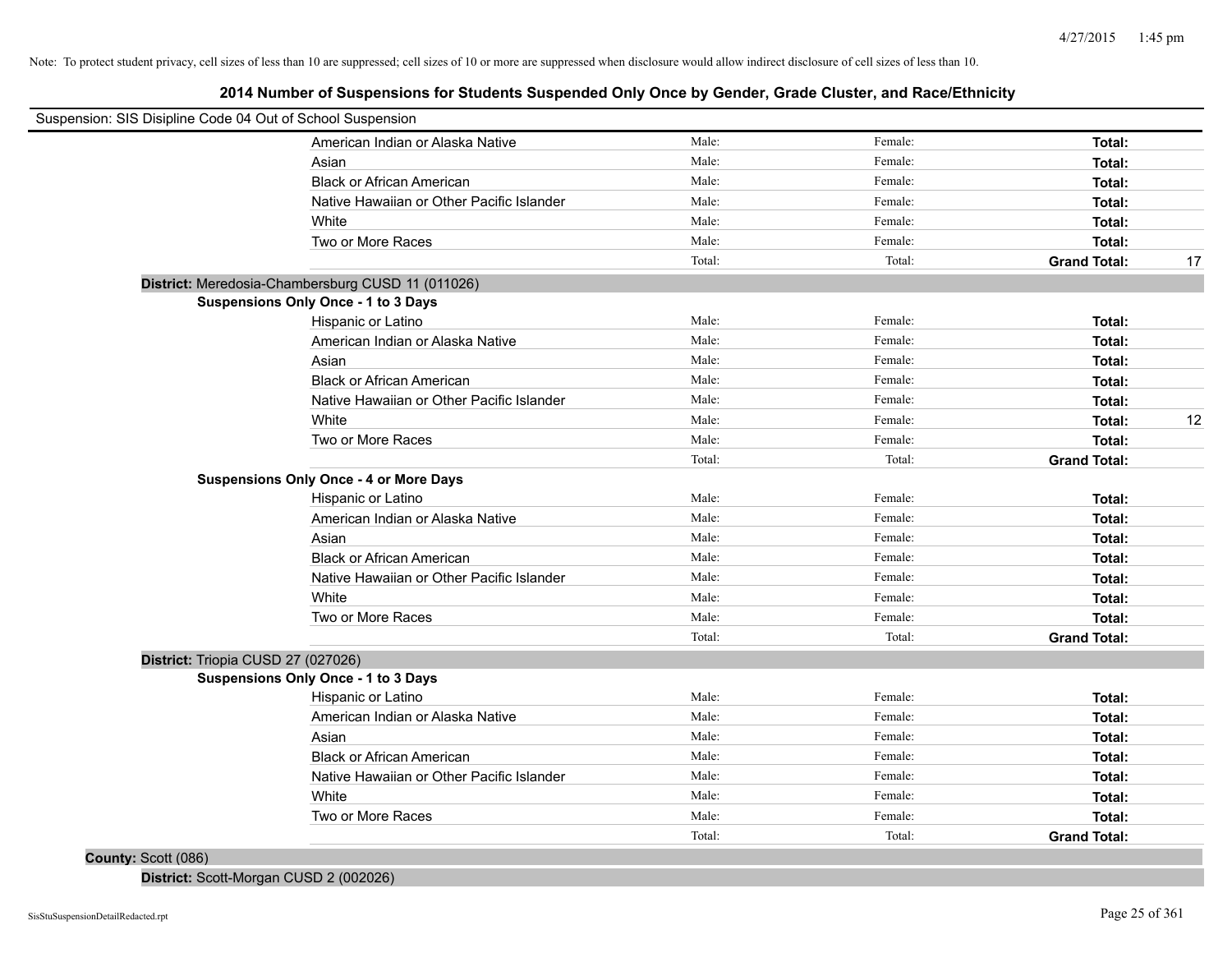| Suspension: SIS Disipline Code 04 Out of School Suspension |                                               |        |         |                     |
|------------------------------------------------------------|-----------------------------------------------|--------|---------|---------------------|
|                                                            | Suspensions Only Once - 1 to 3 Days           |        |         |                     |
|                                                            | Hispanic or Latino                            | Male:  | Female: | Total:              |
|                                                            | American Indian or Alaska Native              | Male:  | Female: | Total:              |
|                                                            | Asian                                         | Male:  | Female: | Total:              |
|                                                            | <b>Black or African American</b>              | Male:  | Female: | Total:              |
|                                                            | Native Hawaiian or Other Pacific Islander     | Male:  | Female: | Total:              |
|                                                            | White                                         | Male:  | Female: | Total:              |
|                                                            | Two or More Races                             | Male:  | Female: | Total:              |
|                                                            |                                               | Total: | Total:  | <b>Grand Total:</b> |
|                                                            | <b>Suspensions Only Once - 4 or More Days</b> |        |         |                     |
|                                                            | Hispanic or Latino                            | Male:  | Female: | Total:              |
|                                                            | American Indian or Alaska Native              | Male:  | Female: | Total:              |
|                                                            | Asian                                         | Male:  | Female: | Total:              |
|                                                            | <b>Black or African American</b>              | Male:  | Female: | Total:              |
|                                                            | Native Hawaiian or Other Pacific Islander     | Male:  | Female: | Total:              |
|                                                            | White                                         | Male:  | Female: | Total:              |
|                                                            | Two or More Races                             | Male:  | Female: | Total:              |
|                                                            |                                               | Total: | Total:  | <b>Grand Total:</b> |
|                                                            | District: Winchester CUSD 1 (001026)          |        |         |                     |
|                                                            | Suspensions Only Once - 1 to 3 Days           |        |         |                     |
|                                                            | Hispanic or Latino                            | Male:  | Female: | Total:              |
|                                                            | American Indian or Alaska Native              | Male:  | Female: | Total:              |
|                                                            | Asian                                         | Male:  | Female: | Total:              |
|                                                            | <b>Black or African American</b>              | Male:  | Female: | Total:              |
|                                                            | Native Hawaiian or Other Pacific Islander     | Male:  | Female: | Total:              |
|                                                            | White                                         | Male:  | Female: | 10<br>Total:        |
|                                                            | Two or More Races                             | Male:  | Female: | Total:              |
|                                                            |                                               | Total: | Total:  | <b>Grand Total:</b> |
|                                                            | <b>Suspensions Only Once - 4 or More Days</b> |        |         |                     |
|                                                            | Hispanic or Latino                            | Male:  | Female: | Total:              |
|                                                            | American Indian or Alaska Native              | Male:  | Female: | Total:              |
|                                                            | Asian                                         | Male:  | Female: | Total:              |
|                                                            | <b>Black or African American</b>              | Male:  | Female: | Total:              |
|                                                            | Native Hawaiian or Other Pacific Islander     | Male:  | Female: | Total:              |
|                                                            | White                                         | Male:  | Female: | Total:              |
|                                                            | Two or More Races                             | Male:  | Female: | Total:              |
|                                                            |                                               | Total: | Total:  | <b>Grand Total:</b> |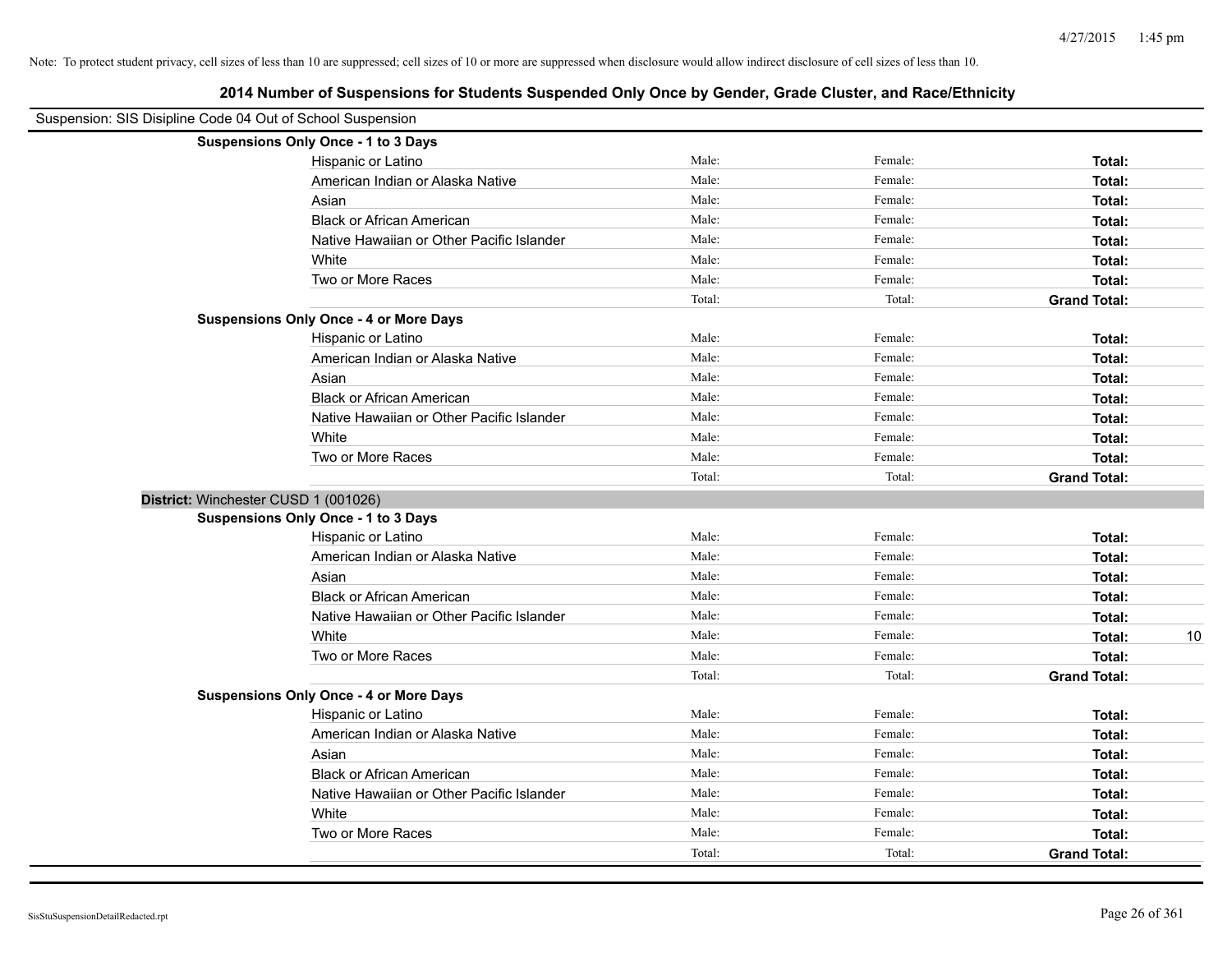| Suspension: SIS Disipline Code 04 Out of School Suspension |        |         |                     |    |
|------------------------------------------------------------|--------|---------|---------------------|----|
| Region: Bureau/Henry/Stark ROE (28)                        |        |         |                     |    |
| County: Bureau (006)                                       |        |         |                     |    |
| District: Bureau Valley CUSD 340 (340026)                  |        |         |                     |    |
| <b>Suspensions Only Once - 1 to 3 Days</b>                 |        |         |                     |    |
| Hispanic or Latino                                         | Male:  | Female: | Total:              |    |
| American Indian or Alaska Native                           | Male:  | Female: | Total:              |    |
| Asian                                                      | Male:  | Female: | Total:              |    |
| <b>Black or African American</b>                           | Male:  | Female: | Total:              |    |
| Native Hawaiian or Other Pacific Islander                  | Male:  | Female: | Total:              |    |
| White                                                      | Male:  | Female: | Total:              |    |
| Two or More Races                                          | Male:  | Female: | Total:              |    |
|                                                            | Total: | Total:  | <b>Grand Total:</b> |    |
| <b>Suspensions Only Once - 4 or More Days</b>              |        |         |                     |    |
| Hispanic or Latino                                         | Male:  | Female: | Total:              |    |
| American Indian or Alaska Native                           | Male:  | Female: | Total:              |    |
| Asian                                                      | Male:  | Female: | Total:              |    |
| <b>Black or African American</b>                           | Male:  | Female: | Total:              |    |
| Native Hawaiian or Other Pacific Islander                  | Male:  | Female: | Total:              |    |
| White                                                      | Male:  | Female: | Total:              |    |
| Two or More Races                                          | Male:  | Female: | Total:              |    |
|                                                            | Total: | Total:  | <b>Grand Total:</b> |    |
| District: DePue USD 103 (103022)                           |        |         |                     |    |
| <b>Suspensions Only Once - 1 to 3 Days</b>                 |        |         |                     |    |
| Hispanic or Latino                                         | Male:  | Female: | Total:              | 12 |
| American Indian or Alaska Native                           | Male:  | Female: | Total:              |    |
| Asian                                                      | Male:  | Female: | Total:              |    |
| <b>Black or African American</b>                           | Male:  | Female: | Total:              |    |
| Native Hawaiian or Other Pacific Islander                  | Male:  | Female: | Total:              |    |
| White                                                      | Male:  | Female: | Total:              |    |
| Two or More Races                                          | Male:  | Female: | Total:              |    |
|                                                            | Total: | Total:  | <b>Grand Total:</b> |    |
| <b>Suspensions Only Once - 4 or More Days</b>              |        |         |                     |    |
| Hispanic or Latino                                         | Male:  | Female: | Total:              |    |
| American Indian or Alaska Native                           | Male:  | Female: | Total:              |    |
| Asian                                                      | Male:  | Female: | Total:              |    |
| <b>Black or African American</b>                           | Male:  | Female: | Total:              |    |
| Native Hawaiian or Other Pacific Islander                  | Male:  | Female: | Total:              |    |
| White                                                      | Male:  | Female: | Total:              |    |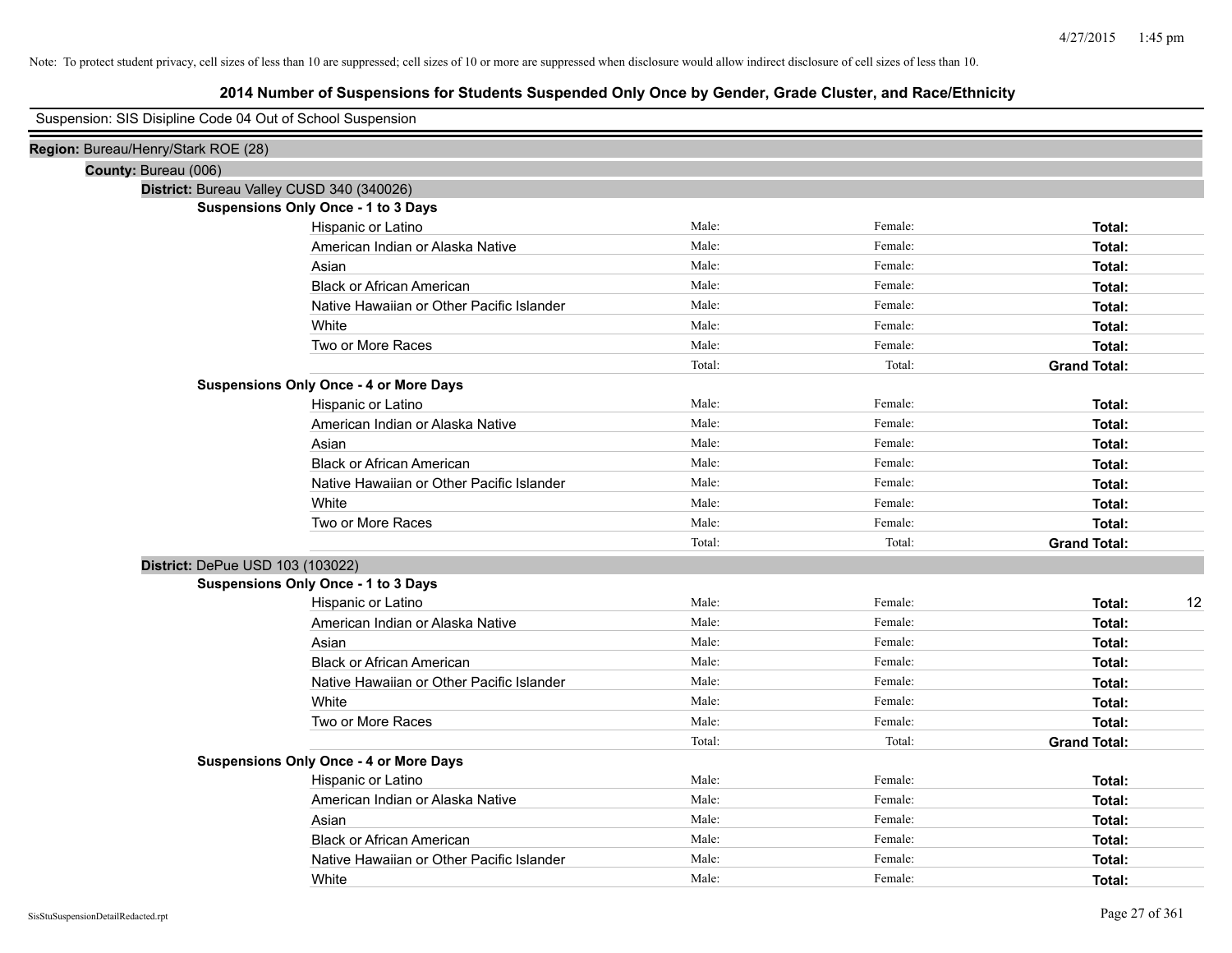| Suspension: SIS Disipline Code 04 Out of School Suspension |        |         |                     |
|------------------------------------------------------------|--------|---------|---------------------|
| Two or More Races                                          | Male:  | Female: | Total:              |
|                                                            | Total: | Total:  | <b>Grand Total:</b> |
| District: Hall HSD 502 (502017)                            |        |         |                     |
| <b>Suspensions Only Once - 1 to 3 Days</b>                 |        |         |                     |
| Hispanic or Latino                                         | Male:  | Female: | Total:              |
| American Indian or Alaska Native                           | Male:  | Female: | Total:              |
| Asian                                                      | Male:  | Female: | Total:              |
| <b>Black or African American</b>                           | Male:  | Female: | Total:              |
| Native Hawaiian or Other Pacific Islander                  | Male:  | Female: | Total:              |
| White                                                      | Male:  | Female: | 21<br>Total:        |
| Two or More Races                                          | Male:  | Female: | Total:              |
|                                                            | Total: | Total:  | <b>Grand Total:</b> |
| <b>Suspensions Only Once - 4 or More Days</b>              |        |         |                     |
| Hispanic or Latino                                         | Male:  | Female: | Total:              |
| American Indian or Alaska Native                           | Male:  | Female: | Total:              |
| Asian                                                      | Male:  | Female: | Total:              |
| <b>Black or African American</b>                           | Male:  | Female: | Total:              |
| Native Hawaiian or Other Pacific Islander                  | Male:  | Female: | Total:              |
| White                                                      | Male:  | Female: | Total:              |
| Two or More Races                                          | Male:  | Female: | Total:              |
|                                                            | Total: | Total:  | <b>Grand Total:</b> |
| District: La Moille CUSD 303 (303026)                      |        |         |                     |
| <b>Suspensions Only Once - 1 to 3 Days</b>                 |        |         |                     |
| Hispanic or Latino                                         | Male:  | Female: | Total:              |
| American Indian or Alaska Native                           | Male:  | Female: | Total:              |
| Asian                                                      | Male:  | Female: | Total:              |
| <b>Black or African American</b>                           | Male:  | Female: | Total:              |
| Native Hawaiian or Other Pacific Islander                  | Male:  | Female: | Total:              |
| White                                                      | Male:  | Female: | Total:              |
| Two or More Races                                          | Male:  | Female: | Total:              |
|                                                            | Total: | Total:  | <b>Grand Total:</b> |
| District: Ohio CCSD 17 (017004)                            |        |         |                     |
| <b>Suspensions Only Once - 1 to 3 Days</b>                 |        |         |                     |
| Hispanic or Latino                                         | Male:  | Female: | Total:              |
| American Indian or Alaska Native                           | Male:  | Female: | Total:              |
| Asian                                                      | Male:  | Female: | Total:              |
| <b>Black or African American</b>                           | Male:  | Female: | Total:              |
| Native Hawaiian or Other Pacific Islander                  | Male:  | Female: | Total:              |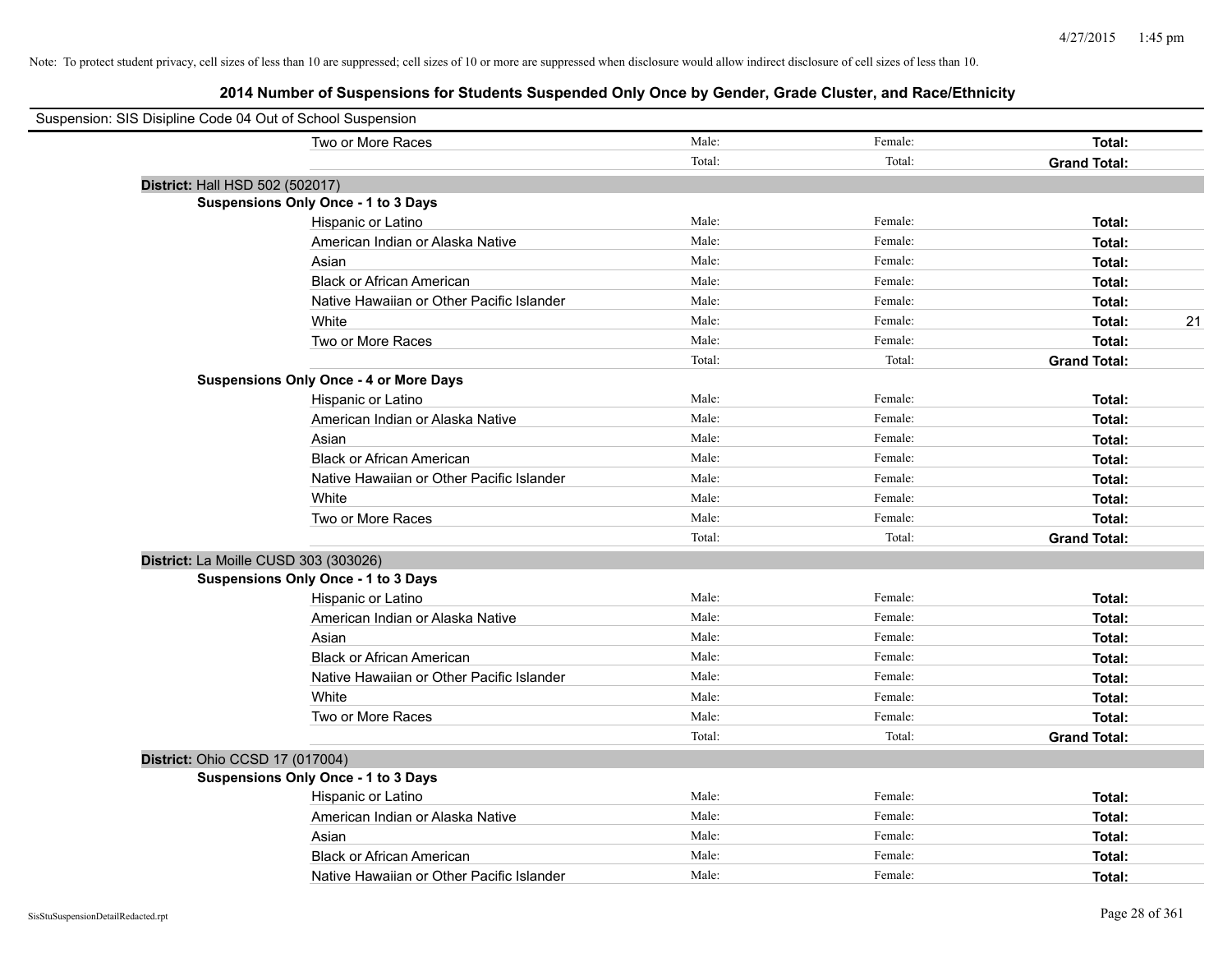| Suspension: SIS Disipline Code 04 Out of School Suspension |                                               |        |         |                     |
|------------------------------------------------------------|-----------------------------------------------|--------|---------|---------------------|
|                                                            | White                                         | Male:  | Female: | Total:              |
|                                                            | Two or More Races                             | Male:  | Female: | Total:              |
|                                                            |                                               | Total: | Total:  | <b>Grand Total:</b> |
| District: Ohio CHSD 505 (505016)                           |                                               |        |         |                     |
|                                                            | Suspensions Only Once - 1 to 3 Days           |        |         |                     |
|                                                            | Hispanic or Latino                            | Male:  | Female: | Total:              |
|                                                            | American Indian or Alaska Native              | Male:  | Female: | Total:              |
|                                                            | Asian                                         | Male:  | Female: | Total:              |
|                                                            | <b>Black or African American</b>              | Male:  | Female: | Total:              |
|                                                            | Native Hawaiian or Other Pacific Islander     | Male:  | Female: | Total:              |
|                                                            | White                                         | Male:  | Female: | Total:              |
|                                                            | Two or More Races                             | Male:  | Female: | Total:              |
|                                                            |                                               | Total: | Total:  | <b>Grand Total:</b> |
|                                                            | <b>Suspensions Only Once - 4 or More Days</b> |        |         |                     |
|                                                            | Hispanic or Latino                            | Male:  | Female: | Total:              |
|                                                            | American Indian or Alaska Native              | Male:  | Female: | Total:              |
|                                                            | Asian                                         | Male:  | Female: | Total:              |
|                                                            | <b>Black or African American</b>              | Male:  | Female: | Total:              |
|                                                            | Native Hawaiian or Other Pacific Islander     | Male:  | Female: | Total:              |
|                                                            | White                                         | Male:  | Female: | Total:              |
|                                                            | Two or More Races                             | Male:  | Female: | Total:              |
|                                                            |                                               | Total: | Total:  | <b>Grand Total:</b> |
| District: Princeton ESD 115 (115002)                       |                                               |        |         |                     |
|                                                            | <b>Suspensions Only Once - 1 to 3 Days</b>    |        |         |                     |
|                                                            | Hispanic or Latino                            | Male:  | Female: | Total:              |
|                                                            | American Indian or Alaska Native              | Male:  | Female: | Total:              |
|                                                            | Asian                                         | Male:  | Female: | Total:              |
|                                                            | <b>Black or African American</b>              | Male:  | Female: | Total:              |
|                                                            | Native Hawaiian or Other Pacific Islander     | Male:  | Female: | Total:              |
|                                                            | White                                         | Male:  | Female: | Total:              |
|                                                            | Two or More Races                             | Male:  | Female: | Total:              |
|                                                            |                                               | Total: | Total:  | <b>Grand Total:</b> |
|                                                            | <b>Suspensions Only Once - 4 or More Days</b> |        |         |                     |
|                                                            | Hispanic or Latino                            | Male:  | Female: | Total:              |
|                                                            | American Indian or Alaska Native              | Male:  | Female: | Total:              |
|                                                            | Asian                                         | Male:  | Female: | Total:              |
|                                                            | <b>Black or African American</b>              | Male:  | Female: | Total:              |
|                                                            | Native Hawaiian or Other Pacific Islander     | Male:  | Female: | Total:              |
|                                                            | White                                         | Male:  | Female: | Total:              |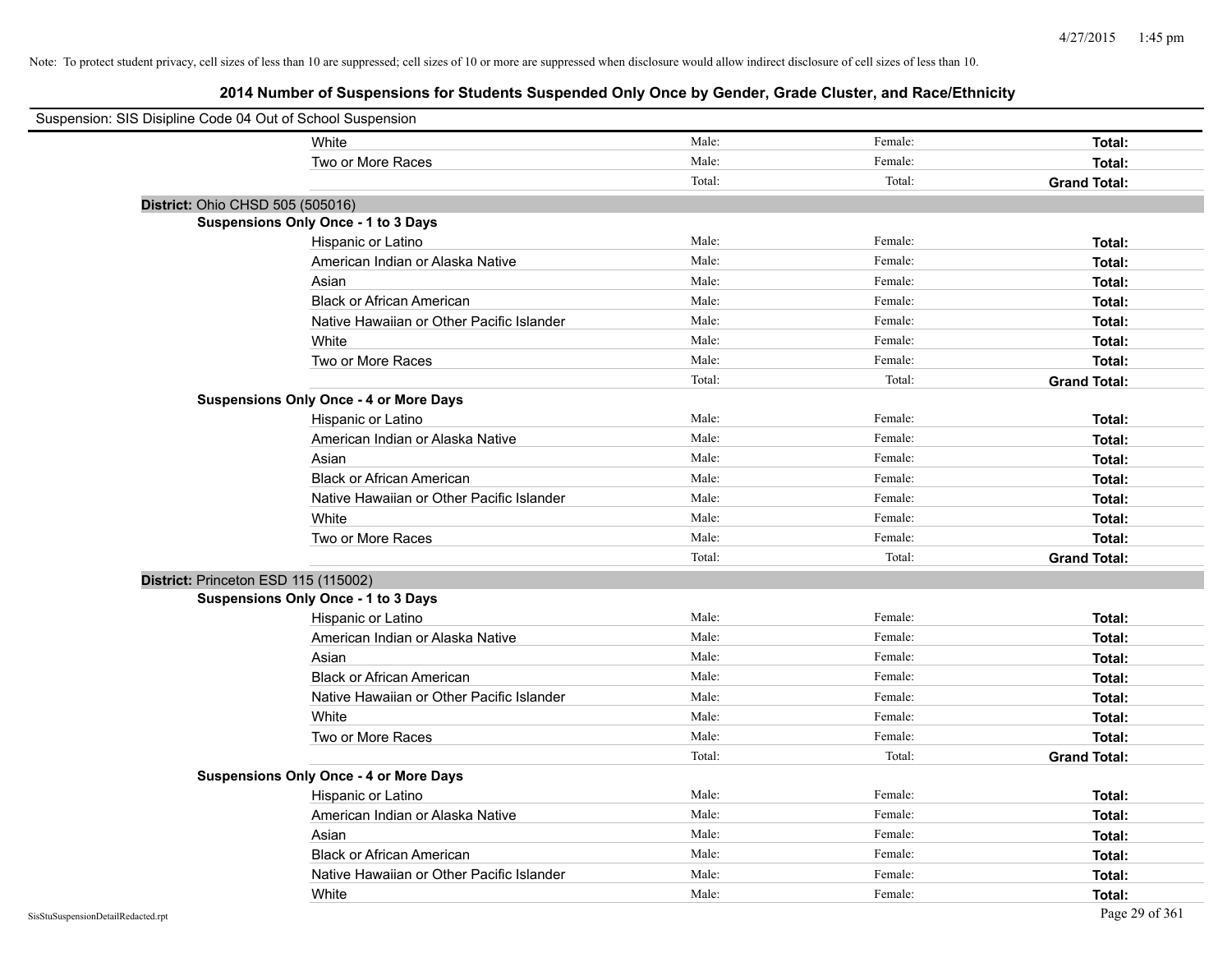| Suspension: SIS Disipline Code 04 Out of School Suspension |                                               |        |         |                           |
|------------------------------------------------------------|-----------------------------------------------|--------|---------|---------------------------|
|                                                            | Two or More Races                             | Male:  | Female: | Total:                    |
|                                                            |                                               | Total: | Total:  | <b>Grand Total:</b>       |
| District: Princeton HSD 500 (500015)                       |                                               |        |         |                           |
|                                                            | <b>Suspensions Only Once - 1 to 3 Days</b>    |        |         |                           |
|                                                            | Hispanic or Latino                            | Male:  | Female: | Total:                    |
|                                                            | American Indian or Alaska Native              | Male:  | Female: | Total:                    |
|                                                            | Asian                                         | Male:  | Female: | Total:                    |
|                                                            | <b>Black or African American</b>              | Male:  | Female: | Total:                    |
|                                                            | Native Hawaiian or Other Pacific Islander     | Male:  | Female: | Total:                    |
|                                                            | White                                         | Male:  | Female: | Total:                    |
|                                                            | Two or More Races                             | Male:  | Female: | Total:                    |
|                                                            |                                               | Total: | Total:  | <b>Grand Total:</b>       |
|                                                            | <b>Suspensions Only Once - 4 or More Days</b> |        |         |                           |
|                                                            | Hispanic or Latino                            | Male:  | Female: | Total:                    |
|                                                            | American Indian or Alaska Native              | Male:  | Female: | Total:                    |
|                                                            | Asian                                         | Male:  | Female: | Total:                    |
|                                                            | <b>Black or African American</b>              | Male:  | Female: | Total:                    |
|                                                            | Native Hawaiian or Other Pacific Islander     | Male:  | Female: | Total:                    |
|                                                            | White                                         | Male:  | Female: | Total:                    |
|                                                            | Two or More Races                             | Male:  | Female: | Total:                    |
|                                                            |                                               | Total: | Total:  | <b>Grand Total:</b>       |
| District: Spring Valley CCSD 99 (099004)                   |                                               |        |         |                           |
|                                                            | <b>Suspensions Only Once - 1 to 3 Days</b>    |        |         |                           |
|                                                            | Hispanic or Latino                            | Male:  | Female: | Total:                    |
|                                                            | American Indian or Alaska Native              | Male:  | Female: | Total:                    |
|                                                            | Asian                                         | Male:  | Female: | Total:                    |
|                                                            | <b>Black or African American</b>              | Male:  | Female: | Total:                    |
|                                                            | Native Hawaiian or Other Pacific Islander     | Male:  | Female: | Total:                    |
|                                                            | White                                         | Male:  | Female: | Total:                    |
|                                                            | Two or More Races                             | Male:  | Female: | Total:                    |
|                                                            |                                               | Total: | Total:  | <b>Grand Total:</b><br>12 |
|                                                            | <b>Suspensions Only Once - 4 or More Days</b> |        |         |                           |
|                                                            | Hispanic or Latino                            | Male:  | Female: | Total:                    |
|                                                            | American Indian or Alaska Native              | Male:  | Female: | Total:                    |
|                                                            | Asian                                         | Male:  | Female: | Total:                    |
|                                                            | <b>Black or African American</b>              | Male:  | Female: | Total:                    |
|                                                            | Native Hawaiian or Other Pacific Islander     | Male:  | Female: | Total:                    |
|                                                            | White                                         | Male:  | Female: | Total:                    |
|                                                            | Two or More Races                             | Male:  | Female: | Total:                    |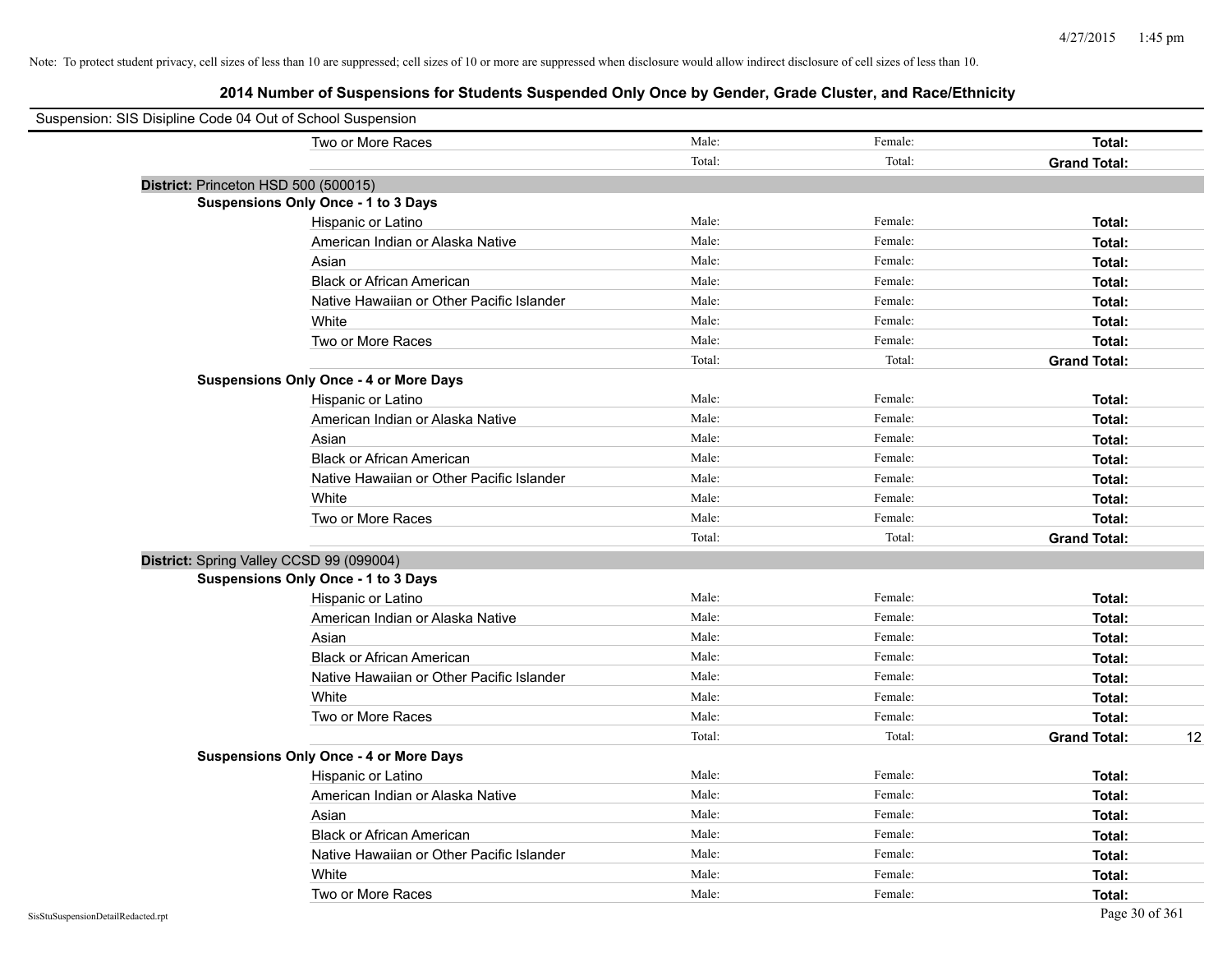| Suspension: SIS Disipline Code 04 Out of School Suspension |                                               |        |         |                     |
|------------------------------------------------------------|-----------------------------------------------|--------|---------|---------------------|
|                                                            |                                               | Total: | Total:  | <b>Grand Total:</b> |
| County: Henry (037)                                        |                                               |        |         |                     |
|                                                            | District: AlWood CUSD 225 (225026)            |        |         |                     |
|                                                            | <b>Suspensions Only Once - 1 to 3 Days</b>    |        |         |                     |
|                                                            | Hispanic or Latino                            | Male:  | Female: | Total:              |
|                                                            | American Indian or Alaska Native              | Male:  | Female: | Total:              |
|                                                            | Asian                                         | Male:  | Female: | Total:              |
|                                                            | <b>Black or African American</b>              | Male:  | Female: | Total:              |
|                                                            | Native Hawaiian or Other Pacific Islander     | Male:  | Female: | Total:              |
|                                                            | White                                         | Male:  | Female: | Total:              |
|                                                            | Two or More Races                             | Male:  | Female: | Total:              |
|                                                            |                                               | Total: | Total:  | <b>Grand Total:</b> |
|                                                            | District: Annawan CUSD 226 (226026)           |        |         |                     |
|                                                            | Suspensions Only Once - 1 to 3 Days           |        |         |                     |
|                                                            | Hispanic or Latino                            | Male:  | Female: | Total:              |
|                                                            | American Indian or Alaska Native              | Male:  | Female: | Total:              |
|                                                            | Asian                                         | Male:  | Female: | Total:              |
|                                                            | <b>Black or African American</b>              | Male:  | Female: | Total:              |
|                                                            | Native Hawaiian or Other Pacific Islander     | Male:  | Female: | Total:              |
|                                                            | White                                         | Male:  | Female: | Total:              |
|                                                            | Two or More Races                             | Male:  | Female: | Total:              |
|                                                            |                                               | Total: | Total:  | <b>Grand Total:</b> |
|                                                            | District: Cambridge CUSD 227 (227026)         |        |         |                     |
|                                                            | Suspensions Only Once - 1 to 3 Days           |        |         |                     |
|                                                            | Hispanic or Latino                            | Male:  | Female: | Total:              |
|                                                            | American Indian or Alaska Native              | Male:  | Female: | Total:              |
|                                                            | Asian                                         | Male:  | Female: | Total:              |
|                                                            | <b>Black or African American</b>              | Male:  | Female: | Total:              |
|                                                            | Native Hawaiian or Other Pacific Islander     | Male:  | Female: | Total:              |
|                                                            | White                                         | Male:  | Female: | Total:              |
|                                                            | Two or More Races                             | Male:  | Female: | Total:              |
|                                                            |                                               | Total: | Total:  | <b>Grand Total:</b> |
|                                                            | <b>Suspensions Only Once - 4 or More Days</b> |        |         |                     |
|                                                            | Hispanic or Latino                            | Male:  | Female: | Total:              |
|                                                            | American Indian or Alaska Native              | Male:  | Female: | Total:              |
|                                                            | Asian                                         | Male:  | Female: | Total:              |
|                                                            | <b>Black or African American</b>              | Male:  | Female: | Total:              |
|                                                            | Native Hawaiian or Other Pacific Islander     | Male:  | Female: | Total:              |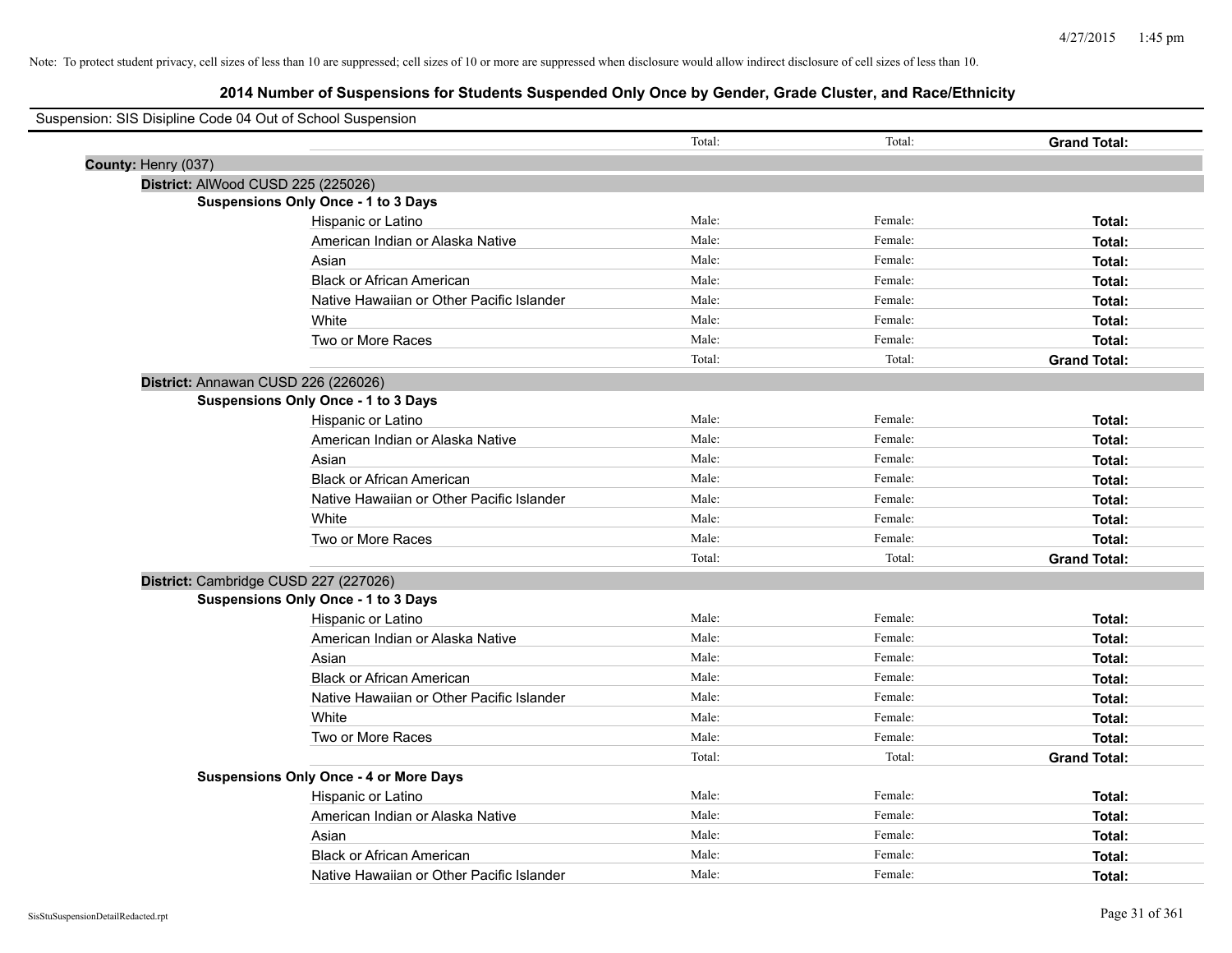| Suspension: SIS Disipline Code 04 Out of School Suspension |                                               |        |    |         |    |                     |    |
|------------------------------------------------------------|-----------------------------------------------|--------|----|---------|----|---------------------|----|
|                                                            | White                                         | Male:  |    | Female: |    | Total:              |    |
|                                                            | Two or More Races                             | Male:  |    | Female: |    | Total:              |    |
|                                                            |                                               | Total: |    | Total:  |    | <b>Grand Total:</b> |    |
| District: Colona SD 190 (190002)                           |                                               |        |    |         |    |                     |    |
|                                                            | Suspensions Only Once - 1 to 3 Days           |        |    |         |    |                     |    |
|                                                            | Hispanic or Latino                            | Male:  |    | Female: |    | Total:              |    |
|                                                            | American Indian or Alaska Native              | Male:  |    | Female: |    | Total:              |    |
|                                                            | Asian                                         | Male:  |    | Female: |    | Total:              |    |
|                                                            | <b>Black or African American</b>              | Male:  |    | Female: |    | Total:              |    |
|                                                            | Native Hawaiian or Other Pacific Islander     | Male:  |    | Female: |    | Total:              |    |
|                                                            | White                                         | Male:  |    | Female: |    | Total:              |    |
|                                                            | Two or More Races                             | Male:  |    | Female: |    | Total:              |    |
|                                                            |                                               | Total: |    | Total:  |    | <b>Grand Total:</b> |    |
| District: Galva CUSD 224 (224026)                          |                                               |        |    |         |    |                     |    |
|                                                            | Suspensions Only Once - 1 to 3 Days           |        |    |         |    |                     |    |
|                                                            | Hispanic or Latino                            | Male:  |    | Female: |    | Total:              |    |
|                                                            | American Indian or Alaska Native              | Male:  |    | Female: |    | Total:              |    |
|                                                            | Asian                                         | Male:  |    | Female: |    | Total:              |    |
|                                                            | <b>Black or African American</b>              | Male:  |    | Female: |    | Total:              |    |
|                                                            | Native Hawaiian or Other Pacific Islander     | Male:  |    | Female: |    | Total:              |    |
|                                                            | White                                         | Male:  | 10 | Female: | 10 | Total:              | 20 |
|                                                            | Two or More Races                             | Male:  |    | Female: |    | Total:              |    |
|                                                            |                                               | Total: |    | Total:  |    | <b>Grand Total:</b> |    |
|                                                            | <b>Suspensions Only Once - 4 or More Days</b> |        |    |         |    |                     |    |
|                                                            | Hispanic or Latino                            | Male:  |    | Female: |    | Total:              |    |
|                                                            | American Indian or Alaska Native              | Male:  |    | Female: |    | Total:              |    |
|                                                            | Asian                                         | Male:  |    | Female: |    | Total:              |    |
|                                                            | <b>Black or African American</b>              | Male:  |    | Female: |    | Total:              |    |
|                                                            | Native Hawaiian or Other Pacific Islander     | Male:  |    | Female: |    | Total:              |    |
|                                                            | White                                         | Male:  |    | Female: |    | Total:              |    |
|                                                            | Two or More Races                             | Male:  |    | Female: |    | Total:              |    |
|                                                            |                                               | Total: |    | Total:  |    | <b>Grand Total:</b> |    |
| District: Geneseo CUSD 228 (228026)                        |                                               |        |    |         |    |                     |    |
|                                                            | Suspensions Only Once - 1 to 3 Days           |        |    |         |    |                     |    |
|                                                            | Hispanic or Latino                            | Male:  |    | Female: |    | Total:              |    |
|                                                            | American Indian or Alaska Native              | Male:  |    | Female: |    | Total:              |    |
|                                                            | Asian                                         | Male:  |    | Female: |    | Total:              |    |
|                                                            | <b>Black or African American</b>              | Male:  |    | Female: |    | Total:              |    |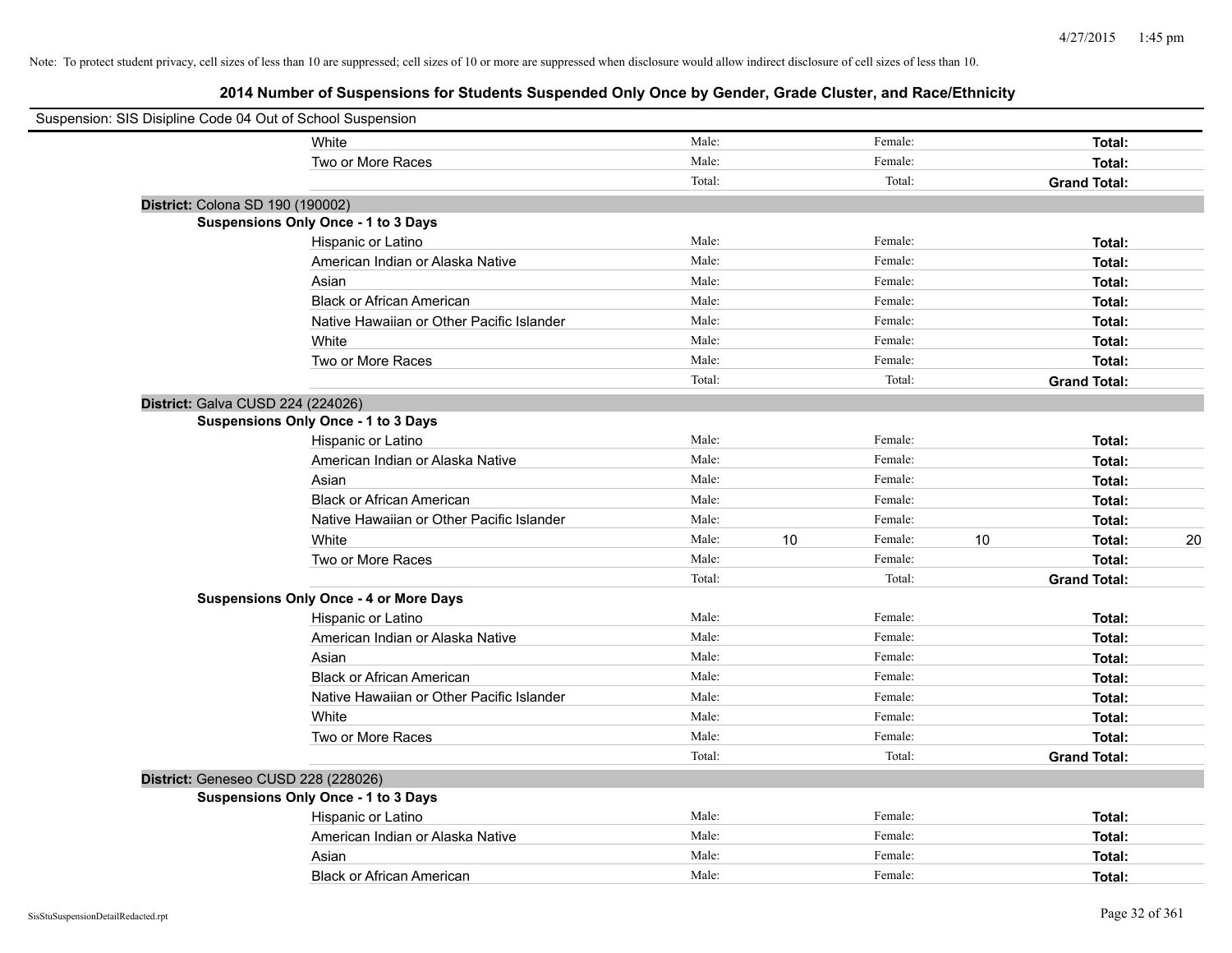|                                    | Suspension: SIS Disipline Code 04 Out of School Suspension |        |    |         |    |                     |    |
|------------------------------------|------------------------------------------------------------|--------|----|---------|----|---------------------|----|
|                                    | Native Hawaiian or Other Pacific Islander                  | Male:  |    | Female: |    | Total:              |    |
|                                    | White                                                      | Male:  |    | Female: |    | Total:              | 16 |
|                                    | Two or More Races                                          | Male:  |    | Female: |    | Total:              |    |
|                                    |                                                            | Total: |    | Total:  |    | <b>Grand Total:</b> |    |
|                                    | <b>Suspensions Only Once - 4 or More Days</b>              |        |    |         |    |                     |    |
|                                    | Hispanic or Latino                                         | Male:  |    | Female: |    | Total:              |    |
|                                    | American Indian or Alaska Native                           | Male:  |    | Female: |    | Total:              |    |
|                                    | Asian                                                      | Male:  |    | Female: |    | Total:              |    |
|                                    | <b>Black or African American</b>                           | Male:  |    | Female: |    | Total:              |    |
|                                    | Native Hawaiian or Other Pacific Islander                  | Male:  |    | Female: |    | Total:              |    |
|                                    | White                                                      | Male:  |    | Female: |    | Total:              |    |
|                                    | Two or More Races                                          | Male:  |    | Female: |    | Total:              |    |
|                                    |                                                            | Total: |    | Total:  |    | <b>Grand Total:</b> |    |
|                                    | District: Kewanee CUSD 229 (229026)                        |        |    |         |    |                     |    |
|                                    | Suspensions Only Once - 1 to 3 Days                        |        |    |         |    |                     |    |
|                                    | Hispanic or Latino                                         | Male:  |    | Female: |    | Total:              | 10 |
|                                    | American Indian or Alaska Native                           | Male:  |    | Female: |    | Total:              |    |
|                                    | Asian                                                      | Male:  |    | Female: |    | Total:              |    |
|                                    | <b>Black or African American</b>                           | Male:  |    | Female: |    | Total:              | 19 |
|                                    | Native Hawaiian or Other Pacific Islander                  | Male:  |    | Female: |    | Total:              |    |
|                                    | White                                                      | Male:  | 37 | Female: | 22 | Total:              | 59 |
|                                    | Two or More Races                                          | Male:  |    | Female: |    | Total:              |    |
|                                    |                                                            | Total: |    | Total:  |    | <b>Grand Total:</b> |    |
|                                    | <b>Suspensions Only Once - 4 or More Days</b>              |        |    |         |    |                     |    |
|                                    | Hispanic or Latino                                         | Male:  |    | Female: |    | Total:              |    |
|                                    | American Indian or Alaska Native                           | Male:  |    | Female: |    | Total:              |    |
|                                    | Asian                                                      | Male:  |    | Female: |    | Total:              |    |
|                                    | <b>Black or African American</b>                           | Male:  |    | Female: |    | Total:              |    |
|                                    | Native Hawaiian or Other Pacific Islander                  | Male:  |    | Female: |    | Total:              |    |
|                                    | White                                                      | Male:  |    | Female: |    | Total:              |    |
|                                    | Two or More Races                                          | Male:  |    | Female: |    | Total:              |    |
|                                    |                                                            | Total: |    | Total:  |    | <b>Grand Total:</b> | 13 |
|                                    | District: Orion CUSD 223 (223026)                          |        |    |         |    |                     |    |
|                                    | <b>Suspensions Only Once - 1 to 3 Days</b>                 |        |    |         |    |                     |    |
|                                    | Hispanic or Latino                                         | Male:  |    | Female: |    | Total:              |    |
|                                    | American Indian or Alaska Native                           | Male:  |    | Female: |    | Total:              |    |
|                                    | Asian                                                      | Male:  |    | Female: |    | Total:              |    |
|                                    | <b>Black or African American</b>                           | Male:  |    | Female: |    | Total:              |    |
|                                    | Native Hawaiian or Other Pacific Islander                  | Male:  |    | Female: |    | Total:              |    |
| SisStuSuspensionDetailRedacted.rpt |                                                            |        |    |         |    | Page 33 of 361      |    |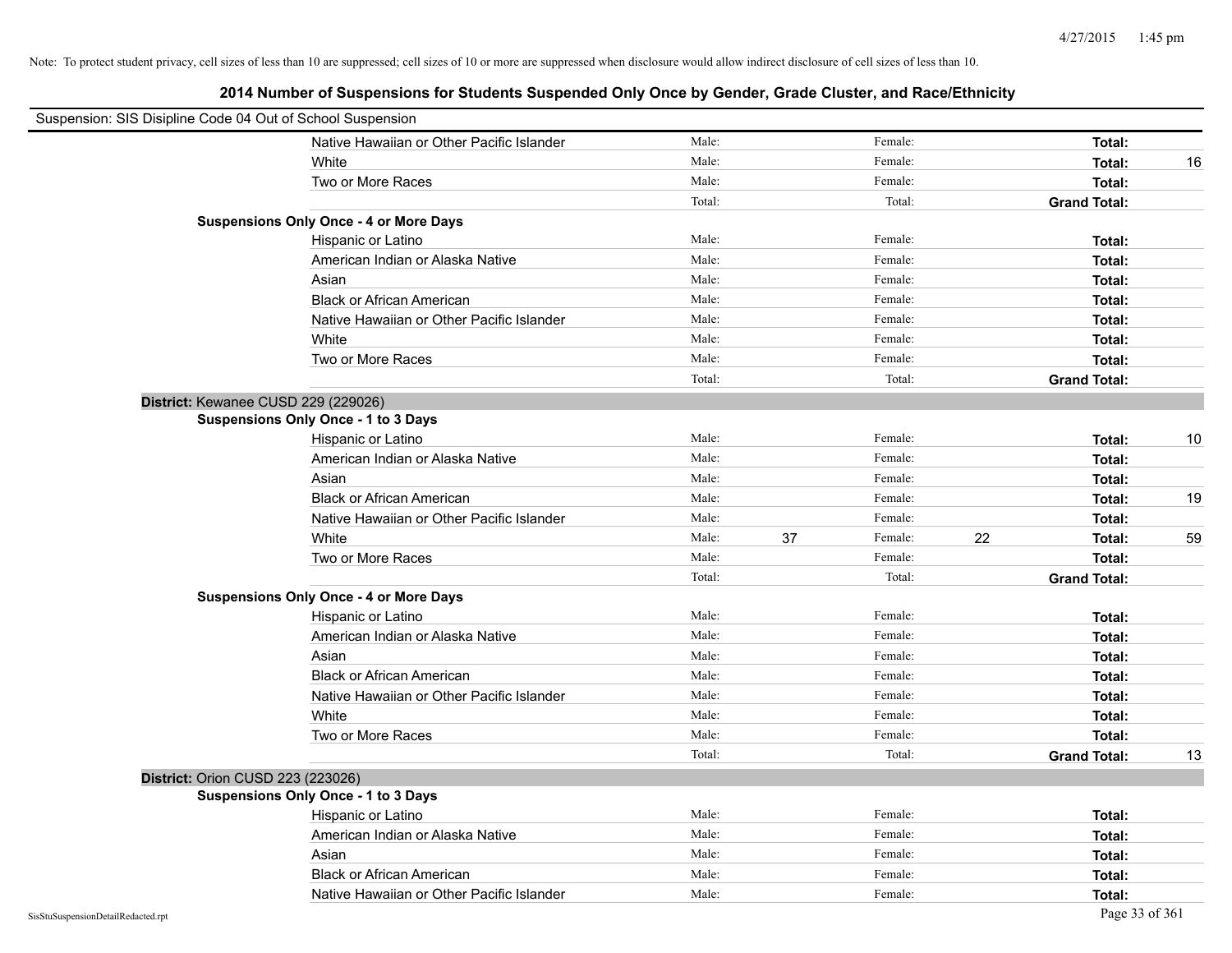| Suspension: SIS Disipline Code 04 Out of School Suspension |                                               |        |         |                     |    |
|------------------------------------------------------------|-----------------------------------------------|--------|---------|---------------------|----|
|                                                            | White                                         | Male:  | Female: | Total:              | 20 |
|                                                            | Two or More Races                             | Male:  | Female: | Total:              |    |
|                                                            |                                               | Total: | Total:  | <b>Grand Total:</b> |    |
|                                                            | <b>Suspensions Only Once - 4 or More Days</b> |        |         |                     |    |
|                                                            | Hispanic or Latino                            | Male:  | Female: | Total:              |    |
|                                                            | American Indian or Alaska Native              | Male:  | Female: | Total:              |    |
|                                                            | Asian                                         | Male:  | Female: | Total:              |    |
|                                                            | <b>Black or African American</b>              | Male:  | Female: | Total:              |    |
|                                                            | Native Hawaiian or Other Pacific Islander     | Male:  | Female: | Total:              |    |
|                                                            | White                                         | Male:  | Female: | Total:              |    |
|                                                            | Two or More Races                             | Male:  | Female: | Total:              |    |
|                                                            |                                               | Total: | Total:  | <b>Grand Total:</b> |    |
|                                                            | District: Wethersfield CUSD 230 (230026)      |        |         |                     |    |
|                                                            | Suspensions Only Once - 1 to 3 Days           |        |         |                     |    |
|                                                            | Hispanic or Latino                            | Male:  | Female: | Total:              |    |
|                                                            | American Indian or Alaska Native              | Male:  | Female: | Total:              |    |
|                                                            | Asian                                         | Male:  | Female: | Total:              |    |
|                                                            | <b>Black or African American</b>              | Male:  | Female: | Total:              |    |
|                                                            | Native Hawaiian or Other Pacific Islander     | Male:  | Female: | Total:              |    |
|                                                            | White                                         | Male:  | Female: | Total:              | 12 |
|                                                            | Two or More Races                             | Male:  | Female: | Total:              |    |
|                                                            |                                               | Total: | Total:  | <b>Grand Total:</b> |    |
|                                                            | <b>Suspensions Only Once - 4 or More Days</b> |        |         |                     |    |
|                                                            | Hispanic or Latino                            | Male:  | Female: | Total:              |    |
|                                                            | American Indian or Alaska Native              | Male:  | Female: | Total:              |    |
|                                                            | Asian                                         | Male:  | Female: | Total:              |    |
|                                                            | <b>Black or African American</b>              | Male:  | Female: | Total:              |    |
|                                                            | Native Hawaiian or Other Pacific Islander     | Male:  | Female: | Total:              |    |
|                                                            | White                                         | Male:  | Female: | Total:              |    |
|                                                            | Two or More Races                             | Male:  | Female: | Total:              |    |
|                                                            |                                               | Total: | Total:  | <b>Grand Total:</b> |    |
| County: Non-Public School (000)                            |                                               |        |         |                     |    |
|                                                            | District: Bureau/Henry/Stark ROE (000000)     |        |         |                     |    |
|                                                            | Suspensions Only Once - 1 to 3 Days           |        |         |                     |    |
|                                                            | Hispanic or Latino                            | Male:  | Female: | Total:              |    |
|                                                            | American Indian or Alaska Native              | Male:  | Female: | Total:              |    |
|                                                            | Asian                                         | Male:  | Female: | Total:              |    |
|                                                            | <b>Black or African American</b>              | Male:  | Female: | Total:              |    |
|                                                            | Native Hawaiian or Other Pacific Islander     | Male:  | Female: | Total:              |    |
| SisStuSuspensionDetailRedacted.rpt                         |                                               |        |         | Page 34 of 361      |    |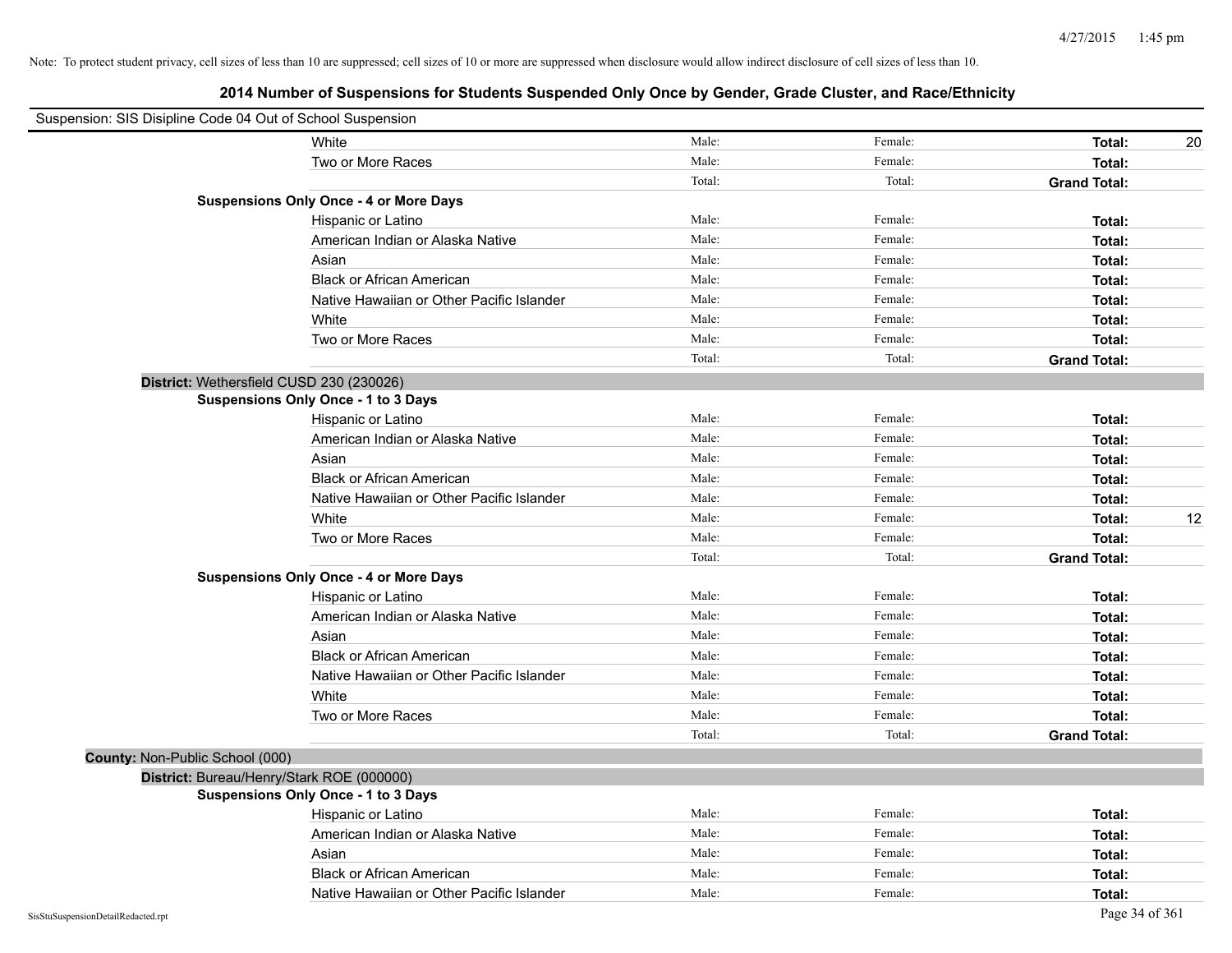**2014 Number of Suspensions for Students Suspended Only Once by Gender, Grade Cluster, and Race/Ethnicity**

|                     | Suspension: SIS Disipline Code 04 Out of School Suspension |        |         |                     |
|---------------------|------------------------------------------------------------|--------|---------|---------------------|
|                     | White                                                      | Male:  | Female: | Total:              |
|                     | Two or More Races                                          | Male:  | Female: | Total:              |
|                     |                                                            | Total: | Total:  | <b>Grand Total:</b> |
| County: Stark (088) |                                                            |        |         |                     |
|                     | District: Bradford CUSD 1 (001026)                         |        |         |                     |
|                     | <b>Suspensions Only Once - 1 to 3 Days</b>                 |        |         |                     |
|                     | Hispanic or Latino                                         | Male:  | Female: | Total:              |
|                     | American Indian or Alaska Native                           | Male:  | Female: | Total:              |
|                     | Asian                                                      | Male:  | Female: | Total:              |
|                     | <b>Black or African American</b>                           | Male:  | Female: | Total:              |
|                     | Native Hawaiian or Other Pacific Islander                  | Male:  | Female: | Total:              |
|                     | White                                                      | Male:  | Female: | Total:              |
|                     | Two or More Races                                          | Male:  | Female: | Total:              |
|                     |                                                            | Total: | Total:  | <b>Grand Total:</b> |
|                     | District: Stark County CUSD 100 (100026)                   |        |         |                     |
|                     | <b>Suspensions Only Once - 1 to 3 Days</b>                 |        |         |                     |
|                     | Hispanic or Latino                                         | Male:  | Female: | Total:              |
|                     | American Indian or Alaska Native                           | Male:  | Female: | Total:              |
|                     | Asian                                                      | Male:  | Female: | Total:              |
|                     | <b>Black or African American</b>                           | Male:  | Female: | Total:              |
|                     | Native Hawaiian or Other Pacific Islander                  | Male:  | Female: | Total:              |
|                     | White                                                      | Male:  | Female: | Total:              |
|                     | Two or More Races                                          | Male:  | Female: | Total:              |
|                     |                                                            | Total: | Total:  | <b>Grand Total:</b> |
|                     | <b>Suspensions Only Once - 4 or More Days</b>              |        |         |                     |
|                     | Hispanic or Latino                                         | Male:  | Female: | Total:              |
|                     | American Indian or Alaska Native                           | Male:  | Female: | Total:              |
|                     | Asian                                                      | Male:  | Female: | Total:              |
|                     | <b>Black or African American</b>                           | Male:  | Female: | Total:              |
|                     | Native Hawaiian or Other Pacific Islander                  | Male:  | Female: | Total:              |
|                     | White                                                      | Male:  | Female: | Total:              |
|                     | Two or More Races                                          | Male:  | Female: | Total:              |
|                     |                                                            | Total: | Total:  | <b>Grand Total:</b> |

**Region:** Calhoun/Greene/Jersy/Macoupin ROE (40)

**County:** Calhoun (007)

**District:** Brussels CUSD 42 (042026)

**Suspensions Only Once - 1 to 3 Days**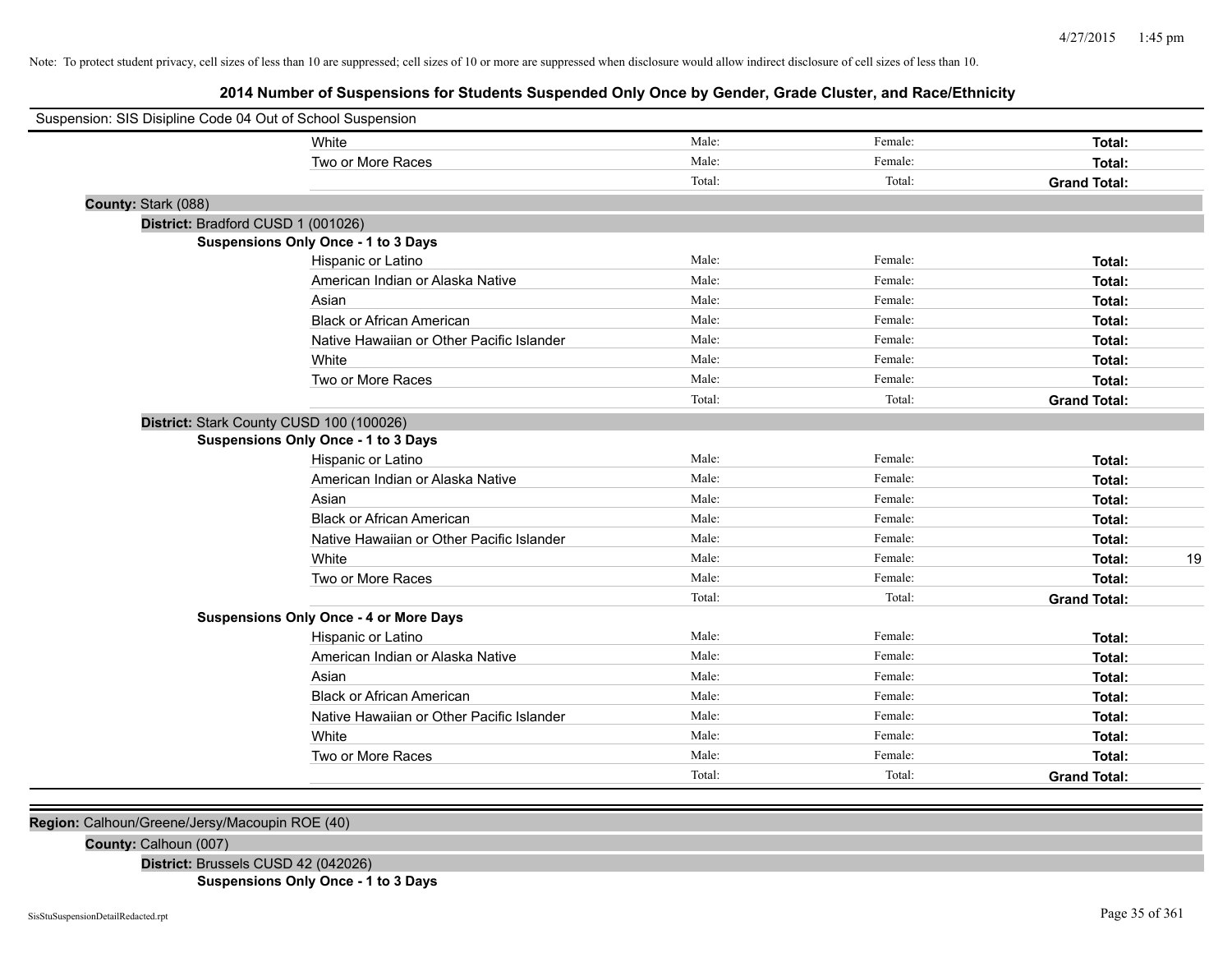| Suspension: SIS Disipline Code 04 Out of School Suspension |                                               |        |         |                     |
|------------------------------------------------------------|-----------------------------------------------|--------|---------|---------------------|
|                                                            | Hispanic or Latino                            | Male:  | Female: | Total:              |
|                                                            | American Indian or Alaska Native              | Male:  | Female: | Total:              |
|                                                            | Asian                                         | Male:  | Female: | Total:              |
|                                                            | <b>Black or African American</b>              | Male:  | Female: | Total:              |
|                                                            | Native Hawaiian or Other Pacific Islander     | Male:  | Female: | Total:              |
|                                                            | White                                         | Male:  | Female: | Total:              |
|                                                            | Two or More Races                             | Male:  | Female: | Total:              |
|                                                            |                                               | Total: | Total:  | <b>Grand Total:</b> |
|                                                            | <b>Suspensions Only Once - 4 or More Days</b> |        |         |                     |
|                                                            | Hispanic or Latino                            | Male:  | Female: | Total:              |
|                                                            | American Indian or Alaska Native              | Male:  | Female: | Total:              |
|                                                            | Asian                                         | Male:  | Female: | Total:              |
|                                                            | <b>Black or African American</b>              | Male:  | Female: | Total:              |
|                                                            | Native Hawaiian or Other Pacific Islander     | Male:  | Female: | Total:              |
|                                                            | White                                         | Male:  | Female: | Total:              |
|                                                            | Two or More Races                             | Male:  | Female: | Total:              |
|                                                            |                                               | Total: | Total:  | <b>Grand Total:</b> |
|                                                            | District: Calhoun CUSD 40 (040026)            |        |         |                     |
|                                                            | <b>Suspensions Only Once - 1 to 3 Days</b>    |        |         |                     |
|                                                            | Hispanic or Latino                            | Male:  | Female: | Total:              |
|                                                            | American Indian or Alaska Native              | Male:  | Female: | Total:              |
|                                                            | Asian                                         | Male:  | Female: | Total:              |
|                                                            | <b>Black or African American</b>              | Male:  | Female: | Total:              |
|                                                            | Native Hawaiian or Other Pacific Islander     | Male:  | Female: | Total:              |
|                                                            | White                                         | Male:  | Female: | Total:              |
|                                                            | Two or More Races                             | Male:  | Female: | Total:              |
|                                                            |                                               | Total: | Total:  | <b>Grand Total:</b> |
| County: Greene (031)                                       |                                               |        |         |                     |
|                                                            | District: Carrollton CUSD 1 (001026)          |        |         |                     |
|                                                            | <b>Suspensions Only Once - 1 to 3 Days</b>    |        |         |                     |
|                                                            | Hispanic or Latino                            | Male:  | Female: | Total:              |
|                                                            | American Indian or Alaska Native              | Male:  | Female: | Total:              |
|                                                            | Asian                                         | Male:  | Female: | Total:              |
|                                                            | <b>Black or African American</b>              | Male:  | Female: | Total:              |
|                                                            | Native Hawaiian or Other Pacific Islander     | Male:  | Female: | Total:              |
|                                                            | White                                         | Male:  | Female: | Total:              |
|                                                            | Two or More Races                             | Male:  | Female: | Total:              |
|                                                            |                                               | Total: | Total:  | <b>Grand Total:</b> |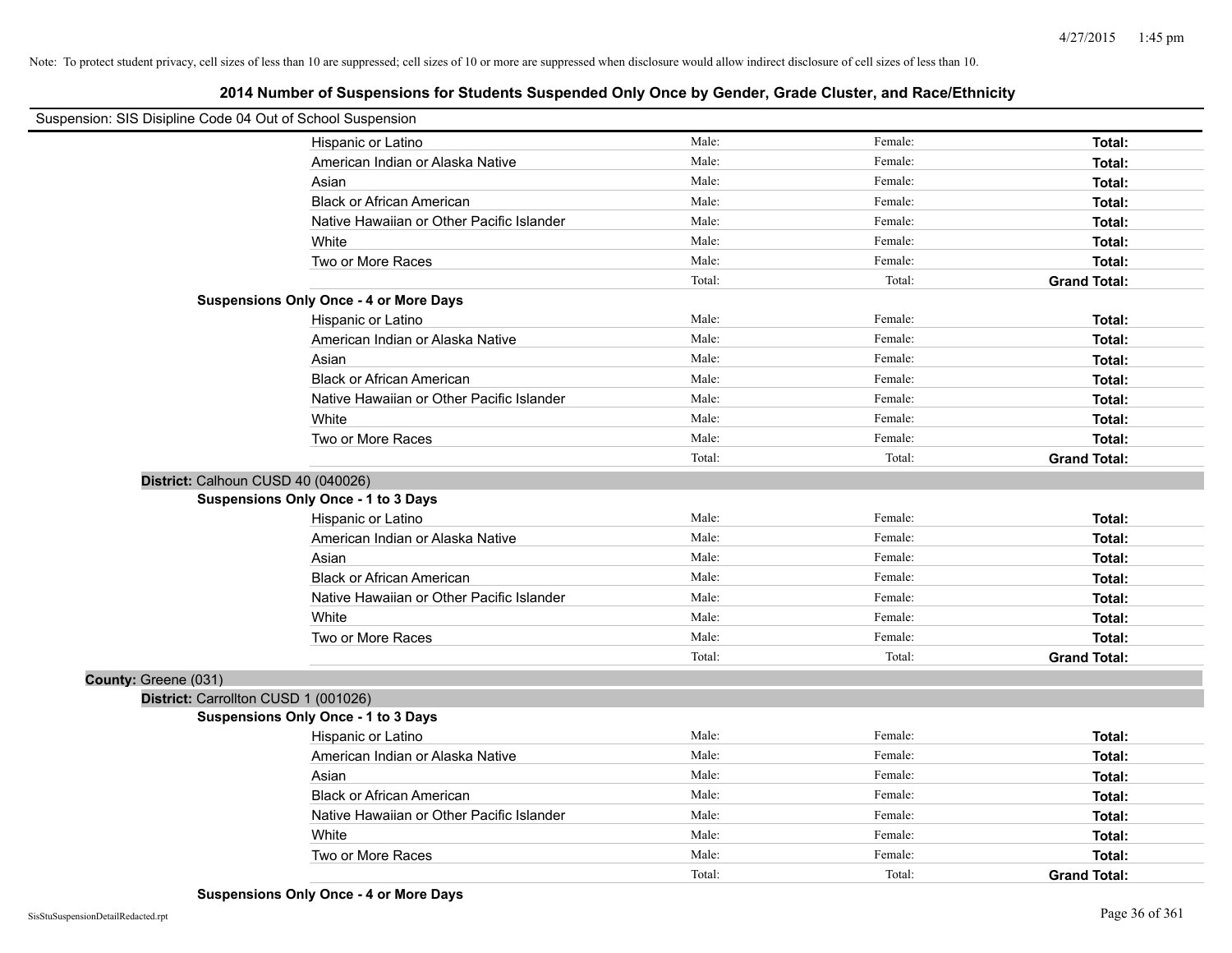| Suspension: SIS Disipline Code 04 Out of School Suspension |                                               |        |         |                     |
|------------------------------------------------------------|-----------------------------------------------|--------|---------|---------------------|
|                                                            | Hispanic or Latino                            | Male:  | Female: | Total:              |
|                                                            | American Indian or Alaska Native              | Male:  | Female: | Total:              |
|                                                            | Asian                                         | Male:  | Female: | Total:              |
|                                                            | <b>Black or African American</b>              | Male:  | Female: | Total:              |
|                                                            | Native Hawaiian or Other Pacific Islander     | Male:  | Female: | Total:              |
|                                                            | White                                         | Male:  | Female: | Total:              |
|                                                            | Two or More Races                             | Male:  | Female: | Total:              |
|                                                            |                                               | Total: | Total:  | <b>Grand Total:</b> |
| District: Greenfield CUSD 10 (010026)                      |                                               |        |         |                     |
|                                                            | Suspensions Only Once - 1 to 3 Days           |        |         |                     |
|                                                            | Hispanic or Latino                            | Male:  | Female: | Total:              |
|                                                            | American Indian or Alaska Native              | Male:  | Female: | Total:              |
|                                                            | Asian                                         | Male:  | Female: | Total:              |
|                                                            | <b>Black or African American</b>              | Male:  | Female: | Total:              |
|                                                            | Native Hawaiian or Other Pacific Islander     | Male:  | Female: | Total:              |
|                                                            | White                                         | Male:  | Female: | Total:              |
|                                                            | Two or More Races                             | Male:  | Female: | Total:              |
|                                                            |                                               | Total: | Total:  | <b>Grand Total:</b> |
|                                                            | <b>Suspensions Only Once - 4 or More Days</b> |        |         |                     |
|                                                            | Hispanic or Latino                            | Male:  | Female: | Total:              |
|                                                            | American Indian or Alaska Native              | Male:  | Female: | Total:              |
|                                                            | Asian                                         | Male:  | Female: | Total:              |
|                                                            | <b>Black or African American</b>              | Male:  | Female: | Total:              |
|                                                            | Native Hawaiian or Other Pacific Islander     | Male:  | Female: | Total:              |
|                                                            | White                                         | Male:  | Female: | Total:              |
|                                                            | Two or More Races                             | Male:  | Female: | Total:              |
|                                                            |                                               | Total: | Total:  | <b>Grand Total:</b> |
| District: North Greene CUSD 3 (003026)                     |                                               |        |         |                     |
|                                                            | <b>Suspensions Only Once - 1 to 3 Days</b>    |        |         |                     |
|                                                            | Hispanic or Latino                            | Male:  | Female: | Total:              |
|                                                            | American Indian or Alaska Native              | Male:  | Female: | Total:              |
|                                                            | Asian                                         | Male:  | Female: | Total:              |
|                                                            | <b>Black or African American</b>              | Male:  | Female: | Total:              |
|                                                            | Native Hawaiian or Other Pacific Islander     | Male:  | Female: | Total:              |
|                                                            | White                                         | Male:  | Female: | Total:<br>19        |
|                                                            | Two or More Races                             | Male:  | Female: | Total:              |
|                                                            |                                               | Total: | Total:  | <b>Grand Total:</b> |
|                                                            | <b>Suspensions Only Once - 4 or More Days</b> |        |         |                     |
|                                                            | Hispanic or Latino                            | Male:  | Female: | Total:              |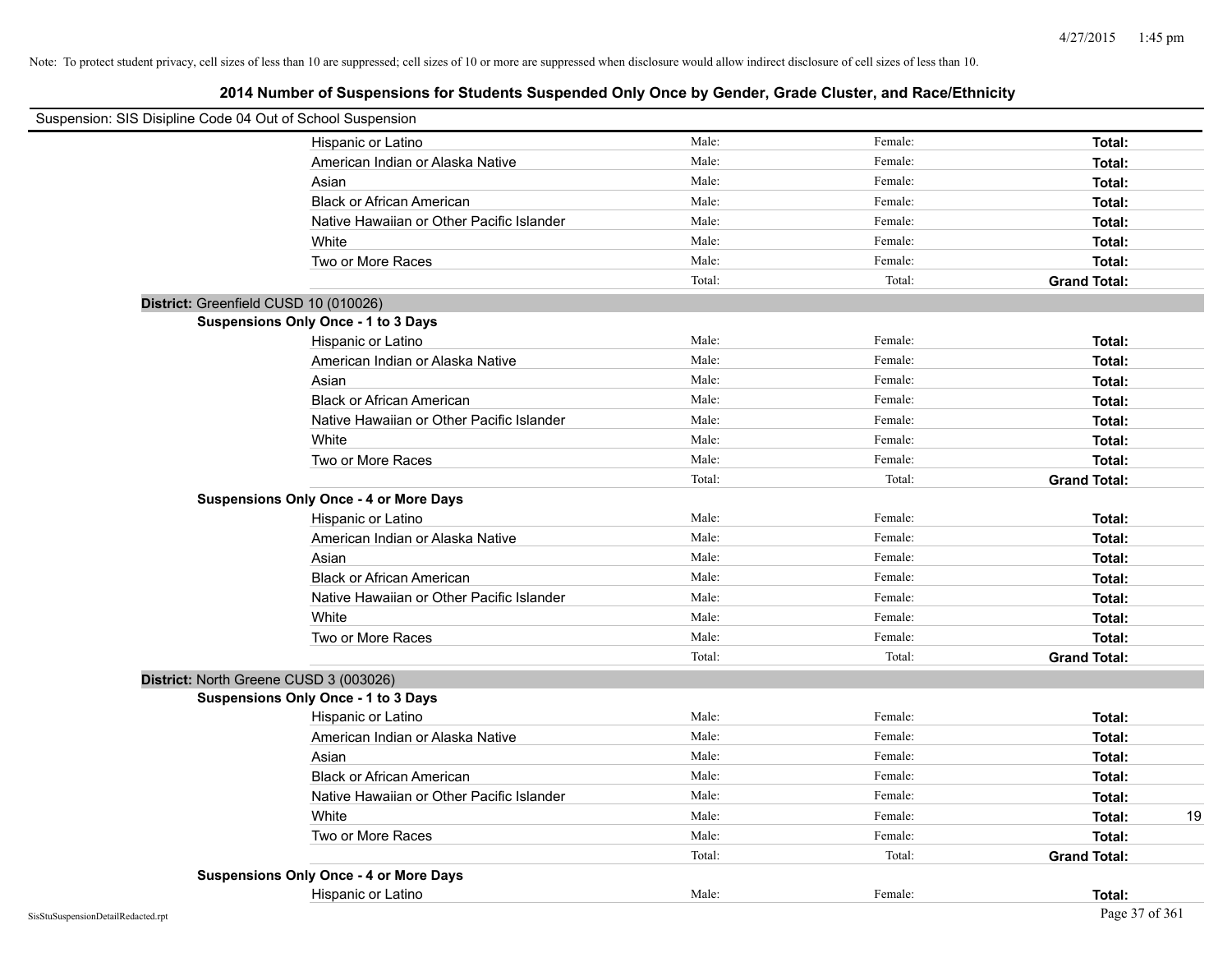| Suspension: SIS Disipline Code 04 Out of School Suspension |                                               |        |    |         |    |                     |    |
|------------------------------------------------------------|-----------------------------------------------|--------|----|---------|----|---------------------|----|
|                                                            | American Indian or Alaska Native              | Male:  |    | Female: |    | Total:              |    |
|                                                            | Asian                                         | Male:  |    | Female: |    | Total:              |    |
|                                                            | <b>Black or African American</b>              | Male:  |    | Female: |    | Total:              |    |
|                                                            | Native Hawaiian or Other Pacific Islander     | Male:  |    | Female: |    | Total:              |    |
|                                                            | White                                         | Male:  |    | Female: |    | Total:              |    |
|                                                            | Two or More Races                             | Male:  |    | Female: |    | Total:              |    |
|                                                            |                                               | Total: |    | Total:  |    | <b>Grand Total:</b> |    |
| County: Jersey (042)                                       |                                               |        |    |         |    |                     |    |
|                                                            | District: Jersey CUSD 100 (100026)            |        |    |         |    |                     |    |
|                                                            | Suspensions Only Once - 1 to 3 Days           |        |    |         |    |                     |    |
|                                                            | Hispanic or Latino                            | Male:  |    | Female: |    | Total:              |    |
|                                                            | American Indian or Alaska Native              | Male:  |    | Female: |    | Total:              |    |
|                                                            | Asian                                         | Male:  |    | Female: |    | Total:              |    |
|                                                            | <b>Black or African American</b>              | Male:  |    | Female: |    | Total:              |    |
|                                                            | Native Hawaiian or Other Pacific Islander     | Male:  |    | Female: |    | Total:              |    |
|                                                            | White                                         | Male:  | 50 | Female: | 16 | Total:              | 66 |
|                                                            | Two or More Races                             | Male:  |    | Female: |    | Total:              |    |
|                                                            |                                               | Total: |    | Total:  |    | <b>Grand Total:</b> |    |
|                                                            | <b>Suspensions Only Once - 4 or More Days</b> |        |    |         |    |                     |    |
|                                                            | Hispanic or Latino                            | Male:  |    | Female: |    | Total:              |    |
|                                                            | American Indian or Alaska Native              | Male:  |    | Female: |    | Total:              |    |
|                                                            | Asian                                         | Male:  |    | Female: |    | Total:              |    |
|                                                            | <b>Black or African American</b>              | Male:  |    | Female: |    | Total:              |    |
|                                                            | Native Hawaiian or Other Pacific Islander     | Male:  |    | Female: |    | Total:              |    |
|                                                            | White                                         | Male:  |    | Female: |    | Total:              | 10 |
|                                                            | Two or More Races                             | Male:  |    | Female: |    | Total:              |    |
|                                                            |                                               | Total: |    | Total:  |    | <b>Grand Total:</b> |    |
| County: Macoupin (056)                                     |                                               |        |    |         |    |                     |    |
|                                                            | District: Bunker Hill CUSD 8 (008026)         |        |    |         |    |                     |    |
|                                                            | <b>Suspensions Only Once - 1 to 3 Days</b>    |        |    |         |    |                     |    |
|                                                            | Hispanic or Latino                            | Male:  |    | Female: |    | Total:              |    |
|                                                            | American Indian or Alaska Native              | Male:  |    | Female: |    | Total:              |    |
|                                                            | Asian                                         | Male:  |    | Female: |    | Total:              |    |
|                                                            | <b>Black or African American</b>              | Male:  |    | Female: |    | Total:              |    |
|                                                            | Native Hawaiian or Other Pacific Islander     | Male:  |    | Female: |    | Total:              |    |
|                                                            | White                                         | Male:  |    | Female: |    | Total:              |    |
|                                                            | Two or More Races                             | Male:  |    | Female: |    | Total:              |    |
|                                                            |                                               | Total: |    | Total:  |    | <b>Grand Total:</b> |    |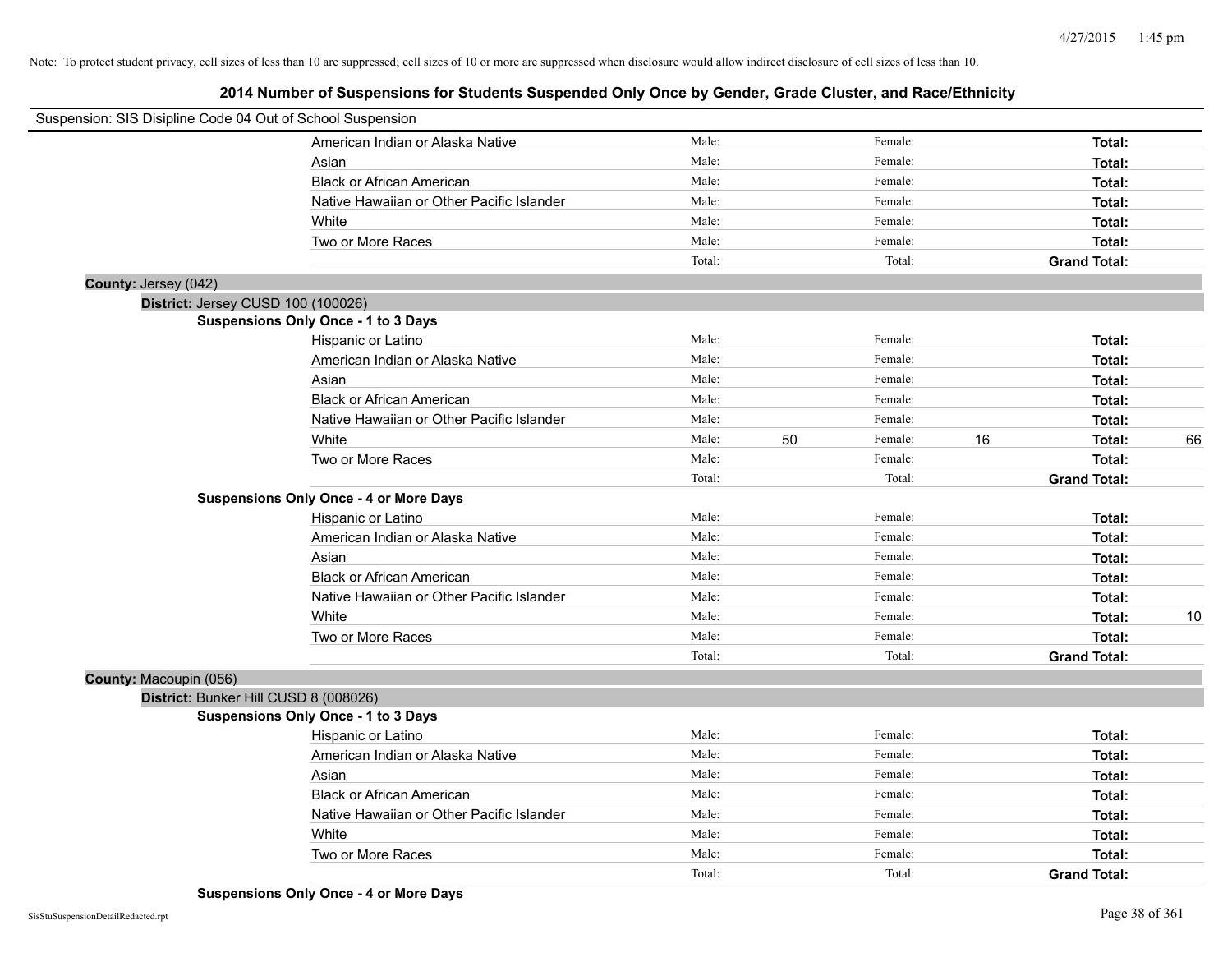| Suspension: SIS Disipline Code 04 Out of School Suspension |                                               |        |         |                     |    |
|------------------------------------------------------------|-----------------------------------------------|--------|---------|---------------------|----|
|                                                            | Hispanic or Latino                            | Male:  | Female: | Total:              |    |
|                                                            | American Indian or Alaska Native              | Male:  | Female: | Total:              |    |
|                                                            | Asian                                         | Male:  | Female: | Total:              |    |
|                                                            | <b>Black or African American</b>              | Male:  | Female: | Total:              |    |
|                                                            | Native Hawaiian or Other Pacific Islander     | Male:  | Female: | Total:              |    |
|                                                            | White                                         | Male:  | Female: | Total:              |    |
|                                                            | Two or More Races                             | Male:  | Female: | Total:              |    |
|                                                            |                                               | Total: | Total:  | <b>Grand Total:</b> |    |
| District: Carlinville CUSD 1 (001026)                      |                                               |        |         |                     |    |
|                                                            | <b>Suspensions Only Once - 1 to 3 Days</b>    |        |         |                     |    |
|                                                            | Hispanic or Latino                            | Male:  | Female: | Total:              |    |
|                                                            | American Indian or Alaska Native              | Male:  | Female: | Total:              |    |
|                                                            | Asian                                         | Male:  | Female: | Total:              |    |
|                                                            | <b>Black or African American</b>              | Male:  | Female: | Total:              |    |
|                                                            | Native Hawaiian or Other Pacific Islander     | Male:  | Female: | Total:              |    |
|                                                            | White                                         | Male:  | Female: | Total:              | 20 |
|                                                            | Two or More Races                             | Male:  | Female: | Total:              |    |
|                                                            |                                               | Total: | Total:  | <b>Grand Total:</b> |    |
|                                                            | <b>Suspensions Only Once - 4 or More Days</b> |        |         |                     |    |
|                                                            | Hispanic or Latino                            | Male:  | Female: | Total:              |    |
|                                                            | American Indian or Alaska Native              | Male:  | Female: | Total:              |    |
|                                                            | Asian                                         | Male:  | Female: | Total:              |    |
|                                                            | <b>Black or African American</b>              | Male:  | Female: | Total:              |    |
|                                                            | Native Hawaiian or Other Pacific Islander     | Male:  | Female: | Total:              |    |
|                                                            | White                                         | Male:  | Female: | Total:              |    |
|                                                            | Two or More Races                             | Male:  | Female: | Total:              |    |
|                                                            |                                               | Total: | Total:  | <b>Grand Total:</b> |    |
| District: Gillespie CUSD 7 (007026)                        |                                               |        |         |                     |    |
|                                                            | <b>Suspensions Only Once - 1 to 3 Days</b>    |        |         |                     |    |
|                                                            | Hispanic or Latino                            | Male:  | Female: | Total:              |    |
|                                                            | American Indian or Alaska Native              | Male:  | Female: | Total:              |    |
|                                                            | Asian                                         | Male:  | Female: | Total:              |    |
|                                                            | <b>Black or African American</b>              | Male:  | Female: | Total:              |    |
|                                                            | Native Hawaiian or Other Pacific Islander     | Male:  | Female: | Total:              |    |
|                                                            | White                                         | Male:  | Female: | Total:              | 32 |
|                                                            | Two or More Races                             | Male:  | Female: | Total:              |    |
|                                                            |                                               | Total: | Total:  | <b>Grand Total:</b> |    |
|                                                            | <b>Suspensions Only Once - 4 or More Days</b> |        |         |                     |    |
|                                                            | Hispanic or Latino                            | Male:  | Female: | Total:              |    |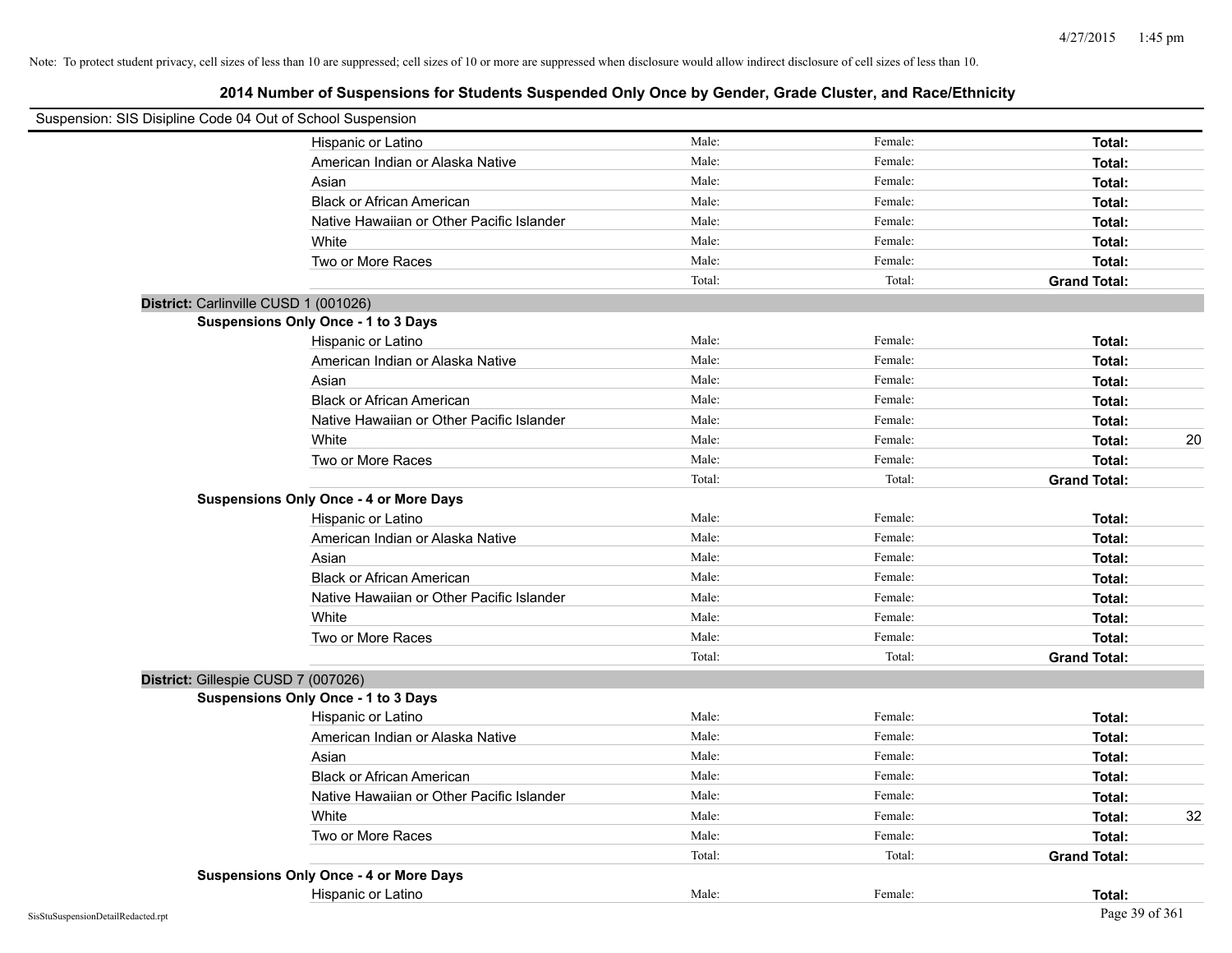| Suspension: SIS Disipline Code 04 Out of School Suspension |                                               |        |         |                     |
|------------------------------------------------------------|-----------------------------------------------|--------|---------|---------------------|
|                                                            | American Indian or Alaska Native              | Male:  | Female: | Total:              |
|                                                            | Asian                                         | Male:  | Female: | Total:              |
|                                                            | <b>Black or African American</b>              | Male:  | Female: | Total:              |
|                                                            | Native Hawaiian or Other Pacific Islander     | Male:  | Female: | Total:              |
|                                                            | White                                         | Male:  | Female: | Total:              |
|                                                            | Two or More Races                             | Male:  | Female: | Total:              |
|                                                            |                                               | Total: | Total:  | <b>Grand Total:</b> |
| District: Mount Olive CUSD 5 (005026)                      |                                               |        |         |                     |
|                                                            | <b>Suspensions Only Once - 1 to 3 Days</b>    |        |         |                     |
|                                                            | Hispanic or Latino                            | Male:  | Female: | Total:              |
|                                                            | American Indian or Alaska Native              | Male:  | Female: | Total:              |
|                                                            | Asian                                         | Male:  | Female: | Total:              |
|                                                            | <b>Black or African American</b>              | Male:  | Female: | Total:              |
|                                                            | Native Hawaiian or Other Pacific Islander     | Male:  | Female: | Total:              |
|                                                            | White                                         | Male:  | Female: | 19<br>Total:        |
|                                                            | Two or More Races                             | Male:  | Female: | Total:              |
|                                                            |                                               | Total: | Total:  | <b>Grand Total:</b> |
|                                                            | <b>Suspensions Only Once - 4 or More Days</b> |        |         |                     |
|                                                            | Hispanic or Latino                            | Male:  | Female: | Total:              |
|                                                            | American Indian or Alaska Native              | Male:  | Female: | Total:              |
|                                                            | Asian                                         | Male:  | Female: | Total:              |
|                                                            | <b>Black or African American</b>              | Male:  | Female: | Total:              |
|                                                            | Native Hawaiian or Other Pacific Islander     | Male:  | Female: | Total:              |
|                                                            | White                                         | Male:  | Female: | Total:              |
|                                                            | Two or More Races                             | Male:  | Female: | Total:              |
|                                                            |                                               | Total: | Total:  | <b>Grand Total:</b> |
| District: North Mac CUSD 34 (034026)                       |                                               |        |         |                     |
|                                                            | <b>Suspensions Only Once - 1 to 3 Days</b>    |        |         |                     |
|                                                            | Hispanic or Latino                            | Male:  | Female: | Total:              |
|                                                            | American Indian or Alaska Native              | Male:  | Female: | Total:              |
|                                                            | Asian                                         | Male:  | Female: | Total:              |
|                                                            | <b>Black or African American</b>              | Male:  | Female: | Total:              |
|                                                            | Native Hawaiian or Other Pacific Islander     | Male:  | Female: | Total:              |
|                                                            | White                                         | Male:  | Female: | Total:<br>29        |
|                                                            | Two or More Races                             | Male:  | Female: | Total:              |
|                                                            |                                               | Total: | Total:  | <b>Grand Total:</b> |
|                                                            | <b>Suspensions Only Once - 4 or More Days</b> |        |         |                     |
|                                                            | Hispanic or Latino                            | Male:  | Female: | Total:              |
|                                                            | American Indian or Alaska Native              | Male:  | Female: | Total:              |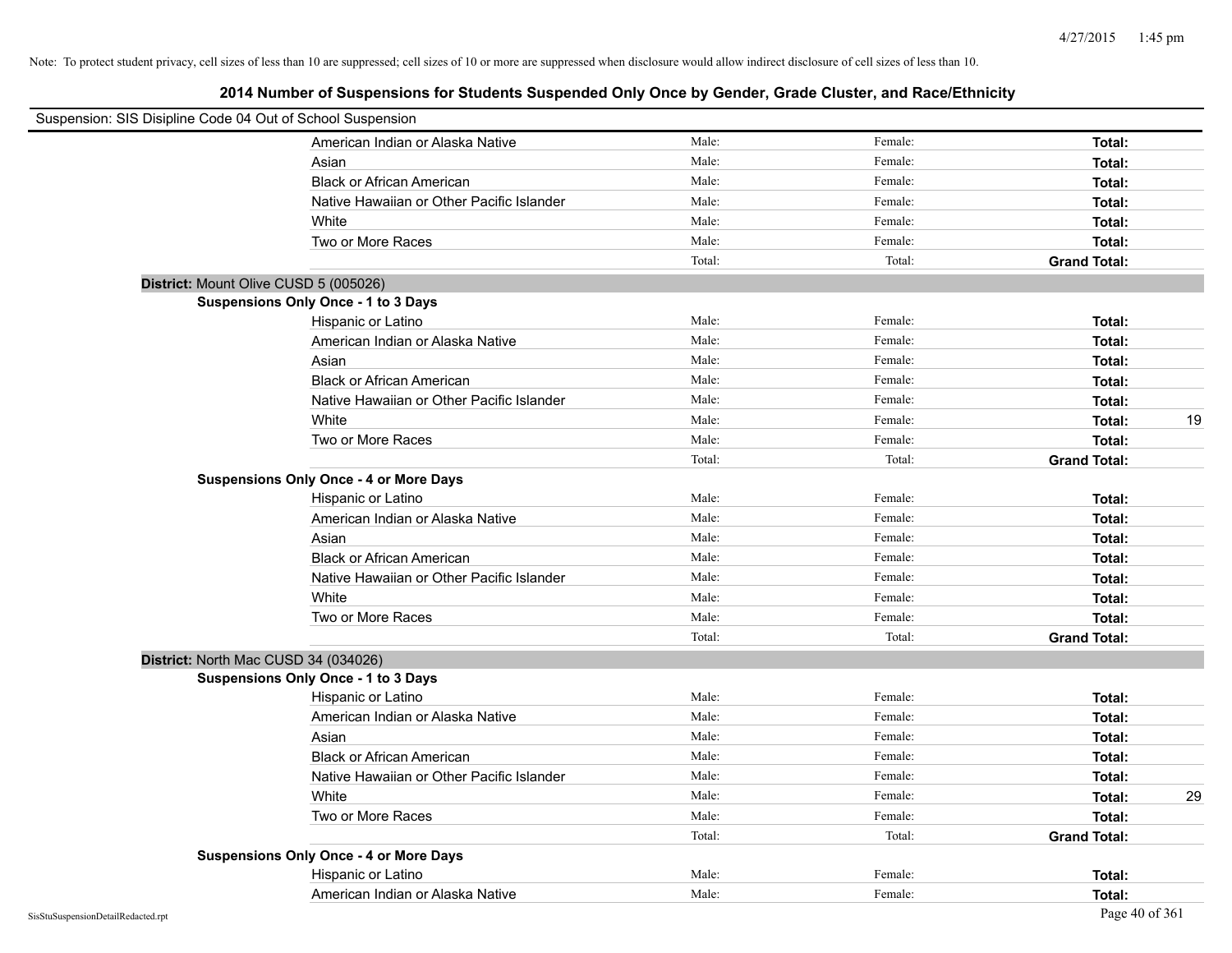| Suspension: SIS Disipline Code 04 Out of School Suspension |                                               |        |         |                     |    |
|------------------------------------------------------------|-----------------------------------------------|--------|---------|---------------------|----|
|                                                            | Asian                                         | Male:  | Female: | Total:              |    |
|                                                            | <b>Black or African American</b>              | Male:  | Female: | Total:              |    |
|                                                            | Native Hawaiian or Other Pacific Islander     | Male:  | Female: | Total:              |    |
|                                                            | White                                         | Male:  | Female: | Total:              |    |
|                                                            | Two or More Races                             | Male:  | Female: | Total:              |    |
|                                                            |                                               | Total: | Total:  | <b>Grand Total:</b> |    |
| District: Northwestern CUSD 2 (002026)                     |                                               |        |         |                     |    |
|                                                            | <b>Suspensions Only Once - 1 to 3 Days</b>    |        |         |                     |    |
|                                                            | Hispanic or Latino                            | Male:  | Female: | Total:              |    |
|                                                            | American Indian or Alaska Native              | Male:  | Female: | Total:              |    |
|                                                            | Asian                                         | Male:  | Female: | Total:              |    |
|                                                            | <b>Black or African American</b>              | Male:  | Female: | Total:              |    |
|                                                            | Native Hawaiian or Other Pacific Islander     | Male:  | Female: | Total:              |    |
|                                                            | White                                         | Male:  | Female: | Total:              |    |
|                                                            | Two or More Races                             | Male:  | Female: | Total:              |    |
|                                                            |                                               | Total: | Total:  | <b>Grand Total:</b> |    |
| District: South Macoupin Association (801060)              |                                               |        |         |                     |    |
|                                                            | <b>Suspensions Only Once - 1 to 3 Days</b>    |        |         |                     |    |
|                                                            | Hispanic or Latino                            | Male:  | Female: | Total:              |    |
|                                                            | American Indian or Alaska Native              | Male:  | Female: | Total:              |    |
|                                                            | Asian                                         | Male:  | Female: | Total:              |    |
|                                                            | <b>Black or African American</b>              | Male:  | Female: | Total:              |    |
|                                                            | Native Hawaiian or Other Pacific Islander     | Male:  | Female: | Total:              |    |
|                                                            | White                                         | Male:  | Female: | Total:              |    |
|                                                            | Two or More Races                             | Male:  | Female: | Total:              |    |
|                                                            |                                               | Total: | Total:  | <b>Grand Total:</b> |    |
| District: Southwestern CUSD 9 (009026)                     |                                               |        |         |                     |    |
|                                                            | <b>Suspensions Only Once - 1 to 3 Days</b>    |        |         |                     |    |
|                                                            | Hispanic or Latino                            | Male:  | Female: | Total:              |    |
|                                                            | American Indian or Alaska Native              | Male:  | Female: | Total:              |    |
|                                                            | Asian                                         | Male:  | Female: | Total:              |    |
|                                                            | <b>Black or African American</b>              | Male:  | Female: | Total:              |    |
|                                                            | Native Hawaiian or Other Pacific Islander     | Male:  | Female: | Total:              |    |
|                                                            | White                                         | Male:  | Female: | Total:              | 46 |
|                                                            | Two or More Races                             | Male:  | Female: | Total:              |    |
|                                                            |                                               | Total: | Total:  | <b>Grand Total:</b> |    |
|                                                            | <b>Suspensions Only Once - 4 or More Days</b> |        |         |                     |    |
|                                                            | Hispanic or Latino                            | Male:  | Female: | Total:              |    |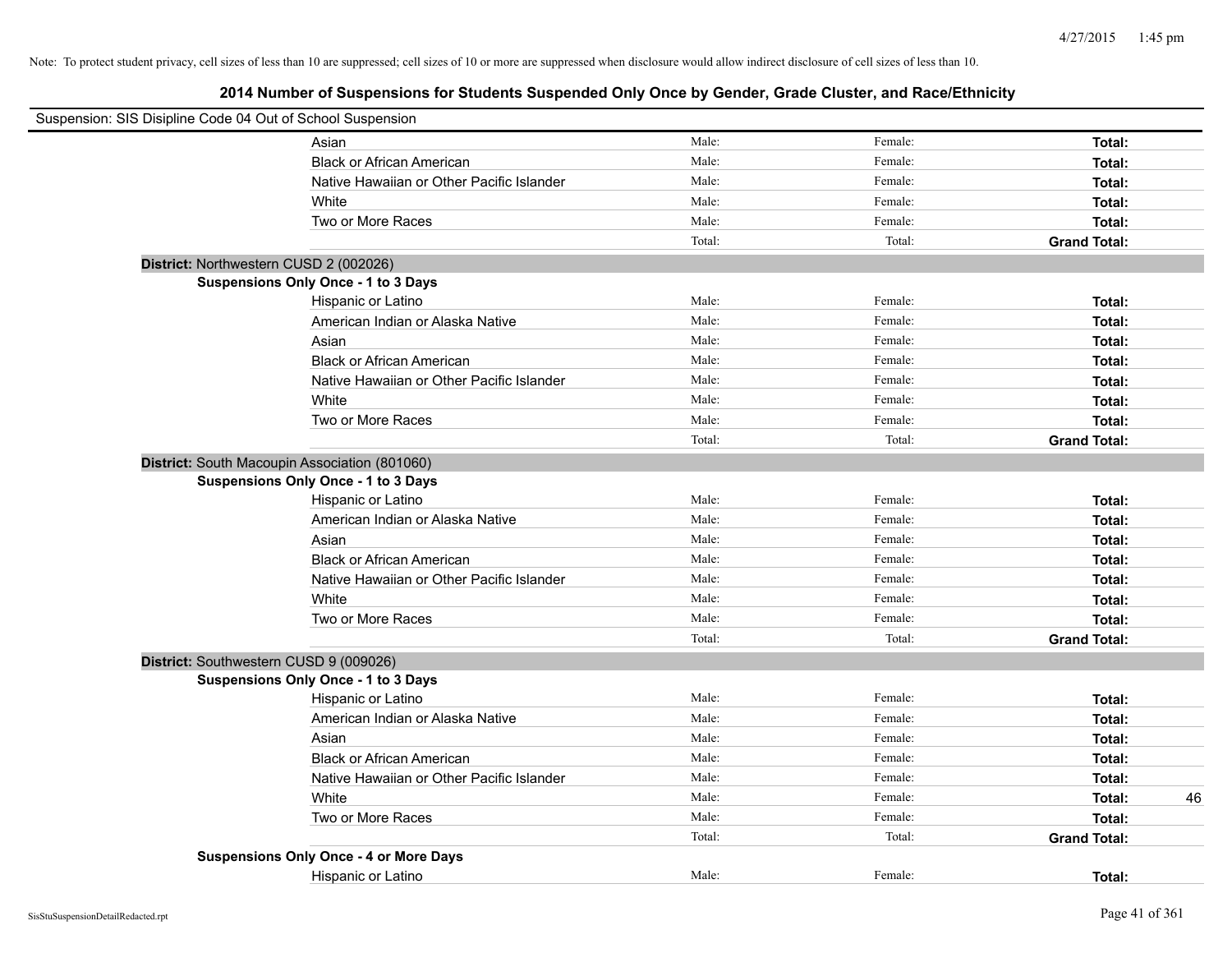| Suspension: SIS Disipline Code 04 Out of School Suspension |                                                      |        |         |                     |
|------------------------------------------------------------|------------------------------------------------------|--------|---------|---------------------|
|                                                            | American Indian or Alaska Native                     | Male:  | Female: | Total:              |
|                                                            | Asian                                                | Male:  | Female: | Total:              |
|                                                            | <b>Black or African American</b>                     | Male:  | Female: | Total:              |
|                                                            | Native Hawaiian or Other Pacific Islander            | Male:  | Female: | Total:              |
|                                                            | White                                                | Male:  | Female: | Total:              |
|                                                            | Two or More Races                                    | Male:  | Female: | Total:              |
|                                                            |                                                      | Total: | Total:  | <b>Grand Total:</b> |
| District: Staunton CUSD 6 (006026)                         |                                                      |        |         |                     |
|                                                            | Suspensions Only Once - 1 to 3 Days                  |        |         |                     |
|                                                            | Hispanic or Latino                                   | Male:  | Female: | Total:              |
|                                                            | American Indian or Alaska Native                     | Male:  | Female: | Total:              |
|                                                            | Asian                                                | Male:  | Female: | Total:              |
|                                                            | <b>Black or African American</b>                     | Male:  | Female: | Total:              |
|                                                            | Native Hawaiian or Other Pacific Islander            | Male:  | Female: | Total:              |
|                                                            | White                                                | Male:  | Female: | 18<br>Total:        |
|                                                            | Two or More Races                                    | Male:  | Female: | Total:              |
|                                                            |                                                      | Total: | Total:  | <b>Grand Total:</b> |
|                                                            | <b>Suspensions Only Once - 4 or More Days</b>        |        |         |                     |
|                                                            | Hispanic or Latino                                   | Male:  | Female: | Total:              |
|                                                            | American Indian or Alaska Native                     | Male:  | Female: | Total:              |
|                                                            | Asian                                                | Male:  | Female: | Total:              |
|                                                            | <b>Black or African American</b>                     | Male:  | Female: | Total:              |
|                                                            | Native Hawaiian or Other Pacific Islander            | Male:  | Female: | Total:              |
|                                                            | White                                                | Male:  | Female: | Total:              |
|                                                            | Two or More Races                                    | Male:  | Female: | Total:              |
|                                                            |                                                      | Total: | Total:  | <b>Grand Total:</b> |
| County: Non-Public School (000)                            |                                                      |        |         |                     |
|                                                            | District: Calhoun/Greene/Jersy/Macoupin ROE (000000) |        |         |                     |
|                                                            | Suspensions Only Once - 1 to 3 Days                  |        |         |                     |
|                                                            | Hispanic or Latino                                   | Male:  | Female: | Total:              |
|                                                            | American Indian or Alaska Native                     | Male:  | Female: | Total:              |
|                                                            | Asian                                                | Male:  | Female: | Total:              |
|                                                            | <b>Black or African American</b>                     | Male:  | Female: | Total:              |
|                                                            | Native Hawaiian or Other Pacific Islander            | Male:  | Female: | Total:              |
|                                                            | White                                                | Male:  | Female: | Total:              |
|                                                            | Two or More Races                                    | Male:  | Female: | Total:              |
|                                                            |                                                      | Total: | Total:  | <b>Grand Total:</b> |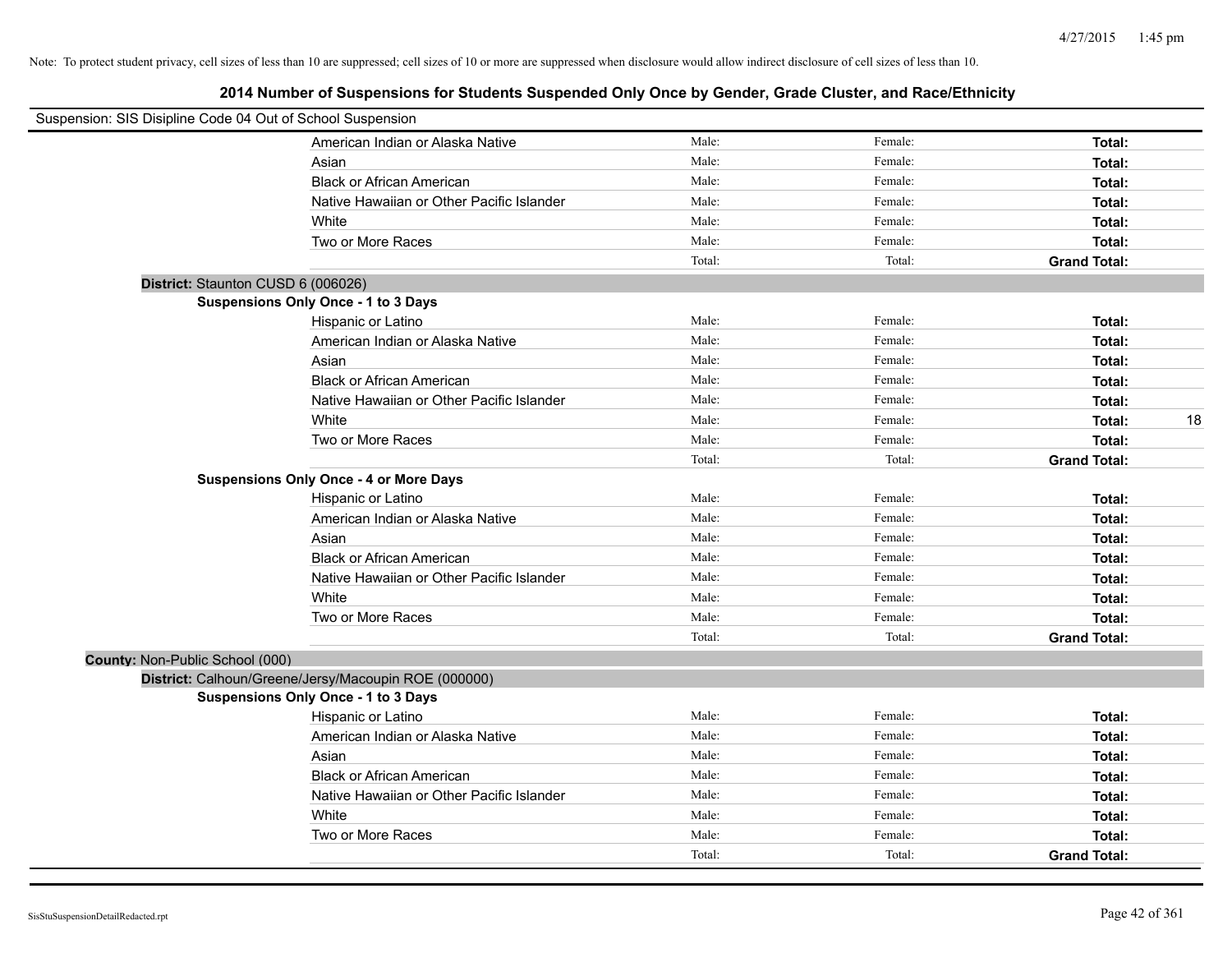|                                                | Suspension: SIS Disipline Code 04 Out of School Suspension |        |         |                     |
|------------------------------------------------|------------------------------------------------------------|--------|---------|---------------------|
| Region: Carroll/Jo Daviess/Stephenson ROE (08) |                                                            |        |         |                     |
| County: Carroll (008)                          |                                                            |        |         |                     |
|                                                | District: Chadwick-Milledgeville CUSD 399 (399026)         |        |         |                     |
|                                                | Suspensions Only Once - 1 to 3 Days                        |        |         |                     |
|                                                | Hispanic or Latino                                         | Male:  | Female: | Total:              |
|                                                | American Indian or Alaska Native                           | Male:  | Female: | Total:              |
|                                                | Asian                                                      | Male:  | Female: | Total:              |
|                                                | <b>Black or African American</b>                           | Male:  | Female: | Total:              |
|                                                | Native Hawaiian or Other Pacific Islander                  | Male:  | Female: | Total:              |
|                                                | White                                                      | Male:  | Female: | Total:              |
|                                                | Two or More Races                                          | Male:  | Female: | Total:              |
|                                                |                                                            | Total: | Total:  | <b>Grand Total:</b> |
|                                                | <b>Suspensions Only Once - 4 or More Days</b>              |        |         |                     |
|                                                | Hispanic or Latino                                         | Male:  | Female: | Total:              |
|                                                | American Indian or Alaska Native                           | Male:  | Female: | Total:              |
|                                                | Asian                                                      | Male:  | Female: | Total:              |
|                                                | <b>Black or African American</b>                           | Male:  | Female: | Total:              |
|                                                | Native Hawaiian or Other Pacific Islander                  | Male:  | Female: | Total:              |
|                                                | White                                                      | Male:  | Female: | Total:              |
|                                                | Two or More Races                                          | Male:  | Female: | Total:              |
|                                                |                                                            | Total: | Total:  | <b>Grand Total:</b> |
|                                                | District: Eastland CUSD 308 (308026)                       |        |         |                     |
|                                                | Suspensions Only Once - 1 to 3 Days                        |        |         |                     |
|                                                | Hispanic or Latino                                         | Male:  | Female: | Total:              |
|                                                | American Indian or Alaska Native                           | Male:  | Female: | Total:              |
|                                                | Asian                                                      | Male:  | Female: | Total:              |
|                                                | <b>Black or African American</b>                           | Male:  | Female: | Total:              |
|                                                | Native Hawaiian or Other Pacific Islander                  | Male:  | Female: | Total:              |
|                                                | White                                                      | Male:  | Female: | 10<br>Total:        |
|                                                | Two or More Races                                          | Male:  | Female: | Total:              |
|                                                |                                                            | Total: | Total:  | <b>Grand Total:</b> |
|                                                | <b>Suspensions Only Once - 4 or More Days</b>              |        |         |                     |
|                                                | Hispanic or Latino                                         | Male:  | Female: | Total:              |
|                                                | American Indian or Alaska Native                           | Male:  | Female: | Total:              |
|                                                | Asian                                                      | Male:  | Female: | Total:              |
|                                                | <b>Black or African American</b>                           | Male:  | Female: | Total:              |
|                                                | Native Hawaiian or Other Pacific Islander                  | Male:  | Female: | Total:              |
|                                                | White                                                      | Male:  | Female: | Total:              |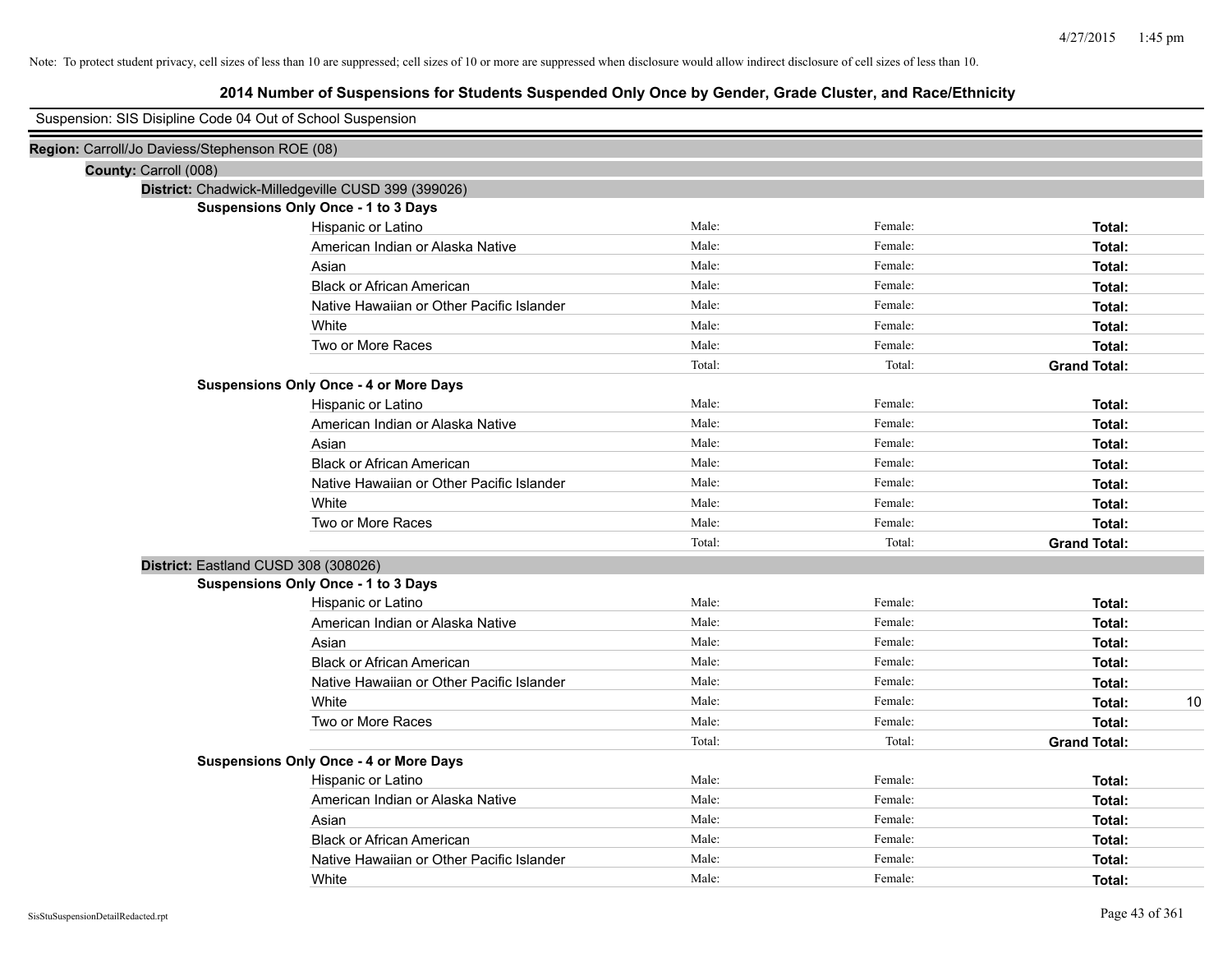| Suspension: SIS Disipline Code 04 Out of School Suspension |                                               |        |    |         |    |                     |    |
|------------------------------------------------------------|-----------------------------------------------|--------|----|---------|----|---------------------|----|
|                                                            | Two or More Races                             | Male:  |    | Female: |    | Total:              |    |
|                                                            |                                               | Total: |    | Total:  |    | <b>Grand Total:</b> |    |
| District: West Carroll CUSD 314 (314026)                   |                                               |        |    |         |    |                     |    |
|                                                            | Suspensions Only Once - 1 to 3 Days           |        |    |         |    |                     |    |
|                                                            | Hispanic or Latino                            | Male:  |    | Female: |    | Total:              |    |
|                                                            | American Indian or Alaska Native              | Male:  |    | Female: |    | Total:              |    |
|                                                            | Asian                                         | Male:  |    | Female: |    | Total:              |    |
|                                                            | <b>Black or African American</b>              | Male:  |    | Female: |    | Total:              |    |
|                                                            | Native Hawaiian or Other Pacific Islander     | Male:  |    | Female: |    | Total:              |    |
|                                                            | White                                         | Male:  | 28 | Female: | 24 | Total:              | 52 |
|                                                            | Two or More Races                             | Male:  |    | Female: |    | Total:              |    |
|                                                            |                                               | Total: |    | Total:  |    | <b>Grand Total:</b> |    |
|                                                            | <b>Suspensions Only Once - 4 or More Days</b> |        |    |         |    |                     |    |
|                                                            | Hispanic or Latino                            | Male:  |    | Female: |    | Total:              |    |
|                                                            | American Indian or Alaska Native              | Male:  |    | Female: |    | Total:              |    |
|                                                            | Asian                                         | Male:  |    | Female: |    | Total:              |    |
|                                                            | <b>Black or African American</b>              | Male:  |    | Female: |    | Total:              |    |
|                                                            | Native Hawaiian or Other Pacific Islander     | Male:  |    | Female: |    | Total:              |    |
|                                                            | White                                         | Male:  |    | Female: |    | Total:              |    |
|                                                            | Two or More Races                             | Male:  |    | Female: |    | Total:              |    |
|                                                            |                                               | Total: |    | Total:  |    | <b>Grand Total:</b> |    |
| County: Jodaviess (043)                                    |                                               |        |    |         |    |                     |    |
| District: East Dubuque USD 119 (119022)                    |                                               |        |    |         |    |                     |    |
|                                                            | Suspensions Only Once - 1 to 3 Days           |        |    |         |    |                     |    |
|                                                            | Hispanic or Latino                            | Male:  |    | Female: |    | Total:              |    |
|                                                            | American Indian or Alaska Native              | Male:  |    | Female: |    | Total:              |    |
|                                                            | Asian                                         | Male:  |    | Female: |    | Total:              |    |
|                                                            | <b>Black or African American</b>              | Male:  |    | Female: |    | Total:              |    |
|                                                            | Native Hawaiian or Other Pacific Islander     | Male:  |    | Female: |    | Total:              |    |
|                                                            | White                                         | Male:  |    | Female: |    | Total:              |    |
|                                                            | Two or More Races                             | Male:  |    | Female: |    | Total:              |    |
|                                                            |                                               | Total: |    | Total:  |    | <b>Grand Total:</b> |    |
|                                                            | <b>Suspensions Only Once - 4 or More Days</b> |        |    |         |    |                     |    |
|                                                            | Hispanic or Latino                            | Male:  |    | Female: |    | Total:              |    |
|                                                            | American Indian or Alaska Native              | Male:  |    | Female: |    | Total:              |    |
|                                                            | Asian                                         | Male:  |    | Female: |    | Total:              |    |
|                                                            | <b>Black or African American</b>              | Male:  |    | Female: |    | Total:              |    |
|                                                            | Native Hawaiian or Other Pacific Islander     | Male:  |    | Female: |    | Total:              |    |
|                                                            | White                                         | Male:  |    | Female: |    | Total:              |    |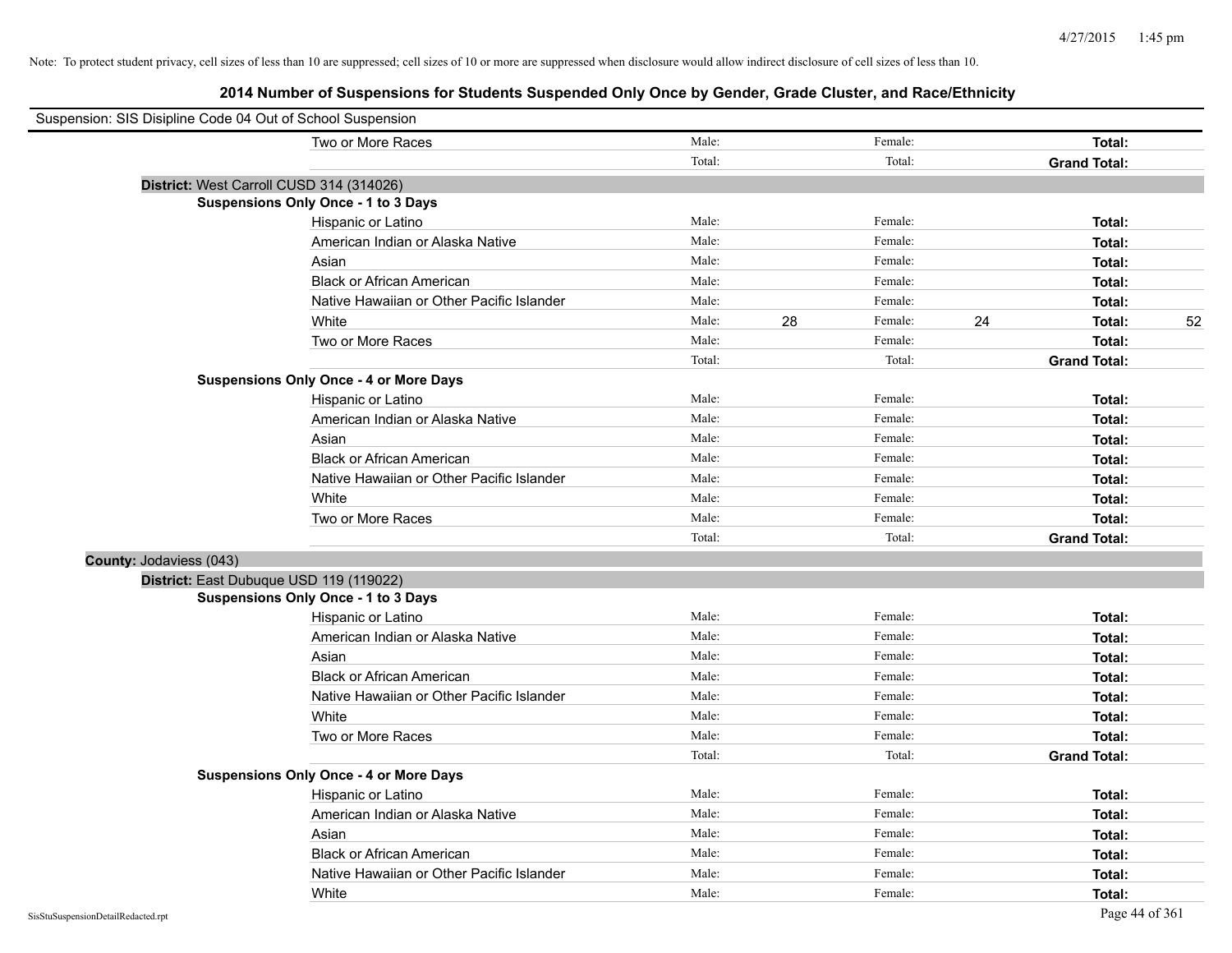| Suspension: SIS Disipline Code 04 Out of School Suspension |                                               |        |         |                     |
|------------------------------------------------------------|-----------------------------------------------|--------|---------|---------------------|
|                                                            | Two or More Races                             | Male:  | Female: | Total:              |
|                                                            |                                               | Total: | Total:  | <b>Grand Total:</b> |
| District: Galena USD 120 (120022)                          |                                               |        |         |                     |
|                                                            | <b>Suspensions Only Once - 1 to 3 Days</b>    |        |         |                     |
|                                                            | Hispanic or Latino                            | Male:  | Female: | Total:              |
|                                                            | American Indian or Alaska Native              | Male:  | Female: | Total:              |
|                                                            | Asian                                         | Male:  | Female: | Total:              |
|                                                            | <b>Black or African American</b>              | Male:  | Female: | Total:              |
|                                                            | Native Hawaiian or Other Pacific Islander     | Male:  | Female: | Total:              |
|                                                            | White                                         | Male:  | Female: | Total:              |
|                                                            | Two or More Races                             | Male:  | Female: | Total:              |
|                                                            |                                               | Total: | Total:  | <b>Grand Total:</b> |
|                                                            | <b>Suspensions Only Once - 4 or More Days</b> |        |         |                     |
|                                                            | Hispanic or Latino                            | Male:  | Female: | Total:              |
|                                                            | American Indian or Alaska Native              | Male:  | Female: | Total:              |
|                                                            | Asian                                         | Male:  | Female: | Total:              |
|                                                            | <b>Black or African American</b>              | Male:  | Female: | Total:              |
|                                                            | Native Hawaiian or Other Pacific Islander     | Male:  | Female: | Total:              |
|                                                            | White                                         | Male:  | Female: | Total:              |
|                                                            | Two or More Races                             | Male:  | Female: | Total:              |
|                                                            |                                               | Total: | Total:  | <b>Grand Total:</b> |
| District: River Ridge CUSD 210 (210026)                    |                                               |        |         |                     |
|                                                            | <b>Suspensions Only Once - 1 to 3 Days</b>    |        |         |                     |
|                                                            | Hispanic or Latino                            | Male:  | Female: | Total:              |
|                                                            | American Indian or Alaska Native              | Male:  | Female: | Total:              |
|                                                            | Asian                                         | Male:  | Female: | Total:              |
|                                                            | <b>Black or African American</b>              | Male:  | Female: | Total:              |
|                                                            | Native Hawaiian or Other Pacific Islander     | Male:  | Female: | Total:              |
|                                                            | White                                         | Male:  | Female: | Total:              |
|                                                            | Two or More Races                             | Male:  | Female: | Total:              |
|                                                            |                                               | Total: | Total:  | <b>Grand Total:</b> |
|                                                            | <b>Suspensions Only Once - 4 or More Days</b> |        |         |                     |
|                                                            | Hispanic or Latino                            | Male:  | Female: | Total:              |
|                                                            | American Indian or Alaska Native              | Male:  | Female: | Total:              |
|                                                            | Asian                                         | Male:  | Female: | Total:              |
|                                                            | <b>Black or African American</b>              | Male:  | Female: | Total:              |
|                                                            | Native Hawaiian or Other Pacific Islander     | Male:  | Female: | Total:              |
|                                                            | White                                         | Male:  | Female: | Total:              |
|                                                            | Two or More Races                             | Male:  | Female: | Total:              |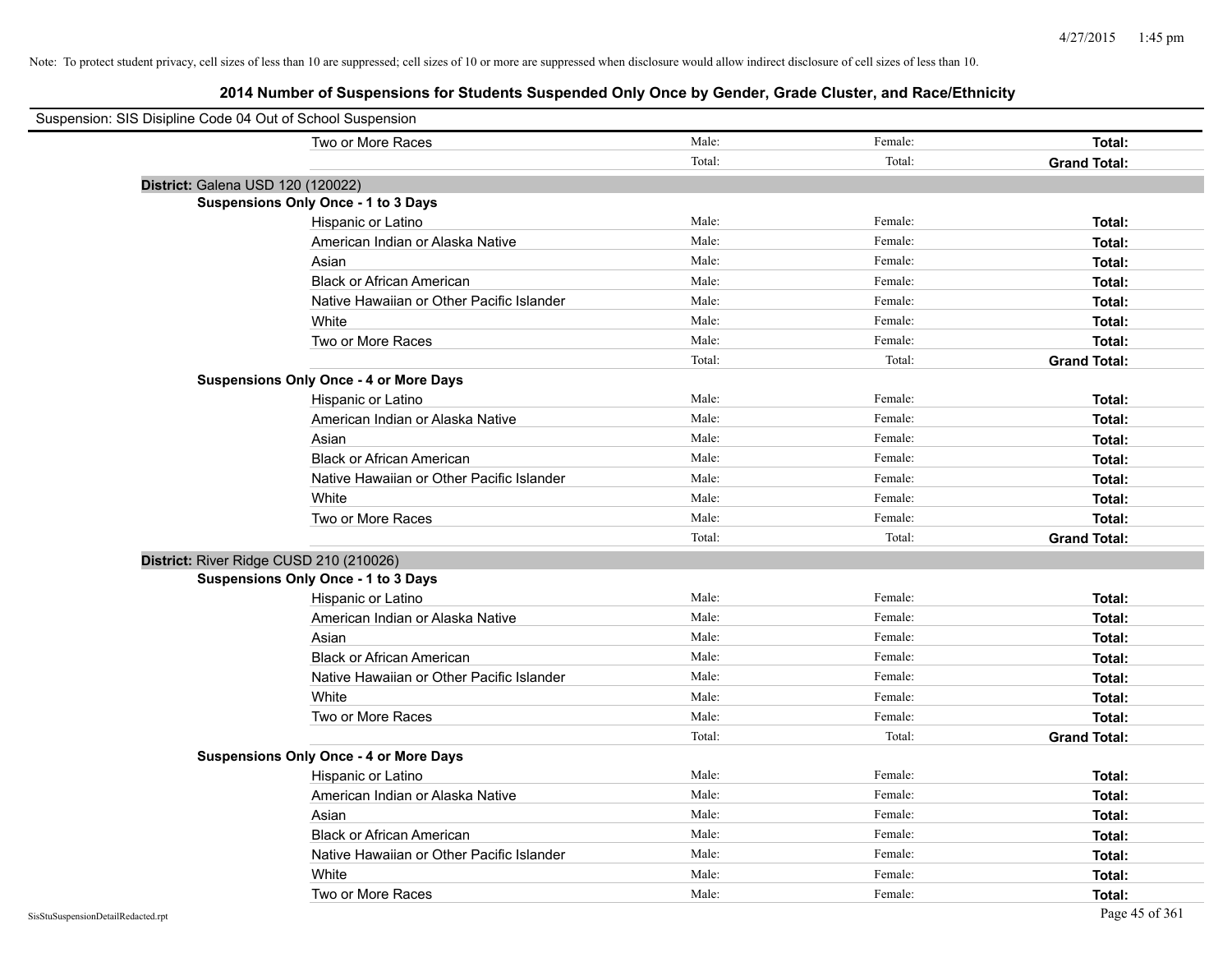| Suspension: SIS Disipline Code 04 Out of School Suspension |                                                      |        |         |                     |
|------------------------------------------------------------|------------------------------------------------------|--------|---------|---------------------|
|                                                            |                                                      | Total: | Total:  | <b>Grand Total:</b> |
|                                                            | District: Scales Mound CUSD 211 (211026)             |        |         |                     |
|                                                            | Suspensions Only Once - 1 to 3 Days                  |        |         |                     |
|                                                            | Hispanic or Latino                                   | Male:  | Female: | Total:              |
|                                                            | American Indian or Alaska Native                     | Male:  | Female: | Total:              |
|                                                            | Asian                                                | Male:  | Female: | Total:              |
|                                                            | <b>Black or African American</b>                     | Male:  | Female: | Total:              |
|                                                            | Native Hawaiian or Other Pacific Islander            | Male:  | Female: | Total:              |
|                                                            | White                                                | Male:  | Female: | Total:              |
|                                                            | Two or More Races                                    | Male:  | Female: | Total:              |
|                                                            |                                                      | Total: | Total:  | <b>Grand Total:</b> |
|                                                            | District: Stockton CUSD 206 (206026)                 |        |         |                     |
|                                                            | Suspensions Only Once - 1 to 3 Days                  |        |         |                     |
|                                                            | Hispanic or Latino                                   | Male:  | Female: | Total:              |
|                                                            | American Indian or Alaska Native                     | Male:  | Female: | Total:              |
|                                                            | Asian                                                | Male:  | Female: | Total:              |
|                                                            | <b>Black or African American</b>                     | Male:  | Female: | Total:              |
|                                                            | Native Hawaiian or Other Pacific Islander            | Male:  | Female: | Total:              |
|                                                            | White                                                | Male:  | Female: | Total:              |
|                                                            | Two or More Races                                    | Male:  | Female: | Total:              |
|                                                            |                                                      | Total: | Total:  | <b>Grand Total:</b> |
|                                                            | District: Warren CUSD 205 (205026)                   |        |         |                     |
|                                                            | <b>Suspensions Only Once - 1 to 3 Days</b>           |        |         |                     |
|                                                            | Hispanic or Latino                                   | Male:  | Female: | Total:              |
|                                                            | American Indian or Alaska Native                     | Male:  | Female: | Total:              |
|                                                            | Asian                                                | Male:  | Female: | Total:              |
|                                                            | <b>Black or African American</b>                     | Male:  | Female: | Total:              |
|                                                            | Native Hawaiian or Other Pacific Islander            | Male:  | Female: | Total:              |
|                                                            | White                                                | Male:  | Female: | Total:              |
|                                                            | Two or More Races                                    | Male:  | Female: | Total:              |
|                                                            |                                                      | Total: | Total:  | <b>Grand Total:</b> |
| County: Non-Public School (000)                            |                                                      |        |         |                     |
|                                                            | District: Carroll/Jo Daviess/Stephenson ROE (000000) |        |         |                     |
|                                                            | <b>Suspensions Only Once - 4 or More Days</b>        |        |         |                     |
|                                                            | Hispanic or Latino                                   | Male:  | Female: | Total:              |
|                                                            | American Indian or Alaska Native                     | Male:  | Female: | Total:              |
|                                                            | Asian                                                | Male:  | Female: | Total:              |
|                                                            | <b>Black or African American</b>                     | Male:  | Female: | Total:              |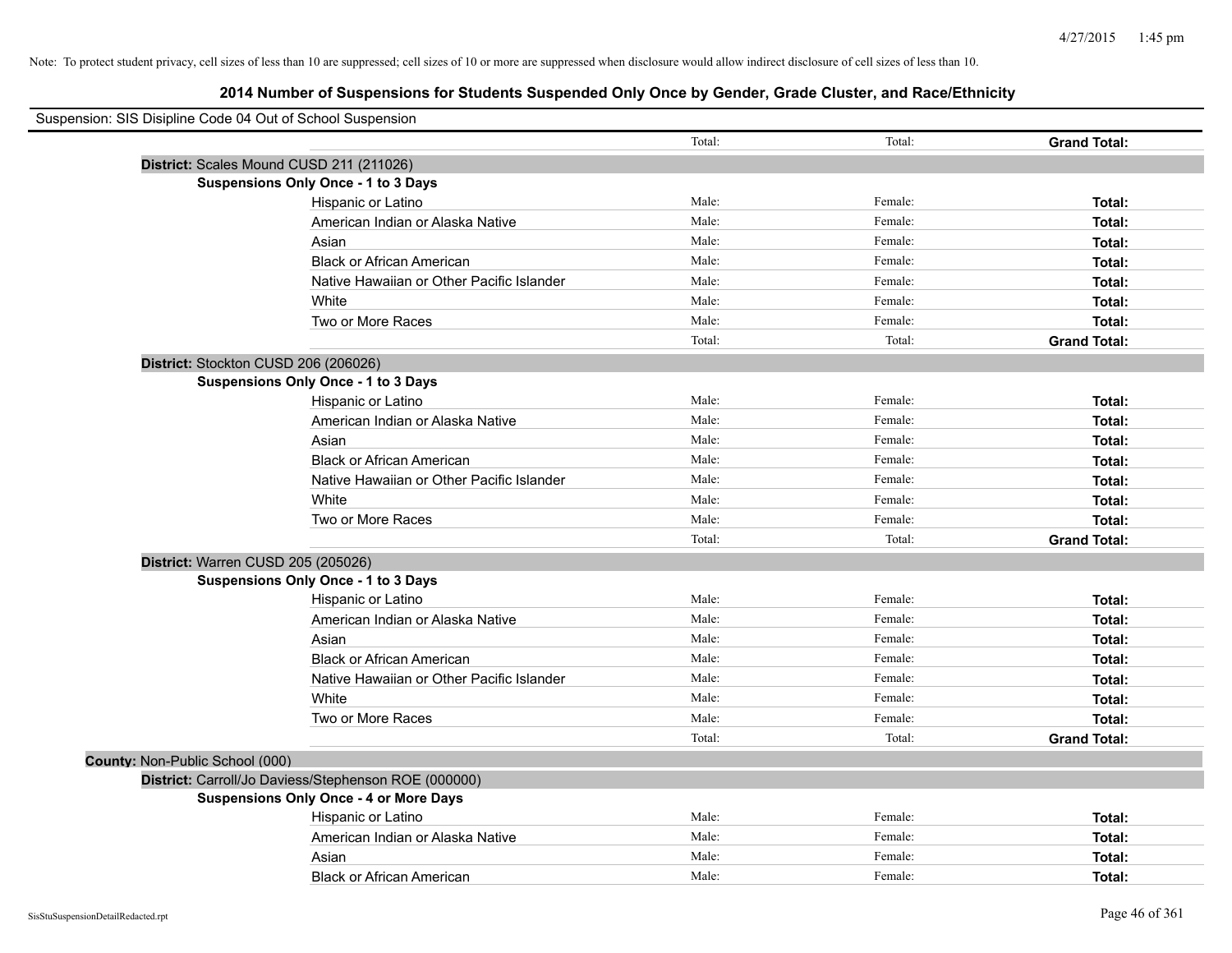| Suspension: SIS Disipline Code 04 Out of School Suspension |                                               |        |    |         |    |                     |    |
|------------------------------------------------------------|-----------------------------------------------|--------|----|---------|----|---------------------|----|
|                                                            | Native Hawaiian or Other Pacific Islander     | Male:  |    | Female: |    | Total:              |    |
|                                                            | White                                         | Male:  |    | Female: |    | Total:              |    |
|                                                            | Two or More Races                             | Male:  |    | Female: |    | Total:              |    |
|                                                            |                                               | Total: |    | Total:  |    | <b>Grand Total:</b> |    |
| County: Stephenson (089)                                   |                                               |        |    |         |    |                     |    |
|                                                            | District: Dakota CUSD 201 (201026)            |        |    |         |    |                     |    |
|                                                            | Suspensions Only Once - 1 to 3 Days           |        |    |         |    |                     |    |
|                                                            | Hispanic or Latino                            | Male:  |    | Female: |    | Total:              |    |
|                                                            | American Indian or Alaska Native              | Male:  |    | Female: |    | Total:              |    |
|                                                            | Asian                                         | Male:  |    | Female: |    | Total:              |    |
|                                                            | <b>Black or African American</b>              | Male:  |    | Female: |    | Total:              |    |
|                                                            | Native Hawaiian or Other Pacific Islander     | Male:  |    | Female: |    | Total:              |    |
|                                                            | White                                         | Male:  |    | Female: |    | Total:              | 15 |
|                                                            | Two or More Races                             | Male:  |    | Female: |    | Total:              |    |
|                                                            |                                               | Total: |    | Total:  |    | <b>Grand Total:</b> |    |
|                                                            | <b>Suspensions Only Once - 4 or More Days</b> |        |    |         |    |                     |    |
|                                                            | Hispanic or Latino                            | Male:  |    | Female: |    | Total:              |    |
|                                                            | American Indian or Alaska Native              | Male:  |    | Female: |    | Total:              |    |
|                                                            | Asian                                         | Male:  |    | Female: |    | Total:              |    |
|                                                            | <b>Black or African American</b>              | Male:  |    | Female: |    | Total:              |    |
|                                                            | Native Hawaiian or Other Pacific Islander     | Male:  |    | Female: |    | Total:              |    |
|                                                            | White                                         | Male:  |    | Female: |    | Total:              |    |
|                                                            | Two or More Races                             | Male:  |    | Female: |    | Total:              |    |
|                                                            |                                               | Total: |    | Total:  |    | <b>Grand Total:</b> |    |
|                                                            | District: Freeport SD 145 (145022)            |        |    |         |    |                     |    |
|                                                            | <b>Suspensions Only Once - 1 to 3 Days</b>    |        |    |         |    |                     |    |
|                                                            | Hispanic or Latino                            | Male:  |    | Female: |    | Total:              | 10 |
|                                                            | American Indian or Alaska Native              | Male:  |    | Female: |    | Total:              |    |
|                                                            | Asian                                         | Male:  |    | Female: |    | Total:              |    |
|                                                            | <b>Black or African American</b>              | Male:  | 48 | Female: | 26 | Total:              | 74 |
|                                                            | Native Hawaiian or Other Pacific Islander     | Male:  |    | Female: |    | Total:              |    |
|                                                            | White                                         | Male:  |    | Female: |    | Total:              | 43 |
|                                                            | Two or More Races                             | Male:  |    | Female: |    | Total:              | 22 |
|                                                            |                                               | Total: |    | Total:  |    | <b>Grand Total:</b> |    |
|                                                            | <b>Suspensions Only Once - 4 or More Days</b> |        |    |         |    |                     |    |
|                                                            | Hispanic or Latino                            | Male:  |    | Female: |    | Total:              |    |
|                                                            | American Indian or Alaska Native              | Male:  |    | Female: |    | Total:              |    |
|                                                            | Asian                                         | Male:  |    | Female: |    | Total:              |    |
|                                                            | <b>Black or African American</b>              | Male:  |    | Female: |    | Total:              | 20 |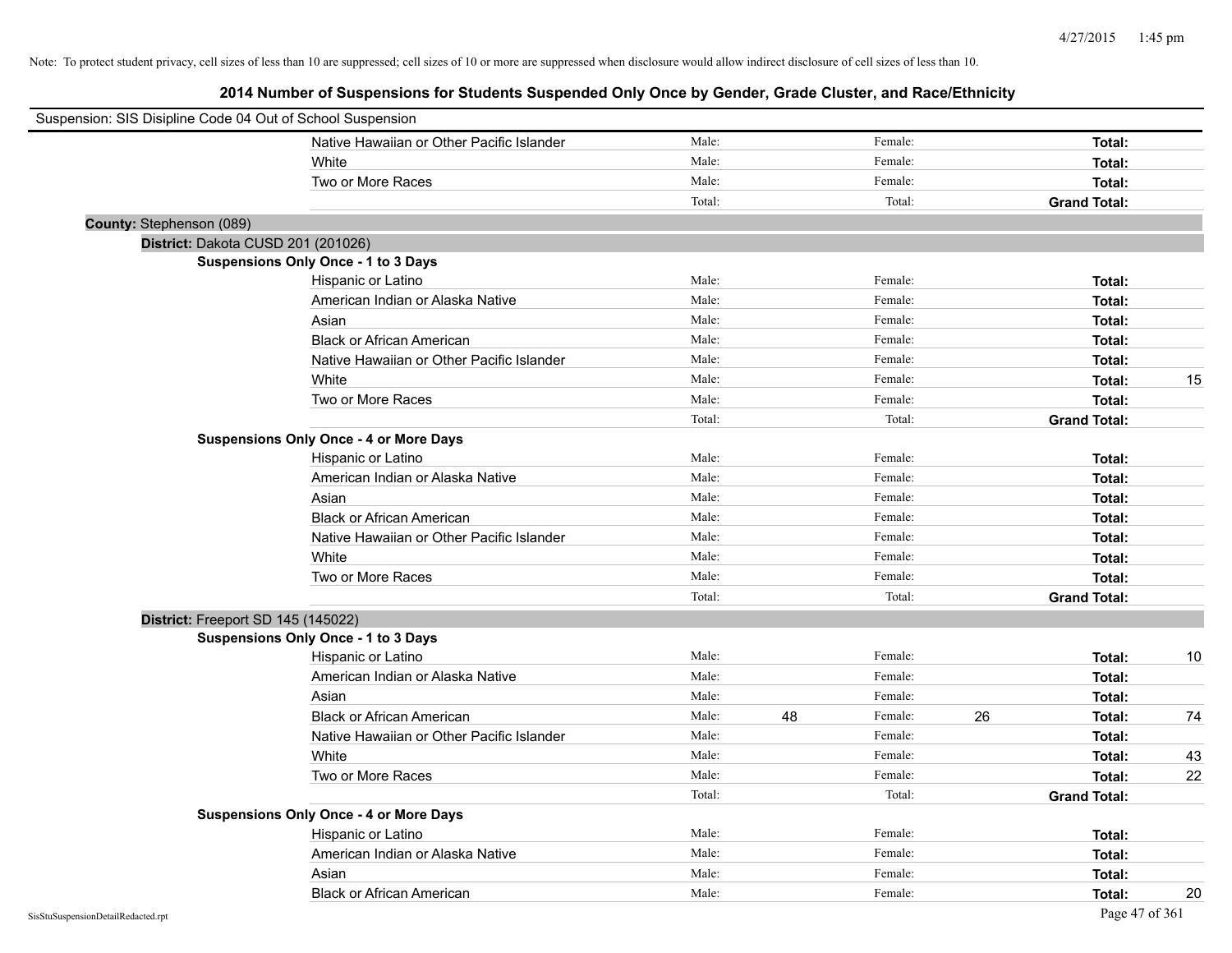**2014 Number of Suspensions for Students Suspended Only Once by Gender, Grade Cluster, and Race/Ethnicity**

| Suspension: SIS Disipline Code 04 Out of School Suspension |                                               |        |    |         |    |                     |    |
|------------------------------------------------------------|-----------------------------------------------|--------|----|---------|----|---------------------|----|
|                                                            | Native Hawaiian or Other Pacific Islander     | Male:  |    | Female: |    | Total:              |    |
|                                                            | White                                         | Male:  |    | Female: |    | Total:              | 19 |
|                                                            | Two or More Races                             | Male:  |    | Female: |    | Total:              |    |
|                                                            |                                               | Total: | 33 | Total:  | 19 | <b>Grand Total:</b> | 52 |
| District: Lena Winslow CUSD 202 (202026)                   |                                               |        |    |         |    |                     |    |
|                                                            | Suspensions Only Once - 1 to 3 Days           |        |    |         |    |                     |    |
|                                                            | Hispanic or Latino                            | Male:  |    | Female: |    | Total:              |    |
|                                                            | American Indian or Alaska Native              | Male:  |    | Female: |    | Total:              |    |
|                                                            | Asian                                         | Male:  |    | Female: |    | Total:              |    |
|                                                            | <b>Black or African American</b>              | Male:  |    | Female: |    | Total:              |    |
|                                                            | Native Hawaiian or Other Pacific Islander     | Male:  |    | Female: |    | Total:              |    |
|                                                            | White                                         | Male:  |    | Female: |    | Total:              |    |
|                                                            | Two or More Races                             | Male:  |    | Female: |    | Total:              |    |
|                                                            |                                               | Total: |    | Total:  |    | <b>Grand Total:</b> |    |
| District: Orangeville CUSD 203 (203026)                    |                                               |        |    |         |    |                     |    |
|                                                            | Suspensions Only Once - 1 to 3 Days           |        |    |         |    |                     |    |
|                                                            | Hispanic or Latino                            | Male:  |    | Female: |    | Total:              |    |
|                                                            | American Indian or Alaska Native              | Male:  |    | Female: |    | Total:              |    |
|                                                            | Asian                                         | Male:  |    | Female: |    | Total:              |    |
|                                                            | <b>Black or African American</b>              | Male:  |    | Female: |    | Total:              |    |
|                                                            | Native Hawaiian or Other Pacific Islander     | Male:  |    | Female: |    | Total:              |    |
|                                                            | White                                         | Male:  |    | Female: |    | Total:              |    |
|                                                            | Two or More Races                             | Male:  |    | Female: |    | Total:              |    |
|                                                            |                                               | Total: |    | Total:  |    | <b>Grand Total:</b> |    |
|                                                            | <b>Suspensions Only Once - 4 or More Days</b> |        |    |         |    |                     |    |
|                                                            | Hispanic or Latino                            | Male:  |    | Female: |    | Total:              |    |
|                                                            | American Indian or Alaska Native              | Male:  |    | Female: |    | Total:              |    |
|                                                            | Asian                                         | Male:  |    | Female: |    | Total:              |    |
|                                                            | <b>Black or African American</b>              | Male:  |    | Female: |    | Total:              |    |
|                                                            | Native Hawaiian or Other Pacific Islander     | Male:  |    | Female: |    | Total:              |    |
|                                                            | White                                         | Male:  |    | Female: |    | Total:              |    |
|                                                            | Two or More Races                             | Male:  |    | Female: |    | Total:              |    |
|                                                            |                                               | Total: |    | Total:  |    | <b>Grand Total:</b> |    |
|                                                            |                                               |        |    |         |    |                     |    |

**Region:** Champaign/Ford ROE (09)

**County:** Champaign (010)

**District:** Champaign CUSD 4 (004026)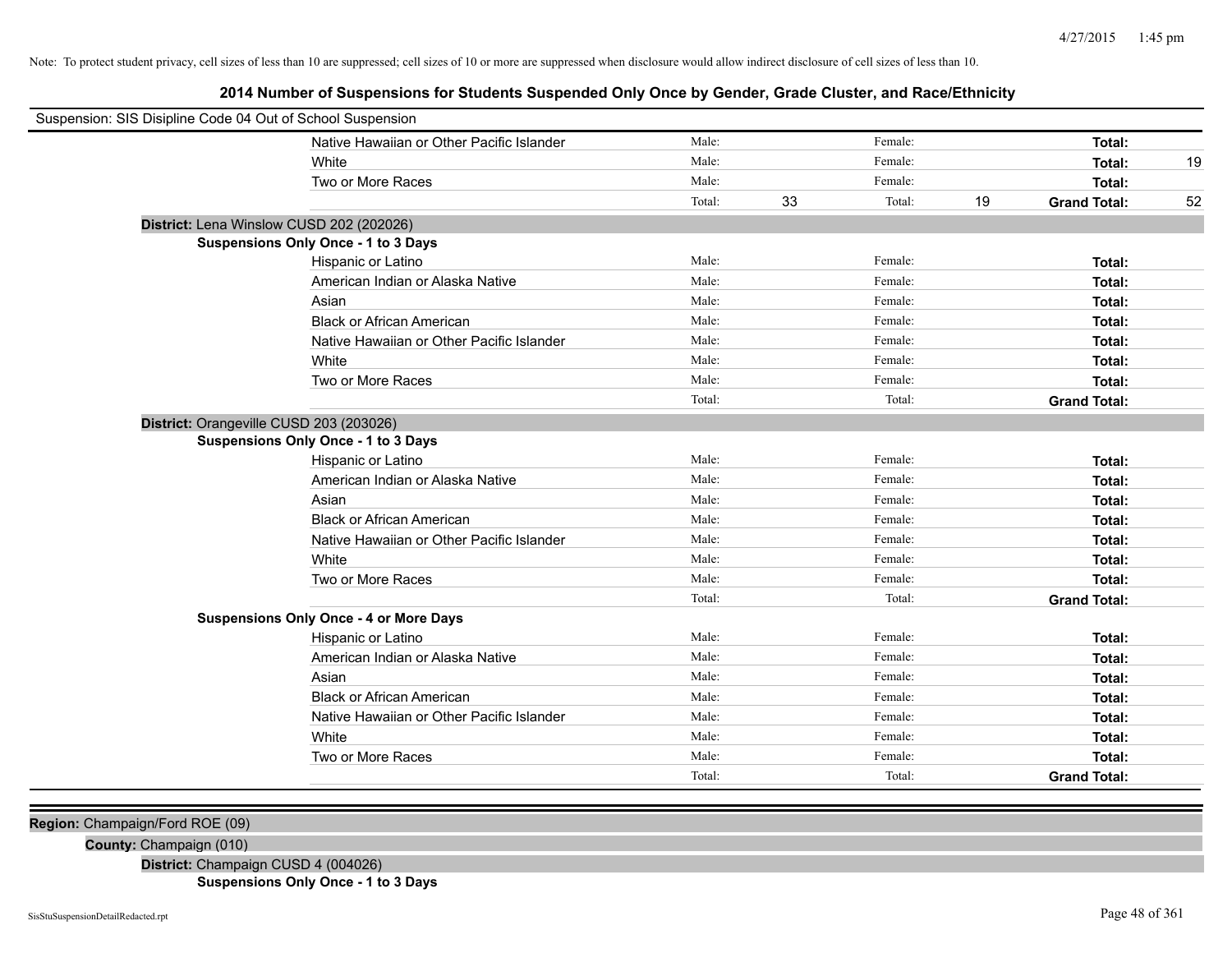|                                  | Suspension: SIS Disipline Code 04 Out of School Suspension |        |     |         |    |                     |     |
|----------------------------------|------------------------------------------------------------|--------|-----|---------|----|---------------------|-----|
|                                  | Hispanic or Latino                                         | Male:  |     | Female: |    | <b>Total:</b>       | 14  |
|                                  | American Indian or Alaska Native                           | Male:  |     | Female: |    | Total:              |     |
|                                  | Asian                                                      | Male:  |     | Female: |    | Total:              |     |
|                                  | <b>Black or African American</b>                           | Male:  | 145 | Female: | 81 | Total:              | 226 |
|                                  | Native Hawaiian or Other Pacific Islander                  | Male:  |     | Female: |    | Total:              |     |
|                                  | White                                                      | Male:  |     | Female: |    | Total:              | 55  |
|                                  | Two or More Races                                          | Male:  |     | Female: |    | Total:              | 16  |
|                                  |                                                            | Total: |     | Total:  |    | <b>Grand Total:</b> |     |
|                                  | <b>Suspensions Only Once - 4 or More Days</b>              |        |     |         |    |                     |     |
|                                  | Hispanic or Latino                                         | Male:  |     | Female: |    | Total:              |     |
|                                  | American Indian or Alaska Native                           | Male:  |     | Female: |    | Total:              |     |
|                                  | Asian                                                      | Male:  |     | Female: |    | Total:              |     |
|                                  | <b>Black or African American</b>                           | Male:  | 32  | Female: | 17 | Total:              | 49  |
|                                  | Native Hawaiian or Other Pacific Islander                  | Male:  |     | Female: |    | Total:              |     |
|                                  | White                                                      | Male:  |     | Female: |    | Total:              | 14  |
|                                  | Two or More Races                                          | Male:  |     | Female: |    | Total:              |     |
|                                  |                                                            | Total: |     | Total:  |    | <b>Grand Total:</b> | 75  |
|                                  | District: Cunningham Childrens Home (006700)               |        |     |         |    |                     |     |
|                                  | Suspensions Only Once - 1 to 3 Days                        |        |     |         |    |                     |     |
|                                  | Hispanic or Latino                                         | Male:  |     | Female: |    | Total:              |     |
|                                  | American Indian or Alaska Native                           | Male:  |     | Female: |    | Total:              |     |
|                                  | Asian                                                      | Male:  |     | Female: |    | Total:              |     |
|                                  | <b>Black or African American</b>                           | Male:  |     | Female: |    | Total:              |     |
|                                  | Native Hawaiian or Other Pacific Islander                  | Male:  |     | Female: |    | Total:              |     |
|                                  | White                                                      | Male:  |     | Female: |    | Total:              |     |
|                                  | Two or More Races                                          | Male:  |     | Female: |    | Total:              |     |
|                                  |                                                            | Total: |     | Total:  |    | <b>Grand Total:</b> |     |
| District: Fisher CUSD 1 (001026) |                                                            |        |     |         |    |                     |     |
|                                  | Suspensions Only Once - 1 to 3 Days                        |        |     |         |    |                     |     |
|                                  | Hispanic or Latino                                         | Male:  |     | Female: |    | Total:              |     |
|                                  | American Indian or Alaska Native                           | Male:  |     | Female: |    | Total:              |     |
|                                  | Asian                                                      | Male:  |     | Female: |    | Total:              |     |
|                                  | <b>Black or African American</b>                           | Male:  |     | Female: |    | Total:              |     |
|                                  | Native Hawaiian or Other Pacific Islander                  | Male:  |     | Female: |    | Total:              |     |
|                                  | White                                                      | Male:  |     | Female: |    | Total:              |     |
|                                  | Two or More Races                                          | Male:  |     | Female: |    | Total:              |     |
|                                  |                                                            | Total: |     | Total:  |    | <b>Grand Total:</b> |     |
|                                  |                                                            |        |     |         |    |                     |     |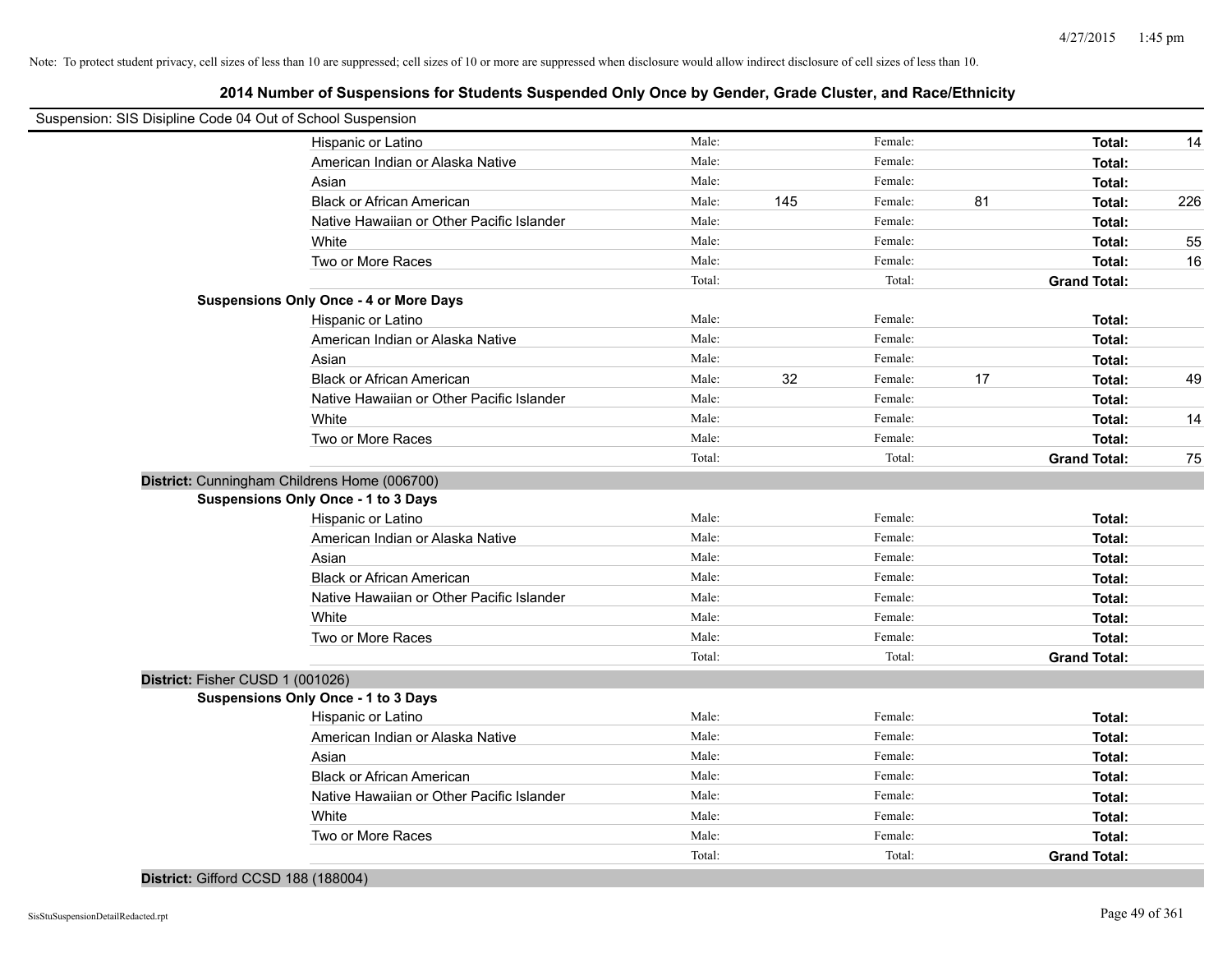| Suspension: SIS Disipline Code 04 Out of School Suspension |                                               |        |         |                     |    |
|------------------------------------------------------------|-----------------------------------------------|--------|---------|---------------------|----|
|                                                            | Suspensions Only Once - 1 to 3 Days           |        |         |                     |    |
|                                                            | Hispanic or Latino                            | Male:  | Female: | Total:              |    |
|                                                            | American Indian or Alaska Native              | Male:  | Female: | Total:              |    |
|                                                            | Asian                                         | Male:  | Female: | Total:              |    |
|                                                            | <b>Black or African American</b>              | Male:  | Female: | Total:              |    |
|                                                            | Native Hawaiian or Other Pacific Islander     | Male:  | Female: | Total:              |    |
|                                                            | White                                         | Male:  | Female: | Total:              |    |
|                                                            | Two or More Races                             | Male:  | Female: | Total:              |    |
|                                                            |                                               | Total: | Total:  | <b>Grand Total:</b> |    |
|                                                            | District: Heritage CUSD 8 (008026)            |        |         |                     |    |
|                                                            | Suspensions Only Once - 1 to 3 Days           |        |         |                     |    |
|                                                            | Hispanic or Latino                            | Male:  | Female: | Total:              |    |
|                                                            | American Indian or Alaska Native              | Male:  | Female: | Total:              |    |
|                                                            | Asian                                         | Male:  | Female: | Total:              |    |
|                                                            | <b>Black or African American</b>              | Male:  | Female: | Total:              |    |
|                                                            | Native Hawaiian or Other Pacific Islander     | Male:  | Female: | Total:              |    |
|                                                            | White                                         | Male:  | Female: | Total:              |    |
|                                                            | Two or More Races                             | Male:  | Female: | Total:              |    |
|                                                            |                                               | Total: | Total:  | <b>Grand Total:</b> |    |
|                                                            | District: Mahomet-Seymour CUSD 3 (003026)     |        |         |                     |    |
|                                                            | <b>Suspensions Only Once - 1 to 3 Days</b>    |        |         |                     |    |
|                                                            | Hispanic or Latino                            | Male:  | Female: | Total:              |    |
|                                                            | American Indian or Alaska Native              | Male:  | Female: | Total:              |    |
|                                                            | Asian                                         | Male:  | Female: | Total:              |    |
|                                                            | <b>Black or African American</b>              | Male:  | Female: | Total:              |    |
|                                                            | Native Hawaiian or Other Pacific Islander     | Male:  | Female: | Total:              |    |
|                                                            | White                                         | Male:  | Female: | Total:              | 27 |
|                                                            | Two or More Races                             | Male:  | Female: | Total:              |    |
|                                                            |                                               | Total: | Total:  | <b>Grand Total:</b> |    |
|                                                            | <b>Suspensions Only Once - 4 or More Days</b> |        |         |                     |    |
|                                                            | Hispanic or Latino                            | Male:  | Female: | Total:              |    |
|                                                            | American Indian or Alaska Native              | Male:  | Female: | Total:              |    |
|                                                            | Asian                                         | Male:  | Female: | Total:              |    |
|                                                            | <b>Black or African American</b>              | Male:  | Female: | Total:              |    |
|                                                            | Native Hawaiian or Other Pacific Islander     | Male:  | Female: | Total:              |    |
|                                                            | White                                         | Male:  | Female: | Total:              |    |
|                                                            | Two or More Races                             | Male:  | Female: | Total:              |    |
|                                                            |                                               | Total: | Total:  | <b>Grand Total:</b> |    |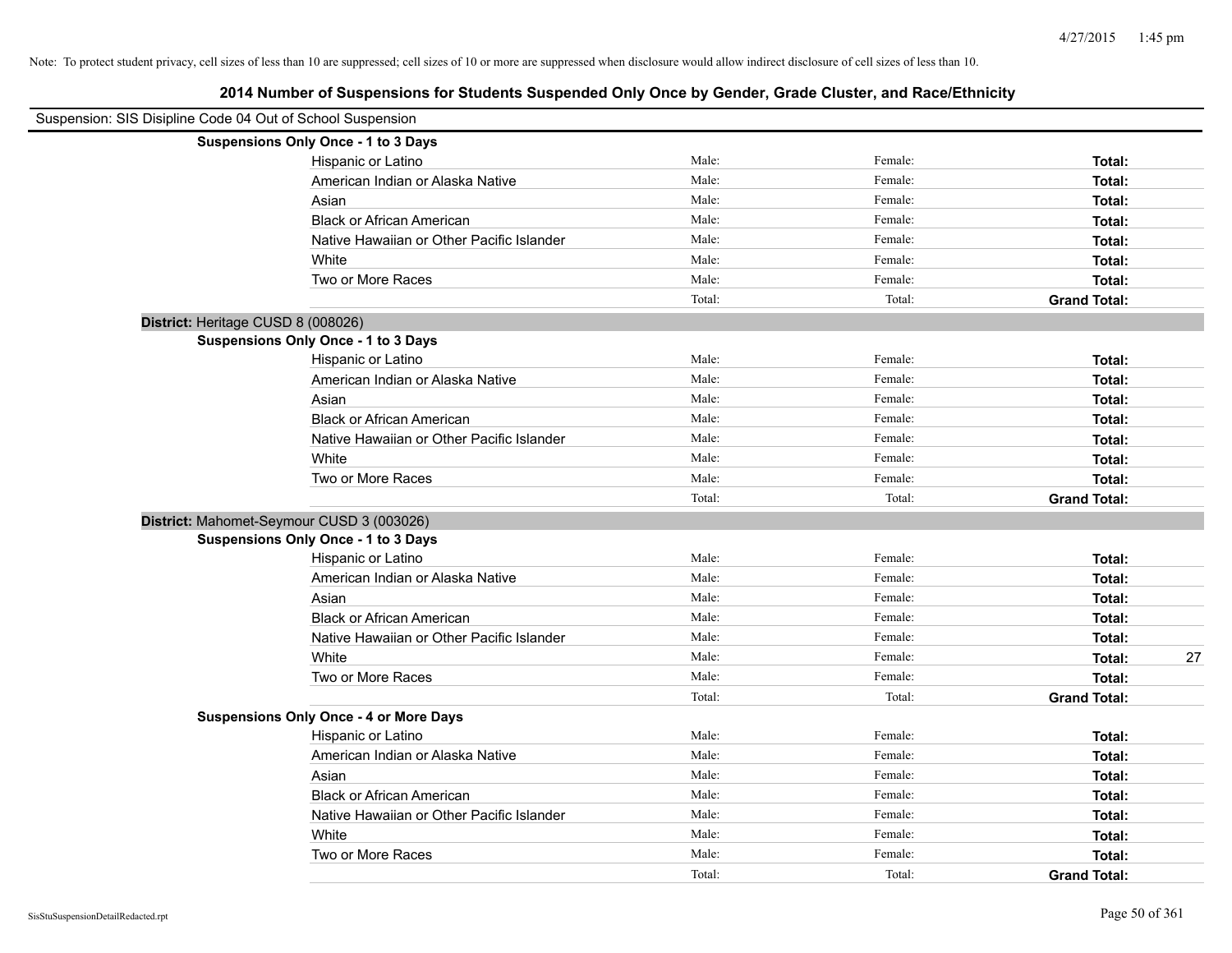| Suspension: SIS Disipline Code 04 Out of School Suspension |                                               |        |    |         |    |                     |    |
|------------------------------------------------------------|-----------------------------------------------|--------|----|---------|----|---------------------|----|
| District: Non-Public School (0080)                         |                                               |        |    |         |    |                     |    |
|                                                            | Suspensions Only Once - 1 to 3 Days           |        |    |         |    |                     |    |
|                                                            | Hispanic or Latino                            | Male:  |    | Female: |    | Total:              |    |
|                                                            | American Indian or Alaska Native              | Male:  |    | Female: |    | Total:              |    |
|                                                            | Asian                                         | Male:  |    | Female: |    | Total:              |    |
|                                                            | <b>Black or African American</b>              | Male:  |    | Female: |    | Total:              |    |
|                                                            | Native Hawaiian or Other Pacific Islander     | Male:  |    | Female: |    | Total:              |    |
|                                                            | White                                         | Male:  |    | Female: |    | Total:              |    |
|                                                            | Two or More Races                             | Male:  |    | Female: |    | Total:              |    |
|                                                            |                                               | Total: |    | Total:  |    | <b>Grand Total:</b> |    |
| District: Rantoul City SD 137 (137002)                     |                                               |        |    |         |    |                     |    |
|                                                            | Suspensions Only Once - 1 to 3 Days           |        |    |         |    |                     |    |
|                                                            | Hispanic or Latino                            | Male:  |    | Female: |    | Total:              | 19 |
|                                                            | American Indian or Alaska Native              | Male:  |    | Female: |    | Total:              |    |
|                                                            | Asian                                         | Male:  |    | Female: |    | Total:              |    |
|                                                            | <b>Black or African American</b>              | Male:  | 34 | Female: | 17 | Total:              | 51 |
|                                                            | Native Hawaiian or Other Pacific Islander     | Male:  |    | Female: |    | Total:              |    |
|                                                            | White                                         | Male:  |    | Female: |    | Total:              | 26 |
|                                                            | Two or More Races                             | Male:  |    | Female: |    | Total:              |    |
|                                                            |                                               | Total: |    | Total:  |    | <b>Grand Total:</b> |    |
|                                                            | <b>Suspensions Only Once - 4 or More Days</b> |        |    |         |    |                     |    |
|                                                            | Hispanic or Latino                            | Male:  |    | Female: |    | Total:              |    |
|                                                            | American Indian or Alaska Native              | Male:  |    | Female: |    | Total:              |    |
|                                                            | Asian                                         | Male:  |    | Female: |    | Total:              |    |
|                                                            | <b>Black or African American</b>              | Male:  |    | Female: |    | Total:              |    |
|                                                            | Native Hawaiian or Other Pacific Islander     | Male:  |    | Female: |    | Total:              |    |
|                                                            | White                                         | Male:  |    | Female: |    | Total:              |    |
|                                                            | Two or More Races                             | Male:  |    | Female: |    | Total:              |    |
|                                                            |                                               | Total: |    | Total:  |    | <b>Grand Total:</b> | 10 |
|                                                            | District: Rantoul Township HSD 193 (193017)   |        |    |         |    |                     |    |
|                                                            | Suspensions Only Once - 1 to 3 Days           |        |    |         |    |                     |    |
|                                                            | Hispanic or Latino                            | Male:  |    | Female: |    | Total:              |    |
|                                                            | American Indian or Alaska Native              | Male:  |    | Female: |    | Total:              |    |
|                                                            | Asian                                         | Male:  |    | Female: |    | Total:              |    |
|                                                            | <b>Black or African American</b>              | Male:  |    | Female: |    | Total:              | 18 |
|                                                            | Native Hawaiian or Other Pacific Islander     | Male:  |    | Female: |    | Total:              |    |
|                                                            | White                                         | Male:  |    | Female: |    | Total:              | 16 |
|                                                            | Two or More Races                             | Male:  |    | Female: |    | Total:              |    |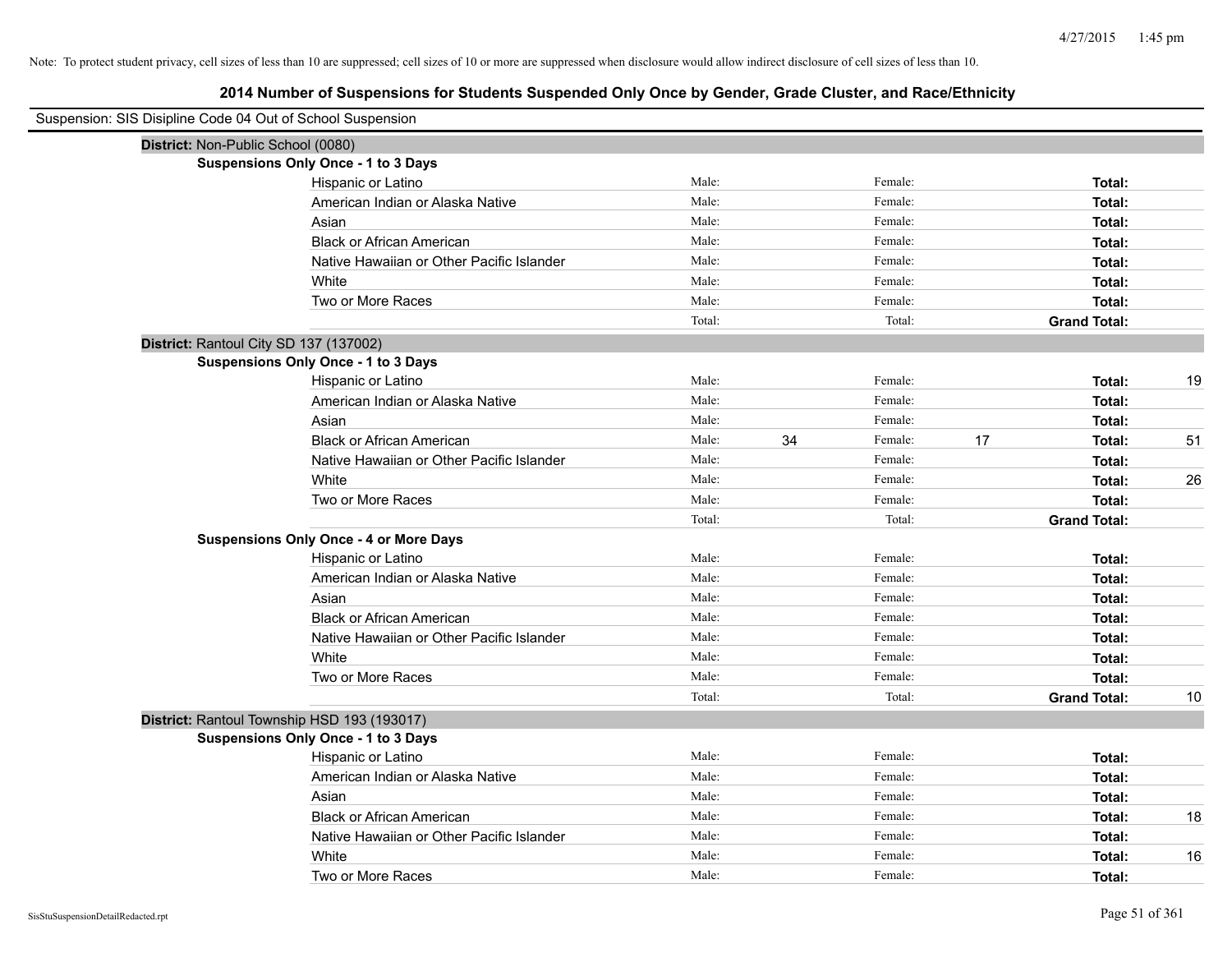| Suspension: SIS Disipline Code 04 Out of School Suspension |                                               |        |         |                     |    |
|------------------------------------------------------------|-----------------------------------------------|--------|---------|---------------------|----|
|                                                            |                                               | Total: | Total:  | <b>Grand Total:</b> |    |
|                                                            | <b>Suspensions Only Once - 4 or More Days</b> |        |         |                     |    |
|                                                            | Hispanic or Latino                            | Male:  | Female: | Total:              |    |
|                                                            | American Indian or Alaska Native              | Male:  | Female: | Total:              |    |
|                                                            | Asian                                         | Male:  | Female: | Total:              |    |
|                                                            | <b>Black or African American</b>              | Male:  | Female: | Total:              | 11 |
|                                                            | Native Hawaiian or Other Pacific Islander     | Male:  | Female: | Total:              |    |
|                                                            | White                                         | Male:  | Female: | Total:              |    |
|                                                            | Two or More Races                             | Male:  | Female: | Total:              |    |
|                                                            |                                               | Total: | Total:  | <b>Grand Total:</b> | 25 |
|                                                            | District: St Joseph CCSD 169 (169004)         |        |         |                     |    |
|                                                            | Suspensions Only Once - 1 to 3 Days           |        |         |                     |    |
|                                                            | Hispanic or Latino                            | Male:  | Female: | Total:              |    |
|                                                            | American Indian or Alaska Native              | Male:  | Female: | Total:              |    |
|                                                            | Asian                                         | Male:  | Female: | Total:              |    |
|                                                            | <b>Black or African American</b>              | Male:  | Female: | Total:              |    |
|                                                            | Native Hawaiian or Other Pacific Islander     | Male:  | Female: | Total:              |    |
|                                                            | White                                         | Male:  | Female: | Total:              |    |
|                                                            | Two or More Races                             | Male:  | Female: | Total:              |    |
|                                                            |                                               | Total: | Total:  | <b>Grand Total:</b> |    |
|                                                            | District: St Joseph Ogden CHSD 305 (305016)   |        |         |                     |    |
|                                                            | Suspensions Only Once - 1 to 3 Days           |        |         |                     |    |
|                                                            | Hispanic or Latino                            | Male:  | Female: | Total:              |    |
|                                                            | American Indian or Alaska Native              | Male:  | Female: | Total:              |    |
|                                                            | Asian                                         | Male:  | Female: | Total:              |    |
|                                                            | <b>Black or African American</b>              | Male:  | Female: | Total:              |    |
|                                                            | Native Hawaiian or Other Pacific Islander     | Male:  | Female: | Total:              |    |
|                                                            | White                                         | Male:  | Female: | Total:              |    |
|                                                            | Two or More Races                             | Male:  | Female: | Total:              |    |
|                                                            |                                               | Total: | Total:  | <b>Grand Total:</b> |    |
|                                                            | <b>Suspensions Only Once - 4 or More Days</b> |        |         |                     |    |
|                                                            | Hispanic or Latino                            | Male:  | Female: | Total:              |    |
|                                                            | American Indian or Alaska Native              | Male:  | Female: | Total:              |    |
|                                                            | Asian                                         | Male:  | Female: | Total:              |    |
|                                                            | <b>Black or African American</b>              | Male:  | Female: | Total:              |    |
|                                                            | Native Hawaiian or Other Pacific Islander     | Male:  | Female: | Total:              |    |
|                                                            | White                                         | Male:  | Female: | Total:              |    |
|                                                            | Two or More Races                             | Male:  | Female: | Total:              |    |
|                                                            |                                               | Total: | Total:  | <b>Grand Total:</b> |    |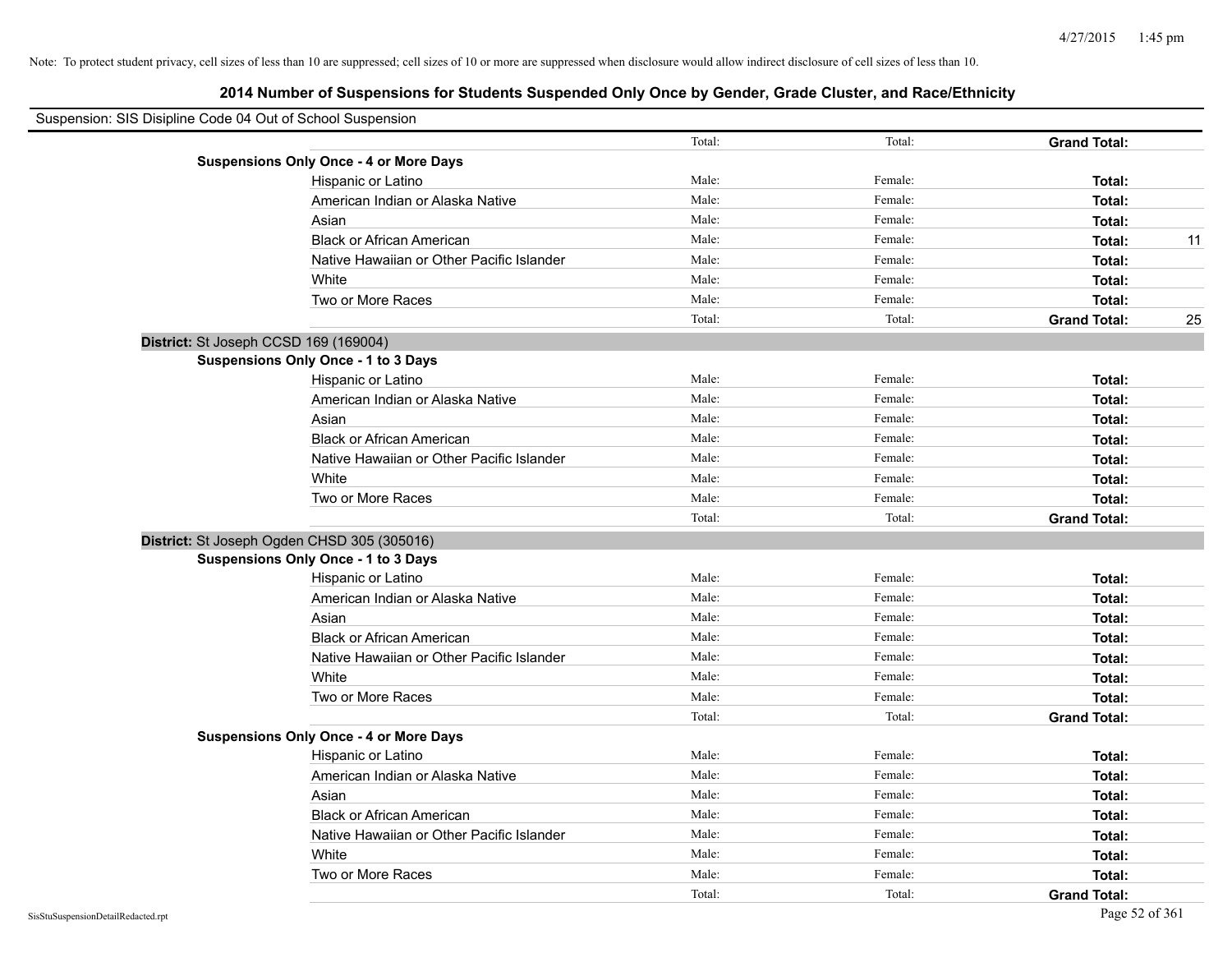| Suspension: SIS Disipline Code 04 Out of School Suspension |        |         |                     |
|------------------------------------------------------------|--------|---------|---------------------|
| District: Thomasboro CCSD 130 (130004)                     |        |         |                     |
| Suspensions Only Once - 1 to 3 Days                        |        |         |                     |
| Hispanic or Latino                                         | Male:  | Female: | Total:              |
| American Indian or Alaska Native                           | Male:  | Female: | Total:              |
| Asian                                                      | Male:  | Female: | Total:              |
| <b>Black or African American</b>                           | Male:  | Female: | Total:              |
| Native Hawaiian or Other Pacific Islander                  | Male:  | Female: | Total:              |
| White                                                      | Male:  | Female: | Total:              |
| Two or More Races                                          | Male:  | Female: | Total:              |
|                                                            | Total: | Total:  | <b>Grand Total:</b> |
| District: Tolono CUSD 7 (007026)                           |        |         |                     |
| Suspensions Only Once - 1 to 3 Days                        |        |         |                     |
| Hispanic or Latino                                         | Male:  | Female: | Total:              |
| American Indian or Alaska Native                           | Male:  | Female: | Total:              |
| Asian                                                      | Male:  | Female: | Total:              |
| <b>Black or African American</b>                           | Male:  | Female: | Total:              |
| Native Hawaiian or Other Pacific Islander                  | Male:  | Female: | Total:              |
| White                                                      | Male:  | Female: | 17<br>Total:        |
| Two or More Races                                          | Male:  | Female: | Total:              |
|                                                            | Total: | Total:  | <b>Grand Total:</b> |
| <b>Suspensions Only Once - 4 or More Days</b>              |        |         |                     |
| Hispanic or Latino                                         | Male:  | Female: | Total:              |
| American Indian or Alaska Native                           | Male:  | Female: | Total:              |
| Asian                                                      | Male:  | Female: | Total:              |
| <b>Black or African American</b>                           | Male:  | Female: | Total:              |
| Native Hawaiian or Other Pacific Islander                  | Male:  | Female: | Total:              |
| White                                                      | Male:  | Female: | Total:<br>14        |
| Two or More Races                                          | Male:  | Female: | Total:              |
|                                                            | Total: | Total:  | <b>Grand Total:</b> |
| District: Universal Health System (017200)                 |        |         |                     |
| <b>Suspensions Only Once - 4 or More Days</b>              |        |         |                     |
| Hispanic or Latino                                         | Male:  | Female: | Total:              |
| American Indian or Alaska Native                           | Male:  | Female: | Total:              |
| Asian                                                      | Male:  | Female: | Total:              |
| <b>Black or African American</b>                           | Male:  | Female: | Total:              |
| Native Hawaiian or Other Pacific Islander                  | Male:  | Female: | Total:              |
| White                                                      | Male:  | Female: | Total:              |
| Two or More Races                                          | Male:  | Female: | Total:              |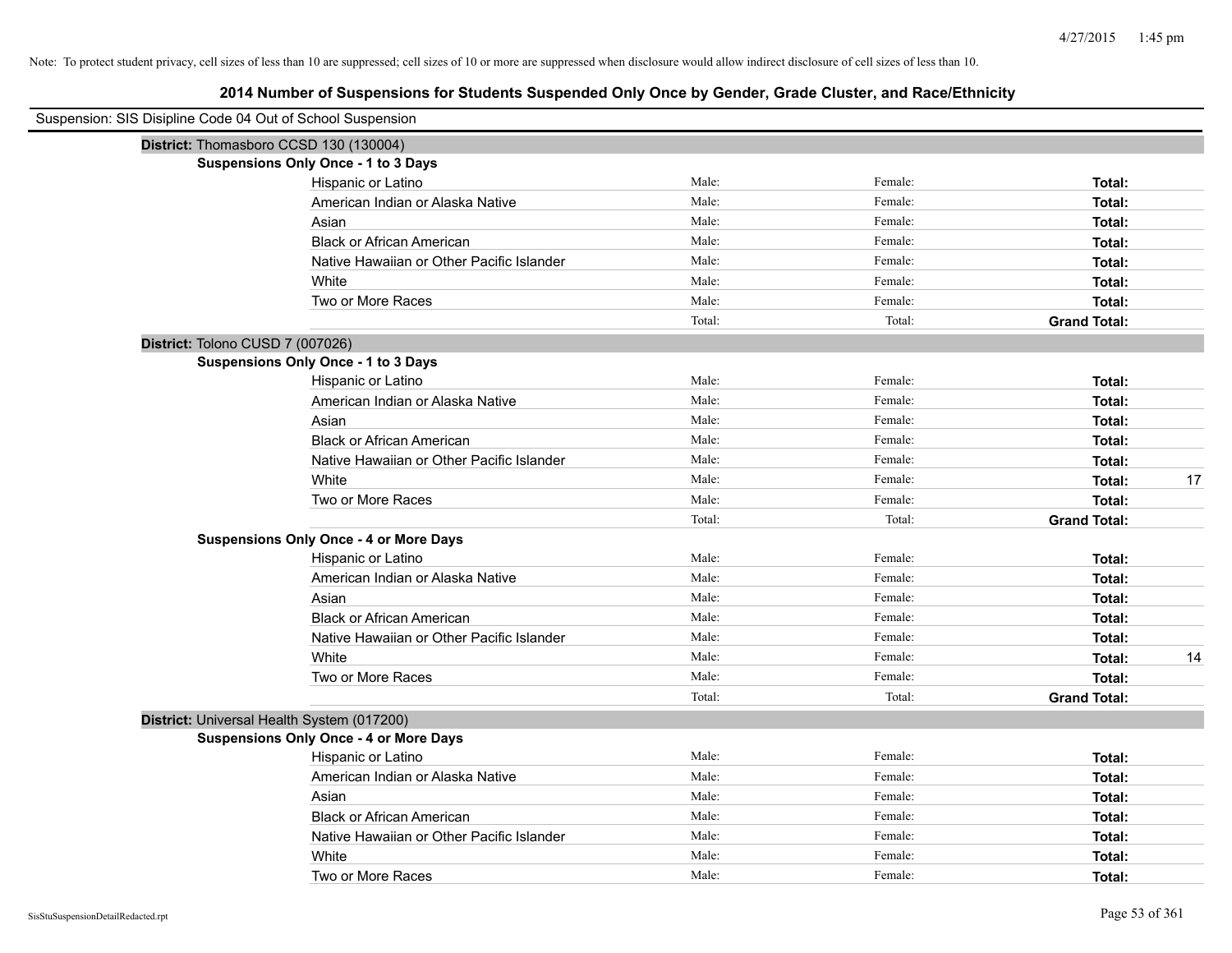| Suspension: SIS Disipline Code 04 Out of School Suspension |        |    |         |    |                     |    |
|------------------------------------------------------------|--------|----|---------|----|---------------------|----|
|                                                            | Total: |    | Total:  |    | <b>Grand Total:</b> |    |
| District: Urbana SD 116 (116022)                           |        |    |         |    |                     |    |
| <b>Suspensions Only Once - 1 to 3 Days</b>                 |        |    |         |    |                     |    |
| Hispanic or Latino                                         | Male:  |    | Female: |    | Total:              |    |
| American Indian or Alaska Native                           | Male:  |    | Female: |    | Total:              |    |
| Asian                                                      | Male:  |    | Female: |    | Total:              |    |
| <b>Black or African American</b>                           | Male:  | 55 | Female: | 21 | Total:              | 76 |
| Native Hawaiian or Other Pacific Islander                  | Male:  |    | Female: |    | Total:              |    |
| White                                                      | Male:  | 12 | Female: | 11 | Total:              | 23 |
| Two or More Races                                          | Male:  |    | Female: |    | Total:              | 10 |
|                                                            | Total: |    | Total:  |    | <b>Grand Total:</b> |    |
| <b>Suspensions Only Once - 4 or More Days</b>              |        |    |         |    |                     |    |
| Hispanic or Latino                                         | Male:  |    | Female: |    | Total:              |    |
| American Indian or Alaska Native                           | Male:  |    | Female: |    | Total:              |    |
| Asian                                                      | Male:  |    | Female: |    | Total:              |    |
| <b>Black or African American</b>                           | Male:  | 22 | Female: | 16 | Total:              | 38 |
| Native Hawaiian or Other Pacific Islander                  | Male:  |    | Female: |    | Total:              |    |
| White                                                      | Male:  |    | Female: |    | Total:              | 14 |
| Two or More Races                                          | Male:  |    | Female: |    | Total:              |    |
|                                                            | Total: |    | Total:  |    | <b>Grand Total:</b> |    |
| County: Ford (027)                                         |        |    |         |    |                     |    |
| District: Gibson City-Melvin-Sibley CUSD 5 (005026)        |        |    |         |    |                     |    |
| <b>Suspensions Only Once - 1 to 3 Days</b>                 |        |    |         |    |                     |    |
| Hispanic or Latino                                         | Male:  |    | Female: |    | Total:              |    |
| American Indian or Alaska Native                           | Male:  |    | Female: |    | Total:              |    |
| Asian                                                      | Male:  |    | Female: |    | Total:              |    |
| <b>Black or African American</b>                           | Male:  |    | Female: |    | Total:              |    |
| Native Hawaiian or Other Pacific Islander                  | Male:  |    | Female: |    | Total:              |    |
| White                                                      | Male:  |    | Female: |    | Total:              | 10 |
| Two or More Races                                          | Male:  |    | Female: |    | Total:              |    |
|                                                            | Total: |    | Total:  |    | <b>Grand Total:</b> |    |
| <b>Suspensions Only Once - 4 or More Days</b>              |        |    |         |    |                     |    |
| Hispanic or Latino                                         | Male:  |    | Female: |    | Total:              |    |
| American Indian or Alaska Native                           | Male:  |    | Female: |    | Total:              |    |
| Asian                                                      | Male:  |    | Female: |    | Total:              |    |
| <b>Black or African American</b>                           | Male:  |    | Female: |    | Total:              |    |
| Native Hawaiian or Other Pacific Islander                  | Male:  |    | Female: |    | Total:              |    |
| White                                                      | Male:  |    | Female: |    | Total:              |    |
| Two or More Races                                          | Male:  |    | Female: |    | Total:              |    |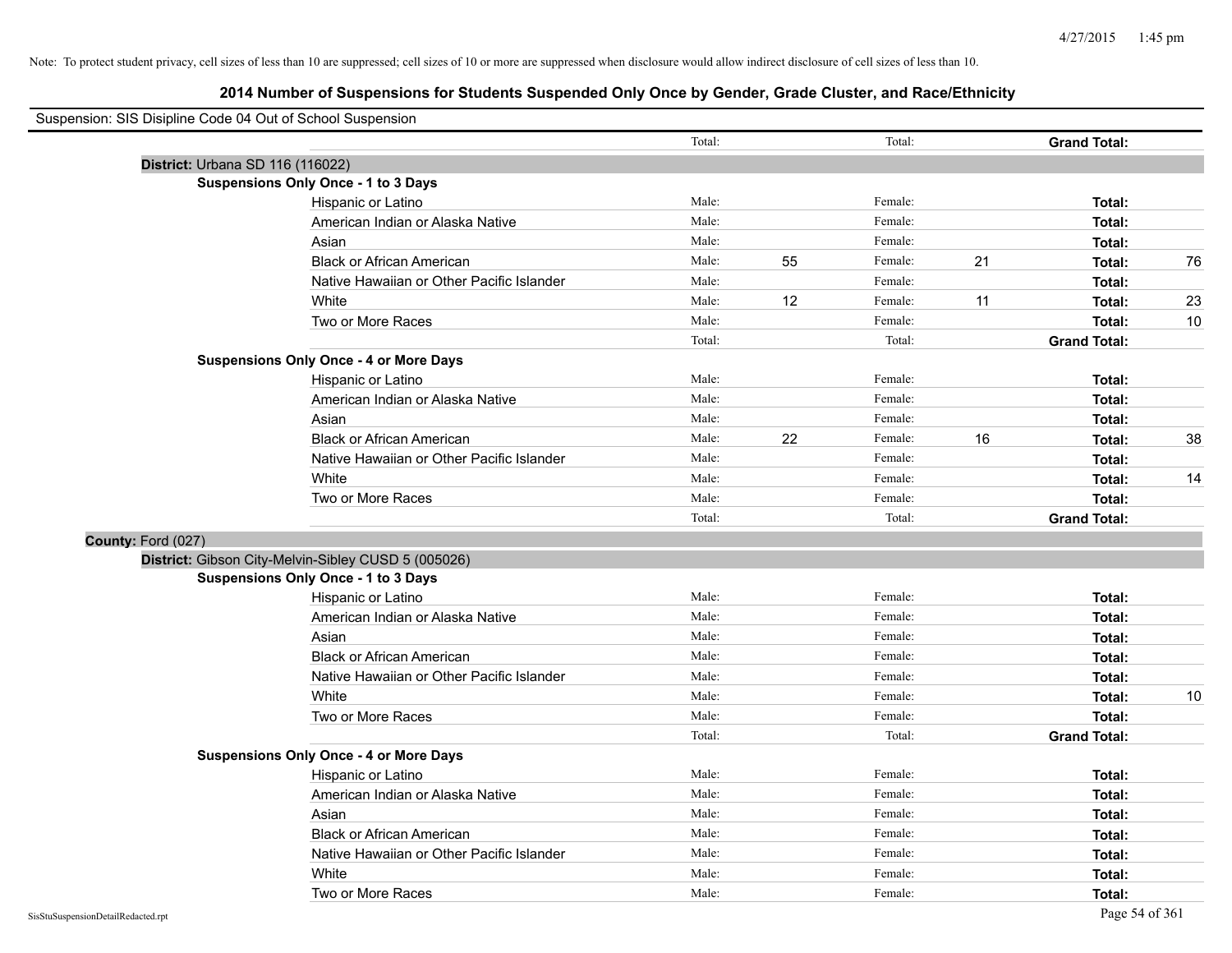| Suspension: SIS Disipline Code 04 Out of School Suspension |        |         |                     |
|------------------------------------------------------------|--------|---------|---------------------|
|                                                            | Total: | Total:  | <b>Grand Total:</b> |
| District: Paxton-Buckley-Loda CUD 10 (010026)              |        |         |                     |
| <b>Suspensions Only Once - 1 to 3 Days</b>                 |        |         |                     |
| Hispanic or Latino                                         | Male:  | Female: | Total:              |
| American Indian or Alaska Native                           | Male:  | Female: | Total:              |
| Asian                                                      | Male:  | Female: | Total:              |
| <b>Black or African American</b>                           | Male:  | Female: | Total:              |
| Native Hawaiian or Other Pacific Islander                  | Male:  | Female: | Total:              |
| White                                                      | Male:  | Female: | 22<br>Total:        |
| Two or More Races                                          | Male:  | Female: | Total:              |
|                                                            | Total: | Total:  | <b>Grand Total:</b> |
| <b>Suspensions Only Once - 4 or More Days</b>              |        |         |                     |
| Hispanic or Latino                                         | Male:  | Female: | Total:              |
| American Indian or Alaska Native                           | Male:  | Female: | Total:              |
| Asian                                                      | Male:  | Female: | Total:              |
| <b>Black or African American</b>                           | Male:  | Female: | Total:              |
| Native Hawaiian or Other Pacific Islander                  | Male:  | Female: | Total:              |
| White                                                      | Male:  | Female: | Total:              |
| Two or More Races                                          | Male:  | Female: | Total:              |
|                                                            | Total: | Total:  | <b>Grand Total:</b> |
| County: Non-Public School (000)                            |        |         |                     |
| District: Champaign/Ford ROE (000000)                      |        |         |                     |
| <b>Suspensions Only Once - 1 to 3 Days</b>                 |        |         |                     |
| Hispanic or Latino                                         | Male:  | Female: | Total:              |
| American Indian or Alaska Native                           | Male:  | Female: | Total:              |
| Asian                                                      | Male:  | Female: | Total:              |
| <b>Black or African American</b>                           | Male:  | Female: | Total:              |
| Native Hawaiian or Other Pacific Islander                  | Male:  | Female: | Total:              |
| White                                                      | Male:  | Female: | Total:              |
| Two or More Races                                          | Male:  | Female: | Total:              |
|                                                            | Total: | Total:  | <b>Grand Total:</b> |
| <b>Suspensions Only Once - 4 or More Days</b>              |        |         |                     |
| Hispanic or Latino                                         | Male:  | Female: | Total:              |
| American Indian or Alaska Native                           | Male:  | Female: | Total:              |
| Asian                                                      | Male:  | Female: | Total:              |
| <b>Black or African American</b>                           | Male:  | Female: | Total:              |
| Native Hawaiian or Other Pacific Islander                  | Male:  | Female: | Total:              |
| White                                                      | Male:  | Female: | Total:              |
| Two or More Races                                          | Male:  | Female: | Total:              |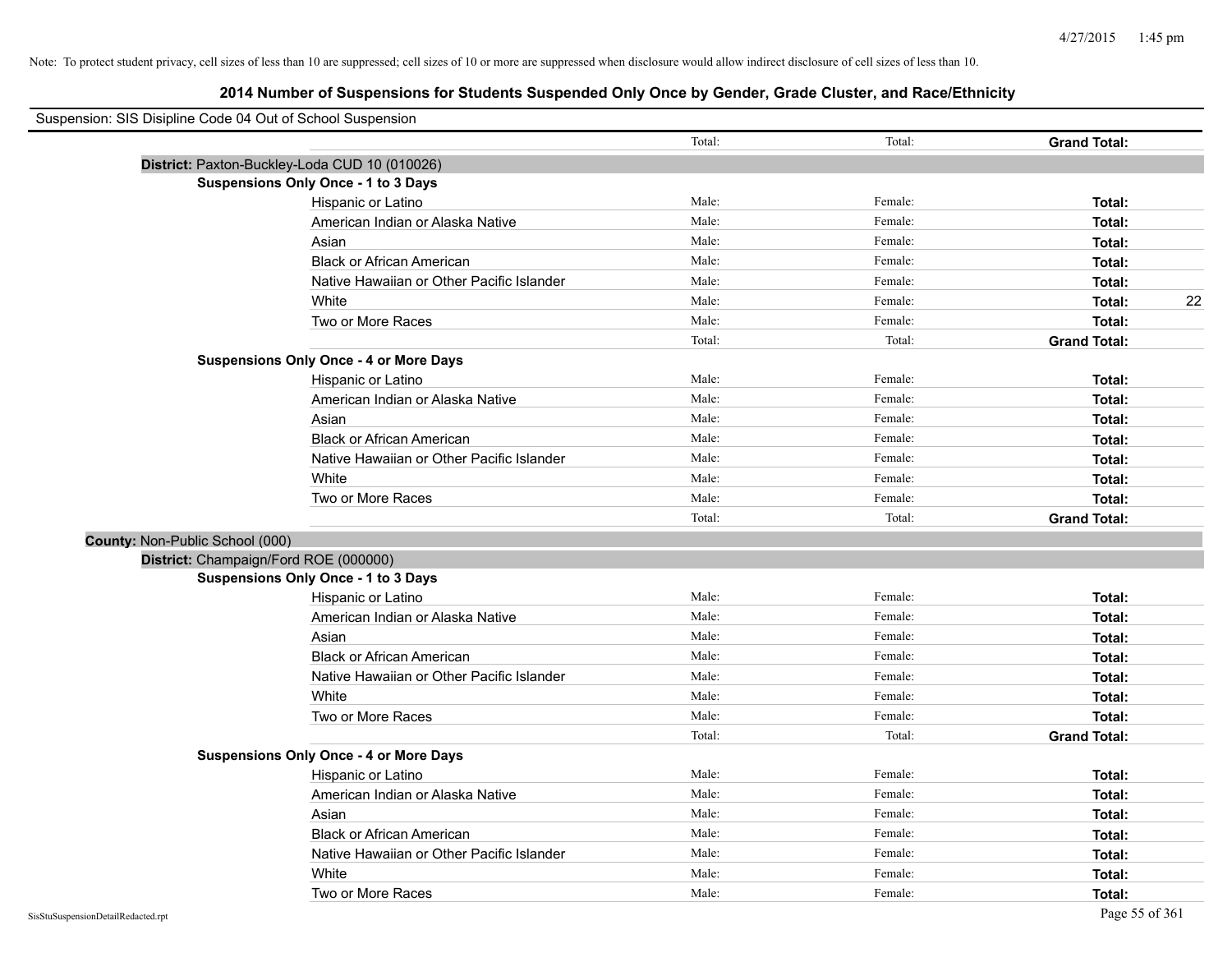| Suspension: SIS Disipline Code 04 Out of School Suspension |                                               |        |         |                     |    |
|------------------------------------------------------------|-----------------------------------------------|--------|---------|---------------------|----|
|                                                            |                                               | Total: | Total:  | <b>Grand Total:</b> |    |
| Region: Christian/Montgomery ROE (10)                      |                                               |        |         |                     |    |
| County: Christian (011)                                    |                                               |        |         |                     |    |
|                                                            | District: Edinburg CUSD 4 (004026)            |        |         |                     |    |
|                                                            | <b>Suspensions Only Once - 1 to 3 Days</b>    |        |         |                     |    |
|                                                            | Hispanic or Latino                            | Male:  | Female: | Total:              |    |
|                                                            | American Indian or Alaska Native              | Male:  | Female: | Total:              |    |
|                                                            | Asian                                         | Male:  | Female: | Total:              |    |
|                                                            | <b>Black or African American</b>              | Male:  | Female: | Total:              |    |
|                                                            | Native Hawaiian or Other Pacific Islander     | Male:  | Female: | Total:              |    |
|                                                            | White                                         | Male:  | Female: | Total:              |    |
|                                                            | Two or More Races                             | Male:  | Female: | Total:              |    |
|                                                            |                                               | Total: | Total:  | <b>Grand Total:</b> |    |
|                                                            | District: Morrisonville CUSD 1 (001026)       |        |         |                     |    |
|                                                            | <b>Suspensions Only Once - 1 to 3 Days</b>    |        |         |                     |    |
|                                                            | Hispanic or Latino                            | Male:  | Female: | Total:              |    |
|                                                            | American Indian or Alaska Native              | Male:  | Female: | Total:              |    |
|                                                            | Asian                                         | Male:  | Female: | Total:              |    |
|                                                            | <b>Black or African American</b>              | Male:  | Female: | Total:              |    |
|                                                            | Native Hawaiian or Other Pacific Islander     | Male:  | Female: | Total:              |    |
|                                                            | White                                         | Male:  | Female: | Total:              |    |
|                                                            | Two or More Races                             | Male:  | Female: | Total:              |    |
|                                                            |                                               | Total: | Total:  | <b>Grand Total:</b> |    |
|                                                            | District: Pana CUSD 8 (008026)                |        |         |                     |    |
|                                                            | <b>Suspensions Only Once - 1 to 3 Days</b>    |        |         |                     |    |
|                                                            | Hispanic or Latino                            | Male:  | Female: | Total:              |    |
|                                                            | American Indian or Alaska Native              | Male:  | Female: | Total:              |    |
|                                                            | Asian                                         | Male:  | Female: | Total:              |    |
|                                                            | <b>Black or African American</b>              | Male:  | Female: | Total:              |    |
|                                                            | Native Hawaiian or Other Pacific Islander     | Male:  | Female: | Total:              |    |
|                                                            | White                                         | Male:  | Female: | Total:              | 15 |
|                                                            | Two or More Races                             | Male:  | Female: | Total:              |    |
|                                                            |                                               | Total: | Total:  | <b>Grand Total:</b> |    |
|                                                            | <b>Suspensions Only Once - 4 or More Days</b> |        |         |                     |    |
|                                                            | Hispanic or Latino                            | Male:  | Female: | Total:              |    |
|                                                            | American Indian or Alaska Native              | Male:  | Female: | Total:              |    |
|                                                            | Asian                                         | Male:  | Female: | Total:              |    |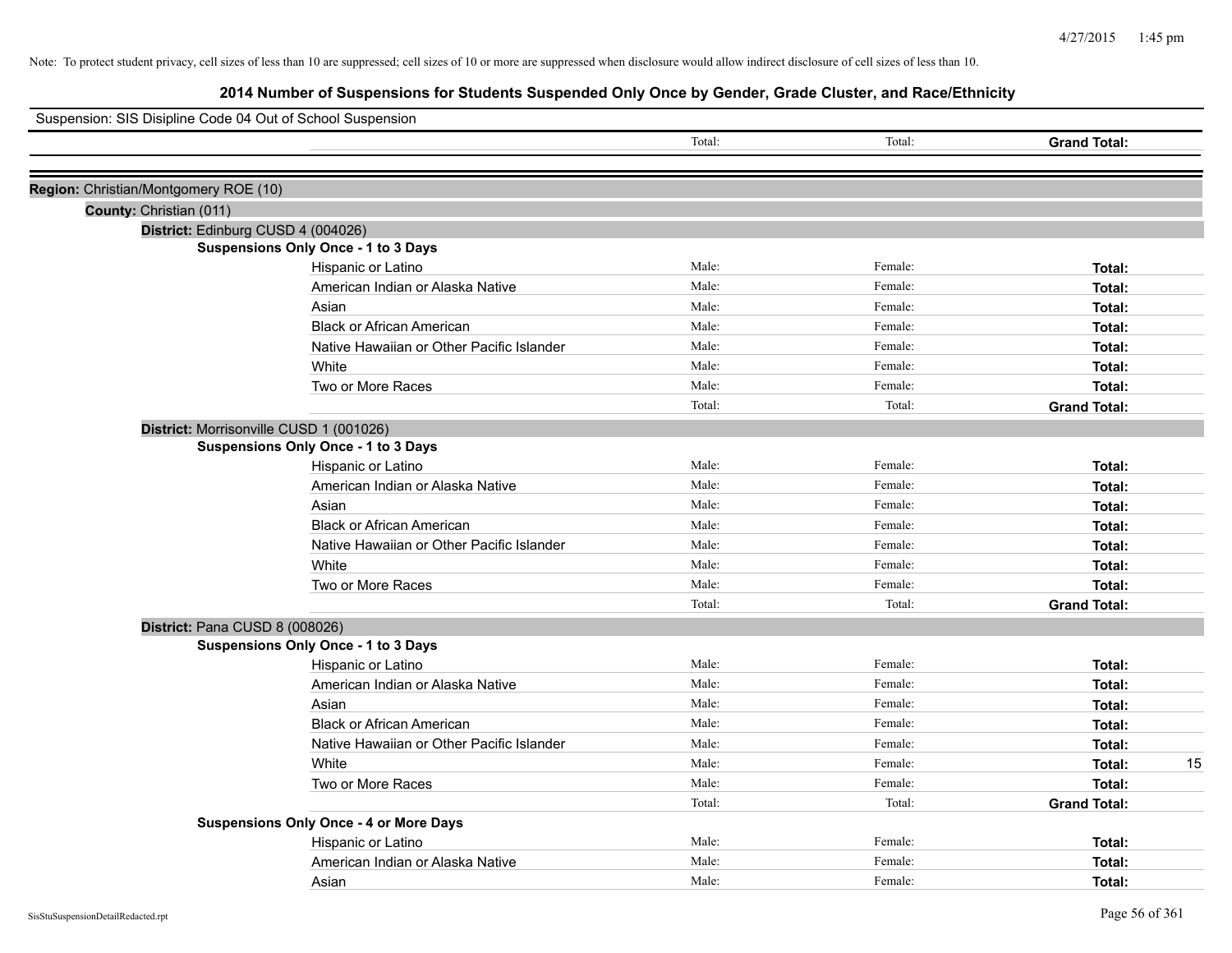| Suspension: SIS Disipline Code 04 Out of School Suspension |                                               |        |    |         |    |                     |    |
|------------------------------------------------------------|-----------------------------------------------|--------|----|---------|----|---------------------|----|
|                                                            | <b>Black or African American</b>              | Male:  |    | Female: |    | Total:              |    |
|                                                            | Native Hawaiian or Other Pacific Islander     | Male:  |    | Female: |    | Total:              |    |
|                                                            | White                                         | Male:  |    | Female: |    | Total:              |    |
|                                                            | Two or More Races                             | Male:  |    | Female: |    | Total:              |    |
|                                                            |                                               | Total: |    | Total:  |    | <b>Grand Total:</b> |    |
| District: South Fork SD 14 (014024)                        |                                               |        |    |         |    |                     |    |
|                                                            | Suspensions Only Once - 1 to 3 Days           |        |    |         |    |                     |    |
|                                                            | Hispanic or Latino                            | Male:  |    | Female: |    | Total:              |    |
|                                                            | American Indian or Alaska Native              | Male:  |    | Female: |    | Total:              |    |
|                                                            | Asian                                         | Male:  |    | Female: |    | Total:              |    |
|                                                            | <b>Black or African American</b>              | Male:  |    | Female: |    | Total:              |    |
|                                                            | Native Hawaiian or Other Pacific Islander     | Male:  |    | Female: |    | Total:              |    |
|                                                            | White                                         | Male:  |    | Female: |    | Total:              |    |
|                                                            | Two or More Races                             | Male:  |    | Female: |    | Total:              |    |
|                                                            |                                               | Total: |    | Total:  |    | <b>Grand Total:</b> |    |
|                                                            | <b>Suspensions Only Once - 4 or More Days</b> |        |    |         |    |                     |    |
|                                                            | Hispanic or Latino                            | Male:  |    | Female: |    | Total:              |    |
|                                                            | American Indian or Alaska Native              | Male:  |    | Female: |    | Total:              |    |
|                                                            | Asian                                         | Male:  |    | Female: |    | Total:              |    |
|                                                            | <b>Black or African American</b>              | Male:  |    | Female: |    | Total:              |    |
|                                                            | Native Hawaiian or Other Pacific Islander     | Male:  |    | Female: |    | Total:              |    |
|                                                            | White                                         | Male:  |    | Female: |    | Total:              |    |
|                                                            | Two or More Races                             | Male:  |    | Female: |    | Total:              |    |
|                                                            |                                               | Total: |    | Total:  |    | <b>Grand Total:</b> |    |
| District: Taylorville CUSD 3 (003026)                      |                                               |        |    |         |    |                     |    |
|                                                            | <b>Suspensions Only Once - 1 to 3 Days</b>    |        |    |         |    |                     |    |
|                                                            | Hispanic or Latino                            | Male:  |    | Female: |    | Total:              |    |
|                                                            | American Indian or Alaska Native              | Male:  |    | Female: |    | Total:              |    |
|                                                            | Asian                                         | Male:  |    | Female: |    | Total:              |    |
|                                                            | <b>Black or African American</b>              | Male:  |    | Female: |    | Total:              |    |
|                                                            | Native Hawaiian or Other Pacific Islander     | Male:  |    | Female: |    | Total:              |    |
|                                                            | White                                         | Male:  | 46 | Female: | 11 | Total:              | 57 |
|                                                            | Two or More Races                             | Male:  |    | Female: |    | Total:              |    |
|                                                            |                                               | Total: |    | Total:  |    | <b>Grand Total:</b> |    |
|                                                            | <b>Suspensions Only Once - 4 or More Days</b> |        |    |         |    |                     |    |
|                                                            | Hispanic or Latino                            | Male:  |    | Female: |    | Total:              |    |
|                                                            | American Indian or Alaska Native              | Male:  |    | Female: |    | Total:              |    |
|                                                            | Asian                                         | Male:  |    | Female: |    | Total:              |    |
|                                                            | <b>Black or African American</b>              | Male:  |    | Female: |    | Total:              |    |
| SisStuSuspensionDetailRedacted.rpt                         |                                               |        |    |         |    | Page 57 of 361      |    |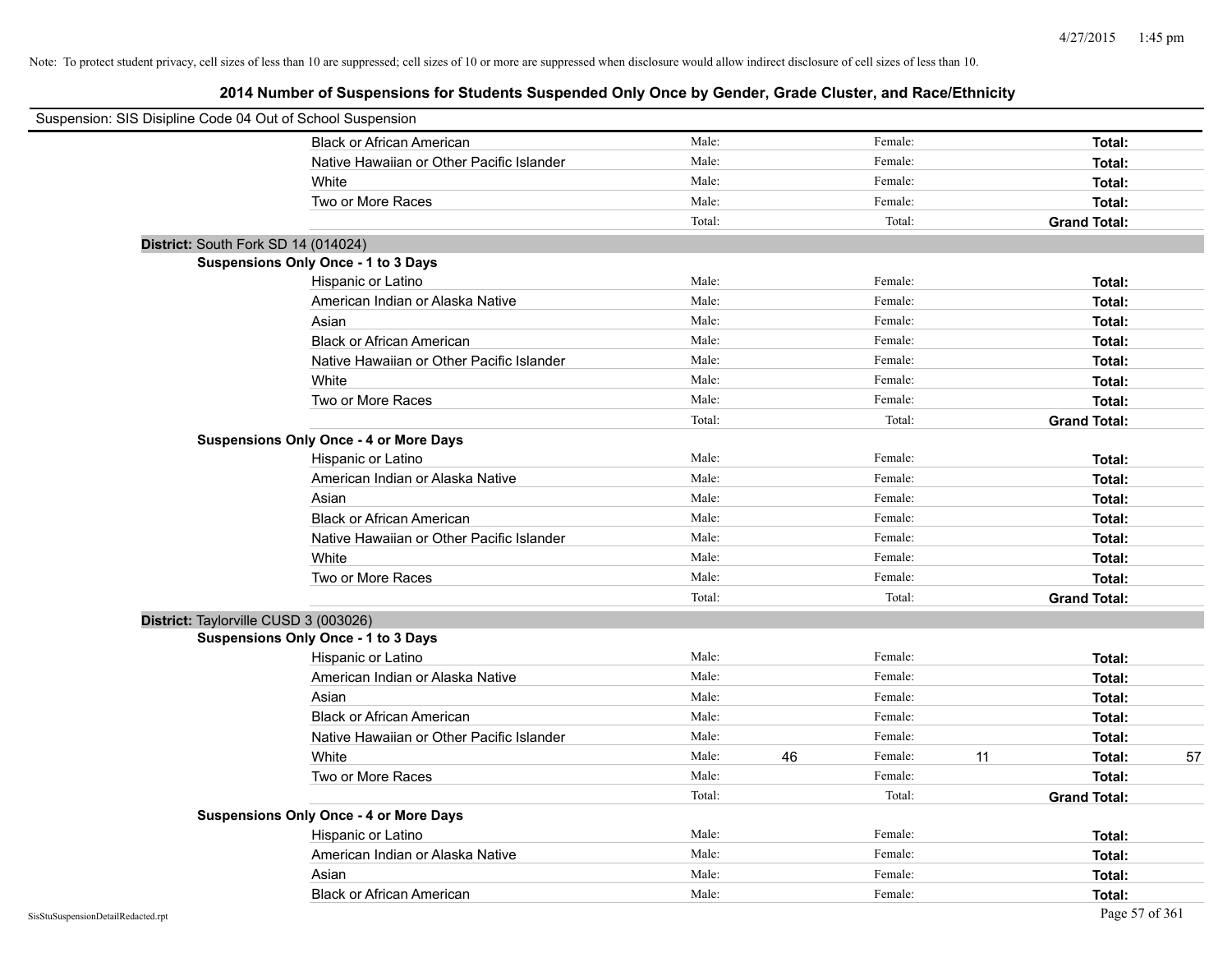| Suspension: SIS Disipline Code 04 Out of School Suspension |                                               |        |    |         |    |                     |    |
|------------------------------------------------------------|-----------------------------------------------|--------|----|---------|----|---------------------|----|
|                                                            | Native Hawaiian or Other Pacific Islander     | Male:  |    | Female: |    | Total:              |    |
|                                                            | White                                         | Male:  |    | Female: |    | Total:              | 20 |
|                                                            | Two or More Races                             | Male:  |    | Female: |    | Total:              |    |
|                                                            |                                               | Total: |    | Total:  |    | <b>Grand Total:</b> |    |
| County: Montgomery (068)                                   |                                               |        |    |         |    |                     |    |
| District: Hillsboro CUSD 3 (003026)                        |                                               |        |    |         |    |                     |    |
|                                                            | <b>Suspensions Only Once - 1 to 3 Days</b>    |        |    |         |    |                     |    |
|                                                            | Hispanic or Latino                            | Male:  |    | Female: |    | Total:              |    |
|                                                            | American Indian or Alaska Native              | Male:  |    | Female: |    | Total:              |    |
|                                                            | Asian                                         | Male:  |    | Female: |    | Total:              |    |
|                                                            | <b>Black or African American</b>              | Male:  |    | Female: |    | Total:              |    |
|                                                            | Native Hawaiian or Other Pacific Islander     | Male:  |    | Female: |    | Total:              |    |
|                                                            | White                                         | Male:  | 30 | Female: | 14 | Total:              | 44 |
|                                                            | Two or More Races                             | Male:  |    | Female: |    | Total:              |    |
|                                                            |                                               | Total: |    | Total:  |    | <b>Grand Total:</b> |    |
|                                                            | <b>Suspensions Only Once - 4 or More Days</b> |        |    |         |    |                     |    |
|                                                            | Hispanic or Latino                            | Male:  |    | Female: |    | Total:              |    |
|                                                            | American Indian or Alaska Native              | Male:  |    | Female: |    | Total:              |    |
|                                                            | Asian                                         | Male:  |    | Female: |    | Total:              |    |
|                                                            | <b>Black or African American</b>              | Male:  |    | Female: |    | Total:              |    |
|                                                            | Native Hawaiian or Other Pacific Islander     | Male:  |    | Female: |    | Total:              |    |
|                                                            | White                                         | Male:  |    | Female: |    | Total:              |    |
|                                                            | Two or More Races                             | Male:  |    | Female: |    | Total:              |    |
|                                                            |                                               | Total: |    | Total:  |    | <b>Grand Total:</b> |    |
| District: Litchfield CUSD 12 (012026)                      |                                               |        |    |         |    |                     |    |
|                                                            | <b>Suspensions Only Once - 1 to 3 Days</b>    |        |    |         |    |                     |    |
|                                                            | Hispanic or Latino                            | Male:  |    | Female: |    | Total:              |    |
|                                                            | American Indian or Alaska Native              | Male:  |    | Female: |    | Total:              |    |
|                                                            | Asian                                         | Male:  |    | Female: |    | Total:              |    |
|                                                            | <b>Black or African American</b>              | Male:  |    | Female: |    | Total:              |    |
|                                                            | Native Hawaiian or Other Pacific Islander     | Male:  |    | Female: |    | Total:              |    |
|                                                            | White                                         | Male:  |    | Female: |    | Total:              | 12 |
|                                                            | Two or More Races                             | Male:  |    | Female: |    | Total:              |    |
|                                                            |                                               | Total: |    | Total:  |    | <b>Grand Total:</b> |    |
|                                                            | <b>Suspensions Only Once - 4 or More Days</b> |        |    |         |    |                     |    |
|                                                            | Hispanic or Latino                            | Male:  |    | Female: |    | Total:              |    |
|                                                            | American Indian or Alaska Native              | Male:  |    | Female: |    | Total:              |    |
|                                                            | Asian                                         | Male:  |    | Female: |    | Total:              |    |
|                                                            | <b>Black or African American</b>              | Male:  |    | Female: |    | Total:              |    |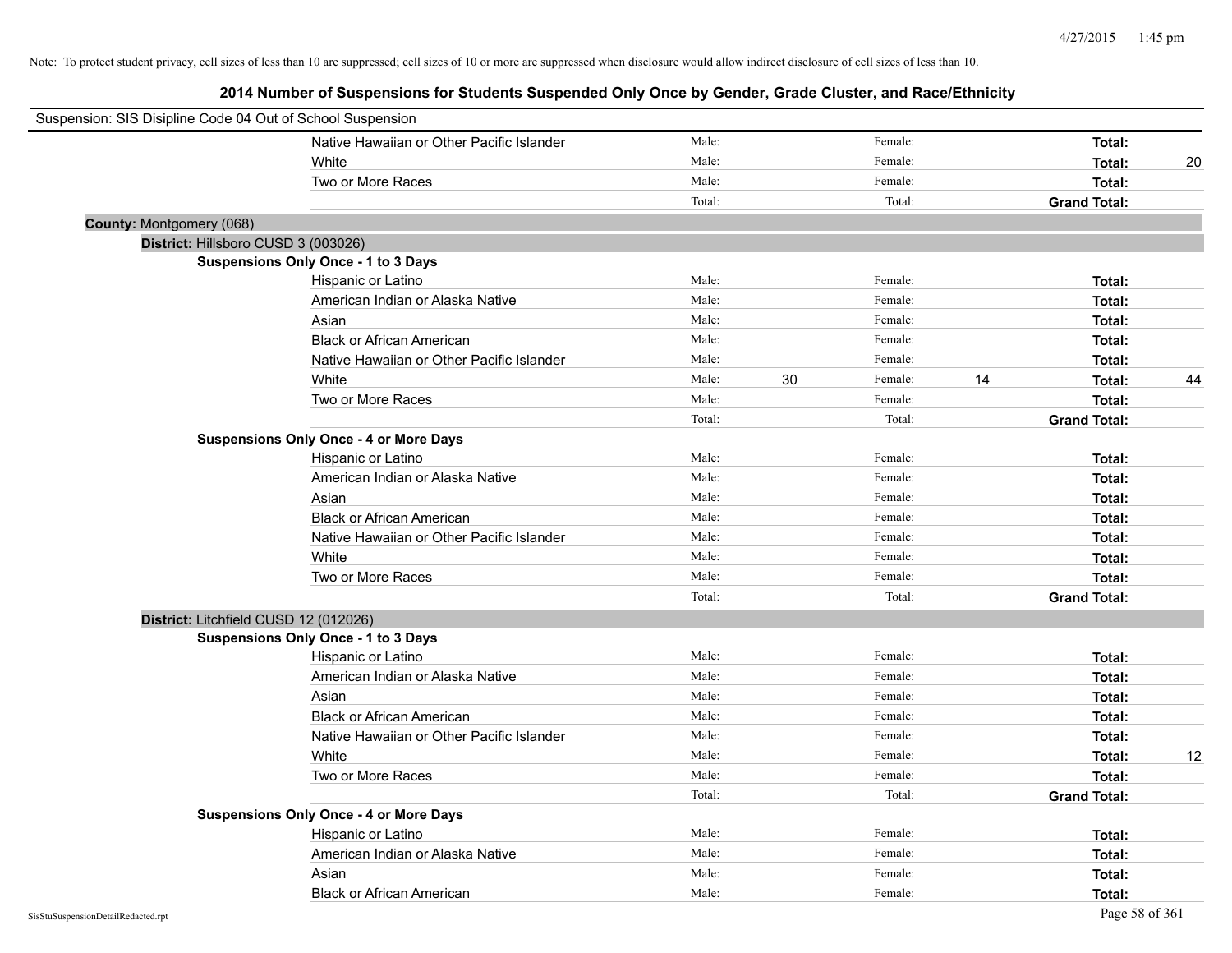| Suspension: SIS Disipline Code 04 Out of School Suspension |                                               |        |         |                     |
|------------------------------------------------------------|-----------------------------------------------|--------|---------|---------------------|
|                                                            | Native Hawaiian or Other Pacific Islander     | Male:  | Female: | Total:              |
|                                                            | White                                         | Male:  | Female: | Total:              |
|                                                            | Two or More Races                             | Male:  | Female: | Total:              |
|                                                            |                                               | Total: | Total:  | <b>Grand Total:</b> |
|                                                            | District: Nokomis CUSD 22 (022026)            |        |         |                     |
|                                                            | <b>Suspensions Only Once - 1 to 3 Days</b>    |        |         |                     |
|                                                            | Hispanic or Latino                            | Male:  | Female: | Total:              |
|                                                            | American Indian or Alaska Native              | Male:  | Female: | Total:              |
|                                                            | Asian                                         | Male:  | Female: | Total:              |
|                                                            | <b>Black or African American</b>              | Male:  | Female: | Total:              |
|                                                            | Native Hawaiian or Other Pacific Islander     | Male:  | Female: | Total:              |
|                                                            | White                                         | Male:  | Female: | 14<br>Total:        |
|                                                            | Two or More Races                             | Male:  | Female: | Total:              |
|                                                            |                                               | Total: | Total:  | <b>Grand Total:</b> |
|                                                            | <b>Suspensions Only Once - 4 or More Days</b> |        |         |                     |
|                                                            | Hispanic or Latino                            | Male:  | Female: | Total:              |
|                                                            | American Indian or Alaska Native              | Male:  | Female: | Total:              |
|                                                            | Asian                                         | Male:  | Female: | Total:              |
|                                                            | <b>Black or African American</b>              | Male:  | Female: | Total:              |
|                                                            | Native Hawaiian or Other Pacific Islander     | Male:  | Female: | Total:              |
|                                                            | White                                         | Male:  | Female: | Total:              |
|                                                            | Two or More Races                             | Male:  | Female: | Total:              |
|                                                            |                                               | Total: | Total:  | <b>Grand Total:</b> |
|                                                            | District: Panhandle CUSD 2 (002026)           |        |         |                     |
|                                                            | <b>Suspensions Only Once - 1 to 3 Days</b>    |        |         |                     |
|                                                            | Hispanic or Latino                            | Male:  | Female: | Total:              |
|                                                            | American Indian or Alaska Native              | Male:  | Female: | Total:              |
|                                                            | Asian                                         | Male:  | Female: | Total:              |
|                                                            | <b>Black or African American</b>              | Male:  | Female: | Total:              |
|                                                            | Native Hawaiian or Other Pacific Islander     | Male:  | Female: | Total:              |
|                                                            | White                                         | Male:  | Female: | Total:<br>10        |
|                                                            | Two or More Races                             | Male:  | Female: | Total:              |
|                                                            |                                               | Total: | Total:  | <b>Grand Total:</b> |
|                                                            | <b>Suspensions Only Once - 4 or More Days</b> |        |         |                     |
|                                                            | Hispanic or Latino                            | Male:  | Female: | Total:              |
|                                                            | American Indian or Alaska Native              | Male:  | Female: | Total:              |
|                                                            | Asian                                         | Male:  | Female: | Total:              |
|                                                            | <b>Black or African American</b>              | Male:  | Female: | Total:              |
|                                                            | Native Hawaiian or Other Pacific Islander     | Male:  | Female: | Total:              |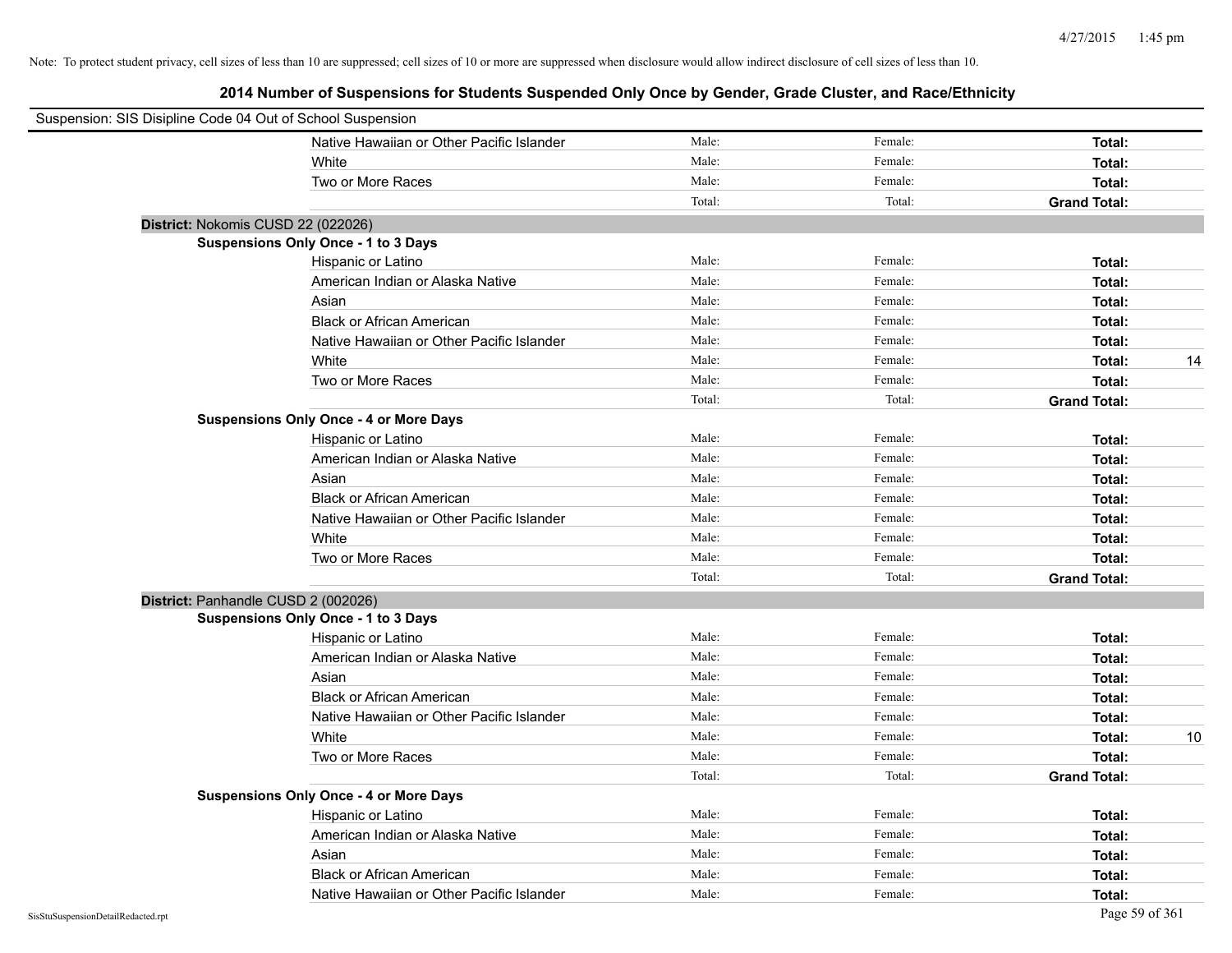# **2014 Number of Suspensions for Students Suspended Only Once by Gender, Grade Cluster, and Race/Ethnicity**

|                                              | Suspension: SIS Disipline Code 04 Out of School Suspension |        |         |                     |
|----------------------------------------------|------------------------------------------------------------|--------|---------|---------------------|
|                                              | White                                                      | Male:  | Female: | Total:              |
|                                              | Two or More Races                                          | Male:  | Female: | Total:              |
|                                              |                                                            | Total: | Total:  | <b>Grand Total:</b> |
| County: Non-Public School (000)              |                                                            |        |         |                     |
|                                              | District: Christian/Montgomery ROE (000000)                |        |         |                     |
|                                              | <b>Suspensions Only Once - 4 or More Days</b>              |        |         |                     |
|                                              | Hispanic or Latino                                         | Male:  | Female: | Total:              |
|                                              | American Indian or Alaska Native                           | Male:  | Female: | Total:              |
|                                              | Asian                                                      | Male:  | Female: | Total:              |
|                                              | <b>Black or African American</b>                           | Male:  | Female: | Total:              |
|                                              | Native Hawaiian or Other Pacific Islander                  | Male:  | Female: | Total:              |
|                                              | White                                                      | Male:  | Female: | Total:              |
|                                              | Two or More Races                                          | Male:  | Female: | Total:              |
|                                              |                                                            | Total: | Total:  | <b>Grand Total:</b> |
|                                              |                                                            |        |         |                     |
| Region: Clay/Cwford/Jsper/Lwrnce/Rhland (12) |                                                            |        |         |                     |
| County: Clay (013)                           |                                                            |        |         |                     |
|                                              | District: Flora CUSD 35 (035026)                           |        |         |                     |
|                                              | <b>Suspensions Only Once - 1 to 3 Days</b>                 |        |         |                     |
|                                              | Hispanic or Latino                                         | Male:  | Female: | Total:              |
|                                              | American Indian or Alaska Native                           | Male:  | Female: | Total:              |
|                                              | Asian                                                      | Male:  | Female: | Total:              |
|                                              | <b>Black or African American</b>                           | Male:  | Female: | Total:              |
|                                              | Native Hawaiian or Other Pacific Islander                  | Male:  | Female: | Total:              |
|                                              | White                                                      | Male:  | Female: | 25<br>Total:        |
|                                              | Two or More Races                                          | Male:  | Female: | Total:              |
|                                              |                                                            | Total: | Total:  | <b>Grand Total:</b> |
|                                              | <b>Suspensions Only Once - 4 or More Days</b>              |        |         |                     |
|                                              | Hispanic or Latino                                         | Male:  | Female: | Total:              |
|                                              | American Indian or Alaska Native                           | Male:  | Female: | Total:              |
|                                              | Asian                                                      | Male:  | Female: | Total:              |
|                                              | <b>Black or African American</b>                           | Male:  | Female: | Total:              |
|                                              | Native Hawaiian or Other Pacific Islander                  | Male:  | Female: | Total:              |
|                                              | White                                                      | Male:  | Female: | Total:              |
|                                              | Two or More Races                                          | Male:  | Female: | Total:              |
|                                              |                                                            | Total: | Total:  | <b>Grand Total:</b> |
|                                              |                                                            |        |         |                     |

## **County:** Crawford (017)

**District:** Hutsonville CUSD 1 (001026)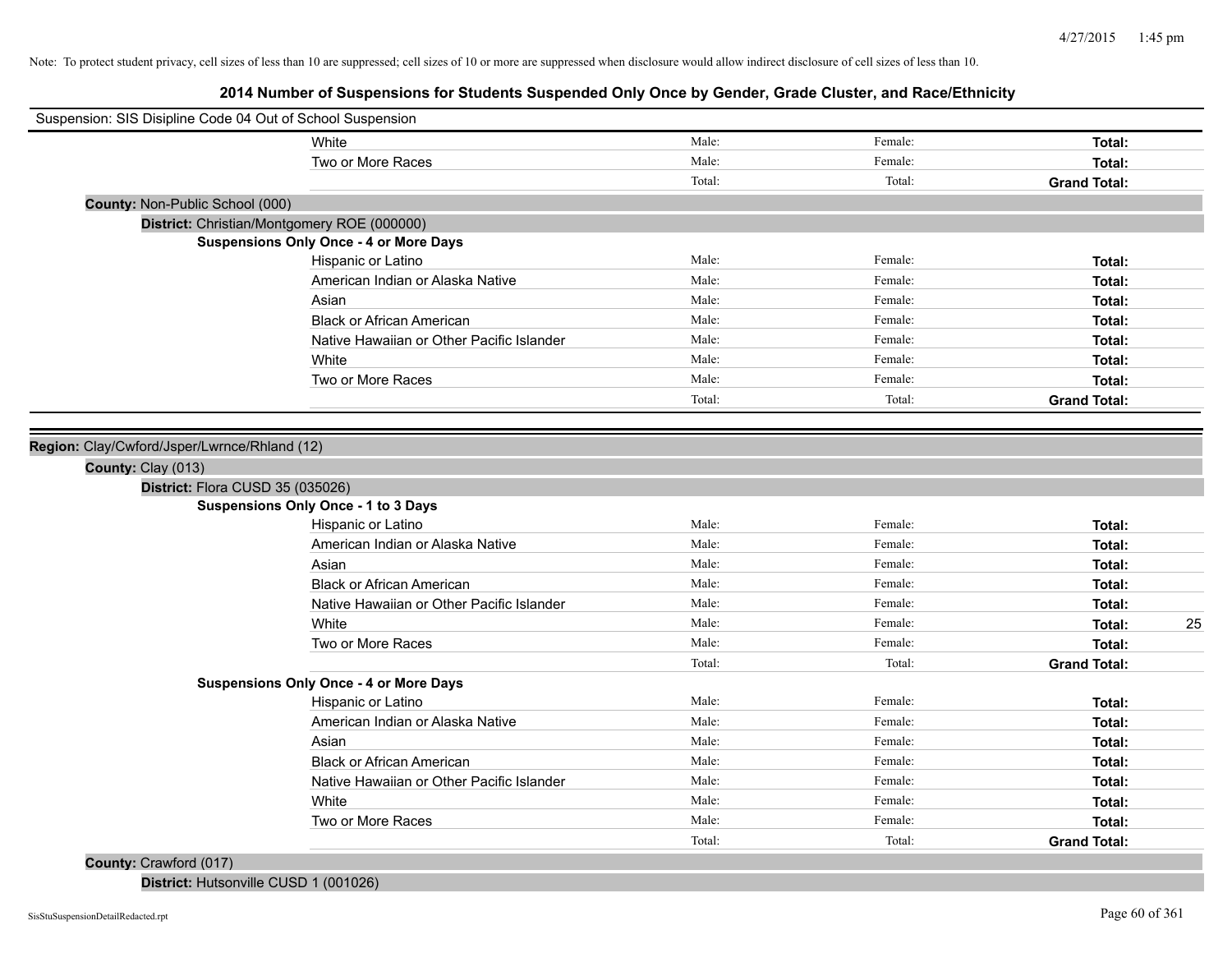| Suspension: SIS Disipline Code 04 Out of School Suspension |                                               |        |         |                     |
|------------------------------------------------------------|-----------------------------------------------|--------|---------|---------------------|
|                                                            | Suspensions Only Once - 1 to 3 Days           |        |         |                     |
|                                                            | Hispanic or Latino                            | Male:  | Female: | Total:              |
|                                                            | American Indian or Alaska Native              | Male:  | Female: | Total:              |
|                                                            | Asian                                         | Male:  | Female: | Total:              |
|                                                            | <b>Black or African American</b>              | Male:  | Female: | Total:              |
|                                                            | Native Hawaiian or Other Pacific Islander     | Male:  | Female: | Total:              |
|                                                            | White                                         | Male:  | Female: | Total:              |
|                                                            | Two or More Races                             | Male:  | Female: | Total:              |
|                                                            |                                               | Total: | Total:  | <b>Grand Total:</b> |
|                                                            | <b>Suspensions Only Once - 4 or More Days</b> |        |         |                     |
|                                                            | Hispanic or Latino                            | Male:  | Female: | Total:              |
|                                                            | American Indian or Alaska Native              | Male:  | Female: | Total:              |
|                                                            | Asian                                         | Male:  | Female: | Total:              |
|                                                            | <b>Black or African American</b>              | Male:  | Female: | Total:              |
|                                                            | Native Hawaiian or Other Pacific Islander     | Male:  | Female: | Total:              |
|                                                            | White                                         | Male:  | Female: | Total:              |
|                                                            | Two or More Races                             | Male:  | Female: | Total:              |
|                                                            |                                               | Total: | Total:  | <b>Grand Total:</b> |
| District: Oblong CUSD 4 (004026)                           |                                               |        |         |                     |
|                                                            | Suspensions Only Once - 1 to 3 Days           |        |         |                     |
|                                                            | Hispanic or Latino                            | Male:  | Female: | Total:              |
|                                                            | American Indian or Alaska Native              | Male:  | Female: | Total:              |
|                                                            | Asian                                         | Male:  | Female: | Total:              |
|                                                            | <b>Black or African American</b>              | Male:  | Female: | Total:              |
|                                                            | Native Hawaiian or Other Pacific Islander     | Male:  | Female: | Total:              |
|                                                            | White                                         | Male:  | Female: | Total:              |
|                                                            | Two or More Races                             | Male:  | Female: | Total:              |
|                                                            |                                               | Total: | Total:  | <b>Grand Total:</b> |
| District: Palestine CUSD 3 (003026)                        |                                               |        |         |                     |
|                                                            | <b>Suspensions Only Once - 4 or More Days</b> |        |         |                     |
|                                                            | Hispanic or Latino                            | Male:  | Female: | Total:              |
|                                                            | American Indian or Alaska Native              | Male:  | Female: | Total:              |
|                                                            | Asian                                         | Male:  | Female: | Total:              |
|                                                            | <b>Black or African American</b>              | Male:  | Female: | Total:              |
|                                                            | Native Hawaiian or Other Pacific Islander     | Male:  | Female: | Total:              |
|                                                            | White                                         | Male:  | Female: | Total:              |
|                                                            | Two or More Races                             | Male:  | Female: | Total:              |
|                                                            |                                               | Total: | Total:  | <b>Grand Total:</b> |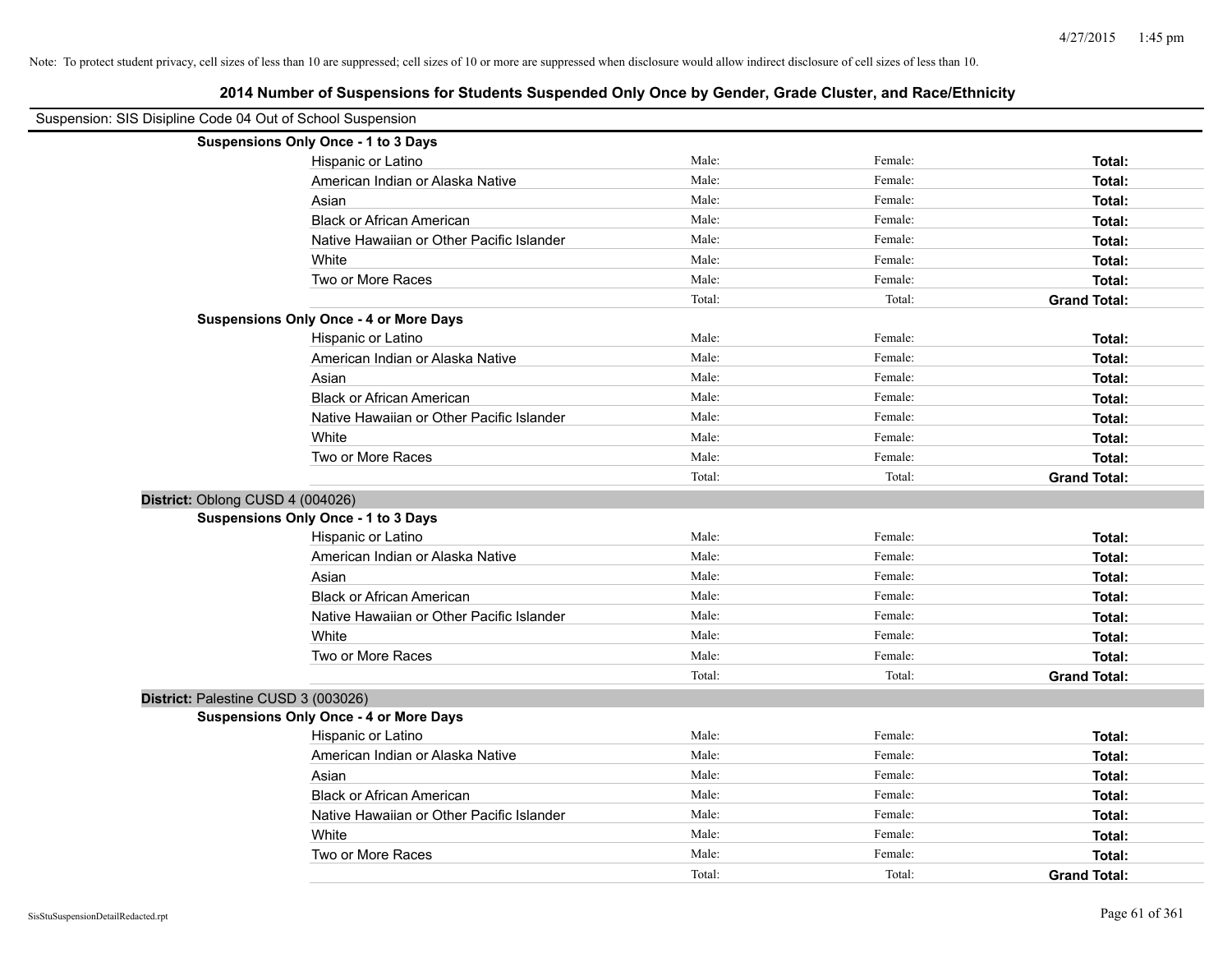| Suspension: SIS Disipline Code 04 Out of School Suspension |                                                |        |         |                     |
|------------------------------------------------------------|------------------------------------------------|--------|---------|---------------------|
| District: Robinson CUSD 2 (002026)                         |                                                |        |         |                     |
|                                                            | <b>Suspensions Only Once - 1 to 3 Days</b>     |        |         |                     |
|                                                            | Hispanic or Latino                             | Male:  | Female: | Total:              |
|                                                            | American Indian or Alaska Native               | Male:  | Female: | Total:              |
|                                                            | Asian                                          | Male:  | Female: | Total:              |
|                                                            | <b>Black or African American</b>               | Male:  | Female: | Total:              |
|                                                            | Native Hawaiian or Other Pacific Islander      | Male:  | Female: | Total:              |
|                                                            | White                                          | Male:  | Female: | Total:              |
|                                                            | Two or More Races                              | Male:  | Female: | Total:              |
|                                                            |                                                | Total: | Total:  | <b>Grand Total:</b> |
|                                                            | <b>Suspensions Only Once - 4 or More Days</b>  |        |         |                     |
|                                                            | Hispanic or Latino                             | Male:  | Female: | Total:              |
|                                                            | American Indian or Alaska Native               | Male:  | Female: | Total:              |
|                                                            | Asian                                          | Male:  | Female: | Total:              |
|                                                            | <b>Black or African American</b>               | Male:  | Female: | Total:              |
|                                                            | Native Hawaiian or Other Pacific Islander      | Male:  | Female: | Total:              |
|                                                            | White                                          | Male:  | Female: | Total:              |
|                                                            | Two or More Races                              | Male:  | Female: | Total:              |
|                                                            |                                                | Total: | Total:  | <b>Grand Total:</b> |
|                                                            | District: South Eastern Sp Ed Program (801060) |        |         |                     |
|                                                            | <b>Suspensions Only Once - 1 to 3 Days</b>     |        |         |                     |
|                                                            | Hispanic or Latino                             | Male:  | Female: | Total:              |
|                                                            | American Indian or Alaska Native               | Male:  | Female: | Total:              |
|                                                            | Asian                                          | Male:  | Female: | Total:              |
|                                                            | <b>Black or African American</b>               | Male:  | Female: | Total:              |
|                                                            | Native Hawaiian or Other Pacific Islander      | Male:  | Female: | Total:              |
|                                                            | White                                          | Male:  | Female: | Total:              |
|                                                            | Two or More Races                              | Male:  | Female: | Total:              |
|                                                            |                                                | Total: | Total:  | <b>Grand Total:</b> |
| County: Jasper (040)                                       |                                                |        |         |                     |
|                                                            | District: Jasper County CUD 1 (001026)         |        |         |                     |
|                                                            | <b>Suspensions Only Once - 1 to 3 Days</b>     |        |         |                     |
|                                                            | Hispanic or Latino                             | Male:  | Female: | Total:              |
|                                                            | American Indian or Alaska Native               | Male:  | Female: | Total:              |
|                                                            | Asian                                          | Male:  | Female: | Total:              |
|                                                            | <b>Black or African American</b>               | Male:  | Female: | Total:              |
|                                                            | Native Hawaiian or Other Pacific Islander      | Male:  | Female: | Total:              |
|                                                            | White                                          | Male:  | Female: | Total:              |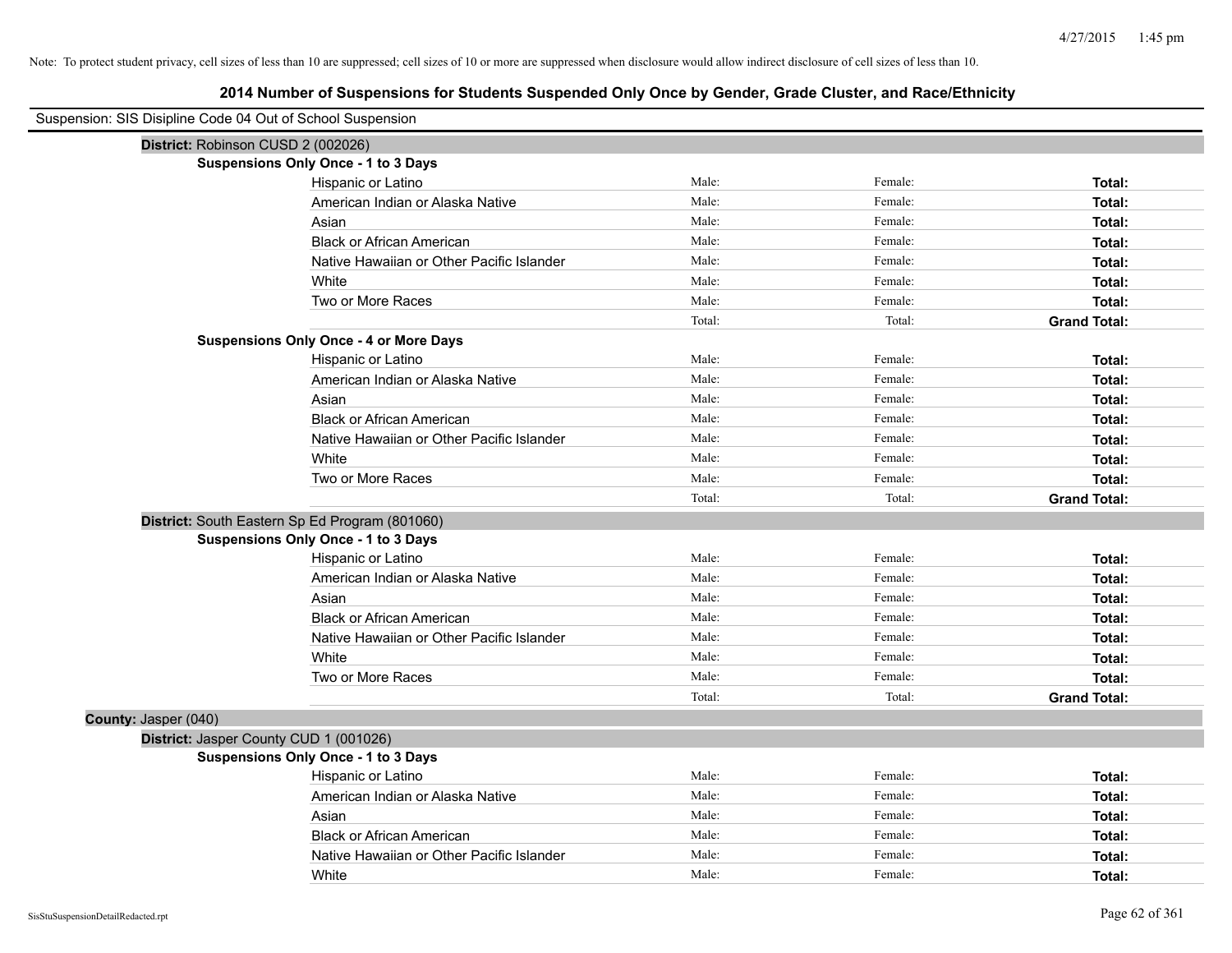| Suspension: SIS Disipline Code 04 Out of School Suspension |                                               |        |         |                     |    |
|------------------------------------------------------------|-----------------------------------------------|--------|---------|---------------------|----|
|                                                            | Two or More Races                             | Male:  | Female: | Total:              |    |
|                                                            |                                               | Total: | Total:  | <b>Grand Total:</b> |    |
|                                                            | <b>Suspensions Only Once - 4 or More Days</b> |        |         |                     |    |
|                                                            | Hispanic or Latino                            | Male:  | Female: | Total:              |    |
|                                                            | American Indian or Alaska Native              | Male:  | Female: | Total:              |    |
|                                                            | Asian                                         | Male:  | Female: | Total:              |    |
|                                                            | <b>Black or African American</b>              | Male:  | Female: | Total:              |    |
|                                                            | Native Hawaiian or Other Pacific Islander     | Male:  | Female: | Total:              |    |
|                                                            | White                                         | Male:  | Female: | Total:              |    |
|                                                            | Two or More Races                             | Male:  | Female: | Total:              |    |
|                                                            |                                               | Total: | Total:  | <b>Grand Total:</b> |    |
| County: Lawrence (051)                                     |                                               |        |         |                     |    |
|                                                            | District: Lawrence County CUD 20 (020026)     |        |         |                     |    |
|                                                            | Suspensions Only Once - 1 to 3 Days           |        |         |                     |    |
|                                                            | Hispanic or Latino                            | Male:  | Female: | Total:              |    |
|                                                            | American Indian or Alaska Native              | Male:  | Female: | Total:              |    |
|                                                            | Asian                                         | Male:  | Female: | Total:              |    |
|                                                            | <b>Black or African American</b>              | Male:  | Female: | Total:              |    |
|                                                            | Native Hawaiian or Other Pacific Islander     | Male:  | Female: | Total:              |    |
|                                                            | White                                         | Male:  | Female: | Total:              | 14 |
|                                                            | Two or More Races                             | Male:  | Female: | Total:              |    |
|                                                            |                                               | Total: | Total:  | <b>Grand Total:</b> |    |
|                                                            | <b>Suspensions Only Once - 4 or More Days</b> |        |         |                     |    |
|                                                            | Hispanic or Latino                            | Male:  | Female: | Total:              |    |
|                                                            | American Indian or Alaska Native              | Male:  | Female: | Total:              |    |
|                                                            | Asian                                         | Male:  | Female: | Total:              |    |
|                                                            | <b>Black or African American</b>              | Male:  | Female: | Total:              |    |
|                                                            | Native Hawaiian or Other Pacific Islander     | Male:  | Female: | Total:              |    |
|                                                            | White                                         | Male:  | Female: | Total:              |    |
|                                                            | Two or More Races                             | Male:  | Female: | Total:              |    |
|                                                            |                                               | Total: | Total:  | <b>Grand Total:</b> |    |
| District: Red Hill CUSD 10 (010026)                        |                                               |        |         |                     |    |
|                                                            | Suspensions Only Once - 1 to 3 Days           |        |         |                     |    |
|                                                            | Hispanic or Latino                            | Male:  | Female: | Total:              |    |
|                                                            | American Indian or Alaska Native              | Male:  | Female: | Total:              |    |
|                                                            | Asian                                         | Male:  | Female: | Total:              |    |
|                                                            | <b>Black or African American</b>              | Male:  | Female: | Total:              |    |
|                                                            | Native Hawaiian or Other Pacific Islander     | Male:  | Female: | Total:              |    |
|                                                            | White                                         | Male:  | Female: | Total:              | 14 |
| SisStuSuspensionDetailRedacted.rpt                         |                                               |        |         | Page 63 of 361      |    |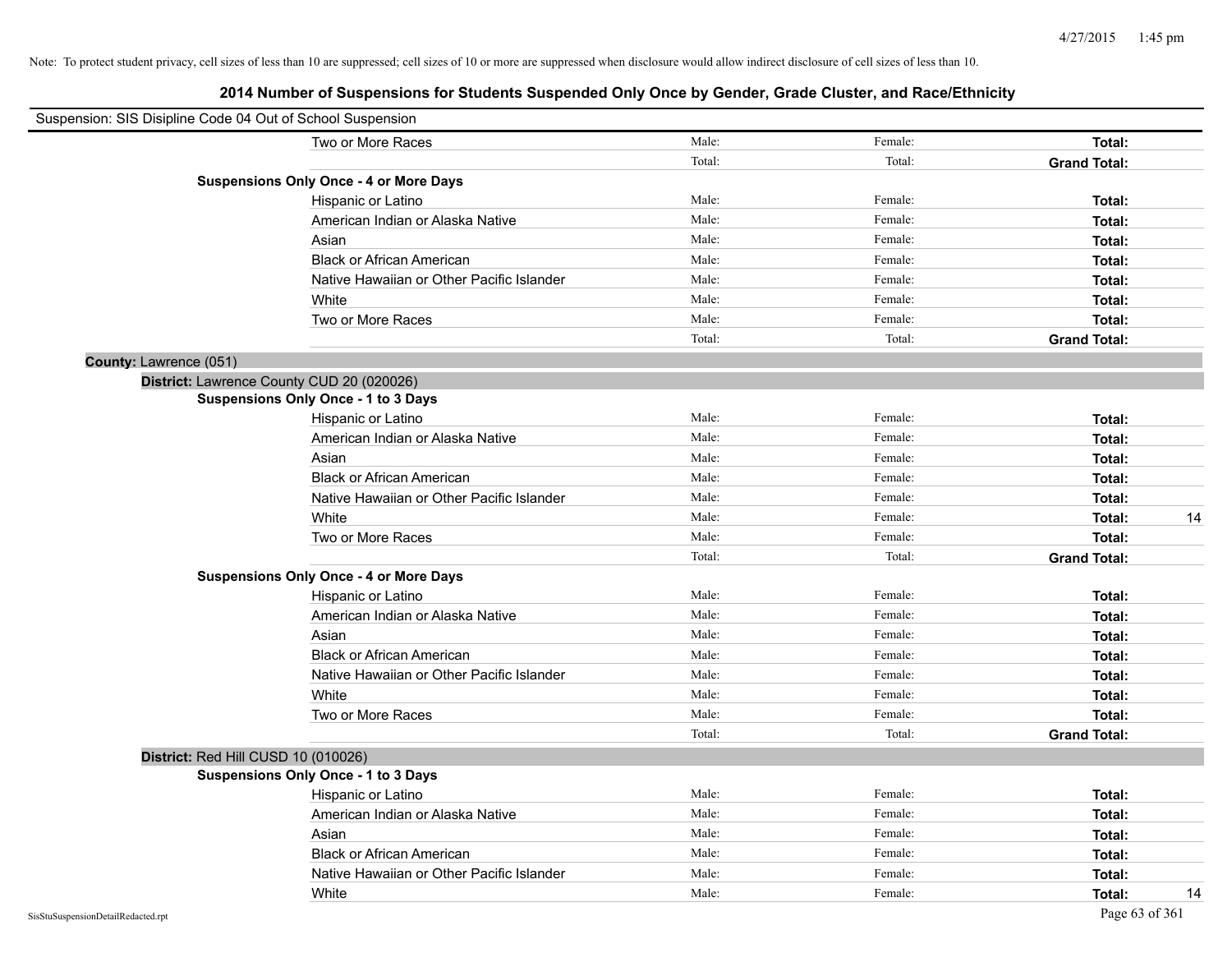| Suspension: SIS Disipline Code 04 Out of School Suspension |                                                    |        |         |                     |
|------------------------------------------------------------|----------------------------------------------------|--------|---------|---------------------|
|                                                            | Two or More Races                                  | Male:  | Female: | Total:              |
|                                                            |                                                    | Total: | Total:  | <b>Grand Total:</b> |
| County: Non-Public School (000)                            |                                                    |        |         |                     |
|                                                            | District: Clay/Cwford/Jsper/Lwrnce/Rhland (000000) |        |         |                     |
|                                                            | <b>Suspensions Only Once - 1 to 3 Days</b>         |        |         |                     |
|                                                            | Hispanic or Latino                                 | Male:  | Female: | Total:              |
|                                                            | American Indian or Alaska Native                   | Male:  | Female: | Total:              |
|                                                            | Asian                                              | Male:  | Female: | Total:              |
|                                                            | <b>Black or African American</b>                   | Male:  | Female: | Total:              |
|                                                            | Native Hawaiian or Other Pacific Islander          | Male:  | Female: | Total:              |
|                                                            | White                                              | Male:  | Female: | Total:              |
|                                                            | Two or More Races                                  | Male:  | Female: | Total:              |
|                                                            |                                                    | Total: | Total:  | <b>Grand Total:</b> |
|                                                            | <b>Suspensions Only Once - 4 or More Days</b>      |        |         |                     |
|                                                            | Hispanic or Latino                                 | Male:  | Female: | Total:              |
|                                                            | American Indian or Alaska Native                   | Male:  | Female: | Total:              |
|                                                            | Asian                                              | Male:  | Female: | Total:              |
|                                                            | <b>Black or African American</b>                   | Male:  | Female: | Total:              |
|                                                            | Native Hawaiian or Other Pacific Islander          | Male:  | Female: | Total:              |
|                                                            | White                                              | Male:  | Female: | Total:              |
|                                                            | Two or More Races                                  | Male:  | Female: | Total:              |
|                                                            |                                                    | Total: | Total:  | <b>Grand Total:</b> |
| County: Richland (080)                                     |                                                    |        |         |                     |
|                                                            | District: East Richland CUSD 1 (001026)            |        |         |                     |
|                                                            | <b>Suspensions Only Once - 1 to 3 Days</b>         |        |         |                     |
|                                                            | Hispanic or Latino                                 | Male:  | Female: | Total:              |
|                                                            | American Indian or Alaska Native                   | Male:  | Female: | Total:              |
|                                                            | Asian                                              | Male:  | Female: | Total:              |
|                                                            | <b>Black or African American</b>                   | Male:  | Female: | Total:              |
|                                                            | Native Hawaiian or Other Pacific Islander          | Male:  | Female: | Total:              |
|                                                            | White                                              | Male:  | Female: | 36<br>Total:        |
|                                                            | Two or More Races                                  | Male:  | Female: | Total:              |
|                                                            |                                                    | Total: | Total:  | <b>Grand Total:</b> |
|                                                            | <b>Suspensions Only Once - 4 or More Days</b>      |        |         |                     |
|                                                            | Hispanic or Latino                                 | Male:  | Female: | Total:              |
|                                                            | American Indian or Alaska Native                   | Male:  | Female: | Total:              |
|                                                            | Asian                                              | Male:  | Female: | Total:              |
|                                                            | <b>Black or African American</b>                   | Male:  | Female: | Total:              |
|                                                            | Native Hawaiian or Other Pacific Islander          | Male:  | Female: | Total:              |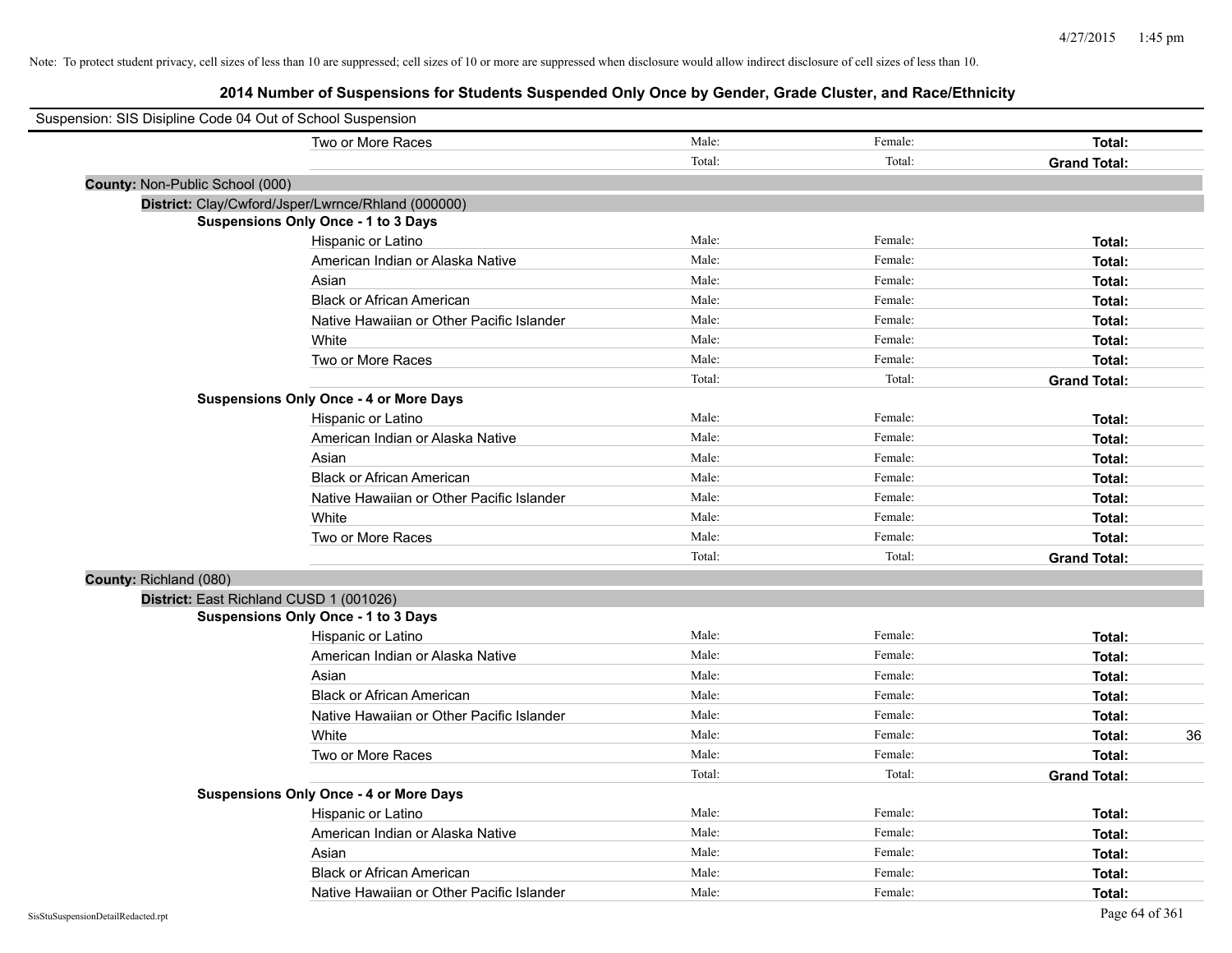| Suspension: SIS Disipline Code 04 Out of School Suspension |        |         |                     |
|------------------------------------------------------------|--------|---------|---------------------|
| White                                                      | Male:  | Female: | Total:              |
| Two or More Races                                          | Male:  | Female: | Total:              |
|                                                            | Total: | Total:  | <b>Grand Total:</b> |
| District: West Richland CUSD 2 (002026)                    |        |         |                     |
| <b>Suspensions Only Once - 1 to 3 Days</b>                 |        |         |                     |
| Hispanic or Latino                                         | Male:  | Female: | Total:              |
| American Indian or Alaska Native                           | Male:  | Female: | Total:              |
| Asian                                                      | Male:  | Female: | Total:              |
| <b>Black or African American</b>                           | Male:  | Female: | Total:              |
| Native Hawaiian or Other Pacific Islander                  | Male:  | Female: | Total:              |
| White                                                      | Male:  | Female: | 11<br>Total:        |
| Two or More Races                                          | Male:  | Female: | Total:              |
|                                                            | Total: | Total:  | <b>Grand Total:</b> |
|                                                            |        |         |                     |
| Region: Clinton/Marion/Washington ROE (13)                 |        |         |                     |
| County: Clinton (014)                                      |        |         |                     |
| District: Breese ESD 12 (012004)                           |        |         |                     |
| <b>Suspensions Only Once - 1 to 3 Days</b>                 |        |         |                     |
| Hispanic or Latino                                         | Male:  | Female: | Total:              |
| American Indian or Alaska Native                           | Male:  | Female: | Total:              |
| Asian                                                      | Male:  | Female: | Total:              |
| <b>Black or African American</b>                           | Male:  | Female: | Total:              |
| Native Hawaiian or Other Pacific Islander                  | Male:  | Female: | Total:              |
| White                                                      | Male:  | Female: | Total:              |
| Two or More Races                                          | Male:  | Female: | Total:              |
|                                                            | Total: | Total:  | <b>Grand Total:</b> |
| <b>Suspensions Only Once - 4 or More Days</b>              |        |         |                     |
| Hispanic or Latino                                         | Male:  | Female: | Total:              |
| American Indian or Alaska Native                           | Male:  | Female: | Total:              |
| Asian                                                      | Male:  | Female: | Total:              |
| <b>Black or African American</b>                           | Male:  | Female: | Total:              |
| Native Hawaiian or Other Pacific Islander                  | Male:  | Female: | Total:              |
| White                                                      | Male:  | Female: | Total:              |
| Two or More Races                                          | Male:  | Female: | Total:              |
|                                                            | Total: | Total:  | <b>Grand Total:</b> |
| District: Carlyle CUSD 1 (001026)                          |        |         |                     |
| <b>Suspensions Only Once - 1 to 3 Days</b>                 |        |         |                     |
| Hispanic or Latino                                         | Male:  | Female: | Total:              |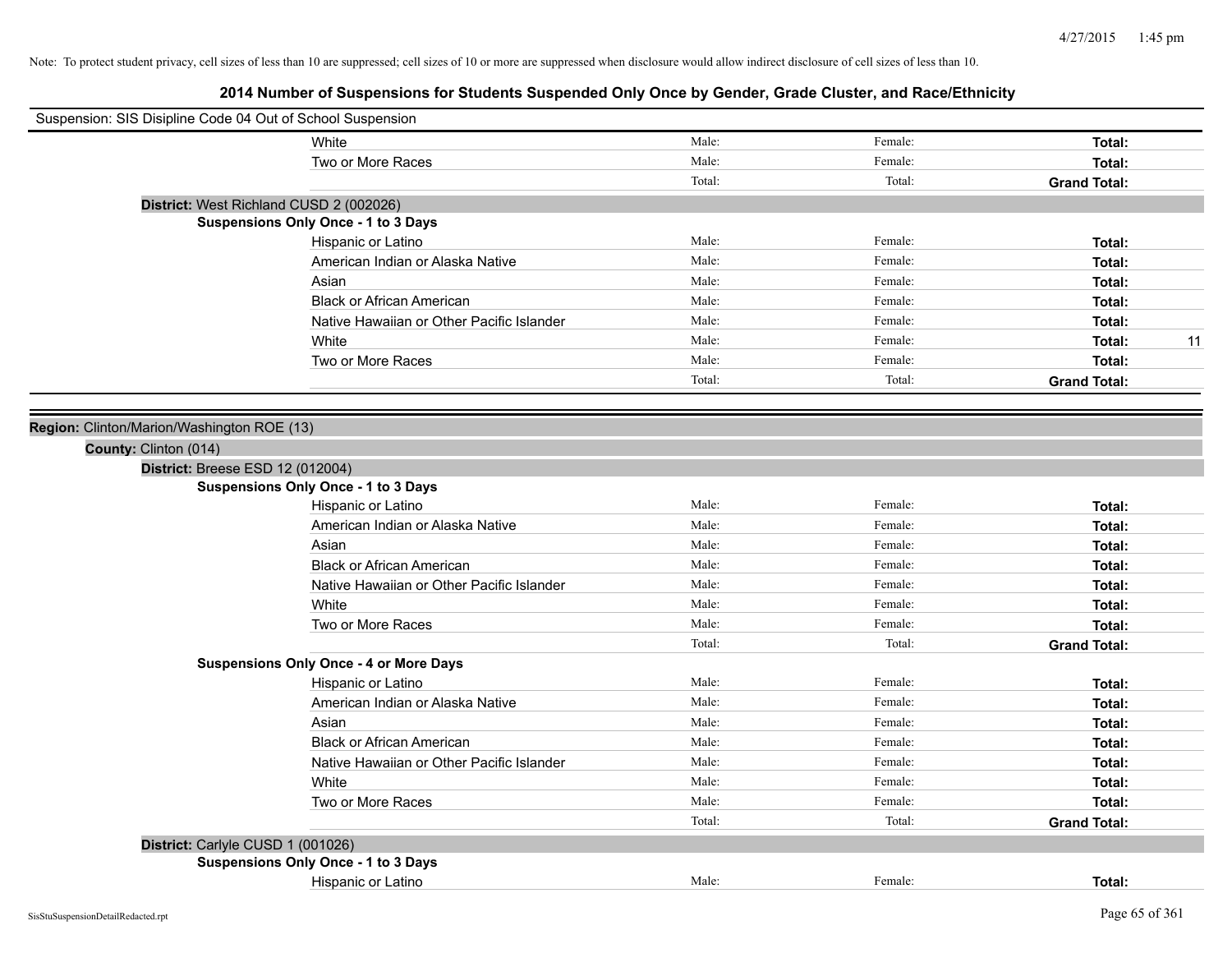| Suspension: SIS Disipline Code 04 Out of School Suspension |                                               |        |         |                     |
|------------------------------------------------------------|-----------------------------------------------|--------|---------|---------------------|
|                                                            | American Indian or Alaska Native              | Male:  | Female: | Total:              |
|                                                            | Asian                                         | Male:  | Female: | Total:              |
|                                                            | <b>Black or African American</b>              | Male:  | Female: | Total:              |
|                                                            | Native Hawaiian or Other Pacific Islander     | Male:  | Female: | Total:              |
|                                                            | White                                         | Male:  | Female: | 11<br>Total:        |
|                                                            | Two or More Races                             | Male:  | Female: | Total:              |
|                                                            |                                               | Total: | Total:  | <b>Grand Total:</b> |
|                                                            | <b>Suspensions Only Once - 4 or More Days</b> |        |         |                     |
|                                                            | Hispanic or Latino                            | Male:  | Female: | Total:              |
|                                                            | American Indian or Alaska Native              | Male:  | Female: | Total:              |
|                                                            | Asian                                         | Male:  | Female: | Total:              |
|                                                            | <b>Black or African American</b>              | Male:  | Female: | Total:              |
|                                                            | Native Hawaiian or Other Pacific Islander     | Male:  | Female: | Total:              |
|                                                            | White                                         | Male:  | Female: | Total:              |
|                                                            | Two or More Races                             | Male:  | Female: | Total:              |
|                                                            |                                               | Total: | Total:  | <b>Grand Total:</b> |
| District: North Wamac SD 186 (186002)                      |                                               |        |         |                     |
|                                                            | <b>Suspensions Only Once - 4 or More Days</b> |        |         |                     |
|                                                            | Hispanic or Latino                            | Male:  | Female: | Total:              |
|                                                            | American Indian or Alaska Native              | Male:  | Female: | Total:              |
|                                                            | Asian                                         | Male:  | Female: | Total:              |
|                                                            | <b>Black or African American</b>              | Male:  | Female: | Total:              |
|                                                            | Native Hawaiian or Other Pacific Islander     | Male:  | Female: | Total:              |
|                                                            | White                                         | Male:  | Female: | Total:              |
|                                                            | Two or More Races                             | Male:  | Female: | Total:              |
|                                                            |                                               | Total: | Total:  | <b>Grand Total:</b> |
| District: Wesclin CUSD 3 (003026)                          |                                               |        |         |                     |
|                                                            | <b>Suspensions Only Once - 1 to 3 Days</b>    |        |         |                     |
|                                                            | Hispanic or Latino                            | Male:  | Female: | Total:              |
|                                                            | American Indian or Alaska Native              | Male:  | Female: | Total:              |
|                                                            | Asian                                         | Male:  | Female: | Total:              |
|                                                            | <b>Black or African American</b>              | Male:  | Female: | Total:              |
|                                                            | Native Hawaiian or Other Pacific Islander     | Male:  | Female: | Total:              |
|                                                            | White                                         | Male:  | Female: | Total:<br>11        |
|                                                            | Two or More Races                             | Male:  | Female: | Total:              |
|                                                            |                                               | Total: | Total:  | <b>Grand Total:</b> |
|                                                            | <b>Suspensions Only Once - 4 or More Days</b> |        |         |                     |
|                                                            | Hispanic or Latino                            | Male:  | Female: | Total:              |
|                                                            | American Indian or Alaska Native              | Male:  | Female: | Total:              |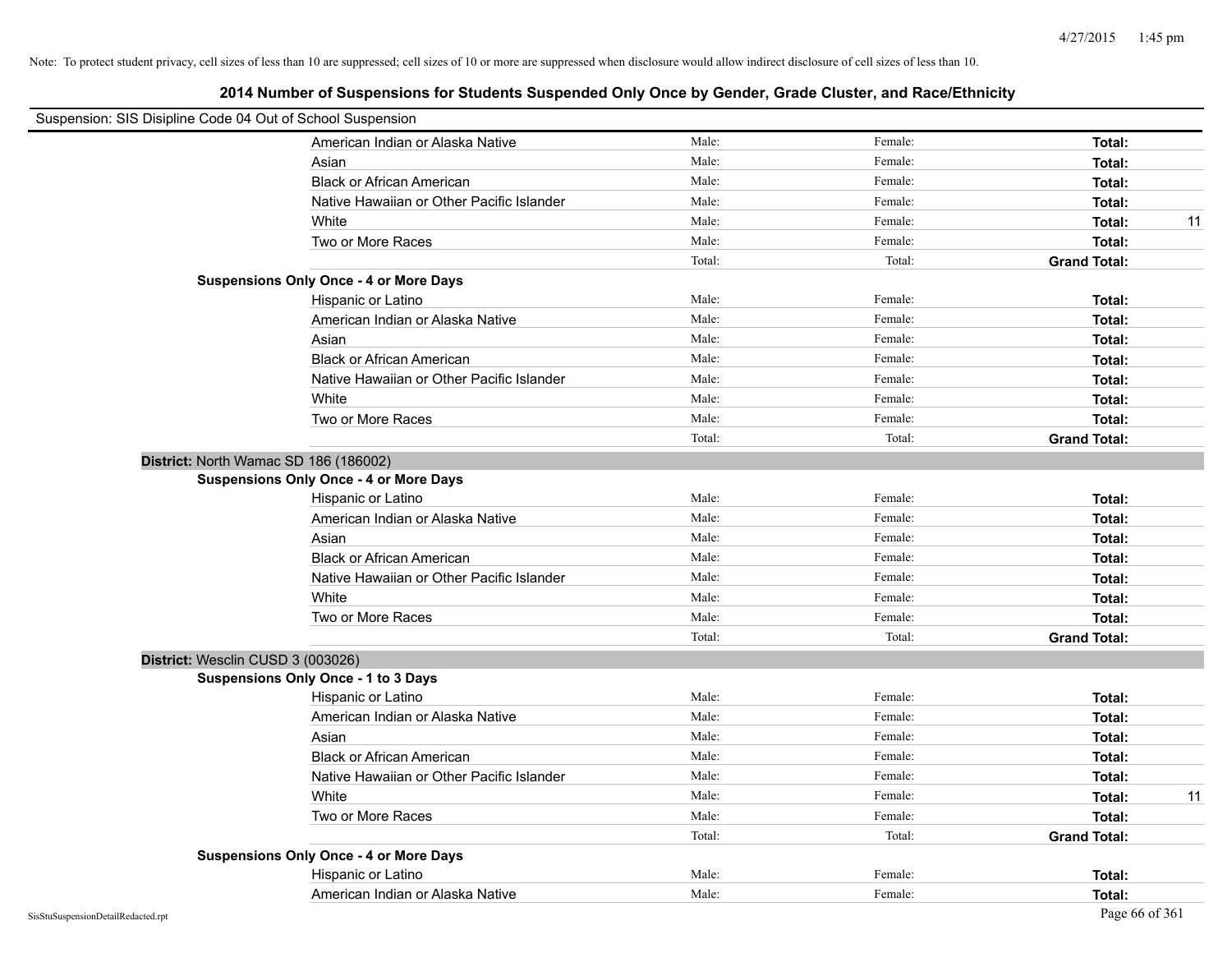| Suspension: SIS Disipline Code 04 Out of School Suspension |                                               |        |         |                     |    |
|------------------------------------------------------------|-----------------------------------------------|--------|---------|---------------------|----|
|                                                            | Asian                                         | Male:  | Female: | Total:              |    |
|                                                            | <b>Black or African American</b>              | Male:  | Female: | Total:              |    |
|                                                            | Native Hawaiian or Other Pacific Islander     | Male:  | Female: | Total:              |    |
|                                                            | White                                         | Male:  | Female: | Total:              |    |
|                                                            | Two or More Races                             | Male:  | Female: | Total:              |    |
|                                                            |                                               | Total: | Total:  | <b>Grand Total:</b> |    |
| County: Marion (058)                                       |                                               |        |         |                     |    |
| District: Centralia HSD 200 (200017)                       |                                               |        |         |                     |    |
|                                                            | Suspensions Only Once - 1 to 3 Days           |        |         |                     |    |
|                                                            | Hispanic or Latino                            | Male:  | Female: | Total:              |    |
|                                                            | American Indian or Alaska Native              | Male:  | Female: | Total:              |    |
|                                                            | Asian                                         | Male:  | Female: | Total:              |    |
|                                                            | <b>Black or African American</b>              | Male:  | Female: | Total:              |    |
|                                                            | Native Hawaiian or Other Pacific Islander     | Male:  | Female: | Total:              |    |
|                                                            | White                                         | Male:  | Female: | Total:              | 19 |
|                                                            | Two or More Races                             | Male:  | Female: | Total:              |    |
|                                                            |                                               | Total: | Total:  | <b>Grand Total:</b> |    |
|                                                            | <b>Suspensions Only Once - 4 or More Days</b> |        |         |                     |    |
|                                                            | Hispanic or Latino                            | Male:  | Female: | Total:              |    |
|                                                            | American Indian or Alaska Native              | Male:  | Female: | Total:              |    |
|                                                            | Asian                                         | Male:  | Female: | Total:              |    |
|                                                            | <b>Black or African American</b>              | Male:  | Female: | Total:              |    |
|                                                            | Native Hawaiian or Other Pacific Islander     | Male:  | Female: | Total:              |    |
|                                                            | White                                         | Male:  | Female: | Total:              | 10 |
|                                                            | Two or More Races                             | Male:  | Female: | Total:              |    |
|                                                            |                                               | Total: | Total:  | <b>Grand Total:</b> |    |
| District: Centralia SD 135 (135002)                        |                                               |        |         |                     |    |
|                                                            | <b>Suspensions Only Once - 1 to 3 Days</b>    |        |         |                     |    |
|                                                            | Hispanic or Latino                            | Male:  | Female: | Total:              |    |
|                                                            | American Indian or Alaska Native              | Male:  | Female: | Total:              |    |
|                                                            | Asian                                         | Male:  | Female: | Total:              |    |
|                                                            | <b>Black or African American</b>              | Male:  | Female: | Total:              | 12 |
|                                                            | Native Hawaiian or Other Pacific Islander     | Male:  | Female: | Total:              |    |
|                                                            | White                                         | Male:  | Female: | Total:              | 28 |
|                                                            | Two or More Races                             | Male:  | Female: | Total:              |    |
|                                                            |                                               | Total: | Total:  | <b>Grand Total:</b> |    |
|                                                            | <b>Suspensions Only Once - 4 or More Days</b> |        |         |                     |    |
|                                                            | Hispanic or Latino                            | Male:  | Female: | Total:              |    |
|                                                            | American Indian or Alaska Native              | Male:  | Female: | Total:              |    |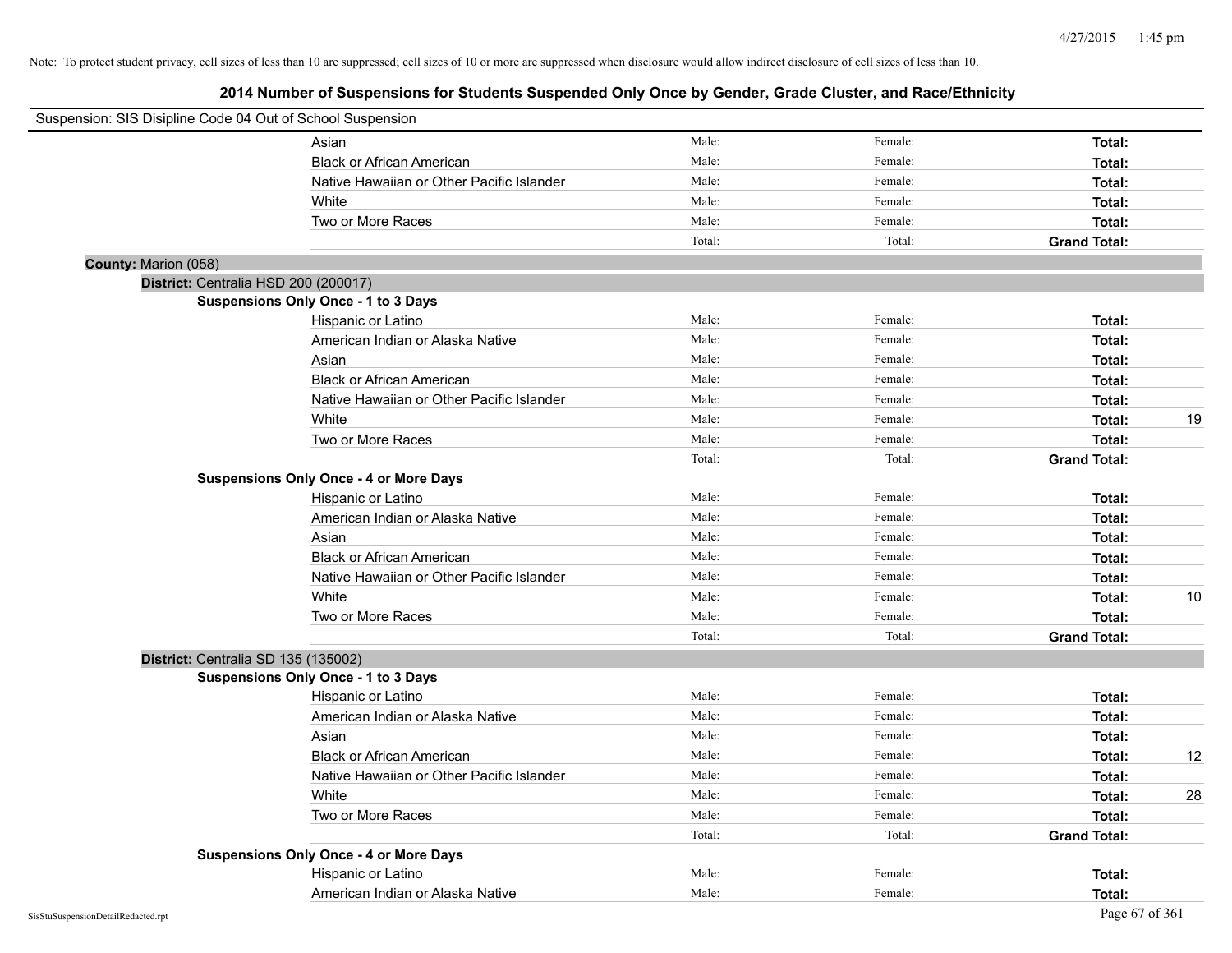| Suspension: SIS Disipline Code 04 Out of School Suspension |                                               |        |               |    |                     |    |
|------------------------------------------------------------|-----------------------------------------------|--------|---------------|----|---------------------|----|
|                                                            | Asian                                         | Male:  | Female:       |    | Total:              |    |
|                                                            | <b>Black or African American</b>              | Male:  | Female:       |    | Total:              |    |
|                                                            | Native Hawaiian or Other Pacific Islander     | Male:  | Female:       |    | Total:              |    |
|                                                            | White                                         | Male:  | Female:       |    | Total:              |    |
|                                                            | Two or More Races                             | Male:  | Female:       |    | Total:              |    |
|                                                            |                                               | Total: | Total:        |    | <b>Grand Total:</b> |    |
| District: Odin PSD 722 (722026)                            |                                               |        |               |    |                     |    |
|                                                            | <b>Suspensions Only Once - 1 to 3 Days</b>    |        |               |    |                     |    |
|                                                            | Hispanic or Latino                            | Male:  | Female:       |    | Total:              |    |
|                                                            | American Indian or Alaska Native              | Male:  | Female:       |    | Total:              |    |
|                                                            | Asian                                         | Male:  | Female:       |    | Total:              |    |
|                                                            | <b>Black or African American</b>              | Male:  | Female:       |    | Total:              |    |
|                                                            | Native Hawaiian or Other Pacific Islander     | Male:  | Female:       |    | Total:              |    |
|                                                            | White                                         | Male:  | Female:       |    | Total:              |    |
|                                                            | Two or More Races                             | Male:  | Female:       |    | Total:              |    |
|                                                            |                                               | Total: | Total:        |    | <b>Grand Total:</b> |    |
| District: Salem CHSD 600 (600016)                          |                                               |        |               |    |                     |    |
|                                                            | <b>Suspensions Only Once - 1 to 3 Days</b>    |        |               |    |                     |    |
|                                                            | Hispanic or Latino                            | Male:  | Female:       |    | Total:              |    |
|                                                            | American Indian or Alaska Native              | Male:  | Female:       |    | Total:              |    |
|                                                            | Asian                                         | Male:  | Female:       |    | Total:              |    |
|                                                            | <b>Black or African American</b>              | Male:  | Female:       |    | Total:              |    |
|                                                            | Native Hawaiian or Other Pacific Islander     | Male:  | Female:       |    | Total:              |    |
|                                                            | White                                         | Male:  | 19<br>Female: | 11 | Total:              | 30 |
|                                                            | Two or More Races                             | Male:  | Female:       |    | Total:              |    |
|                                                            |                                               | Total: | Total:        |    | <b>Grand Total:</b> |    |
|                                                            | <b>Suspensions Only Once - 4 or More Days</b> |        |               |    |                     |    |
|                                                            | Hispanic or Latino                            | Male:  | Female:       |    | Total:              |    |
|                                                            | American Indian or Alaska Native              | Male:  | Female:       |    | Total:              |    |
|                                                            | Asian                                         | Male:  | Female:       |    | Total:              |    |
|                                                            | <b>Black or African American</b>              | Male:  | Female:       |    | Total:              |    |
|                                                            | Native Hawaiian or Other Pacific Islander     | Male:  | Female:       |    | Total:              |    |
|                                                            | White                                         | Male:  | Female:       |    | Total:              | 12 |
|                                                            | Two or More Races                             | Male:  | Female:       |    | Total:              |    |
|                                                            |                                               | Total: | Total:        |    | <b>Grand Total:</b> |    |
| District: Salem SD 111 (111002)                            |                                               |        |               |    |                     |    |
|                                                            | Suspensions Only Once - 1 to 3 Days           |        |               |    |                     |    |
|                                                            | Hispanic or Latino                            | Male:  | Female:       |    | Total:              |    |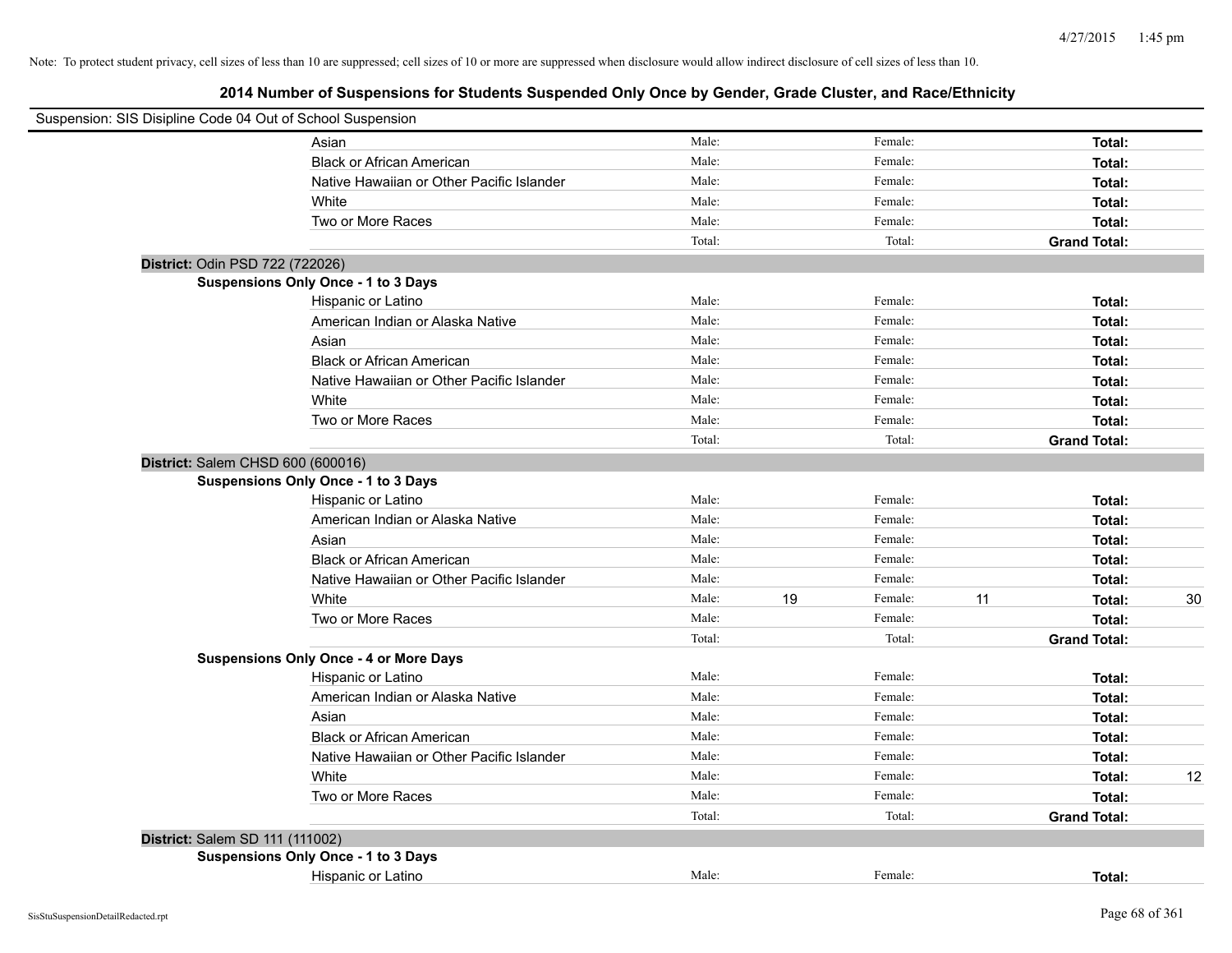| Suspension: SIS Disipline Code 04 Out of School Suspension |                                               |        |         |                     |
|------------------------------------------------------------|-----------------------------------------------|--------|---------|---------------------|
|                                                            | American Indian or Alaska Native              | Male:  | Female: | Total:              |
|                                                            | Asian                                         | Male:  | Female: | Total:              |
|                                                            | <b>Black or African American</b>              | Male:  | Female: | Total:              |
|                                                            | Native Hawaiian or Other Pacific Islander     | Male:  | Female: | Total:              |
|                                                            | White                                         | Male:  | Female: | Total:<br>14        |
|                                                            | Two or More Races                             | Male:  | Female: | Total:              |
|                                                            |                                               | Total: | Total:  | <b>Grand Total:</b> |
|                                                            | <b>Suspensions Only Once - 4 or More Days</b> |        |         |                     |
|                                                            | Hispanic or Latino                            | Male:  | Female: | Total:              |
|                                                            | American Indian or Alaska Native              | Male:  | Female: | Total:              |
|                                                            | Asian                                         | Male:  | Female: | Total:              |
|                                                            | <b>Black or African American</b>              | Male:  | Female: | Total:              |
|                                                            | Native Hawaiian or Other Pacific Islander     | Male:  | Female: | Total:              |
|                                                            | White                                         | Male:  | Female: | Total:              |
|                                                            | Two or More Races                             | Male:  | Female: | Total:              |
|                                                            |                                               | Total: | Total:  | <b>Grand Total:</b> |
|                                                            | District: Sandoval CUSD 501 (501026)          |        |         |                     |
|                                                            | <b>Suspensions Only Once - 1 to 3 Days</b>    |        |         |                     |
|                                                            | Hispanic or Latino                            | Male:  | Female: | Total:              |
|                                                            | American Indian or Alaska Native              | Male:  | Female: | Total:              |
|                                                            | Asian                                         | Male:  | Female: | Total:              |
|                                                            | <b>Black or African American</b>              | Male:  | Female: | Total:              |
|                                                            | Native Hawaiian or Other Pacific Islander     | Male:  | Female: | Total:              |
|                                                            | White                                         | Male:  | Female: | 31<br>Total:        |
|                                                            | Two or More Races                             | Male:  | Female: | Total:              |
|                                                            |                                               | Total: | Total:  | <b>Grand Total:</b> |
|                                                            | <b>Suspensions Only Once - 4 or More Days</b> |        |         |                     |
|                                                            | Hispanic or Latino                            | Male:  | Female: | Total:              |
|                                                            | American Indian or Alaska Native              | Male:  | Female: | Total:              |
|                                                            | Asian                                         | Male:  | Female: | Total:              |
|                                                            | <b>Black or African American</b>              | Male:  | Female: | Total:              |
|                                                            | Native Hawaiian or Other Pacific Islander     | Male:  | Female: | Total:              |
|                                                            | White                                         | Male:  | Female: | Total:              |
|                                                            | Two or More Races                             | Male:  | Female: | Total:              |
|                                                            |                                               | Total: | Total:  | <b>Grand Total:</b> |
|                                                            | District: South Central CUD 401 (401026)      |        |         |                     |
|                                                            | <b>Suspensions Only Once - 1 to 3 Days</b>    |        |         |                     |
|                                                            | Hispanic or Latino                            | Male:  | Female: | Total:              |
|                                                            | American Indian or Alaska Native              | Male:  | Female: | Total:              |
| SisStuSuspensionDetailRedacted.rpt                         |                                               |        |         | Page 69 of 361      |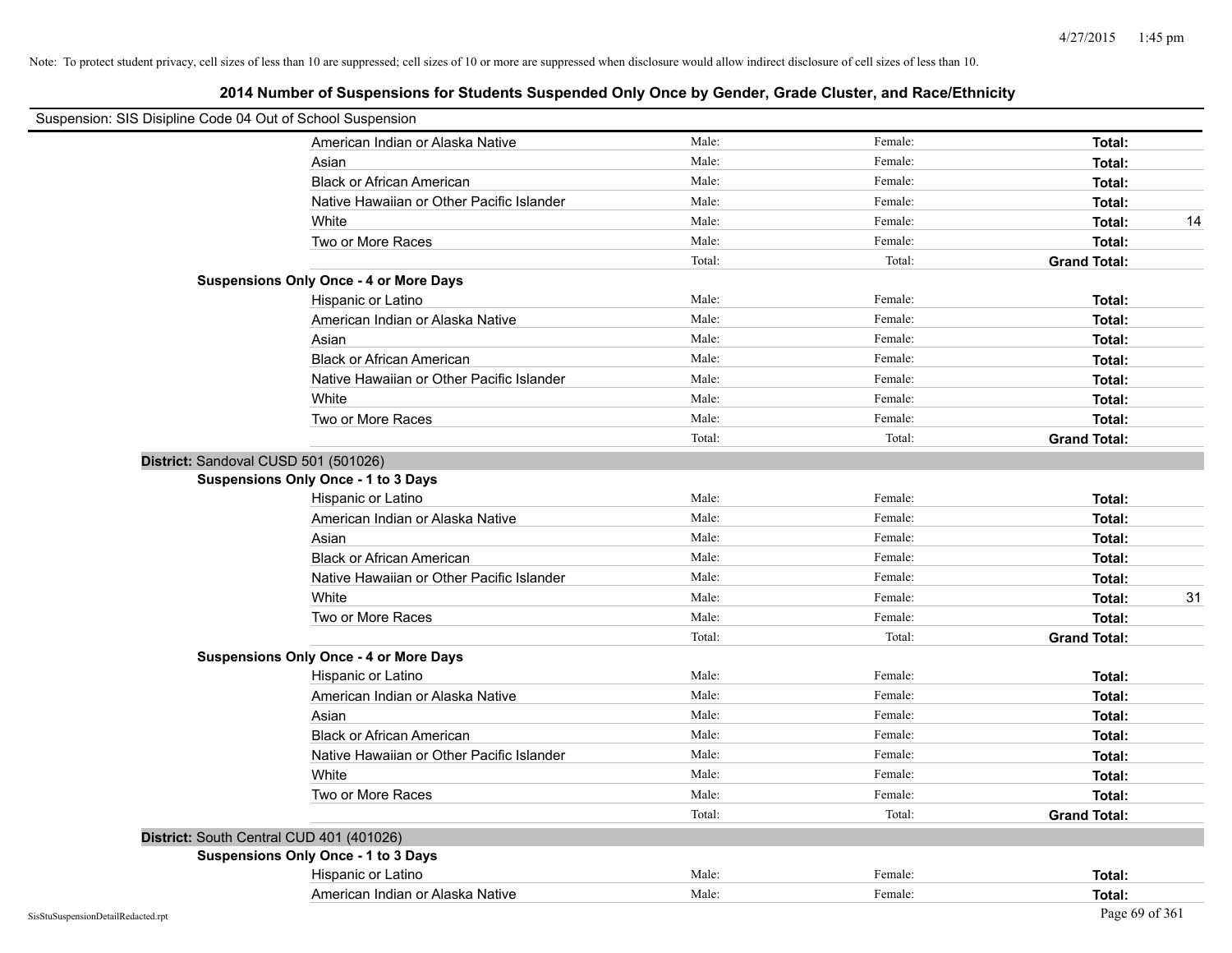| Suspension: SIS Disipline Code 04 Out of School Suspension |        |         |                     |
|------------------------------------------------------------|--------|---------|---------------------|
| Asian                                                      | Male:  | Female: | Total:              |
| <b>Black or African American</b>                           | Male:  | Female: | Total:              |
| Native Hawaiian or Other Pacific Islander                  | Male:  | Female: | Total:              |
| White                                                      | Male:  | Female: | Total:              |
| Two or More Races                                          | Male:  | Female: | Total:              |
|                                                            | Total: | Total:  | <b>Grand Total:</b> |
| <b>Suspensions Only Once - 4 or More Days</b>              |        |         |                     |
| Hispanic or Latino                                         | Male:  | Female: | Total:              |
| American Indian or Alaska Native                           | Male:  | Female: | Total:              |
| Asian                                                      | Male:  | Female: | Total:              |
| <b>Black or African American</b>                           | Male:  | Female: | Total:              |
| Native Hawaiian or Other Pacific Islander                  | Male:  | Female: | Total:              |
| White                                                      | Male:  | Female: | Total:              |
| Two or More Races                                          | Male:  | Female: | Total:              |
|                                                            | Total: | Total:  | <b>Grand Total:</b> |
| County: Non-Public School (000)                            |        |         |                     |
| District: Clinton/Marion/Washington ROE (000000)           |        |         |                     |
| Suspensions Only Once - 1 to 3 Days                        |        |         |                     |
| Hispanic or Latino                                         | Male:  | Female: | Total:              |
| American Indian or Alaska Native                           | Male:  | Female: | Total:              |
| Asian                                                      | Male:  | Female: | Total:              |
| <b>Black or African American</b>                           | Male:  | Female: | Total:              |
| Native Hawaiian or Other Pacific Islander                  | Male:  | Female: | Total:              |
| White                                                      | Male:  | Female: | Total:              |
| Two or More Races                                          | Male:  | Female: | Total:              |
|                                                            | Total: | Total:  | <b>Grand Total:</b> |
| <b>Suspensions Only Once - 4 or More Days</b>              |        |         |                     |
| Hispanic or Latino                                         | Male:  | Female: | Total:              |
| American Indian or Alaska Native                           | Male:  | Female: | Total:              |
| Asian                                                      | Male:  | Female: | Total:              |
| <b>Black or African American</b>                           | Male:  | Female: | Total:              |
| Native Hawaiian or Other Pacific Islander                  | Male:  | Female: | Total:              |
| White                                                      | Male:  | Female: | Total:              |
| Two or More Races                                          | Male:  | Female: | Total:              |
|                                                            | Total: | Total:  | <b>Grand Total:</b> |
| County: Washington (095)                                   |        |         |                     |
| District: Ashley CCSD 15 (015004)                          |        |         |                     |
| Suspensions Only Once - 1 to 3 Days                        |        |         |                     |
| Hispanic or Latino                                         | Male:  | Female: | Total:              |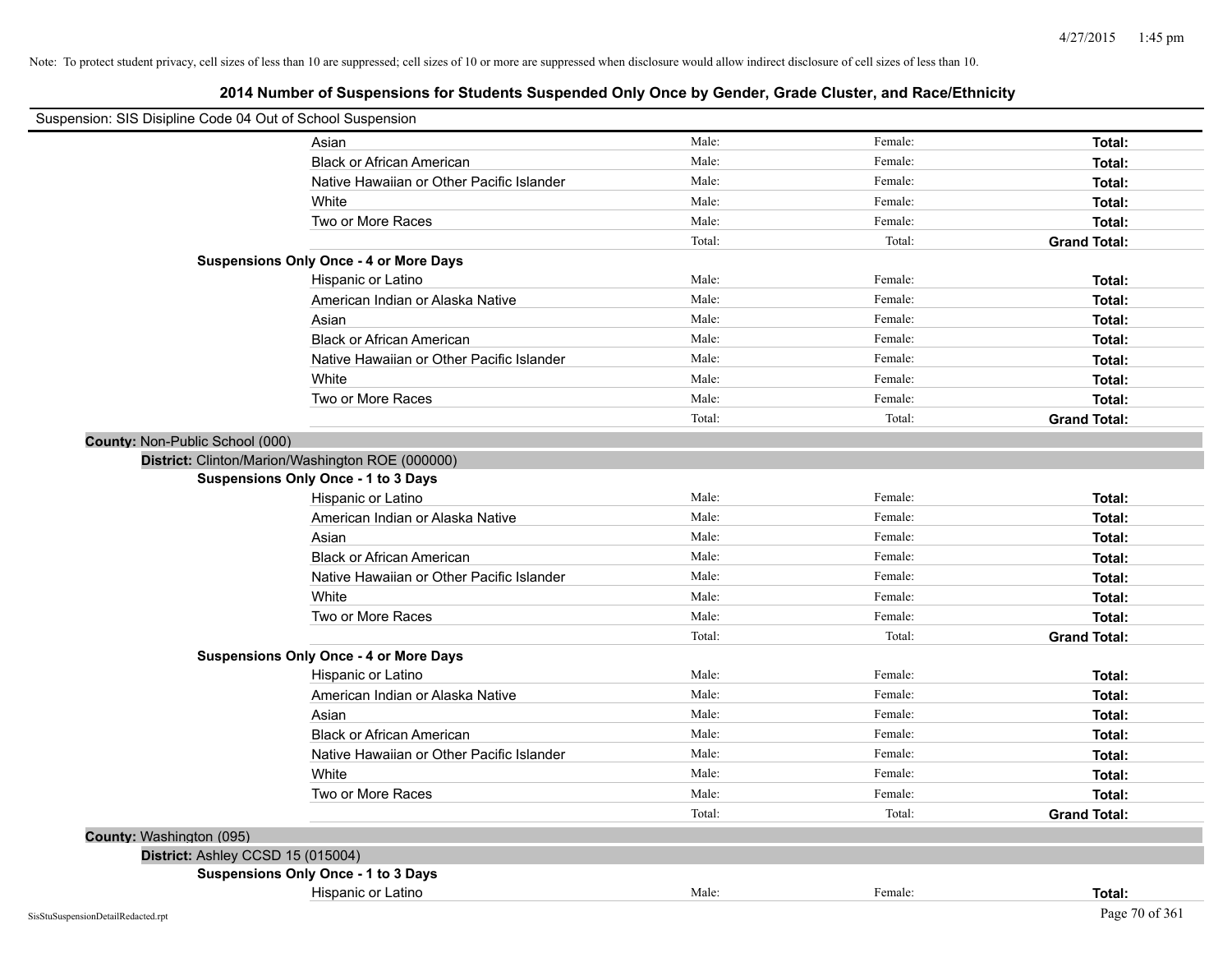**2014 Number of Suspensions for Students Suspended Only Once by Gender, Grade Cluster, and Race/Ethnicity**

| Suspension: SIS Disipline Code 04 Out of School Suspension |        |         |                     |  |
|------------------------------------------------------------|--------|---------|---------------------|--|
| American Indian or Alaska Native                           | Male:  | Female: | Total:              |  |
| Asian                                                      | Male:  | Female: | Total:              |  |
| <b>Black or African American</b>                           | Male:  | Female: | Total:              |  |
| Native Hawaiian or Other Pacific Islander                  | Male:  | Female: | Total:              |  |
| White                                                      | Male:  | Female: | Total:              |  |
| Two or More Races                                          | Male:  | Female: | Total:              |  |
|                                                            | Total: | Total:  | <b>Grand Total:</b> |  |
| District: Irvington CCSD 11 (011004)                       |        |         |                     |  |
| Suspensions Only Once - 1 to 3 Days                        |        |         |                     |  |
| Hispanic or Latino                                         | Male:  | Female: | Total:              |  |
| American Indian or Alaska Native                           | Male:  | Female: | Total:              |  |
| Asian                                                      | Male:  | Female: | Total:              |  |
| <b>Black or African American</b>                           | Male:  | Female: | Total:              |  |
| Native Hawaiian or Other Pacific Islander                  | Male:  | Female: | Total:              |  |
| White                                                      | Male:  | Female: | Total:              |  |
| Two or More Races                                          | Male:  | Female: | Total:              |  |
|                                                            | Total: | Total:  | <b>Grand Total:</b> |  |
| <b>Suspensions Only Once - 4 or More Days</b>              |        |         |                     |  |
| Hispanic or Latino                                         | Male:  | Female: | Total:              |  |
| American Indian or Alaska Native                           | Male:  | Female: | Total:              |  |
| Asian                                                      | Male:  | Female: | Total:              |  |
| <b>Black or African American</b>                           | Male:  | Female: | Total:              |  |
| Native Hawaiian or Other Pacific Islander                  | Male:  | Female: | Total:              |  |
| White                                                      | Male:  | Female: | Total:              |  |
| Two or More Races                                          | Male:  | Female: | Total:              |  |
|                                                            | Total: | Total:  | <b>Grand Total:</b> |  |
| District: Nashville CCSD 49 (049004)                       |        |         |                     |  |
| Suspensions Only Once - 1 to 3 Days                        |        |         |                     |  |
| Hispanic or Latino                                         | Male:  | Female: | Total:              |  |
| American Indian or Alaska Native                           | Male:  | Female: | Total:              |  |
| Asian                                                      | Male:  | Female: | Total:              |  |
| <b>Black or African American</b>                           | Male:  | Female: | Total:              |  |
| Native Hawaiian or Other Pacific Islander                  | Male:  | Female: | Total:              |  |
| White                                                      | Male:  | Female: | Total:              |  |
| Two or More Races                                          | Male:  | Female: | Total:              |  |
|                                                            | Total: | Total:  | <b>Grand Total:</b> |  |
| District: Nashville CHSD 99 (099016)                       |        |         |                     |  |

**Suspensions Only Once - 1 to 3 Days**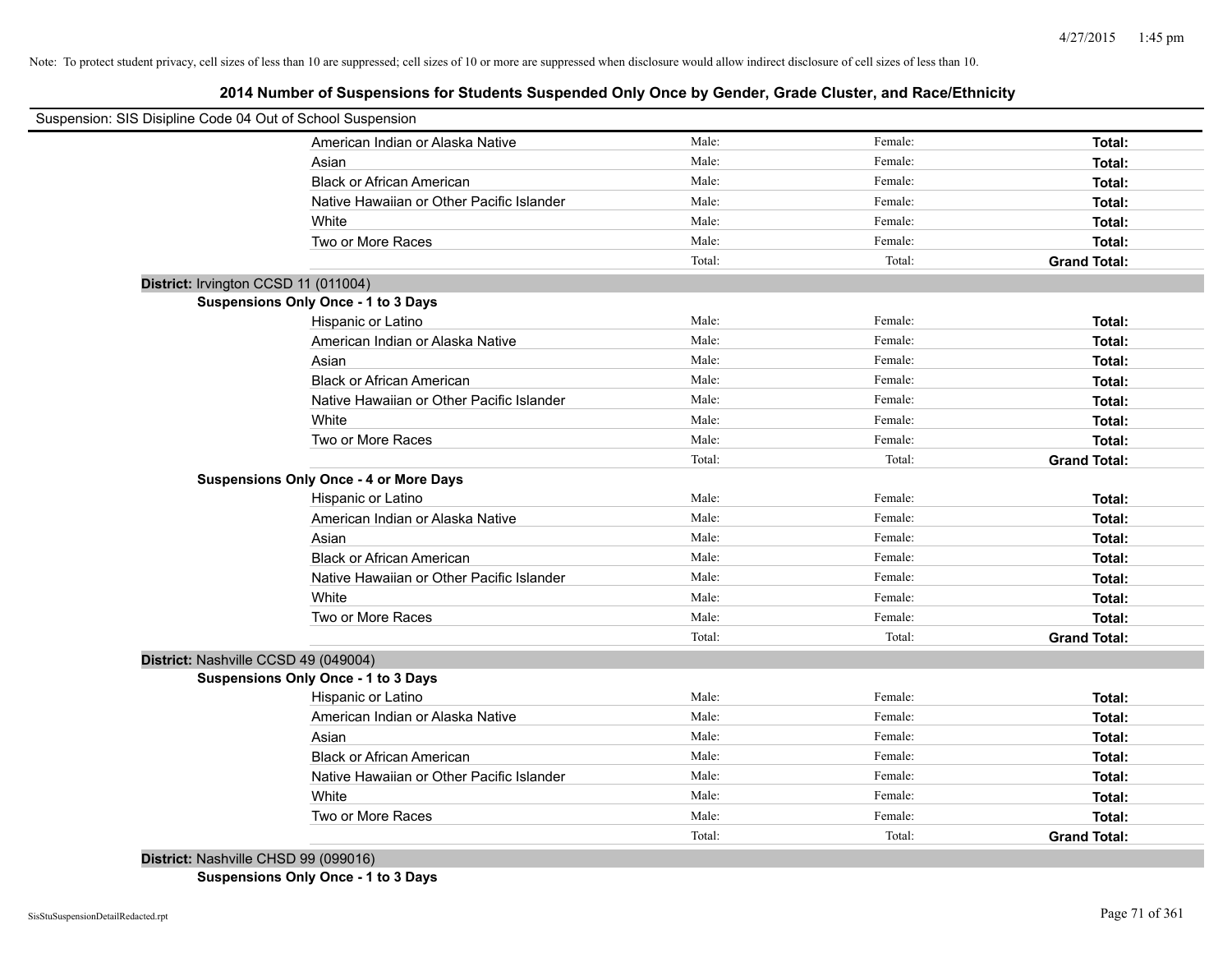| Suspension: SIS Disipline Code 04 Out of School Suspension |                                               |        |         |                     |
|------------------------------------------------------------|-----------------------------------------------|--------|---------|---------------------|
|                                                            | Hispanic or Latino                            | Male:  | Female: | Total:              |
|                                                            | American Indian or Alaska Native              | Male:  | Female: | Total:              |
|                                                            | Asian                                         | Male:  | Female: | Total:              |
|                                                            | <b>Black or African American</b>              | Male:  | Female: | Total:              |
|                                                            | Native Hawaiian or Other Pacific Islander     | Male:  | Female: | Total:              |
|                                                            | White                                         | Male:  | Female: | 10<br>Total:        |
|                                                            | Two or More Races                             | Male:  | Female: | Total:              |
|                                                            |                                               | Total: | Total:  | <b>Grand Total:</b> |
|                                                            | District: West Washington Co CUD 10 (010026)  |        |         |                     |
|                                                            | <b>Suspensions Only Once - 1 to 3 Days</b>    |        |         |                     |
|                                                            | Hispanic or Latino                            | Male:  | Female: | Total:              |
|                                                            | American Indian or Alaska Native              | Male:  | Female: | Total:              |
|                                                            | Asian                                         | Male:  | Female: | Total:              |
|                                                            | <b>Black or African American</b>              | Male:  | Female: | Total:              |
|                                                            | Native Hawaiian or Other Pacific Islander     | Male:  | Female: | Total:              |
|                                                            | White                                         | Male:  | Female: | Total:              |
|                                                            | Two or More Races                             | Male:  | Female: | Total:              |
|                                                            |                                               | Total: | Total:  | <b>Grand Total:</b> |
|                                                            | <b>Suspensions Only Once - 4 or More Days</b> |        |         |                     |
|                                                            | Hispanic or Latino                            | Male:  | Female: | Total:              |
|                                                            | American Indian or Alaska Native              | Male:  | Female: | Total:              |
|                                                            | Asian                                         | Male:  | Female: | Total:              |
|                                                            | <b>Black or African American</b>              | Male:  | Female: | Total:              |
|                                                            | Native Hawaiian or Other Pacific Islander     | Male:  | Female: | Total:              |
|                                                            | White                                         | Male:  | Female: | Total:              |
|                                                            | Two or More Races                             | Male:  | Female: | Total:              |
|                                                            |                                               | Total: | Total:  | <b>Grand Total:</b> |
|                                                            |                                               |        |         |                     |
| Region: Clk/Cls/Cmbn/Dglas/Edgr/Mltr/Shlb (11)             |                                               |        |         |                     |
| County: Clark (012)                                        |                                               |        |         |                     |
|                                                            | District: Casey-Westfield CUSD 4C (004C26)    |        |         |                     |
|                                                            | <b>Suspensions Only Once - 1 to 3 Days</b>    |        |         |                     |
|                                                            | Hispanic or Latino                            | Male:  | Female: | Total:              |
|                                                            | American Indian or Alaska Native              | Male:  | Female: | Total:              |
|                                                            | Asian                                         | Male:  | Female: | Total:              |
|                                                            | <b>Black or African American</b>              | Male:  | Female: | Total:              |
|                                                            | Native Hawaiian or Other Pacific Islander     | Male:  | Female: | Total:              |
|                                                            | White                                         | Male:  | Female: | Total:              |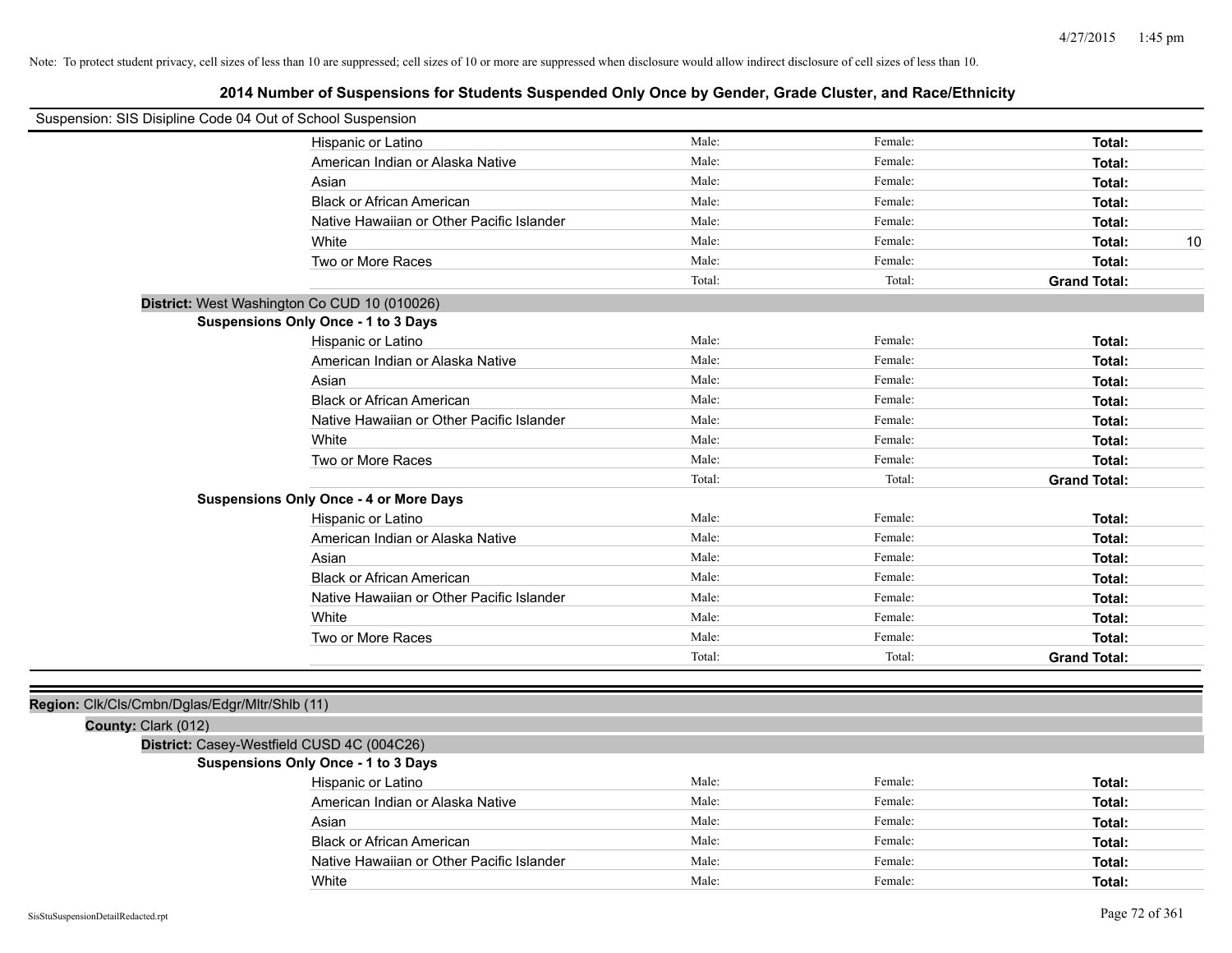| Suspension: SIS Disipline Code 04 Out of School Suspension |                                               |        |         |                     |
|------------------------------------------------------------|-----------------------------------------------|--------|---------|---------------------|
|                                                            | Two or More Races                             | Male:  | Female: | Total:              |
|                                                            |                                               | Total: | Total:  | <b>Grand Total:</b> |
|                                                            | <b>Suspensions Only Once - 4 or More Days</b> |        |         |                     |
|                                                            | Hispanic or Latino                            | Male:  | Female: | Total:              |
|                                                            | American Indian or Alaska Native              | Male:  | Female: | Total:              |
|                                                            | Asian                                         | Male:  | Female: | Total:              |
|                                                            | <b>Black or African American</b>              | Male:  | Female: | Total:              |
|                                                            | Native Hawaiian or Other Pacific Islander     | Male:  | Female: | Total:              |
|                                                            | White                                         | Male:  | Female: | Total:              |
|                                                            | Two or More Races                             | Male:  | Female: | Total:              |
|                                                            |                                               | Total: | Total:  | <b>Grand Total:</b> |
| District: Marshall CUSD 2C (002C26)                        |                                               |        |         |                     |
|                                                            | Suspensions Only Once - 1 to 3 Days           |        |         |                     |
|                                                            | Hispanic or Latino                            | Male:  | Female: | Total:              |
|                                                            | American Indian or Alaska Native              | Male:  | Female: | Total:              |
|                                                            | Asian                                         | Male:  | Female: | Total:              |
|                                                            | <b>Black or African American</b>              | Male:  | Female: | Total:              |
|                                                            | Native Hawaiian or Other Pacific Islander     | Male:  | Female: | Total:              |
|                                                            | White                                         | Male:  | Female: | 25<br>Total:        |
|                                                            | Two or More Races                             | Male:  | Female: | Total:              |
|                                                            |                                               | Total: | Total:  | <b>Grand Total:</b> |
|                                                            | <b>Suspensions Only Once - 4 or More Days</b> |        |         |                     |
|                                                            | Hispanic or Latino                            | Male:  | Female: | Total:              |
|                                                            | American Indian or Alaska Native              | Male:  | Female: | Total:              |
|                                                            | Asian                                         | Male:  | Female: | Total:              |
|                                                            | <b>Black or African American</b>              | Male:  | Female: | Total:              |
|                                                            | Native Hawaiian or Other Pacific Islander     | Male:  | Female: | Total:              |
|                                                            | White                                         | Male:  | Female: | Total:              |
|                                                            | Two or More Races                             | Male:  | Female: | Total:              |
|                                                            |                                               | Total: | Total:  | <b>Grand Total:</b> |
| District: Martinsville CUSD 3C (003C26)                    |                                               |        |         |                     |
|                                                            | <b>Suspensions Only Once - 1 to 3 Days</b>    |        |         |                     |
|                                                            | Hispanic or Latino                            | Male:  | Female: | Total:              |
|                                                            | American Indian or Alaska Native              | Male:  | Female: | Total:              |
|                                                            | Asian                                         | Male:  | Female: | Total:              |
|                                                            | <b>Black or African American</b>              | Male:  | Female: | Total:              |
|                                                            | Native Hawaiian or Other Pacific Islander     | Male:  | Female: | Total:              |
|                                                            | White                                         | Male:  | Female: | Total:              |
|                                                            | Two or More Races                             | Male:  | Female: | Total:              |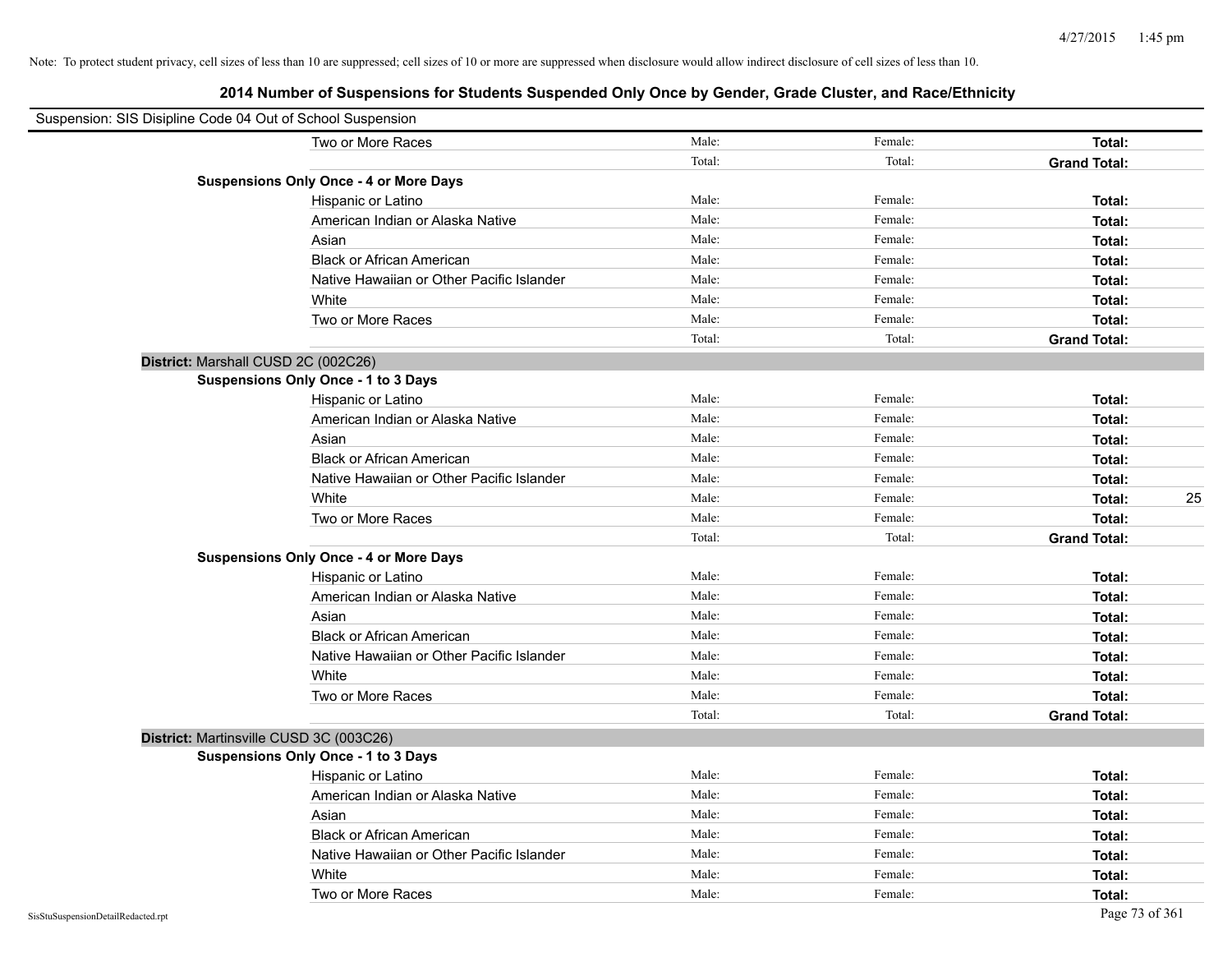|                                    | Suspension: SIS Disipline Code 04 Out of School Suspension | Total: | Total:  |                               |    |
|------------------------------------|------------------------------------------------------------|--------|---------|-------------------------------|----|
|                                    |                                                            |        |         | <b>Grand Total:</b>           |    |
|                                    | <b>Suspensions Only Once - 4 or More Days</b>              | Male:  | Female: | Total:                        |    |
|                                    | Hispanic or Latino                                         | Male:  | Female: |                               |    |
|                                    | American Indian or Alaska Native                           | Male:  | Female: | Total:                        |    |
|                                    | Asian<br><b>Black or African American</b>                  | Male:  | Female: | Total:<br>Total:              |    |
|                                    |                                                            | Male:  | Female: |                               |    |
|                                    | Native Hawaiian or Other Pacific Islander                  | Male:  | Female: | Total:                        |    |
|                                    | White                                                      | Male:  | Female: | Total:                        |    |
|                                    | Two or More Races                                          | Total: | Total:  | Total:<br><b>Grand Total:</b> |    |
|                                    |                                                            |        |         |                               |    |
| County: Coles (015)                | District: Charleston CUSD 1 (001026)                       |        |         |                               |    |
|                                    | <b>Suspensions Only Once - 1 to 3 Days</b>                 |        |         |                               |    |
|                                    | Hispanic or Latino                                         | Male:  | Female: | Total:                        |    |
|                                    | American Indian or Alaska Native                           | Male:  | Female: | Total:                        |    |
|                                    | Asian                                                      | Male:  | Female: | Total:                        |    |
|                                    | <b>Black or African American</b>                           | Male:  | Female: | Total:                        |    |
|                                    | Native Hawaiian or Other Pacific Islander                  | Male:  | Female: | Total:                        |    |
|                                    | White                                                      | Male:  | Female: | Total:                        | 23 |
|                                    | Two or More Races                                          | Male:  | Female: | Total:                        |    |
|                                    |                                                            | Total: | Total:  | <b>Grand Total:</b>           | 33 |
|                                    | <b>Suspensions Only Once - 4 or More Days</b>              |        |         |                               |    |
|                                    | Hispanic or Latino                                         | Male:  | Female: | Total:                        |    |
|                                    | American Indian or Alaska Native                           | Male:  | Female: | Total:                        |    |
|                                    | Asian                                                      | Male:  | Female: | Total:                        |    |
|                                    | <b>Black or African American</b>                           | Male:  | Female: | Total:                        |    |
|                                    | Native Hawaiian or Other Pacific Islander                  | Male:  | Female: | Total:                        |    |
|                                    | White                                                      | Male:  | Female: | Total:                        | 12 |
|                                    | Two or More Races                                          | Male:  | Female: | Total:                        |    |
|                                    |                                                            | Total: | Total:  | <b>Grand Total:</b>           |    |
|                                    | District: Eastern IL Area of Spec Educ (801060)            |        |         |                               |    |
|                                    | <b>Suspensions Only Once - 1 to 3 Days</b>                 |        |         |                               |    |
|                                    | Hispanic or Latino                                         | Male:  | Female: | Total:                        |    |
|                                    | American Indian or Alaska Native                           | Male:  | Female: | Total:                        |    |
|                                    | Asian                                                      | Male:  | Female: | Total:                        |    |
|                                    | <b>Black or African American</b>                           | Male:  | Female: | Total:                        |    |
|                                    | Native Hawaiian or Other Pacific Islander                  | Male:  | Female: | Total:                        |    |
|                                    | White                                                      | Male:  | Female: | Total:                        |    |
|                                    | Two or More Races                                          | Male:  | Female: | Total:                        |    |
| SisStuSuspensionDetailRedacted.rpt |                                                            |        |         | Page 74 of 361                |    |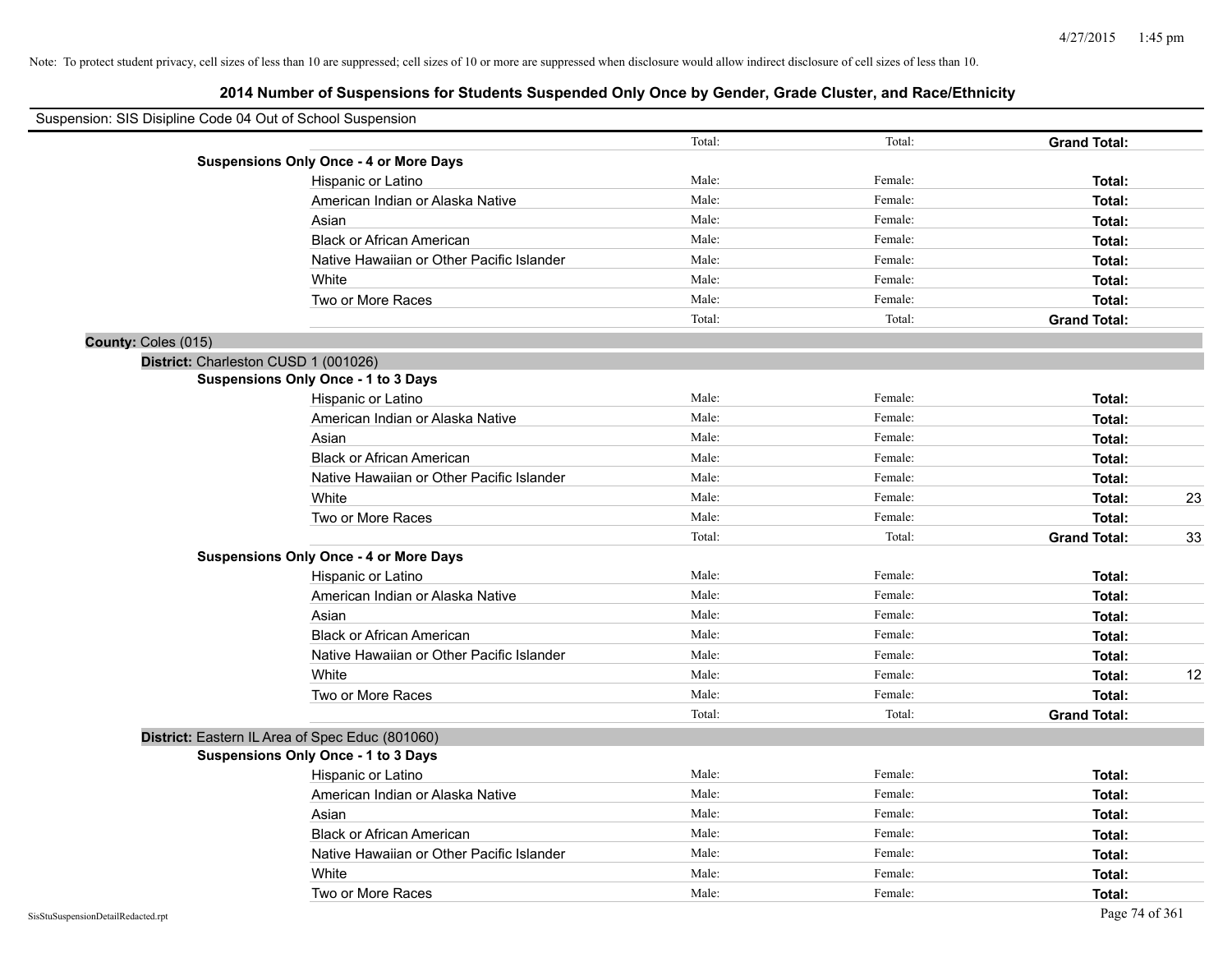| Suspension: SIS Disipline Code 04 Out of School Suspension |                                               |        |    |         |    |                     |    |
|------------------------------------------------------------|-----------------------------------------------|--------|----|---------|----|---------------------|----|
|                                                            |                                               | Total: |    | Total:  |    | <b>Grand Total:</b> |    |
|                                                            | District: Mattoon CUSD 2 (002026)             |        |    |         |    |                     |    |
|                                                            | Suspensions Only Once - 1 to 3 Days           |        |    |         |    |                     |    |
|                                                            | Hispanic or Latino                            | Male:  |    | Female: |    | Total:              |    |
|                                                            | American Indian or Alaska Native              | Male:  |    | Female: |    | Total:              |    |
|                                                            | Asian                                         | Male:  |    | Female: |    | Total:              |    |
|                                                            | <b>Black or African American</b>              | Male:  |    | Female: |    | Total:              |    |
|                                                            | Native Hawaiian or Other Pacific Islander     | Male:  |    | Female: |    | Total:              |    |
|                                                            | White                                         | Male:  | 37 | Female: | 16 | Total:              | 53 |
|                                                            | Two or More Races                             | Male:  |    | Female: |    | Total:              |    |
|                                                            |                                               | Total: |    | Total:  |    | <b>Grand Total:</b> | 64 |
|                                                            | <b>Suspensions Only Once - 4 or More Days</b> |        |    |         |    |                     |    |
|                                                            | Hispanic or Latino                            | Male:  |    | Female: |    | Total:              |    |
|                                                            | American Indian or Alaska Native              | Male:  |    | Female: |    | Total:              |    |
|                                                            | Asian                                         | Male:  |    | Female: |    | Total:              |    |
|                                                            | <b>Black or African American</b>              | Male:  |    | Female: |    | Total:              |    |
|                                                            | Native Hawaiian or Other Pacific Islander     | Male:  |    | Female: |    | Total:              |    |
|                                                            | White                                         | Male:  |    | Female: |    | Total:              | 10 |
|                                                            | Two or More Races                             | Male:  |    | Female: |    | Total:              |    |
|                                                            |                                               | Total: |    | Total:  |    | <b>Grand Total:</b> |    |
|                                                            | District: Oakland CUSD 5 (005026)             |        |    |         |    |                     |    |
|                                                            | <b>Suspensions Only Once - 4 or More Days</b> |        |    |         |    |                     |    |
|                                                            | Hispanic or Latino                            | Male:  |    | Female: |    | Total:              |    |
|                                                            | American Indian or Alaska Native              | Male:  |    | Female: |    | Total:              |    |
|                                                            | Asian                                         | Male:  |    | Female: |    | Total:              |    |
|                                                            | <b>Black or African American</b>              | Male:  |    | Female: |    | Total:              |    |
|                                                            | Native Hawaiian or Other Pacific Islander     | Male:  |    | Female: |    | Total:              |    |
|                                                            | White                                         | Male:  |    | Female: |    | Total:              |    |
|                                                            | Two or More Races                             | Male:  |    | Female: |    | Total:              |    |
|                                                            |                                               | Total: |    | Total:  |    | <b>Grand Total:</b> |    |
| County: Cumberland (018)                                   |                                               |        |    |         |    |                     |    |
|                                                            | District: Cumberland CUSD 77 (077026)         |        |    |         |    |                     |    |
|                                                            | Suspensions Only Once - 1 to 3 Days           |        |    |         |    |                     |    |
|                                                            | Hispanic or Latino                            | Male:  |    | Female: |    | Total:              |    |
|                                                            | American Indian or Alaska Native              | Male:  |    | Female: |    | Total:              |    |
|                                                            | Asian                                         | Male:  |    | Female: |    | Total:              |    |
|                                                            | <b>Black or African American</b>              | Male:  |    | Female: |    | Total:              |    |
|                                                            | Native Hawaiian or Other Pacific Islander     | Male:  |    | Female: |    | Total:              |    |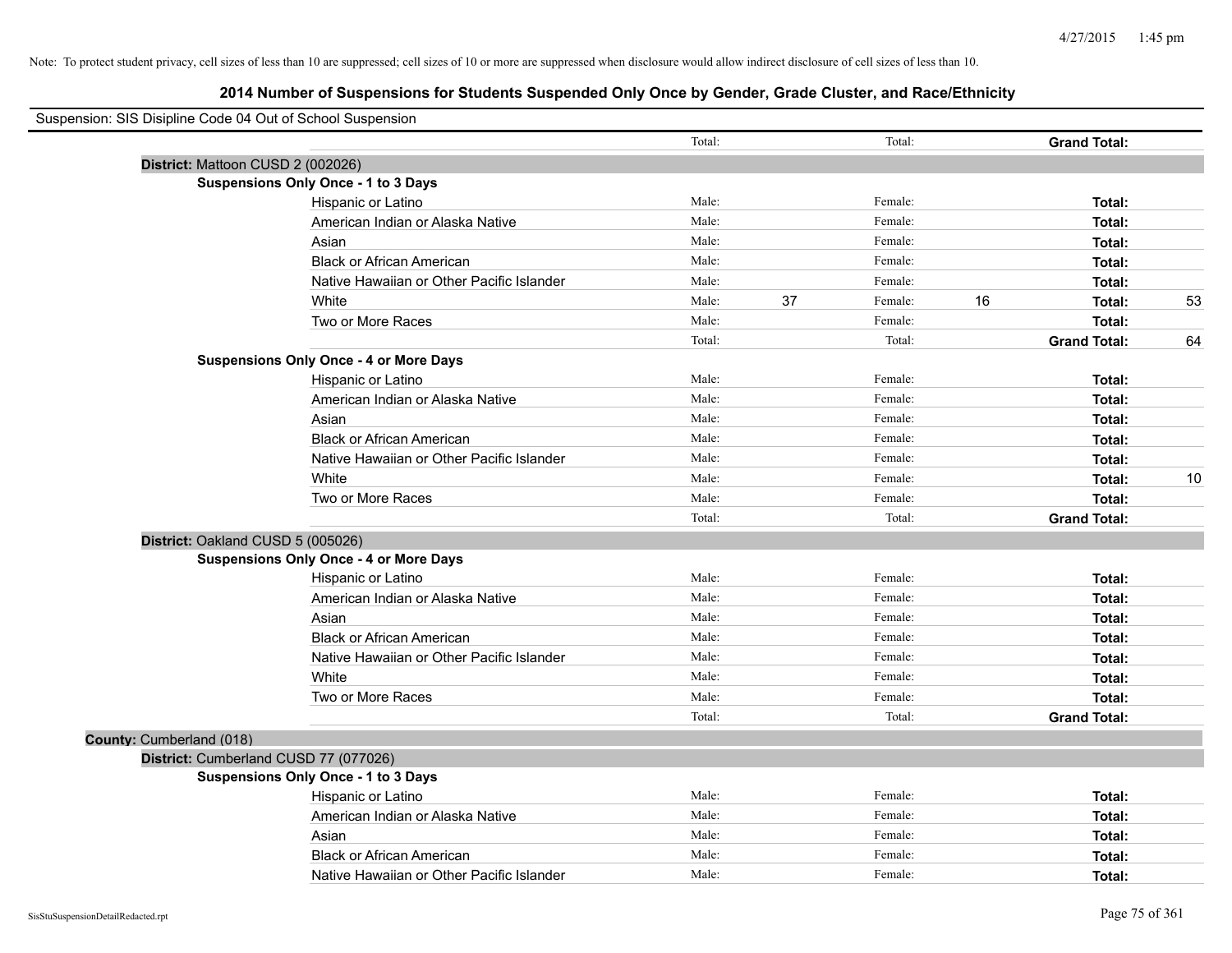|                                    | Suspension: SIS Disipline Code 04 Out of School Suspension |        |         |                     |
|------------------------------------|------------------------------------------------------------|--------|---------|---------------------|
|                                    | White                                                      | Male:  | Female: | Total:<br>10        |
|                                    | Two or More Races                                          | Male:  | Female: | Total:              |
|                                    |                                                            | Total: | Total:  | <b>Grand Total:</b> |
|                                    | <b>Suspensions Only Once - 4 or More Days</b>              |        |         |                     |
|                                    | Hispanic or Latino                                         | Male:  | Female: | Total:              |
|                                    | American Indian or Alaska Native                           | Male:  | Female: | Total:              |
|                                    | Asian                                                      | Male:  | Female: | Total:              |
|                                    | <b>Black or African American</b>                           | Male:  | Female: | Total:              |
|                                    | Native Hawaiian or Other Pacific Islander                  | Male:  | Female: | Total:              |
|                                    | White                                                      | Male:  | Female: | Total:              |
|                                    | Two or More Races                                          | Male:  | Female: | Total:              |
|                                    |                                                            | Total: | Total:  | <b>Grand Total:</b> |
|                                    | District: Neoga CUSD 3 (003026)                            |        |         |                     |
|                                    | <b>Suspensions Only Once - 1 to 3 Days</b>                 |        |         |                     |
|                                    | Hispanic or Latino                                         | Male:  | Female: | Total:              |
|                                    | American Indian or Alaska Native                           | Male:  | Female: | Total:              |
|                                    | Asian                                                      | Male:  | Female: | Total:              |
|                                    | <b>Black or African American</b>                           | Male:  | Female: | Total:              |
|                                    | Native Hawaiian or Other Pacific Islander                  | Male:  | Female: | Total:              |
|                                    | White                                                      | Male:  | Female: | Total:              |
|                                    | Two or More Races                                          | Male:  | Female: | Total:              |
|                                    |                                                            | Total: | Total:  | <b>Grand Total:</b> |
|                                    | <b>Suspensions Only Once - 4 or More Days</b>              |        |         |                     |
|                                    | Hispanic or Latino                                         | Male:  | Female: | Total:              |
|                                    | American Indian or Alaska Native                           | Male:  | Female: | Total:              |
|                                    | Asian                                                      | Male:  | Female: | Total:              |
|                                    | <b>Black or African American</b>                           | Male:  | Female: | Total:              |
|                                    | Native Hawaiian or Other Pacific Islander                  | Male:  | Female: | Total:              |
|                                    | White                                                      | Male:  | Female: | Total:              |
|                                    | Two or More Races                                          | Male:  | Female: | Total:              |
|                                    |                                                            | Total: | Total:  | <b>Grand Total:</b> |
| County: Douglas (021)              |                                                            |        |         |                     |
|                                    | District: Arcola CUSD 306 (306026)                         |        |         |                     |
|                                    | <b>Suspensions Only Once - 1 to 3 Days</b>                 |        |         |                     |
|                                    | Hispanic or Latino                                         | Male:  | Female: | 10<br>Total:        |
|                                    | American Indian or Alaska Native                           | Male:  | Female: | Total:              |
|                                    | Asian                                                      | Male:  | Female: | Total:              |
|                                    | <b>Black or African American</b>                           | Male:  | Female: | Total:              |
|                                    | Native Hawaiian or Other Pacific Islander                  | Male:  | Female: | Total:              |
| SisStuSuspensionDetailRedacted.rpt |                                                            |        |         | Page 76 of 361      |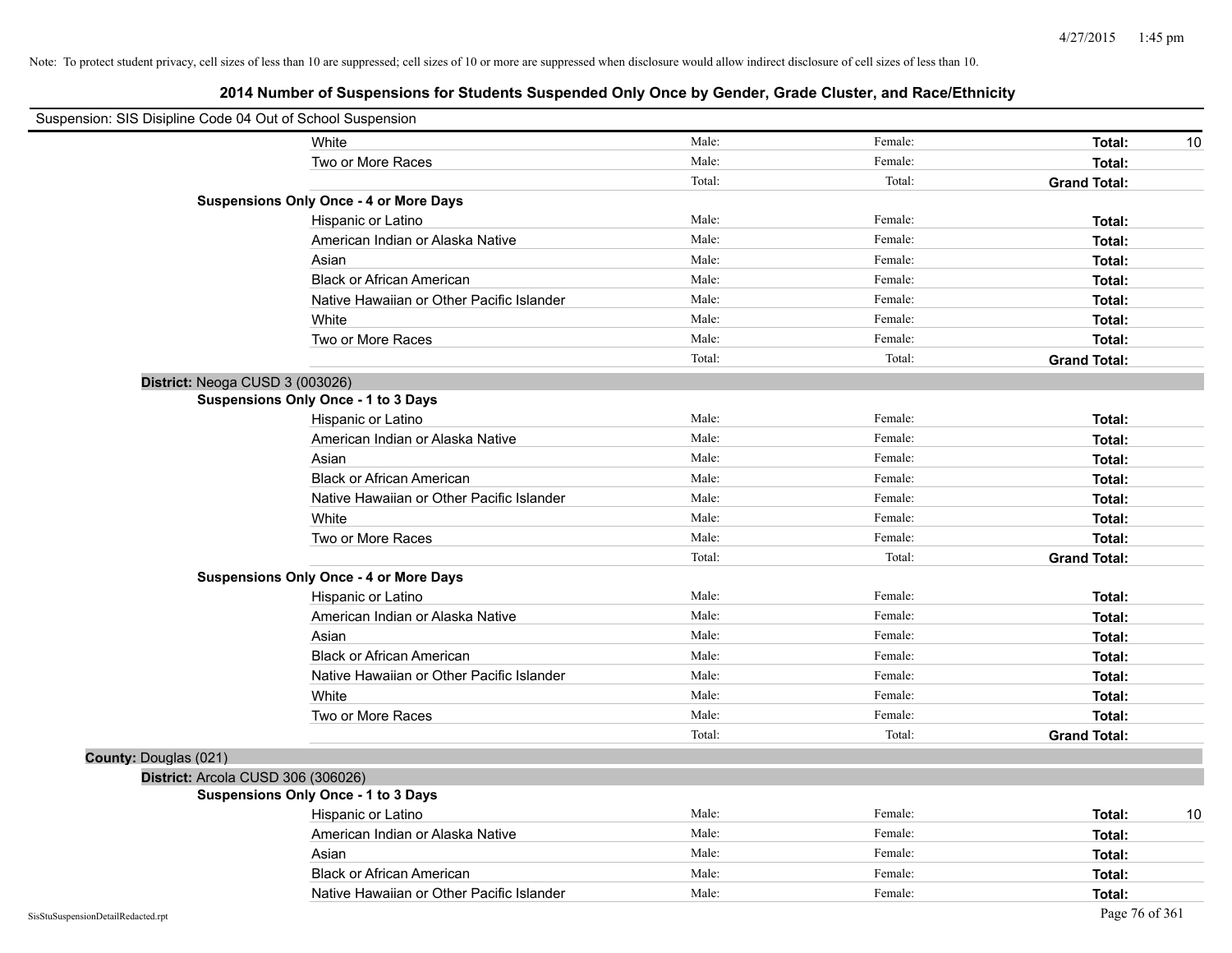| Suspension: SIS Disipline Code 04 Out of School Suspension |                                               |        |         |                     |
|------------------------------------------------------------|-----------------------------------------------|--------|---------|---------------------|
|                                                            | White                                         | Male:  | Female: | Total:<br>10        |
|                                                            | Two or More Races                             | Male:  | Female: | Total:              |
|                                                            |                                               | Total: | Total:  | <b>Grand Total:</b> |
|                                                            | <b>Suspensions Only Once - 4 or More Days</b> |        |         |                     |
|                                                            | Hispanic or Latino                            | Male:  | Female: | Total:              |
|                                                            | American Indian or Alaska Native              | Male:  | Female: | Total:              |
|                                                            | Asian                                         | Male:  | Female: | Total:              |
|                                                            | <b>Black or African American</b>              | Male:  | Female: | Total:              |
|                                                            | Native Hawaiian or Other Pacific Islander     | Male:  | Female: | Total:              |
|                                                            | White                                         | Male:  | Female: | Total:              |
|                                                            | Two or More Races                             | Male:  | Female: | Total:              |
|                                                            |                                               | Total: | Total:  | <b>Grand Total:</b> |
|                                                            | District: Arthur CUSD 305 (305026)            |        |         |                     |
|                                                            | <b>Suspensions Only Once - 1 to 3 Days</b>    |        |         |                     |
|                                                            | Hispanic or Latino                            | Male:  | Female: | Total:              |
|                                                            | American Indian or Alaska Native              | Male:  | Female: | Total:              |
|                                                            | Asian                                         | Male:  | Female: | Total:              |
|                                                            | <b>Black or African American</b>              | Male:  | Female: | Total:              |
|                                                            | Native Hawaiian or Other Pacific Islander     | Male:  | Female: | Total:              |
|                                                            | White                                         | Male:  | Female: | Total:              |
|                                                            | Two or More Races                             | Male:  | Female: | Total:              |
|                                                            |                                               | Total: | Total:  | <b>Grand Total:</b> |
|                                                            | <b>Suspensions Only Once - 4 or More Days</b> |        |         |                     |
|                                                            | Hispanic or Latino                            | Male:  | Female: | Total:              |
|                                                            | American Indian or Alaska Native              | Male:  | Female: | Total:              |
|                                                            | Asian                                         | Male:  | Female: | Total:              |
|                                                            | <b>Black or African American</b>              | Male:  | Female: | Total:              |
|                                                            | Native Hawaiian or Other Pacific Islander     | Male:  | Female: | Total:              |
|                                                            | White                                         | Male:  | Female: | Total:              |
|                                                            | Two or More Races                             | Male:  | Female: | Total:              |
|                                                            |                                               | Total: | Total:  | <b>Grand Total:</b> |
|                                                            | District: Tuscola CUSD 301 (301026)           |        |         |                     |
|                                                            | <b>Suspensions Only Once - 1 to 3 Days</b>    |        |         |                     |
|                                                            | Hispanic or Latino                            | Male:  | Female: | Total:              |
|                                                            | American Indian or Alaska Native              | Male:  | Female: | Total:              |
|                                                            | Asian                                         | Male:  | Female: | Total:              |
|                                                            | <b>Black or African American</b>              | Male:  | Female: | Total:              |
|                                                            | Native Hawaiian or Other Pacific Islander     | Male:  | Female: | Total:              |
|                                                            | White                                         | Male:  | Female: | Total:<br>13        |
| SisStuSuspensionDetailRedacted.rpt                         |                                               |        |         | Page 77 of 361      |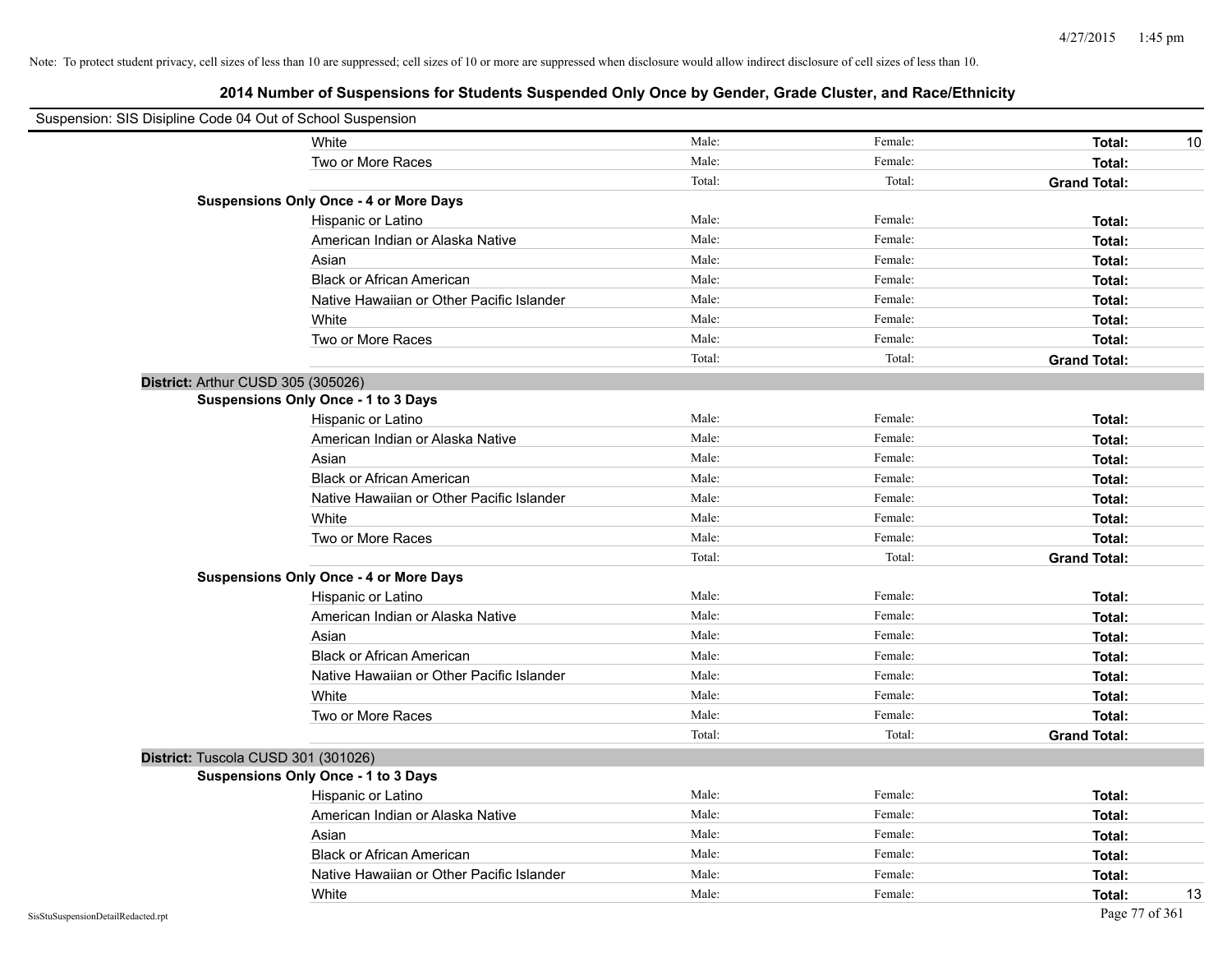| Suspension: SIS Disipline Code 04 Out of School Suspension |                                               |        |         |                     |
|------------------------------------------------------------|-----------------------------------------------|--------|---------|---------------------|
|                                                            | Two or More Races                             | Male:  | Female: | Total:              |
|                                                            |                                               | Total: | Total:  | <b>Grand Total:</b> |
|                                                            | <b>Suspensions Only Once - 4 or More Days</b> |        |         |                     |
|                                                            | Hispanic or Latino                            | Male:  | Female: | Total:              |
|                                                            | American Indian or Alaska Native              | Male:  | Female: | Total:              |
|                                                            | Asian                                         | Male:  | Female: | Total:              |
|                                                            | <b>Black or African American</b>              | Male:  | Female: | Total:              |
|                                                            | Native Hawaiian or Other Pacific Islander     | Male:  | Female: | Total:              |
|                                                            | White                                         | Male:  | Female: | Total:              |
|                                                            | Two or More Races                             | Male:  | Female: | Total:              |
|                                                            |                                               | Total: | Total:  | <b>Grand Total:</b> |
| District: Villa Grove CUSD 302 (302026)                    |                                               |        |         |                     |
|                                                            | Suspensions Only Once - 1 to 3 Days           |        |         |                     |
|                                                            | Hispanic or Latino                            | Male:  | Female: | Total:              |
|                                                            | American Indian or Alaska Native              | Male:  | Female: | Total:              |
|                                                            | Asian                                         | Male:  | Female: | Total:              |
|                                                            | <b>Black or African American</b>              | Male:  | Female: | Total:              |
|                                                            | Native Hawaiian or Other Pacific Islander     | Male:  | Female: | Total:              |
|                                                            | White                                         | Male:  | Female: | Total:              |
|                                                            | Two or More Races                             | Male:  | Female: | Total:              |
|                                                            |                                               | Total: | Total:  | <b>Grand Total:</b> |
|                                                            | <b>Suspensions Only Once - 4 or More Days</b> |        |         |                     |
|                                                            | Hispanic or Latino                            | Male:  | Female: | Total:              |
|                                                            | American Indian or Alaska Native              | Male:  | Female: | Total:              |
|                                                            | Asian                                         | Male:  | Female: | Total:              |
|                                                            | <b>Black or African American</b>              | Male:  | Female: | Total:              |
|                                                            | Native Hawaiian or Other Pacific Islander     | Male:  | Female: | Total:              |
|                                                            | White                                         | Male:  | Female: | Total:              |
|                                                            | Two or More Races                             | Male:  | Female: | Total:              |
|                                                            |                                               | Total: | Total:  | <b>Grand Total:</b> |
| County: Edgar (023)                                        |                                               |        |         |                     |
| District: Edgar County CUD 6 (006026)                      |                                               |        |         |                     |
|                                                            | <b>Suspensions Only Once - 1 to 3 Days</b>    |        |         |                     |
|                                                            | Hispanic or Latino                            | Male:  | Female: | Total:              |
|                                                            | American Indian or Alaska Native              | Male:  | Female: | Total:              |
|                                                            | Asian                                         | Male:  | Female: | Total:              |
|                                                            | <b>Black or African American</b>              | Male:  | Female: | Total:              |
|                                                            | Native Hawaiian or Other Pacific Islander     | Male:  | Female: | Total:              |
|                                                            | White                                         | Male:  | Female: | Total:              |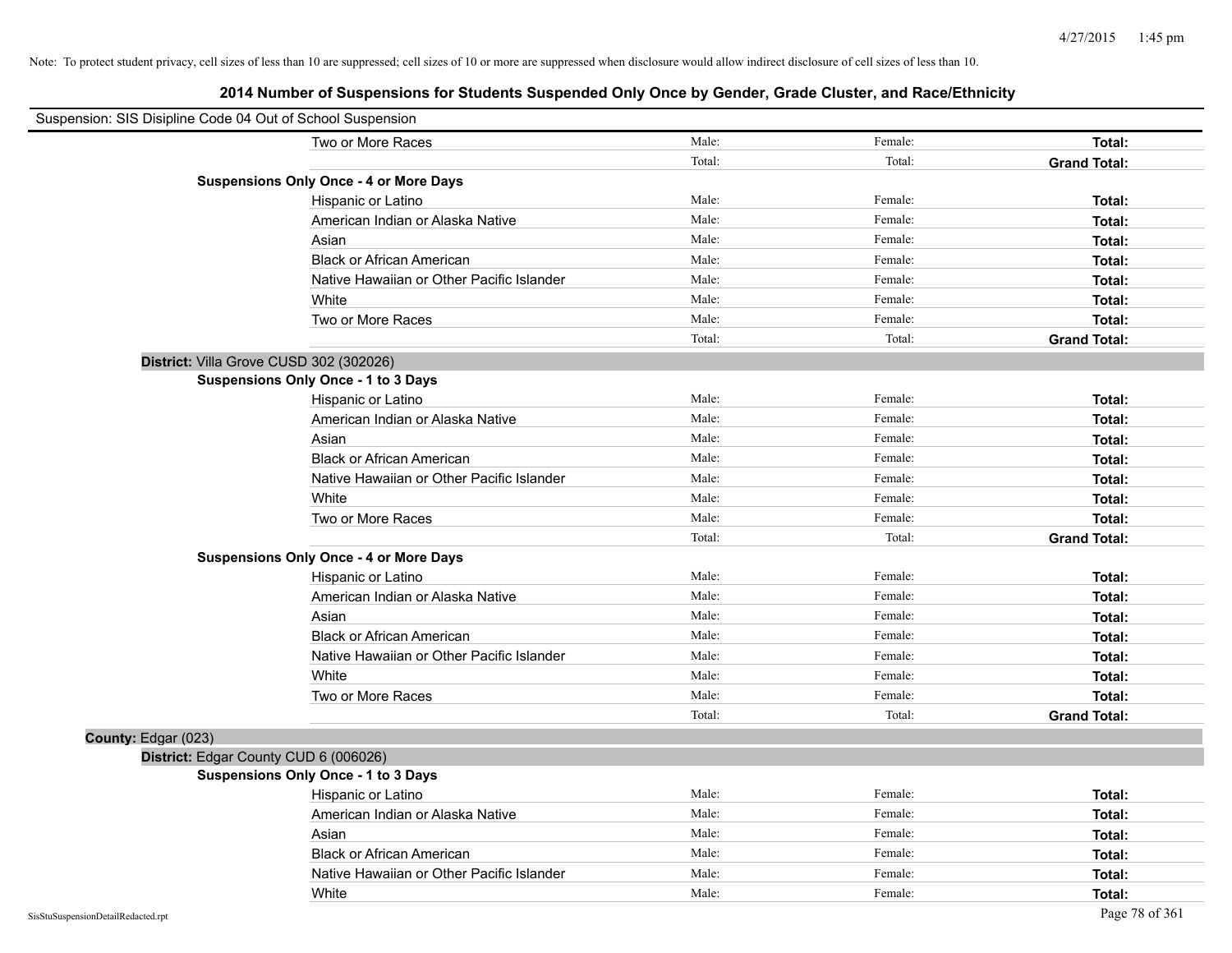| Suspension: SIS Disipline Code 04 Out of School Suspension |                                            |        |         |                     |
|------------------------------------------------------------|--------------------------------------------|--------|---------|---------------------|
|                                                            | Two or More Races                          | Male:  | Female: | Total:              |
|                                                            |                                            | Total: | Total:  | <b>Grand Total:</b> |
| District: Kansas CUSD 3 (003026)                           |                                            |        |         |                     |
|                                                            | Suspensions Only Once - 1 to 3 Days        |        |         |                     |
|                                                            | Hispanic or Latino                         | Male:  | Female: | Total:              |
|                                                            | American Indian or Alaska Native           | Male:  | Female: | Total:              |
|                                                            | Asian                                      | Male:  | Female: | Total:              |
|                                                            | <b>Black or African American</b>           | Male:  | Female: | Total:              |
|                                                            | Native Hawaiian or Other Pacific Islander  | Male:  | Female: | Total:              |
|                                                            | White                                      | Male:  | Female: | Total:              |
|                                                            | Two or More Races                          | Male:  | Female: | Total:              |
|                                                            |                                            | Total: | Total:  | <b>Grand Total:</b> |
| District: Non-Public School (8000)                         |                                            |        |         |                     |
|                                                            | Suspensions Only Once - 1 to 3 Days        |        |         |                     |
|                                                            | Hispanic or Latino                         | Male:  | Female: | Total:              |
|                                                            | American Indian or Alaska Native           | Male:  | Female: | Total:              |
|                                                            | Asian                                      | Male:  | Female: | Total:              |
|                                                            | <b>Black or African American</b>           | Male:  | Female: | Total:              |
|                                                            | Native Hawaiian or Other Pacific Islander  | Male:  | Female: | Total:              |
|                                                            | White                                      | Male:  | Female: | 10<br>Total:        |
|                                                            | Two or More Races                          | Male:  | Female: | Total:              |
|                                                            |                                            | Total: | Total:  | <b>Grand Total:</b> |
| District: Paris-Union SD 95 (095025)                       |                                            |        |         |                     |
|                                                            | <b>Suspensions Only Once - 1 to 3 Days</b> |        |         |                     |
|                                                            | Hispanic or Latino                         | Male:  | Female: | Total:              |
|                                                            | American Indian or Alaska Native           | Male:  | Female: | Total:              |
|                                                            | Asian                                      | Male:  | Female: | Total:              |
|                                                            | <b>Black or African American</b>           | Male:  | Female: | Total:              |
|                                                            | Native Hawaiian or Other Pacific Islander  | Male:  | Female: | Total:              |
|                                                            | White                                      | Male:  | Female: | Total:              |
|                                                            | Two or More Races                          | Male:  | Female: | Total:              |
|                                                            |                                            | Total: | Total:  | <b>Grand Total:</b> |
| District: Shiloh CUSD 1 (001026)                           |                                            |        |         |                     |
|                                                            | Suspensions Only Once - 1 to 3 Days        |        |         |                     |
|                                                            | Hispanic or Latino                         | Male:  | Female: | Total:              |
|                                                            | American Indian or Alaska Native           | Male:  | Female: | Total:              |
|                                                            | Asian                                      | Male:  | Female: | Total:              |
|                                                            | <b>Black or African American</b>           | Male:  | Female: | Total:              |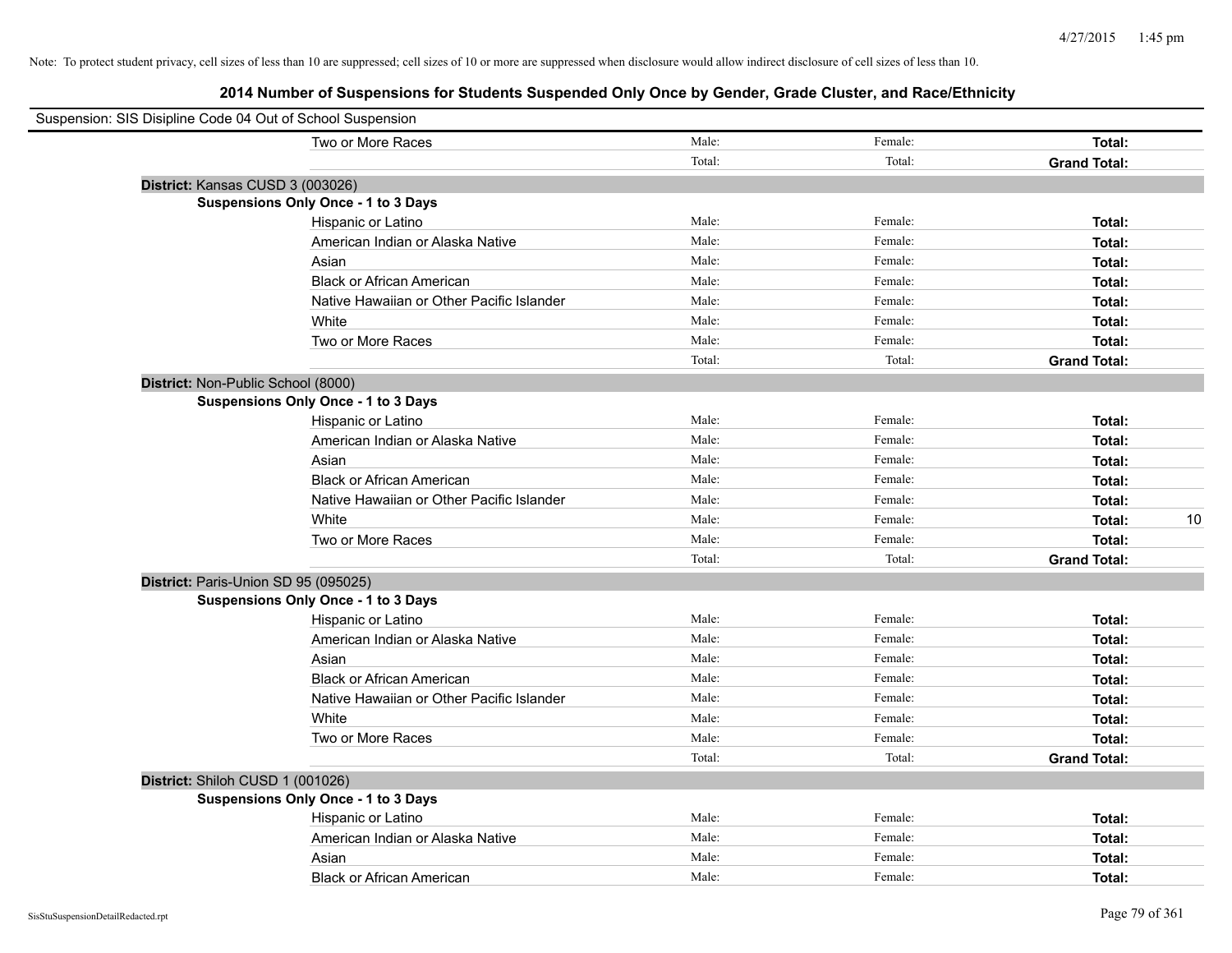| Suspension: SIS Disipline Code 04 Out of School Suspension |                                               |        |         |                     |    |
|------------------------------------------------------------|-----------------------------------------------|--------|---------|---------------------|----|
|                                                            | Native Hawaiian or Other Pacific Islander     | Male:  | Female: | Total:              |    |
|                                                            | White                                         | Male:  | Female: | Total:              |    |
|                                                            | Two or More Races                             | Male:  | Female: | Total:              |    |
|                                                            |                                               | Total: | Total:  | <b>Grand Total:</b> |    |
| County: Moultrie (070)                                     |                                               |        |         |                     |    |
| District: Okaw Valley CUSD 302 (302026)                    |                                               |        |         |                     |    |
|                                                            | <b>Suspensions Only Once - 1 to 3 Days</b>    |        |         |                     |    |
|                                                            | Hispanic or Latino                            | Male:  | Female: | Total:              |    |
|                                                            | American Indian or Alaska Native              | Male:  | Female: | Total:              |    |
|                                                            | Asian                                         | Male:  | Female: | Total:              |    |
|                                                            | <b>Black or African American</b>              | Male:  | Female: | Total:              |    |
|                                                            | Native Hawaiian or Other Pacific Islander     | Male:  | Female: | Total:              |    |
|                                                            | White                                         | Male:  | Female: | Total:              |    |
|                                                            | Two or More Races                             | Male:  | Female: | Total:              |    |
|                                                            |                                               | Total: | Total:  | <b>Grand Total:</b> |    |
| District: Sullivan CUSD 300 (300026)                       |                                               |        |         |                     |    |
|                                                            | <b>Suspensions Only Once - 1 to 3 Days</b>    |        |         |                     |    |
|                                                            | Hispanic or Latino                            | Male:  | Female: | Total:              |    |
|                                                            | American Indian or Alaska Native              | Male:  | Female: | Total:              |    |
|                                                            | Asian                                         | Male:  | Female: | Total:              |    |
|                                                            | <b>Black or African American</b>              | Male:  | Female: | Total:              |    |
|                                                            | Native Hawaiian or Other Pacific Islander     | Male:  | Female: | Total:              |    |
|                                                            | White                                         | Male:  | Female: | Total:              | 16 |
|                                                            | Two or More Races                             | Male:  | Female: | Total:              |    |
|                                                            |                                               | Total: | Total:  | <b>Grand Total:</b> |    |
|                                                            | <b>Suspensions Only Once - 4 or More Days</b> |        |         |                     |    |
|                                                            | Hispanic or Latino                            | Male:  | Female: | Total:              |    |
|                                                            | American Indian or Alaska Native              | Male:  | Female: | Total:              |    |
|                                                            | Asian                                         | Male:  | Female: | Total:              |    |
|                                                            | <b>Black or African American</b>              | Male:  | Female: | Total:              |    |
|                                                            | Native Hawaiian or Other Pacific Islander     | Male:  | Female: | Total:              |    |
|                                                            | White                                         | Male:  | Female: | Total:              | 10 |
|                                                            | Two or More Races                             | Male:  | Female: | Total:              |    |
|                                                            |                                               | Total: | Total:  | <b>Grand Total:</b> |    |
| County: Shelby (087)                                       |                                               |        |         |                     |    |
| District: Central A & M CUD 21 (021026)                    |                                               |        |         |                     |    |
|                                                            | <b>Suspensions Only Once - 1 to 3 Days</b>    |        |         |                     |    |
|                                                            | Hispanic or Latino                            | Male:  | Female: | Total:              |    |
|                                                            | American Indian or Alaska Native              | Male:  | Female: | Total:              |    |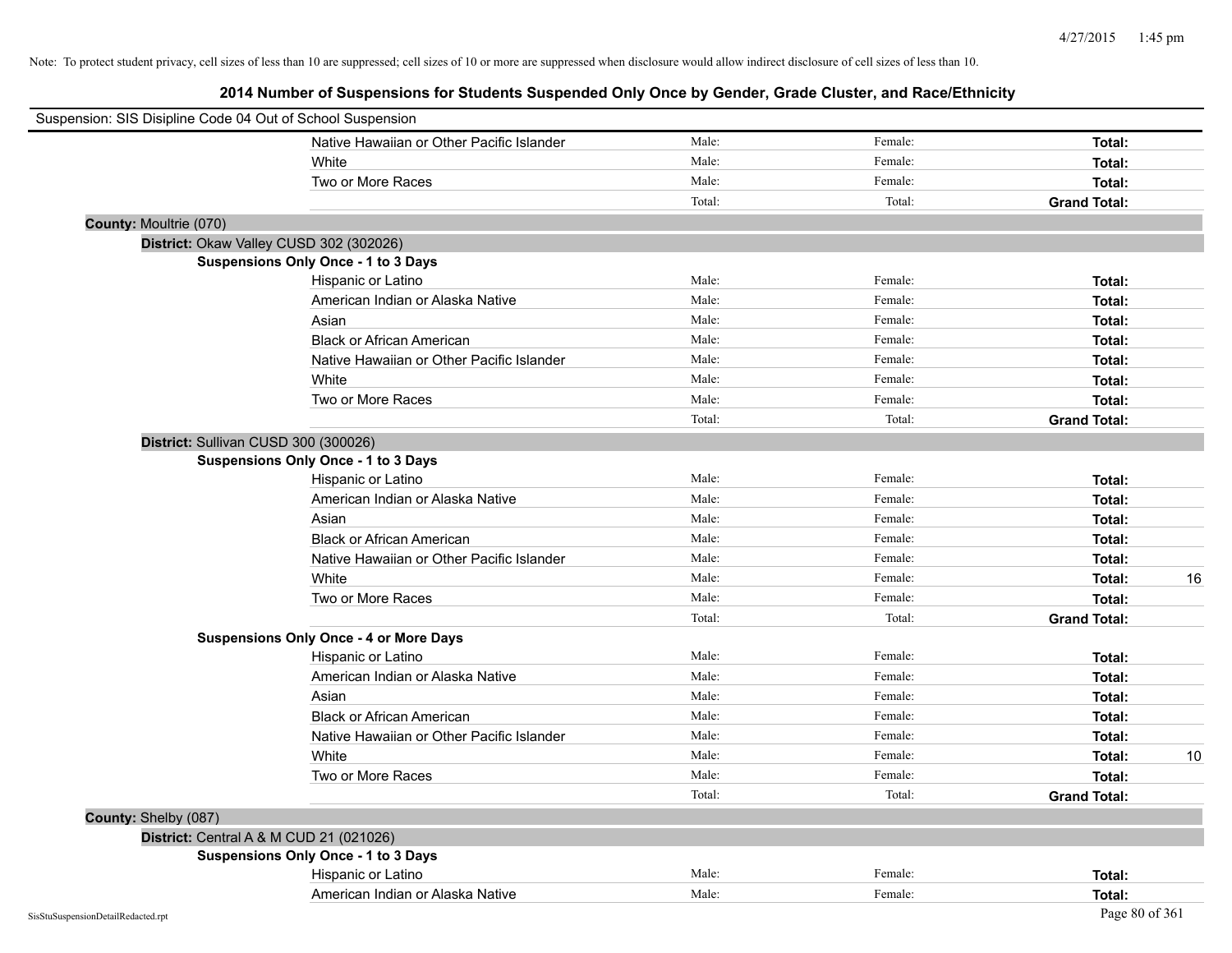| Suspension: SIS Disipline Code 04 Out of School Suspension |                                               |        |         |                     |    |
|------------------------------------------------------------|-----------------------------------------------|--------|---------|---------------------|----|
|                                                            | Asian                                         | Male:  | Female: | Total:              |    |
|                                                            | <b>Black or African American</b>              | Male:  | Female: | Total:              |    |
|                                                            | Native Hawaiian or Other Pacific Islander     | Male:  | Female: | Total:              |    |
|                                                            | White                                         | Male:  | Female: | Total:              | 11 |
|                                                            | Two or More Races                             | Male:  | Female: | Total:              |    |
|                                                            |                                               | Total: | Total:  | <b>Grand Total:</b> |    |
|                                                            | <b>Suspensions Only Once - 4 or More Days</b> |        |         |                     |    |
|                                                            | Hispanic or Latino                            | Male:  | Female: | Total:              |    |
|                                                            | American Indian or Alaska Native              | Male:  | Female: | Total:              |    |
|                                                            | Asian                                         | Male:  | Female: | Total:              |    |
|                                                            | <b>Black or African American</b>              | Male:  | Female: | Total:              |    |
|                                                            | Native Hawaiian or Other Pacific Islander     | Male:  | Female: | Total:              |    |
|                                                            | White                                         | Male:  | Female: | Total:              |    |
|                                                            | Two or More Races                             | Male:  | Female: | Total:              |    |
|                                                            |                                               | Total: | Total:  | <b>Grand Total:</b> |    |
| District: Cowden-Herrick CUSD 3A (003A26)                  |                                               |        |         |                     |    |
|                                                            | Suspensions Only Once - 1 to 3 Days           |        |         |                     |    |
|                                                            | Hispanic or Latino                            | Male:  | Female: | Total:              |    |
|                                                            | American Indian or Alaska Native              | Male:  | Female: | Total:              |    |
|                                                            | Asian                                         | Male:  | Female: | Total:              |    |
|                                                            | <b>Black or African American</b>              | Male:  | Female: | Total:              |    |
|                                                            | Native Hawaiian or Other Pacific Islander     | Male:  | Female: | Total:              |    |
|                                                            | White                                         | Male:  | Female: | Total:              |    |
|                                                            | Two or More Races                             | Male:  | Female: | Total:              |    |
|                                                            |                                               | Total: | Total:  | <b>Grand Total:</b> |    |
| District: Shelbyville CUSD 4 (004026)                      |                                               |        |         |                     |    |
|                                                            | Suspensions Only Once - 1 to 3 Days           |        |         |                     |    |
|                                                            | Hispanic or Latino                            | Male:  | Female: | Total:              |    |
|                                                            | American Indian or Alaska Native              | Male:  | Female: | Total:              |    |
|                                                            | Asian                                         | Male:  | Female: | Total:              |    |
|                                                            | <b>Black or African American</b>              | Male:  | Female: | Total:              |    |
|                                                            | Native Hawaiian or Other Pacific Islander     | Male:  | Female: | Total:              |    |
|                                                            | White                                         | Male:  | Female: | Total:              | 18 |
|                                                            | Two or More Races                             | Male:  | Female: | Total:              |    |
|                                                            |                                               | Total: | Total:  | <b>Grand Total:</b> |    |
|                                                            | <b>Suspensions Only Once - 4 or More Days</b> |        |         |                     |    |
|                                                            | Hispanic or Latino                            | Male:  | Female: | Total:              |    |
|                                                            | American Indian or Alaska Native              | Male:  | Female: | Total:              |    |
|                                                            | Asian                                         | Male:  | Female: | Total:              |    |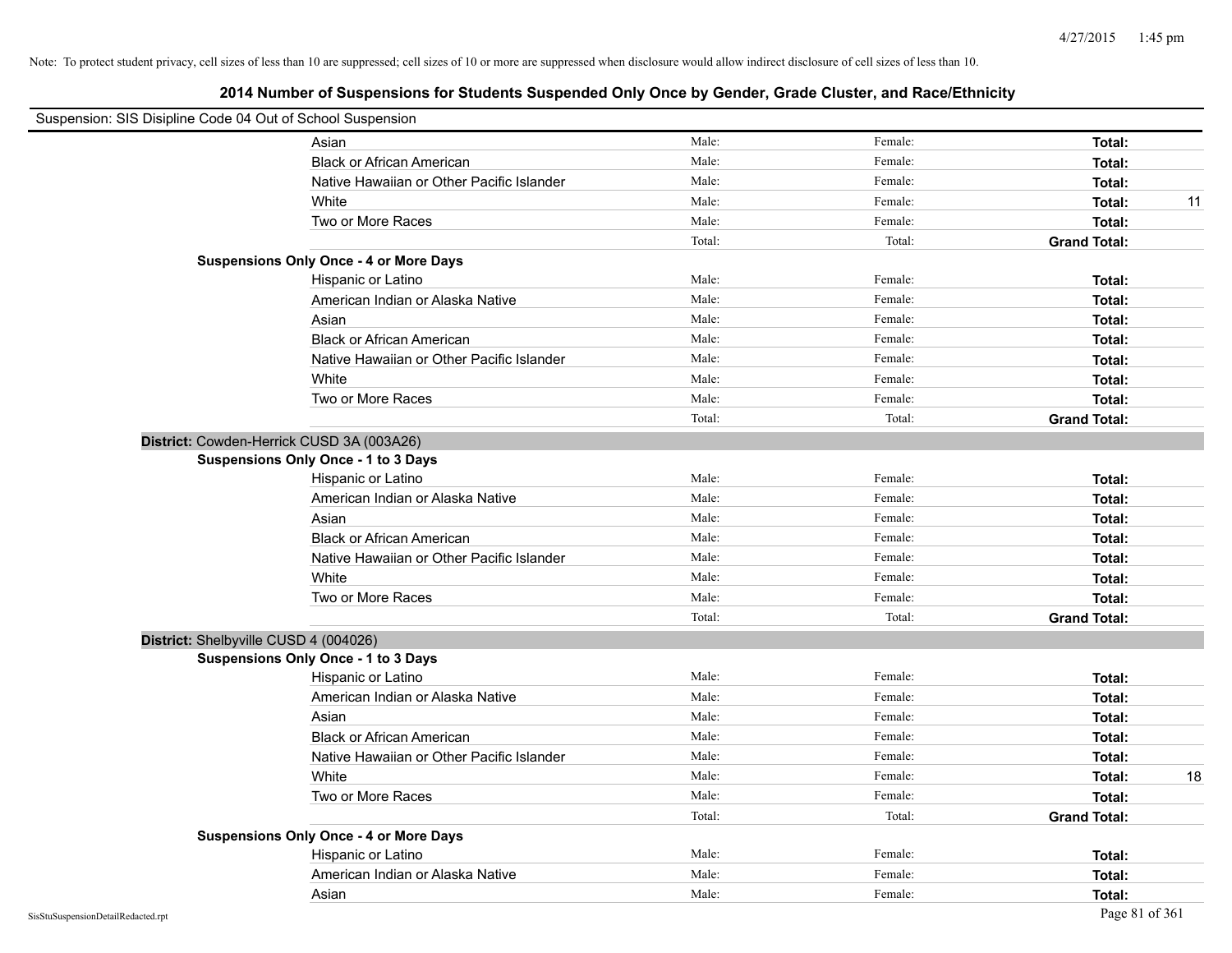|                                    | Suspension: SIS Disipline Code 04 Out of School Suspension |        |         |                     |
|------------------------------------|------------------------------------------------------------|--------|---------|---------------------|
|                                    | <b>Black or African American</b>                           | Male:  | Female: | Total:              |
|                                    | Native Hawaiian or Other Pacific Islander                  | Male:  | Female: | Total:              |
|                                    | White                                                      | Male:  | Female: | Total:              |
|                                    | Two or More Races                                          | Male:  | Female: | Total:              |
|                                    |                                                            | Total: | Total:  | <b>Grand Total:</b> |
|                                    | District: Stewardson-Strasburg CUD 5A (005A26)             |        |         |                     |
|                                    | Suspensions Only Once - 1 to 3 Days                        |        |         |                     |
|                                    | Hispanic or Latino                                         | Male:  | Female: | Total:              |
|                                    | American Indian or Alaska Native                           | Male:  | Female: | Total:              |
|                                    | Asian                                                      | Male:  | Female: | Total:              |
|                                    | <b>Black or African American</b>                           | Male:  | Female: | Total:              |
|                                    | Native Hawaiian or Other Pacific Islander                  | Male:  | Female: | Total:              |
|                                    | White                                                      | Male:  | Female: | Total:              |
|                                    | Two or More Races                                          | Male:  | Female: | Total:              |
|                                    |                                                            | Total: | Total:  | <b>Grand Total:</b> |
|                                    | <b>Suspensions Only Once - 4 or More Days</b>              |        |         |                     |
|                                    | Hispanic or Latino                                         | Male:  | Female: | Total:              |
|                                    | American Indian or Alaska Native                           | Male:  | Female: | Total:              |
|                                    | Asian                                                      | Male:  | Female: | Total:              |
|                                    | <b>Black or African American</b>                           | Male:  | Female: | Total:              |
|                                    | Native Hawaiian or Other Pacific Islander                  | Male:  | Female: | Total:              |
|                                    | White                                                      | Male:  | Female: | Total:              |
|                                    | Two or More Races                                          | Male:  | Female: | Total:              |
|                                    |                                                            | Total: | Total:  | <b>Grand Total:</b> |
|                                    | District: Windsor CUSD 1 (001026)                          |        |         |                     |
|                                    | <b>Suspensions Only Once - 1 to 3 Days</b>                 |        |         |                     |
|                                    | Hispanic or Latino                                         | Male:  | Female: | Total:              |
|                                    | American Indian or Alaska Native                           | Male:  | Female: | Total:              |
|                                    | Asian                                                      | Male:  | Female: | Total:              |
|                                    | <b>Black or African American</b>                           | Male:  | Female: | Total:              |
|                                    | Native Hawaiian or Other Pacific Islander                  | Male:  | Female: | Total:              |
|                                    | White                                                      | Male:  | Female: | Total:<br>10        |
|                                    | Two or More Races                                          | Male:  | Female: | Total:              |
|                                    |                                                            | Total: | Total:  | <b>Grand Total:</b> |
|                                    | <b>Suspensions Only Once - 4 or More Days</b>              |        |         |                     |
|                                    | Hispanic or Latino                                         | Male:  | Female: | Total:              |
|                                    | American Indian or Alaska Native                           | Male:  | Female: | Total:              |
|                                    | Asian                                                      | Male:  | Female: | Total:              |
|                                    | <b>Black or African American</b>                           | Male:  | Female: | Total:              |
| SisStuSuspensionDetailRedacted.rpt |                                                            |        |         | Page 82 of 361      |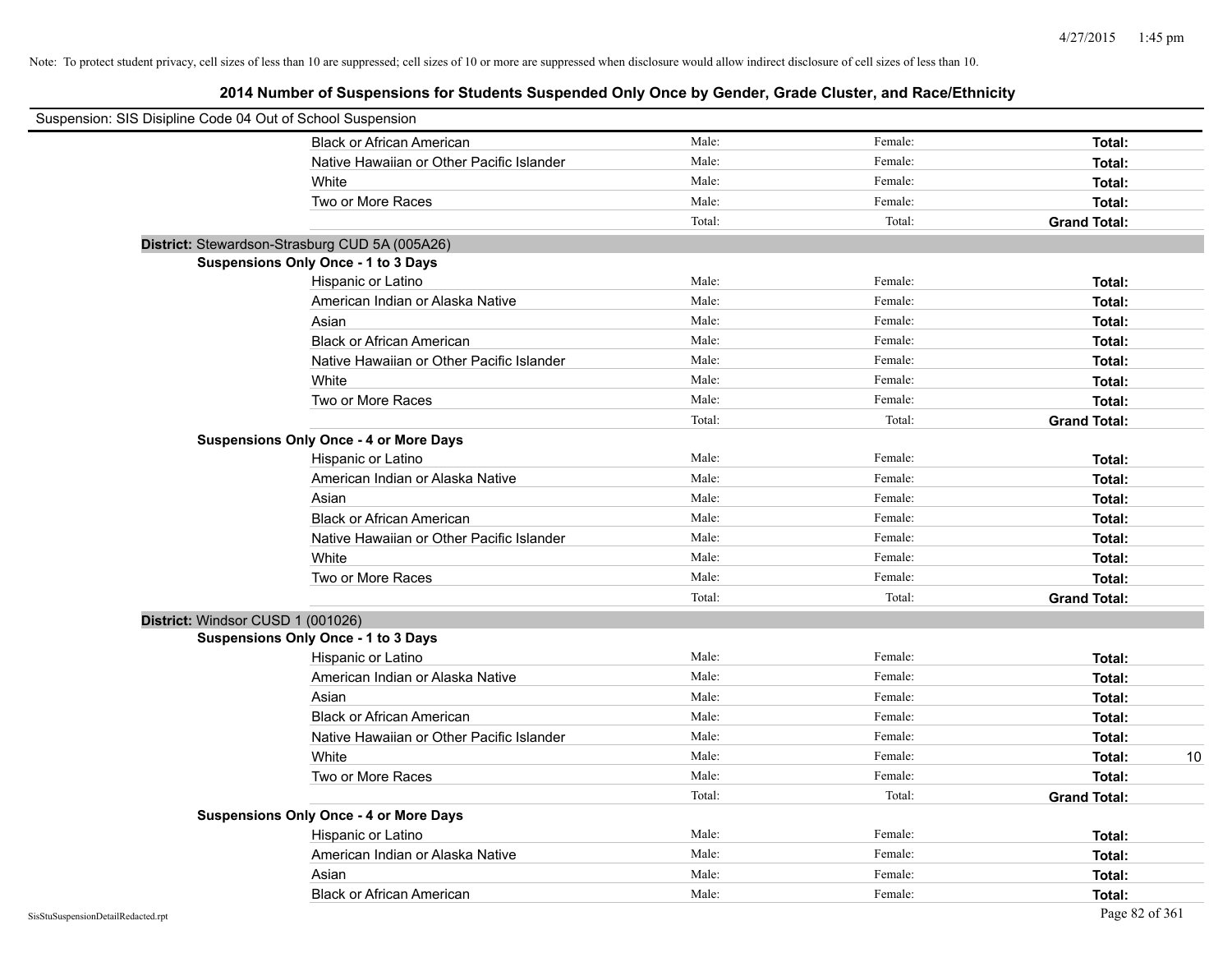| Suspension: SIS Disipline Code 04 Out of School Suspension |                                               |        |       |         |       |                     |       |
|------------------------------------------------------------|-----------------------------------------------|--------|-------|---------|-------|---------------------|-------|
|                                                            | Native Hawaiian or Other Pacific Islander     | Male:  |       | Female: |       | Total:              |       |
|                                                            | White                                         | Male:  |       | Female: |       | Total:              |       |
|                                                            | Two or More Races                             | Male:  |       | Female: |       | Total:              |       |
|                                                            |                                               | Total: |       | Total:  |       | <b>Grand Total:</b> |       |
|                                                            |                                               |        |       |         |       |                     |       |
| Region: Crawford-Lawrence Educ Serv Reg (15)               |                                               |        |       |         |       |                     |       |
| County: Cook (016)                                         |                                               |        |       |         |       |                     |       |
|                                                            | District: City of Chicago SD 299 (299025)     |        |       |         |       |                     |       |
|                                                            | <b>Suspensions Only Once - 1 to 3 Days</b>    |        |       |         |       |                     |       |
|                                                            | Hispanic or Latino                            | Male:  | 2,629 | Female: | 1,278 | Total:              | 3,907 |
|                                                            | American Indian or Alaska Native              | Male:  | 19    | Female: | 14    | Total:              | 33    |
|                                                            | Asian                                         | Male:  | 79    | Female: | 17    | Total:              | 96    |
|                                                            | <b>Black or African American</b>              | Male:  | 5,738 | Female: | 3,874 | Total:              | 9,612 |
|                                                            | Native Hawaiian or Other Pacific Islander     | Male:  |       | Female: |       | Total:              |       |
|                                                            | White                                         | Male:  | 349   | Female: | 123   | Total:              | 472   |
|                                                            | Two or More Races                             | Male:  | 77    | Female: | 36    | Total:              | 113   |
|                                                            |                                               | Total: |       | Total:  |       | <b>Grand Total:</b> |       |
|                                                            | <b>Suspensions Only Once - 4 or More Days</b> |        |       |         |       |                     |       |
|                                                            | Hispanic or Latino                            | Male:  | 540   | Female: | 265   | Total:              | 805   |
|                                                            | American Indian or Alaska Native              | Male:  |       | Female: |       | Total:              |       |
|                                                            | Asian                                         | Male:  |       | Female: |       | Total:              | 24    |
|                                                            | <b>Black or African American</b>              | Male:  | 1,134 | Female: | 912   | Total:              | 2,046 |
|                                                            | Native Hawaiian or Other Pacific Islander     | Male:  |       | Female: |       | Total:              |       |
|                                                            | White                                         | Male:  | 78    | Female: | 21    | Total:              | 99    |
|                                                            | Two or More Races                             | Male:  |       | Female: |       | Total:              | 21    |
|                                                            |                                               | Total: |       | Total:  |       | <b>Grand Total:</b> |       |
|                                                            |                                               |        |       |         |       |                     |       |
| Region: De Kalb ROE (16)                                   |                                               |        |       |         |       |                     |       |
| County: Dekalb (019)                                       |                                               |        |       |         |       |                     |       |
|                                                            | District: DeKalb CUSD 428 (428026)            |        |       |         |       |                     |       |
|                                                            | Suspensions Only Once - 1 to 3 Days           |        |       |         |       |                     |       |
|                                                            | Hispanic or Latino                            | Male:  | 20    | Female: | 19    | Total:              | 39    |
|                                                            | American Indian or Alaska Native              | Male:  |       | Female: |       | Total:              |       |
|                                                            | Asian                                         | Male:  |       | Female: |       | Total:              |       |
|                                                            | <b>Black or African American</b>              | Male:  | 38    | Female: | 21    | Total:              | 59    |
|                                                            | Native Hawaiian or Other Pacific Islander     | Male:  |       | Female: |       | Total:              |       |
|                                                            | White                                         | Male:  | 50    | Female: | 16    | Total:              | 66    |
|                                                            | Two or More Races                             | Male:  |       | Female: |       | Total:              |       |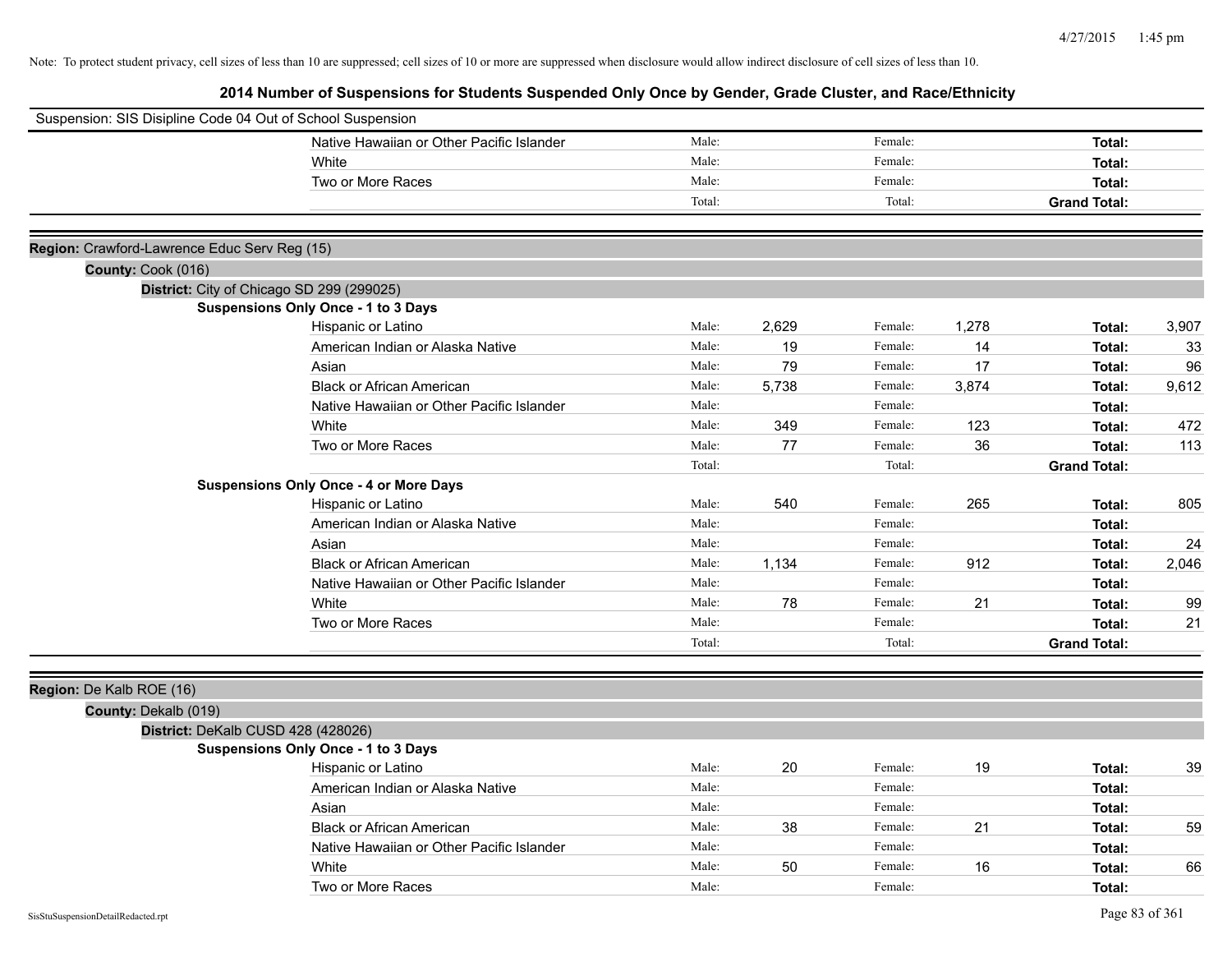| Suspension: SIS Disipline Code 04 Out of School Suspension |                                               |        |         |                     |     |
|------------------------------------------------------------|-----------------------------------------------|--------|---------|---------------------|-----|
|                                                            |                                               | Total: | Total:  | <b>Grand Total:</b> | 174 |
|                                                            | <b>Suspensions Only Once - 4 or More Days</b> |        |         |                     |     |
|                                                            | Hispanic or Latino                            | Male:  | Female: | Total:              |     |
|                                                            | American Indian or Alaska Native              | Male:  | Female: | Total:              |     |
|                                                            | Asian                                         | Male:  | Female: | Total:              |     |
|                                                            | <b>Black or African American</b>              | Male:  | Female: | Total:              | 18  |
|                                                            | Native Hawaiian or Other Pacific Islander     | Male:  | Female: | Total:              |     |
|                                                            | White                                         | Male:  | Female: | Total:              | 15  |
|                                                            | Two or More Races                             | Male:  | Female: | Total:              |     |
|                                                            |                                               | Total: | Total:  | <b>Grand Total:</b> |     |
|                                                            | District: Genoa Kingston CUSD 424 (424026)    |        |         |                     |     |
|                                                            | Suspensions Only Once - 1 to 3 Days           |        |         |                     |     |
|                                                            | Hispanic or Latino                            | Male:  | Female: | Total:              |     |
|                                                            | American Indian or Alaska Native              | Male:  | Female: | Total:              |     |
|                                                            | Asian                                         | Male:  | Female: | Total:              |     |
|                                                            | <b>Black or African American</b>              | Male:  | Female: | Total:              |     |
|                                                            | Native Hawaiian or Other Pacific Islander     | Male:  | Female: | Total:              |     |
|                                                            | White                                         | Male:  | Female: | Total:              | 20  |
|                                                            | Two or More Races                             | Male:  | Female: | Total:              |     |
|                                                            |                                               | Total: | Total:  | <b>Grand Total:</b> |     |
|                                                            | <b>Suspensions Only Once - 4 or More Days</b> |        |         |                     |     |
|                                                            | Hispanic or Latino                            | Male:  | Female: | Total:              |     |
|                                                            | American Indian or Alaska Native              | Male:  | Female: | Total:              |     |
|                                                            | Asian                                         | Male:  | Female: | Total:              |     |
|                                                            | <b>Black or African American</b>              | Male:  | Female: | Total:              |     |
|                                                            | Native Hawaiian or Other Pacific Islander     | Male:  | Female: | Total:              |     |
|                                                            | White                                         | Male:  | Female: | Total:              | 11  |
|                                                            | Two or More Races                             | Male:  | Female: | Total:              |     |
|                                                            |                                               | Total: | Total:  | <b>Grand Total:</b> |     |
|                                                            | District: Hiawatha CUSD 426 (426026)          |        |         |                     |     |
|                                                            | Suspensions Only Once - 1 to 3 Days           |        |         |                     |     |
|                                                            | Hispanic or Latino                            | Male:  | Female: | Total:              |     |
|                                                            | American Indian or Alaska Native              | Male:  | Female: | Total:              |     |
|                                                            | Asian                                         | Male:  | Female: | Total:              |     |
|                                                            | <b>Black or African American</b>              | Male:  | Female: | Total:              |     |
|                                                            | Native Hawaiian or Other Pacific Islander     | Male:  | Female: | Total:              |     |
|                                                            | White                                         | Male:  | Female: | Total:              | 17  |
|                                                            | Two or More Races                             | Male:  | Female: | Total:              |     |
|                                                            |                                               | Total: | Total:  | <b>Grand Total:</b> |     |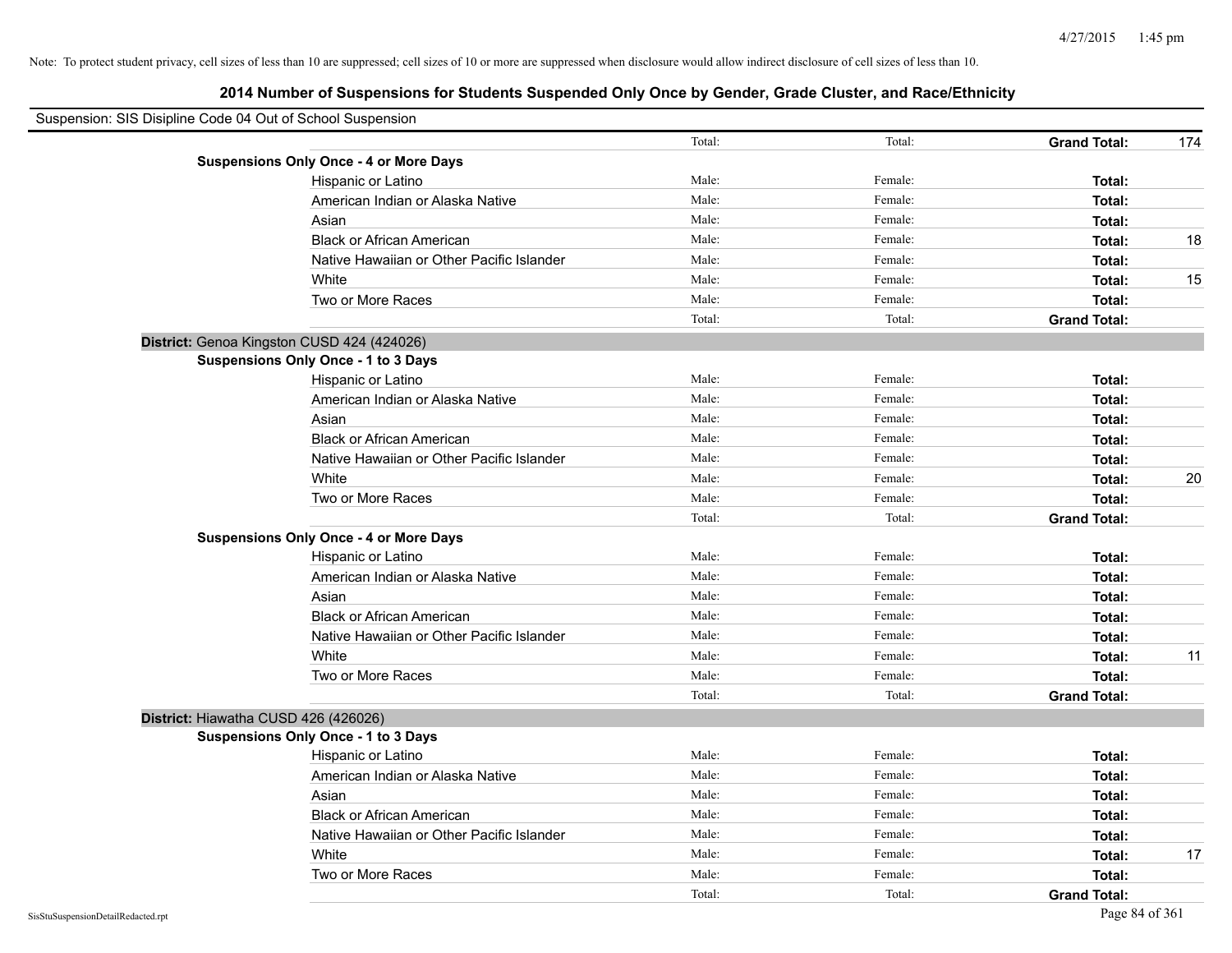| Suspension: SIS Disipline Code 04 Out of School Suspension |                                               |        |         |                     |  |  |
|------------------------------------------------------------|-----------------------------------------------|--------|---------|---------------------|--|--|
|                                                            | <b>Suspensions Only Once - 4 or More Days</b> |        |         |                     |  |  |
|                                                            | Hispanic or Latino                            | Male:  | Female: | Total:              |  |  |
|                                                            | American Indian or Alaska Native              | Male:  | Female: | Total:              |  |  |
|                                                            | Asian                                         | Male:  | Female: | Total:              |  |  |
|                                                            | <b>Black or African American</b>              | Male:  | Female: | Total:              |  |  |
|                                                            | Native Hawaiian or Other Pacific Islander     | Male:  | Female: | Total:              |  |  |
|                                                            | White                                         | Male:  | Female: | Total:              |  |  |
|                                                            | Two or More Races                             | Male:  | Female: | Total:              |  |  |
|                                                            |                                               | Total: | Total:  | <b>Grand Total:</b> |  |  |
| District: Hinckley Big Rock CUSD 429 (429026)              |                                               |        |         |                     |  |  |
|                                                            | Suspensions Only Once - 1 to 3 Days           |        |         |                     |  |  |
|                                                            | Hispanic or Latino                            | Male:  | Female: | Total:              |  |  |
|                                                            | American Indian or Alaska Native              | Male:  | Female: | Total:              |  |  |
|                                                            | Asian                                         | Male:  | Female: | Total:              |  |  |
|                                                            | <b>Black or African American</b>              | Male:  | Female: | Total:              |  |  |
|                                                            | Native Hawaiian or Other Pacific Islander     | Male:  | Female: | Total:              |  |  |
|                                                            | White                                         | Male:  | Female: | Total:              |  |  |
|                                                            | Two or More Races                             | Male:  | Female: | Total:              |  |  |
|                                                            |                                               | Total: | Total:  | <b>Grand Total:</b> |  |  |
|                                                            | <b>Suspensions Only Once - 4 or More Days</b> |        |         |                     |  |  |
|                                                            | Hispanic or Latino                            | Male:  | Female: | Total:              |  |  |
|                                                            | American Indian or Alaska Native              | Male:  | Female: | Total:              |  |  |
|                                                            | Asian                                         | Male:  | Female: | Total:              |  |  |
|                                                            | <b>Black or African American</b>              | Male:  | Female: | Total:              |  |  |
|                                                            | Native Hawaiian or Other Pacific Islander     | Male:  | Female: | Total:              |  |  |
|                                                            | White                                         | Male:  | Female: | Total:              |  |  |
|                                                            | Two or More Races                             | Male:  | Female: | Total:              |  |  |
|                                                            |                                               | Total: | Total:  | <b>Grand Total:</b> |  |  |
| District: Indian Creek CUSD 425 (425026)                   |                                               |        |         |                     |  |  |
|                                                            | Suspensions Only Once - 1 to 3 Days           |        |         |                     |  |  |
|                                                            | Hispanic or Latino                            | Male:  | Female: | Total:              |  |  |
|                                                            | American Indian or Alaska Native              | Male:  | Female: | Total:              |  |  |
|                                                            | Asian                                         | Male:  | Female: | Total:              |  |  |
|                                                            | <b>Black or African American</b>              | Male:  | Female: | Total:              |  |  |
|                                                            | Native Hawaiian or Other Pacific Islander     | Male:  | Female: | Total:              |  |  |
|                                                            | White                                         | Male:  | Female: | Total:              |  |  |
|                                                            | Two or More Races                             | Male:  | Female: | Total:              |  |  |
|                                                            |                                               | Total: | Total:  | <b>Grand Total:</b> |  |  |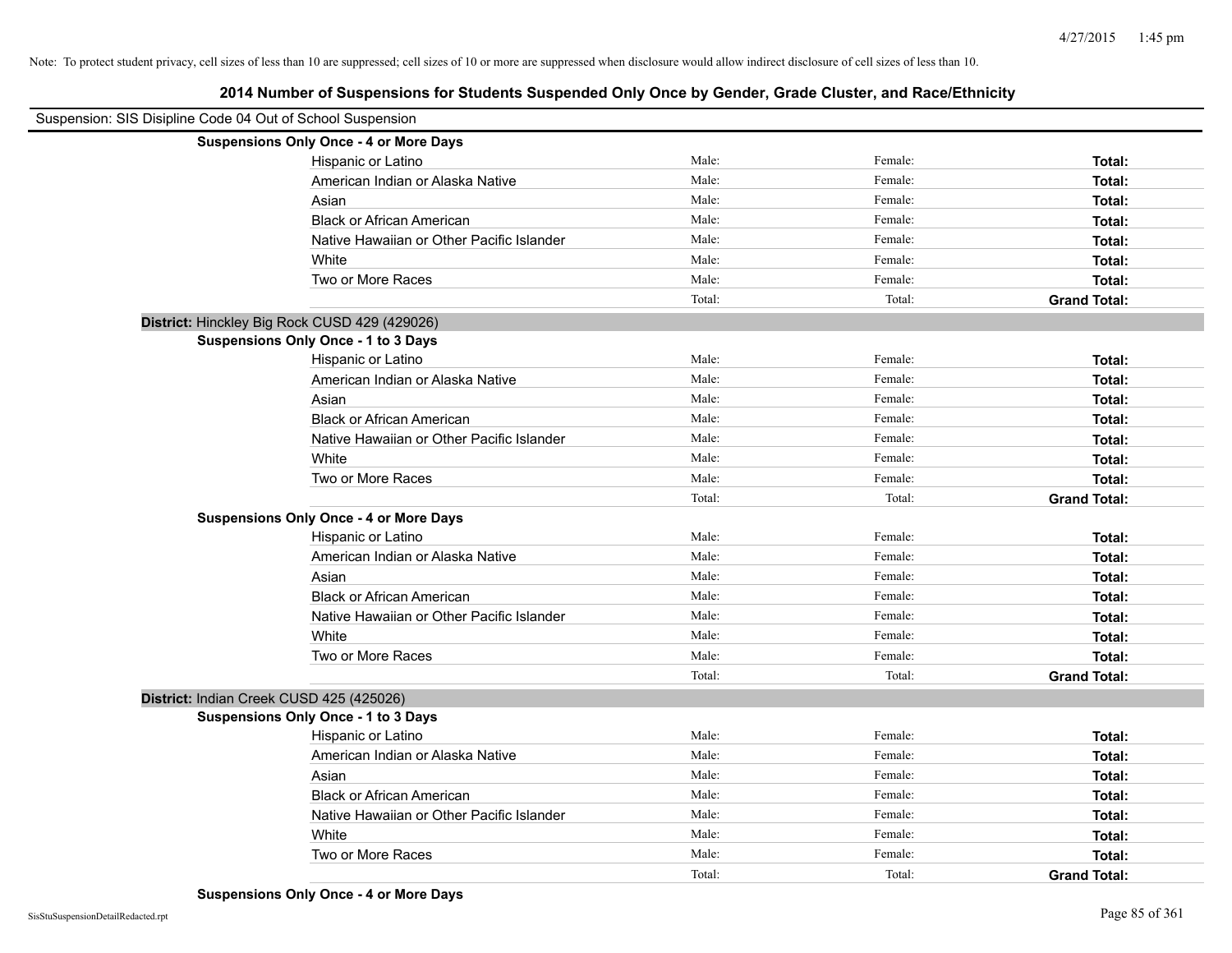| Suspension: SIS Disipline Code 04 Out of School Suspension |                                               |        |         |                     |
|------------------------------------------------------------|-----------------------------------------------|--------|---------|---------------------|
|                                                            | Hispanic or Latino                            | Male:  | Female: | Total:              |
|                                                            | American Indian or Alaska Native              | Male:  | Female: | Total:              |
|                                                            | Asian                                         | Male:  | Female: | Total:              |
|                                                            | <b>Black or African American</b>              | Male:  | Female: | Total:              |
|                                                            | Native Hawaiian or Other Pacific Islander     | Male:  | Female: | Total:              |
|                                                            | White                                         | Male:  | Female: | Total:              |
|                                                            | Two or More Races                             | Male:  | Female: | Total:              |
|                                                            |                                               | Total: | Total:  | <b>Grand Total:</b> |
| District: Non-Public School (4300)                         |                                               |        |         |                     |
|                                                            | Suspensions Only Once - 1 to 3 Days           |        |         |                     |
|                                                            | Hispanic or Latino                            | Male:  | Female: | Total:              |
|                                                            | American Indian or Alaska Native              | Male:  | Female: | Total:              |
|                                                            | Asian                                         | Male:  | Female: | Total:              |
|                                                            | <b>Black or African American</b>              | Male:  | Female: | Total:              |
|                                                            | Native Hawaiian or Other Pacific Islander     | Male:  | Female: | Total:              |
|                                                            | White                                         | Male:  | Female: | Total:              |
|                                                            | Two or More Races                             | Male:  | Female: | Total:              |
|                                                            |                                               | Total: | Total:  | <b>Grand Total:</b> |
|                                                            | <b>Suspensions Only Once - 4 or More Days</b> |        |         |                     |
|                                                            | Hispanic or Latino                            | Male:  | Female: | Total:              |
|                                                            | American Indian or Alaska Native              | Male:  | Female: | Total:              |
|                                                            | Asian                                         | Male:  | Female: | Total:              |
|                                                            | <b>Black or African American</b>              | Male:  | Female: | Total:              |
|                                                            | Native Hawaiian or Other Pacific Islander     | Male:  | Female: | Total:              |
|                                                            | White                                         | Male:  | Female: | Total:              |
|                                                            | Two or More Races                             | Male:  | Female: | Total:              |
|                                                            |                                               | Total: | Total:  | <b>Grand Total:</b> |
| District: Sandwich CUSD 430 (430026)                       |                                               |        |         |                     |
|                                                            | <b>Suspensions Only Once - 1 to 3 Days</b>    |        |         |                     |
|                                                            | Hispanic or Latino                            | Male:  | Female: | Total:              |
|                                                            | American Indian or Alaska Native              | Male:  | Female: | Total:              |
|                                                            | Asian                                         | Male:  | Female: | Total:              |
|                                                            | <b>Black or African American</b>              | Male:  | Female: | Total:              |
|                                                            | Native Hawaiian or Other Pacific Islander     | Male:  | Female: | Total:              |
|                                                            | White                                         | Male:  | Female: | Total:<br>22        |
|                                                            | Two or More Races                             | Male:  | Female: | Total:              |
|                                                            |                                               | Total: | Total:  | <b>Grand Total:</b> |
|                                                            | <b>Suspensions Only Once - 4 or More Days</b> |        |         |                     |
|                                                            | Hispanic or Latino                            | Male:  | Female: | Total:              |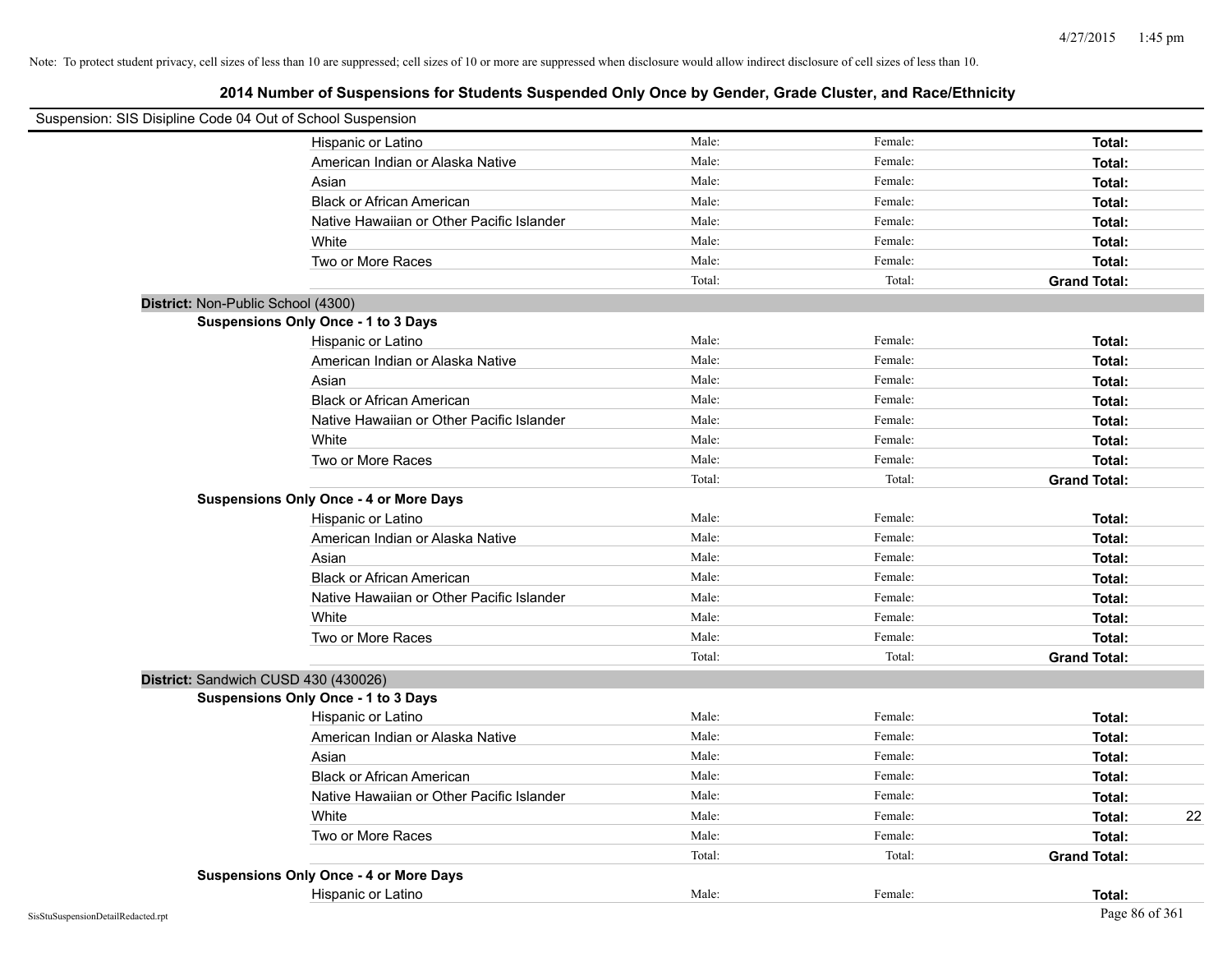| Suspension: SIS Disipline Code 04 Out of School Suspension |                                               |        |         |                     |    |
|------------------------------------------------------------|-----------------------------------------------|--------|---------|---------------------|----|
|                                                            | American Indian or Alaska Native              | Male:  | Female: | Total:              |    |
|                                                            | Asian                                         | Male:  | Female: | Total:              |    |
|                                                            | <b>Black or African American</b>              | Male:  | Female: | Total:              |    |
|                                                            | Native Hawaiian or Other Pacific Islander     | Male:  | Female: | Total:              |    |
|                                                            | White                                         | Male:  | Female: | Total:              |    |
|                                                            | Two or More Races                             | Male:  | Female: | Total:              |    |
|                                                            |                                               | Total: | Total:  | <b>Grand Total:</b> |    |
| District: Somonauk CUSD 432 (432026)                       |                                               |        |         |                     |    |
|                                                            | Suspensions Only Once - 1 to 3 Days           |        |         |                     |    |
|                                                            | Hispanic or Latino                            | Male:  | Female: | Total:              |    |
|                                                            | American Indian or Alaska Native              | Male:  | Female: | Total:              |    |
|                                                            | Asian                                         | Male:  | Female: | Total:              |    |
|                                                            | <b>Black or African American</b>              | Male:  | Female: | Total:              |    |
|                                                            | Native Hawaiian or Other Pacific Islander     | Male:  | Female: | Total:              |    |
|                                                            | White                                         | Male:  | Female: | Total:              | 11 |
|                                                            | Two or More Races                             | Male:  | Female: | Total:              |    |
|                                                            |                                               | Total: | Total:  | <b>Grand Total:</b> |    |
|                                                            | <b>Suspensions Only Once - 4 or More Days</b> |        |         |                     |    |
|                                                            | Hispanic or Latino                            | Male:  | Female: | Total:              |    |
|                                                            | American Indian or Alaska Native              | Male:  | Female: | Total:              |    |
|                                                            | Asian                                         | Male:  | Female: | Total:              |    |
|                                                            | <b>Black or African American</b>              | Male:  | Female: | Total:              |    |
|                                                            | Native Hawaiian or Other Pacific Islander     | Male:  | Female: | Total:              |    |
|                                                            | White                                         | Male:  | Female: | Total:              |    |
|                                                            | Two or More Races                             | Male:  | Female: | Total:              |    |
|                                                            |                                               | Total: | Total:  | <b>Grand Total:</b> |    |
| District: Sycamore CUSD 427 (427026)                       |                                               |        |         |                     |    |
|                                                            | Suspensions Only Once - 1 to 3 Days           |        |         |                     |    |
|                                                            | Hispanic or Latino                            | Male:  | Female: | Total:              |    |
|                                                            | American Indian or Alaska Native              | Male:  | Female: | Total:              |    |
|                                                            | Asian                                         | Male:  | Female: | Total:              |    |
|                                                            | <b>Black or African American</b>              | Male:  | Female: | Total:              |    |
|                                                            | Native Hawaiian or Other Pacific Islander     | Male:  | Female: | Total:              |    |
|                                                            | White                                         | Male:  | Female: | Total:              |    |
|                                                            | Two or More Races                             | Male:  | Female: | Total:              |    |
|                                                            |                                               | Total: | Total:  | <b>Grand Total:</b> | 12 |
|                                                            | <b>Suspensions Only Once - 4 or More Days</b> |        |         |                     |    |
|                                                            | Hispanic or Latino                            | Male:  | Female: | Total:              |    |
|                                                            | American Indian or Alaska Native              | Male:  | Female: | Total:              |    |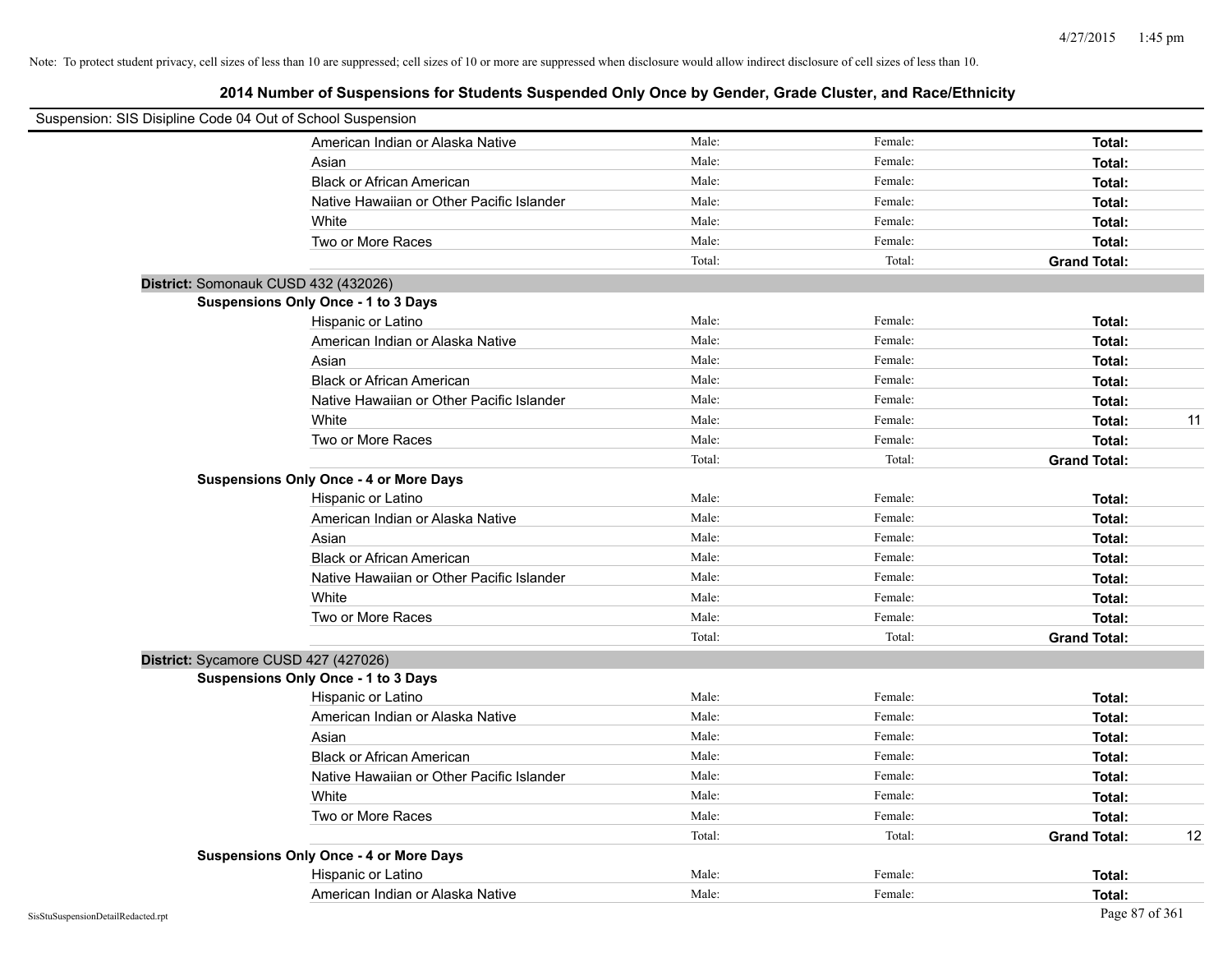| Suspension: SIS Disipline Code 04 Out of School Suspension |                                               |        |         |                           |
|------------------------------------------------------------|-----------------------------------------------|--------|---------|---------------------------|
|                                                            | Asian                                         | Male:  | Female: | Total:                    |
|                                                            | <b>Black or African American</b>              | Male:  | Female: | Total:                    |
|                                                            | Native Hawaiian or Other Pacific Islander     | Male:  | Female: | Total:                    |
|                                                            | White                                         | Male:  | Female: | 11<br>Total:              |
|                                                            | Two or More Races                             | Male:  | Female: | Total:                    |
|                                                            |                                               | Total: | Total:  | <b>Grand Total:</b>       |
| County: Non-Public School (000)                            |                                               |        |         |                           |
| District: De Kalb ROE (000000)                             |                                               |        |         |                           |
|                                                            | Suspensions Only Once - 1 to 3 Days           |        |         |                           |
|                                                            | Hispanic or Latino                            | Male:  | Female: | Total:                    |
|                                                            | American Indian or Alaska Native              | Male:  | Female: | Total:                    |
|                                                            | Asian                                         | Male:  | Female: | Total:                    |
|                                                            | <b>Black or African American</b>              | Male:  | Female: | Total:                    |
|                                                            | Native Hawaiian or Other Pacific Islander     | Male:  | Female: | Total:                    |
|                                                            | White                                         | Male:  | Female: | Total:                    |
|                                                            | Two or More Races                             | Male:  | Female: | Total:                    |
|                                                            |                                               | Total: | Total:  | <b>Grand Total:</b>       |
|                                                            | <b>Suspensions Only Once - 4 or More Days</b> |        |         |                           |
|                                                            | Hispanic or Latino                            | Male:  | Female: | Total:                    |
|                                                            | American Indian or Alaska Native              | Male:  | Female: | Total:                    |
|                                                            | Asian                                         | Male:  | Female: | Total:                    |
|                                                            | <b>Black or African American</b>              | Male:  | Female: | Total:                    |
|                                                            | Native Hawaiian or Other Pacific Islander     | Male:  | Female: | Total:                    |
|                                                            | White                                         | Male:  | Female: | Total:                    |
|                                                            | Two or More Races                             | Male:  | Female: | Total:                    |
|                                                            |                                               | Total: | Total:  | <b>Grand Total:</b>       |
| District: Non-Public School (0000)                         |                                               |        |         |                           |
|                                                            | Suspensions Only Once - 1 to 3 Days           |        |         |                           |
|                                                            | Hispanic or Latino                            | Male:  | Female: | Total:                    |
|                                                            | American Indian or Alaska Native              | Male:  | Female: | Total:                    |
|                                                            | Asian                                         | Male:  | Female: | Total:                    |
|                                                            | <b>Black or African American</b>              | Male:  | Female: | Total:                    |
|                                                            | Native Hawaiian or Other Pacific Islander     | Male:  | Female: | Total:                    |
|                                                            | White                                         | Male:  | Female: | Total:                    |
|                                                            | Two or More Races                             | Male:  | Female: | Total:                    |
|                                                            |                                               | Total: | Total:  | <b>Grand Total:</b><br>14 |
|                                                            | <b>Suspensions Only Once - 4 or More Days</b> |        |         |                           |
|                                                            | Hispanic or Latino                            | Male:  | Female: | Total:                    |
|                                                            | American Indian or Alaska Native              | Male:  | Female: | Total:                    |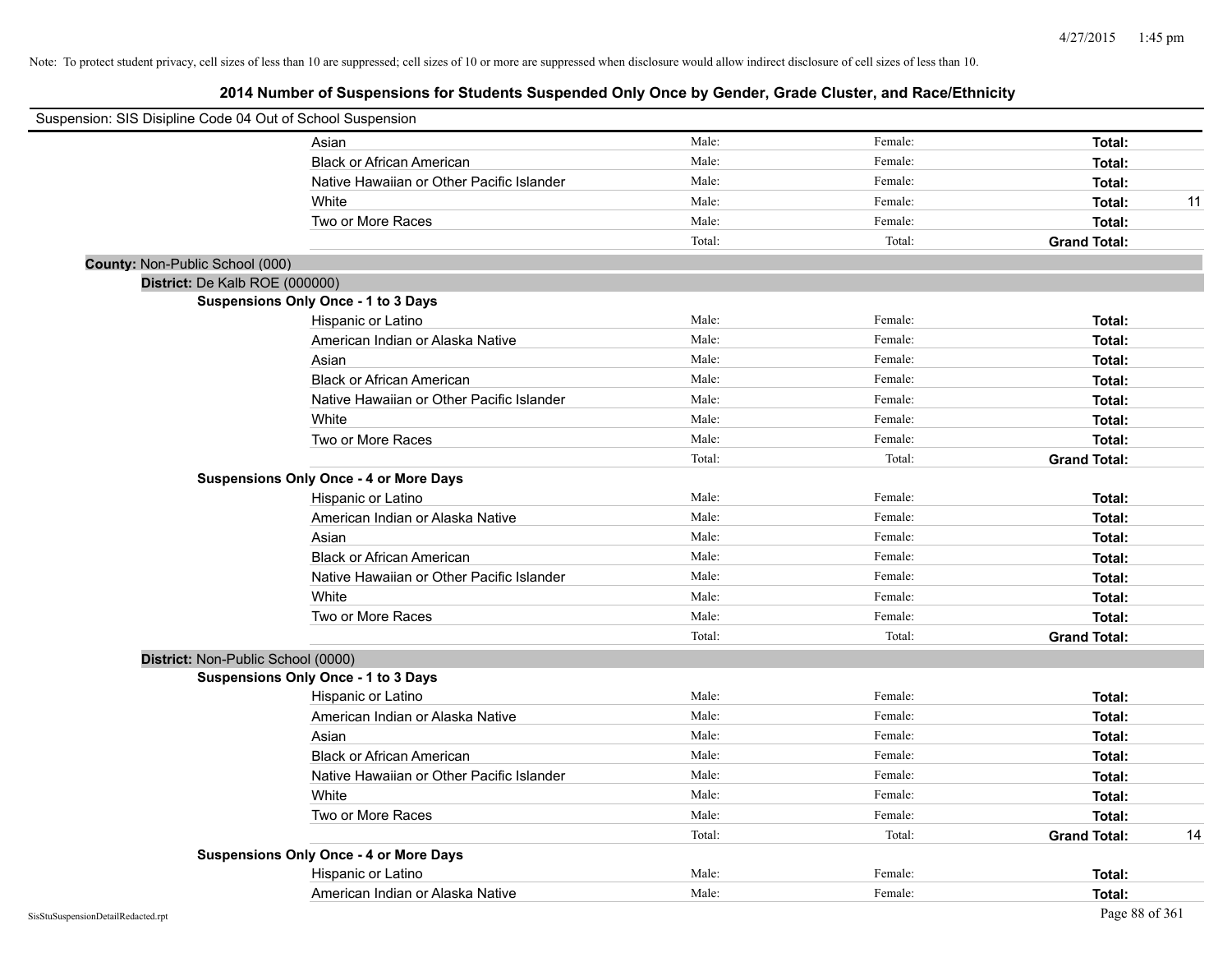| Suspension: SIS Disipline Code 04 Out of School Suspension |                                               |        |    |         |    |                     |    |
|------------------------------------------------------------|-----------------------------------------------|--------|----|---------|----|---------------------|----|
|                                                            | Asian                                         | Male:  |    | Female: |    | Total:              |    |
|                                                            | <b>Black or African American</b>              | Male:  |    | Female: |    | Total:              |    |
|                                                            | Native Hawaiian or Other Pacific Islander     | Male:  |    | Female: |    | Total:              |    |
|                                                            | White                                         | Male:  |    | Female: |    | Total:              |    |
|                                                            | Two or More Races                             | Male:  |    | Female: |    | Total:              |    |
|                                                            |                                               | Total: |    | Total:  |    | <b>Grand Total:</b> |    |
|                                                            |                                               |        |    |         |    |                     |    |
| Region: De Witt/Livingston/McLean ROE (17)                 |                                               |        |    |         |    |                     |    |
| County: Dewitt (020)                                       |                                               |        |    |         |    |                     |    |
|                                                            | District: Blue Ridge CUSD 18 (018026)         |        |    |         |    |                     |    |
|                                                            | Suspensions Only Once - 1 to 3 Days           |        |    |         |    |                     |    |
|                                                            | Hispanic or Latino                            | Male:  |    | Female: |    | Total:              |    |
|                                                            | American Indian or Alaska Native              | Male:  |    | Female: |    | Total:              |    |
|                                                            | Asian                                         | Male:  |    | Female: |    | Total:              |    |
|                                                            | <b>Black or African American</b>              | Male:  |    | Female: |    | Total:              |    |
|                                                            | Native Hawaiian or Other Pacific Islander     | Male:  |    | Female: |    | Total:              |    |
|                                                            | White                                         | Male:  |    | Female: |    | Total:              | 21 |
|                                                            | Two or More Races                             | Male:  |    | Female: |    | Total:              |    |
|                                                            |                                               | Total: |    | Total:  |    | <b>Grand Total:</b> |    |
|                                                            | District: Clinton CUSD 15 (015026)            |        |    |         |    |                     |    |
|                                                            | Suspensions Only Once - 1 to 3 Days           |        |    |         |    |                     |    |
|                                                            | Hispanic or Latino                            | Male:  |    | Female: |    | Total:              |    |
|                                                            | American Indian or Alaska Native              | Male:  |    | Female: |    | Total:              |    |
|                                                            | Asian                                         | Male:  |    | Female: |    | Total:              |    |
|                                                            | <b>Black or African American</b>              | Male:  |    | Female: |    | Total:              |    |
|                                                            | Native Hawaiian or Other Pacific Islander     | Male:  |    | Female: |    | Total:              |    |
|                                                            | White                                         | Male:  | 27 | Female: | 10 | Total:              | 37 |
|                                                            | Two or More Races                             | Male:  |    | Female: |    | Total:              |    |
|                                                            |                                               | Total: |    | Total:  |    | <b>Grand Total:</b> |    |
|                                                            | <b>Suspensions Only Once - 4 or More Days</b> |        |    |         |    |                     |    |
|                                                            | Hispanic or Latino                            | Male:  |    | Female: |    | Total:              |    |
|                                                            | American Indian or Alaska Native              | Male:  |    | Female: |    | Total:              |    |
|                                                            | Asian                                         | Male:  |    | Female: |    | Total:              |    |
|                                                            | <b>Black or African American</b>              | Male:  |    | Female: |    | Total:              |    |
|                                                            | Native Hawaiian or Other Pacific Islander     | Male:  |    | Female: |    | Total:              |    |
|                                                            | White                                         | Male:  |    | Female: |    | Total:              |    |
|                                                            | Two or More Races                             | Male:  |    | Female: |    | Total:              |    |
|                                                            |                                               | Total: |    | Total:  |    | <b>Grand Total:</b> |    |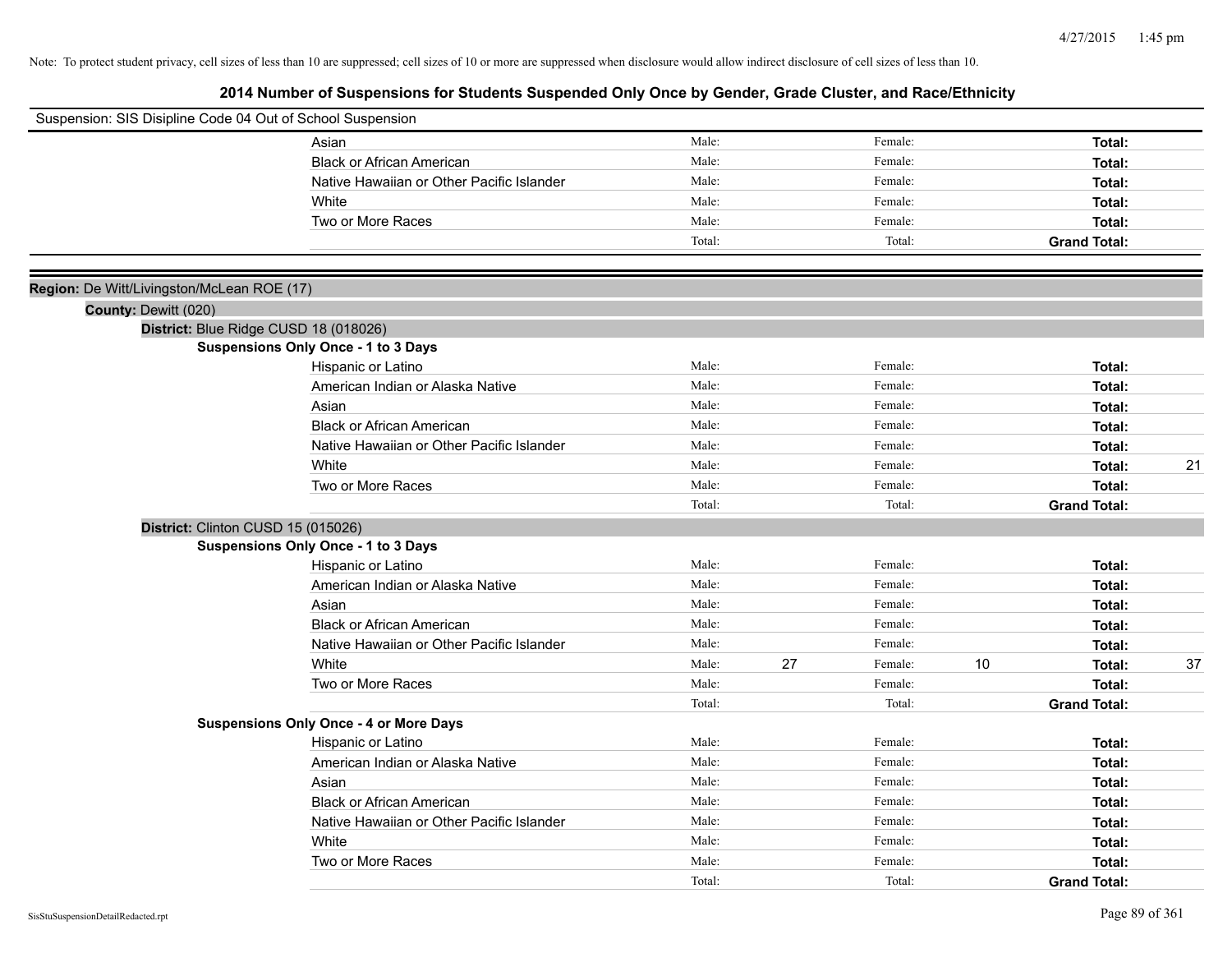| Suspension: SIS Disipline Code 04 Out of School Suspension |                                               |        |         |                     |  |  |
|------------------------------------------------------------|-----------------------------------------------|--------|---------|---------------------|--|--|
| County: Livingston (053)                                   |                                               |        |         |                     |  |  |
| District: Dwight Common SD 232 (232002)                    |                                               |        |         |                     |  |  |
|                                                            | Suspensions Only Once - 1 to 3 Days           |        |         |                     |  |  |
|                                                            | Hispanic or Latino                            | Male:  | Female: | Total:              |  |  |
|                                                            | American Indian or Alaska Native              | Male:  | Female: | Total:              |  |  |
|                                                            | Asian                                         | Male:  | Female: | Total:              |  |  |
|                                                            | <b>Black or African American</b>              | Male:  | Female: | Total:              |  |  |
|                                                            | Native Hawaiian or Other Pacific Islander     | Male:  | Female: | Total:              |  |  |
|                                                            | White                                         | Male:  | Female: | Total:              |  |  |
|                                                            | Two or More Races                             | Male:  | Female: | Total:              |  |  |
|                                                            |                                               | Total: | Total:  | <b>Grand Total:</b> |  |  |
|                                                            | <b>Suspensions Only Once - 4 or More Days</b> |        |         |                     |  |  |
|                                                            | Hispanic or Latino                            | Male:  | Female: | Total:              |  |  |
|                                                            | American Indian or Alaska Native              | Male:  | Female: | Total:              |  |  |
|                                                            | Asian                                         | Male:  | Female: | Total:              |  |  |
|                                                            | <b>Black or African American</b>              | Male:  | Female: | Total:              |  |  |
|                                                            | Native Hawaiian or Other Pacific Islander     | Male:  | Female: | Total:              |  |  |
|                                                            | White                                         | Male:  | Female: | Total:              |  |  |
|                                                            | Two or More Races                             | Male:  | Female: | Total:              |  |  |
|                                                            |                                               | Total: | Total:  | <b>Grand Total:</b> |  |  |
| District: Dwight Twp HSD 230 (230017)                      |                                               |        |         |                     |  |  |
|                                                            | <b>Suspensions Only Once - 1 to 3 Days</b>    |        |         |                     |  |  |
|                                                            | Hispanic or Latino                            | Male:  | Female: | Total:              |  |  |
|                                                            | American Indian or Alaska Native              | Male:  | Female: | Total:              |  |  |
|                                                            | Asian                                         | Male:  | Female: | Total:              |  |  |
|                                                            | <b>Black or African American</b>              | Male:  | Female: | Total:              |  |  |
|                                                            | Native Hawaiian or Other Pacific Islander     | Male:  | Female: | Total:              |  |  |
|                                                            | White                                         | Male:  | Female: | Total:              |  |  |
|                                                            | Two or More Races                             | Male:  | Female: | Total:              |  |  |
|                                                            |                                               | Total: | Total:  | <b>Grand Total:</b> |  |  |
|                                                            | <b>Suspensions Only Once - 4 or More Days</b> |        |         |                     |  |  |
|                                                            | Hispanic or Latino                            | Male:  | Female: | Total:              |  |  |
|                                                            | American Indian or Alaska Native              | Male:  | Female: | Total:              |  |  |
|                                                            | Asian                                         | Male:  | Female: | Total:              |  |  |
|                                                            | <b>Black or African American</b>              | Male:  | Female: | Total:              |  |  |
|                                                            | Native Hawaiian or Other Pacific Islander     | Male:  | Female: | Total:              |  |  |
|                                                            | White                                         | Male:  | Female: | Total:              |  |  |
|                                                            | Two or More Races                             | Male:  | Female: | Total:              |  |  |
|                                                            |                                               | Total: | Total:  | <b>Grand Total:</b> |  |  |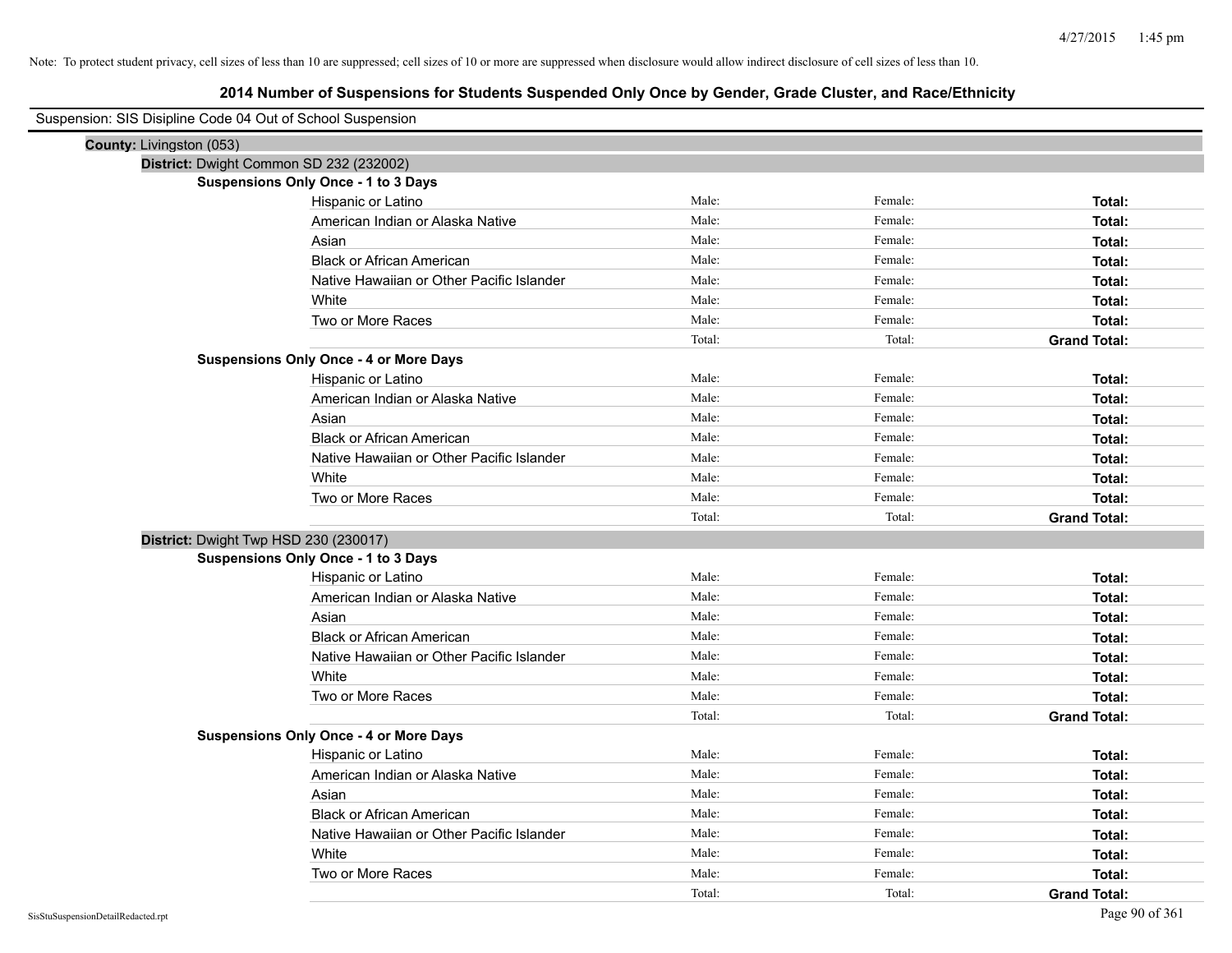| Suspension: SIS Disipline Code 04 Out of School Suspension |                                               |        |         |                     |  |  |  |  |
|------------------------------------------------------------|-----------------------------------------------|--------|---------|---------------------|--|--|--|--|
|                                                            | District: Flanagan-Cornell Dist 74 (074027)   |        |         |                     |  |  |  |  |
|                                                            | Suspensions Only Once - 1 to 3 Days           |        |         |                     |  |  |  |  |
|                                                            | Hispanic or Latino                            | Male:  | Female: | Total:              |  |  |  |  |
|                                                            | American Indian or Alaska Native              | Male:  | Female: | Total:              |  |  |  |  |
|                                                            | Asian                                         | Male:  | Female: | Total:              |  |  |  |  |
|                                                            | <b>Black or African American</b>              | Male:  | Female: | Total:              |  |  |  |  |
|                                                            | Native Hawaiian or Other Pacific Islander     | Male:  | Female: | Total:              |  |  |  |  |
|                                                            | White                                         | Male:  | Female: | Total:              |  |  |  |  |
|                                                            | Two or More Races                             | Male:  | Female: | Total:              |  |  |  |  |
|                                                            |                                               | Total: | Total:  | <b>Grand Total:</b> |  |  |  |  |
|                                                            | <b>Suspensions Only Once - 4 or More Days</b> |        |         |                     |  |  |  |  |
|                                                            | Hispanic or Latino                            | Male:  | Female: | Total:              |  |  |  |  |
|                                                            | American Indian or Alaska Native              | Male:  | Female: | Total:              |  |  |  |  |
|                                                            | Asian                                         | Male:  | Female: | Total:              |  |  |  |  |
|                                                            | <b>Black or African American</b>              | Male:  | Female: | Total:              |  |  |  |  |
|                                                            | Native Hawaiian or Other Pacific Islander     | Male:  | Female: | Total:              |  |  |  |  |
|                                                            | White                                         | Male:  | Female: | Total:              |  |  |  |  |
|                                                            | Two or More Races                             | Male:  | Female: | Total:              |  |  |  |  |
|                                                            |                                               | Total: | Total:  | <b>Grand Total:</b> |  |  |  |  |
| District: Odell CCSD 435 (435004)                          |                                               |        |         |                     |  |  |  |  |
|                                                            | <b>Suspensions Only Once - 1 to 3 Days</b>    |        |         |                     |  |  |  |  |
|                                                            | Hispanic or Latino                            | Male:  | Female: | Total:              |  |  |  |  |
|                                                            | American Indian or Alaska Native              | Male:  | Female: | Total:              |  |  |  |  |
|                                                            | Asian                                         | Male:  | Female: | Total:              |  |  |  |  |
|                                                            | <b>Black or African American</b>              | Male:  | Female: | Total:              |  |  |  |  |
|                                                            | Native Hawaiian or Other Pacific Islander     | Male:  | Female: | Total:              |  |  |  |  |
|                                                            | White                                         | Male:  | Female: | Total:              |  |  |  |  |
|                                                            | Two or More Races                             | Male:  | Female: | Total:              |  |  |  |  |
|                                                            |                                               | Total: | Total:  | <b>Grand Total:</b> |  |  |  |  |
| District: Pontiac CCSD 429 (429004)                        |                                               |        |         |                     |  |  |  |  |
|                                                            | Suspensions Only Once - 1 to 3 Days           |        |         |                     |  |  |  |  |
|                                                            | Hispanic or Latino                            | Male:  | Female: | Total:              |  |  |  |  |
|                                                            | American Indian or Alaska Native              | Male:  | Female: | Total:              |  |  |  |  |
|                                                            | Asian                                         | Male:  | Female: | Total:              |  |  |  |  |
|                                                            | <b>Black or African American</b>              | Male:  | Female: | Total:              |  |  |  |  |
|                                                            | Native Hawaiian or Other Pacific Islander     | Male:  | Female: | Total:              |  |  |  |  |
|                                                            | White                                         | Male:  | Female: | 11<br>Total:        |  |  |  |  |
|                                                            | Two or More Races                             | Male:  | Female: | Total:              |  |  |  |  |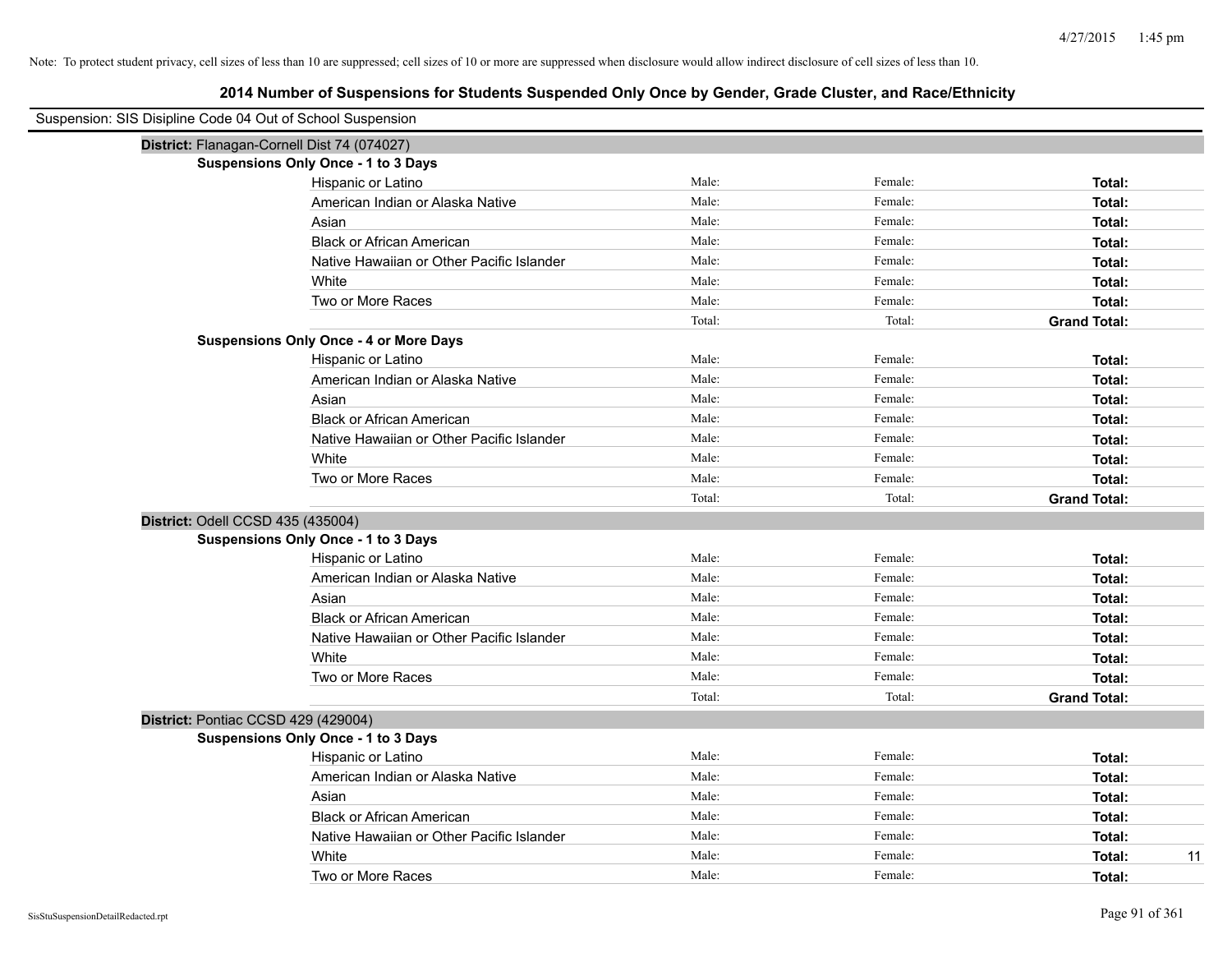| Suspension: SIS Disipline Code 04 Out of School Suspension |                                               |        |         |                     |
|------------------------------------------------------------|-----------------------------------------------|--------|---------|---------------------|
|                                                            |                                               | Total: | Total:  | <b>Grand Total:</b> |
|                                                            | <b>Suspensions Only Once - 4 or More Days</b> |        |         |                     |
|                                                            | Hispanic or Latino                            | Male:  | Female: | Total:              |
|                                                            | American Indian or Alaska Native              | Male:  | Female: | Total:              |
|                                                            | Asian                                         | Male:  | Female: | Total:              |
|                                                            | <b>Black or African American</b>              | Male:  | Female: | Total:              |
|                                                            | Native Hawaiian or Other Pacific Islander     | Male:  | Female: | Total:              |
|                                                            | White                                         | Male:  | Female: | Total:              |
|                                                            | Two or More Races                             | Male:  | Female: | Total:              |
|                                                            |                                               | Total: | Total:  | <b>Grand Total:</b> |
| District: Pontiac Twp HSD 90 (090017)                      |                                               |        |         |                     |
|                                                            | <b>Suspensions Only Once - 1 to 3 Days</b>    |        |         |                     |
|                                                            | Hispanic or Latino                            | Male:  | Female: | Total:              |
|                                                            | American Indian or Alaska Native              | Male:  | Female: | Total:              |
|                                                            | Asian                                         | Male:  | Female: | Total:              |
|                                                            | <b>Black or African American</b>              | Male:  | Female: | Total:              |
|                                                            | Native Hawaiian or Other Pacific Islander     | Male:  | Female: | Total:              |
|                                                            | White                                         | Male:  | Female: | 22<br>Total:        |
|                                                            | Two or More Races                             | Male:  | Female: | Total:              |
|                                                            |                                               | Total: | Total:  | <b>Grand Total:</b> |
|                                                            | <b>Suspensions Only Once - 4 or More Days</b> |        |         |                     |
|                                                            | Hispanic or Latino                            | Male:  | Female: | Total:              |
|                                                            | American Indian or Alaska Native              | Male:  | Female: | Total:              |
|                                                            | Asian                                         | Male:  | Female: | Total:              |
|                                                            | <b>Black or African American</b>              | Male:  | Female: | Total:              |
|                                                            | Native Hawaiian or Other Pacific Islander     | Male:  | Female: | Total:              |
|                                                            | White                                         | Male:  | Female: | Total:              |
|                                                            | Two or More Races                             | Male:  | Female: | Total:              |
|                                                            |                                               | Total: | Total:  | <b>Grand Total:</b> |
| District: Tri Point CUSD 6-J (006J26)                      |                                               |        |         |                     |
|                                                            | <b>Suspensions Only Once - 1 to 3 Days</b>    |        |         |                     |
|                                                            | Hispanic or Latino                            | Male:  | Female: | Total:              |
|                                                            | American Indian or Alaska Native              | Male:  | Female: | Total:              |
|                                                            | Asian                                         | Male:  | Female: | Total:              |
|                                                            | <b>Black or African American</b>              | Male:  | Female: | Total:              |
|                                                            | Native Hawaiian or Other Pacific Islander     | Male:  | Female: | Total:              |
|                                                            | White                                         | Male:  | Female: | Total:              |
|                                                            | Two or More Races                             | Male:  | Female: | Total:              |
|                                                            |                                               | Total: | Total:  | <b>Grand Total:</b> |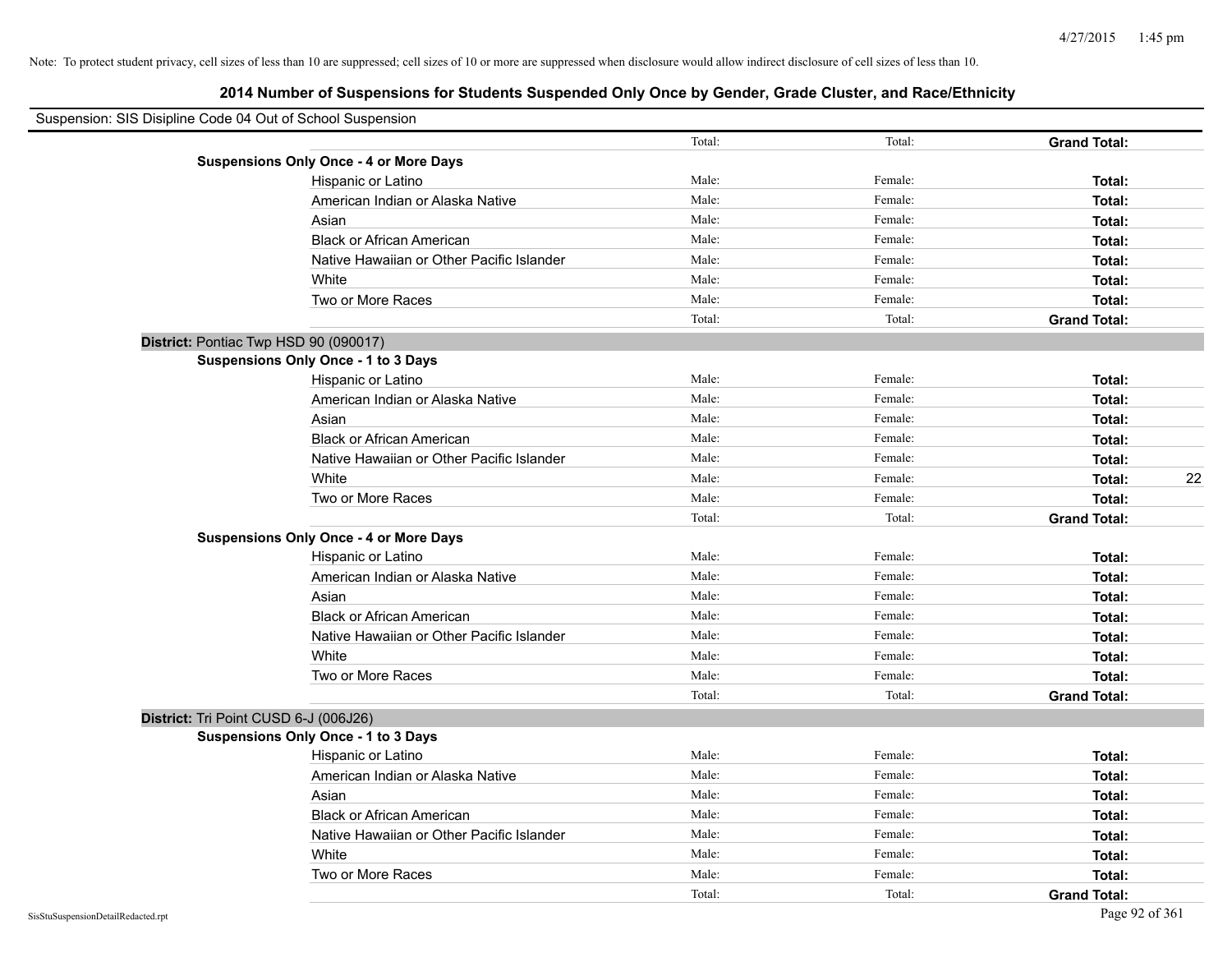| Suspension: SIS Disipline Code 04 Out of School Suspension |        |    |         |    |                     |    |
|------------------------------------------------------------|--------|----|---------|----|---------------------|----|
| District: Woodland CUSD 5 (005026)                         |        |    |         |    |                     |    |
| <b>Suspensions Only Once - 1 to 3 Days</b>                 |        |    |         |    |                     |    |
| Hispanic or Latino                                         | Male:  |    | Female: |    | Total:              |    |
| American Indian or Alaska Native                           | Male:  |    | Female: |    | Total:              |    |
| Asian                                                      | Male:  |    | Female: |    | Total:              |    |
| <b>Black or African American</b>                           | Male:  |    | Female: |    | Total:              |    |
| Native Hawaiian or Other Pacific Islander                  | Male:  |    | Female: |    | Total:              |    |
| White                                                      | Male:  |    | Female: |    | Total:              | 13 |
| Two or More Races                                          | Male:  |    | Female: |    | Total:              |    |
|                                                            | Total: |    | Total:  |    | <b>Grand Total:</b> |    |
| County: Mclean (064)                                       |        |    |         |    |                     |    |
| District: Baby Fold (001500)                               |        |    |         |    |                     |    |
| Suspensions Only Once - 1 to 3 Days                        |        |    |         |    |                     |    |
| Hispanic or Latino                                         | Male:  |    | Female: |    | Total:              |    |
| American Indian or Alaska Native                           | Male:  |    | Female: |    | Total:              |    |
| Asian                                                      | Male:  |    | Female: |    | Total:              |    |
| <b>Black or African American</b>                           | Male:  |    | Female: |    | Total:              |    |
| Native Hawaiian or Other Pacific Islander                  | Male:  |    | Female: |    | Total:              |    |
| White                                                      | Male:  |    | Female: |    | Total:              |    |
| Two or More Races                                          | Male:  |    | Female: |    | Total:              |    |
|                                                            | Total: |    | Total:  |    | <b>Grand Total:</b> |    |
| District: Bloomington SD 87 (087025)                       |        |    |         |    |                     |    |
| <b>Suspensions Only Once - 1 to 3 Days</b>                 |        |    |         |    |                     |    |
| Hispanic or Latino                                         | Male:  |    | Female: |    | Total:              | 15 |
| American Indian or Alaska Native                           | Male:  |    | Female: |    | Total:              |    |
| Asian                                                      | Male:  |    | Female: |    | Total:              |    |
| <b>Black or African American</b>                           | Male:  | 70 | Female: | 15 | Total:              | 85 |
| Native Hawaiian or Other Pacific Islander                  | Male:  |    | Female: |    | Total:              |    |
| White                                                      | Male:  | 27 | Female: | 13 | Total:              | 40 |
| Two or More Races                                          | Male:  |    | Female: |    | Total:              | 14 |
|                                                            | Total: |    | Total:  |    | <b>Grand Total:</b> |    |
| <b>Suspensions Only Once - 4 or More Days</b>              |        |    |         |    |                     |    |
| Hispanic or Latino                                         | Male:  |    | Female: |    | Total:              |    |
| American Indian or Alaska Native                           | Male:  |    | Female: |    | Total:              |    |
| Asian                                                      | Male:  |    | Female: |    | Total:              |    |
| <b>Black or African American</b>                           | Male:  | 16 | Female: | 18 | Total:              | 34 |
| Native Hawaiian or Other Pacific Islander                  | Male:  |    | Female: |    | Total:              |    |
| White                                                      | Male:  |    | Female: |    | Total:              | 12 |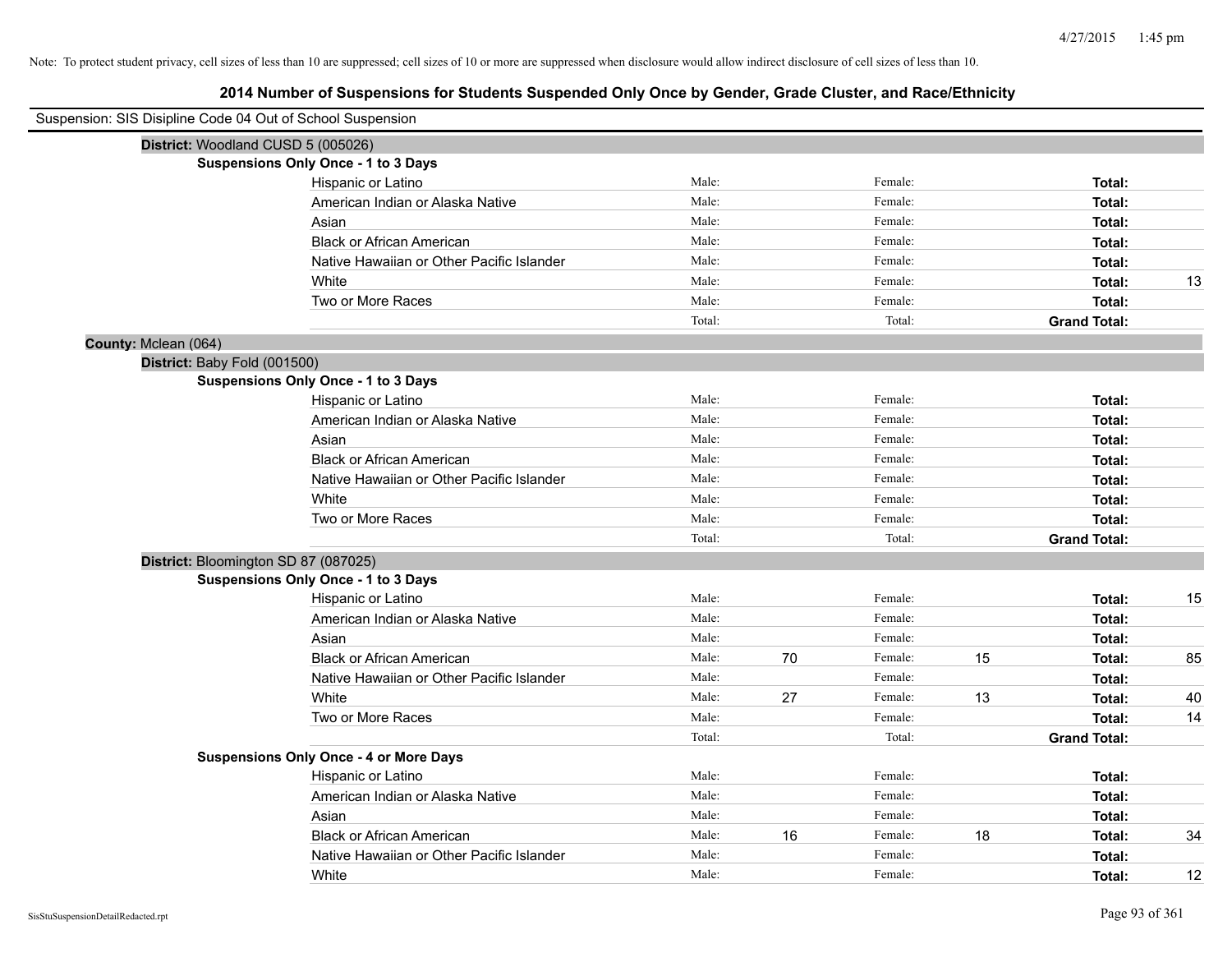| Suspension: SIS Disipline Code 04 Out of School Suspension |                                               |        |    |         |                     |    |
|------------------------------------------------------------|-----------------------------------------------|--------|----|---------|---------------------|----|
|                                                            | Two or More Races                             | Male:  |    | Female: | Total:              |    |
|                                                            |                                               | Total: |    | Total:  | <b>Grand Total:</b> |    |
|                                                            | District: Heyworth CUSD 4 (004026)            |        |    |         |                     |    |
|                                                            | <b>Suspensions Only Once - 1 to 3 Days</b>    |        |    |         |                     |    |
|                                                            | Hispanic or Latino                            | Male:  |    | Female: | Total:              |    |
|                                                            | American Indian or Alaska Native              | Male:  |    | Female: | Total:              |    |
|                                                            | Asian                                         | Male:  |    | Female: | Total:              |    |
|                                                            | <b>Black or African American</b>              | Male:  |    | Female: | Total:              |    |
|                                                            | Native Hawaiian or Other Pacific Islander     | Male:  |    | Female: | Total:              |    |
|                                                            | White                                         | Male:  |    | Female: | Total:              | 20 |
|                                                            | Two or More Races                             | Male:  |    | Female: | Total:              |    |
|                                                            |                                               | Total: |    | Total:  | <b>Grand Total:</b> |    |
|                                                            | <b>Suspensions Only Once - 4 or More Days</b> |        |    |         |                     |    |
|                                                            | Hispanic or Latino                            | Male:  |    | Female: | Total:              |    |
|                                                            | American Indian or Alaska Native              | Male:  |    | Female: | Total:              |    |
|                                                            | Asian                                         | Male:  |    | Female: | Total:              |    |
|                                                            | <b>Black or African American</b>              | Male:  |    | Female: | Total:              |    |
|                                                            | Native Hawaiian or Other Pacific Islander     | Male:  |    | Female: | Total:              |    |
|                                                            | White                                         | Male:  |    | Female: | Total:              |    |
|                                                            | Two or More Races                             | Male:  |    | Female: | Total:              |    |
|                                                            |                                               | Total: |    | Total:  | <b>Grand Total:</b> |    |
|                                                            | District: Lexington CUSD 7 (007026)           |        |    |         |                     |    |
|                                                            | <b>Suspensions Only Once - 1 to 3 Days</b>    |        |    |         |                     |    |
|                                                            | Hispanic or Latino                            | Male:  |    | Female: | Total:              |    |
|                                                            | American Indian or Alaska Native              | Male:  |    | Female: | Total:              |    |
|                                                            | Asian                                         | Male:  |    | Female: | Total:              |    |
|                                                            | <b>Black or African American</b>              | Male:  |    | Female: | Total:              |    |
|                                                            | Native Hawaiian or Other Pacific Islander     | Male:  |    | Female: | Total:              |    |
|                                                            | White                                         | Male:  |    | Female: | Total:              |    |
|                                                            | Two or More Races                             | Male:  |    | Female: | Total:              |    |
|                                                            |                                               | Total: |    | Total:  | <b>Grand Total:</b> |    |
|                                                            | District: McLean County USD 5 (005026)        |        |    |         |                     |    |
|                                                            | <b>Suspensions Only Once - 1 to 3 Days</b>    |        |    |         |                     |    |
|                                                            | Hispanic or Latino                            | Male:  |    | Female: | Total:              | 19 |
|                                                            | American Indian or Alaska Native              | Male:  |    | Female: | Total:              |    |
|                                                            | Asian                                         | Male:  |    | Female: | Total:              |    |
|                                                            | <b>Black or African American</b>              | Male:  | 72 | Female: | 20<br>Total:        | 92 |
|                                                            | Native Hawaiian or Other Pacific Islander     | Male:  |    | Female: | Total:              |    |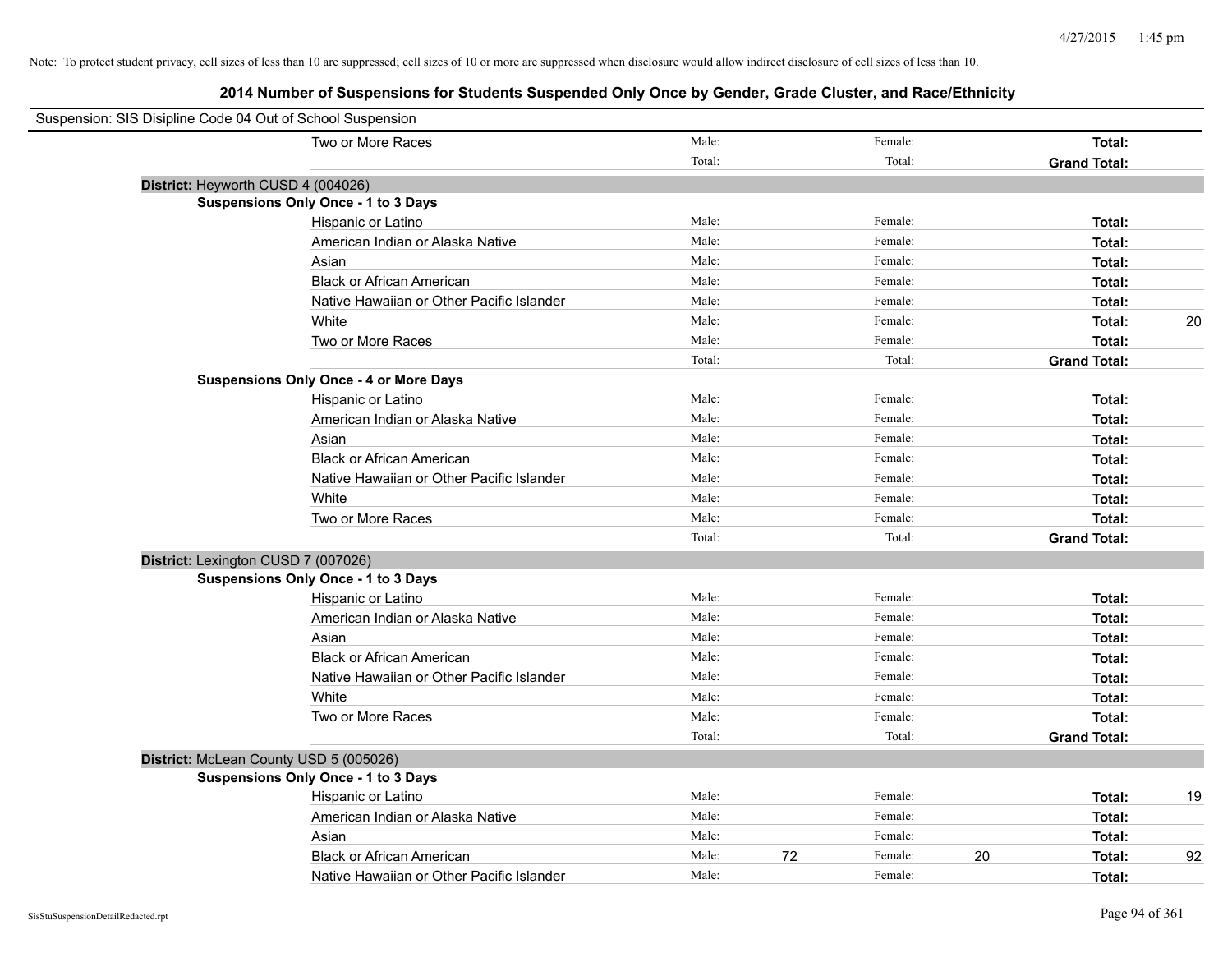| Suspension: SIS Disipline Code 04 Out of School Suspension |                                               |        |    |         |      |                     |    |
|------------------------------------------------------------|-----------------------------------------------|--------|----|---------|------|---------------------|----|
|                                                            | White                                         | Male:  | 73 | Female: | 21   | Total:              | 94 |
|                                                            | Two or More Races                             | Male:  |    | Female: |      | Total:              | 18 |
|                                                            |                                               | Total: |    | Total:  |      | <b>Grand Total:</b> |    |
|                                                            | <b>Suspensions Only Once - 4 or More Days</b> |        |    |         |      |                     |    |
|                                                            | Hispanic or Latino                            | Male:  |    | Female: |      | Total:              |    |
|                                                            | American Indian or Alaska Native              | Male:  |    | Female: |      | Total:              |    |
|                                                            | Asian                                         | Male:  |    | Female: |      | Total:              |    |
|                                                            | <b>Black or African American</b>              | Male:  | 16 | Female: | $10$ | Total:              | 26 |
|                                                            | Native Hawaiian or Other Pacific Islander     | Male:  |    | Female: |      | Total:              |    |
|                                                            | White                                         | Male:  |    | Female: |      | Total:              | 34 |
|                                                            | Two or More Races                             | Male:  |    | Female: |      | Total:              |    |
|                                                            |                                               | Total: | 49 | Total:  | 23   | <b>Grand Total:</b> | 72 |
|                                                            | District: Olympia CUSD 16 (016026)            |        |    |         |      |                     |    |
|                                                            | <b>Suspensions Only Once - 1 to 3 Days</b>    |        |    |         |      |                     |    |
|                                                            | Hispanic or Latino                            | Male:  |    | Female: |      | Total:              |    |
|                                                            | American Indian or Alaska Native              | Male:  |    | Female: |      | Total:              |    |
|                                                            | Asian                                         | Male:  |    | Female: |      | Total:              |    |
|                                                            | <b>Black or African American</b>              | Male:  |    | Female: |      | Total:              |    |
|                                                            | Native Hawaiian or Other Pacific Islander     | Male:  |    | Female: |      | Total:              |    |
|                                                            | White                                         | Male:  |    | Female: |      | Total:              | 30 |
|                                                            | Two or More Races                             | Male:  |    | Female: |      | Total:              |    |
|                                                            |                                               | Total: |    | Total:  |      | <b>Grand Total:</b> |    |
|                                                            | <b>Suspensions Only Once - 4 or More Days</b> |        |    |         |      |                     |    |
|                                                            | Hispanic or Latino                            | Male:  |    | Female: |      | Total:              |    |
|                                                            | American Indian or Alaska Native              | Male:  |    | Female: |      | Total:              |    |
|                                                            | Asian                                         | Male:  |    | Female: |      | Total:              |    |
|                                                            | <b>Black or African American</b>              | Male:  |    | Female: |      | Total:              |    |
|                                                            | Native Hawaiian or Other Pacific Islander     | Male:  |    | Female: |      | Total:              |    |
|                                                            | White                                         | Male:  |    | Female: |      | Total:              |    |
|                                                            | Two or More Races                             | Male:  |    | Female: |      | Total:              |    |
|                                                            |                                               | Total: |    | Total:  |      | <b>Grand Total:</b> |    |
|                                                            | District: Tri Valley CUSD 3 (003026)          |        |    |         |      |                     |    |
|                                                            | <b>Suspensions Only Once - 1 to 3 Days</b>    |        |    |         |      |                     |    |
|                                                            | Hispanic or Latino                            | Male:  |    | Female: |      | Total:              |    |
|                                                            | American Indian or Alaska Native              | Male:  |    | Female: |      | Total:              |    |
|                                                            | Asian                                         | Male:  |    | Female: |      | Total:              |    |
|                                                            | <b>Black or African American</b>              | Male:  |    | Female: |      | Total:              |    |
|                                                            | Native Hawaiian or Other Pacific Islander     | Male:  |    | Female: |      | Total:              |    |
|                                                            | White                                         | Male:  |    | Female: |      | Total:              |    |
| SisStuSuspensionDetailRedacted.rpt                         |                                               |        |    |         |      | Page 95 of 361      |    |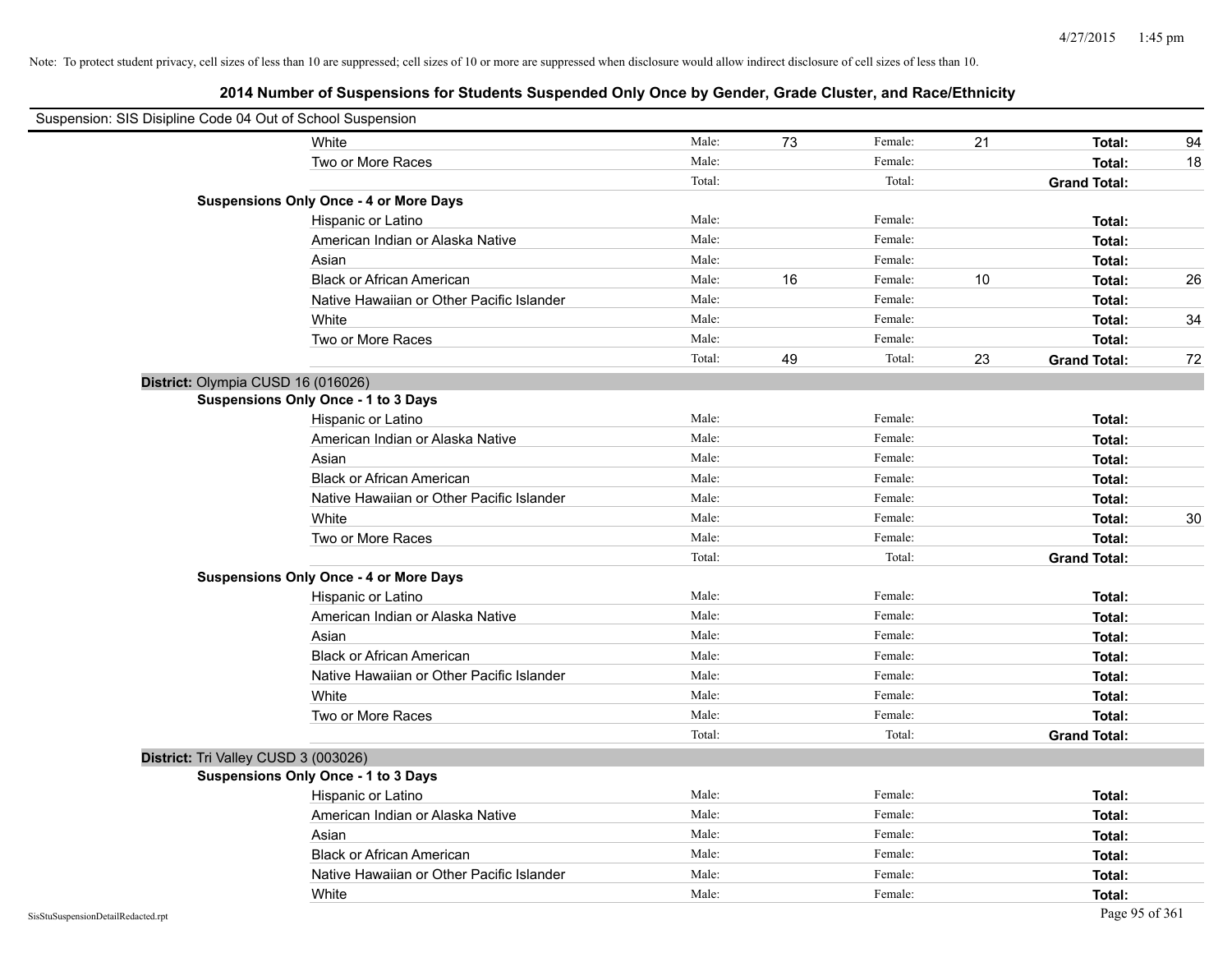| Suspension: SIS Disipline Code 04 Out of School Suspension |                                                    |        |         |                     |
|------------------------------------------------------------|----------------------------------------------------|--------|---------|---------------------|
|                                                            | Two or More Races                                  | Male:  | Female: | Total:              |
|                                                            |                                                    | Total: | Total:  | <b>Grand Total:</b> |
|                                                            |                                                    |        |         |                     |
| Region: DuPage ROE (19)                                    |                                                    |        |         |                     |
| County: Dupage (022)                                       |                                                    |        |         |                     |
|                                                            | District: Abraxas Youth & Family Services (011400) |        |         |                     |
|                                                            | <b>Suspensions Only Once - 1 to 3 Days</b>         |        |         |                     |
|                                                            | Hispanic or Latino                                 | Male:  | Female: | Total:              |
|                                                            | American Indian or Alaska Native                   | Male:  | Female: | Total:              |
|                                                            | Asian                                              | Male:  | Female: | Total:              |
|                                                            | <b>Black or African American</b>                   | Male:  | Female: | Total:              |
|                                                            | Native Hawaiian or Other Pacific Islander          | Male:  | Female: | Total:              |
|                                                            | White                                              | Male:  | Female: | Total:              |
|                                                            | Two or More Races                                  | Male:  | Female: | Total:              |
|                                                            |                                                    | Total: | Total:  | <b>Grand Total:</b> |
|                                                            | District: Adventist GlenOaks Hospital (024200)     |        |         |                     |
|                                                            | Suspensions Only Once - 1 to 3 Days                |        |         |                     |
|                                                            | Hispanic or Latino                                 | Male:  | Female: | Total:              |
|                                                            | American Indian or Alaska Native                   | Male:  | Female: | Total:              |
|                                                            | Asian                                              | Male:  | Female: | Total:              |
|                                                            | <b>Black or African American</b>                   | Male:  | Female: | <b>Total:</b>       |
|                                                            | Native Hawaiian or Other Pacific Islander          | Male:  | Female: | Total:              |
|                                                            | White                                              | Male:  | Female: | Total:              |
|                                                            | Two or More Races                                  | Male:  | Female: | Total:              |
|                                                            |                                                    | Total: | Total:  | <b>Grand Total:</b> |
| District: Benjamin SD 25 (025002)                          |                                                    |        |         |                     |
|                                                            | <b>Suspensions Only Once - 1 to 3 Days</b>         |        |         |                     |
|                                                            | Hispanic or Latino                                 | Male:  | Female: | Total:              |
|                                                            | American Indian or Alaska Native                   | Male:  | Female: | Total:              |
|                                                            | Asian                                              | Male:  | Female: | Total:              |
|                                                            | <b>Black or African American</b>                   | Male:  | Female: | Total:              |
|                                                            | Native Hawaiian or Other Pacific Islander          | Male:  | Female: | Total:              |
|                                                            | White                                              | Male:  | Female: | Total:              |
|                                                            | Two or More Races                                  | Male:  | Female: | Total:              |
|                                                            |                                                    | Total: | Total:  | <b>Grand Total:</b> |
|                                                            | District: Bensenville SD 2 (002002)                |        |         |                     |
|                                                            | Suspensions Only Once - 1 to 3 Days                |        |         |                     |
|                                                            | Hispanic or Latino                                 | Male:  | Female: | Total:              |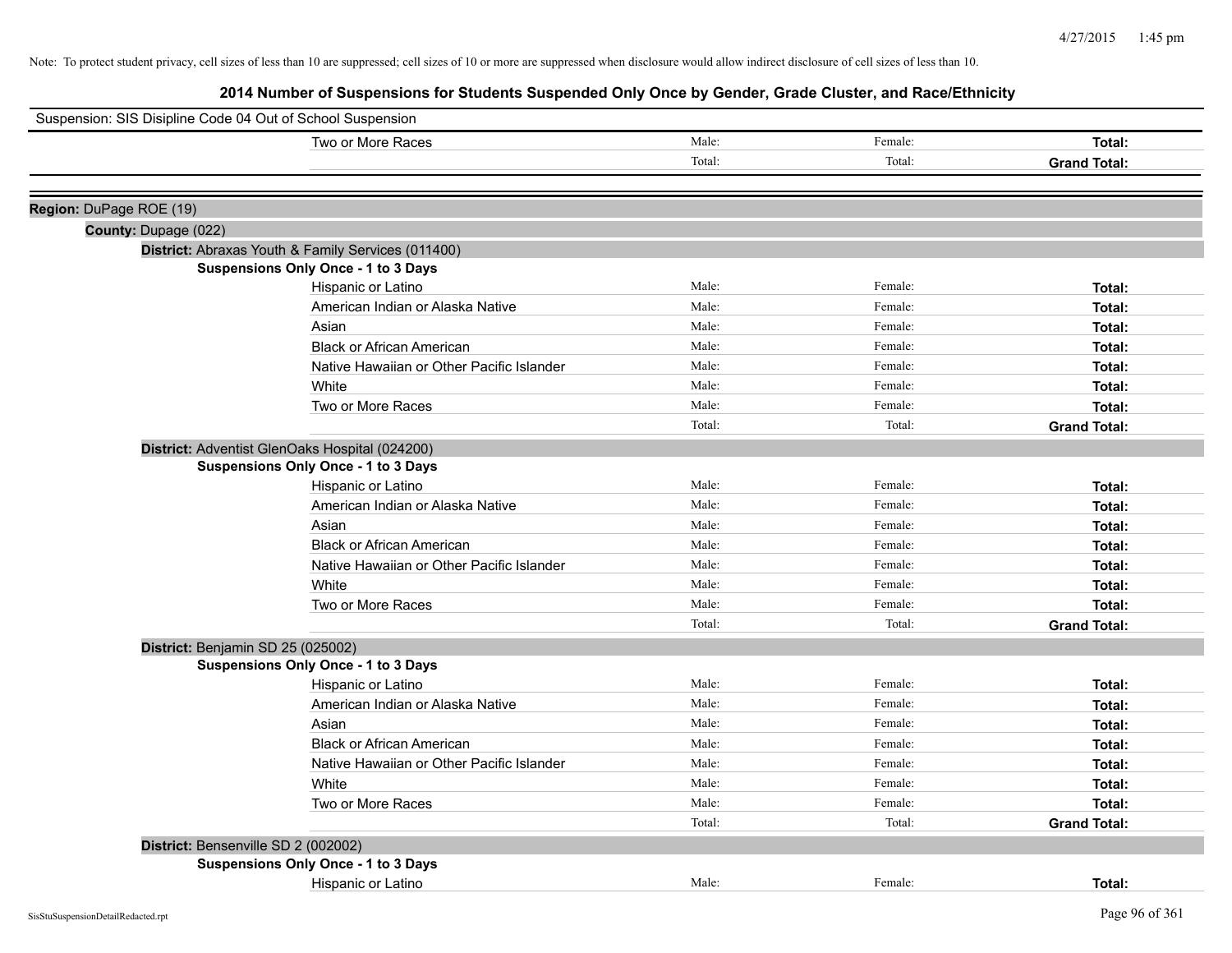**2014 Number of Suspensions for Students Suspended Only Once by Gender, Grade Cluster, and Race/Ethnicity**

| Suspension: SIS Disipline Code 04 Out of School Suspension |                                               |        |         |                     |
|------------------------------------------------------------|-----------------------------------------------|--------|---------|---------------------|
|                                                            | American Indian or Alaska Native              | Male:  | Female: | Total:              |
|                                                            | Asian                                         | Male:  | Female: | Total:              |
|                                                            | <b>Black or African American</b>              | Male:  | Female: | Total:              |
|                                                            | Native Hawaiian or Other Pacific Islander     | Male:  | Female: | Total:              |
|                                                            | White                                         | Male:  | Female: | Total:              |
|                                                            | Two or More Races                             | Male:  | Female: | Total:              |
|                                                            |                                               | Total: | Total:  | <b>Grand Total:</b> |
|                                                            | <b>Suspensions Only Once - 4 or More Days</b> |        |         |                     |
|                                                            | Hispanic or Latino                            | Male:  | Female: | Total:              |
|                                                            | American Indian or Alaska Native              | Male:  | Female: | Total:              |
|                                                            | Asian                                         | Male:  | Female: | Total:              |
|                                                            | <b>Black or African American</b>              | Male:  | Female: | Total:              |
|                                                            | Native Hawaiian or Other Pacific Islander     | Male:  | Female: | Total:              |
|                                                            | White                                         | Male:  | Female: | Total:              |
|                                                            | Two or More Races                             | Male:  | Female: | Total:              |
|                                                            |                                               | Total: | Total:  | <b>Grand Total:</b> |
| District: Bloomingdale SD 13 (013002)                      |                                               |        |         |                     |
| <b>Suspensions Only Once - 1 to 3 Days</b>                 |                                               |        |         |                     |
|                                                            | Hispanic or Latino                            | Male:  | Female: | Total:              |
|                                                            | American Indian or Alaska Native              | Male:  | Female: | Total:              |
|                                                            | Asian                                         | Male:  | Female: | Total:              |
|                                                            | <b>Black or African American</b>              | Male:  | Female: | Total:              |
|                                                            | Native Hawaiian or Other Pacific Islander     | Male:  | Female: | Total:              |
|                                                            | White                                         | Male:  | Female: | Total:              |
|                                                            | Two or More Races                             | Male:  | Female: | Total:              |
|                                                            |                                               | Total: | Total:  | <b>Grand Total:</b> |
| District: Butler SD 53 (053002)                            |                                               |        |         |                     |
| Suspensions Only Once - 1 to 3 Days                        |                                               |        |         |                     |
|                                                            | Hispanic or Latino                            | Male:  | Female: | Total:              |
|                                                            | American Indian or Alaska Native              | Male:  | Female: | Total:              |
|                                                            | Asian                                         | Male:  | Female: | Total:              |
|                                                            | <b>Black or African American</b>              | Male:  | Female: | Total:              |
|                                                            |                                               |        | Female: |                     |
|                                                            | Native Hawaiian or Other Pacific Islander     | Male:  |         | Total:              |
|                                                            | White                                         | Male:  | Female: | Total:              |
|                                                            | Two or More Races                             | Male:  | Female: | Total:              |

**District:** CCSD 180 (180004)

**Suspensions Only Once - 1 to 3 Days**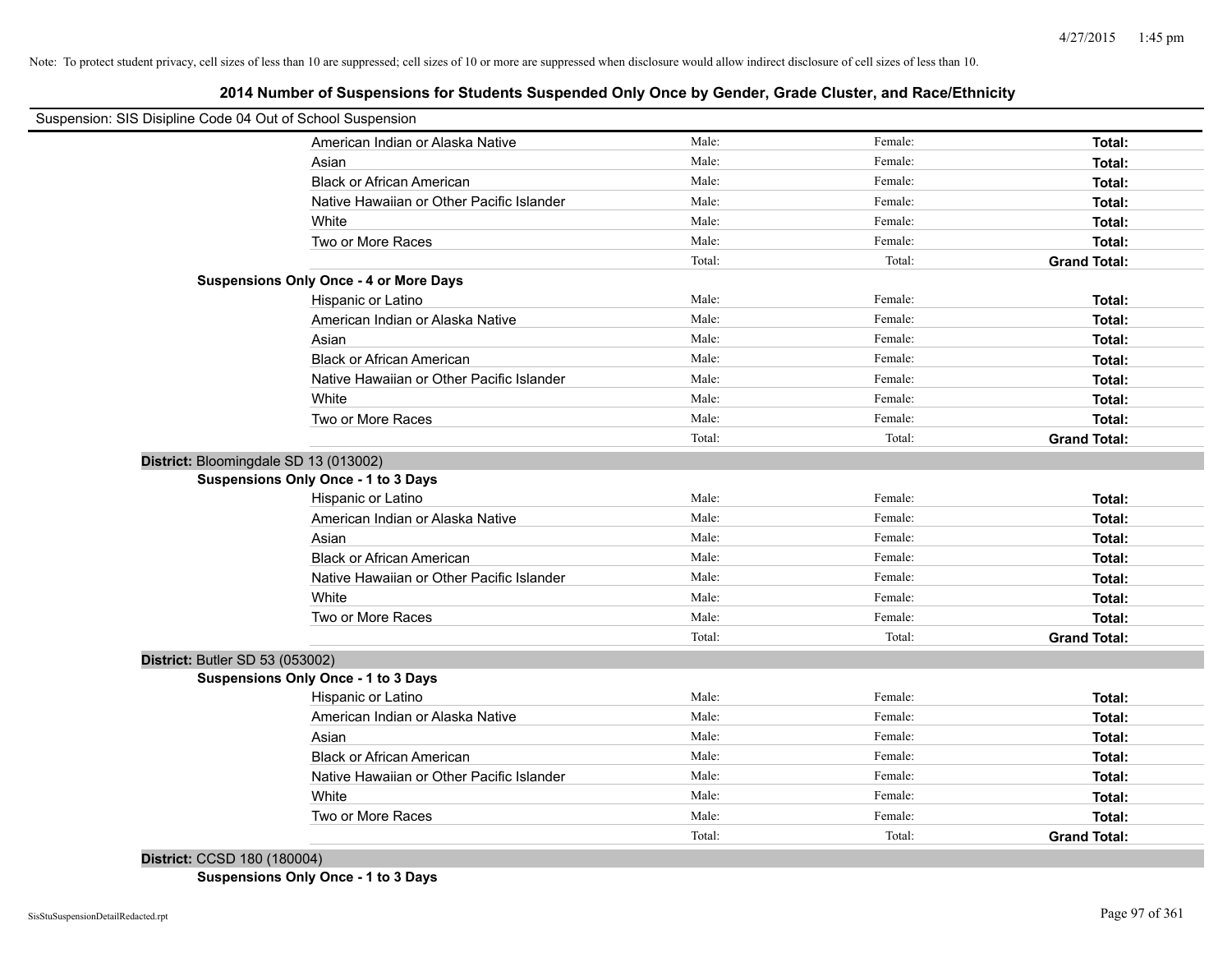| Suspension: SIS Disipline Code 04 Out of School Suspension |                                               |        |    |         |    |                     |    |
|------------------------------------------------------------|-----------------------------------------------|--------|----|---------|----|---------------------|----|
|                                                            | Hispanic or Latino                            | Male:  |    | Female: |    | Total:              |    |
|                                                            | American Indian or Alaska Native              | Male:  |    | Female: |    | Total:              |    |
|                                                            | Asian                                         | Male:  |    | Female: |    | Total:              |    |
|                                                            | <b>Black or African American</b>              | Male:  | 22 | Female: | 17 | Total:              | 39 |
|                                                            | Native Hawaiian or Other Pacific Islander     | Male:  |    | Female: |    | Total:              |    |
|                                                            | White                                         | Male:  |    | Female: |    | Total:              |    |
|                                                            | Two or More Races                             | Male:  |    | Female: |    | Total:              |    |
|                                                            |                                               | Total: |    | Total:  |    | <b>Grand Total:</b> |    |
|                                                            | <b>Suspensions Only Once - 4 or More Days</b> |        |    |         |    |                     |    |
|                                                            | Hispanic or Latino                            | Male:  |    | Female: |    | Total:              |    |
|                                                            | American Indian or Alaska Native              | Male:  |    | Female: |    | Total:              |    |
|                                                            | Asian                                         | Male:  |    | Female: |    | Total:              |    |
|                                                            | <b>Black or African American</b>              | Male:  |    | Female: |    | Total:              |    |
|                                                            | Native Hawaiian or Other Pacific Islander     | Male:  |    | Female: |    | Total:              |    |
|                                                            | White                                         | Male:  |    | Female: |    | Total:              |    |
|                                                            | Two or More Races                             | Male:  |    | Female: |    | Total:              |    |
|                                                            |                                               | Total: |    | Total:  |    | <b>Grand Total:</b> |    |
| District: CCSD 89 (089004)                                 |                                               |        |    |         |    |                     |    |
|                                                            | <b>Suspensions Only Once - 1 to 3 Days</b>    |        |    |         |    |                     |    |
|                                                            | Hispanic or Latino                            | Male:  |    | Female: |    | Total:              |    |
|                                                            | American Indian or Alaska Native              | Male:  |    | Female: |    | Total:              |    |
|                                                            | Asian                                         | Male:  |    | Female: |    | Total:              |    |
|                                                            | <b>Black or African American</b>              | Male:  |    | Female: |    | Total:              |    |
|                                                            | Native Hawaiian or Other Pacific Islander     | Male:  |    | Female: |    | Total:              |    |
|                                                            | White                                         | Male:  |    | Female: |    | Total:              |    |
|                                                            | Two or More Races                             | Male:  |    | Female: |    | Total:              |    |
|                                                            |                                               | Total: |    | Total:  |    | <b>Grand Total:</b> |    |
| District: CCSD 93 (093004)                                 |                                               |        |    |         |    |                     |    |
|                                                            | <b>Suspensions Only Once - 1 to 3 Days</b>    |        |    |         |    |                     |    |
|                                                            | Hispanic or Latino                            | Male:  |    | Female: |    | Total:              |    |
|                                                            | American Indian or Alaska Native              | Male:  |    | Female: |    | Total:              |    |
|                                                            | Asian                                         | Male:  |    | Female: |    | Total:              |    |
|                                                            | <b>Black or African American</b>              | Male:  |    | Female: |    | Total:              |    |
|                                                            | Native Hawaiian or Other Pacific Islander     | Male:  |    | Female: |    | Total:              |    |
|                                                            | White                                         | Male:  |    | Female: |    | Total:              |    |
|                                                            | Two or More Races                             | Male:  |    | Female: |    | Total:              |    |
|                                                            |                                               | Total: |    | Total:  |    | <b>Grand Total:</b> |    |
|                                                            | <b>Suspensions Only Once - 4 or More Days</b> |        |    |         |    |                     |    |
|                                                            | Hispanic or Latino                            | Male:  |    | Female: |    | Total:              |    |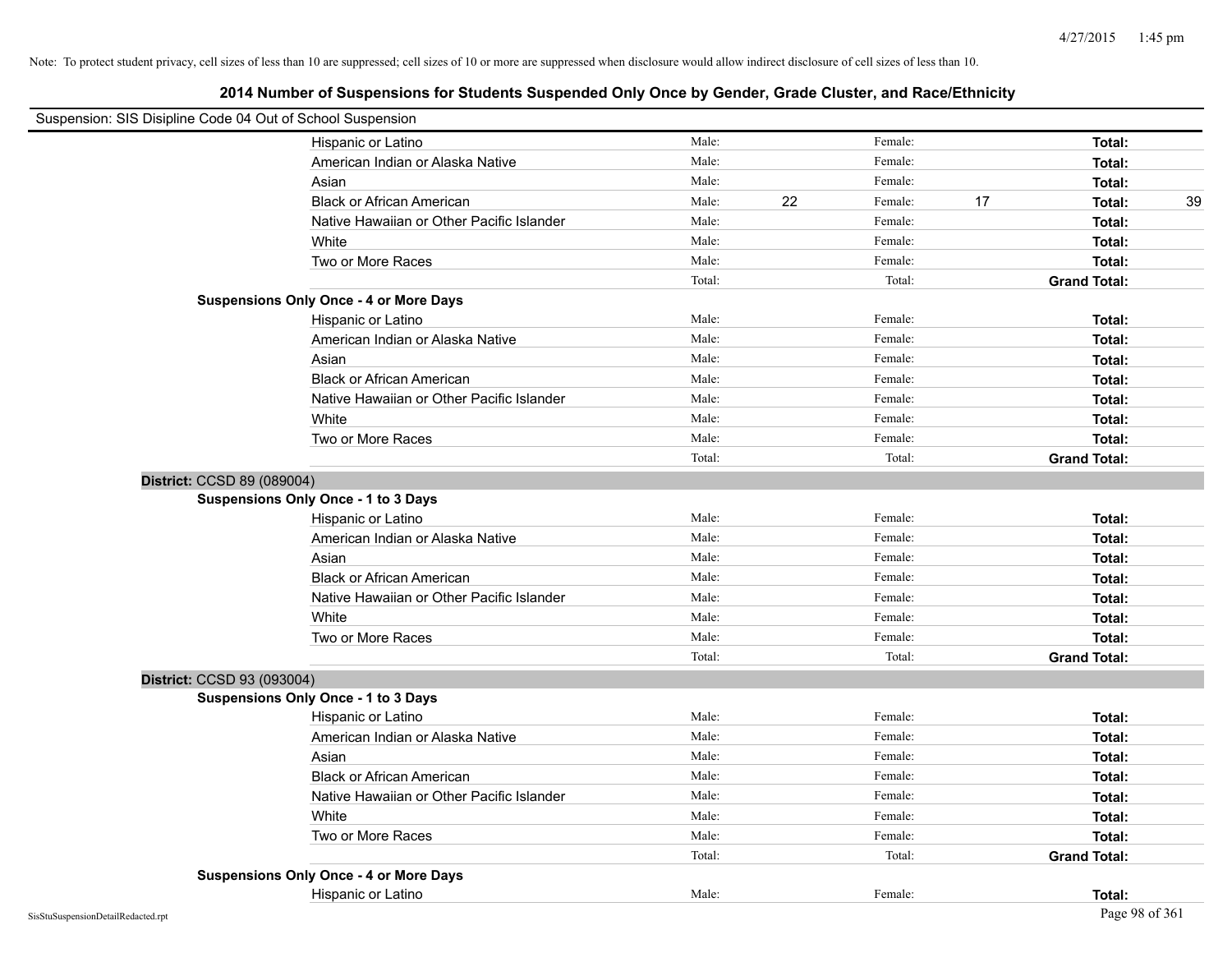**2014 Number of Suspensions for Students Suspended Only Once by Gender, Grade Cluster, and Race/Ethnicity**

| Suspension: SIS Disipline Code 04 Out of School Suspension |                                           |        |    |         |    |                     |    |
|------------------------------------------------------------|-------------------------------------------|--------|----|---------|----|---------------------|----|
|                                                            | American Indian or Alaska Native          | Male:  |    | Female: |    | Total:              |    |
| Asian                                                      |                                           | Male:  |    | Female: |    | Total:              |    |
|                                                            | <b>Black or African American</b>          | Male:  |    | Female: |    | Total:              |    |
|                                                            | Native Hawaiian or Other Pacific Islander | Male:  |    | Female: |    | Total:              |    |
| White                                                      |                                           | Male:  |    | Female: |    | Total:              |    |
|                                                            | Two or More Races                         | Male:  |    | Female: |    | Total:              |    |
|                                                            |                                           | Total: |    | Total:  |    | <b>Grand Total:</b> |    |
| District: Center Cass SD 66 (066002)                       |                                           |        |    |         |    |                     |    |
| Suspensions Only Once - 1 to 3 Days                        |                                           |        |    |         |    |                     |    |
|                                                            | Hispanic or Latino                        | Male:  |    | Female: |    | Total:              |    |
|                                                            | American Indian or Alaska Native          | Male:  |    | Female: |    | Total:              |    |
| Asian                                                      |                                           | Male:  |    | Female: |    | Total:              |    |
|                                                            | <b>Black or African American</b>          | Male:  |    | Female: |    | Total:              |    |
|                                                            | Native Hawaiian or Other Pacific Islander | Male:  |    | Female: |    | Total:              |    |
| White                                                      |                                           | Male:  |    | Female: |    | Total:              |    |
|                                                            | Two or More Races                         | Male:  |    | Female: |    | Total:              |    |
|                                                            |                                           | Total: |    | Total:  |    | <b>Grand Total:</b> |    |
| District: CHSD 94 (094016)                                 |                                           |        |    |         |    |                     |    |
| Suspensions Only Once - 1 to 3 Days                        |                                           |        |    |         |    |                     |    |
|                                                            | Hispanic or Latino                        | Male:  | 20 | Female: | 18 | Total:              | 38 |
|                                                            | American Indian or Alaska Native          | Male:  |    | Female: |    | Total:              |    |
| Asian                                                      |                                           | Male:  |    | Female: |    | Total:              |    |
|                                                            | <b>Black or African American</b>          | Male:  |    | Female: |    | Total:              |    |
|                                                            | Native Hawaiian or Other Pacific Islander | Male:  |    | Female: |    | Total:              |    |
| White                                                      |                                           | Male:  |    | Female: |    | Total:              |    |
|                                                            | Two or More Races                         | Male:  |    | Female: |    | Total:              |    |
|                                                            |                                           | Total: |    | Total:  |    | <b>Grand Total:</b> |    |
| <b>Suspensions Only Once - 4 or More Days</b>              |                                           |        |    |         |    |                     |    |
|                                                            | Hispanic or Latino                        | Male:  | 16 | Female: | 11 | Total:              | 27 |
|                                                            | American Indian or Alaska Native          | Male:  |    | Female: |    | Total:              |    |
| Asian                                                      |                                           | Male:  |    | Female: |    | Total:              |    |
|                                                            | <b>Black or African American</b>          | Male:  |    | Female: |    | Total:              |    |
|                                                            | Native Hawaiian or Other Pacific Islander | Male:  |    | Female: |    | Total:              |    |
| White                                                      |                                           | Male:  |    | Female: |    | Total:              | 14 |
|                                                            | Two or More Races                         | Male:  |    | Female: |    | Total:              |    |
|                                                            |                                           | Total: |    | Total:  |    | <b>Grand Total:</b> |    |

**District:** CHSD 99 (099016) **Suspensions Only Once - 1 to 3 Days**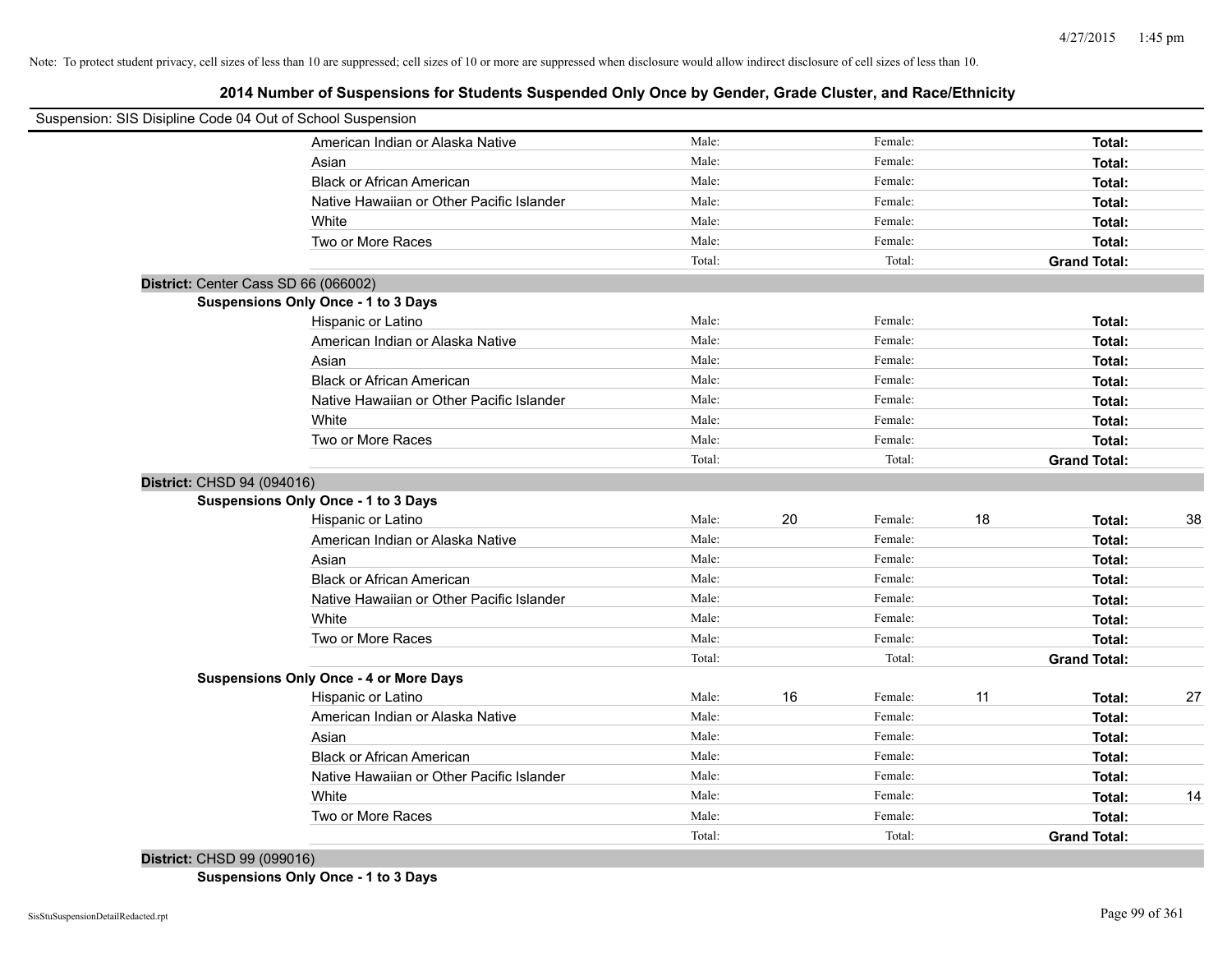| Suspension: SIS Disipline Code 04 Out of School Suspension |                                               |        |    |         |    |                     |    |
|------------------------------------------------------------|-----------------------------------------------|--------|----|---------|----|---------------------|----|
|                                                            | Hispanic or Latino                            | Male:  |    | Female: |    | Total:              | 20 |
|                                                            | American Indian or Alaska Native              | Male:  |    | Female: |    | Total:              |    |
|                                                            | Asian                                         | Male:  |    | Female: |    | Total:              |    |
|                                                            | <b>Black or African American</b>              | Male:  |    | Female: |    | Total:              | 27 |
|                                                            | Native Hawaiian or Other Pacific Islander     | Male:  |    | Female: |    | Total:              |    |
|                                                            | White                                         | Male:  |    | Female: |    | Total:              | 24 |
|                                                            | Two or More Races                             | Male:  |    | Female: |    | Total:              |    |
|                                                            |                                               | Total: |    | Total:  |    | <b>Grand Total:</b> |    |
|                                                            | <b>Suspensions Only Once - 4 or More Days</b> |        |    |         |    |                     |    |
|                                                            | Hispanic or Latino                            | Male:  |    | Female: |    | Total:              | 14 |
|                                                            | American Indian or Alaska Native              | Male:  |    | Female: |    | Total:              |    |
|                                                            | Asian                                         | Male:  |    | Female: |    | Total:              |    |
|                                                            | <b>Black or African American</b>              | Male:  |    | Female: |    | Total:              | 19 |
|                                                            | Native Hawaiian or Other Pacific Islander     | Male:  |    | Female: |    | Total:              |    |
|                                                            | White                                         | Male:  | 28 | Female: | 21 | Total:              | 49 |
|                                                            | Two or More Races                             | Male:  |    | Female: |    | Total:              |    |
|                                                            |                                               | Total: |    | Total:  |    | <b>Grand Total:</b> |    |
|                                                            | District: Coop Assoc for Spec Educ (015061)   |        |    |         |    |                     |    |
|                                                            | Suspensions Only Once - 1 to 3 Days           |        |    |         |    |                     |    |
|                                                            | Hispanic or Latino                            | Male:  |    | Female: |    | Total:              |    |
|                                                            | American Indian or Alaska Native              | Male:  |    | Female: |    | Total:              |    |
|                                                            | Asian                                         | Male:  |    | Female: |    | Total:              |    |
|                                                            | <b>Black or African American</b>              | Male:  |    | Female: |    | Total:              |    |
|                                                            | Native Hawaiian or Other Pacific Islander     | Male:  |    | Female: |    | Total:              |    |
|                                                            | White                                         | Male:  |    | Female: |    | Total:              |    |
|                                                            | Two or More Races                             | Male:  |    | Female: |    | Total:              |    |
|                                                            |                                               | Total: |    | Total:  |    | <b>Grand Total:</b> |    |
|                                                            | <b>Suspensions Only Once - 4 or More Days</b> |        |    |         |    |                     |    |
|                                                            | Hispanic or Latino                            | Male:  |    | Female: |    | Total:              |    |
|                                                            | American Indian or Alaska Native              | Male:  |    | Female: |    | Total:              |    |
|                                                            | Asian                                         | Male:  |    | Female: |    | Total:              |    |
|                                                            | <b>Black or African American</b>              | Male:  |    | Female: |    | Total:              |    |
|                                                            | Native Hawaiian or Other Pacific Islander     | Male:  |    | Female: |    | Total:              |    |
|                                                            | White                                         | Male:  |    | Female: |    | Total:              |    |
|                                                            | Two or More Races                             | Male:  |    | Female: |    | Total:              |    |
|                                                            |                                               | Total: |    | Total:  |    | <b>Grand Total:</b> |    |
| <b>District: CUSD 200 (200026)</b>                         |                                               |        |    |         |    |                     |    |
|                                                            | <b>Suspensions Only Once - 1 to 3 Days</b>    |        |    |         |    |                     |    |
|                                                            | Hispanic or Latino                            | Male:  | 21 | Female: | 12 | Total:              | 33 |
| SisStuSuspensionDetailRedacted.rpt                         |                                               |        |    |         |    | Page 100 of 361     |    |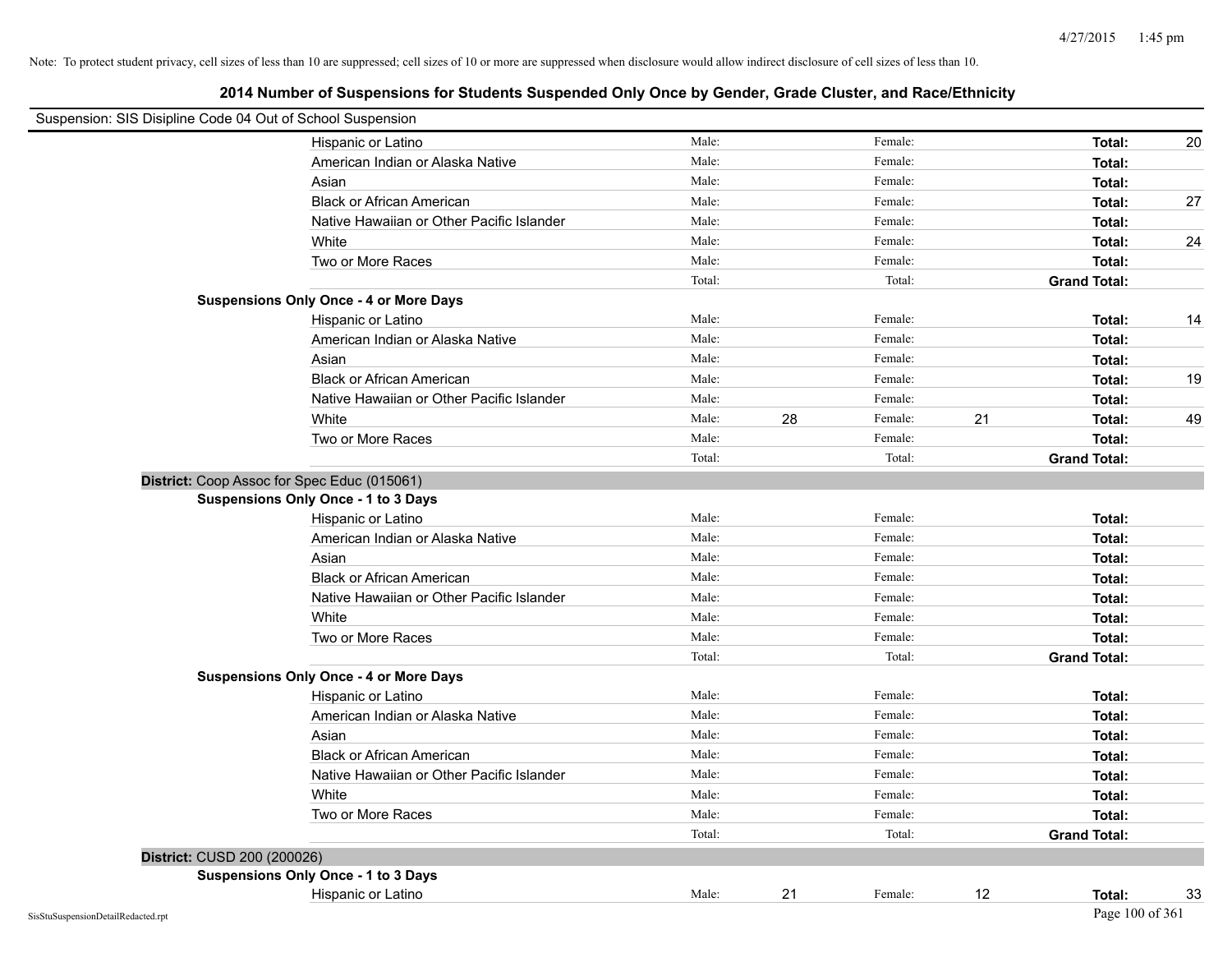| Suspension: SIS Disipline Code 04 Out of School Suspension |                                               |        |    |         |    |                     |     |
|------------------------------------------------------------|-----------------------------------------------|--------|----|---------|----|---------------------|-----|
|                                                            | American Indian or Alaska Native              | Male:  |    | Female: |    | Total:              |     |
|                                                            | Asian                                         | Male:  |    | Female: |    | Total:              |     |
|                                                            | <b>Black or African American</b>              | Male:  | 26 | Female: | 13 | Total:              | 39  |
|                                                            | Native Hawaiian or Other Pacific Islander     | Male:  |    | Female: |    | Total:              |     |
|                                                            | White                                         | Male:  |    | Female: |    | Total:              | 44  |
|                                                            | Two or More Races                             | Male:  |    | Female: |    | Total:              |     |
|                                                            |                                               | Total: |    | Total:  |    | <b>Grand Total:</b> | 128 |
|                                                            | <b>Suspensions Only Once - 4 or More Days</b> |        |    |         |    |                     |     |
|                                                            | Hispanic or Latino                            | Male:  |    | Female: |    | Total:              |     |
|                                                            | American Indian or Alaska Native              | Male:  |    | Female: |    | Total:              |     |
|                                                            | Asian                                         | Male:  |    | Female: |    | Total:              |     |
|                                                            | <b>Black or African American</b>              | Male:  |    | Female: |    | Total:              |     |
|                                                            | Native Hawaiian or Other Pacific Islander     | Male:  |    | Female: |    | Total:              |     |
|                                                            | White                                         | Male:  |    | Female: |    | Total:              | 14  |
|                                                            | Two or More Races                             | Male:  |    | Female: |    | Total:              |     |
|                                                            |                                               | Total: |    | Total:  |    | <b>Grand Total:</b> | 31  |
| District: CUSD 201 (201026)                                |                                               |        |    |         |    |                     |     |
|                                                            | <b>Suspensions Only Once - 1 to 3 Days</b>    |        |    |         |    |                     |     |
|                                                            | Hispanic or Latino                            | Male:  |    | Female: |    | Total:              |     |
|                                                            | American Indian or Alaska Native              | Male:  |    | Female: |    | Total:              |     |
|                                                            | Asian                                         | Male:  |    | Female: |    | Total:              |     |
|                                                            | <b>Black or African American</b>              | Male:  |    | Female: |    | Total:              |     |
|                                                            | Native Hawaiian or Other Pacific Islander     | Male:  |    | Female: |    | Total:              |     |
|                                                            | White                                         | Male:  |    | Female: |    | Total:              | 15  |
|                                                            | Two or More Races                             | Male:  |    | Female: |    | Total:              |     |
|                                                            |                                               | Total: |    | Total:  |    | <b>Grand Total:</b> | 28  |
|                                                            | <b>Suspensions Only Once - 4 or More Days</b> |        |    |         |    |                     |     |
|                                                            | Hispanic or Latino                            | Male:  |    | Female: |    | Total:              |     |
|                                                            | American Indian or Alaska Native              | Male:  |    | Female: |    | Total:              |     |
|                                                            | Asian                                         | Male:  |    | Female: |    | Total:              |     |
|                                                            | <b>Black or African American</b>              | Male:  |    | Female: |    | Total:              |     |
|                                                            | Native Hawaiian or Other Pacific Islander     | Male:  |    | Female: |    | Total:              |     |
|                                                            | White                                         | Male:  |    | Female: |    | Total:              |     |
|                                                            | Two or More Races                             | Male:  |    | Female: |    | Total:              |     |
|                                                            |                                               | Total: |    | Total:  |    | <b>Grand Total:</b> |     |
|                                                            | District: DuPage HSD 88 (088016)              |        |    |         |    |                     |     |
|                                                            | <b>Suspensions Only Once - 1 to 3 Days</b>    |        |    |         |    |                     |     |
|                                                            | Hispanic or Latino                            | Male:  | 30 | Female: | 11 | Total:              | 41  |
|                                                            | American Indian or Alaska Native              | Male:  |    | Female: |    | Total:              |     |
| SisStuSuspensionDetailRedacted.rpt                         |                                               |        |    |         |    | Page 101 of 361     |     |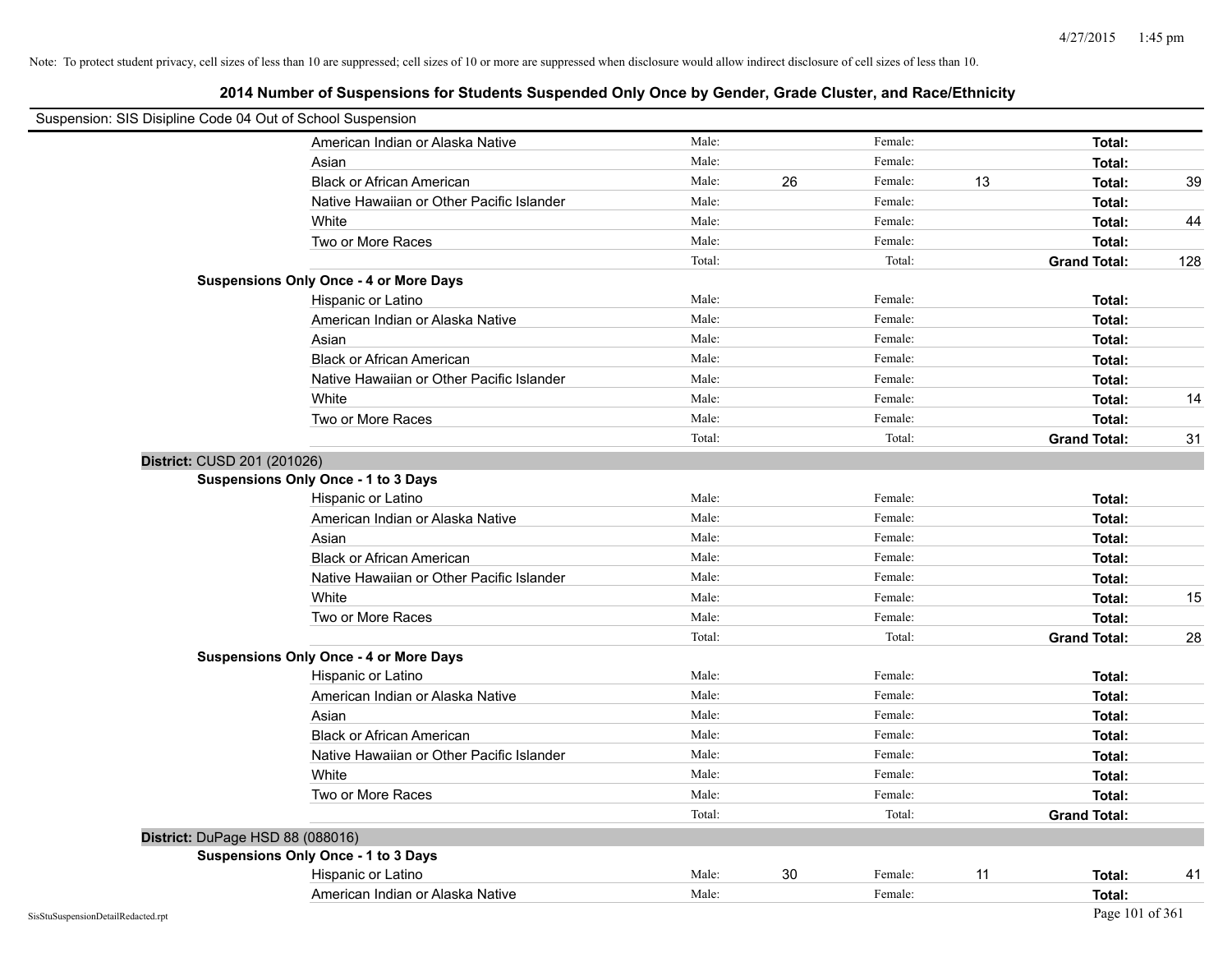| Suspension: SIS Disipline Code 04 Out of School Suspension |        |    |         |    |                     |    |
|------------------------------------------------------------|--------|----|---------|----|---------------------|----|
| Asian                                                      | Male:  |    | Female: |    | Total:              |    |
| <b>Black or African American</b>                           | Male:  | 10 | Female: | 16 | Total:              | 26 |
| Native Hawaiian or Other Pacific Islander                  | Male:  |    | Female: |    | Total:              |    |
| White                                                      | Male:  |    | Female: |    | Total:              | 28 |
| Two or More Races                                          | Male:  |    | Female: |    | Total:              |    |
|                                                            | Total: |    | Total:  |    | <b>Grand Total:</b> |    |
| <b>Suspensions Only Once - 4 or More Days</b>              |        |    |         |    |                     |    |
| Hispanic or Latino                                         | Male:  | 21 | Female: | 17 | Total:              | 38 |
| American Indian or Alaska Native                           | Male:  |    | Female: |    | Total:              |    |
| Asian                                                      | Male:  |    | Female: |    | Total:              |    |
| <b>Black or African American</b>                           | Male:  |    | Female: |    | Total:              | 14 |
| Native Hawaiian or Other Pacific Islander                  | Male:  |    | Female: |    | Total:              |    |
| White                                                      | Male:  |    | Female: |    | Total:              | 31 |
| Two or More Races                                          | Male:  |    | Female: |    | Total:              |    |
|                                                            | Total: |    | Total:  |    | <b>Grand Total:</b> |    |
| District: Elmhurst SD 205 (205026)                         |        |    |         |    |                     |    |
| Suspensions Only Once - 1 to 3 Days                        |        |    |         |    |                     |    |
| Hispanic or Latino                                         | Male:  |    | Female: |    | Total:              | 19 |
| American Indian or Alaska Native                           | Male:  |    | Female: |    | Total:              |    |
| Asian                                                      | Male:  |    | Female: |    | Total:              |    |
| <b>Black or African American</b>                           | Male:  |    | Female: |    | Total:              | 12 |
| Native Hawaiian or Other Pacific Islander                  | Male:  |    | Female: |    | Total:              |    |
| White                                                      | Male:  |    | Female: |    | Total:              | 46 |
| Two or More Races                                          | Male:  |    | Female: |    | Total:              |    |
|                                                            | Total: |    | Total:  |    | <b>Grand Total:</b> |    |
| <b>Suspensions Only Once - 4 or More Days</b>              |        |    |         |    |                     |    |
| Hispanic or Latino                                         | Male:  |    | Female: |    | Total:              |    |
| American Indian or Alaska Native                           | Male:  |    | Female: |    | Total:              |    |
| Asian                                                      | Male:  |    | Female: |    | Total:              |    |
| <b>Black or African American</b>                           | Male:  |    | Female: |    | Total:              |    |
| Native Hawaiian or Other Pacific Islander                  | Male:  |    | Female: |    | Total:              |    |
| White                                                      | Male:  |    | Female: |    | Total:              | 30 |
| Two or More Races                                          | Male:  |    | Female: |    | Total:              |    |
|                                                            | Total: |    | Total:  |    | <b>Grand Total:</b> | 45 |
| District: Fenton CHSD 100 (100016)                         |        |    |         |    |                     |    |
| Suspensions Only Once - 1 to 3 Days                        |        |    |         |    |                     |    |
| Hispanic or Latino                                         | Male:  |    | Female: |    | Total:              | 33 |
| American Indian or Alaska Native                           | Male:  |    | Female: |    | Total:              |    |
| Asian                                                      | Male:  |    | Female: |    | Total:              |    |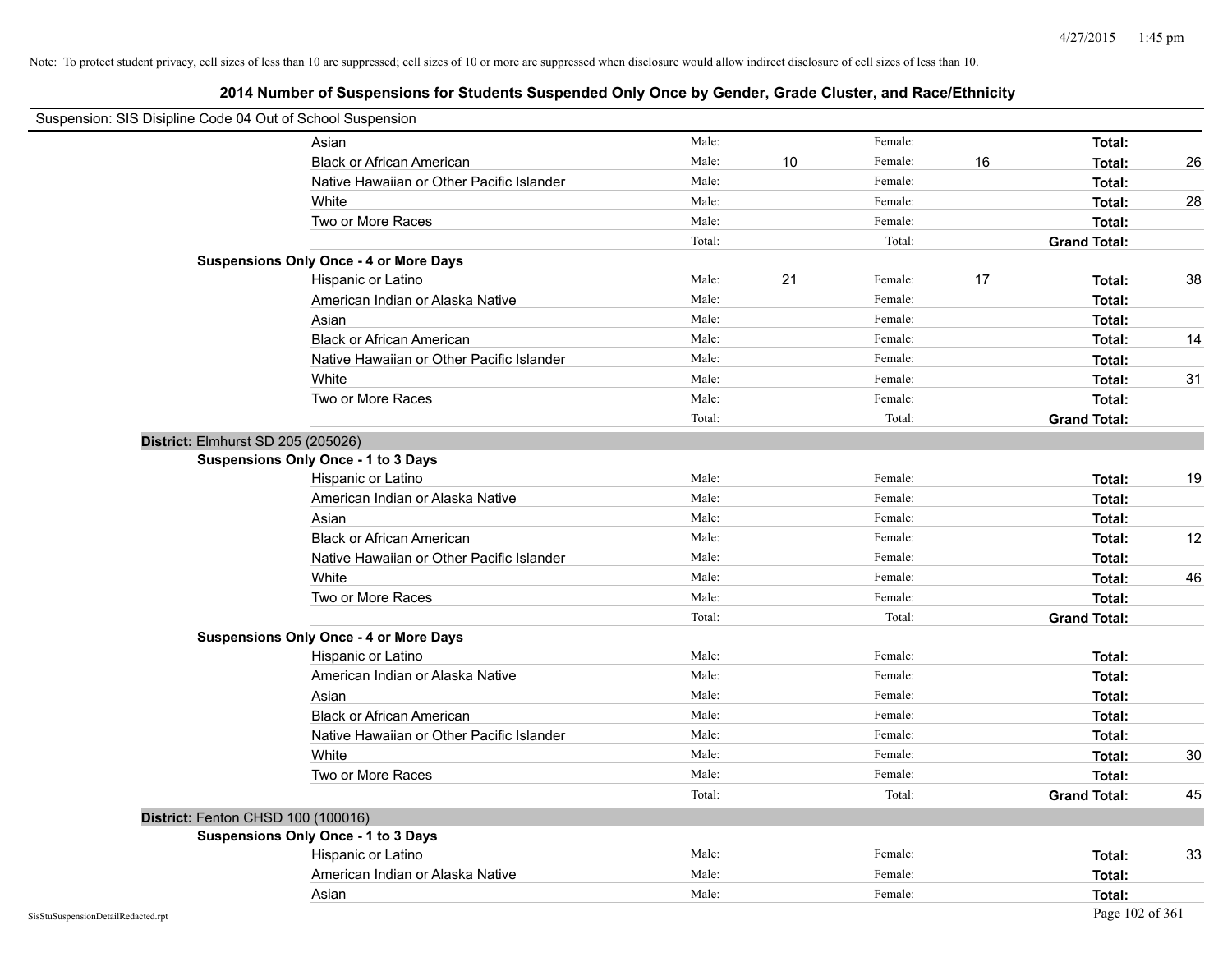| Suspension: SIS Disipline Code 04 Out of School Suspension |                                               |        |         |                     |    |
|------------------------------------------------------------|-----------------------------------------------|--------|---------|---------------------|----|
|                                                            | <b>Black or African American</b>              | Male:  | Female: | Total:              |    |
|                                                            | Native Hawaiian or Other Pacific Islander     | Male:  | Female: | Total:              |    |
|                                                            | White                                         | Male:  | Female: | Total:              | 18 |
|                                                            | Two or More Races                             | Male:  | Female: | Total:              |    |
|                                                            |                                               | Total: | Total:  | <b>Grand Total:</b> |    |
|                                                            | <b>Suspensions Only Once - 4 or More Days</b> |        |         |                     |    |
|                                                            | Hispanic or Latino                            | Male:  | Female: | Total:              |    |
|                                                            | American Indian or Alaska Native              | Male:  | Female: | Total:              |    |
|                                                            | Asian                                         | Male:  | Female: | Total:              |    |
|                                                            | <b>Black or African American</b>              | Male:  | Female: | Total:              |    |
|                                                            | Native Hawaiian or Other Pacific Islander     | Male:  | Female: | Total:              |    |
|                                                            | White                                         | Male:  | Female: | Total:              |    |
|                                                            | Two or More Races                             | Male:  | Female: | Total:              |    |
|                                                            |                                               | Total: | Total:  | <b>Grand Total:</b> | 14 |
| District: Glen Ellyn SD 41 (041002)                        |                                               |        |         |                     |    |
|                                                            | Suspensions Only Once - 1 to 3 Days           |        |         |                     |    |
|                                                            | Hispanic or Latino                            | Male:  | Female: | Total:              | 11 |
|                                                            | American Indian or Alaska Native              | Male:  | Female: | Total:              |    |
|                                                            | Asian                                         | Male:  | Female: | Total:              |    |
|                                                            | <b>Black or African American</b>              | Male:  | Female: | Total:              |    |
|                                                            | Native Hawaiian or Other Pacific Islander     | Male:  | Female: | Total:              |    |
|                                                            | White                                         | Male:  | Female: | Total:              | 17 |
|                                                            | Two or More Races                             | Male:  | Female: | Total:              |    |
|                                                            |                                               | Total: | Total:  | <b>Grand Total:</b> | 41 |
|                                                            | <b>Suspensions Only Once - 4 or More Days</b> |        |         |                     |    |
|                                                            | Hispanic or Latino                            | Male:  | Female: | Total:              |    |
|                                                            | American Indian or Alaska Native              | Male:  | Female: | Total:              |    |
|                                                            | Asian                                         | Male:  | Female: | Total:              |    |
|                                                            | <b>Black or African American</b>              | Male:  | Female: | Total:              |    |
|                                                            | Native Hawaiian or Other Pacific Islander     | Male:  | Female: | Total:              |    |
|                                                            | White                                         | Male:  | Female: | Total:              |    |
|                                                            | Two or More Races                             | Male:  | Female: | Total:              |    |
|                                                            |                                               | Total: | Total:  | <b>Grand Total:</b> |    |
|                                                            | District: Glenbard Twp HSD 87 (087017)        |        |         |                     |    |
|                                                            | <b>Suspensions Only Once - 1 to 3 Days</b>    |        |         |                     |    |
|                                                            | Hispanic or Latino                            | Male:  | Female: | Total:              | 14 |
|                                                            | American Indian or Alaska Native              | Male:  | Female: | Total:              |    |
|                                                            | Asian                                         | Male:  | Female: | Total:              |    |
|                                                            | <b>Black or African American</b>              | Male:  | Female: | Total:              | 20 |
| SisStuSuspensionDetailRedacted.rpt                         |                                               |        |         | Page 103 of 361     |    |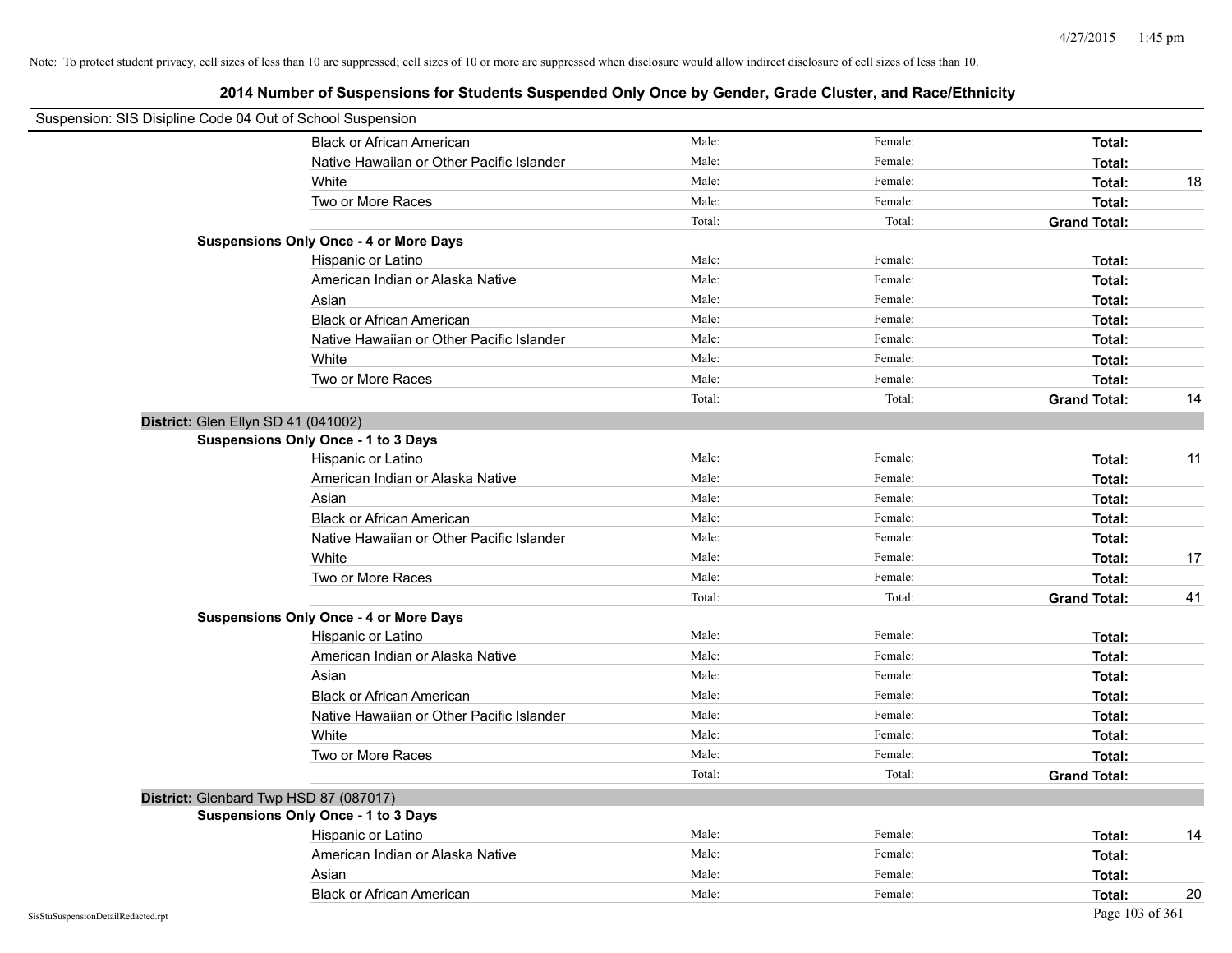|                                    | Suspension: SIS Disipline Code 04 Out of School Suspension |        |    |         |    |                     |    |
|------------------------------------|------------------------------------------------------------|--------|----|---------|----|---------------------|----|
|                                    | Native Hawaiian or Other Pacific Islander                  | Male:  |    | Female: |    | Total:              |    |
|                                    | White                                                      | Male:  |    | Female: |    | Total:              | 16 |
|                                    | Two or More Races                                          | Male:  |    | Female: |    | Total:              |    |
|                                    |                                                            | Total: |    | Total:  |    | <b>Grand Total:</b> |    |
|                                    | <b>Suspensions Only Once - 4 or More Days</b>              |        |    |         |    |                     |    |
|                                    | Hispanic or Latino                                         | Male:  | 14 | Female: | 13 | Total:              | 27 |
|                                    | American Indian or Alaska Native                           | Male:  |    | Female: |    | Total:              |    |
|                                    | Asian                                                      | Male:  |    | Female: |    | Total:              |    |
|                                    | <b>Black or African American</b>                           | Male:  | 14 | Female: | 13 | Total:              | 27 |
|                                    | Native Hawaiian or Other Pacific Islander                  | Male:  |    | Female: |    | Total:              |    |
|                                    | White                                                      | Male:  | 14 | Female: | 10 | Total:              | 24 |
|                                    | Two or More Races                                          | Male:  |    | Female: |    | Total:              |    |
|                                    |                                                            | Total: |    | Total:  |    | <b>Grand Total:</b> |    |
|                                    | District: Gower SD 62 (062002)                             |        |    |         |    |                     |    |
|                                    | <b>Suspensions Only Once - 1 to 3 Days</b>                 |        |    |         |    |                     |    |
|                                    | Hispanic or Latino                                         | Male:  |    | Female: |    | Total:              |    |
|                                    | American Indian or Alaska Native                           | Male:  |    | Female: |    | Total:              |    |
|                                    | Asian                                                      | Male:  |    | Female: |    | Total:              |    |
|                                    | <b>Black or African American</b>                           | Male:  |    | Female: |    | Total:              |    |
|                                    | Native Hawaiian or Other Pacific Islander                  | Male:  |    | Female: |    | Total:              |    |
|                                    | White                                                      | Male:  |    | Female: |    | Total:              |    |
|                                    | Two or More Races                                          | Male:  |    | Female: |    | Total:              |    |
|                                    |                                                            | Total: |    | Total:  |    | <b>Grand Total:</b> |    |
|                                    | <b>Suspensions Only Once - 4 or More Days</b>              |        |    |         |    |                     |    |
|                                    | Hispanic or Latino                                         | Male:  |    | Female: |    | Total:              |    |
|                                    | American Indian or Alaska Native                           | Male:  |    | Female: |    | Total:              |    |
|                                    | Asian                                                      | Male:  |    | Female: |    | Total:              |    |
|                                    | <b>Black or African American</b>                           | Male:  |    | Female: |    | Total:              |    |
|                                    | Native Hawaiian or Other Pacific Islander                  | Male:  |    | Female: |    | Total:              |    |
|                                    | White                                                      | Male:  |    | Female: |    | Total:              |    |
|                                    | Two or More Races                                          | Male:  |    | Female: |    | Total:              |    |
|                                    |                                                            | Total: |    | Total:  |    | <b>Grand Total:</b> |    |
|                                    | District: Hinsdale CCSD 181 (181004)                       |        |    |         |    |                     |    |
|                                    | <b>Suspensions Only Once - 1 to 3 Days</b>                 |        |    |         |    |                     |    |
|                                    | Hispanic or Latino                                         | Male:  |    | Female: |    | Total:              |    |
|                                    | American Indian or Alaska Native                           | Male:  |    | Female: |    | Total:              |    |
|                                    | Asian                                                      | Male:  |    | Female: |    | Total:              |    |
|                                    | <b>Black or African American</b>                           | Male:  |    | Female: |    | Total:              |    |
|                                    | Native Hawaiian or Other Pacific Islander                  | Male:  |    | Female: |    | Total:              |    |
| SisStuSuspensionDetailRedacted.rpt |                                                            |        |    |         |    | Page 104 of 361     |    |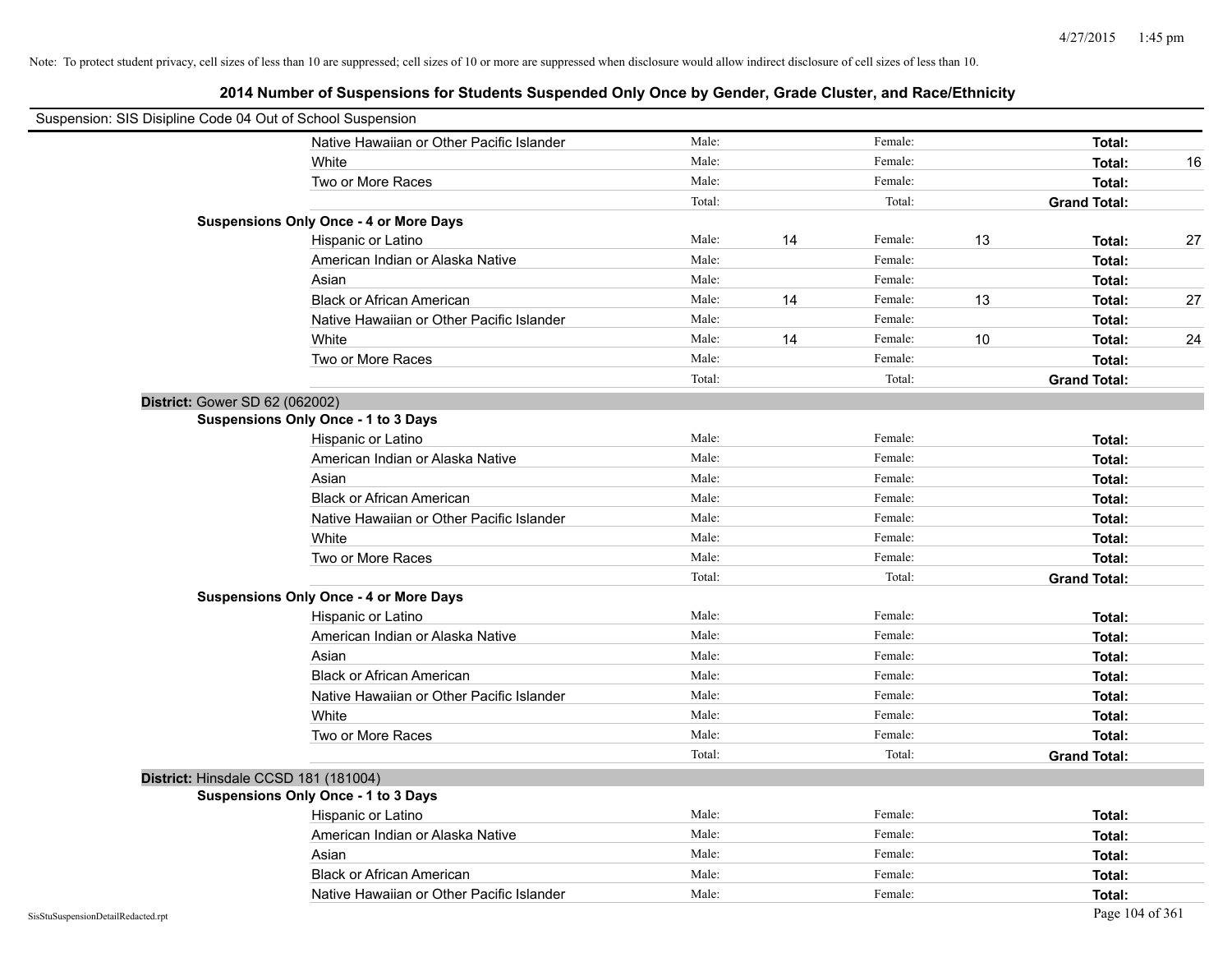| Suspension: SIS Disipline Code 04 Out of School Suspension |                                               |        |    |         |    |                     |        |
|------------------------------------------------------------|-----------------------------------------------|--------|----|---------|----|---------------------|--------|
|                                                            | White                                         | Male:  |    | Female: |    | Total:              |        |
|                                                            | Two or More Races                             | Male:  |    | Female: |    | Total:              |        |
|                                                            |                                               | Total: |    | Total:  |    | <b>Grand Total:</b> |        |
| District: Hinsdale Twp HSD 86 (086017)                     |                                               |        |    |         |    |                     |        |
|                                                            | <b>Suspensions Only Once - 1 to 3 Days</b>    |        |    |         |    |                     |        |
|                                                            | Hispanic or Latino                            | Male:  |    | Female: |    | Total:              |        |
|                                                            | American Indian or Alaska Native              | Male:  |    | Female: |    | Total:              |        |
|                                                            | Asian                                         | Male:  |    | Female: |    | Total:              | 10     |
|                                                            | <b>Black or African American</b>              | Male:  |    | Female: |    | Total:              | 25     |
|                                                            | Native Hawaiian or Other Pacific Islander     | Male:  |    | Female: |    | Total:              |        |
|                                                            | White                                         | Male:  | 23 | Female: | 13 | Total:              | 36     |
|                                                            | Two or More Races                             | Male:  |    | Female: |    | Total:              |        |
|                                                            |                                               | Total: |    | Total:  |    | <b>Grand Total:</b> |        |
|                                                            | <b>Suspensions Only Once - 4 or More Days</b> |        |    |         |    |                     |        |
|                                                            | Hispanic or Latino                            | Male:  |    | Female: |    | Total:              |        |
|                                                            | American Indian or Alaska Native              | Male:  |    | Female: |    | Total:              |        |
|                                                            | Asian                                         | Male:  |    | Female: |    | Total:              |        |
|                                                            | <b>Black or African American</b>              | Male:  |    | Female: |    | Total:              | 13     |
|                                                            | Native Hawaiian or Other Pacific Islander     | Male:  |    | Female: |    | Total:              |        |
|                                                            | White                                         | Male:  |    | Female: |    | Total:              | 15     |
|                                                            | Two or More Races                             | Male:  |    | Female: |    | Total:              |        |
|                                                            |                                               | Total: |    | Total:  |    | <b>Grand Total:</b> |        |
| District: Indian Prairie CUSD 204 (204026)                 |                                               |        |    |         |    |                     |        |
|                                                            | Suspensions Only Once - 1 to 3 Days           |        |    |         |    |                     |        |
|                                                            | Hispanic or Latino                            | Male:  | 25 | Female: | 11 | Total:              | 36     |
|                                                            | American Indian or Alaska Native              | Male:  |    | Female: |    | Total:              |        |
|                                                            | Asian                                         | Male:  |    | Female: |    | Total:              |        |
|                                                            | <b>Black or African American</b>              | Male:  | 40 | Female: | 28 | Total:              | 68     |
|                                                            | Native Hawaiian or Other Pacific Islander     | Male:  |    | Female: |    | Total:              |        |
|                                                            | White                                         | Male:  | 72 | Female: | 18 | Total:              | $90\,$ |
|                                                            | Two or More Races                             | Male:  |    | Female: |    | Total:              |        |
|                                                            |                                               | Total: |    | Total:  |    | <b>Grand Total:</b> | 213    |
|                                                            | <b>Suspensions Only Once - 4 or More Days</b> |        |    |         |    |                     |        |
|                                                            | Hispanic or Latino                            | Male:  |    | Female: |    | Total:              | 11     |
|                                                            | American Indian or Alaska Native              | Male:  |    | Female: |    | Total:              |        |
|                                                            | Asian                                         | Male:  |    | Female: |    | Total:              | 11     |
|                                                            | <b>Black or African American</b>              | Male:  | 11 | Female: | 11 | Total:              | 22     |
|                                                            | Native Hawaiian or Other Pacific Islander     | Male:  |    | Female: |    | Total:              |        |
|                                                            | White                                         | Male:  |    | Female: |    | Total:              | 32     |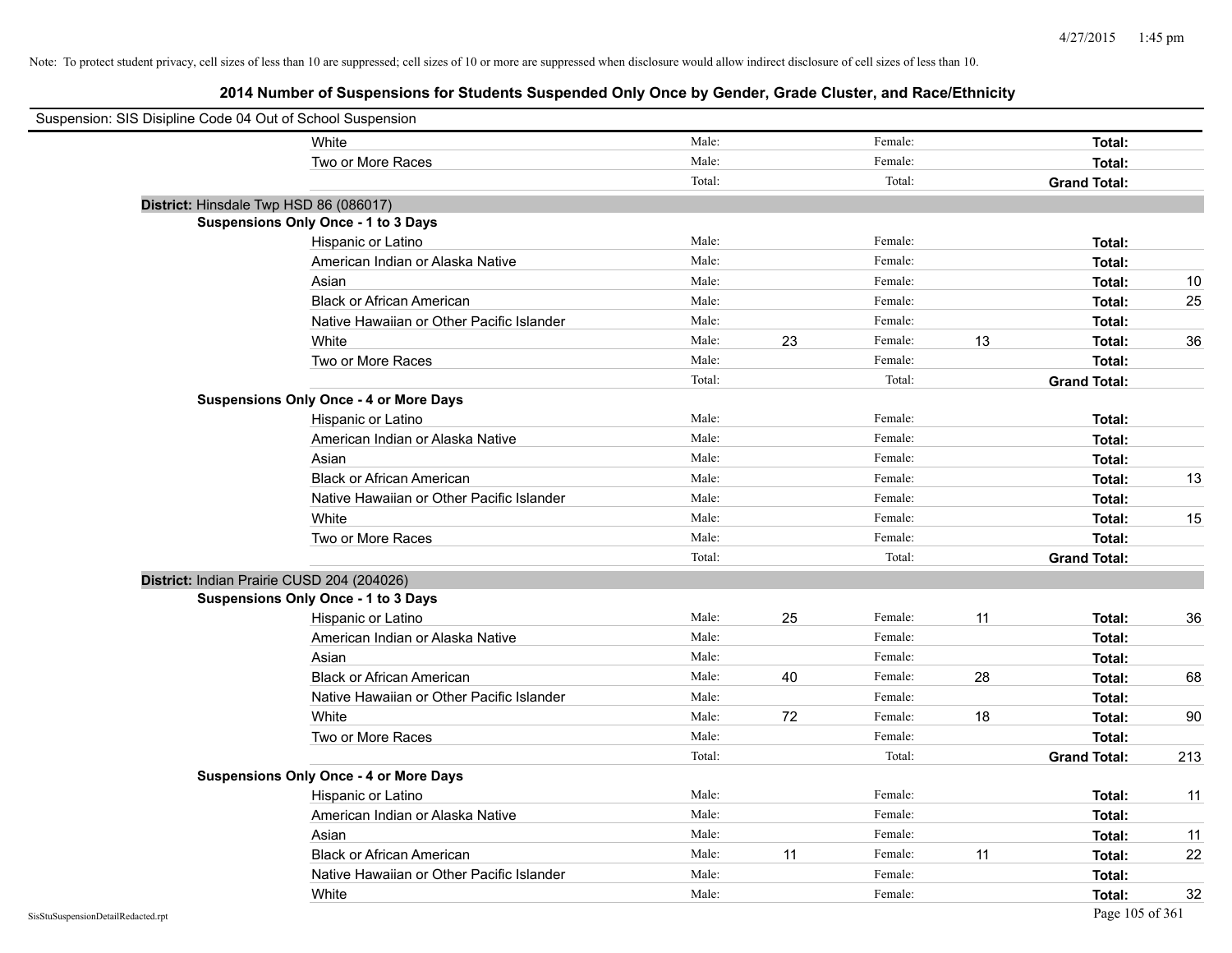| Suspension: SIS Disipline Code 04 Out of School Suspension |        |         |                           |
|------------------------------------------------------------|--------|---------|---------------------------|
| Two or More Races                                          | Male:  | Female: | Total:                    |
|                                                            | Total: | Total:  | <b>Grand Total:</b>       |
| District: Itasca SD 10 (010002)                            |        |         |                           |
| <b>Suspensions Only Once - 1 to 3 Days</b>                 |        |         |                           |
| Hispanic or Latino                                         | Male:  | Female: | Total:                    |
| American Indian or Alaska Native                           | Male:  | Female: | Total:                    |
| Asian                                                      | Male:  | Female: | Total:                    |
| <b>Black or African American</b>                           | Male:  | Female: | Total:                    |
| Native Hawaiian or Other Pacific Islander                  | Male:  | Female: | Total:                    |
| White                                                      | Male:  | Female: | Total:                    |
| Two or More Races                                          | Male:  | Female: | Total:                    |
|                                                            | Total: | Total:  | <b>Grand Total:</b>       |
| District: Keeneyville SD 20 (020002)                       |        |         |                           |
| Suspensions Only Once - 1 to 3 Days                        |        |         |                           |
| Hispanic or Latino                                         | Male:  | Female: | Total:                    |
| American Indian or Alaska Native                           | Male:  | Female: | Total:                    |
| Asian                                                      | Male:  | Female: | Total:                    |
| <b>Black or African American</b>                           | Male:  | Female: | Total:                    |
| Native Hawaiian or Other Pacific Islander                  | Male:  | Female: | Total:                    |
| White                                                      | Male:  | Female: | 11<br>Total:              |
| Two or More Races                                          | Male:  | Female: | Total:                    |
|                                                            | Total: | Total:  | <b>Grand Total:</b><br>21 |
| <b>Suspensions Only Once - 4 or More Days</b>              |        |         |                           |
| Hispanic or Latino                                         | Male:  | Female: | Total:                    |
| American Indian or Alaska Native                           | Male:  | Female: | Total:                    |
| Asian                                                      | Male:  | Female: | Total:                    |
| <b>Black or African American</b>                           | Male:  | Female: | Total:                    |
| Native Hawaiian or Other Pacific Islander                  | Male:  | Female: | Total:                    |
| White                                                      | Male:  | Female: | Total:                    |
| Two or More Races                                          | Male:  | Female: | Total:                    |
|                                                            | Total: | Total:  | <b>Grand Total:</b>       |
| District: Lake Park CHSD 108 (108016)                      |        |         |                           |
| <b>Suspensions Only Once - 1 to 3 Days</b>                 |        |         |                           |
| Hispanic or Latino                                         | Male:  | Female: | 17<br>Total:              |
| American Indian or Alaska Native                           | Male:  | Female: | Total:                    |
| Asian                                                      | Male:  | Female: | Total:                    |
| <b>Black or African American</b>                           | Male:  | Female: | 24<br>Total:              |
| Native Hawaiian or Other Pacific Islander                  | Male:  | Female: | Total:                    |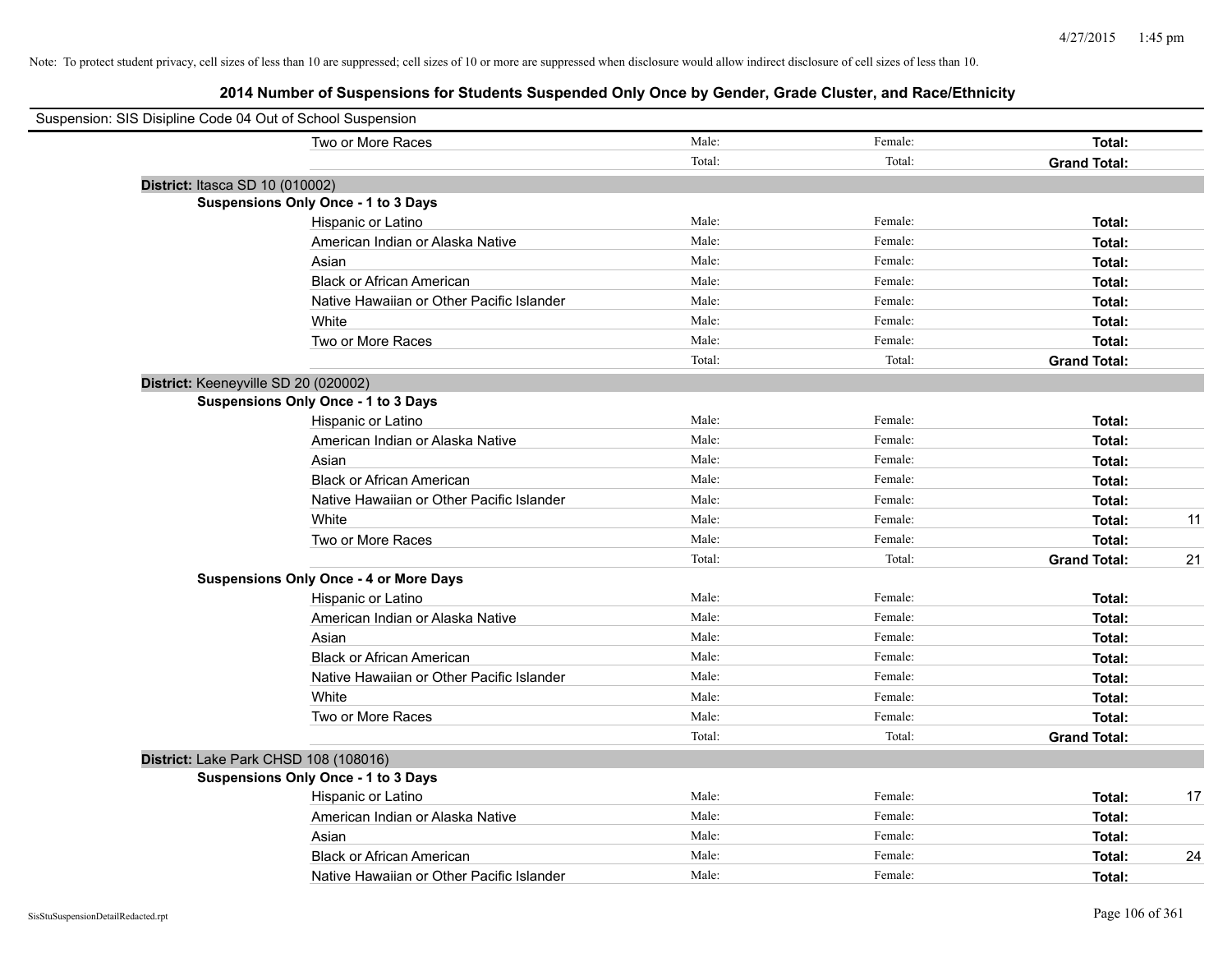| Suspension: SIS Disipline Code 04 Out of School Suspension |                                               |        |    |         |    |                     |    |
|------------------------------------------------------------|-----------------------------------------------|--------|----|---------|----|---------------------|----|
|                                                            | White                                         | Male:  |    | Female: |    | Total:              | 31 |
|                                                            | Two or More Races                             | Male:  |    | Female: |    | Total:              |    |
|                                                            |                                               | Total: |    | Total:  |    | <b>Grand Total:</b> |    |
|                                                            | <b>Suspensions Only Once - 4 or More Days</b> |        |    |         |    |                     |    |
|                                                            | Hispanic or Latino                            | Male:  |    | Female: |    | Total:              |    |
|                                                            | American Indian or Alaska Native              | Male:  |    | Female: |    | Total:              |    |
|                                                            | Asian                                         | Male:  |    | Female: |    | Total:              |    |
|                                                            | <b>Black or African American</b>              | Male:  |    | Female: |    | Total:              |    |
|                                                            | Native Hawaiian or Other Pacific Islander     | Male:  |    | Female: |    | Total:              |    |
|                                                            | White                                         | Male:  |    | Female: |    | Total:              | 17 |
|                                                            | Two or More Races                             | Male:  |    | Female: |    | Total:              |    |
|                                                            |                                               | Total: | 15 | Total:  | 13 | <b>Grand Total:</b> | 28 |
| District: Lisle CUSD 202 (202026)                          |                                               |        |    |         |    |                     |    |
|                                                            | Suspensions Only Once - 1 to 3 Days           |        |    |         |    |                     |    |
|                                                            | Hispanic or Latino                            | Male:  |    | Female: |    | Total:              |    |
|                                                            | American Indian or Alaska Native              | Male:  |    | Female: |    | Total:              |    |
|                                                            | Asian                                         | Male:  |    | Female: |    | Total:              |    |
|                                                            | <b>Black or African American</b>              | Male:  |    | Female: |    | Total:              |    |
|                                                            | Native Hawaiian or Other Pacific Islander     | Male:  |    | Female: |    | Total:              |    |
|                                                            | White                                         | Male:  |    | Female: |    | Total:              | 11 |
|                                                            | Two or More Races                             | Male:  |    | Female: |    | Total:              |    |
|                                                            |                                               | Total: |    | Total:  |    | <b>Grand Total:</b> | 22 |
|                                                            | <b>Suspensions Only Once - 4 or More Days</b> |        |    |         |    |                     |    |
|                                                            | Hispanic or Latino                            | Male:  |    | Female: |    | Total:              |    |
|                                                            | American Indian or Alaska Native              | Male:  |    | Female: |    | Total:              |    |
|                                                            | Asian                                         | Male:  |    | Female: |    | Total:              |    |
|                                                            | <b>Black or African American</b>              | Male:  |    | Female: |    | Total:              |    |
|                                                            | Native Hawaiian or Other Pacific Islander     | Male:  |    | Female: |    | Total:              |    |
|                                                            | White                                         | Male:  |    | Female: |    | Total:              |    |
|                                                            | Two or More Races                             | Male:  |    | Female: |    | Total:              |    |
|                                                            |                                               | Total: |    | Total:  |    | <b>Grand Total:</b> | 10 |
| District: Little Friends (013600)                          |                                               |        |    |         |    |                     |    |
|                                                            | <b>Suspensions Only Once - 1 to 3 Days</b>    |        |    |         |    |                     |    |
|                                                            | Hispanic or Latino                            | Male:  |    | Female: |    | Total:              |    |
|                                                            | American Indian or Alaska Native              | Male:  |    | Female: |    | Total:              |    |
|                                                            | Asian                                         | Male:  |    | Female: |    | Total:              |    |
|                                                            | <b>Black or African American</b>              | Male:  |    | Female: |    | Total:              |    |
|                                                            | Native Hawaiian or Other Pacific Islander     | Male:  |    | Female: |    | Total:              |    |
|                                                            | White                                         | Male:  |    | Female: |    | Total:              |    |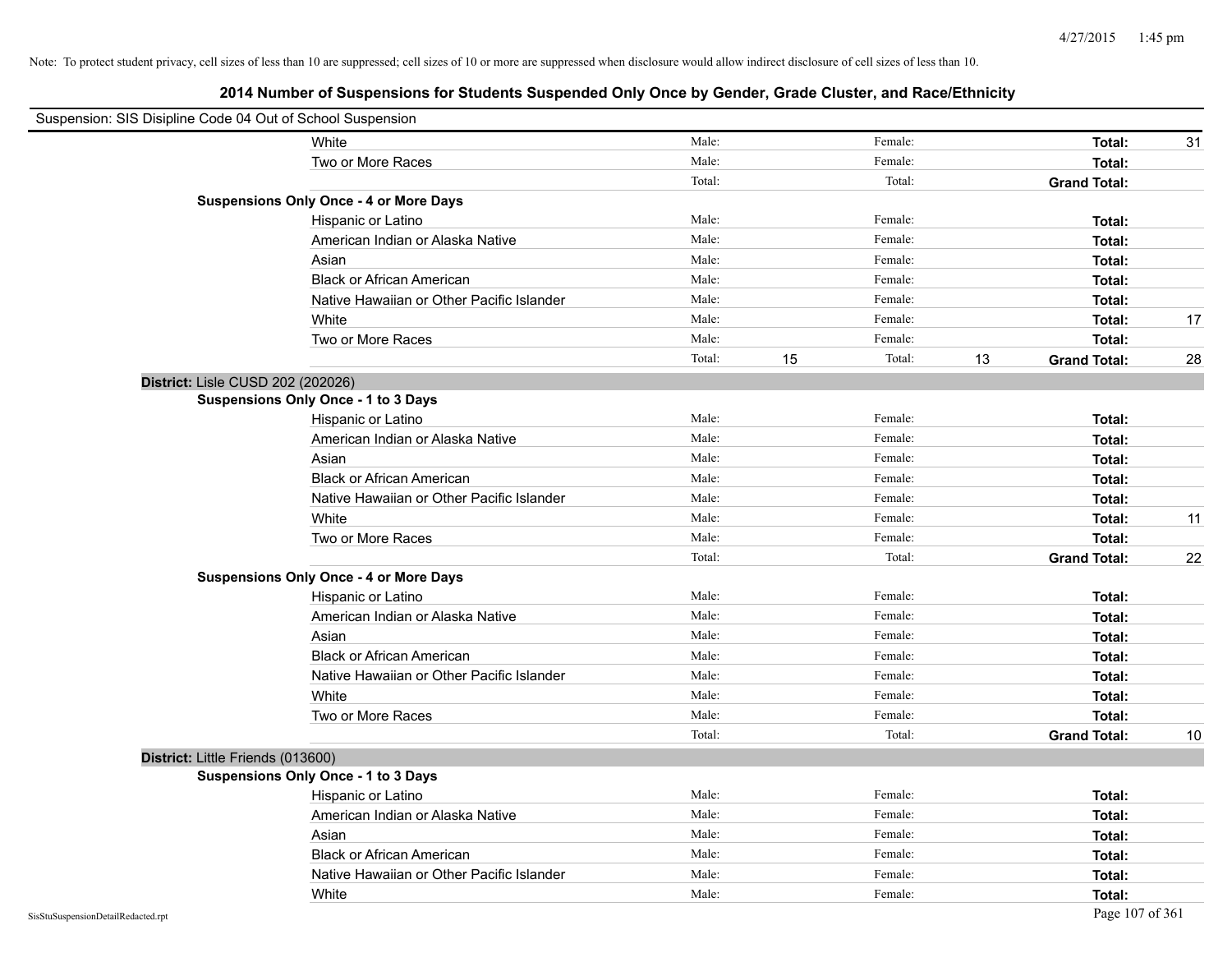| Suspension: SIS Disipline Code 04 Out of School Suspension |                                               |        |         |                     |
|------------------------------------------------------------|-----------------------------------------------|--------|---------|---------------------|
|                                                            | Two or More Races                             | Male:  | Female: | Total:              |
|                                                            |                                               | Total: | Total:  | <b>Grand Total:</b> |
|                                                            | District: Lombard SD 44 (044002)              |        |         |                     |
|                                                            | <b>Suspensions Only Once - 1 to 3 Days</b>    |        |         |                     |
|                                                            | Hispanic or Latino                            | Male:  | Female: | Total:              |
|                                                            | American Indian or Alaska Native              | Male:  | Female: | Total:              |
|                                                            | Asian                                         | Male:  | Female: | Total:              |
|                                                            | <b>Black or African American</b>              | Male:  | Female: | Total:              |
|                                                            | Native Hawaiian or Other Pacific Islander     | Male:  | Female: | Total:              |
|                                                            | White                                         | Male:  | Female: | Total:              |
|                                                            | Two or More Races                             | Male:  | Female: | Total:              |
|                                                            |                                               | Total: | Total:  | <b>Grand Total:</b> |
|                                                            | <b>Suspensions Only Once - 4 or More Days</b> |        |         |                     |
|                                                            | Hispanic or Latino                            | Male:  | Female: | Total:              |
|                                                            | American Indian or Alaska Native              | Male:  | Female: | Total:              |
|                                                            | Asian                                         | Male:  | Female: | Total:              |
|                                                            | <b>Black or African American</b>              | Male:  | Female: | Total:              |
|                                                            | Native Hawaiian or Other Pacific Islander     | Male:  | Female: | Total:              |
|                                                            | White                                         | Male:  | Female: | Total:              |
|                                                            | Two or More Races                             | Male:  | Female: | Total:              |
|                                                            |                                               | Total: | Total:  | <b>Grand Total:</b> |
|                                                            | District: Maercker SD 60 (060002)             |        |         |                     |
|                                                            | <b>Suspensions Only Once - 1 to 3 Days</b>    |        |         |                     |
|                                                            | Hispanic or Latino                            | Male:  | Female: | Total:              |
|                                                            | American Indian or Alaska Native              | Male:  | Female: | Total:              |
|                                                            | Asian                                         | Male:  | Female: | Total:              |
|                                                            | <b>Black or African American</b>              | Male:  | Female: | Total:              |
|                                                            | Native Hawaiian or Other Pacific Islander     | Male:  | Female: | Total:              |
|                                                            | White                                         | Male:  | Female: | Total:              |
|                                                            | Two or More Races                             | Male:  | Female: | Total:              |
|                                                            |                                               | Total: | Total:  | <b>Grand Total:</b> |
|                                                            | District: Marquardt SD 15 (015002)            |        |         |                     |
|                                                            | <b>Suspensions Only Once - 1 to 3 Days</b>    |        |         |                     |
|                                                            | Hispanic or Latino                            | Male:  | Female: | Total:              |
|                                                            | American Indian or Alaska Native              | Male:  | Female: | Total:              |
|                                                            | Asian                                         | Male:  | Female: | Total:              |
|                                                            | <b>Black or African American</b>              | Male:  | Female: | 11<br>Total:        |
|                                                            | Native Hawaiian or Other Pacific Islander     | Male:  | Female: | Total:              |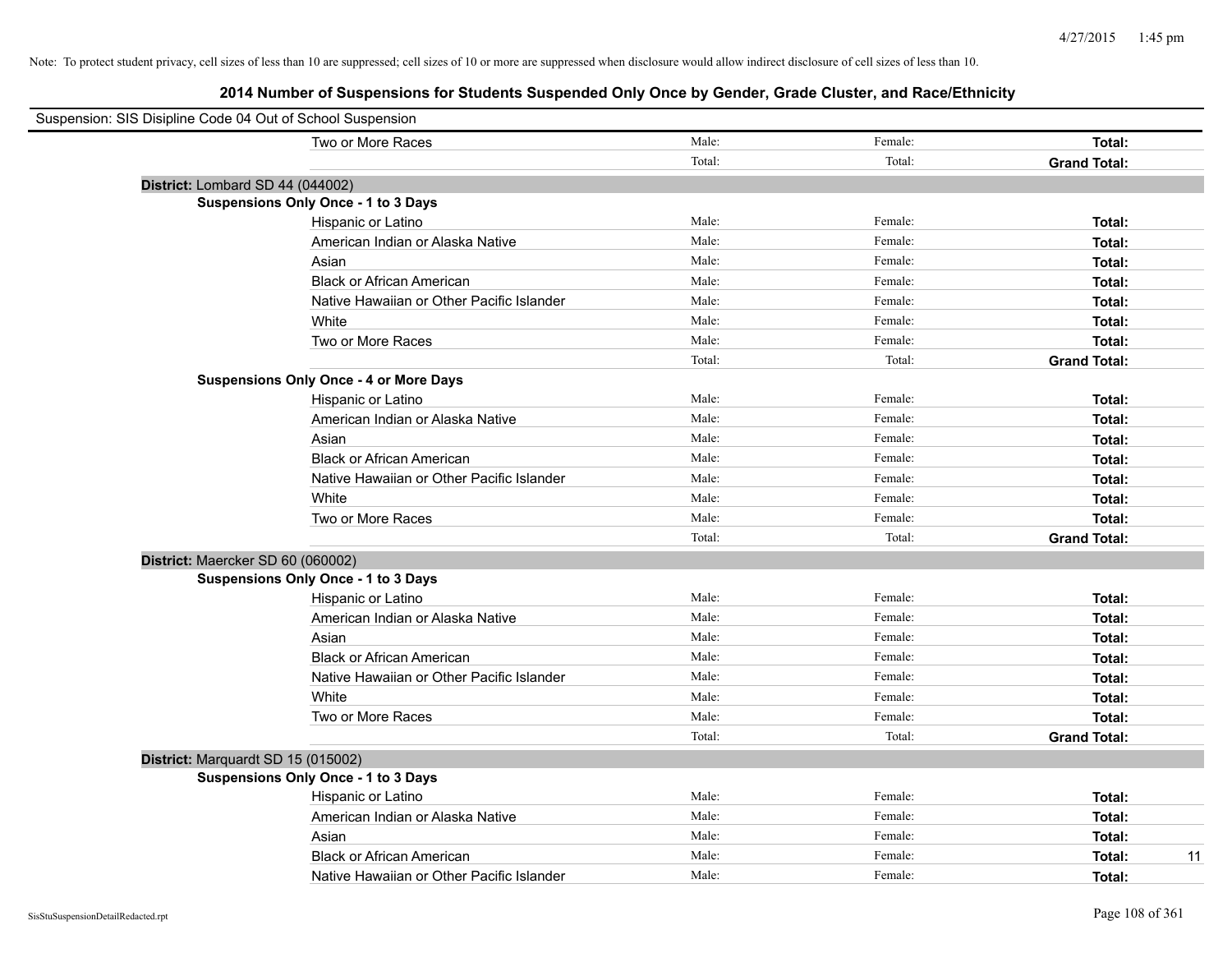| Suspension: SIS Disipline Code 04 Out of School Suspension |                                               |        |    |         |    |                     |     |
|------------------------------------------------------------|-----------------------------------------------|--------|----|---------|----|---------------------|-----|
|                                                            | White                                         | Male:  |    | Female: |    | Total:              |     |
|                                                            | Two or More Races                             | Male:  |    | Female: |    | Total:              |     |
|                                                            |                                               | Total: |    | Total:  |    | <b>Grand Total:</b> | 28  |
|                                                            | <b>Suspensions Only Once - 4 or More Days</b> |        |    |         |    |                     |     |
|                                                            | Hispanic or Latino                            | Male:  |    | Female: |    | Total:              |     |
|                                                            | American Indian or Alaska Native              | Male:  |    | Female: |    | Total:              |     |
|                                                            | Asian                                         | Male:  |    | Female: |    | Total:              |     |
|                                                            | <b>Black or African American</b>              | Male:  |    | Female: |    | Total:              |     |
|                                                            | Native Hawaiian or Other Pacific Islander     | Male:  |    | Female: |    | Total:              |     |
|                                                            | White                                         | Male:  |    | Female: |    | Total:              |     |
|                                                            | Two or More Races                             | Male:  |    | Female: |    | Total:              |     |
|                                                            |                                               | Total: |    | Total:  |    | <b>Grand Total:</b> |     |
|                                                            | District: Medinah SD 11 (011002)              |        |    |         |    |                     |     |
|                                                            | <b>Suspensions Only Once - 4 or More Days</b> |        |    |         |    |                     |     |
|                                                            | Hispanic or Latino                            | Male:  |    | Female: |    | Total:              |     |
|                                                            | American Indian or Alaska Native              | Male:  |    | Female: |    | Total:              |     |
|                                                            | Asian                                         | Male:  |    | Female: |    | Total:              |     |
|                                                            | <b>Black or African American</b>              | Male:  |    | Female: |    | Total:              |     |
|                                                            | Native Hawaiian or Other Pacific Islander     | Male:  |    | Female: |    | Total:              |     |
|                                                            | White                                         | Male:  |    | Female: |    | Total:              |     |
|                                                            | Two or More Races                             | Male:  |    | Female: |    | Total:              |     |
|                                                            |                                               | Total: |    | Total:  |    | <b>Grand Total:</b> |     |
|                                                            | District: Naperville CUSD 203 (203026)        |        |    |         |    |                     |     |
|                                                            | Suspensions Only Once - 1 to 3 Days           |        |    |         |    |                     |     |
|                                                            | Hispanic or Latino                            | Male:  |    | Female: |    | Total:              | 15  |
|                                                            | American Indian or Alaska Native              | Male:  |    | Female: |    | Total:              |     |
|                                                            | Asian                                         | Male:  |    | Female: |    | Total:              |     |
|                                                            | <b>Black or African American</b>              | Male:  |    | Female: |    | Total:              | 28  |
|                                                            | Native Hawaiian or Other Pacific Islander     | Male:  |    | Female: |    | Total:              |     |
|                                                            | White                                         | Male:  | 50 | Female: | 17 | Total:              | 67  |
|                                                            | Two or More Races                             | Male:  |    | Female: |    | Total:              |     |
|                                                            |                                               | Total: | 89 | Total:  | 35 | <b>Grand Total:</b> | 124 |
|                                                            | <b>Suspensions Only Once - 4 or More Days</b> |        |    |         |    |                     |     |
|                                                            | Hispanic or Latino                            | Male:  |    | Female: |    | Total:              |     |
|                                                            | American Indian or Alaska Native              | Male:  |    | Female: |    | Total:              |     |
|                                                            | Asian                                         | Male:  |    | Female: |    | Total:              |     |
|                                                            | <b>Black or African American</b>              | Male:  |    | Female: |    | Total:              |     |
|                                                            | Native Hawaiian or Other Pacific Islander     | Male:  |    | Female: |    | Total:              |     |
|                                                            | White                                         | Male:  |    | Female: |    | Total:              | 34  |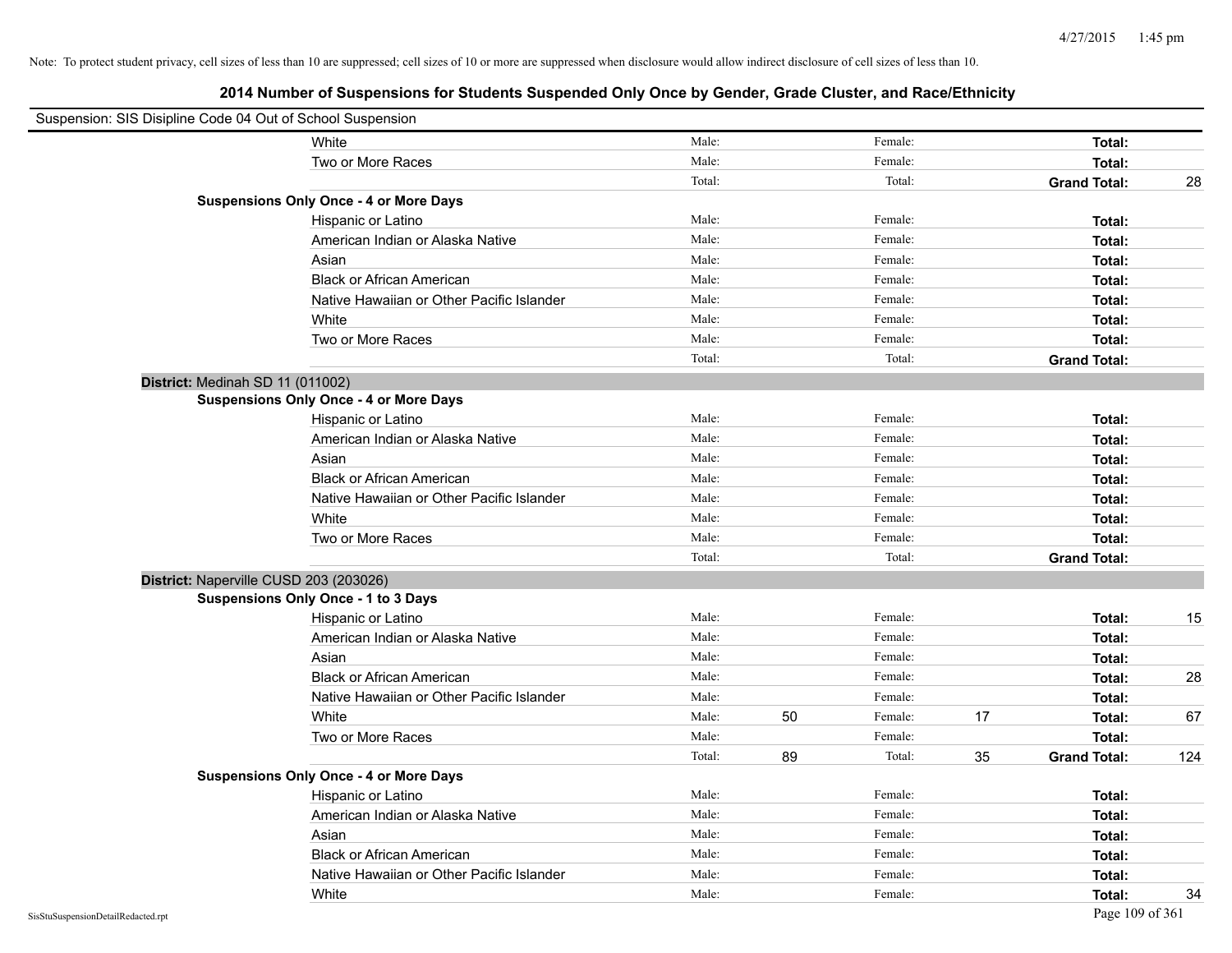| Suspension: SIS Disipline Code 04 Out of School Suspension |        |    |         |    |                     |    |
|------------------------------------------------------------|--------|----|---------|----|---------------------|----|
| Two or More Races                                          | Male:  |    | Female: |    | Total:              |    |
|                                                            | Total: | 39 | Total:  | 17 | <b>Grand Total:</b> | 56 |
| District: Non-Public School (5020)                         |        |    |         |    |                     |    |
| <b>Suspensions Only Once - 1 to 3 Days</b>                 |        |    |         |    |                     |    |
| Hispanic or Latino                                         | Male:  |    | Female: |    | Total:              |    |
| American Indian or Alaska Native                           | Male:  |    | Female: |    | Total:              |    |
| Asian                                                      | Male:  |    | Female: |    | Total:              |    |
| <b>Black or African American</b>                           | Male:  |    | Female: |    | Total:              |    |
| Native Hawaiian or Other Pacific Islander                  | Male:  |    | Female: |    | Total:              |    |
| White                                                      | Male:  |    | Female: |    | Total:              |    |
| Two or More Races                                          | Male:  |    | Female: |    | Total:              |    |
|                                                            | Total: |    | Total:  |    | <b>Grand Total:</b> |    |
| <b>Suspensions Only Once - 4 or More Days</b>              |        |    |         |    |                     |    |
| Hispanic or Latino                                         | Male:  |    | Female: |    | Total:              |    |
| American Indian or Alaska Native                           | Male:  |    | Female: |    | Total:              |    |
| Asian                                                      | Male:  |    | Female: |    | Total:              |    |
| <b>Black or African American</b>                           | Male:  |    | Female: |    | Total:              |    |
| Native Hawaiian or Other Pacific Islander                  | Male:  |    | Female: |    | Total:              |    |
| White                                                      | Male:  |    | Female: |    | Total:              |    |
| Two or More Races                                          | Male:  |    | Female: |    | Total:              |    |
|                                                            | Total: |    | Total:  |    | <b>Grand Total:</b> |    |
| District: North DuPage Sp Ed Cooperative (802060)          |        |    |         |    |                     |    |
| <b>Suspensions Only Once - 1 to 3 Days</b>                 |        |    |         |    |                     |    |
| Hispanic or Latino                                         | Male:  |    | Female: |    | Total:              |    |
| American Indian or Alaska Native                           | Male:  |    | Female: |    | Total:              |    |
| Asian                                                      | Male:  |    | Female: |    | Total:              |    |
| <b>Black or African American</b>                           | Male:  |    | Female: |    | Total:              |    |
| Native Hawaiian or Other Pacific Islander                  | Male:  |    | Female: |    | Total:              |    |
| White                                                      | Male:  |    | Female: |    | Total:              |    |
| Two or More Races                                          | Male:  |    | Female: |    | Total:              |    |
|                                                            | Total: |    | Total:  |    | <b>Grand Total:</b> |    |
| District: PPAG LLC (009600)                                |        |    |         |    |                     |    |
| <b>Suspensions Only Once - 1 to 3 Days</b>                 |        |    |         |    |                     |    |
| Hispanic or Latino                                         | Male:  |    | Female: |    | Total:              |    |
| American Indian or Alaska Native                           | Male:  |    | Female: |    | Total:              |    |
| Asian                                                      | Male:  |    | Female: |    | Total:              |    |
| <b>Black or African American</b>                           | Male:  |    | Female: |    | Total:              |    |
| Native Hawaiian or Other Pacific Islander                  | Male:  |    | Female: |    | Total:              |    |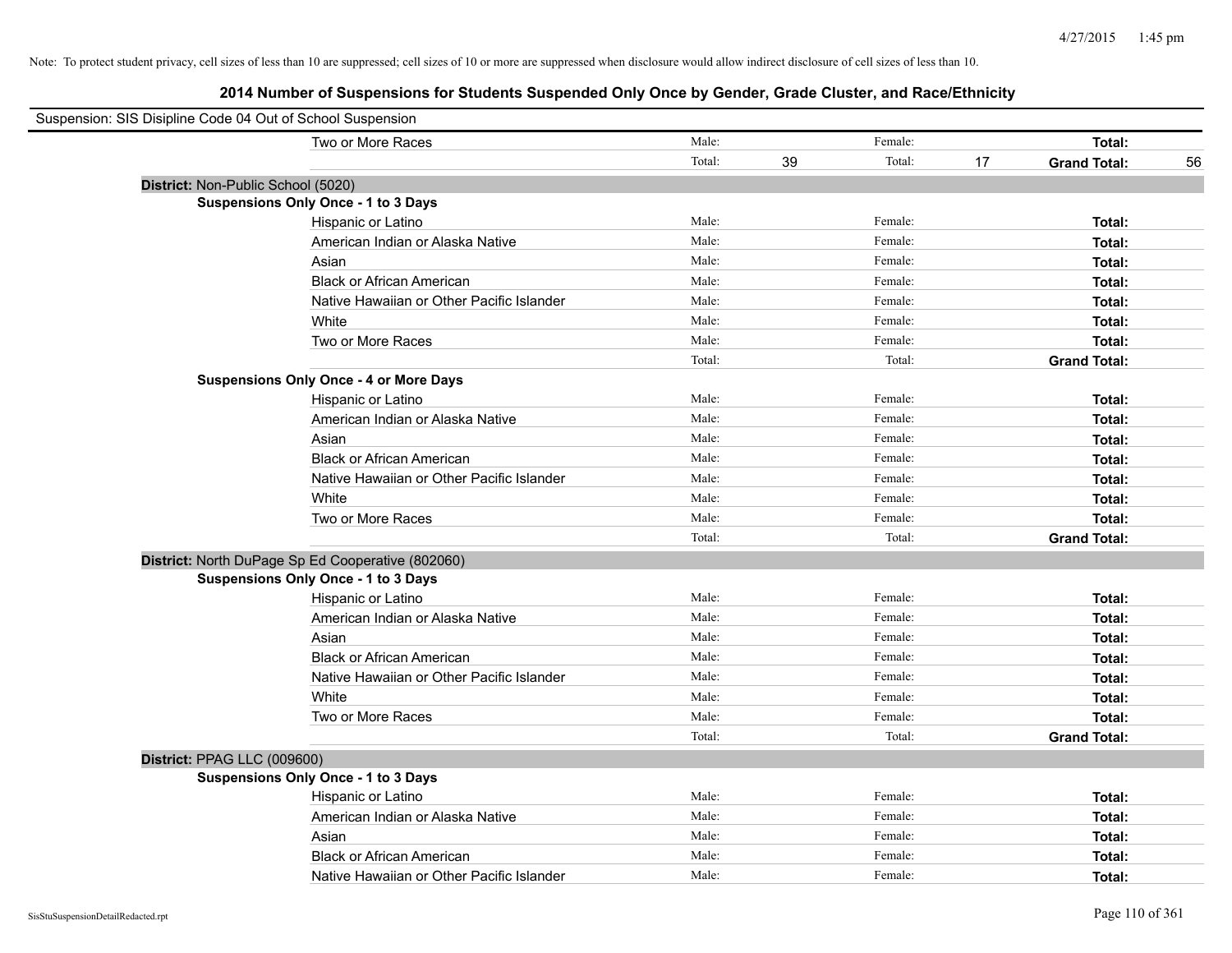| Suspension: SIS Disipline Code 04 Out of School Suspension |                                                     |        |         |                     |    |
|------------------------------------------------------------|-----------------------------------------------------|--------|---------|---------------------|----|
|                                                            | White                                               | Male:  | Female: | Total:              |    |
|                                                            | Two or More Races                                   | Male:  | Female: | Total:              |    |
|                                                            |                                                     | Total: | Total:  | <b>Grand Total:</b> |    |
| District: Queen Bee SD 16 (016002)                         |                                                     |        |         |                     |    |
|                                                            | <b>Suspensions Only Once - 1 to 3 Days</b>          |        |         |                     |    |
|                                                            | Hispanic or Latino                                  | Male:  | Female: | Total:              |    |
|                                                            | American Indian or Alaska Native                    | Male:  | Female: | Total:              |    |
|                                                            | Asian                                               | Male:  | Female: | Total:              |    |
|                                                            | <b>Black or African American</b>                    | Male:  | Female: | Total:              |    |
|                                                            | Native Hawaiian or Other Pacific Islander           | Male:  | Female: | Total:              |    |
|                                                            | White                                               | Male:  | Female: | Total:              |    |
|                                                            | Two or More Races                                   | Male:  | Female: | Total:              |    |
|                                                            |                                                     | Total: | Total:  | <b>Grand Total:</b> | 13 |
|                                                            | <b>Suspensions Only Once - 4 or More Days</b>       |        |         |                     |    |
|                                                            | Hispanic or Latino                                  | Male:  | Female: | Total:              |    |
|                                                            | American Indian or Alaska Native                    | Male:  | Female: | Total:              |    |
|                                                            | Asian                                               | Male:  | Female: | Total:              |    |
|                                                            | <b>Black or African American</b>                    | Male:  | Female: | Total:              |    |
|                                                            | Native Hawaiian or Other Pacific Islander           | Male:  | Female: | Total:              |    |
|                                                            | White                                               | Male:  | Female: | Total:              |    |
|                                                            | Two or More Races                                   | Male:  | Female: | Total:              |    |
|                                                            |                                                     | Total: | Total:  | <b>Grand Total:</b> |    |
| District: Roselle SD 12 (012002)                           |                                                     |        |         |                     |    |
|                                                            | <b>Suspensions Only Once - 1 to 3 Days</b>          |        |         |                     |    |
|                                                            | Hispanic or Latino                                  | Male:  | Female: | Total:              |    |
|                                                            | American Indian or Alaska Native                    | Male:  | Female: | Total:              |    |
|                                                            | Asian                                               | Male:  | Female: | Total:              |    |
|                                                            | <b>Black or African American</b>                    | Male:  | Female: | Total:              |    |
|                                                            | Native Hawaiian or Other Pacific Islander           | Male:  | Female: | Total:              |    |
|                                                            | White                                               | Male:  | Female: | Total:              |    |
|                                                            | Two or More Races                                   | Male:  | Female: | Total:              |    |
|                                                            |                                                     | Total: | Total:  | <b>Grand Total:</b> |    |
|                                                            | District: Sch Assoc Spec Educ DuPage SASED (066061) |        |         |                     |    |
|                                                            | <b>Suspensions Only Once - 1 to 3 Days</b>          |        |         |                     |    |
|                                                            | Hispanic or Latino                                  | Male:  | Female: | Total:              |    |
|                                                            | American Indian or Alaska Native                    | Male:  | Female: | Total:              |    |
|                                                            | Asian                                               | Male:  | Female: | Total:              |    |
|                                                            | <b>Black or African American</b>                    | Male:  | Female: | Total:              |    |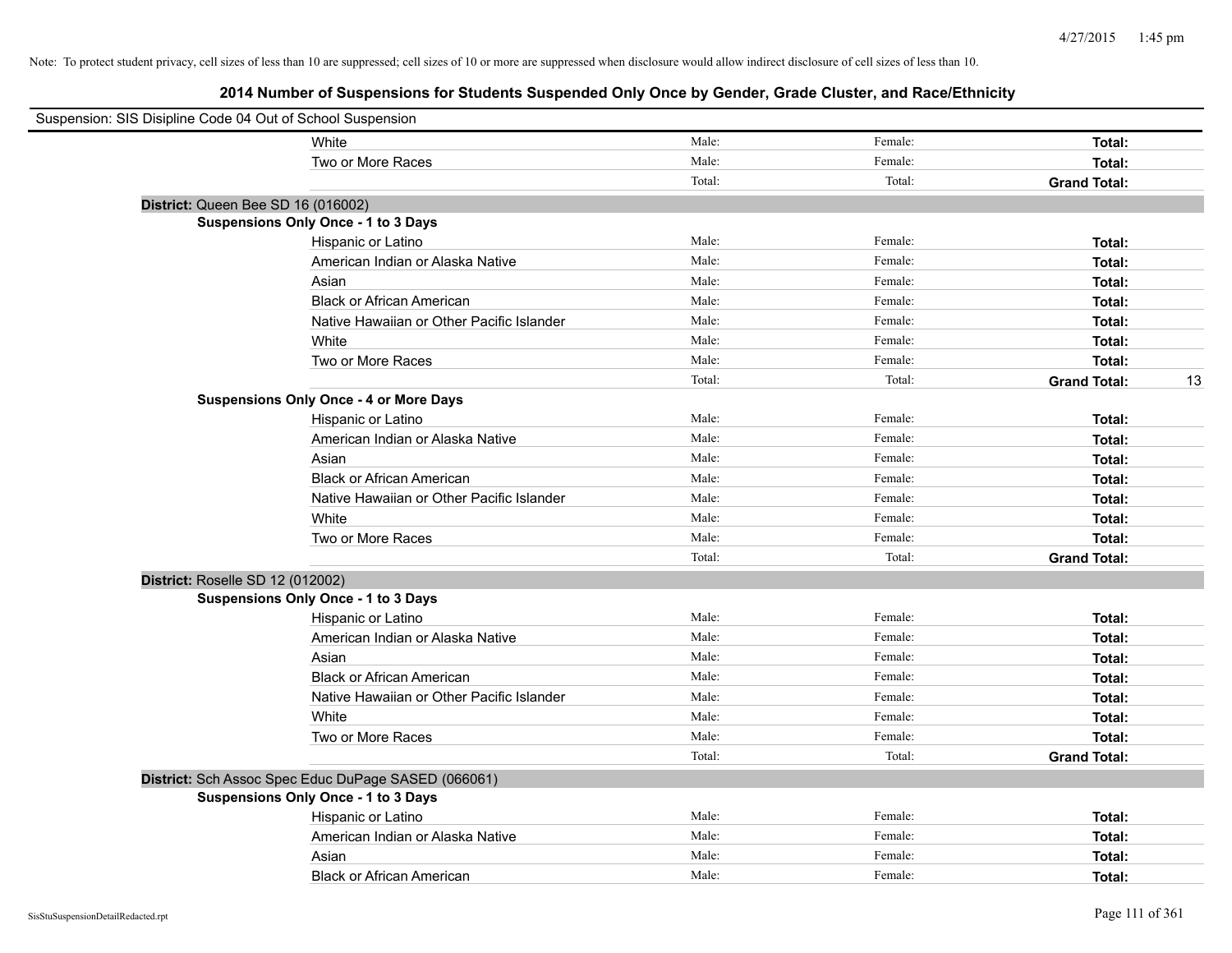| Suspension: SIS Disipline Code 04 Out of School Suspension |                                               |        |               |                     |    |
|------------------------------------------------------------|-----------------------------------------------|--------|---------------|---------------------|----|
|                                                            | Native Hawaiian or Other Pacific Islander     | Male:  | Female:       | Total:              |    |
|                                                            | White                                         | Male:  | Female:       | Total:              |    |
|                                                            | Two or More Races                             | Male:  | Female:       | Total:              |    |
|                                                            |                                               | Total: | Total:        | <b>Grand Total:</b> |    |
| District: SD 45 DuPage County (045002)                     |                                               |        |               |                     |    |
|                                                            | <b>Suspensions Only Once - 1 to 3 Days</b>    |        |               |                     |    |
|                                                            | Hispanic or Latino                            | Male:  | Female:       | Total:              |    |
|                                                            | American Indian or Alaska Native              | Male:  | Female:       | Total:              |    |
|                                                            | Asian                                         | Male:  | Female:       | Total:              |    |
|                                                            | <b>Black or African American</b>              | Male:  | Female:       | Total:              |    |
|                                                            | Native Hawaiian or Other Pacific Islander     | Male:  | Female:       | Total:              |    |
|                                                            | White                                         | Male:  | Female:       | Total:              |    |
|                                                            | Two or More Races                             | Male:  | Female:       | Total:              |    |
|                                                            |                                               | Total: | Total:        | <b>Grand Total:</b> | 27 |
|                                                            | <b>Suspensions Only Once - 4 or More Days</b> |        |               |                     |    |
|                                                            | Hispanic or Latino                            | Male:  | Female:       | Total:              |    |
|                                                            | American Indian or Alaska Native              | Male:  | Female:       | Total:              |    |
|                                                            | Asian                                         | Male:  | Female:       | Total:              |    |
|                                                            | <b>Black or African American</b>              | Male:  | Female:       | Total:              |    |
|                                                            | Native Hawaiian or Other Pacific Islander     | Male:  | Female:       | Total:              |    |
|                                                            | White                                         | Male:  | Female:       | Total:              |    |
|                                                            | Two or More Races                             | Male:  | Female:       | Total:              |    |
|                                                            |                                               | Total: | Total:        | <b>Grand Total:</b> |    |
| <b>District: SEAL (028200)</b>                             |                                               |        |               |                     |    |
|                                                            | <b>Suspensions Only Once - 1 to 3 Days</b>    |        |               |                     |    |
|                                                            | Hispanic or Latino                            | Male:  | Female:       | Total:              |    |
|                                                            | American Indian or Alaska Native              | Male:  | Female:       | Total:              |    |
|                                                            | Asian                                         | Male:  | Female:       | Total:              |    |
|                                                            | <b>Black or African American</b>              | Male:  | Female:       | Total:              |    |
|                                                            | Native Hawaiian or Other Pacific Islander     | Male:  | Female:       | Total:              |    |
|                                                            | White                                         | Male:  | Female:       | Total:              |    |
|                                                            | Two or More Races                             | Male:  | Female:       | Total:              |    |
|                                                            |                                               | Total: | Total:        | <b>Grand Total:</b> |    |
| District: West Chicago ESD 33 (033002)                     |                                               |        |               |                     |    |
|                                                            | Suspensions Only Once - 1 to 3 Days           |        |               |                     |    |
|                                                            | Hispanic or Latino                            | Male:  | 47<br>Female: | 11<br>Total:        | 58 |
|                                                            | American Indian or Alaska Native              | Male:  | Female:       | Total:              |    |
|                                                            | Asian                                         | Male:  | Female:       | Total:              |    |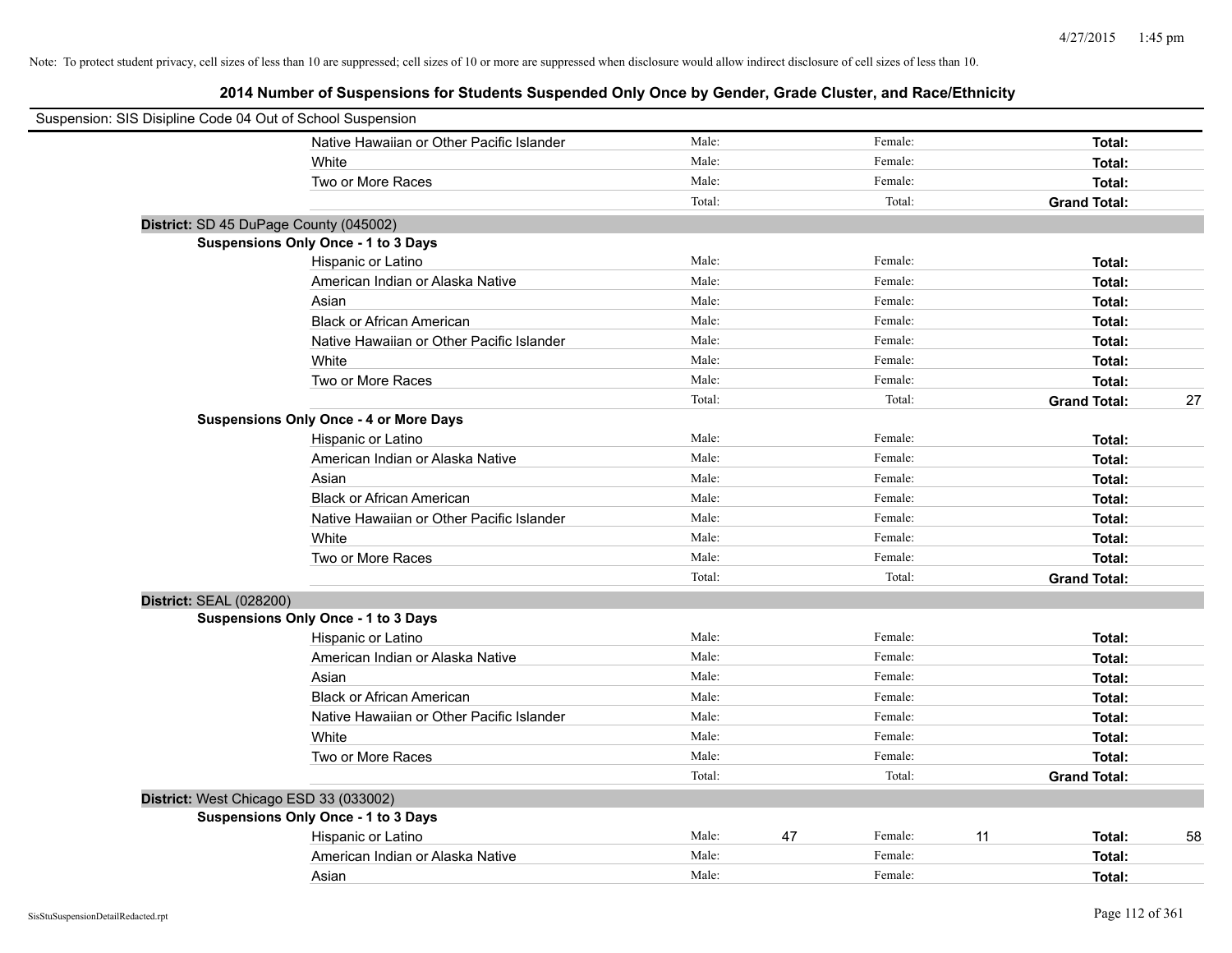| Suspension: SIS Disipline Code 04 Out of School Suspension |                                               |        |         |                     |    |
|------------------------------------------------------------|-----------------------------------------------|--------|---------|---------------------|----|
|                                                            | <b>Black or African American</b>              | Male:  | Female: | Total:              |    |
|                                                            | Native Hawaiian or Other Pacific Islander     | Male:  | Female: | Total:              |    |
|                                                            | White                                         | Male:  | Female: | Total:              |    |
|                                                            | Two or More Races                             | Male:  | Female: | Total:              |    |
|                                                            |                                               | Total: | Total:  | <b>Grand Total:</b> | 68 |
|                                                            | <b>Suspensions Only Once - 4 or More Days</b> |        |         |                     |    |
|                                                            | Hispanic or Latino                            | Male:  | Female: | Total:              |    |
|                                                            | American Indian or Alaska Native              | Male:  | Female: | Total:              |    |
|                                                            | Asian                                         | Male:  | Female: | Total:              |    |
|                                                            | <b>Black or African American</b>              | Male:  | Female: | Total:              |    |
|                                                            | Native Hawaiian or Other Pacific Islander     | Male:  | Female: | Total:              |    |
|                                                            | White                                         | Male:  | Female: | Total:              |    |
|                                                            | Two or More Races                             | Male:  | Female: | Total:              |    |
|                                                            |                                               | Total: | Total:  | <b>Grand Total:</b> | 11 |
|                                                            | District: Wood Dale SD 7 (007002)             |        |         |                     |    |
|                                                            | <b>Suspensions Only Once - 1 to 3 Days</b>    |        |         |                     |    |
|                                                            | Hispanic or Latino                            | Male:  | Female: | Total:              |    |
|                                                            | American Indian or Alaska Native              | Male:  | Female: | Total:              |    |
|                                                            | Asian                                         | Male:  | Female: | Total:              |    |
|                                                            | <b>Black or African American</b>              | Male:  | Female: | Total:              |    |
|                                                            | Native Hawaiian or Other Pacific Islander     | Male:  | Female: | Total:              |    |
|                                                            | White                                         | Male:  | Female: | Total:              |    |
|                                                            | Two or More Races                             | Male:  | Female: | Total:              |    |
|                                                            |                                               | Total: | Total:  | <b>Grand Total:</b> | 10 |
|                                                            | <b>Suspensions Only Once - 4 or More Days</b> |        |         |                     |    |
|                                                            | Hispanic or Latino                            | Male:  | Female: | Total:              |    |
|                                                            | American Indian or Alaska Native              | Male:  | Female: | Total:              |    |
|                                                            | Asian                                         | Male:  | Female: | Total:              |    |
|                                                            | <b>Black or African American</b>              | Male:  | Female: | Total:              |    |
|                                                            | Native Hawaiian or Other Pacific Islander     | Male:  | Female: | Total:              |    |
|                                                            | White                                         | Male:  | Female: | Total:              |    |
|                                                            | Two or More Races                             | Male:  | Female: | Total:              |    |
|                                                            |                                               | Total: | Total:  | <b>Grand Total:</b> |    |
|                                                            | District: Woodridge SD 68 (068002)            |        |         |                     |    |
|                                                            | <b>Suspensions Only Once - 1 to 3 Days</b>    |        |         |                     |    |
|                                                            | Hispanic or Latino                            | Male:  | Female: | Total:              |    |
|                                                            | American Indian or Alaska Native              | Male:  | Female: | Total:              |    |
|                                                            | Asian                                         | Male:  | Female: | Total:              |    |
|                                                            | <b>Black or African American</b>              | Male:  | Female: | Total:              | 11 |
| SisStuSuspensionDetailRedacted.rpt                         |                                               |        |         | Page 113 of 361     |    |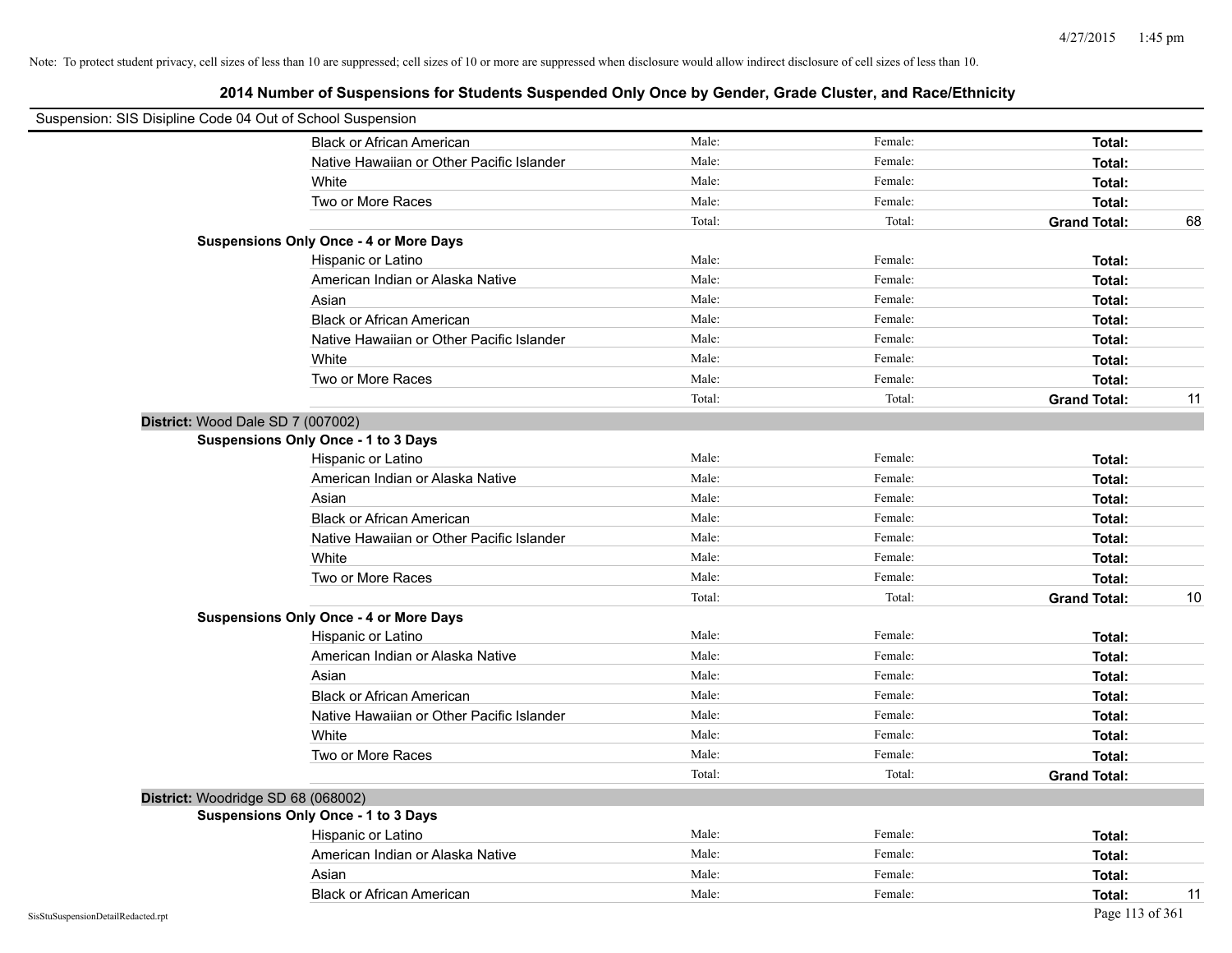**2014 Number of Suspensions for Students Suspended Only Once by Gender, Grade Cluster, and Race/Ethnicity**

| Male:<br>Female:<br>Native Hawaiian or Other Pacific Islander | Total:              |
|---------------------------------------------------------------|---------------------|
|                                                               |                     |
| Male:<br>White<br>Female:                                     | 12<br>Total:        |
| Male:<br>Female:<br>Two or More Races                         | Total:              |
| Total:<br>Total:                                              | <b>Grand Total:</b> |
| <b>Suspensions Only Once - 4 or More Days</b>                 |                     |
| Male:<br>Female:<br>Hispanic or Latino                        | Total:              |
| Male:<br>Female:<br>American Indian or Alaska Native          | Total:              |
| Male:<br>Female:<br>Asian                                     | Total:              |
| Male:<br>Female:<br><b>Black or African American</b>          | Total:              |
| Male:<br>Native Hawaiian or Other Pacific Islander<br>Female: | Total:              |
| Male:<br>Female:<br>White                                     | Total:              |
| Male:<br>Female:<br>Two or More Races                         | Total:              |
| Total:<br>Total:                                              | <b>Grand Total:</b> |
| County: Non-Public School (000)                               |                     |
| District: DuPage ROE (000000)                                 |                     |
| <b>Suspensions Only Once - 1 to 3 Days</b>                    |                     |
| Male:<br>Female:<br>Hispanic or Latino                        | Total:              |
| Male:<br>American Indian or Alaska Native<br>Female:          | Total:              |
| Male:<br>Female:<br>Asian                                     | Total:              |
| Male:<br>Female:<br><b>Black or African American</b>          | Total:              |
| Male:<br>Female:<br>Native Hawaiian or Other Pacific Islander | Total:              |
| Male:<br>White<br>Female:                                     | Total:              |
| Male:<br>Female:<br>Two or More Races                         | Total:              |
| Total:<br>Total:                                              | <b>Grand Total:</b> |
| <b>Suspensions Only Once - 4 or More Days</b>                 |                     |
| Male:<br>Female:<br>Hispanic or Latino                        | Total:              |
| Male:<br>Female:<br>American Indian or Alaska Native          | Total:              |
| Male:<br>Female:<br>Asian                                     | Total:              |
| Male:<br>Female:<br><b>Black or African American</b>          | Total:              |
| Male:<br>Female:<br>Native Hawaiian or Other Pacific Islander | Total:              |
| Male:<br>Female:<br>White                                     | Total:              |
| Male:<br>Female:<br>Two or More Races                         | Total:              |
| Total:<br>Total:                                              | <b>Grand Total:</b> |

**Region:** Edwd/Gltn/Hdin/Pop/Slne/Wbh/Wn/Wh (20)

**County:** Edwards (024)

**District:** Edwards County CUSD 1 (001026)

**Suspensions Only Once - 1 to 3 Days**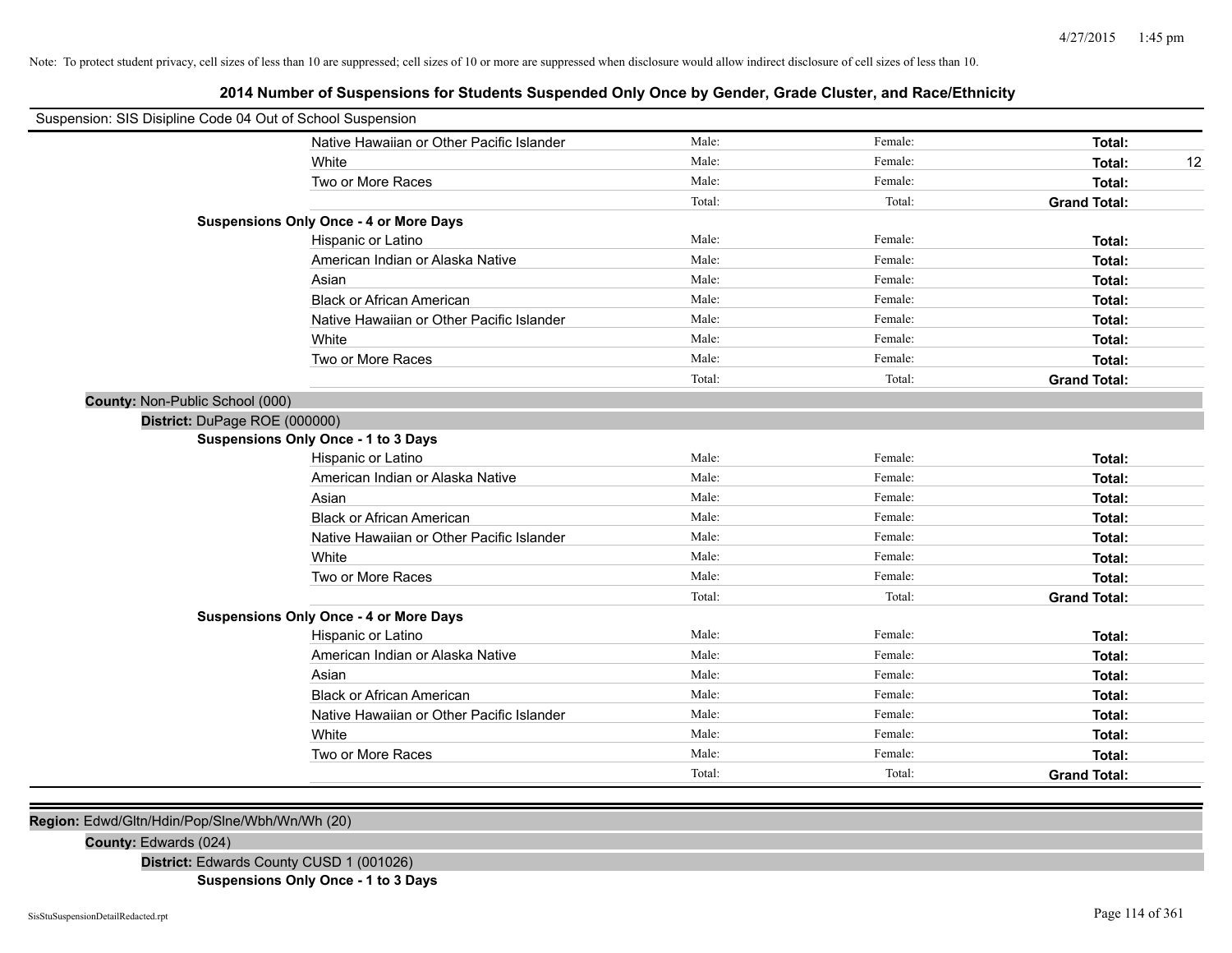**2014 Number of Suspensions for Students Suspended Only Once by Gender, Grade Cluster, and Race/Ethnicity**

| Suspension: SIS Disipline Code 04 Out of School Suspension |                                               |        |         |                     |    |
|------------------------------------------------------------|-----------------------------------------------|--------|---------|---------------------|----|
|                                                            | Hispanic or Latino                            | Male:  | Female: | Total:              |    |
|                                                            | American Indian or Alaska Native              | Male:  | Female: | Total:              |    |
|                                                            | Asian                                         | Male:  | Female: | Total:              |    |
|                                                            | <b>Black or African American</b>              | Male:  | Female: | Total:              |    |
|                                                            | Native Hawaiian or Other Pacific Islander     | Male:  | Female: | Total:              |    |
|                                                            | White                                         | Male:  | Female: | Total:              |    |
|                                                            | Two or More Races                             | Male:  | Female: | Total:              |    |
|                                                            |                                               | Total: | Total:  | <b>Grand Total:</b> | 10 |
|                                                            | <b>Suspensions Only Once - 4 or More Days</b> |        |         |                     |    |
|                                                            | Hispanic or Latino                            | Male:  | Female: | Total:              |    |
|                                                            | American Indian or Alaska Native              | Male:  | Female: | Total:              |    |
|                                                            | Asian                                         | Male:  | Female: | Total:              |    |
|                                                            | <b>Black or African American</b>              | Male:  | Female: | Total:              |    |
|                                                            | Native Hawaiian or Other Pacific Islander     | Male:  | Female: | Total:              |    |
|                                                            | White                                         | Male:  | Female: | Total:              |    |
|                                                            | Two or More Races                             | Male:  | Female: | Total:              |    |
|                                                            |                                               | Total: | Total:  | <b>Grand Total:</b> |    |
| County: Gallatin (030)                                     |                                               |        |         |                     |    |
| District: Gallatin CUSD 7 (007026)                         |                                               |        |         |                     |    |
|                                                            | Suspensions Only Once - 1 to 3 Days           |        |         |                     |    |
|                                                            | Hispanic or Latino                            | Male:  | Female: | Total:              |    |
|                                                            | American Indian or Alaska Native              | Male:  | Female: | Total:              |    |
|                                                            | Asian                                         | Male:  | Female: | Total:              |    |
|                                                            | <b>Black or African American</b>              | Male:  | Female: | Total:              |    |
|                                                            | Native Hawaiian or Other Pacific Islander     | Male:  | Female: | Total:              |    |
|                                                            | White                                         | Male:  | Female: | Total:              | 15 |
|                                                            | Two or More Races                             | Male:  | Female: | Total:              |    |
|                                                            |                                               | Total: | Total:  | <b>Grand Total:</b> |    |
|                                                            | <b>Suspensions Only Once - 4 or More Days</b> |        |         |                     |    |
|                                                            | Hispanic or Latino                            | Male:  | Female: | Total:              |    |
|                                                            | American Indian or Alaska Native              | Male:  | Female: | Total:              |    |
|                                                            | Asian                                         | Male:  | Female: | Total:              |    |
|                                                            | <b>Black or African American</b>              | Male:  | Female: | Total:              |    |
|                                                            | Native Hawaiian or Other Pacific Islander     | Male:  | Female: | Total:              |    |
|                                                            | White                                         | Male:  | Female: | Total:              |    |
|                                                            | Two or More Races                             | Male:  | Female: | Total:              |    |
|                                                            |                                               | Total: | Total:  | <b>Grand Total:</b> |    |

### **County:** Hardin (035)

**District:** Hardin County CUSD 1 (001026)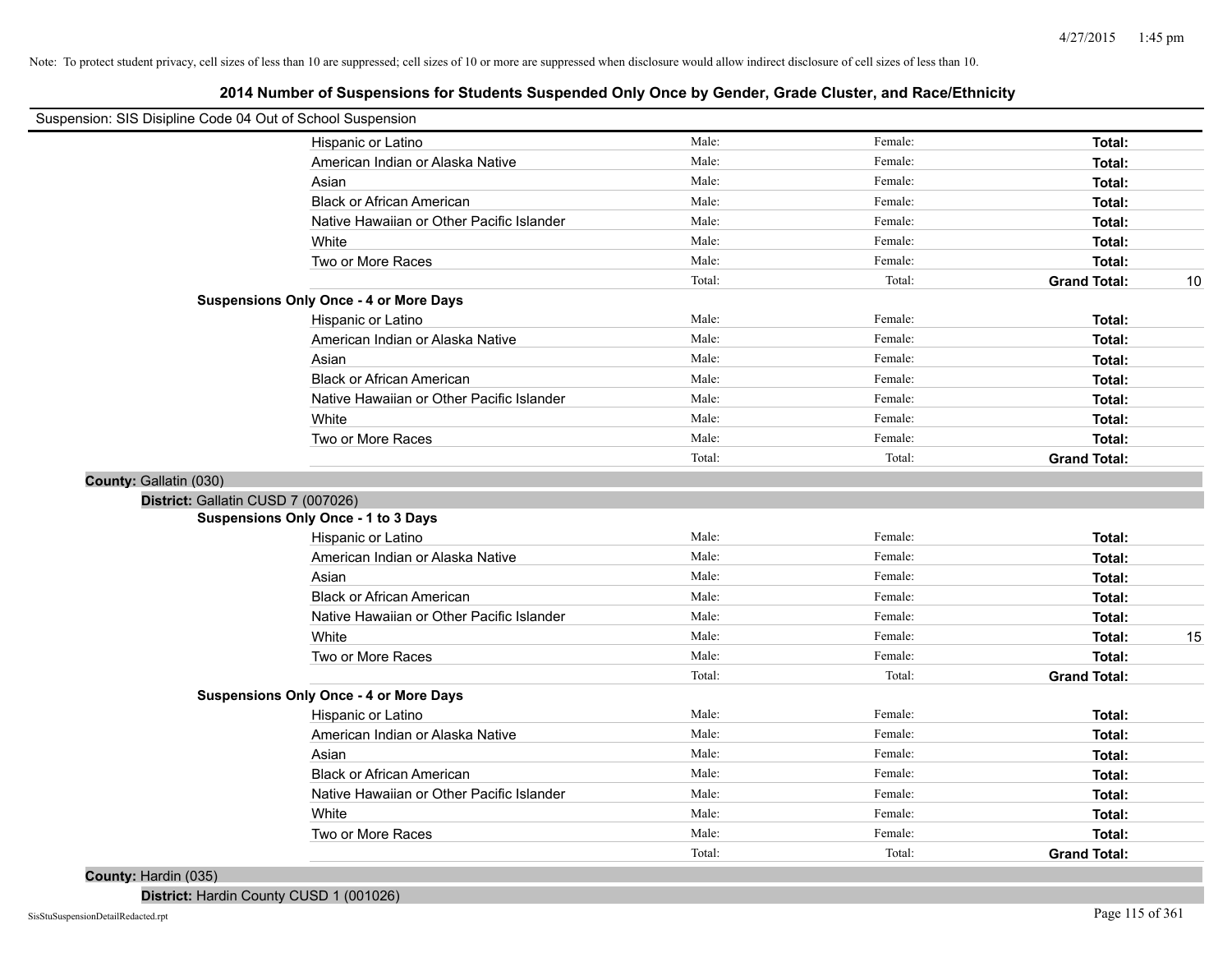| Suspension: SIS Disipline Code 04 Out of School Suspension |                                                      |        |         |                     |
|------------------------------------------------------------|------------------------------------------------------|--------|---------|---------------------|
|                                                            | Suspensions Only Once - 1 to 3 Days                  |        |         |                     |
|                                                            | Hispanic or Latino                                   | Male:  | Female: | Total:              |
|                                                            | American Indian or Alaska Native                     | Male:  | Female: | Total:              |
|                                                            | Asian                                                | Male:  | Female: | Total:              |
|                                                            | <b>Black or African American</b>                     | Male:  | Female: | Total:              |
|                                                            | Native Hawaiian or Other Pacific Islander            | Male:  | Female: | Total:              |
|                                                            | White                                                | Male:  | Female: | 21<br>Total:        |
|                                                            | Two or More Races                                    | Male:  | Female: | Total:              |
|                                                            |                                                      | Total: | Total:  | <b>Grand Total:</b> |
|                                                            | <b>Suspensions Only Once - 4 or More Days</b>        |        |         |                     |
|                                                            | Hispanic or Latino                                   | Male:  | Female: | Total:              |
|                                                            | American Indian or Alaska Native                     | Male:  | Female: | Total:              |
|                                                            | Asian                                                | Male:  | Female: | Total:              |
|                                                            | <b>Black or African American</b>                     | Male:  | Female: | Total:              |
|                                                            | Native Hawaiian or Other Pacific Islander            | Male:  | Female: | Total:              |
|                                                            | White                                                | Male:  | Female: | Total:              |
|                                                            | Two or More Races                                    | Male:  | Female: | Total:              |
|                                                            |                                                      | Total: | Total:  | <b>Grand Total:</b> |
| County: Non-Public School (000)                            |                                                      |        |         |                     |
|                                                            | District: Edwd/Gltn/Hdin/Pop/Slne/Wbh/Wn/Wh (000000) |        |         |                     |
|                                                            | <b>Suspensions Only Once - 4 or More Days</b>        |        |         |                     |
|                                                            | Hispanic or Latino                                   | Male:  | Female: | Total:              |
|                                                            | American Indian or Alaska Native                     | Male:  | Female: | Total:              |
|                                                            | Asian                                                | Male:  | Female: | Total:              |
|                                                            | <b>Black or African American</b>                     | Male:  | Female: | Total:              |
|                                                            | Native Hawaiian or Other Pacific Islander            | Male:  | Female: | Total:              |
|                                                            | White                                                | Male:  | Female: | Total:              |
|                                                            | Two or More Races                                    | Male:  | Female: | Total:              |
|                                                            |                                                      | Total: | Total:  | <b>Grand Total:</b> |
| County: Pope (076)                                         |                                                      |        |         |                     |
| District: Pope Co CUD 1 (001026)                           |                                                      |        |         |                     |
|                                                            | <b>Suspensions Only Once - 1 to 3 Days</b>           |        |         |                     |
|                                                            | Hispanic or Latino                                   | Male:  | Female: | Total:              |
|                                                            | American Indian or Alaska Native                     | Male:  | Female: | Total:              |
|                                                            | Asian                                                | Male:  | Female: | Total:              |
|                                                            | <b>Black or African American</b>                     | Male:  | Female: | Total:              |
|                                                            | Native Hawaiian or Other Pacific Islander            | Male:  | Female: | Total:              |
|                                                            | White                                                | Male:  | Female: | Total:              |
|                                                            | Two or More Races                                    | Male:  | Female: | Total:              |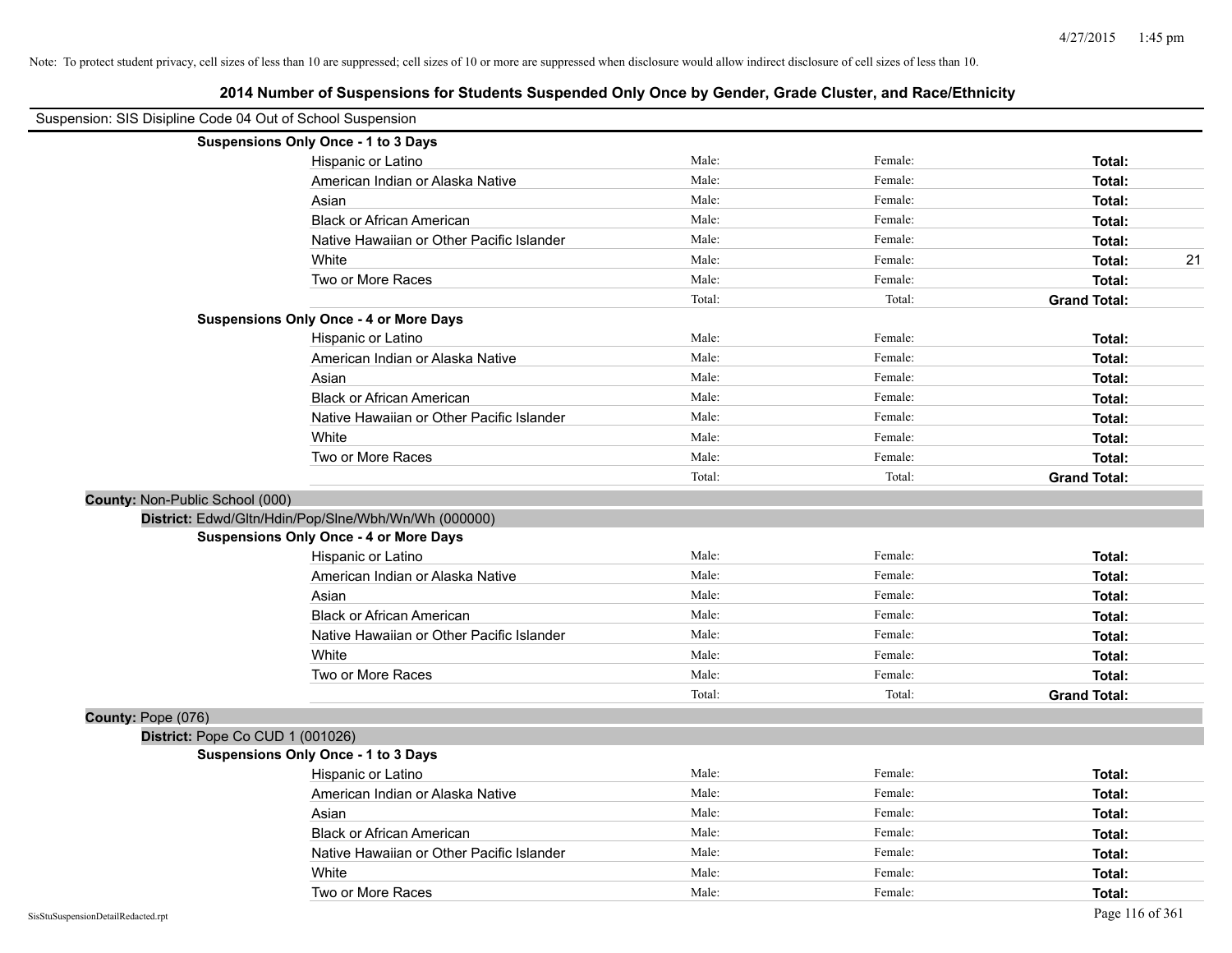| Suspension: SIS Disipline Code 04 Out of School Suspension |                                                   |        |         |                     |
|------------------------------------------------------------|---------------------------------------------------|--------|---------|---------------------|
|                                                            |                                                   | Total: | Total:  | <b>Grand Total:</b> |
| County: Saline (083)                                       |                                                   |        |         |                     |
|                                                            | District: Carrier Mills-Stonefort CUSD 2 (002026) |        |         |                     |
|                                                            | <b>Suspensions Only Once - 1 to 3 Days</b>        |        |         |                     |
|                                                            | Hispanic or Latino                                | Male:  | Female: | Total:              |
|                                                            | American Indian or Alaska Native                  | Male:  | Female: | Total:              |
|                                                            | Asian                                             | Male:  | Female: | Total:              |
|                                                            | <b>Black or African American</b>                  | Male:  | Female: | Total:              |
|                                                            | Native Hawaiian or Other Pacific Islander         | Male:  | Female: | Total:              |
|                                                            | White                                             | Male:  | Female: | 18<br>Total:        |
|                                                            | Two or More Races                                 | Male:  | Female: | Total:              |
|                                                            |                                                   | Total: | Total:  | <b>Grand Total:</b> |
|                                                            | <b>Suspensions Only Once - 4 or More Days</b>     |        |         |                     |
|                                                            | Hispanic or Latino                                | Male:  | Female: | Total:              |
|                                                            | American Indian or Alaska Native                  | Male:  | Female: | Total:              |
|                                                            | Asian                                             | Male:  | Female: | Total:              |
|                                                            | <b>Black or African American</b>                  | Male:  | Female: | Total:              |
|                                                            | Native Hawaiian or Other Pacific Islander         | Male:  | Female: | Total:              |
|                                                            | White                                             | Male:  | Female: | Total:              |
|                                                            | Two or More Races                                 | Male:  | Female: | Total:              |
|                                                            |                                                   | Total: | Total:  | <b>Grand Total:</b> |
| District: Eldorado CUSD 4 (004026)                         |                                                   |        |         |                     |
|                                                            | <b>Suspensions Only Once - 1 to 3 Days</b>        |        |         |                     |
|                                                            | Hispanic or Latino                                | Male:  | Female: | Total:              |
|                                                            | American Indian or Alaska Native                  | Male:  | Female: | Total:              |
|                                                            | Asian                                             | Male:  | Female: | Total:              |
|                                                            | <b>Black or African American</b>                  | Male:  | Female: | Total:              |
|                                                            | Native Hawaiian or Other Pacific Islander         | Male:  | Female: | Total:              |
|                                                            | White                                             | Male:  | Female: | 24<br>Total:        |
|                                                            | Two or More Races                                 | Male:  | Female: | Total:              |
|                                                            |                                                   | Total: | Total:  | <b>Grand Total:</b> |
|                                                            | <b>Suspensions Only Once - 4 or More Days</b>     |        |         |                     |
|                                                            | Hispanic or Latino                                | Male:  | Female: | Total:              |
|                                                            | American Indian or Alaska Native                  | Male:  | Female: | Total:              |
|                                                            | Asian                                             | Male:  | Female: | Total:              |
|                                                            | <b>Black or African American</b>                  | Male:  | Female: | Total:              |
|                                                            | Native Hawaiian or Other Pacific Islander         | Male:  | Female: | Total:              |
|                                                            | White                                             | Male:  | Female: | Total:              |
|                                                            | Two or More Races                                 | Male:  | Female: | Total:              |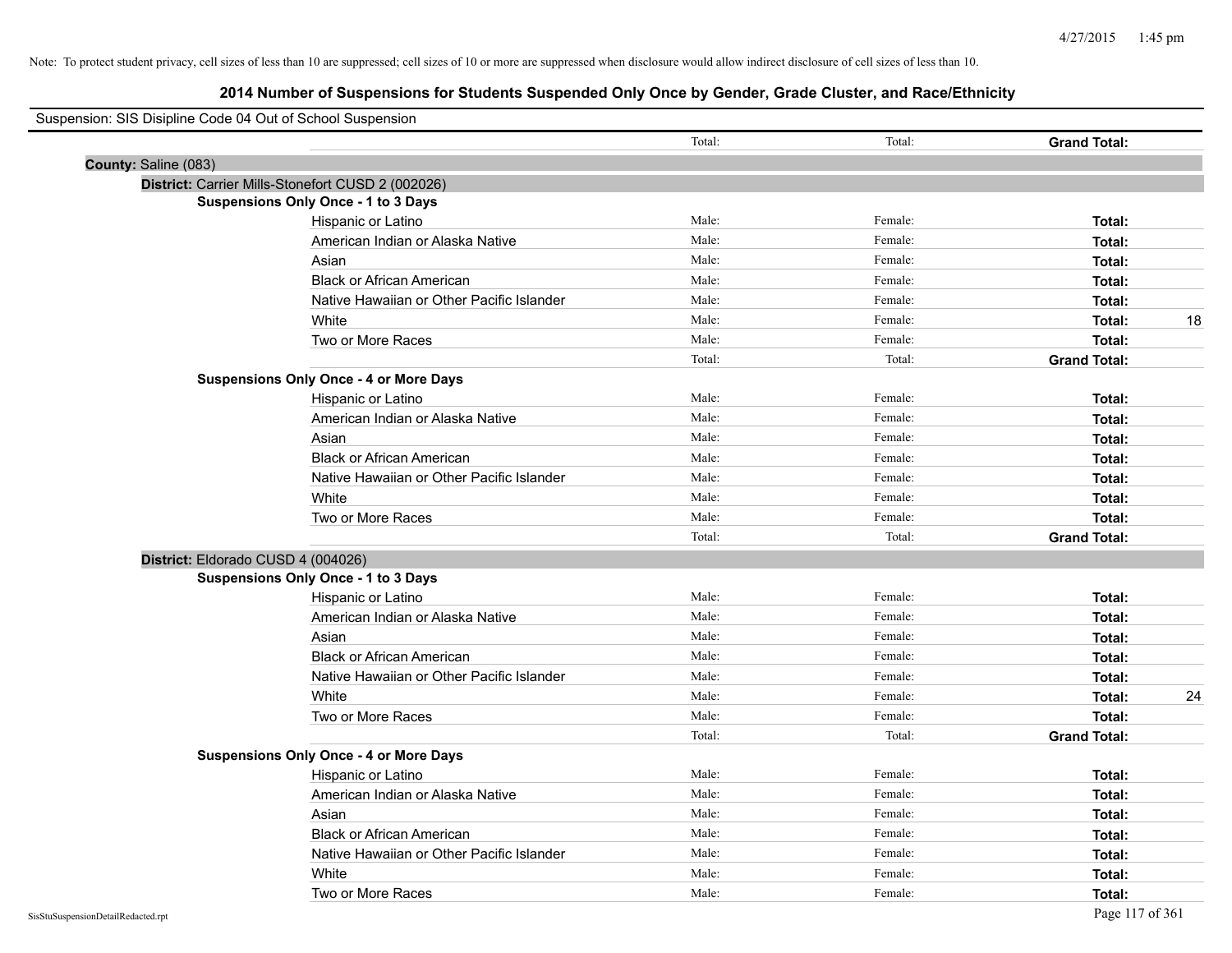| Suspension: SIS Disipline Code 04 Out of School Suspension |                                               |        |               |                     |    |
|------------------------------------------------------------|-----------------------------------------------|--------|---------------|---------------------|----|
|                                                            |                                               | Total: | Total:        | <b>Grand Total:</b> |    |
| District: Galatia CUSD 1 (001026)                          |                                               |        |               |                     |    |
|                                                            | Suspensions Only Once - 1 to 3 Days           |        |               |                     |    |
|                                                            | Hispanic or Latino                            | Male:  | Female:       | Total:              |    |
|                                                            | American Indian or Alaska Native              | Male:  | Female:       | Total:              |    |
|                                                            | Asian                                         | Male:  | Female:       | Total:              |    |
|                                                            | <b>Black or African American</b>              | Male:  | Female:       | Total:              |    |
|                                                            | Native Hawaiian or Other Pacific Islander     | Male:  | Female:       | Total:              |    |
|                                                            | White                                         | Male:  | Female:       | Total:              | 23 |
|                                                            | Two or More Races                             | Male:  | Female:       | Total:              |    |
|                                                            |                                               | Total: | Total:        | <b>Grand Total:</b> |    |
|                                                            | <b>Suspensions Only Once - 4 or More Days</b> |        |               |                     |    |
|                                                            | Hispanic or Latino                            | Male:  | Female:       | Total:              |    |
|                                                            | American Indian or Alaska Native              | Male:  | Female:       | Total:              |    |
|                                                            | Asian                                         | Male:  | Female:       | Total:              |    |
|                                                            | <b>Black or African American</b>              | Male:  | Female:       | Total:              |    |
|                                                            | Native Hawaiian or Other Pacific Islander     | Male:  | Female:       | Total:              |    |
|                                                            | White                                         | Male:  | Female:       | Total:              |    |
|                                                            | Two or More Races                             | Male:  | Female:       | Total:              |    |
|                                                            |                                               | Total: | Total:        | <b>Grand Total:</b> |    |
| District: Harrisburg CUSD 3 (003026)                       |                                               |        |               |                     |    |
|                                                            | <b>Suspensions Only Once - 1 to 3 Days</b>    |        |               |                     |    |
|                                                            | Hispanic or Latino                            | Male:  | Female:       | Total:              |    |
|                                                            | American Indian or Alaska Native              | Male:  | Female:       | Total:              |    |
|                                                            | Asian                                         | Male:  | Female:       | Total:              |    |
|                                                            | <b>Black or African American</b>              | Male:  | Female:       | Total:              |    |
|                                                            | Native Hawaiian or Other Pacific Islander     | Male:  | Female:       | Total:              |    |
|                                                            | White                                         | Male:  | 21<br>Female: | 11<br>Total:        | 32 |
|                                                            | Two or More Races                             | Male:  | Female:       | Total:              |    |
|                                                            |                                               | Total: | Total:        | <b>Grand Total:</b> | 44 |
|                                                            | <b>Suspensions Only Once - 4 or More Days</b> |        |               |                     |    |
|                                                            | Hispanic or Latino                            | Male:  | Female:       | Total:              |    |
|                                                            | American Indian or Alaska Native              | Male:  | Female:       | Total:              |    |
|                                                            | Asian                                         | Male:  | Female:       | Total:              |    |
|                                                            | <b>Black or African American</b>              | Male:  | Female:       | Total:              |    |
|                                                            | Native Hawaiian or Other Pacific Islander     | Male:  | Female:       | Total:              |    |
|                                                            | White                                         | Male:  | Female:       | Total:              |    |
|                                                            | Two or More Races                             | Male:  | Female:       | Total:              |    |
|                                                            |                                               | Total: | Total:        | <b>Grand Total:</b> |    |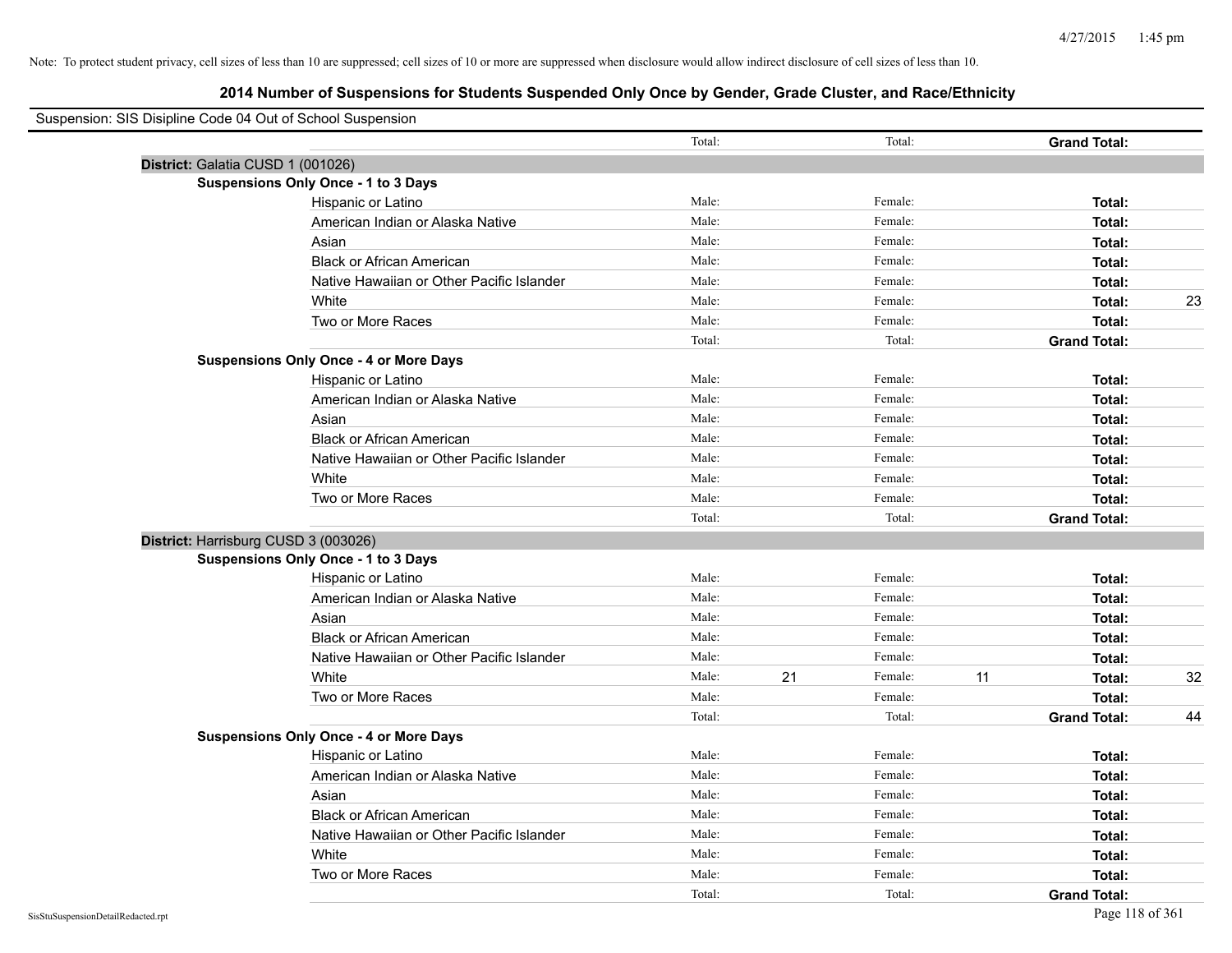| Suspension: SIS Disipline Code 04 Out of School Suspension |                                               |        |    |         |    |                     |    |
|------------------------------------------------------------|-----------------------------------------------|--------|----|---------|----|---------------------|----|
| County: Wabash (093)                                       |                                               |        |    |         |    |                     |    |
| District: Wabash CUSD 348 (348026)                         |                                               |        |    |         |    |                     |    |
|                                                            | Suspensions Only Once - 1 to 3 Days           |        |    |         |    |                     |    |
|                                                            | Hispanic or Latino                            | Male:  |    | Female: |    | Total:              |    |
|                                                            | American Indian or Alaska Native              | Male:  |    | Female: |    | Total:              |    |
|                                                            | Asian                                         | Male:  |    | Female: |    | Total:              |    |
|                                                            | <b>Black or African American</b>              | Male:  |    | Female: |    | Total:              |    |
|                                                            | Native Hawaiian or Other Pacific Islander     | Male:  |    | Female: |    | Total:              |    |
|                                                            | White                                         | Male:  | 27 | Female: | 11 | Total:              | 38 |
|                                                            | Two or More Races                             | Male:  |    | Female: |    | Total:              |    |
|                                                            |                                               | Total: |    | Total:  |    | <b>Grand Total:</b> |    |
|                                                            | <b>Suspensions Only Once - 4 or More Days</b> |        |    |         |    |                     |    |
|                                                            | Hispanic or Latino                            | Male:  |    | Female: |    | Total:              |    |
|                                                            | American Indian or Alaska Native              | Male:  |    | Female: |    | Total:              |    |
|                                                            | Asian                                         | Male:  |    | Female: |    | Total:              |    |
|                                                            | <b>Black or African American</b>              | Male:  |    | Female: |    | Total:              |    |
|                                                            | Native Hawaiian or Other Pacific Islander     | Male:  |    | Female: |    | Total:              |    |
|                                                            | White                                         | Male:  |    | Female: |    | Total:              |    |
|                                                            | Two or More Races                             | Male:  |    | Female: |    | <b>Total:</b>       |    |
|                                                            |                                               | Total: |    | Total:  |    | <b>Grand Total:</b> |    |
| County: Wayne (096)                                        |                                               |        |    |         |    |                     |    |
| District: Fairfield Comm H S Dist 225 (225016)             |                                               |        |    |         |    |                     |    |
|                                                            | Suspensions Only Once - 1 to 3 Days           |        |    |         |    |                     |    |
|                                                            | Hispanic or Latino                            | Male:  |    | Female: |    | Total:              |    |
|                                                            | American Indian or Alaska Native              | Male:  |    | Female: |    | Total:              |    |
|                                                            | Asian                                         | Male:  |    | Female: |    | Total:              |    |
|                                                            | <b>Black or African American</b>              | Male:  |    | Female: |    | Total:              |    |
|                                                            | Native Hawaiian or Other Pacific Islander     | Male:  |    | Female: |    | Total:              |    |
|                                                            | White                                         | Male:  |    | Female: |    | Total:              | 24 |
|                                                            | Two or More Races                             | Male:  |    | Female: |    | Total:              |    |
|                                                            |                                               | Total: |    | Total:  |    | <b>Grand Total:</b> |    |
| District: Fairfield PSD 112 (112004)                       |                                               |        |    |         |    |                     |    |
|                                                            | <b>Suspensions Only Once - 1 to 3 Days</b>    |        |    |         |    |                     |    |
|                                                            | Hispanic or Latino                            | Male:  |    | Female: |    | Total:              |    |
|                                                            | American Indian or Alaska Native              | Male:  |    | Female: |    | Total:              |    |
|                                                            | Asian                                         | Male:  |    | Female: |    | Total:              |    |
|                                                            | <b>Black or African American</b>              | Male:  |    | Female: |    | Total:              |    |
|                                                            | Native Hawaiian or Other Pacific Islander     | Male:  |    | Female: |    | Total:              |    |
|                                                            | White                                         | Male:  |    | Female: |    | Total:              |    |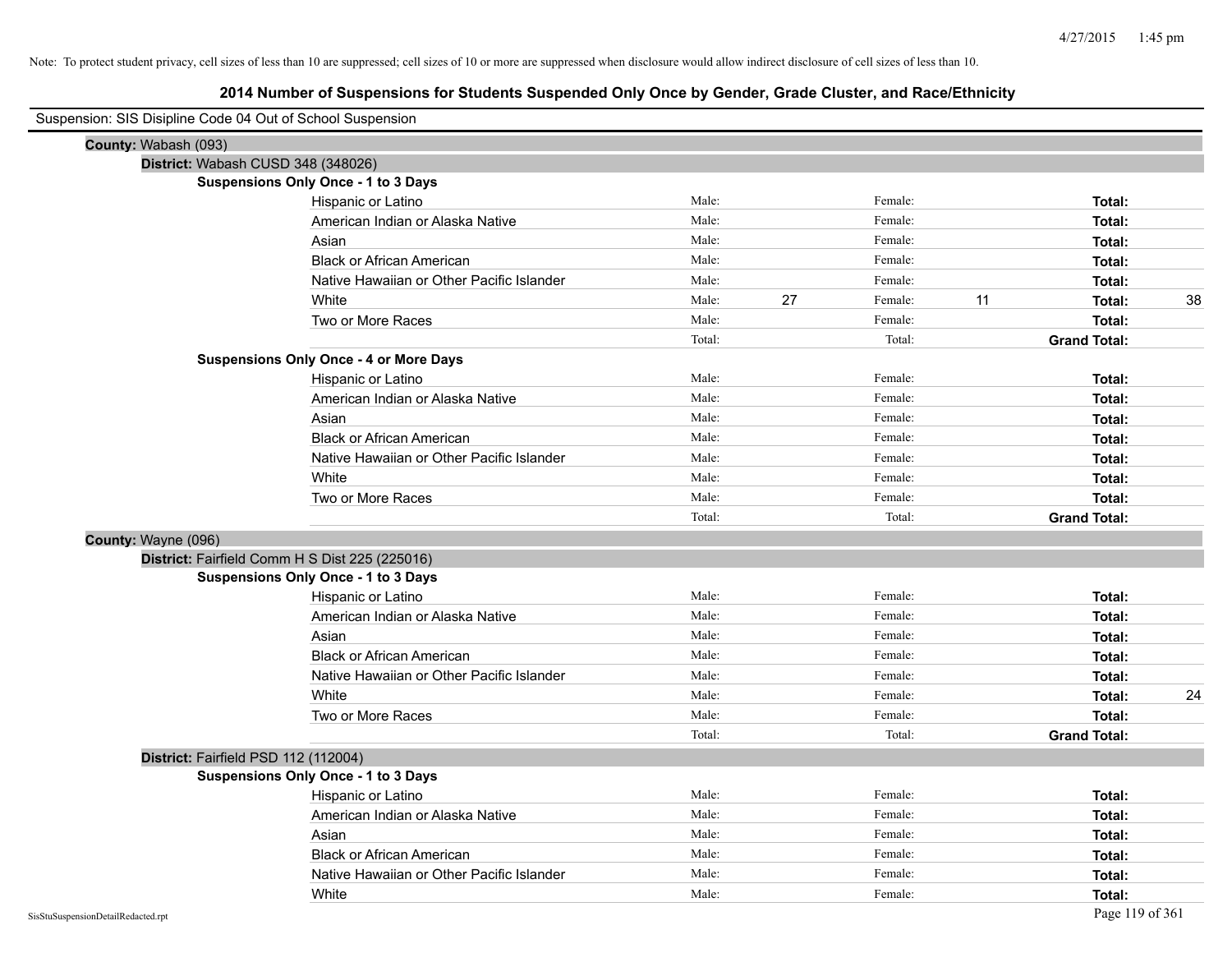| Suspension: SIS Disipline Code 04 Out of School Suspension |                                               |        |         |                     |
|------------------------------------------------------------|-----------------------------------------------|--------|---------|---------------------|
|                                                            | Two or More Races                             | Male:  | Female: | Total:              |
|                                                            |                                               | Total: | Total:  | <b>Grand Total:</b> |
| District: North Wayne CUSD 200 (200026)                    |                                               |        |         |                     |
|                                                            | Suspensions Only Once - 1 to 3 Days           |        |         |                     |
|                                                            | Hispanic or Latino                            | Male:  | Female: | Total:              |
|                                                            | American Indian or Alaska Native              | Male:  | Female: | Total:              |
|                                                            | Asian                                         | Male:  | Female: | Total:              |
|                                                            | <b>Black or African American</b>              | Male:  | Female: | Total:              |
|                                                            | Native Hawaiian or Other Pacific Islander     | Male:  | Female: | Total:              |
|                                                            | White                                         | Male:  | Female: | Total:              |
|                                                            | Two or More Races                             | Male:  | Female: | Total:              |
|                                                            |                                               | Total: | Total:  | <b>Grand Total:</b> |
| District: Wayne City CUSD 100 (100026)                     |                                               |        |         |                     |
|                                                            | Suspensions Only Once - 1 to 3 Days           |        |         |                     |
|                                                            | Hispanic or Latino                            | Male:  | Female: | Total:              |
|                                                            | American Indian or Alaska Native              | Male:  | Female: | Total:              |
|                                                            | Asian                                         | Male:  | Female: | Total:              |
|                                                            | <b>Black or African American</b>              | Male:  | Female: | Total:              |
|                                                            | Native Hawaiian or Other Pacific Islander     | Male:  | Female: | Total:              |
|                                                            | White                                         | Male:  | Female: | Total:              |
|                                                            | Two or More Races                             | Male:  | Female: | Total:              |
|                                                            |                                               | Total: | Total:  | <b>Grand Total:</b> |
|                                                            | <b>Suspensions Only Once - 4 or More Days</b> |        |         |                     |
|                                                            | Hispanic or Latino                            | Male:  | Female: | Total:              |
|                                                            | American Indian or Alaska Native              | Male:  | Female: | Total:              |
|                                                            | Asian                                         | Male:  | Female: | Total:              |
|                                                            | <b>Black or African American</b>              | Male:  | Female: | Total:              |
|                                                            | Native Hawaiian or Other Pacific Islander     | Male:  | Female: | Total:              |
|                                                            | White                                         | Male:  | Female: | Total:              |
|                                                            | Two or More Races                             | Male:  | Female: | Total:              |
|                                                            |                                               | Total: | Total:  | <b>Grand Total:</b> |
| County: White (097)                                        |                                               |        |         |                     |
|                                                            | District: Carmi-White County CUSD 5 (005026)  |        |         |                     |
|                                                            | Suspensions Only Once - 1 to 3 Days           |        |         |                     |
|                                                            | Hispanic or Latino                            | Male:  | Female: | Total:              |
|                                                            | American Indian or Alaska Native              | Male:  | Female: | Total:              |
|                                                            | Asian                                         | Male:  | Female: | Total:              |
|                                                            | <b>Black or African American</b>              | Male:  | Female: | Total:              |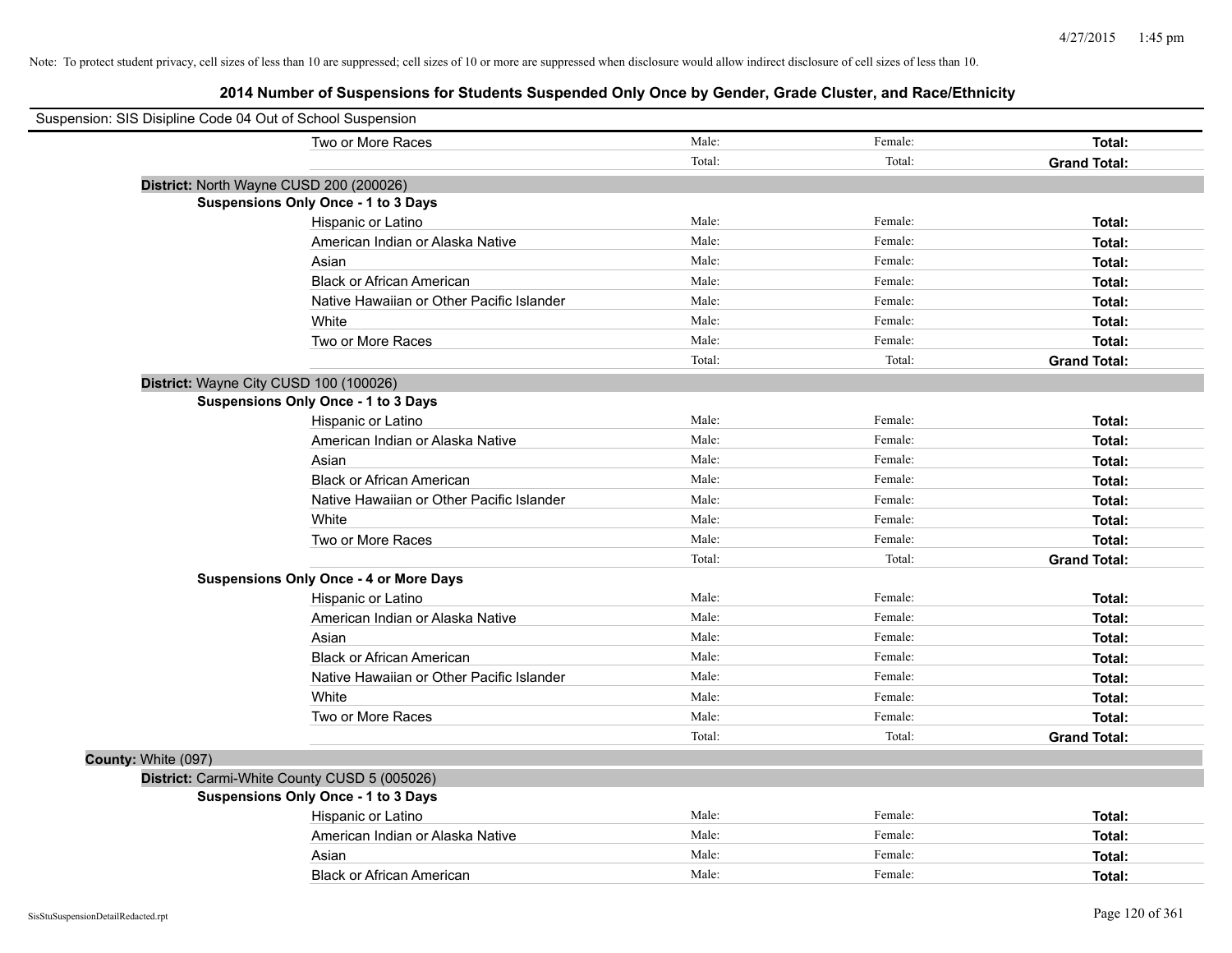| Suspension: SIS Disipline Code 04 Out of School Suspension |                                                     |        |         |                     |
|------------------------------------------------------------|-----------------------------------------------------|--------|---------|---------------------|
|                                                            | Native Hawaiian or Other Pacific Islander           | Male:  | Female: | Total:              |
|                                                            | White                                               | Male:  | Female: | Total:<br>16        |
|                                                            | Two or More Races                                   | Male:  | Female: | Total:              |
|                                                            |                                                     | Total: | Total:  | <b>Grand Total:</b> |
|                                                            | <b>Suspensions Only Once - 4 or More Days</b>       |        |         |                     |
|                                                            | Hispanic or Latino                                  | Male:  | Female: | Total:              |
|                                                            | American Indian or Alaska Native                    | Male:  | Female: | Total:              |
|                                                            | Asian                                               | Male:  | Female: | Total:              |
|                                                            | <b>Black or African American</b>                    | Male:  | Female: | Total:              |
|                                                            | Native Hawaiian or Other Pacific Islander           | Male:  | Female: | Total:              |
|                                                            | White                                               | Male:  | Female: | Total:              |
|                                                            | Two or More Races                                   | Male:  | Female: | Total:              |
|                                                            |                                                     | Total: | Total:  | <b>Grand Total:</b> |
|                                                            | District: Grayville CUSD 1 (001026)                 |        |         |                     |
|                                                            | <b>Suspensions Only Once - 1 to 3 Days</b>          |        |         |                     |
|                                                            | Hispanic or Latino                                  | Male:  | Female: | Total:              |
|                                                            | American Indian or Alaska Native                    | Male:  | Female: | Total:              |
|                                                            | Asian                                               | Male:  | Female: | Total:              |
|                                                            | <b>Black or African American</b>                    | Male:  | Female: | Total:              |
|                                                            | Native Hawaiian or Other Pacific Islander           | Male:  | Female: | Total:              |
|                                                            | White                                               | Male:  | Female: | Total:              |
|                                                            | Two or More Races                                   | Male:  | Female: | Total:              |
|                                                            |                                                     | Total: | Total:  | <b>Grand Total:</b> |
|                                                            | <b>Suspensions Only Once - 4 or More Days</b>       |        |         |                     |
|                                                            | Hispanic or Latino                                  | Male:  | Female: | Total:              |
|                                                            | American Indian or Alaska Native                    | Male:  | Female: | Total:              |
|                                                            | Asian                                               | Male:  | Female: | Total:              |
|                                                            | <b>Black or African American</b>                    | Male:  | Female: | Total:              |
|                                                            | Native Hawaiian or Other Pacific Islander           | Male:  | Female: | Total:              |
|                                                            | White                                               | Male:  | Female: | Total:              |
|                                                            | Two or More Races                                   | Male:  | Female: | Total:              |
|                                                            |                                                     | Total: | Total:  | <b>Grand Total:</b> |
|                                                            | District: Norris City-Omaha-Enfield CUSD 3 (003026) |        |         |                     |
|                                                            | Suspensions Only Once - 1 to 3 Days                 |        |         |                     |
|                                                            | Hispanic or Latino                                  | Male:  | Female: | Total:              |
|                                                            | American Indian or Alaska Native                    | Male:  | Female: | Total:              |
|                                                            | Asian                                               | Male:  | Female: | Total:              |
|                                                            | <b>Black or African American</b>                    | Male:  | Female: | Total:              |
|                                                            | Native Hawaiian or Other Pacific Islander           | Male:  | Female: | Total:              |
| SisStuSuspensionDetailRedacted.rpt                         |                                                     |        |         | Page 121 of 361     |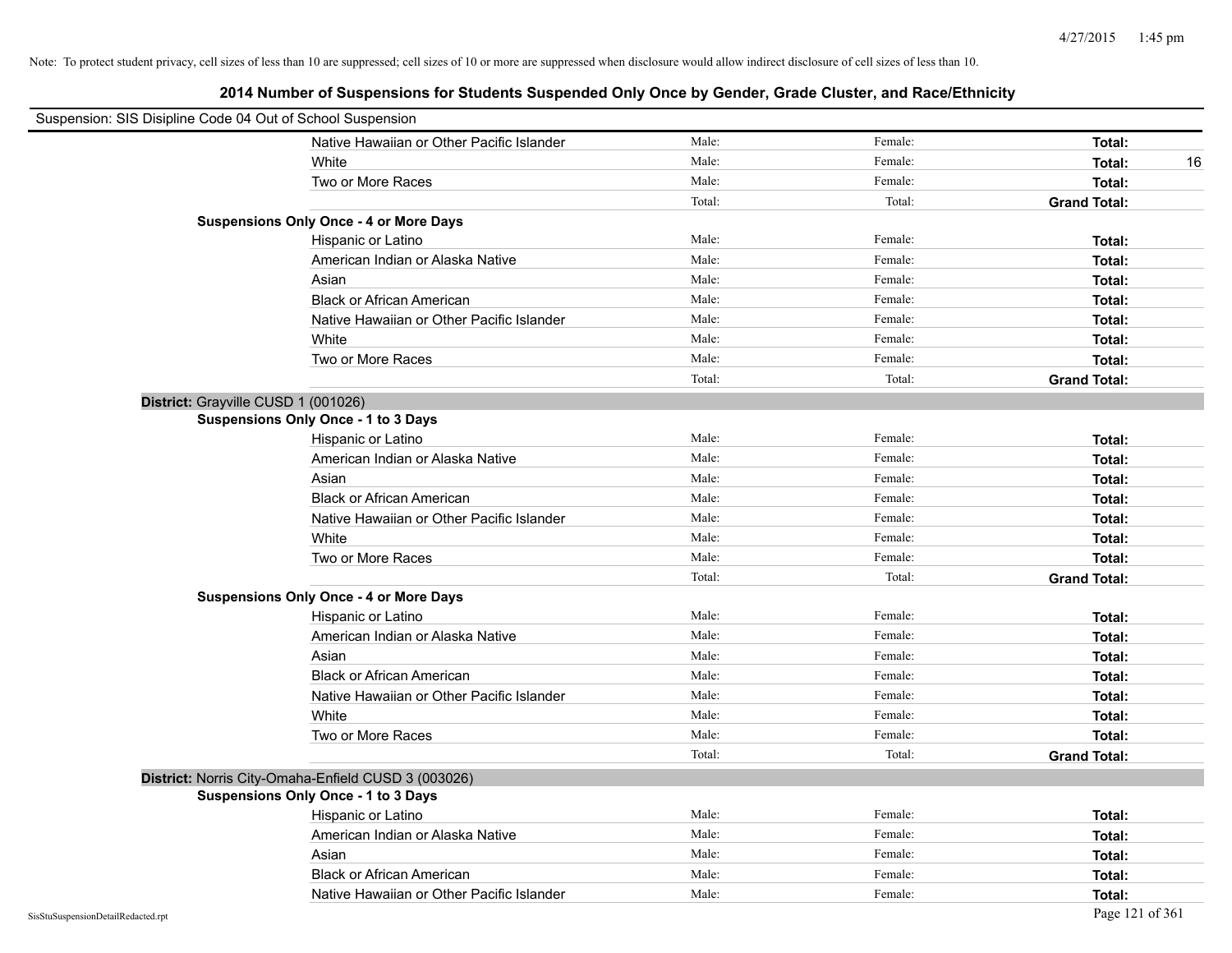| Suspension: SIS Disipline Code 04 Out of School Suspension |                                               |        |         |                     |
|------------------------------------------------------------|-----------------------------------------------|--------|---------|---------------------|
|                                                            | White                                         | Male:  | Female: | Total:              |
|                                                            | Two or More Races                             | Male:  | Female: | Total:              |
|                                                            |                                               | Total: | Total:  | <b>Grand Total:</b> |
|                                                            | <b>Suspensions Only Once - 4 or More Days</b> |        |         |                     |
|                                                            | Hispanic or Latino                            | Male:  | Female: | Total:              |
|                                                            | American Indian or Alaska Native              | Male:  | Female: | Total:              |
|                                                            | Asian                                         | Male:  | Female: | Total:              |
|                                                            | <b>Black or African American</b>              | Male:  | Female: | Total:              |
|                                                            | Native Hawaiian or Other Pacific Islander     | Male:  | Female: | Total:              |
|                                                            | White                                         | Male:  | Female: | Total:              |
|                                                            | Two or More Races                             | Male:  | Female: | Total:              |
|                                                            |                                               | Total: | Total:  | <b>Grand Total:</b> |
|                                                            |                                               |        |         |                     |
| Region: Franklin/Williamson ROE (21)                       |                                               |        |         |                     |
| County: Franklin (028)                                     |                                               |        |         |                     |
|                                                            | District: Benton CCSD 47 (047004)             |        |         |                     |
|                                                            | Suspensions Only Once - 1 to 3 Days           |        |         |                     |
|                                                            | Hispanic or Latino                            | Male:  | Female: | Total:              |
|                                                            | American Indian or Alaska Native              | Male:  | Female: | Total:              |
|                                                            | Asian                                         | Male:  | Female: | Total:              |
|                                                            | <b>Black or African American</b>              | Male:  | Female: | Total:              |
|                                                            | Native Hawaiian or Other Pacific Islander     | Male:  | Female: | Total:              |
|                                                            | White                                         | Male:  | Female: | Total:              |
|                                                            | Two or More Races                             | Male:  | Female: | Total:              |
|                                                            |                                               | Total: | Total:  | <b>Grand Total:</b> |
|                                                            | <b>Suspensions Only Once - 4 or More Days</b> |        |         |                     |
|                                                            | Hispanic or Latino                            | Male:  | Female: | Total:              |
|                                                            | American Indian or Alaska Native              | Male:  | Female: | Total:              |
|                                                            | Asian                                         | Male:  | Female: | Total:              |
|                                                            | <b>Black or African American</b>              | Male:  | Female: | Total:              |
|                                                            | Native Hawaiian or Other Pacific Islander     | Male:  | Female: | Total:              |
|                                                            | White                                         | Male:  | Female: | Total:              |
|                                                            | Two or More Races                             | Male:  | Female: | Total:              |
|                                                            |                                               | Total: | Total:  | <b>Grand Total:</b> |
|                                                            | District: Benton Cons HSD 103 (103013)        |        |         |                     |
|                                                            | <b>Suspensions Only Once - 1 to 3 Days</b>    |        |         |                     |
|                                                            | Hispanic or Latino                            | Male:  | Female: | Total:              |
|                                                            | American Indian or Alaska Native              | Male:  | Female: | Total:              |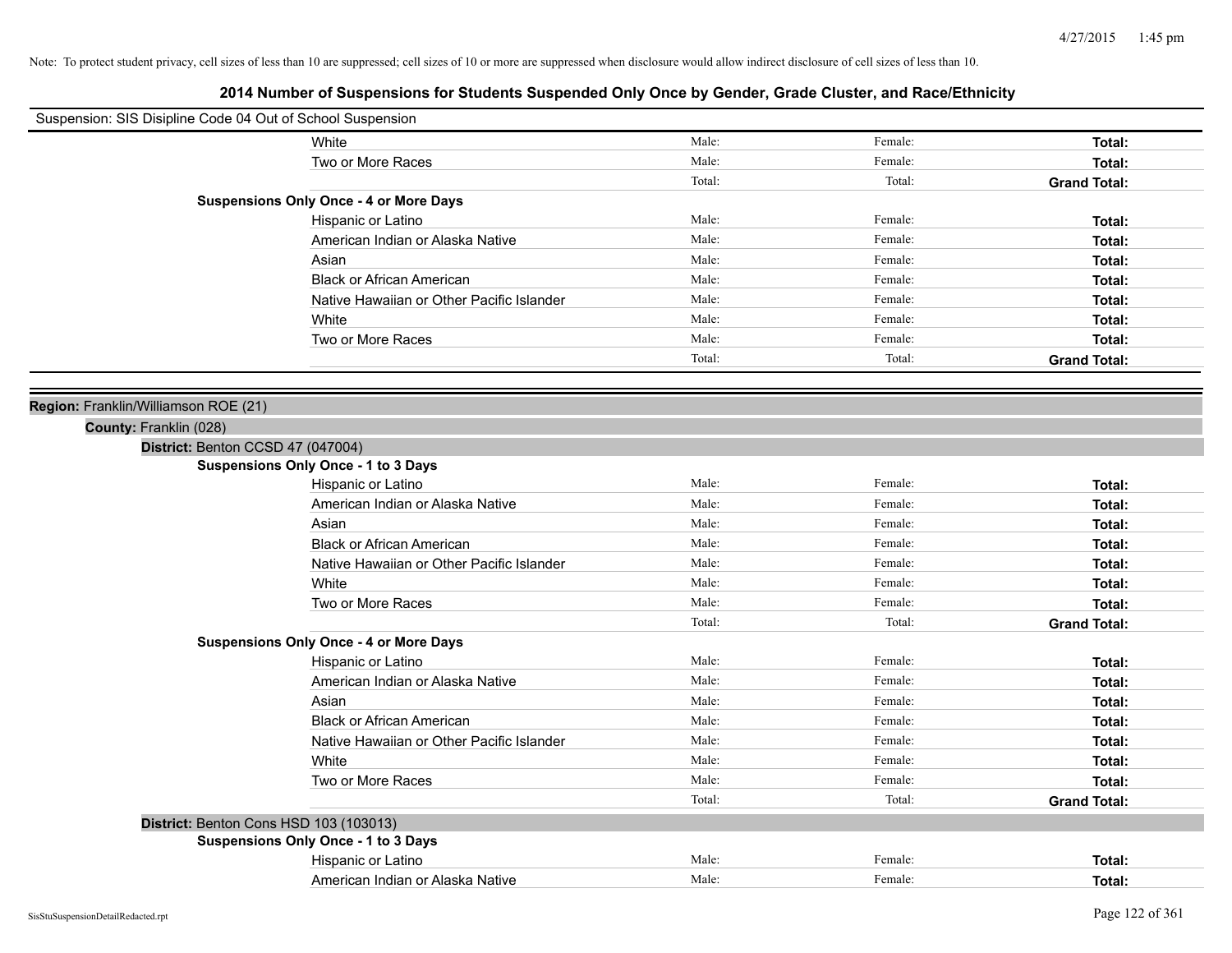| Suspension: SIS Disipline Code 04 Out of School Suspension |                                               |        |         |                     |
|------------------------------------------------------------|-----------------------------------------------|--------|---------|---------------------|
|                                                            | Asian                                         | Male:  | Female: | Total:              |
|                                                            | <b>Black or African American</b>              | Male:  | Female: | Total:              |
|                                                            | Native Hawaiian or Other Pacific Islander     | Male:  | Female: | Total:              |
|                                                            | White                                         | Male:  | Female: | 27<br>Total:        |
|                                                            | Two or More Races                             | Male:  | Female: | Total:              |
|                                                            |                                               | Total: | Total:  | <b>Grand Total:</b> |
|                                                            | <b>Suspensions Only Once - 4 or More Days</b> |        |         |                     |
|                                                            | Hispanic or Latino                            | Male:  | Female: | Total:              |
|                                                            | American Indian or Alaska Native              | Male:  | Female: | Total:              |
|                                                            | Asian                                         | Male:  | Female: | Total:              |
|                                                            | <b>Black or African American</b>              | Male:  | Female: | Total:              |
|                                                            | Native Hawaiian or Other Pacific Islander     | Male:  | Female: | Total:              |
|                                                            | White                                         | Male:  | Female: | Total:              |
|                                                            | Two or More Races                             | Male:  | Female: | Total:              |
|                                                            |                                               | Total: | Total:  | <b>Grand Total:</b> |
| District: Christopher USD 99 (099026)                      |                                               |        |         |                     |
|                                                            | Suspensions Only Once - 1 to 3 Days           |        |         |                     |
|                                                            | Hispanic or Latino                            | Male:  | Female: | Total:              |
|                                                            | American Indian or Alaska Native              | Male:  | Female: | Total:              |
|                                                            | Asian                                         | Male:  | Female: | Total:              |
|                                                            | <b>Black or African American</b>              | Male:  | Female: | Total:              |
|                                                            | Native Hawaiian or Other Pacific Islander     | Male:  | Female: | Total:              |
|                                                            | White                                         | Male:  | Female: | 14<br>Total:        |
|                                                            | Two or More Races                             | Male:  | Female: | Total:              |
|                                                            |                                               | Total: | Total:  | <b>Grand Total:</b> |
| District: Frankfort CUSD 168 (168026)                      |                                               |        |         |                     |
|                                                            | Suspensions Only Once - 1 to 3 Days           |        |         |                     |
|                                                            | Hispanic or Latino                            | Male:  | Female: | Total:              |
|                                                            | American Indian or Alaska Native              | Male:  | Female: | Total:              |
|                                                            | Asian                                         | Male:  | Female: | Total:              |
|                                                            | <b>Black or African American</b>              | Male:  | Female: | Total:              |
|                                                            | Native Hawaiian or Other Pacific Islander     | Male:  | Female: | Total:              |
|                                                            | White                                         | Male:  | Female: | Total:              |
|                                                            | Two or More Races                             | Male:  | Female: | Total:              |
|                                                            |                                               | Total: | Total:  | <b>Grand Total:</b> |
|                                                            | <b>Suspensions Only Once - 4 or More Days</b> |        |         |                     |
|                                                            | Hispanic or Latino                            | Male:  | Female: | Total:              |
|                                                            | American Indian or Alaska Native              | Male:  | Female: | Total:              |
|                                                            | Asian                                         | Male:  | Female: | Total:              |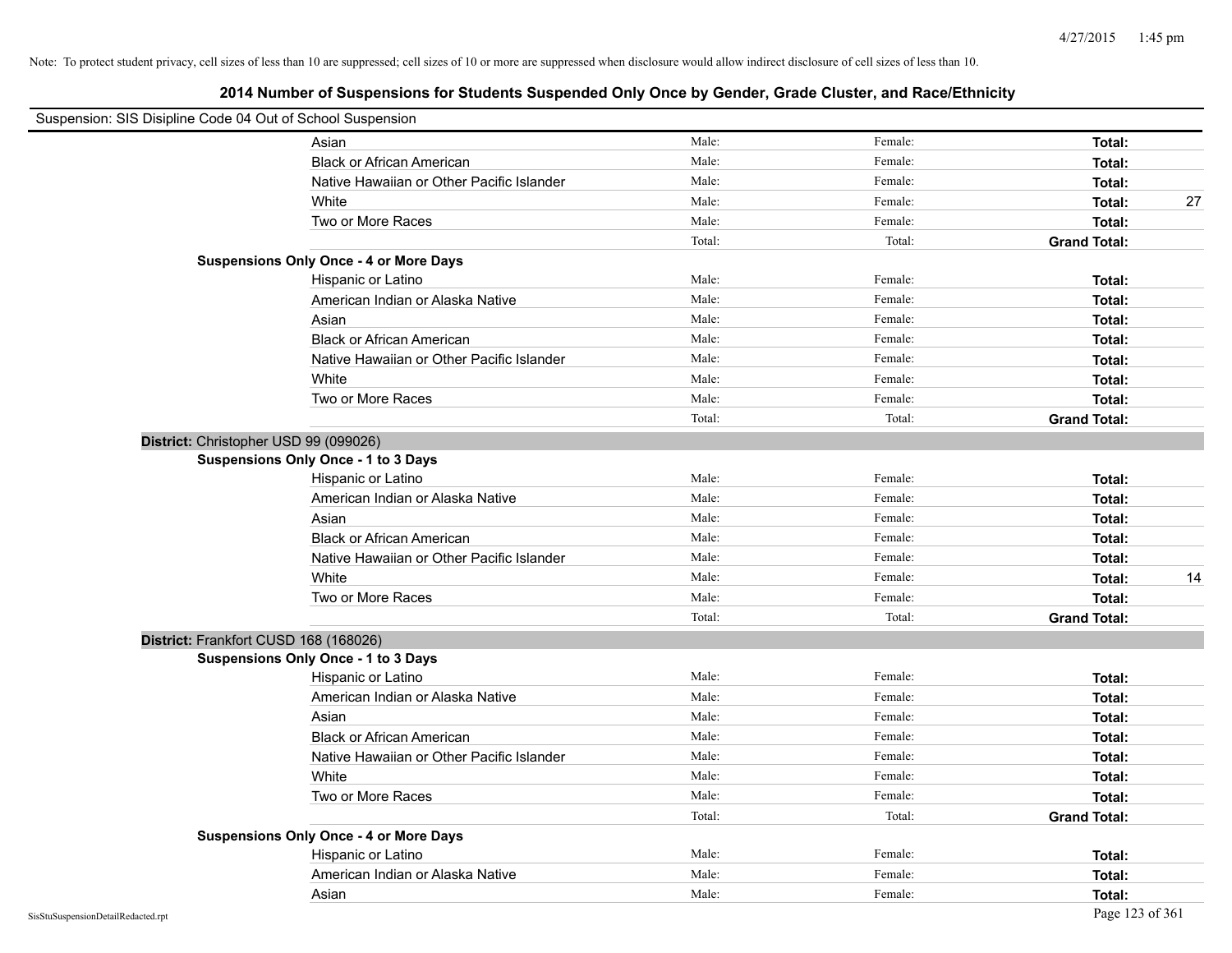|                                    | Suspension: SIS Disipline Code 04 Out of School Suspension |        |         |                     |
|------------------------------------|------------------------------------------------------------|--------|---------|---------------------|
|                                    | <b>Black or African American</b>                           | Male:  | Female: | Total:              |
|                                    | Native Hawaiian or Other Pacific Islander                  | Male:  | Female: | Total:              |
|                                    | White                                                      | Male:  | Female: | Total:              |
|                                    | Two or More Races                                          | Male:  | Female: | Total:              |
|                                    |                                                            | Total: | Total:  | <b>Grand Total:</b> |
|                                    | District: Sesser-Valier CUSD 196 (196026)                  |        |         |                     |
|                                    | Suspensions Only Once - 1 to 3 Days                        |        |         |                     |
|                                    | Hispanic or Latino                                         | Male:  | Female: | Total:              |
|                                    | American Indian or Alaska Native                           | Male:  | Female: | Total:              |
|                                    | Asian                                                      | Male:  | Female: | Total:              |
|                                    | <b>Black or African American</b>                           | Male:  | Female: | Total:              |
|                                    | Native Hawaiian or Other Pacific Islander                  | Male:  | Female: | Total:              |
|                                    | White                                                      | Male:  | Female: | Total:<br>10        |
|                                    | Two or More Races                                          | Male:  | Female: | Total:              |
|                                    |                                                            | Total: | Total:  | <b>Grand Total:</b> |
|                                    | <b>Suspensions Only Once - 4 or More Days</b>              |        |         |                     |
|                                    | Hispanic or Latino                                         | Male:  | Female: | Total:              |
|                                    | American Indian or Alaska Native                           | Male:  | Female: | Total:              |
|                                    | Asian                                                      | Male:  | Female: | Total:              |
|                                    | <b>Black or African American</b>                           | Male:  | Female: | Total:              |
|                                    | Native Hawaiian or Other Pacific Islander                  | Male:  | Female: | Total:              |
|                                    | White                                                      | Male:  | Female: | Total:              |
|                                    | Two or More Races                                          | Male:  | Female: | Total:              |
|                                    |                                                            | Total: | Total:  | <b>Grand Total:</b> |
|                                    | District: Thompsonville CUSD 174 (174026)                  |        |         |                     |
|                                    | Suspensions Only Once - 1 to 3 Days                        |        |         |                     |
|                                    | Hispanic or Latino                                         | Male:  | Female: | Total:              |
|                                    | American Indian or Alaska Native                           | Male:  | Female: | Total:              |
|                                    | Asian                                                      | Male:  | Female: | Total:              |
|                                    | <b>Black or African American</b>                           | Male:  | Female: | Total:              |
|                                    | Native Hawaiian or Other Pacific Islander                  | Male:  | Female: | Total:              |
|                                    | White                                                      | Male:  | Female: | 12<br>Total:        |
|                                    | Two or More Races                                          | Male:  | Female: | Total:              |
|                                    |                                                            | Total: | Total:  | <b>Grand Total:</b> |
|                                    | <b>Suspensions Only Once - 4 or More Days</b>              |        |         |                     |
|                                    | Hispanic or Latino                                         | Male:  | Female: | Total:              |
|                                    | American Indian or Alaska Native                           | Male:  | Female: | Total:              |
|                                    | Asian                                                      | Male:  | Female: | Total:              |
|                                    | <b>Black or African American</b>                           | Male:  | Female: | Total:              |
| SisStuSuspensionDetailRedacted.rpt |                                                            |        |         | Page 124 of 361     |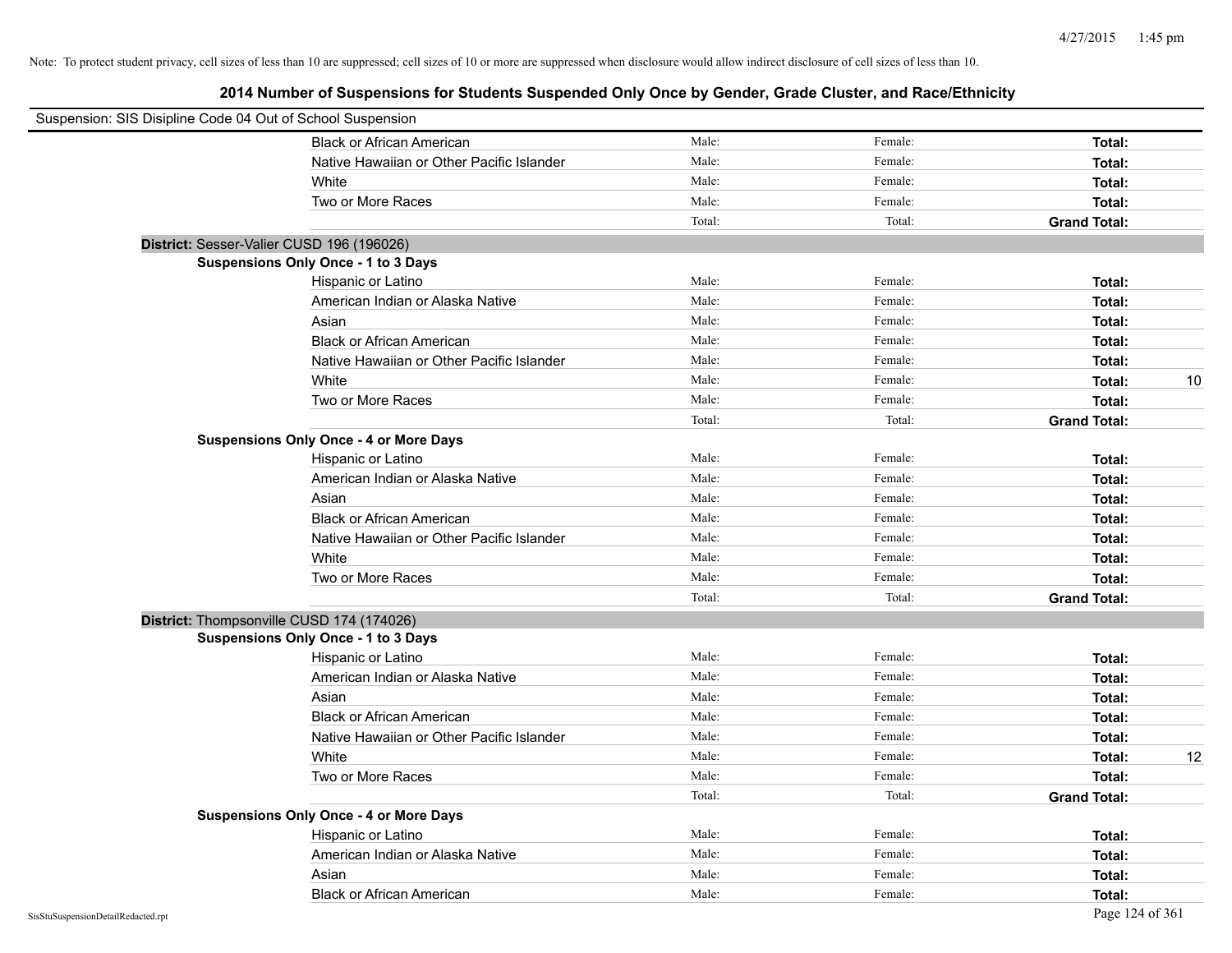| Suspension: SIS Disipline Code 04 Out of School Suspension |                                               |        |         |                     |
|------------------------------------------------------------|-----------------------------------------------|--------|---------|---------------------|
|                                                            | Native Hawaiian or Other Pacific Islander     | Male:  | Female: | Total:              |
|                                                            | White                                         | Male:  | Female: | Total:              |
|                                                            | Two or More Races                             | Male:  | Female: | Total:              |
|                                                            |                                               | Total: | Total:  | <b>Grand Total:</b> |
|                                                            | District: Zeigler-Royalton CUSD 188 (188026)  |        |         |                     |
|                                                            | Suspensions Only Once - 1 to 3 Days           |        |         |                     |
|                                                            | Hispanic or Latino                            | Male:  | Female: | Total:              |
|                                                            | American Indian or Alaska Native              | Male:  | Female: | Total:              |
|                                                            | Asian                                         | Male:  | Female: | Total:              |
|                                                            | <b>Black or African American</b>              | Male:  | Female: | Total:              |
|                                                            | Native Hawaiian or Other Pacific Islander     | Male:  | Female: | Total:              |
|                                                            | White                                         | Male:  | Female: | Total:              |
|                                                            | Two or More Races                             | Male:  | Female: | Total:              |
|                                                            |                                               | Total: | Total:  | <b>Grand Total:</b> |
|                                                            | <b>Suspensions Only Once - 4 or More Days</b> |        |         |                     |
|                                                            | Hispanic or Latino                            | Male:  | Female: | Total:              |
|                                                            | American Indian or Alaska Native              | Male:  | Female: | Total:              |
|                                                            | Asian                                         | Male:  | Female: | Total:              |
|                                                            | <b>Black or African American</b>              | Male:  | Female: | Total:              |
|                                                            | Native Hawaiian or Other Pacific Islander     | Male:  | Female: | Total:              |
|                                                            | White                                         | Male:  | Female: | Total:              |
|                                                            | Two or More Races                             | Male:  | Female: | Total:              |
|                                                            |                                               | Total: | Total:  | <b>Grand Total:</b> |
| County: Williamson (100)                                   |                                               |        |         |                     |
|                                                            | District: Carterville CUSD 5 (005026)         |        |         |                     |
|                                                            | <b>Suspensions Only Once - 1 to 3 Days</b>    |        |         |                     |
|                                                            | Hispanic or Latino                            | Male:  | Female: | Total:              |
|                                                            | American Indian or Alaska Native              | Male:  | Female: | Total:              |
|                                                            | Asian                                         | Male:  | Female: | Total:              |
|                                                            | <b>Black or African American</b>              | Male:  | Female: | Total:              |
|                                                            | Native Hawaiian or Other Pacific Islander     | Male:  | Female: | Total:              |
|                                                            | White                                         | Male:  | Female: | 26<br>Total:        |
|                                                            | Two or More Races                             | Male:  | Female: | Total:              |
|                                                            |                                               | Total: | Total:  | <b>Grand Total:</b> |
|                                                            | <b>Suspensions Only Once - 4 or More Days</b> |        |         |                     |
|                                                            | Hispanic or Latino                            | Male:  | Female: | Total:              |
|                                                            | American Indian or Alaska Native              | Male:  | Female: | Total:              |
|                                                            | Asian                                         | Male:  | Female: | Total:              |
|                                                            | <b>Black or African American</b>              | Male:  | Female: | Total:              |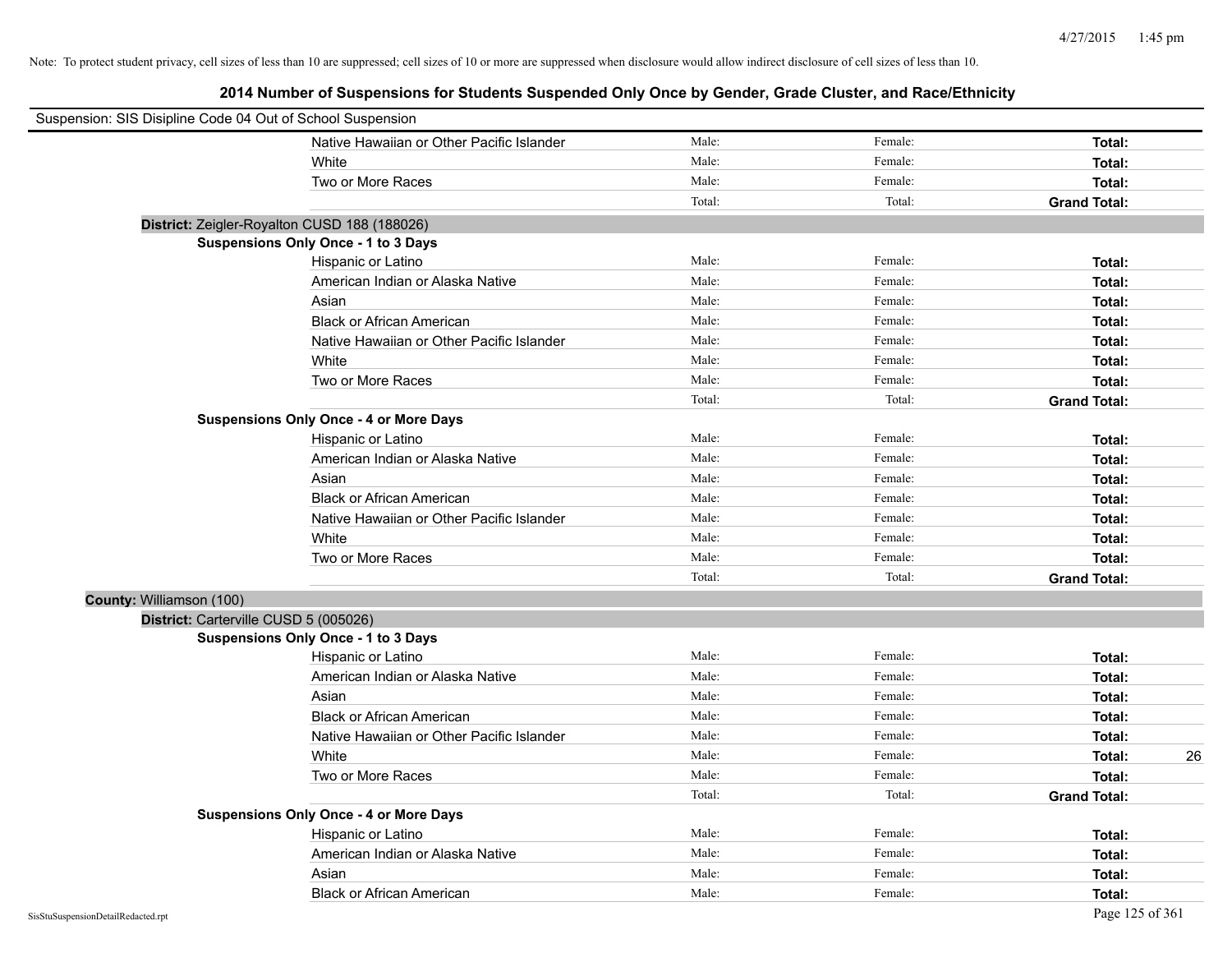| Suspension: SIS Disipline Code 04 Out of School Suspension |                                               |        |    |         |    |                     |    |
|------------------------------------------------------------|-----------------------------------------------|--------|----|---------|----|---------------------|----|
|                                                            | Native Hawaiian or Other Pacific Islander     | Male:  |    | Female: |    | Total:              |    |
|                                                            | White                                         | Male:  |    | Female: |    | Total:              |    |
|                                                            | Two or More Races                             | Male:  |    | Female: |    | Total:              |    |
|                                                            |                                               | Total: |    | Total:  |    | <b>Grand Total:</b> |    |
| District: Crab Orchard CUSD 3 (003026)                     |                                               |        |    |         |    |                     |    |
|                                                            | Suspensions Only Once - 1 to 3 Days           |        |    |         |    |                     |    |
|                                                            | Hispanic or Latino                            | Male:  |    | Female: |    | Total:              |    |
|                                                            | American Indian or Alaska Native              | Male:  |    | Female: |    | Total:              |    |
|                                                            | Asian                                         | Male:  |    | Female: |    | Total:              |    |
|                                                            | <b>Black or African American</b>              | Male:  |    | Female: |    | Total:              |    |
|                                                            | Native Hawaiian or Other Pacific Islander     | Male:  |    | Female: |    | Total:              |    |
|                                                            | White                                         | Male:  |    | Female: |    | Total:              |    |
|                                                            | Two or More Races                             | Male:  |    | Female: |    | Total:              |    |
|                                                            |                                               | Total: |    | Total:  |    | <b>Grand Total:</b> |    |
| District: Herrin CUSD 4 (004026)                           |                                               |        |    |         |    |                     |    |
|                                                            | Suspensions Only Once - 1 to 3 Days           |        |    |         |    |                     |    |
|                                                            | Hispanic or Latino                            | Male:  |    | Female: |    | Total:              |    |
|                                                            | American Indian or Alaska Native              | Male:  |    | Female: |    | Total:              |    |
|                                                            | Asian                                         | Male:  |    | Female: |    | Total:              |    |
|                                                            | <b>Black or African American</b>              | Male:  |    | Female: |    | Total:              |    |
|                                                            | Native Hawaiian or Other Pacific Islander     | Male:  |    | Female: |    | Total:              |    |
|                                                            | White                                         | Male:  | 55 | Female: | 20 | Total:              | 75 |
|                                                            | Two or More Races                             | Male:  |    | Female: |    | Total:              |    |
|                                                            |                                               | Total: |    | Total:  |    | <b>Grand Total:</b> | 90 |
|                                                            | <b>Suspensions Only Once - 4 or More Days</b> |        |    |         |    |                     |    |
|                                                            | Hispanic or Latino                            | Male:  |    | Female: |    | Total:              |    |
|                                                            | American Indian or Alaska Native              | Male:  |    | Female: |    | Total:              |    |
|                                                            | Asian                                         | Male:  |    | Female: |    | Total:              |    |
|                                                            | <b>Black or African American</b>              | Male:  |    | Female: |    | Total:              |    |
|                                                            | Native Hawaiian or Other Pacific Islander     | Male:  |    | Female: |    | Total:              |    |
|                                                            | White                                         | Male:  |    | Female: |    | Total:              | 15 |
|                                                            | Two or More Races                             | Male:  |    | Female: |    | Total:              |    |
|                                                            |                                               | Total: |    | Total:  |    | <b>Grand Total:</b> |    |
| District: Johnston City CUSD 1 (001026)                    |                                               |        |    |         |    |                     |    |
|                                                            | Suspensions Only Once - 1 to 3 Days           |        |    |         |    |                     |    |
|                                                            | Hispanic or Latino                            | Male:  |    | Female: |    | Total:              |    |
|                                                            | American Indian or Alaska Native              | Male:  |    | Female: |    | Total:              |    |
|                                                            | Asian                                         | Male:  |    | Female: |    | Total:              |    |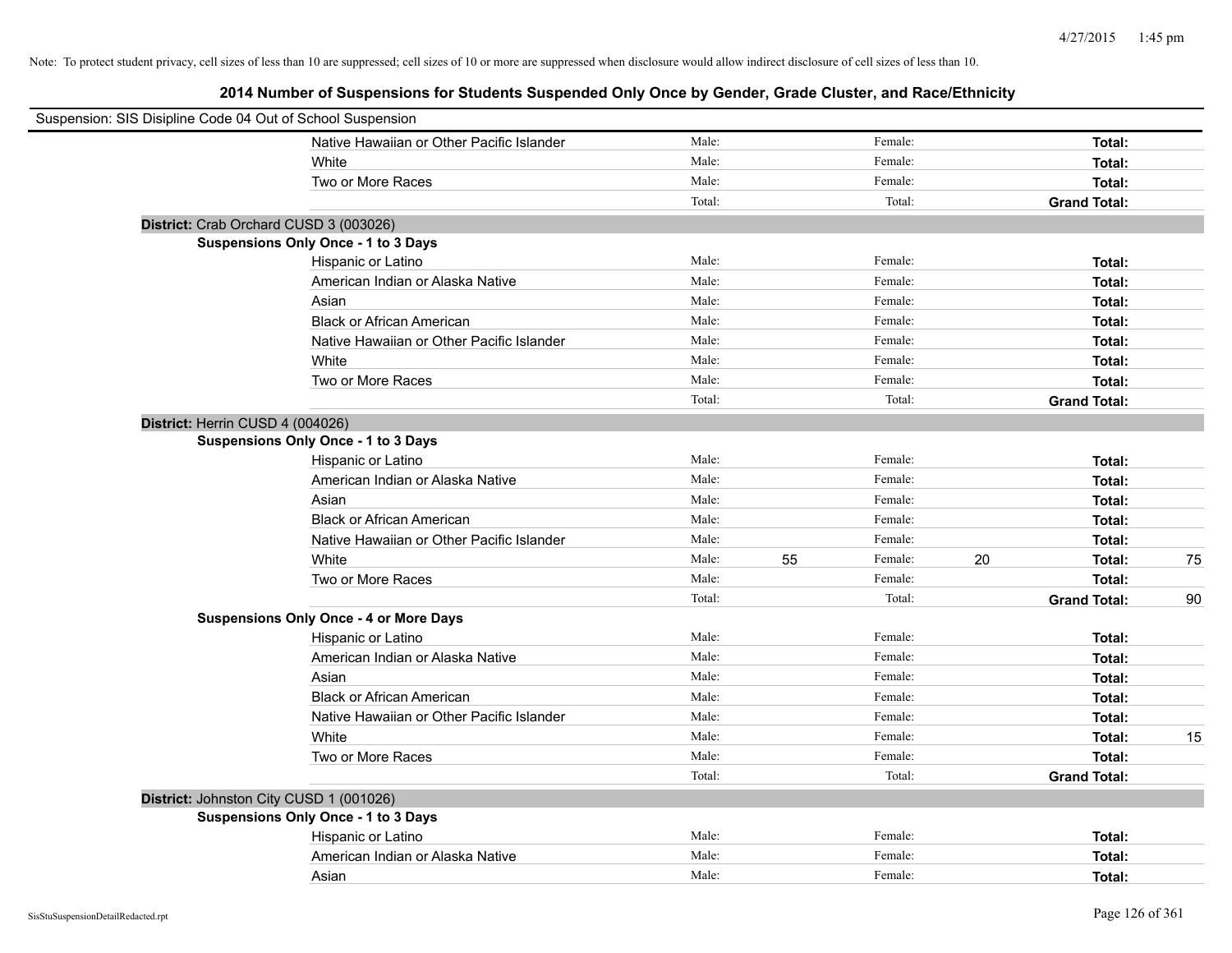**2014 Number of Suspensions for Students Suspended Only Once by Gender, Grade Cluster, and Race/Ethnicity**

| Suspension: SIS Disipline Code 04 Out of School Suspension |                                               |        |    |         |    |                     |    |
|------------------------------------------------------------|-----------------------------------------------|--------|----|---------|----|---------------------|----|
|                                                            | <b>Black or African American</b>              | Male:  |    | Female: |    | Total:              |    |
|                                                            | Native Hawaiian or Other Pacific Islander     | Male:  |    | Female: |    | Total:              |    |
|                                                            | White                                         | Male:  |    | Female: |    | Total:              | 29 |
|                                                            | Two or More Races                             | Male:  |    | Female: |    | Total:              |    |
|                                                            |                                               | Total: |    | Total:  |    | <b>Grand Total:</b> |    |
|                                                            | <b>Suspensions Only Once - 4 or More Days</b> |        |    |         |    |                     |    |
|                                                            | Hispanic or Latino                            | Male:  |    | Female: |    | Total:              |    |
|                                                            | American Indian or Alaska Native              | Male:  |    | Female: |    | Total:              |    |
|                                                            | Asian                                         | Male:  |    | Female: |    | Total:              |    |
|                                                            | <b>Black or African American</b>              | Male:  |    | Female: |    | Total:              |    |
|                                                            | Native Hawaiian or Other Pacific Islander     | Male:  |    | Female: |    | Total:              |    |
|                                                            | White                                         | Male:  |    | Female: |    | Total:              | 11 |
|                                                            | Two or More Races                             | Male:  |    | Female: |    | Total:              |    |
|                                                            |                                               | Total: |    | Total:  |    | <b>Grand Total:</b> |    |
| District: Marion CUSD 2 (002026)                           |                                               |        |    |         |    |                     |    |
|                                                            | Suspensions Only Once - 1 to 3 Days           |        |    |         |    |                     |    |
|                                                            | Hispanic or Latino                            | Male:  |    | Female: |    | Total:              |    |
|                                                            | American Indian or Alaska Native              | Male:  |    | Female: |    | Total:              |    |
|                                                            | Asian                                         | Male:  |    | Female: |    | Total:              |    |
|                                                            | <b>Black or African American</b>              | Male:  |    | Female: |    | Total:              | 19 |
|                                                            | Native Hawaiian or Other Pacific Islander     | Male:  |    | Female: |    | Total:              |    |
|                                                            | White                                         | Male:  | 53 | Female: | 17 | Total:              | 70 |
|                                                            | Two or More Races                             | Male:  |    | Female: |    | Total:              |    |
|                                                            |                                               | Total: |    | Total:  |    | <b>Grand Total:</b> |    |
|                                                            | <b>Suspensions Only Once - 4 or More Days</b> |        |    |         |    |                     |    |
|                                                            | Hispanic or Latino                            | Male:  |    | Female: |    | Total:              |    |
|                                                            | American Indian or Alaska Native              | Male:  |    | Female: |    | Total:              |    |
|                                                            | Asian                                         | Male:  |    | Female: |    | Total:              |    |
|                                                            | <b>Black or African American</b>              | Male:  |    | Female: |    | Total:              | 11 |
|                                                            | Native Hawaiian or Other Pacific Islander     | Male:  |    | Female: |    | Total:              |    |
|                                                            | White                                         | Male:  |    | Female: |    | Total:              | 10 |
|                                                            | Two or More Races                             | Male:  |    | Female: |    | Total:              |    |
|                                                            |                                               | Total: |    | Total:  |    | <b>Grand Total:</b> |    |
|                                                            |                                               |        |    |         |    |                     |    |

**Region:** Fulton/Schuyler ROE (22)

**County:** Fulton (029)

**District:** Astoria CUSD 1 (001026)

**Suspensions Only Once - 1 to 3 Days**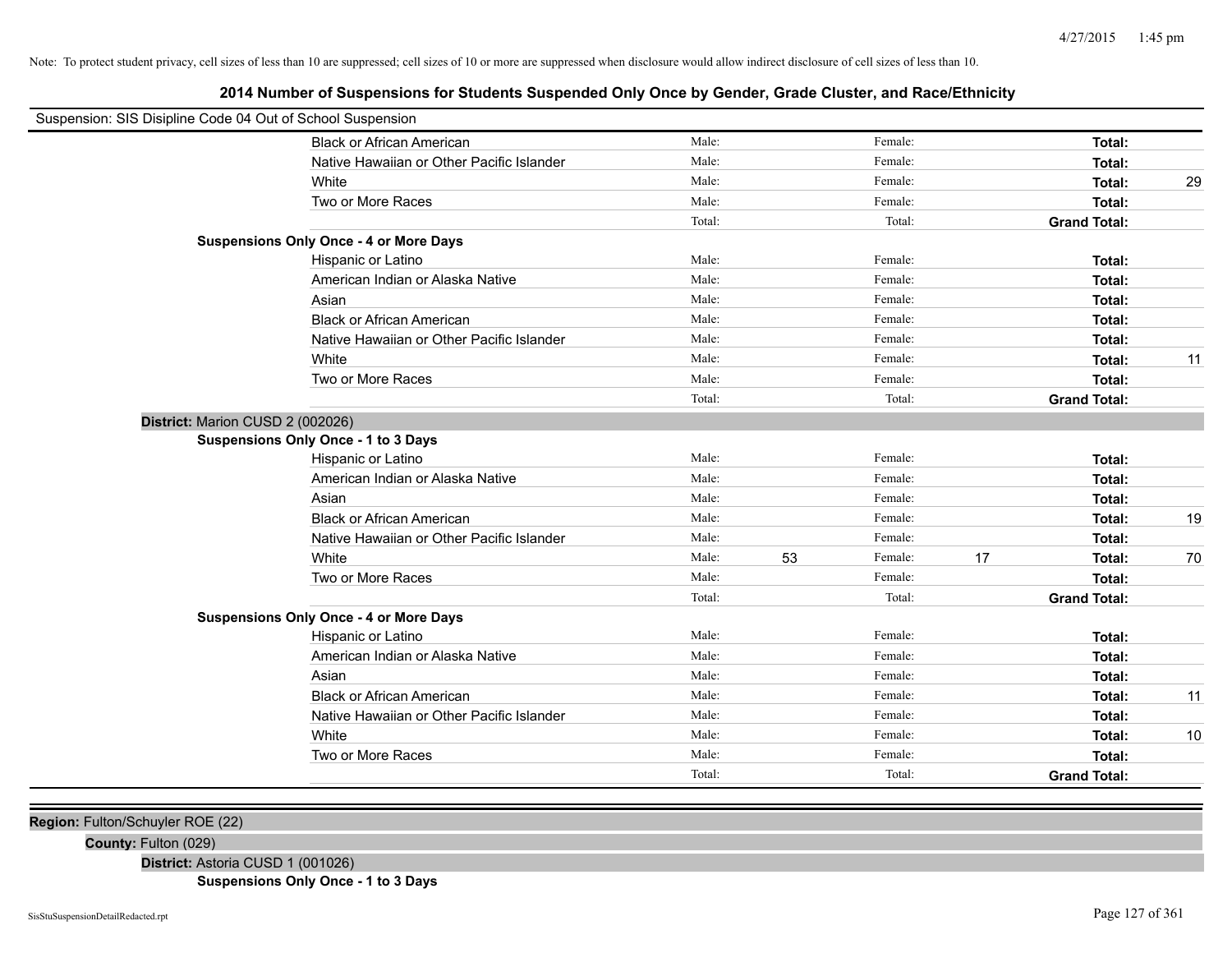| Suspension: SIS Disipline Code 04 Out of School Suspension |                                               |        |         |                     |
|------------------------------------------------------------|-----------------------------------------------|--------|---------|---------------------|
|                                                            | Hispanic or Latino                            | Male:  | Female: | Total:              |
|                                                            | American Indian or Alaska Native              | Male:  | Female: | Total:              |
|                                                            | Asian                                         | Male:  | Female: | Total:              |
|                                                            | <b>Black or African American</b>              | Male:  | Female: | Total:              |
|                                                            | Native Hawaiian or Other Pacific Islander     | Male:  | Female: | Total:              |
|                                                            | White                                         | Male:  | Female: | Total:              |
|                                                            | Two or More Races                             | Male:  | Female: | Total:              |
|                                                            |                                               | Total: | Total:  | <b>Grand Total:</b> |
| District: Canton Union SD 66 (066025)                      |                                               |        |         |                     |
|                                                            | Suspensions Only Once - 1 to 3 Days           |        |         |                     |
|                                                            | Hispanic or Latino                            | Male:  | Female: | Total:              |
|                                                            | American Indian or Alaska Native              | Male:  | Female: | Total:              |
|                                                            | Asian                                         | Male:  | Female: | Total:              |
|                                                            | <b>Black or African American</b>              | Male:  | Female: | Total:              |
|                                                            | Native Hawaiian or Other Pacific Islander     | Male:  | Female: | Total:              |
|                                                            | White                                         | Male:  | Female: | 21<br>Total:        |
|                                                            | Two or More Races                             | Male:  | Female: | Total:              |
|                                                            |                                               | Total: | Total:  | <b>Grand Total:</b> |
|                                                            | <b>Suspensions Only Once - 4 or More Days</b> |        |         |                     |
|                                                            | Hispanic or Latino                            | Male:  | Female: | Total:              |
|                                                            | American Indian or Alaska Native              | Male:  | Female: | Total:              |
|                                                            | Asian                                         | Male:  | Female: | Total:              |
|                                                            | <b>Black or African American</b>              | Male:  | Female: | Total:              |
|                                                            | Native Hawaiian or Other Pacific Islander     | Male:  | Female: | Total:              |
|                                                            | White                                         | Male:  | Female: | Total:              |
|                                                            | Two or More Races                             | Male:  | Female: | Total:              |
|                                                            |                                               | Total: | Total:  | <b>Grand Total:</b> |
| District: CUSD 3 Fulton County (003026)                    |                                               |        |         |                     |
|                                                            | <b>Suspensions Only Once - 1 to 3 Days</b>    |        |         |                     |
|                                                            | Hispanic or Latino                            | Male:  | Female: | Total:              |
|                                                            | American Indian or Alaska Native              | Male:  | Female: | Total:              |
|                                                            | Asian                                         | Male:  | Female: | Total:              |
|                                                            | <b>Black or African American</b>              | Male:  | Female: | Total:              |
|                                                            | Native Hawaiian or Other Pacific Islander     | Male:  | Female: | Total:              |
|                                                            | White                                         | Male:  | Female: | Total:              |
|                                                            | Two or More Races                             | Male:  | Female: | Total:              |
|                                                            |                                               | Total: | Total:  | <b>Grand Total:</b> |
|                                                            | <b>Suspensions Only Once - 4 or More Days</b> |        |         |                     |
|                                                            | Hispanic or Latino                            | Male:  | Female: | Total:              |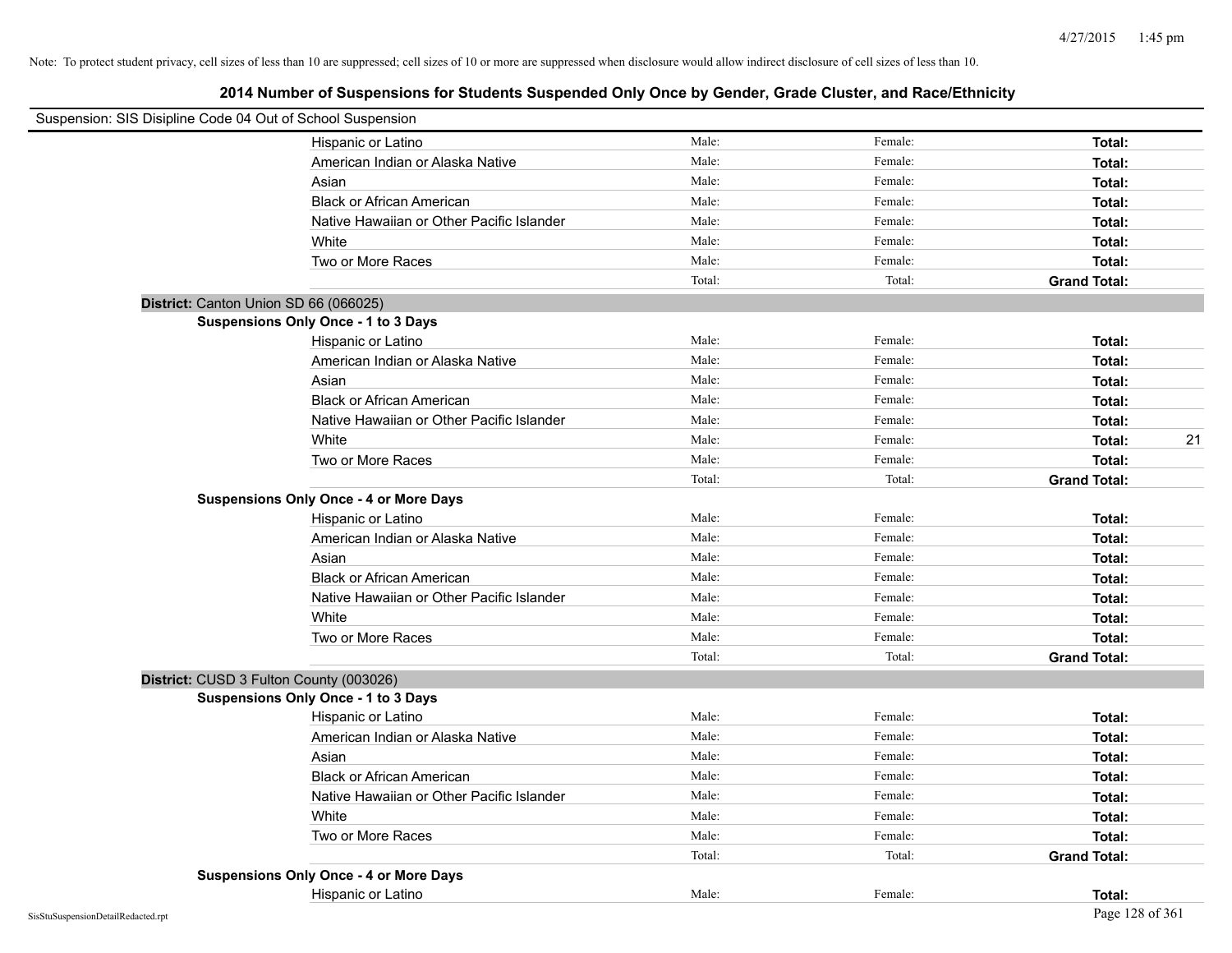**2014 Number of Suspensions for Students Suspended Only Once by Gender, Grade Cluster, and Race/Ethnicity**

| Suspension: SIS Disipline Code 04 Out of School Suspension |        |         |                     |    |
|------------------------------------------------------------|--------|---------|---------------------|----|
| American Indian or Alaska Native                           | Male:  | Female: | Total:              |    |
| Asian                                                      | Male:  | Female: | Total:              |    |
| <b>Black or African American</b>                           | Male:  | Female: | Total:              |    |
| Native Hawaiian or Other Pacific Islander                  | Male:  | Female: | Total:              |    |
| White                                                      | Male:  | Female: | Total:              |    |
| Two or More Races                                          | Male:  | Female: | Total:              |    |
|                                                            | Total: | Total:  | <b>Grand Total:</b> |    |
| District: Lewistown CUSD 97 (097026)                       |        |         |                     |    |
| Suspensions Only Once - 1 to 3 Days                        |        |         |                     |    |
| Hispanic or Latino                                         | Male:  | Female: | Total:              |    |
| American Indian or Alaska Native                           | Male:  | Female: | Total:              |    |
| Asian                                                      | Male:  | Female: | Total:              |    |
| <b>Black or African American</b>                           | Male:  | Female: | Total:              |    |
| Native Hawaiian or Other Pacific Islander                  | Male:  | Female: | Total:              |    |
| White                                                      | Male:  | Female: | Total:              | 16 |
| Two or More Races                                          | Male:  | Female: | Total:              |    |
|                                                            | Total: | Total:  | <b>Grand Total:</b> |    |
| <b>Suspensions Only Once - 4 or More Days</b>              |        |         |                     |    |
| Hispanic or Latino                                         | Male:  | Female: | Total:              |    |
| American Indian or Alaska Native                           | Male:  | Female: | Total:              |    |
| Asian                                                      | Male:  | Female: | Total:              |    |
| <b>Black or African American</b>                           | Male:  | Female: | Total:              |    |
| Native Hawaiian or Other Pacific Islander                  | Male:  | Female: | Total:              |    |
| White                                                      | Male:  | Female: | Total:              |    |
| Two or More Races                                          | Male:  | Female: | Total:              |    |
|                                                            | Total: | Total:  | <b>Grand Total:</b> |    |
| District: Spoon River Valley CUSD 4 (004026)               |        |         |                     |    |
| Suspensions Only Once - 1 to 3 Days                        |        |         |                     |    |
| Hispanic or Latino                                         | Male:  | Female: | Total:              |    |
| American Indian or Alaska Native                           | Male:  | Female: | Total:              |    |
| Asian                                                      | Male:  | Female: | Total:              |    |
| <b>Black or African American</b>                           | Male:  | Female: | Total:              |    |
| Native Hawaiian or Other Pacific Islander                  | Male:  | Female: | Total:              |    |
| White                                                      | Male:  | Female: | Total:              |    |
| Two or More Races                                          | Male:  | Female: | Total:              |    |
|                                                            | Total: | Total:  | <b>Grand Total:</b> |    |
| District: V I T CUSD 2 (002026)                            |        |         |                     |    |

**Suspensions Only Once - 1 to 3 Days**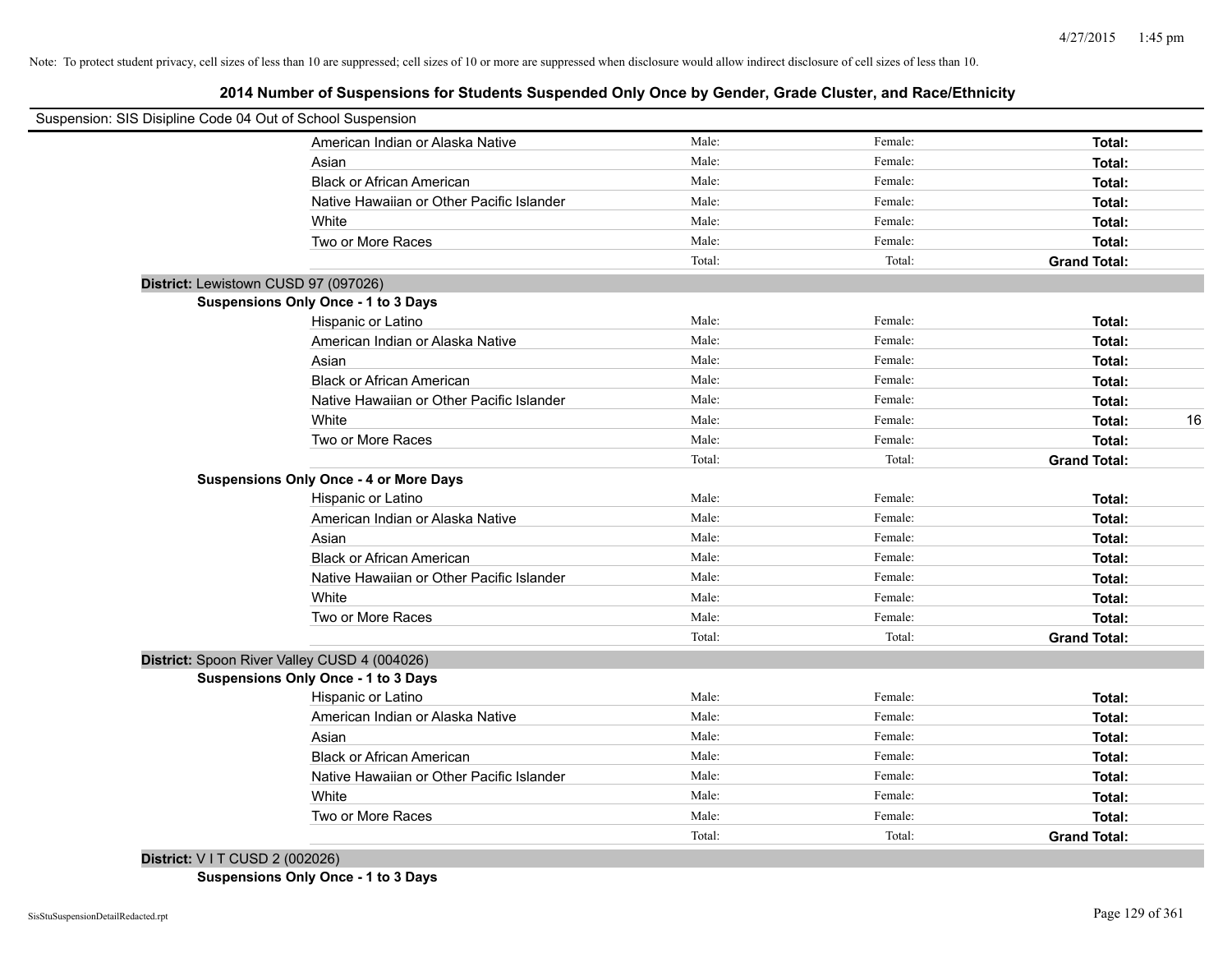| Suspension: SIS Disipline Code 04 Out of School Suspension |                                               |        |         |                     |
|------------------------------------------------------------|-----------------------------------------------|--------|---------|---------------------|
|                                                            | Hispanic or Latino                            | Male:  | Female: | Total:              |
|                                                            | American Indian or Alaska Native              | Male:  | Female: | Total:              |
|                                                            | Asian                                         | Male:  | Female: | Total:              |
|                                                            | <b>Black or African American</b>              | Male:  | Female: | Total:              |
|                                                            | Native Hawaiian or Other Pacific Islander     | Male:  | Female: | Total:              |
|                                                            | White                                         | Male:  | Female: | Total:              |
|                                                            | Two or More Races                             | Male:  | Female: | Total:              |
|                                                            |                                               | Total: | Total:  | <b>Grand Total:</b> |
| <b>County: Non-Public School (000)</b>                     |                                               |        |         |                     |
| District: Fulton/Schuyler ROE (000000)                     |                                               |        |         |                     |
|                                                            | <b>Suspensions Only Once - 1 to 3 Days</b>    |        |         |                     |
|                                                            | Hispanic or Latino                            | Male:  | Female: | Total:              |
|                                                            | American Indian or Alaska Native              | Male:  | Female: | Total:              |
|                                                            | Asian                                         | Male:  | Female: | Total:              |
|                                                            | <b>Black or African American</b>              | Male:  | Female: | Total:              |
|                                                            | Native Hawaiian or Other Pacific Islander     | Male:  | Female: | Total:              |
|                                                            | White                                         | Male:  | Female: | Total:              |
|                                                            | Two or More Races                             | Male:  | Female: | Total:              |
|                                                            |                                               | Total: | Total:  | <b>Grand Total:</b> |
| County: Schuyler (085)                                     |                                               |        |         |                     |
|                                                            | District: Schuyler-Industry CUSD 5 (005026)   |        |         |                     |
|                                                            | Suspensions Only Once - 1 to 3 Days           |        |         |                     |
|                                                            | Hispanic or Latino                            | Male:  | Female: | Total:              |
|                                                            | American Indian or Alaska Native              | Male:  | Female: | Total:              |
|                                                            | Asian                                         | Male:  | Female: | Total:              |
|                                                            | <b>Black or African American</b>              | Male:  | Female: | Total:              |
|                                                            | Native Hawaiian or Other Pacific Islander     | Male:  | Female: | Total:              |
|                                                            | White                                         | Male:  | Female: | 10<br>Total:        |
|                                                            | Two or More Races                             | Male:  | Female: | Total:              |
|                                                            |                                               | Total: | Total:  | <b>Grand Total:</b> |
|                                                            | <b>Suspensions Only Once - 4 or More Days</b> |        |         |                     |
|                                                            | Hispanic or Latino                            | Male:  | Female: | Total:              |
|                                                            | American Indian or Alaska Native              | Male:  | Female: | Total:              |
|                                                            | Asian                                         | Male:  | Female: | Total:              |
|                                                            | <b>Black or African American</b>              | Male:  | Female: | Total:              |
|                                                            | Native Hawaiian or Other Pacific Islander     | Male:  | Female: | Total:              |
|                                                            | White                                         | Male:  | Female: | Total:              |
|                                                            | Two or More Races                             | Male:  | Female: | Total:              |
|                                                            |                                               | Total: | Total:  | <b>Grand Total:</b> |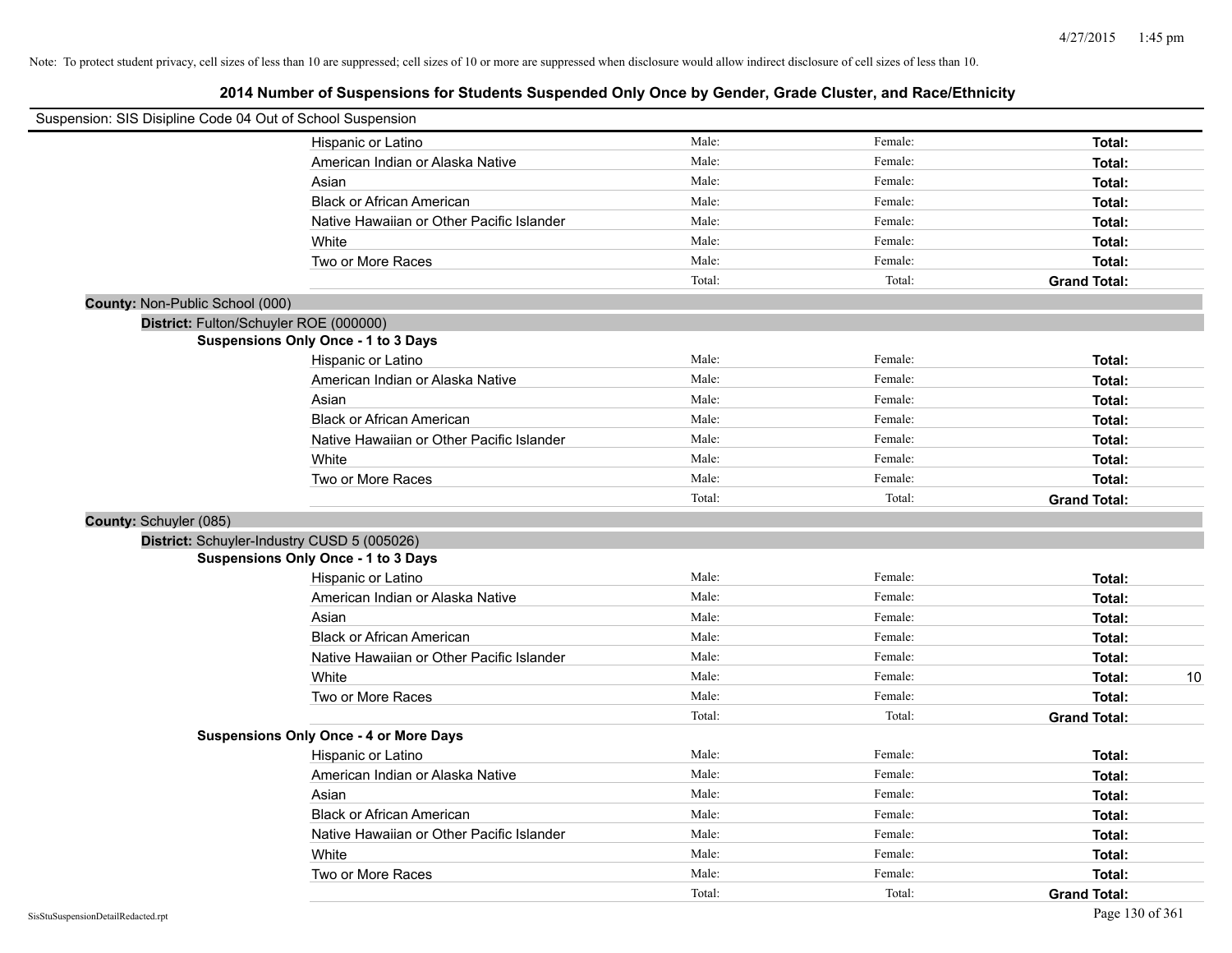# **2014 Number of Suspensions for Students Suspended Only Once by Gender, Grade Cluster, and Race/Ethnicity**

### Suspension: SIS Disipline Code 04 Out of School Suspension

| Region: Grundy/Kendall ROE (24) |                                                    |        |         |                     |
|---------------------------------|----------------------------------------------------|--------|---------|---------------------|
| County: Grundy (032)            |                                                    |        |         |                     |
|                                 | District: Braceville SD 75 (075002)                |        |         |                     |
|                                 | Suspensions Only Once - 1 to 3 Days                |        |         |                     |
|                                 | Hispanic or Latino                                 | Male:  | Female: | Total:              |
|                                 | American Indian or Alaska Native                   | Male:  | Female: | Total:              |
|                                 | Asian                                              | Male:  | Female: | Total:              |
|                                 | <b>Black or African American</b>                   | Male:  | Female: | Total:              |
|                                 | Native Hawaiian or Other Pacific Islander          | Male:  | Female: | Total:              |
|                                 | White                                              | Male:  | Female: | Total:              |
|                                 | Two or More Races                                  | Male:  | Female: | Total:              |
|                                 |                                                    | Total: | Total:  | <b>Grand Total:</b> |
|                                 | District: Coal City CUSD 1 (001026)                |        |         |                     |
|                                 | Suspensions Only Once - 1 to 3 Days                |        |         |                     |
|                                 | Hispanic or Latino                                 | Male:  | Female: | Total:              |
|                                 | American Indian or Alaska Native                   | Male:  | Female: | Total:              |
|                                 | Asian                                              | Male:  | Female: | Total:              |
|                                 | <b>Black or African American</b>                   | Male:  | Female: | Total:              |
|                                 | Native Hawaiian or Other Pacific Islander          | Male:  | Female: | Total:              |
|                                 | White                                              | Male:  | Female: | 26<br>Total:        |
|                                 | Two or More Races                                  | Male:  | Female: | Total:              |
|                                 |                                                    | Total: | Total:  | <b>Grand Total:</b> |
|                                 | <b>Suspensions Only Once - 4 or More Days</b>      |        |         |                     |
|                                 | Hispanic or Latino                                 | Male:  | Female: | Total:              |
|                                 | American Indian or Alaska Native                   | Male:  | Female: | Total:              |
|                                 | Asian                                              | Male:  | Female: | Total:              |
|                                 | <b>Black or African American</b>                   | Male:  | Female: | Total:              |
|                                 | Native Hawaiian or Other Pacific Islander          | Male:  | Female: | Total:              |
|                                 | White                                              | Male:  | Female: | Total:              |
|                                 | Two or More Races                                  | Male:  | Female: | Total:              |
|                                 |                                                    | Total: | Total:  | <b>Grand Total:</b> |
|                                 | District: Gardner S Wilmington Twp HSD 73 (073017) |        |         |                     |
|                                 | Suspensions Only Once - 1 to 3 Days                |        |         |                     |
|                                 | Hispanic or Latino                                 | Male:  | Female: | Total:              |
|                                 | American Indian or Alaska Native                   | Male:  | Female: | Total:              |
|                                 | Asian                                              | Male:  | Female: | Total:              |
|                                 | <b>Black or African American</b>                   | Male:  | Female: | Total:              |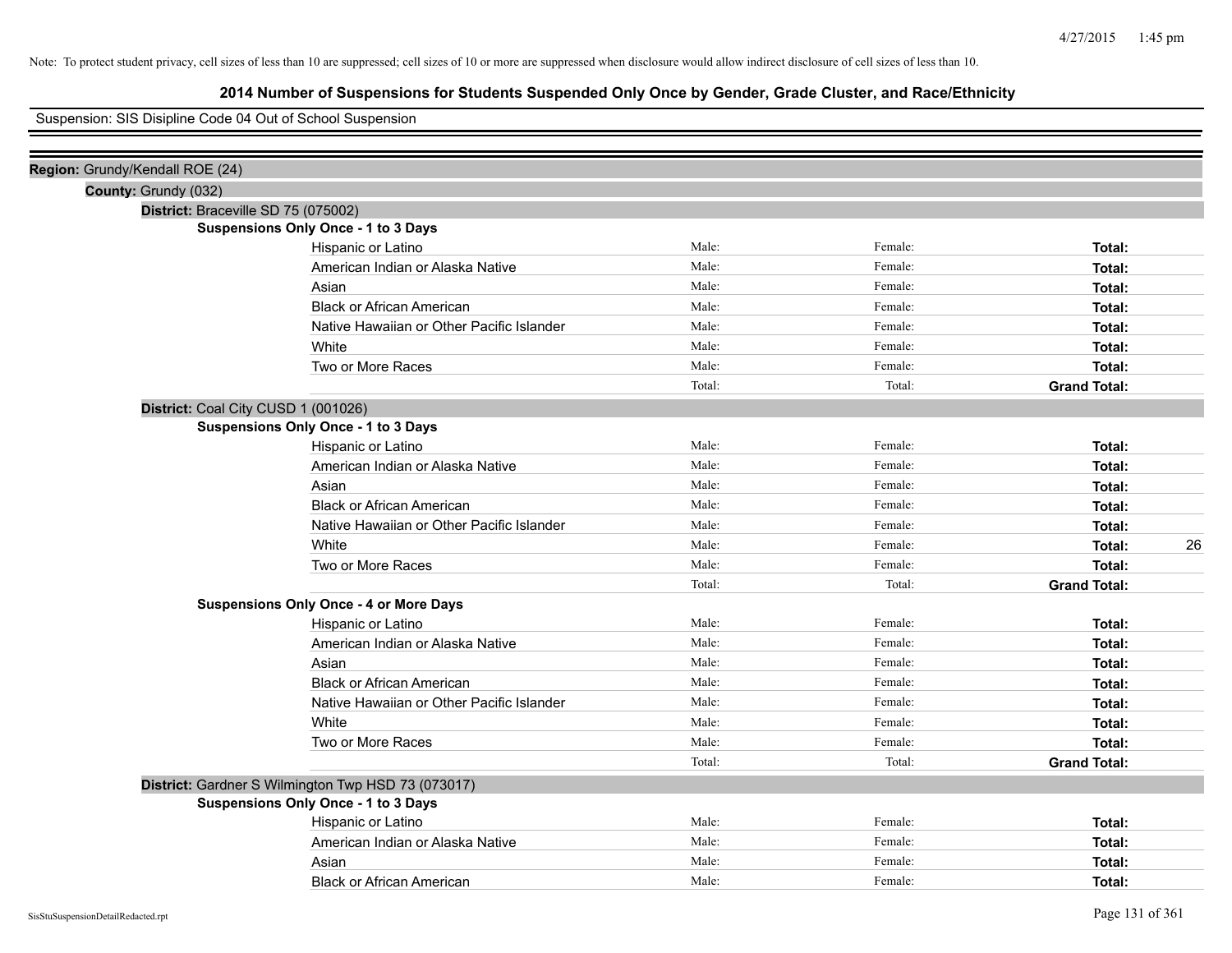| Suspension: SIS Disipline Code 04 Out of School Suspension |                                                 |        |         |              |                     |    |
|------------------------------------------------------------|-------------------------------------------------|--------|---------|--------------|---------------------|----|
|                                                            | Native Hawaiian or Other Pacific Islander       | Male:  | Female: |              | Total:              |    |
|                                                            | White                                           | Male:  | Female: |              | Total:              |    |
|                                                            | Two or More Races                               | Male:  | Female: |              | Total:              |    |
|                                                            |                                                 | Total: | Total:  |              | <b>Grand Total:</b> |    |
|                                                            | District: Grundy County Spec Educ Coop (101061) |        |         |              |                     |    |
|                                                            | <b>Suspensions Only Once - 1 to 3 Days</b>      |        |         |              |                     |    |
|                                                            | Hispanic or Latino                              | Male:  | Female: |              | Total:              |    |
|                                                            | American Indian or Alaska Native                | Male:  | Female: |              | Total:              |    |
|                                                            | Asian                                           | Male:  | Female: |              | Total:              |    |
|                                                            | <b>Black or African American</b>                | Male:  | Female: |              | Total:              |    |
|                                                            | Native Hawaiian or Other Pacific Islander       | Male:  | Female: |              | Total:              |    |
|                                                            | White                                           | Male:  | Female: |              | Total:              |    |
|                                                            | Two or More Races                               | Male:  | Female: |              | Total:              |    |
|                                                            |                                                 | Total: |         | Total:       | <b>Grand Total:</b> |    |
|                                                            | <b>Suspensions Only Once - 4 or More Days</b>   |        |         |              |                     |    |
|                                                            | Hispanic or Latino                              | Male:  | Female: |              | Total:              |    |
|                                                            | American Indian or Alaska Native                | Male:  | Female: |              | Total:              |    |
|                                                            | Asian                                           | Male:  | Female: |              | Total:              |    |
|                                                            | <b>Black or African American</b>                | Male:  | Female: |              | Total:              |    |
|                                                            | Native Hawaiian or Other Pacific Islander       | Male:  | Female: |              | Total:              |    |
|                                                            | White                                           | Male:  | Female: |              | Total:              |    |
|                                                            | Two or More Races                               | Male:  | Female: |              | Total:              |    |
|                                                            |                                                 | Total: | Total:  |              | <b>Grand Total:</b> |    |
| District: Minooka CCSD 201 (201004)                        |                                                 |        |         |              |                     |    |
|                                                            | <b>Suspensions Only Once - 1 to 3 Days</b>      |        |         |              |                     |    |
|                                                            | Hispanic or Latino                              | Male:  | Female: |              | Total:              |    |
|                                                            | American Indian or Alaska Native                | Male:  | Female: |              | Total:              |    |
|                                                            | Asian                                           | Male:  | Female: |              | Total:              |    |
|                                                            | <b>Black or African American</b>                | Male:  | Female: |              | Total:              |    |
|                                                            | Native Hawaiian or Other Pacific Islander       | Male:  | Female: |              | Total:              |    |
|                                                            | White                                           | Male:  | Female: |              | Total:              | 27 |
|                                                            | Two or More Races                               | Male:  | Female: |              | Total:              |    |
|                                                            |                                                 | Total: | 30      | Total:<br>10 | <b>Grand Total:</b> | 40 |
|                                                            | <b>Suspensions Only Once - 4 or More Days</b>   |        |         |              |                     |    |
|                                                            | Hispanic or Latino                              | Male:  | Female: |              | Total:              |    |
|                                                            | American Indian or Alaska Native                | Male:  | Female: |              | Total:              |    |
|                                                            | Asian                                           | Male:  | Female: |              | Total:              |    |
|                                                            | <b>Black or African American</b>                | Male:  | Female: |              | Total:              |    |
|                                                            | Native Hawaiian or Other Pacific Islander       | Male:  | Female: |              | Total:              |    |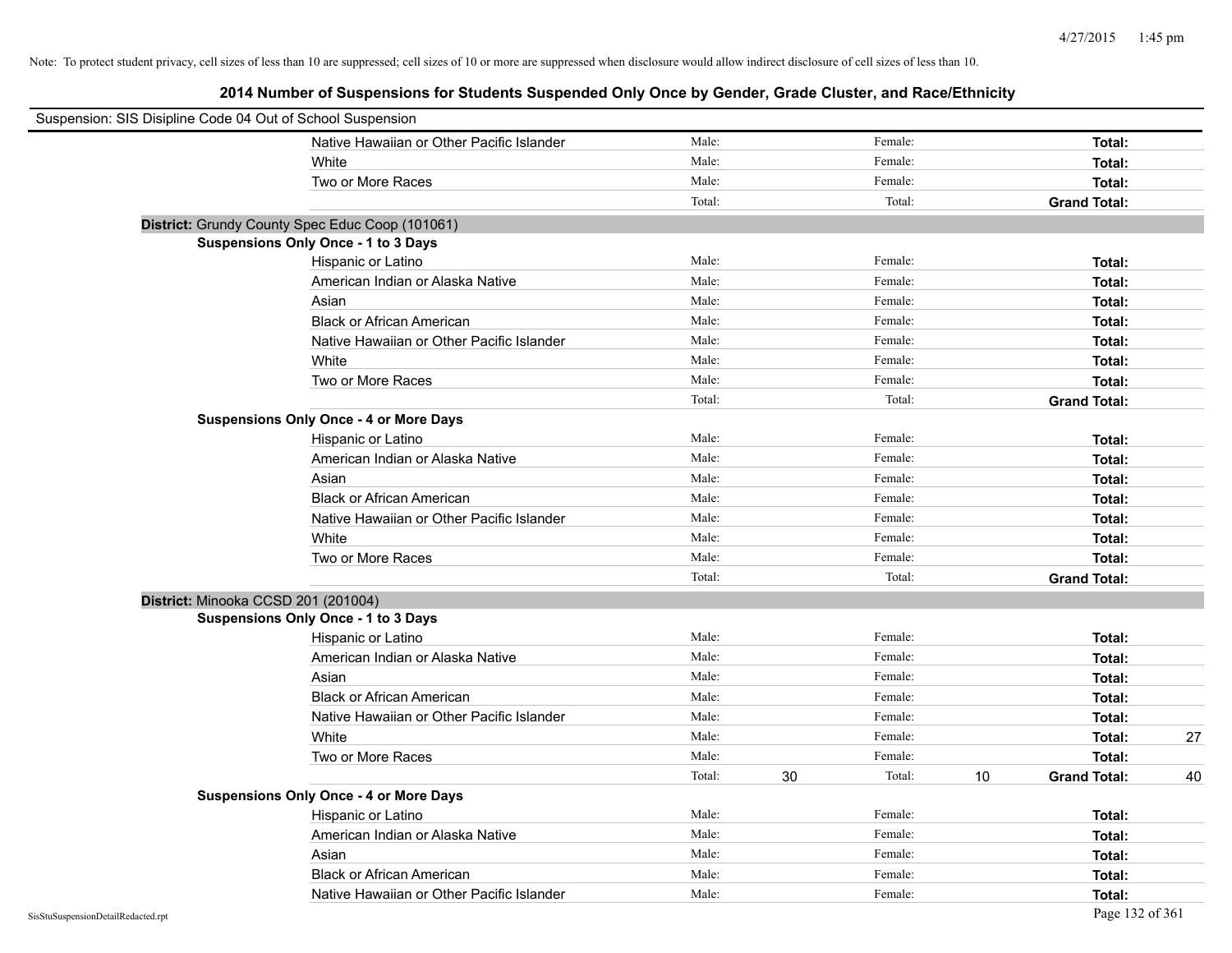| Suspension: SIS Disipline Code 04 Out of School Suspension |                                               |        |    |         |    |                     |    |
|------------------------------------------------------------|-----------------------------------------------|--------|----|---------|----|---------------------|----|
|                                                            | White                                         | Male:  |    | Female: |    | Total:              |    |
|                                                            | Two or More Races                             | Male:  |    | Female: |    | Total:              |    |
|                                                            |                                               | Total: |    | Total:  |    | <b>Grand Total:</b> |    |
| District: Minooka CHSD 111 (111016)                        |                                               |        |    |         |    |                     |    |
|                                                            | Suspensions Only Once - 1 to 3 Days           |        |    |         |    |                     |    |
|                                                            | Hispanic or Latino                            | Male:  |    | Female: |    | Total:              |    |
|                                                            | American Indian or Alaska Native              | Male:  |    | Female: |    | Total:              |    |
|                                                            | Asian                                         | Male:  |    | Female: |    | Total:              |    |
|                                                            | <b>Black or African American</b>              | Male:  |    | Female: |    | Total:              |    |
|                                                            | Native Hawaiian or Other Pacific Islander     | Male:  |    | Female: |    | Total:              |    |
|                                                            | White                                         | Male:  | 11 | Female: | 10 | Total:              | 21 |
|                                                            | Two or More Races                             | Male:  |    | Female: |    | Total:              |    |
|                                                            |                                               | Total: |    | Total:  |    | <b>Grand Total:</b> |    |
|                                                            | <b>Suspensions Only Once - 4 or More Days</b> |        |    |         |    |                     |    |
|                                                            | Hispanic or Latino                            | Male:  |    | Female: |    | Total:              |    |
|                                                            | American Indian or Alaska Native              | Male:  |    | Female: |    | Total:              |    |
|                                                            | Asian                                         | Male:  |    | Female: |    | Total:              |    |
|                                                            | <b>Black or African American</b>              | Male:  |    | Female: |    | Total:              |    |
|                                                            | Native Hawaiian or Other Pacific Islander     | Male:  |    | Female: |    | Total:              |    |
|                                                            | White                                         | Male:  |    | Female: |    | Total:              | 17 |
|                                                            | Two or More Races                             | Male:  |    | Female: |    | Total:              |    |
|                                                            |                                               | Total: | 15 | Total:  | 13 | <b>Grand Total:</b> | 28 |
| District: Morris CHSD 101 (101016)                         |                                               |        |    |         |    |                     |    |
|                                                            | Suspensions Only Once - 1 to 3 Days           |        |    |         |    |                     |    |
|                                                            | Hispanic or Latino                            | Male:  |    | Female: |    | Total:              |    |
|                                                            | American Indian or Alaska Native              | Male:  |    | Female: |    | Total:              |    |
|                                                            | Asian                                         | Male:  |    | Female: |    | Total:              |    |
|                                                            | <b>Black or African American</b>              | Male:  |    | Female: |    | Total:              |    |
|                                                            | Native Hawaiian or Other Pacific Islander     | Male:  |    | Female: |    | Total:              |    |
|                                                            | White                                         | Male:  |    | Female: |    | Total:              | 10 |
|                                                            | Two or More Races                             | Male:  |    | Female: |    | Total:              |    |
|                                                            |                                               | Total: |    | Total:  |    | <b>Grand Total:</b> |    |
|                                                            | <b>Suspensions Only Once - 4 or More Days</b> |        |    |         |    |                     |    |
|                                                            | Hispanic or Latino                            | Male:  |    | Female: |    | Total:              |    |
|                                                            | American Indian or Alaska Native              | Male:  |    | Female: |    | Total:              |    |
|                                                            | Asian                                         | Male:  |    | Female: |    | Total:              |    |
|                                                            | <b>Black or African American</b>              | Male:  |    | Female: |    | Total:              |    |
|                                                            | Native Hawaiian or Other Pacific Islander     | Male:  |    | Female: |    | Total:              |    |
|                                                            | White                                         | Male:  |    | Female: |    | Total:              |    |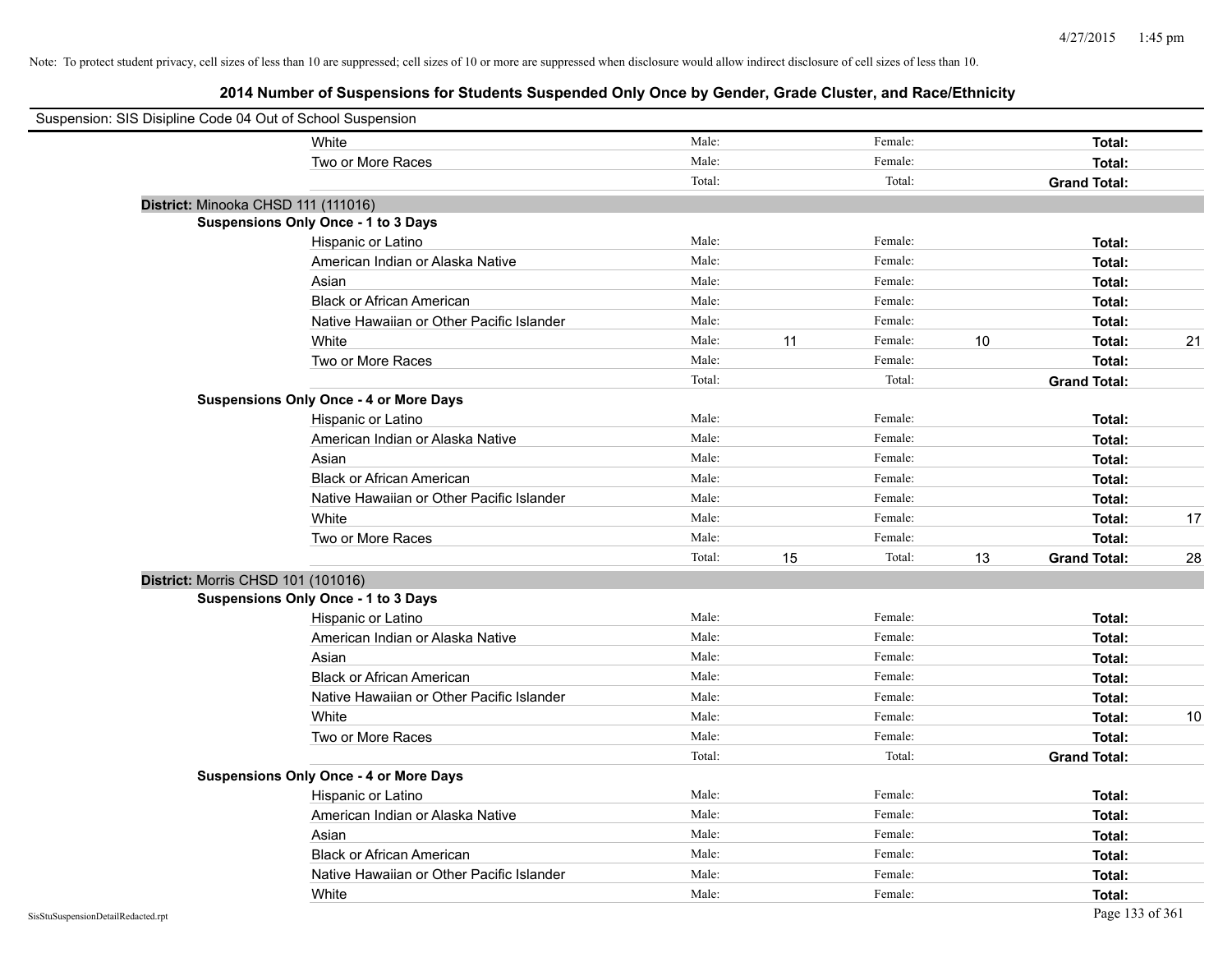| Suspension: SIS Disipline Code 04 Out of School Suspension |                                               |        |         |                           |
|------------------------------------------------------------|-----------------------------------------------|--------|---------|---------------------------|
|                                                            | Two or More Races                             | Male:  | Female: | Total:                    |
|                                                            |                                               | Total: | Total:  | <b>Grand Total:</b><br>10 |
| District: Morris SD 54 (054002)                            |                                               |        |         |                           |
|                                                            | Suspensions Only Once - 1 to 3 Days           |        |         |                           |
|                                                            | Hispanic or Latino                            | Male:  | Female: | Total:                    |
|                                                            | American Indian or Alaska Native              | Male:  | Female: | Total:                    |
|                                                            | Asian                                         | Male:  | Female: | Total:                    |
|                                                            | <b>Black or African American</b>              | Male:  | Female: | Total:                    |
|                                                            | Native Hawaiian or Other Pacific Islander     | Male:  | Female: | Total:                    |
|                                                            | White                                         | Male:  | Female: | 11<br>Total:              |
|                                                            | Two or More Races                             | Male:  | Female: | Total:                    |
|                                                            |                                               | Total: | Total:  | <b>Grand Total:</b>       |
|                                                            | District: Non-Public School (7900)            |        |         |                           |
|                                                            | Suspensions Only Once - 1 to 3 Days           |        |         |                           |
|                                                            | Hispanic or Latino                            | Male:  | Female: | Total:                    |
|                                                            | American Indian or Alaska Native              | Male:  | Female: | Total:                    |
|                                                            | Asian                                         | Male:  | Female: | Total:                    |
|                                                            | <b>Black or African American</b>              | Male:  | Female: | Total:                    |
|                                                            | Native Hawaiian or Other Pacific Islander     | Male:  | Female: | Total:                    |
|                                                            | White                                         | Male:  | Female: | Total:                    |
|                                                            | Two or More Races                             | Male:  | Female: | Total:                    |
|                                                            |                                               | Total: | Total:  | <b>Grand Total:</b>       |
|                                                            | <b>Suspensions Only Once - 4 or More Days</b> |        |         |                           |
|                                                            | Hispanic or Latino                            | Male:  | Female: | Total:                    |
|                                                            | American Indian or Alaska Native              | Male:  | Female: | Total:                    |
|                                                            | Asian                                         | Male:  | Female: | Total:                    |
|                                                            | <b>Black or African American</b>              | Male:  | Female: | Total:                    |
|                                                            | Native Hawaiian or Other Pacific Islander     | Male:  | Female: | Total:                    |
|                                                            | White                                         | Male:  | Female: | Total:                    |
|                                                            | Two or More Races                             | Male:  | Female: | Total:                    |
|                                                            |                                               | Total: | Total:  | <b>Grand Total:</b>       |
|                                                            | District: Saratoga CCSD 60C (060C04)          |        |         |                           |
|                                                            | Suspensions Only Once - 1 to 3 Days           |        |         |                           |
|                                                            | Hispanic or Latino                            | Male:  | Female: | Total:                    |
|                                                            | American Indian or Alaska Native              | Male:  | Female: | Total:                    |
|                                                            | Asian                                         | Male:  | Female: | Total:                    |
|                                                            | <b>Black or African American</b>              | Male:  | Female: | Total:                    |
|                                                            | Native Hawaiian or Other Pacific Islander     | Male:  | Female: | Total:                    |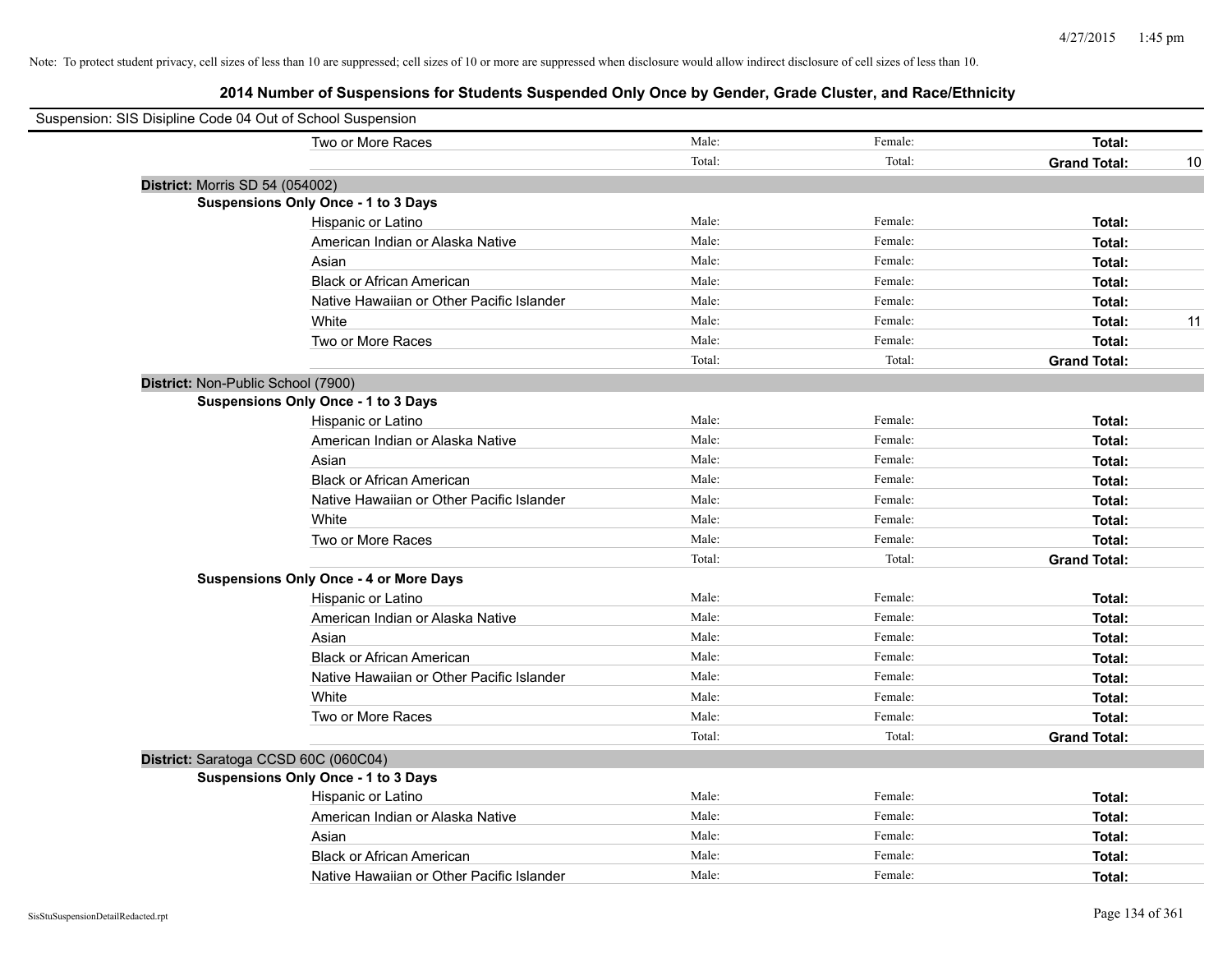| Suspension: SIS Disipline Code 04 Out of School Suspension |                                               |        |         |                     |
|------------------------------------------------------------|-----------------------------------------------|--------|---------|---------------------|
|                                                            | White                                         | Male:  | Female: | Total:              |
|                                                            | Two or More Races                             | Male:  | Female: | Total:              |
|                                                            |                                               | Total: | Total:  | <b>Grand Total:</b> |
|                                                            | <b>Suspensions Only Once - 4 or More Days</b> |        |         |                     |
|                                                            | Hispanic or Latino                            | Male:  | Female: | Total:              |
|                                                            | American Indian or Alaska Native              | Male:  | Female: | Total:              |
|                                                            | Asian                                         | Male:  | Female: | Total:              |
|                                                            | <b>Black or African American</b>              | Male:  | Female: | Total:              |
|                                                            | Native Hawaiian or Other Pacific Islander     | Male:  | Female: | Total:              |
|                                                            | White                                         | Male:  | Female: | Total:              |
|                                                            | Two or More Races                             | Male:  | Female: | Total:              |
|                                                            |                                               | Total: | Total:  | <b>Grand Total:</b> |
|                                                            | District: South Wilmington CCSD 74 (074003)   |        |         |                     |
|                                                            | <b>Suspensions Only Once - 1 to 3 Days</b>    |        |         |                     |
|                                                            | Hispanic or Latino                            | Male:  | Female: | Total:              |
|                                                            | American Indian or Alaska Native              | Male:  | Female: | Total:              |
|                                                            | Asian                                         | Male:  | Female: | Total:              |
|                                                            | <b>Black or African American</b>              | Male:  | Female: | Total:              |
|                                                            | Native Hawaiian or Other Pacific Islander     | Male:  | Female: | Total:              |
|                                                            | White                                         | Male:  | Female: | Total:              |
|                                                            | Two or More Races                             | Male:  | Female: | Total:              |
|                                                            |                                               | Total: | Total:  | <b>Grand Total:</b> |
| County: Kendall (047)                                      |                                               |        |         |                     |
|                                                            | District: Kendall Co Spec Educ Coop (000061)  |        |         |                     |
|                                                            | Suspensions Only Once - 1 to 3 Days           |        |         |                     |
|                                                            | Hispanic or Latino                            | Male:  | Female: | Total:              |
|                                                            | American Indian or Alaska Native              | Male:  | Female: | Total:              |
|                                                            | Asian                                         | Male:  | Female: | Total:              |
|                                                            | <b>Black or African American</b>              | Male:  | Female: | Total:              |
|                                                            | Native Hawaiian or Other Pacific Islander     | Male:  | Female: | Total:              |
|                                                            | White                                         | Male:  | Female: | Total:              |
|                                                            | Two or More Races                             | Male:  | Female: | Total:              |
|                                                            |                                               | Total: | Total:  | <b>Grand Total:</b> |
| District: Lisbon CCSD 90 (090004)                          |                                               |        |         |                     |
|                                                            | <b>Suspensions Only Once - 1 to 3 Days</b>    |        |         |                     |
|                                                            | Hispanic or Latino                            | Male:  | Female: | Total:              |
|                                                            | American Indian or Alaska Native              | Male:  | Female: | Total:              |
|                                                            | Asian                                         | Male:  | Female: | Total:              |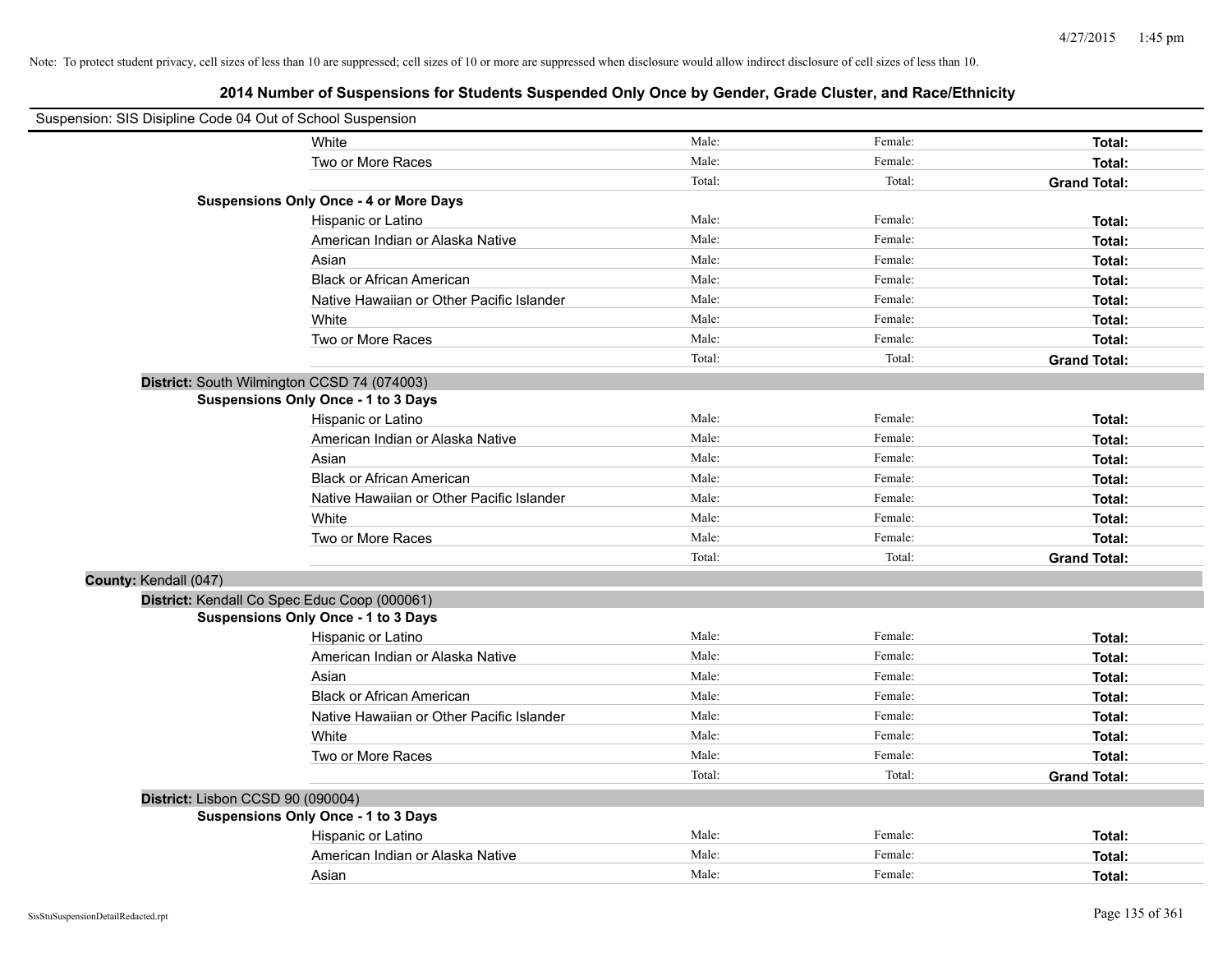| Suspension: SIS Disipline Code 04 Out of School Suspension |                                               |        |    |         |    |                     |    |
|------------------------------------------------------------|-----------------------------------------------|--------|----|---------|----|---------------------|----|
|                                                            | <b>Black or African American</b>              | Male:  |    | Female: |    | Total:              |    |
|                                                            | Native Hawaiian or Other Pacific Islander     | Male:  |    | Female: |    | Total:              |    |
|                                                            | White                                         | Male:  |    | Female: |    | Total:              |    |
|                                                            | Two or More Races                             | Male:  |    | Female: |    | Total:              |    |
|                                                            |                                               | Total: |    | Total:  |    | <b>Grand Total:</b> |    |
| District: Newark CHSD 18 (018016)                          |                                               |        |    |         |    |                     |    |
|                                                            | <b>Suspensions Only Once - 1 to 3 Days</b>    |        |    |         |    |                     |    |
|                                                            | Hispanic or Latino                            | Male:  |    | Female: |    | Total:              |    |
|                                                            | American Indian or Alaska Native              | Male:  |    | Female: |    | Total:              |    |
|                                                            | Asian                                         | Male:  |    | Female: |    | Total:              |    |
|                                                            | <b>Black or African American</b>              | Male:  |    | Female: |    | Total:              |    |
|                                                            | Native Hawaiian or Other Pacific Islander     | Male:  |    | Female: |    | Total:              |    |
|                                                            | White                                         | Male:  |    | Female: |    | Total:              |    |
|                                                            | Two or More Races                             | Male:  |    | Female: |    | Total:              |    |
|                                                            |                                               | Total: |    | Total:  |    | <b>Grand Total:</b> |    |
|                                                            | <b>Suspensions Only Once - 4 or More Days</b> |        |    |         |    |                     |    |
|                                                            | Hispanic or Latino                            | Male:  |    | Female: |    | Total:              |    |
|                                                            | American Indian or Alaska Native              | Male:  |    | Female: |    | Total:              |    |
|                                                            | Asian                                         | Male:  |    | Female: |    | Total:              |    |
|                                                            | <b>Black or African American</b>              | Male:  |    | Female: |    | Total:              |    |
|                                                            | Native Hawaiian or Other Pacific Islander     | Male:  |    | Female: |    | Total:              |    |
|                                                            | White                                         | Male:  |    | Female: |    | Total:              |    |
|                                                            | Two or More Races                             | Male:  |    | Female: |    | Total:              |    |
|                                                            |                                               | Total: |    | Total:  |    | <b>Grand Total:</b> |    |
| District: Oswego CUSD 308 (308026)                         |                                               |        |    |         |    |                     |    |
|                                                            | <b>Suspensions Only Once - 1 to 3 Days</b>    |        |    |         |    |                     |    |
|                                                            | Hispanic or Latino                            | Male:  | 37 | Female: | 13 | Total:              | 50 |
|                                                            | American Indian or Alaska Native              | Male:  |    | Female: |    | Total:              |    |
|                                                            | Asian                                         | Male:  |    | Female: |    | Total:              |    |
|                                                            | <b>Black or African American</b>              | Male:  | 25 | Female: | 14 | Total:              | 39 |
|                                                            | Native Hawaiian or Other Pacific Islander     | Male:  |    | Female: |    | Total:              |    |
|                                                            | White                                         | Male:  | 65 | Female: | 18 | Total:              | 83 |
|                                                            | Two or More Races                             | Male:  |    | Female: |    | Total:              | 19 |
|                                                            |                                               | Total: |    | Total:  |    | <b>Grand Total:</b> |    |
|                                                            | <b>Suspensions Only Once - 4 or More Days</b> |        |    |         |    |                     |    |
|                                                            | Hispanic or Latino                            | Male:  |    | Female: |    | Total:              | 24 |
|                                                            | American Indian or Alaska Native              | Male:  |    | Female: |    | Total:              |    |
|                                                            | Asian                                         | Male:  |    | Female: |    | Total:              |    |
|                                                            | <b>Black or African American</b>              | Male:  |    | Female: |    | Total:              | 15 |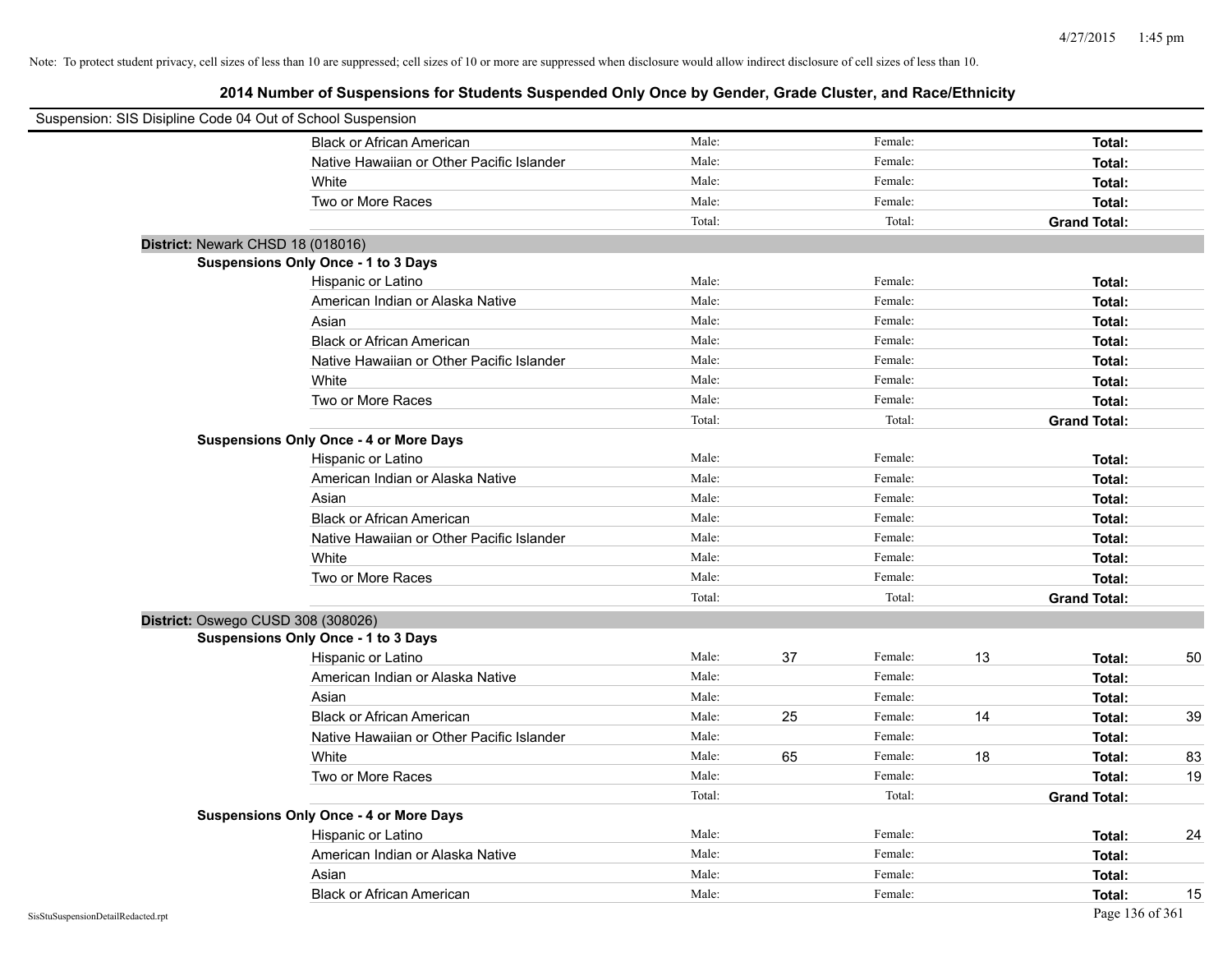| Suspension: SIS Disipline Code 04 Out of School Suspension |                                               |        |         |                     |    |
|------------------------------------------------------------|-----------------------------------------------|--------|---------|---------------------|----|
|                                                            | Native Hawaiian or Other Pacific Islander     | Male:  | Female: | Total:              |    |
|                                                            | White                                         | Male:  | Female: | Total:              | 36 |
|                                                            | Two or More Races                             | Male:  | Female: | Total:              |    |
|                                                            |                                               | Total: | Total:  | <b>Grand Total:</b> |    |
|                                                            | District: Plano CUSD 88 (088026)              |        |         |                     |    |
|                                                            | <b>Suspensions Only Once - 1 to 3 Days</b>    |        |         |                     |    |
|                                                            | Hispanic or Latino                            | Male:  | Female: | Total:              | 13 |
|                                                            | American Indian or Alaska Native              | Male:  | Female: | Total:              |    |
|                                                            | Asian                                         | Male:  | Female: | Total:              |    |
|                                                            | <b>Black or African American</b>              | Male:  | Female: | Total:              |    |
|                                                            | Native Hawaiian or Other Pacific Islander     | Male:  | Female: | Total:              |    |
|                                                            | White                                         | Male:  | Female: | Total:              | 13 |
|                                                            | Two or More Races                             | Male:  | Female: | Total:              |    |
|                                                            |                                               | Total: | Total:  | <b>Grand Total:</b> |    |
|                                                            | <b>Suspensions Only Once - 4 or More Days</b> |        |         |                     |    |
|                                                            | Hispanic or Latino                            | Male:  | Female: | Total:              |    |
|                                                            | American Indian or Alaska Native              | Male:  | Female: | Total:              |    |
|                                                            | Asian                                         | Male:  | Female: | Total:              |    |
|                                                            | <b>Black or African American</b>              | Male:  | Female: | Total:              |    |
|                                                            | Native Hawaiian or Other Pacific Islander     | Male:  | Female: | Total:              |    |
|                                                            | White                                         | Male:  | Female: | Total:              |    |
|                                                            | Two or More Races                             | Male:  | Female: | Total:              |    |
|                                                            |                                               | Total: | Total:  | <b>Grand Total:</b> |    |
|                                                            | District: Yorkville CUSD 115 (115026)         |        |         |                     |    |
|                                                            | Suspensions Only Once - 1 to 3 Days           |        |         |                     |    |
|                                                            | Hispanic or Latino                            | Male:  | Female: | Total:              |    |
|                                                            | American Indian or Alaska Native              | Male:  | Female: | Total:              |    |
|                                                            | Asian                                         | Male:  | Female: | Total:              |    |
|                                                            | <b>Black or African American</b>              | Male:  | Female: | Total:              |    |
|                                                            | Native Hawaiian or Other Pacific Islander     | Male:  | Female: | Total:              |    |
|                                                            | White                                         | Male:  | Female: | Total:              | 18 |
|                                                            | Two or More Races                             | Male:  | Female: | Total:              |    |
|                                                            |                                               | Total: | Total:  | <b>Grand Total:</b> | 35 |
|                                                            | <b>Suspensions Only Once - 4 or More Days</b> |        |         |                     |    |
|                                                            | Hispanic or Latino                            | Male:  | Female: | Total:              |    |
|                                                            | American Indian or Alaska Native              | Male:  | Female: | Total:              |    |
|                                                            | Asian                                         | Male:  | Female: | Total:              |    |
|                                                            | <b>Black or African American</b>              | Male:  | Female: | Total:              |    |
|                                                            | Native Hawaiian or Other Pacific Islander     | Male:  | Female: | Total:              |    |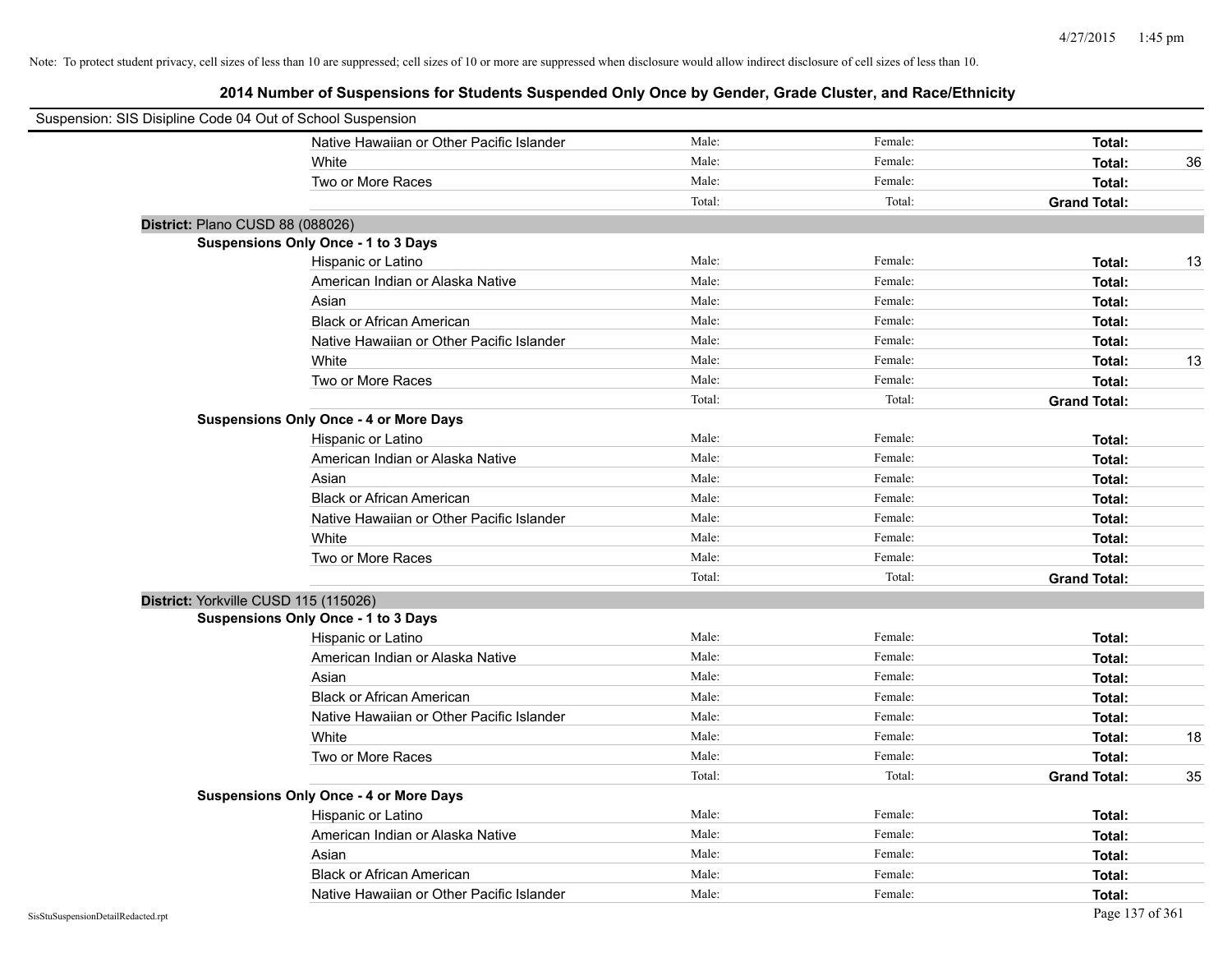| Suspension: SIS Disipline Code 04 Out of School Suspension |                                               |        |    |         |    |                     |    |
|------------------------------------------------------------|-----------------------------------------------|--------|----|---------|----|---------------------|----|
|                                                            | White                                         | Male:  |    | Female: |    | Total:              |    |
|                                                            | Two or More Races                             | Male:  |    | Female: |    | Total:              |    |
|                                                            |                                               | Total: |    | Total:  |    | <b>Grand Total:</b> |    |
| County: Non-Public School (000)                            |                                               |        |    |         |    |                     |    |
| District: Grundy/Kendall ROE (000000)                      |                                               |        |    |         |    |                     |    |
|                                                            | <b>Suspensions Only Once - 1 to 3 Days</b>    |        |    |         |    |                     |    |
|                                                            | Hispanic or Latino                            | Male:  |    | Female: |    | Total:              |    |
|                                                            | American Indian or Alaska Native              | Male:  |    | Female: |    | Total:              |    |
|                                                            | Asian                                         | Male:  |    | Female: |    | Total:              |    |
|                                                            | <b>Black or African American</b>              | Male:  |    | Female: |    | Total:              |    |
|                                                            | Native Hawaiian or Other Pacific Islander     | Male:  |    | Female: |    | Total:              |    |
|                                                            | White                                         | Male:  |    | Female: |    | Total:              |    |
|                                                            | Two or More Races                             | Male:  |    | Female: |    | Total:              |    |
|                                                            |                                               | Total: |    | Total:  |    | <b>Grand Total:</b> |    |
|                                                            | <b>Suspensions Only Once - 4 or More Days</b> |        |    |         |    |                     |    |
|                                                            | Hispanic or Latino                            | Male:  |    | Female: |    | Total:              |    |
|                                                            | American Indian or Alaska Native              | Male:  |    | Female: |    | Total:              |    |
|                                                            | Asian                                         | Male:  |    | Female: |    | Total:              |    |
|                                                            | <b>Black or African American</b>              | Male:  |    | Female: |    | Total:              |    |
|                                                            | Native Hawaiian or Other Pacific Islander     | Male:  |    | Female: |    | Total:              |    |
|                                                            | White                                         | Male:  |    | Female: |    | Total:              |    |
|                                                            | Two or More Races                             | Male:  |    | Female: |    | Total:              |    |
|                                                            |                                               | Total: |    | Total:  |    | <b>Grand Total:</b> |    |
| Region: Hamilton/Jefferson ROE (25)                        |                                               |        |    |         |    |                     |    |
| County: Hamilton (033)                                     |                                               |        |    |         |    |                     |    |
| District: Hamilton Co CUSD 10 (010026)                     |                                               |        |    |         |    |                     |    |
|                                                            | <b>Suspensions Only Once - 1 to 3 Days</b>    |        |    |         |    |                     |    |
|                                                            | Hispanic or Latino                            | Male:  |    | Female: |    | Total:              |    |
|                                                            | American Indian or Alaska Native              | Male:  |    | Female: |    | Total:              |    |
|                                                            | Asian                                         | Male:  |    | Female: |    | Total:              |    |
|                                                            | <b>Black or African American</b>              | Male:  |    | Female: |    | Total:              |    |
|                                                            | Native Hawaiian or Other Pacific Islander     | Male:  |    | Female: |    | Total:              |    |
|                                                            | White                                         | Male:  | 23 | Female: | 10 | Total:              | 33 |
|                                                            | Two or More Races                             | Male:  |    | Female: |    | Total:              |    |
|                                                            |                                               | Total: |    | Total:  |    | <b>Grand Total:</b> |    |
|                                                            | <b>Suspensions Only Once - 4 or More Days</b> |        |    |         |    |                     |    |
|                                                            | Hispanic or Latino                            | Male:  |    | Female: |    | Total:              |    |
|                                                            |                                               |        |    |         |    |                     |    |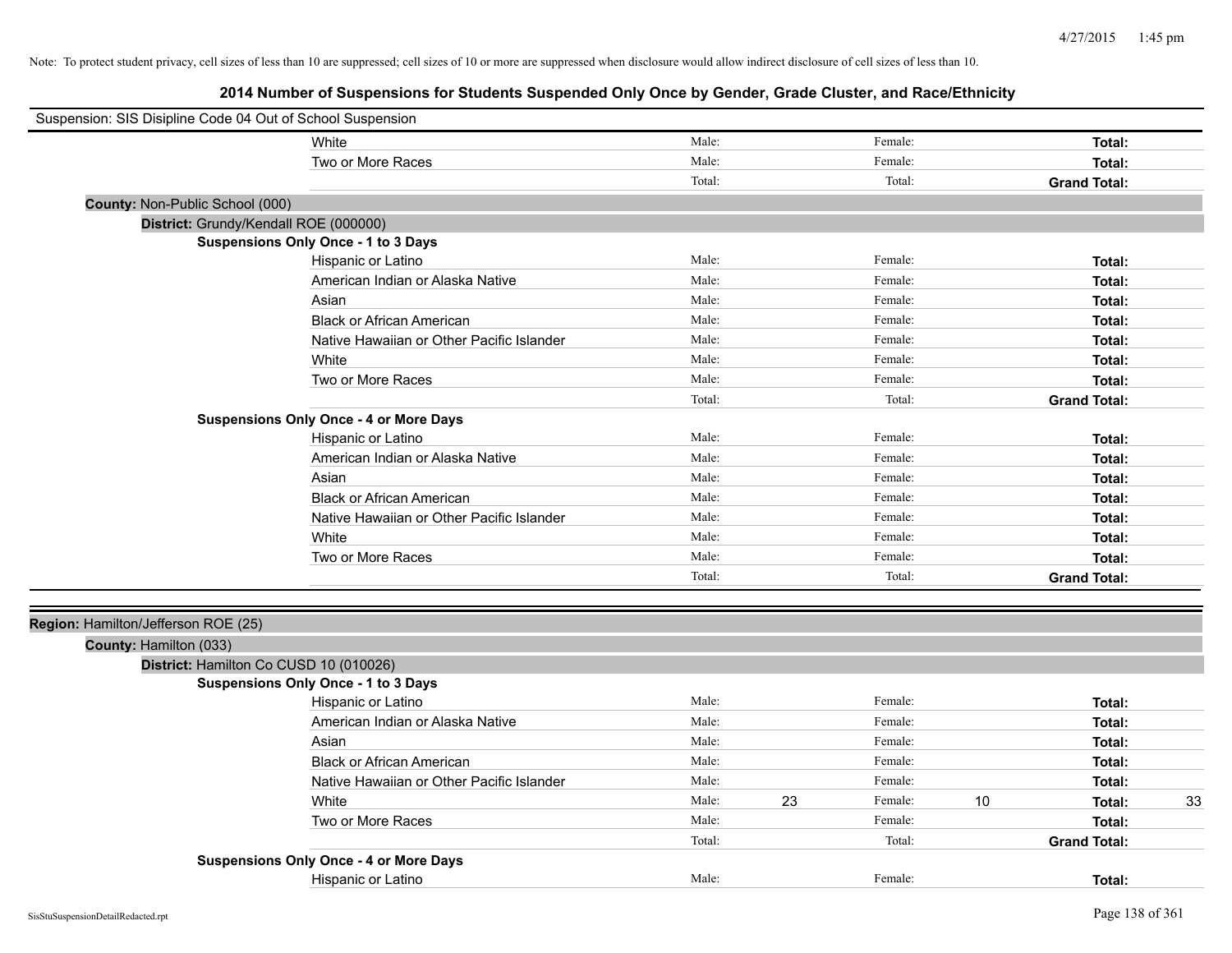| Suspension: SIS Disipline Code 04 Out of School Suspension |                                               |        |    |         |    |                     |    |
|------------------------------------------------------------|-----------------------------------------------|--------|----|---------|----|---------------------|----|
|                                                            | American Indian or Alaska Native              | Male:  |    | Female: |    | Total:              |    |
|                                                            | Asian                                         | Male:  |    | Female: |    | Total:              |    |
|                                                            | <b>Black or African American</b>              | Male:  |    | Female: |    | Total:              |    |
|                                                            | Native Hawaiian or Other Pacific Islander     | Male:  |    | Female: |    | Total:              |    |
|                                                            | White                                         | Male:  |    | Female: |    | Total:              |    |
|                                                            | Two or More Races                             | Male:  |    | Female: |    | Total:              |    |
|                                                            |                                               | Total: |    | Total:  |    | <b>Grand Total:</b> |    |
| County: Jefferson (041)                                    |                                               |        |    |         |    |                     |    |
| District: Bethel SD 82 (082002)                            |                                               |        |    |         |    |                     |    |
|                                                            | Suspensions Only Once - 1 to 3 Days           |        |    |         |    |                     |    |
|                                                            | Hispanic or Latino                            | Male:  |    | Female: |    | Total:              |    |
|                                                            | American Indian or Alaska Native              | Male:  |    | Female: |    | Total:              |    |
|                                                            | Asian                                         | Male:  |    | Female: |    | Total:              |    |
|                                                            | <b>Black or African American</b>              | Male:  |    | Female: |    | Total:              |    |
|                                                            | Native Hawaiian or Other Pacific Islander     | Male:  |    | Female: |    | Total:              |    |
|                                                            | White                                         | Male:  |    | Female: |    | Total:              |    |
|                                                            | Two or More Races                             | Male:  |    | Female: |    | Total:              |    |
|                                                            |                                               | Total: |    | Total:  |    | <b>Grand Total:</b> |    |
|                                                            | <b>Suspensions Only Once - 4 or More Days</b> |        |    |         |    |                     |    |
|                                                            | Hispanic or Latino                            | Male:  |    | Female: |    | Total:              |    |
|                                                            | American Indian or Alaska Native              | Male:  |    | Female: |    | Total:              |    |
|                                                            | Asian                                         | Male:  |    | Female: |    | Total:              |    |
|                                                            | <b>Black or African American</b>              | Male:  |    | Female: |    | Total:              |    |
|                                                            | Native Hawaiian or Other Pacific Islander     | Male:  |    | Female: |    | Total:              |    |
|                                                            | White                                         | Male:  |    | Female: |    | Total:              |    |
|                                                            | Two or More Races                             | Male:  |    | Female: |    | Total:              |    |
|                                                            |                                               | Total: |    | Total:  |    | <b>Grand Total:</b> |    |
| District: Mount Vernon SD 80 (080002)                      |                                               |        |    |         |    |                     |    |
|                                                            | <b>Suspensions Only Once - 1 to 3 Days</b>    |        |    |         |    |                     |    |
|                                                            | Hispanic or Latino                            | Male:  |    | Female: |    | Total:              |    |
|                                                            | American Indian or Alaska Native              | Male:  |    | Female: |    | Total:              |    |
|                                                            | Asian                                         | Male:  |    | Female: |    | Total:              |    |
|                                                            | <b>Black or African American</b>              | Male:  | 31 | Female: | 22 | Total:              | 53 |
|                                                            | Native Hawaiian or Other Pacific Islander     | Male:  |    | Female: |    | Total:              |    |
|                                                            | White                                         | Male:  | 27 | Female: | 12 | Total:              | 39 |
|                                                            | Two or More Races                             | Male:  |    | Female: |    | Total:              |    |
|                                                            |                                               | Total: |    | Total:  |    | <b>Grand Total:</b> |    |
|                                                            | <b>Suspensions Only Once - 4 or More Days</b> |        |    |         |    |                     |    |
|                                                            | Hispanic or Latino                            | Male:  |    | Female: |    | Total:              |    |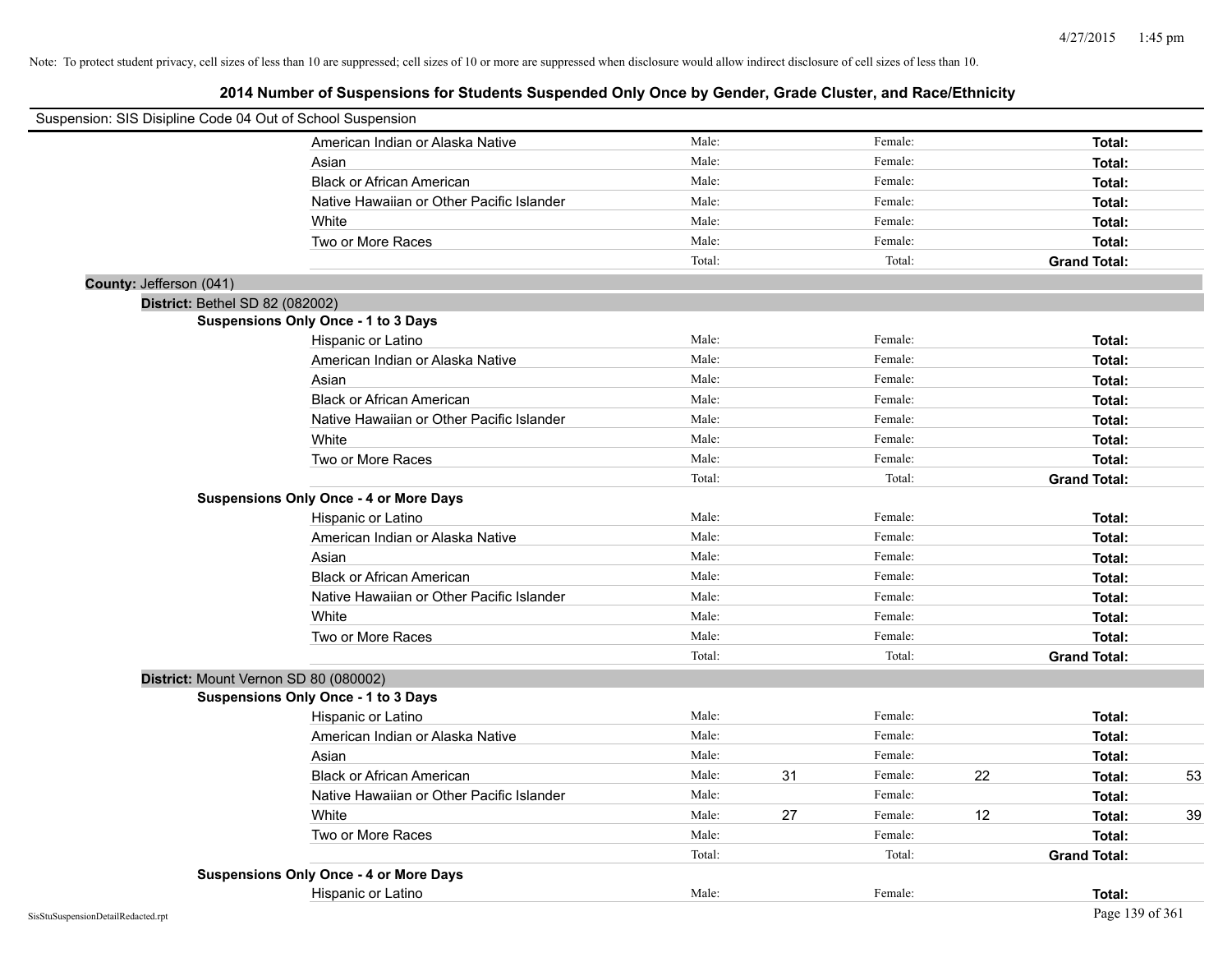**2014 Number of Suspensions for Students Suspended Only Once by Gender, Grade Cluster, and Race/Ethnicity**

| Suspension: SIS Disipline Code 04 Out of School Suspension |                                               |        |    |         |    |                     |    |
|------------------------------------------------------------|-----------------------------------------------|--------|----|---------|----|---------------------|----|
|                                                            | American Indian or Alaska Native              | Male:  |    | Female: |    | Total:              |    |
|                                                            | Asian                                         | Male:  |    | Female: |    | Total:              |    |
|                                                            | <b>Black or African American</b>              | Male:  |    | Female: |    | Total:              |    |
|                                                            | Native Hawaiian or Other Pacific Islander     | Male:  |    | Female: |    | Total:              |    |
|                                                            | White                                         | Male:  |    | Female: |    | Total:              |    |
|                                                            | Two or More Races                             | Male:  |    | Female: |    | Total:              |    |
|                                                            |                                               | Total: |    | Total:  |    | <b>Grand Total:</b> | 16 |
|                                                            | District: Mt Vernon Twp HSD 201 (201017)      |        |    |         |    |                     |    |
|                                                            | <b>Suspensions Only Once - 1 to 3 Days</b>    |        |    |         |    |                     |    |
|                                                            | Hispanic or Latino                            | Male:  |    | Female: |    | Total:              |    |
|                                                            | American Indian or Alaska Native              | Male:  |    | Female: |    | Total:              |    |
|                                                            | Asian                                         | Male:  |    | Female: |    | Total:              |    |
|                                                            | <b>Black or African American</b>              | Male:  | 14 | Female: | 14 | Total:              | 28 |
|                                                            | Native Hawaiian or Other Pacific Islander     | Male:  |    | Female: |    | Total:              |    |
|                                                            | White                                         | Male:  | 35 | Female: | 14 | Total:              | 49 |
|                                                            | Two or More Races                             | Male:  |    | Female: |    | Total:              |    |
|                                                            |                                               | Total: |    | Total:  |    | <b>Grand Total:</b> | 89 |
|                                                            | <b>Suspensions Only Once - 4 or More Days</b> |        |    |         |    |                     |    |
|                                                            | Hispanic or Latino                            | Male:  |    | Female: |    | Total:              |    |
|                                                            | American Indian or Alaska Native              | Male:  |    | Female: |    | Total:              |    |
|                                                            | Asian                                         | Male:  |    | Female: |    | Total:              |    |
|                                                            | <b>Black or African American</b>              | Male:  |    | Female: |    | Total:              |    |
|                                                            | Native Hawaiian or Other Pacific Islander     | Male:  |    | Female: |    | Total:              |    |
|                                                            | White                                         | Male:  |    | Female: |    | Total:              |    |
|                                                            | Two or More Races                             | Male:  |    | Female: |    | Total:              |    |
|                                                            |                                               | Total: |    | Total:  |    | <b>Grand Total:</b> | 10 |
|                                                            | District: Opdyke-Belle-Rive CCSD 5 (005004)   |        |    |         |    |                     |    |
|                                                            | <b>Suspensions Only Once - 1 to 3 Days</b>    |        |    |         |    |                     |    |
|                                                            | Hispanic or Latino                            | Male:  |    | Female: |    | Total:              |    |
|                                                            | American Indian or Alaska Native              | Male:  |    | Female: |    | Total:              |    |
|                                                            | Asian                                         | Male:  |    | Female: |    | Total:              |    |
|                                                            | <b>Black or African American</b>              | Male:  |    | Female: |    | Total:              |    |
|                                                            | Native Hawaiian or Other Pacific Islander     | Male:  |    | Female: |    | Total:              |    |
|                                                            | White                                         | Male:  |    | Female: |    | Total:              |    |
|                                                            | Two or More Races                             | Male:  |    | Female: |    | Total:              |    |
|                                                            |                                               | Total: |    | Total:  |    | <b>Grand Total:</b> |    |
| District: Rome CCSD 2 (002004)                             |                                               |        |    |         |    |                     |    |

**Suspensions Only Once - 1 to 3 Days**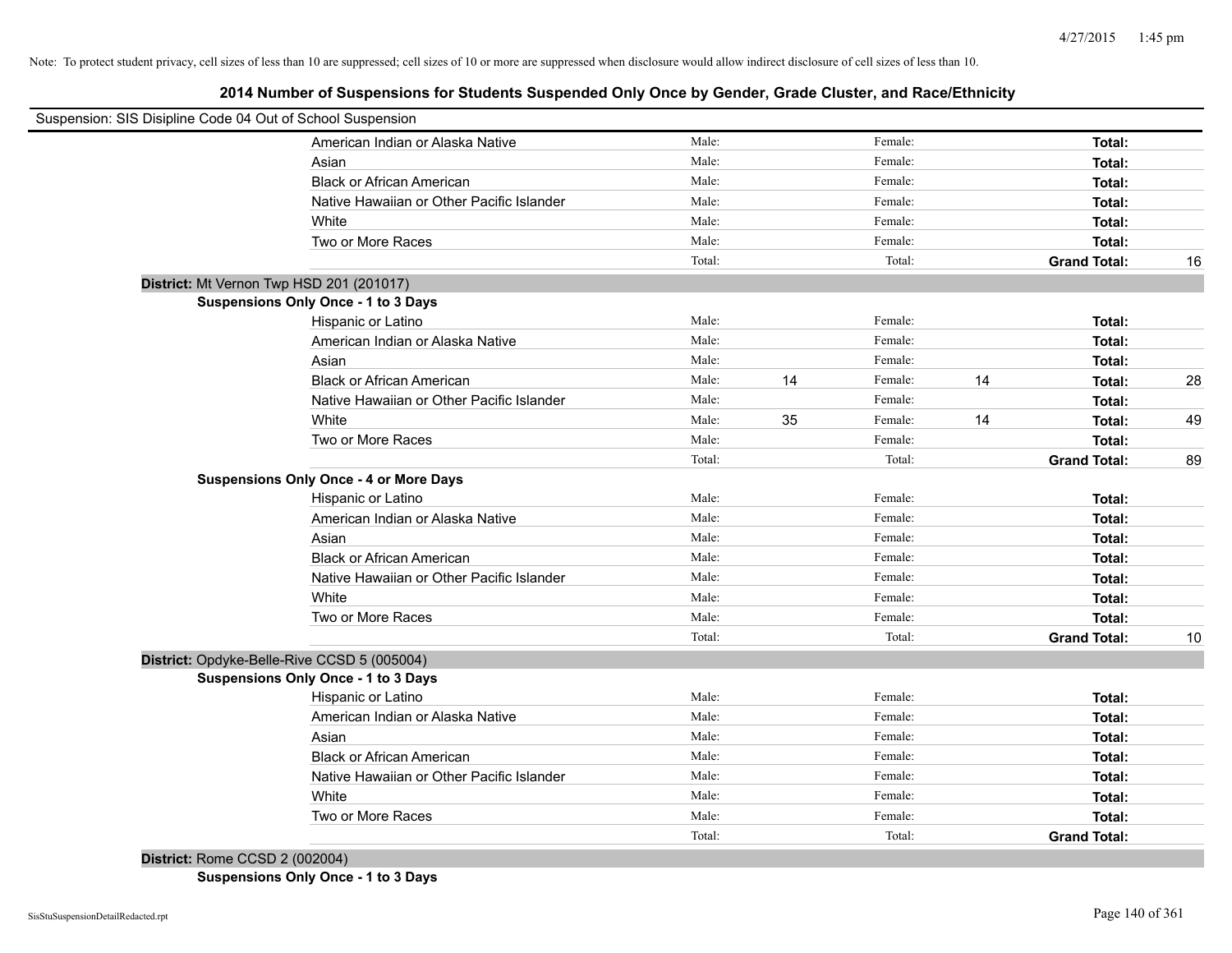| Suspension: SIS Disipline Code 04 Out of School Suspension |                                            |        |         |                     |
|------------------------------------------------------------|--------------------------------------------|--------|---------|---------------------|
|                                                            | Hispanic or Latino                         | Male:  | Female: | Total:              |
|                                                            | American Indian or Alaska Native           | Male:  | Female: | Total:              |
|                                                            | Asian                                      | Male:  | Female: | Total:              |
|                                                            | <b>Black or African American</b>           | Male:  | Female: | Total:              |
|                                                            | Native Hawaiian or Other Pacific Islander  | Male:  | Female: | Total:              |
|                                                            | White                                      | Male:  | Female: | Total:              |
|                                                            | Two or More Races                          | Male:  | Female: | Total:              |
|                                                            |                                            | Total: | Total:  | <b>Grand Total:</b> |
| District: Summersville SD 79 (079002)                      |                                            |        |         |                     |
|                                                            | Suspensions Only Once - 1 to 3 Days        |        |         |                     |
|                                                            | Hispanic or Latino                         | Male:  | Female: | Total:              |
|                                                            | American Indian or Alaska Native           | Male:  | Female: | Total:              |
|                                                            | Asian                                      | Male:  | Female: | Total:              |
|                                                            | <b>Black or African American</b>           | Male:  | Female: | Total:              |
|                                                            | Native Hawaiian or Other Pacific Islander  | Male:  | Female: | Total:              |
|                                                            | White                                      | Male:  | Female: | Total:              |
|                                                            | Two or More Races                          | Male:  | Female: | Total:              |
|                                                            |                                            | Total: | Total:  | <b>Grand Total:</b> |
| District: Waltonville CUSD 1 (001026)                      |                                            |        |         |                     |
|                                                            | Suspensions Only Once - 1 to 3 Days        |        |         |                     |
|                                                            | Hispanic or Latino                         | Male:  | Female: | Total:              |
|                                                            | American Indian or Alaska Native           | Male:  | Female: | Total:              |
|                                                            | Asian                                      | Male:  | Female: | Total:              |
|                                                            | <b>Black or African American</b>           | Male:  | Female: | Total:              |
|                                                            | Native Hawaiian or Other Pacific Islander  | Male:  | Female: | Total:              |
|                                                            | White                                      | Male:  | Female: | Total:              |
|                                                            | Two or More Races                          | Male:  | Female: | <b>Total:</b>       |
|                                                            |                                            | Total: | Total:  | <b>Grand Total:</b> |
| District: Webber Twp HSD 204 (204017)                      |                                            |        |         |                     |
|                                                            | <b>Suspensions Only Once - 1 to 3 Days</b> |        |         |                     |
|                                                            | Hispanic or Latino                         | Male:  | Female: | Total:              |
|                                                            | American Indian or Alaska Native           | Male:  | Female: | Total:              |
|                                                            | Asian                                      | Male:  | Female: | Total:              |
|                                                            | <b>Black or African American</b>           | Male:  | Female: | Total:              |
|                                                            | Native Hawaiian or Other Pacific Islander  | Male:  | Female: | Total:              |
|                                                            | White                                      | Male:  | Female: | Total:              |
|                                                            | Two or More Races                          | Male:  | Female: | Total:              |
|                                                            |                                            | Total: | Total:  | <b>Grand Total:</b> |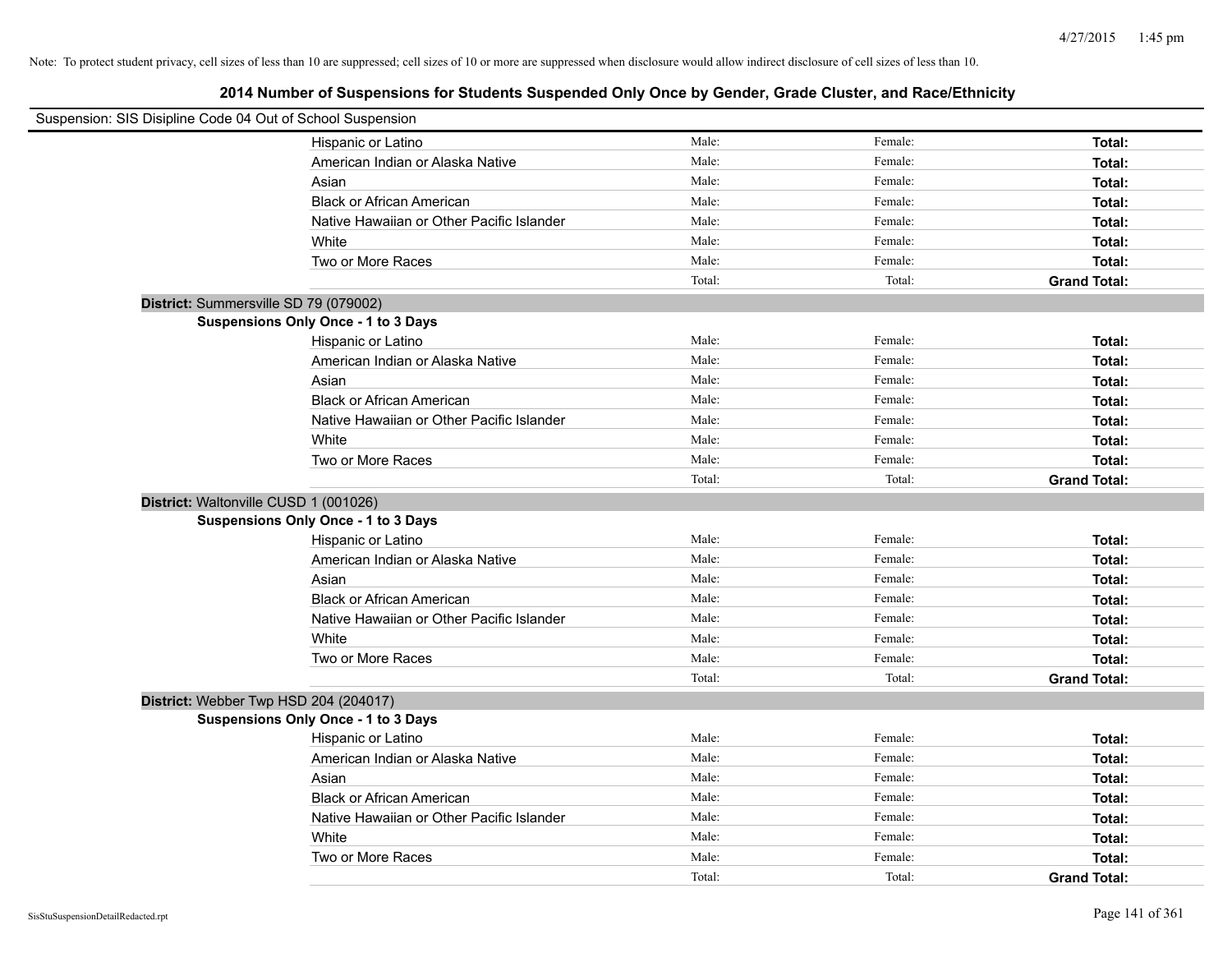| Suspension: SIS Disipline Code 04 Out of School Suspension |                                               |        |         |                     |    |
|------------------------------------------------------------|-----------------------------------------------|--------|---------|---------------------|----|
|                                                            | District: Woodlawn CCSD 4 (004004)            |        |         |                     |    |
|                                                            | <b>Suspensions Only Once - 1 to 3 Days</b>    |        |         |                     |    |
|                                                            | Hispanic or Latino                            | Male:  | Female: | Total:              |    |
|                                                            | American Indian or Alaska Native              | Male:  | Female: | Total:              |    |
|                                                            | Asian                                         | Male:  | Female: | Total:              |    |
|                                                            | <b>Black or African American</b>              | Male:  | Female: | Total:              |    |
|                                                            | Native Hawaiian or Other Pacific Islander     | Male:  | Female: | Total:              |    |
|                                                            | White                                         | Male:  | Female: | Total:              |    |
|                                                            | Two or More Races                             | Male:  | Female: | Total:              |    |
|                                                            |                                               | Total: | Total:  | <b>Grand Total:</b> |    |
|                                                            | District: Woodlawn CHSD 205 (205016)          |        |         |                     |    |
|                                                            | <b>Suspensions Only Once - 1 to 3 Days</b>    |        |         |                     |    |
|                                                            | Hispanic or Latino                            | Male:  | Female: | Total:              |    |
|                                                            | American Indian or Alaska Native              | Male:  | Female: | Total:              |    |
|                                                            | Asian                                         | Male:  | Female: | Total:              |    |
|                                                            | <b>Black or African American</b>              | Male:  | Female: | Total:              |    |
|                                                            | Native Hawaiian or Other Pacific Islander     | Male:  | Female: | Total:              |    |
|                                                            | White                                         | Male:  | Female: | Total:              | 10 |
|                                                            | Two or More Races                             | Male:  | Female: | Total:              |    |
|                                                            |                                               | Total: | Total:  | <b>Grand Total:</b> |    |
|                                                            |                                               |        |         |                     |    |
| Region: Hancock/McDonough ROE (26)                         |                                               |        |         |                     |    |
| County: Hancock (034)                                      |                                               |        |         |                     |    |
|                                                            | District: Carthage ESD 317 (317004)           |        |         |                     |    |
|                                                            | <b>Suspensions Only Once - 1 to 3 Days</b>    |        |         |                     |    |
|                                                            | Hispanic or Latino                            | Male:  | Female: | Total:              |    |
|                                                            | American Indian or Alaska Native              | Male:  | Female: | Total:              |    |
|                                                            | Asian                                         | Male:  | Female: | Total:              |    |
|                                                            | <b>Black or African American</b>              | Male:  | Female: | Total:              |    |
|                                                            | Native Hawaiian or Other Pacific Islander     | Male:  | Female: | Total:              |    |
|                                                            | White                                         | Male:  | Female: | Total:              |    |
|                                                            | Two or More Races                             | Male:  | Female: | Total:              |    |
|                                                            |                                               | Total: | Total:  | <b>Grand Total:</b> |    |
| District: Dallas ESD 327 (327004)                          |                                               |        |         |                     |    |
|                                                            | <b>Suspensions Only Once - 4 or More Days</b> |        |         |                     |    |
|                                                            | Hispanic or Latino                            | Male:  | Female: | Total:              |    |
|                                                            | American Indian or Alaska Native              | Male:  | Female: | Total:              |    |
|                                                            | Asian                                         | Male:  | Female: | Total:              |    |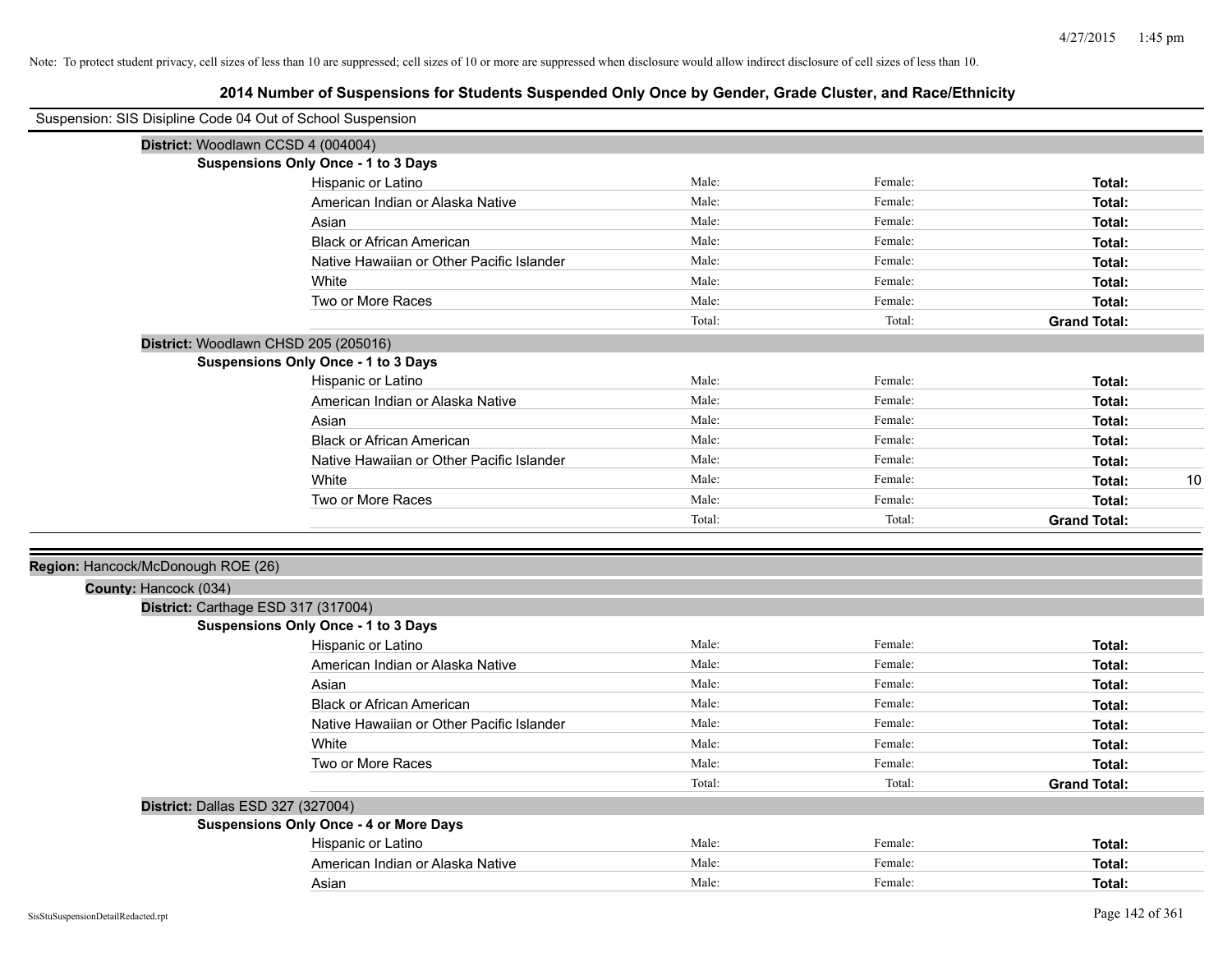| Suspension: SIS Disipline Code 04 Out of School Suspension |        |         |                     |    |
|------------------------------------------------------------|--------|---------|---------------------|----|
| <b>Black or African American</b>                           | Male:  | Female: | Total:              |    |
| Native Hawaiian or Other Pacific Islander                  | Male:  | Female: | Total:              |    |
| White                                                      | Male:  | Female: | Total:              |    |
| Two or More Races                                          | Male:  | Female: | Total:              |    |
|                                                            | Total: | Total:  | <b>Grand Total:</b> |    |
| District: Hamilton CCSD 328 (328024)                       |        |         |                     |    |
| Suspensions Only Once - 1 to 3 Days                        |        |         |                     |    |
| Hispanic or Latino                                         | Male:  | Female: | Total:              |    |
| American Indian or Alaska Native                           | Male:  | Female: | Total:              |    |
| Asian                                                      | Male:  | Female: | Total:              |    |
| <b>Black or African American</b>                           | Male:  | Female: | Total:              |    |
| Native Hawaiian or Other Pacific Islander                  | Male:  | Female: | Total:              |    |
| White                                                      | Male:  | Female: | Total:              |    |
| Two or More Races                                          | Male:  | Female: | Total:              |    |
|                                                            | Total: | Total:  | <b>Grand Total:</b> |    |
| District: Illini West H S Dist 307 (307016)                |        |         |                     |    |
| <b>Suspensions Only Once - 4 or More Days</b>              |        |         |                     |    |
| Hispanic or Latino                                         | Male:  | Female: | Total:              |    |
| American Indian or Alaska Native                           | Male:  | Female: | Total:              |    |
| Asian                                                      | Male:  | Female: | Total:              |    |
| <b>Black or African American</b>                           | Male:  | Female: | Total:              |    |
| Native Hawaiian or Other Pacific Islander                  | Male:  | Female: | Total:              |    |
| White                                                      | Male:  | Female: | Total:              | 20 |
| Two or More Races                                          | Male:  | Female: | Total:              |    |
|                                                            | Total: | Total:  | <b>Grand Total:</b> |    |
| District: La Harpe CSD 347 (347004)                        |        |         |                     |    |
| <b>Suspensions Only Once - 1 to 3 Days</b>                 |        |         |                     |    |
| Hispanic or Latino                                         | Male:  | Female: | Total:              |    |
| American Indian or Alaska Native                           | Male:  | Female: | Total:              |    |
| Asian                                                      | Male:  | Female: | Total:              |    |
| <b>Black or African American</b>                           | Male:  | Female: | Total:              |    |
| Native Hawaiian or Other Pacific Islander                  | Male:  | Female: | Total:              |    |
| White                                                      | Male:  | Female: | Total:              |    |
| Two or More Races                                          | Male:  | Female: | Total:              |    |
|                                                            | Total: | Total:  | <b>Grand Total:</b> |    |
| District: Nauvoo-Colusa CUSD 325 (325026)                  |        |         |                     |    |
| Suspensions Only Once - 1 to 3 Days                        |        |         |                     |    |
| Hispanic or Latino                                         | Male:  | Female: | Total:              |    |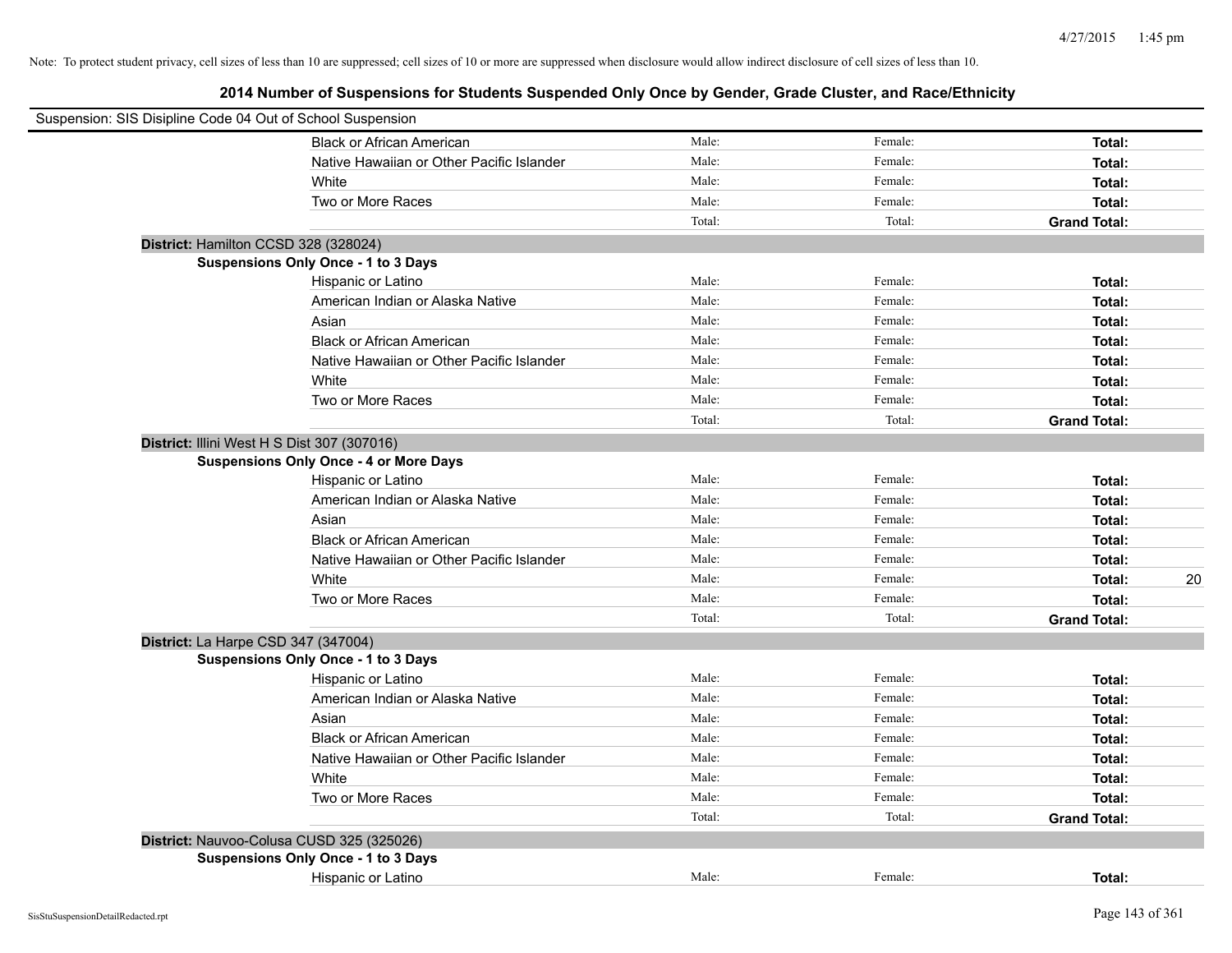| Suspension: SIS Disipline Code 04 Out of School Suspension |                                               |        |         |                     |
|------------------------------------------------------------|-----------------------------------------------|--------|---------|---------------------|
|                                                            | American Indian or Alaska Native              | Male:  | Female: | Total:              |
|                                                            | Asian                                         | Male:  | Female: | Total:              |
|                                                            | <b>Black or African American</b>              | Male:  | Female: | Total:              |
|                                                            | Native Hawaiian or Other Pacific Islander     | Male:  | Female: | Total:              |
|                                                            | White                                         | Male:  | Female: | Total:              |
|                                                            | Two or More Races                             | Male:  | Female: | Total:              |
|                                                            |                                               | Total: | Total:  | <b>Grand Total:</b> |
|                                                            | District: Southeastern CUSD 337 (337026)      |        |         |                     |
|                                                            | Suspensions Only Once - 1 to 3 Days           |        |         |                     |
|                                                            | Hispanic or Latino                            | Male:  | Female: | Total:              |
|                                                            | American Indian or Alaska Native              | Male:  | Female: | Total:              |
|                                                            | Asian                                         | Male:  | Female: | Total:              |
|                                                            | <b>Black or African American</b>              | Male:  | Female: | Total:              |
|                                                            | Native Hawaiian or Other Pacific Islander     | Male:  | Female: | Total:              |
|                                                            | White                                         | Male:  | Female: | Total:              |
|                                                            | Two or More Races                             | Male:  | Female: | Total:              |
|                                                            |                                               | Total: | Total:  | <b>Grand Total:</b> |
|                                                            | <b>Suspensions Only Once - 4 or More Days</b> |        |         |                     |
|                                                            | Hispanic or Latino                            | Male:  | Female: | Total:              |
|                                                            | American Indian or Alaska Native              | Male:  | Female: | Total:              |
|                                                            | Asian                                         | Male:  | Female: | Total:              |
|                                                            | <b>Black or African American</b>              | Male:  | Female: | Total:              |
|                                                            | Native Hawaiian or Other Pacific Islander     | Male:  | Female: | Total:              |
|                                                            | White                                         | Male:  | Female: | Total:              |
|                                                            | Two or More Races                             | Male:  | Female: | Total:              |
|                                                            |                                               | Total: | Total:  | <b>Grand Total:</b> |
| District: Warsaw CUSD 316 (316026)                         |                                               |        |         |                     |
|                                                            | <b>Suspensions Only Once - 1 to 3 Days</b>    |        |         |                     |
|                                                            | Hispanic or Latino                            | Male:  | Female: | Total:              |
|                                                            | American Indian or Alaska Native              | Male:  | Female: | Total:              |
|                                                            | Asian                                         | Male:  | Female: | Total:              |
|                                                            | <b>Black or African American</b>              | Male:  | Female: | Total:              |
|                                                            | Native Hawaiian or Other Pacific Islander     | Male:  | Female: | Total:              |
|                                                            | White                                         | Male:  | Female: | Total:<br>13        |
|                                                            | Two or More Races                             | Male:  | Female: | Total:              |
|                                                            |                                               | Total: | Total:  | <b>Grand Total:</b> |
|                                                            | <b>Suspensions Only Once - 4 or More Days</b> |        |         |                     |
|                                                            | Hispanic or Latino                            | Male:  | Female: | Total:              |
|                                                            | American Indian or Alaska Native              | Male:  | Female: | Total:              |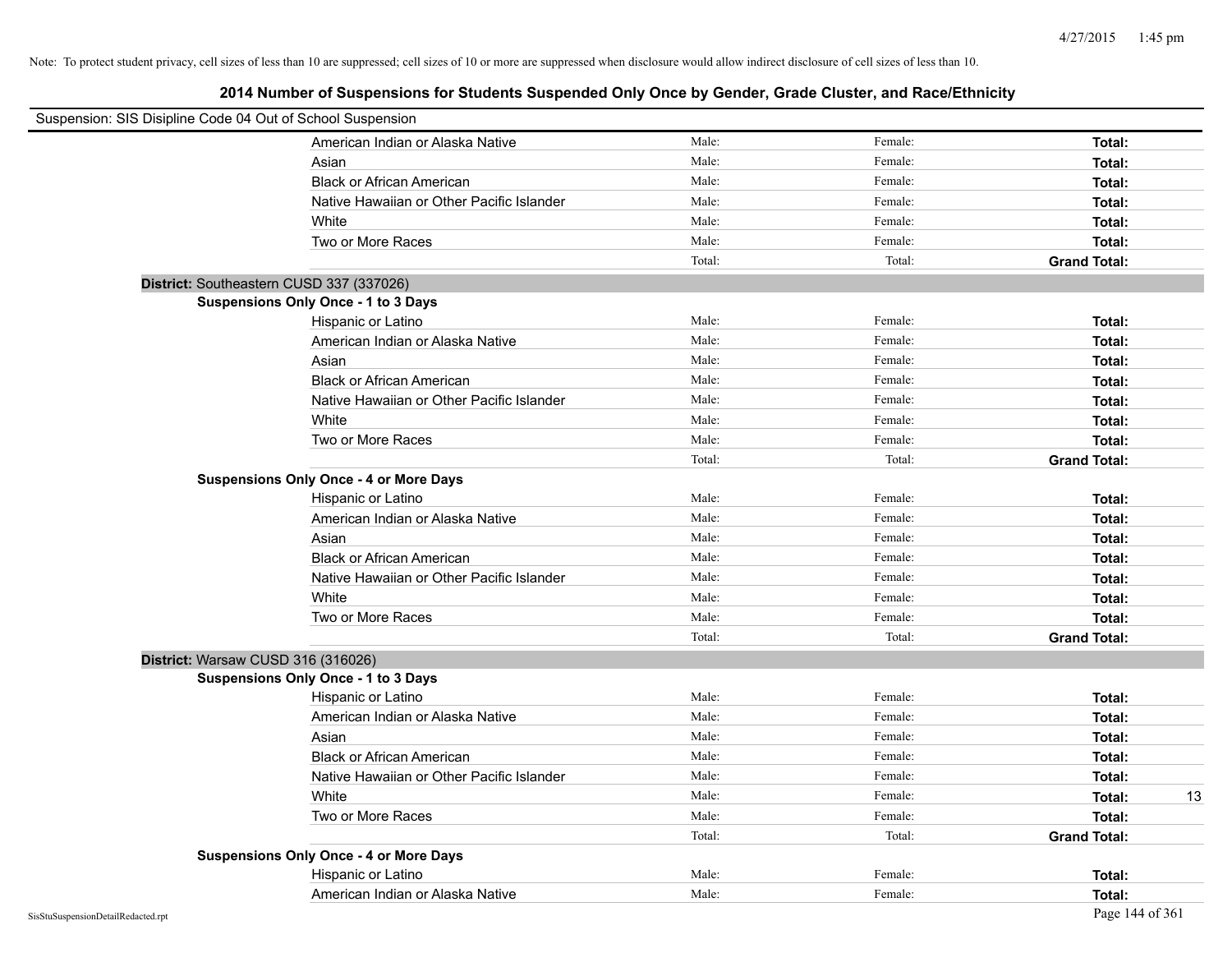| Suspension: SIS Disipline Code 04 Out of School Suspension |                                                   |        |         |                     |
|------------------------------------------------------------|---------------------------------------------------|--------|---------|---------------------|
|                                                            | Asian                                             | Male:  | Female: | Total:              |
|                                                            | <b>Black or African American</b>                  | Male:  | Female: | Total:              |
|                                                            | Native Hawaiian or Other Pacific Islander         | Male:  | Female: | Total:              |
|                                                            | White                                             | Male:  | Female: | Total:              |
|                                                            | Two or More Races                                 | Male:  | Female: | Total:              |
|                                                            |                                                   | Total: | Total:  | <b>Grand Total:</b> |
| County: Mcdonough (062)                                    |                                                   |        |         |                     |
|                                                            | District: Bushnell Prairie City CUSD 170 (170026) |        |         |                     |
|                                                            | Suspensions Only Once - 1 to 3 Days               |        |         |                     |
|                                                            | Hispanic or Latino                                | Male:  | Female: | Total:              |
|                                                            | American Indian or Alaska Native                  | Male:  | Female: | Total:              |
|                                                            | Asian                                             | Male:  | Female: | Total:              |
|                                                            | <b>Black or African American</b>                  | Male:  | Female: | Total:              |
|                                                            | Native Hawaiian or Other Pacific Islander         | Male:  | Female: | Total:              |
|                                                            | White                                             | Male:  | Female: | Total:              |
|                                                            | Two or More Races                                 | Male:  | Female: | Total:              |
|                                                            |                                                   | Total: | Total:  | <b>Grand Total:</b> |
|                                                            | <b>Suspensions Only Once - 4 or More Days</b>     |        |         |                     |
|                                                            | Hispanic or Latino                                | Male:  | Female: | Total:              |
|                                                            | American Indian or Alaska Native                  | Male:  | Female: | Total:              |
|                                                            | Asian                                             | Male:  | Female: | Total:              |
|                                                            | <b>Black or African American</b>                  | Male:  | Female: | Total:              |
|                                                            | Native Hawaiian or Other Pacific Islander         | Male:  | Female: | Total:              |
|                                                            | White                                             | Male:  | Female: | Total:              |
|                                                            | Two or More Races                                 | Male:  | Female: | Total:              |
|                                                            |                                                   | Total: | Total:  | <b>Grand Total:</b> |
|                                                            | District: Macomb CUSD 185 (185026)                |        |         |                     |
|                                                            | <b>Suspensions Only Once - 1 to 3 Days</b>        |        |         |                     |
|                                                            | Hispanic or Latino                                | Male:  | Female: | Total:              |
|                                                            | American Indian or Alaska Native                  | Male:  | Female: | Total:              |
|                                                            | Asian                                             | Male:  | Female: | Total:              |
|                                                            | <b>Black or African American</b>                  | Male:  | Female: | 16<br>Total:        |
|                                                            | Native Hawaiian or Other Pacific Islander         | Male:  | Female: | Total:              |
|                                                            | White                                             | Male:  | Female: | 30<br>Total:        |
|                                                            | Two or More Races                                 | Male:  | Female: | Total:              |
|                                                            |                                                   | Total: | Total:  | <b>Grand Total:</b> |
|                                                            | <b>Suspensions Only Once - 4 or More Days</b>     |        |         |                     |
|                                                            | Hispanic or Latino                                | Male:  | Female: | Total:              |
|                                                            | American Indian or Alaska Native                  | Male:  | Female: | Total:              |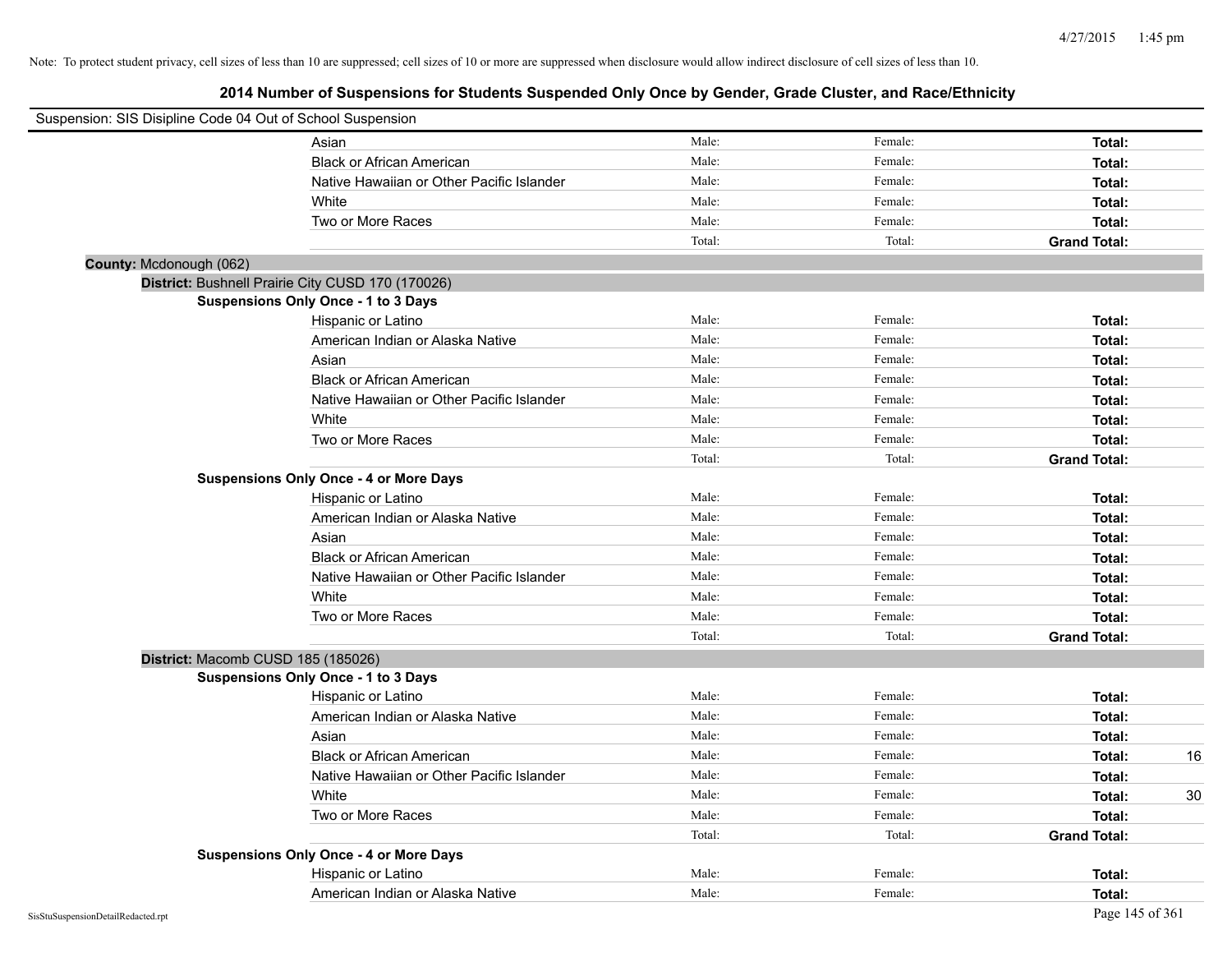**2014 Number of Suspensions for Students Suspended Only Once by Gender, Grade Cluster, and Race/Ethnicity**

| Suspension: SIS Disipline Code 04 Out of School Suspension |                                               |        |         |                     |
|------------------------------------------------------------|-----------------------------------------------|--------|---------|---------------------|
|                                                            | Asian                                         | Male:  | Female: | Total:              |
|                                                            | <b>Black or African American</b>              | Male:  | Female: | Total:              |
|                                                            | Native Hawaiian or Other Pacific Islander     | Male:  | Female: | Total:              |
|                                                            | White                                         | Male:  | Female: | Total:              |
|                                                            | Two or More Races                             | Male:  | Female: | Total:              |
|                                                            |                                               | Total: | Total:  | <b>Grand Total:</b> |
| District: West Central IL Spec Educ Coop (000061)          |                                               |        |         |                     |
|                                                            | <b>Suspensions Only Once - 1 to 3 Days</b>    |        |         |                     |
|                                                            | Hispanic or Latino                            | Male:  | Female: | Total:              |
|                                                            | American Indian or Alaska Native              | Male:  | Female: | Total:              |
|                                                            | Asian                                         | Male:  | Female: | Total:              |
|                                                            | <b>Black or African American</b>              | Male:  | Female: | Total:              |
|                                                            | Native Hawaiian or Other Pacific Islander     | Male:  | Female: | Total:              |
|                                                            | White                                         | Male:  | Female: | Total:              |
|                                                            | Two or More Races                             | Male:  | Female: | Total:              |
|                                                            |                                               | Total: | Total:  | <b>Grand Total:</b> |
| District: West Prairie CUSD 103 (103026)                   |                                               |        |         |                     |
|                                                            | <b>Suspensions Only Once - 1 to 3 Days</b>    |        |         |                     |
|                                                            | Hispanic or Latino                            | Male:  | Female: | Total:              |
|                                                            | American Indian or Alaska Native              | Male:  | Female: | Total:              |
|                                                            | Asian                                         | Male:  | Female: | Total:              |
|                                                            | <b>Black or African American</b>              | Male:  | Female: | Total:              |
|                                                            | Native Hawaiian or Other Pacific Islander     | Male:  | Female: | Total:              |
|                                                            | White                                         | Male:  | Female: | Total:<br>20        |
|                                                            | Two or More Races                             | Male:  | Female: | Total:              |
|                                                            |                                               | Total: | Total:  | <b>Grand Total:</b> |
|                                                            | <b>Suspensions Only Once - 4 or More Days</b> |        |         |                     |
|                                                            | Hispanic or Latino                            | Male:  | Female: | Total:              |
|                                                            | American Indian or Alaska Native              | Male:  | Female: | Total:              |
|                                                            | Asian                                         | Male:  | Female: | Total:              |
|                                                            | <b>Black or African American</b>              | Male:  | Female: | Total:              |
|                                                            | Native Hawaiian or Other Pacific Islander     | Male:  | Female: | Total:              |
|                                                            | White                                         | Male:  | Female: | Total:              |
|                                                            | Two or More Races                             | Male:  | Female: | Total:              |
|                                                            |                                               | Total: | Total:  | <b>Grand Total:</b> |

**Region:** Henderson/Mercer/Warren ROE (27)

**County:** Henderson (036)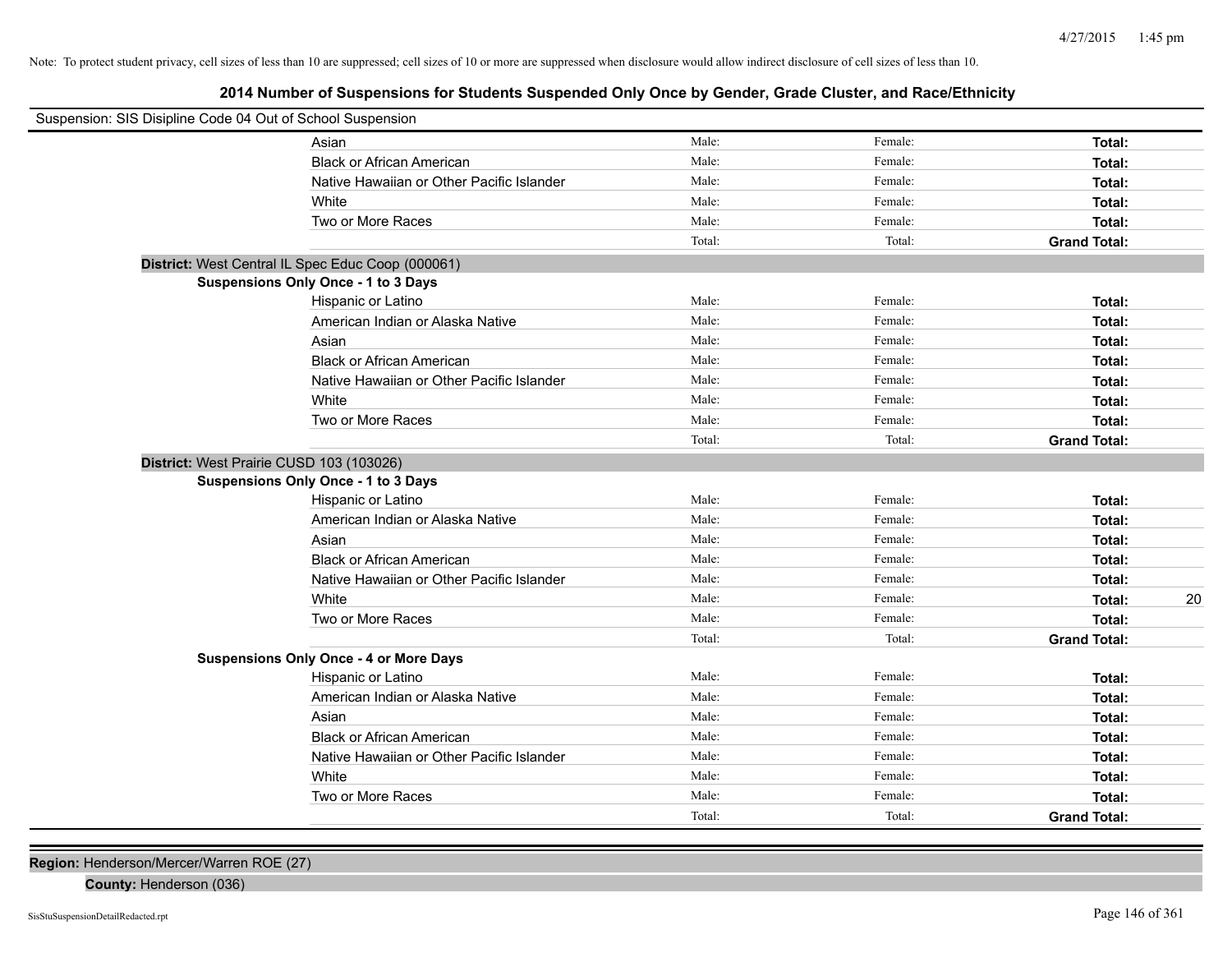| Suspension: SIS Disipline Code 04 Out of School Suspension |                                                      |        |         |                     |
|------------------------------------------------------------|------------------------------------------------------|--------|---------|---------------------|
|                                                            | District: West Central CUSD 235 (235026)             |        |         |                     |
|                                                            | <b>Suspensions Only Once - 1 to 3 Days</b>           |        |         |                     |
|                                                            | Hispanic or Latino                                   | Male:  | Female: | Total:              |
|                                                            | American Indian or Alaska Native                     | Male:  | Female: | Total:              |
|                                                            | Asian                                                | Male:  | Female: | Total:              |
|                                                            | <b>Black or African American</b>                     | Male:  | Female: | Total:              |
|                                                            | Native Hawaiian or Other Pacific Islander            | Male:  | Female: | Total:              |
|                                                            | White                                                | Male:  | Female: | 23<br>Total:        |
|                                                            | Two or More Races                                    | Male:  | Female: | Total:              |
|                                                            |                                                      | Total: | Total:  | <b>Grand Total:</b> |
| County: Mercer (066)                                       |                                                      |        |         |                     |
|                                                            | District: Mercer County School District 404 (404026) |        |         |                     |
|                                                            | <b>Suspensions Only Once - 1 to 3 Days</b>           |        |         |                     |
|                                                            | Hispanic or Latino                                   | Male:  | Female: | Total:              |
|                                                            | American Indian or Alaska Native                     | Male:  | Female: | Total:              |
|                                                            | Asian                                                | Male:  | Female: | Total:              |
|                                                            | <b>Black or African American</b>                     | Male:  | Female: | Total:              |
|                                                            | Native Hawaiian or Other Pacific Islander            | Male:  | Female: | Total:              |
|                                                            | White                                                | Male:  | Female: | 26<br>Total:        |
|                                                            | Two or More Races                                    | Male:  | Female: | Total:              |
|                                                            |                                                      | Total: | Total:  | <b>Grand Total:</b> |
|                                                            | <b>Suspensions Only Once - 4 or More Days</b>        |        |         |                     |
|                                                            | Hispanic or Latino                                   | Male:  | Female: | Total:              |
|                                                            | American Indian or Alaska Native                     | Male:  | Female: | Total:              |
|                                                            | Asian                                                | Male:  | Female: | Total:              |
|                                                            | <b>Black or African American</b>                     | Male:  | Female: | Total:              |
|                                                            | Native Hawaiian or Other Pacific Islander            | Male:  | Female: | Total:              |
|                                                            | White                                                | Male:  | Female: | Total:              |
|                                                            | Two or More Races                                    | Male:  | Female: | Total:              |
|                                                            |                                                      | Total: | Total:  | <b>Grand Total:</b> |
| County: Warren (094)                                       |                                                      |        |         |                     |
|                                                            | District: Monmouth-Roseville CUSD 238 (238026)       |        |         |                     |
|                                                            | <b>Suspensions Only Once - 1 to 3 Days</b>           |        |         |                     |
|                                                            | Hispanic or Latino                                   | Male:  | Female: | Total:              |
|                                                            | American Indian or Alaska Native                     | Male:  | Female: | Total:              |
|                                                            | Asian                                                | Male:  | Female: | Total:              |
|                                                            | <b>Black or African American</b>                     | Male:  | Female: | Total:              |
|                                                            | Native Hawaiian or Other Pacific Islander            | Male:  | Female: | Total:              |
|                                                            | White                                                | Male:  | Female: | Total:              |
| SisStuSuspensionDetailRedacted.rpt                         |                                                      |        |         | Page 147 of 361     |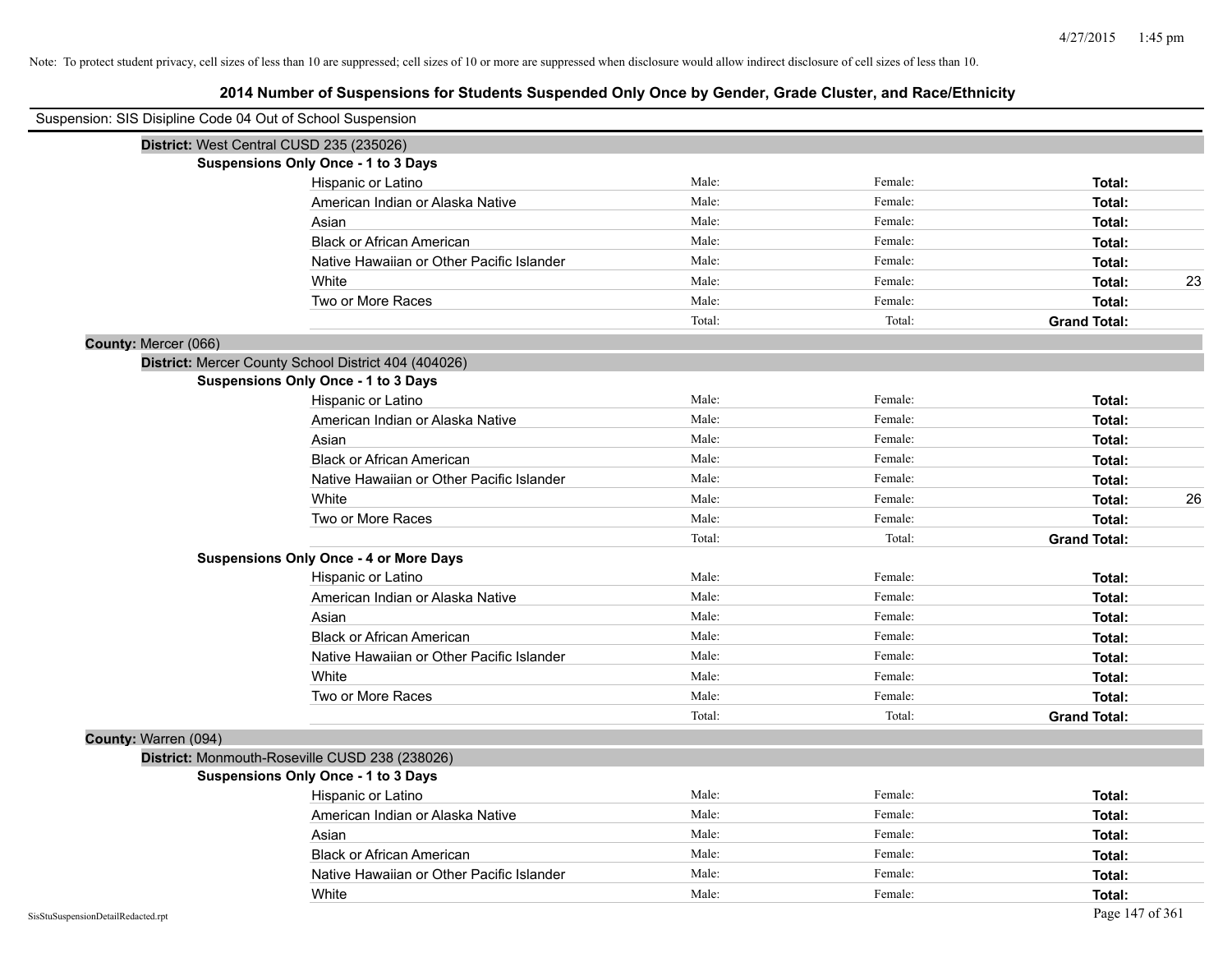| Suspension: SIS Disipline Code 04 Out of School Suspension |                                               |        |         |                     |
|------------------------------------------------------------|-----------------------------------------------|--------|---------|---------------------|
|                                                            | Two or More Races                             | Male:  | Female: | Total:              |
|                                                            |                                               | Total: | Total:  | <b>Grand Total:</b> |
|                                                            | <b>Suspensions Only Once - 4 or More Days</b> |        |         |                     |
|                                                            | Hispanic or Latino                            | Male:  | Female: | Total:              |
|                                                            | American Indian or Alaska Native              | Male:  | Female: | Total:              |
|                                                            | Asian                                         | Male:  | Female: | Total:              |
|                                                            | <b>Black or African American</b>              | Male:  | Female: | Total:              |
|                                                            | Native Hawaiian or Other Pacific Islander     | Male:  | Female: | Total:              |
|                                                            | White                                         | Male:  | Female: | Total:              |
|                                                            | Two or More Races                             | Male:  | Female: | Total:              |
|                                                            |                                               | Total: | Total:  | <b>Grand Total:</b> |
| District: United CUSD 304 (304026)                         |                                               |        |         |                     |
|                                                            | <b>Suspensions Only Once - 1 to 3 Days</b>    |        |         |                     |
|                                                            | Hispanic or Latino                            | Male:  | Female: | Total:              |
|                                                            | American Indian or Alaska Native              | Male:  | Female: | Total:              |
|                                                            | Asian                                         | Male:  | Female: | Total:              |
|                                                            | <b>Black or African American</b>              | Male:  | Female: | Total:              |
|                                                            | Native Hawaiian or Other Pacific Islander     | Male:  | Female: | Total:              |
|                                                            | White                                         | Male:  | Female: | Total:              |
|                                                            | Two or More Races                             | Male:  | Female: | Total:              |
|                                                            |                                               | Total: | Total:  | <b>Grand Total:</b> |
|                                                            | <b>Suspensions Only Once - 4 or More Days</b> |        |         |                     |
|                                                            | Hispanic or Latino                            | Male:  | Female: | Total:              |
|                                                            | American Indian or Alaska Native              | Male:  | Female: | Total:              |
|                                                            | Asian                                         | Male:  | Female: | Total:              |
|                                                            | <b>Black or African American</b>              | Male:  | Female: | Total:              |
|                                                            | Native Hawaiian or Other Pacific Islander     | Male:  | Female: | Total:              |
|                                                            | White                                         | Male:  | Female: | Total:              |
|                                                            | Two or More Races                             | Male:  | Female: | Total:              |
|                                                            |                                               | Total: | Total:  | <b>Grand Total:</b> |
|                                                            |                                               |        |         |                     |
| Region: Iroquois/Kankakee ROE (32)                         |                                               |        |         |                     |
| County: Iroquois (038)                                     |                                               |        |         |                     |
| District: Central CUSD 4 (004026)                          |                                               |        |         |                     |
|                                                            | <b>Suspensions Only Once - 1 to 3 Days</b>    |        |         |                     |
|                                                            | Hispanic or Latino                            | Male:  | Female: | Total:              |
|                                                            | American Indian or Alaska Native              | Male:  | Female: | Total:              |
|                                                            | Asian                                         | Male:  | Female: | Total:              |
|                                                            |                                               |        |         |                     |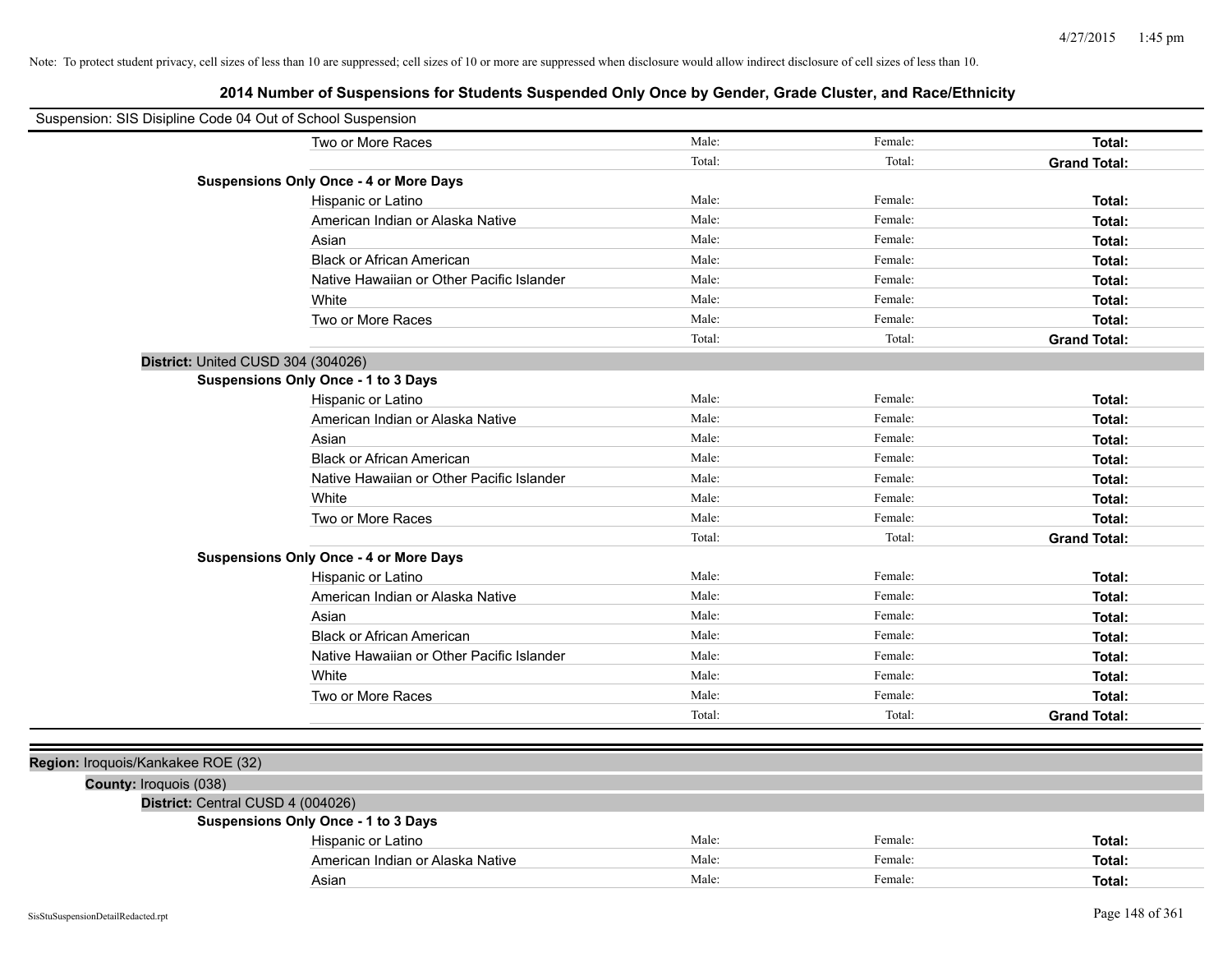| Suspension: SIS Disipline Code 04 Out of School Suspension |                                               |        |         |                     |    |
|------------------------------------------------------------|-----------------------------------------------|--------|---------|---------------------|----|
|                                                            | <b>Black or African American</b>              | Male:  | Female: | Total:              |    |
|                                                            | Native Hawaiian or Other Pacific Islander     | Male:  | Female: | Total:              |    |
|                                                            | White                                         | Male:  | Female: | Total:              | 20 |
|                                                            | Two or More Races                             | Male:  | Female: | Total:              |    |
|                                                            |                                               | Total: | Total:  | <b>Grand Total:</b> |    |
|                                                            | <b>Suspensions Only Once - 4 or More Days</b> |        |         |                     |    |
|                                                            | Hispanic or Latino                            | Male:  | Female: | Total:              |    |
|                                                            | American Indian or Alaska Native              | Male:  | Female: | Total:              |    |
|                                                            | Asian                                         | Male:  | Female: | Total:              |    |
|                                                            | <b>Black or African American</b>              | Male:  | Female: | Total:              |    |
|                                                            | Native Hawaiian or Other Pacific Islander     | Male:  | Female: | Total:              |    |
|                                                            | White                                         | Male:  | Female: | Total:              |    |
|                                                            | Two or More Races                             | Male:  | Female: | Total:              |    |
|                                                            |                                               | Total: | Total:  | <b>Grand Total:</b> |    |
| District: Cissna Park CUSD 6 (006026)                      |                                               |        |         |                     |    |
|                                                            | Suspensions Only Once - 1 to 3 Days           |        |         |                     |    |
|                                                            | Hispanic or Latino                            | Male:  | Female: | Total:              |    |
|                                                            | American Indian or Alaska Native              | Male:  | Female: | Total:              |    |
|                                                            | Asian                                         | Male:  | Female: | Total:              |    |
|                                                            | <b>Black or African American</b>              | Male:  | Female: | Total:              |    |
|                                                            | Native Hawaiian or Other Pacific Islander     | Male:  | Female: | Total:              |    |
|                                                            | White                                         | Male:  | Female: | Total:              |    |
|                                                            | Two or More Races                             | Male:  | Female: | Total:              |    |
|                                                            |                                               | Total: | Total:  | <b>Grand Total:</b> |    |
| District: Donovan CUSD 3 (003026)                          |                                               |        |         |                     |    |
|                                                            | <b>Suspensions Only Once - 1 to 3 Days</b>    |        |         |                     |    |
|                                                            | Hispanic or Latino                            | Male:  | Female: | Total:              |    |
|                                                            | American Indian or Alaska Native              | Male:  | Female: | Total:              |    |
|                                                            | Asian                                         | Male:  | Female: | Total:              |    |
|                                                            | <b>Black or African American</b>              | Male:  | Female: | Total:              |    |
|                                                            | Native Hawaiian or Other Pacific Islander     | Male:  | Female: | Total:              |    |
|                                                            | White                                         | Male:  | Female: | Total:              | 10 |
|                                                            | Two or More Races                             | Male:  | Female: | Total:              |    |
|                                                            |                                               | Total: | Total:  | <b>Grand Total:</b> |    |
| District: Iroquois County CUSD 9 (009026)                  |                                               |        |         |                     |    |
|                                                            | Suspensions Only Once - 1 to 3 Days           |        |         |                     |    |
|                                                            | Hispanic or Latino                            | Male:  | Female: | Total:              |    |
|                                                            | American Indian or Alaska Native              | Male:  | Female: | Total:              |    |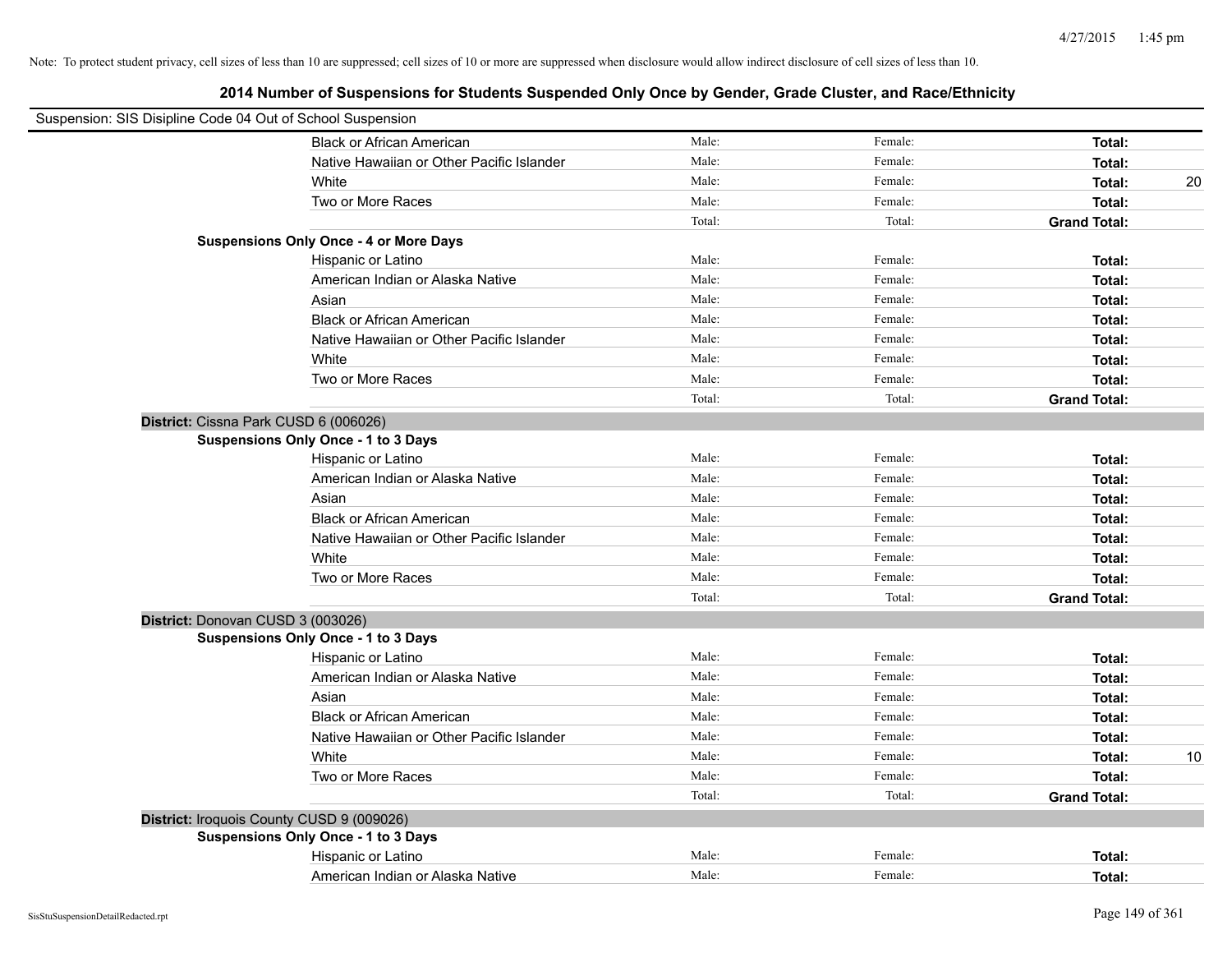|                                     | Suspension: SIS Disipline Code 04 Out of School Suspension |        |         |                     |    |
|-------------------------------------|------------------------------------------------------------|--------|---------|---------------------|----|
|                                     | Asian                                                      | Male:  | Female: | Total:              |    |
|                                     | <b>Black or African American</b>                           | Male:  | Female: | Total:              |    |
|                                     | Native Hawaiian or Other Pacific Islander                  | Male:  | Female: | Total:              |    |
|                                     | White                                                      | Male:  | Female: | Total:              | 17 |
|                                     | Two or More Races                                          | Male:  | Female: | Total:              |    |
|                                     |                                                            | Total: | Total:  | <b>Grand Total:</b> |    |
|                                     | District: Iroquois West CUSD 10 (010026)                   |        |         |                     |    |
|                                     | Suspensions Only Once - 1 to 3 Days                        |        |         |                     |    |
|                                     | Hispanic or Latino                                         | Male:  | Female: | Total:              |    |
|                                     | American Indian or Alaska Native                           | Male:  | Female: | Total:              |    |
|                                     | Asian                                                      | Male:  | Female: | Total:              |    |
|                                     | <b>Black or African American</b>                           | Male:  | Female: | Total:              |    |
|                                     | Native Hawaiian or Other Pacific Islander                  | Male:  | Female: | Total:              |    |
|                                     | White                                                      | Male:  | Female: | Total:              |    |
|                                     | Two or More Races                                          | Male:  | Female: | Total:              |    |
|                                     |                                                            | Total: | Total:  | <b>Grand Total:</b> | 14 |
|                                     | <b>Suspensions Only Once - 4 or More Days</b>              |        |         |                     |    |
|                                     | Hispanic or Latino                                         | Male:  | Female: | Total:              |    |
|                                     | American Indian or Alaska Native                           | Male:  | Female: | Total:              |    |
|                                     | Asian                                                      | Male:  | Female: | Total:              |    |
|                                     | <b>Black or African American</b>                           | Male:  | Female: | Total:              |    |
|                                     | Native Hawaiian or Other Pacific Islander                  | Male:  | Female: | Total:              |    |
|                                     | White                                                      | Male:  | Female: | Total:              |    |
|                                     | Two or More Races                                          | Male:  | Female: | Total:              |    |
|                                     |                                                            | Total: | Total:  | <b>Grand Total:</b> |    |
| District: Milford CCSD 280 (280004) |                                                            |        |         |                     |    |
|                                     | Suspensions Only Once - 1 to 3 Days                        |        |         |                     |    |
|                                     | Hispanic or Latino                                         | Male:  | Female: | Total:              |    |
|                                     | American Indian or Alaska Native                           | Male:  | Female: | Total:              |    |
|                                     | Asian                                                      | Male:  | Female: | Total:              |    |
|                                     | <b>Black or African American</b>                           | Male:  | Female: | Total:              |    |
|                                     | Native Hawaiian or Other Pacific Islander                  | Male:  | Female: | Total:              |    |
|                                     | White                                                      | Male:  | Female: | Total:              |    |
|                                     | Two or More Races                                          | Male:  | Female: | Total:              |    |
|                                     |                                                            | Total: | Total:  | <b>Grand Total:</b> |    |
|                                     | District: Milford Twp HSD 233 (233017)                     |        |         |                     |    |
|                                     | Suspensions Only Once - 1 to 3 Days                        |        |         |                     |    |
|                                     | Hispanic or Latino                                         | Male:  | Female: | Total:              |    |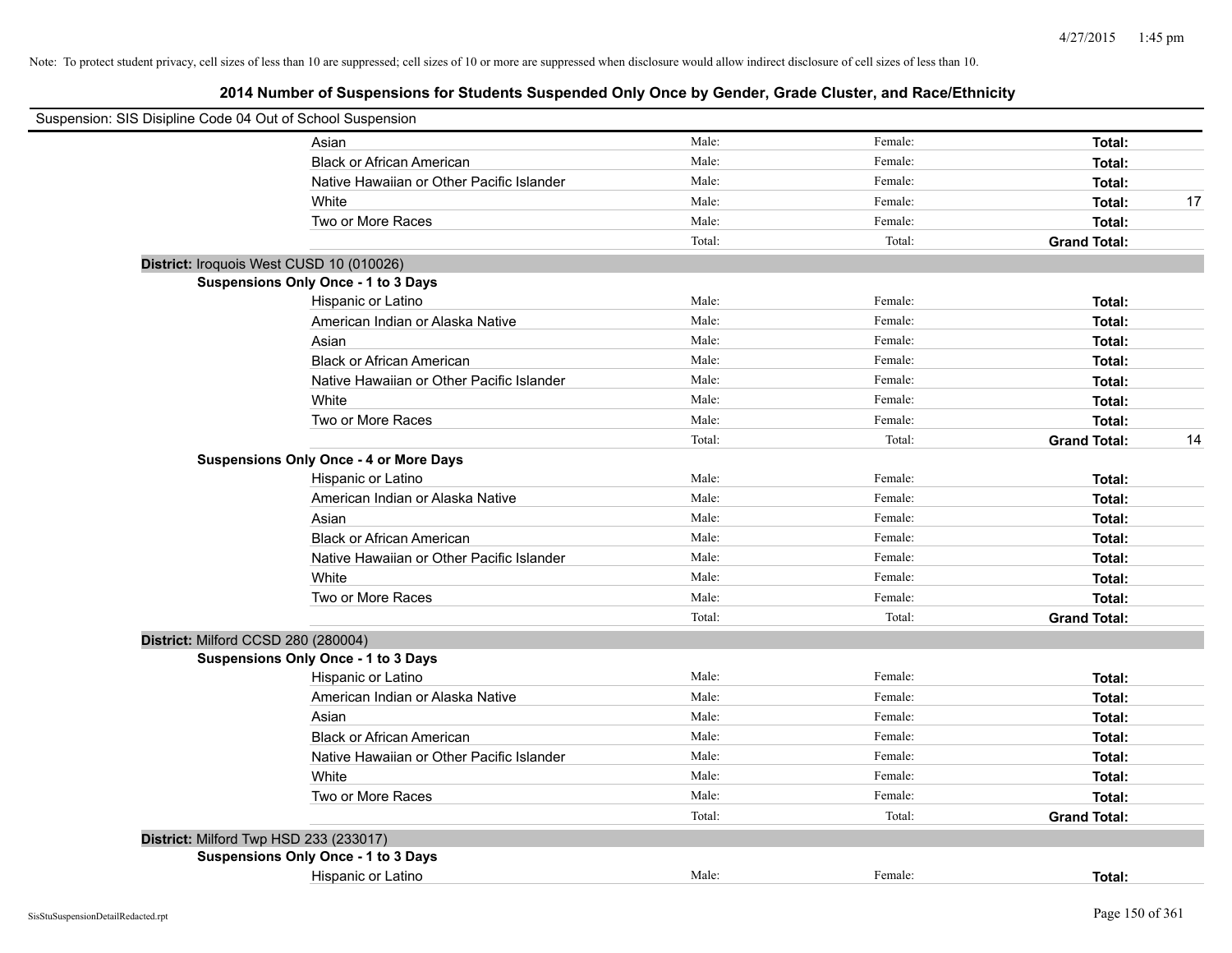| Suspension: SIS Disipline Code 04 Out of School Suspension |                                                 |        |              |                           |    |
|------------------------------------------------------------|-------------------------------------------------|--------|--------------|---------------------------|----|
|                                                            | American Indian or Alaska Native                | Male:  | Female:      | Total:                    |    |
|                                                            | Asian                                           | Male:  | Female:      | Total:                    |    |
|                                                            | <b>Black or African American</b>                | Male:  | Female:      | Total:                    |    |
|                                                            | Native Hawaiian or Other Pacific Islander       | Male:  | Female:      | Total:                    |    |
|                                                            | White                                           | Male:  | Female:      | Total:                    |    |
|                                                            | Two or More Races                               | Male:  | Female:      | Total:                    |    |
|                                                            |                                                 | Total: | Total:       | <b>Grand Total:</b>       | 10 |
|                                                            | <b>Suspensions Only Once - 4 or More Days</b>   |        |              |                           |    |
|                                                            | Hispanic or Latino                              | Male:  | Female:      | Total:                    |    |
|                                                            | American Indian or Alaska Native                | Male:  | Female:      | Total:                    |    |
|                                                            | Asian                                           | Male:  | Female:      | Total:                    |    |
|                                                            | Black or African American                       | Male:  | Female:      | Total:                    |    |
|                                                            | Native Hawaiian or Other Pacific Islander       | Male:  | Female:      | Total:                    |    |
|                                                            | White                                           | Male:  | Female:      | Total:                    |    |
|                                                            | Two or More Races                               | Male:  | Female:      | Total:                    |    |
|                                                            |                                                 | Total: | Total:       | <b>Grand Total:</b>       |    |
| County: Kankakee (046)                                     |                                                 |        |              |                           |    |
| District: Bourbonnais SD 53 (053002)                       |                                                 |        |              |                           |    |
|                                                            | Suspensions Only Once - 1 to 3 Days             |        |              |                           |    |
|                                                            | Hispanic or Latino                              | Male:  | Female:      | Total:                    |    |
|                                                            | American Indian or Alaska Native                | Male:  | Female:      | Total:                    |    |
|                                                            | Asian                                           | Male:  | Female:      | Total:                    |    |
|                                                            | <b>Black or African American</b>                | Male:  | Female:      | Total:                    |    |
|                                                            | Native Hawaiian or Other Pacific Islander       | Male:  | Female:      | Total:                    |    |
|                                                            | White                                           | Male:  | Female:      | Total:                    | 27 |
|                                                            | Two or More Races                               | Male:  | Female:      | Total:                    |    |
|                                                            |                                                 | Total: | 27<br>Total: | 10<br><b>Grand Total:</b> | 37 |
|                                                            | <b>Suspensions Only Once - 4 or More Days</b>   |        |              |                           |    |
|                                                            | Hispanic or Latino                              | Male:  | Female:      | Total:                    |    |
|                                                            | American Indian or Alaska Native                | Male:  | Female:      | Total:                    |    |
|                                                            | Asian                                           | Male:  | Female:      | Total:                    |    |
|                                                            | <b>Black or African American</b>                | Male:  | Female:      | Total:                    |    |
|                                                            | Native Hawaiian or Other Pacific Islander       | Male:  | Female:      | Total:                    |    |
|                                                            | White                                           | Male:  | Female:      | Total:                    |    |
|                                                            | Two or More Races                               | Male:  | Female:      | Total:                    |    |
|                                                            |                                                 | Total: | Total:       | <b>Grand Total:</b>       |    |
|                                                            | District: Bradley Bourbonnais CHSD 307 (307016) |        |              |                           |    |
|                                                            | <b>Suspensions Only Once - 1 to 3 Days</b>      |        |              |                           |    |
|                                                            | Hispanic or Latino                              | Male:  | Female:      | Total:                    |    |
| SisStuSuspensionDetailRedacted.rpt                         |                                                 |        |              | Page 151 of 361           |    |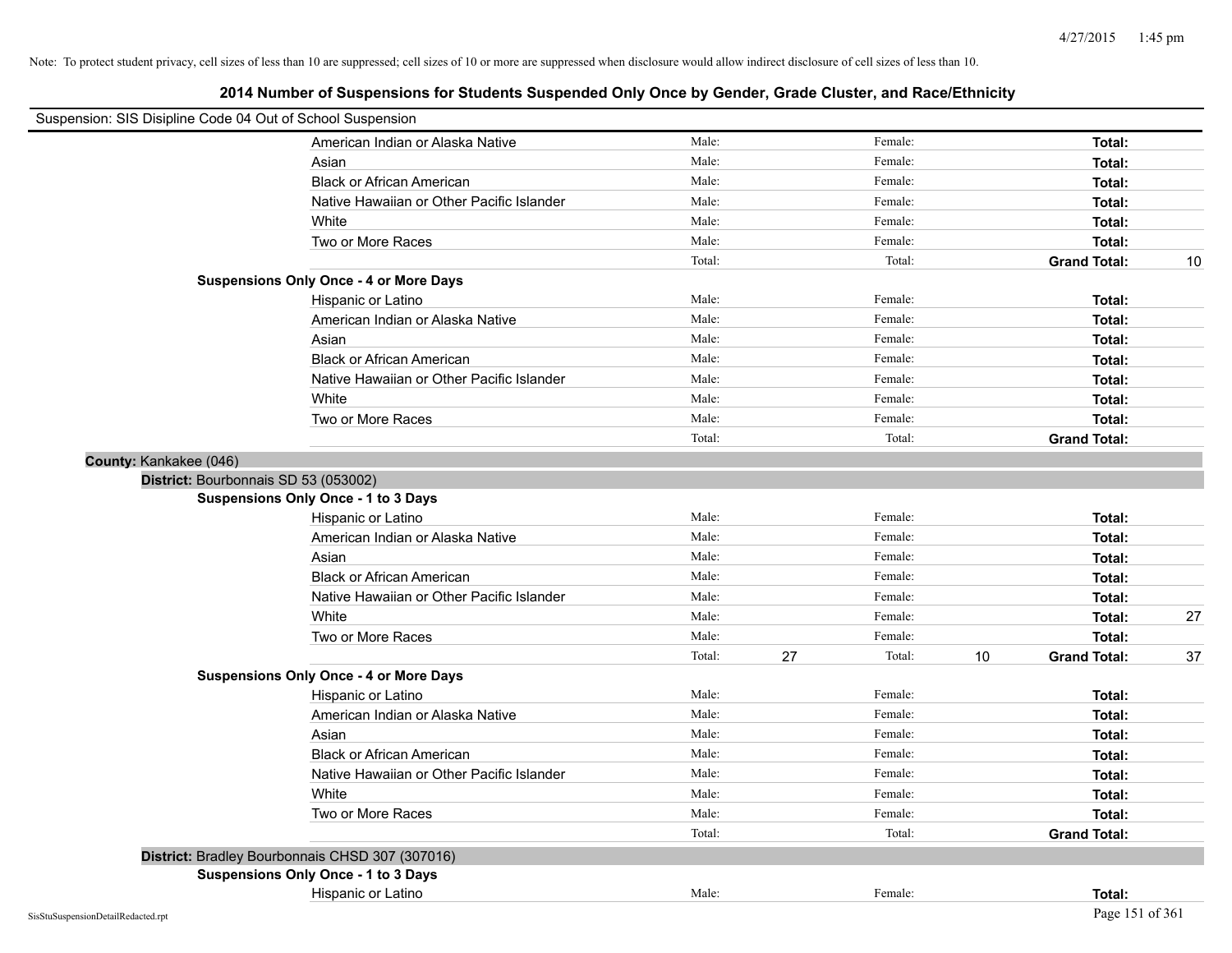|                                    | Suspension: SIS Disipline Code 04 Out of School Suspension |        |    |         |    |                     |    |
|------------------------------------|------------------------------------------------------------|--------|----|---------|----|---------------------|----|
|                                    | American Indian or Alaska Native                           | Male:  |    | Female: |    | Total:              |    |
|                                    | Asian                                                      | Male:  |    | Female: |    | Total:              |    |
|                                    | <b>Black or African American</b>                           | Male:  |    | Female: |    | Total:              |    |
|                                    | Native Hawaiian or Other Pacific Islander                  | Male:  |    | Female: |    | Total:              |    |
|                                    | White                                                      | Male:  | 27 | Female: | 12 | Total:              | 39 |
|                                    | Two or More Races                                          | Male:  |    | Female: |    | Total:              |    |
|                                    |                                                            | Total: |    | Total:  |    | <b>Grand Total:</b> | 59 |
|                                    | <b>Suspensions Only Once - 4 or More Days</b>              |        |    |         |    |                     |    |
|                                    | Hispanic or Latino                                         | Male:  |    | Female: |    | Total:              |    |
|                                    | American Indian or Alaska Native                           | Male:  |    | Female: |    | Total:              |    |
|                                    | Asian                                                      | Male:  |    | Female: |    | Total:              |    |
|                                    | <b>Black or African American</b>                           | Male:  | 11 | Female: | 10 | Total:              | 21 |
|                                    | Native Hawaiian or Other Pacific Islander                  | Male:  |    | Female: |    | Total:              |    |
|                                    | White                                                      | Male:  |    | Female: |    | Total:              | 24 |
|                                    | Two or More Races                                          | Male:  |    | Female: |    | Total:              |    |
|                                    |                                                            | Total: |    | Total:  |    | <b>Grand Total:</b> |    |
|                                    | District: Bradley SD 61 (061002)                           |        |    |         |    |                     |    |
|                                    | <b>Suspensions Only Once - 1 to 3 Days</b>                 |        |    |         |    |                     |    |
|                                    | Hispanic or Latino                                         | Male:  |    | Female: |    | Total:              |    |
|                                    | American Indian or Alaska Native                           | Male:  |    | Female: |    | Total:              |    |
|                                    | Asian                                                      | Male:  |    | Female: |    | Total:              |    |
|                                    | <b>Black or African American</b>                           | Male:  |    | Female: |    | Total:              |    |
|                                    | Native Hawaiian or Other Pacific Islander                  | Male:  |    | Female: |    | Total:              |    |
|                                    | White                                                      | Male:  |    | Female: |    | Total:              | 25 |
|                                    | Two or More Races                                          | Male:  |    | Female: |    | Total:              |    |
|                                    |                                                            | Total: |    | Total:  |    | <b>Grand Total:</b> | 44 |
|                                    | <b>Suspensions Only Once - 4 or More Days</b>              |        |    |         |    |                     |    |
|                                    | Hispanic or Latino                                         | Male:  |    | Female: |    | Total:              |    |
|                                    | American Indian or Alaska Native                           | Male:  |    | Female: |    | Total:              |    |
|                                    | Asian                                                      | Male:  |    | Female: |    | Total:              |    |
|                                    | <b>Black or African American</b>                           | Male:  |    | Female: |    | Total:              |    |
|                                    | Native Hawaiian or Other Pacific Islander                  | Male:  |    | Female: |    | Total:              |    |
|                                    | White                                                      | Male:  |    | Female: |    | Total:              |    |
|                                    | Two or More Races                                          | Male:  |    | Female: |    | Total:              |    |
|                                    |                                                            | Total: |    | Total:  |    | <b>Grand Total:</b> |    |
|                                    | District: Grant Park CUSD 6 (006026)                       |        |    |         |    |                     |    |
|                                    | <b>Suspensions Only Once - 1 to 3 Days</b>                 |        |    |         |    |                     |    |
|                                    | Hispanic or Latino                                         | Male:  |    | Female: |    | Total:              |    |
|                                    | American Indian or Alaska Native                           | Male:  |    | Female: |    | Total:              |    |
| SisStuSuspensionDetailRedacted.rpt |                                                            |        |    |         |    | Page 152 of 361     |    |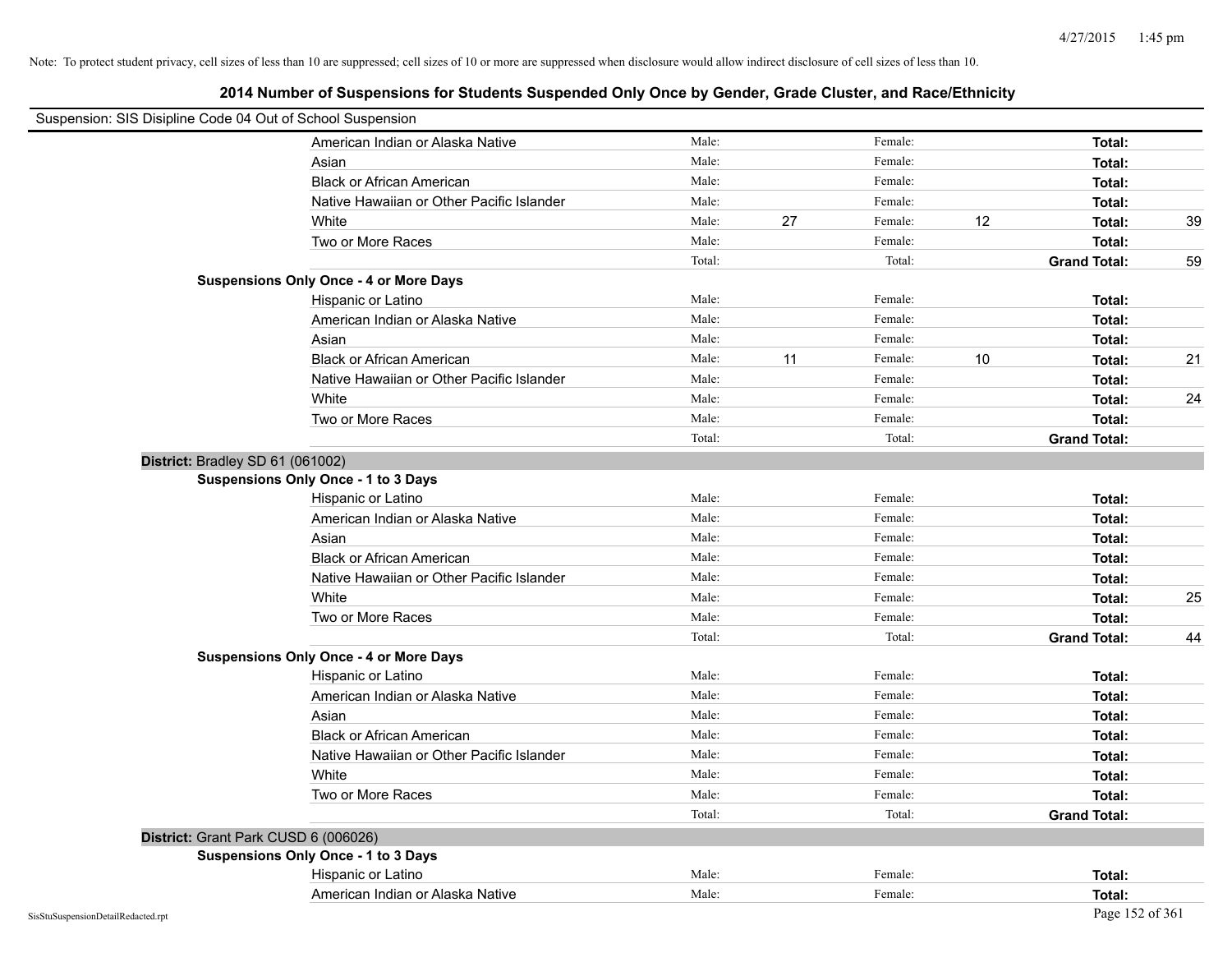| Suspension: SIS Disipline Code 04 Out of School Suspension |                                               |        |               |                     |    |
|------------------------------------------------------------|-----------------------------------------------|--------|---------------|---------------------|----|
|                                                            | Asian                                         | Male:  | Female:       | Total:              |    |
|                                                            | <b>Black or African American</b>              | Male:  | Female:       | Total:              |    |
|                                                            | Native Hawaiian or Other Pacific Islander     | Male:  | Female:       | Total:              |    |
|                                                            | White                                         | Male:  | Female:       | Total:              |    |
|                                                            | Two or More Races                             | Male:  | Female:       | Total:              |    |
|                                                            |                                               | Total: | Total:        | <b>Grand Total:</b> |    |
|                                                            | <b>Suspensions Only Once - 4 or More Days</b> |        |               |                     |    |
|                                                            | Hispanic or Latino                            | Male:  | Female:       | Total:              |    |
|                                                            | American Indian or Alaska Native              | Male:  | Female:       | Total:              |    |
|                                                            | Asian                                         | Male:  | Female:       | Total:              |    |
|                                                            | <b>Black or African American</b>              | Male:  | Female:       | Total:              |    |
|                                                            | Native Hawaiian or Other Pacific Islander     | Male:  | Female:       | Total:              |    |
|                                                            | White                                         | Male:  | Female:       | Total:              |    |
|                                                            | Two or More Races                             | Male:  | Female:       | Total:              |    |
|                                                            |                                               | Total: | Total:        | <b>Grand Total:</b> |    |
| District: Herscher CUSD 2 (002026)                         |                                               |        |               |                     |    |
|                                                            | Suspensions Only Once - 1 to 3 Days           |        |               |                     |    |
|                                                            | Hispanic or Latino                            | Male:  | Female:       | Total:              |    |
|                                                            | American Indian or Alaska Native              | Male:  | Female:       | Total:              |    |
|                                                            | Asian                                         | Male:  | Female:       | Total:              |    |
|                                                            | <b>Black or African American</b>              | Male:  | Female:       | Total:              |    |
|                                                            | Native Hawaiian or Other Pacific Islander     | Male:  | Female:       | Total:              |    |
|                                                            | White                                         | Male:  | Female:       | Total:              | 14 |
|                                                            | Two or More Races                             | Male:  | Female:       | Total:              |    |
|                                                            |                                               | Total: | Total:        | <b>Grand Total:</b> |    |
|                                                            | <b>Suspensions Only Once - 4 or More Days</b> |        |               |                     |    |
|                                                            | Hispanic or Latino                            | Male:  | Female:       | Total:              |    |
|                                                            | American Indian or Alaska Native              | Male:  | Female:       | Total:              |    |
|                                                            | Asian                                         | Male:  | Female:       | Total:              |    |
|                                                            | <b>Black or African American</b>              | Male:  | Female:       | Total:              |    |
|                                                            | Native Hawaiian or Other Pacific Islander     | Male:  | Female:       | Total:              |    |
|                                                            | White                                         | Male:  | Female:       | Total:              |    |
|                                                            | Two or More Races                             | Male:  | Female:       | Total:              |    |
|                                                            |                                               | Total: | Total:        | <b>Grand Total:</b> |    |
| District: Kankakee SD 111 (111025)                         |                                               |        |               |                     |    |
|                                                            | Suspensions Only Once - 1 to 3 Days           |        |               |                     |    |
|                                                            | Hispanic or Latino                            | Male:  | 20<br>Female: | 10<br>Total:        | 30 |
|                                                            | American Indian or Alaska Native              | Male:  | Female:       | Total:              |    |
|                                                            | Asian                                         | Male:  | Female:       | Total:              |    |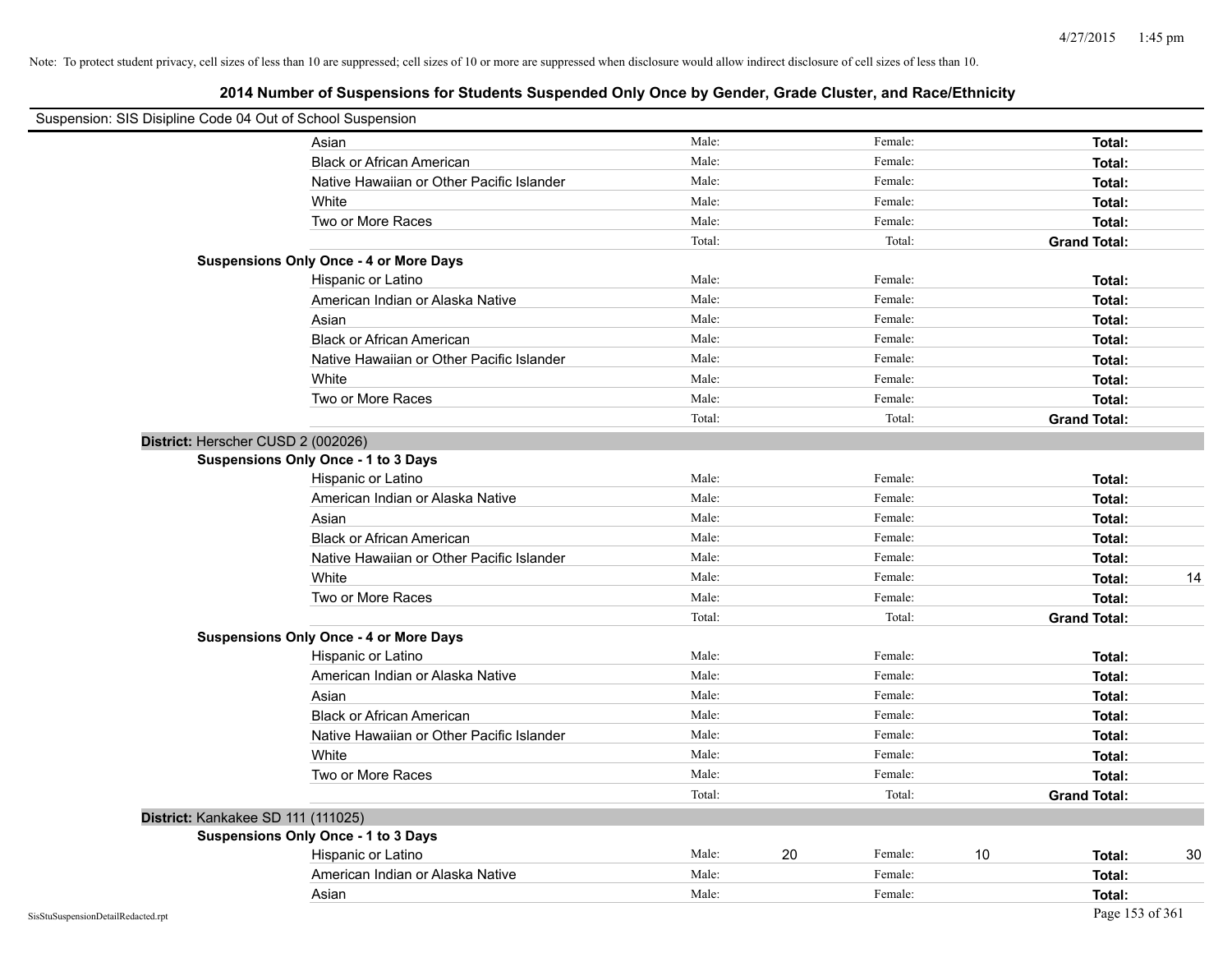|                                    | Suspension: SIS Disipline Code 04 Out of School Suspension |        |     |         |    |                     |     |
|------------------------------------|------------------------------------------------------------|--------|-----|---------|----|---------------------|-----|
|                                    | <b>Black or African American</b>                           | Male:  | 130 | Female: | 84 | Total:              | 214 |
|                                    | Native Hawaiian or Other Pacific Islander                  | Male:  |     | Female: |    | Total:              |     |
|                                    | White                                                      | Male:  | 33  | Female: | 13 | Total:              | 46  |
|                                    | Two or More Races                                          | Male:  |     | Female: |    | Total:              |     |
|                                    |                                                            | Total: |     | Total:  |    | <b>Grand Total:</b> |     |
|                                    | <b>Suspensions Only Once - 4 or More Days</b>              |        |     |         |    |                     |     |
|                                    | Hispanic or Latino                                         | Male:  |     | Female: |    | Total:              |     |
|                                    | American Indian or Alaska Native                           | Male:  |     | Female: |    | Total:              |     |
|                                    | Asian                                                      | Male:  |     | Female: |    | Total:              |     |
|                                    | <b>Black or African American</b>                           | Male:  | 26  | Female: | 24 | Total:              | 50  |
|                                    | Native Hawaiian or Other Pacific Islander                  | Male:  |     | Female: |    | Total:              |     |
|                                    | White                                                      | Male:  |     | Female: |    | Total:              |     |
|                                    | Two or More Races                                          | Male:  |     | Female: |    | Total:              |     |
|                                    |                                                            | Total: |     | Total:  |    | <b>Grand Total:</b> | 65  |
|                                    | District: Manteno CUSD 5 (005026)                          |        |     |         |    |                     |     |
|                                    | Suspensions Only Once - 1 to 3 Days                        |        |     |         |    |                     |     |
|                                    | Hispanic or Latino                                         | Male:  |     | Female: |    | Total:              |     |
|                                    | American Indian or Alaska Native                           | Male:  |     | Female: |    | Total:              |     |
|                                    | Asian                                                      | Male:  |     | Female: |    | Total:              |     |
|                                    | <b>Black or African American</b>                           | Male:  |     | Female: |    | Total:              |     |
|                                    | Native Hawaiian or Other Pacific Islander                  | Male:  |     | Female: |    | Total:              |     |
|                                    | White                                                      | Male:  |     | Female: |    | Total:              | 14  |
|                                    | Two or More Races                                          | Male:  |     | Female: |    | Total:              |     |
|                                    |                                                            | Total: |     | Total:  |    | <b>Grand Total:</b> |     |
|                                    | <b>Suspensions Only Once - 4 or More Days</b>              |        |     |         |    |                     |     |
|                                    | Hispanic or Latino                                         | Male:  |     | Female: |    | Total:              |     |
|                                    | American Indian or Alaska Native                           | Male:  |     | Female: |    | Total:              |     |
|                                    | Asian                                                      | Male:  |     | Female: |    | Total:              |     |
|                                    | <b>Black or African American</b>                           | Male:  |     | Female: |    | Total:              |     |
|                                    | Native Hawaiian or Other Pacific Islander                  | Male:  |     | Female: |    | Total:              |     |
|                                    | White                                                      | Male:  |     | Female: |    | Total:              |     |
|                                    | Two or More Races                                          | Male:  |     | Female: |    | Total:              |     |
|                                    |                                                            | Total: |     | Total:  |    | <b>Grand Total:</b> |     |
|                                    | District: Momence CUSD 1 (001026)                          |        |     |         |    |                     |     |
|                                    | <b>Suspensions Only Once - 1 to 3 Days</b>                 |        |     |         |    |                     |     |
|                                    | Hispanic or Latino                                         | Male:  |     | Female: |    | Total:              |     |
|                                    | American Indian or Alaska Native                           | Male:  |     | Female: |    | Total:              |     |
|                                    | Asian                                                      | Male:  |     | Female: |    | Total:              |     |
|                                    | <b>Black or African American</b>                           | Male:  |     | Female: |    | Total:              | 14  |
| SisStuSuspensionDetailRedacted.rpt |                                                            |        |     |         |    | Page 154 of 361     |     |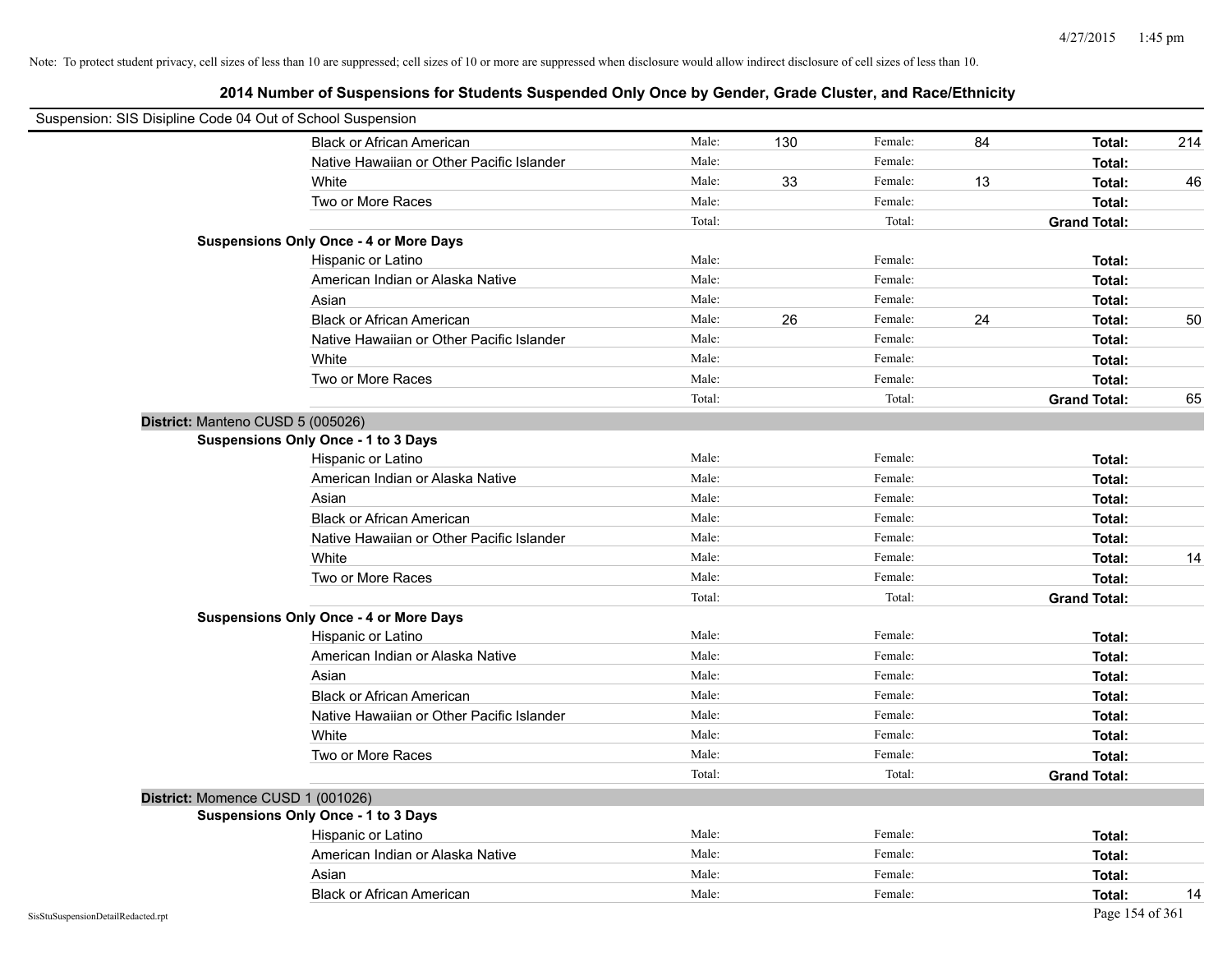| Suspension: SIS Disipline Code 04 Out of School Suspension |                                               |        |         |                     |    |
|------------------------------------------------------------|-----------------------------------------------|--------|---------|---------------------|----|
|                                                            | Native Hawaiian or Other Pacific Islander     | Male:  | Female: | Total:              |    |
|                                                            | White                                         | Male:  | Female: | Total:              |    |
|                                                            | Two or More Races                             | Male:  | Female: | Total:              |    |
|                                                            |                                               | Total: | Total:  | <b>Grand Total:</b> |    |
|                                                            | District: Pembroke CCSD 259 (259004)          |        |         |                     |    |
|                                                            | <b>Suspensions Only Once - 1 to 3 Days</b>    |        |         |                     |    |
|                                                            | Hispanic or Latino                            | Male:  | Female: | Total:              |    |
|                                                            | American Indian or Alaska Native              | Male:  | Female: | Total:              |    |
|                                                            | Asian                                         | Male:  | Female: | Total:              |    |
|                                                            | <b>Black or African American</b>              | Male:  | Female: | Total:              | 11 |
|                                                            | Native Hawaiian or Other Pacific Islander     | Male:  | Female: | Total:              |    |
|                                                            | White                                         | Male:  | Female: | Total:              |    |
|                                                            | Two or More Races                             | Male:  | Female: | Total:              |    |
|                                                            |                                               | Total: | Total:  | <b>Grand Total:</b> |    |
| District: St Anne CCSD 256 (256004)                        |                                               |        |         |                     |    |
|                                                            | Suspensions Only Once - 1 to 3 Days           |        |         |                     |    |
|                                                            | Hispanic or Latino                            | Male:  | Female: | Total:              |    |
|                                                            | American Indian or Alaska Native              | Male:  | Female: | Total:              |    |
|                                                            | Asian                                         | Male:  | Female: | Total:              |    |
|                                                            | <b>Black or African American</b>              | Male:  | Female: | Total:              |    |
|                                                            | Native Hawaiian or Other Pacific Islander     | Male:  | Female: | Total:              |    |
|                                                            | White                                         | Male:  | Female: | Total:              |    |
|                                                            | Two or More Races                             | Male:  | Female: | Total:              |    |
|                                                            |                                               | Total: | Total:  | <b>Grand Total:</b> | 12 |
| District: St Anne CHSD 302 (302016)                        |                                               |        |         |                     |    |
|                                                            | <b>Suspensions Only Once - 1 to 3 Days</b>    |        |         |                     |    |
|                                                            | Hispanic or Latino                            | Male:  | Female: | Total:              |    |
|                                                            | American Indian or Alaska Native              | Male:  | Female: | Total:              |    |
|                                                            | Asian                                         | Male:  | Female: | Total:              |    |
|                                                            | <b>Black or African American</b>              | Male:  | Female: | Total:              | 13 |
|                                                            | Native Hawaiian or Other Pacific Islander     | Male:  | Female: | Total:              |    |
|                                                            | White                                         | Male:  | Female: | Total:              |    |
|                                                            | Two or More Races                             | Male:  | Female: | Total:              |    |
|                                                            |                                               | Total: | Total:  | <b>Grand Total:</b> | 24 |
|                                                            | <b>Suspensions Only Once - 4 or More Days</b> |        |         |                     |    |
|                                                            | Hispanic or Latino                            | Male:  | Female: | Total:              |    |
|                                                            | American Indian or Alaska Native              | Male:  | Female: | Total:              |    |
|                                                            | Asian                                         | Male:  | Female: | Total:              |    |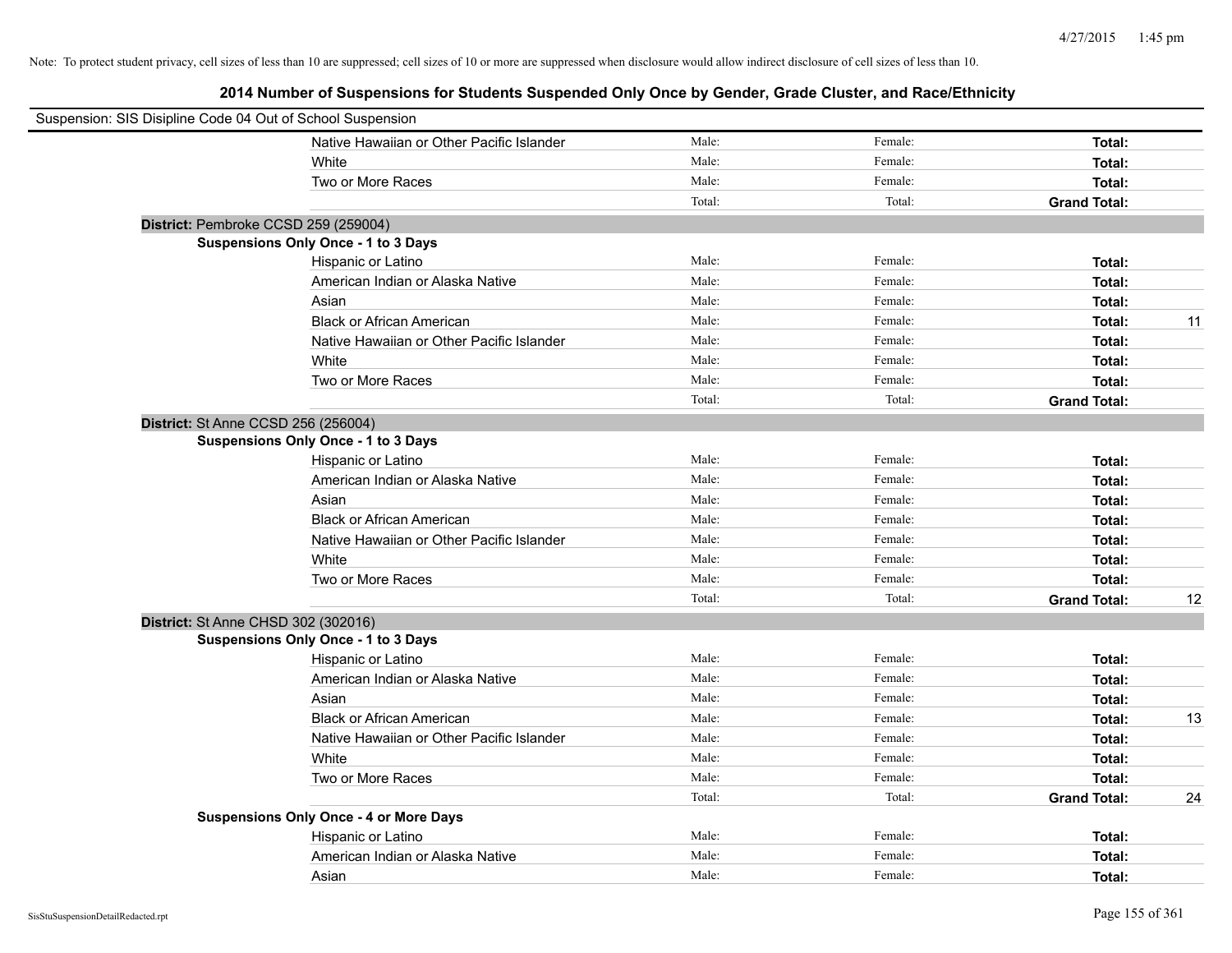| Suspension: SIS Disipline Code 04 Out of School Suspension |                                               |        |         |                     |
|------------------------------------------------------------|-----------------------------------------------|--------|---------|---------------------|
|                                                            | <b>Black or African American</b>              | Male:  | Female: | Total:              |
|                                                            | Native Hawaiian or Other Pacific Islander     | Male:  | Female: | Total:              |
|                                                            | White                                         | Male:  | Female: | Total:              |
|                                                            | Two or More Races                             | Male:  | Female: | Total:              |
|                                                            |                                               | Total: | Total:  | <b>Grand Total:</b> |
| District: St George CCSD 258 (258004)                      |                                               |        |         |                     |
|                                                            | Suspensions Only Once - 1 to 3 Days           |        |         |                     |
|                                                            | Hispanic or Latino                            | Male:  | Female: | Total:              |
|                                                            | American Indian or Alaska Native              | Male:  | Female: | Total:              |
|                                                            | Asian                                         | Male:  | Female: | Total:              |
|                                                            | <b>Black or African American</b>              | Male:  | Female: | Total:              |
|                                                            | Native Hawaiian or Other Pacific Islander     | Male:  | Female: | Total:              |
|                                                            | White                                         | Male:  | Female: | Total:              |
|                                                            | Two or More Races                             | Male:  | Female: | Total:              |
|                                                            |                                               | Total: | Total:  | <b>Grand Total:</b> |
|                                                            | <b>Suspensions Only Once - 4 or More Days</b> |        |         |                     |
|                                                            | Hispanic or Latino                            | Male:  | Female: | Total:              |
|                                                            | American Indian or Alaska Native              | Male:  | Female: | Total:              |
|                                                            | Asian                                         | Male:  | Female: | Total:              |
|                                                            | <b>Black or African American</b>              | Male:  | Female: | Total:              |
|                                                            | Native Hawaiian or Other Pacific Islander     | Male:  | Female: | Total:              |
|                                                            | White                                         | Male:  | Female: | Total:              |
|                                                            | Two or More Races                             | Male:  | Female: | Total:              |
|                                                            |                                               | Total: | Total:  | <b>Grand Total:</b> |
| County: Non-Public School (000)                            |                                               |        |         |                     |
| District: Iroquois/Kankakee ROE (000000)                   |                                               |        |         |                     |
|                                                            | <b>Suspensions Only Once - 1 to 3 Days</b>    |        |         |                     |
|                                                            | Hispanic or Latino                            | Male:  | Female: | Total:              |
|                                                            | American Indian or Alaska Native              | Male:  | Female: | Total:              |
|                                                            | Asian                                         | Male:  | Female: | Total:              |
|                                                            | <b>Black or African American</b>              | Male:  | Female: | Total:              |
|                                                            | Native Hawaiian or Other Pacific Islander     | Male:  | Female: | Total:              |
|                                                            | White                                         | Male:  | Female: | Total:              |
|                                                            | Two or More Races                             | Male:  | Female: | Total:              |
|                                                            |                                               | Total: | Total:  | <b>Grand Total:</b> |
| District: Non-Public School (0000)                         |                                               |        |         |                     |
|                                                            | Suspensions Only Once - 1 to 3 Days           |        |         |                     |
|                                                            | Hispanic or Latino                            | Male:  | Female: | Total:              |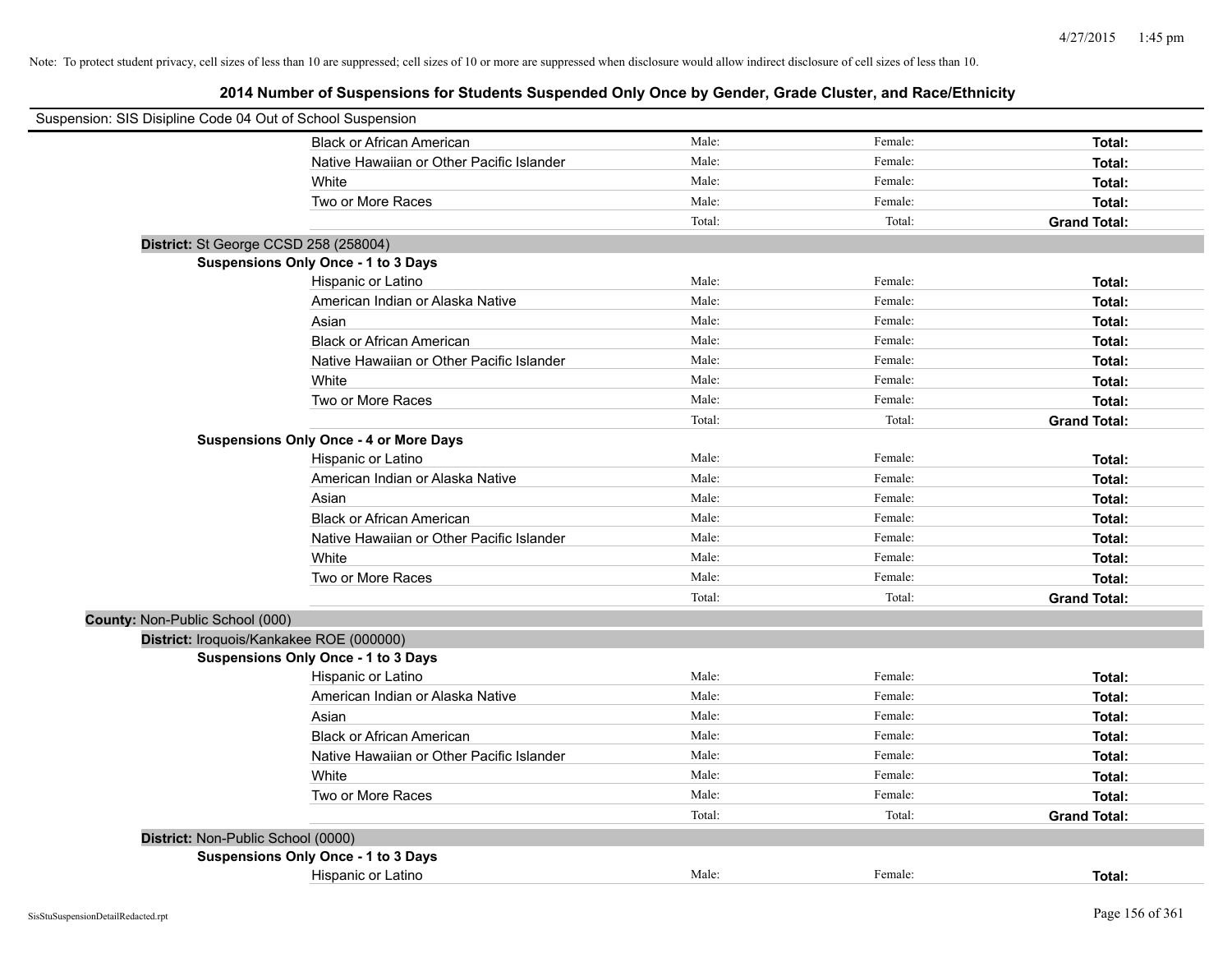**2014 Number of Suspensions for Students Suspended Only Once by Gender, Grade Cluster, and Race/Ethnicity**

| Suspension: SIS Disipline Code 04 Out of School Suspension      |                                               |        |    |         |    |                     |    |
|-----------------------------------------------------------------|-----------------------------------------------|--------|----|---------|----|---------------------|----|
|                                                                 | American Indian or Alaska Native              | Male:  |    | Female: |    | Total:              |    |
|                                                                 | Asian                                         | Male:  |    | Female: |    | Total:              |    |
|                                                                 | <b>Black or African American</b>              | Male:  |    | Female: |    | Total:              |    |
|                                                                 | Native Hawaiian or Other Pacific Islander     | Male:  |    | Female: |    | Total:              |    |
|                                                                 | White                                         | Male:  |    | Female: |    | Total:              |    |
|                                                                 | Two or More Races                             | Male:  |    | Female: |    | Total:              |    |
|                                                                 |                                               | Total: |    | Total:  |    | <b>Grand Total:</b> |    |
|                                                                 | <b>Suspensions Only Once - 4 or More Days</b> |        |    |         |    |                     |    |
|                                                                 | Hispanic or Latino                            | Male:  |    | Female: |    | Total:              |    |
|                                                                 | American Indian or Alaska Native              | Male:  |    | Female: |    | Total:              |    |
|                                                                 | Asian                                         | Male:  |    | Female: |    | Total:              |    |
|                                                                 | <b>Black or African American</b>              | Male:  |    | Female: |    | Total:              |    |
|                                                                 | Native Hawaiian or Other Pacific Islander     | Male:  |    | Female: |    | Total:              |    |
|                                                                 | White                                         | Male:  |    | Female: |    | Total:              |    |
|                                                                 | Two or More Races                             | Male:  |    | Female: |    | Total:              |    |
|                                                                 |                                               | Total: |    | Total:  |    | <b>Grand Total:</b> |    |
| County: Jackson (039)<br>District: Carbondale CHSD 165 (165016) |                                               |        |    |         |    |                     |    |
|                                                                 | Suspensions Only Once - 1 to 3 Days           |        |    |         |    |                     |    |
|                                                                 | Hispanic or Latino                            | Male:  |    | Female: |    | Total:              |    |
|                                                                 | American Indian or Alaska Native              | Male:  |    | Female: |    | Total:              |    |
|                                                                 | Asian                                         | Male:  |    | Female: |    | Total:              |    |
|                                                                 | <b>Black or African American</b>              | Male:  | 16 | Female: | 11 | Total:              | 27 |
|                                                                 | Native Hawaiian or Other Pacific Islander     | Male:  |    | Female: |    | Total:              |    |
|                                                                 | White                                         | Male:  |    | Female: |    | Total:              |    |
|                                                                 | Two or More Races                             | Male:  |    | Female: |    | Total:              |    |
|                                                                 |                                               | Total: |    | Total:  |    | <b>Grand Total:</b> | 39 |
|                                                                 | <b>Suspensions Only Once - 4 or More Days</b> |        |    |         |    |                     |    |
|                                                                 | Hispanic or Latino                            | Male:  |    | Female: |    | Total:              |    |
|                                                                 | American Indian or Alaska Native              | Male:  |    | Female: |    | Total:              |    |
|                                                                 | Asian                                         | Male:  |    | Female: |    | Total:              |    |
|                                                                 | <b>Black or African American</b>              | Male:  |    | Female: |    | Total:              | 13 |
|                                                                 | Native Hawaiian or Other Pacific Islander     | Male:  |    | Female: |    | Total:              |    |
|                                                                 | White                                         | Male:  |    | Female: |    | Total:              |    |
|                                                                 | Two or More Races                             | Male:  |    | Female: |    | Total:              |    |
|                                                                 |                                               | Total: |    | Total:  |    | <b>Grand Total:</b> |    |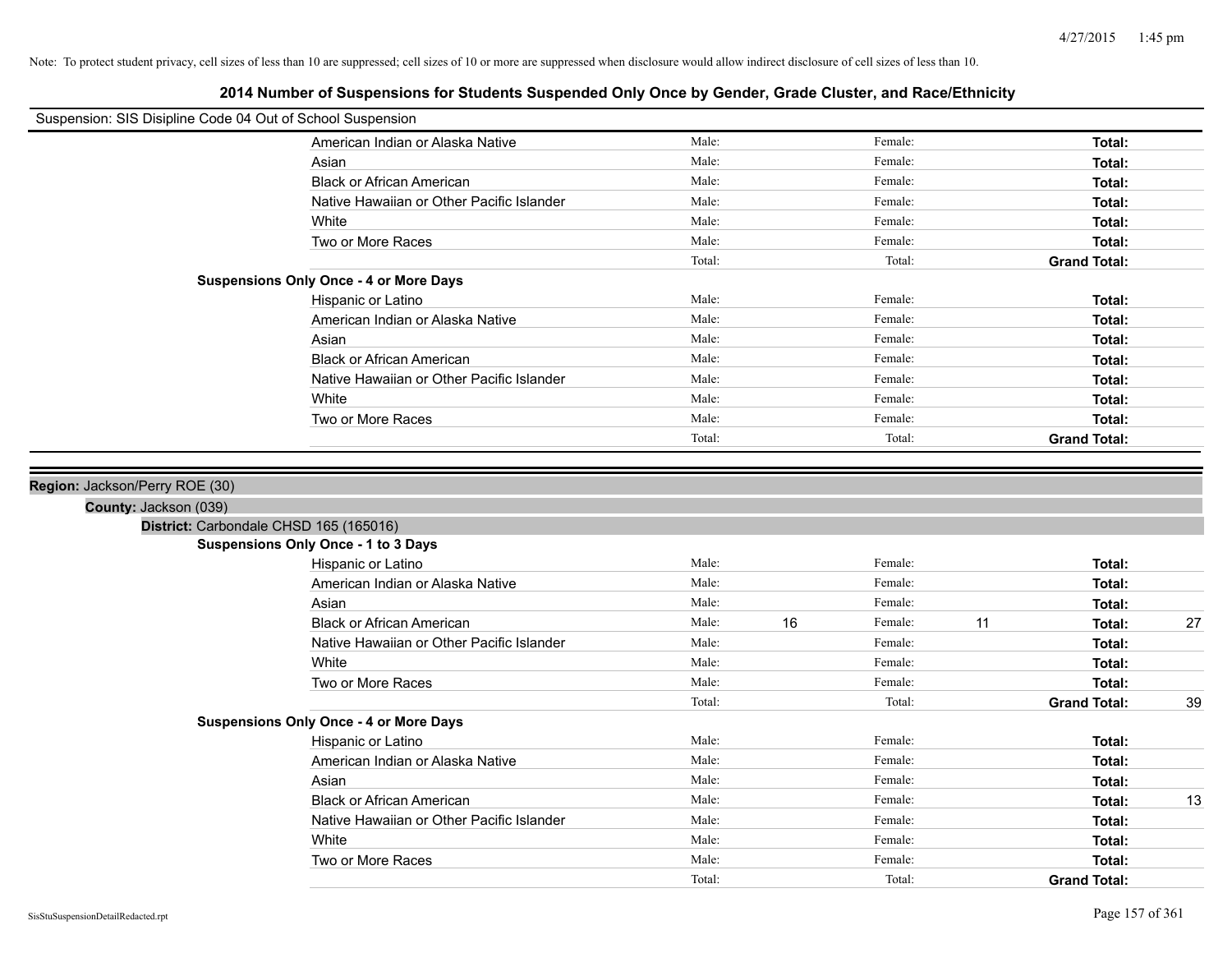| Suspension: SIS Disipline Code 04 Out of School Suspension |                                               |        |         |                     |
|------------------------------------------------------------|-----------------------------------------------|--------|---------|---------------------|
|                                                            | District: Carbondale ESD 95 (095002)          |        |         |                     |
|                                                            | Suspensions Only Once - 1 to 3 Days           |        |         |                     |
|                                                            | Hispanic or Latino                            | Male:  | Female: | Total:              |
|                                                            | American Indian or Alaska Native              | Male:  | Female: | Total:              |
|                                                            | Asian                                         | Male:  | Female: | Total:              |
|                                                            | <b>Black or African American</b>              | Male:  | Female: | 19<br>Total:        |
|                                                            | Native Hawaiian or Other Pacific Islander     | Male:  | Female: | Total:              |
|                                                            | White                                         | Male:  | Female: | Total:              |
|                                                            | Two or More Races                             | Male:  | Female: | Total:              |
|                                                            |                                               | Total: | Total:  | <b>Grand Total:</b> |
|                                                            | <b>Suspensions Only Once - 4 or More Days</b> |        |         |                     |
|                                                            | Hispanic or Latino                            | Male:  | Female: | Total:              |
|                                                            | American Indian or Alaska Native              | Male:  | Female: | Total:              |
|                                                            | Asian                                         | Male:  | Female: | Total:              |
|                                                            | <b>Black or African American</b>              | Male:  | Female: | Total:              |
|                                                            | Native Hawaiian or Other Pacific Islander     | Male:  | Female: | Total:              |
|                                                            | White                                         | Male:  | Female: | Total:              |
|                                                            | Two or More Races                             | Male:  | Female: | Total:              |
|                                                            |                                               | Total: | Total:  | <b>Grand Total:</b> |
|                                                            | District: Elverado CUSD 196 (196026)          |        |         |                     |
|                                                            | Suspensions Only Once - 1 to 3 Days           |        |         |                     |
|                                                            | Hispanic or Latino                            | Male:  | Female: | Total:              |
|                                                            | American Indian or Alaska Native              | Male:  | Female: | Total:              |
|                                                            | Asian                                         | Male:  | Female: | Total:              |
|                                                            | <b>Black or African American</b>              | Male:  | Female: | Total:              |
|                                                            | Native Hawaiian or Other Pacific Islander     | Male:  | Female: | Total:              |
|                                                            | White                                         | Male:  | Female: | 12<br>Total:        |
|                                                            | Two or More Races                             | Male:  | Female: | Total:              |
|                                                            |                                               | Total: | Total:  | <b>Grand Total:</b> |
|                                                            | District: Giant City CCSD 130 (130004)        |        |         |                     |
|                                                            | <b>Suspensions Only Once - 1 to 3 Days</b>    |        |         |                     |
|                                                            | Hispanic or Latino                            | Male:  | Female: | Total:              |
|                                                            | American Indian or Alaska Native              | Male:  | Female: | Total:              |
|                                                            | Asian                                         | Male:  | Female: | Total:              |
|                                                            | <b>Black or African American</b>              | Male:  | Female: | Total:              |
|                                                            | Native Hawaiian or Other Pacific Islander     | Male:  | Female: | Total:              |
|                                                            | White                                         | Male:  | Female: | Total:              |
|                                                            | Two or More Races                             | Male:  | Female: | Total:              |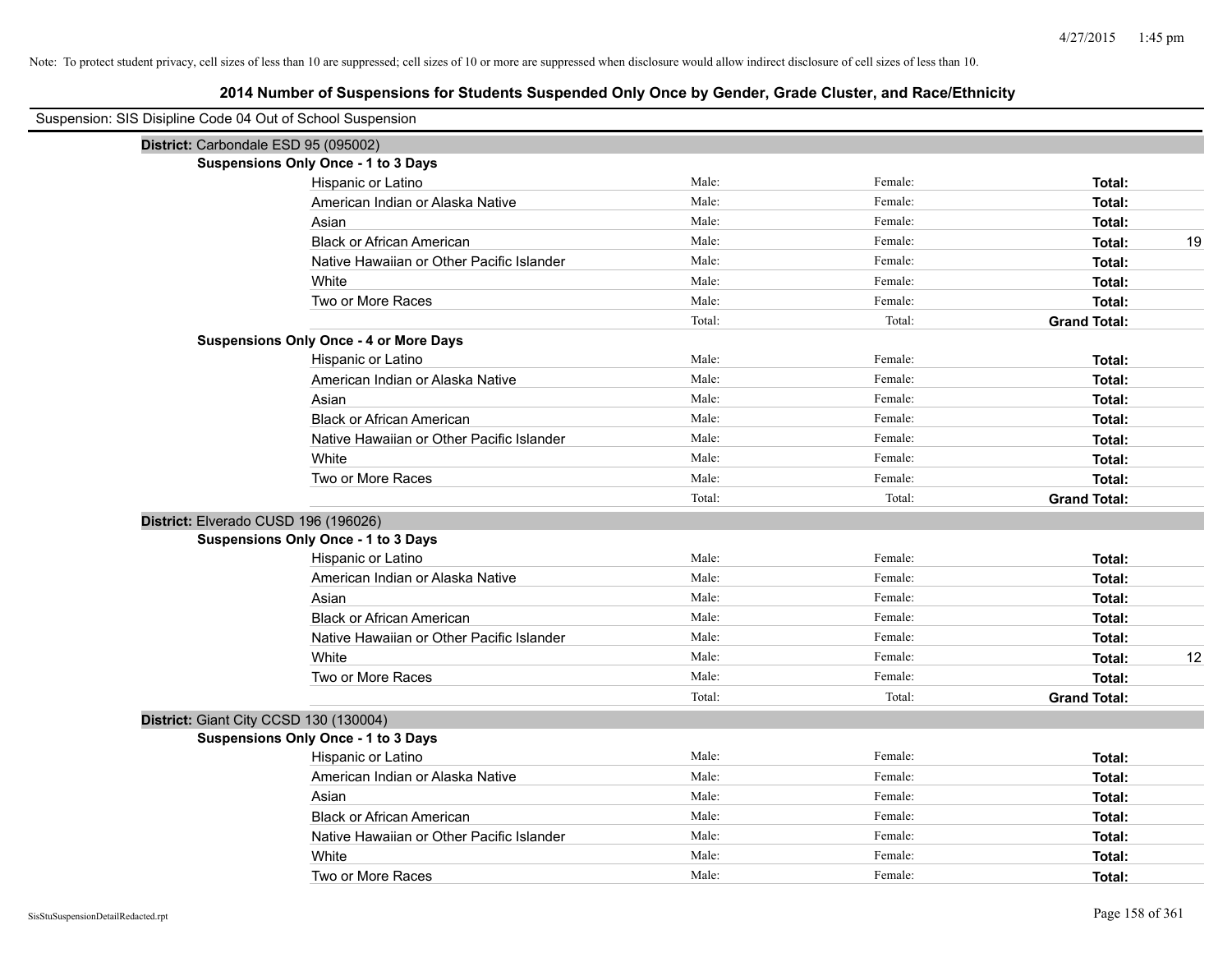| Suspension: SIS Disipline Code 04 Out of School Suspension |                                               |        |    |         |    |                     |    |
|------------------------------------------------------------|-----------------------------------------------|--------|----|---------|----|---------------------|----|
|                                                            |                                               | Total: |    | Total:  |    | <b>Grand Total:</b> |    |
|                                                            | <b>Suspensions Only Once - 4 or More Days</b> |        |    |         |    |                     |    |
|                                                            | Hispanic or Latino                            | Male:  |    | Female: |    | Total:              |    |
|                                                            | American Indian or Alaska Native              | Male:  |    | Female: |    | Total:              |    |
|                                                            | Asian                                         | Male:  |    | Female: |    | Total:              |    |
|                                                            | <b>Black or African American</b>              | Male:  |    | Female: |    | Total:              |    |
|                                                            | Native Hawaiian or Other Pacific Islander     | Male:  |    | Female: |    | Total:              |    |
|                                                            | White                                         | Male:  |    | Female: |    | Total:              |    |
|                                                            | Two or More Races                             | Male:  |    | Female: |    | <b>Total:</b>       |    |
|                                                            |                                               | Total: |    | Total:  |    | <b>Grand Total:</b> |    |
|                                                            | District: Murphysboro CUSD 186 (186026)       |        |    |         |    |                     |    |
|                                                            | Suspensions Only Once - 1 to 3 Days           |        |    |         |    |                     |    |
|                                                            | Hispanic or Latino                            | Male:  |    | Female: |    | Total:              |    |
|                                                            | American Indian or Alaska Native              | Male:  |    | Female: |    | Total:              |    |
|                                                            | Asian                                         | Male:  |    | Female: |    | Total:              |    |
|                                                            | <b>Black or African American</b>              | Male:  |    | Female: |    | Total:              |    |
|                                                            | Native Hawaiian or Other Pacific Islander     | Male:  |    | Female: |    | Total:              |    |
|                                                            | White                                         | Male:  |    | Female: |    | Total:              |    |
|                                                            | Two or More Races                             | Male:  | 52 | Female: | 21 | Total:              | 73 |
|                                                            |                                               | Total: |    | Total:  |    | <b>Grand Total:</b> | 83 |
|                                                            | <b>Suspensions Only Once - 4 or More Days</b> |        |    |         |    |                     |    |
|                                                            | Hispanic or Latino                            | Male:  |    | Female: |    | Total:              |    |
|                                                            | American Indian or Alaska Native              | Male:  |    | Female: |    | Total:              |    |
|                                                            | Asian                                         | Male:  |    | Female: |    | Total:              |    |
|                                                            | <b>Black or African American</b>              | Male:  |    | Female: |    | Total:              |    |
|                                                            | Native Hawaiian or Other Pacific Islander     | Male:  |    | Female: |    | Total:              |    |
|                                                            | White                                         | Male:  |    | Female: |    | Total:              |    |
|                                                            | Two or More Races                             | Male:  |    | Female: |    | Total:              |    |
|                                                            |                                               | Total: |    | Total:  |    | <b>Grand Total:</b> | 10 |
| District: Trico CUSD 176 (176026)                          |                                               |        |    |         |    |                     |    |
|                                                            | Suspensions Only Once - 1 to 3 Days           |        |    |         |    |                     |    |
|                                                            | Hispanic or Latino                            | Male:  |    | Female: |    | Total:              |    |
|                                                            | American Indian or Alaska Native              | Male:  |    | Female: |    | Total:              |    |
|                                                            | Asian                                         | Male:  |    | Female: |    | Total:              |    |
|                                                            | <b>Black or African American</b>              | Male:  |    | Female: |    | Total:              |    |
|                                                            | Native Hawaiian or Other Pacific Islander     | Male:  |    | Female: |    | Total:              |    |
|                                                            | White                                         | Male:  |    | Female: |    | Total:              | 31 |
|                                                            | Two or More Races                             | Male:  |    | Female: |    | Total:              |    |
|                                                            |                                               | Total: |    | Total:  |    | <b>Grand Total:</b> |    |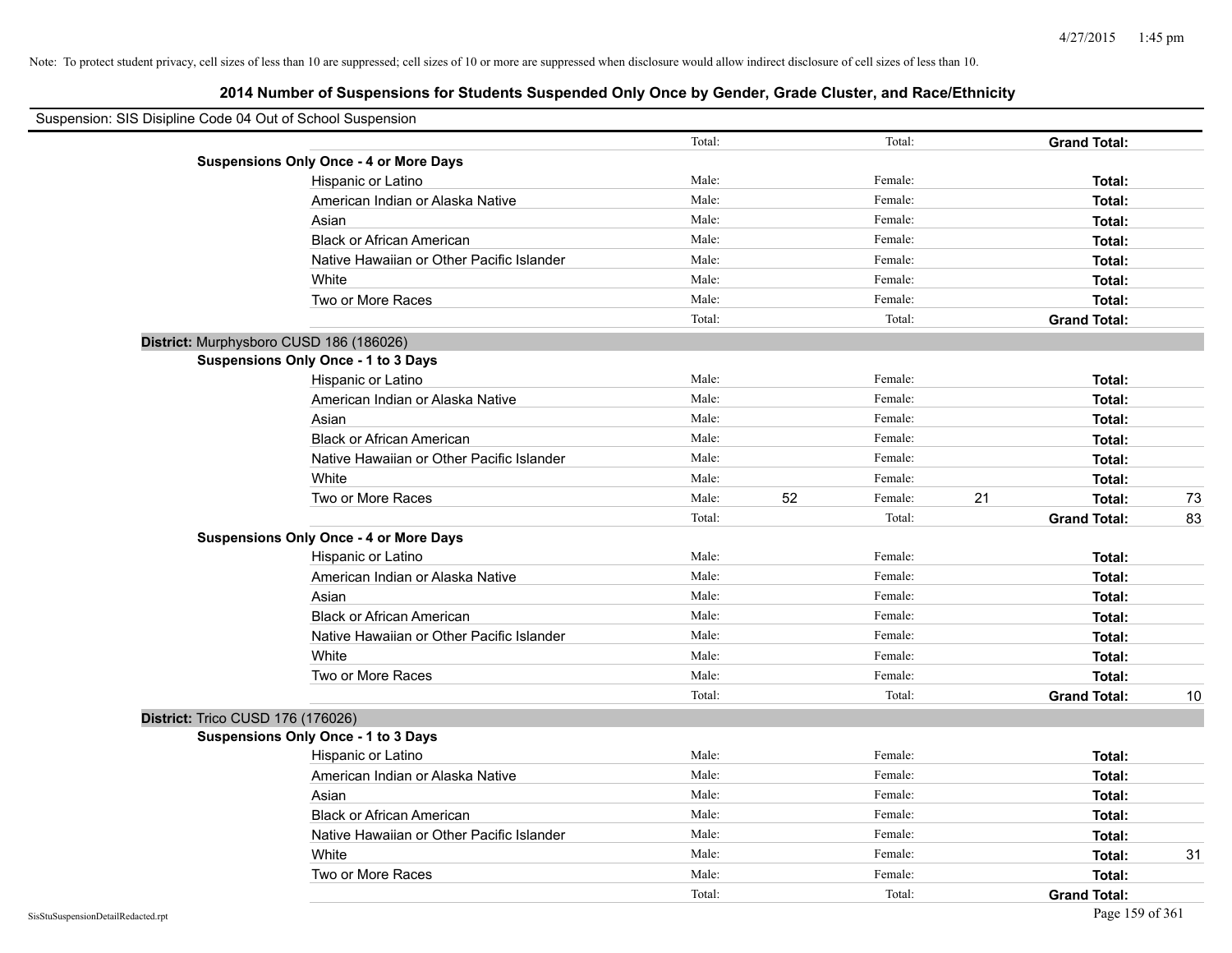| Suspension: SIS Disipline Code 04 Out of School Suspension |                                                   |        |         |                     |
|------------------------------------------------------------|---------------------------------------------------|--------|---------|---------------------|
|                                                            | <b>Suspensions Only Once - 4 or More Days</b>     |        |         |                     |
|                                                            | Hispanic or Latino                                | Male:  | Female: | Total:              |
|                                                            | American Indian or Alaska Native                  | Male:  | Female: | Total:              |
|                                                            | Asian                                             | Male:  | Female: | Total:              |
|                                                            | <b>Black or African American</b>                  | Male:  | Female: | Total:              |
|                                                            | Native Hawaiian or Other Pacific Islander         | Male:  | Female: | Total:              |
|                                                            | White                                             | Male:  | Female: | Total:              |
|                                                            | Two or More Races                                 | Male:  | Female: | Total:              |
|                                                            |                                                   | Total: | Total:  | <b>Grand Total:</b> |
|                                                            | District: Tri-County Sp Ed Jnt Agreement (186061) |        |         |                     |
|                                                            | <b>Suspensions Only Once - 1 to 3 Days</b>        |        |         |                     |
|                                                            | Hispanic or Latino                                | Male:  | Female: | Total:              |
|                                                            | American Indian or Alaska Native                  | Male:  | Female: | Total:              |
|                                                            | Asian                                             | Male:  | Female: | Total:              |
|                                                            | <b>Black or African American</b>                  | Male:  | Female: | Total:              |
|                                                            | Native Hawaiian or Other Pacific Islander         | Male:  | Female: | Total:              |
|                                                            | White                                             | Male:  | Female: | Total:              |
|                                                            | Two or More Races                                 | Male:  | Female: | Total:              |
|                                                            |                                                   | Total: | Total:  | <b>Grand Total:</b> |
|                                                            | District: Unity Point CCSD 140 (140004)           |        |         |                     |
|                                                            | Suspensions Only Once - 1 to 3 Days               |        |         |                     |
|                                                            | Hispanic or Latino                                | Male:  | Female: | Total:              |
|                                                            | American Indian or Alaska Native                  | Male:  | Female: | Total:              |
|                                                            | Asian                                             | Male:  | Female: | Total:              |
|                                                            | <b>Black or African American</b>                  | Male:  | Female: | Total:              |
|                                                            | Native Hawaiian or Other Pacific Islander         | Male:  | Female: | Total:              |
|                                                            | White                                             | Male:  | Female: | Total:              |
|                                                            | Two or More Races                                 | Male:  | Female: | Total:              |
|                                                            |                                                   | Total: | Total:  | <b>Grand Total:</b> |
| County: Perry (073)                                        |                                                   |        |         |                     |
| District: CCSD 204 (204004)                                |                                                   |        |         |                     |
|                                                            | <b>Suspensions Only Once - 1 to 3 Days</b>        |        |         |                     |
|                                                            | Hispanic or Latino                                | Male:  | Female: | Total:              |
|                                                            | American Indian or Alaska Native                  | Male:  | Female: | Total:              |
|                                                            | Asian                                             | Male:  | Female: | Total:              |
|                                                            | <b>Black or African American</b>                  | Male:  | Female: | Total:              |
|                                                            | Native Hawaiian or Other Pacific Islander         | Male:  | Female: | Total:              |
|                                                            | White                                             | Male:  | Female: | Total:              |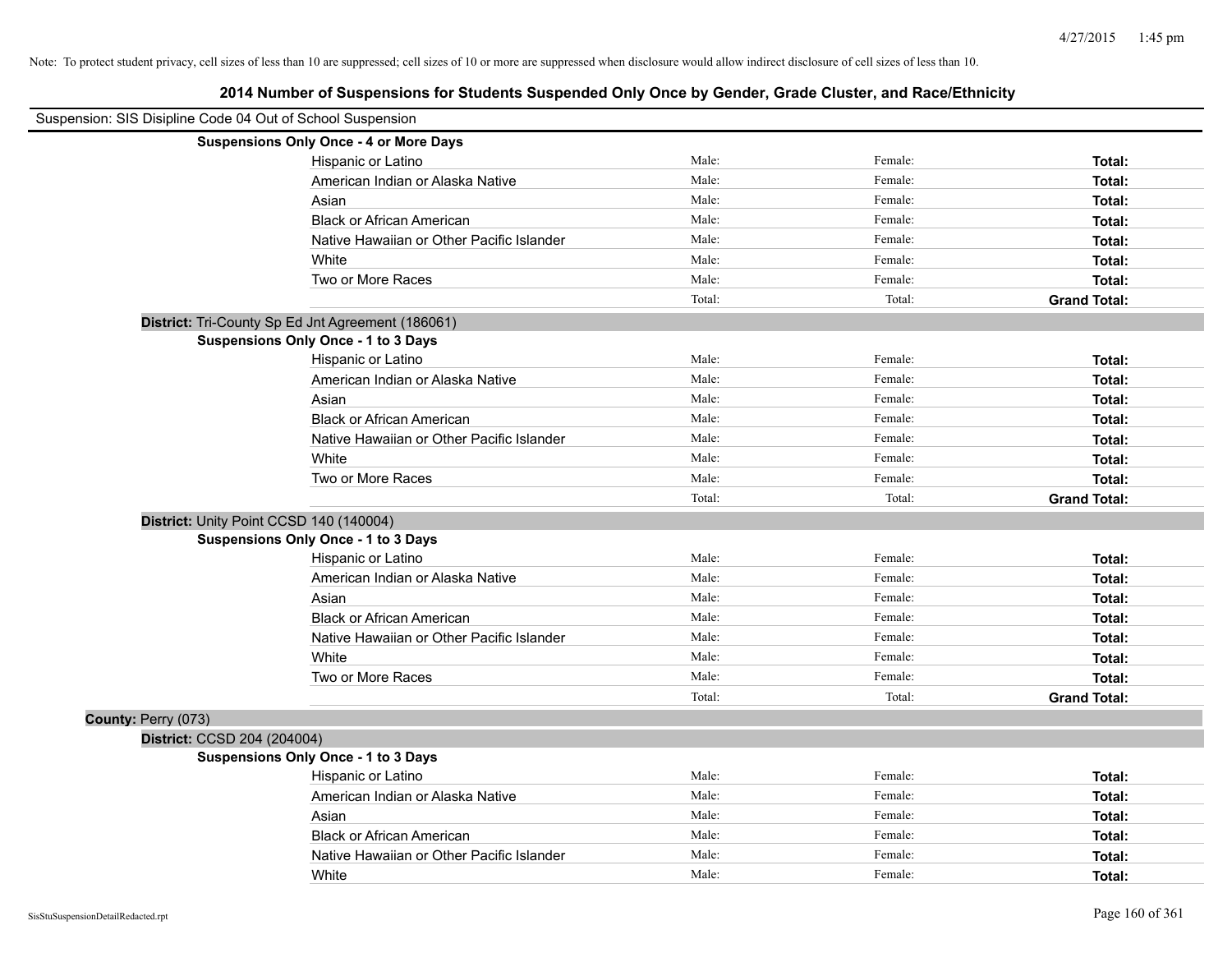| Suspension: SIS Disipline Code 04 Out of School Suspension |                                               |        |         |                     |    |
|------------------------------------------------------------|-----------------------------------------------|--------|---------|---------------------|----|
|                                                            | Two or More Races                             | Male:  | Female: | Total:              |    |
|                                                            |                                               | Total: | Total:  | <b>Grand Total:</b> |    |
| District: Duquoin CUSD 300 (300026)                        |                                               |        |         |                     |    |
|                                                            | Suspensions Only Once - 1 to 3 Days           |        |         |                     |    |
|                                                            | Hispanic or Latino                            | Male:  | Female: | Total:              |    |
|                                                            | American Indian or Alaska Native              | Male:  | Female: | Total:              |    |
|                                                            | Asian                                         | Male:  | Female: | Total:              |    |
|                                                            | <b>Black or African American</b>              | Male:  | Female: | Total:              |    |
|                                                            | Native Hawaiian or Other Pacific Islander     | Male:  | Female: | Total:              |    |
|                                                            | White                                         | Male:  | Female: | Total:              |    |
|                                                            | Two or More Races                             | Male:  | Female: | Total:              |    |
|                                                            |                                               | Total: | Total:  | <b>Grand Total:</b> | 12 |
|                                                            | <b>Suspensions Only Once - 4 or More Days</b> |        |         |                     |    |
|                                                            | Hispanic or Latino                            | Male:  | Female: | Total:              |    |
|                                                            | American Indian or Alaska Native              | Male:  | Female: | Total:              |    |
|                                                            | Asian                                         | Male:  | Female: | Total:              |    |
|                                                            | <b>Black or African American</b>              | Male:  | Female: | Total:              |    |
|                                                            | Native Hawaiian or Other Pacific Islander     | Male:  | Female: | Total:              |    |
|                                                            | White                                         | Male:  | Female: | Total:              |    |
|                                                            | Two or More Races                             | Male:  | Female: | Total:              |    |
|                                                            |                                               | Total: | Total:  | <b>Grand Total:</b> |    |
|                                                            | District: Pinckneyville CHSD 101 (101016)     |        |         |                     |    |
|                                                            | <b>Suspensions Only Once - 1 to 3 Days</b>    |        |         |                     |    |
|                                                            | Hispanic or Latino                            | Male:  | Female: | Total:              |    |
|                                                            | American Indian or Alaska Native              | Male:  | Female: | Total:              |    |
|                                                            | Asian                                         | Male:  | Female: | Total:              |    |
|                                                            | <b>Black or African American</b>              | Male:  | Female: | Total:              |    |
|                                                            | Native Hawaiian or Other Pacific Islander     | Male:  | Female: | Total:              |    |
|                                                            | White                                         | Male:  | Female: | Total:              | 15 |
|                                                            | Two or More Races                             | Male:  | Female: | Total:              |    |
|                                                            |                                               | Total: | Total:  | <b>Grand Total:</b> |    |
|                                                            | <b>Suspensions Only Once - 4 or More Days</b> |        |         |                     |    |
|                                                            | Hispanic or Latino                            | Male:  | Female: | Total:              |    |
|                                                            | American Indian or Alaska Native              | Male:  | Female: | Total:              |    |
|                                                            | Asian                                         | Male:  | Female: | Total:              |    |
|                                                            | <b>Black or African American</b>              | Male:  | Female: | Total:              |    |
|                                                            | Native Hawaiian or Other Pacific Islander     | Male:  | Female: | Total:              |    |
|                                                            | White                                         | Male:  | Female: | Total:              |    |
|                                                            | Two or More Races                             | Male:  | Female: | Total:              |    |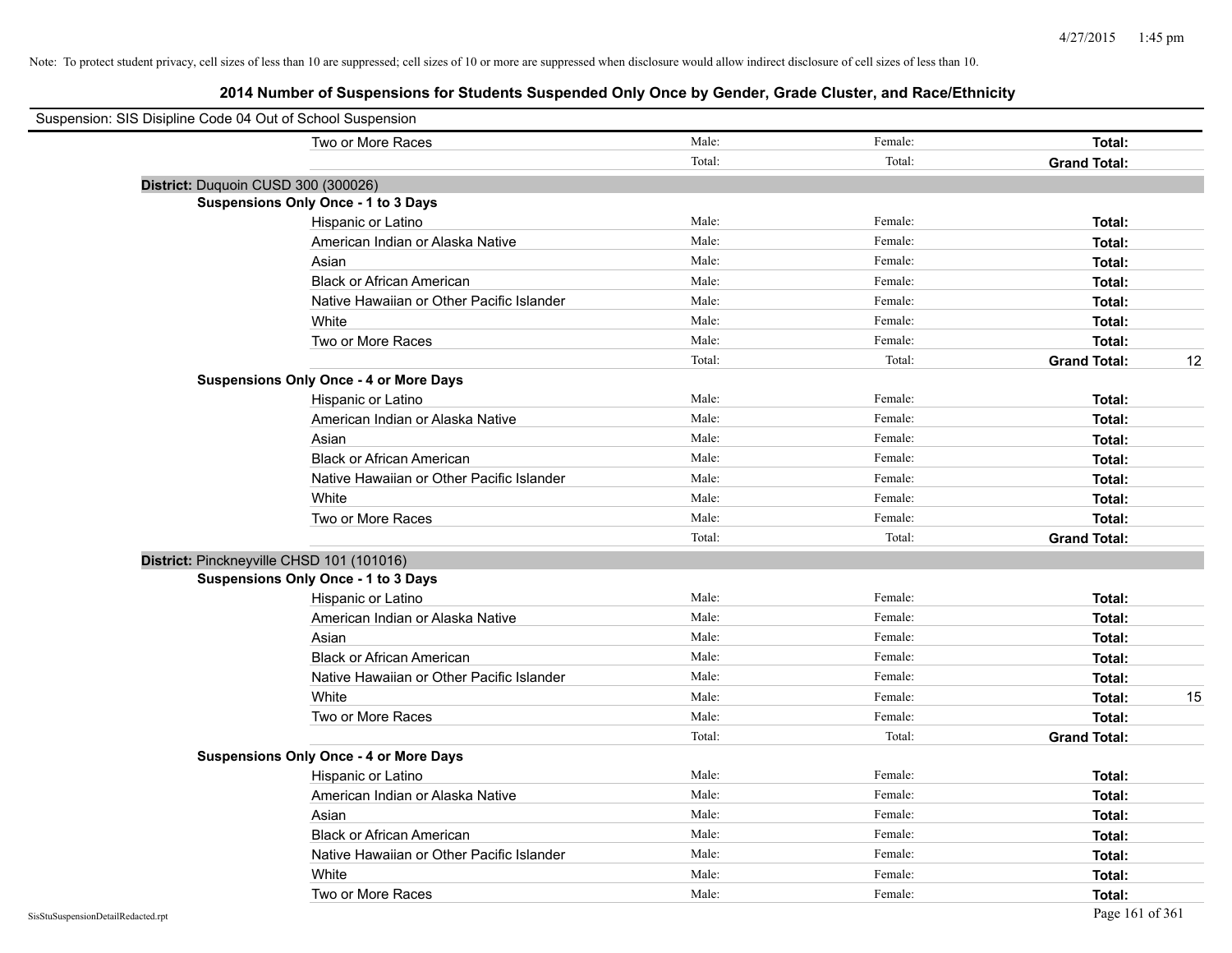| Total:<br>Total:<br><b>Grand Total:</b><br>District: Pinckneyville SD 50 (050002)<br><b>Suspensions Only Once - 1 to 3 Days</b><br>Male:<br>Female:<br>Hispanic or Latino<br>Total:<br>Male:<br>Female:<br>American Indian or Alaska Native<br>Total:<br>Male:<br>Female:<br>Asian<br>Total:<br><b>Black or African American</b><br>Male:<br>Female:<br>Total:<br>Native Hawaiian or Other Pacific Islander<br>Male:<br>Female:<br>Total:<br>Male:<br>10<br>White<br>Female:<br>Total:<br>Two or More Races<br>Male:<br>Female:<br>Total:<br>Total:<br>Total:<br><b>Grand Total:</b><br>Region: Kane ROE (31)<br>County: Kane (045)<br>District: Aurora East USD 131 (131022)<br><b>Suspensions Only Once - 1 to 3 Days</b><br>566<br>348<br>914<br>Hispanic or Latino<br>Male:<br>Female:<br>Total:<br>Male:<br>American Indian or Alaska Native<br>Female:<br>Total:<br>Asian<br>Male:<br>Female:<br>Total:<br>99<br>75<br>174<br><b>Black or African American</b><br>Male:<br>Female:<br>Total:<br>Male:<br>Native Hawaiian or Other Pacific Islander<br>Female:<br>Total:<br>White<br>Male:<br>Female:<br>32<br>Total:<br>Male:<br>Two or More Races<br>Female:<br>Total:<br>Total:<br>699<br>435<br>Total:<br><b>Grand Total:</b><br>1,134<br><b>Suspensions Only Once - 4 or More Days</b><br>18<br>17<br>Hispanic or Latino<br>Male:<br>Female:<br>35<br>Total:<br>American Indian or Alaska Native<br>Male:<br>Female:<br>Total:<br>Male:<br>Female:<br>Asian<br>Total:<br>Male:<br><b>Black or African American</b><br>Female:<br>Total:<br>Male:<br>Female:<br>Native Hawaiian or Other Pacific Islander<br>Total:<br>White<br>Male:<br>Female:<br>Total:<br>Two or More Races<br>Male:<br>Female:<br>Total:<br>Total:<br>Total:<br><b>Grand Total:</b><br>District: Aurora West USD 129 (129022)<br><b>Suspensions Only Once - 1 to 3 Days</b><br>Male:<br>215<br>132<br>Female:<br>347<br>Hispanic or Latino<br>Total:<br>Male:<br>Female:<br>American Indian or Alaska Native<br>Total:<br>Male:<br>Female:<br>Asian<br>Total: | Suspension: SIS Disipline Code 04 Out of School Suspension |  |  |  |  |
|---------------------------------------------------------------------------------------------------------------------------------------------------------------------------------------------------------------------------------------------------------------------------------------------------------------------------------------------------------------------------------------------------------------------------------------------------------------------------------------------------------------------------------------------------------------------------------------------------------------------------------------------------------------------------------------------------------------------------------------------------------------------------------------------------------------------------------------------------------------------------------------------------------------------------------------------------------------------------------------------------------------------------------------------------------------------------------------------------------------------------------------------------------------------------------------------------------------------------------------------------------------------------------------------------------------------------------------------------------------------------------------------------------------------------------------------------------------------------------------------------------------------------------------------------------------------------------------------------------------------------------------------------------------------------------------------------------------------------------------------------------------------------------------------------------------------------------------------------------------------------------------------------------------------------------------------------------------------------------------------------------------------------------------------|------------------------------------------------------------|--|--|--|--|
|                                                                                                                                                                                                                                                                                                                                                                                                                                                                                                                                                                                                                                                                                                                                                                                                                                                                                                                                                                                                                                                                                                                                                                                                                                                                                                                                                                                                                                                                                                                                                                                                                                                                                                                                                                                                                                                                                                                                                                                                                                             |                                                            |  |  |  |  |
|                                                                                                                                                                                                                                                                                                                                                                                                                                                                                                                                                                                                                                                                                                                                                                                                                                                                                                                                                                                                                                                                                                                                                                                                                                                                                                                                                                                                                                                                                                                                                                                                                                                                                                                                                                                                                                                                                                                                                                                                                                             |                                                            |  |  |  |  |
|                                                                                                                                                                                                                                                                                                                                                                                                                                                                                                                                                                                                                                                                                                                                                                                                                                                                                                                                                                                                                                                                                                                                                                                                                                                                                                                                                                                                                                                                                                                                                                                                                                                                                                                                                                                                                                                                                                                                                                                                                                             |                                                            |  |  |  |  |
|                                                                                                                                                                                                                                                                                                                                                                                                                                                                                                                                                                                                                                                                                                                                                                                                                                                                                                                                                                                                                                                                                                                                                                                                                                                                                                                                                                                                                                                                                                                                                                                                                                                                                                                                                                                                                                                                                                                                                                                                                                             |                                                            |  |  |  |  |
|                                                                                                                                                                                                                                                                                                                                                                                                                                                                                                                                                                                                                                                                                                                                                                                                                                                                                                                                                                                                                                                                                                                                                                                                                                                                                                                                                                                                                                                                                                                                                                                                                                                                                                                                                                                                                                                                                                                                                                                                                                             |                                                            |  |  |  |  |
|                                                                                                                                                                                                                                                                                                                                                                                                                                                                                                                                                                                                                                                                                                                                                                                                                                                                                                                                                                                                                                                                                                                                                                                                                                                                                                                                                                                                                                                                                                                                                                                                                                                                                                                                                                                                                                                                                                                                                                                                                                             |                                                            |  |  |  |  |
|                                                                                                                                                                                                                                                                                                                                                                                                                                                                                                                                                                                                                                                                                                                                                                                                                                                                                                                                                                                                                                                                                                                                                                                                                                                                                                                                                                                                                                                                                                                                                                                                                                                                                                                                                                                                                                                                                                                                                                                                                                             |                                                            |  |  |  |  |
|                                                                                                                                                                                                                                                                                                                                                                                                                                                                                                                                                                                                                                                                                                                                                                                                                                                                                                                                                                                                                                                                                                                                                                                                                                                                                                                                                                                                                                                                                                                                                                                                                                                                                                                                                                                                                                                                                                                                                                                                                                             |                                                            |  |  |  |  |
|                                                                                                                                                                                                                                                                                                                                                                                                                                                                                                                                                                                                                                                                                                                                                                                                                                                                                                                                                                                                                                                                                                                                                                                                                                                                                                                                                                                                                                                                                                                                                                                                                                                                                                                                                                                                                                                                                                                                                                                                                                             |                                                            |  |  |  |  |
|                                                                                                                                                                                                                                                                                                                                                                                                                                                                                                                                                                                                                                                                                                                                                                                                                                                                                                                                                                                                                                                                                                                                                                                                                                                                                                                                                                                                                                                                                                                                                                                                                                                                                                                                                                                                                                                                                                                                                                                                                                             |                                                            |  |  |  |  |
|                                                                                                                                                                                                                                                                                                                                                                                                                                                                                                                                                                                                                                                                                                                                                                                                                                                                                                                                                                                                                                                                                                                                                                                                                                                                                                                                                                                                                                                                                                                                                                                                                                                                                                                                                                                                                                                                                                                                                                                                                                             |                                                            |  |  |  |  |
|                                                                                                                                                                                                                                                                                                                                                                                                                                                                                                                                                                                                                                                                                                                                                                                                                                                                                                                                                                                                                                                                                                                                                                                                                                                                                                                                                                                                                                                                                                                                                                                                                                                                                                                                                                                                                                                                                                                                                                                                                                             |                                                            |  |  |  |  |
|                                                                                                                                                                                                                                                                                                                                                                                                                                                                                                                                                                                                                                                                                                                                                                                                                                                                                                                                                                                                                                                                                                                                                                                                                                                                                                                                                                                                                                                                                                                                                                                                                                                                                                                                                                                                                                                                                                                                                                                                                                             |                                                            |  |  |  |  |
|                                                                                                                                                                                                                                                                                                                                                                                                                                                                                                                                                                                                                                                                                                                                                                                                                                                                                                                                                                                                                                                                                                                                                                                                                                                                                                                                                                                                                                                                                                                                                                                                                                                                                                                                                                                                                                                                                                                                                                                                                                             |                                                            |  |  |  |  |
|                                                                                                                                                                                                                                                                                                                                                                                                                                                                                                                                                                                                                                                                                                                                                                                                                                                                                                                                                                                                                                                                                                                                                                                                                                                                                                                                                                                                                                                                                                                                                                                                                                                                                                                                                                                                                                                                                                                                                                                                                                             |                                                            |  |  |  |  |
|                                                                                                                                                                                                                                                                                                                                                                                                                                                                                                                                                                                                                                                                                                                                                                                                                                                                                                                                                                                                                                                                                                                                                                                                                                                                                                                                                                                                                                                                                                                                                                                                                                                                                                                                                                                                                                                                                                                                                                                                                                             |                                                            |  |  |  |  |
|                                                                                                                                                                                                                                                                                                                                                                                                                                                                                                                                                                                                                                                                                                                                                                                                                                                                                                                                                                                                                                                                                                                                                                                                                                                                                                                                                                                                                                                                                                                                                                                                                                                                                                                                                                                                                                                                                                                                                                                                                                             |                                                            |  |  |  |  |
|                                                                                                                                                                                                                                                                                                                                                                                                                                                                                                                                                                                                                                                                                                                                                                                                                                                                                                                                                                                                                                                                                                                                                                                                                                                                                                                                                                                                                                                                                                                                                                                                                                                                                                                                                                                                                                                                                                                                                                                                                                             |                                                            |  |  |  |  |
|                                                                                                                                                                                                                                                                                                                                                                                                                                                                                                                                                                                                                                                                                                                                                                                                                                                                                                                                                                                                                                                                                                                                                                                                                                                                                                                                                                                                                                                                                                                                                                                                                                                                                                                                                                                                                                                                                                                                                                                                                                             |                                                            |  |  |  |  |
|                                                                                                                                                                                                                                                                                                                                                                                                                                                                                                                                                                                                                                                                                                                                                                                                                                                                                                                                                                                                                                                                                                                                                                                                                                                                                                                                                                                                                                                                                                                                                                                                                                                                                                                                                                                                                                                                                                                                                                                                                                             |                                                            |  |  |  |  |
|                                                                                                                                                                                                                                                                                                                                                                                                                                                                                                                                                                                                                                                                                                                                                                                                                                                                                                                                                                                                                                                                                                                                                                                                                                                                                                                                                                                                                                                                                                                                                                                                                                                                                                                                                                                                                                                                                                                                                                                                                                             |                                                            |  |  |  |  |
|                                                                                                                                                                                                                                                                                                                                                                                                                                                                                                                                                                                                                                                                                                                                                                                                                                                                                                                                                                                                                                                                                                                                                                                                                                                                                                                                                                                                                                                                                                                                                                                                                                                                                                                                                                                                                                                                                                                                                                                                                                             |                                                            |  |  |  |  |
|                                                                                                                                                                                                                                                                                                                                                                                                                                                                                                                                                                                                                                                                                                                                                                                                                                                                                                                                                                                                                                                                                                                                                                                                                                                                                                                                                                                                                                                                                                                                                                                                                                                                                                                                                                                                                                                                                                                                                                                                                                             |                                                            |  |  |  |  |
|                                                                                                                                                                                                                                                                                                                                                                                                                                                                                                                                                                                                                                                                                                                                                                                                                                                                                                                                                                                                                                                                                                                                                                                                                                                                                                                                                                                                                                                                                                                                                                                                                                                                                                                                                                                                                                                                                                                                                                                                                                             |                                                            |  |  |  |  |
|                                                                                                                                                                                                                                                                                                                                                                                                                                                                                                                                                                                                                                                                                                                                                                                                                                                                                                                                                                                                                                                                                                                                                                                                                                                                                                                                                                                                                                                                                                                                                                                                                                                                                                                                                                                                                                                                                                                                                                                                                                             |                                                            |  |  |  |  |
|                                                                                                                                                                                                                                                                                                                                                                                                                                                                                                                                                                                                                                                                                                                                                                                                                                                                                                                                                                                                                                                                                                                                                                                                                                                                                                                                                                                                                                                                                                                                                                                                                                                                                                                                                                                                                                                                                                                                                                                                                                             |                                                            |  |  |  |  |
|                                                                                                                                                                                                                                                                                                                                                                                                                                                                                                                                                                                                                                                                                                                                                                                                                                                                                                                                                                                                                                                                                                                                                                                                                                                                                                                                                                                                                                                                                                                                                                                                                                                                                                                                                                                                                                                                                                                                                                                                                                             |                                                            |  |  |  |  |
|                                                                                                                                                                                                                                                                                                                                                                                                                                                                                                                                                                                                                                                                                                                                                                                                                                                                                                                                                                                                                                                                                                                                                                                                                                                                                                                                                                                                                                                                                                                                                                                                                                                                                                                                                                                                                                                                                                                                                                                                                                             |                                                            |  |  |  |  |
|                                                                                                                                                                                                                                                                                                                                                                                                                                                                                                                                                                                                                                                                                                                                                                                                                                                                                                                                                                                                                                                                                                                                                                                                                                                                                                                                                                                                                                                                                                                                                                                                                                                                                                                                                                                                                                                                                                                                                                                                                                             |                                                            |  |  |  |  |
|                                                                                                                                                                                                                                                                                                                                                                                                                                                                                                                                                                                                                                                                                                                                                                                                                                                                                                                                                                                                                                                                                                                                                                                                                                                                                                                                                                                                                                                                                                                                                                                                                                                                                                                                                                                                                                                                                                                                                                                                                                             |                                                            |  |  |  |  |
|                                                                                                                                                                                                                                                                                                                                                                                                                                                                                                                                                                                                                                                                                                                                                                                                                                                                                                                                                                                                                                                                                                                                                                                                                                                                                                                                                                                                                                                                                                                                                                                                                                                                                                                                                                                                                                                                                                                                                                                                                                             |                                                            |  |  |  |  |
|                                                                                                                                                                                                                                                                                                                                                                                                                                                                                                                                                                                                                                                                                                                                                                                                                                                                                                                                                                                                                                                                                                                                                                                                                                                                                                                                                                                                                                                                                                                                                                                                                                                                                                                                                                                                                                                                                                                                                                                                                                             |                                                            |  |  |  |  |
|                                                                                                                                                                                                                                                                                                                                                                                                                                                                                                                                                                                                                                                                                                                                                                                                                                                                                                                                                                                                                                                                                                                                                                                                                                                                                                                                                                                                                                                                                                                                                                                                                                                                                                                                                                                                                                                                                                                                                                                                                                             |                                                            |  |  |  |  |
|                                                                                                                                                                                                                                                                                                                                                                                                                                                                                                                                                                                                                                                                                                                                                                                                                                                                                                                                                                                                                                                                                                                                                                                                                                                                                                                                                                                                                                                                                                                                                                                                                                                                                                                                                                                                                                                                                                                                                                                                                                             |                                                            |  |  |  |  |
|                                                                                                                                                                                                                                                                                                                                                                                                                                                                                                                                                                                                                                                                                                                                                                                                                                                                                                                                                                                                                                                                                                                                                                                                                                                                                                                                                                                                                                                                                                                                                                                                                                                                                                                                                                                                                                                                                                                                                                                                                                             |                                                            |  |  |  |  |
|                                                                                                                                                                                                                                                                                                                                                                                                                                                                                                                                                                                                                                                                                                                                                                                                                                                                                                                                                                                                                                                                                                                                                                                                                                                                                                                                                                                                                                                                                                                                                                                                                                                                                                                                                                                                                                                                                                                                                                                                                                             |                                                            |  |  |  |  |
|                                                                                                                                                                                                                                                                                                                                                                                                                                                                                                                                                                                                                                                                                                                                                                                                                                                                                                                                                                                                                                                                                                                                                                                                                                                                                                                                                                                                                                                                                                                                                                                                                                                                                                                                                                                                                                                                                                                                                                                                                                             |                                                            |  |  |  |  |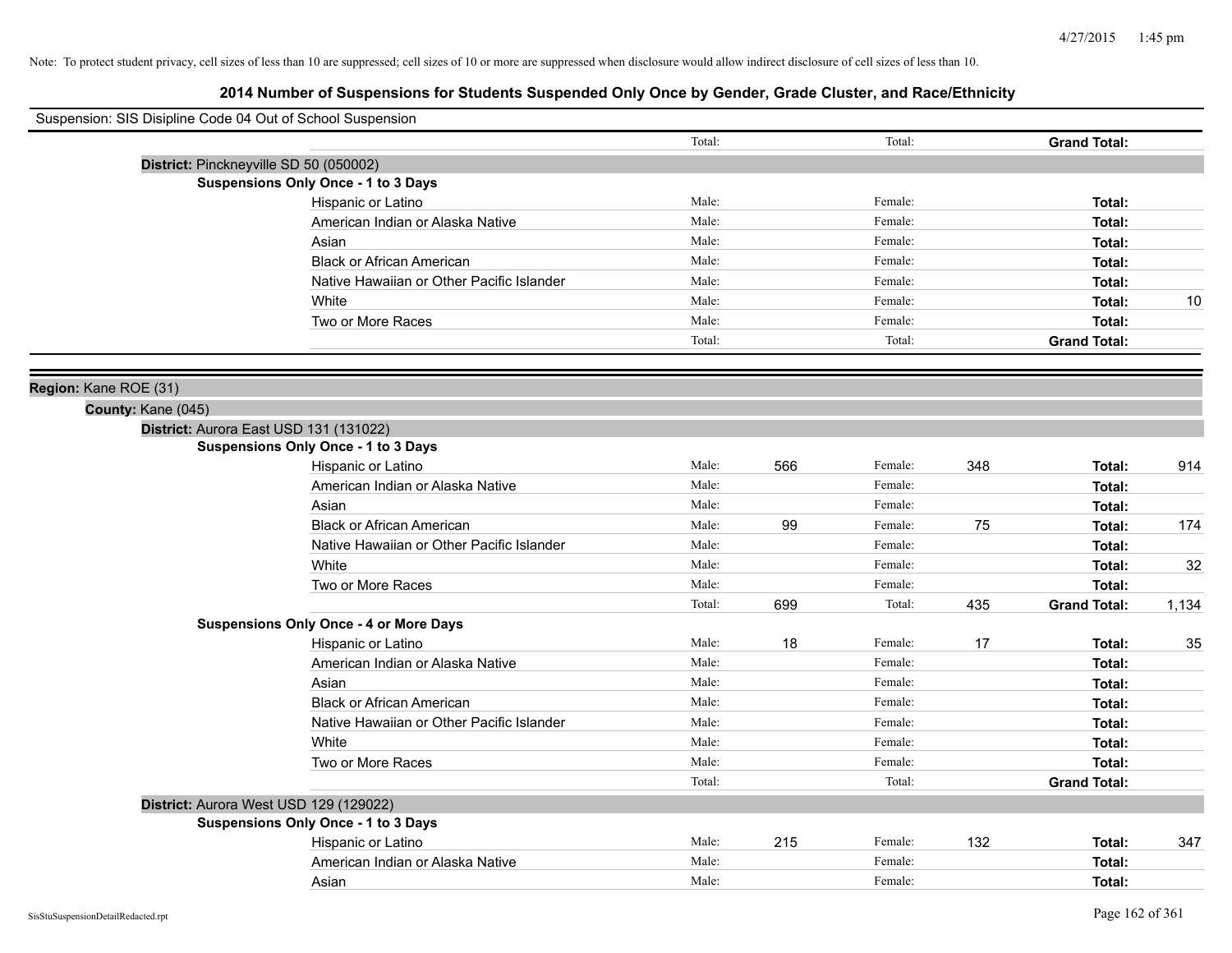| Suspension: SIS Disipline Code 04 Out of School Suspension |                                               |        |    |         |    |                     |     |
|------------------------------------------------------------|-----------------------------------------------|--------|----|---------|----|---------------------|-----|
|                                                            | <b>Black or African American</b>              | Male:  | 76 | Female: | 46 | Total:              | 122 |
|                                                            | Native Hawaiian or Other Pacific Islander     | Male:  |    | Female: |    | Total:              |     |
|                                                            | White                                         | Male:  | 67 | Female: | 21 | Total:              | 88  |
|                                                            | Two or More Races                             | Male:  |    | Female: |    | Total:              | 14  |
|                                                            |                                               | Total: |    | Total:  |    | <b>Grand Total:</b> | 584 |
|                                                            | <b>Suspensions Only Once - 4 or More Days</b> |        |    |         |    |                     |     |
|                                                            | Hispanic or Latino                            | Male:  | 56 | Female: | 17 | Total:              | 73  |
|                                                            | American Indian or Alaska Native              | Male:  |    | Female: |    | Total:              |     |
|                                                            | Asian                                         | Male:  |    | Female: |    | Total:              |     |
|                                                            | <b>Black or African American</b>              | Male:  |    | Female: |    | Total:              | 21  |
|                                                            | Native Hawaiian or Other Pacific Islander     | Male:  |    | Female: |    | Total:              |     |
|                                                            | White                                         | Male:  | 16 | Female: | 11 | Total:              | 27  |
|                                                            | Two or More Races                             | Male:  |    | Female: |    | Total:              |     |
|                                                            |                                               | Total: |    | Total:  |    | <b>Grand Total:</b> |     |
| District: Batavia USD 101 (101022)                         |                                               |        |    |         |    |                     |     |
|                                                            | Suspensions Only Once - 1 to 3 Days           |        |    |         |    |                     |     |
|                                                            | Hispanic or Latino                            | Male:  |    | Female: |    | Total:              |     |
|                                                            | American Indian or Alaska Native              | Male:  |    | Female: |    | Total:              |     |
|                                                            | Asian                                         | Male:  |    | Female: |    | Total:              |     |
|                                                            | <b>Black or African American</b>              | Male:  |    | Female: |    | Total:              |     |
|                                                            | Native Hawaiian or Other Pacific Islander     | Male:  |    | Female: |    | Total:              |     |
|                                                            | White                                         | Male:  |    | Female: |    | Total:              | 31  |
|                                                            | Two or More Races                             | Male:  |    | Female: |    | Total:              |     |
|                                                            |                                               | Total: | 38 | Total:  | 11 | <b>Grand Total:</b> | 49  |
|                                                            | <b>Suspensions Only Once - 4 or More Days</b> |        |    |         |    |                     |     |
|                                                            | Hispanic or Latino                            | Male:  |    | Female: |    | Total:              |     |
|                                                            | American Indian or Alaska Native              | Male:  |    | Female: |    | Total:              |     |
|                                                            | Asian                                         | Male:  |    | Female: |    | Total:              |     |
|                                                            | <b>Black or African American</b>              | Male:  |    | Female: |    | Total:              |     |
|                                                            | Native Hawaiian or Other Pacific Islander     | Male:  |    | Female: |    | Total:              |     |
|                                                            | White                                         | Male:  |    | Female: |    | Total:              | 19  |
|                                                            | Two or More Races                             | Male:  |    | Female: |    | Total:              |     |
|                                                            |                                               | Total: |    | Total:  |    | <b>Grand Total:</b> |     |
| District: Central CUSD 301 (301026)                        |                                               |        |    |         |    |                     |     |
|                                                            | Suspensions Only Once - 1 to 3 Days           |        |    |         |    |                     |     |
|                                                            | Hispanic or Latino                            | Male:  |    | Female: |    | Total:              |     |
|                                                            | American Indian or Alaska Native              | Male:  |    | Female: |    | Total:              |     |
|                                                            | Asian                                         | Male:  |    | Female: |    | Total:              |     |
|                                                            | <b>Black or African American</b>              | Male:  |    | Female: |    | Total:              |     |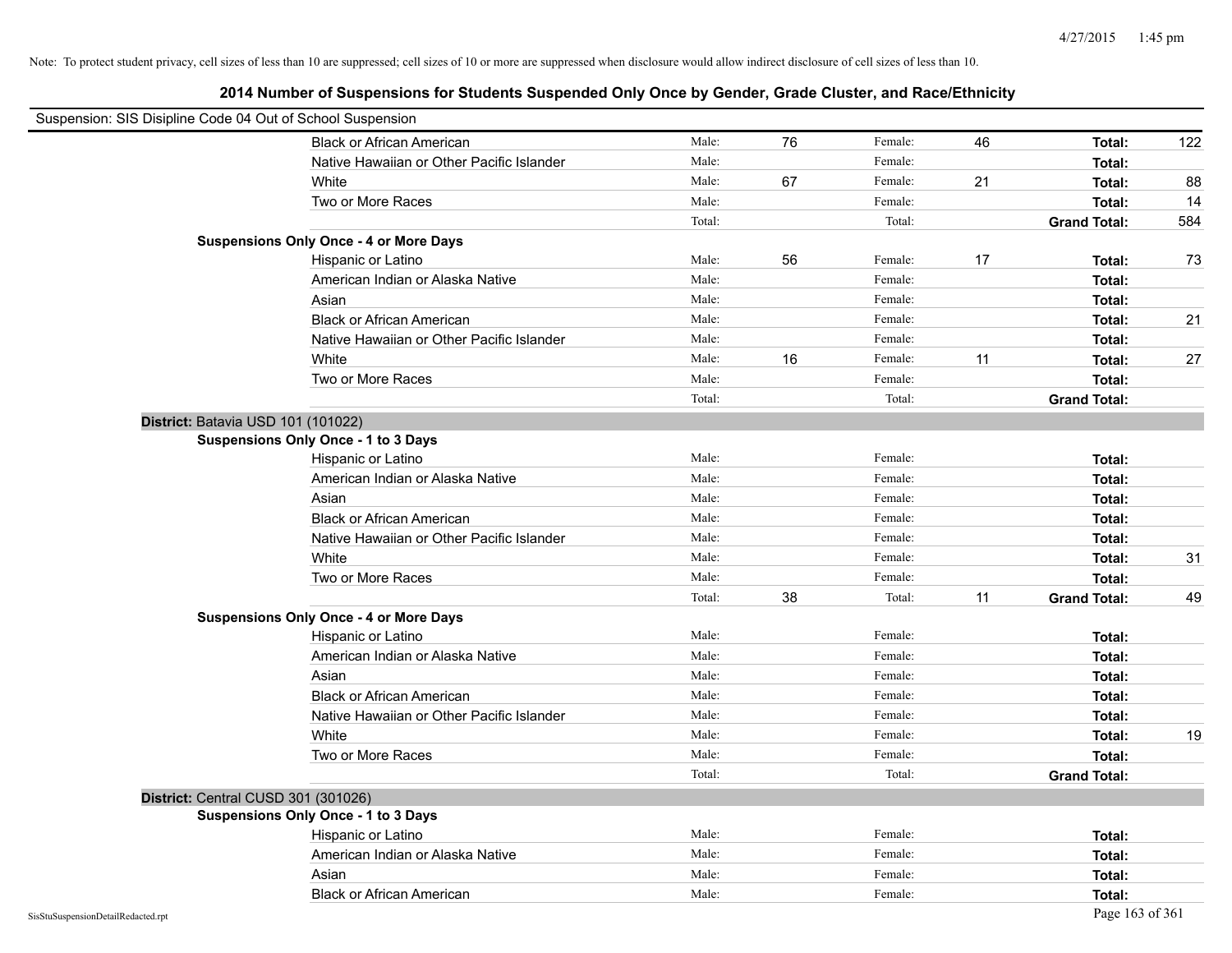|                                    | Suspension: SIS Disipline Code 04 Out of School Suspension |        |     |         |    |                     |     |
|------------------------------------|------------------------------------------------------------|--------|-----|---------|----|---------------------|-----|
|                                    | Native Hawaiian or Other Pacific Islander                  | Male:  |     | Female: |    | Total:              |     |
|                                    | White                                                      | Male:  |     | Female: |    | Total:              | 12  |
|                                    | Two or More Races                                          | Male:  |     | Female: |    | Total:              |     |
|                                    |                                                            | Total: |     | Total:  |    | <b>Grand Total:</b> |     |
|                                    | <b>Suspensions Only Once - 4 or More Days</b>              |        |     |         |    |                     |     |
|                                    | Hispanic or Latino                                         | Male:  |     | Female: |    | Total:              |     |
|                                    | American Indian or Alaska Native                           | Male:  |     | Female: |    | Total:              |     |
|                                    | Asian                                                      | Male:  |     | Female: |    | Total:              |     |
|                                    | <b>Black or African American</b>                           | Male:  |     | Female: |    | Total:              |     |
|                                    | Native Hawaiian or Other Pacific Islander                  | Male:  |     | Female: |    | Total:              |     |
|                                    | White                                                      | Male:  |     | Female: |    | Total:              |     |
|                                    | Two or More Races                                          | Male:  |     | Female: |    | Total:              |     |
|                                    |                                                            | Total: |     | Total:  |    | <b>Grand Total:</b> |     |
|                                    | District: CUSD 300 (300026)                                |        |     |         |    |                     |     |
|                                    | Suspensions Only Once - 1 to 3 Days                        |        |     |         |    |                     |     |
|                                    | Hispanic or Latino                                         | Male:  | 108 | Female: | 57 | Total:              | 165 |
|                                    | American Indian or Alaska Native                           | Male:  |     | Female: |    | Total:              |     |
|                                    | Asian                                                      | Male:  |     | Female: |    | Total:              | 12  |
|                                    | <b>Black or African American</b>                           | Male:  | 77  | Female: | 23 | Total:              | 100 |
|                                    | Native Hawaiian or Other Pacific Islander                  | Male:  |     | Female: |    | Total:              |     |
|                                    | White                                                      | Male:  | 104 | Female: | 33 | Total:              | 137 |
|                                    | Two or More Races                                          | Male:  |     | Female: |    | Total:              | 10  |
|                                    |                                                            | Total: |     | Total:  |    | <b>Grand Total:</b> |     |
|                                    | <b>Suspensions Only Once - 4 or More Days</b>              |        |     |         |    |                     |     |
|                                    | Hispanic or Latino                                         | Male:  |     | Female: |    | Total:              | 29  |
|                                    | American Indian or Alaska Native                           | Male:  |     | Female: |    | Total:              |     |
|                                    | Asian                                                      | Male:  |     | Female: |    | Total:              |     |
|                                    | <b>Black or African American</b>                           | Male:  |     | Female: |    | Total:              |     |
|                                    | Native Hawaiian or Other Pacific Islander                  | Male:  |     | Female: |    | Total:              |     |
|                                    | White                                                      | Male:  |     | Female: |    | Total:              | 17  |
|                                    | Two or More Races                                          | Male:  |     | Female: |    | Total:              |     |
|                                    |                                                            | Total: | 41  | Total:  | 17 | <b>Grand Total:</b> | 58  |
|                                    | District: Geneva CUSD 304 (304026)                         |        |     |         |    |                     |     |
|                                    | <b>Suspensions Only Once - 1 to 3 Days</b>                 |        |     |         |    |                     |     |
|                                    | Hispanic or Latino                                         | Male:  |     | Female: |    | Total:              |     |
|                                    | American Indian or Alaska Native                           | Male:  |     | Female: |    | Total:              |     |
|                                    | Asian                                                      | Male:  |     | Female: |    | Total:              |     |
|                                    | <b>Black or African American</b>                           | Male:  |     | Female: |    | Total:              |     |
|                                    | Native Hawaiian or Other Pacific Islander                  | Male:  |     | Female: |    | Total:              |     |
| SisStuSuspensionDetailRedacted.rpt |                                                            |        |     |         |    | Page 164 of 361     |     |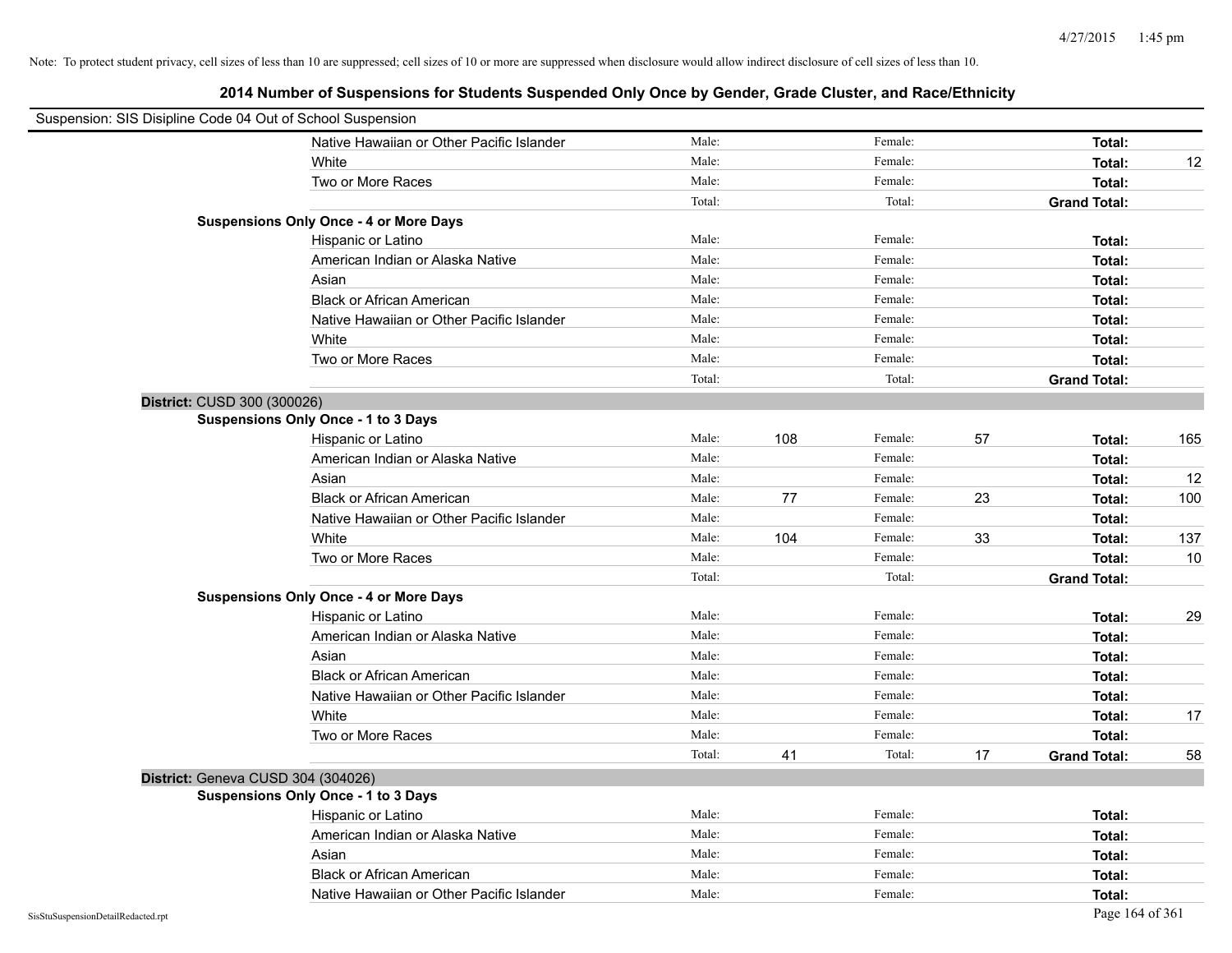| Suspension: SIS Disipline Code 04 Out of School Suspension |                                               |        |         |                     |    |
|------------------------------------------------------------|-----------------------------------------------|--------|---------|---------------------|----|
|                                                            | White                                         | Male:  | Female: | Total:              | 24 |
|                                                            | Two or More Races                             | Male:  | Female: | Total:              |    |
|                                                            |                                               | Total: | Total:  | <b>Grand Total:</b> |    |
|                                                            | <b>Suspensions Only Once - 4 or More Days</b> |        |         |                     |    |
|                                                            | Hispanic or Latino                            | Male:  | Female: | Total:              |    |
|                                                            | American Indian or Alaska Native              | Male:  | Female: | Total:              |    |
|                                                            | Asian                                         | Male:  | Female: | Total:              |    |
|                                                            | <b>Black or African American</b>              | Male:  | Female: | Total:              |    |
|                                                            | Native Hawaiian or Other Pacific Islander     | Male:  | Female: | Total:              |    |
|                                                            | White                                         | Male:  | Female: | Total:              |    |
|                                                            | Two or More Races                             | Male:  | Female: | Total:              |    |
|                                                            |                                               | Total: | Total:  | <b>Grand Total:</b> | 10 |
|                                                            | District: Kaneland CUSD 302 (302026)          |        |         |                     |    |
|                                                            | Suspensions Only Once - 1 to 3 Days           |        |         |                     |    |
|                                                            | Hispanic or Latino                            | Male:  | Female: | Total:              |    |
|                                                            | American Indian or Alaska Native              | Male:  | Female: | Total:              |    |
|                                                            | Asian                                         | Male:  | Female: | Total:              |    |
|                                                            | <b>Black or African American</b>              | Male:  | Female: | Total:              |    |
|                                                            | Native Hawaiian or Other Pacific Islander     | Male:  | Female: | Total:              |    |
|                                                            | White                                         | Male:  | Female: | Total:              | 25 |
|                                                            | Two or More Races                             | Male:  | Female: | Total:              |    |
|                                                            |                                               | Total: | Total:  | <b>Grand Total:</b> | 36 |
|                                                            | <b>Suspensions Only Once - 4 or More Days</b> |        |         |                     |    |
|                                                            | Hispanic or Latino                            | Male:  | Female: | Total:              |    |
|                                                            | American Indian or Alaska Native              | Male:  | Female: | Total:              |    |
|                                                            | Asian                                         | Male:  | Female: | Total:              |    |
|                                                            | <b>Black or African American</b>              | Male:  | Female: | Total:              |    |
|                                                            | Native Hawaiian or Other Pacific Islander     | Male:  | Female: | Total:              |    |
|                                                            | White                                         | Male:  | Female: | Total:              |    |
|                                                            | Two or More Races                             | Male:  | Female: | Total:              |    |
|                                                            |                                               | Total: | Total:  | <b>Grand Total:</b> | 10 |
|                                                            | District: Mid-Valley Special Ed Coop (303061) |        |         |                     |    |
|                                                            | <b>Suspensions Only Once - 4 or More Days</b> |        |         |                     |    |
|                                                            | Hispanic or Latino                            | Male:  | Female: | Total:              |    |
|                                                            | American Indian or Alaska Native              | Male:  | Female: | Total:              |    |
|                                                            | Asian                                         | Male:  | Female: | Total:              |    |
|                                                            | <b>Black or African American</b>              | Male:  | Female: | Total:              |    |
|                                                            | Native Hawaiian or Other Pacific Islander     | Male:  | Female: | Total:              |    |
|                                                            | White                                         | Male:  | Female: | Total:              |    |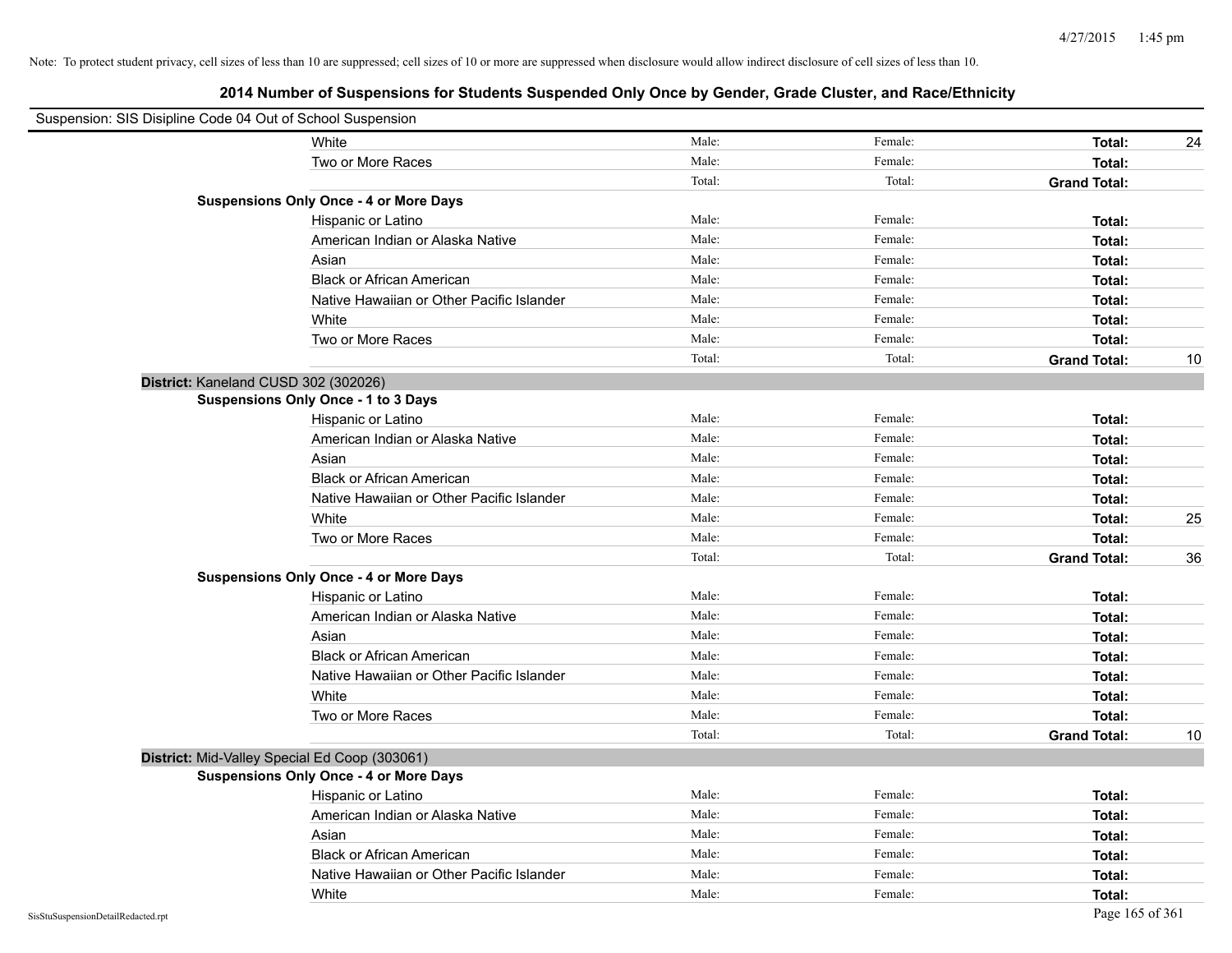| Suspension: SIS Disipline Code 04 Out of School Suspension |                                               |        |     |         |     |                     |     |
|------------------------------------------------------------|-----------------------------------------------|--------|-----|---------|-----|---------------------|-----|
|                                                            | Two or More Races                             | Male:  |     | Female: |     | Total:              |     |
|                                                            |                                               | Total: |     | Total:  |     | <b>Grand Total:</b> |     |
| District: Non-Public School (3020)                         |                                               |        |     |         |     |                     |     |
|                                                            | <b>Suspensions Only Once - 1 to 3 Days</b>    |        |     |         |     |                     |     |
|                                                            | Hispanic or Latino                            | Male:  |     | Female: |     | Total:              |     |
|                                                            | American Indian or Alaska Native              | Male:  |     | Female: |     | Total:              |     |
|                                                            | Asian                                         | Male:  |     | Female: |     | Total:              |     |
|                                                            | <b>Black or African American</b>              | Male:  |     | Female: |     | Total:              |     |
|                                                            | Native Hawaiian or Other Pacific Islander     | Male:  |     | Female: |     | Total:              |     |
|                                                            | White                                         | Male:  |     | Female: |     | Total:              |     |
|                                                            | Two or More Races                             | Male:  |     | Female: |     | Total:              |     |
|                                                            |                                               | Total: |     | Total:  |     | <b>Grand Total:</b> |     |
|                                                            | <b>Suspensions Only Once - 4 or More Days</b> |        |     |         |     |                     |     |
|                                                            | Hispanic or Latino                            | Male:  |     | Female: |     | Total:              |     |
|                                                            | American Indian or Alaska Native              | Male:  |     | Female: |     | Total:              |     |
|                                                            | Asian                                         | Male:  |     | Female: |     | Total:              |     |
|                                                            | <b>Black or African American</b>              | Male:  |     | Female: |     | Total:              |     |
|                                                            | Native Hawaiian or Other Pacific Islander     | Male:  |     | Female: |     | Total:              |     |
|                                                            | White                                         | Male:  |     | Female: |     | Total:              |     |
|                                                            | Two or More Races                             | Male:  |     | Female: |     | Total:              |     |
|                                                            |                                               | Total: |     | Total:  |     | <b>Grand Total:</b> |     |
| District: SD U-46 (046022)                                 |                                               |        |     |         |     |                     |     |
|                                                            | Suspensions Only Once - 1 to 3 Days           |        |     |         |     |                     |     |
|                                                            | Hispanic or Latino                            | Male:  | 307 | Female: | 179 | Total:              | 486 |
|                                                            | American Indian or Alaska Native              | Male:  |     | Female: |     | Total:              |     |
|                                                            | Asian                                         | Male:  |     | Female: |     | Total:              | 19  |
|                                                            | <b>Black or African American</b>              | Male:  | 114 | Female: | 83  | Total:              | 197 |
|                                                            | Native Hawaiian or Other Pacific Islander     | Male:  |     | Female: |     | Total:              |     |
|                                                            | White                                         | Male:  | 136 | Female: | 42  | Total:              | 178 |
|                                                            | Two or More Races                             | Male:  | 18  | Female: | 18  | Total:              | 36  |
|                                                            |                                               | Total: |     | Total:  |     | <b>Grand Total:</b> |     |
|                                                            | <b>Suspensions Only Once - 4 or More Days</b> |        |     |         |     |                     |     |
|                                                            | Hispanic or Latino                            | Male:  |     | Female: |     | Total:              | 33  |
|                                                            | American Indian or Alaska Native              | Male:  |     | Female: |     | Total:              |     |
|                                                            | Asian                                         | Male:  |     | Female: |     | Total:              |     |
|                                                            | <b>Black or African American</b>              | Male:  |     | Female: |     | Total:              | 11  |
|                                                            | Native Hawaiian or Other Pacific Islander     | Male:  |     | Female: |     | Total:              |     |
|                                                            | White                                         | Male:  |     | Female: |     | Total:              |     |
|                                                            | Two or More Races                             | Male:  |     | Female: |     | Total:              |     |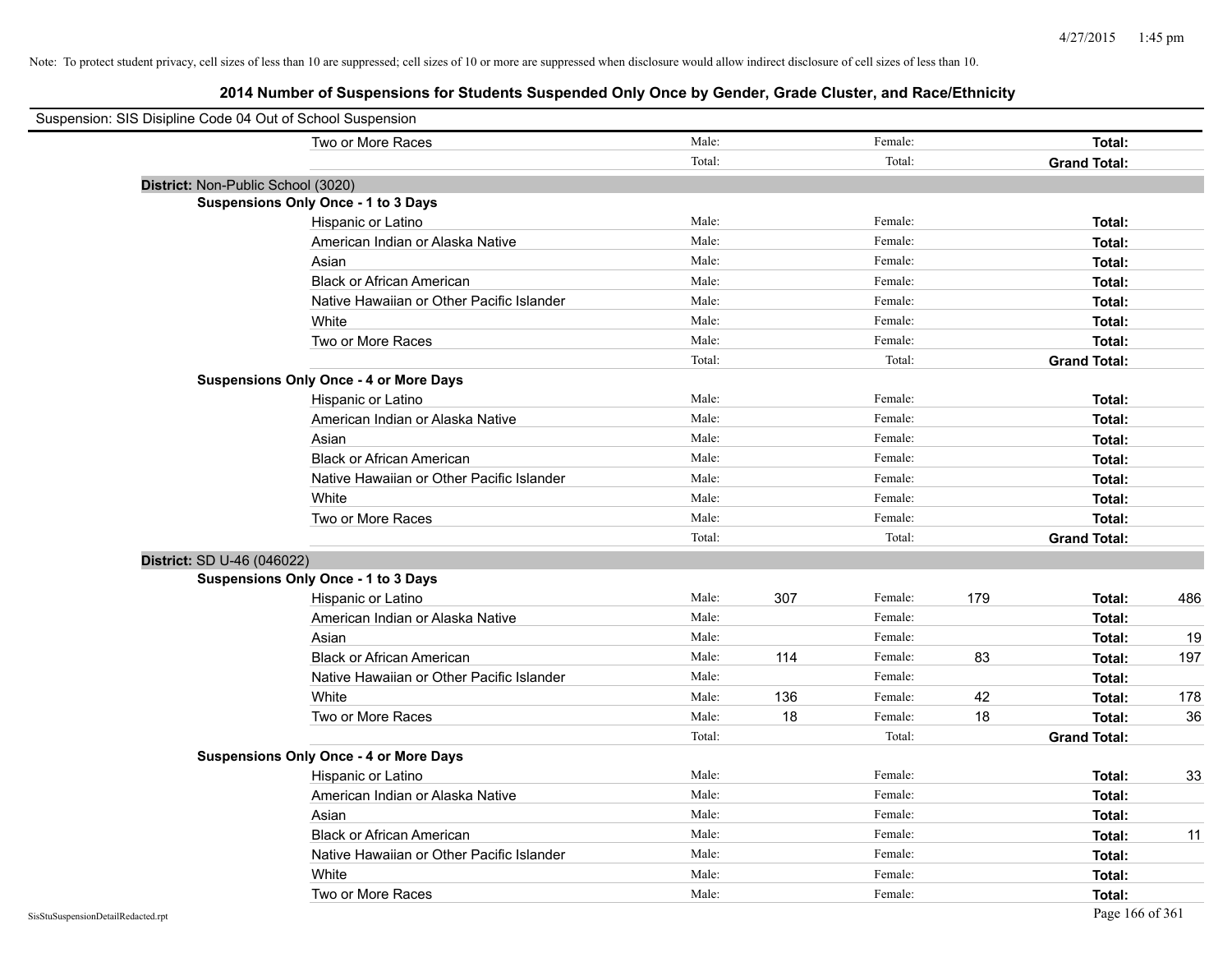| Suspension: SIS Disipline Code 04 Out of School Suspension |                                               |        |    |         |    |                     |     |
|------------------------------------------------------------|-----------------------------------------------|--------|----|---------|----|---------------------|-----|
|                                                            |                                               | Total: | 42 | Total:  | 12 | <b>Grand Total:</b> | 54  |
| District: Special Education Services (020200)              |                                               |        |    |         |    |                     |     |
|                                                            | <b>Suspensions Only Once - 1 to 3 Days</b>    |        |    |         |    |                     |     |
|                                                            | Hispanic or Latino                            | Male:  |    | Female: |    | Total:              |     |
|                                                            | American Indian or Alaska Native              | Male:  |    | Female: |    | Total:              |     |
|                                                            | Asian                                         | Male:  |    | Female: |    | Total:              |     |
|                                                            | <b>Black or African American</b>              | Male:  |    | Female: |    | Total:              |     |
|                                                            | Native Hawaiian or Other Pacific Islander     | Male:  |    | Female: |    | Total:              |     |
|                                                            | White                                         | Male:  |    | Female: |    | Total:              |     |
|                                                            | Two or More Races                             | Male:  |    | Female: |    | Total:              |     |
|                                                            |                                               | Total: |    | Total:  |    | <b>Grand Total:</b> |     |
|                                                            | <b>Suspensions Only Once - 4 or More Days</b> |        |    |         |    |                     |     |
|                                                            | Hispanic or Latino                            | Male:  |    | Female: |    | Total:              |     |
|                                                            | American Indian or Alaska Native              | Male:  |    | Female: |    | Total:              |     |
|                                                            | Asian                                         | Male:  |    | Female: |    | Total:              |     |
|                                                            | <b>Black or African American</b>              | Male:  |    | Female: |    | Total:              |     |
|                                                            | Native Hawaiian or Other Pacific Islander     | Male:  |    | Female: |    | Total:              |     |
|                                                            | White                                         | Male:  |    | Female: |    | Total:              |     |
|                                                            | Two or More Races                             | Male:  |    | Female: |    | Total:              |     |
|                                                            |                                               | Total: |    | Total:  |    | <b>Grand Total:</b> |     |
| District: St Charles CUSD 303 (303026)                     |                                               |        |    |         |    |                     |     |
|                                                            | <b>Suspensions Only Once - 1 to 3 Days</b>    |        |    |         |    |                     |     |
|                                                            | Hispanic or Latino                            | Male:  |    | Female: |    | Total:              | 17  |
|                                                            | American Indian or Alaska Native              | Male:  |    | Female: |    | Total:              |     |
|                                                            | Asian                                         | Male:  |    | Female: |    | Total:              |     |
|                                                            | <b>Black or African American</b>              | Male:  |    | Female: |    | Total:              |     |
|                                                            | Native Hawaiian or Other Pacific Islander     | Male:  |    | Female: |    | Total:              |     |
|                                                            | White                                         | Male:  | 68 | Female: | 24 | Total:              | 92  |
|                                                            | Two or More Races                             | Male:  |    | Female: |    | Total:              |     |
|                                                            |                                               | Total: |    | Total:  |    | <b>Grand Total:</b> | 119 |
|                                                            | <b>Suspensions Only Once - 4 or More Days</b> |        |    |         |    |                     |     |
|                                                            | Hispanic or Latino                            | Male:  |    | Female: |    | Total:              | 16  |
|                                                            | American Indian or Alaska Native              | Male:  |    | Female: |    | Total:              |     |
|                                                            | Asian                                         | Male:  |    | Female: |    | Total:              |     |
|                                                            | <b>Black or African American</b>              | Male:  |    | Female: |    | Total:              |     |
|                                                            | Native Hawaiian or Other Pacific Islander     | Male:  |    | Female: |    | Total:              |     |
|                                                            | White                                         | Male:  |    | Female: |    | Total:              | 16  |
|                                                            | Two or More Races                             | Male:  |    | Female: |    | Total:              |     |
|                                                            |                                               | Total: |    | Total:  |    | <b>Grand Total:</b> |     |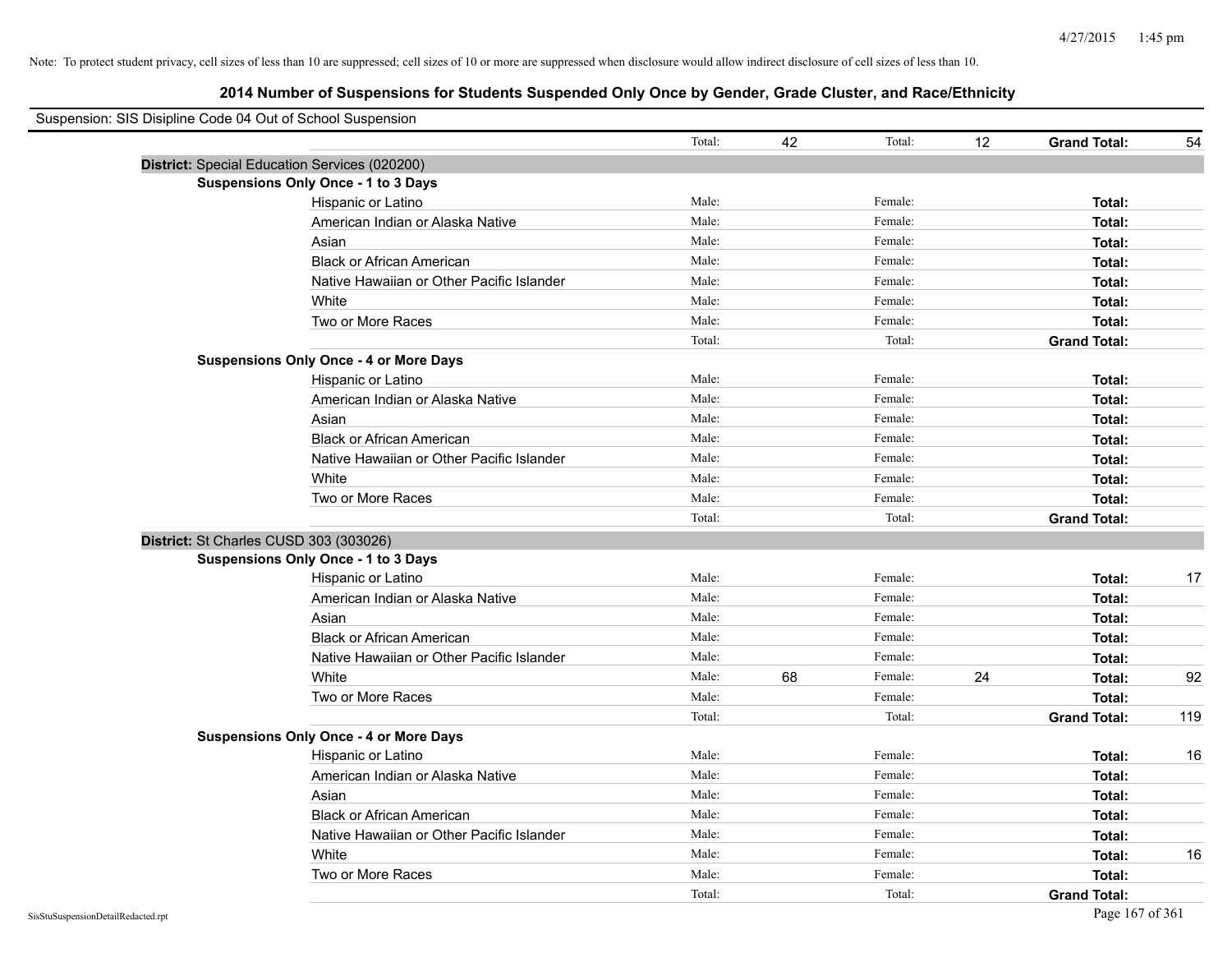| Suspension: SIS Disipline Code 04 Out of School Suspension |                                                                                  |        |         |                     |
|------------------------------------------------------------|----------------------------------------------------------------------------------|--------|---------|---------------------|
| County: Non-Public School (000)                            |                                                                                  |        |         |                     |
| District: Kane ROE (000000)                                |                                                                                  |        |         |                     |
|                                                            | Suspensions Only Once - 1 to 3 Days                                              |        |         |                     |
|                                                            | Hispanic or Latino                                                               | Male:  | Female: | Total:              |
|                                                            | American Indian or Alaska Native                                                 | Male:  | Female: | Total:              |
|                                                            | Asian                                                                            | Male:  | Female: | Total:              |
|                                                            | <b>Black or African American</b>                                                 | Male:  | Female: | Total:              |
|                                                            | Native Hawaiian or Other Pacific Islander                                        | Male:  | Female: | Total:              |
|                                                            | White                                                                            | Male:  | Female: | Total:              |
|                                                            | Two or More Races                                                                | Male:  | Female: | Total:              |
|                                                            |                                                                                  | Total: | Total:  | <b>Grand Total:</b> |
|                                                            | <b>Suspensions Only Once - 4 or More Days</b>                                    |        |         |                     |
|                                                            | Hispanic or Latino                                                               | Male:  | Female: | Total:              |
|                                                            | American Indian or Alaska Native                                                 | Male:  | Female: | Total:              |
|                                                            | Asian                                                                            | Male:  | Female: | Total:              |
|                                                            | <b>Black or African American</b>                                                 | Male:  | Female: | Total:              |
|                                                            | Native Hawaiian or Other Pacific Islander                                        | Male:  | Female: | Total:              |
|                                                            | White                                                                            | Male:  | Female: | Total:              |
|                                                            | Two or More Races                                                                | Male:  | Female: | Total:              |
|                                                            |                                                                                  | Total: | Total:  | <b>Grand Total:</b> |
|                                                            |                                                                                  |        |         |                     |
| Region: Knox ROE (33)                                      |                                                                                  |        |         |                     |
| County: Knox (048)                                         |                                                                                  |        |         |                     |
|                                                            | District: Abingdon-Avon CUSD 276 (276026)<br>Suspensions Only Once - 1 to 3 Days |        |         |                     |
|                                                            | Hispanic or Latino                                                               | Male:  | Female: | Total:              |
|                                                            | American Indian or Alaska Native                                                 | Male:  | Female: |                     |
|                                                            |                                                                                  | Male:  | Female: | Total:              |
|                                                            | Asian                                                                            | Male:  | Female: | Total:              |
|                                                            | <b>Black or African American</b>                                                 | Male:  | Female: | Total:              |
|                                                            | Native Hawaiian or Other Pacific Islander                                        | Male:  | Female: | Total:              |
|                                                            | White                                                                            | Male:  |         | 24<br>Total:        |
|                                                            | Two or More Races                                                                |        | Female: | Total:              |
|                                                            |                                                                                  | Total: | Total:  | <b>Grand Total:</b> |
|                                                            | <b>Suspensions Only Once - 4 or More Days</b>                                    |        |         |                     |
|                                                            | Hispanic or Latino                                                               | Male:  | Female: | Total:              |
|                                                            | American Indian or Alaska Native                                                 | Male:  | Female: | Total:              |
|                                                            | Asian                                                                            | Male:  | Female: | Total:              |
|                                                            | <b>Black or African American</b>                                                 | Male:  | Female: | Total:              |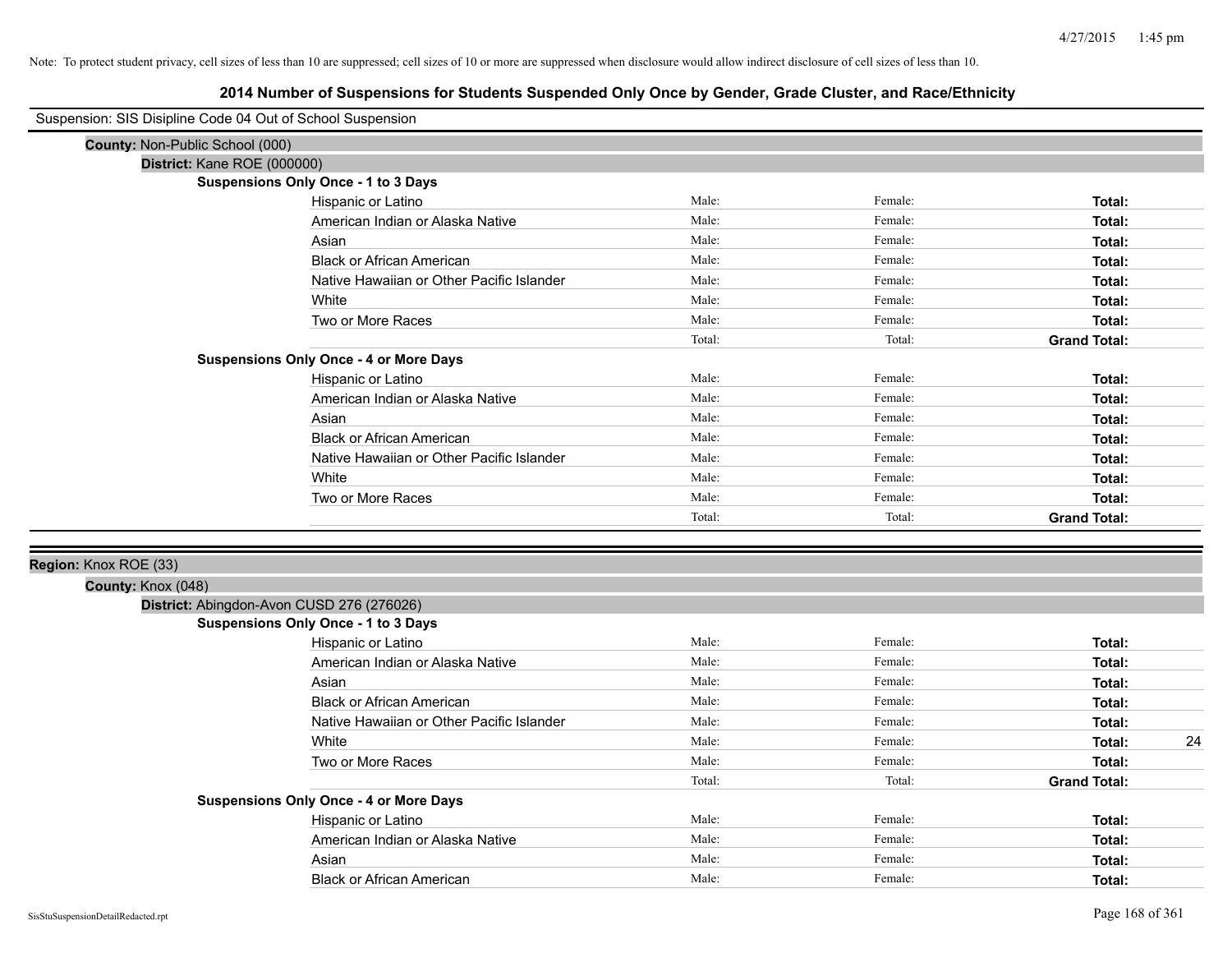| Suspension: SIS Disipline Code 04 Out of School Suspension |        |    |         |    |                     |     |
|------------------------------------------------------------|--------|----|---------|----|---------------------|-----|
| Native Hawaiian or Other Pacific Islander                  | Male:  |    | Female: |    | Total:              |     |
| White                                                      | Male:  |    | Female: |    | Total:              |     |
| Two or More Races                                          | Male:  |    | Female: |    | Total:              |     |
|                                                            | Total: |    | Total:  |    | <b>Grand Total:</b> |     |
| District: Galesburg CUSD 205 (205026)                      |        |    |         |    |                     |     |
| <b>Suspensions Only Once - 1 to 3 Days</b>                 |        |    |         |    |                     |     |
| Hispanic or Latino                                         | Male:  |    | Female: |    | Total:              | 23  |
| American Indian or Alaska Native                           | Male:  |    | Female: |    | Total:              |     |
| Asian                                                      | Male:  |    | Female: |    | Total:              |     |
| <b>Black or African American</b>                           | Male:  | 11 | Female: | 18 | Total:              | 29  |
| Native Hawaiian or Other Pacific Islander                  | Male:  |    | Female: |    | Total:              |     |
| White                                                      | Male:  | 79 | Female: | 23 | Total:              | 102 |
| Two or More Races                                          | Male:  |    | Female: |    | Total:              | 27  |
|                                                            | Total: |    | Total:  |    | <b>Grand Total:</b> |     |
| <b>Suspensions Only Once - 4 or More Days</b>              |        |    |         |    |                     |     |
| Hispanic or Latino                                         | Male:  |    | Female: |    | Total:              |     |
| American Indian or Alaska Native                           | Male:  |    | Female: |    | Total:              |     |
| Asian                                                      | Male:  |    | Female: |    | Total:              |     |
| <b>Black or African American</b>                           | Male:  |    | Female: |    | Total:              | 19  |
| Native Hawaiian or Other Pacific Islander                  | Male:  |    | Female: |    | Total:              |     |
| White                                                      | Male:  | 17 | Female: | 11 | Total:              | 28  |
| Two or More Races                                          | Male:  |    | Female: |    | Total:              |     |
|                                                            | Total: |    | Total:  |    | <b>Grand Total:</b> | 59  |
| District: Knoxville CUSD 202 (202026)                      |        |    |         |    |                     |     |
| <b>Suspensions Only Once - 1 to 3 Days</b>                 |        |    |         |    |                     |     |
| Hispanic or Latino                                         | Male:  |    | Female: |    | Total:              |     |
| American Indian or Alaska Native                           | Male:  |    | Female: |    | Total:              |     |
| Asian                                                      | Male:  |    | Female: |    | Total:              |     |
| <b>Black or African American</b>                           | Male:  |    | Female: |    | Total:              |     |
| Native Hawaiian or Other Pacific Islander                  | Male:  |    | Female: |    | Total:              |     |
| White                                                      | Male:  |    | Female: |    | Total:              | 15  |
| Two or More Races                                          | Male:  |    | Female: |    | Total:              |     |
|                                                            | Total: |    | Total:  |    | <b>Grand Total:</b> |     |
| <b>Suspensions Only Once - 4 or More Days</b>              |        |    |         |    |                     |     |
| Hispanic or Latino                                         | Male:  |    | Female: |    | Total:              |     |
| American Indian or Alaska Native                           | Male:  |    | Female: |    | Total:              |     |
| Asian                                                      | Male:  |    | Female: |    | Total:              |     |
| <b>Black or African American</b>                           | Male:  |    | Female: |    | Total:              |     |
| Native Hawaiian or Other Pacific Islander                  | Male:  |    | Female: |    | Total:              |     |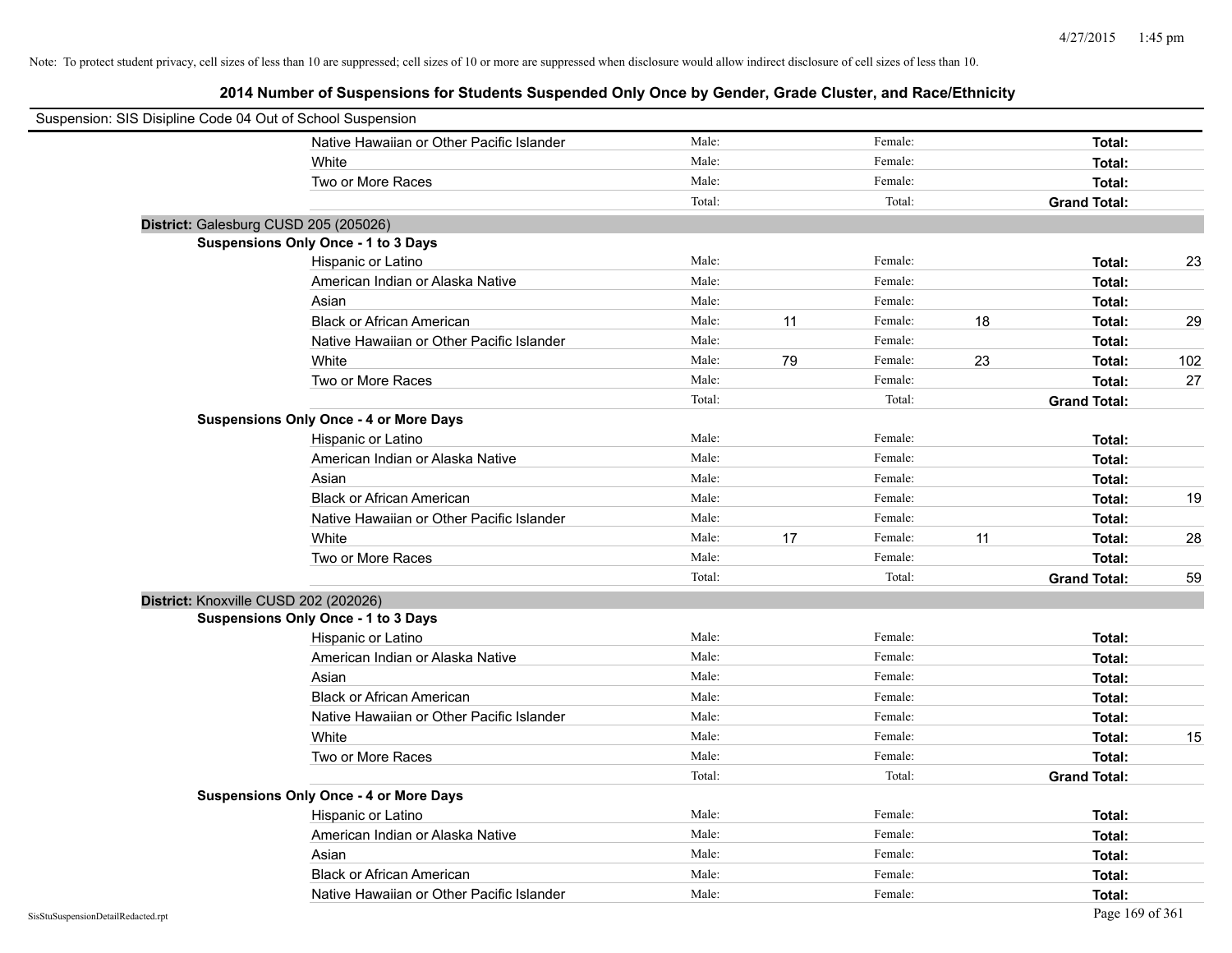| Suspension: SIS Disipline Code 04 Out of School Suspension |                                               |        |         |                     |
|------------------------------------------------------------|-----------------------------------------------|--------|---------|---------------------|
|                                                            | White                                         | Male:  | Female: | Total:              |
|                                                            | Two or More Races                             | Male:  | Female: | Total:              |
|                                                            |                                               | Total: | Total:  | <b>Grand Total:</b> |
|                                                            | District: R O W V A CUSD 208 (208026)         |        |         |                     |
|                                                            | Suspensions Only Once - 1 to 3 Days           |        |         |                     |
|                                                            | Hispanic or Latino                            | Male:  | Female: | Total:              |
|                                                            | American Indian or Alaska Native              | Male:  | Female: | Total:              |
|                                                            | Asian                                         | Male:  | Female: | Total:              |
|                                                            | <b>Black or African American</b>              | Male:  | Female: | Total:              |
|                                                            | Native Hawaiian or Other Pacific Islander     | Male:  | Female: | Total:              |
|                                                            | White                                         | Male:  | Female: | 19<br>Total:        |
|                                                            | Two or More Races                             | Male:  | Female: | Total:              |
|                                                            |                                               | Total: | Total:  | <b>Grand Total:</b> |
|                                                            | <b>Suspensions Only Once - 4 or More Days</b> |        |         |                     |
|                                                            | Hispanic or Latino                            | Male:  | Female: | Total:              |
|                                                            | American Indian or Alaska Native              | Male:  | Female: | Total:              |
|                                                            | Asian                                         | Male:  | Female: | Total:              |
|                                                            | <b>Black or African American</b>              | Male:  | Female: | Total:              |
|                                                            | Native Hawaiian or Other Pacific Islander     | Male:  | Female: | Total:              |
|                                                            | White                                         | Male:  | Female: | Total:              |
|                                                            | Two or More Races                             | Male:  | Female: | Total:              |
|                                                            |                                               | Total: | Total:  | <b>Grand Total:</b> |
|                                                            | District: Williamsfield CUSD 210 (210026)     |        |         |                     |
|                                                            | <b>Suspensions Only Once - 1 to 3 Days</b>    |        |         |                     |
|                                                            | Hispanic or Latino                            | Male:  | Female: | Total:              |
|                                                            | American Indian or Alaska Native              | Male:  | Female: | Total:              |
|                                                            | Asian                                         | Male:  | Female: | Total:              |
|                                                            | <b>Black or African American</b>              | Male:  | Female: | Total:              |
|                                                            | Native Hawaiian or Other Pacific Islander     | Male:  | Female: | Total:              |
|                                                            | White                                         | Male:  | Female: | Total:              |
|                                                            | Two or More Races                             | Male:  | Female: | Total:              |
|                                                            |                                               | Total: | Total:  | <b>Grand Total:</b> |
|                                                            |                                               |        |         |                     |
| Region: La Salle ROE (35)                                  |                                               |        |         |                     |
| County: Lasalle (050)                                      |                                               |        |         |                     |
|                                                            | District: Allen-Otter Creek CCSD 65 (065004)  |        |         |                     |
|                                                            | Suspensions Only Once - 1 to 3 Days           |        |         |                     |
|                                                            | Hispanic or Latino                            | Male:  | Female: | Total:              |
| SisStuSuspensionDetailRedacted.rpt                         |                                               |        |         | Page 170 of 361     |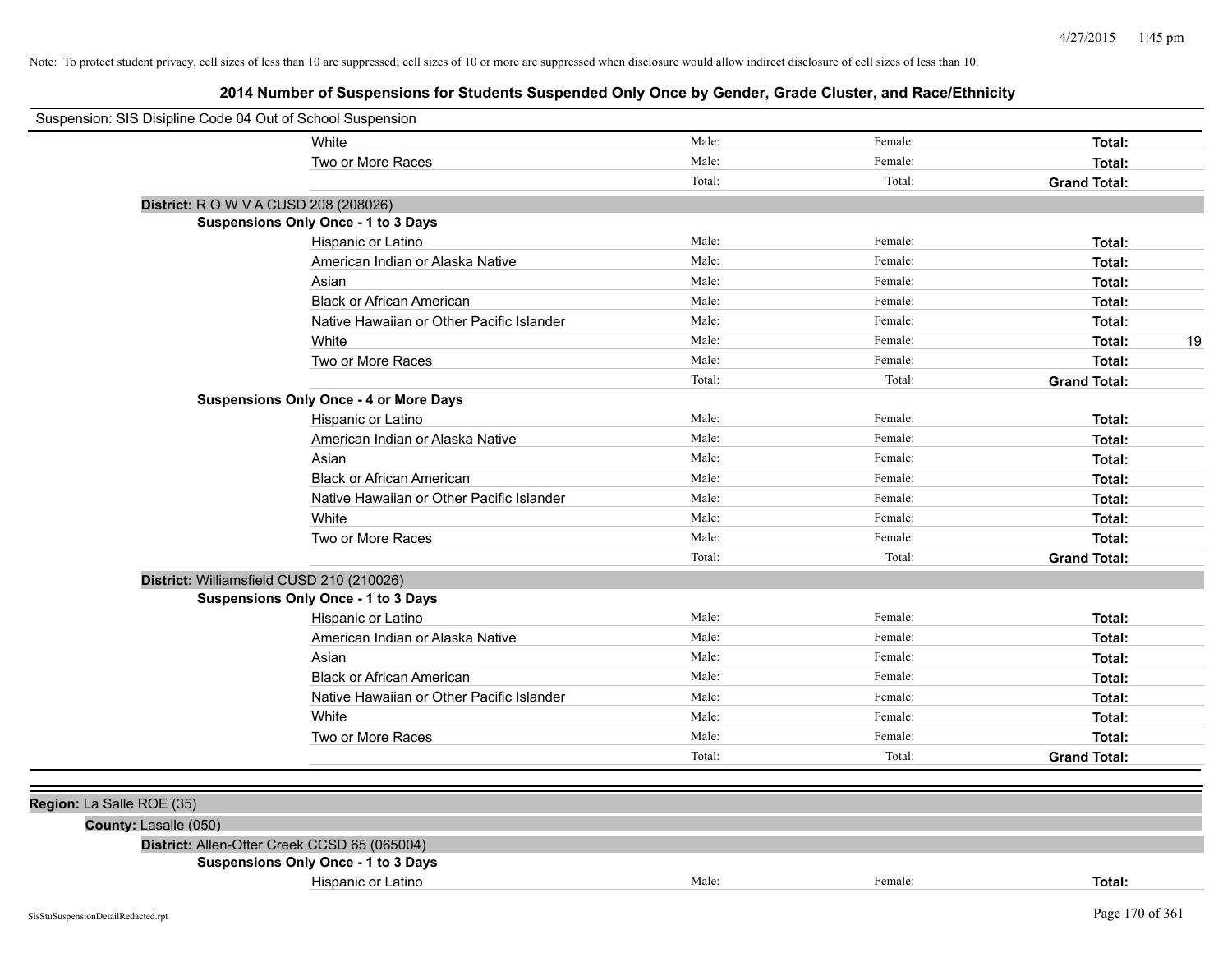| Suspension: SIS Disipline Code 04 Out of School Suspension |                                               |        |         |                     |
|------------------------------------------------------------|-----------------------------------------------|--------|---------|---------------------|
|                                                            | American Indian or Alaska Native              | Male:  | Female: | Total:              |
|                                                            | Asian                                         | Male:  | Female: | Total:              |
|                                                            | <b>Black or African American</b>              | Male:  | Female: | Total:              |
|                                                            | Native Hawaiian or Other Pacific Islander     | Male:  | Female: | Total:              |
|                                                            | White                                         | Male:  | Female: | Total:              |
|                                                            | Two or More Races                             | Male:  | Female: | Total:              |
|                                                            |                                               | Total: | Total:  | <b>Grand Total:</b> |
| District: Earlville CUSD 9 (009026)                        |                                               |        |         |                     |
|                                                            | Suspensions Only Once - 1 to 3 Days           |        |         |                     |
|                                                            | Hispanic or Latino                            | Male:  | Female: | Total:              |
|                                                            | American Indian or Alaska Native              | Male:  | Female: | Total:              |
|                                                            | Asian                                         | Male:  | Female: | Total:              |
|                                                            | <b>Black or African American</b>              | Male:  | Female: | Total:              |
|                                                            | Native Hawaiian or Other Pacific Islander     | Male:  | Female: | Total:              |
|                                                            | White                                         | Male:  | Female: | Total:              |
|                                                            | Two or More Races                             | Male:  | Female: | Total:              |
|                                                            |                                               | Total: | Total:  | <b>Grand Total:</b> |
|                                                            | <b>Suspensions Only Once - 4 or More Days</b> |        |         |                     |
|                                                            | Hispanic or Latino                            | Male:  | Female: | Total:              |
|                                                            | American Indian or Alaska Native              | Male:  | Female: | Total:              |
|                                                            | Asian                                         | Male:  | Female: | Total:              |
|                                                            | <b>Black or African American</b>              | Male:  | Female: | Total:              |
|                                                            | Native Hawaiian or Other Pacific Islander     | Male:  | Female: | Total:              |
|                                                            | White                                         | Male:  | Female: | Total:              |
|                                                            | Two or More Races                             | Male:  | Female: | Total:              |
|                                                            |                                               | Total: | Total:  | <b>Grand Total:</b> |
| District: Grand Ridge CCSD 95 (095004)                     |                                               |        |         |                     |
|                                                            | <b>Suspensions Only Once - 1 to 3 Days</b>    |        |         |                     |
|                                                            | Hispanic or Latino                            | Male:  | Female: | Total:              |
|                                                            | American Indian or Alaska Native              | Male:  | Female: | Total:              |
|                                                            | Asian                                         | Male:  | Female: | Total:              |
|                                                            | <b>Black or African American</b>              | Male:  | Female: | Total:              |
|                                                            | Native Hawaiian or Other Pacific Islander     | Male:  | Female: | Total:              |
|                                                            | White                                         | Male:  | Female: | Total:              |
|                                                            | Two or More Races                             | Male:  | Female: | Total:              |
|                                                            |                                               | Total: | Total:  | <b>Grand Total:</b> |
|                                                            | <b>Suspensions Only Once - 4 or More Days</b> |        |         |                     |
|                                                            | Hispanic or Latino                            | Male:  | Female: | Total:              |
|                                                            | American Indian or Alaska Native              | Male:  | Female: | Total:              |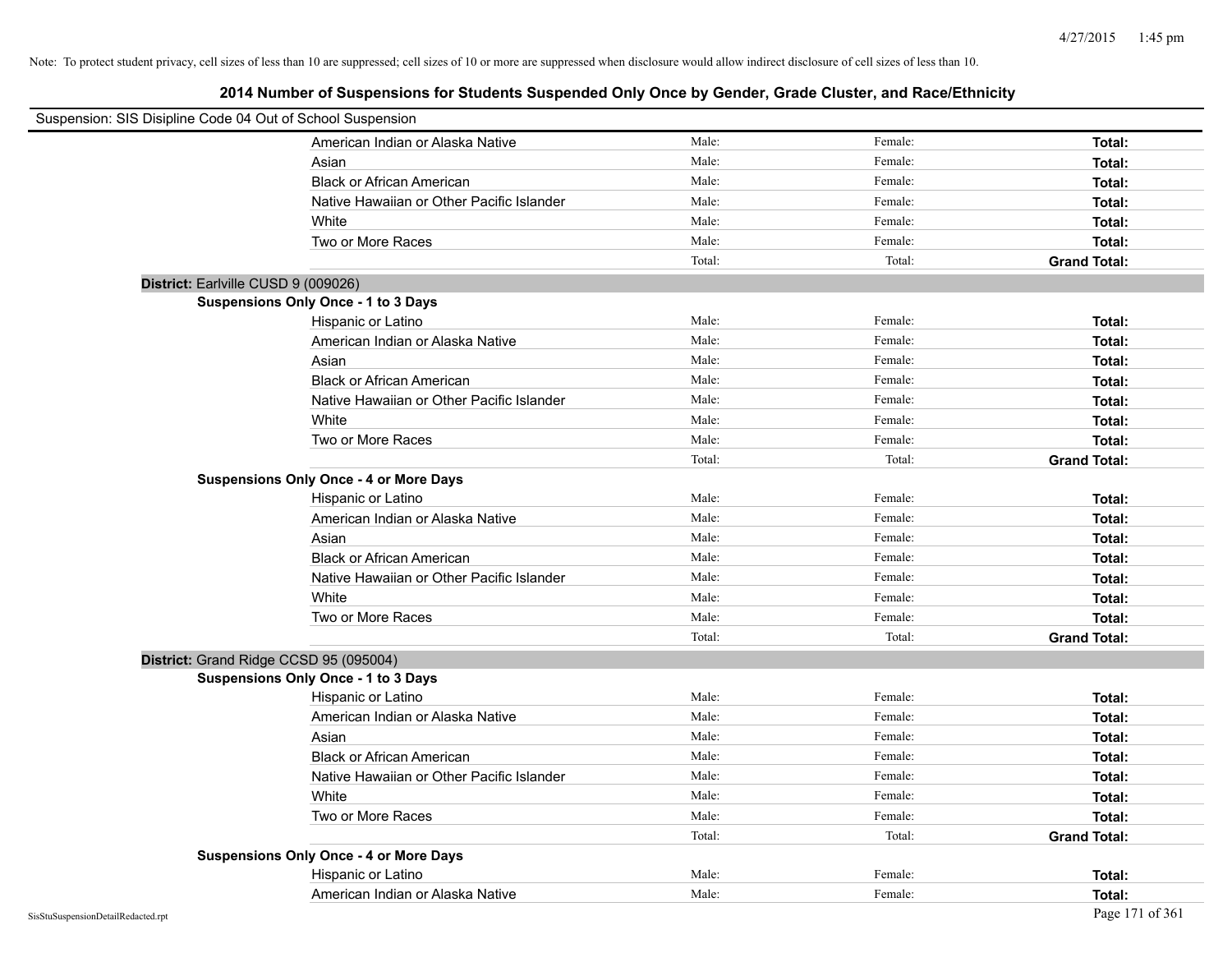| Suspension: SIS Disipline Code 04 Out of School Suspension |                                               |        |    |         |    |                     |    |
|------------------------------------------------------------|-----------------------------------------------|--------|----|---------|----|---------------------|----|
|                                                            | Asian                                         | Male:  |    | Female: |    | Total:              |    |
|                                                            | <b>Black or African American</b>              | Male:  |    | Female: |    | Total:              |    |
|                                                            | Native Hawaiian or Other Pacific Islander     | Male:  |    | Female: |    | Total:              |    |
|                                                            | White                                         | Male:  |    | Female: |    | Total:              |    |
|                                                            | Two or More Races                             | Male:  |    | Female: |    | Total:              |    |
|                                                            |                                               | Total: |    | Total:  |    | <b>Grand Total:</b> |    |
| District: La Salle ESD 122 (122002)                        |                                               |        |    |         |    |                     |    |
|                                                            | Suspensions Only Once - 1 to 3 Days           |        |    |         |    |                     |    |
|                                                            | Hispanic or Latino                            | Male:  |    | Female: |    | Total:              |    |
|                                                            | American Indian or Alaska Native              | Male:  |    | Female: |    | Total:              |    |
|                                                            | Asian                                         | Male:  |    | Female: |    | Total:              |    |
|                                                            | <b>Black or African American</b>              | Male:  |    | Female: |    | Total:              |    |
|                                                            | Native Hawaiian or Other Pacific Islander     | Male:  |    | Female: |    | Total:              |    |
|                                                            | White                                         | Male:  |    | Female: |    | Total:              | 13 |
|                                                            | Two or More Races                             | Male:  |    | Female: |    | Total:              |    |
|                                                            |                                               | Total: |    | Total:  |    | <b>Grand Total:</b> |    |
|                                                            | <b>Suspensions Only Once - 4 or More Days</b> |        |    |         |    |                     |    |
|                                                            | Hispanic or Latino                            | Male:  |    | Female: |    | Total:              |    |
|                                                            | American Indian or Alaska Native              | Male:  |    | Female: |    | Total:              |    |
|                                                            | Asian                                         | Male:  |    | Female: |    | Total:              |    |
|                                                            | <b>Black or African American</b>              | Male:  |    | Female: |    | Total:              |    |
|                                                            | Native Hawaiian or Other Pacific Islander     | Male:  |    | Female: |    | Total:              |    |
|                                                            | White                                         | Male:  |    | Female: |    | Total:              |    |
|                                                            | Two or More Races                             | Male:  |    | Female: |    | Total:              |    |
|                                                            |                                               | Total: |    | Total:  |    | <b>Grand Total:</b> | 12 |
| District: La Salle-Peru Twp HSD 120 (120017)               |                                               |        |    |         |    |                     |    |
|                                                            | Suspensions Only Once - 1 to 3 Days           |        |    |         |    |                     |    |
|                                                            | Hispanic or Latino                            | Male:  |    | Female: |    | Total:              |    |
|                                                            | American Indian or Alaska Native              | Male:  |    | Female: |    | Total:              |    |
|                                                            | Asian                                         | Male:  |    | Female: |    | Total:              |    |
|                                                            | <b>Black or African American</b>              | Male:  |    | Female: |    | Total:              |    |
|                                                            | Native Hawaiian or Other Pacific Islander     | Male:  |    | Female: |    | Total:              |    |
|                                                            | White                                         | Male:  | 41 | Female: | 20 | Total:              | 61 |
|                                                            | Two or More Races                             | Male:  |    | Female: |    | Total:              |    |
|                                                            |                                               | Total: |    | Total:  |    | <b>Grand Total:</b> |    |
|                                                            | <b>Suspensions Only Once - 4 or More Days</b> |        |    |         |    |                     |    |
|                                                            | Hispanic or Latino                            | Male:  |    | Female: |    | Total:              |    |
|                                                            | American Indian or Alaska Native              | Male:  |    | Female: |    | Total:              |    |
|                                                            | Asian                                         | Male:  |    | Female: |    | Total:              |    |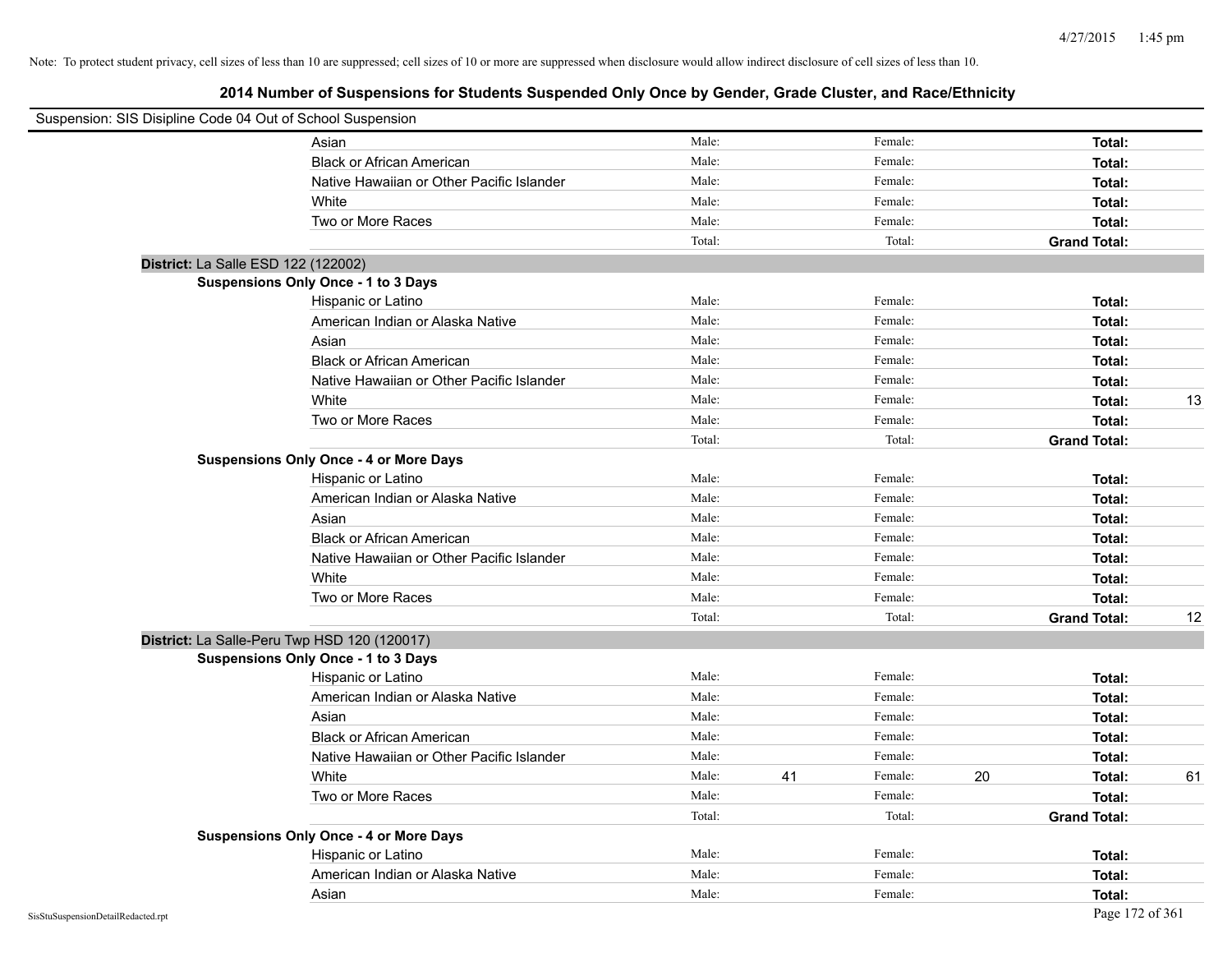| Suspension: SIS Disipline Code 04 Out of School Suspension |                                           |        |         |                     |    |
|------------------------------------------------------------|-------------------------------------------|--------|---------|---------------------|----|
|                                                            | <b>Black or African American</b>          | Male:  | Female: | Total:              |    |
|                                                            | Native Hawaiian or Other Pacific Islander | Male:  | Female: | Total:              |    |
| White                                                      |                                           | Male:  | Female: | Total:              |    |
| Two or More Races                                          |                                           | Male:  | Female: | Total:              |    |
|                                                            |                                           | Total: | Total:  | <b>Grand Total:</b> | 11 |
| District: Leland CUSD 1 (001026)                           |                                           |        |         |                     |    |
| <b>Suspensions Only Once - 1 to 3 Days</b>                 |                                           |        |         |                     |    |
| Hispanic or Latino                                         |                                           | Male:  | Female: | Total:              |    |
|                                                            | American Indian or Alaska Native          | Male:  | Female: | Total:              |    |
| Asian                                                      |                                           | Male:  | Female: | Total:              |    |
|                                                            | <b>Black or African American</b>          | Male:  | Female: | Total:              |    |
|                                                            | Native Hawaiian or Other Pacific Islander | Male:  | Female: | Total:              |    |
| White                                                      |                                           | Male:  | Female: | Total:              |    |
| Two or More Races                                          |                                           | Male:  | Female: | Total:              |    |
|                                                            |                                           | Total: | Total:  | <b>Grand Total:</b> |    |
| <b>Suspensions Only Once - 4 or More Days</b>              |                                           |        |         |                     |    |
| Hispanic or Latino                                         |                                           | Male:  | Female: | Total:              |    |
|                                                            | American Indian or Alaska Native          | Male:  | Female: | Total:              |    |
| Asian                                                      |                                           | Male:  | Female: | Total:              |    |
|                                                            | <b>Black or African American</b>          | Male:  | Female: | Total:              |    |
|                                                            | Native Hawaiian or Other Pacific Islander | Male:  | Female: | Total:              |    |
| White                                                      |                                           | Male:  | Female: | Total:              |    |
| Two or More Races                                          |                                           | Male:  | Female: | Total:              |    |
|                                                            |                                           | Total: | Total:  | <b>Grand Total:</b> |    |
| District: Lostant CUSD 425 (425026)                        |                                           |        |         |                     |    |
| <b>Suspensions Only Once - 1 to 3 Days</b>                 |                                           |        |         |                     |    |
| Hispanic or Latino                                         |                                           | Male:  | Female: | Total:              |    |
|                                                            | American Indian or Alaska Native          | Male:  | Female: | Total:              |    |
| Asian                                                      |                                           | Male:  | Female: | Total:              |    |
|                                                            | <b>Black or African American</b>          | Male:  | Female: | Total:              |    |
|                                                            | Native Hawaiian or Other Pacific Islander | Male:  | Female: | Total:              |    |
| White                                                      |                                           | Male:  | Female: | Total:              |    |
| Two or More Races                                          |                                           | Male:  | Female: | Total:              |    |
|                                                            |                                           | Total: | Total:  | <b>Grand Total:</b> |    |
| District: Marseilles ESD 150 (150002)                      |                                           |        |         |                     |    |
| <b>Suspensions Only Once - 1 to 3 Days</b>                 |                                           |        |         |                     |    |
| Hispanic or Latino                                         |                                           | Male:  | Female: | Total:              |    |
|                                                            | American Indian or Alaska Native          | Male:  | Female: | Total:              |    |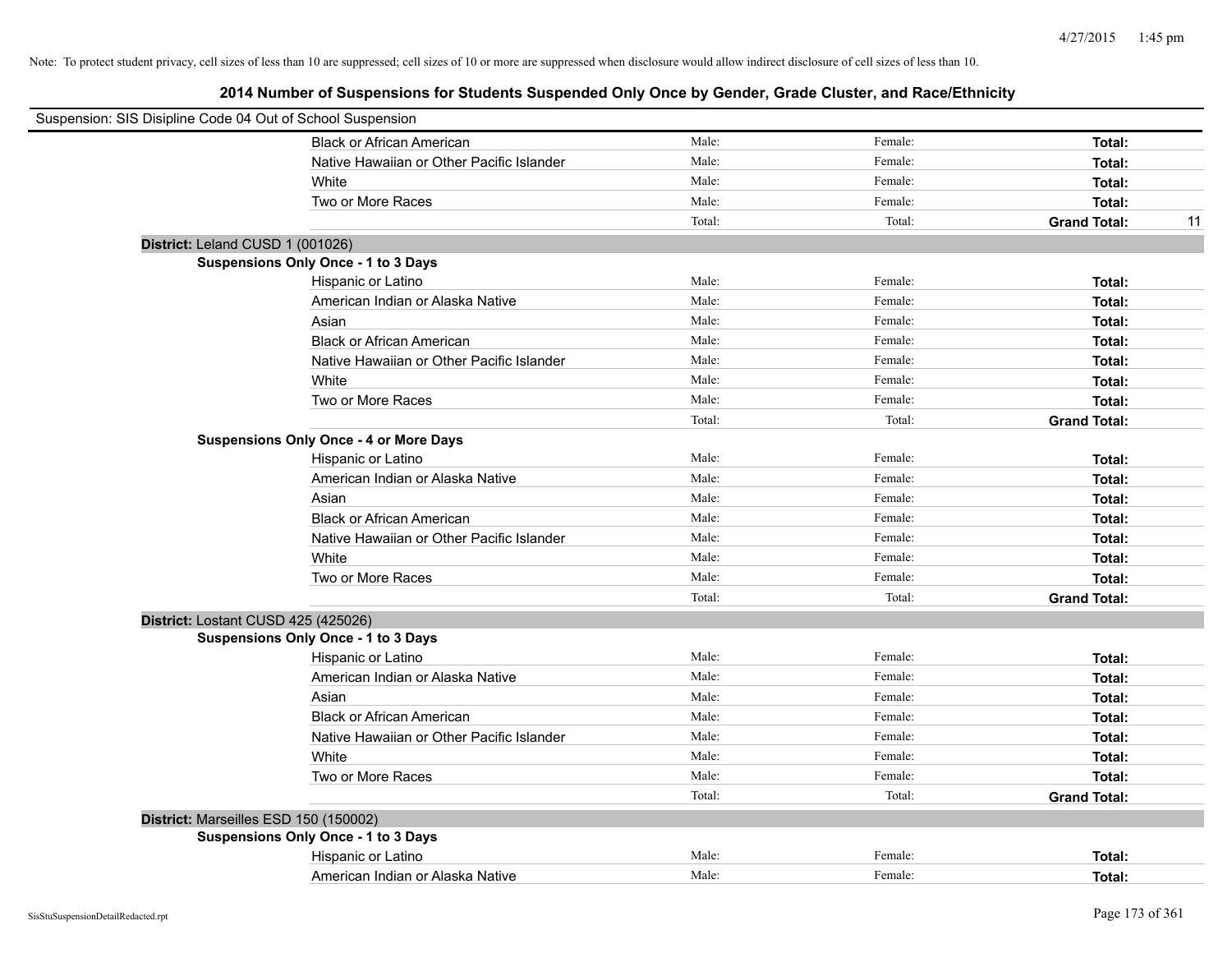| Suspension: SIS Disipline Code 04 Out of School Suspension |                                               |        |         |                     |
|------------------------------------------------------------|-----------------------------------------------|--------|---------|---------------------|
|                                                            | Asian                                         | Male:  | Female: | Total:              |
|                                                            | <b>Black or African American</b>              | Male:  | Female: | Total:              |
|                                                            | Native Hawaiian or Other Pacific Islander     | Male:  | Female: | Total:              |
|                                                            | White                                         | Male:  | Female: | 13<br>Total:        |
|                                                            | Two or More Races                             | Male:  | Female: | Total:              |
|                                                            |                                               | Total: | Total:  | <b>Grand Total:</b> |
|                                                            | <b>Suspensions Only Once - 4 or More Days</b> |        |         |                     |
|                                                            | Hispanic or Latino                            | Male:  | Female: | Total:              |
|                                                            | American Indian or Alaska Native              | Male:  | Female: | Total:              |
|                                                            | Asian                                         | Male:  | Female: | Total:              |
|                                                            | <b>Black or African American</b>              | Male:  | Female: | Total:              |
|                                                            | Native Hawaiian or Other Pacific Islander     | Male:  | Female: | Total:              |
|                                                            | White                                         | Male:  | Female: | Total:              |
|                                                            | Two or More Races                             | Male:  | Female: | Total:              |
|                                                            |                                               | Total: | Total:  | <b>Grand Total:</b> |
| District: Mendota CCSD 289 (289004)                        |                                               |        |         |                     |
|                                                            | Suspensions Only Once - 1 to 3 Days           |        |         |                     |
|                                                            | Hispanic or Latino                            | Male:  | Female: | Total:              |
|                                                            | American Indian or Alaska Native              | Male:  | Female: | Total:              |
|                                                            | Asian                                         | Male:  | Female: | Total:              |
|                                                            | <b>Black or African American</b>              | Male:  | Female: | Total:              |
|                                                            | Native Hawaiian or Other Pacific Islander     | Male:  | Female: | Total:              |
|                                                            | White                                         | Male:  | Female: | Total:              |
|                                                            | Two or More Races                             | Male:  | Female: | Total:              |
|                                                            |                                               | Total: | Total:  | <b>Grand Total:</b> |
|                                                            | <b>Suspensions Only Once - 4 or More Days</b> |        |         |                     |
|                                                            | Hispanic or Latino                            | Male:  | Female: | Total:              |
|                                                            | American Indian or Alaska Native              | Male:  | Female: | Total:              |
|                                                            | Asian                                         | Male:  | Female: | Total:              |
|                                                            | <b>Black or African American</b>              | Male:  | Female: | Total:              |
|                                                            | Native Hawaiian or Other Pacific Islander     | Male:  | Female: | Total:              |
|                                                            | White                                         | Male:  | Female: | Total:              |
|                                                            | Two or More Races                             | Male:  | Female: | Total:              |
|                                                            |                                               | Total: | Total:  | <b>Grand Total:</b> |
| District: Mendota Twp HSD 280 (280017)                     |                                               |        |         |                     |
|                                                            | Suspensions Only Once - 1 to 3 Days           |        |         |                     |
|                                                            | Hispanic or Latino                            | Male:  | Female: | Total:<br>15        |
|                                                            | American Indian or Alaska Native              | Male:  | Female: | Total:              |
|                                                            | Asian                                         | Male:  | Female: | Total:              |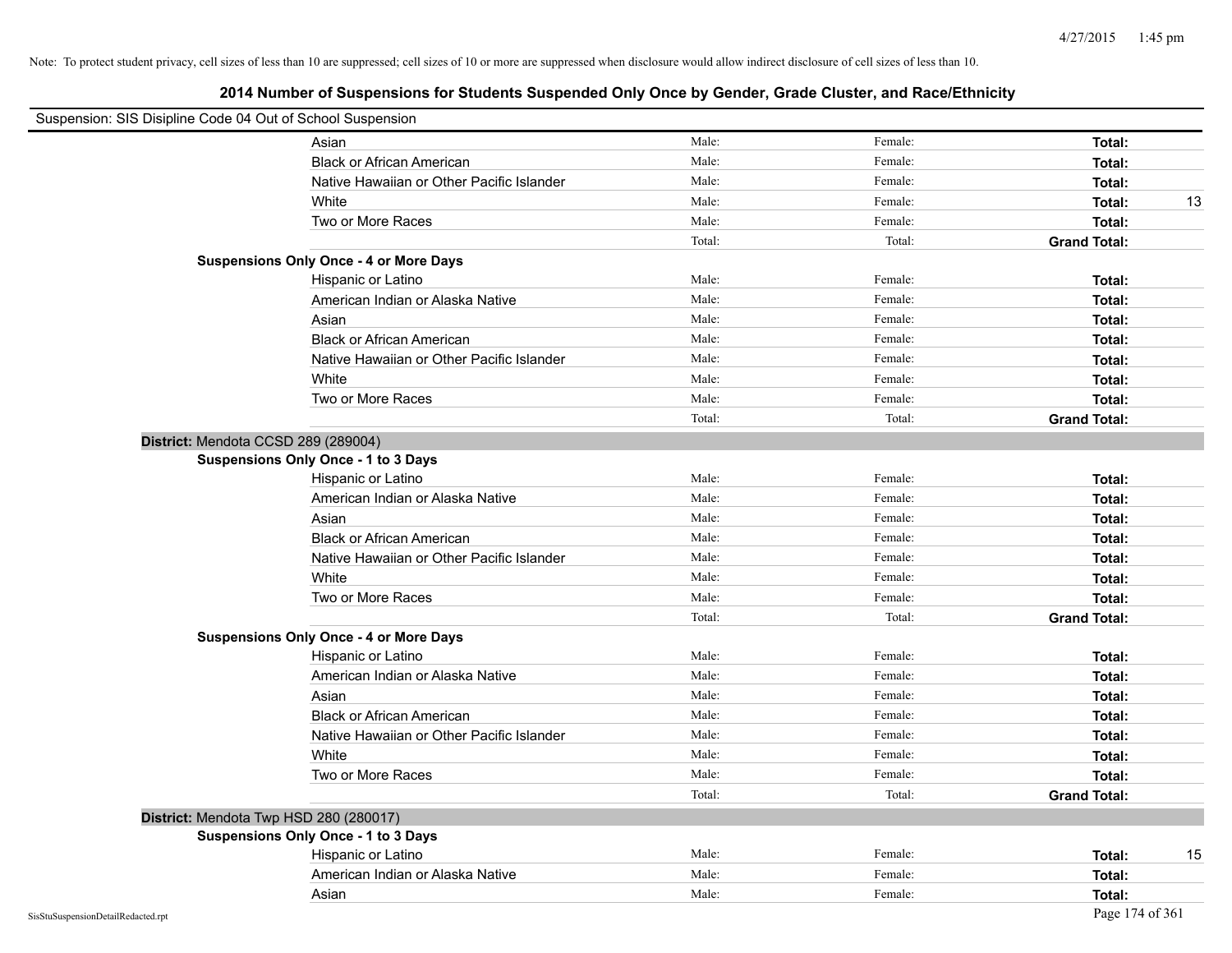| Suspension: SIS Disipline Code 04 Out of School Suspension |                                               |        |         |                     |
|------------------------------------------------------------|-----------------------------------------------|--------|---------|---------------------|
|                                                            | <b>Black or African American</b>              | Male:  | Female: | Total:              |
|                                                            | Native Hawaiian or Other Pacific Islander     | Male:  | Female: | Total:              |
|                                                            | White                                         | Male:  | Female: | Total:<br>17        |
|                                                            | Two or More Races                             | Male:  | Female: | Total:              |
|                                                            |                                               | Total: | Total:  | <b>Grand Total:</b> |
|                                                            | <b>Suspensions Only Once - 4 or More Days</b> |        |         |                     |
|                                                            | Hispanic or Latino                            | Male:  | Female: | Total:              |
|                                                            | American Indian or Alaska Native              | Male:  | Female: | Total:              |
|                                                            | Asian                                         | Male:  | Female: | Total:              |
|                                                            | <b>Black or African American</b>              | Male:  | Female: | Total:              |
|                                                            | Native Hawaiian or Other Pacific Islander     | Male:  | Female: | Total:              |
|                                                            | White                                         | Male:  | Female: | Total:              |
|                                                            | Two or More Races                             | Male:  | Female: | Total:              |
|                                                            |                                               | Total: | Total:  | <b>Grand Total:</b> |
|                                                            | District: Miller Twp CCSD 210 (210004)        |        |         |                     |
|                                                            | <b>Suspensions Only Once - 4 or More Days</b> |        |         |                     |
|                                                            | Hispanic or Latino                            | Male:  | Female: | Total:              |
|                                                            | American Indian or Alaska Native              | Male:  | Female: | Total:              |
|                                                            | Asian                                         | Male:  | Female: | Total:              |
|                                                            | <b>Black or African American</b>              | Male:  | Female: | Total:              |
|                                                            | Native Hawaiian or Other Pacific Islander     | Male:  | Female: | Total:              |
|                                                            | White                                         | Male:  | Female: | Total:              |
|                                                            | Two or More Races                             | Male:  | Female: | Total:              |
|                                                            |                                               | Total: | Total:  | <b>Grand Total:</b> |
| District: Non-Public School (1200)                         |                                               |        |         |                     |
|                                                            | <b>Suspensions Only Once - 1 to 3 Days</b>    |        |         |                     |
|                                                            | Hispanic or Latino                            | Male:  | Female: | Total:              |
|                                                            | American Indian or Alaska Native              | Male:  | Female: | Total:              |
|                                                            | Asian                                         | Male:  | Female: | Total:              |
|                                                            | <b>Black or African American</b>              | Male:  | Female: | Total:              |
|                                                            | Native Hawaiian or Other Pacific Islander     | Male:  | Female: | Total:              |
|                                                            | White                                         | Male:  | Female: | Total:              |
|                                                            | Two or More Races                             | Male:  | Female: | Total:              |
|                                                            |                                               | Total: | Total:  | <b>Grand Total:</b> |
|                                                            | <b>Suspensions Only Once - 4 or More Days</b> |        |         |                     |
|                                                            | Hispanic or Latino                            | Male:  | Female: | Total:              |
|                                                            | American Indian or Alaska Native              | Male:  | Female: | Total:              |
|                                                            | Asian                                         | Male:  | Female: | Total:              |
|                                                            | <b>Black or African American</b>              | Male:  | Female: | Total:              |
| SisStuSuspensionDetailRedacted.rpt                         |                                               |        |         | Page 175 of 361     |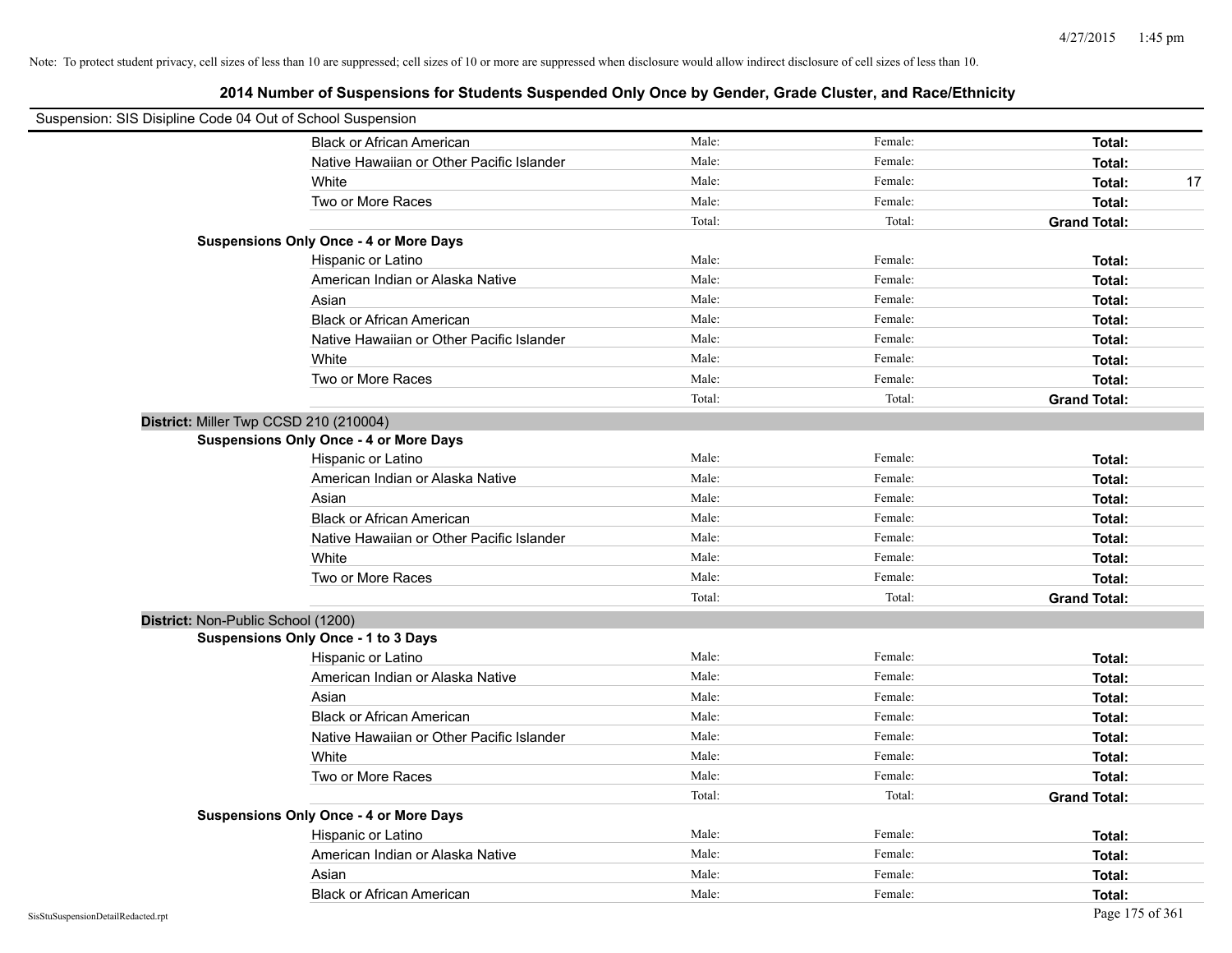| Suspension: SIS Disipline Code 04 Out of School Suspension |                                               |        |              |    |                     |    |
|------------------------------------------------------------|-----------------------------------------------|--------|--------------|----|---------------------|----|
|                                                            | Native Hawaiian or Other Pacific Islander     | Male:  | Female:      |    | Total:              |    |
|                                                            | White                                         | Male:  | Female:      |    | Total:              |    |
|                                                            | Two or More Races                             | Male:  | Female:      |    | Total:              |    |
|                                                            |                                               | Total: | Total:       |    | <b>Grand Total:</b> |    |
| District: Oglesby ESD 125 (125002)                         |                                               |        |              |    |                     |    |
|                                                            | Suspensions Only Once - 1 to 3 Days           |        |              |    |                     |    |
|                                                            | Hispanic or Latino                            | Male:  | Female:      |    | Total:              |    |
|                                                            | American Indian or Alaska Native              | Male:  | Female:      |    | Total:              |    |
|                                                            | Asian                                         | Male:  | Female:      |    | Total:              |    |
|                                                            | <b>Black or African American</b>              | Male:  | Female:      |    | Total:              |    |
|                                                            | Native Hawaiian or Other Pacific Islander     | Male:  | Female:      |    | Total:              |    |
|                                                            | White                                         | Male:  | Female:      |    | Total:              | 13 |
|                                                            | Two or More Races                             | Male:  | Female:      |    | Total:              |    |
|                                                            |                                               | Total: | Total:       |    | <b>Grand Total:</b> |    |
| District: Ottawa ESD 141 (141002)                          |                                               |        |              |    |                     |    |
|                                                            | Suspensions Only Once - 1 to 3 Days           |        |              |    |                     |    |
|                                                            | Hispanic or Latino                            | Male:  | Female:      |    | Total:              |    |
|                                                            | American Indian or Alaska Native              | Male:  | Female:      |    | Total:              |    |
|                                                            | Asian                                         | Male:  | Female:      |    | Total:              |    |
|                                                            | <b>Black or African American</b>              | Male:  | Female:      |    | Total:              |    |
|                                                            | Native Hawaiian or Other Pacific Islander     | Male:  | Female:      |    | Total:              |    |
|                                                            | White                                         | Male:  | Female:      |    | Total:              | 25 |
|                                                            | Two or More Races                             | Male:  | Female:      |    | Total:              |    |
|                                                            |                                               | Total: | Total:<br>23 | 12 | <b>Grand Total:</b> | 35 |
|                                                            | <b>Suspensions Only Once - 4 or More Days</b> |        |              |    |                     |    |
|                                                            | Hispanic or Latino                            | Male:  | Female:      |    | Total:              |    |
|                                                            | American Indian or Alaska Native              | Male:  | Female:      |    | Total:              |    |
|                                                            | Asian                                         | Male:  | Female:      |    | Total:              |    |
|                                                            | <b>Black or African American</b>              | Male:  | Female:      |    | Total:              |    |
|                                                            | Native Hawaiian or Other Pacific Islander     | Male:  | Female:      |    | Total:              |    |
|                                                            | White                                         | Male:  | Female:      |    | Total:              |    |
|                                                            | Two or More Races                             | Male:  | Female:      |    | Total:              |    |
|                                                            |                                               | Total: | Total:       |    | <b>Grand Total:</b> |    |
| District: Ottawa Twp HSD 140 (140017)                      |                                               |        |              |    |                     |    |
|                                                            | Suspensions Only Once - 1 to 3 Days           |        |              |    |                     |    |
|                                                            | Hispanic or Latino                            | Male:  | Female:      |    | Total:              | 20 |
|                                                            | American Indian or Alaska Native              | Male:  | Female:      |    | Total:              |    |
|                                                            | Asian                                         | Male:  | Female:      |    | Total:              |    |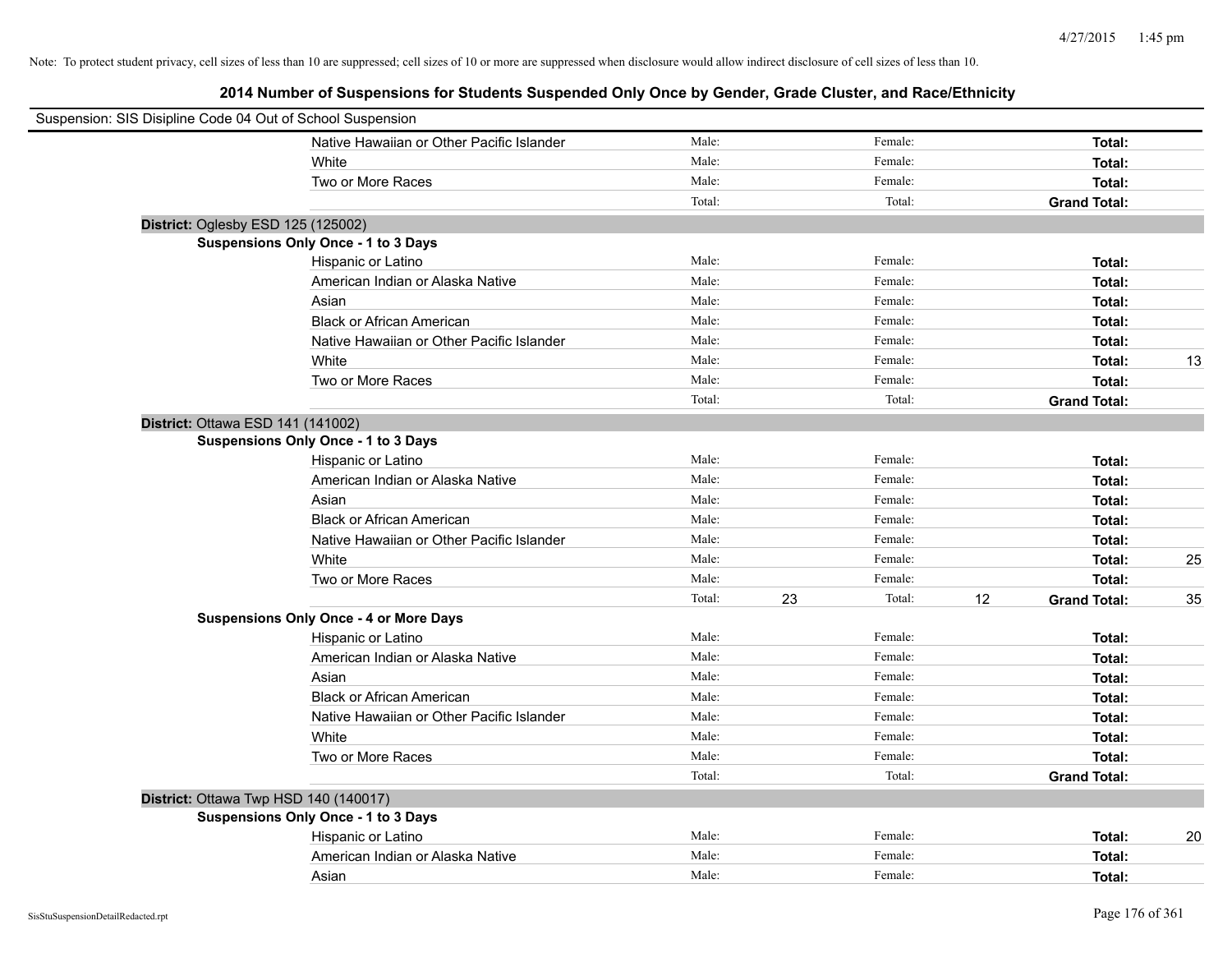|                                    | Suspension: SIS Disipline Code 04 Out of School Suspension |        |     |         |    |                     |     |
|------------------------------------|------------------------------------------------------------|--------|-----|---------|----|---------------------|-----|
|                                    | <b>Black or African American</b>                           | Male:  |     | Female: |    | Total:              |     |
|                                    | Native Hawaiian or Other Pacific Islander                  | Male:  |     | Female: |    | Total:              |     |
|                                    | White                                                      | Male:  | 95  | Female: | 53 | Total:              | 148 |
|                                    | Two or More Races                                          | Male:  |     | Female: |    | Total:              |     |
|                                    |                                                            | Total: | 109 | Total:  | 71 | <b>Grand Total:</b> | 180 |
|                                    | <b>Suspensions Only Once - 4 or More Days</b>              |        |     |         |    |                     |     |
|                                    | Hispanic or Latino                                         | Male:  |     | Female: |    | Total:              |     |
|                                    | American Indian or Alaska Native                           | Male:  |     | Female: |    | Total:              |     |
|                                    | Asian                                                      | Male:  |     | Female: |    | Total:              |     |
|                                    | <b>Black or African American</b>                           | Male:  |     | Female: |    | Total:              |     |
|                                    | Native Hawaiian or Other Pacific Islander                  | Male:  |     | Female: |    | Total:              |     |
|                                    | White                                                      | Male:  |     | Female: |    | Total:              |     |
|                                    | Two or More Races                                          | Male:  |     | Female: |    | Total:              |     |
|                                    |                                                            | Total: |     | Total:  |    | <b>Grand Total:</b> |     |
|                                    | District: Peru ESD 124 (124002)                            |        |     |         |    |                     |     |
|                                    | <b>Suspensions Only Once - 1 to 3 Days</b>                 |        |     |         |    |                     |     |
|                                    | Hispanic or Latino                                         | Male:  |     | Female: |    | Total:              |     |
|                                    | American Indian or Alaska Native                           | Male:  |     | Female: |    | Total:              |     |
|                                    | Asian                                                      | Male:  |     | Female: |    | Total:              |     |
|                                    | <b>Black or African American</b>                           | Male:  |     | Female: |    | Total:              |     |
|                                    | Native Hawaiian or Other Pacific Islander                  | Male:  |     | Female: |    | Total:              |     |
|                                    | White                                                      | Male:  |     | Female: |    | Total:              |     |
|                                    | Two or More Races                                          | Male:  |     | Female: |    | Total:              |     |
|                                    |                                                            | Total: |     | Total:  |    | <b>Grand Total:</b> |     |
|                                    | <b>Suspensions Only Once - 4 or More Days</b>              |        |     |         |    |                     |     |
|                                    | Hispanic or Latino                                         | Male:  |     | Female: |    | Total:              |     |
|                                    | American Indian or Alaska Native                           | Male:  |     | Female: |    | Total:              |     |
|                                    | Asian                                                      | Male:  |     | Female: |    | Total:              |     |
|                                    | <b>Black or African American</b>                           | Male:  |     | Female: |    | Total:              |     |
|                                    | Native Hawaiian or Other Pacific Islander                  | Male:  |     | Female: |    | Total:              |     |
|                                    | White                                                      | Male:  |     | Female: |    | Total:              |     |
|                                    | Two or More Races                                          | Male:  |     | Female: |    | Total:              |     |
|                                    |                                                            | Total: |     | Total:  |    | <b>Grand Total:</b> |     |
|                                    | District: Seneca CCSD 170 (170004)                         |        |     |         |    |                     |     |
|                                    | <b>Suspensions Only Once - 1 to 3 Days</b>                 |        |     |         |    |                     |     |
|                                    | Hispanic or Latino                                         | Male:  |     | Female: |    | Total:              |     |
|                                    | American Indian or Alaska Native                           | Male:  |     | Female: |    | Total:              |     |
|                                    | Asian                                                      | Male:  |     | Female: |    | Total:              |     |
|                                    | <b>Black or African American</b>                           | Male:  |     | Female: |    | Total:              |     |
| SisStuSuspensionDetailRedacted.rpt |                                                            |        |     |         |    | Page 177 of 361     |     |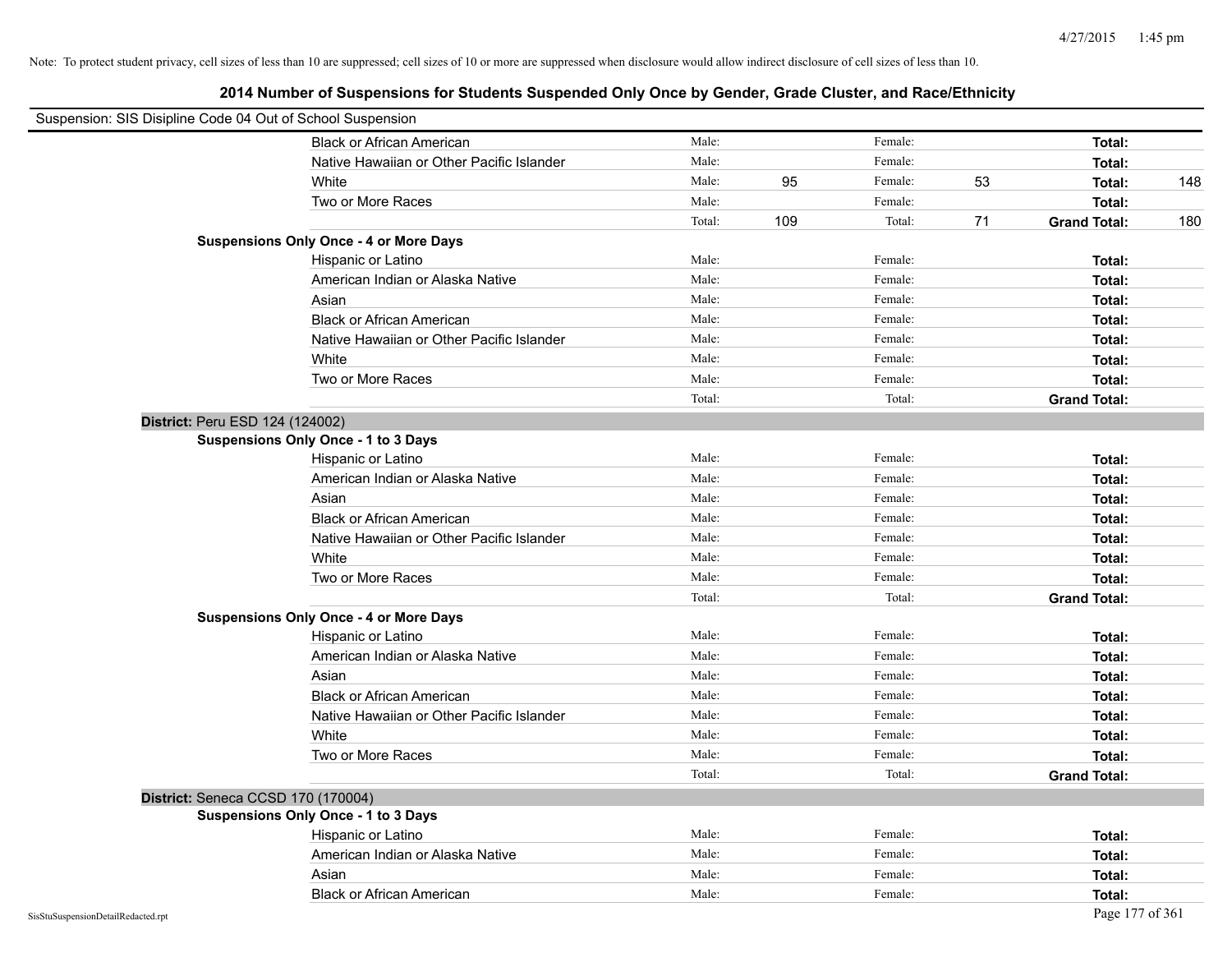| Suspension: SIS Disipline Code 04 Out of School Suspension |                                               |        |         |                     |
|------------------------------------------------------------|-----------------------------------------------|--------|---------|---------------------|
|                                                            | Native Hawaiian or Other Pacific Islander     | Male:  | Female: | Total:              |
|                                                            | White                                         | Male:  | Female: | Total:              |
|                                                            | Two or More Races                             | Male:  | Female: | Total:              |
|                                                            |                                               | Total: | Total:  | <b>Grand Total:</b> |
| District: Seneca Twp HSD 160 (160017)                      |                                               |        |         |                     |
|                                                            | <b>Suspensions Only Once - 1 to 3 Days</b>    |        |         |                     |
|                                                            | Hispanic or Latino                            | Male:  | Female: | Total:              |
|                                                            | American Indian or Alaska Native              | Male:  | Female: | Total:              |
|                                                            | Asian                                         | Male:  | Female: | Total:              |
|                                                            | <b>Black or African American</b>              | Male:  | Female: | Total:              |
|                                                            | Native Hawaiian or Other Pacific Islander     | Male:  | Female: | Total:              |
|                                                            | White                                         | Male:  | Female: | Total:              |
|                                                            | Two or More Races                             | Male:  | Female: | Total:              |
|                                                            |                                               | Total: | Total:  | <b>Grand Total:</b> |
| District: Serena CUSD 2 (002026)                           |                                               |        |         |                     |
|                                                            | Suspensions Only Once - 1 to 3 Days           |        |         |                     |
|                                                            | Hispanic or Latino                            | Male:  | Female: | Total:              |
|                                                            | American Indian or Alaska Native              | Male:  | Female: | Total:              |
|                                                            | Asian                                         | Male:  | Female: | Total:              |
|                                                            | <b>Black or African American</b>              | Male:  | Female: | Total:              |
|                                                            | Native Hawaiian or Other Pacific Islander     | Male:  | Female: | Total:              |
|                                                            | White                                         | Male:  | Female: | Total:              |
|                                                            | Two or More Races                             | Male:  | Female: | Total:              |
|                                                            |                                               | Total: | Total:  | <b>Grand Total:</b> |
|                                                            | <b>Suspensions Only Once - 4 or More Days</b> |        |         |                     |
|                                                            | Hispanic or Latino                            | Male:  | Female: | Total:              |
|                                                            | American Indian or Alaska Native              | Male:  | Female: | Total:              |
|                                                            | Asian                                         | Male:  | Female: | Total:              |
|                                                            | <b>Black or African American</b>              | Male:  | Female: | Total:              |
|                                                            | Native Hawaiian or Other Pacific Islander     | Male:  | Female: | Total:              |
|                                                            | White                                         | Male:  | Female: | Total:              |
|                                                            | Two or More Races                             | Male:  | Female: | Total:              |
|                                                            |                                               | Total: | Total:  | <b>Grand Total:</b> |
| District: Streator ESD 44 (044002)                         |                                               |        |         |                     |
|                                                            | Suspensions Only Once - 1 to 3 Days           |        |         |                     |
|                                                            | Hispanic or Latino                            | Male:  | Female: | Total:              |
|                                                            | American Indian or Alaska Native              | Male:  | Female: | Total:              |
|                                                            | Asian                                         | Male:  | Female: | Total:              |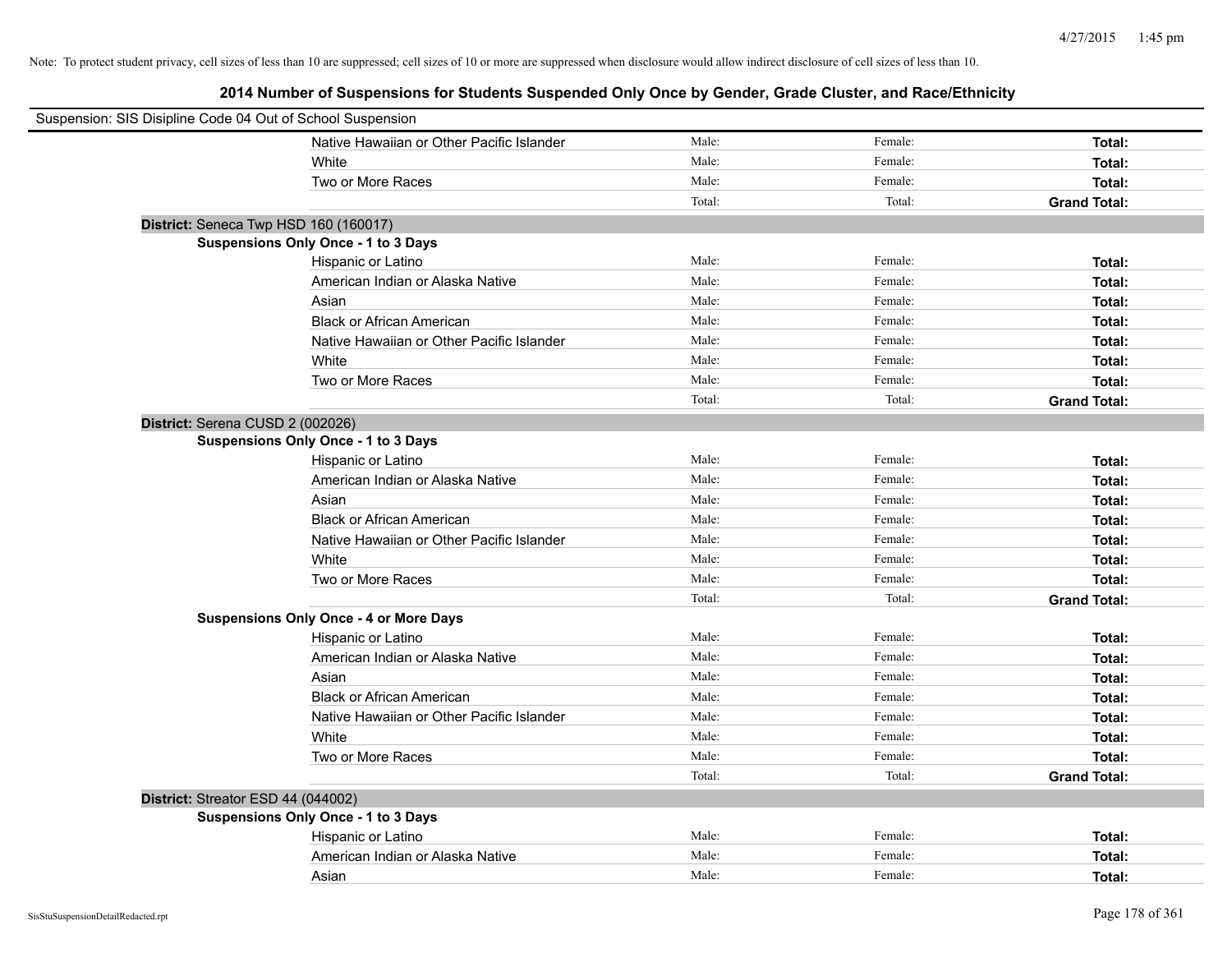|                                    | Suspension: SIS Disipline Code 04 Out of School Suspension |        |    |         |    |                     |    |
|------------------------------------|------------------------------------------------------------|--------|----|---------|----|---------------------|----|
|                                    | Black or African American                                  | Male:  |    | Female: |    | Total:              |    |
|                                    | Native Hawaiian or Other Pacific Islander                  | Male:  |    | Female: |    | Total:              |    |
|                                    | White                                                      | Male:  | 23 | Female: | 13 | Total:              | 36 |
|                                    | Two or More Races                                          | Male:  |    | Female: |    | Total:              |    |
|                                    |                                                            | Total: |    | Total:  |    | <b>Grand Total:</b> | 51 |
|                                    | <b>Suspensions Only Once - 4 or More Days</b>              |        |    |         |    |                     |    |
|                                    | Hispanic or Latino                                         | Male:  |    | Female: |    | Total:              |    |
|                                    | American Indian or Alaska Native                           | Male:  |    | Female: |    | Total:              |    |
|                                    | Asian                                                      | Male:  |    | Female: |    | Total:              |    |
|                                    | <b>Black or African American</b>                           | Male:  |    | Female: |    | Total:              |    |
|                                    | Native Hawaiian or Other Pacific Islander                  | Male:  |    | Female: |    | Total:              |    |
|                                    | White                                                      | Male:  |    | Female: |    | Total:              | 15 |
|                                    | Two or More Races                                          | Male:  |    | Female: |    | Total:              |    |
|                                    |                                                            | Total: |    | Total:  |    | <b>Grand Total:</b> |    |
|                                    | District: Streator Twp HSD 40 (040017)                     |        |    |         |    |                     |    |
|                                    | <b>Suspensions Only Once - 1 to 3 Days</b>                 |        |    |         |    |                     |    |
|                                    | Hispanic or Latino                                         | Male:  |    | Female: |    | Total:              |    |
|                                    | American Indian or Alaska Native                           | Male:  |    | Female: |    | Total:              |    |
|                                    | Asian                                                      | Male:  |    | Female: |    | Total:              |    |
|                                    | <b>Black or African American</b>                           | Male:  |    | Female: |    | Total:              |    |
|                                    | Native Hawaiian or Other Pacific Islander                  | Male:  |    | Female: |    | Total:              |    |
|                                    | White                                                      | Male:  |    | Female: |    | Total:              | 13 |
|                                    | Two or More Races                                          | Male:  |    | Female: |    | Total:              |    |
|                                    |                                                            | Total: |    | Total:  |    | <b>Grand Total:</b> |    |
|                                    | <b>Suspensions Only Once - 4 or More Days</b>              |        |    |         |    |                     |    |
|                                    | Hispanic or Latino                                         | Male:  |    | Female: |    | Total:              |    |
|                                    | American Indian or Alaska Native                           | Male:  |    | Female: |    | Total:              |    |
|                                    | Asian                                                      | Male:  |    | Female: |    | Total:              |    |
|                                    | <b>Black or African American</b>                           | Male:  |    | Female: |    | Total:              |    |
|                                    | Native Hawaiian or Other Pacific Islander                  | Male:  |    | Female: |    | Total:              |    |
|                                    | White                                                      | Male:  |    | Female: |    | Total:              | 15 |
|                                    | Two or More Races                                          | Male:  |    | Female: |    | Total:              |    |
|                                    |                                                            | Total: |    | Total:  |    | <b>Grand Total:</b> |    |
|                                    | District: Wallace CCSD 195 (195004)                        |        |    |         |    |                     |    |
|                                    | <b>Suspensions Only Once - 1 to 3 Days</b>                 |        |    |         |    |                     |    |
|                                    | Hispanic or Latino                                         | Male:  |    | Female: |    | Total:              |    |
|                                    | American Indian or Alaska Native                           | Male:  |    | Female: |    | Total:              |    |
|                                    | Asian                                                      | Male:  |    | Female: |    | Total:              |    |
|                                    | <b>Black or African American</b>                           | Male:  |    | Female: |    | Total:              |    |
| SisStuSuspensionDetailRedacted.rpt |                                                            |        |    |         |    | Page 179 of 361     |    |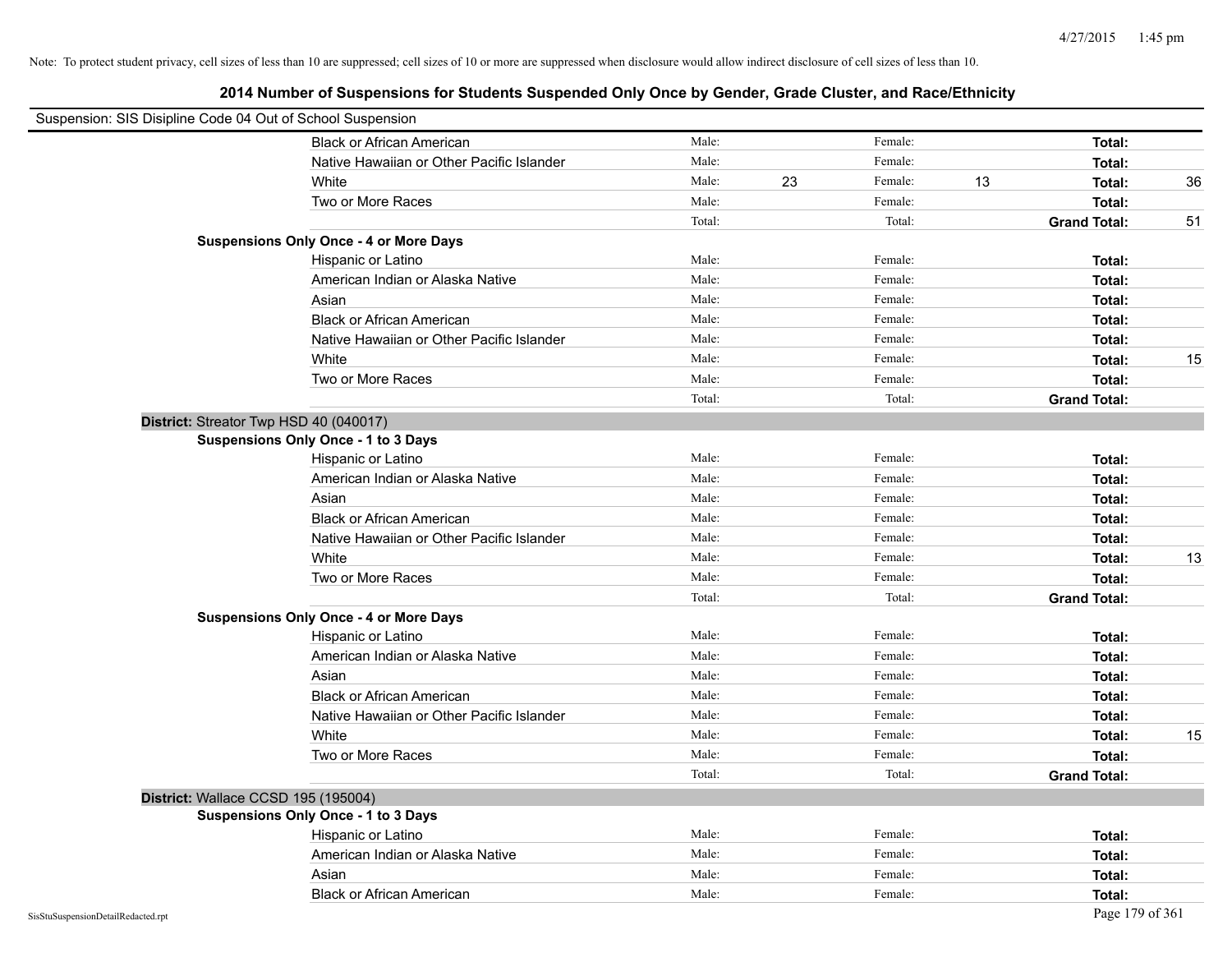|                       | Suspension: SIS Disipline Code 04 Out of School Suspension |        |         |                     |
|-----------------------|------------------------------------------------------------|--------|---------|---------------------|
|                       | Native Hawaiian or Other Pacific Islander                  | Male:  | Female: | Total:              |
|                       | White                                                      | Male:  | Female: | Total:              |
|                       | Two or More Races                                          | Male:  | Female: | Total:              |
|                       |                                                            | Total: | Total:  | <b>Grand Total:</b> |
|                       | <b>Suspensions Only Once - 4 or More Days</b>              |        |         |                     |
|                       | Hispanic or Latino                                         | Male:  | Female: | Total:              |
|                       | American Indian or Alaska Native                           | Male:  | Female: | Total:              |
|                       | Asian                                                      | Male:  | Female: | Total:              |
|                       | <b>Black or African American</b>                           | Male:  | Female: | Total:              |
|                       | Native Hawaiian or Other Pacific Islander                  | Male:  | Female: | Total:              |
|                       | White                                                      | Male:  | Female: | Total:              |
|                       | Two or More Races                                          | Male:  | Female: | Total:              |
|                       |                                                            | Total: | Total:  | <b>Grand Total:</b> |
|                       | District: Waltham CCSD 185 (185004)                        |        |         |                     |
|                       | <b>Suspensions Only Once - 1 to 3 Days</b>                 |        |         |                     |
|                       | Hispanic or Latino                                         | Male:  | Female: | Total:              |
|                       | American Indian or Alaska Native                           | Male:  | Female: | Total:              |
|                       | Asian                                                      | Male:  | Female: | Total:              |
|                       | <b>Black or African American</b>                           | Male:  | Female: | Total:              |
|                       | Native Hawaiian or Other Pacific Islander                  | Male:  | Female: | Total:              |
|                       | White                                                      | Male:  | Female: | Total:              |
|                       | Two or More Races                                          | Male:  | Female: | Total:              |
|                       |                                                            | Total: | Total:  | <b>Grand Total:</b> |
|                       | <b>Suspensions Only Once - 4 or More Days</b>              |        |         |                     |
|                       | Hispanic or Latino                                         | Male:  | Female: | Total:              |
|                       | American Indian or Alaska Native                           | Male:  | Female: | Total:              |
|                       | Asian                                                      | Male:  | Female: | Total:              |
|                       | <b>Black or African American</b>                           | Male:  | Female: | Total:              |
|                       | Native Hawaiian or Other Pacific Islander                  | Male:  | Female: | Total:              |
|                       | White                                                      | Male:  | Female: | Total:              |
|                       | Two or More Races                                          | Male:  | Female: | Total:              |
|                       |                                                            | Total: | Total:  | <b>Grand Total:</b> |
|                       |                                                            |        |         |                     |
| Region: Lake ROE (34) |                                                            |        |         |                     |
| County: Lake (049)    |                                                            |        |         |                     |
|                       | District: Adlai E Stevenson HSD 125 (125013)               |        |         |                     |
|                       | <b>Suspensions Only Once - 1 to 3 Days</b>                 |        |         |                     |
|                       | Hispanic or Latino                                         | Male:  | Female: | Total:              |
|                       |                                                            |        |         |                     |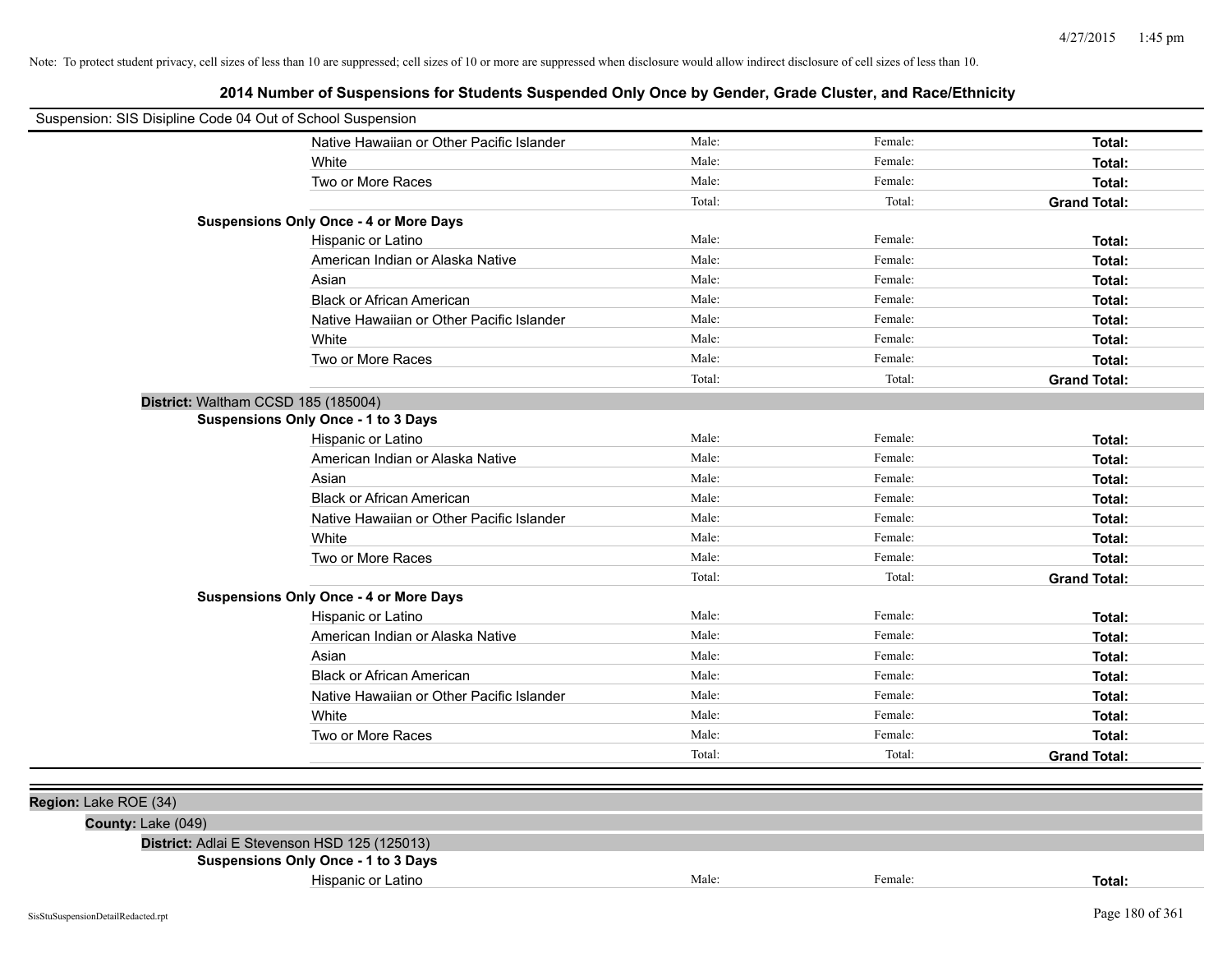|                                    | Suspension: SIS Disipline Code 04 Out of School Suspension |        |         |                           |
|------------------------------------|------------------------------------------------------------|--------|---------|---------------------------|
|                                    | American Indian or Alaska Native                           | Male:  | Female: | Total:                    |
|                                    | Asian                                                      | Male:  | Female: | Total:                    |
|                                    | <b>Black or African American</b>                           | Male:  | Female: | Total:                    |
|                                    | Native Hawaiian or Other Pacific Islander                  | Male:  | Female: | Total:                    |
|                                    | White                                                      | Male:  | Female: | Total:                    |
|                                    | Two or More Races                                          | Male:  | Female: | Total:                    |
|                                    |                                                            | Total: | Total:  | <b>Grand Total:</b>       |
|                                    | <b>Suspensions Only Once - 4 or More Days</b>              |        |         |                           |
|                                    | Hispanic or Latino                                         | Male:  | Female: | Total:                    |
|                                    | American Indian or Alaska Native                           | Male:  | Female: | Total:                    |
|                                    | Asian                                                      | Male:  | Female: | Total:                    |
|                                    | Black or African American                                  | Male:  | Female: | Total:                    |
|                                    | Native Hawaiian or Other Pacific Islander                  | Male:  | Female: | Total:                    |
|                                    | White                                                      | Male:  | Female: | 17<br>Total:              |
|                                    | Two or More Races                                          | Male:  | Female: | Total:                    |
|                                    |                                                            | Total: | Total:  | <b>Grand Total:</b><br>27 |
|                                    | District: Antioch CCSD 34 (034004)                         |        |         |                           |
|                                    | Suspensions Only Once - 1 to 3 Days                        |        |         |                           |
|                                    | Hispanic or Latino                                         | Male:  | Female: | Total:                    |
|                                    | American Indian or Alaska Native                           | Male:  | Female: | Total:                    |
|                                    | Asian                                                      | Male:  | Female: | Total:                    |
|                                    | <b>Black or African American</b>                           | Male:  | Female: | Total:                    |
|                                    | Native Hawaiian or Other Pacific Islander                  | Male:  | Female: | Total:                    |
|                                    | White                                                      | Male:  | Female: | 15<br>Total:              |
|                                    | Two or More Races                                          | Male:  | Female: | Total:                    |
|                                    |                                                            | Total: | Total:  | <b>Grand Total:</b>       |
|                                    | <b>Suspensions Only Once - 4 or More Days</b>              |        |         |                           |
|                                    | Hispanic or Latino                                         | Male:  | Female: | Total:                    |
|                                    | American Indian or Alaska Native                           | Male:  | Female: | Total:                    |
|                                    | Asian                                                      | Male:  | Female: | Total:                    |
|                                    | <b>Black or African American</b>                           | Male:  | Female: | Total:                    |
|                                    | Native Hawaiian or Other Pacific Islander                  | Male:  | Female: | Total:                    |
|                                    | White                                                      | Male:  | Female: | 11<br>Total:              |
|                                    | Two or More Races                                          | Male:  | Female: | Total:                    |
|                                    |                                                            | Total: | Total:  | <b>Grand Total:</b>       |
|                                    | District: Aptakisic-Tripp CCSD 102 (102004)                |        |         |                           |
|                                    | Suspensions Only Once - 1 to 3 Days                        |        |         |                           |
|                                    | Hispanic or Latino                                         | Male:  | Female: | Total:                    |
|                                    | American Indian or Alaska Native                           | Male:  | Female: | Total:                    |
| SisStuSuspensionDetailRedacted.rpt |                                                            |        |         | Page 181 of 361           |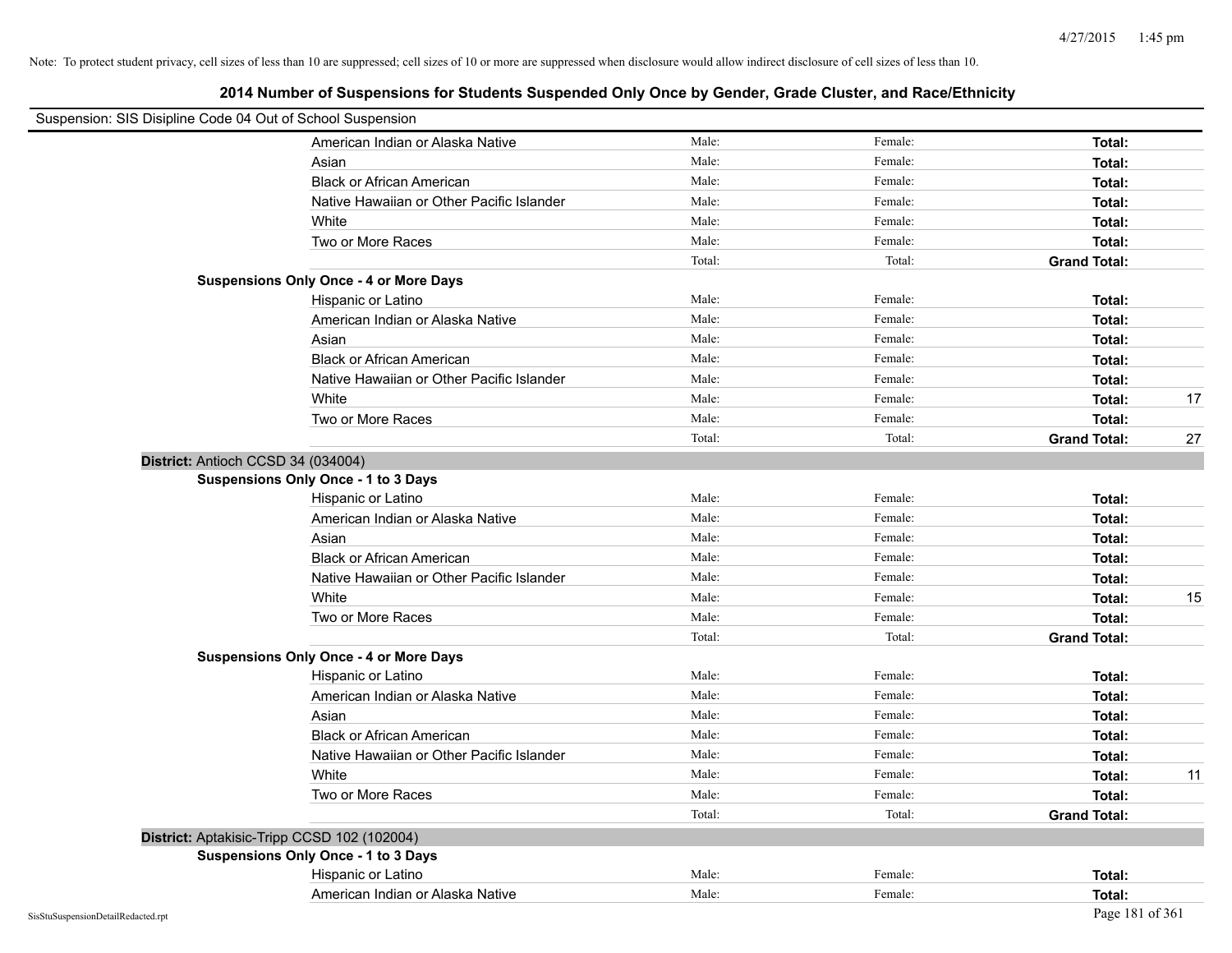| Suspension: SIS Disipline Code 04 Out of School Suspension |                                               |        |               |    |                     |    |
|------------------------------------------------------------|-----------------------------------------------|--------|---------------|----|---------------------|----|
|                                                            | Asian                                         | Male:  | Female:       |    | Total:              |    |
|                                                            | <b>Black or African American</b>              | Male:  | Female:       |    | Total:              |    |
|                                                            | Native Hawaiian or Other Pacific Islander     | Male:  | Female:       |    | Total:              |    |
|                                                            | White                                         | Male:  | Female:       |    | Total:              |    |
|                                                            | Two or More Races                             | Male:  | Female:       |    | Total:              |    |
|                                                            |                                               | Total: | Total:        |    | <b>Grand Total:</b> |    |
|                                                            | <b>Suspensions Only Once - 4 or More Days</b> |        |               |    |                     |    |
|                                                            | Hispanic or Latino                            | Male:  | Female:       |    | Total:              |    |
|                                                            | American Indian or Alaska Native              | Male:  | Female:       |    | Total:              |    |
|                                                            | Asian                                         | Male:  | Female:       |    | Total:              |    |
|                                                            | <b>Black or African American</b>              | Male:  | Female:       |    | Total:              |    |
|                                                            | Native Hawaiian or Other Pacific Islander     | Male:  | Female:       |    | Total:              |    |
|                                                            | White                                         | Male:  | Female:       |    | Total:              |    |
|                                                            | Two or More Races                             | Male:  | Female:       |    | Total:              |    |
|                                                            |                                               | Total: | Total:        |    | <b>Grand Total:</b> |    |
| District: Barrington CUSD 220 (220026)                     |                                               |        |               |    |                     |    |
|                                                            | Suspensions Only Once - 1 to 3 Days           |        |               |    |                     |    |
|                                                            | Hispanic or Latino                            | Male:  | Female:       |    | Total:              |    |
|                                                            | American Indian or Alaska Native              | Male:  | Female:       |    | Total:              |    |
|                                                            | Asian                                         | Male:  | Female:       |    | Total:              |    |
|                                                            | <b>Black or African American</b>              | Male:  | Female:       |    | Total:              |    |
|                                                            | Native Hawaiian or Other Pacific Islander     | Male:  | Female:       |    | Total:              |    |
|                                                            | White                                         | Male:  | Female:       |    | Total:              | 11 |
|                                                            | Two or More Races                             | Male:  | Female:       |    | Total:              |    |
|                                                            |                                               | Total: | Total:        |    | <b>Grand Total:</b> | 21 |
|                                                            | <b>Suspensions Only Once - 4 or More Days</b> |        |               |    |                     |    |
|                                                            | Hispanic or Latino                            | Male:  | Female:       |    | Total:              |    |
|                                                            | American Indian or Alaska Native              | Male:  | Female:       |    | Total:              |    |
|                                                            | Asian                                         | Male:  | Female:       |    | Total:              |    |
|                                                            | <b>Black or African American</b>              | Male:  | Female:       |    | Total:              |    |
|                                                            | Native Hawaiian or Other Pacific Islander     | Male:  | Female:       |    | Total:              |    |
|                                                            | White                                         | Male:  | 17<br>Female: | 10 | Total:              | 27 |
|                                                            | Two or More Races                             | Male:  | Female:       |    | Total:              |    |
|                                                            |                                               | Total: | Total:        |    | <b>Grand Total:</b> | 40 |
| District: Beach Park CCSD 3 (003004)                       |                                               |        |               |    |                     |    |
|                                                            | <b>Suspensions Only Once - 1 to 3 Days</b>    |        |               |    |                     |    |
|                                                            | Hispanic or Latino                            | Male:  | Female:       |    | Total:              | 30 |
|                                                            | American Indian or Alaska Native              | Male:  | Female:       |    | Total:              |    |
|                                                            | Asian                                         | Male:  | Female:       |    | Total:              |    |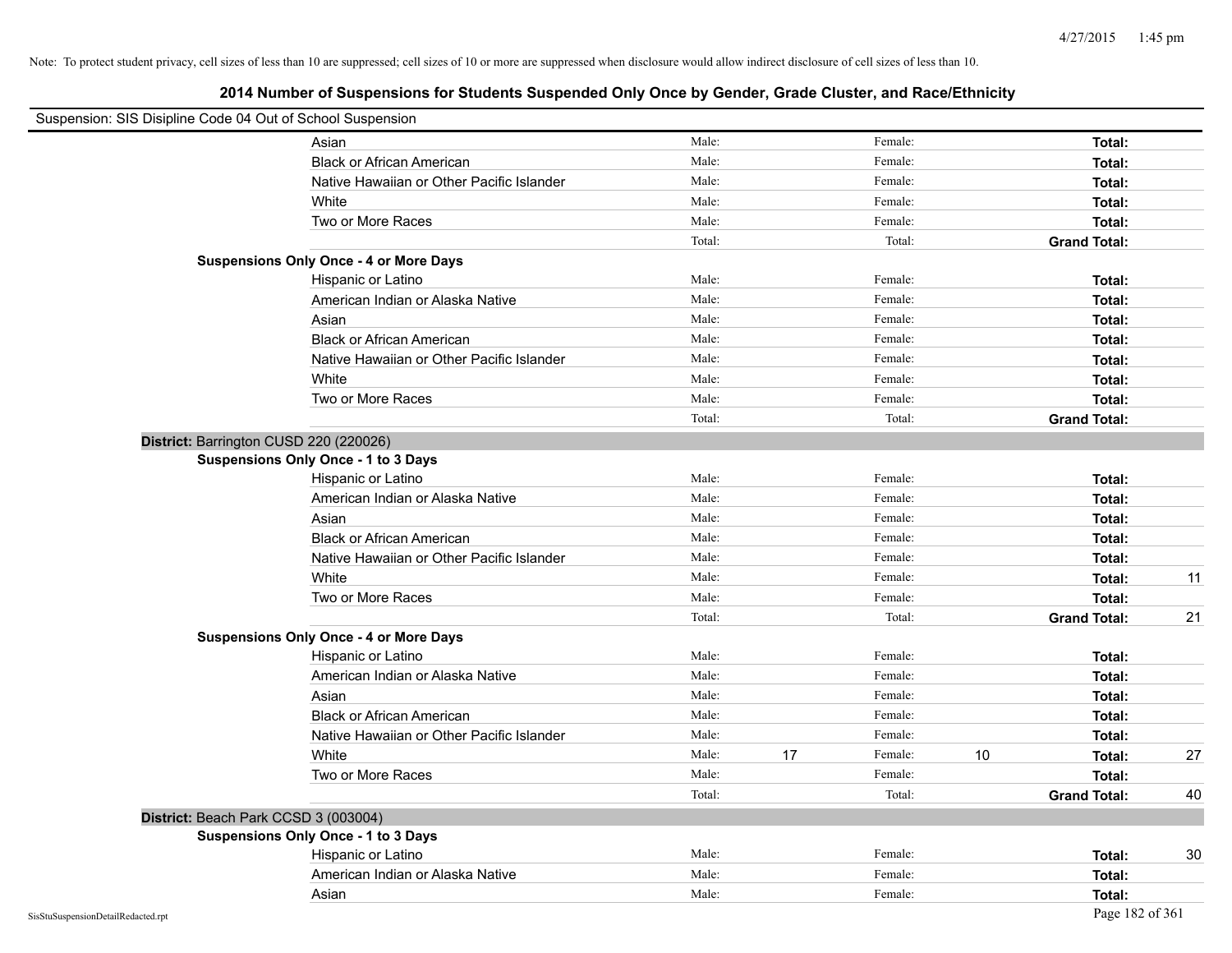|                                    | Suspension: SIS Disipline Code 04 Out of School Suspension |        |    |         |    |                     |    |
|------------------------------------|------------------------------------------------------------|--------|----|---------|----|---------------------|----|
|                                    | <b>Black or African American</b>                           | Male:  |    | Female: |    | Total:              | 25 |
|                                    | Native Hawaiian or Other Pacific Islander                  | Male:  |    | Female: |    | Total:              |    |
|                                    | White                                                      | Male:  |    | Female: |    | Total:              | 16 |
|                                    | Two or More Races                                          | Male:  |    | Female: |    | Total:              |    |
|                                    |                                                            | Total: |    | Total:  |    | <b>Grand Total:</b> |    |
|                                    | <b>Suspensions Only Once - 4 or More Days</b>              |        |    |         |    |                     |    |
|                                    | Hispanic or Latino                                         | Male:  |    | Female: |    | Total:              |    |
|                                    | American Indian or Alaska Native                           | Male:  |    | Female: |    | Total:              |    |
|                                    | Asian                                                      | Male:  |    | Female: |    | Total:              |    |
|                                    | <b>Black or African American</b>                           | Male:  |    | Female: |    | Total:              |    |
|                                    | Native Hawaiian or Other Pacific Islander                  | Male:  |    | Female: |    | Total:              |    |
|                                    | White                                                      | Male:  |    | Female: |    | Total:              |    |
|                                    | Two or More Races                                          | Male:  |    | Female: |    | Total:              |    |
|                                    |                                                            | Total: |    | Total:  |    | <b>Grand Total:</b> |    |
|                                    | District: Big Hollow SD 38 (038002)                        |        |    |         |    |                     |    |
|                                    | Suspensions Only Once - 1 to 3 Days                        |        |    |         |    |                     |    |
|                                    | Hispanic or Latino                                         | Male:  |    | Female: |    | Total:              |    |
|                                    | American Indian or Alaska Native                           | Male:  |    | Female: |    | Total:              |    |
|                                    | Asian                                                      | Male:  |    | Female: |    | Total:              |    |
|                                    | <b>Black or African American</b>                           | Male:  |    | Female: |    | Total:              |    |
|                                    | Native Hawaiian or Other Pacific Islander                  | Male:  |    | Female: |    | Total:              |    |
|                                    | White                                                      | Male:  |    | Female: |    | Total:              |    |
|                                    | Two or More Races                                          | Male:  |    | Female: |    | Total:              |    |
|                                    |                                                            | Total: |    | Total:  |    | <b>Grand Total:</b> |    |
|                                    | District: CHSD 117 (117016)                                |        |    |         |    |                     |    |
|                                    | <b>Suspensions Only Once - 1 to 3 Days</b>                 |        |    |         |    |                     |    |
|                                    | Hispanic or Latino                                         | Male:  |    | Female: |    | Total:              |    |
|                                    | American Indian or Alaska Native                           | Male:  |    | Female: |    | Total:              |    |
|                                    | Asian                                                      | Male:  |    | Female: |    | Total:              |    |
|                                    | <b>Black or African American</b>                           | Male:  |    | Female: |    | Total:              |    |
|                                    | Native Hawaiian or Other Pacific Islander                  | Male:  |    | Female: |    | Total:              |    |
|                                    | White                                                      | Male:  | 32 | Female: | 13 | Total:              | 45 |
|                                    | Two or More Races                                          | Male:  |    | Female: |    | Total:              |    |
|                                    |                                                            | Total: |    | Total:  |    | <b>Grand Total:</b> | 55 |
|                                    | <b>Suspensions Only Once - 4 or More Days</b>              |        |    |         |    |                     |    |
|                                    | Hispanic or Latino                                         | Male:  |    | Female: |    | Total:              |    |
|                                    | American Indian or Alaska Native                           | Male:  |    | Female: |    | Total:              |    |
|                                    | Asian                                                      | Male:  |    | Female: |    | Total:              |    |
|                                    | <b>Black or African American</b>                           | Male:  |    | Female: |    | Total:              |    |
| SisStuSuspensionDetailRedacted.rpt |                                                            |        |    |         |    | Page 183 of 361     |    |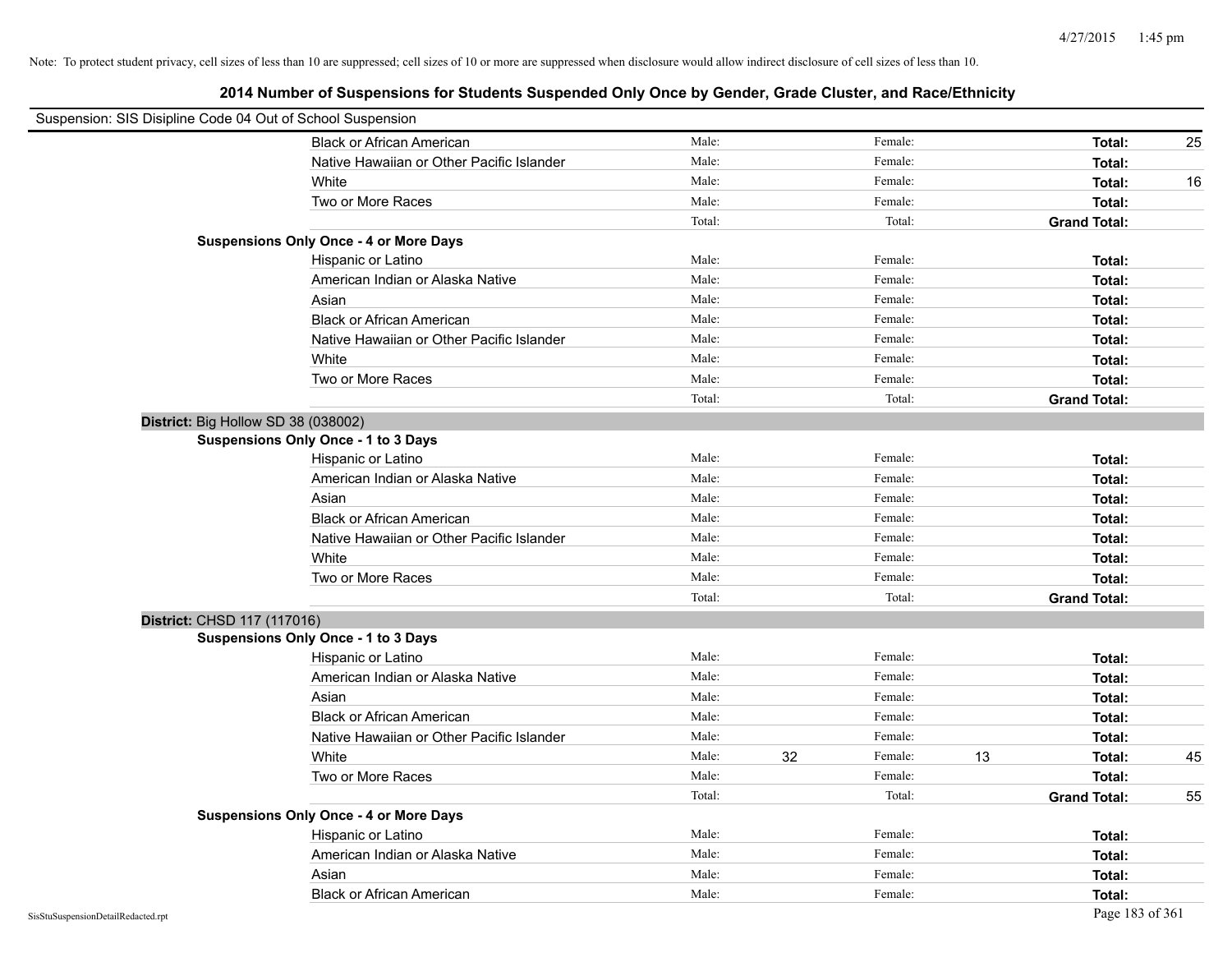| Suspension: SIS Disipline Code 04 Out of School Suspension |                                               |        |         |                     |    |
|------------------------------------------------------------|-----------------------------------------------|--------|---------|---------------------|----|
|                                                            | Native Hawaiian or Other Pacific Islander     | Male:  | Female: | Total:              |    |
|                                                            | White                                         | Male:  | Female: | Total:              | 23 |
|                                                            | Two or More Races                             | Male:  | Female: | Total:              |    |
|                                                            |                                               | Total: | Total:  | <b>Grand Total:</b> |    |
| District: CHSD 128 (128016)                                |                                               |        |         |                     |    |
|                                                            | Suspensions Only Once - 1 to 3 Days           |        |         |                     |    |
|                                                            | Hispanic or Latino                            | Male:  | Female: | Total:              |    |
|                                                            | American Indian or Alaska Native              | Male:  | Female: | Total:              |    |
|                                                            | Asian                                         | Male:  | Female: | Total:              |    |
|                                                            | <b>Black or African American</b>              | Male:  | Female: | Total:              |    |
|                                                            | Native Hawaiian or Other Pacific Islander     | Male:  | Female: | Total:              |    |
|                                                            | White                                         | Male:  | Female: | Total:              | 21 |
|                                                            | Two or More Races                             | Male:  | Female: | Total:              |    |
|                                                            |                                               | Total: | Total:  | <b>Grand Total:</b> | 32 |
|                                                            | <b>Suspensions Only Once - 4 or More Days</b> |        |         |                     |    |
|                                                            | Hispanic or Latino                            | Male:  | Female: | Total:              |    |
|                                                            | American Indian or Alaska Native              | Male:  | Female: | Total:              |    |
|                                                            | Asian                                         | Male:  | Female: | Total:              |    |
|                                                            | <b>Black or African American</b>              | Male:  | Female: | Total:              |    |
|                                                            | Native Hawaiian or Other Pacific Islander     | Male:  | Female: | Total:              |    |
|                                                            | White                                         | Male:  | Female: | Total:              |    |
|                                                            | Two or More Races                             | Male:  | Female: | Total:              |    |
|                                                            |                                               | Total: | Total:  | <b>Grand Total:</b> | 12 |
| District: Deerfield SD 109 (109002)                        |                                               |        |         |                     |    |
|                                                            | Suspensions Only Once - 1 to 3 Days           |        |         |                     |    |
|                                                            | Hispanic or Latino                            | Male:  | Female: | Total:              |    |
|                                                            | American Indian or Alaska Native              | Male:  | Female: | Total:              |    |
|                                                            | Asian                                         | Male:  | Female: | Total:              |    |
|                                                            | <b>Black or African American</b>              | Male:  | Female: | Total:              |    |
|                                                            | Native Hawaiian or Other Pacific Islander     | Male:  | Female: | Total:              |    |
|                                                            | White                                         | Male:  | Female: | Total:              |    |
|                                                            | Two or More Races                             | Male:  | Female: | Total:              |    |
|                                                            |                                               | Total: | Total:  | <b>Grand Total:</b> |    |
|                                                            | <b>Suspensions Only Once - 4 or More Days</b> |        |         |                     |    |
|                                                            | Hispanic or Latino                            | Male:  | Female: | Total:              |    |
|                                                            | American Indian or Alaska Native              | Male:  | Female: | Total:              |    |
|                                                            | Asian                                         | Male:  | Female: | Total:              |    |
|                                                            | <b>Black or African American</b>              | Male:  | Female: | Total:              |    |
|                                                            | Native Hawaiian or Other Pacific Islander     | Male:  | Female: | Total:              |    |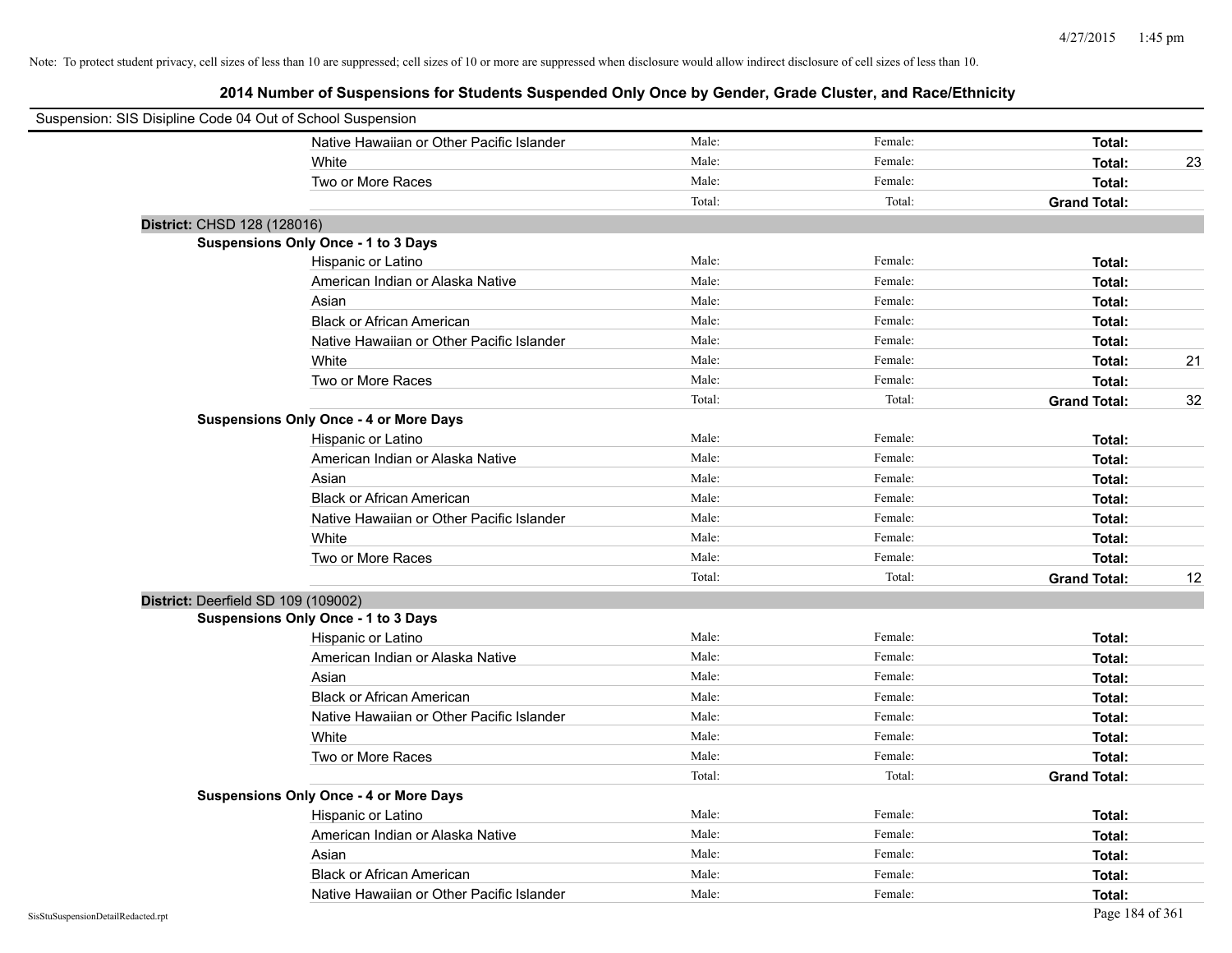| Suspension: SIS Disipline Code 04 Out of School Suspension |                                               |        |         |                     |
|------------------------------------------------------------|-----------------------------------------------|--------|---------|---------------------|
|                                                            | White                                         | Male:  | Female: | Total:              |
|                                                            | Two or More Races                             | Male:  | Female: | Total:              |
|                                                            |                                               | Total: | Total:  | <b>Grand Total:</b> |
| District: Diamond Lake SD 76 (076002)                      |                                               |        |         |                     |
|                                                            | <b>Suspensions Only Once - 1 to 3 Days</b>    |        |         |                     |
|                                                            | Hispanic or Latino                            | Male:  | Female: | 10<br>Total:        |
|                                                            | American Indian or Alaska Native              | Male:  | Female: | Total:              |
|                                                            | Asian                                         | Male:  | Female: | Total:              |
|                                                            | <b>Black or African American</b>              | Male:  | Female: | Total:              |
|                                                            | Native Hawaiian or Other Pacific Islander     | Male:  | Female: | Total:              |
|                                                            | White                                         | Male:  | Female: | Total:              |
|                                                            | Two or More Races                             | Male:  | Female: | Total:              |
|                                                            |                                               | Total: | Total:  | <b>Grand Total:</b> |
| District: Emmons SD 33 (033002)                            |                                               |        |         |                     |
|                                                            | <b>Suspensions Only Once - 1 to 3 Days</b>    |        |         |                     |
|                                                            | Hispanic or Latino                            | Male:  | Female: | Total:              |
|                                                            | American Indian or Alaska Native              | Male:  | Female: | Total:              |
|                                                            | Asian                                         | Male:  | Female: | Total:              |
|                                                            | <b>Black or African American</b>              | Male:  | Female: | Total:              |
|                                                            | Native Hawaiian or Other Pacific Islander     | Male:  | Female: | Total:              |
|                                                            | White                                         | Male:  | Female: | Total:              |
|                                                            | Two or More Races                             | Male:  | Female: | Total:              |
|                                                            |                                               | Total: | Total:  | <b>Grand Total:</b> |
| District: Fox Lake GSD 114 (114002)                        |                                               |        |         |                     |
|                                                            | <b>Suspensions Only Once - 1 to 3 Days</b>    |        |         |                     |
|                                                            | Hispanic or Latino                            | Male:  | Female: | Total:              |
|                                                            | American Indian or Alaska Native              | Male:  | Female: | Total:              |
|                                                            | Asian                                         | Male:  | Female: | Total:              |
|                                                            | <b>Black or African American</b>              | Male:  | Female: | Total:              |
|                                                            | Native Hawaiian or Other Pacific Islander     | Male:  | Female: | Total:              |
|                                                            | White                                         | Male:  | Female: | Total:              |
|                                                            | Two or More Races                             | Male:  | Female: | Total:              |
|                                                            |                                               | Total: | Total:  | <b>Grand Total:</b> |
|                                                            | <b>Suspensions Only Once - 4 or More Days</b> |        |         |                     |
|                                                            | Hispanic or Latino                            | Male:  | Female: | Total:              |
|                                                            | American Indian or Alaska Native              | Male:  | Female: | Total:              |
|                                                            | Asian                                         | Male:  | Female: | Total:              |
|                                                            | <b>Black or African American</b>              | Male:  | Female: | Total:              |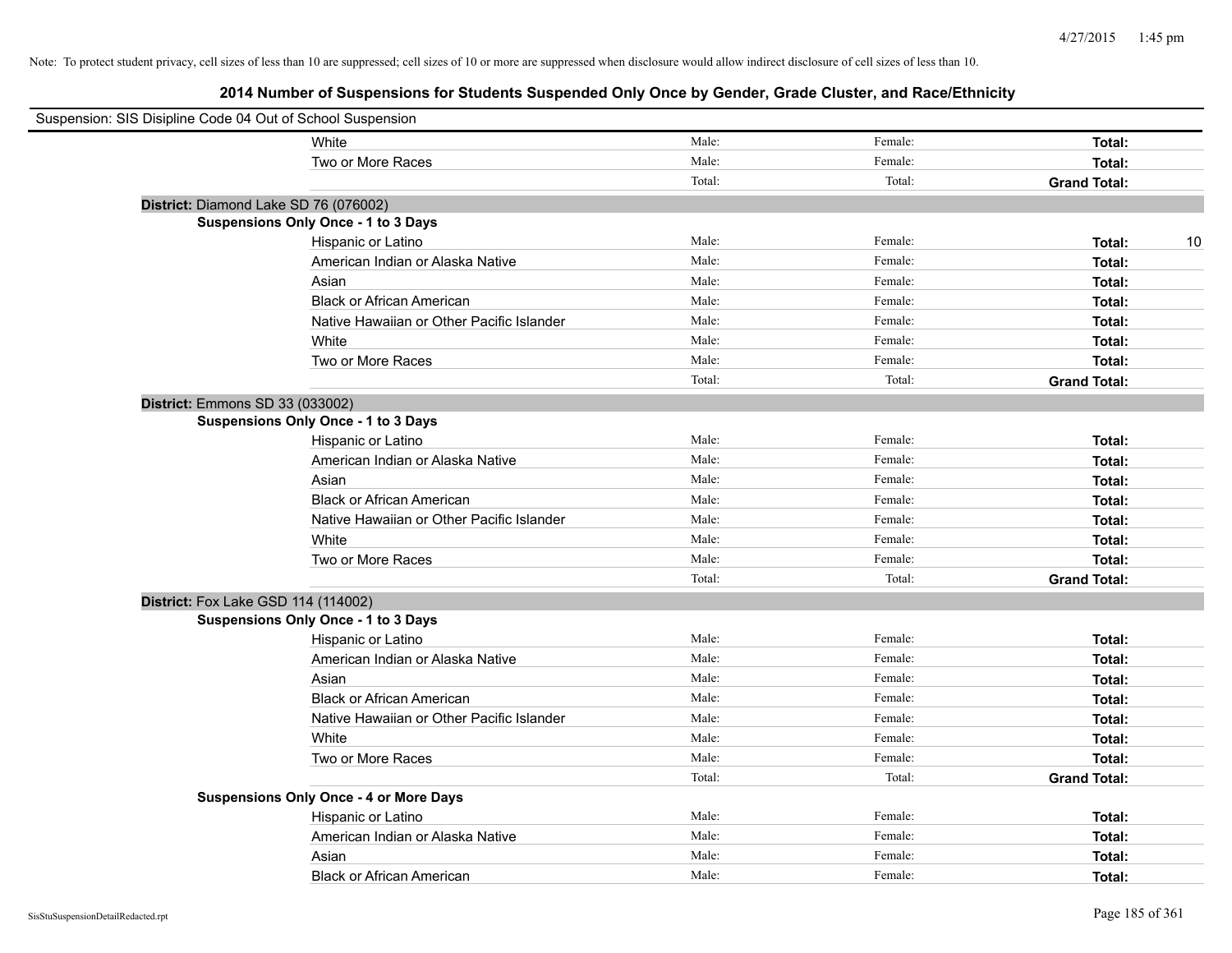| Suspension: SIS Disipline Code 04 Out of School Suspension |                                               |        |         |                     |    |
|------------------------------------------------------------|-----------------------------------------------|--------|---------|---------------------|----|
|                                                            | Native Hawaiian or Other Pacific Islander     | Male:  | Female: | Total:              |    |
|                                                            | White                                         | Male:  | Female: | Total:              |    |
|                                                            | Two or More Races                             | Male:  | Female: | Total:              |    |
|                                                            |                                               | Total: | Total:  | <b>Grand Total:</b> |    |
| District: Fremont SD 79 (079002)                           |                                               |        |         |                     |    |
|                                                            | Suspensions Only Once - 1 to 3 Days           |        |         |                     |    |
|                                                            | Hispanic or Latino                            | Male:  | Female: | Total:              |    |
|                                                            | American Indian or Alaska Native              | Male:  | Female: | Total:              |    |
|                                                            | Asian                                         | Male:  | Female: | Total:              |    |
|                                                            | <b>Black or African American</b>              | Male:  | Female: | Total:              |    |
|                                                            | Native Hawaiian or Other Pacific Islander     | Male:  | Female: | Total:              |    |
|                                                            | White                                         | Male:  | Female: | Total:              |    |
|                                                            | Two or More Races                             | Male:  | Female: | Total:              |    |
|                                                            |                                               | Total: | Total:  | <b>Grand Total:</b> |    |
| District: Gavin SD 37 (037002)                             |                                               |        |         |                     |    |
|                                                            | Suspensions Only Once - 1 to 3 Days           |        |         |                     |    |
|                                                            | Hispanic or Latino                            | Male:  | Female: | Total:              |    |
|                                                            | American Indian or Alaska Native              | Male:  | Female: | Total:              |    |
|                                                            | Asian                                         | Male:  | Female: | Total:              |    |
|                                                            | <b>Black or African American</b>              | Male:  | Female: | Total:              |    |
|                                                            | Native Hawaiian or Other Pacific Islander     | Male:  | Female: | Total:              |    |
|                                                            | White                                         | Male:  | Female: | Total:              | 12 |
|                                                            | Two or More Races                             | Male:  | Female: | Total:              |    |
|                                                            |                                               | Total: | Total:  | <b>Grand Total:</b> |    |
|                                                            | <b>Suspensions Only Once - 4 or More Days</b> |        |         |                     |    |
|                                                            | Hispanic or Latino                            | Male:  | Female: | Total:              |    |
|                                                            | American Indian or Alaska Native              | Male:  | Female: | Total:              |    |
|                                                            | Asian                                         | Male:  | Female: | Total:              |    |
|                                                            | <b>Black or African American</b>              | Male:  | Female: | Total:              |    |
|                                                            | Native Hawaiian or Other Pacific Islander     | Male:  | Female: | Total:              |    |
|                                                            | White                                         | Male:  | Female: | Total:              |    |
|                                                            | Two or More Races                             | Male:  | Female: | Total:              |    |
|                                                            |                                               | Total: | Total:  | <b>Grand Total:</b> |    |
| District: Grant CHSD 124 (124016)                          |                                               |        |         |                     |    |
|                                                            | Suspensions Only Once - 1 to 3 Days           |        |         |                     |    |
|                                                            | Hispanic or Latino                            | Male:  | Female: | Total:              | 11 |
|                                                            | American Indian or Alaska Native              | Male:  | Female: | Total:              |    |
|                                                            | Asian                                         | Male:  | Female: | Total:              |    |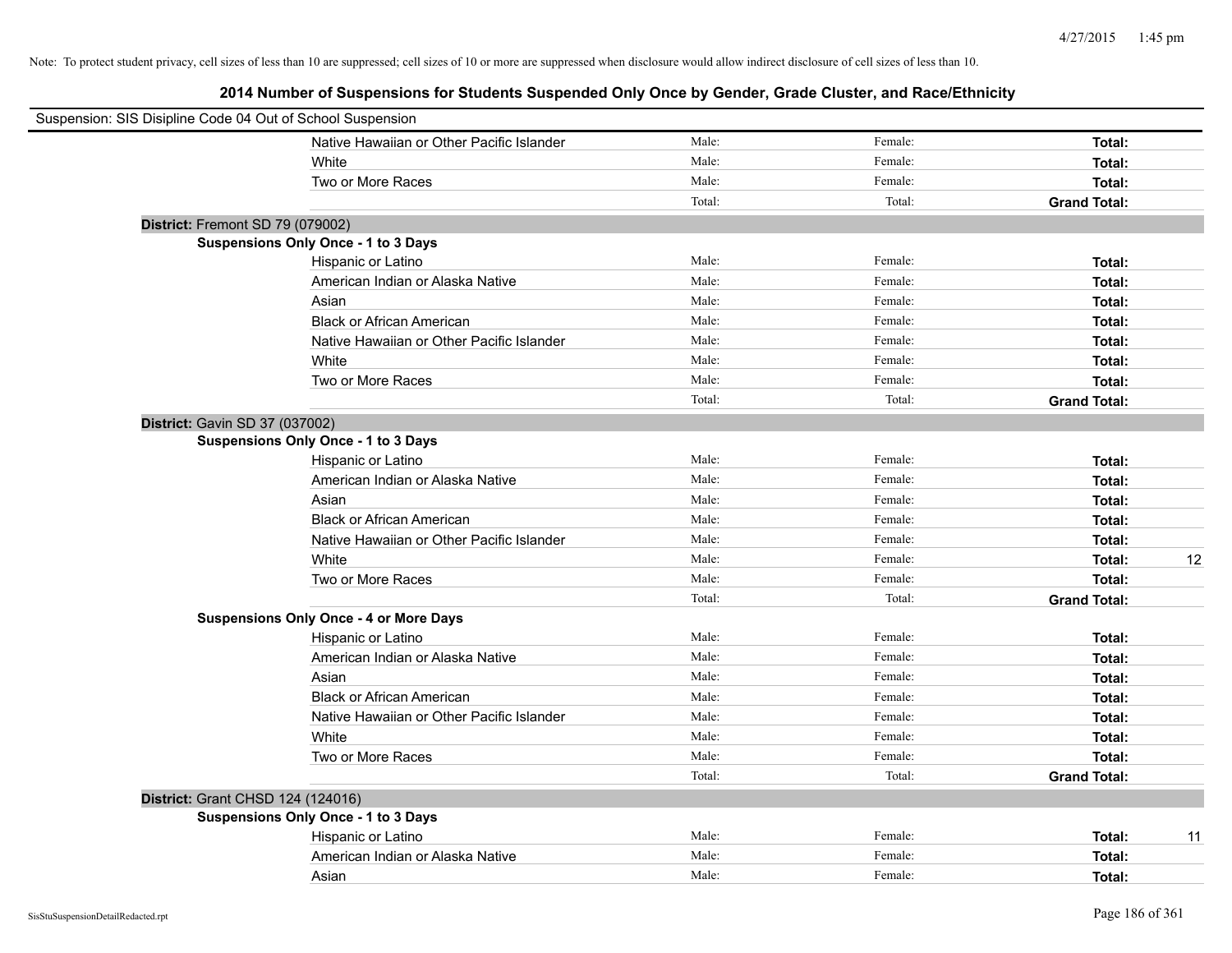|                                    | Suspension: SIS Disipline Code 04 Out of School Suspension |        |    |         |    |                     |    |
|------------------------------------|------------------------------------------------------------|--------|----|---------|----|---------------------|----|
|                                    | <b>Black or African American</b>                           | Male:  |    | Female: |    | Total:              |    |
|                                    | Native Hawaiian or Other Pacific Islander                  | Male:  |    | Female: |    | Total:              |    |
|                                    | White                                                      | Male:  | 27 | Female: | 14 | Total:              | 41 |
|                                    | Two or More Races                                          | Male:  |    | Female: |    | Total:              |    |
|                                    |                                                            | Total: |    | Total:  |    | <b>Grand Total:</b> | 63 |
|                                    | <b>Suspensions Only Once - 4 or More Days</b>              |        |    |         |    |                     |    |
|                                    | Hispanic or Latino                                         | Male:  |    | Female: |    | Total:              |    |
|                                    | American Indian or Alaska Native                           | Male:  |    | Female: |    | Total:              |    |
|                                    | Asian                                                      | Male:  |    | Female: |    | Total:              |    |
|                                    | <b>Black or African American</b>                           | Male:  |    | Female: |    | Total:              |    |
|                                    | Native Hawaiian or Other Pacific Islander                  | Male:  |    | Female: |    | Total:              |    |
|                                    | White                                                      | Male:  |    | Female: |    | Total:              | 12 |
|                                    | Two or More Races                                          | Male:  |    | Female: |    | Total:              |    |
|                                    |                                                            | Total: |    | Total:  |    | <b>Grand Total:</b> |    |
|                                    | District: Grayslake CCSD 46 (046004)                       |        |    |         |    |                     |    |
|                                    | <b>Suspensions Only Once - 1 to 3 Days</b>                 |        |    |         |    |                     |    |
|                                    | Hispanic or Latino                                         | Male:  |    | Female: |    | Total:              |    |
|                                    | American Indian or Alaska Native                           | Male:  |    | Female: |    | Total:              |    |
|                                    | Asian                                                      | Male:  |    | Female: |    | Total:              |    |
|                                    | <b>Black or African American</b>                           | Male:  |    | Female: |    | Total:              |    |
|                                    | Native Hawaiian or Other Pacific Islander                  | Male:  |    | Female: |    | Total:              |    |
|                                    | White                                                      | Male:  |    | Female: |    | Total:              | 12 |
|                                    | Two or More Races                                          | Male:  |    | Female: |    | Total:              |    |
|                                    |                                                            | Total: |    | Total:  |    | <b>Grand Total:</b> | 24 |
|                                    | <b>Suspensions Only Once - 4 or More Days</b>              |        |    |         |    |                     |    |
|                                    | Hispanic or Latino                                         | Male:  |    | Female: |    | Total:              |    |
|                                    | American Indian or Alaska Native                           | Male:  |    | Female: |    | Total:              |    |
|                                    | Asian                                                      | Male:  |    | Female: |    | Total:              |    |
|                                    | <b>Black or African American</b>                           | Male:  |    | Female: |    | Total:              |    |
|                                    | Native Hawaiian or Other Pacific Islander                  | Male:  |    | Female: |    | Total:              |    |
|                                    | White                                                      | Male:  |    | Female: |    | Total:              |    |
|                                    | Two or More Races                                          | Male:  |    | Female: |    | Total:              |    |
|                                    |                                                            | Total: |    | Total:  |    | <b>Grand Total:</b> |    |
|                                    | District: Grayslake CHSD 127 (127016)                      |        |    |         |    |                     |    |
|                                    | <b>Suspensions Only Once - 1 to 3 Days</b>                 |        |    |         |    |                     |    |
|                                    | Hispanic or Latino                                         | Male:  |    | Female: |    | Total:              |    |
|                                    | American Indian or Alaska Native                           | Male:  |    | Female: |    | Total:              |    |
|                                    | Asian                                                      | Male:  |    | Female: |    | Total:              |    |
|                                    | <b>Black or African American</b>                           | Male:  |    | Female: |    | Total:              |    |
| SisStuSuspensionDetailRedacted.rpt |                                                            |        |    |         |    | Page 187 of 361     |    |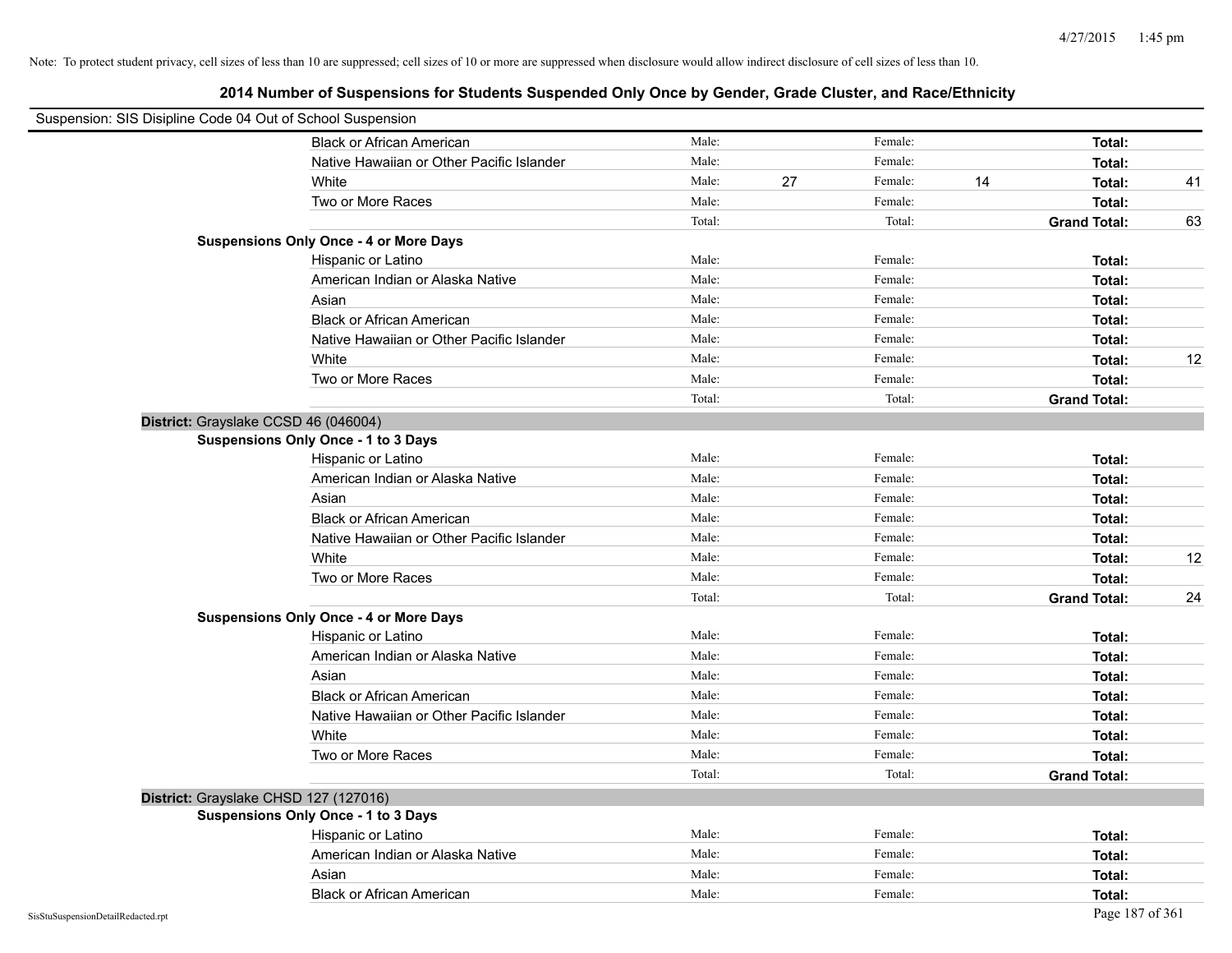|                                    | Suspension: SIS Disipline Code 04 Out of School Suspension |        |         |                     |    |
|------------------------------------|------------------------------------------------------------|--------|---------|---------------------|----|
|                                    | Native Hawaiian or Other Pacific Islander                  | Male:  | Female: | Total:              |    |
|                                    | White                                                      | Male:  | Female: | Total:              | 11 |
|                                    | Two or More Races                                          | Male:  | Female: | Total:              |    |
|                                    |                                                            | Total: | Total:  | <b>Grand Total:</b> | 21 |
|                                    | <b>Suspensions Only Once - 4 or More Days</b>              |        |         |                     |    |
|                                    | Hispanic or Latino                                         | Male:  | Female: | Total:              |    |
|                                    | American Indian or Alaska Native                           | Male:  | Female: | Total:              |    |
|                                    | Asian                                                      | Male:  | Female: | Total:              |    |
|                                    | <b>Black or African American</b>                           | Male:  | Female: | Total:              |    |
|                                    | Native Hawaiian or Other Pacific Islander                  | Male:  | Female: | Total:              |    |
|                                    | White                                                      | Male:  | Female: | Total:              | 22 |
|                                    | Two or More Races                                          | Male:  | Female: | Total:              |    |
|                                    |                                                            | Total: | Total:  | <b>Grand Total:</b> | 42 |
|                                    | District: Gurnee SD 56 (056002)                            |        |         |                     |    |
|                                    | <b>Suspensions Only Once - 1 to 3 Days</b>                 |        |         |                     |    |
|                                    | Hispanic or Latino                                         | Male:  | Female: | Total:              | 10 |
|                                    | American Indian or Alaska Native                           | Male:  | Female: | Total:              |    |
|                                    | Asian                                                      | Male:  | Female: | Total:              |    |
|                                    | <b>Black or African American</b>                           | Male:  | Female: | Total:              | 24 |
|                                    | Native Hawaiian or Other Pacific Islander                  | Male:  | Female: | Total:              |    |
|                                    | White                                                      | Male:  | Female: | Total:              |    |
|                                    | Two or More Races                                          | Male:  | Female: | Total:              |    |
|                                    |                                                            | Total: | Total:  | <b>Grand Total:</b> | 45 |
|                                    | <b>Suspensions Only Once - 4 or More Days</b>              |        |         |                     |    |
|                                    | Hispanic or Latino                                         | Male:  | Female: | Total:              |    |
|                                    | American Indian or Alaska Native                           | Male:  | Female: | Total:              |    |
|                                    | Asian                                                      | Male:  | Female: | Total:              |    |
|                                    | <b>Black or African American</b>                           | Male:  | Female: | Total:              |    |
|                                    | Native Hawaiian or Other Pacific Islander                  | Male:  | Female: | Total:              |    |
|                                    | White                                                      | Male:  | Female: | Total:              |    |
|                                    | Two or More Races                                          | Male:  | Female: | Total:              |    |
|                                    |                                                            | Total: | Total:  | <b>Grand Total:</b> | 15 |
|                                    | District: Hawthorn CCSD 73 (073004)                        |        |         |                     |    |
|                                    | <b>Suspensions Only Once - 1 to 3 Days</b>                 |        |         |                     |    |
|                                    | Hispanic or Latino                                         | Male:  | Female: | Total:              | 11 |
|                                    | American Indian or Alaska Native                           | Male:  | Female: | Total:              |    |
|                                    | Asian                                                      | Male:  | Female: | Total:              |    |
|                                    | <b>Black or African American</b>                           | Male:  | Female: | Total:              |    |
|                                    | Native Hawaiian or Other Pacific Islander                  | Male:  | Female: | Total:              |    |
| SisStuSuspensionDetailRedacted.rpt |                                                            |        |         | Page 188 of 361     |    |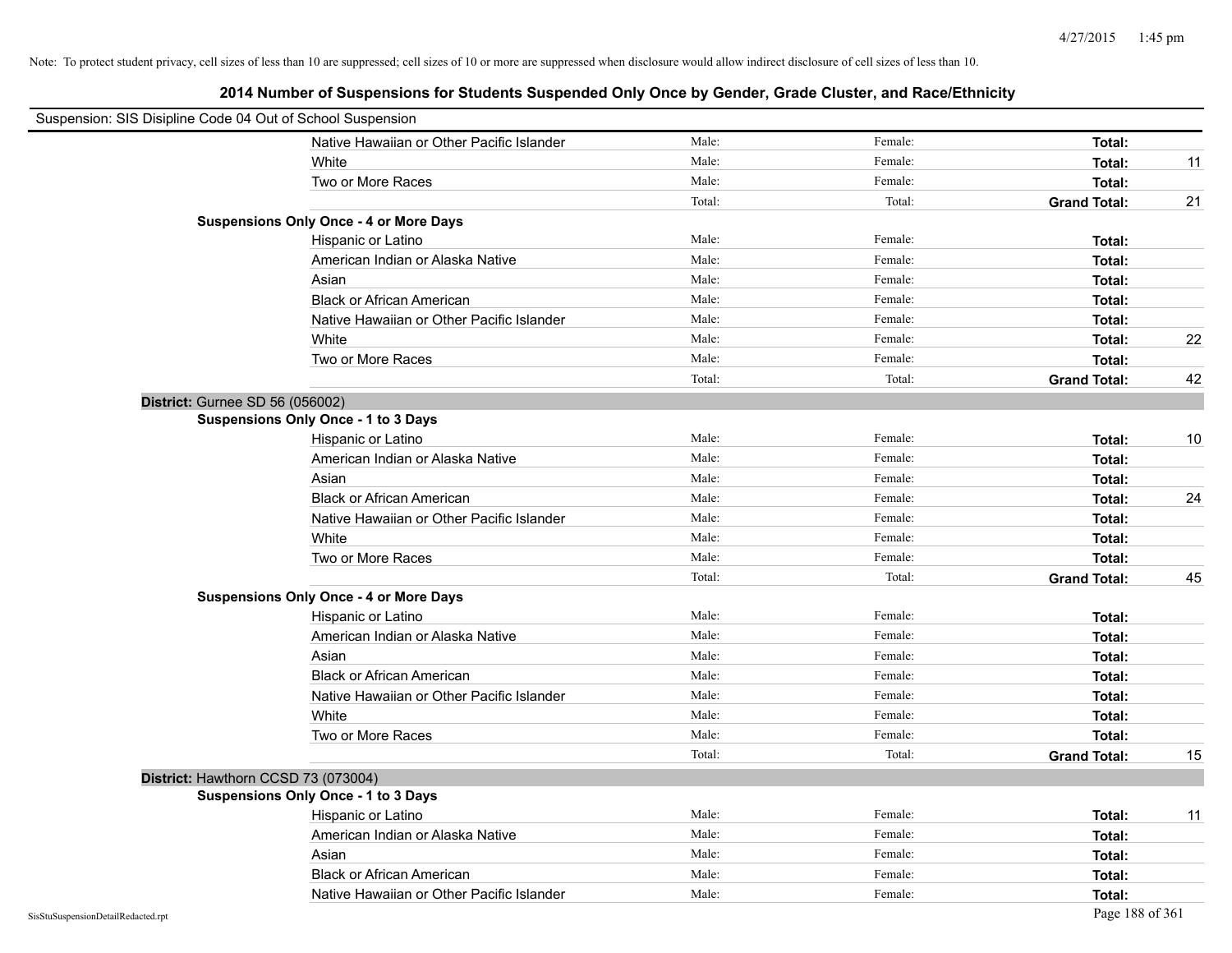|                                      | Suspension: SIS Disipline Code 04 Out of School Suspension |        |         |                     |    |
|--------------------------------------|------------------------------------------------------------|--------|---------|---------------------|----|
|                                      | White                                                      | Male:  | Female: | Total:              |    |
|                                      | Two or More Races                                          | Male:  | Female: | Total:              |    |
|                                      |                                                            | Total: | Total:  | <b>Grand Total:</b> |    |
|                                      | <b>Suspensions Only Once - 4 or More Days</b>              |        |         |                     |    |
|                                      | Hispanic or Latino                                         | Male:  | Female: | Total:              |    |
|                                      | American Indian or Alaska Native                           | Male:  | Female: | Total:              |    |
|                                      | Asian                                                      | Male:  | Female: | Total:              |    |
|                                      | <b>Black or African American</b>                           | Male:  | Female: | Total:              |    |
|                                      | Native Hawaiian or Other Pacific Islander                  | Male:  | Female: | Total:              |    |
|                                      | White                                                      | Male:  | Female: | Total:              |    |
|                                      | Two or More Races                                          | Male:  | Female: | Total:              |    |
|                                      |                                                            | Total: | Total:  | <b>Grand Total:</b> |    |
|                                      | District: Kildeer Countryside CCSD 96 (096004)             |        |         |                     |    |
|                                      | <b>Suspensions Only Once - 1 to 3 Days</b>                 |        |         |                     |    |
|                                      | Hispanic or Latino                                         | Male:  | Female: | Total:              |    |
|                                      | American Indian or Alaska Native                           | Male:  | Female: | Total:              |    |
|                                      | Asian                                                      | Male:  | Female: | Total:              |    |
|                                      | <b>Black or African American</b>                           | Male:  | Female: | Total:              |    |
|                                      | Native Hawaiian or Other Pacific Islander                  | Male:  | Female: | Total:              |    |
|                                      | White                                                      | Male:  | Female: | Total:              |    |
|                                      | Two or More Races                                          | Male:  | Female: | Total:              |    |
|                                      |                                                            | Total: | Total:  | <b>Grand Total:</b> | 10 |
| District: Lake Bluff ESD 65 (065002) |                                                            |        |         |                     |    |
|                                      | <b>Suspensions Only Once - 1 to 3 Days</b>                 |        |         |                     |    |
|                                      | Hispanic or Latino                                         | Male:  | Female: | Total:              |    |
|                                      | American Indian or Alaska Native                           | Male:  | Female: | Total:              |    |
|                                      | Asian                                                      | Male:  | Female: | Total:              |    |
|                                      | <b>Black or African American</b>                           | Male:  | Female: | Total:              |    |
|                                      | Native Hawaiian or Other Pacific Islander                  | Male:  | Female: | Total:              |    |
|                                      | White                                                      | Male:  | Female: | Total:              |    |
|                                      | Two or More Races                                          | Male:  | Female: | Total:              |    |
|                                      |                                                            | Total: | Total:  | <b>Grand Total:</b> |    |
|                                      | District: Lake Forest CHSD 115 (115016)                    |        |         |                     |    |
|                                      | <b>Suspensions Only Once - 1 to 3 Days</b>                 |        |         |                     |    |
|                                      | Hispanic or Latino                                         | Male:  | Female: | Total:              |    |
|                                      | American Indian or Alaska Native                           | Male:  | Female: | Total:              |    |
|                                      | Asian                                                      | Male:  | Female: | Total:              |    |
|                                      | <b>Black or African American</b>                           | Male:  | Female: | Total:              |    |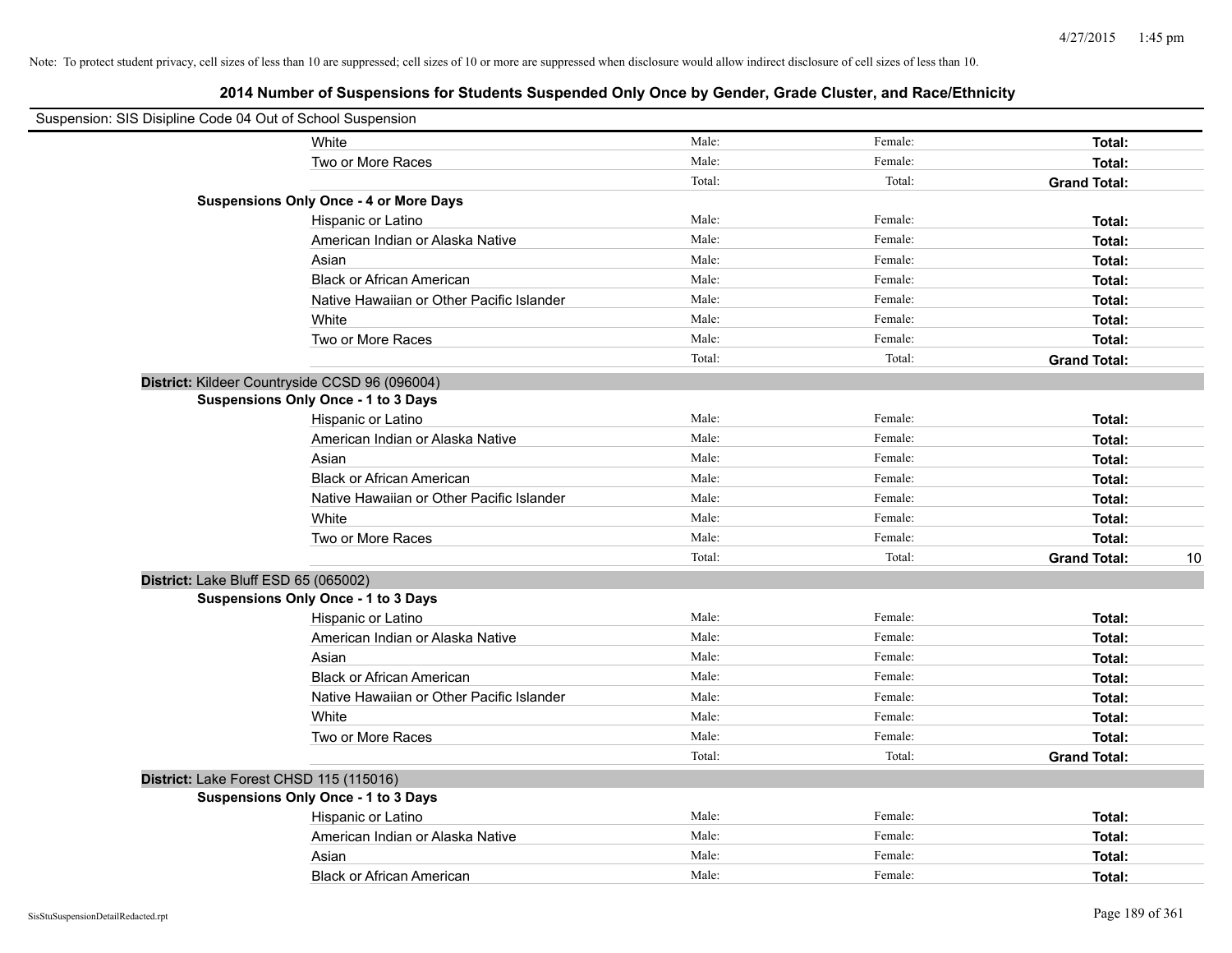| Suspension: SIS Disipline Code 04 Out of School Suspension |                                               |        |         |                     |
|------------------------------------------------------------|-----------------------------------------------|--------|---------|---------------------|
|                                                            | Native Hawaiian or Other Pacific Islander     | Male:  | Female: | Total:              |
|                                                            | White                                         | Male:  | Female: | Total:              |
|                                                            | Two or More Races                             | Male:  | Female: | Total:              |
|                                                            |                                               | Total: | Total:  | <b>Grand Total:</b> |
|                                                            | <b>Suspensions Only Once - 4 or More Days</b> |        |         |                     |
|                                                            | Hispanic or Latino                            | Male:  | Female: | Total:              |
|                                                            | American Indian or Alaska Native              | Male:  | Female: | Total:              |
|                                                            | Asian                                         | Male:  | Female: | Total:              |
|                                                            | <b>Black or African American</b>              | Male:  | Female: | Total:              |
|                                                            | Native Hawaiian or Other Pacific Islander     | Male:  | Female: | Total:              |
|                                                            | White                                         | Male:  | Female: | Total:<br>14        |
|                                                            | Two or More Races                             | Male:  | Female: | Total:              |
|                                                            |                                               | Total: | Total:  | <b>Grand Total:</b> |
| District: Lake Forest SD 67 (067005)                       |                                               |        |         |                     |
|                                                            | <b>Suspensions Only Once - 1 to 3 Days</b>    |        |         |                     |
|                                                            | Hispanic or Latino                            | Male:  | Female: | Total:              |
|                                                            | American Indian or Alaska Native              | Male:  | Female: | Total:              |
|                                                            | Asian                                         | Male:  | Female: | Total:              |
|                                                            | <b>Black or African American</b>              | Male:  | Female: | Total:              |
|                                                            | Native Hawaiian or Other Pacific Islander     | Male:  | Female: | Total:              |
|                                                            | White                                         | Male:  | Female: | Total:              |
|                                                            | Two or More Races                             | Male:  | Female: | Total:              |
|                                                            |                                               | Total: | Total:  | <b>Grand Total:</b> |
| District: Lake Villa CCSD 41 (041004)                      |                                               |        |         |                     |
|                                                            | <b>Suspensions Only Once - 1 to 3 Days</b>    |        |         |                     |
|                                                            | Hispanic or Latino                            | Male:  | Female: | Total:              |
|                                                            | American Indian or Alaska Native              | Male:  | Female: | Total:              |
|                                                            | Asian                                         | Male:  | Female: | Total:              |
|                                                            | <b>Black or African American</b>              | Male:  | Female: | Total:              |
|                                                            | Native Hawaiian or Other Pacific Islander     | Male:  | Female: | Total:              |
|                                                            | White                                         | Male:  | Female: | Total:<br>11        |
|                                                            | Two or More Races                             | Male:  | Female: | Total:              |
|                                                            |                                               | Total: | Total:  | <b>Grand Total:</b> |
|                                                            | <b>Suspensions Only Once - 4 or More Days</b> |        |         |                     |
|                                                            | Hispanic or Latino                            | Male:  | Female: | Total:              |
|                                                            | American Indian or Alaska Native              | Male:  | Female: | Total:              |
|                                                            | Asian                                         | Male:  | Female: | Total:              |
|                                                            | <b>Black or African American</b>              | Male:  | Female: | Total:              |
|                                                            | Native Hawaiian or Other Pacific Islander     | Male:  | Female: | Total:              |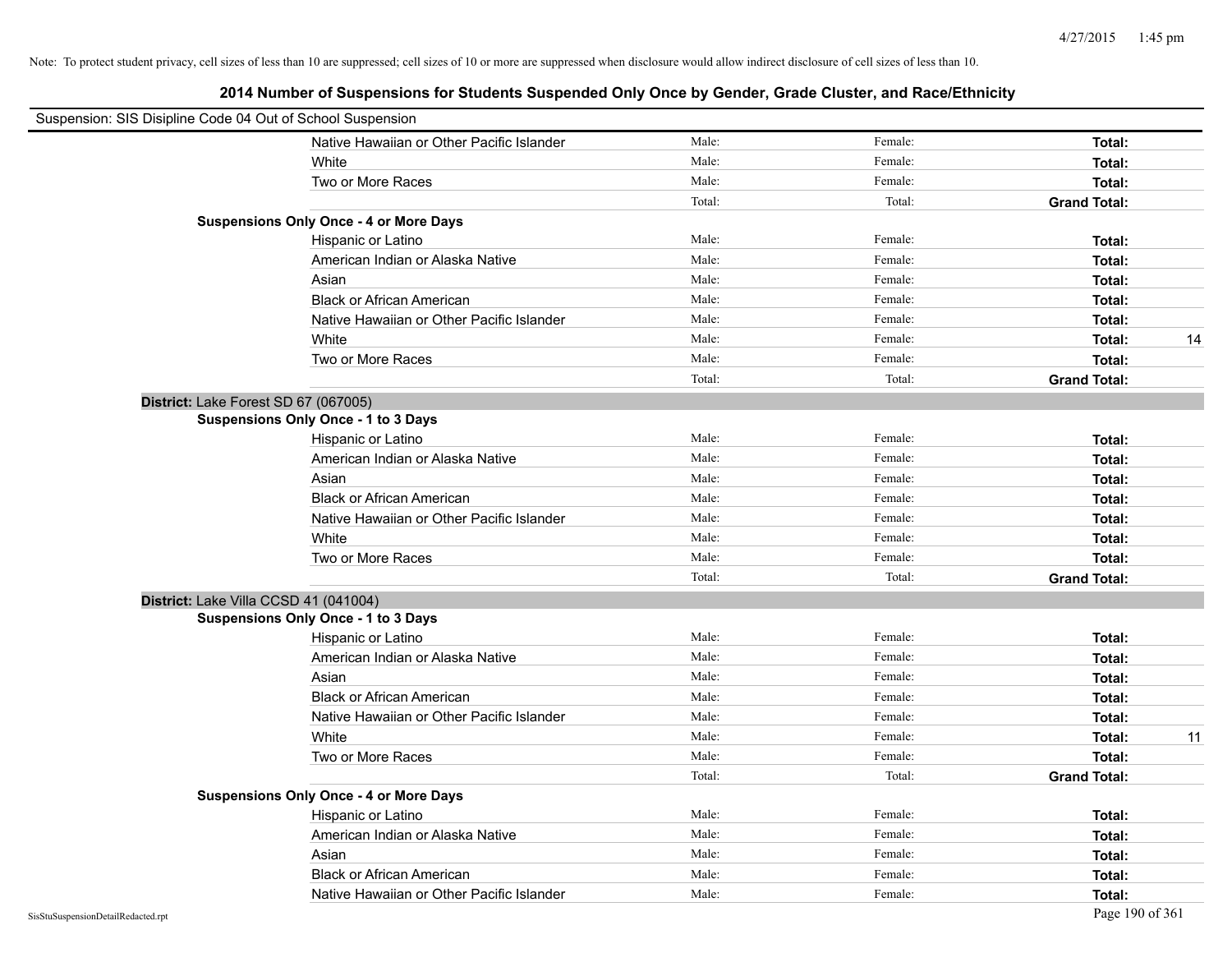| Suspension: SIS Disipline Code 04 Out of School Suspension |                                               |        |         |                     |
|------------------------------------------------------------|-----------------------------------------------|--------|---------|---------------------|
|                                                            | White                                         | Male:  | Female: | Total:              |
|                                                            | Two or More Races                             | Male:  | Female: | Total:              |
|                                                            |                                               | Total: | Total:  | <b>Grand Total:</b> |
|                                                            | District: Lake Zurich CUSD 95 (095026)        |        |         |                     |
|                                                            | Suspensions Only Once - 1 to 3 Days           |        |         |                     |
|                                                            | Hispanic or Latino                            | Male:  | Female: | Total:              |
|                                                            | American Indian or Alaska Native              | Male:  | Female: | Total:              |
|                                                            | Asian                                         | Male:  | Female: | Total:              |
|                                                            | <b>Black or African American</b>              | Male:  | Female: | Total:              |
|                                                            | Native Hawaiian or Other Pacific Islander     | Male:  | Female: | Total:              |
|                                                            | White                                         | Male:  | Female: | 28<br>Total:        |
|                                                            | Two or More Races                             | Male:  | Female: | Total:              |
|                                                            |                                               | Total: | Total:  | <b>Grand Total:</b> |
|                                                            | <b>Suspensions Only Once - 4 or More Days</b> |        |         |                     |
|                                                            | Hispanic or Latino                            | Male:  | Female: | Total:              |
|                                                            | American Indian or Alaska Native              | Male:  | Female: | Total:              |
|                                                            | Asian                                         | Male:  | Female: | Total:              |
|                                                            | <b>Black or African American</b>              | Male:  | Female: | Total:              |
|                                                            | Native Hawaiian or Other Pacific Islander     | Male:  | Female: | Total:              |
|                                                            | White                                         | Male:  | Female: | 20<br>Total:        |
|                                                            | Two or More Races                             | Male:  | Female: | Total:              |
|                                                            |                                               | Total: | Total:  | <b>Grand Total:</b> |
|                                                            | District: Libertyville SD 70 (070002)         |        |         |                     |
|                                                            | <b>Suspensions Only Once - 1 to 3 Days</b>    |        |         |                     |
|                                                            | Hispanic or Latino                            | Male:  | Female: | Total:              |
|                                                            | American Indian or Alaska Native              | Male:  | Female: | Total:              |
|                                                            | Asian                                         | Male:  | Female: | Total:              |
|                                                            | <b>Black or African American</b>              | Male:  | Female: | Total:              |
|                                                            | Native Hawaiian or Other Pacific Islander     | Male:  | Female: | Total:              |
|                                                            | White                                         | Male:  | Female: | Total:              |
|                                                            | Two or More Races                             | Male:  | Female: | <b>Total:</b>       |
|                                                            |                                               | Total: | Total:  | <b>Grand Total:</b> |
|                                                            | District: Millburn CCSD 24 (024004)           |        |         |                     |
|                                                            | <b>Suspensions Only Once - 1 to 3 Days</b>    |        |         |                     |
|                                                            | Hispanic or Latino                            | Male:  | Female: | Total:              |
|                                                            | American Indian or Alaska Native              | Male:  | Female: | Total:              |
|                                                            | Asian                                         | Male:  | Female: | <b>Total:</b>       |
|                                                            | <b>Black or African American</b>              | Male:  | Female: | Total:              |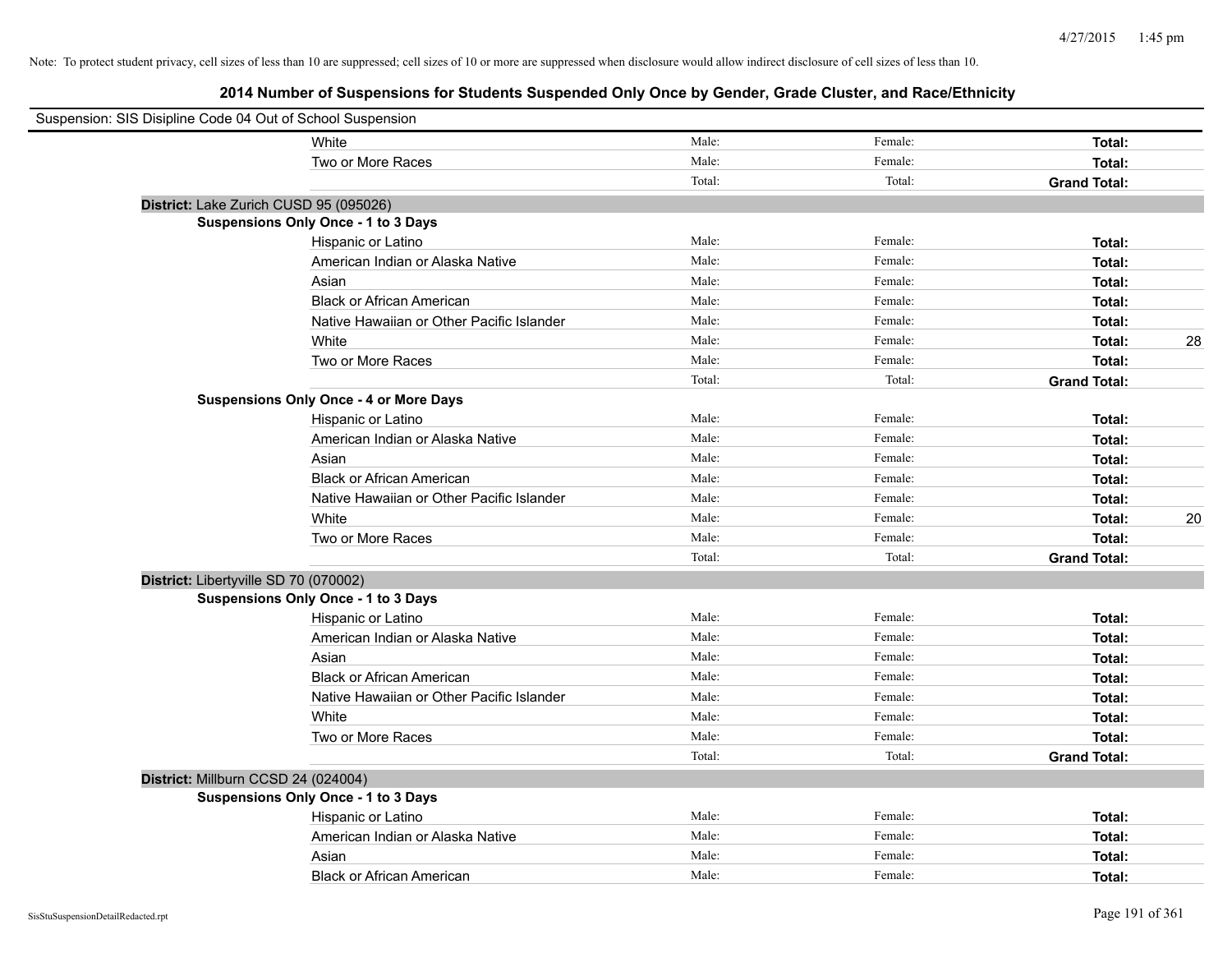| Suspension: SIS Disipline Code 04 Out of School Suspension |        |         |                           |
|------------------------------------------------------------|--------|---------|---------------------------|
| Native Hawaiian or Other Pacific Islander                  | Male:  | Female: | Total:                    |
| White                                                      | Male:  | Female: | Total:                    |
| Two or More Races                                          | Male:  | Female: | Total:                    |
|                                                            | Total: | Total:  | <b>Grand Total:</b>       |
| District: Mundelein Cons HSD 120 (120013)                  |        |         |                           |
| Suspensions Only Once - 1 to 3 Days                        |        |         |                           |
| Hispanic or Latino                                         | Male:  | Female: | 20<br>Total:              |
| American Indian or Alaska Native                           | Male:  | Female: | Total:                    |
| Asian                                                      | Male:  | Female: | Total:                    |
| <b>Black or African American</b>                           | Male:  | Female: | Total:                    |
| Native Hawaiian or Other Pacific Islander                  | Male:  | Female: | Total:                    |
| White                                                      | Male:  | Female: | 14<br>Total:              |
| Two or More Races                                          | Male:  | Female: | Total:                    |
|                                                            | Total: | Total:  | <b>Grand Total:</b>       |
| <b>Suspensions Only Once - 4 or More Days</b>              |        |         |                           |
| Hispanic or Latino                                         | Male:  | Female: | Total:                    |
| American Indian or Alaska Native                           | Male:  | Female: | Total:                    |
| Asian                                                      | Male:  | Female: | Total:                    |
| <b>Black or African American</b>                           | Male:  | Female: | Total:                    |
| Native Hawaiian or Other Pacific Islander                  | Male:  | Female: | Total:                    |
| White                                                      | Male:  | Female: | Total:                    |
| Two or More Races                                          | Male:  | Female: | Total:                    |
|                                                            | Total: | Total:  | <b>Grand Total:</b><br>15 |
| District: Mundelein ESD 75 (075002)                        |        |         |                           |
| <b>Suspensions Only Once - 1 to 3 Days</b>                 |        |         |                           |
| Hispanic or Latino                                         | Male:  | Female: | 10<br>Total:              |
| American Indian or Alaska Native                           | Male:  | Female: | Total:                    |
| Asian                                                      | Male:  | Female: | Total:                    |
| <b>Black or African American</b>                           | Male:  | Female: | Total:                    |
| Native Hawaiian or Other Pacific Islander                  | Male:  | Female: | Total:                    |
| White                                                      | Male:  | Female: | Total:                    |
| Two or More Races                                          | Male:  | Female: | Total:                    |
|                                                            | Total: | Total:  | <b>Grand Total:</b>       |
| <b>Suspensions Only Once - 4 or More Days</b>              |        |         |                           |
| Hispanic or Latino                                         | Male:  | Female: | Total:                    |
| American Indian or Alaska Native                           | Male:  | Female: | Total:                    |
| Asian                                                      | Male:  | Female: | Total:                    |
| <b>Black or African American</b>                           | Male:  | Female: | Total:                    |
| Native Hawaiian or Other Pacific Islander                  | Male:  | Female: | Total:                    |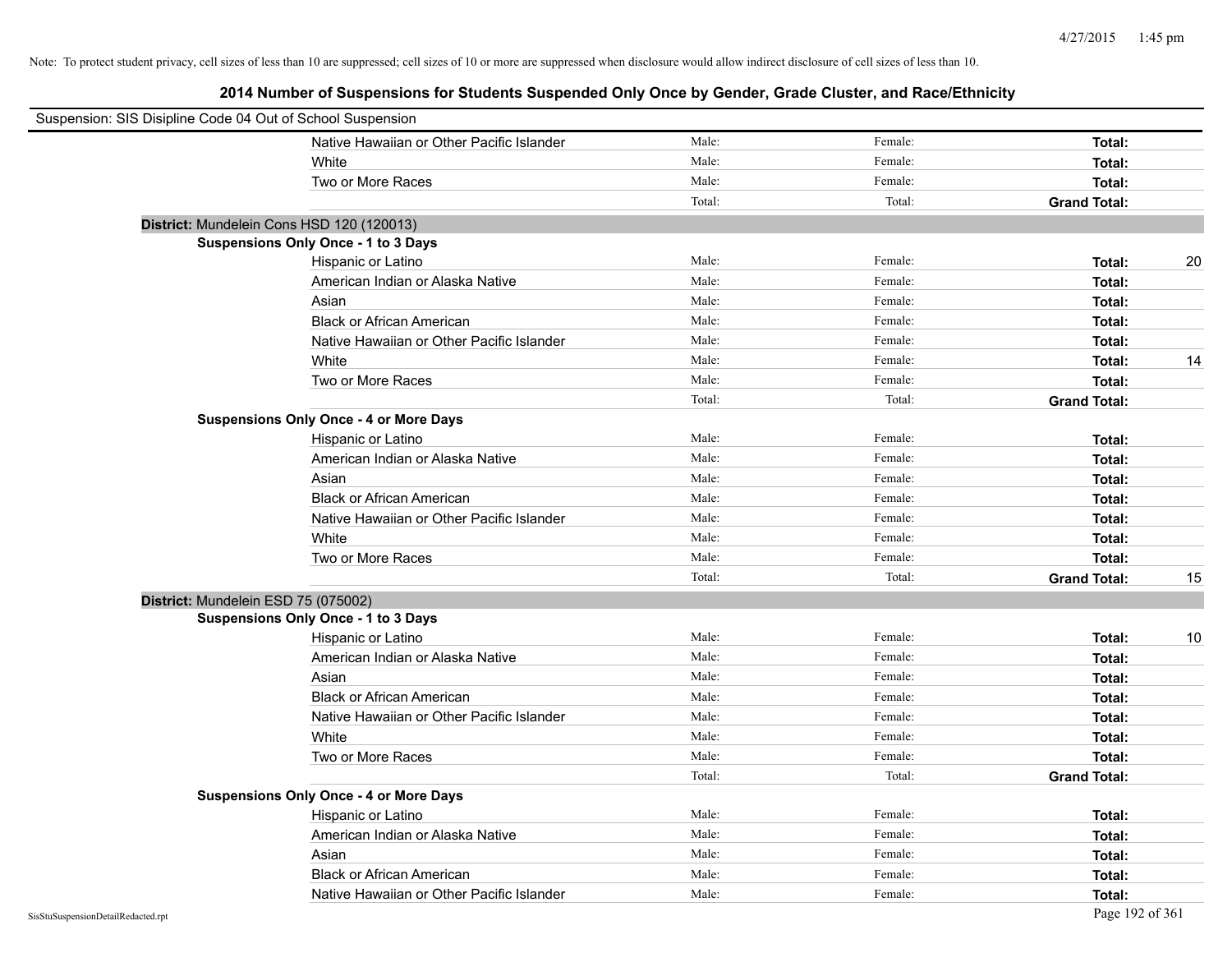| Suspension: SIS Disipline Code 04 Out of School Suspension |                                               |        |    |         |    |                     |    |
|------------------------------------------------------------|-----------------------------------------------|--------|----|---------|----|---------------------|----|
|                                                            | White                                         | Male:  |    | Female: |    | Total:              |    |
|                                                            | Two or More Races                             | Male:  |    | Female: |    | Total:              |    |
|                                                            |                                               | Total: |    | Total:  |    | <b>Grand Total:</b> |    |
| District: Non-Public School (044Z)                         |                                               |        |    |         |    |                     |    |
|                                                            | Suspensions Only Once - 1 to 3 Days           |        |    |         |    |                     |    |
|                                                            | Hispanic or Latino                            | Male:  |    | Female: |    | Total:              |    |
|                                                            | American Indian or Alaska Native              | Male:  |    | Female: |    | Total:              |    |
|                                                            | Asian                                         | Male:  |    | Female: |    | Total:              |    |
|                                                            | <b>Black or African American</b>              | Male:  |    | Female: |    | Total:              |    |
|                                                            | Native Hawaiian or Other Pacific Islander     | Male:  |    | Female: |    | Total:              |    |
|                                                            | White                                         | Male:  |    | Female: |    | Total:              |    |
|                                                            | Two or More Races                             | Male:  |    | Female: |    | Total:              |    |
|                                                            |                                               | Total: |    | Total:  |    | <b>Grand Total:</b> |    |
|                                                            | <b>Suspensions Only Once - 4 or More Days</b> |        |    |         |    |                     |    |
|                                                            | Hispanic or Latino                            | Male:  |    | Female: |    | Total:              |    |
|                                                            | American Indian or Alaska Native              | Male:  |    | Female: |    | Total:              |    |
|                                                            | Asian                                         | Male:  |    | Female: |    | Total:              |    |
|                                                            | <b>Black or African American</b>              | Male:  |    | Female: |    | Total:              |    |
|                                                            | Native Hawaiian or Other Pacific Islander     | Male:  |    | Female: |    | Total:              |    |
|                                                            | White                                         | Male:  |    | Female: |    | Total:              |    |
|                                                            | Two or More Races                             | Male:  |    | Female: |    | Total:              |    |
|                                                            |                                               | Total: |    | Total:  |    | <b>Grand Total:</b> |    |
| District: North Chicago SD 187 (187026)                    |                                               |        |    |         |    |                     |    |
|                                                            | Suspensions Only Once - 1 to 3 Days           |        |    |         |    |                     |    |
|                                                            | Hispanic or Latino                            | Male:  |    | Female: |    | Total:              | 22 |
|                                                            | American Indian or Alaska Native              | Male:  |    | Female: |    | Total:              |    |
|                                                            | Asian                                         | Male:  |    | Female: |    | Total:              |    |
|                                                            | <b>Black or African American</b>              | Male:  | 65 | Female: | 18 | Total:              | 83 |
|                                                            | Native Hawaiian or Other Pacific Islander     | Male:  |    | Female: |    | Total:              |    |
|                                                            | White                                         | Male:  |    | Female: |    | Total:              |    |
|                                                            | Two or More Races                             | Male:  |    | Female: |    | Total:              |    |
|                                                            |                                               | Total: |    | Total:  |    | <b>Grand Total:</b> |    |
|                                                            | <b>Suspensions Only Once - 4 or More Days</b> |        |    |         |    |                     |    |
|                                                            | Hispanic or Latino                            | Male:  |    | Female: |    | Total:              |    |
|                                                            | American Indian or Alaska Native              | Male:  |    | Female: |    | Total:              |    |
|                                                            | Asian                                         | Male:  |    | Female: |    | Total:              |    |
|                                                            | <b>Black or African American</b>              | Male:  | 13 | Female: | 13 | Total:              | 26 |
|                                                            | Native Hawaiian or Other Pacific Islander     | Male:  |    | Female: |    | Total:              |    |
|                                                            | White                                         | Male:  |    | Female: |    | Total:              |    |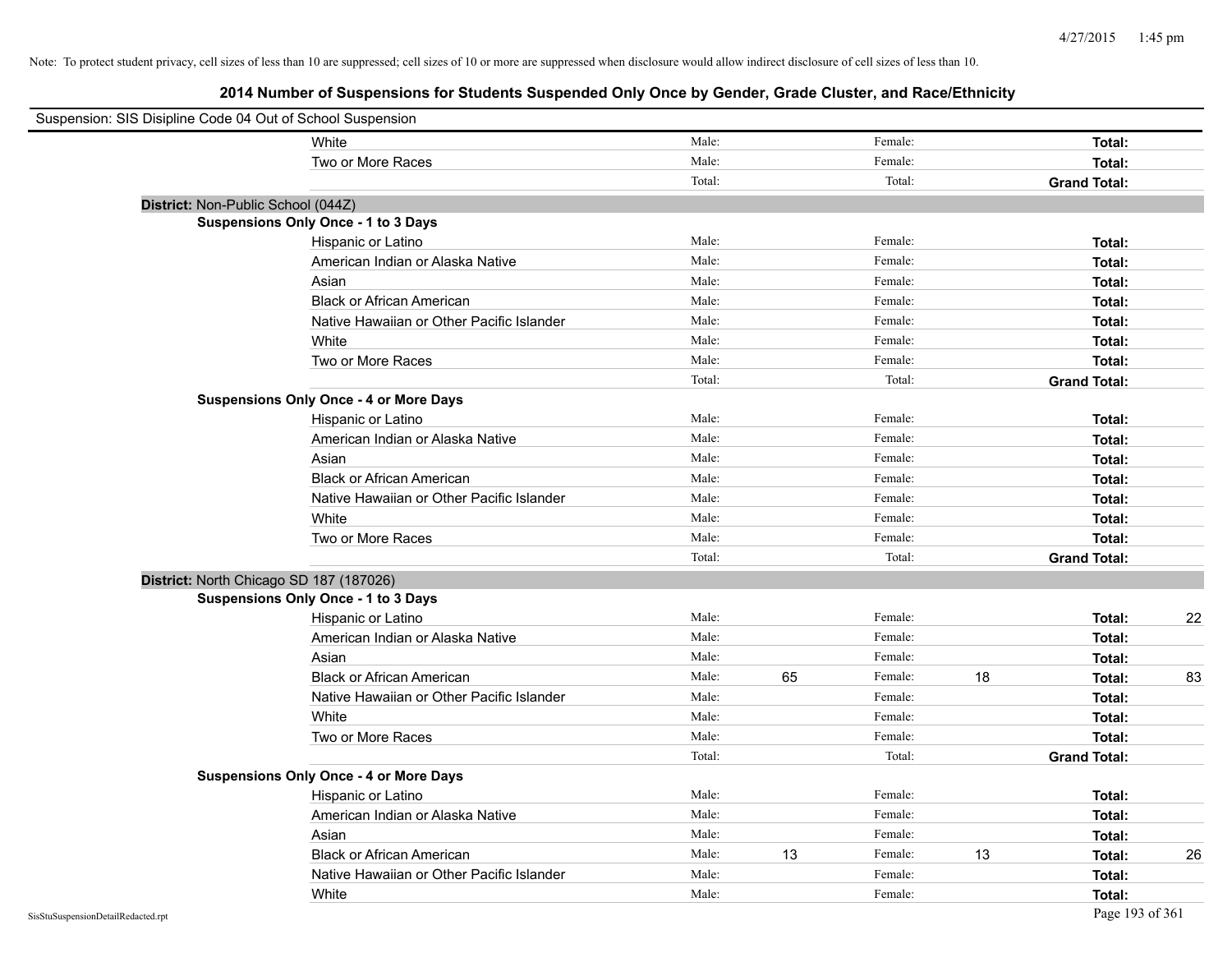| Suspension: SIS Disipline Code 04 Out of School Suspension |                                                    |        |    |         |    |                     |    |
|------------------------------------------------------------|----------------------------------------------------|--------|----|---------|----|---------------------|----|
|                                                            | Two or More Races                                  | Male:  |    | Female: |    | Total:              |    |
|                                                            |                                                    | Total: |    | Total:  |    | <b>Grand Total:</b> | 37 |
|                                                            | District: North Shore SD 112 (112002)              |        |    |         |    |                     |    |
|                                                            | Suspensions Only Once - 1 to 3 Days                |        |    |         |    |                     |    |
|                                                            | Hispanic or Latino                                 | Male:  |    | Female: |    | Total:              |    |
|                                                            | American Indian or Alaska Native                   | Male:  |    | Female: |    | Total:              |    |
|                                                            | Asian                                              | Male:  |    | Female: |    | Total:              |    |
|                                                            | <b>Black or African American</b>                   | Male:  |    | Female: |    | Total:              |    |
|                                                            | Native Hawaiian or Other Pacific Islander          | Male:  |    | Female: |    | Total:              |    |
|                                                            | White                                              | Male:  |    | Female: |    | Total:              |    |
|                                                            | Two or More Races                                  | Male:  |    | Female: |    | Total:              |    |
|                                                            |                                                    | Total: |    | Total:  |    | <b>Grand Total:</b> | 14 |
|                                                            | <b>Suspensions Only Once - 4 or More Days</b>      |        |    |         |    |                     |    |
|                                                            | Hispanic or Latino                                 | Male:  |    | Female: |    | Total:              |    |
|                                                            | American Indian or Alaska Native                   | Male:  |    | Female: |    | Total:              |    |
|                                                            | Asian                                              | Male:  |    | Female: |    | Total:              |    |
|                                                            | <b>Black or African American</b>                   | Male:  |    | Female: |    | Total:              |    |
|                                                            | Native Hawaiian or Other Pacific Islander          | Male:  |    | Female: |    | Total:              |    |
|                                                            | White                                              | Male:  |    | Female: |    | Total:              |    |
|                                                            | Two or More Races                                  | Male:  |    | Female: |    | Total:              |    |
|                                                            |                                                    | Total: |    | Total:  |    | <b>Grand Total:</b> |    |
|                                                            | District: Prairie Crossing Charter School (900025) |        |    |         |    |                     |    |
|                                                            | Suspensions Only Once - 1 to 3 Days                |        |    |         |    |                     |    |
|                                                            | Hispanic or Latino                                 | Male:  |    | Female: |    | Total:              |    |
|                                                            | American Indian or Alaska Native                   | Male:  |    | Female: |    | Total:              |    |
|                                                            | Asian                                              | Male:  |    | Female: |    | Total:              |    |
|                                                            | <b>Black or African American</b>                   | Male:  |    | Female: |    | Total:              |    |
|                                                            | Native Hawaiian or Other Pacific Islander          | Male:  |    | Female: |    | Total:              |    |
|                                                            | White                                              | Male:  |    | Female: |    | Total:              |    |
|                                                            | Two or More Races                                  | Male:  |    | Female: |    | Total:              |    |
|                                                            |                                                    | Total: |    | Total:  |    | <b>Grand Total:</b> |    |
|                                                            | District: Round Lake CUSD 116 (116026)             |        |    |         |    |                     |    |
|                                                            | Suspensions Only Once - 1 to 3 Days                |        |    |         |    |                     |    |
|                                                            | Hispanic or Latino                                 | Male:  | 62 | Female: | 30 | Total:              | 92 |
|                                                            | American Indian or Alaska Native                   | Male:  |    | Female: |    | Total:              |    |
|                                                            | Asian                                              | Male:  |    | Female: |    | Total:              |    |
|                                                            | <b>Black or African American</b>                   | Male:  |    | Female: |    | Total:              | 14 |
|                                                            | Native Hawaiian or Other Pacific Islander          | Male:  |    | Female: |    | Total:              |    |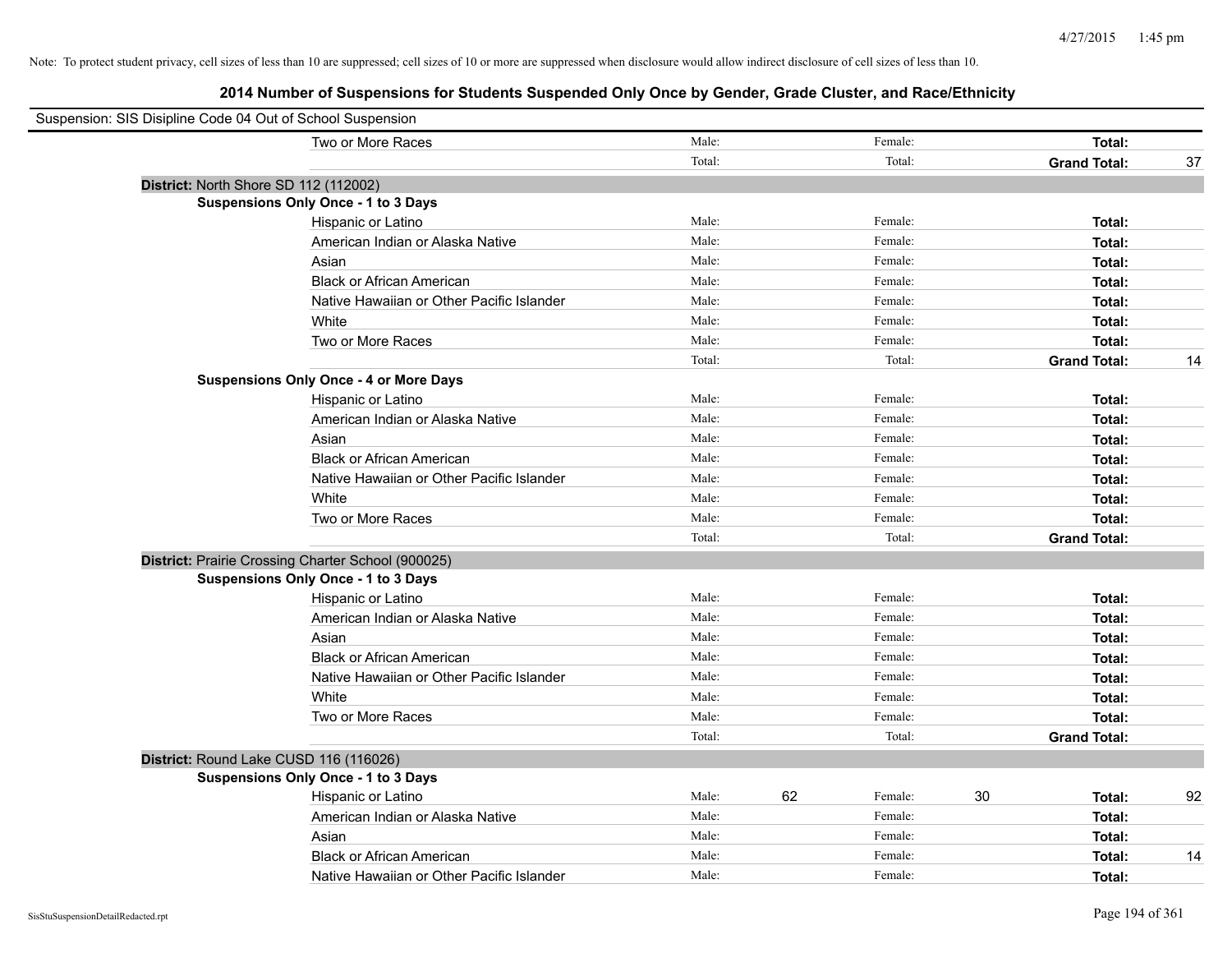| Suspension: SIS Disipline Code 04 Out of School Suspension |                                                     |        |    |         |    |                     |    |
|------------------------------------------------------------|-----------------------------------------------------|--------|----|---------|----|---------------------|----|
|                                                            | White                                               | Male:  | 19 | Female: | 14 | Total:              | 33 |
|                                                            | Two or More Races                                   | Male:  |    | Female: |    | Total:              |    |
|                                                            |                                                     | Total: |    | Total:  |    | <b>Grand Total:</b> |    |
|                                                            | <b>Suspensions Only Once - 4 or More Days</b>       |        |    |         |    |                     |    |
|                                                            | Hispanic or Latino                                  | Male:  |    | Female: |    | Total:              | 20 |
|                                                            | American Indian or Alaska Native                    | Male:  |    | Female: |    | Total:              |    |
|                                                            | Asian                                               | Male:  |    | Female: |    | Total:              |    |
|                                                            | <b>Black or African American</b>                    | Male:  |    | Female: |    | Total:              | 10 |
|                                                            | Native Hawaiian or Other Pacific Islander           | Male:  |    | Female: |    | Total:              |    |
|                                                            | White                                               | Male:  |    | Female: |    | Total:              | 13 |
|                                                            | Two or More Races                                   | Male:  |    | Female: |    | Total:              |    |
|                                                            |                                                     | Total: |    | Total:  |    | <b>Grand Total:</b> |    |
|                                                            | District: Spec Educ Dist Lake County/Sedol (825060) |        |    |         |    |                     |    |
|                                                            | <b>Suspensions Only Once - 1 to 3 Days</b>          |        |    |         |    |                     |    |
|                                                            | Hispanic or Latino                                  | Male:  |    | Female: |    | Total:              |    |
|                                                            | American Indian or Alaska Native                    | Male:  |    | Female: |    | Total:              |    |
|                                                            | Asian                                               | Male:  |    | Female: |    | Total:              |    |
|                                                            | <b>Black or African American</b>                    | Male:  |    | Female: |    | Total:              |    |
|                                                            | Native Hawaiian or Other Pacific Islander           | Male:  |    | Female: |    | Total:              |    |
|                                                            | White                                               | Male:  |    | Female: |    | Total:              |    |
|                                                            | Two or More Races                                   | Male:  |    | Female: |    | Total:              |    |
|                                                            |                                                     | Total: |    | Total:  |    | <b>Grand Total:</b> |    |
|                                                            | <b>Suspensions Only Once - 4 or More Days</b>       |        |    |         |    |                     |    |
|                                                            | Hispanic or Latino                                  | Male:  |    | Female: |    | Total:              |    |
|                                                            | American Indian or Alaska Native                    | Male:  |    | Female: |    | Total:              |    |
|                                                            | Asian                                               | Male:  |    | Female: |    | Total:              |    |
|                                                            | <b>Black or African American</b>                    | Male:  |    | Female: |    | Total:              |    |
|                                                            | Native Hawaiian or Other Pacific Islander           | Male:  |    | Female: |    | Total:              |    |
|                                                            | White                                               | Male:  |    | Female: |    | Total:              |    |
|                                                            | Two or More Races                                   | Male:  |    | Female: |    | Total:              |    |
|                                                            |                                                     | Total: |    | Total:  |    | <b>Grand Total:</b> |    |
| District: Twp HSD 113 (113017)                             |                                                     |        |    |         |    |                     |    |
|                                                            | <b>Suspensions Only Once - 4 or More Days</b>       |        |    |         |    |                     |    |
|                                                            | Hispanic or Latino                                  | Male:  |    | Female: |    | Total:              |    |
|                                                            | American Indian or Alaska Native                    | Male:  |    | Female: |    | Total:              |    |
|                                                            | Asian                                               | Male:  |    | Female: |    | Total:              |    |
|                                                            | <b>Black or African American</b>                    | Male:  |    | Female: |    | Total:              |    |
|                                                            | Native Hawaiian or Other Pacific Islander           | Male:  |    | Female: |    | Total:              |    |
|                                                            | White                                               | Male:  |    | Female: |    | Total:              |    |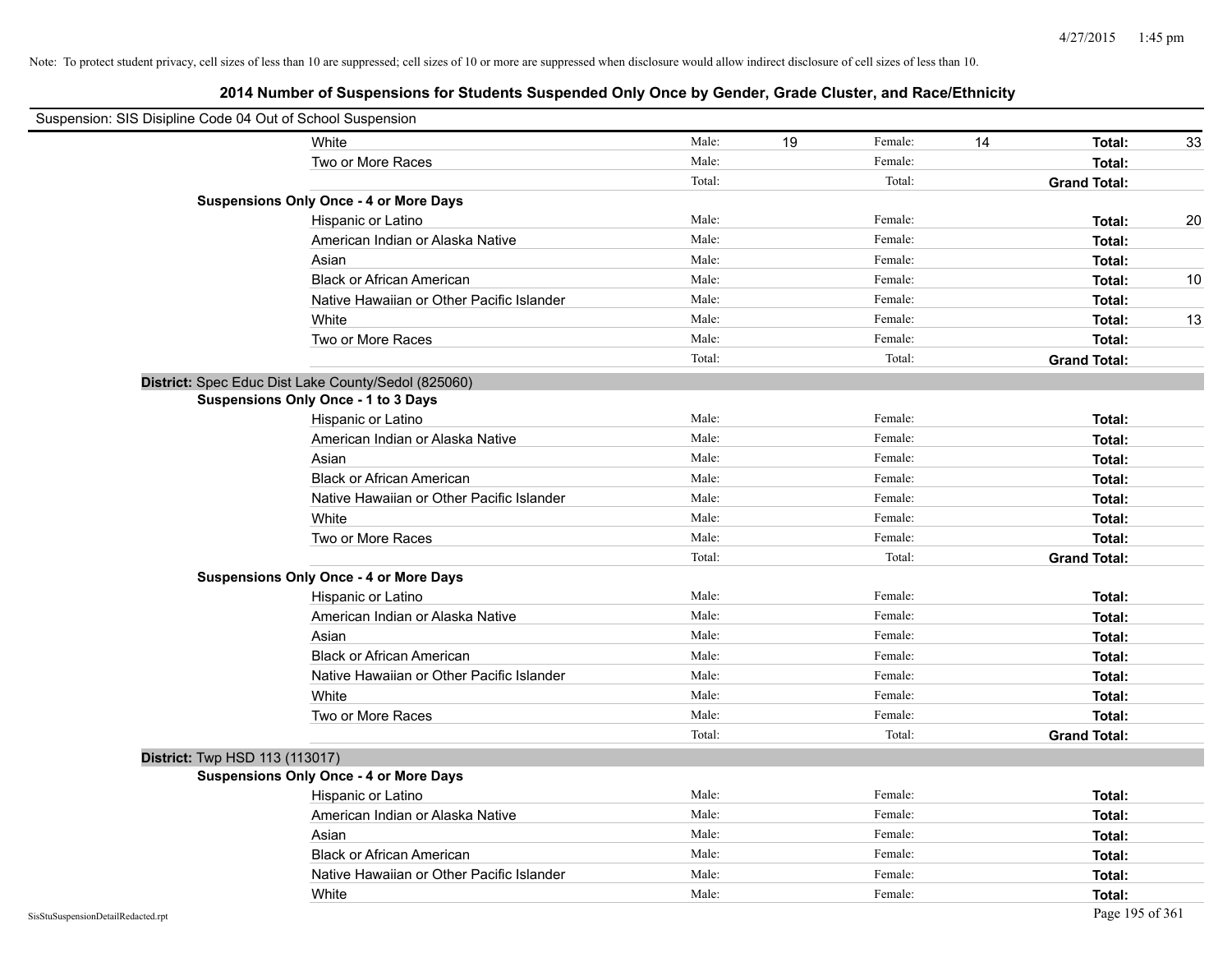| Suspension: SIS Disipline Code 04 Out of School Suspension |                                               |        |    |         |    |                     |    |
|------------------------------------------------------------|-----------------------------------------------|--------|----|---------|----|---------------------|----|
|                                                            | Two or More Races                             | Male:  |    | Female: |    | Total:              |    |
|                                                            |                                               | Total: |    | Total:  |    | <b>Grand Total:</b> |    |
| District: Warren Twp HSD 121 (121017)                      |                                               |        |    |         |    |                     |    |
|                                                            | <b>Suspensions Only Once - 1 to 3 Days</b>    |        |    |         |    |                     |    |
|                                                            | Hispanic or Latino                            | Male:  | 31 | Female: | 16 | Total:              | 47 |
|                                                            | American Indian or Alaska Native              | Male:  |    | Female: |    | Total:              |    |
|                                                            | Asian                                         | Male:  |    | Female: |    | Total:              |    |
|                                                            | <b>Black or African American</b>              | Male:  | 19 | Female: | 13 | Total:              | 32 |
|                                                            | Native Hawaiian or Other Pacific Islander     | Male:  |    | Female: |    | Total:              |    |
|                                                            | White                                         | Male:  | 25 | Female: | 17 | Total:              | 42 |
|                                                            | Two or More Races                             | Male:  |    | Female: |    | Total:              |    |
|                                                            |                                               | Total: |    | Total:  |    | <b>Grand Total:</b> |    |
|                                                            | <b>Suspensions Only Once - 4 or More Days</b> |        |    |         |    |                     |    |
|                                                            | Hispanic or Latino                            | Male:  |    | Female: |    | Total:              | 14 |
|                                                            | American Indian or Alaska Native              | Male:  |    | Female: |    | Total:              |    |
|                                                            | Asian                                         | Male:  |    | Female: |    | Total:              |    |
|                                                            | <b>Black or African American</b>              | Male:  |    | Female: |    | Total:              |    |
|                                                            | Native Hawaiian or Other Pacific Islander     | Male:  |    | Female: |    | Total:              |    |
|                                                            | White                                         | Male:  |    | Female: |    | Total:              | 18 |
|                                                            | Two or More Races                             | Male:  |    | Female: |    | Total:              |    |
|                                                            |                                               | Total: | 25 | Total:  | 22 | <b>Grand Total:</b> | 47 |
| District: Wauconda CUSD 118 (118026)                       |                                               |        |    |         |    |                     |    |
|                                                            | <b>Suspensions Only Once - 1 to 3 Days</b>    |        |    |         |    |                     |    |
|                                                            | Hispanic or Latino                            | Male:  |    | Female: |    | Total:              | 19 |
|                                                            | American Indian or Alaska Native              | Male:  |    | Female: |    | Total:              |    |
|                                                            | Asian                                         | Male:  |    | Female: |    | Total:              |    |
|                                                            | <b>Black or African American</b>              | Male:  |    | Female: |    | Total:              |    |
|                                                            | Native Hawaiian or Other Pacific Islander     | Male:  |    | Female: |    | Total:              |    |
|                                                            | White                                         | Male:  | 21 | Female: | 13 | Total:              | 34 |
|                                                            | Two or More Races                             | Male:  |    | Female: |    | Total:              |    |
|                                                            |                                               | Total: |    | Total:  |    | <b>Grand Total:</b> |    |
|                                                            | <b>Suspensions Only Once - 4 or More Days</b> |        |    |         |    |                     |    |
|                                                            | Hispanic or Latino                            | Male:  |    | Female: |    | Total:              | 11 |
|                                                            | American Indian or Alaska Native              | Male:  |    | Female: |    | Total:              |    |
|                                                            | Asian                                         | Male:  |    | Female: |    | Total:              |    |
|                                                            | <b>Black or African American</b>              | Male:  |    | Female: |    | Total:              |    |
|                                                            | Native Hawaiian or Other Pacific Islander     | Male:  |    | Female: |    | Total:              |    |
|                                                            | White                                         | Male:  |    | Female: |    | Total:              | 15 |
|                                                            | Two or More Races                             | Male:  |    | Female: |    | Total:              |    |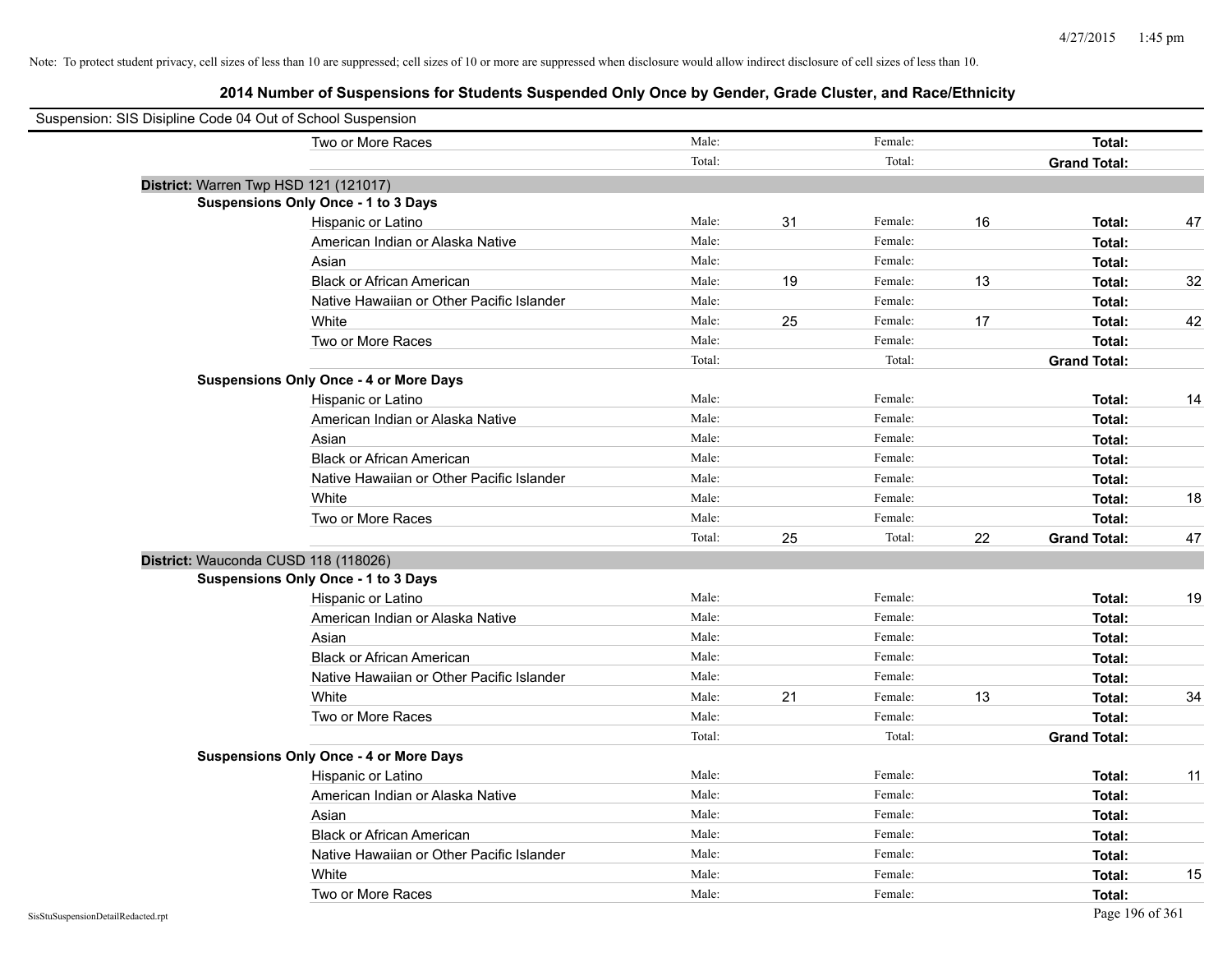| Suspension: SIS Disipline Code 04 Out of School Suspension |                                               |        |     |         |     |                     |     |
|------------------------------------------------------------|-----------------------------------------------|--------|-----|---------|-----|---------------------|-----|
|                                                            |                                               | Total: |     | Total:  |     | <b>Grand Total:</b> |     |
| District: Waukegan CUSD 60 (060026)                        |                                               |        |     |         |     |                     |     |
|                                                            | <b>Suspensions Only Once - 1 to 3 Days</b>    |        |     |         |     |                     |     |
|                                                            | Hispanic or Latino                            | Male:  | 322 | Female: | 160 | Total:              | 482 |
|                                                            | American Indian or Alaska Native              | Male:  |     | Female: |     | Total:              |     |
|                                                            | Asian                                         | Male:  |     | Female: |     | Total:              |     |
|                                                            | <b>Black or African American</b>              | Male:  | 134 | Female: | 106 | Total:              | 240 |
|                                                            | Native Hawaiian or Other Pacific Islander     | Male:  |     | Female: |     | Total:              |     |
|                                                            | White                                         | Male:  |     | Female: |     | Total:              | 24  |
|                                                            | Two or More Races                             | Male:  |     | Female: |     | Total:              | 16  |
|                                                            |                                               | Total: | 492 | Total:  | 282 | <b>Grand Total:</b> | 774 |
|                                                            | <b>Suspensions Only Once - 4 or More Days</b> |        |     |         |     |                     |     |
|                                                            | Hispanic or Latino                            | Male:  | 71  | Female: | 35  | Total:              | 106 |
|                                                            | American Indian or Alaska Native              | Male:  |     | Female: |     | Total:              |     |
|                                                            | Asian                                         | Male:  |     | Female: |     | Total:              |     |
|                                                            | <b>Black or African American</b>              | Male:  | 22  | Female: | 30  | Total:              | 52  |
|                                                            | Native Hawaiian or Other Pacific Islander     | Male:  |     | Female: |     | Total:              |     |
|                                                            | White                                         | Male:  |     | Female: |     | Total:              |     |
|                                                            | Two or More Races                             | Male:  |     | Female: |     | Total:              |     |
|                                                            |                                               | Total: |     | Total:  |     | <b>Grand Total:</b> |     |
| District: Winthrop Harbor SD 1 (001002)                    |                                               |        |     |         |     |                     |     |
|                                                            | <b>Suspensions Only Once - 1 to 3 Days</b>    |        |     |         |     |                     |     |
|                                                            | Hispanic or Latino                            | Male:  |     | Female: |     | Total:              |     |
|                                                            | American Indian or Alaska Native              | Male:  |     | Female: |     | Total:              |     |
|                                                            | Asian                                         | Male:  |     | Female: |     | Total:              |     |
|                                                            | <b>Black or African American</b>              | Male:  |     | Female: |     | Total:              |     |
|                                                            | Native Hawaiian or Other Pacific Islander     | Male:  |     | Female: |     | Total:              |     |
|                                                            | White                                         | Male:  |     | Female: |     | Total:              |     |
|                                                            | Two or More Races                             | Male:  |     | Female: |     | Total:              |     |
|                                                            |                                               | Total: |     | Total:  |     | <b>Grand Total:</b> | 11  |
|                                                            | <b>Suspensions Only Once - 4 or More Days</b> |        |     |         |     |                     |     |
|                                                            | Hispanic or Latino                            | Male:  |     | Female: |     | Total:              |     |
|                                                            | American Indian or Alaska Native              | Male:  |     | Female: |     | Total:              |     |
|                                                            | Asian                                         | Male:  |     | Female: |     | Total:              |     |
|                                                            | <b>Black or African American</b>              | Male:  |     | Female: |     | Total:              |     |
|                                                            | Native Hawaiian or Other Pacific Islander     | Male:  |     | Female: |     | Total:              |     |
|                                                            | White                                         | Male:  |     | Female: |     | Total:              |     |
|                                                            | Two or More Races                             | Male:  |     | Female: |     | Total:              |     |
|                                                            |                                               | Total: |     | Total:  |     | <b>Grand Total:</b> |     |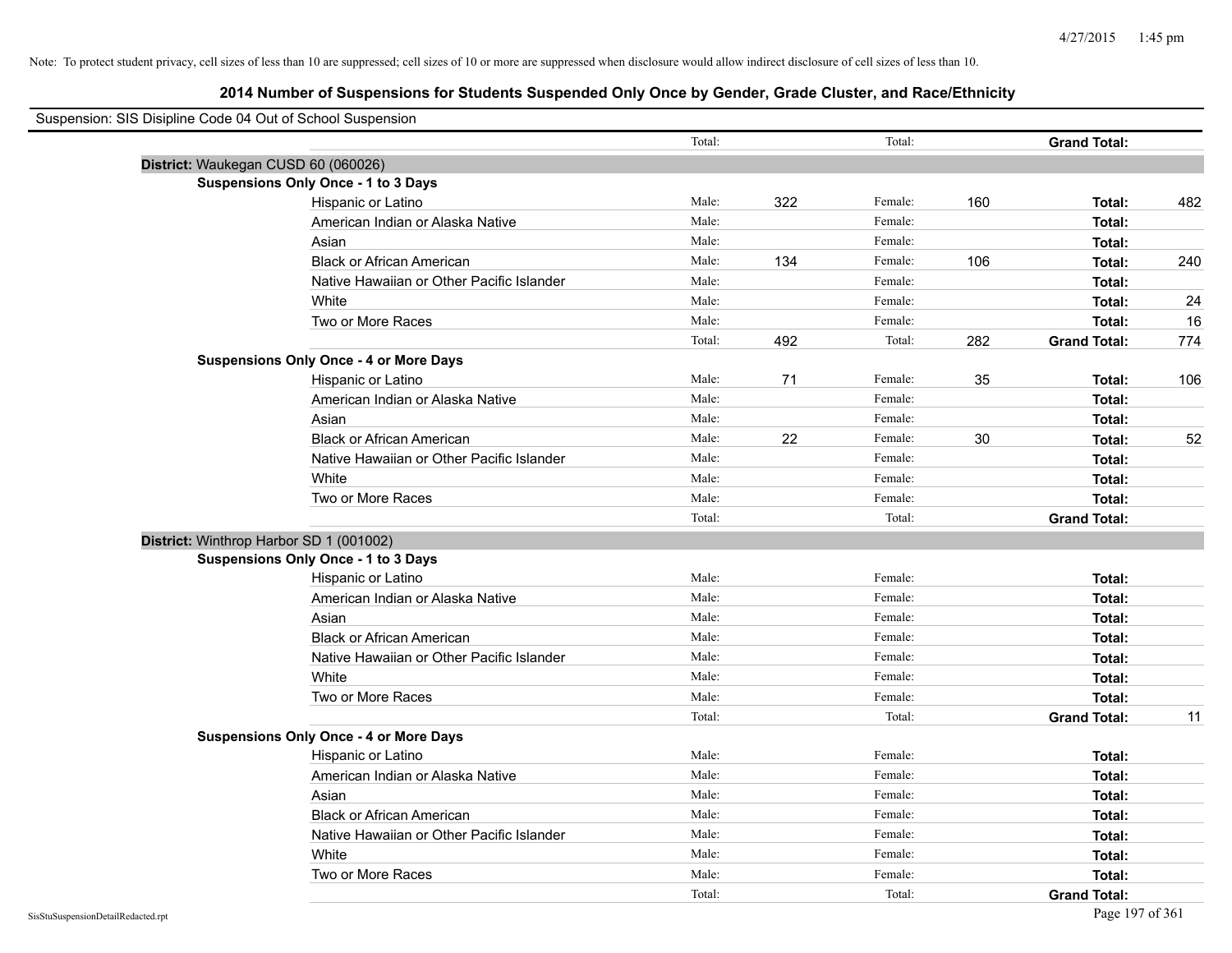| Suspension: SIS Disipline Code 04 Out of School Suspension |                                               |        |    |         |    |                     |     |
|------------------------------------------------------------|-----------------------------------------------|--------|----|---------|----|---------------------|-----|
|                                                            | District: Woodland CCSD 50 (050004)           |        |    |         |    |                     |     |
|                                                            | <b>Suspensions Only Once - 1 to 3 Days</b>    |        |    |         |    |                     |     |
|                                                            | Hispanic or Latino                            | Male:  |    | Female: |    | Total:              |     |
|                                                            | American Indian or Alaska Native              | Male:  |    | Female: |    | Total:              |     |
|                                                            | Asian                                         | Male:  |    | Female: |    | Total:              |     |
|                                                            | <b>Black or African American</b>              | Male:  |    | Female: |    | Total:              |     |
|                                                            | Native Hawaiian or Other Pacific Islander     | Male:  |    | Female: |    | Total:              |     |
|                                                            | White                                         | Male:  |    | Female: |    | Total:              |     |
|                                                            | Two or More Races                             | Male:  |    | Female: |    | Total:              |     |
|                                                            |                                               | Total: |    | Total:  |    | <b>Grand Total:</b> | 13  |
|                                                            | <b>Suspensions Only Once - 4 or More Days</b> |        |    |         |    |                     |     |
|                                                            | Hispanic or Latino                            | Male:  |    | Female: |    | Total:              |     |
|                                                            | American Indian or Alaska Native              | Male:  |    | Female: |    | Total:              |     |
|                                                            | Asian                                         | Male:  |    | Female: |    | Total:              |     |
|                                                            | <b>Black or African American</b>              | Male:  |    | Female: |    | Total:              |     |
|                                                            | Native Hawaiian or Other Pacific Islander     | Male:  |    | Female: |    | Total:              |     |
|                                                            | White                                         | Male:  |    | Female: |    | Total:              |     |
|                                                            | Two or More Races                             | Male:  |    | Female: |    | Total:              |     |
|                                                            |                                               | Total: |    | Total:  |    | <b>Grand Total:</b> |     |
|                                                            | District: Zion ESD 6 (006002)                 |        |    |         |    |                     |     |
|                                                            | <b>Suspensions Only Once - 1 to 3 Days</b>    |        |    |         |    |                     |     |
|                                                            | Hispanic or Latino                            | Male:  |    | Female: |    | Total:              | 19  |
|                                                            | American Indian or Alaska Native              | Male:  |    | Female: |    | Total:              |     |
|                                                            | Asian                                         | Male:  |    | Female: |    | Total:              |     |
|                                                            | <b>Black or African American</b>              | Male:  | 62 | Female: | 40 | Total:              | 102 |
|                                                            | Native Hawaiian or Other Pacific Islander     | Male:  |    | Female: |    | Total:              |     |
|                                                            | White                                         | Male:  |    | Female: |    | Total:              |     |
|                                                            | Two or More Races                             | Male:  |    | Female: |    | Total:              | 11  |
|                                                            |                                               | Total: |    | Total:  |    | <b>Grand Total:</b> |     |
|                                                            | <b>Suspensions Only Once - 4 or More Days</b> |        |    |         |    |                     |     |
|                                                            | Hispanic or Latino                            | Male:  |    | Female: |    | Total:              |     |
|                                                            | American Indian or Alaska Native              | Male:  |    | Female: |    | Total:              |     |
|                                                            | Asian                                         | Male:  |    | Female: |    | Total:              |     |
|                                                            | <b>Black or African American</b>              | Male:  |    | Female: |    | Total:              |     |
|                                                            | Native Hawaiian or Other Pacific Islander     | Male:  |    | Female: |    | Total:              |     |
|                                                            | White                                         | Male:  |    | Female: |    | Total:              |     |
|                                                            | Two or More Races                             | Male:  |    | Female: |    | Total:              |     |
|                                                            |                                               | Total: |    | Total:  |    | <b>Grand Total:</b> |     |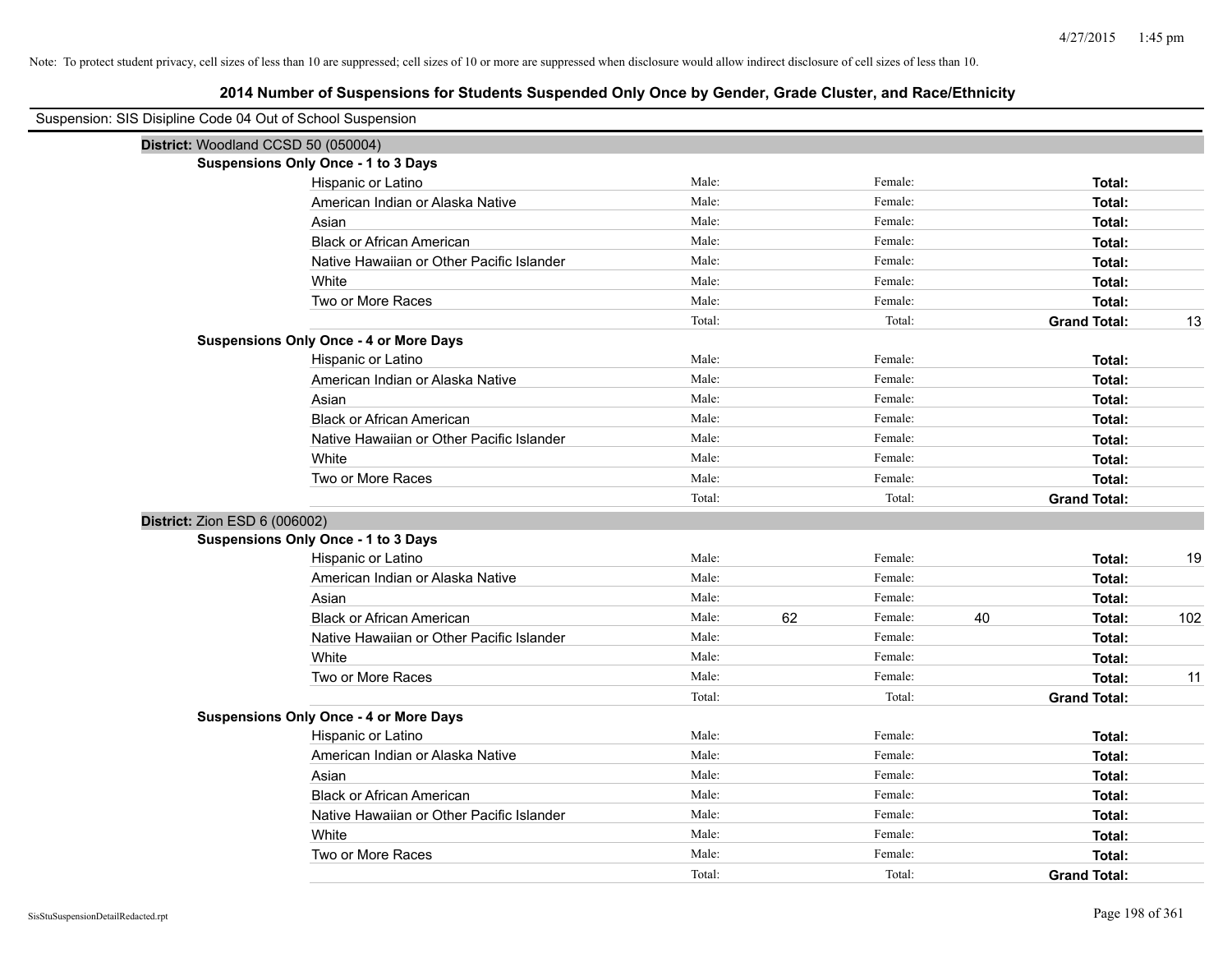| Suspension: SIS Disipline Code 04 Out of School Suspension |                                               |        |    |         |    |                     |    |
|------------------------------------------------------------|-----------------------------------------------|--------|----|---------|----|---------------------|----|
|                                                            | District: Zion-Benton Twp HSD 126 (126017)    |        |    |         |    |                     |    |
|                                                            | <b>Suspensions Only Once - 1 to 3 Days</b>    |        |    |         |    |                     |    |
|                                                            | Hispanic or Latino                            | Male:  | 15 | Female: | 11 | Total:              | 26 |
|                                                            | American Indian or Alaska Native              | Male:  |    | Female: |    | Total:              |    |
|                                                            | Asian                                         | Male:  |    | Female: |    | Total:              |    |
|                                                            | <b>Black or African American</b>              | Male:  | 13 | Female: | 19 | Total:              | 32 |
|                                                            | Native Hawaiian or Other Pacific Islander     | Male:  |    | Female: |    | Total:              |    |
|                                                            | White                                         | Male:  |    | Female: |    | Total:              | 13 |
|                                                            | Two or More Races                             | Male:  |    | Female: |    | Total:              |    |
|                                                            |                                               | Total: |    | Total:  |    | <b>Grand Total:</b> |    |
|                                                            | <b>Suspensions Only Once - 4 or More Days</b> |        |    |         |    |                     |    |
|                                                            | Hispanic or Latino                            | Male:  |    | Female: |    | Total:              | 16 |
|                                                            | American Indian or Alaska Native              | Male:  |    | Female: |    | Total:              |    |
|                                                            | Asian                                         | Male:  |    | Female: |    | Total:              |    |
|                                                            | <b>Black or African American</b>              | Male:  | 21 | Female: | 19 | Total:              | 40 |
|                                                            | Native Hawaiian or Other Pacific Islander     | Male:  |    | Female: |    | Total:              |    |
|                                                            | White                                         | Male:  |    | Female: |    | Total:              | 12 |
|                                                            | Two or More Races                             | Male:  |    | Female: |    | Total:              |    |
|                                                            |                                               | Total: |    | Total:  |    | <b>Grand Total:</b> |    |
| County: Non-Public School (000)                            |                                               |        |    |         |    |                     |    |
| District: Lake ROE (000000)                                |                                               |        |    |         |    |                     |    |
|                                                            | Suspensions Only Once - 1 to 3 Days           |        |    |         |    |                     |    |
|                                                            | Hispanic or Latino                            | Male:  |    | Female: |    | Total:              |    |
|                                                            | American Indian or Alaska Native              | Male:  |    | Female: |    | Total:              |    |
|                                                            | Asian                                         | Male:  |    | Female: |    | Total:              |    |
|                                                            | <b>Black or African American</b>              | Male:  |    | Female: |    | Total:              |    |
|                                                            | Native Hawaiian or Other Pacific Islander     | Male:  |    | Female: |    | Total:              |    |
|                                                            | White                                         | Male:  |    | Female: |    | Total:              |    |
|                                                            | Two or More Races                             | Male:  |    | Female: |    | Total:              |    |
|                                                            |                                               | Total: |    | Total:  |    | <b>Grand Total:</b> |    |
|                                                            |                                               |        |    |         |    |                     |    |
| Region: Lee/Ogle ROE (47)                                  |                                               |        |    |         |    |                     |    |
| <b>County: Lee (052)</b>                                   |                                               |        |    |         |    |                     |    |
| District: Amboy CUSD 272 (272026)                          |                                               |        |    |         |    |                     |    |
|                                                            | Suspensions Only Once - 1 to 3 Days           |        |    |         |    |                     |    |
|                                                            | Hispanic or Latino                            | Male:  |    | Female: |    | Total:              |    |
|                                                            | American Indian or Alaska Native              | Male:  |    | Female: |    | Total:              |    |
|                                                            | Asian                                         | Male:  |    | Female: |    | Total:              |    |
|                                                            |                                               |        |    |         |    |                     |    |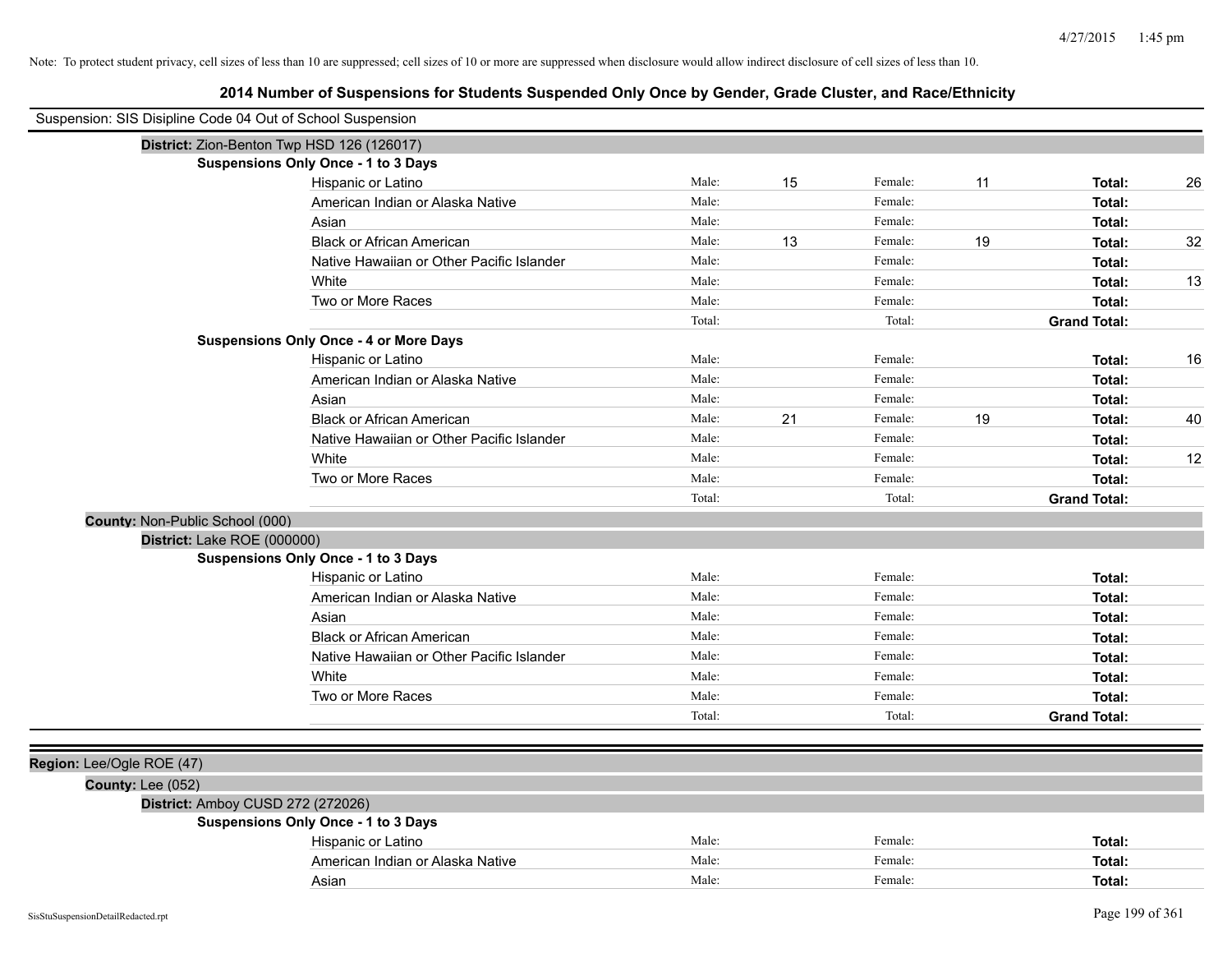| Suspension: SIS Disipline Code 04 Out of School Suspension |                                                    |        |    |         |    |                     |    |
|------------------------------------------------------------|----------------------------------------------------|--------|----|---------|----|---------------------|----|
|                                                            | <b>Black or African American</b>                   | Male:  |    | Female: |    | Total:              |    |
|                                                            | Native Hawaiian or Other Pacific Islander          | Male:  |    | Female: |    | Total:              |    |
|                                                            | White                                              | Male:  |    | Female: |    | Total:              | 18 |
|                                                            | Two or More Races                                  | Male:  |    | Female: |    | Total:              |    |
|                                                            |                                                    | Total: |    | Total:  |    | <b>Grand Total:</b> |    |
|                                                            | District: Ashton-Franklin Center CUSD 275 (275026) |        |    |         |    |                     |    |
|                                                            | Suspensions Only Once - 1 to 3 Days                |        |    |         |    |                     |    |
|                                                            | Hispanic or Latino                                 | Male:  |    | Female: |    | Total:              |    |
|                                                            | American Indian or Alaska Native                   | Male:  |    | Female: |    | Total:              |    |
|                                                            | Asian                                              | Male:  |    | Female: |    | Total:              |    |
|                                                            | <b>Black or African American</b>                   | Male:  |    | Female: |    | Total:              |    |
|                                                            | Native Hawaiian or Other Pacific Islander          | Male:  |    | Female: |    | Total:              |    |
|                                                            | White                                              | Male:  |    | Female: |    | Total:              |    |
|                                                            | Two or More Races                                  | Male:  |    | Female: |    | Total:              |    |
|                                                            |                                                    | Total: |    | Total:  |    | <b>Grand Total:</b> |    |
|                                                            | <b>Suspensions Only Once - 4 or More Days</b>      |        |    |         |    |                     |    |
|                                                            | Hispanic or Latino                                 | Male:  |    | Female: |    | Total:              |    |
|                                                            | American Indian or Alaska Native                   | Male:  |    | Female: |    | Total:              |    |
|                                                            | Asian                                              | Male:  |    | Female: |    | Total:              |    |
|                                                            | <b>Black or African American</b>                   | Male:  |    | Female: |    | Total:              |    |
|                                                            | Native Hawaiian or Other Pacific Islander          | Male:  |    | Female: |    | Total:              |    |
|                                                            | White                                              | Male:  |    | Female: |    | Total:              |    |
|                                                            | Two or More Races                                  | Male:  |    | Female: |    | Total:              |    |
|                                                            |                                                    | Total: |    | Total:  |    | <b>Grand Total:</b> |    |
| District: Dixon USD 170 (170022)                           |                                                    |        |    |         |    |                     |    |
|                                                            | Suspensions Only Once - 1 to 3 Days                |        |    |         |    |                     |    |
|                                                            | Hispanic or Latino                                 | Male:  |    | Female: |    | Total:              |    |
|                                                            | American Indian or Alaska Native                   | Male:  |    | Female: |    | Total:              |    |
|                                                            | Asian                                              | Male:  |    | Female: |    | Total:              |    |
|                                                            | <b>Black or African American</b>                   | Male:  |    | Female: |    | Total:              |    |
|                                                            | Native Hawaiian or Other Pacific Islander          | Male:  |    | Female: |    | Total:              |    |
|                                                            | White                                              | Male:  | 16 | Female: | 20 | Total:              | 36 |
|                                                            | Two or More Races                                  | Male:  |    | Female: |    | Total:              |    |
|                                                            |                                                    | Total: |    | Total:  |    | <b>Grand Total:</b> |    |
|                                                            | <b>Suspensions Only Once - 4 or More Days</b>      |        |    |         |    |                     |    |
|                                                            | Hispanic or Latino                                 | Male:  |    | Female: |    | Total:              |    |
|                                                            | American Indian or Alaska Native                   | Male:  |    | Female: |    | Total:              |    |
|                                                            | Asian                                              | Male:  |    | Female: |    | Total:              |    |
|                                                            | <b>Black or African American</b>                   | Male:  |    | Female: |    | Total:              |    |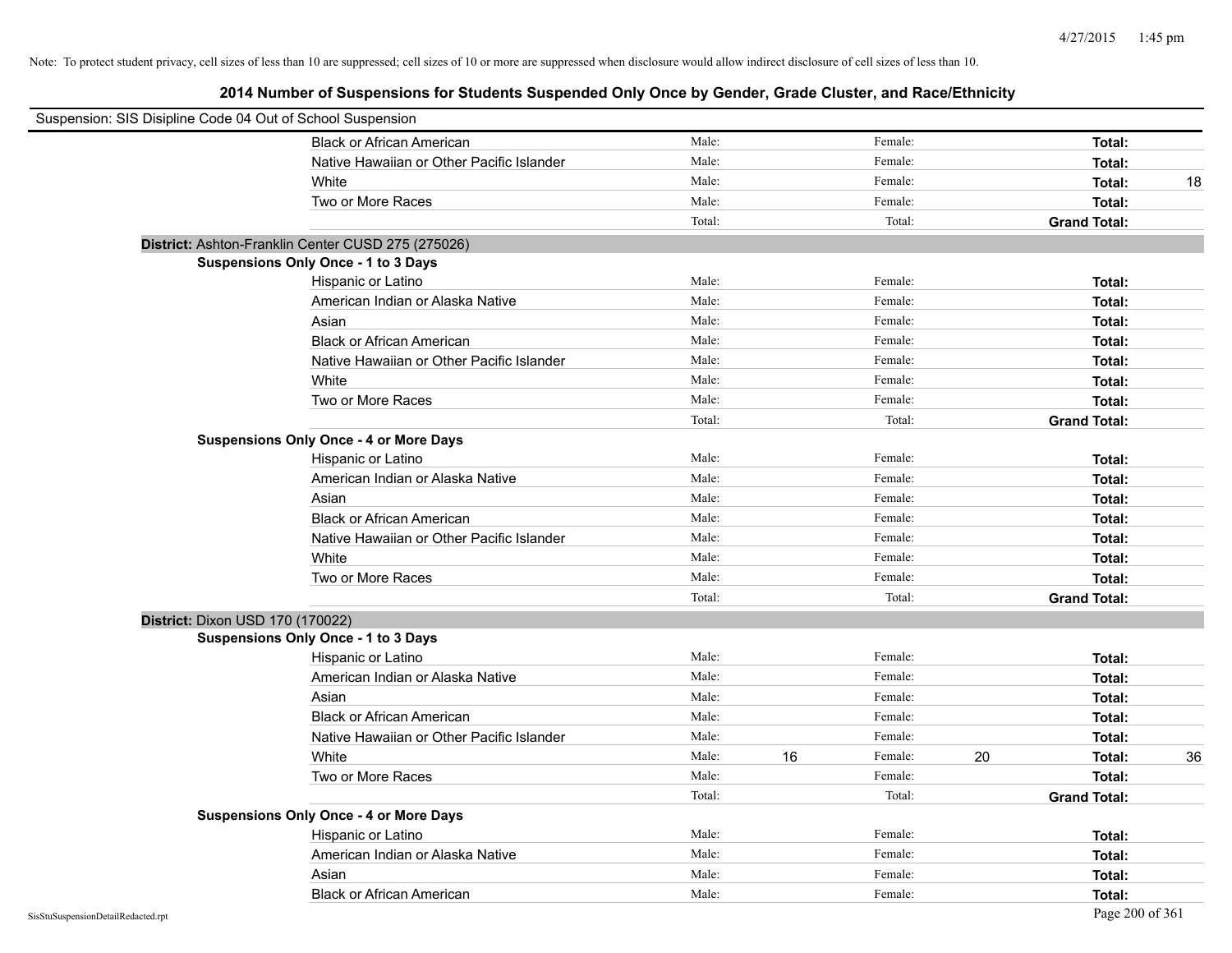| Suspension: SIS Disipline Code 04 Out of School Suspension |                                               |        |         |                           |
|------------------------------------------------------------|-----------------------------------------------|--------|---------|---------------------------|
|                                                            | Native Hawaiian or Other Pacific Islander     | Male:  | Female: | Total:                    |
|                                                            | White                                         | Male:  | Female: | Total:                    |
|                                                            | Two or More Races                             | Male:  | Female: | Total:                    |
|                                                            |                                               | Total: | Total:  | <b>Grand Total:</b><br>14 |
|                                                            | District: Paw Paw CUSD 271 (271026)           |        |         |                           |
|                                                            | <b>Suspensions Only Once - 1 to 3 Days</b>    |        |         |                           |
|                                                            | Hispanic or Latino                            | Male:  | Female: | Total:                    |
|                                                            | American Indian or Alaska Native              | Male:  | Female: | Total:                    |
|                                                            | Asian                                         | Male:  | Female: | Total:                    |
|                                                            | <b>Black or African American</b>              | Male:  | Female: | Total:                    |
|                                                            | Native Hawaiian or Other Pacific Islander     | Male:  | Female: | Total:                    |
|                                                            | White                                         | Male:  | Female: | Total:                    |
|                                                            | Two or More Races                             | Male:  | Female: | Total:                    |
|                                                            |                                               | Total: | Total:  | <b>Grand Total:</b>       |
|                                                            | <b>Suspensions Only Once - 4 or More Days</b> |        |         |                           |
|                                                            | Hispanic or Latino                            | Male:  | Female: | Total:                    |
|                                                            | American Indian or Alaska Native              | Male:  | Female: | Total:                    |
|                                                            | Asian                                         | Male:  | Female: | Total:                    |
|                                                            | <b>Black or African American</b>              | Male:  | Female: | Total:                    |
|                                                            | Native Hawaiian or Other Pacific Islander     | Male:  | Female: | Total:                    |
|                                                            | White                                         | Male:  | Female: | Total:                    |
|                                                            | Two or More Races                             | Male:  | Female: | Total:                    |
|                                                            |                                               | Total: | Total:  | <b>Grand Total:</b>       |
| County: Non-Public School (000)                            |                                               |        |         |                           |
| District: Lee/Ogle ROE (000000)                            |                                               |        |         |                           |
|                                                            | <b>Suspensions Only Once - 1 to 3 Days</b>    |        |         |                           |
|                                                            | Hispanic or Latino                            | Male:  | Female: | Total:                    |
|                                                            | American Indian or Alaska Native              | Male:  | Female: | Total:                    |
|                                                            | Asian                                         | Male:  | Female: | Total:                    |
|                                                            | <b>Black or African American</b>              | Male:  | Female: | Total:                    |
|                                                            | Native Hawaiian or Other Pacific Islander     | Male:  | Female: | Total:                    |
|                                                            | White                                         | Male:  | Female: | Total:                    |
|                                                            | Two or More Races                             | Male:  | Female: | Total:                    |
|                                                            |                                               | Total: | Total:  | <b>Grand Total:</b>       |
|                                                            | <b>Suspensions Only Once - 4 or More Days</b> |        |         |                           |
|                                                            | Hispanic or Latino                            | Male:  | Female: | Total:                    |
|                                                            | American Indian or Alaska Native              | Male:  | Female: | Total:                    |
|                                                            | Asian                                         | Male:  | Female: | Total:                    |
|                                                            | <b>Black or African American</b>              | Male:  | Female: | Total:                    |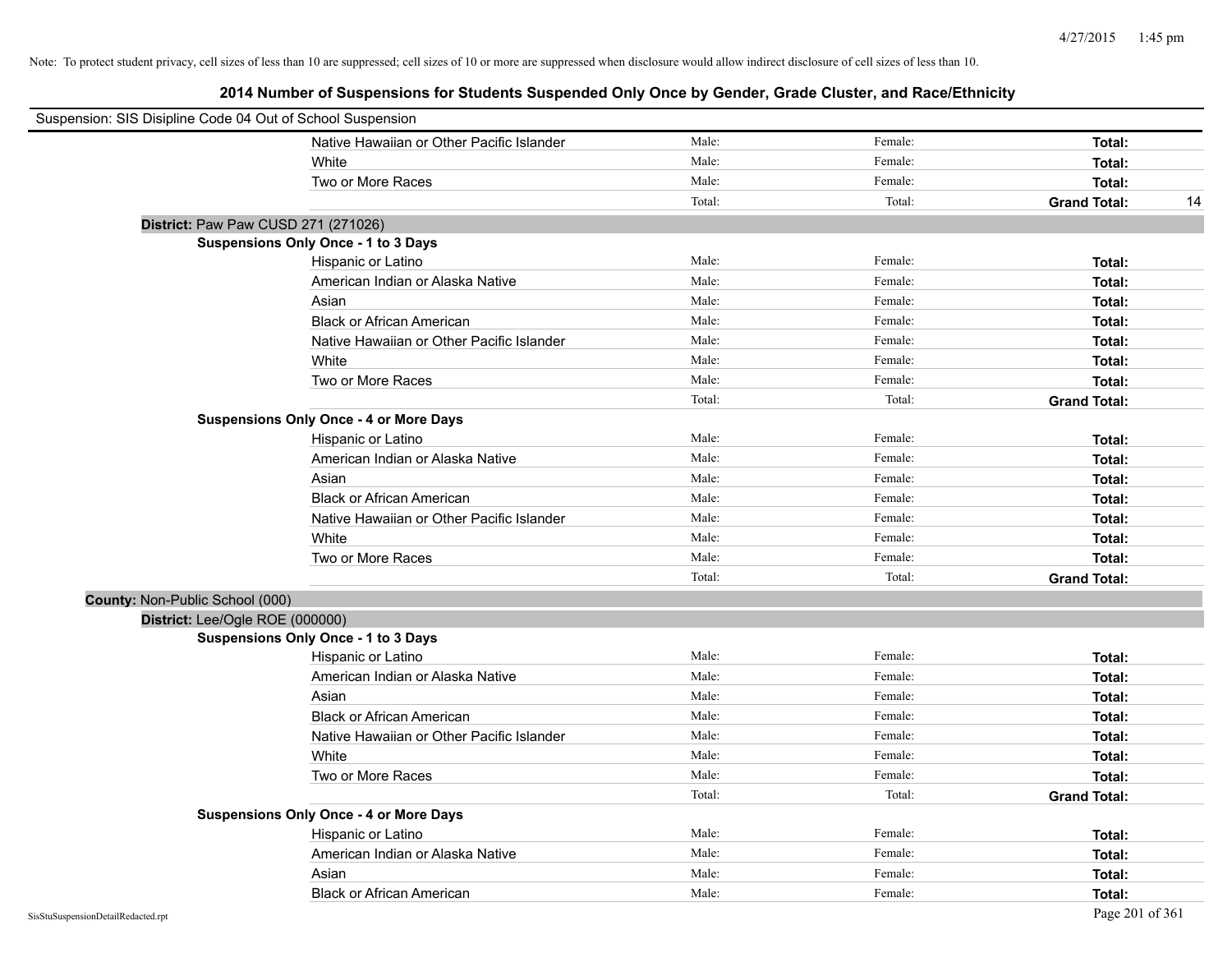|                    | Suspension: SIS Disipline Code 04 Out of School Suspension |        |         |                     |    |
|--------------------|------------------------------------------------------------|--------|---------|---------------------|----|
|                    | Native Hawaiian or Other Pacific Islander                  | Male:  | Female: | Total:              |    |
|                    | White                                                      | Male:  | Female: | Total:              |    |
|                    | Two or More Races                                          | Male:  | Female: | Total:              |    |
|                    |                                                            | Total: | Total:  | <b>Grand Total:</b> |    |
| County: Ogle (071) |                                                            |        |         |                     |    |
|                    | District: Byron CUSD 226 (226026)                          |        |         |                     |    |
|                    | Suspensions Only Once - 1 to 3 Days                        |        |         |                     |    |
|                    | Hispanic or Latino                                         | Male:  | Female: | Total:              |    |
|                    | American Indian or Alaska Native                           | Male:  | Female: | Total:              |    |
|                    | Asian                                                      | Male:  | Female: | Total:              |    |
|                    | <b>Black or African American</b>                           | Male:  | Female: | Total:              |    |
|                    | Native Hawaiian or Other Pacific Islander                  | Male:  | Female: | Total:              |    |
|                    | White                                                      | Male:  | Female: | Total:              | 12 |
|                    | Two or More Races                                          | Male:  | Female: | Total:              |    |
|                    |                                                            | Total: | Total:  | <b>Grand Total:</b> |    |
|                    | District: Forrestville Valley CUSD 221 (221026)            |        |         |                     |    |
|                    | Suspensions Only Once - 1 to 3 Days                        |        |         |                     |    |
|                    | Hispanic or Latino                                         | Male:  | Female: | Total:              |    |
|                    | American Indian or Alaska Native                           | Male:  | Female: | Total:              |    |
|                    | Asian                                                      | Male:  | Female: | Total:              |    |
|                    | <b>Black or African American</b>                           | Male:  | Female: | Total:              |    |
|                    | Native Hawaiian or Other Pacific Islander                  | Male:  | Female: | Total:              |    |
|                    | White                                                      | Male:  | Female: | Total:              |    |
|                    | Two or More Races                                          | Male:  | Female: | Total:              |    |
|                    |                                                            | Total: | Total:  | <b>Grand Total:</b> |    |
|                    | <b>Suspensions Only Once - 4 or More Days</b>              |        |         |                     |    |
|                    | Hispanic or Latino                                         | Male:  | Female: | Total:              |    |
|                    | American Indian or Alaska Native                           | Male:  | Female: | Total:              |    |
|                    | Asian                                                      | Male:  | Female: | Total:              |    |
|                    | <b>Black or African American</b>                           | Male:  | Female: | Total:              |    |
|                    | Native Hawaiian or Other Pacific Islander                  | Male:  | Female: | Total:              |    |
|                    | White                                                      | Male:  | Female: | Total:              |    |
|                    | Two or More Races                                          | Male:  | Female: | Total:              |    |
|                    |                                                            | Total: | Total:  | <b>Grand Total:</b> |    |
|                    | District: Kings Cons SD 144 (144003)                       |        |         |                     |    |
|                    | <b>Suspensions Only Once - 4 or More Days</b>              |        |         |                     |    |
|                    | Hispanic or Latino                                         | Male:  | Female: | Total:              |    |
|                    | American Indian or Alaska Native                           | Male:  | Female: | Total:              |    |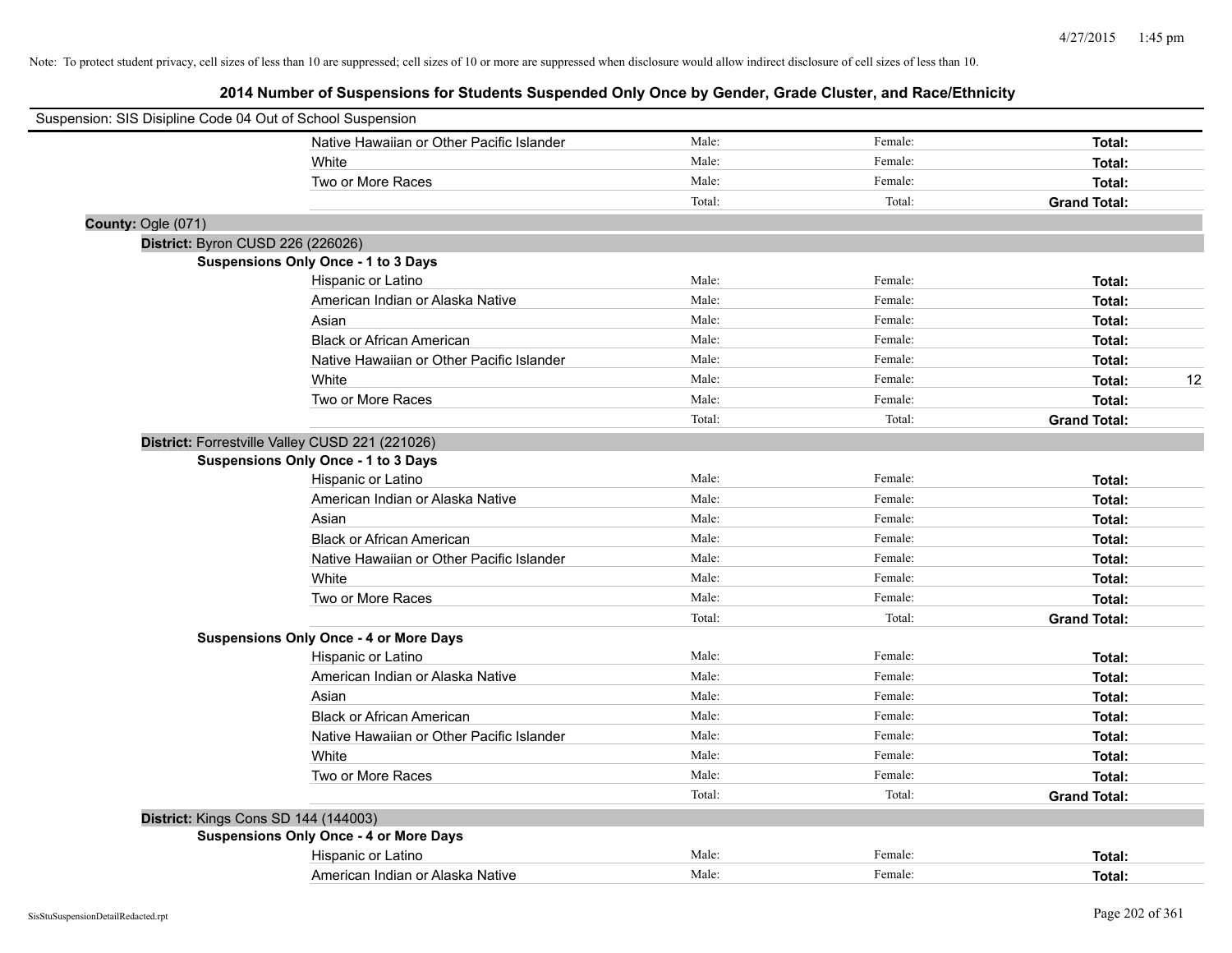| Suspension: SIS Disipline Code 04 Out of School Suspension |                                                  |        |         |                     |
|------------------------------------------------------------|--------------------------------------------------|--------|---------|---------------------|
|                                                            | Asian                                            | Male:  | Female: | Total:              |
|                                                            | <b>Black or African American</b>                 | Male:  | Female: | Total:              |
|                                                            | Native Hawaiian or Other Pacific Islander        | Male:  | Female: | Total:              |
|                                                            | White                                            | Male:  | Female: | Total:              |
|                                                            | Two or More Races                                | Male:  | Female: | Total:              |
|                                                            |                                                  | Total: | Total:  | <b>Grand Total:</b> |
| District: Meridian CUSD 223 (223026)                       |                                                  |        |         |                     |
|                                                            | Suspensions Only Once - 1 to 3 Days              |        |         |                     |
|                                                            | Hispanic or Latino                               | Male:  | Female: | Total:              |
|                                                            | American Indian or Alaska Native                 | Male:  | Female: | Total:              |
|                                                            | Asian                                            | Male:  | Female: | Total:              |
|                                                            | <b>Black or African American</b>                 | Male:  | Female: | Total:              |
|                                                            | Native Hawaiian or Other Pacific Islander        | Male:  | Female: | Total:              |
|                                                            | White                                            | Male:  | Female: | 37<br>Total:        |
|                                                            | Two or More Races                                | Male:  | Female: | Total:              |
|                                                            |                                                  | Total: | Total:  | <b>Grand Total:</b> |
|                                                            | <b>Suspensions Only Once - 4 or More Days</b>    |        |         |                     |
|                                                            | Hispanic or Latino                               | Male:  | Female: | Total:              |
|                                                            | American Indian or Alaska Native                 | Male:  | Female: | Total:              |
|                                                            | Asian                                            | Male:  | Female: | Total:              |
|                                                            | <b>Black or African American</b>                 | Male:  | Female: | Total:              |
|                                                            | Native Hawaiian or Other Pacific Islander        | Male:  | Female: | Total:              |
|                                                            | White                                            | Male:  | Female: | Total:              |
|                                                            | Two or More Races                                | Male:  | Female: | Total:              |
|                                                            |                                                  | Total: | Total:  | <b>Grand Total:</b> |
|                                                            | District: Ogle Co Education Cooperative (801060) |        |         |                     |
|                                                            | Suspensions Only Once - 1 to 3 Days              |        |         |                     |
|                                                            | Hispanic or Latino                               | Male:  | Female: | Total:              |
|                                                            | American Indian or Alaska Native                 | Male:  | Female: | Total:              |
|                                                            | Asian                                            | Male:  | Female: | Total:              |
|                                                            | <b>Black or African American</b>                 | Male:  | Female: | Total:              |
|                                                            | Native Hawaiian or Other Pacific Islander        | Male:  | Female: | Total:              |
|                                                            | White                                            | Male:  | Female: | Total:              |
|                                                            | Two or More Races                                | Male:  | Female: | Total:              |
|                                                            |                                                  | Total: | Total:  | <b>Grand Total:</b> |
| District: Oregon CUSD 220 (220026)                         |                                                  |        |         |                     |
|                                                            | Suspensions Only Once - 1 to 3 Days              |        |         |                     |
|                                                            | Hispanic or Latino                               | Male:  | Female: | Total:              |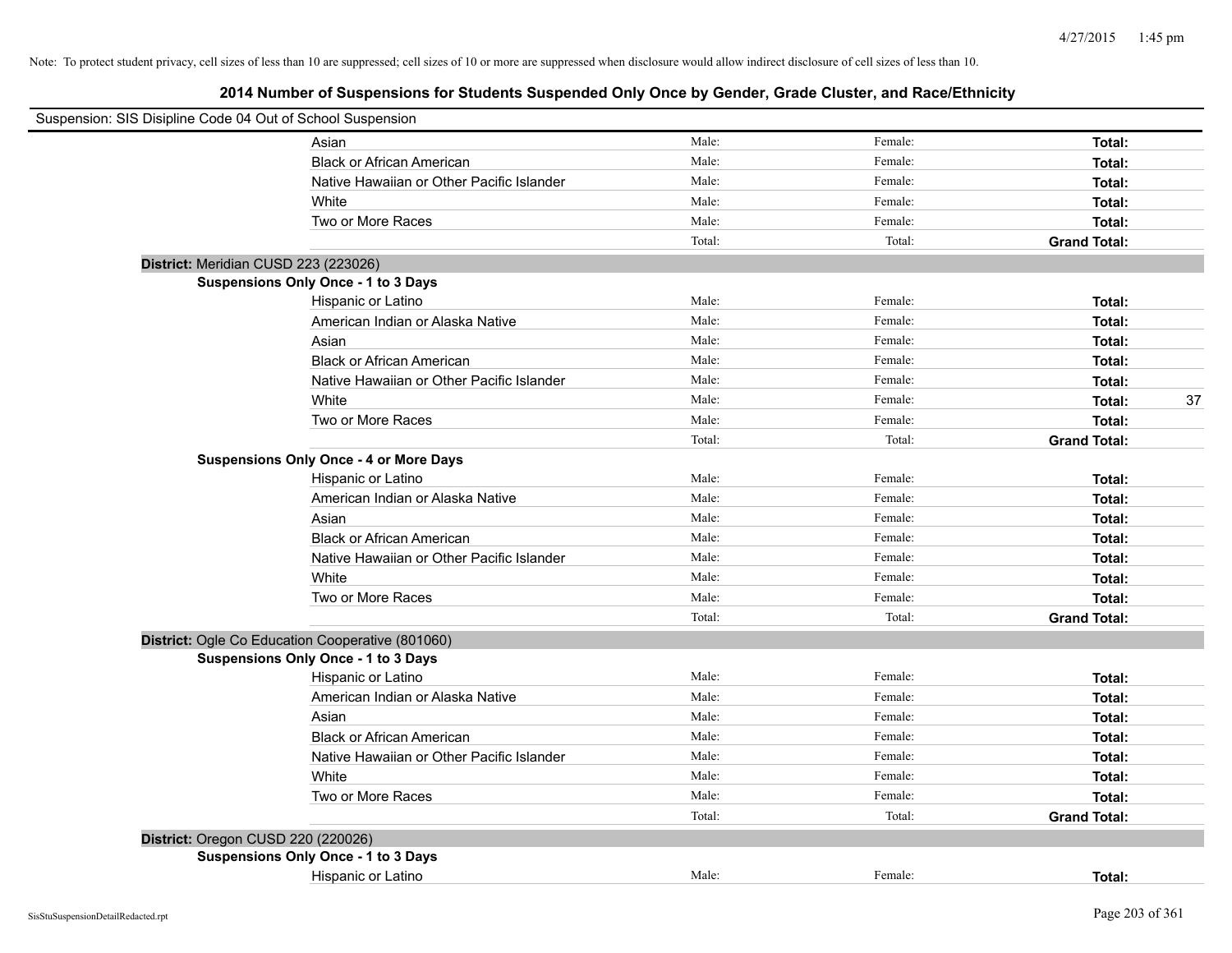| Suspension: SIS Disipline Code 04 Out of School Suspension |                                               |        |    |         |    |                     |    |
|------------------------------------------------------------|-----------------------------------------------|--------|----|---------|----|---------------------|----|
|                                                            | American Indian or Alaska Native              | Male:  |    | Female: |    | Total:              |    |
|                                                            | Asian                                         | Male:  |    | Female: |    | Total:              |    |
|                                                            | <b>Black or African American</b>              | Male:  |    | Female: |    | Total:              |    |
|                                                            | Native Hawaiian or Other Pacific Islander     | Male:  |    | Female: |    | Total:              |    |
|                                                            | White                                         | Male:  | 17 | Female: | 10 | Total:              | 27 |
|                                                            | Two or More Races                             | Male:  |    | Female: |    | Total:              |    |
|                                                            |                                               | Total: |    | Total:  |    | <b>Grand Total:</b> |    |
|                                                            | <b>Suspensions Only Once - 4 or More Days</b> |        |    |         |    |                     |    |
|                                                            | Hispanic or Latino                            | Male:  |    | Female: |    | Total:              |    |
|                                                            | American Indian or Alaska Native              | Male:  |    | Female: |    | Total:              |    |
|                                                            | Asian                                         | Male:  |    | Female: |    | Total:              |    |
|                                                            | <b>Black or African American</b>              | Male:  |    | Female: |    | Total:              |    |
|                                                            | Native Hawaiian or Other Pacific Islander     | Male:  |    | Female: |    | Total:              |    |
|                                                            | White                                         | Male:  |    | Female: |    | Total:              |    |
|                                                            | Two or More Races                             | Male:  |    | Female: |    | Total:              |    |
|                                                            |                                               | Total: |    | Total:  |    | <b>Grand Total:</b> |    |
|                                                            | District: Polo CUSD 222 (222026)              |        |    |         |    |                     |    |
|                                                            | Suspensions Only Once - 1 to 3 Days           |        |    |         |    |                     |    |
|                                                            | Hispanic or Latino                            | Male:  |    | Female: |    | Total:              |    |
|                                                            | American Indian or Alaska Native              | Male:  |    | Female: |    | Total:              |    |
|                                                            | Asian                                         | Male:  |    | Female: |    | Total:              |    |
|                                                            | <b>Black or African American</b>              | Male:  |    | Female: |    | Total:              |    |
|                                                            | Native Hawaiian or Other Pacific Islander     | Male:  |    | Female: |    | Total:              |    |
|                                                            | White                                         | Male:  |    | Female: |    | Total:              | 16 |
|                                                            | Two or More Races                             | Male:  |    | Female: |    | Total:              |    |
|                                                            |                                               | Total: |    | Total:  |    | <b>Grand Total:</b> |    |
|                                                            | <b>Suspensions Only Once - 4 or More Days</b> |        |    |         |    |                     |    |
|                                                            | Hispanic or Latino                            | Male:  |    | Female: |    | Total:              |    |
|                                                            | American Indian or Alaska Native              | Male:  |    | Female: |    | Total:              |    |
|                                                            | Asian                                         | Male:  |    | Female: |    | Total:              |    |
|                                                            | <b>Black or African American</b>              | Male:  |    | Female: |    | Total:              |    |
|                                                            | Native Hawaiian or Other Pacific Islander     | Male:  |    | Female: |    | Total:              |    |
|                                                            | White                                         | Male:  |    | Female: |    | Total:              |    |
|                                                            | Two or More Races                             | Male:  |    | Female: |    | Total:              |    |
|                                                            |                                               | Total: |    | Total:  |    | <b>Grand Total:</b> |    |
|                                                            | District: Rochelle CCSD 231 (231004)          |        |    |         |    |                     |    |
|                                                            | <b>Suspensions Only Once - 1 to 3 Days</b>    |        |    |         |    |                     |    |
|                                                            | Hispanic or Latino                            | Male:  |    | Female: |    | Total:              | 12 |
|                                                            | American Indian or Alaska Native              | Male:  |    | Female: |    | Total:              |    |
| SisStuSuspensionDetailRedacted.rpt                         |                                               |        |    |         |    | Page 204 of 361     |    |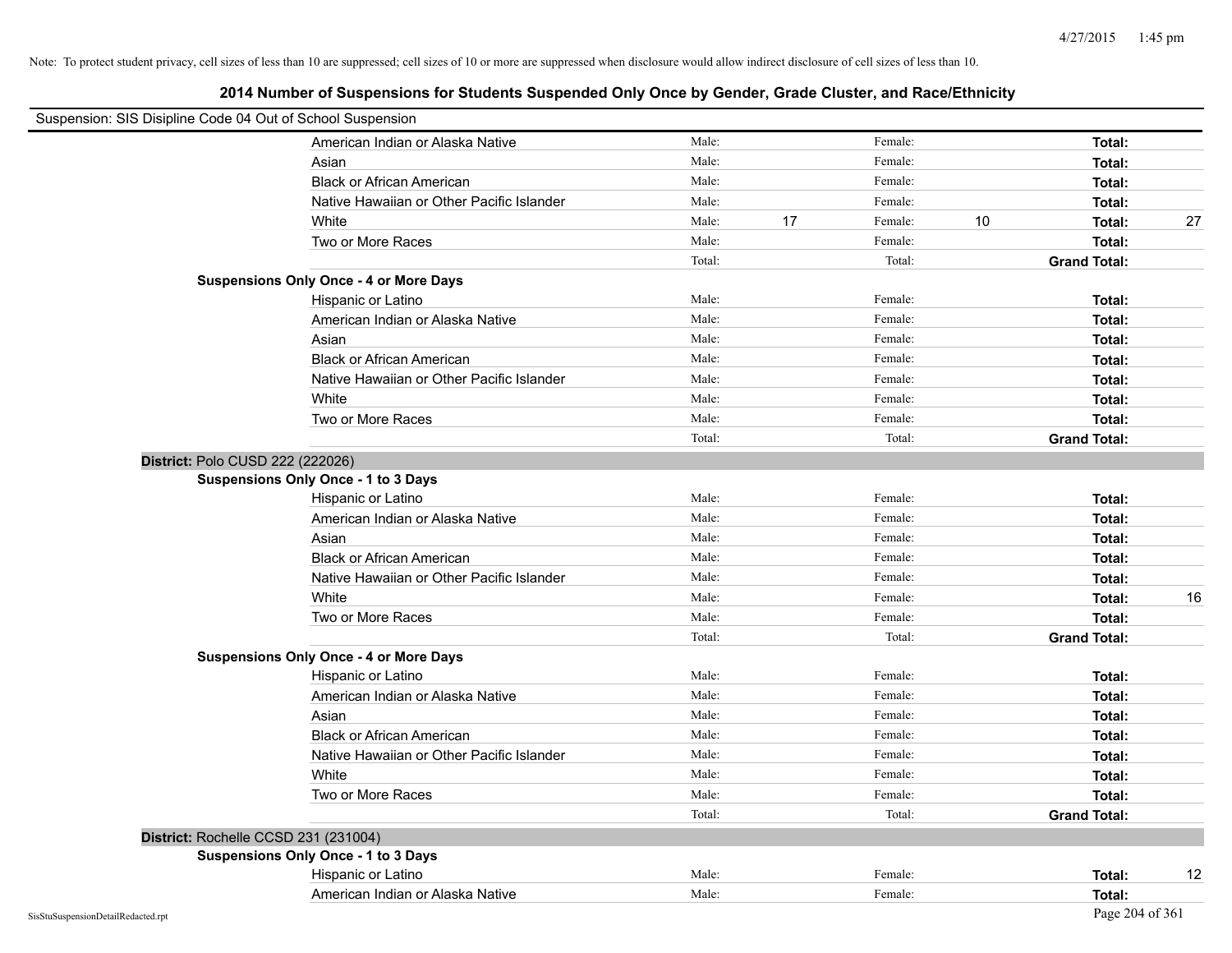# **2014 Number of Suspensions for Students Suspended Only Once by Gender, Grade Cluster, and Race/Ethnicity**

| Suspension: SIS Disipline Code 04 Out of School Suspension |                                               |        |         |                     |    |
|------------------------------------------------------------|-----------------------------------------------|--------|---------|---------------------|----|
|                                                            |                                               |        |         |                     |    |
|                                                            | Asian                                         | Male:  | Female: | Total:              |    |
|                                                            | <b>Black or African American</b>              | Male:  | Female: | Total:              |    |
|                                                            | Native Hawaiian or Other Pacific Islander     | Male:  | Female: | Total:              |    |
|                                                            | White                                         | Male:  | Female: | Total:              | 11 |
|                                                            | Two or More Races                             | Male:  | Female: | Total:              |    |
|                                                            |                                               | Total: | Total:  | <b>Grand Total:</b> |    |
|                                                            | <b>Suspensions Only Once - 4 or More Days</b> |        |         |                     |    |
|                                                            | Hispanic or Latino                            | Male:  | Female: | Total:              |    |
|                                                            | American Indian or Alaska Native              | Male:  | Female: | Total:              |    |
|                                                            | Asian                                         | Male:  | Female: | Total:              |    |
|                                                            | <b>Black or African American</b>              | Male:  | Female: | Total:              |    |
|                                                            | Native Hawaiian or Other Pacific Islander     | Male:  | Female: | Total:              |    |
|                                                            | White                                         | Male:  | Female: | Total:              |    |
|                                                            | Two or More Races                             | Male:  | Female: | Total:              |    |
|                                                            |                                               | Total: | Total:  | <b>Grand Total:</b> | 16 |
| District: Rochelle Twp HSD 212 (212017)                    |                                               |        |         |                     |    |
|                                                            | <b>Suspensions Only Once - 1 to 3 Days</b>    |        |         |                     |    |
|                                                            | Hispanic or Latino                            | Male:  | Female: | Total:              | 10 |
|                                                            | American Indian or Alaska Native              | Male:  | Female: | Total:              |    |
|                                                            | Asian                                         | Male:  | Female: | Total:              |    |
|                                                            | <b>Black or African American</b>              | Male:  | Female: | Total:              |    |
|                                                            | Native Hawaiian or Other Pacific Islander     | Male:  | Female: | Total:              |    |
|                                                            | White                                         | Male:  | Female: | Total:              |    |
|                                                            | Two or More Races                             | Male:  | Female: | Total:              |    |
|                                                            |                                               | Total: | Total:  | <b>Grand Total:</b> | 21 |
|                                                            | <b>Suspensions Only Once - 4 or More Days</b> |        |         |                     |    |
|                                                            | Hispanic or Latino                            | Male:  | Female: | Total:              | 11 |
|                                                            | American Indian or Alaska Native              | Male:  | Female: | Total:              |    |
|                                                            | Asian                                         | Male:  | Female: | Total:              |    |
|                                                            | <b>Black or African American</b>              | Male:  | Female: | Total:              |    |
|                                                            | Native Hawaiian or Other Pacific Islander     | Male:  | Female: | Total:              |    |
|                                                            | White                                         | Male:  | Female: | Total:              |    |
|                                                            |                                               |        |         |                     |    |
|                                                            | Two or More Races                             | Male:  | Female: | Total:              |    |
|                                                            |                                               | Total: | Total:  | <b>Grand Total:</b> |    |

**Region:** Logan/Mason/Menard ROE (38)

**County:** Logan (054)

**District:** Lincoln CHSD 404 (404016)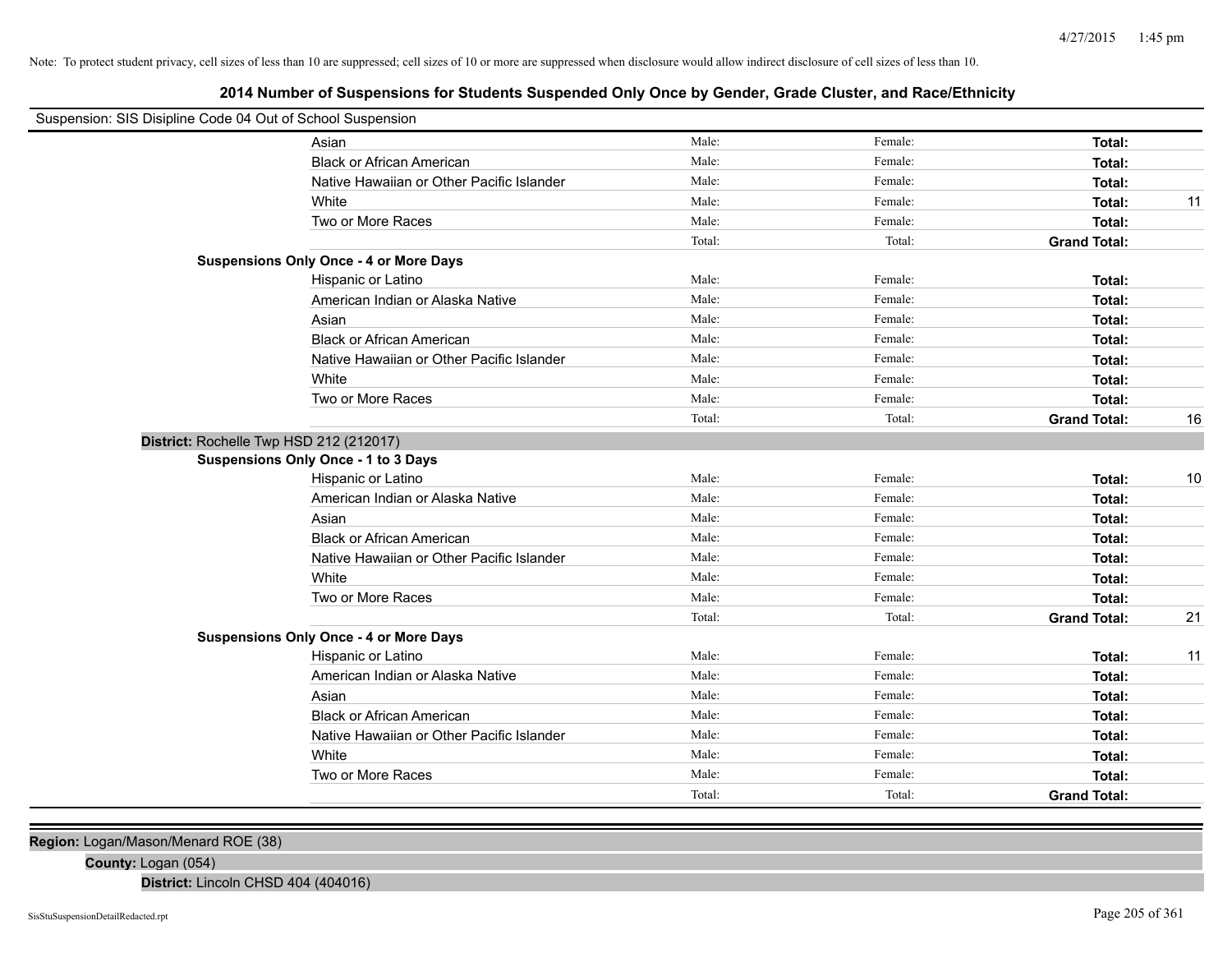**2014 Number of Suspensions for Students Suspended Only Once by Gender, Grade Cluster, and Race/Ethnicity**

| Suspension: SIS Disipline Code 04 Out of School Suspension |                                               |        |         |                     |    |
|------------------------------------------------------------|-----------------------------------------------|--------|---------|---------------------|----|
|                                                            | Suspensions Only Once - 1 to 3 Days           |        |         |                     |    |
|                                                            | Hispanic or Latino                            | Male:  | Female: | Total:              |    |
|                                                            | American Indian or Alaska Native              | Male:  | Female: | Total:              |    |
|                                                            | Asian                                         | Male:  | Female: | Total:              |    |
|                                                            | <b>Black or African American</b>              | Male:  | Female: | Total:              |    |
|                                                            | Native Hawaiian or Other Pacific Islander     | Male:  | Female: | Total:              |    |
|                                                            | White                                         | Male:  | Female: | Total:              |    |
|                                                            | Two or More Races                             | Male:  | Female: | Total:              |    |
|                                                            |                                               | Total: | Total:  | <b>Grand Total:</b> |    |
|                                                            | <b>Suspensions Only Once - 4 or More Days</b> |        |         |                     |    |
|                                                            | Hispanic or Latino                            | Male:  | Female: | Total:              |    |
|                                                            | American Indian or Alaska Native              | Male:  | Female: | Total:              |    |
|                                                            | Asian                                         | Male:  | Female: | Total:              |    |
|                                                            | <b>Black or African American</b>              | Male:  | Female: | Total:              |    |
|                                                            | Native Hawaiian or Other Pacific Islander     | Male:  | Female: | Total:              |    |
|                                                            | White                                         | Male:  | Female: | Total:              |    |
|                                                            | Two or More Races                             | Male:  | Female: | Total:              |    |
|                                                            |                                               | Total: | Total:  | <b>Grand Total:</b> |    |
|                                                            | District: Lincoln ESD 27 (027002)             |        |         |                     |    |
|                                                            | Suspensions Only Once - 1 to 3 Days           |        |         |                     |    |
|                                                            | Hispanic or Latino                            | Male:  | Female: | Total:              |    |
|                                                            | American Indian or Alaska Native              | Male:  | Female: | Total:              |    |
|                                                            | Asian                                         | Male:  | Female: | Total:              |    |
|                                                            | <b>Black or African American</b>              | Male:  | Female: | Total:              |    |
|                                                            | Native Hawaiian or Other Pacific Islander     | Male:  | Female: | Total:              |    |
|                                                            | White                                         | Male:  | Female: | Total:              | 11 |
|                                                            | Two or More Races                             | Male:  | Female: | Total:              |    |
|                                                            |                                               | Total: | Total:  | <b>Grand Total:</b> |    |
|                                                            | <b>Suspensions Only Once - 4 or More Days</b> |        |         |                     |    |
|                                                            | Hispanic or Latino                            | Male:  | Female: | Total:              |    |
|                                                            | American Indian or Alaska Native              | Male:  | Female: | Total:              |    |
|                                                            | Asian                                         | Male:  | Female: | Total:              |    |
|                                                            | <b>Black or African American</b>              | Male:  | Female: | Total:              |    |
|                                                            | Native Hawaiian or Other Pacific Islander     | Male:  | Female: | Total:              |    |
|                                                            | White                                         | Male:  | Female: | Total:              |    |
|                                                            | Two or More Races                             | Male:  | Female: | Total:              |    |
|                                                            |                                               | Total: | Total:  | <b>Grand Total:</b> |    |

**District:** Mt Pulaski CUSD 23 (023026)

**Suspensions Only Once - 1 to 3 Days**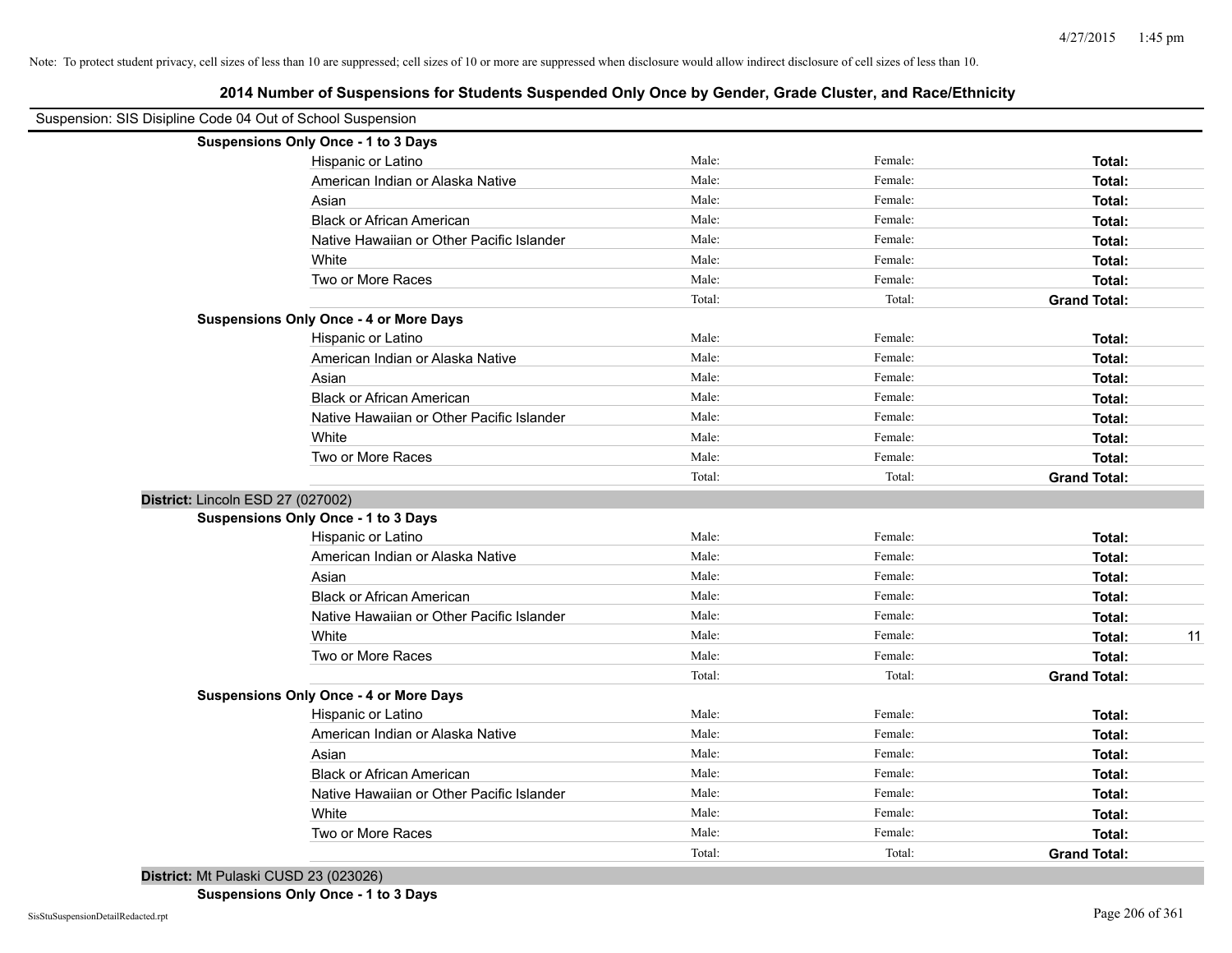|                     | Suspension: SIS Disipline Code 04 Out of School Suspension |        |         |                     |    |
|---------------------|------------------------------------------------------------|--------|---------|---------------------|----|
|                     | Hispanic or Latino                                         | Male:  | Female: | Total:              |    |
|                     | American Indian or Alaska Native                           | Male:  | Female: | Total:              |    |
|                     | Asian                                                      | Male:  | Female: | Total:              |    |
|                     | <b>Black or African American</b>                           | Male:  | Female: | Total:              |    |
|                     | Native Hawaiian or Other Pacific Islander                  | Male:  | Female: | Total:              |    |
|                     | White                                                      | Male:  | Female: | Total:              | 18 |
|                     | Two or More Races                                          | Male:  | Female: | Total:              |    |
|                     |                                                            | Total: | Total:  | <b>Grand Total:</b> |    |
|                     | <b>Suspensions Only Once - 4 or More Days</b>              |        |         |                     |    |
|                     | Hispanic or Latino                                         | Male:  | Female: | Total:              |    |
|                     | American Indian or Alaska Native                           | Male:  | Female: | Total:              |    |
|                     | Asian                                                      | Male:  | Female: | Total:              |    |
|                     | <b>Black or African American</b>                           | Male:  | Female: | Total:              |    |
|                     | Native Hawaiian or Other Pacific Islander                  | Male:  | Female: | Total:              |    |
|                     | White                                                      | Male:  | Female: | Total:              |    |
|                     | Two or More Races                                          | Male:  | Female: | Total:              |    |
|                     |                                                            | Total: | Total:  | <b>Grand Total:</b> |    |
|                     | District: New Holland-Middletown ED 88 (088002)            |        |         |                     |    |
|                     | Suspensions Only Once - 1 to 3 Days                        |        |         |                     |    |
|                     | Hispanic or Latino                                         | Male:  | Female: | Total:              |    |
|                     | American Indian or Alaska Native                           | Male:  | Female: | Total:              |    |
|                     | Asian                                                      | Male:  | Female: | Total:              |    |
|                     | <b>Black or African American</b>                           | Male:  | Female: | Total:              |    |
|                     | Native Hawaiian or Other Pacific Islander                  | Male:  | Female: | Total:              |    |
|                     | White                                                      | Male:  | Female: | Total:              |    |
|                     | Two or More Races                                          | Male:  | Female: | Total:              |    |
|                     |                                                            | Total: | Total:  | <b>Grand Total:</b> |    |
| County: Mason (060) |                                                            |        |         |                     |    |
|                     | District: Havana CUSD 126 (126026)                         |        |         |                     |    |
|                     | <b>Suspensions Only Once - 1 to 3 Days</b>                 |        |         |                     |    |
|                     | Hispanic or Latino                                         | Male:  | Female: | Total:              |    |
|                     | American Indian or Alaska Native                           | Male:  | Female: | Total:              |    |
|                     | Asian                                                      | Male:  | Female: | Total:              |    |
|                     | <b>Black or African American</b>                           | Male:  | Female: | Total:              |    |
|                     | Native Hawaiian or Other Pacific Islander                  | Male:  | Female: | Total:              |    |
|                     | White                                                      | Male:  | Female: | Total:              | 13 |
|                     | Two or More Races                                          | Male:  | Female: | Total:              |    |
|                     |                                                            | Total: | Total:  | <b>Grand Total:</b> |    |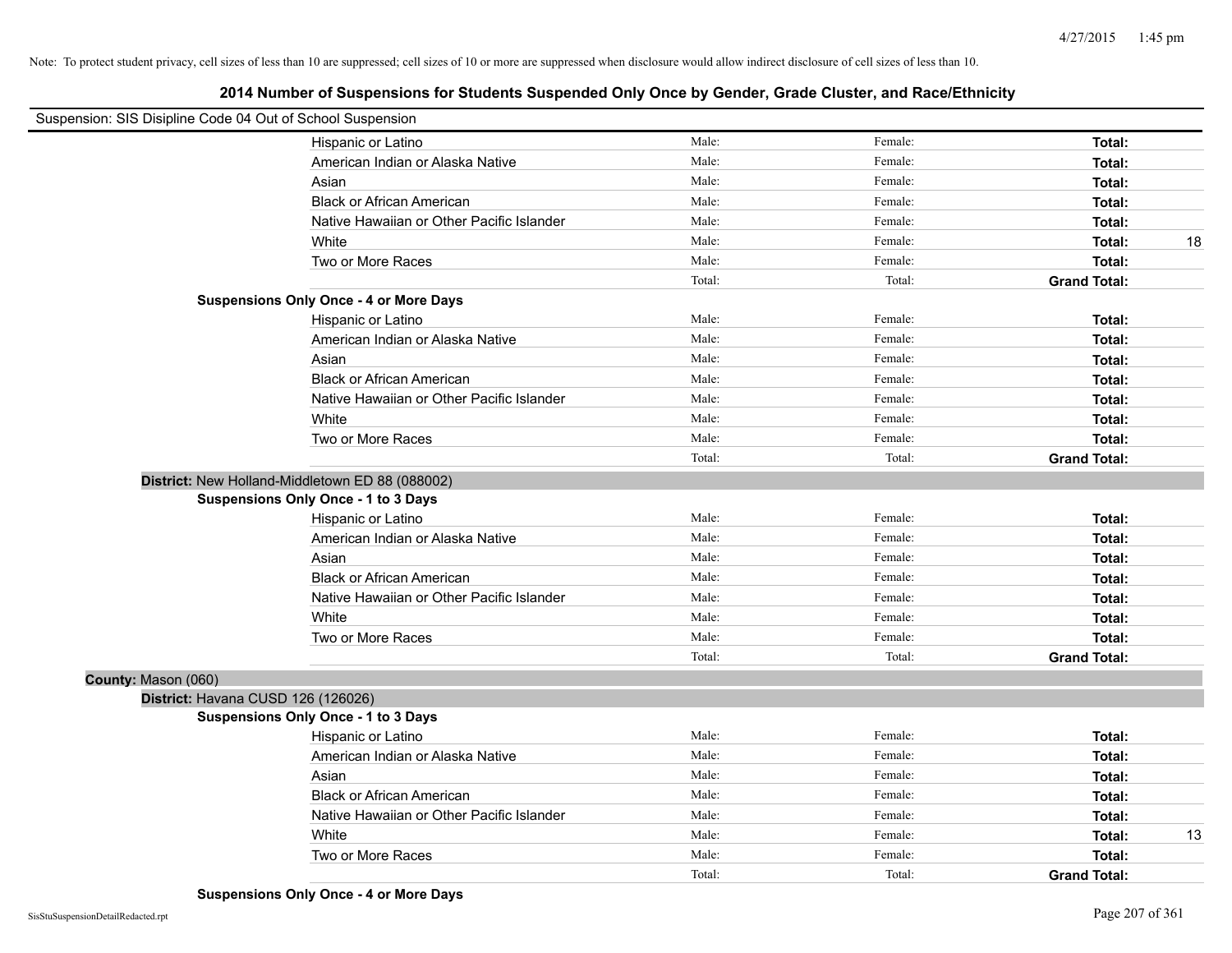| Suspension: SIS Disipline Code 04 Out of School Suspension |                                               |        |         |                     |    |
|------------------------------------------------------------|-----------------------------------------------|--------|---------|---------------------|----|
|                                                            | Hispanic or Latino                            | Male:  | Female: | Total:              |    |
|                                                            | American Indian or Alaska Native              | Male:  | Female: | Total:              |    |
|                                                            | Asian                                         | Male:  | Female: | Total:              |    |
|                                                            | <b>Black or African American</b>              | Male:  | Female: | Total:              |    |
|                                                            | Native Hawaiian or Other Pacific Islander     | Male:  | Female: | Total:              |    |
|                                                            | White                                         | Male:  | Female: | Total:              |    |
|                                                            | Two or More Races                             | Male:  | Female: | Total:              |    |
|                                                            |                                               | Total: | Total:  | <b>Grand Total:</b> |    |
| District: Illini Central CUSD 189 (189026)                 |                                               |        |         |                     |    |
|                                                            | Suspensions Only Once - 1 to 3 Days           |        |         |                     |    |
|                                                            | Hispanic or Latino                            | Male:  | Female: | Total:              |    |
|                                                            | American Indian or Alaska Native              | Male:  | Female: | Total:              |    |
|                                                            | Asian                                         | Male:  | Female: | Total:              |    |
|                                                            | <b>Black or African American</b>              | Male:  | Female: | Total:              |    |
|                                                            | Native Hawaiian or Other Pacific Islander     | Male:  | Female: | Total:              |    |
|                                                            | White                                         | Male:  | Female: | Total:              | 35 |
|                                                            | Two or More Races                             | Male:  | Female: | Total:              |    |
|                                                            |                                               | Total: | Total:  | <b>Grand Total:</b> |    |
|                                                            | <b>Suspensions Only Once - 4 or More Days</b> |        |         |                     |    |
|                                                            | Hispanic or Latino                            | Male:  | Female: | Total:              |    |
|                                                            | American Indian or Alaska Native              | Male:  | Female: | Total:              |    |
|                                                            | Asian                                         | Male:  | Female: | Total:              |    |
|                                                            | <b>Black or African American</b>              | Male:  | Female: | Total:              |    |
|                                                            | Native Hawaiian or Other Pacific Islander     | Male:  | Female: | Total:              |    |
|                                                            | White                                         | Male:  | Female: | Total:              |    |
|                                                            | Two or More Races                             | Male:  | Female: | Total:              |    |
|                                                            |                                               | Total: | Total:  | <b>Grand Total:</b> |    |
| District: Midwest Central CUSD 191 (191026)                |                                               |        |         |                     |    |
|                                                            | Suspensions Only Once - 1 to 3 Days           |        |         |                     |    |
|                                                            | Hispanic or Latino                            | Male:  | Female: | Total:              |    |
|                                                            | American Indian or Alaska Native              | Male:  | Female: | Total:              |    |
|                                                            | Asian                                         | Male:  | Female: | Total:              |    |
|                                                            | <b>Black or African American</b>              | Male:  | Female: | Total:              |    |
|                                                            | Native Hawaiian or Other Pacific Islander     | Male:  | Female: | Total:              |    |
|                                                            | White                                         | Male:  | Female: | Total:              | 14 |
|                                                            | Two or More Races                             | Male:  | Female: | Total:              |    |
|                                                            |                                               | Total: | Total:  | <b>Grand Total:</b> |    |
|                                                            | <b>Suspensions Only Once - 4 or More Days</b> |        |         |                     |    |
|                                                            | Hispanic or Latino                            | Male:  | Female: | Total:              |    |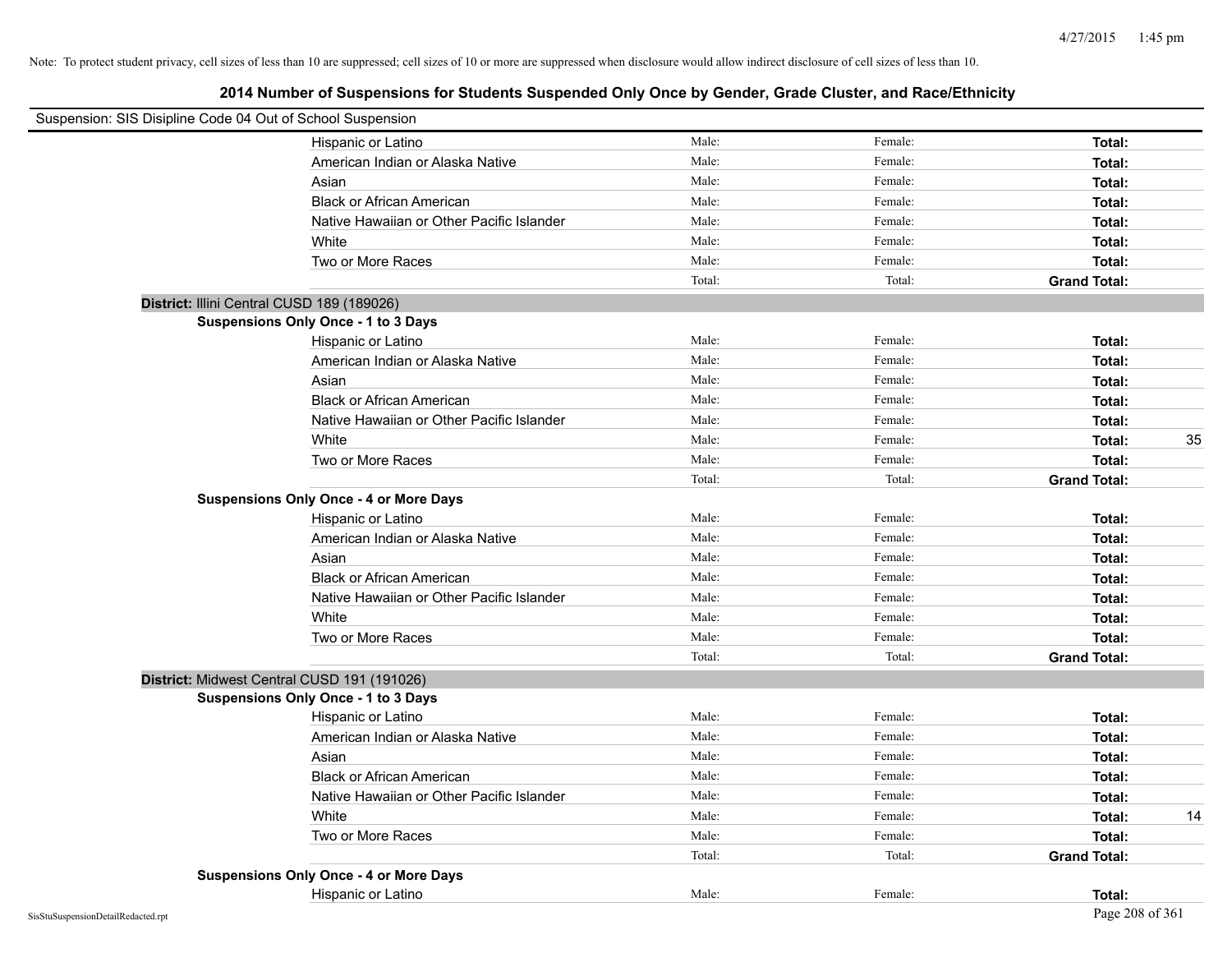| Suspension: SIS Disipline Code 04 Out of School Suspension |                                               |        |         |                     |
|------------------------------------------------------------|-----------------------------------------------|--------|---------|---------------------|
|                                                            | American Indian or Alaska Native              | Male:  | Female: | Total:              |
|                                                            | Asian                                         | Male:  | Female: | Total:              |
|                                                            | <b>Black or African American</b>              | Male:  | Female: | Total:              |
|                                                            | Native Hawaiian or Other Pacific Islander     | Male:  | Female: | Total:              |
|                                                            | White                                         | Male:  | Female: | Total:              |
|                                                            | Two or More Races                             | Male:  | Female: | Total:              |
|                                                            |                                               | Total: | Total:  | <b>Grand Total:</b> |
| County: Menard (065)                                       |                                               |        |         |                     |
| District: Athens CUSD 213 (213026)                         |                                               |        |         |                     |
|                                                            | Suspensions Only Once - 1 to 3 Days           |        |         |                     |
|                                                            | Hispanic or Latino                            | Male:  | Female: | Total:              |
|                                                            | American Indian or Alaska Native              | Male:  | Female: | Total:              |
|                                                            | Asian                                         | Male:  | Female: | Total:              |
|                                                            | <b>Black or African American</b>              | Male:  | Female: | Total:              |
|                                                            | Native Hawaiian or Other Pacific Islander     | Male:  | Female: | Total:              |
|                                                            | White                                         | Male:  | Female: | Total:              |
|                                                            | Two or More Races                             | Male:  | Female: | Total:              |
|                                                            |                                               | Total: | Total:  | <b>Grand Total:</b> |
|                                                            | <b>Suspensions Only Once - 4 or More Days</b> |        |         |                     |
|                                                            | Hispanic or Latino                            | Male:  | Female: | Total:              |
|                                                            | American Indian or Alaska Native              | Male:  | Female: | Total:              |
|                                                            | Asian                                         | Male:  | Female: | Total:              |
|                                                            | <b>Black or African American</b>              | Male:  | Female: | Total:              |
|                                                            | Native Hawaiian or Other Pacific Islander     | Male:  | Female: | Total:              |
|                                                            | White                                         | Male:  | Female: | Total:              |
|                                                            | Two or More Races                             | Male:  | Female: | Total:              |
|                                                            |                                               | Total: | Total:  | <b>Grand Total:</b> |
| District: Greenview CUSD 200 (200026)                      |                                               |        |         |                     |
|                                                            | <b>Suspensions Only Once - 1 to 3 Days</b>    |        |         |                     |
|                                                            | Hispanic or Latino                            | Male:  | Female: | Total:              |
|                                                            | American Indian or Alaska Native              | Male:  | Female: | Total:              |
|                                                            | Asian                                         | Male:  | Female: | Total:              |
|                                                            | <b>Black or African American</b>              | Male:  | Female: | Total:              |
|                                                            | Native Hawaiian or Other Pacific Islander     | Male:  | Female: | Total:              |
|                                                            | White                                         | Male:  | Female: | Total:              |
|                                                            | Two or More Races                             | Male:  | Female: | Total:              |
|                                                            |                                               | Total: | Total:  | <b>Grand Total:</b> |
|                                                            | <b>Suspensions Only Once - 4 or More Days</b> |        |         |                     |
|                                                            | Hispanic or Latino                            | Male:  | Female: | Total:              |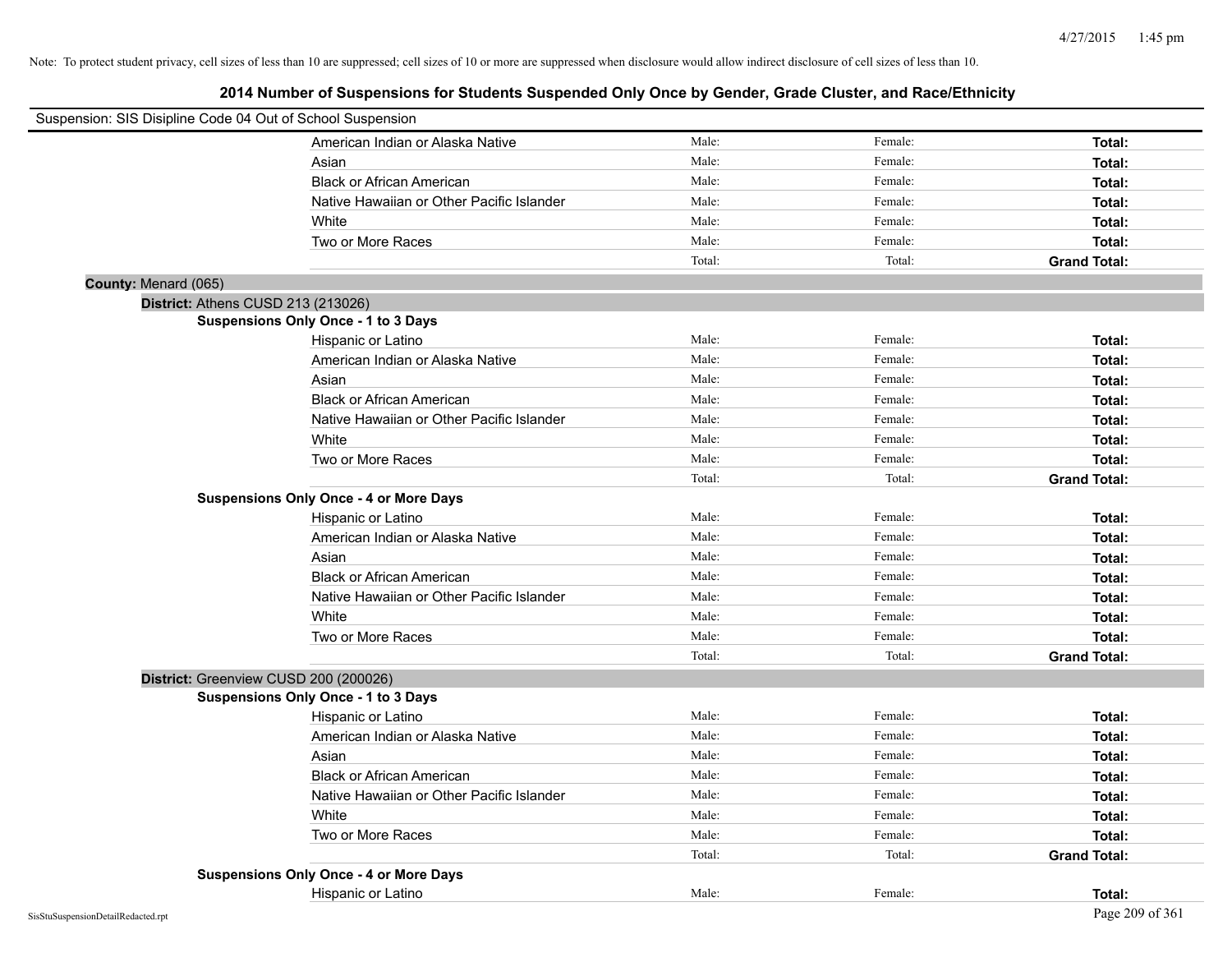| Suspension: SIS Disipline Code 04 Out of School Suspension |                                               |        |    |         |    |                     |    |
|------------------------------------------------------------|-----------------------------------------------|--------|----|---------|----|---------------------|----|
|                                                            | American Indian or Alaska Native              | Male:  |    | Female: |    | Total:              |    |
|                                                            | Asian                                         | Male:  |    | Female: |    | Total:              |    |
|                                                            | <b>Black or African American</b>              | Male:  |    | Female: |    | Total:              |    |
|                                                            | Native Hawaiian or Other Pacific Islander     | Male:  |    | Female: |    | Total:              |    |
|                                                            | White                                         | Male:  |    | Female: |    | Total:              |    |
|                                                            | Two or More Races                             | Male:  |    | Female: |    | Total:              |    |
|                                                            |                                               | Total: |    | Total:  |    | <b>Grand Total:</b> |    |
|                                                            |                                               |        |    |         |    |                     |    |
| Region: Macon/Piatt ROE (39)                               |                                               |        |    |         |    |                     |    |
| County: Macon (055)                                        |                                               |        |    |         |    |                     |    |
|                                                            | District: Argenta-Oreana CUSD 1 (001026)      |        |    |         |    |                     |    |
|                                                            | <b>Suspensions Only Once - 1 to 3 Days</b>    |        |    |         |    |                     |    |
|                                                            | Hispanic or Latino                            | Male:  |    | Female: |    | Total:              |    |
|                                                            | American Indian or Alaska Native              | Male:  |    | Female: |    | Total:              |    |
|                                                            | Asian                                         | Male:  |    | Female: |    | Total:              |    |
|                                                            | <b>Black or African American</b>              | Male:  |    | Female: |    | Total:              |    |
|                                                            | Native Hawaiian or Other Pacific Islander     | Male:  |    | Female: |    | Total:              |    |
|                                                            | White                                         | Male:  |    | Female: |    | Total:              | 17 |
|                                                            | Two or More Races                             | Male:  |    | Female: |    | Total:              |    |
|                                                            |                                               | Total: |    | Total:  |    | <b>Grand Total:</b> |    |
|                                                            | <b>Suspensions Only Once - 4 or More Days</b> |        |    |         |    |                     |    |
|                                                            | Hispanic or Latino                            | Male:  |    | Female: |    | Total:              |    |
|                                                            | American Indian or Alaska Native              | Male:  |    | Female: |    | Total:              |    |
|                                                            | Asian                                         | Male:  |    | Female: |    | Total:              |    |
|                                                            | <b>Black or African American</b>              | Male:  |    | Female: |    | Total:              |    |
|                                                            | Native Hawaiian or Other Pacific Islander     | Male:  |    | Female: |    | Total:              |    |
|                                                            | White                                         | Male:  |    | Female: |    | Total:              |    |
|                                                            | Two or More Races                             | Male:  |    | Female: |    | Total:              |    |
|                                                            |                                               | Total: |    | Total:  |    | <b>Grand Total:</b> |    |
| District: Decatur SD 61 (061025)                           |                                               |        |    |         |    |                     |    |
|                                                            | <b>Suspensions Only Once - 1 to 3 Days</b>    |        |    |         |    |                     |    |
|                                                            | Hispanic or Latino                            | Male:  |    | Female: |    | Total:              |    |
|                                                            | American Indian or Alaska Native              | Male:  |    | Female: |    | Total:              |    |
|                                                            | Asian                                         | Male:  |    | Female: |    | Total:              |    |
|                                                            | <b>Black or African American</b>              | Male:  | 32 | Female: | 13 | Total:              | 45 |
|                                                            | Native Hawaiian or Other Pacific Islander     | Male:  |    | Female: |    | Total:              |    |
|                                                            | White                                         | Male:  | 17 | Female: | 11 | Total:              | 28 |
|                                                            | Two or More Races                             | Male:  |    | Female: |    | Total:              |    |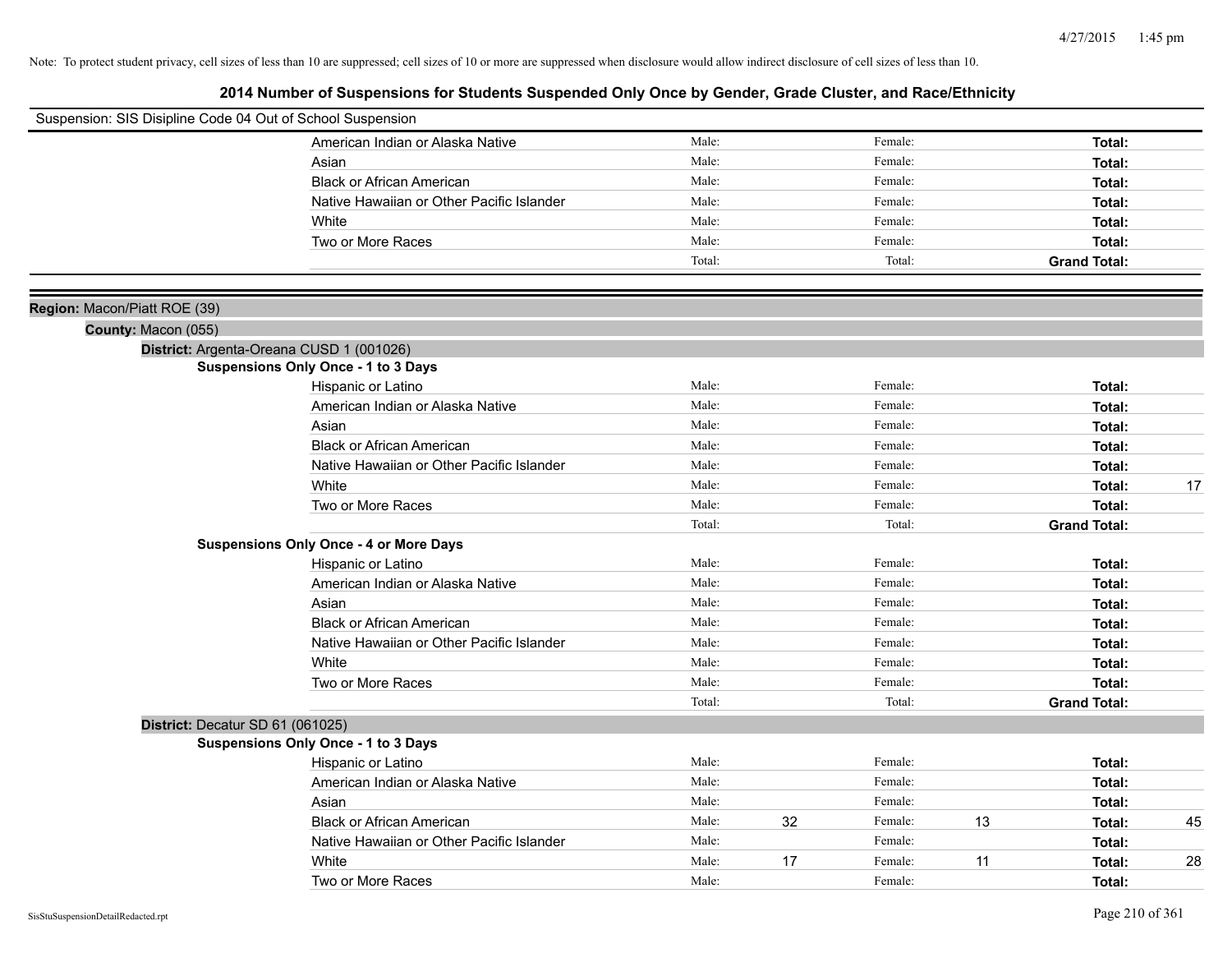| Suspension: SIS Disipline Code 04 Out of School Suspension |        |         |                     |    |
|------------------------------------------------------------|--------|---------|---------------------|----|
|                                                            | Total: | Total:  | <b>Grand Total:</b> | 86 |
| <b>Suspensions Only Once - 4 or More Days</b>              |        |         |                     |    |
| Hispanic or Latino                                         | Male:  | Female: | Total:              |    |
| American Indian or Alaska Native                           | Male:  | Female: | Total:              |    |
| Asian                                                      | Male:  | Female: | Total:              |    |
| <b>Black or African American</b>                           | Male:  | Female: | Total:              | 24 |
| Native Hawaiian or Other Pacific Islander                  | Male:  | Female: | Total:              |    |
| White                                                      | Male:  | Female: | Total:              |    |
| Two or More Races                                          | Male:  | Female: | Total:              |    |
|                                                            | Total: | Total:  | <b>Grand Total:</b> |    |
| District: Maroa Forsyth CUSD 2 (002026)                    |        |         |                     |    |
| <b>Suspensions Only Once - 1 to 3 Days</b>                 |        |         |                     |    |
| Hispanic or Latino                                         | Male:  | Female: | Total:              |    |
| American Indian or Alaska Native                           | Male:  | Female: | Total:              |    |
| Asian                                                      | Male:  | Female: | Total:              |    |
| <b>Black or African American</b>                           | Male:  | Female: | Total:              |    |
| Native Hawaiian or Other Pacific Islander                  | Male:  | Female: | Total:              |    |
| White                                                      | Male:  | Female: | Total:              | 15 |
| Two or More Races                                          | Male:  | Female: | Total:              |    |
|                                                            | Total: | Total:  | <b>Grand Total:</b> |    |
| <b>Suspensions Only Once - 4 or More Days</b>              |        |         |                     |    |
| Hispanic or Latino                                         | Male:  | Female: | Total:              |    |
| American Indian or Alaska Native                           | Male:  | Female: | Total:              |    |
| Asian                                                      | Male:  | Female: | Total:              |    |
| <b>Black or African American</b>                           | Male:  | Female: | Total:              |    |
| Native Hawaiian or Other Pacific Islander                  | Male:  | Female: | Total:              |    |
| White                                                      | Male:  | Female: | Total:              |    |
| Two or More Races                                          | Male:  | Female: | Total:              |    |
|                                                            | Total: | Total:  | <b>Grand Total:</b> |    |
| District: Meridian CUSD 15 (015026)                        |        |         |                     |    |
| Suspensions Only Once - 1 to 3 Days                        |        |         |                     |    |
| Hispanic or Latino                                         | Male:  | Female: | Total:              |    |
| American Indian or Alaska Native                           | Male:  | Female: | Total:              |    |
| Asian                                                      | Male:  | Female: | Total:              |    |
| <b>Black or African American</b>                           | Male:  | Female: | Total:              |    |
| Native Hawaiian or Other Pacific Islander                  | Male:  | Female: | Total:              |    |
| White                                                      | Male:  | Female: | Total:              | 23 |
| Two or More Races                                          | Male:  | Female: | Total:              |    |
|                                                            | Total: | Total:  | <b>Grand Total:</b> |    |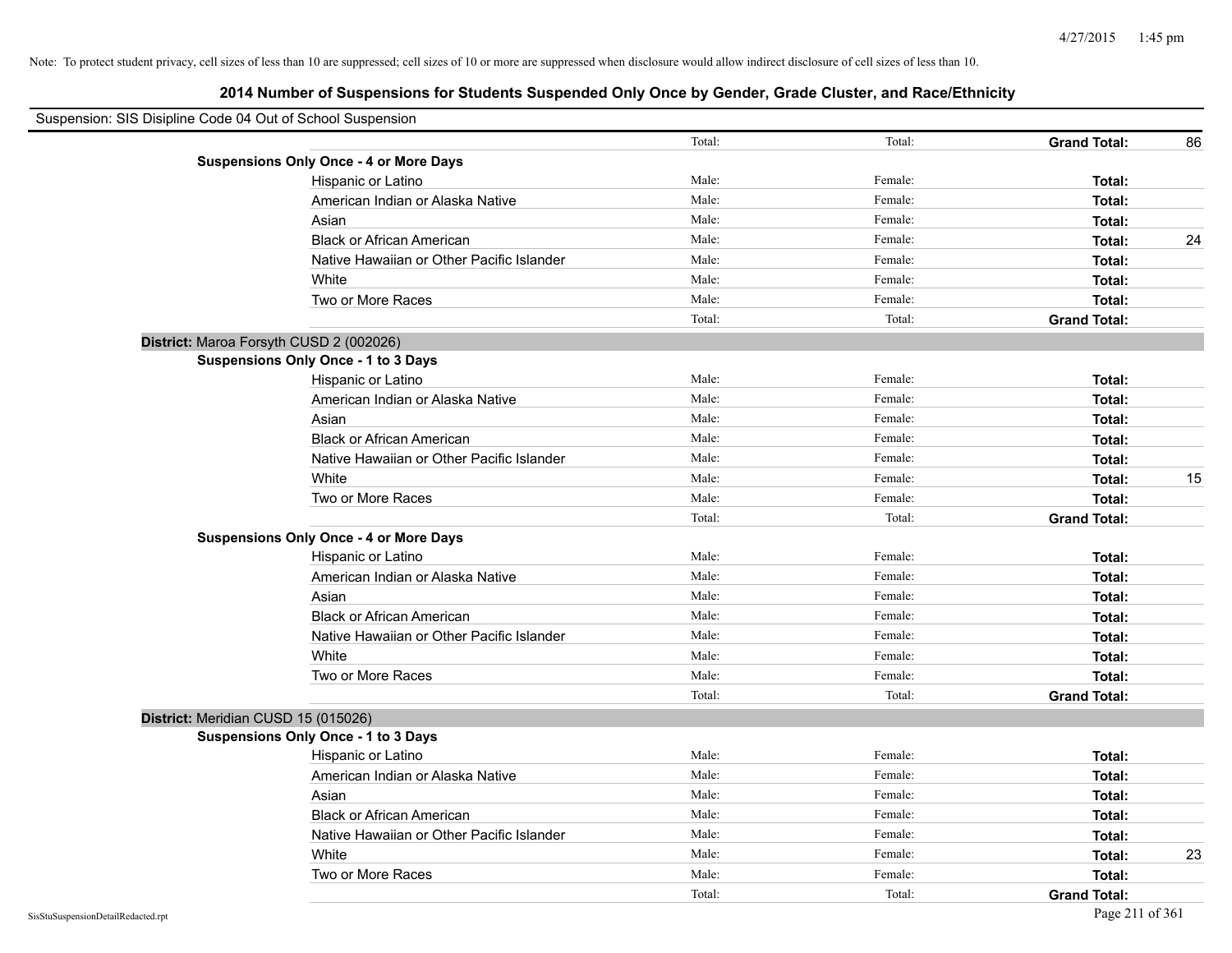| Suspension: SIS Disipline Code 04 Out of School Suspension |                                               |        |         |                     |
|------------------------------------------------------------|-----------------------------------------------|--------|---------|---------------------|
|                                                            | <b>Suspensions Only Once - 4 or More Days</b> |        |         |                     |
|                                                            | Hispanic or Latino                            | Male:  | Female: | Total:              |
|                                                            | American Indian or Alaska Native              | Male:  | Female: | Total:              |
|                                                            | Asian                                         | Male:  | Female: | Total:              |
|                                                            | <b>Black or African American</b>              | Male:  | Female: | Total:              |
|                                                            | Native Hawaiian or Other Pacific Islander     | Male:  | Female: | Total:              |
|                                                            | White                                         | Male:  | Female: | Total:              |
|                                                            | Two or More Races                             | Male:  | Female: | Total:              |
|                                                            |                                               | Total: | Total:  | <b>Grand Total:</b> |
| District: Mt Zion CUSD 3 (003026)                          |                                               |        |         |                     |
|                                                            | Suspensions Only Once - 1 to 3 Days           |        |         |                     |
|                                                            | Hispanic or Latino                            | Male:  | Female: | Total:              |
|                                                            | American Indian or Alaska Native              | Male:  | Female: | Total:              |
|                                                            | Asian                                         | Male:  | Female: | Total:              |
|                                                            | <b>Black or African American</b>              | Male:  | Female: | Total:              |
|                                                            | Native Hawaiian or Other Pacific Islander     | Male:  | Female: | Total:              |
|                                                            | White                                         | Male:  | Female: | Total:              |
|                                                            | Two or More Races                             | Male:  | Female: | Total:              |
|                                                            |                                               | Total: | Total:  | <b>Grand Total:</b> |
|                                                            | <b>Suspensions Only Once - 4 or More Days</b> |        |         |                     |
|                                                            | Hispanic or Latino                            | Male:  | Female: | Total:              |
|                                                            | American Indian or Alaska Native              | Male:  | Female: | Total:              |
|                                                            | Asian                                         | Male:  | Female: | Total:              |
|                                                            | <b>Black or African American</b>              | Male:  | Female: | Total:              |
|                                                            | Native Hawaiian or Other Pacific Islander     | Male:  | Female: | Total:              |
|                                                            | White                                         | Male:  | Female: | Total:              |
|                                                            | Two or More Races                             | Male:  | Female: | Total:              |
|                                                            |                                               | Total: | Total:  | <b>Grand Total:</b> |
| District: Sangamon Valley CUSD 9 (009026)                  |                                               |        |         |                     |
|                                                            | Suspensions Only Once - 1 to 3 Days           |        |         |                     |
|                                                            | Hispanic or Latino                            | Male:  | Female: | Total:              |
|                                                            | American Indian or Alaska Native              | Male:  | Female: | Total:              |
|                                                            | Asian                                         | Male:  | Female: | Total:              |
|                                                            | <b>Black or African American</b>              | Male:  | Female: | Total:              |
|                                                            | Native Hawaiian or Other Pacific Islander     | Male:  | Female: | Total:              |
|                                                            | White                                         | Male:  | Female: | Total:<br>28        |
|                                                            | Two or More Races                             | Male:  | Female: | Total:              |
|                                                            |                                               | Total: | Total:  | <b>Grand Total:</b> |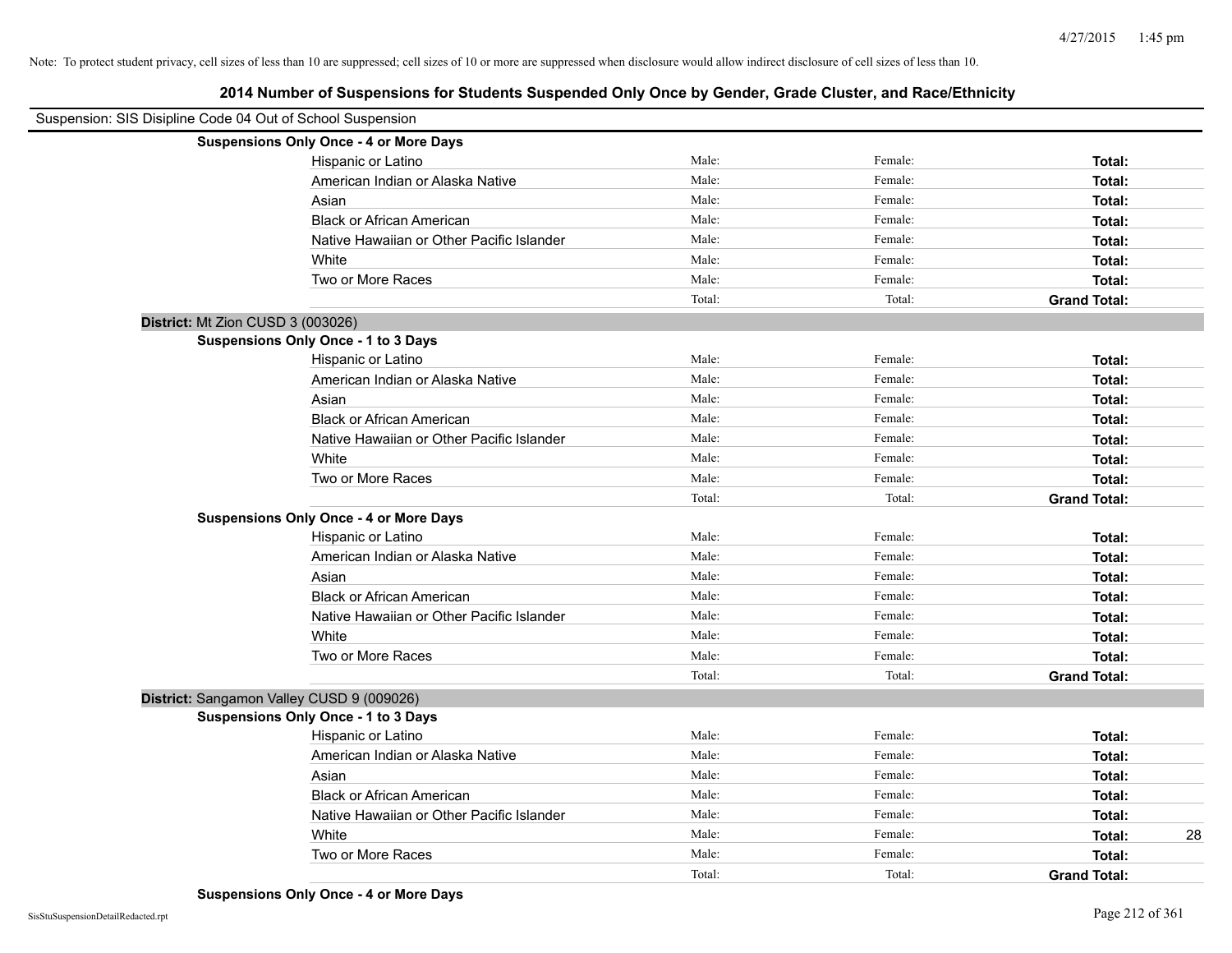|                                 | Suspension: SIS Disipline Code 04 Out of School Suspension |        |         |                     |
|---------------------------------|------------------------------------------------------------|--------|---------|---------------------|
|                                 | Hispanic or Latino                                         | Male:  | Female: | Total:              |
|                                 | American Indian or Alaska Native                           | Male:  | Female: | Total:              |
|                                 | Asian                                                      | Male:  | Female: | Total:              |
|                                 | <b>Black or African American</b>                           | Male:  | Female: | Total:              |
|                                 | Native Hawaiian or Other Pacific Islander                  | Male:  | Female: | Total:              |
|                                 | White                                                      | Male:  | Female: | Total:              |
|                                 | Two or More Races                                          | Male:  | Female: | Total:              |
|                                 |                                                            | Total: | Total:  | <b>Grand Total:</b> |
|                                 | District: Warrensburg-Latham CUSD 11 (011026)              |        |         |                     |
|                                 | Suspensions Only Once - 1 to 3 Days                        |        |         |                     |
|                                 | Hispanic or Latino                                         | Male:  | Female: | Total:              |
|                                 | American Indian or Alaska Native                           | Male:  | Female: | Total:              |
|                                 | Asian                                                      | Male:  | Female: | Total:              |
|                                 | <b>Black or African American</b>                           | Male:  | Female: | Total:              |
|                                 | Native Hawaiian or Other Pacific Islander                  | Male:  | Female: | Total:              |
|                                 | White                                                      | Male:  | Female: | 28<br>Total:        |
|                                 | Two or More Races                                          | Male:  | Female: | Total:              |
|                                 |                                                            | Total: | Total:  | <b>Grand Total:</b> |
|                                 | <b>Suspensions Only Once - 4 or More Days</b>              |        |         |                     |
|                                 | Hispanic or Latino                                         | Male:  | Female: | Total:              |
|                                 | American Indian or Alaska Native                           | Male:  | Female: | Total:              |
|                                 | Asian                                                      | Male:  | Female: | Total:              |
|                                 | <b>Black or African American</b>                           | Male:  | Female: | Total:              |
|                                 | Native Hawaiian or Other Pacific Islander                  | Male:  | Female: | Total:              |
|                                 | White                                                      | Male:  | Female: | Total:              |
|                                 | Two or More Races                                          | Male:  | Female: | Total:              |
|                                 |                                                            | Total: | Total:  | <b>Grand Total:</b> |
| County: Non-Public School (000) |                                                            |        |         |                     |
|                                 | District: Macon/Piatt ROE (000000)                         |        |         |                     |
|                                 | <b>Suspensions Only Once - 1 to 3 Days</b>                 |        |         |                     |
|                                 | Hispanic or Latino                                         | Male:  | Female: | Total:              |
|                                 | American Indian or Alaska Native                           | Male:  | Female: | Total:              |
|                                 | Asian                                                      | Male:  | Female: | Total:              |
|                                 | <b>Black or African American</b>                           | Male:  | Female: | Total:              |
|                                 | Native Hawaiian or Other Pacific Islander                  | Male:  | Female: | Total:              |
|                                 | White                                                      | Male:  | Female: | Total:              |
|                                 | Two or More Races                                          | Male:  | Female: | Total:              |
|                                 |                                                            | Total: | Total:  | <b>Grand Total:</b> |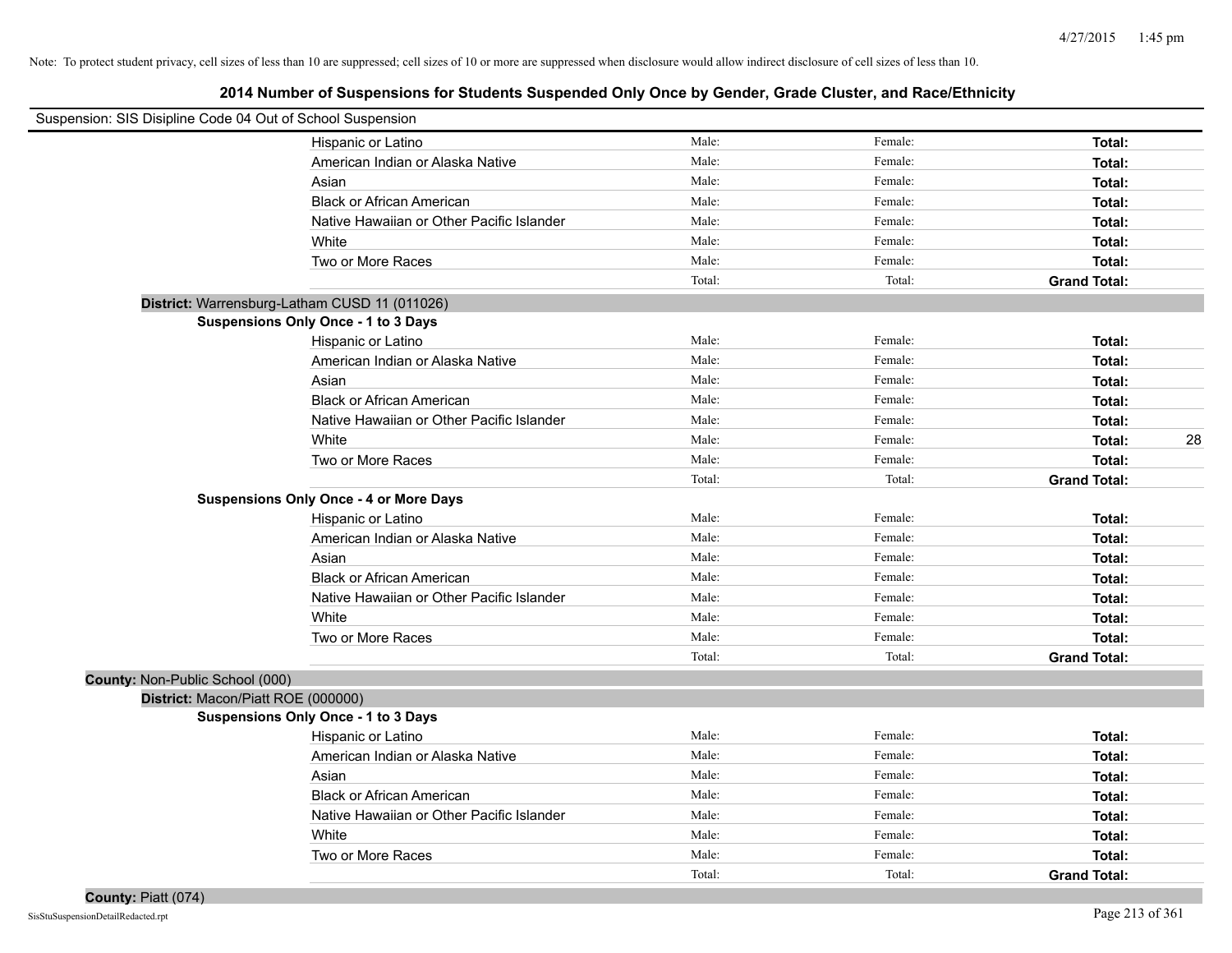| Suspension: SIS Disipline Code 04 Out of School Suspension |                                               |        |         |                     |
|------------------------------------------------------------|-----------------------------------------------|--------|---------|---------------------|
|                                                            | District: Atwood Hammond CUSD 39 (039026)     |        |         |                     |
|                                                            | <b>Suspensions Only Once - 1 to 3 Days</b>    |        |         |                     |
|                                                            | Hispanic or Latino                            | Male:  | Female: | Total:              |
|                                                            | American Indian or Alaska Native              | Male:  | Female: | Total:              |
|                                                            | Asian                                         | Male:  | Female: | Total:              |
|                                                            | <b>Black or African American</b>              | Male:  | Female: | Total:              |
|                                                            | Native Hawaiian or Other Pacific Islander     | Male:  | Female: | Total:              |
|                                                            | White                                         | Male:  | Female: | 12<br>Total:        |
|                                                            | Two or More Races                             | Male:  | Female: | Total:              |
|                                                            |                                               | Total: | Total:  | <b>Grand Total:</b> |
|                                                            | <b>Suspensions Only Once - 4 or More Days</b> |        |         |                     |
|                                                            | Hispanic or Latino                            | Male:  | Female: | Total:              |
|                                                            | American Indian or Alaska Native              | Male:  | Female: | Total:              |
|                                                            | Asian                                         | Male:  | Female: | Total:              |
|                                                            | <b>Black or African American</b>              | Male:  | Female: | Total:              |
|                                                            | Native Hawaiian or Other Pacific Islander     | Male:  | Female: | Total:              |
|                                                            | White                                         | Male:  | Female: | Total:              |
|                                                            | Two or More Races                             | Male:  | Female: | Total:              |
|                                                            |                                               | Total: | Total:  | <b>Grand Total:</b> |
| District: Bement CUSD 5 (005026)                           |                                               |        |         |                     |
|                                                            | <b>Suspensions Only Once - 1 to 3 Days</b>    |        |         |                     |
|                                                            | Hispanic or Latino                            | Male:  | Female: | Total:              |
|                                                            | American Indian or Alaska Native              | Male:  | Female: | Total:              |
|                                                            | Asian                                         | Male:  | Female: | Total:              |
|                                                            | <b>Black or African American</b>              | Male:  | Female: | Total:              |
|                                                            | Native Hawaiian or Other Pacific Islander     | Male:  | Female: | Total:              |
|                                                            | White                                         | Male:  | Female: | Total:              |
|                                                            | Two or More Races                             | Male:  | Female: | Total:              |
|                                                            |                                               | Total: | Total:  | <b>Grand Total:</b> |
|                                                            | <b>Suspensions Only Once - 4 or More Days</b> |        |         |                     |
|                                                            | Hispanic or Latino                            | Male:  | Female: | Total:              |
|                                                            | American Indian or Alaska Native              | Male:  | Female: | Total:              |
|                                                            | Asian                                         | Male:  | Female: | Total:              |
|                                                            | <b>Black or African American</b>              | Male:  | Female: | Total:              |
|                                                            | Native Hawaiian or Other Pacific Islander     | Male:  | Female: | Total:              |
|                                                            | White                                         | Male:  | Female: | Total:              |
|                                                            | Two or More Races                             | Male:  | Female: | Total:              |
|                                                            |                                               | Total: | Total:  | <b>Grand Total:</b> |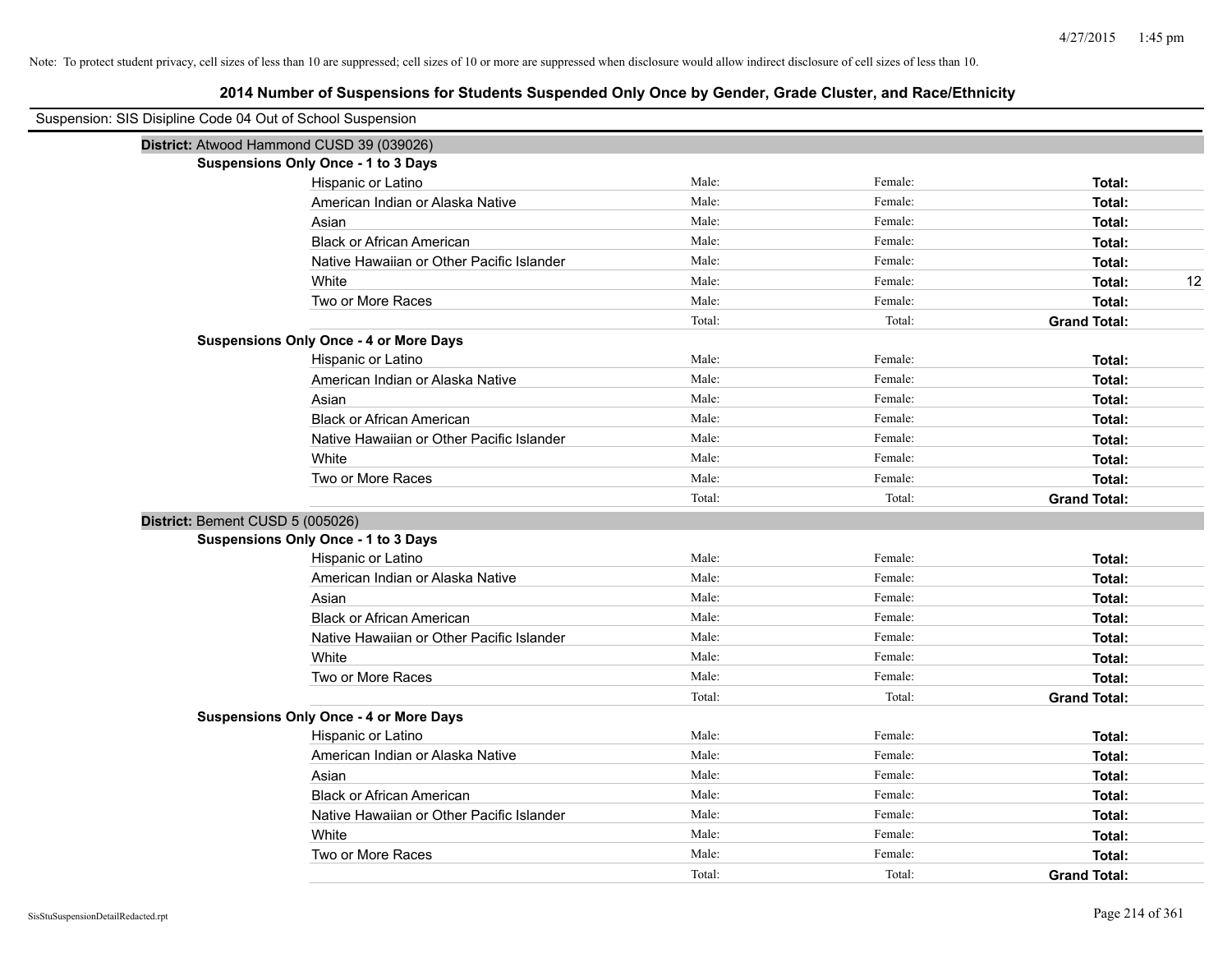| Suspension: SIS Disipline Code 04 Out of School Suspension |                                               |        |         |                     |
|------------------------------------------------------------|-----------------------------------------------|--------|---------|---------------------|
|                                                            | District: Cerro Gordo CUSD 100 (100026)       |        |         |                     |
|                                                            | <b>Suspensions Only Once - 1 to 3 Days</b>    |        |         |                     |
|                                                            | Hispanic or Latino                            | Male:  | Female: | Total:              |
|                                                            | American Indian or Alaska Native              | Male:  | Female: | Total:              |
|                                                            | Asian                                         | Male:  | Female: | Total:              |
|                                                            | <b>Black or African American</b>              | Male:  | Female: | Total:              |
|                                                            | Native Hawaiian or Other Pacific Islander     | Male:  | Female: | Total:              |
|                                                            | White                                         | Male:  | Female: | 14<br>Total:        |
|                                                            | Two or More Races                             | Male:  | Female: | Total:              |
|                                                            |                                               | Total: | Total:  | <b>Grand Total:</b> |
|                                                            | <b>Suspensions Only Once - 4 or More Days</b> |        |         |                     |
|                                                            | Hispanic or Latino                            | Male:  | Female: | Total:              |
|                                                            | American Indian or Alaska Native              | Male:  | Female: | Total:              |
|                                                            | Asian                                         | Male:  | Female: | Total:              |
|                                                            | <b>Black or African American</b>              | Male:  | Female: | Total:              |
|                                                            | Native Hawaiian or Other Pacific Islander     | Male:  | Female: | Total:              |
|                                                            | White                                         | Male:  | Female: | Total:              |
|                                                            | Two or More Races                             | Male:  | Female: | Total:              |
|                                                            |                                               | Total: | Total:  | <b>Grand Total:</b> |
|                                                            | District: Deland-Weldon CUSD 57 (057026)      |        |         |                     |
|                                                            | <b>Suspensions Only Once - 1 to 3 Days</b>    |        |         |                     |
|                                                            | Hispanic or Latino                            | Male:  | Female: | Total:              |
|                                                            | American Indian or Alaska Native              | Male:  | Female: | Total:              |
|                                                            | Asian                                         | Male:  | Female: | Total:              |
|                                                            | <b>Black or African American</b>              | Male:  | Female: | Total:              |
|                                                            | Native Hawaiian or Other Pacific Islander     | Male:  | Female: | Total:              |
|                                                            | White                                         | Male:  | Female: | Total:              |
|                                                            | Two or More Races                             | Male:  | Female: | Total:              |
|                                                            |                                               | Total: | Total:  | <b>Grand Total:</b> |
|                                                            | <b>Suspensions Only Once - 4 or More Days</b> |        |         |                     |
|                                                            | Hispanic or Latino                            | Male:  | Female: | Total:              |
|                                                            | American Indian or Alaska Native              | Male:  | Female: | Total:              |
|                                                            | Asian                                         | Male:  | Female: | Total:              |
|                                                            | <b>Black or African American</b>              | Male:  | Female: | Total:              |
|                                                            | Native Hawaiian or Other Pacific Islander     | Male:  | Female: | Total:              |
|                                                            | White                                         | Male:  | Female: | Total:              |
|                                                            | Two or More Races                             | Male:  | Female: | Total:              |
|                                                            |                                               | Total: | Total:  | <b>Grand Total:</b> |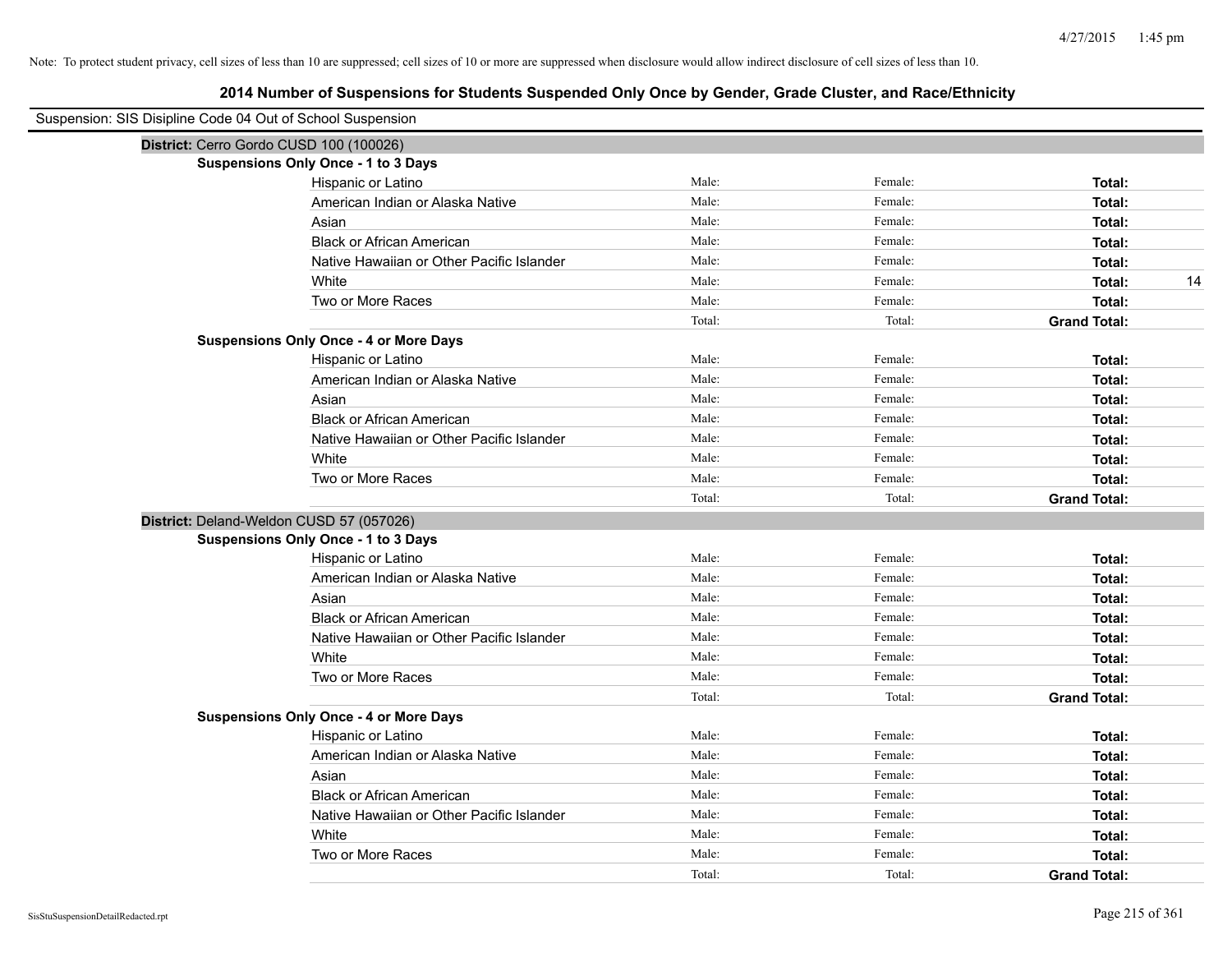| Suspension: SIS Disipline Code 04 Out of School Suspension |                                               |        |    |         |    |                     |     |
|------------------------------------------------------------|-----------------------------------------------|--------|----|---------|----|---------------------|-----|
| District: Monticello CUSD 25 (025026)                      |                                               |        |    |         |    |                     |     |
|                                                            | Suspensions Only Once - 1 to 3 Days           |        |    |         |    |                     |     |
|                                                            | Hispanic or Latino                            | Male:  |    | Female: |    | Total:              |     |
|                                                            | American Indian or Alaska Native              | Male:  |    | Female: |    | Total:              |     |
|                                                            | Asian                                         | Male:  |    | Female: |    | Total:              |     |
|                                                            | <b>Black or African American</b>              | Male:  |    | Female: |    | Total:              |     |
|                                                            | Native Hawaiian or Other Pacific Islander     | Male:  |    | Female: |    | Total:              |     |
|                                                            | White                                         | Male:  |    | Female: |    | Total:              |     |
|                                                            | Two or More Races                             | Male:  |    | Female: |    | Total:              |     |
|                                                            |                                               | Total: |    | Total:  |    | <b>Grand Total:</b> | 10  |
| Region: Madison ROE (41)                                   |                                               |        |    |         |    |                     |     |
| County: Madison (057)                                      |                                               |        |    |         |    |                     |     |
| District: Alton CUSD 11 (011026)                           |                                               |        |    |         |    |                     |     |
|                                                            | Suspensions Only Once - 1 to 3 Days           |        |    |         |    |                     |     |
|                                                            | Hispanic or Latino                            | Male:  |    | Female: |    | Total:              |     |
|                                                            | American Indian or Alaska Native              | Male:  |    | Female: |    | Total:              |     |
|                                                            | Asian                                         | Male:  |    | Female: |    | Total:              |     |
|                                                            | <b>Black or African American</b>              | Male:  | 74 | Female: | 44 | Total:              | 118 |
|                                                            | Native Hawaiian or Other Pacific Islander     | Male:  |    | Female: |    | Total:              |     |
|                                                            | White                                         | Male:  | 55 | Female: | 38 | Total:              | 93  |
|                                                            | Two or More Races                             | Male:  |    | Female: |    | Total:              | 19  |
|                                                            |                                               | Total: |    | Total:  |    | <b>Grand Total:</b> |     |
|                                                            | <b>Suspensions Only Once - 4 or More Days</b> |        |    |         |    |                     |     |
|                                                            | Hispanic or Latino                            | Male:  |    | Female: |    | Total:              |     |
|                                                            | American Indian or Alaska Native              | Male:  |    | Female: |    | Total:              |     |
|                                                            | Asian                                         | Male:  |    | Female: |    | Total:              |     |
|                                                            | <b>Black or African American</b>              | Male:  | 30 | Female: | 16 | Total:              | 46  |
|                                                            | Native Hawaiian or Other Pacific Islander     | Male:  |    | Female: |    | Total:              |     |
|                                                            | White                                         | Male:  | 25 | Female: | 12 | Total:              | 37  |
|                                                            | Two or More Races                             | Male:  |    | Female: |    | Total:              |     |
|                                                            |                                               | Total: |    | Total:  |    | <b>Grand Total:</b> | 93  |
| District: Bethalto CUSD 8 (008026)                         |                                               |        |    |         |    |                     |     |
|                                                            | Suspensions Only Once - 1 to 3 Days           |        |    |         |    |                     |     |
|                                                            | Hispanic or Latino                            | Male:  |    | Female: |    | Total:              |     |
|                                                            | American Indian or Alaska Native              | Male:  |    | Female: |    | Total:              |     |
|                                                            | Asian                                         | Male:  |    | Female: |    | Total:              |     |
|                                                            | <b>Black or African American</b>              | Male:  |    | Female: |    | Total:              |     |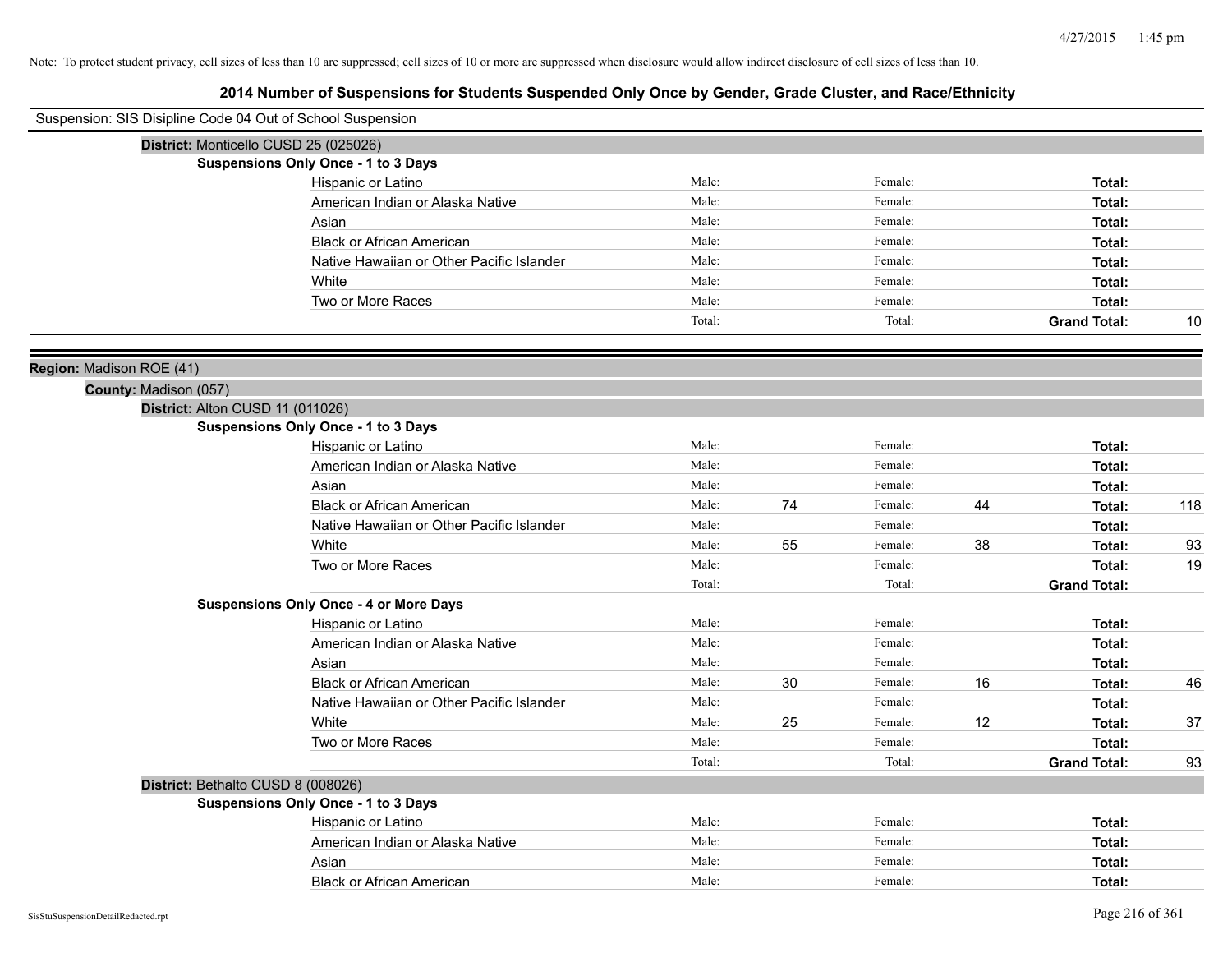| Suspension: SIS Disipline Code 04 Out of School Suspension |                                                      |        |    |         |    |                     |     |
|------------------------------------------------------------|------------------------------------------------------|--------|----|---------|----|---------------------|-----|
|                                                            | Native Hawaiian or Other Pacific Islander            | Male:  |    | Female: |    | Total:              |     |
|                                                            | White                                                | Male:  | 39 | Female: | 13 | Total:              | 52  |
|                                                            | Two or More Races                                    | Male:  |    | Female: |    | Total:              |     |
|                                                            |                                                      | Total: |    | Total:  |    | <b>Grand Total:</b> |     |
|                                                            | <b>Suspensions Only Once - 4 or More Days</b>        |        |    |         |    |                     |     |
|                                                            | Hispanic or Latino                                   | Male:  |    | Female: |    | Total:              |     |
|                                                            | American Indian or Alaska Native                     | Male:  |    | Female: |    | Total:              |     |
|                                                            | Asian                                                | Male:  |    | Female: |    | Total:              |     |
|                                                            | <b>Black or African American</b>                     | Male:  |    | Female: |    | Total:              |     |
|                                                            | Native Hawaiian or Other Pacific Islander            | Male:  |    | Female: |    | Total:              |     |
|                                                            | White                                                | Male:  |    | Female: |    | Total:              | 13  |
|                                                            | Two or More Races                                    | Male:  |    | Female: |    | Total:              |     |
|                                                            |                                                      | Total: |    | Total:  |    | <b>Grand Total:</b> |     |
|                                                            | District: Collinsville CUSD 10 (010026)              |        |    |         |    |                     |     |
|                                                            | Suspensions Only Once - 1 to 3 Days                  |        |    |         |    |                     |     |
|                                                            | Hispanic or Latino                                   | Male:  | 26 | Female: | 14 | Total:              | 40  |
|                                                            | American Indian or Alaska Native                     | Male:  |    | Female: |    | Total:              |     |
|                                                            | Asian                                                | Male:  |    | Female: |    | Total:              |     |
|                                                            | <b>Black or African American</b>                     | Male:  | 33 | Female: | 21 | Total:              | 54  |
|                                                            | Native Hawaiian or Other Pacific Islander            | Male:  |    | Female: |    | Total:              |     |
|                                                            | White                                                | Male:  | 88 | Female: | 26 | Total:              | 114 |
|                                                            | Two or More Races                                    | Male:  |    | Female: |    | Total:              | 10  |
|                                                            |                                                      | Total: |    | Total:  |    | <b>Grand Total:</b> |     |
|                                                            | <b>Suspensions Only Once - 4 or More Days</b>        |        |    |         |    |                     |     |
|                                                            | Hispanic or Latino                                   | Male:  |    | Female: |    | Total:              |     |
|                                                            | American Indian or Alaska Native                     | Male:  |    | Female: |    | Total:              |     |
|                                                            | Asian                                                | Male:  |    | Female: |    | Total:              |     |
|                                                            | <b>Black or African American</b>                     | Male:  |    | Female: |    | Total:              | 11  |
|                                                            | Native Hawaiian or Other Pacific Islander            | Male:  |    | Female: |    | Total:              |     |
|                                                            | White                                                | Male:  | 24 | Female: | 12 | Total:              | 36  |
|                                                            | Two or More Races                                    | Male:  |    | Female: |    | Total:              |     |
|                                                            |                                                      | Total: |    | Total:  |    | <b>Grand Total:</b> | 57  |
|                                                            | District: Coordinated Youth & Human Service (006000) |        |    |         |    |                     |     |
|                                                            | <b>Suspensions Only Once - 4 or More Days</b>        |        |    |         |    |                     |     |
|                                                            | Hispanic or Latino                                   | Male:  |    | Female: |    | Total:              |     |
|                                                            | American Indian or Alaska Native                     | Male:  |    | Female: |    | Total:              |     |
|                                                            | Asian                                                | Male:  |    | Female: |    | Total:              |     |
|                                                            | <b>Black or African American</b>                     | Male:  |    | Female: |    | Total:              |     |
|                                                            | Native Hawaiian or Other Pacific Islander            | Male:  |    | Female: |    | Total:              |     |
| SisStuSuspensionDetailRedacted.rpt                         |                                                      |        |    |         |    | Page 217 of 361     |     |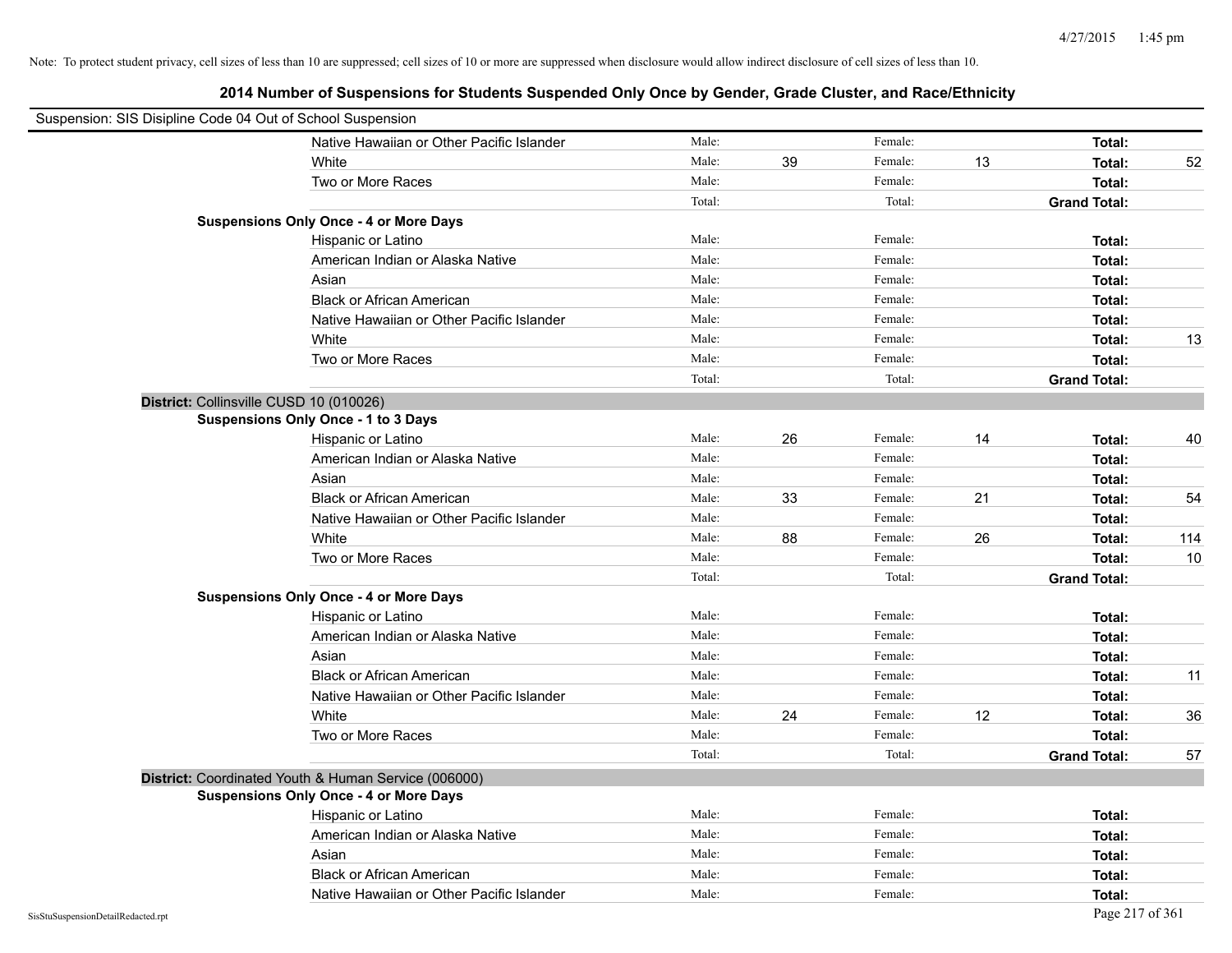| Suspension: SIS Disipline Code 04 Out of School Suspension |                                                  |        |         |                     |
|------------------------------------------------------------|--------------------------------------------------|--------|---------|---------------------|
|                                                            | White                                            | Male:  | Female: | Total:              |
|                                                            | Two or More Races                                | Male:  | Female: | Total:              |
|                                                            |                                                  | Total: | Total:  | <b>Grand Total:</b> |
| District: East Alton SD 13 (013002)                        |                                                  |        |         |                     |
|                                                            | Suspensions Only Once - 1 to 3 Days              |        |         |                     |
|                                                            | Hispanic or Latino                               | Male:  | Female: | Total:              |
|                                                            | American Indian or Alaska Native                 | Male:  | Female: | Total:              |
|                                                            | Asian                                            | Male:  | Female: | Total:              |
|                                                            | <b>Black or African American</b>                 | Male:  | Female: | Total:              |
|                                                            | Native Hawaiian or Other Pacific Islander        | Male:  | Female: | Total:              |
|                                                            | White                                            | Male:  | Female: | Total:              |
|                                                            | Two or More Races                                | Male:  | Female: | Total:              |
|                                                            |                                                  | Total: | Total:  | <b>Grand Total:</b> |
|                                                            | <b>Suspensions Only Once - 4 or More Days</b>    |        |         |                     |
|                                                            | Hispanic or Latino                               | Male:  | Female: | Total:              |
|                                                            | American Indian or Alaska Native                 | Male:  | Female: | Total:              |
|                                                            | Asian                                            | Male:  | Female: | Total:              |
|                                                            | <b>Black or African American</b>                 | Male:  | Female: | Total:              |
|                                                            | Native Hawaiian or Other Pacific Islander        | Male:  | Female: | Total:              |
|                                                            | White                                            | Male:  | Female: | Total:              |
|                                                            | Two or More Races                                | Male:  | Female: | Total:              |
|                                                            |                                                  | Total: | Total:  | <b>Grand Total:</b> |
|                                                            | District: East Alton-Wood River CHSD 14 (014016) |        |         |                     |
|                                                            | Suspensions Only Once - 1 to 3 Days              |        |         |                     |
|                                                            | Hispanic or Latino                               | Male:  | Female: | Total:              |
|                                                            | American Indian or Alaska Native                 | Male:  | Female: | Total:              |
|                                                            | Asian                                            | Male:  | Female: | Total:              |
|                                                            | <b>Black or African American</b>                 | Male:  | Female: | Total:              |
|                                                            | Native Hawaiian or Other Pacific Islander        | Male:  | Female: | Total:              |
|                                                            | White                                            | Male:  | Female: | 27<br>Total:        |
|                                                            | Two or More Races                                | Male:  | Female: | Total:              |
|                                                            |                                                  | Total: | Total:  | <b>Grand Total:</b> |
|                                                            | <b>Suspensions Only Once - 4 or More Days</b>    |        |         |                     |
|                                                            | Hispanic or Latino                               | Male:  | Female: | Total:              |
|                                                            | American Indian or Alaska Native                 | Male:  | Female: | Total:              |
|                                                            | Asian                                            | Male:  | Female: | Total:              |
|                                                            | <b>Black or African American</b>                 | Male:  | Female: | Total:              |
|                                                            | Native Hawaiian or Other Pacific Islander        | Male:  | Female: | Total:              |
|                                                            | White                                            | Male:  | Female: | Total:              |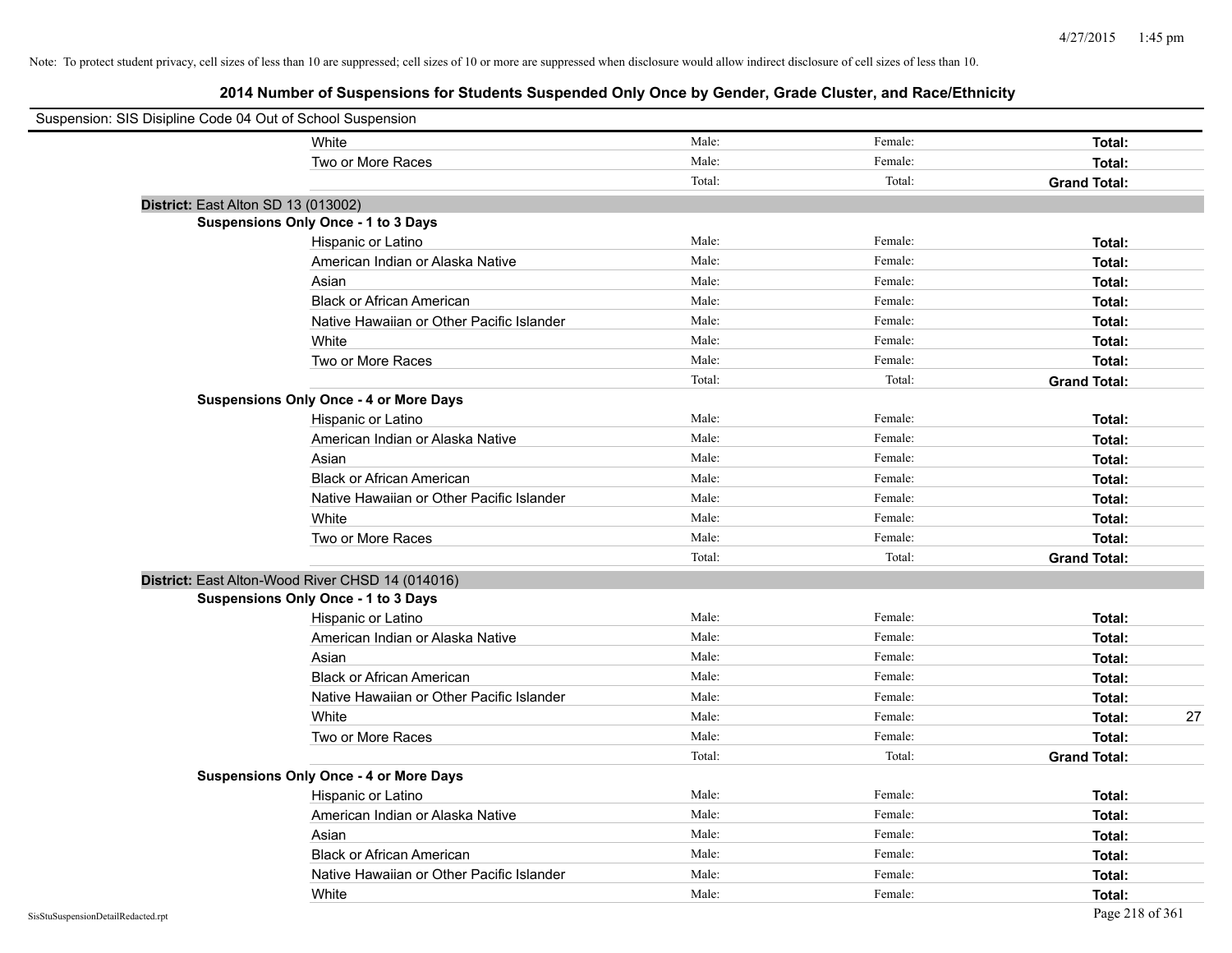| Suspension: SIS Disipline Code 04 Out of School Suspension |                                               |        |    |         |    |                     |    |
|------------------------------------------------------------|-----------------------------------------------|--------|----|---------|----|---------------------|----|
|                                                            | Two or More Races                             | Male:  |    | Female: |    | Total:              |    |
|                                                            |                                               | Total: |    | Total:  |    | <b>Grand Total:</b> |    |
| District: Edwardsville CUSD 7 (007026)                     |                                               |        |    |         |    |                     |    |
|                                                            | Suspensions Only Once - 1 to 3 Days           |        |    |         |    |                     |    |
|                                                            | Hispanic or Latino                            | Male:  |    | Female: |    | Total:              |    |
|                                                            | American Indian or Alaska Native              | Male:  |    | Female: |    | Total:              |    |
|                                                            | Asian                                         | Male:  |    | Female: |    | Total:              |    |
|                                                            | <b>Black or African American</b>              | Male:  |    | Female: |    | Total:              | 15 |
|                                                            | Native Hawaiian or Other Pacific Islander     | Male:  |    | Female: |    | Total:              |    |
|                                                            | White                                         | Male:  | 45 | Female: | 11 | Total:              | 56 |
|                                                            | Two or More Races                             | Male:  |    | Female: |    | Total:              |    |
|                                                            |                                               | Total: |    | Total:  |    | <b>Grand Total:</b> |    |
|                                                            | <b>Suspensions Only Once - 4 or More Days</b> |        |    |         |    |                     |    |
|                                                            | Hispanic or Latino                            | Male:  |    | Female: |    | Total:              |    |
|                                                            | American Indian or Alaska Native              | Male:  |    | Female: |    | Total:              |    |
|                                                            | Asian                                         | Male:  |    | Female: |    | Total:              |    |
|                                                            | <b>Black or African American</b>              | Male:  |    | Female: |    | Total:              |    |
|                                                            | Native Hawaiian or Other Pacific Islander     | Male:  |    | Female: |    | Total:              |    |
|                                                            | White                                         | Male:  | 26 | Female: | 10 | Total:              | 36 |
|                                                            | Two or More Races                             | Male:  |    | Female: |    | Total:              |    |
|                                                            |                                               | Total: |    | Total:  |    | <b>Grand Total:</b> |    |
| District: Granite City CUSD 9 (009026)                     |                                               |        |    |         |    |                     |    |
|                                                            | Suspensions Only Once - 1 to 3 Days           |        |    |         |    |                     |    |
|                                                            | Hispanic or Latino                            | Male:  |    | Female: |    | Total:              | 11 |
|                                                            | American Indian or Alaska Native              | Male:  |    | Female: |    | Total:              |    |
|                                                            | Asian                                         | Male:  |    | Female: |    | Total:              |    |
|                                                            | <b>Black or African American</b>              | Male:  |    | Female: |    | Total:              | 38 |
|                                                            | Native Hawaiian or Other Pacific Islander     | Male:  |    | Female: |    | Total:              |    |
|                                                            | White                                         | Male:  | 52 | Female: | 27 | Total:              | 79 |
|                                                            | Two or More Races                             | Male:  |    | Female: |    | Total:              |    |
|                                                            |                                               | Total: |    | Total:  |    | <b>Grand Total:</b> |    |
|                                                            | <b>Suspensions Only Once - 4 or More Days</b> |        |    |         |    |                     |    |
|                                                            | Hispanic or Latino                            | Male:  |    | Female: |    | Total:              | 16 |
|                                                            | American Indian or Alaska Native              | Male:  |    | Female: |    | Total:              |    |
|                                                            | Asian                                         | Male:  |    | Female: |    | Total:              |    |
|                                                            | <b>Black or African American</b>              | Male:  | 16 | Female: | 11 | Total:              | 27 |
|                                                            | Native Hawaiian or Other Pacific Islander     | Male:  |    | Female: |    | Total:              |    |
|                                                            | White                                         | Male:  | 47 | Female: | 27 | Total:              | 74 |
|                                                            | Two or More Races                             | Male:  |    | Female: |    | Total:              |    |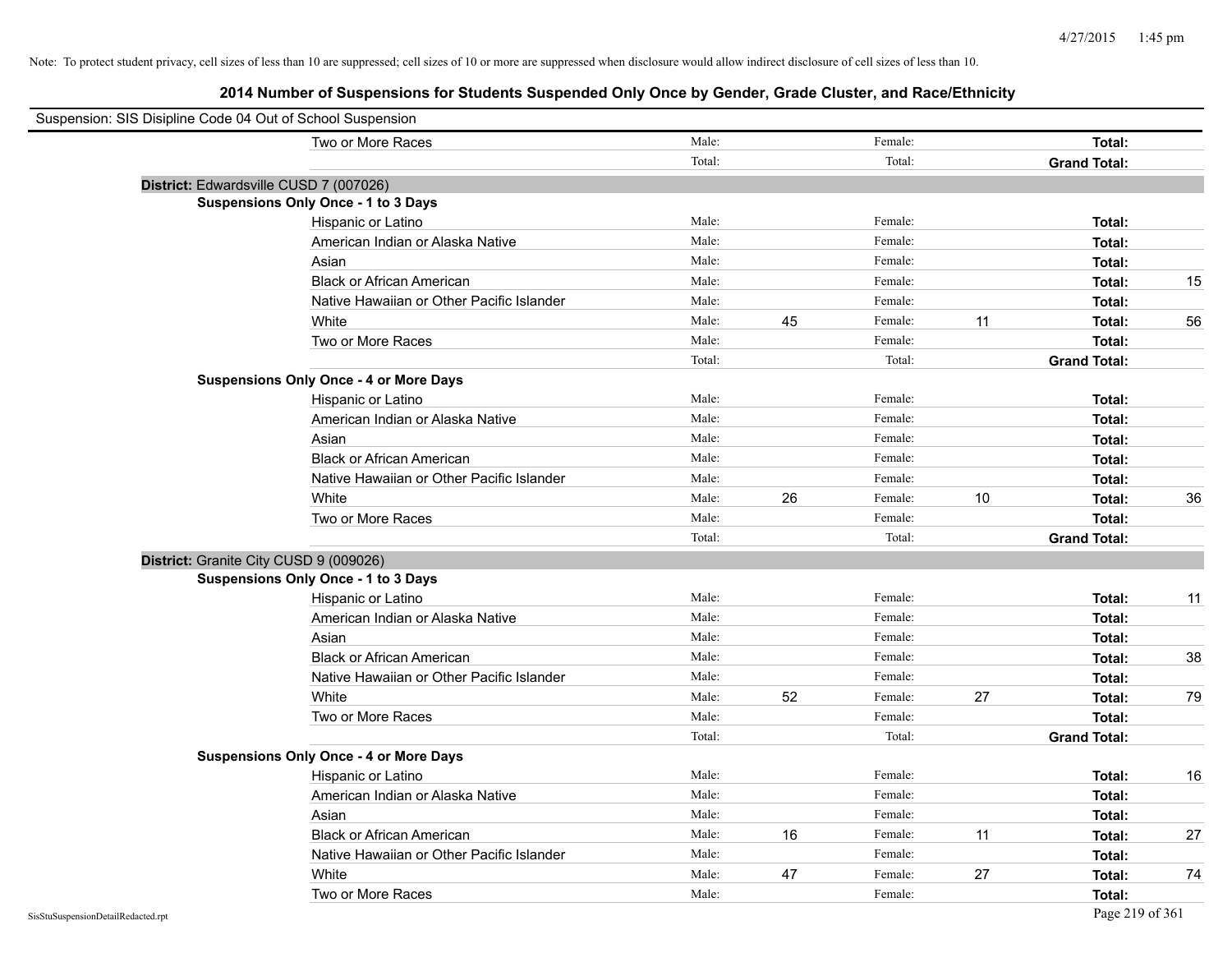| Suspension: SIS Disipline Code 04 Out of School Suspension |                                               |        |    |         |    |                     |    |
|------------------------------------------------------------|-----------------------------------------------|--------|----|---------|----|---------------------|----|
|                                                            |                                               | Total: |    | Total:  |    | <b>Grand Total:</b> |    |
| District: Highland CUSD 5 (005026)                         |                                               |        |    |         |    |                     |    |
|                                                            | <b>Suspensions Only Once - 1 to 3 Days</b>    |        |    |         |    |                     |    |
|                                                            | Hispanic or Latino                            | Male:  |    | Female: |    | Total:              |    |
|                                                            | American Indian or Alaska Native              | Male:  |    | Female: |    | Total:              |    |
|                                                            | Asian                                         | Male:  |    | Female: |    | Total:              |    |
|                                                            | <b>Black or African American</b>              | Male:  |    | Female: |    | Total:              |    |
|                                                            | Native Hawaiian or Other Pacific Islander     | Male:  |    | Female: |    | Total:              |    |
|                                                            | White                                         | Male:  |    | Female: |    | Total:              | 25 |
|                                                            | Two or More Races                             | Male:  |    | Female: |    | Total:              |    |
|                                                            |                                               | Total: |    | Total:  |    | <b>Grand Total:</b> |    |
|                                                            | <b>Suspensions Only Once - 4 or More Days</b> |        |    |         |    |                     |    |
|                                                            | Hispanic or Latino                            | Male:  |    | Female: |    | Total:              |    |
|                                                            | American Indian or Alaska Native              | Male:  |    | Female: |    | Total:              |    |
|                                                            | Asian                                         | Male:  |    | Female: |    | Total:              |    |
|                                                            | <b>Black or African American</b>              | Male:  |    | Female: |    | Total:              |    |
|                                                            | Native Hawaiian or Other Pacific Islander     | Male:  |    | Female: |    | Total:              |    |
|                                                            | White                                         | Male:  |    | Female: |    | Total:              |    |
|                                                            | Two or More Races                             | Male:  |    | Female: |    | Total:              |    |
|                                                            |                                               | Total: |    | Total:  |    | <b>Grand Total:</b> | 10 |
| District: Madison CUSD 12 (012026)                         |                                               |        |    |         |    |                     |    |
|                                                            | <b>Suspensions Only Once - 1 to 3 Days</b>    |        |    |         |    |                     |    |
|                                                            | Hispanic or Latino                            | Male:  |    | Female: |    | Total:              |    |
|                                                            | American Indian or Alaska Native              | Male:  |    | Female: |    | Total:              |    |
|                                                            | Asian                                         | Male:  |    | Female: |    | Total:              |    |
|                                                            | <b>Black or African American</b>              | Male:  | 22 | Female: | 18 | Total:              | 40 |
|                                                            | Native Hawaiian or Other Pacific Islander     | Male:  |    | Female: |    | Total:              |    |
|                                                            | White                                         | Male:  |    | Female: |    | Total:              |    |
|                                                            | Two or More Races                             | Male:  |    | Female: |    | Total:              |    |
|                                                            |                                               | Total: |    | Total:  |    | <b>Grand Total:</b> |    |
|                                                            | <b>Suspensions Only Once - 4 or More Days</b> |        |    |         |    |                     |    |
|                                                            | Hispanic or Latino                            | Male:  |    | Female: |    | Total:              |    |
|                                                            | American Indian or Alaska Native              | Male:  |    | Female: |    | Total:              |    |
|                                                            | Asian                                         | Male:  |    | Female: |    | Total:              |    |
|                                                            | <b>Black or African American</b>              | Male:  |    | Female: |    | Total:              |    |
|                                                            | Native Hawaiian or Other Pacific Islander     | Male:  |    | Female: |    | Total:              |    |
|                                                            | White                                         | Male:  |    | Female: |    | Total:              |    |
|                                                            | Two or More Races                             | Male:  |    | Female: |    | Total:              |    |
|                                                            |                                               | Total: |    | Total:  |    | <b>Grand Total:</b> |    |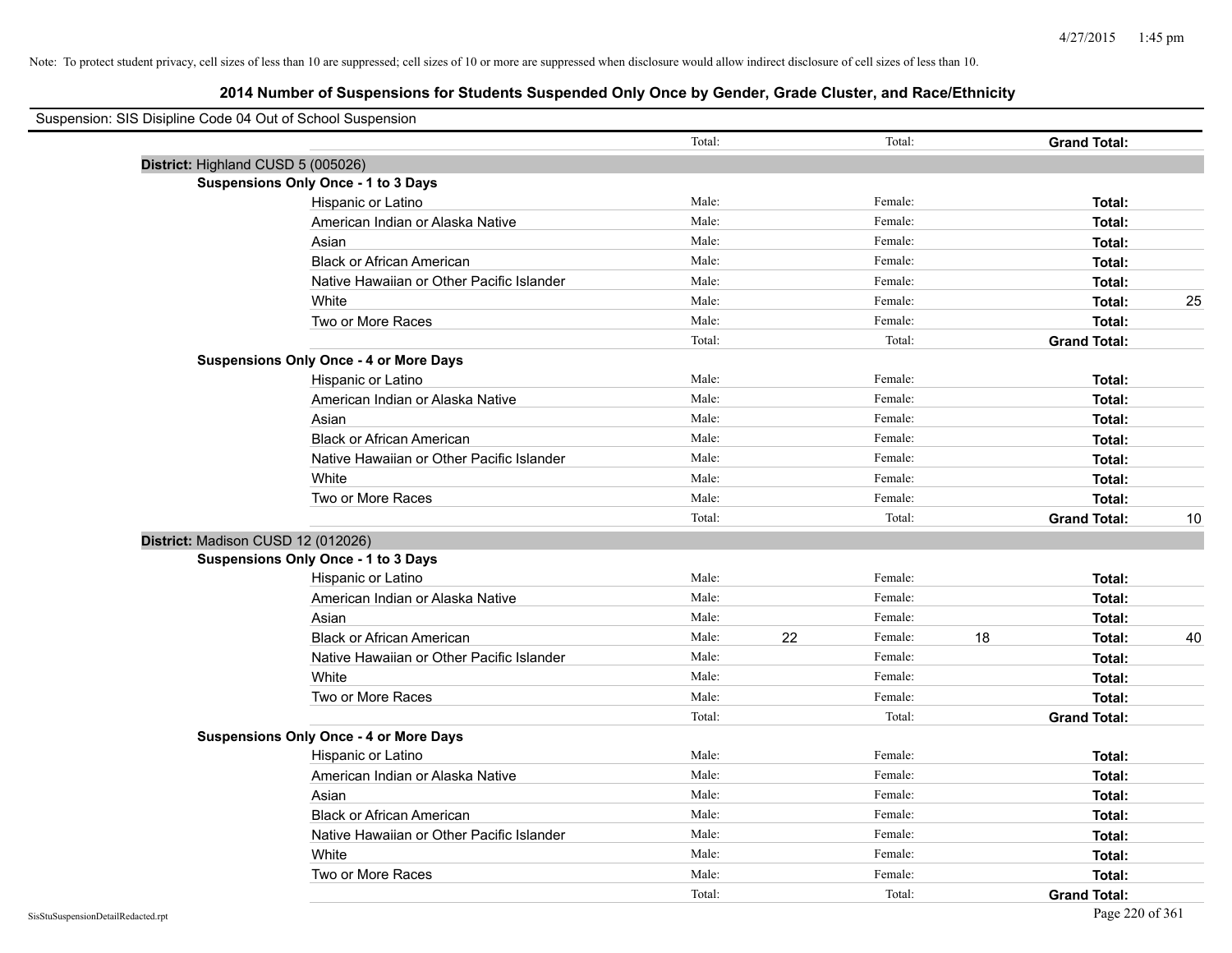| Suspension: SIS Disipline Code 04 Out of School Suspension |                                               |        |               |    |                     |    |
|------------------------------------------------------------|-----------------------------------------------|--------|---------------|----|---------------------|----|
|                                                            | District: Roxana CUSD 1 (001026)              |        |               |    |                     |    |
|                                                            | Suspensions Only Once - 1 to 3 Days           |        |               |    |                     |    |
|                                                            | Hispanic or Latino                            | Male:  | Female:       |    | Total:              |    |
|                                                            | American Indian or Alaska Native              | Male:  | Female:       |    | Total:              |    |
|                                                            | Asian                                         | Male:  | Female:       |    | Total:              |    |
|                                                            | <b>Black or African American</b>              | Male:  | Female:       |    | Total:              |    |
|                                                            | Native Hawaiian or Other Pacific Islander     | Male:  | Female:       |    | Total:              |    |
|                                                            | White                                         | Male:  | 28<br>Female: | 10 | Total:              | 38 |
|                                                            | Two or More Races                             | Male:  | Female:       |    | Total:              |    |
|                                                            |                                               | Total: | Total:        |    | <b>Grand Total:</b> |    |
|                                                            | <b>Suspensions Only Once - 4 or More Days</b> |        |               |    |                     |    |
|                                                            | Hispanic or Latino                            | Male:  | Female:       |    | Total:              |    |
|                                                            | American Indian or Alaska Native              | Male:  | Female:       |    | Total:              |    |
|                                                            | Asian                                         | Male:  | Female:       |    | Total:              |    |
|                                                            | <b>Black or African American</b>              | Male:  | Female:       |    | Total:              |    |
|                                                            | Native Hawaiian or Other Pacific Islander     | Male:  | Female:       |    | Total:              |    |
|                                                            | White                                         | Male:  | Female:       |    | Total:              | 12 |
|                                                            | Two or More Races                             | Male:  | Female:       |    | Total:              |    |
|                                                            |                                               | Total: | Total:        |    | <b>Grand Total:</b> |    |
| District: Triad CUSD 2 (002026)                            |                                               |        |               |    |                     |    |
|                                                            | <b>Suspensions Only Once - 1 to 3 Days</b>    |        |               |    |                     |    |
|                                                            | Hispanic or Latino                            | Male:  | Female:       |    | Total:              |    |
|                                                            | American Indian or Alaska Native              | Male:  | Female:       |    | Total:              |    |
|                                                            | Asian                                         | Male:  | Female:       |    | Total:              |    |
|                                                            | <b>Black or African American</b>              | Male:  | Female:       |    | Total:              |    |
|                                                            | Native Hawaiian or Other Pacific Islander     | Male:  | Female:       |    | Total:              |    |
|                                                            | White                                         | Male:  | Female:       |    | Total:              | 30 |
|                                                            | Two or More Races                             | Male:  | Female:       |    | Total:              |    |
|                                                            |                                               | Total: | Total:        |    | <b>Grand Total:</b> |    |
|                                                            | <b>Suspensions Only Once - 4 or More Days</b> |        |               |    |                     |    |
|                                                            | Hispanic or Latino                            | Male:  | Female:       |    | Total:              |    |
|                                                            | American Indian or Alaska Native              | Male:  | Female:       |    | Total:              |    |
|                                                            | Asian                                         | Male:  | Female:       |    | Total:              |    |
|                                                            | <b>Black or African American</b>              | Male:  | Female:       |    | Total:              |    |
|                                                            | Native Hawaiian or Other Pacific Islander     | Male:  | Female:       |    | Total:              |    |
|                                                            | White                                         | Male:  | Female:       |    | Total:              | 10 |
|                                                            | Two or More Races                             | Male:  | Female:       |    | Total:              |    |
|                                                            |                                               | Total: | Total:        |    | <b>Grand Total:</b> |    |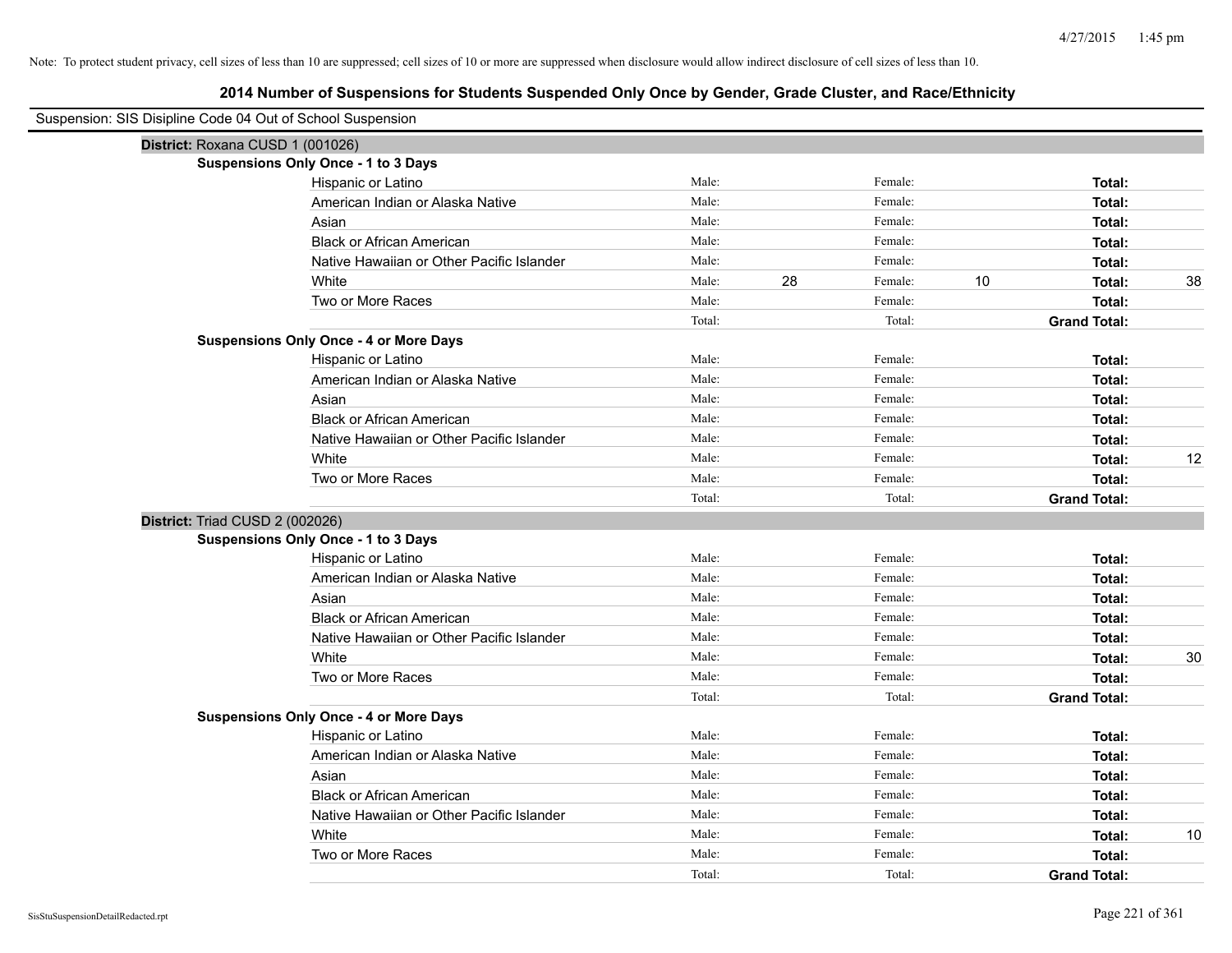| Suspension: SIS Disipline Code 04 Out of School Suspension |                                               |        |         |                     |
|------------------------------------------------------------|-----------------------------------------------|--------|---------|---------------------|
| District: Venice CUSD 3 (003026)                           |                                               |        |         |                     |
|                                                            | Suspensions Only Once - 1 to 3 Days           |        |         |                     |
|                                                            | Hispanic or Latino                            | Male:  | Female: | Total:              |
|                                                            | American Indian or Alaska Native              | Male:  | Female: | Total:              |
|                                                            | Asian                                         | Male:  | Female: | Total:              |
|                                                            | <b>Black or African American</b>              | Male:  | Female: | 10<br>Total:        |
|                                                            | Native Hawaiian or Other Pacific Islander     | Male:  | Female: | Total:              |
|                                                            | White                                         | Male:  | Female: | Total:              |
|                                                            | Two or More Races                             | Male:  | Female: | Total:              |
|                                                            |                                               | Total: | Total:  | <b>Grand Total:</b> |
|                                                            | <b>Suspensions Only Once - 4 or More Days</b> |        |         |                     |
|                                                            | Hispanic or Latino                            | Male:  | Female: | Total:              |
|                                                            | American Indian or Alaska Native              | Male:  | Female: | Total:              |
|                                                            | Asian                                         | Male:  | Female: | Total:              |
|                                                            | <b>Black or African American</b>              | Male:  | Female: | Total:              |
|                                                            | Native Hawaiian or Other Pacific Islander     | Male:  | Female: | Total:              |
|                                                            | White                                         | Male:  | Female: | Total:              |
|                                                            | Two or More Races                             | Male:  | Female: | Total:              |
|                                                            |                                               | Total: | Total:  | <b>Grand Total:</b> |
|                                                            | District: Wood River-Hartford ESD 15 (015003) |        |         |                     |
|                                                            | <b>Suspensions Only Once - 1 to 3 Days</b>    |        |         |                     |
|                                                            | Hispanic or Latino                            | Male:  | Female: | Total:              |
|                                                            | American Indian or Alaska Native              | Male:  | Female: | Total:              |
|                                                            | Asian                                         | Male:  | Female: | Total:              |
|                                                            | <b>Black or African American</b>              | Male:  | Female: | Total:              |
|                                                            | Native Hawaiian or Other Pacific Islander     | Male:  | Female: | Total:              |
|                                                            | White                                         | Male:  | Female: | 18<br>Total:        |
|                                                            | Two or More Races                             | Male:  | Female: | Total:              |
|                                                            |                                               | Total: | Total:  | <b>Grand Total:</b> |
|                                                            | <b>Suspensions Only Once - 4 or More Days</b> |        |         |                     |
|                                                            | Hispanic or Latino                            | Male:  | Female: | Total:              |
|                                                            | American Indian or Alaska Native              | Male:  | Female: | Total:              |
|                                                            | Asian                                         | Male:  | Female: | Total:              |
|                                                            | <b>Black or African American</b>              | Male:  | Female: | Total:              |
|                                                            | Native Hawaiian or Other Pacific Islander     | Male:  | Female: | Total:              |
|                                                            | White                                         | Male:  | Female: | Total:              |
|                                                            | Two or More Races                             | Male:  | Female: | Total:              |
|                                                            |                                               | Total: | Total:  | <b>Grand Total:</b> |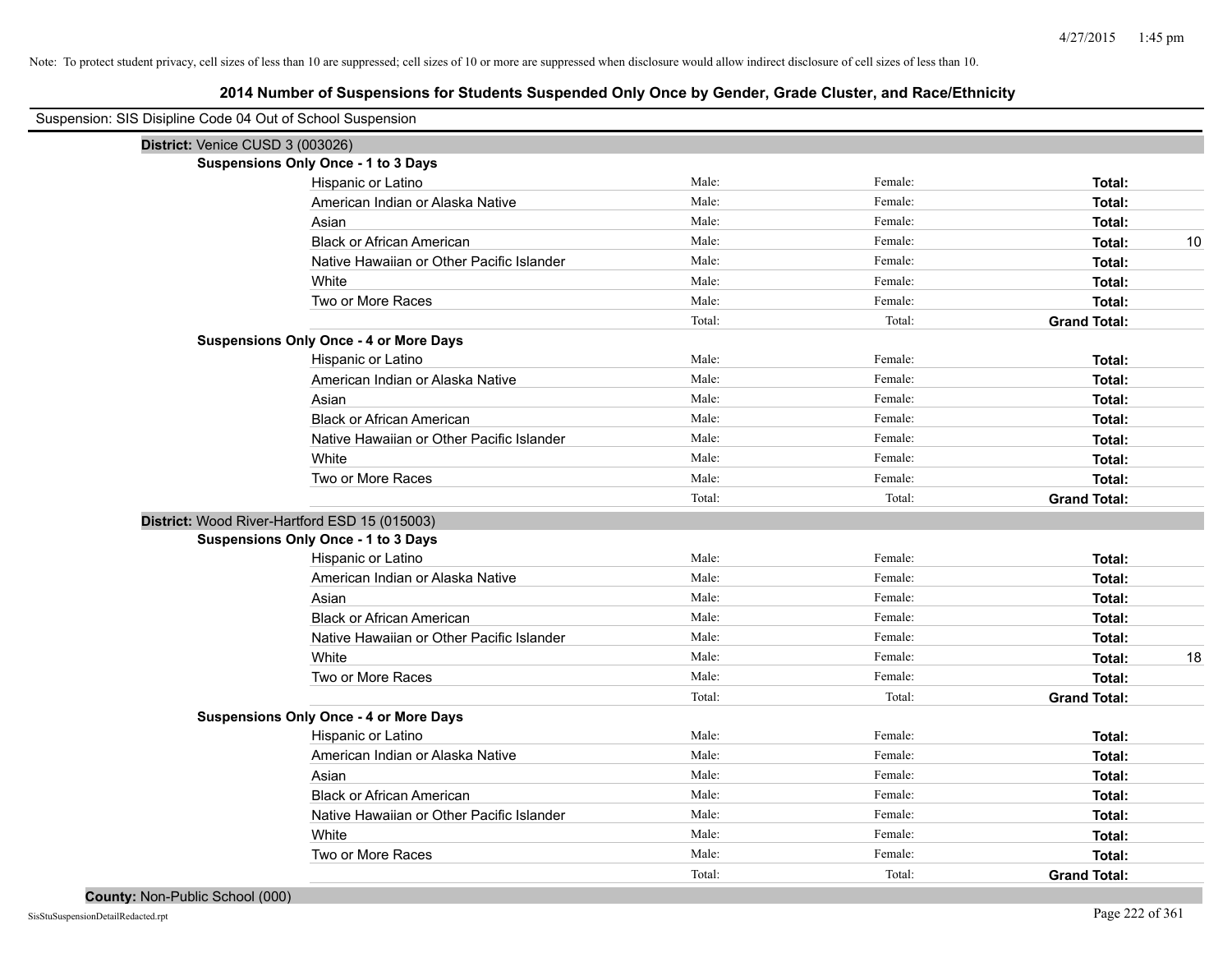| Suspension: SIS Disipline Code 04 Out of School Suspension |                                               |        |         |                     |
|------------------------------------------------------------|-----------------------------------------------|--------|---------|---------------------|
| District: Madison ROE (000000)                             |                                               |        |         |                     |
|                                                            | <b>Suspensions Only Once - 1 to 3 Days</b>    |        |         |                     |
|                                                            | Hispanic or Latino                            | Male:  | Female: | Total:              |
|                                                            | American Indian or Alaska Native              | Male:  | Female: | Total:              |
|                                                            | Asian                                         | Male:  | Female: | Total:              |
|                                                            | <b>Black or African American</b>              | Male:  | Female: | Total:              |
|                                                            | Native Hawaiian or Other Pacific Islander     | Male:  | Female: | Total:              |
|                                                            | White                                         | Male:  | Female: | Total:              |
|                                                            | Two or More Races                             | Male:  | Female: | Total:              |
|                                                            |                                               | Total: | Total:  | <b>Grand Total:</b> |
|                                                            |                                               |        |         |                     |
| Region: Marshall/Putnam/Woodford ROE (43)                  |                                               |        |         |                     |
| County: Marshall (059)                                     |                                               |        |         |                     |
|                                                            | District: Henry-Senachwine CUSD 5 (005026)    |        |         |                     |
|                                                            | <b>Suspensions Only Once - 1 to 3 Days</b>    |        |         |                     |
|                                                            | Hispanic or Latino                            | Male:  | Female: | Total:              |
|                                                            | American Indian or Alaska Native              | Male:  | Female: | Total:              |
|                                                            | Asian                                         | Male:  | Female: | Total:              |
|                                                            | <b>Black or African American</b>              | Male:  | Female: | Total:              |
|                                                            | Native Hawaiian or Other Pacific Islander     | Male:  | Female: | Total:              |
|                                                            | White                                         | Male:  | Female: | Total:              |
|                                                            | Two or More Races                             | Male:  | Female: | Total:              |
|                                                            |                                               | Total: | Total:  | <b>Grand Total:</b> |
|                                                            | <b>Suspensions Only Once - 4 or More Days</b> |        |         |                     |
|                                                            | Hispanic or Latino                            | Male:  | Female: | Total:              |
|                                                            | American Indian or Alaska Native              | Male:  | Female: | Total:              |
|                                                            | Asian                                         | Male:  | Female: | Total:              |
|                                                            | <b>Black or African American</b>              | Male:  | Female: | Total:              |
|                                                            | Native Hawaiian or Other Pacific Islander     | Male:  | Female: | Total:              |
|                                                            | White                                         | Male:  | Female: | Total:              |
|                                                            | Two or More Races                             | Male:  | Female: | Total:              |
|                                                            |                                               | Total: | Total:  | <b>Grand Total:</b> |
| District: Midland CUSD 7 (007026)                          |                                               |        |         |                     |
|                                                            | <b>Suspensions Only Once - 1 to 3 Days</b>    |        |         |                     |
|                                                            | Hispanic or Latino                            | Male:  | Female: | Total:              |
|                                                            | American Indian or Alaska Native              | Male:  | Female: | Total:              |
|                                                            | Asian                                         | Male:  | Female: | Total:              |
|                                                            | <b>Black or African American</b>              | Male:  | Female: | Total:              |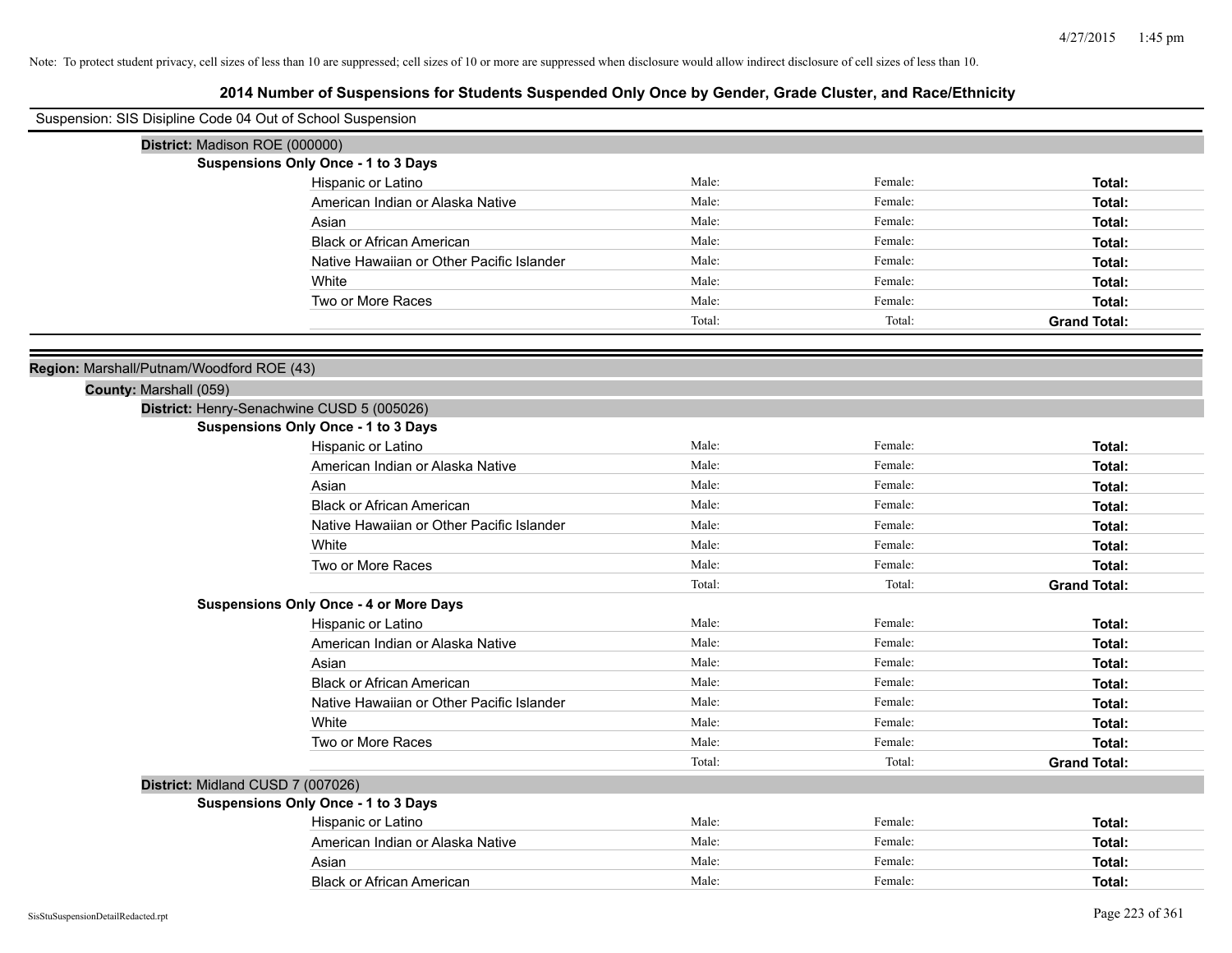| Suspension: SIS Disipline Code 04 Out of School Suspension |                                                 |        |         |                     |    |
|------------------------------------------------------------|-------------------------------------------------|--------|---------|---------------------|----|
|                                                            | Native Hawaiian or Other Pacific Islander       | Male:  | Female: | Total:              |    |
|                                                            | White                                           | Male:  | Female: | Total:              | 17 |
|                                                            | Two or More Races                               | Male:  | Female: | Total:              |    |
|                                                            |                                                 | Total: | Total:  | <b>Grand Total:</b> |    |
|                                                            | <b>Suspensions Only Once - 4 or More Days</b>   |        |         |                     |    |
|                                                            | Hispanic or Latino                              | Male:  | Female: | Total:              |    |
|                                                            | American Indian or Alaska Native                | Male:  | Female: | Total:              |    |
|                                                            | Asian                                           | Male:  | Female: | Total:              |    |
|                                                            | <b>Black or African American</b>                | Male:  | Female: | Total:              |    |
|                                                            | Native Hawaiian or Other Pacific Islander       | Male:  | Female: | Total:              |    |
|                                                            | White                                           | Male:  | Female: | Total:              |    |
|                                                            | Two or More Races                               | Male:  | Female: | Total:              |    |
|                                                            |                                                 | Total: | Total:  | <b>Grand Total:</b> |    |
| County: Non-Public School (000)                            |                                                 |        |         |                     |    |
|                                                            | District: Marshall/Putnam/Woodford ROE (000000) |        |         |                     |    |
|                                                            | <b>Suspensions Only Once - 1 to 3 Days</b>      |        |         |                     |    |
|                                                            | Hispanic or Latino                              | Male:  | Female: | Total:              |    |
|                                                            | American Indian or Alaska Native                | Male:  | Female: | Total:              |    |
|                                                            | Asian                                           | Male:  | Female: | Total:              |    |
|                                                            | <b>Black or African American</b>                | Male:  | Female: | Total:              |    |
|                                                            | Native Hawaiian or Other Pacific Islander       | Male:  | Female: | Total:              |    |
|                                                            | White                                           | Male:  | Female: | Total:              |    |
|                                                            | Two or More Races                               | Male:  | Female: | Total:              |    |
|                                                            |                                                 | Total: | Total:  | <b>Grand Total:</b> |    |
| County: Putnam (078)                                       |                                                 |        |         |                     |    |
|                                                            | District: Putnam County CUSD 535 (535026)       |        |         |                     |    |
|                                                            | <b>Suspensions Only Once - 1 to 3 Days</b>      |        |         |                     |    |
|                                                            | Hispanic or Latino                              | Male:  | Female: | Total:              |    |
|                                                            | American Indian or Alaska Native                | Male:  | Female: | Total:              |    |
|                                                            | Asian                                           | Male:  | Female: | Total:              |    |
|                                                            | <b>Black or African American</b>                | Male:  | Female: | Total:              |    |
|                                                            | Native Hawaiian or Other Pacific Islander       | Male:  | Female: | Total:              |    |
|                                                            | White                                           | Male:  | Female: | Total:              | 12 |
|                                                            | Two or More Races                               | Male:  | Female: | Total:              |    |
|                                                            |                                                 | Total: | Total:  | <b>Grand Total:</b> |    |
|                                                            | <b>Suspensions Only Once - 4 or More Days</b>   |        |         |                     |    |
|                                                            | Hispanic or Latino                              | Male:  | Female: | Total:              |    |
|                                                            | American Indian or Alaska Native                | Male:  | Female: | Total:              |    |
|                                                            | Asian                                           | Male:  | Female: | Total:              |    |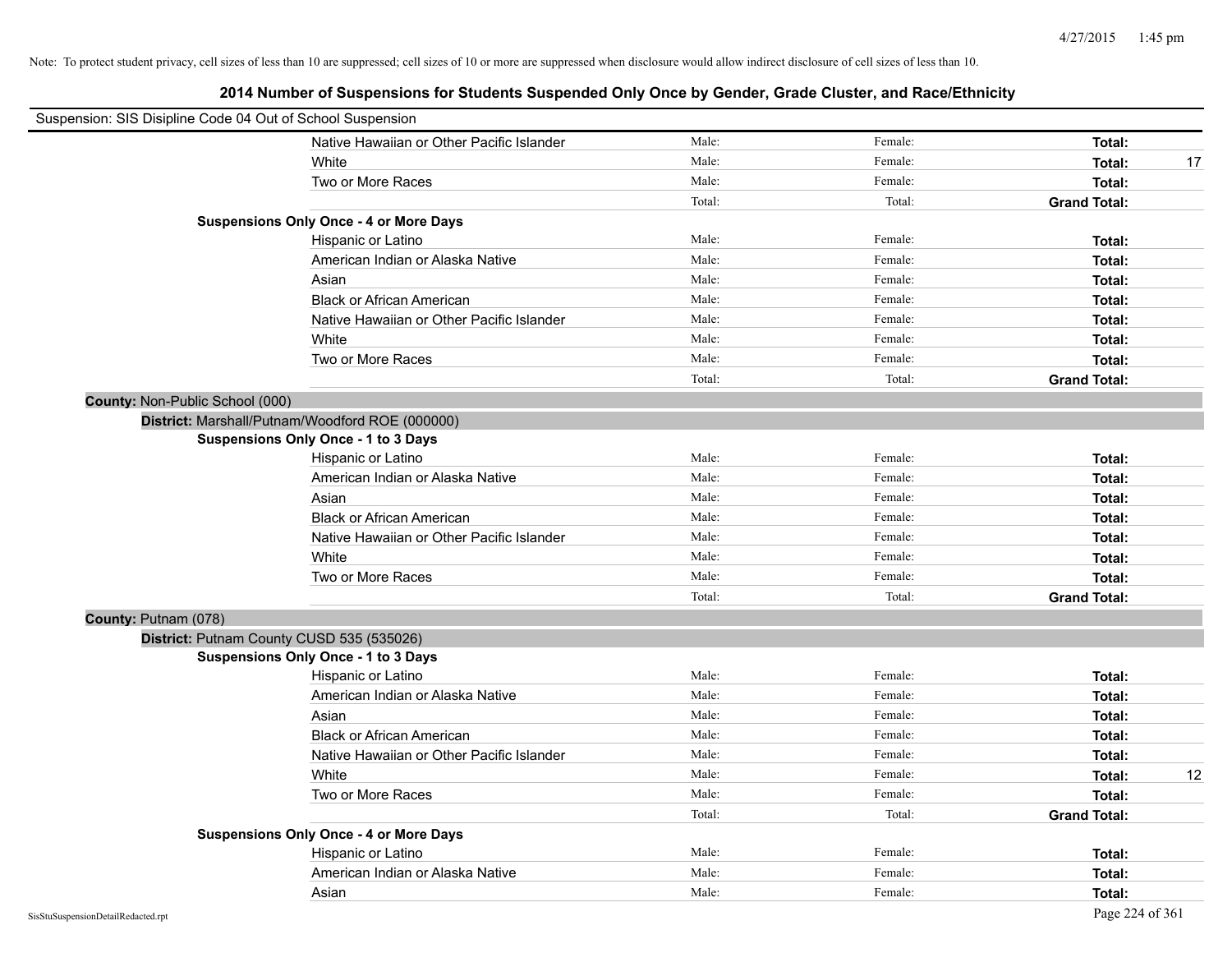| Suspension: SIS Disipline Code 04 Out of School Suspension |                                               |        |         |                     |    |
|------------------------------------------------------------|-----------------------------------------------|--------|---------|---------------------|----|
|                                                            | <b>Black or African American</b>              | Male:  | Female: | Total:              |    |
|                                                            | Native Hawaiian or Other Pacific Islander     | Male:  | Female: | Total:              |    |
|                                                            | White                                         | Male:  | Female: | Total:              |    |
|                                                            | Two or More Races                             | Male:  | Female: | Total:              |    |
|                                                            |                                               | Total: | Total:  | <b>Grand Total:</b> |    |
| County: Woodford (102)                                     |                                               |        |         |                     |    |
| District: County of Woodford School (122017)               |                                               |        |         |                     |    |
|                                                            | <b>Suspensions Only Once - 1 to 3 Days</b>    |        |         |                     |    |
|                                                            | Hispanic or Latino                            | Male:  | Female: | Total:              |    |
|                                                            | American Indian or Alaska Native              | Male:  | Female: | Total:              |    |
|                                                            | Asian                                         | Male:  | Female: | Total:              |    |
|                                                            | <b>Black or African American</b>              | Male:  | Female: | Total:              |    |
|                                                            | Native Hawaiian or Other Pacific Islander     | Male:  | Female: | Total:              |    |
|                                                            | White                                         | Male:  | Female: | Total:              | 26 |
|                                                            | Two or More Races                             | Male:  | Female: | Total:              |    |
|                                                            |                                               | Total: | Total:  | <b>Grand Total:</b> |    |
| District: El Paso-Gridley CUSD 11 (011026)                 |                                               |        |         |                     |    |
|                                                            | <b>Suspensions Only Once - 1 to 3 Days</b>    |        |         |                     |    |
|                                                            | Hispanic or Latino                            | Male:  | Female: | Total:              |    |
|                                                            | American Indian or Alaska Native              | Male:  | Female: | Total:              |    |
|                                                            | Asian                                         | Male:  | Female: | Total:              |    |
|                                                            | <b>Black or African American</b>              | Male:  | Female: | Total:              |    |
|                                                            | Native Hawaiian or Other Pacific Islander     | Male:  | Female: | Total:              |    |
|                                                            | White                                         | Male:  | Female: | Total:              | 11 |
|                                                            | Two or More Races                             | Male:  | Female: | Total:              |    |
|                                                            |                                               | Total: | Total:  | <b>Grand Total:</b> |    |
|                                                            | <b>Suspensions Only Once - 4 or More Days</b> |        |         |                     |    |
|                                                            | Hispanic or Latino                            | Male:  | Female: | Total:              |    |
|                                                            | American Indian or Alaska Native              | Male:  | Female: | Total:              |    |
|                                                            | Asian                                         | Male:  | Female: | Total:              |    |
|                                                            | <b>Black or African American</b>              | Male:  | Female: | Total:              |    |
|                                                            | Native Hawaiian or Other Pacific Islander     | Male:  | Female: | Total:              |    |
|                                                            | White                                         | Male:  | Female: | Total:              |    |
|                                                            | Two or More Races                             | Male:  | Female: | Total:              |    |
|                                                            |                                               | Total: | Total:  | <b>Grand Total:</b> |    |
| District: Eureka CUD 140 (140026)                          |                                               |        |         |                     |    |
|                                                            | <b>Suspensions Only Once - 1 to 3 Days</b>    |        |         |                     |    |
|                                                            | Hispanic or Latino                            | Male:  | Female: | Total:              |    |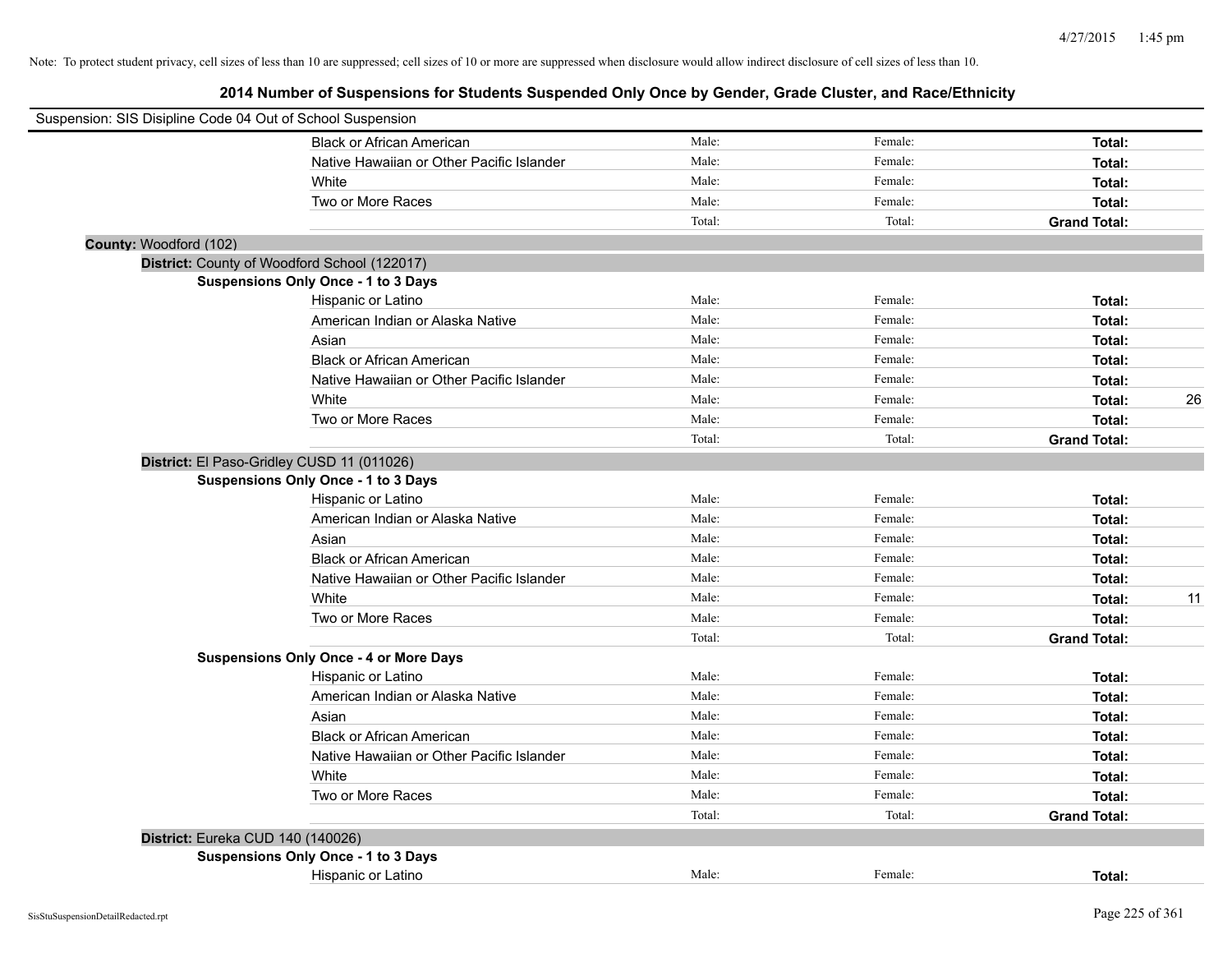| Suspension: SIS Disipline Code 04 Out of School Suspension |                                               |        |         |                     |
|------------------------------------------------------------|-----------------------------------------------|--------|---------|---------------------|
|                                                            | American Indian or Alaska Native              | Male:  | Female: | Total:              |
|                                                            | Asian                                         | Male:  | Female: | Total:              |
|                                                            | <b>Black or African American</b>              | Male:  | Female: | Total:              |
|                                                            | Native Hawaiian or Other Pacific Islander     | Male:  | Female: | Total:              |
|                                                            | White                                         | Male:  | Female: | Total:<br>17        |
|                                                            | Two or More Races                             | Male:  | Female: | Total:              |
|                                                            |                                               | Total: | Total:  | <b>Grand Total:</b> |
|                                                            | <b>Suspensions Only Once - 4 or More Days</b> |        |         |                     |
|                                                            | Hispanic or Latino                            | Male:  | Female: | Total:              |
|                                                            | American Indian or Alaska Native              | Male:  | Female: | Total:              |
|                                                            | Asian                                         | Male:  | Female: | Total:              |
|                                                            | <b>Black or African American</b>              | Male:  | Female: | Total:              |
|                                                            | Native Hawaiian or Other Pacific Islander     | Male:  | Female: | Total:              |
|                                                            | White                                         | Male:  | Female: | Total:              |
|                                                            | Two or More Races                             | Male:  | Female: | Total:              |
|                                                            |                                               | Total: | Total:  | <b>Grand Total:</b> |
|                                                            | District: Fieldcrest CUSD 6 (006026)          |        |         |                     |
|                                                            | <b>Suspensions Only Once - 1 to 3 Days</b>    |        |         |                     |
|                                                            | Hispanic or Latino                            | Male:  | Female: | Total:              |
|                                                            | American Indian or Alaska Native              | Male:  | Female: | Total:              |
|                                                            | Asian                                         | Male:  | Female: | Total:              |
|                                                            | <b>Black or African American</b>              | Male:  | Female: | Total:              |
|                                                            | Native Hawaiian or Other Pacific Islander     | Male:  | Female: | Total:              |
|                                                            | White                                         | Male:  | Female: | 22<br>Total:        |
|                                                            | Two or More Races                             | Male:  | Female: | Total:              |
|                                                            |                                               | Total: | Total:  | <b>Grand Total:</b> |
|                                                            | <b>Suspensions Only Once - 4 or More Days</b> |        |         |                     |
|                                                            | Hispanic or Latino                            | Male:  | Female: | Total:              |
|                                                            | American Indian or Alaska Native              | Male:  | Female: | Total:              |
|                                                            | Asian                                         | Male:  | Female: | Total:              |
|                                                            | <b>Black or African American</b>              | Male:  | Female: | Total:              |
|                                                            | Native Hawaiian or Other Pacific Islander     | Male:  | Female: | Total:              |
|                                                            | White                                         | Male:  | Female: | Total:              |
|                                                            | Two or More Races                             | Male:  | Female: | Total:              |
|                                                            |                                               | Total: | Total:  | <b>Grand Total:</b> |
|                                                            | District: Lowpoint-Washburn CUSD 21 (021026)  |        |         |                     |
|                                                            | <b>Suspensions Only Once - 1 to 3 Days</b>    |        |         |                     |
|                                                            | Hispanic or Latino                            | Male:  | Female: | Total:              |
|                                                            | American Indian or Alaska Native              | Male:  | Female: | Total:              |
| SisStuSuspensionDetailRedacted.rpt                         |                                               |        |         | Page 226 of 361     |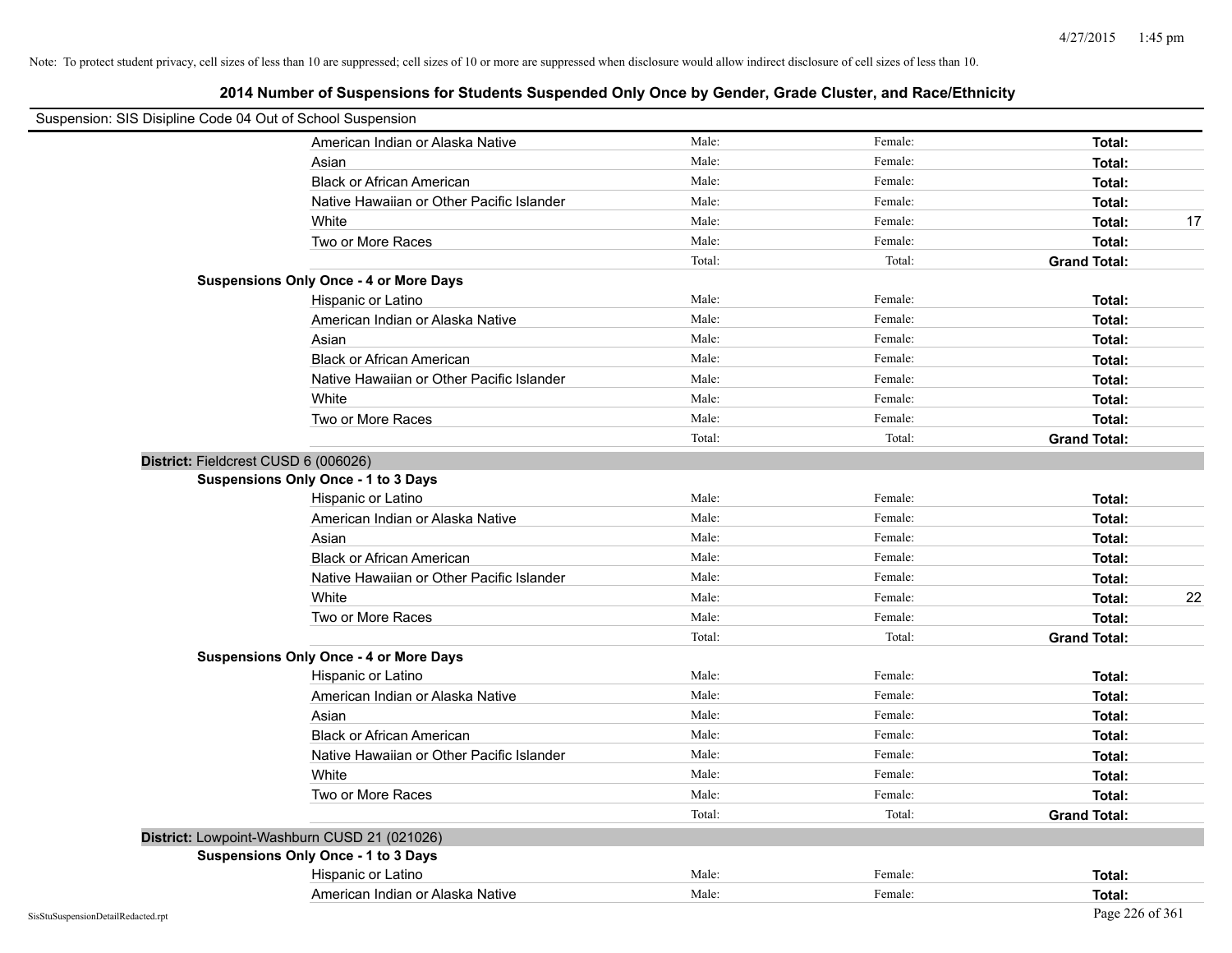| Suspension: SIS Disipline Code 04 Out of School Suspension |                                               |        |         |                     |
|------------------------------------------------------------|-----------------------------------------------|--------|---------|---------------------|
|                                                            | Asian                                         | Male:  | Female: | Total:              |
|                                                            | <b>Black or African American</b>              | Male:  | Female: | Total:              |
|                                                            | Native Hawaiian or Other Pacific Islander     | Male:  | Female: | Total:              |
|                                                            | White                                         | Male:  | Female: | Total:              |
|                                                            | Two or More Races                             | Male:  | Female: | Total:              |
|                                                            |                                               | Total: | Total:  | <b>Grand Total:</b> |
|                                                            | <b>Suspensions Only Once - 4 or More Days</b> |        |         |                     |
|                                                            | Hispanic or Latino                            | Male:  | Female: | Total:              |
|                                                            | American Indian or Alaska Native              | Male:  | Female: | Total:              |
|                                                            | Asian                                         | Male:  | Female: | Total:              |
|                                                            | <b>Black or African American</b>              | Male:  | Female: | Total:              |
|                                                            | Native Hawaiian or Other Pacific Islander     | Male:  | Female: | Total:              |
|                                                            | White                                         | Male:  | Female: | Total:              |
|                                                            | Two or More Races                             | Male:  | Female: | Total:              |
|                                                            |                                               | Total: | Total:  | <b>Grand Total:</b> |
| District: Metamora CCSD 1 (001004)                         |                                               |        |         |                     |
|                                                            | Suspensions Only Once - 1 to 3 Days           |        |         |                     |
|                                                            | Hispanic or Latino                            | Male:  | Female: | Total:              |
|                                                            | American Indian or Alaska Native              | Male:  | Female: | Total:              |
|                                                            | Asian                                         | Male:  | Female: | Total:              |
|                                                            | <b>Black or African American</b>              | Male:  | Female: | Total:              |
|                                                            | Native Hawaiian or Other Pacific Islander     | Male:  | Female: | Total:              |
|                                                            | White                                         | Male:  | Female: | Total:              |
|                                                            | Two or More Races                             | Male:  | Female: | Total:              |
|                                                            |                                               | Total: | Total:  | <b>Grand Total:</b> |
| District: Riverview CCSD 2 (002004)                        |                                               |        |         |                     |
|                                                            | <b>Suspensions Only Once - 1 to 3 Days</b>    |        |         |                     |
|                                                            | Hispanic or Latino                            | Male:  | Female: | Total:              |
|                                                            | American Indian or Alaska Native              | Male:  | Female: | Total:              |
|                                                            | Asian                                         | Male:  | Female: | Total:              |
|                                                            | <b>Black or African American</b>              | Male:  | Female: | Total:              |
|                                                            | Native Hawaiian or Other Pacific Islander     | Male:  | Female: | Total:              |
|                                                            | White                                         | Male:  | Female: | Total:              |
|                                                            | Two or More Races                             | Male:  | Female: | Total:              |
|                                                            |                                               | Total: | Total:  | <b>Grand Total:</b> |
|                                                            | <b>Suspensions Only Once - 4 or More Days</b> |        |         |                     |
|                                                            | Hispanic or Latino                            | Male:  | Female: | Total:              |
|                                                            | American Indian or Alaska Native              | Male:  | Female: | Total:              |
|                                                            | Asian                                         | Male:  | Female: | Total:              |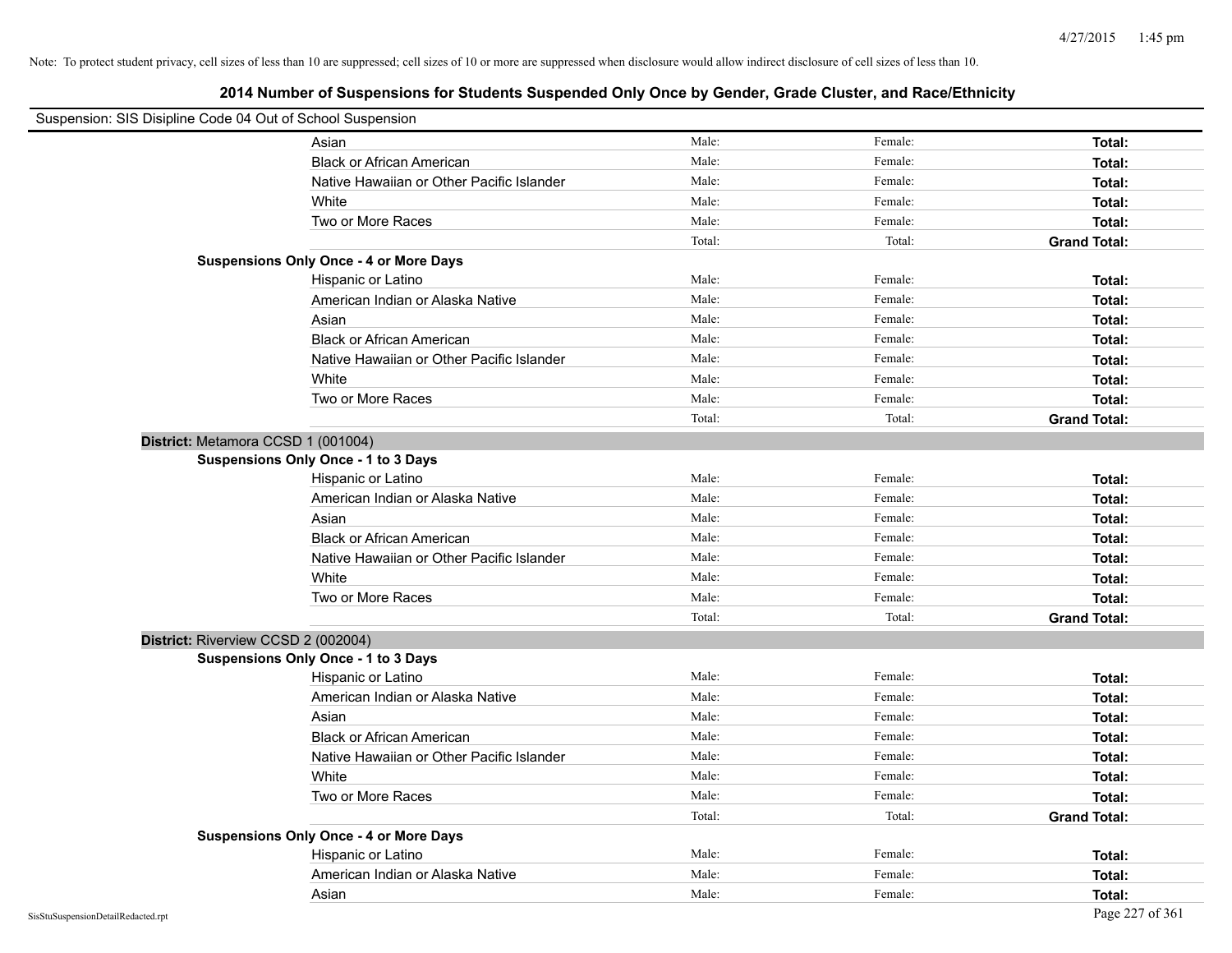**2014 Number of Suspensions for Students Suspended Only Once by Gender, Grade Cluster, and Race/Ethnicity**

| Suspension: SIS Disipline Code 04 Out of School Suspension |                                                                              |        |         |                           |
|------------------------------------------------------------|------------------------------------------------------------------------------|--------|---------|---------------------------|
|                                                            | <b>Black or African American</b>                                             | Male:  | Female: | Total:                    |
|                                                            | Native Hawaiian or Other Pacific Islander                                    | Male:  | Female: | Total:                    |
|                                                            | White                                                                        | Male:  | Female: | Total:                    |
|                                                            | Two or More Races                                                            | Male:  | Female: | Total:                    |
|                                                            |                                                                              | Total: | Total:  | <b>Grand Total:</b>       |
|                                                            | District: Roanoke Benson CUSD 60 (060026)                                    |        |         |                           |
|                                                            | Suspensions Only Once - 1 to 3 Days                                          |        |         |                           |
|                                                            | Hispanic or Latino                                                           | Male:  | Female: | Total:                    |
|                                                            | American Indian or Alaska Native                                             | Male:  | Female: | Total:                    |
|                                                            | Asian                                                                        | Male:  | Female: | Total:                    |
|                                                            | <b>Black or African American</b>                                             | Male:  | Female: | Total:                    |
|                                                            | Native Hawaiian or Other Pacific Islander                                    | Male:  | Female: | Total:                    |
|                                                            | White                                                                        | Male:  | Female: | 15<br>Total:              |
|                                                            | Two or More Races                                                            | Male:  | Female: | Total:                    |
|                                                            |                                                                              | Total: | Total:  | <b>Grand Total:</b>       |
|                                                            |                                                                              |        |         |                           |
| County: Mchenry (063)                                      | District: Alden Hebron SD 19 (019024)<br>Suspensions Only Once - 1 to 3 Days |        |         |                           |
|                                                            | Hispanic or Latino                                                           | Male:  | Female: | Total:                    |
|                                                            | American Indian or Alaska Native                                             | Male:  | Female: | Total:                    |
|                                                            | Asian                                                                        | Male:  | Female: | Total:                    |
|                                                            | <b>Black or African American</b>                                             | Male:  | Female: | Total:                    |
|                                                            | Native Hawaiian or Other Pacific Islander                                    | Male:  | Female: | Total:                    |
|                                                            | White                                                                        | Male:  | Female: | Total:                    |
|                                                            | Two or More Races                                                            | Male:  | Female: | Total:                    |
|                                                            |                                                                              | Total: | Total:  | <b>Grand Total:</b><br>10 |
|                                                            | <b>Suspensions Only Once - 4 or More Days</b>                                |        |         |                           |
|                                                            | Hispanic or Latino                                                           | Male:  | Female: | Total:                    |
|                                                            | American Indian or Alaska Native                                             | Male:  | Female: | Total:                    |
|                                                            | Asian                                                                        | Male:  | Female: | Total:                    |
|                                                            | <b>Black or African American</b>                                             | Male:  | Female: | Total:                    |
|                                                            | Native Hawaiian or Other Pacific Islander                                    | Male:  | Female: | Total:                    |
|                                                            | White                                                                        | Male:  | Female: | Total:                    |
|                                                            | Two or More Races                                                            | Male:  | Female: | Total:                    |
|                                                            |                                                                              | Total: | Total:  | <b>Grand Total:</b>       |

# **District:** Cary CCSD 26 (026004)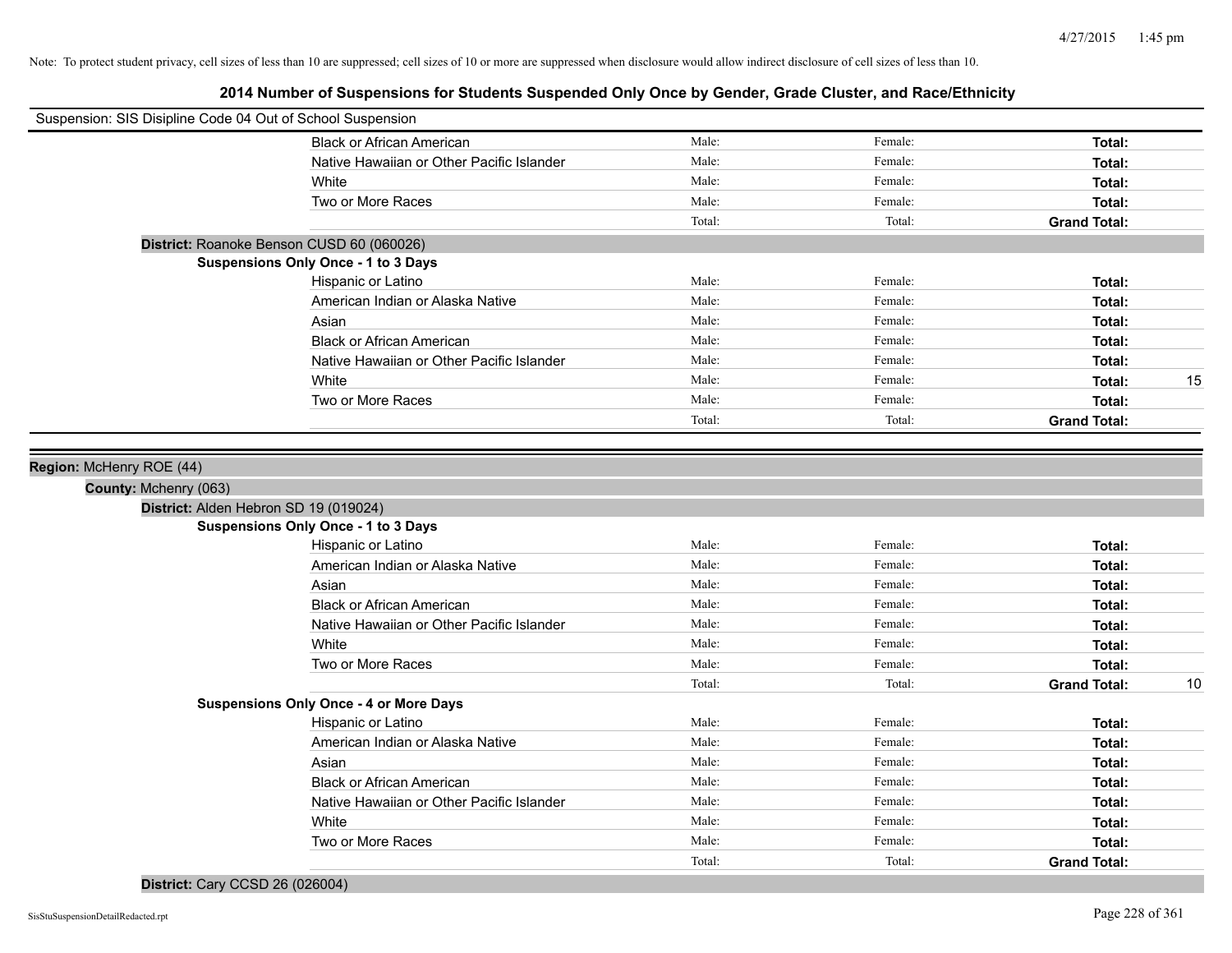**2014 Number of Suspensions for Students Suspended Only Once by Gender, Grade Cluster, and Race/Ethnicity**

| Suspension: SIS Disipline Code 04 Out of School Suspension |                                               |        |    |         |    |                     |     |
|------------------------------------------------------------|-----------------------------------------------|--------|----|---------|----|---------------------|-----|
|                                                            | Suspensions Only Once - 1 to 3 Days           |        |    |         |    |                     |     |
|                                                            | Hispanic or Latino                            | Male:  |    | Female: |    | Total:              |     |
|                                                            | American Indian or Alaska Native              | Male:  |    | Female: |    | Total:              |     |
|                                                            | Asian                                         | Male:  |    | Female: |    | Total:              |     |
|                                                            | <b>Black or African American</b>              | Male:  |    | Female: |    | Total:              |     |
|                                                            | Native Hawaiian or Other Pacific Islander     | Male:  |    | Female: |    | Total:              |     |
|                                                            | White                                         | Male:  |    | Female: |    | Total:              |     |
|                                                            | Two or More Races                             | Male:  |    | Female: |    | Total:              |     |
|                                                            |                                               | Total: |    | Total:  |    | <b>Grand Total:</b> |     |
|                                                            | <b>Suspensions Only Once - 4 or More Days</b> |        |    |         |    |                     |     |
|                                                            | Hispanic or Latino                            | Male:  |    | Female: |    | Total:              |     |
|                                                            | American Indian or Alaska Native              | Male:  |    | Female: |    | Total:              |     |
|                                                            | Asian                                         | Male:  |    | Female: |    | Total:              |     |
|                                                            | <b>Black or African American</b>              | Male:  |    | Female: |    | Total:              |     |
|                                                            | Native Hawaiian or Other Pacific Islander     | Male:  |    | Female: |    | Total:              |     |
|                                                            | White                                         | Male:  |    | Female: |    | Total:              |     |
|                                                            | Two or More Races                             | Male:  |    | Female: |    | Total:              |     |
|                                                            |                                               | Total: |    | Total:  |    | <b>Grand Total:</b> |     |
| District: CHSD 155 (155016)                                |                                               |        |    |         |    |                     |     |
|                                                            | Suspensions Only Once - 1 to 3 Days           |        |    |         |    |                     |     |
|                                                            | Hispanic or Latino                            | Male:  |    | Female: |    | Total:              | 20  |
|                                                            | American Indian or Alaska Native              | Male:  |    | Female: |    | Total:              |     |
|                                                            | Asian                                         | Male:  |    | Female: |    | Total:              |     |
|                                                            | <b>Black or African American</b>              | Male:  |    | Female: |    | Total:              |     |
|                                                            | Native Hawaiian or Other Pacific Islander     | Male:  |    | Female: |    | Total:              |     |
|                                                            | White                                         | Male:  | 97 | Female: | 29 | Total:              | 126 |
|                                                            | Two or More Races                             | Male:  |    | Female: |    | Total:              |     |
|                                                            |                                               | Total: |    | Total:  |    | <b>Grand Total:</b> |     |
|                                                            | <b>Suspensions Only Once - 4 or More Days</b> |        |    |         |    |                     |     |
|                                                            | Hispanic or Latino                            | Male:  |    | Female: |    | Total:              | 20  |
|                                                            | American Indian or Alaska Native              | Male:  |    | Female: |    | Total:              |     |
|                                                            | Asian                                         | Male:  |    | Female: |    | Total:              |     |
|                                                            | <b>Black or African American</b>              | Male:  |    | Female: |    | Total:              |     |
|                                                            | Native Hawaiian or Other Pacific Islander     | Male:  |    | Female: |    | Total:              |     |
|                                                            | White                                         | Male:  | 49 | Female: | 11 | Total:              | 60  |
|                                                            | Two or More Races                             | Male:  |    | Female: |    | Total:              |     |
|                                                            |                                               | Total: |    | Total:  |    | <b>Grand Total:</b> |     |

**District:** Cons SD 158 (158022)

**Suspensions Only Once - 1 to 3 Days**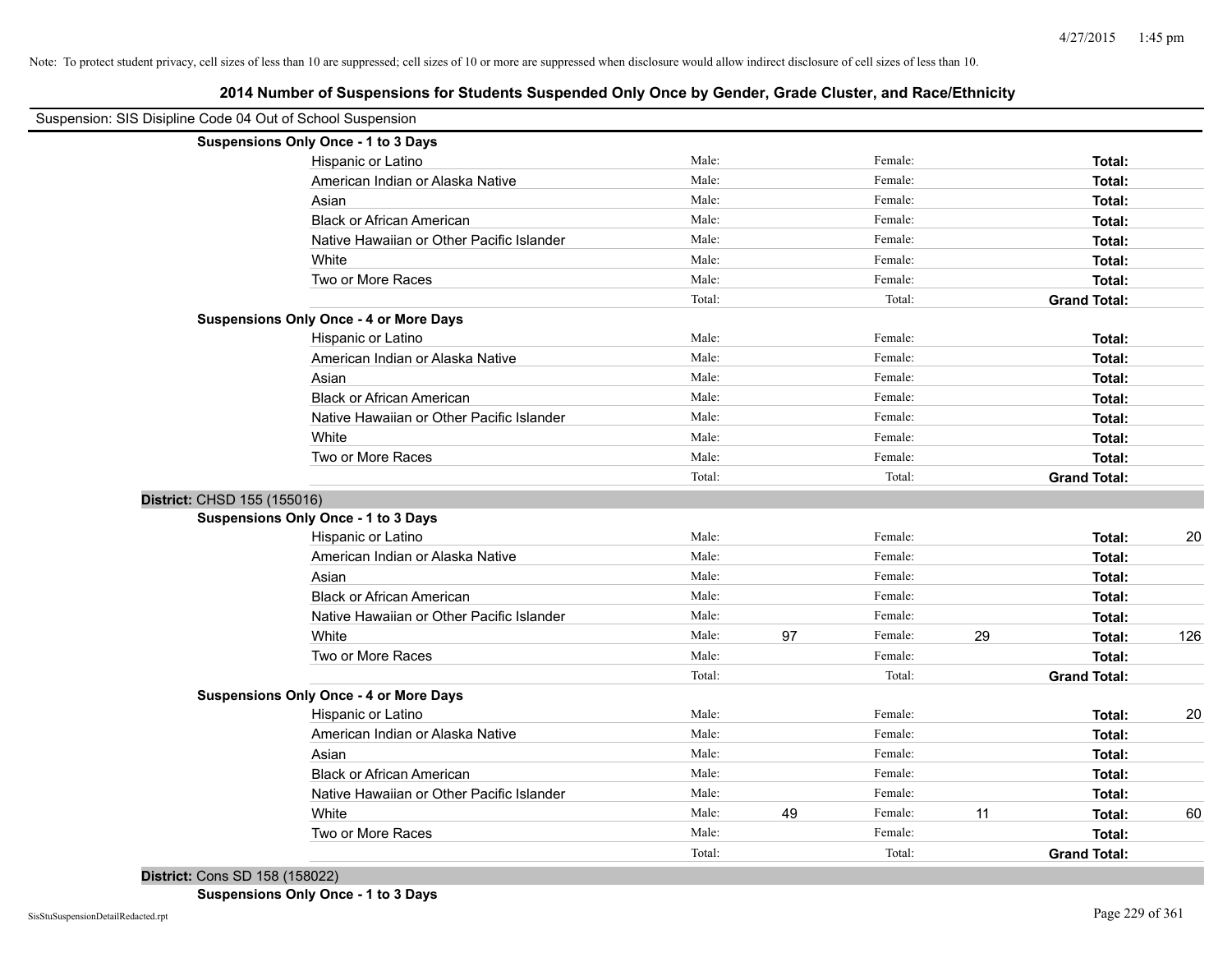| Suspension: SIS Disipline Code 04 Out of School Suspension |                                               |        |              |    |                     |    |
|------------------------------------------------------------|-----------------------------------------------|--------|--------------|----|---------------------|----|
|                                                            | Hispanic or Latino                            | Male:  | Female:      |    | Total:              |    |
|                                                            | American Indian or Alaska Native              | Male:  | Female:      |    | Total:              |    |
|                                                            | Asian                                         | Male:  | Female:      |    | Total:              |    |
|                                                            | <b>Black or African American</b>              | Male:  | Female:      |    | Total:              |    |
|                                                            | Native Hawaiian or Other Pacific Islander     | Male:  | Female:      |    | Total:              |    |
|                                                            | White                                         | Male:  | Female:      |    | Total:              | 31 |
|                                                            | Two or More Races                             | Male:  | Female:      |    | Total:              |    |
|                                                            |                                               | Total: | 35<br>Total: | 12 | <b>Grand Total:</b> | 47 |
|                                                            | <b>Suspensions Only Once - 4 or More Days</b> |        |              |    |                     |    |
|                                                            | Hispanic or Latino                            | Male:  | Female:      |    | Total:              |    |
|                                                            | American Indian or Alaska Native              | Male:  | Female:      |    | Total:              |    |
|                                                            | Asian                                         | Male:  | Female:      |    | Total:              |    |
|                                                            | <b>Black or African American</b>              | Male:  | Female:      |    | Total:              |    |
|                                                            | Native Hawaiian or Other Pacific Islander     | Male:  | Female:      |    | Total:              |    |
|                                                            | White                                         | Male:  | Female:      |    | Total:              |    |
|                                                            | Two or More Races                             | Male:  | Female:      |    | Total:              |    |
|                                                            |                                               | Total: | Total:       |    | <b>Grand Total:</b> | 10 |
|                                                            | District: Crystal Lake CCSD 47 (047004)       |        |              |    |                     |    |
|                                                            | <b>Suspensions Only Once - 1 to 3 Days</b>    |        |              |    |                     |    |
|                                                            | Hispanic or Latino                            | Male:  | Female:      |    | Total:              | 15 |
|                                                            | American Indian or Alaska Native              | Male:  | Female:      |    | Total:              |    |
|                                                            | Asian                                         | Male:  | Female:      |    | Total:              |    |
|                                                            | <b>Black or African American</b>              | Male:  | Female:      |    | Total:              |    |
|                                                            | Native Hawaiian or Other Pacific Islander     | Male:  | Female:      |    | Total:              |    |
|                                                            | White                                         | Male:  | Female:      |    | Total:              |    |
|                                                            | Two or More Races                             | Male:  | Female:      |    | Total:              |    |
|                                                            |                                               | Total: | Total:       |    | <b>Grand Total:</b> |    |
|                                                            | <b>Suspensions Only Once - 4 or More Days</b> |        |              |    |                     |    |
|                                                            | Hispanic or Latino                            | Male:  | Female:      |    | Total:              |    |
|                                                            | American Indian or Alaska Native              | Male:  | Female:      |    | Total:              |    |
|                                                            | Asian                                         | Male:  | Female:      |    | Total:              |    |
|                                                            | <b>Black or African American</b>              | Male:  | Female:      |    | Total:              |    |
|                                                            | Native Hawaiian or Other Pacific Islander     | Male:  | Female:      |    | Total:              |    |
|                                                            | White                                         | Male:  | Female:      |    | Total:              |    |
|                                                            | Two or More Races                             | Male:  | Female:      |    | Total:              |    |
|                                                            |                                               | Total: | Total:       |    | <b>Grand Total:</b> |    |
|                                                            | District: Fox River Grove Cons SD 3 (003003)  |        |              |    |                     |    |
|                                                            | <b>Suspensions Only Once - 1 to 3 Days</b>    |        |              |    |                     |    |
|                                                            | Hispanic or Latino                            | Male:  | Female:      |    | Total:              |    |
| SisStuSuspensionDetailRedacted.rpt                         |                                               |        |              |    | Page 230 of 361     |    |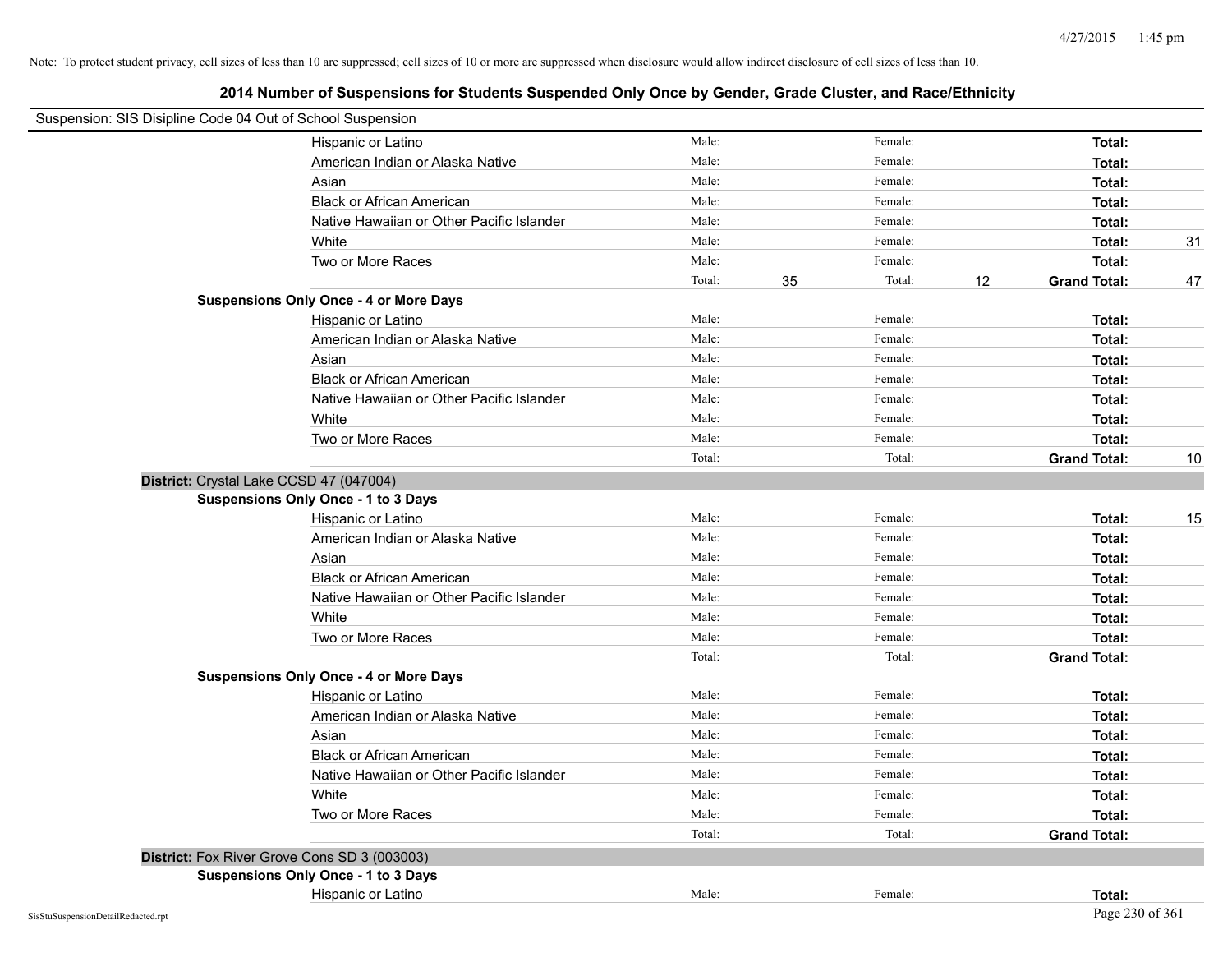| Suspension: SIS Disipline Code 04 Out of School Suspension |                                               |        |         |                     |    |
|------------------------------------------------------------|-----------------------------------------------|--------|---------|---------------------|----|
|                                                            | American Indian or Alaska Native              | Male:  | Female: | Total:              |    |
|                                                            | Asian                                         | Male:  | Female: | Total:              |    |
|                                                            | <b>Black or African American</b>              | Male:  | Female: | Total:              |    |
|                                                            | Native Hawaiian or Other Pacific Islander     | Male:  | Female: | Total:              |    |
|                                                            | White                                         | Male:  | Female: | Total:              |    |
|                                                            | Two or More Races                             | Male:  | Female: | Total:              |    |
|                                                            |                                               | Total: | Total:  | <b>Grand Total:</b> |    |
| District: Harvard CUSD 50 (050026)                         |                                               |        |         |                     |    |
|                                                            | Suspensions Only Once - 1 to 3 Days           |        |         |                     |    |
|                                                            | Hispanic or Latino                            | Male:  | Female: | Total:              | 31 |
|                                                            | American Indian or Alaska Native              | Male:  | Female: | Total:              |    |
|                                                            | Asian                                         | Male:  | Female: | Total:              |    |
|                                                            | <b>Black or African American</b>              | Male:  | Female: | Total:              |    |
|                                                            | Native Hawaiian or Other Pacific Islander     | Male:  | Female: | Total:              |    |
|                                                            | White                                         | Male:  | Female: | Total:              | 10 |
|                                                            | Two or More Races                             | Male:  | Female: | Total:              |    |
|                                                            |                                               | Total: | Total:  | <b>Grand Total:</b> |    |
|                                                            | <b>Suspensions Only Once - 4 or More Days</b> |        |         |                     |    |
|                                                            | Hispanic or Latino                            | Male:  | Female: | Total:              | 12 |
|                                                            | American Indian or Alaska Native              | Male:  | Female: | Total:              |    |
|                                                            | Asian                                         | Male:  | Female: | Total:              |    |
|                                                            | <b>Black or African American</b>              | Male:  | Female: | Total:              |    |
|                                                            | Native Hawaiian or Other Pacific Islander     | Male:  | Female: | Total:              |    |
|                                                            | White                                         | Male:  | Female: | Total:              |    |
|                                                            | Two or More Races                             | Male:  | Female: | Total:              |    |
|                                                            |                                               | Total: | Total:  | <b>Grand Total:</b> |    |
| District: Johnsburg CUSD 12 (012026)                       |                                               |        |         |                     |    |
|                                                            | <b>Suspensions Only Once - 1 to 3 Days</b>    |        |         |                     |    |
|                                                            | Hispanic or Latino                            | Male:  | Female: | Total:              |    |
|                                                            | American Indian or Alaska Native              | Male:  | Female: | Total:              |    |
|                                                            | Asian                                         | Male:  | Female: | Total:              |    |
|                                                            | <b>Black or African American</b>              | Male:  | Female: | Total:              |    |
|                                                            | Native Hawaiian or Other Pacific Islander     | Male:  | Female: | Total:              |    |
|                                                            | White                                         | Male:  | Female: | Total:              | 39 |
|                                                            | Two or More Races                             | Male:  | Female: | Total:              |    |
|                                                            |                                               | Total: | Total:  | <b>Grand Total:</b> |    |
|                                                            | <b>Suspensions Only Once - 4 or More Days</b> |        |         |                     |    |
|                                                            | Hispanic or Latino                            | Male:  | Female: | Total:              |    |
|                                                            | American Indian or Alaska Native              | Male:  | Female: | Total:              |    |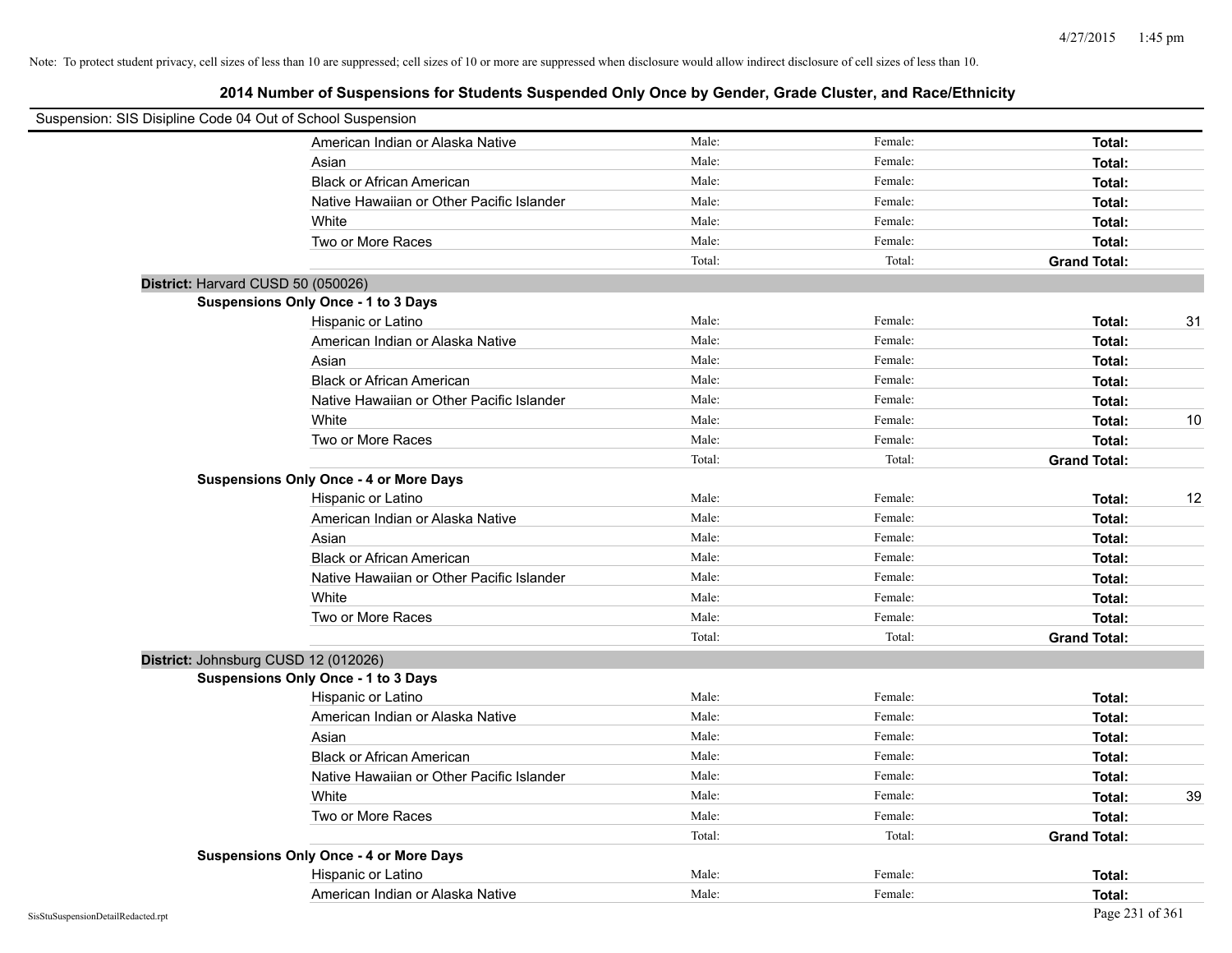| Suspension: SIS Disipline Code 04 Out of School Suspension |                                               |        |         |                     |    |
|------------------------------------------------------------|-----------------------------------------------|--------|---------|---------------------|----|
|                                                            | Asian                                         | Male:  | Female: | Total:              |    |
|                                                            | <b>Black or African American</b>              | Male:  | Female: | Total:              |    |
|                                                            | Native Hawaiian or Other Pacific Islander     | Male:  | Female: | Total:              |    |
|                                                            | White                                         | Male:  | Female: | Total:              | 11 |
|                                                            | Two or More Races                             | Male:  | Female: | Total:              |    |
|                                                            |                                               | Total: | Total:  | <b>Grand Total:</b> |    |
|                                                            | District: Marengo CHSD 154 (154016)           |        |         |                     |    |
|                                                            | Suspensions Only Once - 1 to 3 Days           |        |         |                     |    |
|                                                            | Hispanic or Latino                            | Male:  | Female: | Total:              |    |
|                                                            | American Indian or Alaska Native              | Male:  | Female: | Total:              |    |
|                                                            | Asian                                         | Male:  | Female: | Total:              |    |
|                                                            | <b>Black or African American</b>              | Male:  | Female: | Total:              |    |
|                                                            | Native Hawaiian or Other Pacific Islander     | Male:  | Female: | Total:              |    |
|                                                            | White                                         | Male:  | Female: | Total:              |    |
|                                                            | Two or More Races                             | Male:  | Female: | Total:              |    |
|                                                            |                                               | Total: | Total:  | <b>Grand Total:</b> |    |
|                                                            | <b>Suspensions Only Once - 4 or More Days</b> |        |         |                     |    |
|                                                            | Hispanic or Latino                            | Male:  | Female: | Total:              |    |
|                                                            | American Indian or Alaska Native              | Male:  | Female: | Total:              |    |
|                                                            | Asian                                         | Male:  | Female: | Total:              |    |
|                                                            | <b>Black or African American</b>              | Male:  | Female: | Total:              |    |
|                                                            | Native Hawaiian or Other Pacific Islander     | Male:  | Female: | Total:              |    |
|                                                            | White                                         | Male:  | Female: | Total:              |    |
|                                                            | Two or More Races                             | Male:  | Female: | Total:              |    |
|                                                            |                                               | Total: | Total:  | <b>Grand Total:</b> | 11 |
|                                                            | District: Marengo-Union E Cons D 165 (165003) |        |         |                     |    |
|                                                            | Suspensions Only Once - 1 to 3 Days           |        |         |                     |    |
|                                                            | Hispanic or Latino                            | Male:  | Female: | Total:              |    |
|                                                            | American Indian or Alaska Native              | Male:  | Female: | Total:              |    |
|                                                            | Asian                                         | Male:  | Female: | Total:              |    |
|                                                            | <b>Black or African American</b>              | Male:  | Female: | Total:              |    |
|                                                            | Native Hawaiian or Other Pacific Islander     | Male:  | Female: | Total:              |    |
|                                                            | White                                         | Male:  | Female: | Total:              |    |
|                                                            | Two or More Races                             | Male:  | Female: | Total:              |    |
|                                                            |                                               | Total: | Total:  | <b>Grand Total:</b> |    |
|                                                            | <b>Suspensions Only Once - 4 or More Days</b> |        |         |                     |    |
|                                                            | Hispanic or Latino                            | Male:  | Female: | Total:              |    |
|                                                            | American Indian or Alaska Native              | Male:  | Female: | Total:              |    |
|                                                            | Asian                                         | Male:  | Female: | Total:              |    |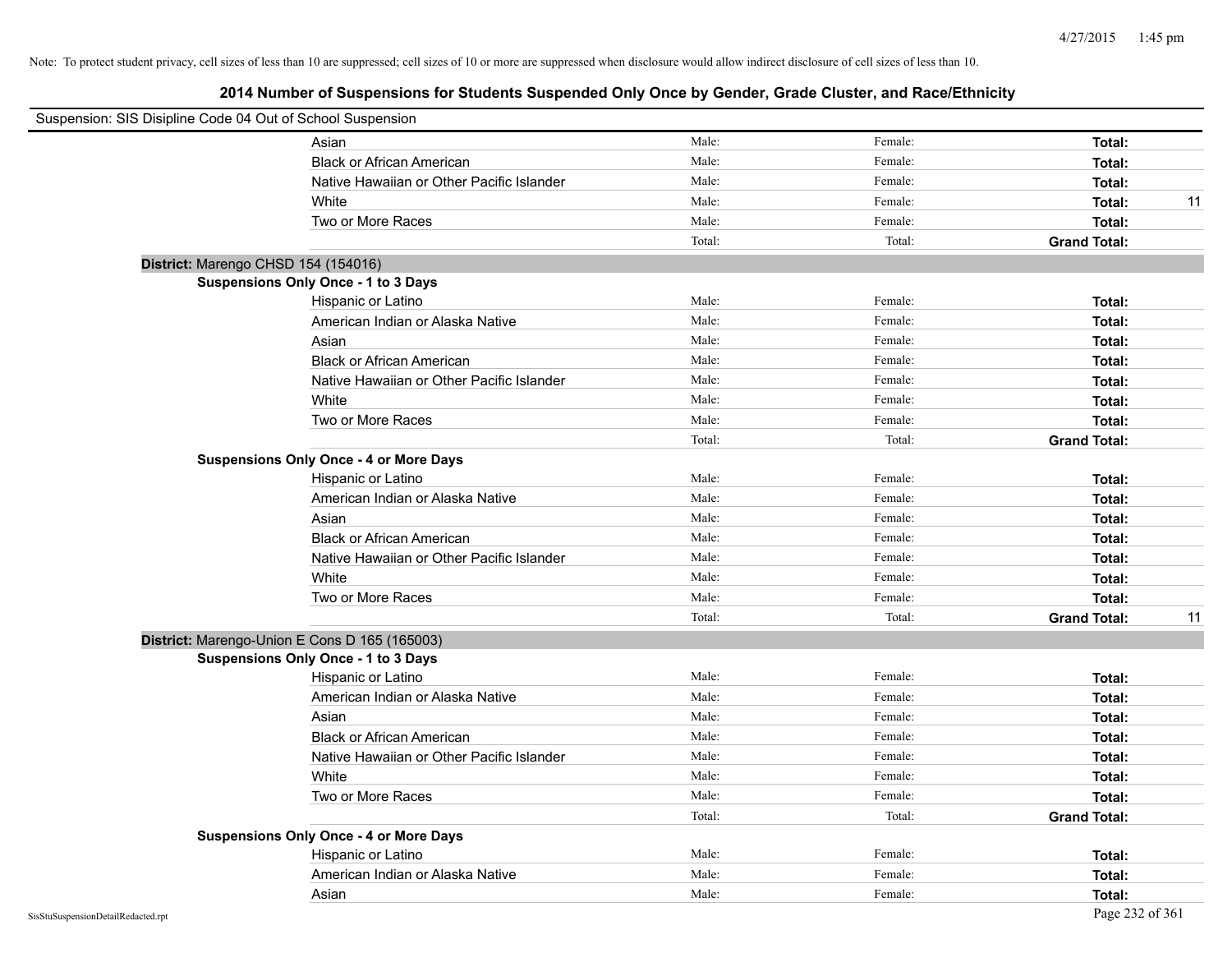| Suspension: SIS Disipline Code 04 Out of School Suspension |                                               |        |         |                     |    |
|------------------------------------------------------------|-----------------------------------------------|--------|---------|---------------------|----|
|                                                            | <b>Black or African American</b>              | Male:  | Female: | Total:              |    |
|                                                            | Native Hawaiian or Other Pacific Islander     | Male:  | Female: | Total:              |    |
|                                                            | White                                         | Male:  | Female: | Total:              |    |
|                                                            | Two or More Races                             | Male:  | Female: | Total:              |    |
|                                                            |                                               | Total: | Total:  | <b>Grand Total:</b> |    |
| District: McHenry CCSD 15 (015004)                         |                                               |        |         |                     |    |
|                                                            | <b>Suspensions Only Once - 1 to 3 Days</b>    |        |         |                     |    |
|                                                            | Hispanic or Latino                            | Male:  | Female: | Total:              |    |
|                                                            | American Indian or Alaska Native              | Male:  | Female: | Total:              |    |
|                                                            | Asian                                         | Male:  | Female: | Total:              |    |
|                                                            | <b>Black or African American</b>              | Male:  | Female: | Total:              |    |
|                                                            | Native Hawaiian or Other Pacific Islander     | Male:  | Female: | Total:              |    |
|                                                            | White                                         | Male:  | Female: | Total:              | 21 |
|                                                            | Two or More Races                             | Male:  | Female: | Total:              |    |
|                                                            |                                               | Total: | Total:  | <b>Grand Total:</b> |    |
|                                                            | <b>Suspensions Only Once - 4 or More Days</b> |        |         |                     |    |
|                                                            | Hispanic or Latino                            | Male:  | Female: | Total:              |    |
|                                                            | American Indian or Alaska Native              | Male:  | Female: | Total:              |    |
|                                                            | Asian                                         | Male:  | Female: | Total:              |    |
|                                                            | <b>Black or African American</b>              | Male:  | Female: | Total:              |    |
|                                                            | Native Hawaiian or Other Pacific Islander     | Male:  | Female: | Total:              |    |
|                                                            | White                                         | Male:  | Female: | Total:              | 11 |
|                                                            | Two or More Races                             | Male:  | Female: | Total:              |    |
|                                                            |                                               | Total: | Total:  | <b>Grand Total:</b> |    |
| District: McHenry CHSD 156 (156016)                        |                                               |        |         |                     |    |
|                                                            | <b>Suspensions Only Once - 1 to 3 Days</b>    |        |         |                     |    |
|                                                            | Hispanic or Latino                            | Male:  | Female: | Total:              |    |
|                                                            | American Indian or Alaska Native              | Male:  | Female: | Total:              |    |
|                                                            | Asian                                         | Male:  | Female: | Total:              |    |
|                                                            | <b>Black or African American</b>              | Male:  | Female: | Total:              |    |
|                                                            | Native Hawaiian or Other Pacific Islander     | Male:  | Female: | Total:              |    |
|                                                            | White                                         | Male:  | Female: | Total:              | 14 |
|                                                            | Two or More Races                             | Male:  | Female: | Total:              |    |
|                                                            |                                               | Total: | Total:  | <b>Grand Total:</b> |    |
|                                                            | <b>Suspensions Only Once - 4 or More Days</b> |        |         |                     |    |
|                                                            | Hispanic or Latino                            | Male:  | Female: | Total:              |    |
|                                                            | American Indian or Alaska Native              | Male:  | Female: | Total:              |    |
|                                                            | Asian                                         | Male:  | Female: | Total:              |    |
|                                                            | <b>Black or African American</b>              | Male:  | Female: | Total:              |    |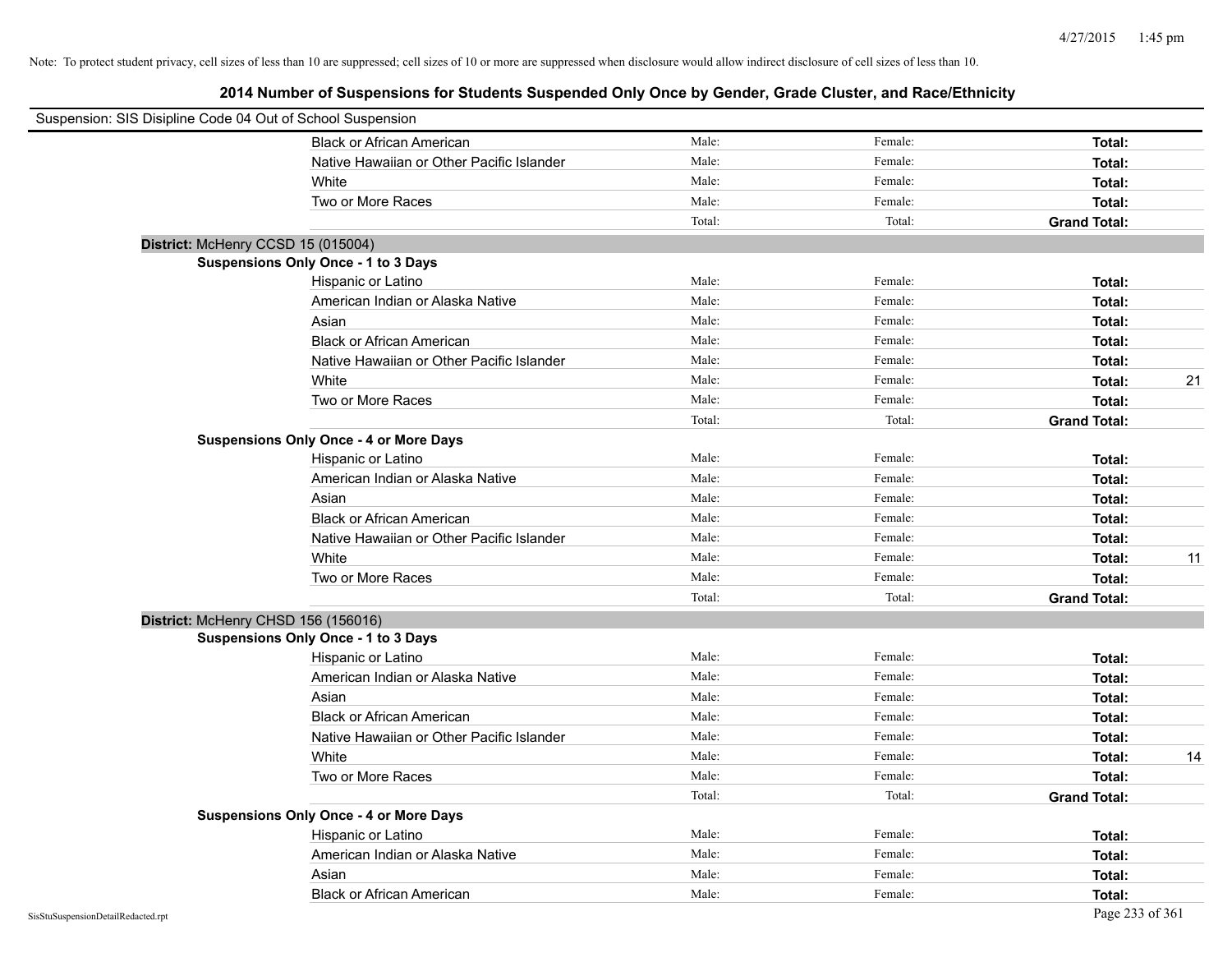| Suspension: SIS Disipline Code 04 Out of School Suspension |        |         |                     |
|------------------------------------------------------------|--------|---------|---------------------|
| Native Hawaiian or Other Pacific Islander                  | Male:  | Female: | Total:              |
| White                                                      | Male:  | Female: | Total:<br>22        |
| Two or More Races                                          | Male:  | Female: | Total:              |
|                                                            | Total: | Total:  | <b>Grand Total:</b> |
| District: Nippersink SD 2 (002003)                         |        |         |                     |
| Suspensions Only Once - 1 to 3 Days                        |        |         |                     |
| Hispanic or Latino                                         | Male:  | Female: | Total:              |
| American Indian or Alaska Native                           | Male:  | Female: | Total:              |
| Asian                                                      | Male:  | Female: | Total:              |
| <b>Black or African American</b>                           | Male:  | Female: | Total:              |
| Native Hawaiian or Other Pacific Islander                  | Male:  | Female: | Total:              |
| White                                                      | Male:  | Female: | Total:              |
| Two or More Races                                          | Male:  | Female: | Total:              |
|                                                            | Total: | Total:  | <b>Grand Total:</b> |
| District: Prairie Grove CSD 46 (046003)                    |        |         |                     |
| <b>Suspensions Only Once - 1 to 3 Days</b>                 |        |         |                     |
| Hispanic or Latino                                         | Male:  | Female: | Total:              |
| American Indian or Alaska Native                           | Male:  | Female: | Total:              |
| Asian                                                      | Male:  | Female: | Total:              |
| <b>Black or African American</b>                           | Male:  | Female: | Total:              |
| Native Hawaiian or Other Pacific Islander                  | Male:  | Female: | Total:              |
| White                                                      | Male:  | Female: | Total:              |
| Two or More Races                                          | Male:  | Female: | Total:              |
|                                                            | Total: | Total:  | <b>Grand Total:</b> |
| District: Richmond-Burton CHSD 157 (157016)                |        |         |                     |
| Suspensions Only Once - 1 to 3 Days                        |        |         |                     |
| Hispanic or Latino                                         | Male:  | Female: | Total:              |
| American Indian or Alaska Native                           | Male:  | Female: | Total:              |
| Asian                                                      | Male:  | Female: | Total:              |
| <b>Black or African American</b>                           | Male:  | Female: | Total:              |
| Native Hawaiian or Other Pacific Islander                  | Male:  | Female: | Total:              |
| White                                                      | Male:  | Female: | Total:              |
| Two or More Races                                          | Male:  | Female: | Total:              |
|                                                            | Total: | Total:  | <b>Grand Total:</b> |
| <b>Suspensions Only Once - 4 or More Days</b>              |        |         |                     |
| Hispanic or Latino                                         | Male:  | Female: | Total:              |
| American Indian or Alaska Native                           | Male:  | Female: | Total:              |
| Asian                                                      | Male:  | Female: | Total:              |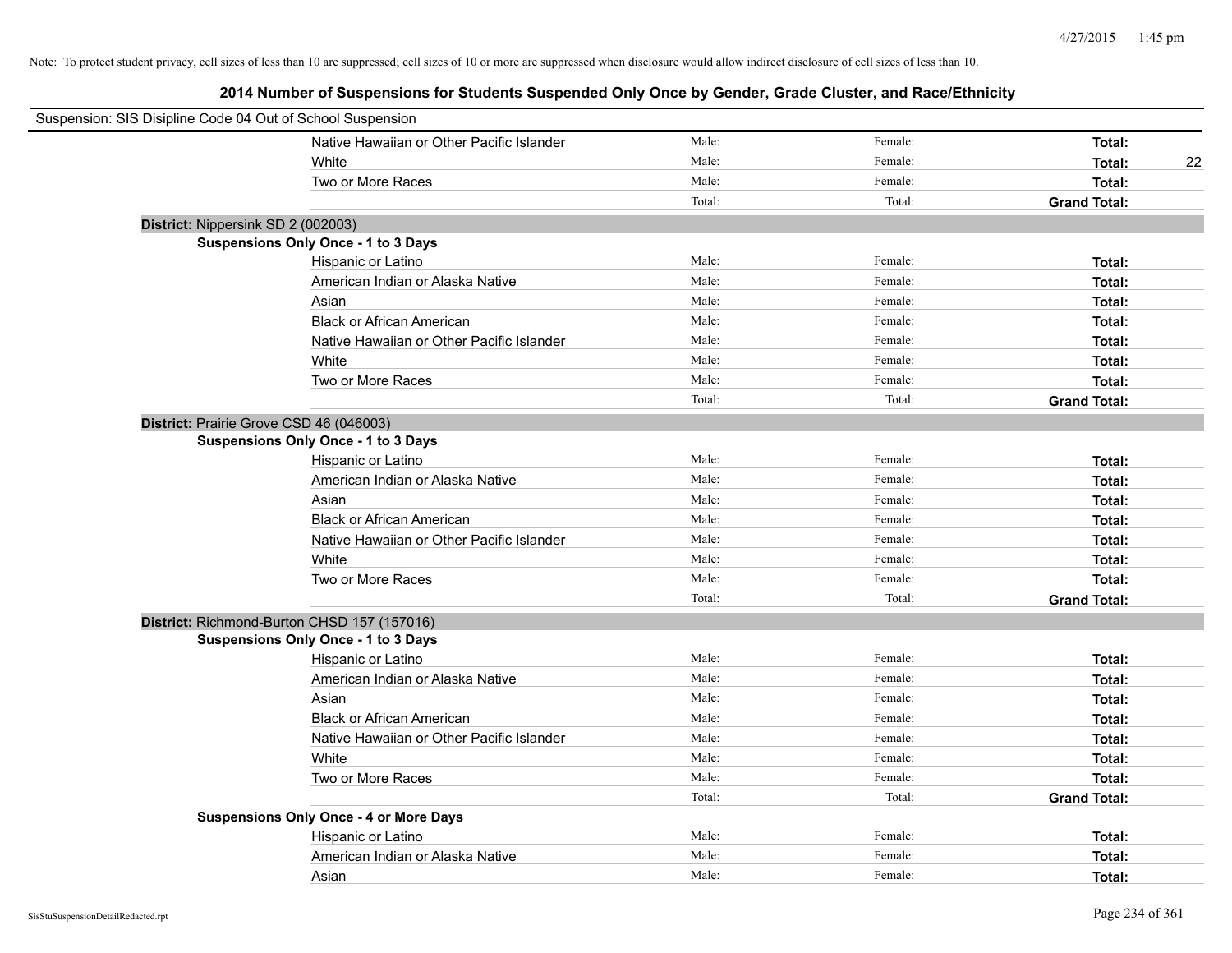**2014 Number of Suspensions for Students Suspended Only Once by Gender, Grade Cluster, and Race/Ethnicity**

| Suspension: SIS Disipline Code 04 Out of School Suspension |                                               |        |     |         |    |                     |     |
|------------------------------------------------------------|-----------------------------------------------|--------|-----|---------|----|---------------------|-----|
|                                                            | <b>Black or African American</b>              | Male:  |     | Female: |    | Total:              |     |
|                                                            | Native Hawaiian or Other Pacific Islander     | Male:  |     | Female: |    | Total:              |     |
|                                                            | White                                         | Male:  |     | Female: |    | Total:              |     |
|                                                            | Two or More Races                             | Male:  |     | Female: |    | Total:              |     |
|                                                            |                                               | Total: |     | Total:  |    | <b>Grand Total:</b> |     |
|                                                            | District: Woodstock CUSD 200 (200026)         |        |     |         |    |                     |     |
|                                                            | Suspensions Only Once - 1 to 3 Days           |        |     |         |    |                     |     |
|                                                            | Hispanic or Latino                            | Male:  |     | Female: |    | Total:              | 47  |
|                                                            | American Indian or Alaska Native              | Male:  |     | Female: |    | Total:              |     |
|                                                            | Asian                                         | Male:  |     | Female: |    | Total:              |     |
|                                                            | <b>Black or African American</b>              | Male:  |     | Female: |    | Total:              |     |
|                                                            | Native Hawaiian or Other Pacific Islander     | Male:  |     | Female: |    | Total:              |     |
|                                                            | White                                         | Male:  | 58  | Female: | 15 | Total:              | 73  |
|                                                            | Two or More Races                             | Male:  |     | Female: |    | Total:              |     |
|                                                            |                                               | Total: | 106 | Total:  | 30 | <b>Grand Total:</b> | 136 |
|                                                            | <b>Suspensions Only Once - 4 or More Days</b> |        |     |         |    |                     |     |
|                                                            | Hispanic or Latino                            | Male:  |     | Female: |    | Total:              |     |
|                                                            | American Indian or Alaska Native              | Male:  |     | Female: |    | Total:              |     |
|                                                            | Asian                                         | Male:  |     | Female: |    | Total:              |     |
|                                                            | <b>Black or African American</b>              | Male:  |     | Female: |    | Total:              |     |
|                                                            | Native Hawaiian or Other Pacific Islander     | Male:  |     | Female: |    | Total:              |     |
|                                                            | White                                         | Male:  |     | Female: |    | Total:              | 10  |
|                                                            | Two or More Races                             | Male:  |     | Female: |    | Total:              |     |
|                                                            |                                               | Total: |     | Total:  |    | <b>Grand Total:</b> |     |
| Region: Monroe/Randolph ROE (45)                           |                                               |        |     |         |    |                     |     |
| County: Monroe (067)                                       |                                               |        |     |         |    |                     |     |
| District: Columbia CUSD 4 (004026)                         |                                               |        |     |         |    |                     |     |
|                                                            | Suspensions Only Once - 1 to 3 Days           |        |     |         |    |                     |     |
|                                                            | Hispanic or Latino                            | Male:  |     | Female: |    | Total:              |     |
|                                                            | American Indian or Alaska Native              | Male:  |     | Female: |    | Total:              |     |
|                                                            | Asian                                         | Male:  |     | Female: |    | Total:              |     |
|                                                            | <b>Black or African American</b>              | Male:  |     | Female: |    | Total:              |     |
|                                                            | Native Hawaiian or Other Pacific Islander     | Male:  |     | Female: |    | Total:              |     |
|                                                            | White                                         | Male:  |     | Female: |    | Total:              | 16  |
|                                                            | Two or More Races                             | Male:  |     | Female: |    | Total:              |     |
|                                                            |                                               | Total: |     | Total:  |    | <b>Grand Total:</b> |     |

**Suspensions Only Once - 4 or More Days**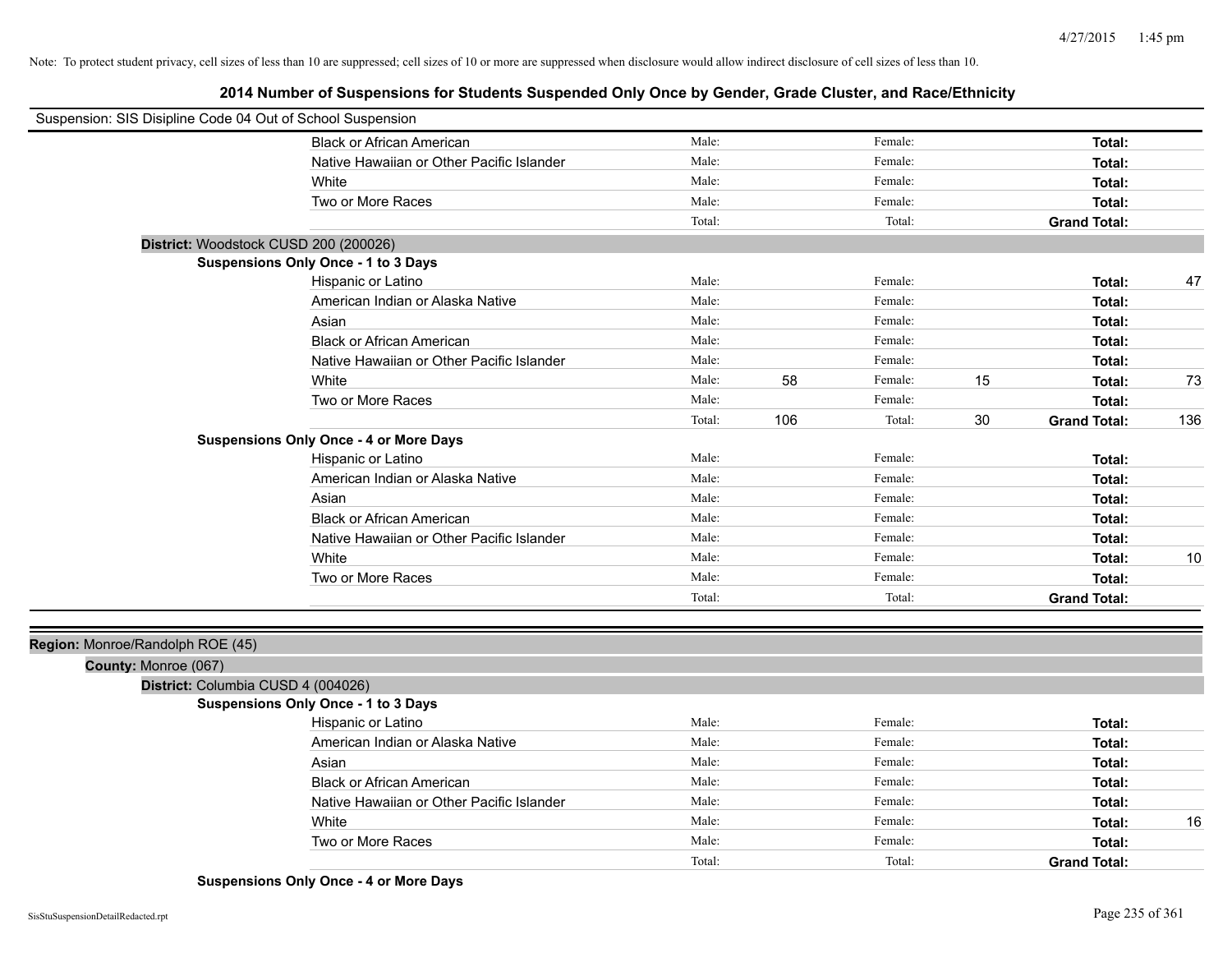| Suspension: SIS Disipline Code 04 Out of School Suspension |                                               |        |         |                     |    |
|------------------------------------------------------------|-----------------------------------------------|--------|---------|---------------------|----|
|                                                            | Hispanic or Latino                            | Male:  | Female: | Total:              |    |
|                                                            | American Indian or Alaska Native              | Male:  | Female: | Total:              |    |
|                                                            | Asian                                         | Male:  | Female: | Total:              |    |
|                                                            | <b>Black or African American</b>              | Male:  | Female: | Total:              |    |
|                                                            | Native Hawaiian or Other Pacific Islander     | Male:  | Female: | Total:              |    |
|                                                            | White                                         | Male:  | Female: | Total:              | 11 |
|                                                            | Two or More Races                             | Male:  | Female: | Total:              |    |
|                                                            |                                               | Total: | Total:  | <b>Grand Total:</b> |    |
| District: Valmeyer CUSD 3 (003026)                         |                                               |        |         |                     |    |
|                                                            | <b>Suspensions Only Once - 1 to 3 Days</b>    |        |         |                     |    |
|                                                            | Hispanic or Latino                            | Male:  | Female: | Total:              |    |
|                                                            | American Indian or Alaska Native              | Male:  | Female: | Total:              |    |
|                                                            | Asian                                         | Male:  | Female: | Total:              |    |
|                                                            | <b>Black or African American</b>              | Male:  | Female: | Total:              |    |
|                                                            | Native Hawaiian or Other Pacific Islander     | Male:  | Female: | Total:              |    |
|                                                            | White                                         | Male:  | Female: | Total:              |    |
|                                                            | Two or More Races                             | Male:  | Female: | Total:              |    |
|                                                            |                                               | Total: | Total:  | <b>Grand Total:</b> |    |
| District: Waterloo CUSD 5 (005026)                         |                                               |        |         |                     |    |
|                                                            | Suspensions Only Once - 1 to 3 Days           |        |         |                     |    |
|                                                            | Hispanic or Latino                            | Male:  | Female: | Total:              |    |
|                                                            | American Indian or Alaska Native              | Male:  | Female: | Total:              |    |
|                                                            | Asian                                         | Male:  | Female: | Total:              |    |
|                                                            | <b>Black or African American</b>              | Male:  | Female: | Total:              |    |
|                                                            | Native Hawaiian or Other Pacific Islander     | Male:  | Female: | Total:              |    |
|                                                            | White                                         | Male:  | Female: | Total:              | 16 |
|                                                            | Two or More Races                             | Male:  | Female: | Total:              |    |
|                                                            |                                               | Total: | Total:  | <b>Grand Total:</b> |    |
|                                                            | <b>Suspensions Only Once - 4 or More Days</b> |        |         |                     |    |
|                                                            | Hispanic or Latino                            | Male:  | Female: | Total:              |    |
|                                                            | American Indian or Alaska Native              | Male:  | Female: | Total:              |    |
|                                                            | Asian                                         | Male:  | Female: | Total:              |    |
|                                                            | <b>Black or African American</b>              | Male:  | Female: | Total:              |    |
|                                                            | Native Hawaiian or Other Pacific Islander     | Male:  | Female: | Total:              |    |
|                                                            | White                                         | Male:  | Female: | Total:              |    |
|                                                            | Two or More Races                             | Male:  | Female: | Total:              |    |
|                                                            |                                               | Total: | Total:  | <b>Grand Total:</b> |    |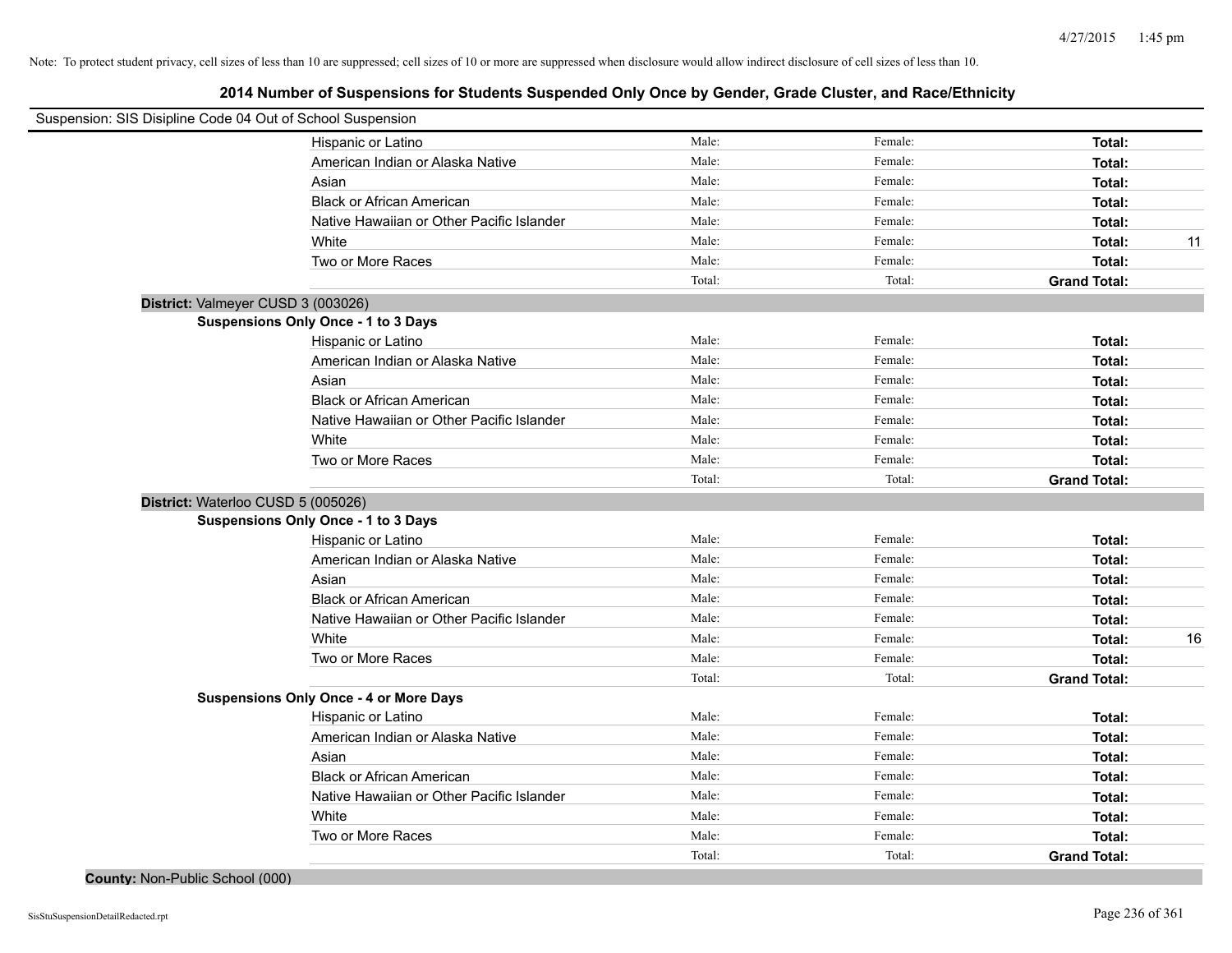| Suspension: SIS Disipline Code 04 Out of School Suspension |                                               |        |         |                     |
|------------------------------------------------------------|-----------------------------------------------|--------|---------|---------------------|
| District: Monroe/Randolph ROE (000000)                     |                                               |        |         |                     |
|                                                            | Suspensions Only Once - 1 to 3 Days           |        |         |                     |
|                                                            | Hispanic or Latino                            | Male:  | Female: | Total:              |
|                                                            | American Indian or Alaska Native              | Male:  | Female: | Total:              |
|                                                            | Asian                                         | Male:  | Female: | Total:              |
|                                                            | <b>Black or African American</b>              | Male:  | Female: | Total:              |
|                                                            | Native Hawaiian or Other Pacific Islander     | Male:  | Female: | Total:              |
|                                                            | White                                         | Male:  | Female: | Total:              |
|                                                            | Two or More Races                             | Male:  | Female: | Total:              |
|                                                            |                                               | Total: | Total:  | <b>Grand Total:</b> |
| District: Non-Public School (0000)                         |                                               |        |         |                     |
|                                                            | <b>Suspensions Only Once - 1 to 3 Days</b>    |        |         |                     |
|                                                            | Hispanic or Latino                            | Male:  | Female: | Total:              |
|                                                            | American Indian or Alaska Native              | Male:  | Female: | Total:              |
|                                                            | Asian                                         | Male:  | Female: | Total:              |
|                                                            | <b>Black or African American</b>              | Male:  | Female: | Total:              |
|                                                            | Native Hawaiian or Other Pacific Islander     | Male:  | Female: | Total:              |
|                                                            | White                                         | Male:  | Female: | Total:              |
|                                                            | Two or More Races                             | Male:  | Female: | Total:              |
|                                                            |                                               | Total: | Total:  | <b>Grand Total:</b> |
|                                                            | <b>Suspensions Only Once - 4 or More Days</b> |        |         |                     |
|                                                            | Hispanic or Latino                            | Male:  | Female: | Total:              |
|                                                            | American Indian or Alaska Native              | Male:  | Female: | Total:              |
|                                                            | Asian                                         | Male:  | Female: | Total:              |
|                                                            | <b>Black or African American</b>              | Male:  | Female: | Total:              |
|                                                            | Native Hawaiian or Other Pacific Islander     | Male:  | Female: | Total:              |
|                                                            | White                                         | Male:  | Female: | Total:              |
|                                                            | Two or More Races                             | Male:  | Female: | Total:              |
|                                                            |                                               | Total: | Total:  | <b>Grand Total:</b> |
| County: Randolph (079)                                     |                                               |        |         |                     |
| District: Chester CUSD 139 (139026)                        |                                               |        |         |                     |
|                                                            | <b>Suspensions Only Once - 1 to 3 Days</b>    |        |         |                     |
|                                                            | Hispanic or Latino                            | Male:  | Female: | Total:              |
|                                                            | American Indian or Alaska Native              | Male:  | Female: | Total:              |
|                                                            | Asian                                         | Male:  | Female: | Total:              |
|                                                            | <b>Black or African American</b>              | Male:  | Female: | Total:              |
|                                                            | Native Hawaiian or Other Pacific Islander     | Male:  | Female: | Total:              |
|                                                            | White                                         | Male:  | Female: | Total:              |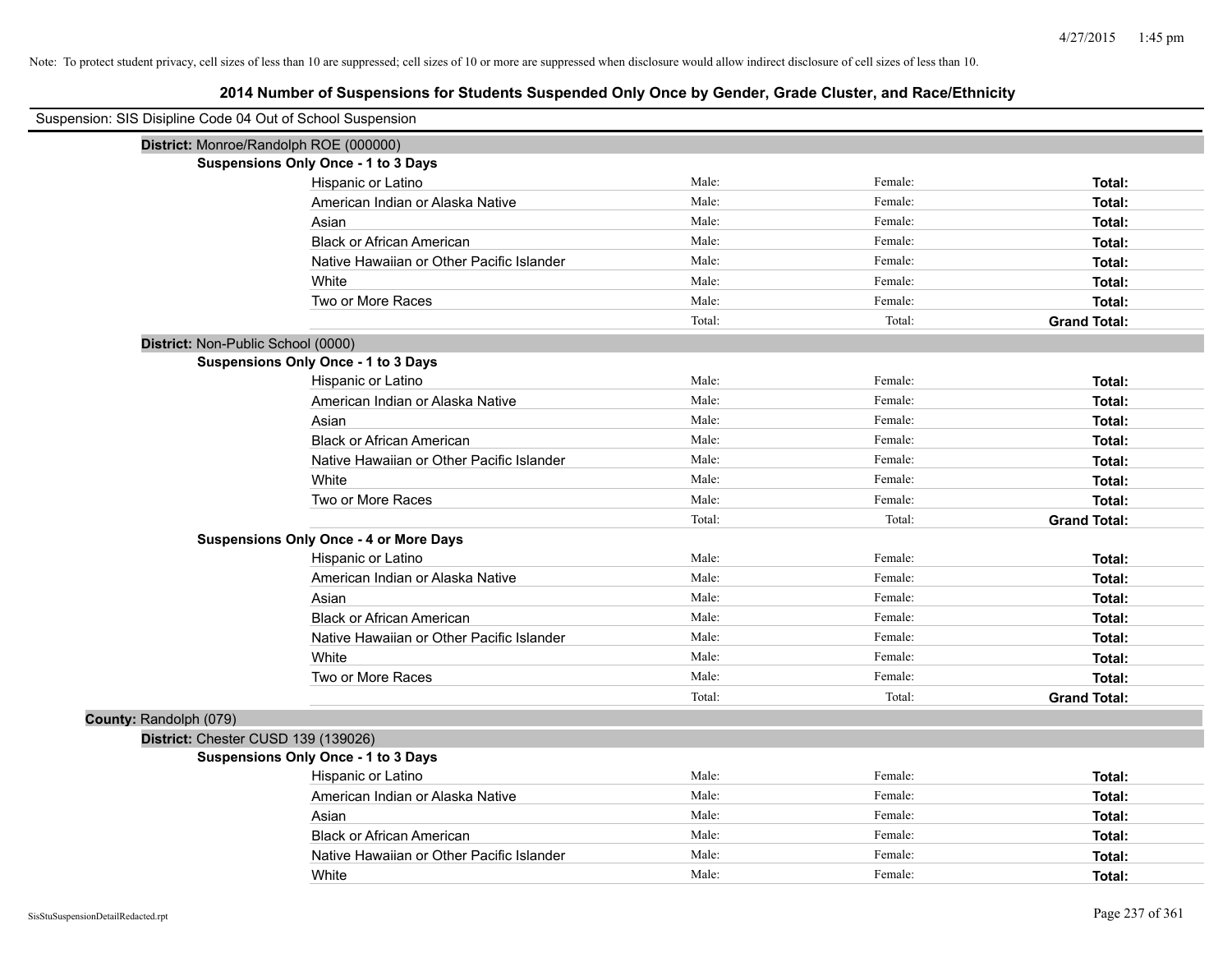| Suspension: SIS Disipline Code 04 Out of School Suspension |        |         |                     |
|------------------------------------------------------------|--------|---------|---------------------|
| Two or More Races                                          | Male:  | Female: | Total:              |
|                                                            | Total: | Total:  | <b>Grand Total:</b> |
| District: Prairie Du Rocher CCSD 134 (134004)              |        |         |                     |
| Suspensions Only Once - 1 to 3 Days                        |        |         |                     |
| Hispanic or Latino                                         | Male:  | Female: | Total:              |
| American Indian or Alaska Native                           | Male:  | Female: | Total:              |
| Asian                                                      | Male:  | Female: | Total:              |
| <b>Black or African American</b>                           | Male:  | Female: | Total:              |
| Native Hawaiian or Other Pacific Islander                  | Male:  | Female: | Total:              |
| White                                                      | Male:  | Female: | Total:              |
| Two or More Races                                          | Male:  | Female: | Total:              |
|                                                            | Total: | Total:  | <b>Grand Total:</b> |
| District: Red Bud CUSD 132 (132026)                        |        |         |                     |
| Suspensions Only Once - 1 to 3 Days                        |        |         |                     |
| Hispanic or Latino                                         | Male:  | Female: | Total:              |
| American Indian or Alaska Native                           | Male:  | Female: | Total:              |
| Asian                                                      | Male:  | Female: | Total:              |
| <b>Black or African American</b>                           | Male:  | Female: | Total:              |
| Native Hawaiian or Other Pacific Islander                  | Male:  | Female: | Total:              |
| White                                                      | Male:  | Female: | Total:<br>26        |
| Two or More Races                                          | Male:  | Female: | Total:              |
|                                                            | Total: | Total:  | <b>Grand Total:</b> |
| <b>Suspensions Only Once - 4 or More Days</b>              |        |         |                     |
| Hispanic or Latino                                         | Male:  | Female: | Total:              |
| American Indian or Alaska Native                           | Male:  | Female: | Total:              |
| Asian                                                      | Male:  | Female: | Total:              |
| <b>Black or African American</b>                           | Male:  | Female: | Total:              |
| Native Hawaiian or Other Pacific Islander                  | Male:  | Female: | Total:              |
| White                                                      | Male:  | Female: | Total:              |
| Two or More Races                                          | Male:  | Female: | Total:              |
|                                                            | Total: | Total:  | <b>Grand Total:</b> |
| District: Sparta CUSD 140 (140026)                         |        |         |                     |
| <b>Suspensions Only Once - 1 to 3 Days</b>                 |        |         |                     |
| Hispanic or Latino                                         | Male:  | Female: | Total:              |
| American Indian or Alaska Native                           | Male:  | Female: | Total:              |
| Asian                                                      | Male:  | Female: | Total:              |
| <b>Black or African American</b>                           | Male:  | Female: | 11<br>Total:        |
| Native Hawaiian or Other Pacific Islander                  | Male:  | Female: | Total:              |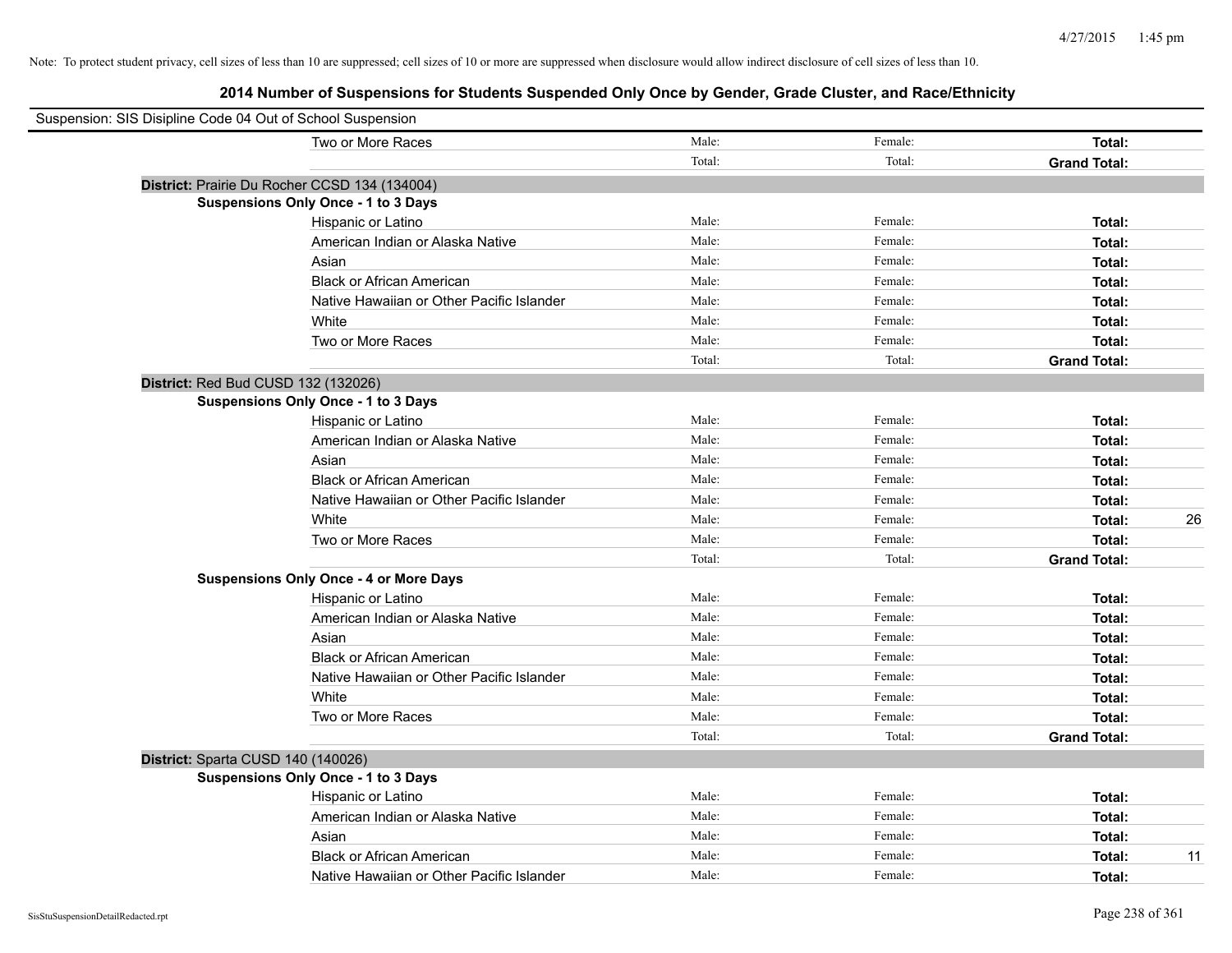| White<br>Two or More Races<br><b>Suspensions Only Once - 4 or More Days</b> | Male:<br>Male:<br>Total: | Female:<br>Female: | Total:<br>14<br>Total: |
|-----------------------------------------------------------------------------|--------------------------|--------------------|------------------------|
|                                                                             |                          |                    |                        |
|                                                                             |                          |                    |                        |
|                                                                             |                          | Total:             | <b>Grand Total:</b>    |
|                                                                             |                          |                    |                        |
| Hispanic or Latino                                                          | Male:                    | Female:            | Total:                 |
| American Indian or Alaska Native                                            | Male:                    | Female:            | Total:                 |
| Asian                                                                       | Male:                    | Female:            | Total:                 |
| <b>Black or African American</b>                                            | Male:                    | Female:            | Total:                 |
| Native Hawaiian or Other Pacific Islander                                   | Male:                    | Female:            | Total:                 |
| White                                                                       | Male:                    | Female:            | Total:                 |
| Two or More Races                                                           | Male:                    | Female:            | Total:                 |
|                                                                             | Total:                   | Total:             | <b>Grand Total:</b>    |
| District: Steeleville CUSD 138 (138026)                                     |                          |                    |                        |
| <b>Suspensions Only Once - 1 to 3 Days</b>                                  |                          |                    |                        |
| Hispanic or Latino                                                          | Male:                    | Female:            | Total:                 |
| American Indian or Alaska Native                                            | Male:                    | Female:            | Total:                 |
| Asian                                                                       | Male:                    | Female:            | Total:                 |
| <b>Black or African American</b>                                            | Male:                    | Female:            | Total:                 |
| Native Hawaiian or Other Pacific Islander                                   | Male:                    | Female:            | Total:                 |
| White                                                                       | Male:                    | Female:            | Total:                 |
| Two or More Races                                                           | Male:                    | Female:            | Total:                 |
|                                                                             | Total:                   | Total:             | <b>Grand Total:</b>    |
| <b>Suspensions Only Once - 4 or More Days</b>                               |                          |                    |                        |
| Hispanic or Latino                                                          | Male:                    | Female:            | Total:                 |
| American Indian or Alaska Native                                            | Male:                    | Female:            | Total:                 |
| Asian                                                                       | Male:                    | Female:            | Total:                 |
| <b>Black or African American</b>                                            | Male:                    | Female:            | Total:                 |
| Native Hawaiian or Other Pacific Islander                                   | Male:                    | Female:            | Total:                 |
| White                                                                       | Male:                    | Female:            | Total:                 |
| Two or More Races                                                           | Male:                    | Female:            | Total:                 |
|                                                                             | Total:                   | Total:             | <b>Grand Total:</b>    |
|                                                                             |                          |                    |                        |
| Region: Non-Public School (77)                                              |                          |                    |                        |
| County: Non-Public School (777)                                             |                          |                    |                        |
| District: Epworth Child & Family Services (008200)                          |                          |                    |                        |
| <b>Suspensions Only Once - 1 to 3 Days</b>                                  |                          |                    |                        |
| Hispanic or Latino                                                          | Male:                    | Female:            | Total:                 |
| American Indian or Alaska Native                                            | Male:                    | Female:            | Total:                 |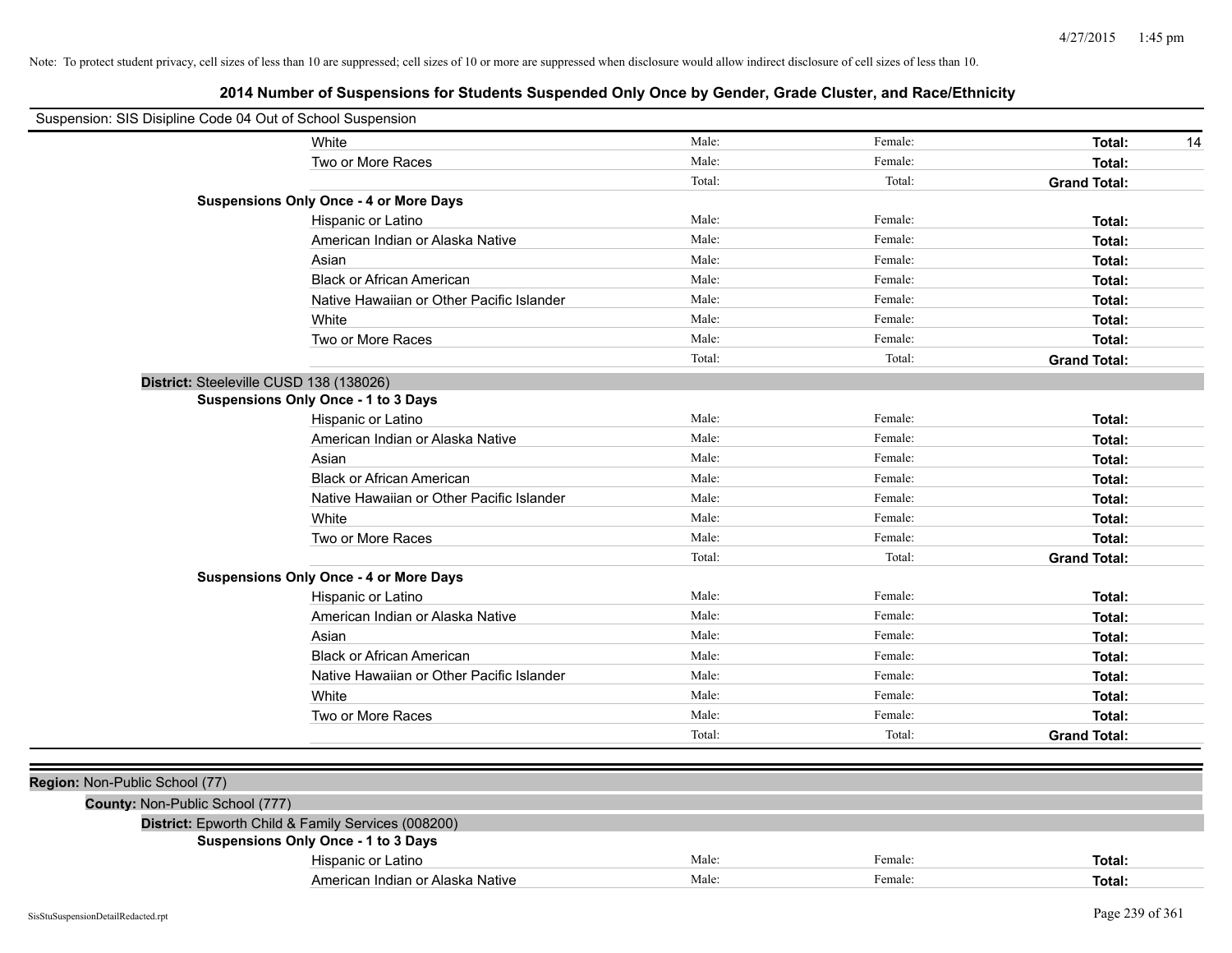| Suspension: SIS Disipline Code 04 Out of School Suspension |                                               |        |         |                     |
|------------------------------------------------------------|-----------------------------------------------|--------|---------|---------------------|
|                                                            | Asian                                         | Male:  | Female: | Total:              |
|                                                            | <b>Black or African American</b>              | Male:  | Female: | Total:              |
|                                                            | Native Hawaiian or Other Pacific Islander     | Male:  | Female: | Total:              |
|                                                            | White                                         | Male:  | Female: | Total:              |
|                                                            | Two or More Races                             | Male:  | Female: | Total:              |
|                                                            |                                               | Total: | Total:  | <b>Grand Total:</b> |
|                                                            |                                               |        |         |                     |
| Region: Peoria ROE (48)                                    |                                               |        |         |                     |
| County: Non-Public School (000)                            |                                               |        |         |                     |
| District: Peoria ROE (000000)                              |                                               |        |         |                     |
|                                                            | <b>Suspensions Only Once - 1 to 3 Days</b>    |        |         |                     |
|                                                            | Hispanic or Latino                            | Male:  | Female: | Total:              |
|                                                            | American Indian or Alaska Native              | Male:  | Female: | Total:              |
|                                                            | Asian                                         | Male:  | Female: | Total:              |
|                                                            | <b>Black or African American</b>              | Male:  | Female: | Total:              |
|                                                            | Native Hawaiian or Other Pacific Islander     | Male:  | Female: | Total:              |
|                                                            | White                                         | Male:  | Female: | Total:              |
|                                                            | Two or More Races                             | Male:  | Female: | Total:              |
|                                                            |                                               | Total: | Total:  | <b>Grand Total:</b> |
|                                                            | <b>Suspensions Only Once - 4 or More Days</b> |        |         |                     |
|                                                            | Hispanic or Latino                            | Male:  | Female: | Total:              |
|                                                            | American Indian or Alaska Native              | Male:  | Female: | Total:              |
|                                                            | Asian                                         | Male:  | Female: | Total:              |
|                                                            | <b>Black or African American</b>              | Male:  | Female: | Total:              |
|                                                            | Native Hawaiian or Other Pacific Islander     | Male:  | Female: | Total:              |
|                                                            | White                                         | Male:  | Female: | Total:              |
|                                                            | Two or More Races                             | Male:  | Female: | Total:              |
|                                                            |                                               | Total: | Total:  | <b>Grand Total:</b> |
| County: Peoria (072)                                       |                                               |        |         |                     |
| District: Bartonville SD 66 (066002)                       |                                               |        |         |                     |
|                                                            | Suspensions Only Once - 1 to 3 Days           |        |         |                     |
|                                                            | Hispanic or Latino                            | Male:  | Female: | Total:              |
|                                                            | American Indian or Alaska Native              | Male:  | Female: | Total:              |
|                                                            | Asian                                         | Male:  | Female: | Total:              |
|                                                            | <b>Black or African American</b>              | Male:  | Female: | Total:              |
|                                                            | Native Hawaiian or Other Pacific Islander     | Male:  | Female: | Total:              |
|                                                            | White                                         | Male:  | Female: | Total:              |
|                                                            | Two or More Races                             | Male:  | Female: | Total:              |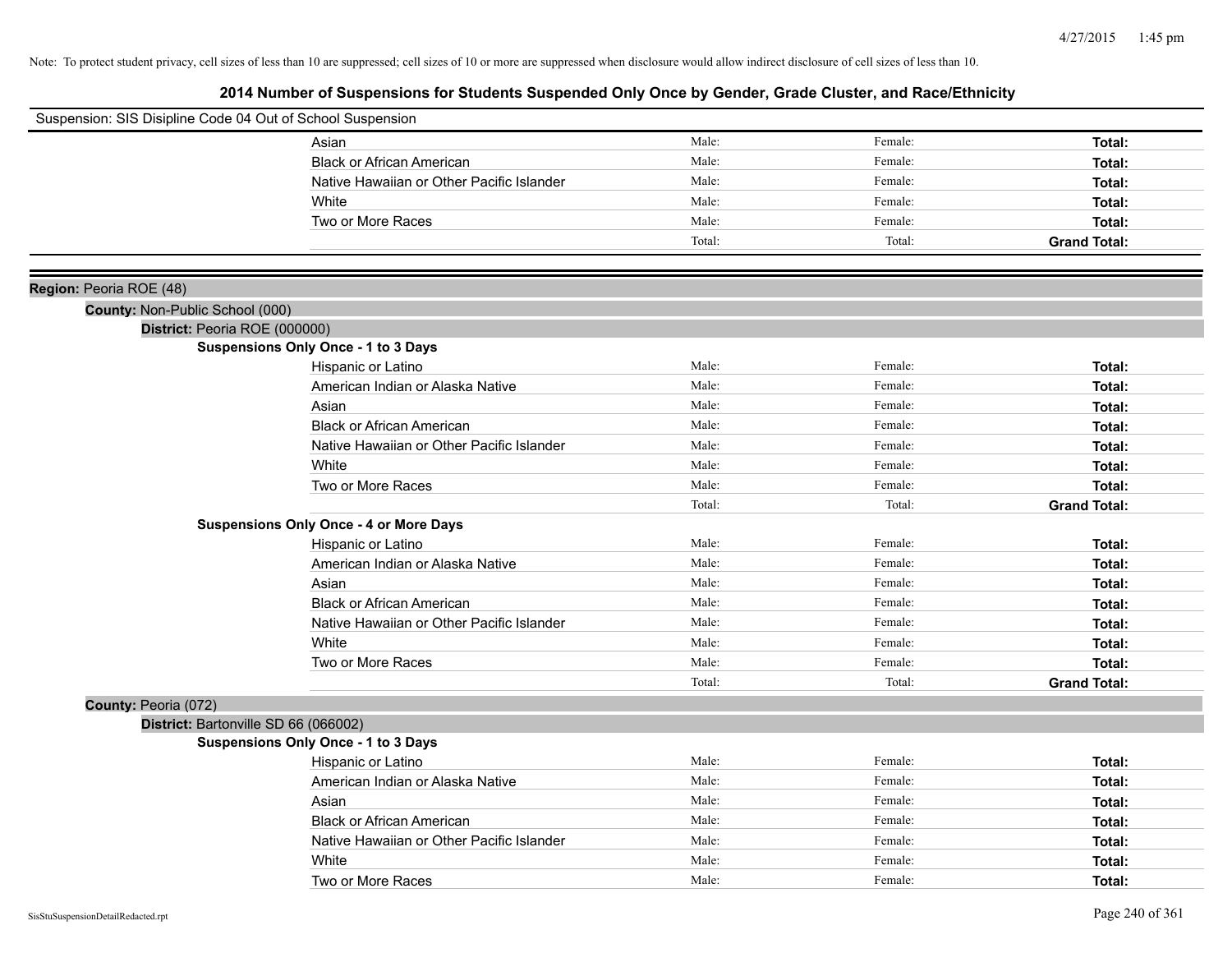| Suspension: SIS Disipline Code 04 Out of School Suspension |        |         |                     |
|------------------------------------------------------------|--------|---------|---------------------|
|                                                            | Total: | Total:  | <b>Grand Total:</b> |
| <b>Suspensions Only Once - 4 or More Days</b>              |        |         |                     |
| Hispanic or Latino                                         | Male:  | Female: | Total:              |
| American Indian or Alaska Native                           | Male:  | Female: | Total:              |
| Asian                                                      | Male:  | Female: | Total:              |
| <b>Black or African American</b>                           | Male:  | Female: | Total:              |
| Native Hawaiian or Other Pacific Islander                  | Male:  | Female: | Total:              |
| White                                                      | Male:  | Female: | Total:              |
| Two or More Races                                          | Male:  | Female: | Total:              |
|                                                            | Total: | Total:  | <b>Grand Total:</b> |
| District: Brimfield CUSD 309 (309026)                      |        |         |                     |
| Suspensions Only Once - 1 to 3 Days                        |        |         |                     |
| Hispanic or Latino                                         | Male:  | Female: | Total:              |
| American Indian or Alaska Native                           | Male:  | Female: | Total:              |
| Asian                                                      | Male:  | Female: | Total:              |
| <b>Black or African American</b>                           | Male:  | Female: | Total:              |
| Native Hawaiian or Other Pacific Islander                  | Male:  | Female: | Total:              |
| White                                                      | Male:  | Female: | Total:              |
| Two or More Races                                          | Male:  | Female: | Total:              |
|                                                            | Total: | Total:  | <b>Grand Total:</b> |
| District: Childrens Home Assoc of IL (005200)              |        |         |                     |
| <b>Suspensions Only Once - 1 to 3 Days</b>                 |        |         |                     |
| Hispanic or Latino                                         | Male:  | Female: | Total:              |
| American Indian or Alaska Native                           | Male:  | Female: | Total:              |
| Asian                                                      | Male:  | Female: | Total:              |
| <b>Black or African American</b>                           | Male:  | Female: | Total:              |
| Native Hawaiian or Other Pacific Islander                  | Male:  | Female: | Total:              |
| White                                                      | Male:  | Female: | Total:              |
| Two or More Races                                          | Male:  | Female: | Total:              |
|                                                            | Total: | Total:  | <b>Grand Total:</b> |
| District: Dunlap CUSD 323 (323026)                         |        |         |                     |
| <b>Suspensions Only Once - 1 to 3 Days</b>                 |        |         |                     |
| Hispanic or Latino                                         | Male:  | Female: | Total:              |
| American Indian or Alaska Native                           | Male:  | Female: | Total:              |
| Asian                                                      | Male:  | Female: | Total:              |
| <b>Black or African American</b>                           | Male:  | Female: | Total:              |
| Native Hawaiian or Other Pacific Islander                  | Male:  | Female: | Total:              |
| White                                                      | Male:  | Female: | 25<br>Total:        |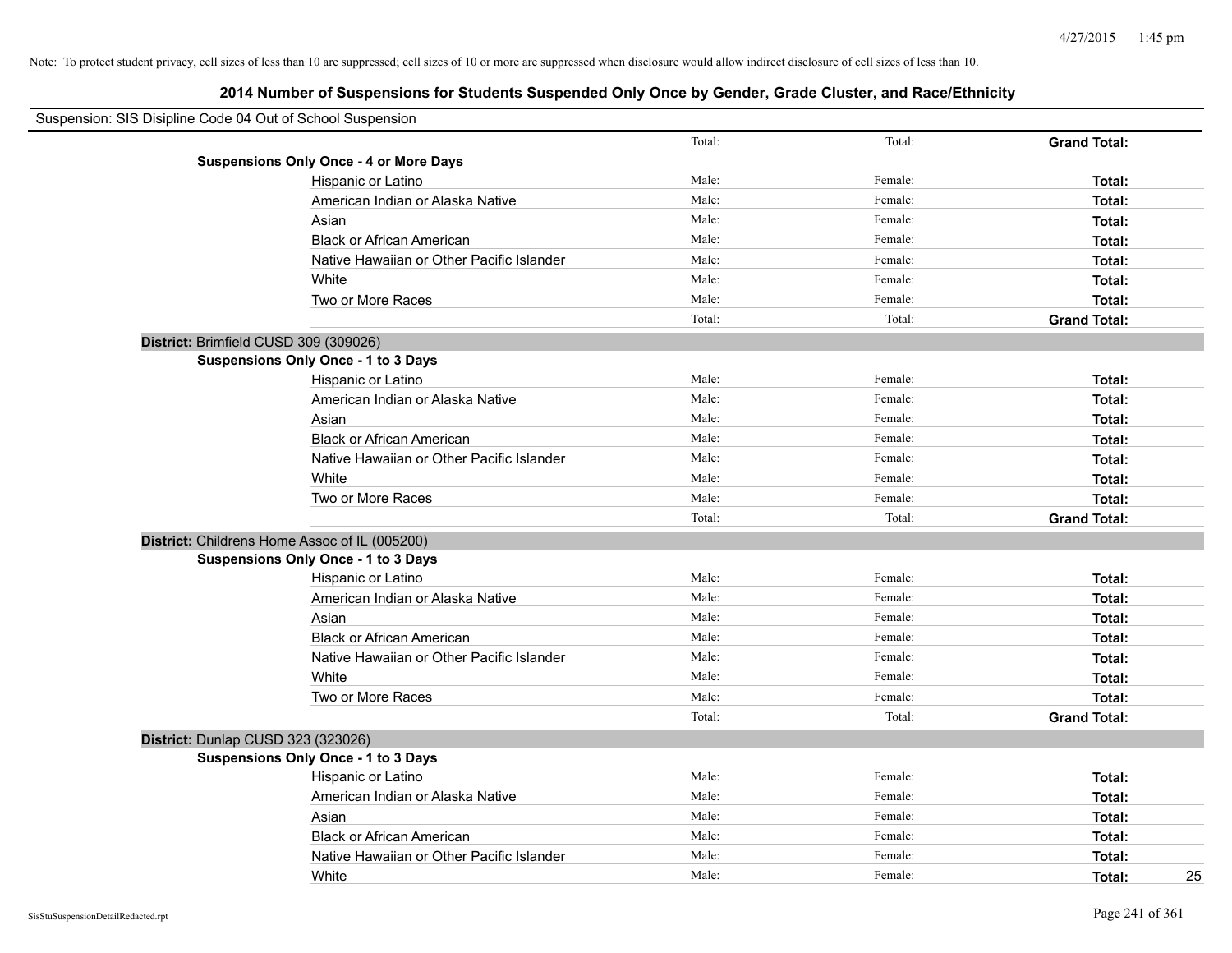| Suspension: SIS Disipline Code 04 Out of School Suspension |                                                |        |         |                     |    |
|------------------------------------------------------------|------------------------------------------------|--------|---------|---------------------|----|
|                                                            | Two or More Races                              | Male:  | Female: | Total:              |    |
|                                                            |                                                | Total: | Total:  | <b>Grand Total:</b> | 41 |
|                                                            | <b>Suspensions Only Once - 4 or More Days</b>  |        |         |                     |    |
|                                                            | Hispanic or Latino                             | Male:  | Female: | Total:              |    |
|                                                            | American Indian or Alaska Native               | Male:  | Female: | Total:              |    |
|                                                            | Asian                                          | Male:  | Female: | Total:              |    |
|                                                            | <b>Black or African American</b>               | Male:  | Female: | Total:              |    |
|                                                            | Native Hawaiian or Other Pacific Islander      | Male:  | Female: | Total:              |    |
|                                                            | White                                          | Male:  | Female: | Total:              |    |
|                                                            | Two or More Races                              | Male:  | Female: | Total:              |    |
|                                                            |                                                | Total: | Total:  | <b>Grand Total:</b> | 16 |
| District: Elmwood CUSD 322 (322026)                        |                                                |        |         |                     |    |
|                                                            | Suspensions Only Once - 1 to 3 Days            |        |         |                     |    |
|                                                            | Hispanic or Latino                             | Male:  | Female: | Total:              |    |
|                                                            | American Indian or Alaska Native               | Male:  | Female: | Total:              |    |
|                                                            | Asian                                          | Male:  | Female: | Total:              |    |
|                                                            | <b>Black or African American</b>               | Male:  | Female: | Total:              |    |
|                                                            | Native Hawaiian or Other Pacific Islander      | Male:  | Female: | Total:              |    |
|                                                            | White                                          | Male:  | Female: | Total:              |    |
|                                                            | Two or More Races                              | Male:  | Female: | Total:              |    |
|                                                            |                                                | Total: | Total:  | <b>Grand Total:</b> |    |
|                                                            | District: Farmington Central CUSD 265 (265026) |        |         |                     |    |
|                                                            | <b>Suspensions Only Once - 1 to 3 Days</b>     |        |         |                     |    |
|                                                            | Hispanic or Latino                             | Male:  | Female: | Total:              |    |
|                                                            | American Indian or Alaska Native               | Male:  | Female: | Total:              |    |
|                                                            | Asian                                          | Male:  | Female: | Total:              |    |
|                                                            | <b>Black or African American</b>               | Male:  | Female: | Total:              |    |
|                                                            | Native Hawaiian or Other Pacific Islander      | Male:  | Female: | Total:              |    |
|                                                            | White                                          | Male:  | Female: | Total:              | 12 |
|                                                            | Two or More Races                              | Male:  | Female: | Total:              |    |
|                                                            |                                                | Total: | Total:  | <b>Grand Total:</b> |    |
|                                                            | <b>Suspensions Only Once - 4 or More Days</b>  |        |         |                     |    |
|                                                            | Hispanic or Latino                             | Male:  | Female: | Total:              |    |
|                                                            | American Indian or Alaska Native               | Male:  | Female: | Total:              |    |
|                                                            | Asian                                          | Male:  | Female: | Total:              |    |
|                                                            | <b>Black or African American</b>               | Male:  | Female: | Total:              |    |
|                                                            | Native Hawaiian or Other Pacific Islander      | Male:  | Female: | Total:              |    |
|                                                            | White                                          | Male:  | Female: | Total:              |    |
|                                                            | Two or More Races                              | Male:  | Female: | Total:              |    |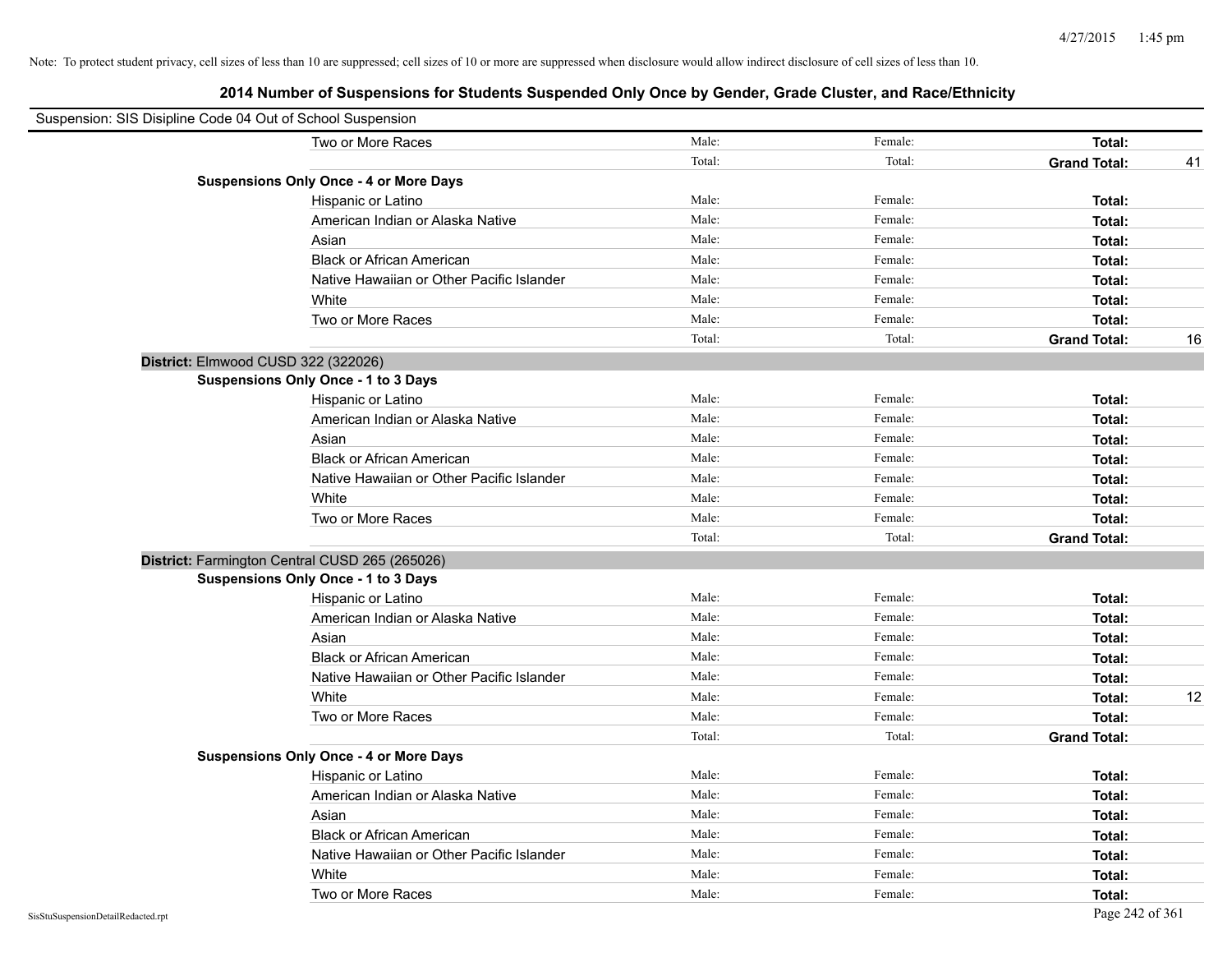| Suspension: SIS Disipline Code 04 Out of School Suspension |                                               |        |         |                     |    |
|------------------------------------------------------------|-----------------------------------------------|--------|---------|---------------------|----|
|                                                            |                                               | Total: | Total:  | <b>Grand Total:</b> |    |
|                                                            | District: Il Valley Central USD 321 (321026)  |        |         |                     |    |
|                                                            | Suspensions Only Once - 1 to 3 Days           |        |         |                     |    |
|                                                            | Hispanic or Latino                            | Male:  | Female: | Total:              |    |
|                                                            | American Indian or Alaska Native              | Male:  | Female: | Total:              |    |
|                                                            | Asian                                         | Male:  | Female: | Total:              |    |
|                                                            | <b>Black or African American</b>              | Male:  | Female: | Total:              |    |
|                                                            | Native Hawaiian or Other Pacific Islander     | Male:  | Female: | Total:              |    |
|                                                            | White                                         | Male:  | Female: | Total:              | 24 |
|                                                            | Two or More Races                             | Male:  | Female: | Total:              |    |
|                                                            |                                               | Total: | Total:  | <b>Grand Total:</b> |    |
|                                                            | <b>Suspensions Only Once - 4 or More Days</b> |        |         |                     |    |
|                                                            | Hispanic or Latino                            | Male:  | Female: | Total:              |    |
|                                                            | American Indian or Alaska Native              | Male:  | Female: | Total:              |    |
|                                                            | Asian                                         | Male:  | Female: | Total:              |    |
|                                                            | <b>Black or African American</b>              | Male:  | Female: | Total:              |    |
|                                                            | Native Hawaiian or Other Pacific Islander     | Male:  | Female: | Total:              |    |
|                                                            | White                                         | Male:  | Female: | Total:              |    |
|                                                            | Two or More Races                             | Male:  | Female: | Total:              |    |
|                                                            |                                               | Total: | Total:  | <b>Grand Total:</b> | 10 |
|                                                            | District: Illini Bluffs CUSD 327 (327026)     |        |         |                     |    |
|                                                            | Suspensions Only Once - 1 to 3 Days           |        |         |                     |    |
|                                                            | Hispanic or Latino                            | Male:  | Female: | Total:              |    |
|                                                            | American Indian or Alaska Native              | Male:  | Female: | Total:              |    |
|                                                            | Asian                                         | Male:  | Female: | Total:              |    |
|                                                            | <b>Black or African American</b>              | Male:  | Female: | Total:              |    |
|                                                            | Native Hawaiian or Other Pacific Islander     | Male:  | Female: | Total:              |    |
|                                                            | White                                         | Male:  | Female: | Total:              |    |
|                                                            | Two or More Races                             | Male:  | Female: | Total:              |    |
|                                                            |                                               | Total: | Total:  | <b>Grand Total:</b> |    |
|                                                            | <b>Suspensions Only Once - 4 or More Days</b> |        |         |                     |    |
|                                                            | Hispanic or Latino                            | Male:  | Female: | Total:              |    |
|                                                            | American Indian or Alaska Native              | Male:  | Female: | Total:              |    |
|                                                            | Asian                                         | Male:  | Female: | Total:              |    |
|                                                            | <b>Black or African American</b>              | Male:  | Female: | Total:              |    |
|                                                            | Native Hawaiian or Other Pacific Islander     | Male:  | Female: | Total:              |    |
|                                                            | White                                         | Male:  | Female: | Total:              |    |
|                                                            | Two or More Races                             | Male:  | Female: | Total:              |    |
|                                                            |                                               | Total: | Total:  | <b>Grand Total:</b> |    |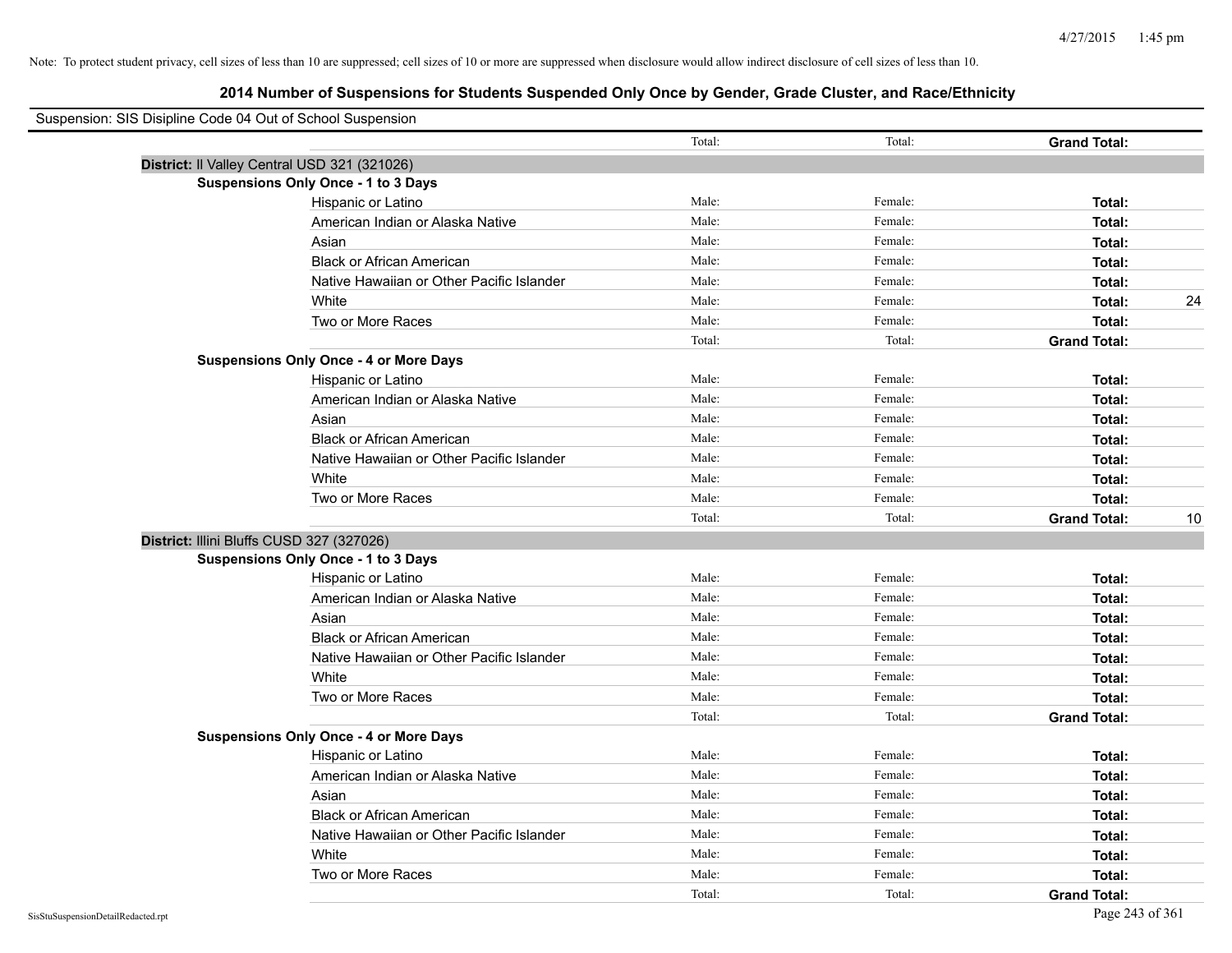| Suspension: SIS Disipline Code 04 Out of School Suspension |                                               |        |    |         |    |                     |    |
|------------------------------------------------------------|-----------------------------------------------|--------|----|---------|----|---------------------|----|
| District: Limestone CHSD 310 (310016)                      |                                               |        |    |         |    |                     |    |
|                                                            | <b>Suspensions Only Once - 1 to 3 Days</b>    |        |    |         |    |                     |    |
|                                                            | Hispanic or Latino                            | Male:  |    | Female: |    | Total:              |    |
|                                                            | American Indian or Alaska Native              | Male:  |    | Female: |    | Total:              |    |
|                                                            | Asian                                         | Male:  |    | Female: |    | Total:              |    |
|                                                            | <b>Black or African American</b>              | Male:  |    | Female: |    | Total:              | 11 |
|                                                            | Native Hawaiian or Other Pacific Islander     | Male:  |    | Female: |    | Total:              |    |
|                                                            | White                                         | Male:  | 20 | Female: | 13 | Total:              | 33 |
|                                                            | Two or More Races                             | Male:  |    | Female: |    | Total:              |    |
|                                                            |                                               | Total: |    | Total:  |    | <b>Grand Total:</b> |    |
|                                                            | <b>Suspensions Only Once - 4 or More Days</b> |        |    |         |    |                     |    |
|                                                            | Hispanic or Latino                            | Male:  |    | Female: |    | Total:              |    |
|                                                            | American Indian or Alaska Native              | Male:  |    | Female: |    | Total:              |    |
|                                                            | Asian                                         | Male:  |    | Female: |    | Total:              |    |
|                                                            | <b>Black or African American</b>              | Male:  |    | Female: |    | Total:              |    |
|                                                            | Native Hawaiian or Other Pacific Islander     | Male:  |    | Female: |    | Total:              |    |
|                                                            | White                                         | Male:  |    | Female: |    | Total:              |    |
|                                                            | Two or More Races                             | Male:  |    | Female: |    | Total:              |    |
|                                                            |                                               | Total: |    | Total:  |    | <b>Grand Total:</b> |    |
|                                                            | District: Limestone Walters CCSD 316 (316004) |        |    |         |    |                     |    |
|                                                            | <b>Suspensions Only Once - 1 to 3 Days</b>    |        |    |         |    |                     |    |
|                                                            | Hispanic or Latino                            | Male:  |    | Female: |    | Total:              |    |
|                                                            | American Indian or Alaska Native              | Male:  |    | Female: |    | Total:              |    |
|                                                            | Asian                                         | Male:  |    | Female: |    | Total:              |    |
|                                                            | <b>Black or African American</b>              | Male:  |    | Female: |    | Total:              |    |
|                                                            | Native Hawaiian or Other Pacific Islander     | Male:  |    | Female: |    | Total:              |    |
|                                                            | White                                         | Male:  |    | Female: |    | Total:              |    |
|                                                            | Two or More Races                             | Male:  |    | Female: |    | Total:              |    |
|                                                            |                                               | Total: |    | Total:  |    | <b>Grand Total:</b> |    |
| District: Norwood ESD 63 (063002)                          |                                               |        |    |         |    |                     |    |
|                                                            | <b>Suspensions Only Once - 1 to 3 Days</b>    |        |    |         |    |                     |    |
|                                                            | Hispanic or Latino                            | Male:  |    | Female: |    | Total:              |    |
|                                                            | American Indian or Alaska Native              | Male:  |    | Female: |    | Total:              |    |
|                                                            | Asian                                         | Male:  |    | Female: |    | Total:              |    |
|                                                            | <b>Black or African American</b>              | Male:  |    | Female: |    | Total:              |    |
|                                                            | Native Hawaiian or Other Pacific Islander     | Male:  |    | Female: |    | Total:              |    |
|                                                            | White                                         | Male:  |    | Female: |    | Total:              |    |
|                                                            | Two or More Races                             | Male:  |    | Female: |    | Total:              |    |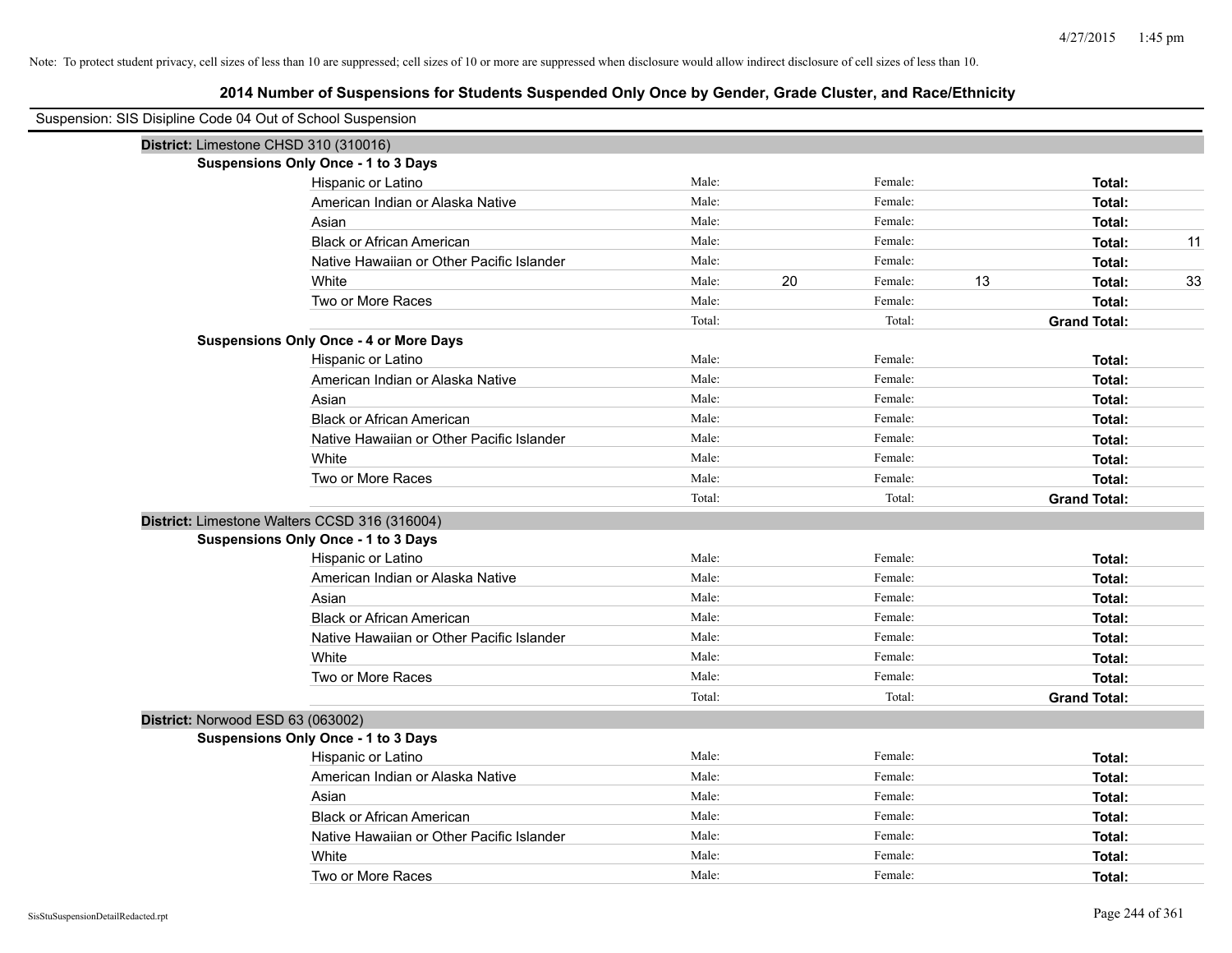| Suspension: SIS Disipline Code 04 Out of School Suspension |        |     |         |     |                     |     |
|------------------------------------------------------------|--------|-----|---------|-----|---------------------|-----|
|                                                            | Total: |     | Total:  |     | <b>Grand Total:</b> |     |
| District: Oak Grove SD 68 (068002)                         |        |     |         |     |                     |     |
| Suspensions Only Once - 1 to 3 Days                        |        |     |         |     |                     |     |
| Hispanic or Latino                                         | Male:  |     | Female: |     | Total:              |     |
| American Indian or Alaska Native                           | Male:  |     | Female: |     | Total:              |     |
| Asian                                                      | Male:  |     | Female: |     | Total:              |     |
| <b>Black or African American</b>                           | Male:  |     | Female: |     | Total:              |     |
| Native Hawaiian or Other Pacific Islander                  | Male:  |     | Female: |     | Total:              |     |
| White                                                      | Male:  |     | Female: |     | Total:              |     |
| Two or More Races                                          | Male:  |     | Female: |     | Total:              |     |
|                                                            | Total: |     | Total:  |     | <b>Grand Total:</b> |     |
| District: Peoria Heights CUSD 325 (325026)                 |        |     |         |     |                     |     |
| Suspensions Only Once - 1 to 3 Days                        |        |     |         |     |                     |     |
| Hispanic or Latino                                         | Male:  |     | Female: |     | Total:              |     |
| American Indian or Alaska Native                           | Male:  |     | Female: |     | Total:              |     |
| Asian                                                      | Male:  |     | Female: |     | Total:              |     |
| <b>Black or African American</b>                           | Male:  |     | Female: |     | Total:              |     |
| Native Hawaiian or Other Pacific Islander                  | Male:  |     | Female: |     | Total:              |     |
| White                                                      | Male:  |     | Female: |     | Total:              | 20  |
| Two or More Races                                          | Male:  |     | Female: |     | Total:              |     |
|                                                            | Total: |     | Total:  |     | <b>Grand Total:</b> |     |
| <b>Suspensions Only Once - 4 or More Days</b>              |        |     |         |     |                     |     |
| Hispanic or Latino                                         | Male:  |     | Female: |     | Total:              |     |
| American Indian or Alaska Native                           | Male:  |     | Female: |     | Total:              |     |
| Asian                                                      | Male:  |     | Female: |     | Total:              |     |
| <b>Black or African American</b>                           | Male:  |     | Female: |     | Total:              |     |
| Native Hawaiian or Other Pacific Islander                  | Male:  |     | Female: |     | Total:              |     |
| White                                                      | Male:  |     | Female: |     | Total:              |     |
| Two or More Races                                          | Male:  |     | Female: |     | Total:              |     |
|                                                            | Total: |     | Total:  |     | <b>Grand Total:</b> |     |
| District: Peoria SD 150 (150025)                           |        |     |         |     |                     |     |
| <b>Suspensions Only Once - 1 to 3 Days</b>                 |        |     |         |     |                     |     |
| Hispanic or Latino                                         | Male:  | 43  | Female: | 26  | Total:              | 69  |
| American Indian or Alaska Native                           | Male:  |     | Female: |     | Total:              |     |
| Asian                                                      | Male:  |     | Female: |     | Total:              |     |
| <b>Black or African American</b>                           | Male:  | 488 | Female: | 321 | Total:              | 809 |
| Native Hawaiian or Other Pacific Islander                  | Male:  |     | Female: |     | Total:              |     |
| White                                                      | Male:  | 93  | Female: | 39  | Total:              | 132 |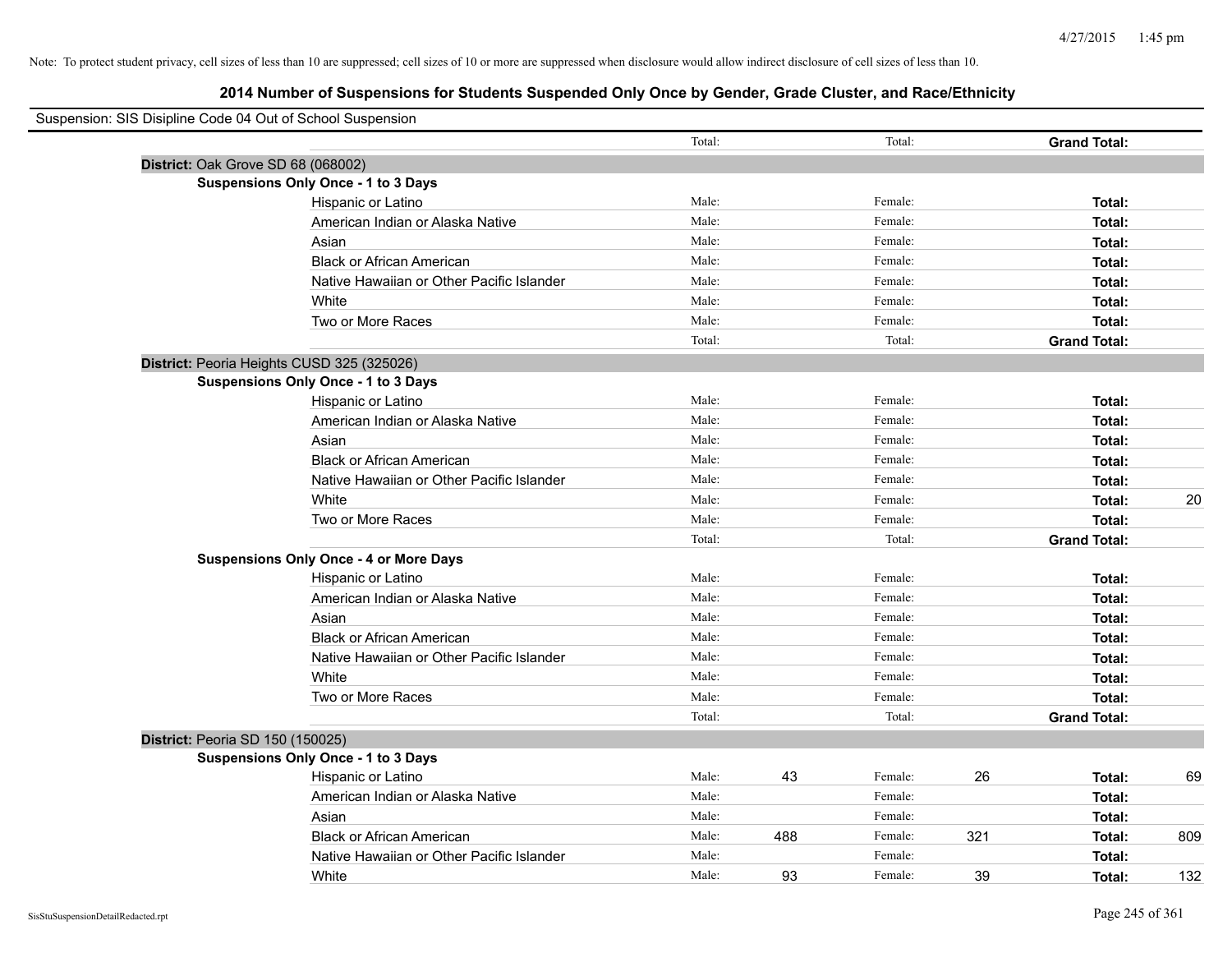| Suspension: SIS Disipline Code 04 Out of School Suspension |                                               |        |    |         |    |                     |     |
|------------------------------------------------------------|-----------------------------------------------|--------|----|---------|----|---------------------|-----|
|                                                            | Two or More Races                             | Male:  | 55 | Female: | 30 | Total:              | 85  |
|                                                            |                                               | Total: |    | Total:  |    | <b>Grand Total:</b> |     |
|                                                            | <b>Suspensions Only Once - 4 or More Days</b> |        |    |         |    |                     |     |
|                                                            | Hispanic or Latino                            | Male:  |    | Female: |    | Total:              |     |
|                                                            | American Indian or Alaska Native              | Male:  |    | Female: |    | Total:              |     |
|                                                            | Asian                                         | Male:  |    | Female: |    | Total:              |     |
|                                                            | <b>Black or African American</b>              | Male:  | 70 | Female: | 96 | Total:              | 166 |
|                                                            | Native Hawaiian or Other Pacific Islander     | Male:  |    | Female: |    | Total:              |     |
|                                                            | White                                         | Male:  |    | Female: |    | Total:              | 18  |
|                                                            | Two or More Races                             | Male:  |    | Female: |    | Total:              | 15  |
|                                                            |                                               | Total: |    | Total:  |    | <b>Grand Total:</b> |     |
| District: Pleasant Hill SD 69 (069002)                     |                                               |        |    |         |    |                     |     |
|                                                            | Suspensions Only Once - 1 to 3 Days           |        |    |         |    |                     |     |
|                                                            | Hispanic or Latino                            | Male:  |    | Female: |    | Total:              |     |
|                                                            | American Indian or Alaska Native              | Male:  |    | Female: |    | Total:              |     |
|                                                            | Asian                                         | Male:  |    | Female: |    | Total:              |     |
|                                                            | <b>Black or African American</b>              | Male:  |    | Female: |    | Total:              |     |
|                                                            | Native Hawaiian or Other Pacific Islander     | Male:  |    | Female: |    | Total:              |     |
|                                                            | White                                         | Male:  |    | Female: |    | Total:              |     |
|                                                            | Two or More Races                             | Male:  |    | Female: |    | Total:              |     |
|                                                            |                                               | Total: |    | Total:  |    | <b>Grand Total:</b> | 10  |
| District: Pleasant Valley SD 62 (062002)                   |                                               |        |    |         |    |                     |     |
|                                                            | Suspensions Only Once - 1 to 3 Days           |        |    |         |    |                     |     |
|                                                            | Hispanic or Latino                            | Male:  |    | Female: |    | Total:              |     |
|                                                            | American Indian or Alaska Native              | Male:  |    | Female: |    | Total:              |     |
|                                                            | Asian                                         | Male:  |    | Female: |    | Total:              |     |
|                                                            | <b>Black or African American</b>              | Male:  |    | Female: |    | Total:              | 12  |
|                                                            | Native Hawaiian or Other Pacific Islander     | Male:  |    | Female: |    | Total:              |     |
|                                                            | White                                         | Male:  |    | Female: |    | Total:              | 14  |
|                                                            | Two or More Races                             | Male:  |    | Female: |    | Total:              |     |
|                                                            |                                               | Total: |    | Total:  |    | <b>Grand Total:</b> |     |
|                                                            | <b>Suspensions Only Once - 4 or More Days</b> |        |    |         |    |                     |     |
|                                                            | Hispanic or Latino                            | Male:  |    | Female: |    | Total:              |     |
|                                                            | American Indian or Alaska Native              | Male:  |    | Female: |    | Total:              |     |
|                                                            | Asian                                         | Male:  |    | Female: |    | Total:              |     |
|                                                            | <b>Black or African American</b>              | Male:  |    | Female: |    | Total:              |     |
|                                                            | Native Hawaiian or Other Pacific Islander     | Male:  |    | Female: |    | Total:              |     |
|                                                            | White                                         | Male:  |    | Female: |    | Total:              |     |
|                                                            | Two or More Races                             | Male:  |    | Female: |    | Total:              |     |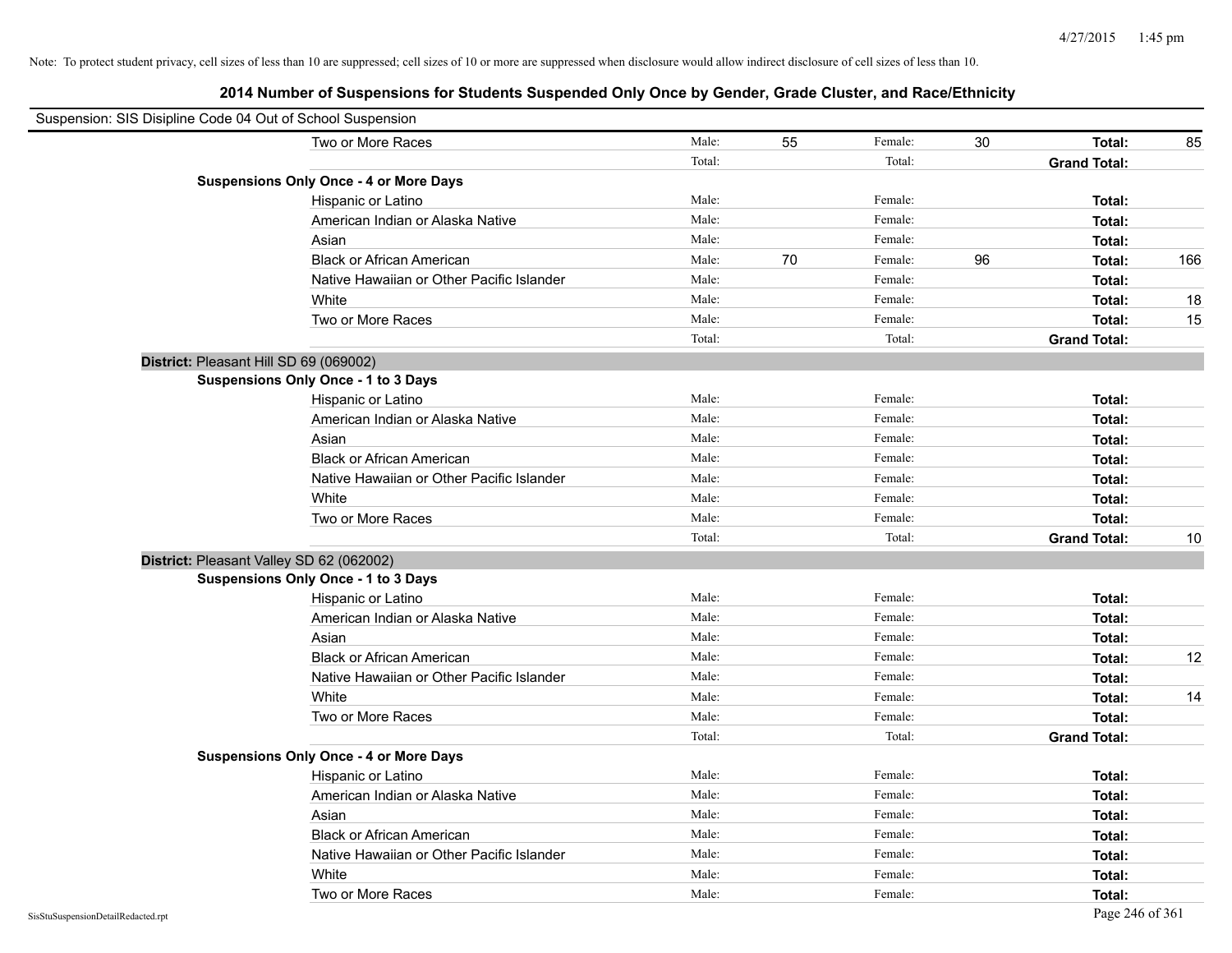| Suspension: SIS Disipline Code 04 Out of School Suspension |                                                     |        |         |                     |
|------------------------------------------------------------|-----------------------------------------------------|--------|---------|---------------------|
|                                                            |                                                     | Total: | Total:  | <b>Grand Total:</b> |
|                                                            | District: Princeville CUSD 326 (326026)             |        |         |                     |
|                                                            | Suspensions Only Once - 1 to 3 Days                 |        |         |                     |
|                                                            | Hispanic or Latino                                  | Male:  | Female: | Total:              |
|                                                            | American Indian or Alaska Native                    | Male:  | Female: | Total:              |
|                                                            | Asian                                               | Male:  | Female: | Total:              |
|                                                            | <b>Black or African American</b>                    | Male:  | Female: | Total:              |
|                                                            | Native Hawaiian or Other Pacific Islander           | Male:  | Female: | Total:              |
|                                                            | White                                               | Male:  | Female: | Total:              |
|                                                            | Two or More Races                                   | Male:  | Female: | Total:              |
|                                                            |                                                     | Total: | Total:  | <b>Grand Total:</b> |
|                                                            | <b>Suspensions Only Once - 4 or More Days</b>       |        |         |                     |
|                                                            | Hispanic or Latino                                  | Male:  | Female: | Total:              |
|                                                            | American Indian or Alaska Native                    | Male:  | Female: | Total:              |
|                                                            | Asian                                               | Male:  | Female: | Total:              |
|                                                            | <b>Black or African American</b>                    | Male:  | Female: | Total:              |
|                                                            | Native Hawaiian or Other Pacific Islander           | Male:  | Female: | Total:              |
|                                                            | White                                               | Male:  | Female: | Total:              |
|                                                            | Two or More Races                                   | Male:  | Female: | Total:              |
|                                                            |                                                     | Total: | Total:  | <b>Grand Total:</b> |
|                                                            | District: Spec Educ Assoc of Peoria County (000061) |        |         |                     |
|                                                            | <b>Suspensions Only Once - 1 to 3 Days</b>          |        |         |                     |
|                                                            | Hispanic or Latino                                  | Male:  | Female: | Total:              |
|                                                            | American Indian or Alaska Native                    | Male:  | Female: | Total:              |
|                                                            | Asian                                               | Male:  | Female: | Total:              |
|                                                            | <b>Black or African American</b>                    | Male:  | Female: | Total:              |
|                                                            | Native Hawaiian or Other Pacific Islander           | Male:  | Female: | Total:              |
|                                                            | White                                               | Male:  | Female: | Total:              |
|                                                            | Two or More Races                                   | Male:  | Female: | Total:              |
|                                                            |                                                     | Total: | Total:  | <b>Grand Total:</b> |
|                                                            |                                                     |        |         |                     |
| Region: Region 05 North Cook ISC 1 (05)                    |                                                     |        |         |                     |
| County: Cook (016)                                         |                                                     |        |         |                     |
|                                                            | District: Arlington Heights SD 25 (025002)          |        |         |                     |
|                                                            | <b>Suspensions Only Once - 1 to 3 Days</b>          |        |         |                     |
|                                                            | Hispanic or Latino                                  | Male:  | Female: | Total:              |
|                                                            | American Indian or Alaska Native                    | Male:  | Female: | Total:              |
|                                                            | Asian                                               | Male:  | Female: | Total:              |
| SisStuSuspensionDetailRedacted.rpt                         |                                                     |        |         | Page 247 of 361     |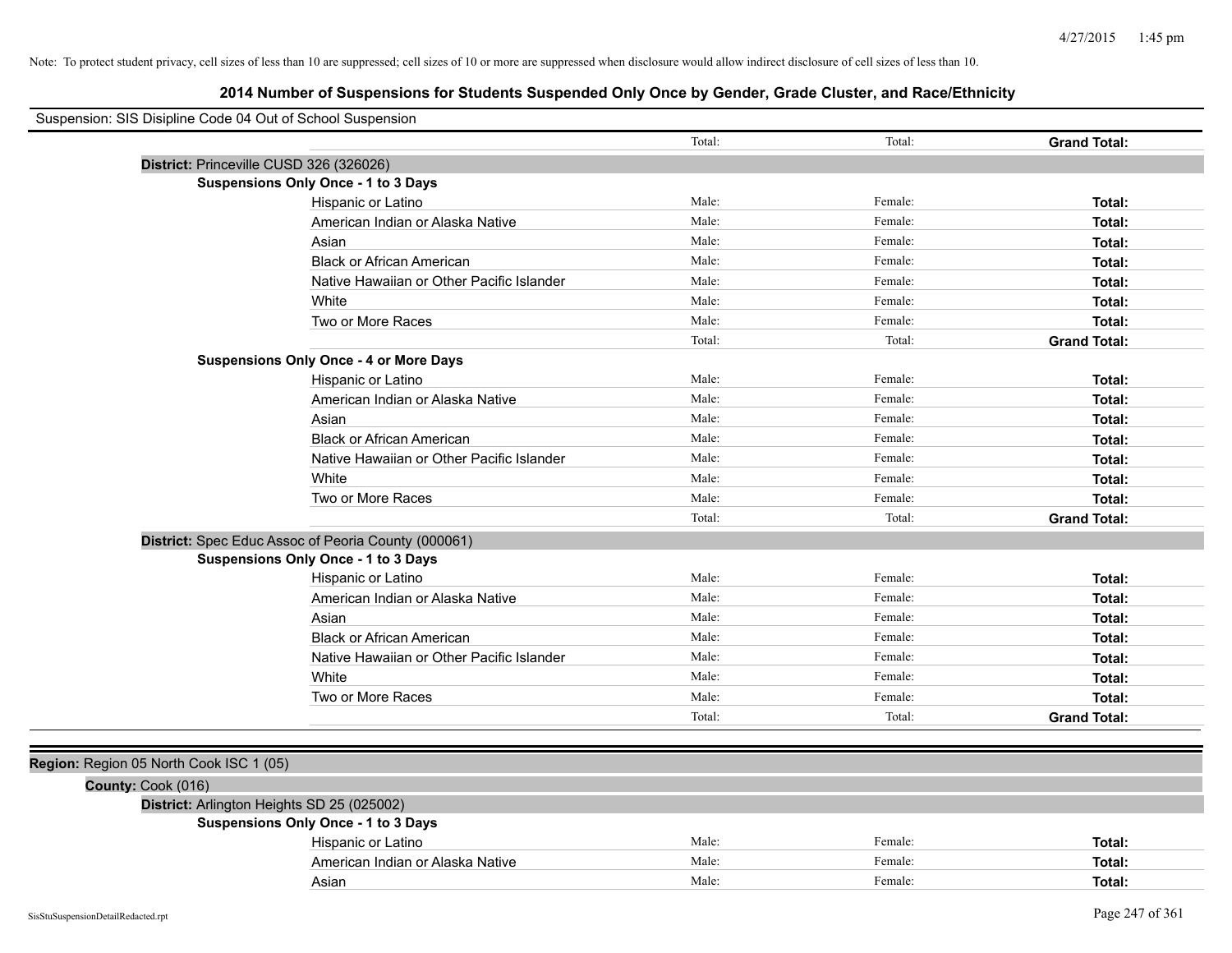| Suspension: SIS Disipline Code 04 Out of School Suspension |                                               |        |         |                     |
|------------------------------------------------------------|-----------------------------------------------|--------|---------|---------------------|
|                                                            | <b>Black or African American</b>              | Male:  | Female: | Total:              |
|                                                            | Native Hawaiian or Other Pacific Islander     | Male:  | Female: | Total:              |
|                                                            | White                                         | Male:  | Female: | Total:              |
|                                                            | Two or More Races                             | Male:  | Female: | Total:              |
|                                                            |                                               | Total: | Total:  | <b>Grand Total:</b> |
|                                                            | <b>Suspensions Only Once - 4 or More Days</b> |        |         |                     |
|                                                            | Hispanic or Latino                            | Male:  | Female: | Total:              |
|                                                            | American Indian or Alaska Native              | Male:  | Female: | Total:              |
|                                                            | Asian                                         | Male:  | Female: | Total:              |
|                                                            | <b>Black or African American</b>              | Male:  | Female: | Total:              |
|                                                            | Native Hawaiian or Other Pacific Islander     | Male:  | Female: | Total:              |
|                                                            | White                                         | Male:  | Female: | Total:              |
|                                                            | Two or More Races                             | Male:  | Female: | Total:              |
|                                                            |                                               | Total: | Total:  | <b>Grand Total:</b> |
|                                                            | District: Camelot Education (027000)          |        |         |                     |
|                                                            | <b>Suspensions Only Once - 1 to 3 Days</b>    |        |         |                     |
|                                                            | Hispanic or Latino                            | Male:  | Female: | Total:              |
|                                                            | American Indian or Alaska Native              | Male:  | Female: | Total:              |
|                                                            | Asian                                         | Male:  | Female: | Total:              |
|                                                            | <b>Black or African American</b>              | Male:  | Female: | Total:              |
|                                                            | Native Hawaiian or Other Pacific Islander     | Male:  | Female: | Total:              |
|                                                            | White                                         | Male:  | Female: | Total:              |
|                                                            | Two or More Races                             | Male:  | Female: | Total:              |
|                                                            |                                               | Total: | Total:  | <b>Grand Total:</b> |
|                                                            | <b>Suspensions Only Once - 4 or More Days</b> |        |         |                     |
|                                                            | Hispanic or Latino                            | Male:  | Female: | Total:              |
|                                                            | American Indian or Alaska Native              | Male:  | Female: | Total:              |
|                                                            | Asian                                         | Male:  | Female: | Total:              |
|                                                            | <b>Black or African American</b>              | Male:  | Female: | Total:              |
|                                                            | Native Hawaiian or Other Pacific Islander     | Male:  | Female: | Total:              |
|                                                            | White                                         | Male:  | Female: | Total:              |
|                                                            | Two or More Races                             | Male:  | Female: | Total:              |
|                                                            |                                               | Total: | Total:  | <b>Grand Total:</b> |
| District: CCSD 62 (062004)                                 |                                               |        |         |                     |
|                                                            | <b>Suspensions Only Once - 1 to 3 Days</b>    |        |         |                     |
|                                                            | Hispanic or Latino                            | Male:  | Female: | Total:              |
|                                                            | American Indian or Alaska Native              | Male:  | Female: | Total:              |
|                                                            | Asian                                         | Male:  | Female: | Total:              |
|                                                            | <b>Black or African American</b>              | Male:  | Female: | Total:              |
| SisStuSuspensionDetailRedacted.rpt                         |                                               |        |         | Page 248 of 361     |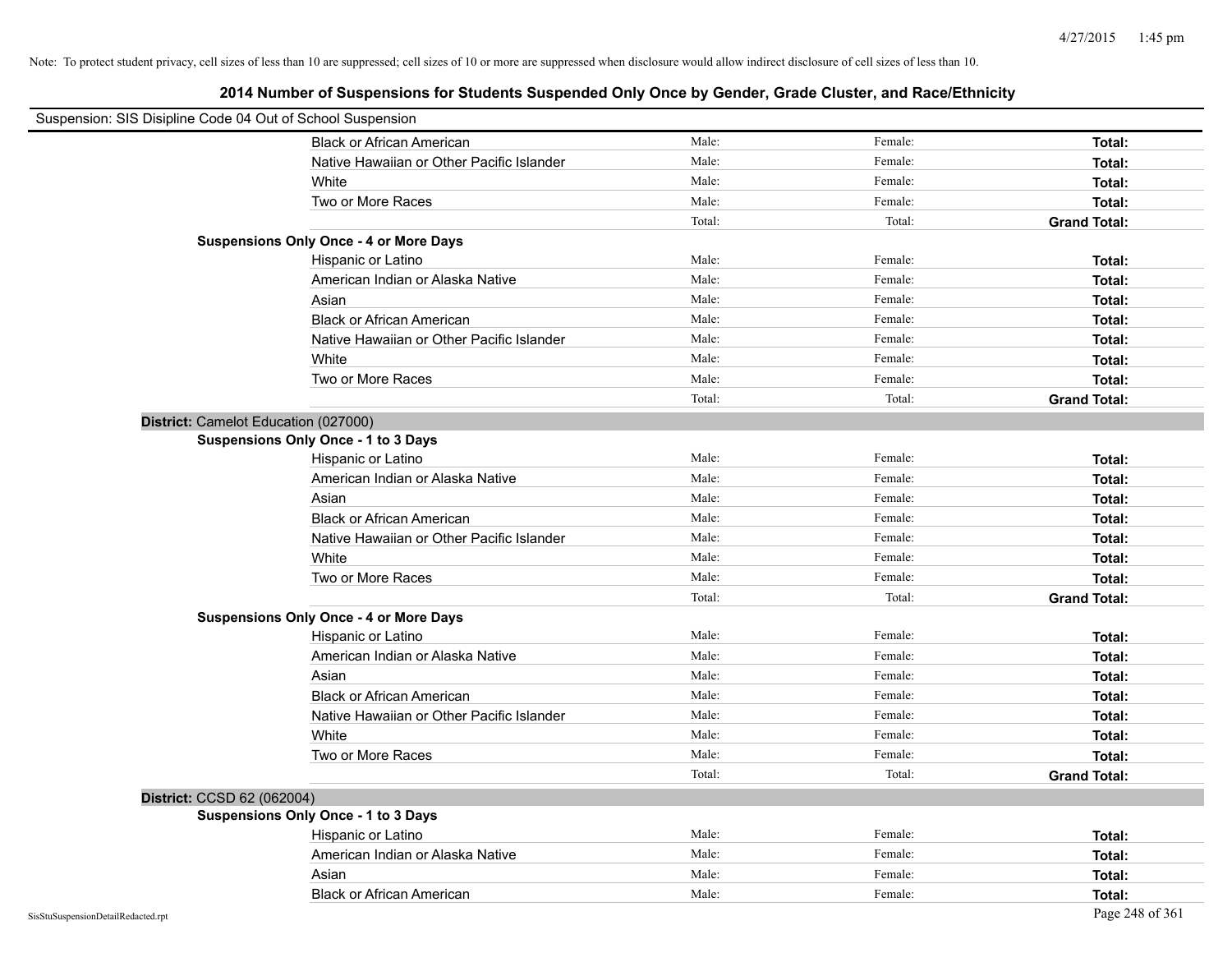|                                    | Suspension: SIS Disipline Code 04 Out of School Suspension |        |         |                           |
|------------------------------------|------------------------------------------------------------|--------|---------|---------------------------|
|                                    | Native Hawaiian or Other Pacific Islander                  | Male:  | Female: | Total:                    |
|                                    | White                                                      | Male:  | Female: | Total:                    |
|                                    | Two or More Races                                          | Male:  | Female: | Total:                    |
|                                    |                                                            | Total: | Total:  | <b>Grand Total:</b><br>21 |
|                                    | <b>Suspensions Only Once - 4 or More Days</b>              |        |         |                           |
|                                    | Hispanic or Latino                                         | Male:  | Female: | Total:                    |
|                                    | American Indian or Alaska Native                           | Male:  | Female: | Total:                    |
|                                    | Asian                                                      | Male:  | Female: | Total:                    |
|                                    | <b>Black or African American</b>                           | Male:  | Female: | Total:                    |
|                                    | Native Hawaiian or Other Pacific Islander                  | Male:  | Female: | Total:                    |
|                                    | White                                                      | Male:  | Female: | Total:                    |
|                                    | Two or More Races                                          | Male:  | Female: | Total:                    |
|                                    |                                                            | Total: | Total:  | <b>Grand Total:</b>       |
|                                    | District: Comm Cons SD 59 (059004)                         |        |         |                           |
|                                    | <b>Suspensions Only Once - 1 to 3 Days</b>                 |        |         |                           |
|                                    | Hispanic or Latino                                         | Male:  | Female: | 37<br>Total:              |
|                                    | American Indian or Alaska Native                           | Male:  | Female: | Total:                    |
|                                    | Asian                                                      | Male:  | Female: | Total:                    |
|                                    | <b>Black or African American</b>                           | Male:  | Female: | Total:                    |
|                                    | Native Hawaiian or Other Pacific Islander                  | Male:  | Female: | Total:                    |
|                                    | White                                                      | Male:  | Female: | Total:<br>14              |
|                                    | Two or More Races                                          | Male:  | Female: | Total:                    |
|                                    |                                                            | Total: | Total:  | <b>Grand Total:</b>       |
|                                    | <b>Suspensions Only Once - 4 or More Days</b>              |        |         |                           |
|                                    | Hispanic or Latino                                         | Male:  | Female: | Total:                    |
|                                    | American Indian or Alaska Native                           | Male:  | Female: | Total:                    |
|                                    | Asian                                                      | Male:  | Female: | Total:                    |
|                                    | <b>Black or African American</b>                           | Male:  | Female: | Total:                    |
|                                    | Native Hawaiian or Other Pacific Islander                  | Male:  | Female: | Total:                    |
|                                    | White                                                      | Male:  | Female: | Total:                    |
|                                    | Two or More Races                                          | Male:  | Female: | Total:                    |
|                                    |                                                            | Total: | Total:  | <b>Grand Total:</b>       |
|                                    | District: East Maine SD 63 (063002)                        |        |         |                           |
|                                    | <b>Suspensions Only Once - 1 to 3 Days</b>                 |        |         |                           |
|                                    | Hispanic or Latino                                         | Male:  | Female: | Total:                    |
|                                    | American Indian or Alaska Native                           | Male:  | Female: | Total:                    |
|                                    | Asian                                                      | Male:  | Female: | Total:                    |
|                                    | <b>Black or African American</b>                           | Male:  | Female: | 10<br>Total:              |
|                                    | Native Hawaiian or Other Pacific Islander                  | Male:  | Female: | Total:                    |
| SisStuSuspensionDetailRedacted.rpt |                                                            |        |         | Page 249 of 361           |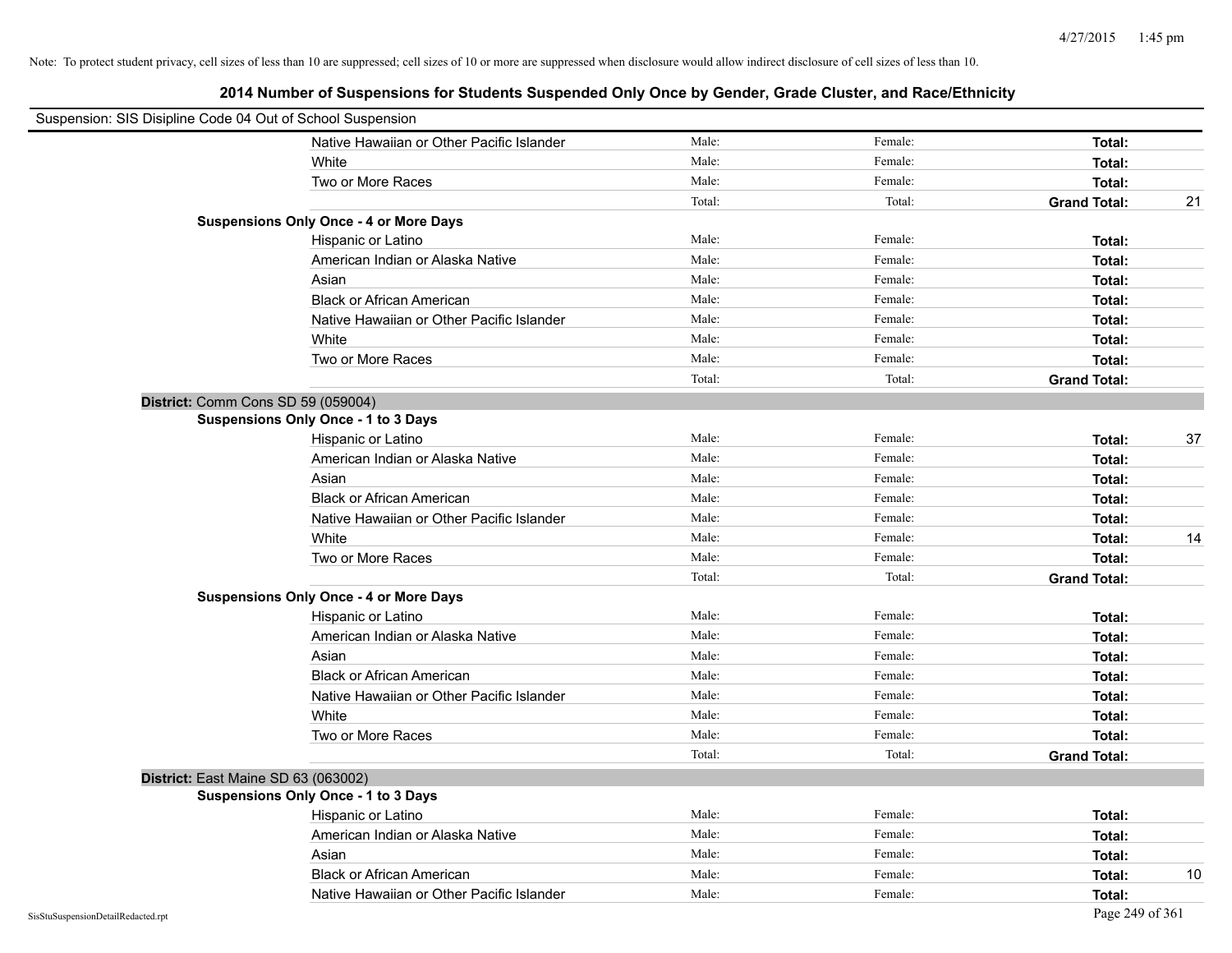| Suspension: SIS Disipline Code 04 Out of School Suspension |                                               |        |    |         |    |                     |    |
|------------------------------------------------------------|-----------------------------------------------|--------|----|---------|----|---------------------|----|
|                                                            | White                                         | Male:  |    | Female: |    | Total:              |    |
|                                                            | Two or More Races                             | Male:  |    | Female: |    | Total:              |    |
|                                                            |                                               | Total: | 20 | Total:  | 12 | <b>Grand Total:</b> | 32 |
|                                                            | <b>Suspensions Only Once - 4 or More Days</b> |        |    |         |    |                     |    |
|                                                            | Hispanic or Latino                            | Male:  |    | Female: |    | Total:              |    |
|                                                            | American Indian or Alaska Native              | Male:  |    | Female: |    | Total:              |    |
|                                                            | Asian                                         | Male:  |    | Female: |    | Total:              |    |
|                                                            | <b>Black or African American</b>              | Male:  |    | Female: |    | Total:              |    |
|                                                            | Native Hawaiian or Other Pacific Islander     | Male:  |    | Female: |    | Total:              |    |
|                                                            | White                                         | Male:  |    | Female: |    | Total:              |    |
|                                                            | Two or More Races                             | Male:  |    | Female: |    | Total:              |    |
|                                                            |                                               | Total: |    | Total:  |    | <b>Grand Total:</b> |    |
| District: Evanston CCSD 65 (065004)                        |                                               |        |    |         |    |                     |    |
|                                                            | Suspensions Only Once - 1 to 3 Days           |        |    |         |    |                     |    |
|                                                            | Hispanic or Latino                            | Male:  |    | Female: |    | Total:              | 17 |
|                                                            | American Indian or Alaska Native              | Male:  |    | Female: |    | Total:              |    |
|                                                            | Asian                                         | Male:  |    | Female: |    | Total:              |    |
|                                                            | <b>Black or African American</b>              | Male:  | 48 | Female: | 12 | Total:              | 60 |
|                                                            | Native Hawaiian or Other Pacific Islander     | Male:  |    | Female: |    | Total:              |    |
|                                                            | White                                         | Male:  |    | Female: |    | Total:              | 11 |
|                                                            | Two or More Races                             | Male:  |    | Female: |    | Total:              |    |
|                                                            |                                               | Total: |    | Total:  |    | <b>Grand Total:</b> | 99 |
|                                                            | <b>Suspensions Only Once - 4 or More Days</b> |        |    |         |    |                     |    |
|                                                            | Hispanic or Latino                            | Male:  |    | Female: |    | Total:              |    |
|                                                            | American Indian or Alaska Native              | Male:  |    | Female: |    | Total:              |    |
|                                                            | Asian                                         | Male:  |    | Female: |    | Total:              |    |
|                                                            | <b>Black or African American</b>              | Male:  |    | Female: |    | Total:              | 21 |
|                                                            | Native Hawaiian or Other Pacific Islander     | Male:  |    | Female: |    | Total:              |    |
|                                                            | White                                         | Male:  |    | Female: |    | Total:              |    |
|                                                            | Two or More Races                             | Male:  |    | Female: |    | Total:              |    |
|                                                            |                                               | Total: |    | Total:  |    | <b>Grand Total:</b> |    |
| District: Evanston Twp HSD 202 (202017)                    |                                               |        |    |         |    |                     |    |
|                                                            | <b>Suspensions Only Once - 1 to 3 Days</b>    |        |    |         |    |                     |    |
|                                                            | Hispanic or Latino                            | Male:  |    | Female: |    | Total:              |    |
|                                                            | American Indian or Alaska Native              | Male:  |    | Female: |    | Total:              |    |
|                                                            | Asian                                         | Male:  |    | Female: |    | Total:              |    |
|                                                            | <b>Black or African American</b>              | Male:  | 12 | Female: | 24 | Total:              | 36 |
|                                                            | Native Hawaiian or Other Pacific Islander     | Male:  |    | Female: |    | Total:              |    |
|                                                            | White                                         | Male:  |    | Female: |    | Total:              |    |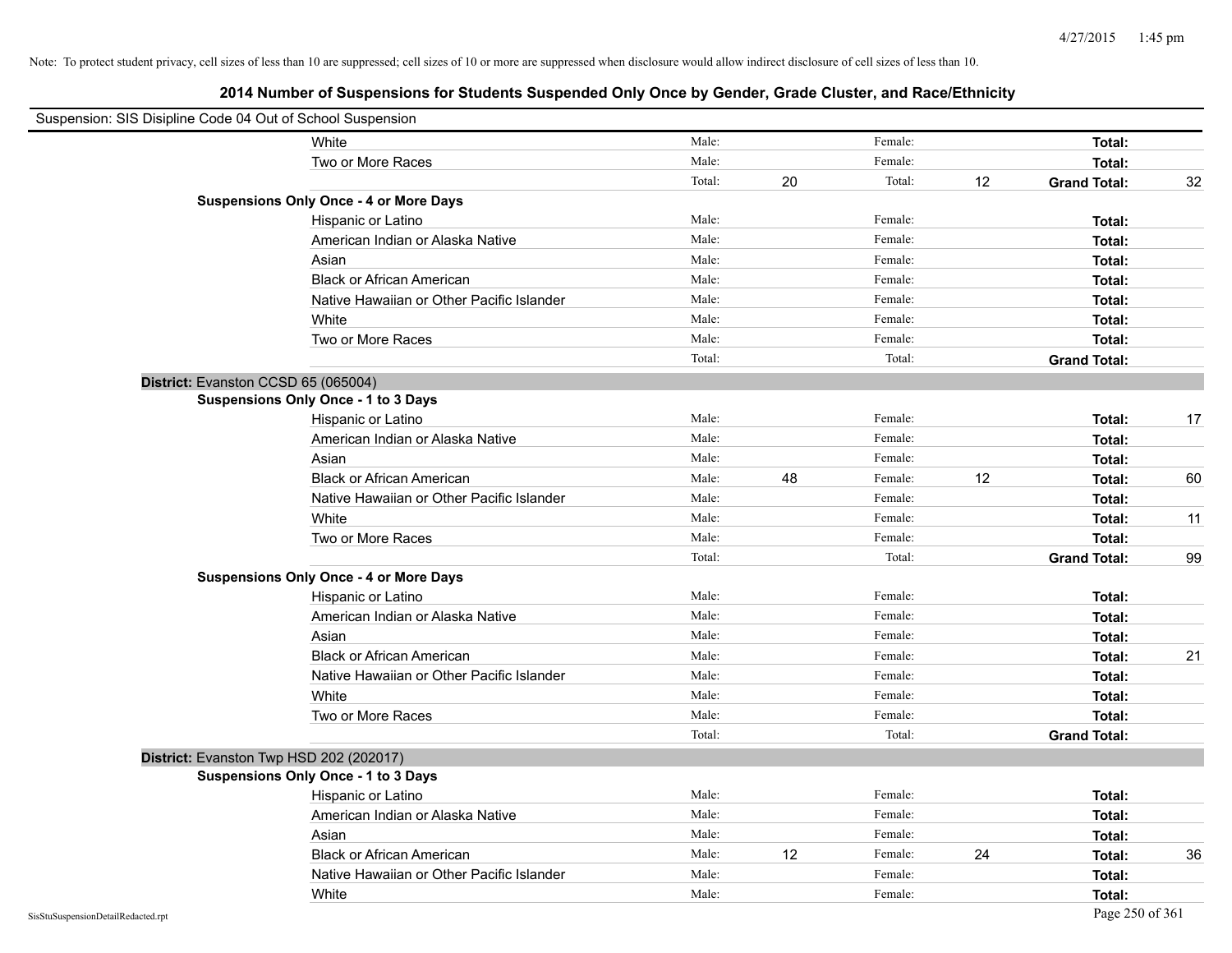| Suspension: SIS Disipline Code 04 Out of School Suspension |                                                    |        |         |                     |    |
|------------------------------------------------------------|----------------------------------------------------|--------|---------|---------------------|----|
|                                                            | Two or More Races                                  | Male:  | Female: | Total:              |    |
|                                                            |                                                    | Total: | Total:  | <b>Grand Total:</b> | 55 |
|                                                            | <b>Suspensions Only Once - 4 or More Days</b>      |        |         |                     |    |
|                                                            | Hispanic or Latino                                 | Male:  | Female: | Total:              |    |
|                                                            | American Indian or Alaska Native                   | Male:  | Female: | Total:              |    |
|                                                            | Asian                                              | Male:  | Female: | Total:              |    |
|                                                            | <b>Black or African American</b>                   | Male:  | Female: | Total:              | 21 |
|                                                            | Native Hawaiian or Other Pacific Islander          | Male:  | Female: | Total:              |    |
|                                                            | White                                              | Male:  | Female: | Total:              |    |
|                                                            | Two or More Races                                  | Male:  | Female: | Total:              |    |
|                                                            |                                                    | Total: | Total:  | <b>Grand Total:</b> |    |
| District: Glenview CCSD 34 (034004)                        |                                                    |        |         |                     |    |
|                                                            | Suspensions Only Once - 1 to 3 Days                |        |         |                     |    |
|                                                            | Hispanic or Latino                                 | Male:  | Female: | Total:              |    |
|                                                            | American Indian or Alaska Native                   | Male:  | Female: | Total:              |    |
|                                                            | Asian                                              | Male:  | Female: | Total:              |    |
|                                                            | <b>Black or African American</b>                   | Male:  | Female: | Total:              |    |
|                                                            | Native Hawaiian or Other Pacific Islander          | Male:  | Female: | Total:              |    |
|                                                            | White                                              | Male:  | Female: | Total:              |    |
|                                                            | Two or More Races                                  | Male:  | Female: | Total:              |    |
|                                                            |                                                    | Total: | Total:  | <b>Grand Total:</b> |    |
|                                                            | <b>Suspensions Only Once - 4 or More Days</b>      |        |         |                     |    |
|                                                            | Hispanic or Latino                                 | Male:  | Female: | Total:              |    |
|                                                            | American Indian or Alaska Native                   | Male:  | Female: | Total:              |    |
|                                                            | Asian                                              | Male:  | Female: | Total:              |    |
|                                                            | <b>Black or African American</b>                   | Male:  | Female: | Total:              |    |
|                                                            | Native Hawaiian or Other Pacific Islander          | Male:  | Female: | Total:              |    |
|                                                            | White                                              | Male:  | Female: | Total:              |    |
|                                                            | Two or More Races                                  | Male:  | Female: | Total:              |    |
|                                                            |                                                    | Total: | Total:  | <b>Grand Total:</b> |    |
|                                                            | District: Keystone Ed Management Services (030500) |        |         |                     |    |
|                                                            | <b>Suspensions Only Once - 4 or More Days</b>      |        |         |                     |    |
|                                                            | Hispanic or Latino                                 | Male:  | Female: | Total:              |    |
|                                                            | American Indian or Alaska Native                   | Male:  | Female: | Total:              |    |
|                                                            | Asian                                              | Male:  | Female: | Total:              |    |
|                                                            | <b>Black or African American</b>                   | Male:  | Female: | Total:              |    |
|                                                            | Native Hawaiian or Other Pacific Islander          | Male:  | Female: | Total:              |    |
|                                                            | White                                              | Male:  | Female: | Total:              |    |
|                                                            | Two or More Races                                  | Male:  | Female: | Total:              |    |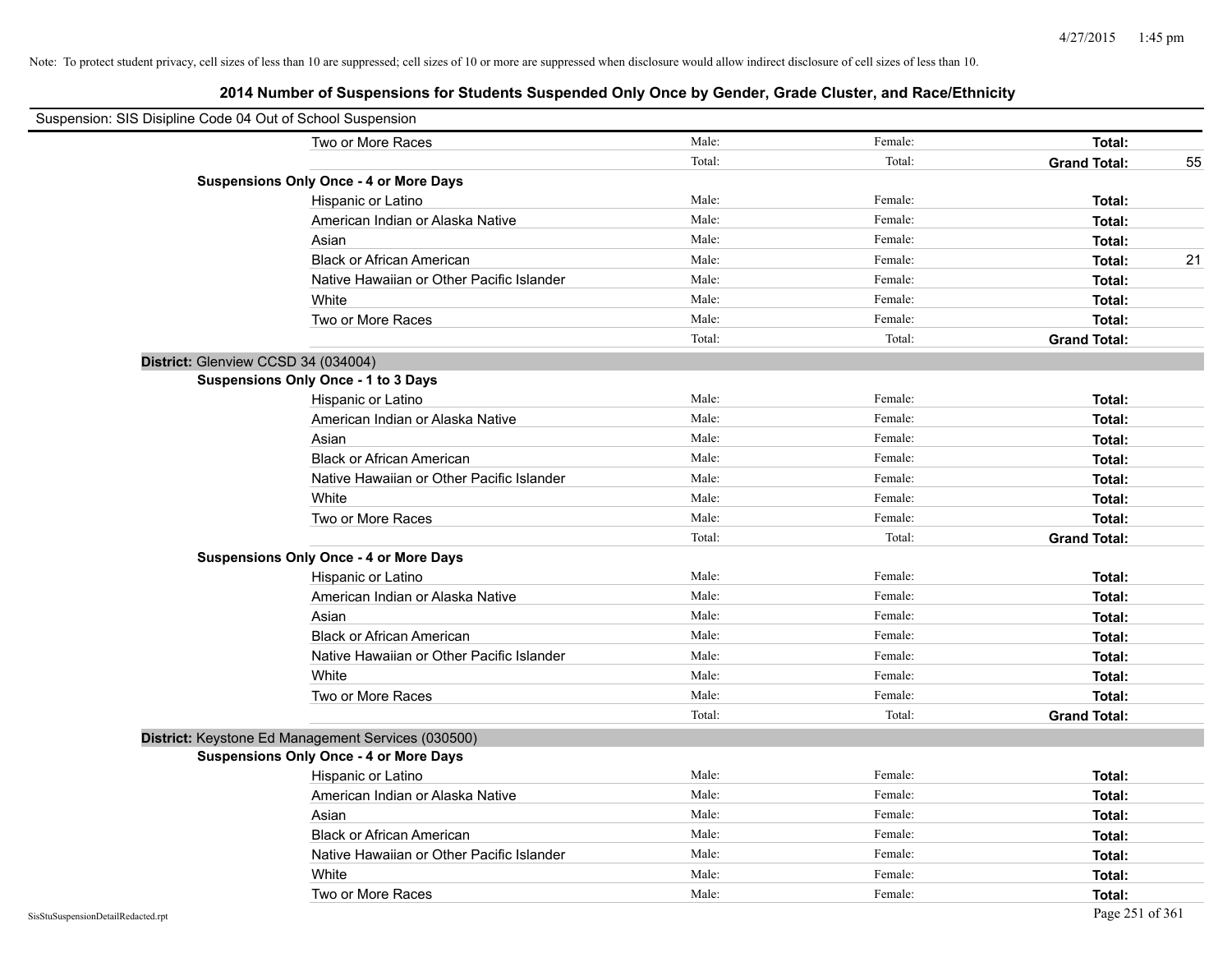| Suspension: SIS Disipline Code 04 Out of School Suspension |        |    |         |    |                     |    |
|------------------------------------------------------------|--------|----|---------|----|---------------------|----|
|                                                            | Total: |    | Total:  |    | <b>Grand Total:</b> |    |
| District: Lincolnwood SD 74 (074002)                       |        |    |         |    |                     |    |
| Suspensions Only Once - 1 to 3 Days                        |        |    |         |    |                     |    |
| Hispanic or Latino                                         | Male:  |    | Female: |    | Total:              |    |
| American Indian or Alaska Native                           | Male:  |    | Female: |    | Total:              |    |
| Asian                                                      | Male:  |    | Female: |    | Total:              |    |
| <b>Black or African American</b>                           | Male:  |    | Female: |    | Total:              |    |
| Native Hawaiian or Other Pacific Islander                  | Male:  |    | Female: |    | Total:              |    |
| White                                                      | Male:  |    | Female: |    | Total:              |    |
| Two or More Races                                          | Male:  |    | Female: |    | Total:              |    |
|                                                            | Total: |    | Total:  |    | <b>Grand Total:</b> |    |
| District: Maine Township HSD 207 (207017)                  |        |    |         |    |                     |    |
| Suspensions Only Once - 1 to 3 Days                        |        |    |         |    |                     |    |
| Hispanic or Latino                                         | Male:  |    | Female: |    | Total:              | 25 |
| American Indian or Alaska Native                           | Male:  |    | Female: |    | Total:              |    |
| Asian                                                      | Male:  |    | Female: |    | Total:              |    |
| <b>Black or African American</b>                           | Male:  |    | Female: |    | Total:              | 12 |
| Native Hawaiian or Other Pacific Islander                  | Male:  |    | Female: |    | Total:              |    |
| White                                                      | Male:  |    | Female: |    | Total:              | 49 |
| Two or More Races                                          | Male:  |    | Female: |    | Total:              |    |
|                                                            | Total: |    | Total:  |    | <b>Grand Total:</b> |    |
| <b>Suspensions Only Once - 4 or More Days</b>              |        |    |         |    |                     |    |
| Hispanic or Latino                                         | Male:  |    | Female: |    | Total:              | 20 |
| American Indian or Alaska Native                           | Male:  |    | Female: |    | Total:              |    |
| Asian                                                      | Male:  |    | Female: |    | Total:              |    |
| <b>Black or African American</b>                           | Male:  |    | Female: |    | Total:              |    |
| Native Hawaiian or Other Pacific Islander                  | Male:  |    | Female: |    | Total:              |    |
| White                                                      | Male:  | 41 | Female: | 15 | Total:              | 56 |
| Two or More Races                                          | Male:  |    | Female: |    | Total:              |    |
|                                                            | Total: | 59 | Total:  | 29 | <b>Grand Total:</b> | 88 |
| District: Morton Grove SD 70 (070002)                      |        |    |         |    |                     |    |
| <b>Suspensions Only Once - 1 to 3 Days</b>                 |        |    |         |    |                     |    |
| Hispanic or Latino                                         | Male:  |    | Female: |    | Total:              |    |
| American Indian or Alaska Native                           | Male:  |    | Female: |    | Total:              |    |
| Asian                                                      | Male:  |    | Female: |    | Total:              |    |
| <b>Black or African American</b>                           | Male:  |    | Female: |    | Total:              |    |
| Native Hawaiian or Other Pacific Islander                  | Male:  |    | Female: |    | Total:              |    |
| White                                                      | Male:  |    | Female: |    | Total:              |    |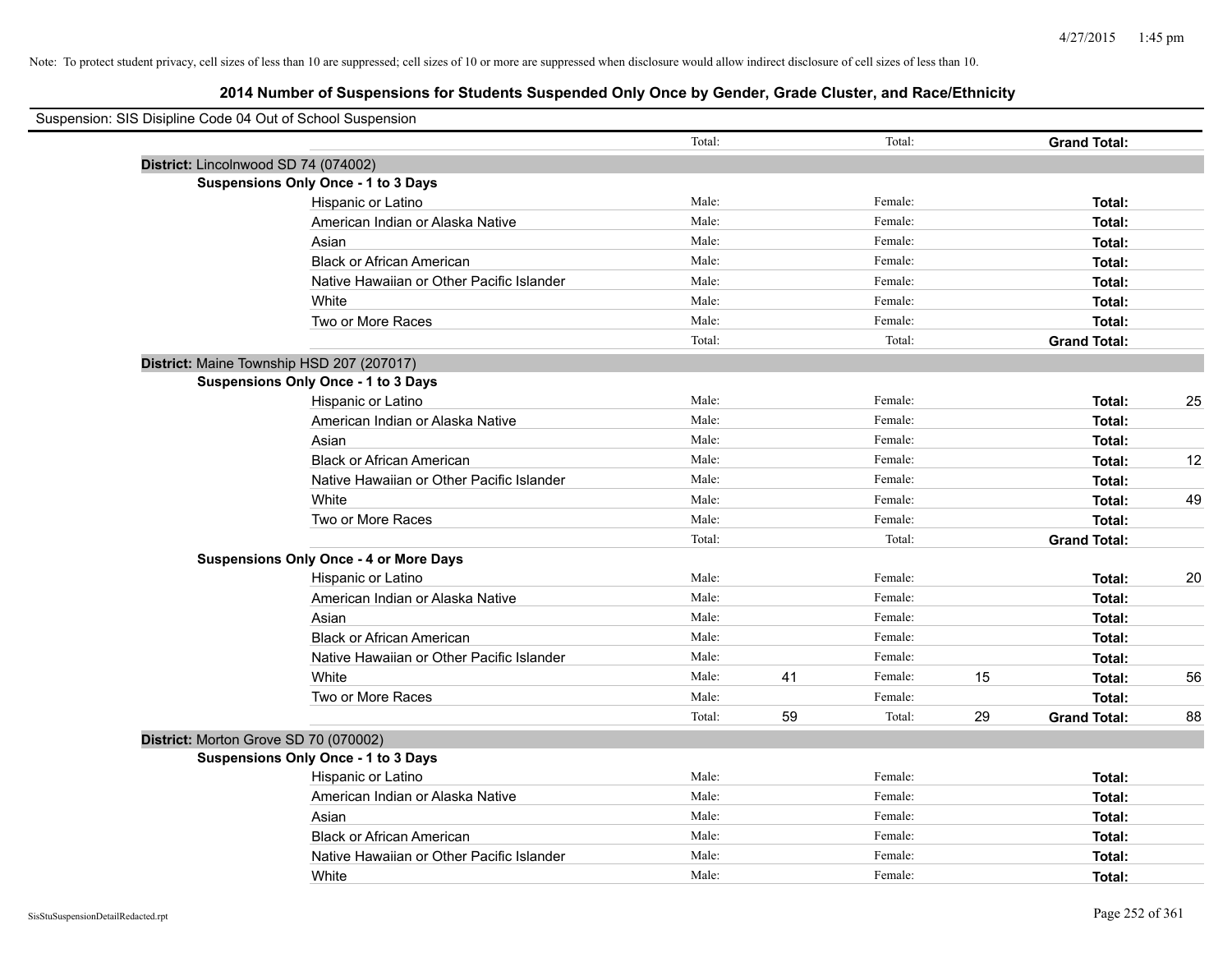| Suspension: SIS Disipline Code 04 Out of School Suspension |                                               |        |         |                     |
|------------------------------------------------------------|-----------------------------------------------|--------|---------|---------------------|
|                                                            | Two or More Races                             | Male:  | Female: | Total:              |
|                                                            |                                               | Total: | Total:  | <b>Grand Total:</b> |
|                                                            | <b>Suspensions Only Once - 4 or More Days</b> |        |         |                     |
|                                                            | Hispanic or Latino                            | Male:  | Female: | Total:              |
|                                                            | American Indian or Alaska Native              | Male:  | Female: | Total:              |
|                                                            | Asian                                         | Male:  | Female: | Total:              |
|                                                            | <b>Black or African American</b>              | Male:  | Female: | Total:              |
|                                                            | Native Hawaiian or Other Pacific Islander     | Male:  | Female: | Total:              |
|                                                            | White                                         | Male:  | Female: | Total:              |
|                                                            | Two or More Races                             | Male:  | Female: | Total:              |
|                                                            |                                               | Total: | Total:  | <b>Grand Total:</b> |
| District: Mount Prospect SD 57 (057002)                    |                                               |        |         |                     |
|                                                            | <b>Suspensions Only Once - 1 to 3 Days</b>    |        |         |                     |
|                                                            | Hispanic or Latino                            | Male:  | Female: | Total:              |
|                                                            | American Indian or Alaska Native              | Male:  | Female: | Total:              |
|                                                            | Asian                                         | Male:  | Female: | Total:              |
|                                                            | <b>Black or African American</b>              | Male:  | Female: | Total:              |
|                                                            | Native Hawaiian or Other Pacific Islander     | Male:  | Female: | Total:              |
|                                                            | White                                         | Male:  | Female: | Total:              |
|                                                            | Two or More Races                             | Male:  | Female: | Total:              |
|                                                            |                                               | Total: | Total:  | <b>Grand Total:</b> |
|                                                            | <b>Suspensions Only Once - 4 or More Days</b> |        |         |                     |
|                                                            | Hispanic or Latino                            | Male:  | Female: | Total:              |
|                                                            | American Indian or Alaska Native              | Male:  | Female: | Total:              |
|                                                            | Asian                                         | Male:  | Female: | Total:              |
|                                                            | <b>Black or African American</b>              | Male:  | Female: | Total:              |
|                                                            | Native Hawaiian or Other Pacific Islander     | Male:  | Female: | Total:              |
|                                                            | White                                         | Male:  | Female: | Total:              |
|                                                            | Two or More Races                             | Male:  | Female: | Total:              |
|                                                            |                                               | Total: | Total:  | <b>Grand Total:</b> |
| District: New Trier Twp HSD 203 (203017)                   |                                               |        |         |                     |
|                                                            | <b>Suspensions Only Once - 1 to 3 Days</b>    |        |         |                     |
|                                                            | Hispanic or Latino                            | Male:  | Female: | Total:              |
|                                                            | American Indian or Alaska Native              | Male:  | Female: | Total:              |
|                                                            | Asian                                         | Male:  | Female: | Total:              |
|                                                            | <b>Black or African American</b>              | Male:  | Female: | Total:              |
|                                                            | Native Hawaiian or Other Pacific Islander     | Male:  | Female: | Total:              |
|                                                            | White                                         | Male:  | Female: | 39<br>Total:        |
|                                                            | Two or More Races                             | Male:  | Female: | Total:              |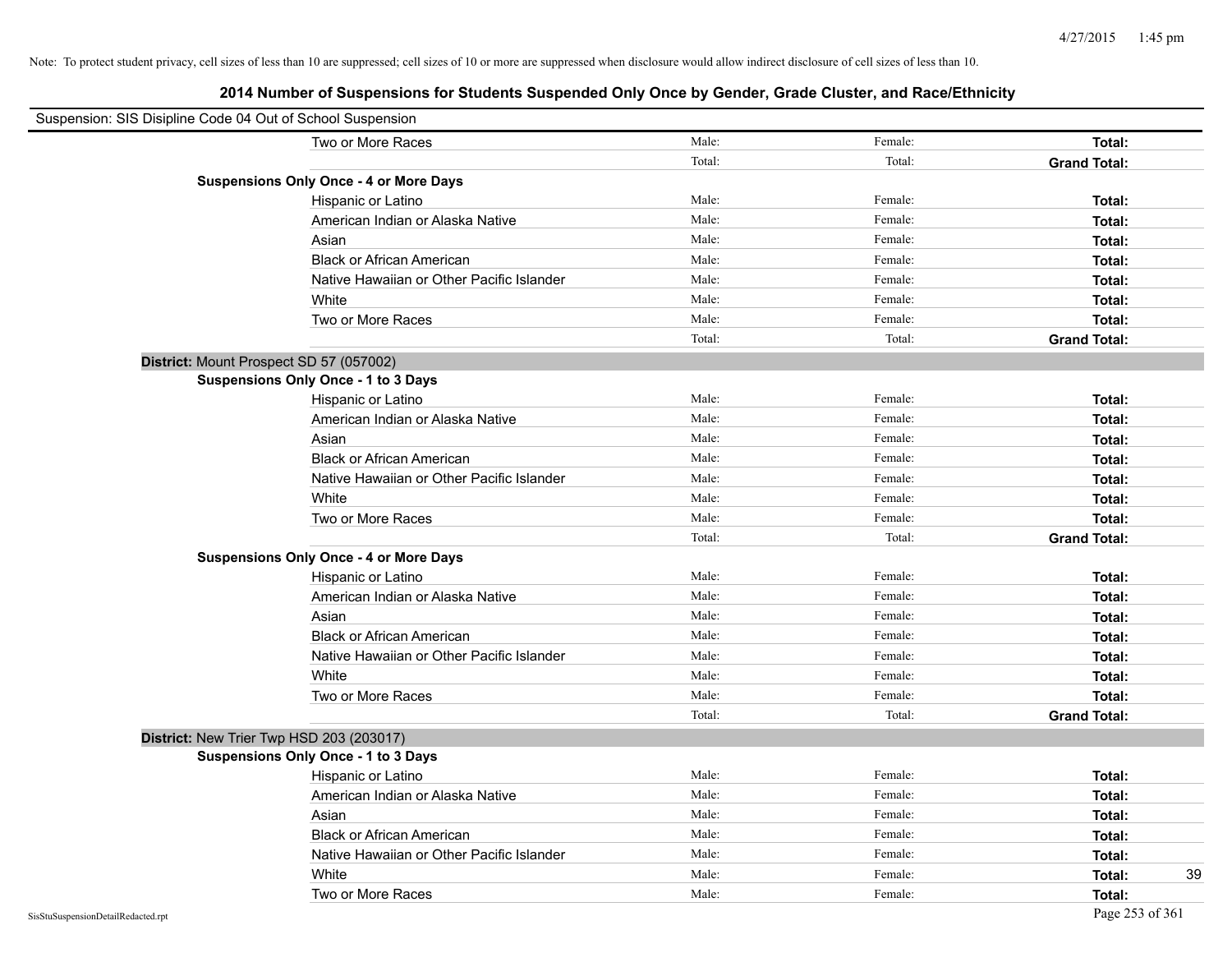| Suspension: SIS Disipline Code 04 Out of School Suspension |                                               |        |    |         |    |                     |      |
|------------------------------------------------------------|-----------------------------------------------|--------|----|---------|----|---------------------|------|
|                                                            |                                               | Total: |    | Total:  |    | <b>Grand Total:</b> |      |
|                                                            | <b>Suspensions Only Once - 4 or More Days</b> |        |    |         |    |                     |      |
|                                                            | Hispanic or Latino                            | Male:  |    | Female: |    | Total:              |      |
|                                                            | American Indian or Alaska Native              | Male:  |    | Female: |    | Total:              |      |
|                                                            | Asian                                         | Male:  |    | Female: |    | Total:              |      |
|                                                            | <b>Black or African American</b>              | Male:  |    | Female: |    | Total:              |      |
|                                                            | Native Hawaiian or Other Pacific Islander     | Male:  |    | Female: |    | Total:              |      |
|                                                            | White                                         | Male:  |    | Female: |    | Total:              |      |
|                                                            | Two or More Races                             | Male:  |    | Female: |    | Total:              |      |
|                                                            |                                               | Total: |    | Total:  |    | <b>Grand Total:</b> |      |
| District: Niles ESD 71 (071002)                            |                                               |        |    |         |    |                     |      |
|                                                            | <b>Suspensions Only Once - 1 to 3 Days</b>    |        |    |         |    |                     |      |
|                                                            | Hispanic or Latino                            | Male:  |    | Female: |    | Total:              |      |
|                                                            | American Indian or Alaska Native              | Male:  |    | Female: |    | Total:              |      |
|                                                            | Asian                                         | Male:  |    | Female: |    | Total:              |      |
|                                                            | <b>Black or African American</b>              | Male:  |    | Female: |    | Total:              |      |
|                                                            | Native Hawaiian or Other Pacific Islander     | Male:  |    | Female: |    | Total:              |      |
|                                                            | White                                         | Male:  |    | Female: |    | Total:              |      |
|                                                            | Two or More Races                             | Male:  |    | Female: |    | Total:              |      |
|                                                            |                                               | Total: |    | Total:  |    | <b>Grand Total:</b> |      |
|                                                            | District: Niles Twp CHSD 219 (219017)         |        |    |         |    |                     |      |
|                                                            | Suspensions Only Once - 1 to 3 Days           |        |    |         |    |                     |      |
|                                                            | Hispanic or Latino                            | Male:  |    | Female: |    | Total:              | 12   |
|                                                            | American Indian or Alaska Native              | Male:  |    | Female: |    | Total:              |      |
|                                                            | Asian                                         | Male:  |    | Female: |    | Total:              | 16   |
|                                                            | <b>Black or African American</b>              | Male:  |    | Female: |    | Total:              | 17   |
|                                                            | Native Hawaiian or Other Pacific Islander     | Male:  |    | Female: |    | Total:              |      |
|                                                            | White                                         | Male:  |    | Female: |    | Total:              | 40   |
|                                                            | Two or More Races                             | Male:  |    | Female: |    | Total:              |      |
|                                                            |                                               | Total: |    | Total:  |    | <b>Grand Total:</b> |      |
|                                                            | <b>Suspensions Only Once - 4 or More Days</b> |        |    |         |    |                     |      |
|                                                            | Hispanic or Latino                            | Male:  |    | Female: |    | Total:              | 10   |
|                                                            | American Indian or Alaska Native              | Male:  |    | Female: |    | Total:              |      |
|                                                            | Asian                                         | Male:  |    | Female: |    | Total:              | $10$ |
|                                                            | <b>Black or African American</b>              | Male:  |    | Female: |    | Total:              | 13   |
|                                                            | Native Hawaiian or Other Pacific Islander     | Male:  |    | Female: |    | Total:              |      |
|                                                            | White                                         | Male:  | 13 | Female: | 13 | Total:              | 26   |
|                                                            | Two or More Races                             | Male:  |    | Female: |    | Total:              |      |
|                                                            |                                               | Total: |    | Total:  |    | <b>Grand Total:</b> |      |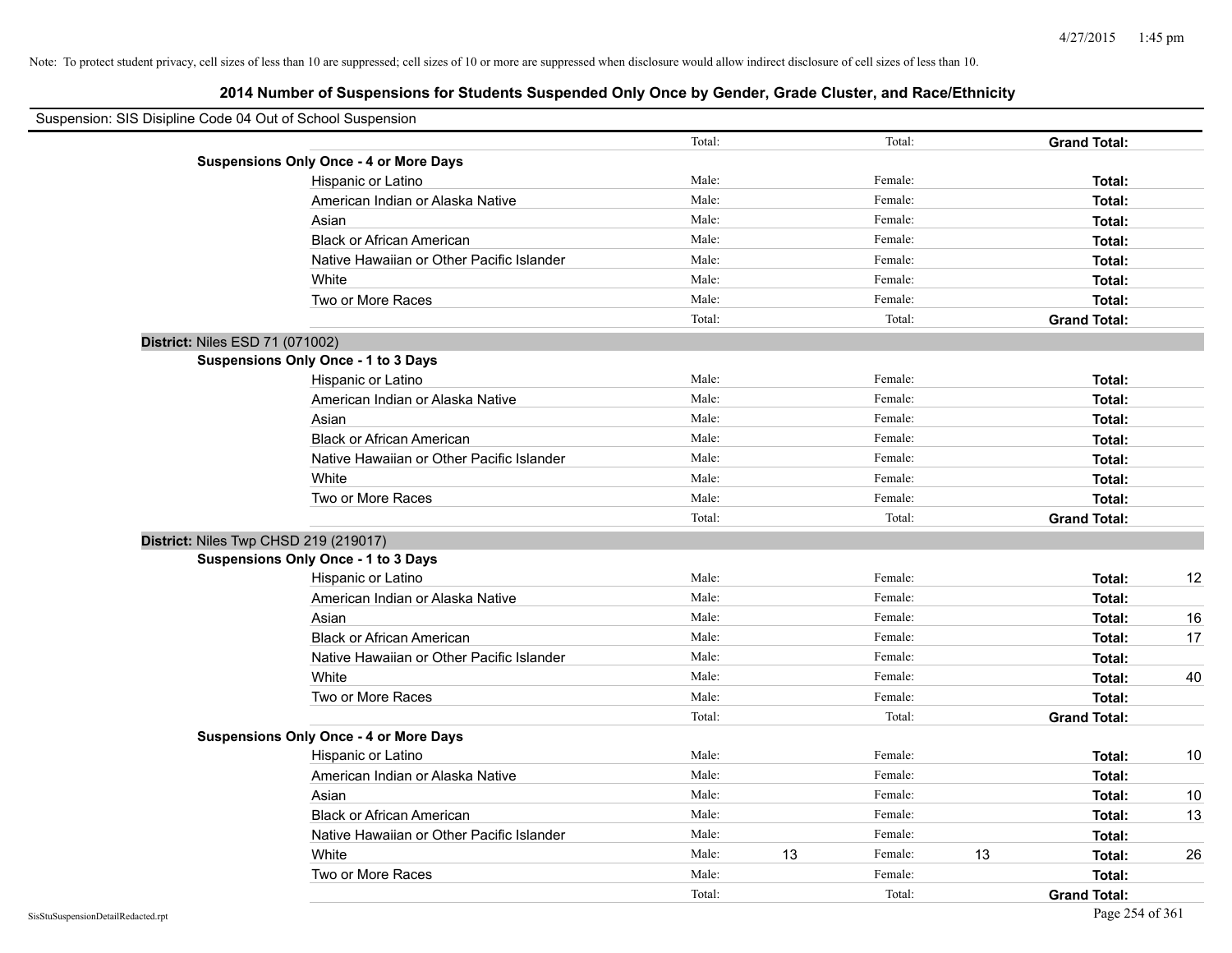| Suspension: SIS Disipline Code 04 Out of School Suspension |                                               |        |         |                     |
|------------------------------------------------------------|-----------------------------------------------|--------|---------|---------------------|
|                                                            | District: Northbrook SD 28 (028002)           |        |         |                     |
|                                                            | <b>Suspensions Only Once - 1 to 3 Days</b>    |        |         |                     |
|                                                            | Hispanic or Latino                            | Male:  | Female: | Total:              |
|                                                            | American Indian or Alaska Native              | Male:  | Female: | Total:              |
|                                                            | Asian                                         | Male:  | Female: | Total:              |
|                                                            | <b>Black or African American</b>              | Male:  | Female: | Total:              |
|                                                            | Native Hawaiian or Other Pacific Islander     | Male:  | Female: | Total:              |
|                                                            | White                                         | Male:  | Female: | Total:              |
|                                                            | Two or More Races                             | Male:  | Female: | Total:              |
|                                                            |                                               | Total: | Total:  | <b>Grand Total:</b> |
|                                                            | District: Northfield Twp HSD 225 (225017)     |        |         |                     |
|                                                            | <b>Suspensions Only Once - 1 to 3 Days</b>    |        |         |                     |
|                                                            | Hispanic or Latino                            | Male:  | Female: | Total:              |
|                                                            | American Indian or Alaska Native              | Male:  | Female: | Total:              |
|                                                            | Asian                                         | Male:  | Female: | Total:              |
|                                                            | <b>Black or African American</b>              | Male:  | Female: | Total:              |
|                                                            | Native Hawaiian or Other Pacific Islander     | Male:  | Female: | Total:              |
|                                                            | White                                         | Male:  | Female: | Total:<br>15        |
|                                                            | Two or More Races                             | Male:  | Female: | Total:              |
|                                                            |                                               | Total: | Total:  | <b>Grand Total:</b> |
|                                                            | <b>Suspensions Only Once - 4 or More Days</b> |        |         |                     |
|                                                            | Hispanic or Latino                            | Male:  | Female: | Total:              |
|                                                            | American Indian or Alaska Native              | Male:  | Female: | Total:              |
|                                                            | Asian                                         | Male:  | Female: | Total:              |
|                                                            | <b>Black or African American</b>              | Male:  | Female: | Total:              |
|                                                            | Native Hawaiian or Other Pacific Islander     | Male:  | Female: | Total:              |
|                                                            | White                                         | Male:  | Female: | Total:<br>16        |
|                                                            | Two or More Races                             | Male:  | Female: | Total:              |
|                                                            |                                               | Total: | Total:  | <b>Grand Total:</b> |
|                                                            | District: NW Suburban Spec Educ Org (805060)  |        |         |                     |
|                                                            | <b>Suspensions Only Once - 1 to 3 Days</b>    |        |         |                     |
|                                                            | Hispanic or Latino                            | Male:  | Female: | Total:              |
|                                                            | American Indian or Alaska Native              | Male:  | Female: | Total:              |
|                                                            | Asian                                         | Male:  | Female: | Total:              |
|                                                            | <b>Black or African American</b>              | Male:  | Female: | Total:              |
|                                                            | Native Hawaiian or Other Pacific Islander     | Male:  | Female: | Total:              |
|                                                            | White                                         | Male:  | Female: | Total:              |
|                                                            | Two or More Races                             | Male:  | Female: | Total:              |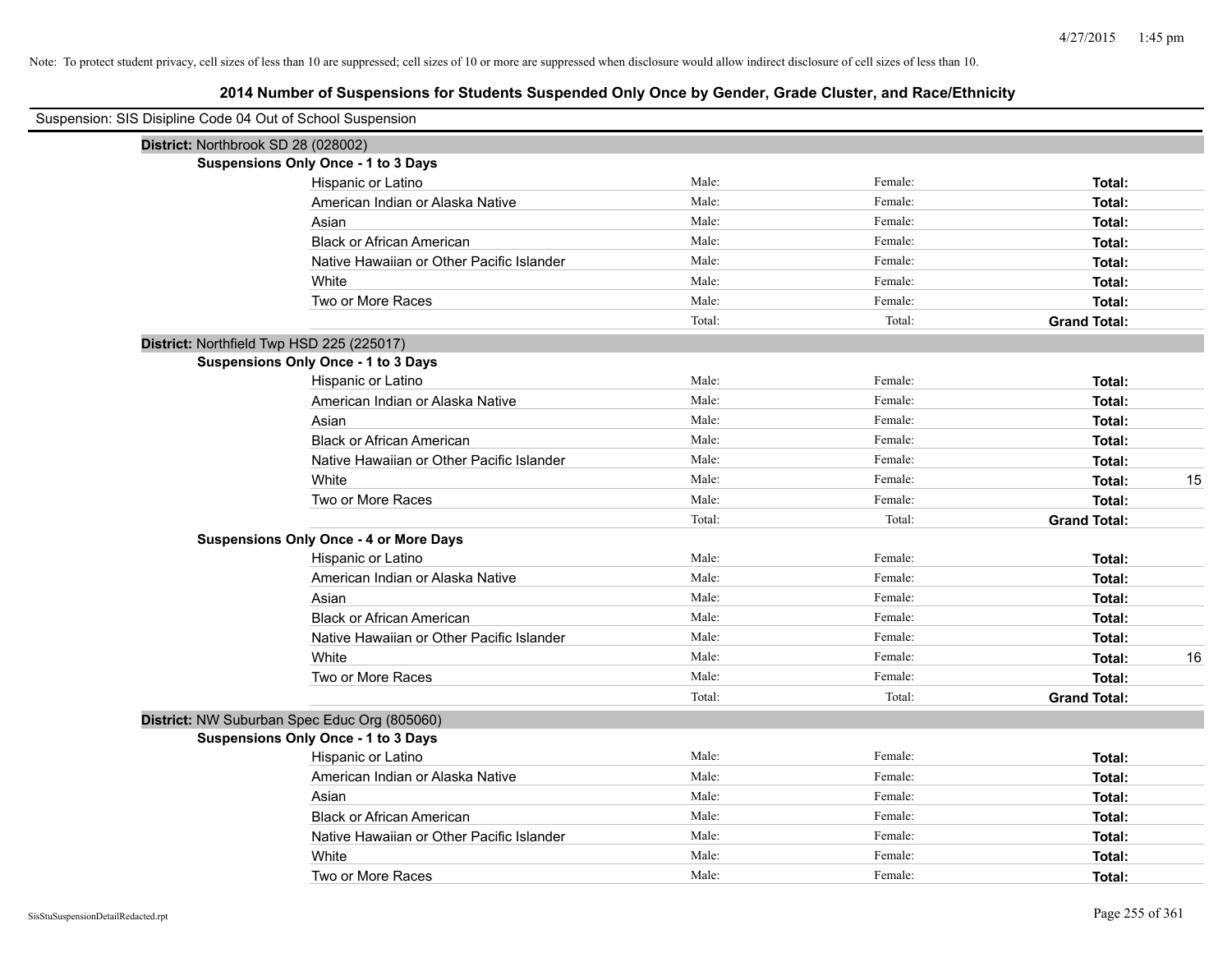| Suspension: SIS Disipline Code 04 Out of School Suspension |                                                   |        |         |                     |
|------------------------------------------------------------|---------------------------------------------------|--------|---------|---------------------|
|                                                            |                                                   | Total: | Total:  | <b>Grand Total:</b> |
|                                                            | District: Ombudsman Educational Services (004000) |        |         |                     |
|                                                            | Suspensions Only Once - 1 to 3 Days               |        |         |                     |
|                                                            | Hispanic or Latino                                | Male:  | Female: | Total:              |
|                                                            | American Indian or Alaska Native                  | Male:  | Female: | Total:              |
|                                                            | Asian                                             | Male:  | Female: | Total:              |
|                                                            | <b>Black or African American</b>                  | Male:  | Female: | Total:              |
|                                                            | Native Hawaiian or Other Pacific Islander         | Male:  | Female: | Total:              |
|                                                            | White                                             | Male:  | Female: | Total:              |
|                                                            | Two or More Races                                 | Male:  | Female: | Total:              |
|                                                            |                                                   | Total: | Total:  | <b>Grand Total:</b> |
|                                                            | <b>Suspensions Only Once - 4 or More Days</b>     |        |         |                     |
|                                                            | Hispanic or Latino                                | Male:  | Female: | Total:              |
|                                                            | American Indian or Alaska Native                  | Male:  | Female: | Total:              |
|                                                            | Asian                                             | Male:  | Female: | Total:              |
|                                                            | <b>Black or African American</b>                  | Male:  | Female: | Total:              |
|                                                            | Native Hawaiian or Other Pacific Islander         | Male:  | Female: | Total:              |
|                                                            | White                                             | Male:  | Female: | Total:              |
|                                                            | Two or More Races                                 | Male:  | Female: | Total:              |
|                                                            |                                                   | Total: | Total:  | <b>Grand Total:</b> |
| District: Palatine CCSD 15 (015004)                        |                                                   |        |         |                     |
|                                                            | <b>Suspensions Only Once - 1 to 3 Days</b>        |        |         |                     |
|                                                            | Hispanic or Latino                                | Male:  | Female: | Total:<br>15        |
|                                                            | American Indian or Alaska Native                  | Male:  | Female: | Total:              |
|                                                            | Asian                                             | Male:  | Female: | Total:              |
|                                                            | <b>Black or African American</b>                  | Male:  | Female: | Total:              |
|                                                            | Native Hawaiian or Other Pacific Islander         | Male:  | Female: | Total:              |
|                                                            | White                                             | Male:  | Female: | Total:              |
|                                                            | Two or More Races                                 | Male:  | Female: | Total:              |
|                                                            |                                                   | Total: | Total:  | <b>Grand Total:</b> |
|                                                            | <b>Suspensions Only Once - 4 or More Days</b>     |        |         |                     |
|                                                            | Hispanic or Latino                                | Male:  | Female: | Total:              |
|                                                            | American Indian or Alaska Native                  | Male:  | Female: | Total:              |
|                                                            | Asian                                             | Male:  | Female: | Total:              |
|                                                            | <b>Black or African American</b>                  | Male:  | Female: | Total:              |
|                                                            | Native Hawaiian or Other Pacific Islander         | Male:  | Female: | Total:              |
|                                                            | White                                             | Male:  | Female: | Total:              |
|                                                            | Two or More Races                                 | Male:  | Female: | Total:              |
|                                                            |                                                   | Total: | Total:  | <b>Grand Total:</b> |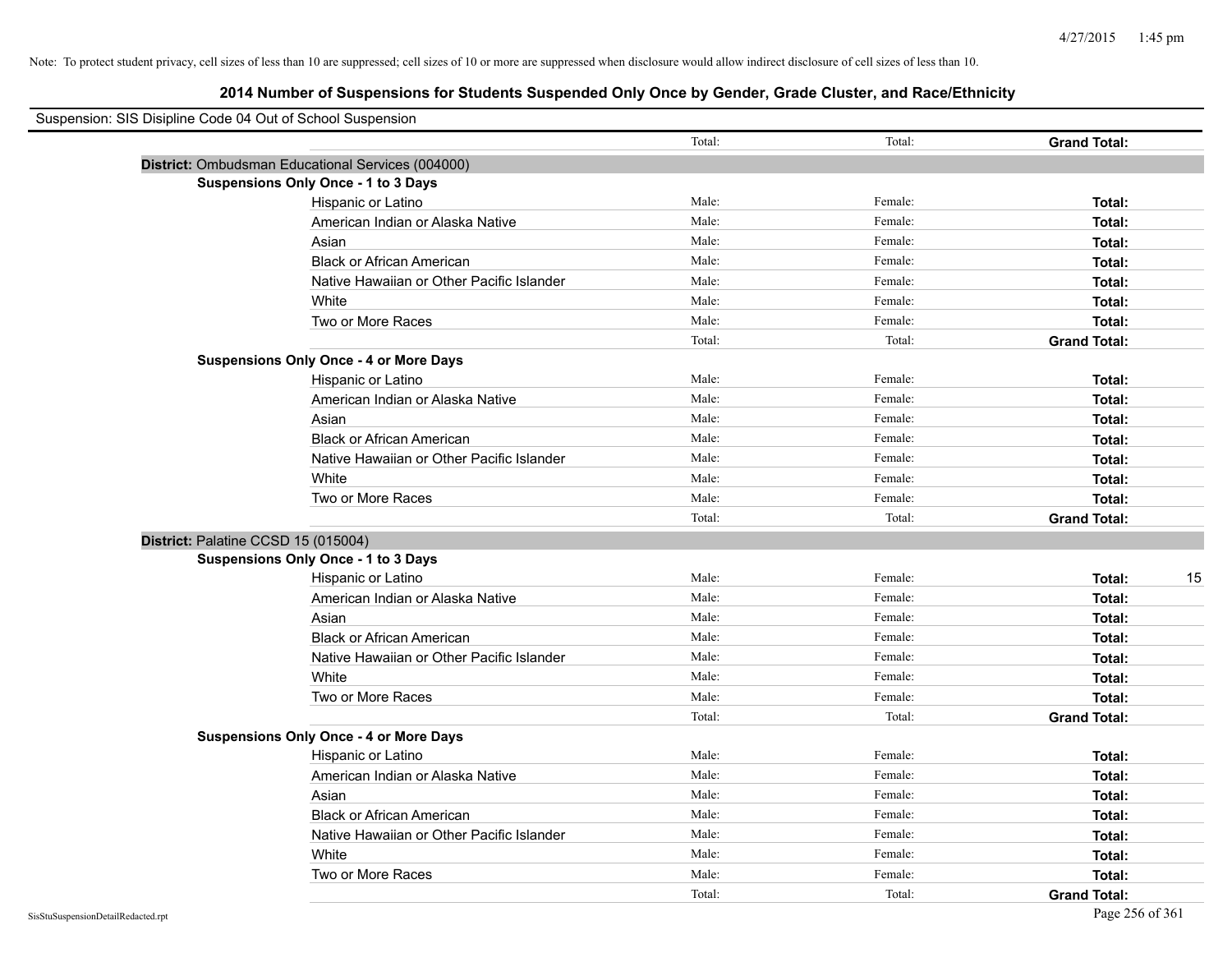| Suspension: SIS Disipline Code 04 Out of School Suspension |        |         |                           |
|------------------------------------------------------------|--------|---------|---------------------------|
| District: Park Ridge CCSD 64 (064004)                      |        |         |                           |
| <b>Suspensions Only Once - 1 to 3 Days</b>                 |        |         |                           |
| Hispanic or Latino                                         | Male:  | Female: | Total:                    |
| American Indian or Alaska Native                           | Male:  | Female: | Total:                    |
| Asian                                                      | Male:  | Female: | Total:                    |
| <b>Black or African American</b>                           | Male:  | Female: | Total:                    |
| Native Hawaiian or Other Pacific Islander                  | Male:  | Female: | Total:                    |
| White                                                      | Male:  | Female: | Total:                    |
| Two or More Races                                          | Male:  | Female: | Total:                    |
|                                                            | Total: | Total:  | <b>Grand Total:</b>       |
| <b>Suspensions Only Once - 4 or More Days</b>              |        |         |                           |
| Hispanic or Latino                                         | Male:  | Female: | Total:                    |
| American Indian or Alaska Native                           | Male:  | Female: | Total:                    |
| Asian                                                      | Male:  | Female: | Total:                    |
| <b>Black or African American</b>                           | Male:  | Female: | Total:                    |
| Native Hawaiian or Other Pacific Islander                  | Male:  | Female: | Total:                    |
| White                                                      | Male:  | Female: | Total:                    |
| Two or More Races                                          | Male:  | Female: | Total:                    |
|                                                            | Total: | Total:  | <b>Grand Total:</b>       |
| District: Prospect Heights SD 23 (023002)                  |        |         |                           |
| <b>Suspensions Only Once - 1 to 3 Days</b>                 |        |         |                           |
| Hispanic or Latino                                         | Male:  | Female: | Total:                    |
| American Indian or Alaska Native                           | Male:  | Female: | Total:                    |
| Asian                                                      | Male:  | Female: | Total:                    |
| <b>Black or African American</b>                           | Male:  | Female: | Total:                    |
| Native Hawaiian or Other Pacific Islander                  | Male:  | Female: | Total:                    |
| White                                                      | Male:  | Female: | Total:                    |
| Two or More Races                                          | Male:  | Female: | Total:                    |
|                                                            | Total: | Total:  | <b>Grand Total:</b><br>11 |
| District: River Trails SD 26 (026002)                      |        |         |                           |
| <b>Suspensions Only Once - 1 to 3 Days</b>                 |        |         |                           |
| Hispanic or Latino                                         | Male:  | Female: | Total:                    |
| American Indian or Alaska Native                           | Male:  | Female: | Total:                    |
| Asian                                                      | Male:  | Female: | Total:                    |
| <b>Black or African American</b>                           | Male:  | Female: | Total:                    |
| Native Hawaiian or Other Pacific Islander                  | Male:  | Female: | Total:                    |
| White                                                      | Male:  | Female: | Total:                    |
| Two or More Races                                          | Male:  | Female: | Total:                    |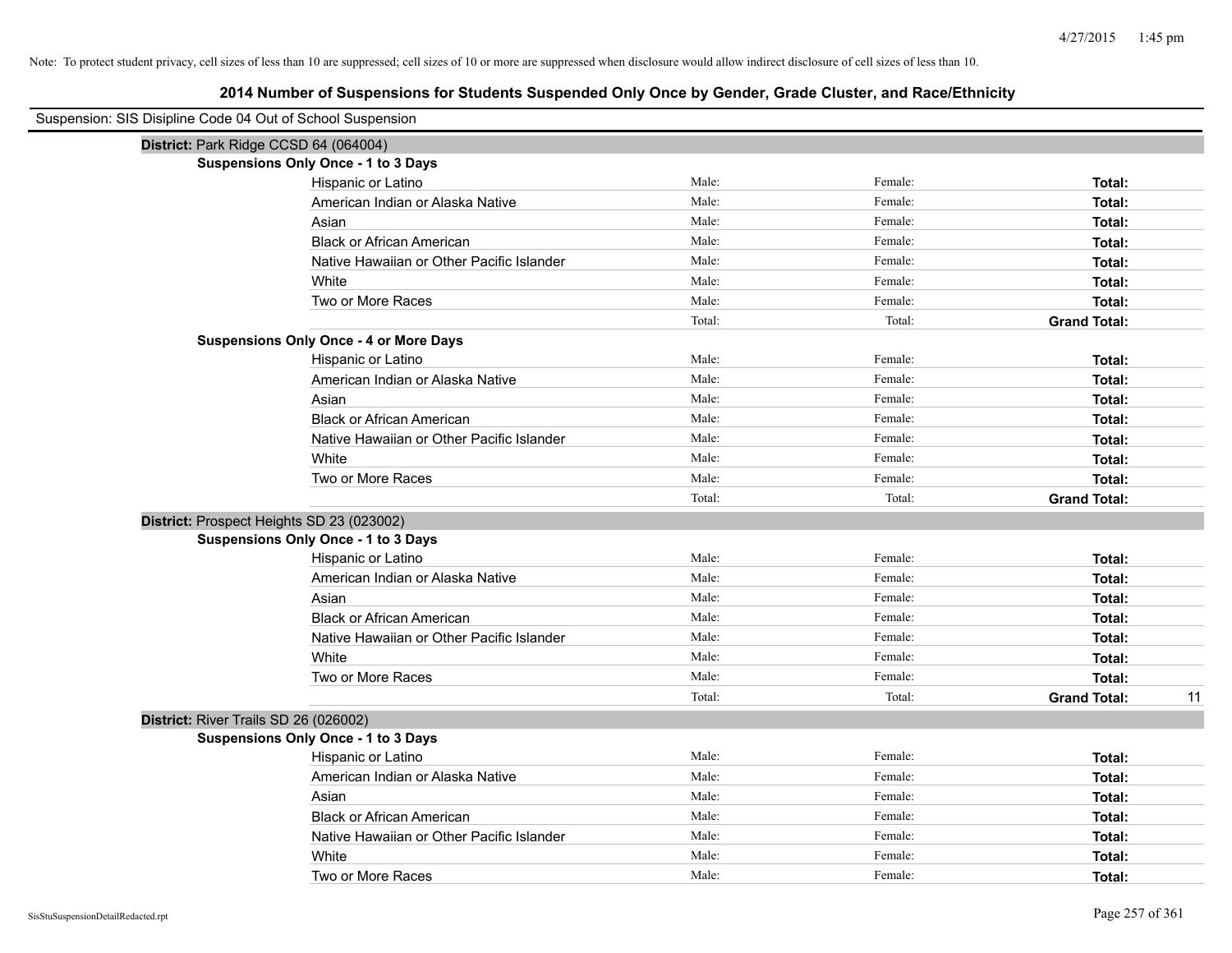| Suspension: SIS Disipline Code 04 Out of School Suspension |                                               |        |         |                     |    |
|------------------------------------------------------------|-----------------------------------------------|--------|---------|---------------------|----|
|                                                            |                                               | Total: | Total:  | <b>Grand Total:</b> | 18 |
| District: Schaumburg CCSD 54 (054004)                      |                                               |        |         |                     |    |
|                                                            | <b>Suspensions Only Once - 1 to 3 Days</b>    |        |         |                     |    |
|                                                            | Hispanic or Latino                            | Male:  | Female: | Total:              | 12 |
|                                                            | American Indian or Alaska Native              | Male:  | Female: | Total:              |    |
|                                                            | Asian                                         | Male:  | Female: | Total:              |    |
|                                                            | <b>Black or African American</b>              | Male:  | Female: | Total:              | 21 |
|                                                            | Native Hawaiian or Other Pacific Islander     | Male:  | Female: | Total:              |    |
|                                                            | White                                         | Male:  | Female: | Total:              | 17 |
|                                                            | Two or More Races                             | Male:  | Female: | Total:              |    |
|                                                            |                                               | Total: | Total:  | <b>Grand Total:</b> |    |
|                                                            | <b>Suspensions Only Once - 4 or More Days</b> |        |         |                     |    |
|                                                            | Hispanic or Latino                            | Male:  | Female: | Total:              |    |
|                                                            | American Indian or Alaska Native              | Male:  | Female: | Total:              |    |
|                                                            | Asian                                         | Male:  | Female: | Total:              |    |
|                                                            | <b>Black or African American</b>              | Male:  | Female: | Total:              |    |
|                                                            | Native Hawaiian or Other Pacific Islander     | Male:  | Female: | Total:              |    |
|                                                            | White                                         | Male:  | Female: | Total:              |    |
|                                                            | Two or More Races                             | Male:  | Female: | Total:              |    |
|                                                            |                                               | Total: | Total:  | <b>Grand Total:</b> |    |
| District: Skokie SD 68 (068002)                            |                                               |        |         |                     |    |
|                                                            | <b>Suspensions Only Once - 1 to 3 Days</b>    |        |         |                     |    |
|                                                            | Hispanic or Latino                            | Male:  | Female: | Total:              |    |
|                                                            | American Indian or Alaska Native              | Male:  | Female: | Total:              |    |
|                                                            | Asian                                         | Male:  | Female: | Total:              |    |
|                                                            | <b>Black or African American</b>              | Male:  | Female: | Total:              |    |
|                                                            | Native Hawaiian or Other Pacific Islander     | Male:  | Female: | Total:              |    |
|                                                            | White                                         | Male:  | Female: | Total:              |    |
|                                                            | Two or More Races                             | Male:  | Female: | Total:              |    |
|                                                            |                                               | Total: | Total:  | <b>Grand Total:</b> | 17 |
|                                                            | <b>Suspensions Only Once - 4 or More Days</b> |        |         |                     |    |
|                                                            | Hispanic or Latino                            | Male:  | Female: | Total:              |    |
|                                                            | American Indian or Alaska Native              | Male:  | Female: | Total:              |    |
|                                                            | Asian                                         | Male:  | Female: | Total:              |    |
|                                                            | <b>Black or African American</b>              | Male:  | Female: | Total:              |    |
|                                                            | Native Hawaiian or Other Pacific Islander     | Male:  | Female: | Total:              |    |
|                                                            | White                                         | Male:  | Female: | Total:              |    |
|                                                            | Two or More Races                             | Male:  | Female: | Total:              |    |
|                                                            |                                               | Total: | Total:  | <b>Grand Total:</b> |    |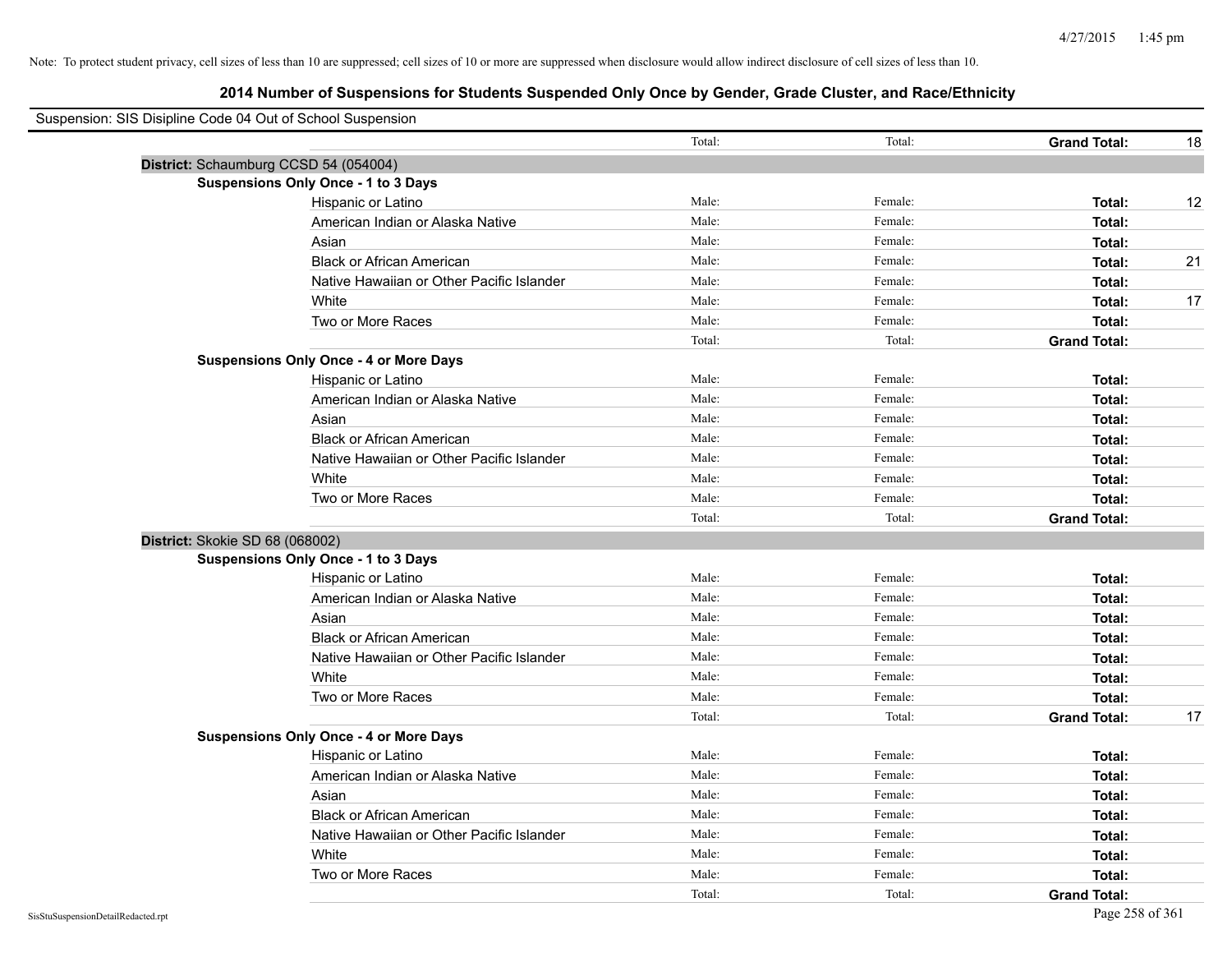| Suspension: SIS Disipline Code 04 Out of School Suspension |        |    |         |    |                     |    |
|------------------------------------------------------------|--------|----|---------|----|---------------------|----|
| District: Skokie SD 69 (069002)                            |        |    |         |    |                     |    |
| <b>Suspensions Only Once - 1 to 3 Days</b>                 |        |    |         |    |                     |    |
| Hispanic or Latino                                         | Male:  |    | Female: |    | Total:              |    |
| American Indian or Alaska Native                           | Male:  |    | Female: |    | Total:              |    |
| Asian                                                      | Male:  |    | Female: |    | Total:              |    |
| <b>Black or African American</b>                           | Male:  |    | Female: |    | Total:              | 14 |
| Native Hawaiian or Other Pacific Islander                  | Male:  |    | Female: |    | Total:              |    |
| White                                                      | Male:  |    | Female: |    | Total:              |    |
| Two or More Races                                          | Male:  |    | Female: |    | Total:              |    |
|                                                            | Total: | 16 | Total:  | 11 | <b>Grand Total:</b> | 27 |
| District: Skokie SD 73-5 (073502)                          |        |    |         |    |                     |    |
| <b>Suspensions Only Once - 1 to 3 Days</b>                 |        |    |         |    |                     |    |
| Hispanic or Latino                                         | Male:  |    | Female: |    | Total:              |    |
| American Indian or Alaska Native                           | Male:  |    | Female: |    | Total:              |    |
| Asian                                                      | Male:  |    | Female: |    | Total:              |    |
| <b>Black or African American</b>                           | Male:  |    | Female: |    | Total:              |    |
| Native Hawaiian or Other Pacific Islander                  | Male:  |    | Female: |    | Total:              |    |
| White                                                      | Male:  |    | Female: |    | Total:              |    |
| Two or More Races                                          | Male:  |    | Female: |    | Total:              |    |
|                                                            | Total: |    | Total:  |    | <b>Grand Total:</b> |    |
| District: Township HSD 211 (211017)                        |        |    |         |    |                     |    |
| <b>Suspensions Only Once - 1 to 3 Days</b>                 |        |    |         |    |                     |    |
| Hispanic or Latino                                         | Male:  | 46 | Female: | 21 | Total:              | 67 |
| American Indian or Alaska Native                           | Male:  |    | Female: |    | Total:              |    |
| Asian                                                      | Male:  |    | Female: |    | Total:              | 13 |
| <b>Black or African American</b>                           | Male:  | 29 | Female: | 13 | Total:              | 42 |
| Native Hawaiian or Other Pacific Islander                  | Male:  |    | Female: |    | Total:              |    |
| White                                                      | Male:  | 70 | Female: | 23 | Total:              | 93 |
| Two or More Races                                          | Male:  |    | Female: |    | Total:              |    |
|                                                            | Total: |    | Total:  |    | <b>Grand Total:</b> |    |
| <b>Suspensions Only Once - 4 or More Days</b>              |        |    |         |    |                     |    |
| Hispanic or Latino                                         | Male:  | 14 | Female: | 11 | Total:              | 25 |
| American Indian or Alaska Native                           | Male:  |    | Female: |    | Total:              |    |
| Asian                                                      | Male:  |    | Female: |    | Total:              |    |
| <b>Black or African American</b>                           | Male:  |    | Female: |    | Total:              |    |
| Native Hawaiian or Other Pacific Islander                  | Male:  |    | Female: |    | Total:              |    |
| White                                                      | Male:  |    | Female: |    | Total:              | 10 |
| Two or More Races                                          | Male:  |    | Female: |    | Total:              |    |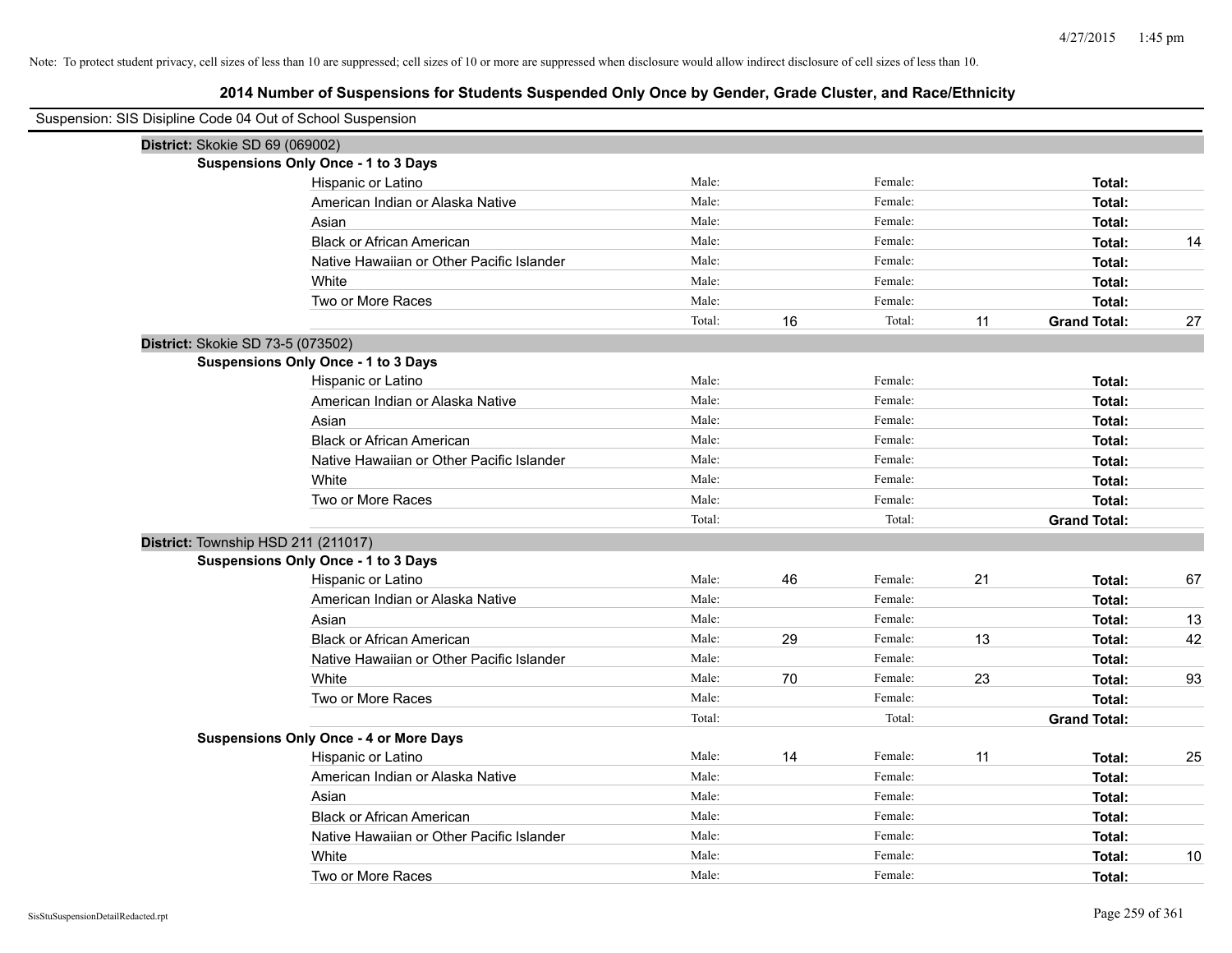| Suspension: SIS Disipline Code 04 Out of School Suspension |                                               |        |    |         |    |                     |     |
|------------------------------------------------------------|-----------------------------------------------|--------|----|---------|----|---------------------|-----|
|                                                            |                                               | Total: |    | Total:  |    | <b>Grand Total:</b> |     |
| District: Township HSD 214 (214017)                        |                                               |        |    |         |    |                     |     |
|                                                            | <b>Suspensions Only Once - 1 to 3 Days</b>    |        |    |         |    |                     |     |
|                                                            | Hispanic or Latino                            | Male:  | 55 | Female: | 28 | Total:              | 83  |
|                                                            | American Indian or Alaska Native              | Male:  |    | Female: |    | Total:              |     |
|                                                            | Asian                                         | Male:  |    | Female: |    | Total:              |     |
|                                                            | <b>Black or African American</b>              | Male:  |    | Female: |    | Total:              | 14  |
|                                                            | Native Hawaiian or Other Pacific Islander     | Male:  |    | Female: |    | Total:              |     |
|                                                            | White                                         | Male:  | 52 | Female: | 23 | Total:              | 75  |
|                                                            | Two or More Races                             | Male:  |    | Female: |    | Total:              |     |
|                                                            |                                               | Total: |    | Total:  |    | <b>Grand Total:</b> | 183 |
|                                                            | <b>Suspensions Only Once - 4 or More Days</b> |        |    |         |    |                     |     |
|                                                            | Hispanic or Latino                            | Male:  | 19 | Female: | 11 | Total:              | 30  |
|                                                            | American Indian or Alaska Native              | Male:  |    | Female: |    | Total:              |     |
|                                                            | Asian                                         | Male:  |    | Female: |    | Total:              |     |
|                                                            | <b>Black or African American</b>              | Male:  |    | Female: |    | Total:              |     |
|                                                            | Native Hawaiian or Other Pacific Islander     | Male:  |    | Female: |    | Total:              |     |
|                                                            | White                                         | Male:  |    | Female: |    | Total:              |     |
|                                                            | Two or More Races                             | Male:  |    | Female: |    | Total:              |     |
|                                                            |                                               | Total: |    | Total:  |    | <b>Grand Total:</b> | 41  |
| District: West Northfield SD 31 (031002)                   |                                               |        |    |         |    |                     |     |
|                                                            | <b>Suspensions Only Once - 1 to 3 Days</b>    |        |    |         |    |                     |     |
|                                                            | Hispanic or Latino                            | Male:  |    | Female: |    | Total:              |     |
|                                                            | American Indian or Alaska Native              | Male:  |    | Female: |    | Total:              |     |
|                                                            | Asian                                         | Male:  |    | Female: |    | Total:              |     |
|                                                            | <b>Black or African American</b>              | Male:  |    | Female: |    | Total:              |     |
|                                                            | Native Hawaiian or Other Pacific Islander     | Male:  |    | Female: |    | Total:              |     |
|                                                            | White                                         | Male:  |    | Female: |    | Total:              |     |
|                                                            | Two or More Races                             | Male:  |    | Female: |    | Total:              |     |
|                                                            |                                               | Total: |    | Total:  |    | <b>Grand Total:</b> |     |
|                                                            | <b>Suspensions Only Once - 4 or More Days</b> |        |    |         |    |                     |     |
|                                                            | Hispanic or Latino                            | Male:  |    | Female: |    | Total:              |     |
|                                                            | American Indian or Alaska Native              | Male:  |    | Female: |    | Total:              |     |
|                                                            | Asian                                         | Male:  |    | Female: |    | Total:              |     |
|                                                            | <b>Black or African American</b>              | Male:  |    | Female: |    | Total:              |     |
|                                                            | Native Hawaiian or Other Pacific Islander     | Male:  |    | Female: |    | Total:              |     |
|                                                            | White                                         | Male:  |    | Female: |    | Total:              |     |
|                                                            | Two or More Races                             | Male:  |    | Female: |    | Total:              |     |
|                                                            |                                               | Total: |    | Total:  |    | <b>Grand Total:</b> |     |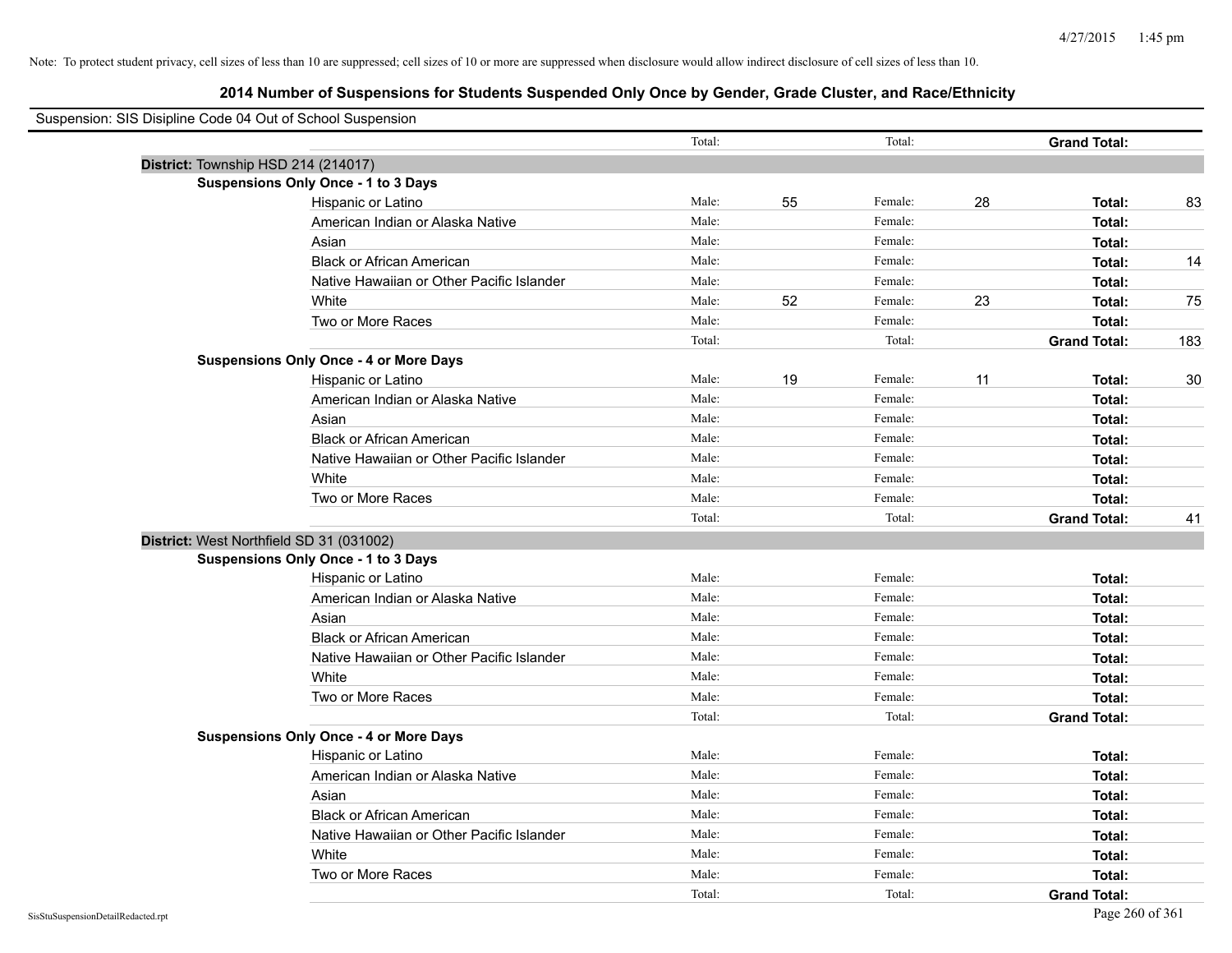| Suspension: SIS Disipline Code 04 Out of School Suspension |                                               |        |         |                     |
|------------------------------------------------------------|-----------------------------------------------|--------|---------|---------------------|
|                                                            | District: Wheeling CCSD 21 (021004)           |        |         |                     |
|                                                            | <b>Suspensions Only Once - 1 to 3 Days</b>    |        |         |                     |
|                                                            | Hispanic or Latino                            | Male:  | Female: | 25<br>Total:        |
|                                                            | American Indian or Alaska Native              | Male:  | Female: | Total:              |
|                                                            | Asian                                         | Male:  | Female: | Total:              |
|                                                            | <b>Black or African American</b>              | Male:  | Female: | Total:              |
|                                                            | Native Hawaiian or Other Pacific Islander     | Male:  | Female: | Total:              |
|                                                            | White                                         | Male:  | Female: | 11<br>Total:        |
|                                                            | Two or More Races                             | Male:  | Female: | Total:              |
|                                                            |                                               | Total: | Total:  | <b>Grand Total:</b> |
|                                                            | <b>Suspensions Only Once - 4 or More Days</b> |        |         |                     |
|                                                            | Hispanic or Latino                            | Male:  | Female: | Total:              |
|                                                            | American Indian or Alaska Native              | Male:  | Female: | Total:              |
|                                                            | Asian                                         | Male:  | Female: | Total:              |
|                                                            | <b>Black or African American</b>              | Male:  | Female: | Total:              |
|                                                            | Native Hawaiian or Other Pacific Islander     | Male:  | Female: | Total:              |
|                                                            | White                                         | Male:  | Female: | Total:              |
|                                                            | Two or More Races                             | Male:  | Female: | Total:              |
|                                                            |                                               | Total: | Total:  | <b>Grand Total:</b> |
| District: Wilmette SD 39 (039002)                          |                                               |        |         |                     |
|                                                            | <b>Suspensions Only Once - 1 to 3 Days</b>    |        |         |                     |
|                                                            | Hispanic or Latino                            | Male:  | Female: | Total:              |
|                                                            | American Indian or Alaska Native              | Male:  | Female: | Total:              |
|                                                            | Asian                                         | Male:  | Female: | Total:              |
|                                                            | <b>Black or African American</b>              | Male:  | Female: | Total:              |
|                                                            | Native Hawaiian or Other Pacific Islander     | Male:  | Female: | Total:              |
|                                                            | White                                         | Male:  | Female: | Total:              |
|                                                            | Two or More Races                             | Male:  | Female: | Total:              |
|                                                            |                                               | Total: | Total:  | <b>Grand Total:</b> |
|                                                            | <b>Suspensions Only Once - 4 or More Days</b> |        |         |                     |
|                                                            | Hispanic or Latino                            | Male:  | Female: | Total:              |
|                                                            | American Indian or Alaska Native              | Male:  | Female: | Total:              |
|                                                            | Asian                                         | Male:  | Female: | Total:              |
|                                                            | <b>Black or African American</b>              | Male:  | Female: | Total:              |
|                                                            | Native Hawaiian or Other Pacific Islander     | Male:  | Female: | Total:              |
|                                                            | White                                         | Male:  | Female: | Total:              |
|                                                            | Two or More Races                             | Male:  | Female: | Total:              |
|                                                            |                                               | Total: | Total:  | <b>Grand Total:</b> |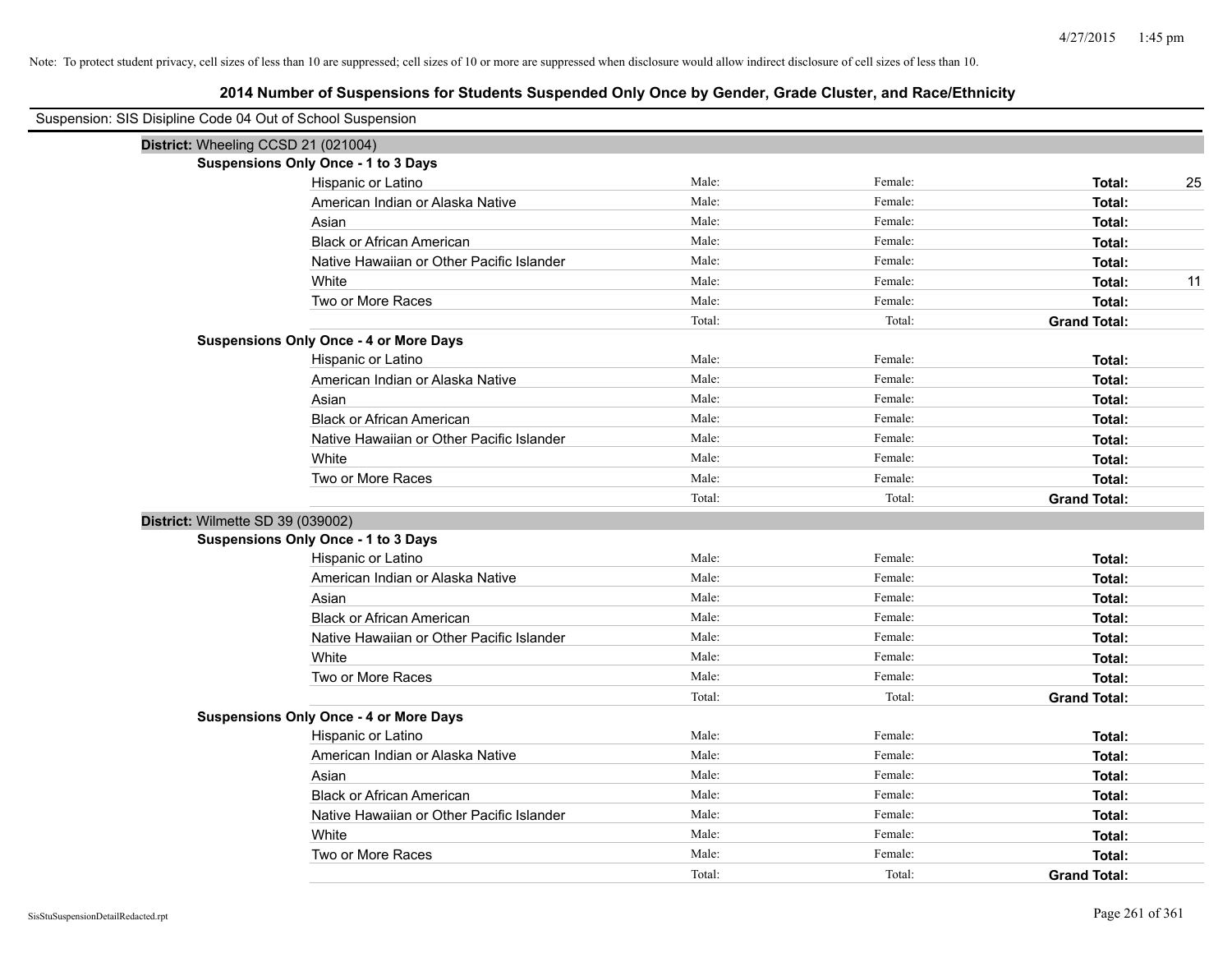| Suspension: SIS Disipline Code 04 Out of School Suspension |                                               |        |         |                     |
|------------------------------------------------------------|-----------------------------------------------|--------|---------|---------------------|
| District: Winnetka SD 36 (036002)                          |                                               |        |         |                     |
|                                                            | <b>Suspensions Only Once - 1 to 3 Days</b>    |        |         |                     |
|                                                            | Hispanic or Latino                            | Male:  | Female: | Total:              |
|                                                            | American Indian or Alaska Native              | Male:  | Female: | Total:              |
|                                                            | Asian                                         | Male:  | Female: | Total:              |
|                                                            | <b>Black or African American</b>              | Male:  | Female: | Total:              |
|                                                            | Native Hawaiian or Other Pacific Islander     | Male:  | Female: | Total:              |
|                                                            | White                                         | Male:  | Female: | Total:              |
|                                                            | Two or More Races                             | Male:  | Female: | Total:              |
|                                                            |                                               | Total: | Total:  | <b>Grand Total:</b> |
| County: Non-Public School (000)                            |                                               |        |         |                     |
| District: Region 05 North Cook ISC 1 (000000)              |                                               |        |         |                     |
|                                                            | <b>Suspensions Only Once - 4 or More Days</b> |        |         |                     |
|                                                            | Hispanic or Latino                            | Male:  | Female: | Total:              |
|                                                            | American Indian or Alaska Native              | Male:  | Female: | Total:              |
|                                                            | Asian                                         | Male:  | Female: | Total:              |
|                                                            | <b>Black or African American</b>              | Male:  | Female: | Total:              |
|                                                            | Native Hawaiian or Other Pacific Islander     | Male:  | Female: | Total:              |
|                                                            | White                                         | Male:  | Female: | Total:              |
|                                                            | Two or More Races                             | Male:  | Female: | Total:              |
|                                                            |                                               | Total: | Total:  | <b>Grand Total:</b> |
|                                                            |                                               |        |         |                     |
| Region: Region 06 West Cook ISC 2 (06)                     |                                               |        |         |                     |
| County: Cook (016)                                         |                                               |        |         |                     |
| District: Achievement Centers (000200)                     |                                               |        |         |                     |
|                                                            | Suspensions Only Once - 1 to 3 Days           |        |         |                     |
|                                                            | Hispanic or Latino                            | Male:  | Female: | Total:              |
|                                                            | American Indian or Alaska Native              | Male:  | Female: | Total:              |
|                                                            | Asian                                         | Male:  | Female: | Total:              |
|                                                            | <b>Black or African American</b>              | Male:  | Female: | Total:              |
|                                                            | Native Hawaiian or Other Pacific Islander     | Male:  | Female: | Total:              |
|                                                            | White                                         | Male:  | Female: | Total:              |
|                                                            | Two or More Races                             | Male:  | Female: | Total:              |
|                                                            |                                               | Total: | Total:  | <b>Grand Total:</b> |
| District: Bellwood SD 88 (088002)                          |                                               |        |         |                     |
|                                                            | Suspensions Only Once - 1 to 3 Days           |        |         |                     |
|                                                            | Hispanic or Latino                            | Male:  | Female: | Total:              |
|                                                            | American Indian or Alaska Native              | Male:  | Female: | Total:              |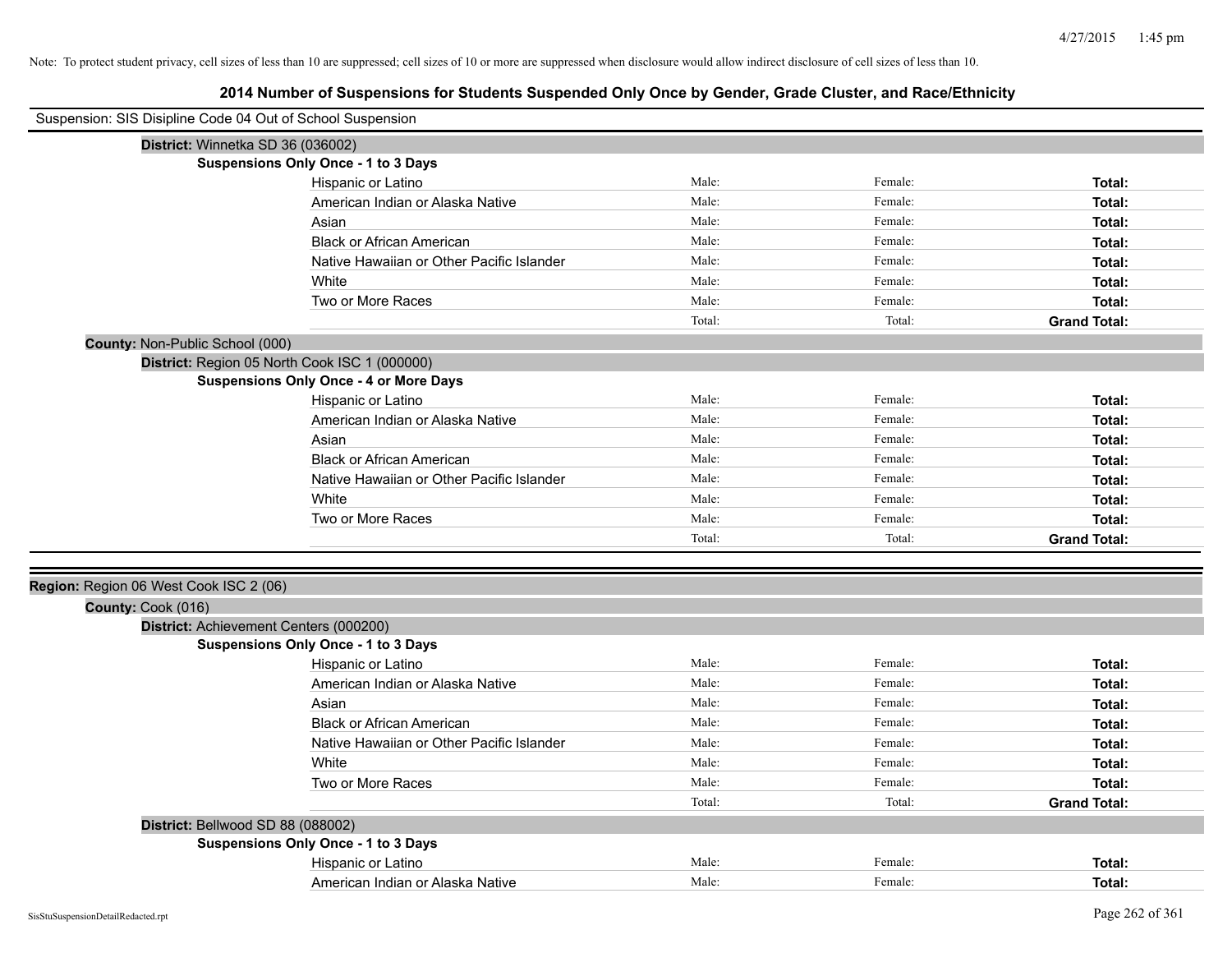| Suspension: SIS Disipline Code 04 Out of School Suspension |        |         |                     |    |
|------------------------------------------------------------|--------|---------|---------------------|----|
| Asian                                                      | Male:  | Female: | Total:              |    |
| <b>Black or African American</b>                           | Male:  | Female: | Total:              | 15 |
| Native Hawaiian or Other Pacific Islander                  | Male:  | Female: | Total:              |    |
| White                                                      | Male:  | Female: | Total:              |    |
| Two or More Races                                          | Male:  | Female: | Total:              |    |
|                                                            | Total: | Total:  | <b>Grand Total:</b> |    |
| <b>Suspensions Only Once - 4 or More Days</b>              |        |         |                     |    |
| Hispanic or Latino                                         | Male:  | Female: | Total:              |    |
| American Indian or Alaska Native                           | Male:  | Female: | Total:              |    |
| Asian                                                      | Male:  | Female: | Total:              |    |
| <b>Black or African American</b>                           | Male:  | Female: | Total:              |    |
| Native Hawaiian or Other Pacific Islander                  | Male:  | Female: | Total:              |    |
| White                                                      | Male:  | Female: | Total:              |    |
| Two or More Races                                          | Male:  | Female: | Total:              |    |
|                                                            | Total: | Total:  | <b>Grand Total:</b> |    |
| District: Berkeley SD 87 (087002)                          |        |         |                     |    |
| <b>Suspensions Only Once - 1 to 3 Days</b>                 |        |         |                     |    |
| Hispanic or Latino                                         | Male:  | Female: | Total:              | 18 |
| American Indian or Alaska Native                           | Male:  | Female: | Total:              |    |
| Asian                                                      | Male:  | Female: | Total:              |    |
| <b>Black or African American</b>                           | Male:  | Female: | Total:              | 28 |
| Native Hawaiian or Other Pacific Islander                  | Male:  | Female: | Total:              |    |
| White                                                      | Male:  | Female: | Total:              |    |
| Two or More Races                                          | Male:  | Female: | Total:              |    |
|                                                            | Total: | Total:  | <b>Grand Total:</b> |    |
| <b>Suspensions Only Once - 4 or More Days</b>              |        |         |                     |    |
| Hispanic or Latino                                         | Male:  | Female: | Total:              | 14 |
| American Indian or Alaska Native                           | Male:  | Female: | Total:              |    |
| Asian                                                      | Male:  | Female: | Total:              |    |
| <b>Black or African American</b>                           | Male:  | Female: | Total:              | 15 |
| Native Hawaiian or Other Pacific Islander                  | Male:  | Female: | Total:              |    |
| White                                                      | Male:  | Female: | Total:              |    |
| Two or More Races                                          | Male:  | Female: | Total:              |    |
|                                                            | Total: | Total:  | <b>Grand Total:</b> |    |
| District: Berwyn North SD 98 (098002)                      |        |         |                     |    |
| Suspensions Only Once - 1 to 3 Days                        |        |         |                     |    |
| Hispanic or Latino                                         | Male:  | Female: | Total:              | 33 |
| American Indian or Alaska Native                           | Male:  | Female: | Total:              |    |
| Asian                                                      | Male:  | Female: | Total:              |    |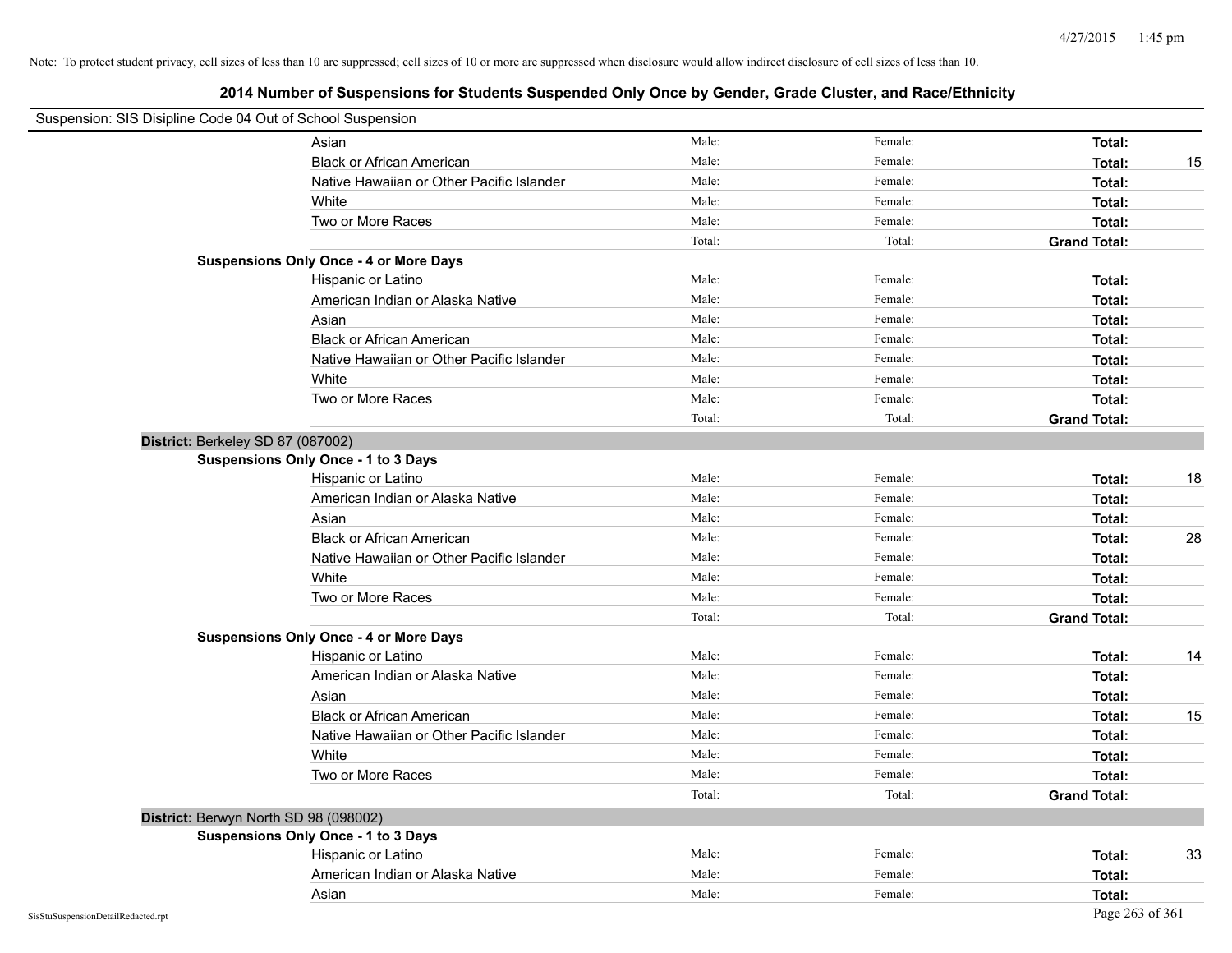| Suspension: SIS Disipline Code 04 Out of School Suspension |                                                   |        |              |                           |    |
|------------------------------------------------------------|---------------------------------------------------|--------|--------------|---------------------------|----|
|                                                            | <b>Black or African American</b>                  | Male:  | Female:      | Total:                    | 19 |
|                                                            | Native Hawaiian or Other Pacific Islander         | Male:  | Female:      | Total:                    |    |
|                                                            | White                                             | Male:  | Female:      | Total:                    |    |
|                                                            | Two or More Races                                 | Male:  | Female:      | Total:                    |    |
|                                                            |                                                   | Total: | Total:       | <b>Grand Total:</b>       |    |
|                                                            | <b>Suspensions Only Once - 4 or More Days</b>     |        |              |                           |    |
|                                                            | Hispanic or Latino                                | Male:  | Female:      | Total:                    | 17 |
|                                                            | American Indian or Alaska Native                  | Male:  | Female:      | Total:                    |    |
|                                                            | Asian                                             | Male:  | Female:      | Total:                    |    |
|                                                            | <b>Black or African American</b>                  | Male:  | Female:      | Total:                    |    |
|                                                            | Native Hawaiian or Other Pacific Islander         | Male:  | Female:      | Total:                    |    |
|                                                            | White                                             | Male:  | Female:      | Total:                    |    |
|                                                            | Two or More Races                                 | Male:  | Female:      | Total:                    |    |
|                                                            |                                                   | Total: | Total:       | <b>Grand Total:</b>       |    |
|                                                            | District: Berwyn South SD 100 (100002)            |        |              |                           |    |
|                                                            | Suspensions Only Once - 1 to 3 Days               |        |              |                           |    |
|                                                            | Hispanic or Latino                                | Male:  | Female:      | Total:                    | 41 |
|                                                            | American Indian or Alaska Native                  | Male:  | Female:      | Total:                    |    |
|                                                            | Asian                                             | Male:  | Female:      | Total:                    |    |
|                                                            | <b>Black or African American</b>                  | Male:  | Female:      | Total:                    |    |
|                                                            | Native Hawaiian or Other Pacific Islander         | Male:  | Female:      | Total:                    |    |
|                                                            | White                                             | Male:  | Female:      | Total:                    | 10 |
|                                                            | Two or More Races                                 | Male:  | Female:      | Total:                    |    |
|                                                            |                                                   | Total: | 50<br>Total: | 11<br><b>Grand Total:</b> | 61 |
|                                                            | <b>Suspensions Only Once - 4 or More Days</b>     |        |              |                           |    |
|                                                            | Hispanic or Latino                                | Male:  | Female:      | Total:                    | 15 |
|                                                            | American Indian or Alaska Native                  | Male:  | Female:      | Total:                    |    |
|                                                            | Asian                                             | Male:  | Female:      | Total:                    |    |
|                                                            | <b>Black or African American</b>                  | Male:  | Female:      | Total:                    |    |
|                                                            | Native Hawaiian or Other Pacific Islander         | Male:  | Female:      | Total:                    |    |
|                                                            | White                                             | Male:  | Female:      | Total:                    |    |
|                                                            | Two or More Races                                 | Male:  | Female:      | Total:                    |    |
|                                                            |                                                   | Total: | Total:       | <b>Grand Total:</b>       |    |
|                                                            | District: Brookfield Lagrange Park SD 95 (095002) |        |              |                           |    |
|                                                            | <b>Suspensions Only Once - 1 to 3 Days</b>        |        |              |                           |    |
|                                                            | Hispanic or Latino                                | Male:  | Female:      | Total:                    |    |
|                                                            | American Indian or Alaska Native                  | Male:  | Female:      | Total:                    |    |
|                                                            | Asian                                             | Male:  | Female:      | Total:                    |    |
|                                                            | <b>Black or African American</b>                  | Male:  | Female:      | Total:                    |    |
| SisStuSuspensionDetailRedacted.rpt                         |                                                   |        |              | Page 264 of 361           |    |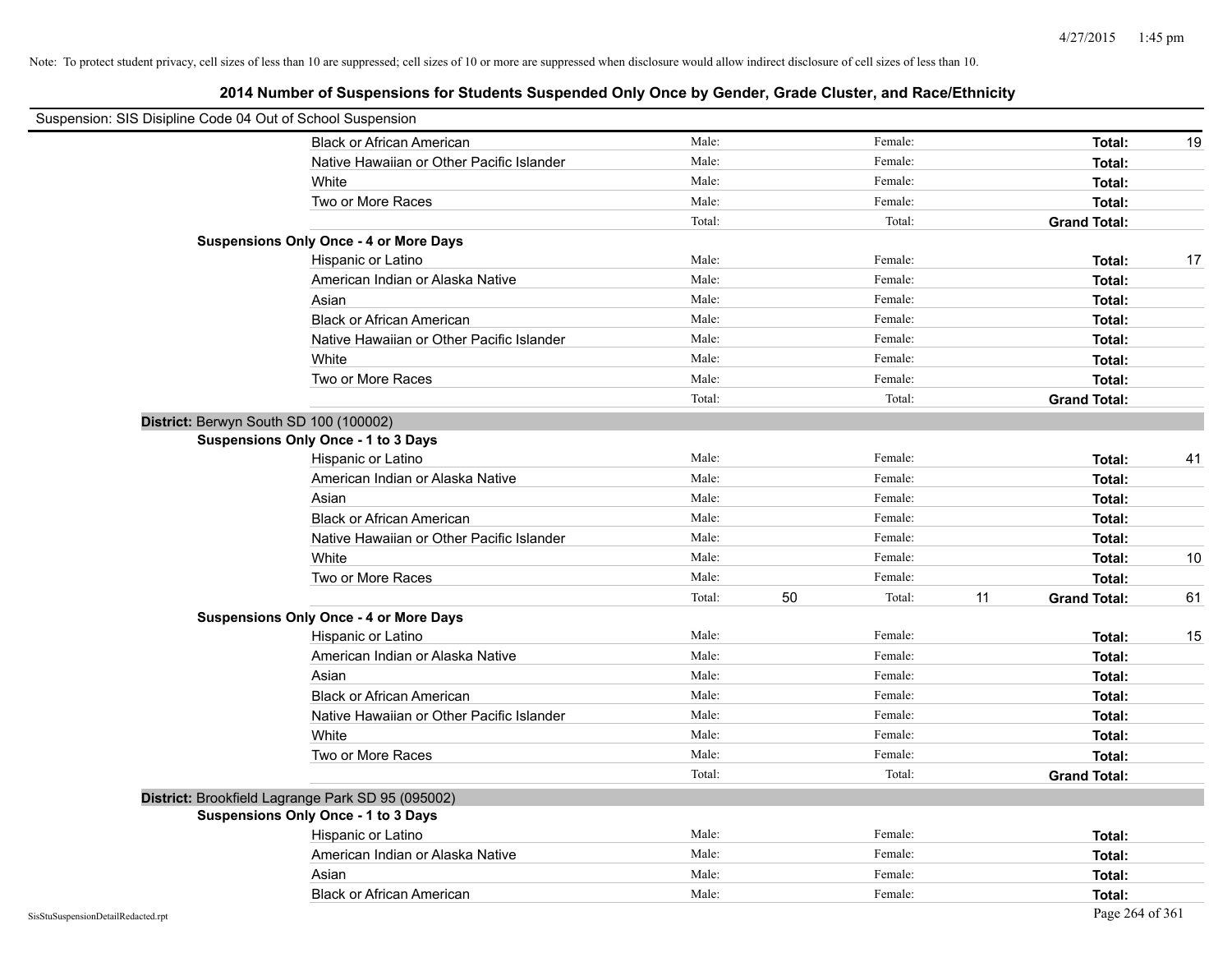| Suspension: SIS Disipline Code 04 Out of School Suspension |                                               |        |     |         |    |                     |     |
|------------------------------------------------------------|-----------------------------------------------|--------|-----|---------|----|---------------------|-----|
|                                                            | Native Hawaiian or Other Pacific Islander     | Male:  |     | Female: |    | Total:              |     |
|                                                            | White                                         | Male:  |     | Female: |    | Total:              |     |
|                                                            | Two or More Races                             | Male:  |     | Female: |    | Total:              |     |
|                                                            |                                               | Total: |     | Total:  |    | <b>Grand Total:</b> |     |
| District: Cicero SD 99 (099002)                            |                                               |        |     |         |    |                     |     |
|                                                            | Suspensions Only Once - 1 to 3 Days           |        |     |         |    |                     |     |
|                                                            | Hispanic or Latino                            | Male:  | 156 | Female: | 62 | Total:              | 218 |
|                                                            | American Indian or Alaska Native              | Male:  |     | Female: |    | Total:              |     |
|                                                            | Asian                                         | Male:  |     | Female: |    | Total:              |     |
|                                                            | <b>Black or African American</b>              | Male:  |     | Female: |    | Total:              | 14  |
|                                                            | Native Hawaiian or Other Pacific Islander     | Male:  |     | Female: |    | Total:              |     |
|                                                            | White                                         | Male:  |     | Female: |    | Total:              | 14  |
|                                                            | Two or More Races                             | Male:  |     | Female: |    | Total:              |     |
|                                                            |                                               | Total: |     | Total:  |    | <b>Grand Total:</b> |     |
|                                                            | <b>Suspensions Only Once - 4 or More Days</b> |        |     |         |    |                     |     |
|                                                            | Hispanic or Latino                            | Male:  | 29  | Female: | 18 | Total:              | 47  |
|                                                            | American Indian or Alaska Native              | Male:  |     | Female: |    | Total:              |     |
|                                                            | Asian                                         | Male:  |     | Female: |    | Total:              |     |
|                                                            | <b>Black or African American</b>              | Male:  |     | Female: |    | Total:              |     |
|                                                            | Native Hawaiian or Other Pacific Islander     | Male:  |     | Female: |    | Total:              |     |
|                                                            | White                                         | Male:  |     | Female: |    | Total:              |     |
|                                                            | Two or More Races                             | Male:  |     | Female: |    | Total:              |     |
|                                                            |                                               | Total: |     | Total:  |    | <b>Grand Total:</b> |     |
| District: Elmwood Park CUSD 401 (401026)                   |                                               |        |     |         |    |                     |     |
|                                                            | Suspensions Only Once - 1 to 3 Days           |        |     |         |    |                     |     |
|                                                            | Hispanic or Latino                            | Male:  | 26  | Female: | 16 | Total:              | 42  |
|                                                            | American Indian or Alaska Native              | Male:  |     | Female: |    | Total:              |     |
|                                                            | Asian                                         | Male:  |     | Female: |    | Total:              |     |
|                                                            | <b>Black or African American</b>              | Male:  |     | Female: |    | Total:              |     |
|                                                            | Native Hawaiian or Other Pacific Islander     | Male:  |     | Female: |    | Total:              |     |
|                                                            | White                                         | Male:  |     | Female: |    | Total:              | 33  |
|                                                            | Two or More Races                             | Male:  |     | Female: |    | Total:              |     |
|                                                            |                                               | Total: |     | Total:  |    | <b>Grand Total:</b> |     |
|                                                            | <b>Suspensions Only Once - 4 or More Days</b> |        |     |         |    |                     |     |
|                                                            | Hispanic or Latino                            | Male:  |     | Female: |    | Total:              |     |
|                                                            | American Indian or Alaska Native              | Male:  |     | Female: |    | Total:              |     |
|                                                            | Asian                                         | Male:  |     | Female: |    | Total:              |     |
|                                                            | <b>Black or African American</b>              | Male:  |     | Female: |    | Total:              |     |
|                                                            | Native Hawaiian or Other Pacific Islander     | Male:  |     | Female: |    | Total:              |     |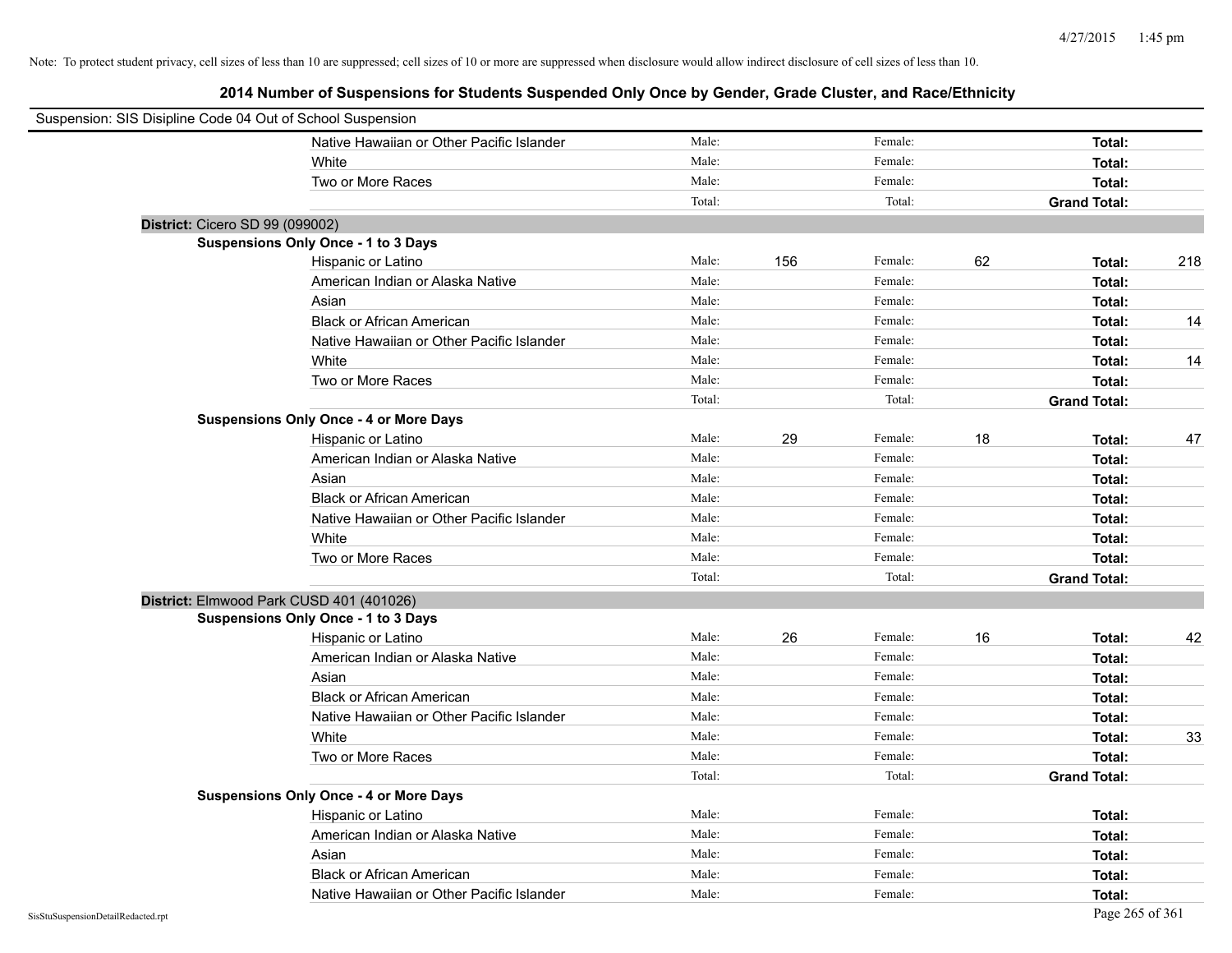| Suspension: SIS Disipline Code 04 Out of School Suspension |                                               |        |         |                     |
|------------------------------------------------------------|-----------------------------------------------|--------|---------|---------------------|
|                                                            | White                                         | Male:  | Female: | Total:              |
|                                                            | Two or More Races                             | Male:  | Female: | Total:              |
|                                                            |                                               | Total: | Total:  | <b>Grand Total:</b> |
| District: Forest Park SD 91 (091002)                       |                                               |        |         |                     |
|                                                            | Suspensions Only Once - 1 to 3 Days           |        |         |                     |
|                                                            | Hispanic or Latino                            | Male:  | Female: | Total:              |
|                                                            | American Indian or Alaska Native              | Male:  | Female: | Total:              |
|                                                            | Asian                                         | Male:  | Female: | Total:              |
|                                                            | <b>Black or African American</b>              | Male:  | Female: | 15<br>Total:        |
|                                                            | Native Hawaiian or Other Pacific Islander     | Male:  | Female: | Total:              |
|                                                            | White                                         | Male:  | Female: | Total:              |
|                                                            | Two or More Races                             | Male:  | Female: | Total:              |
|                                                            |                                               | Total: | Total:  | <b>Grand Total:</b> |
|                                                            | <b>Suspensions Only Once - 4 or More Days</b> |        |         |                     |
|                                                            | Hispanic or Latino                            | Male:  | Female: | Total:              |
|                                                            | American Indian or Alaska Native              | Male:  | Female: | Total:              |
|                                                            | Asian                                         | Male:  | Female: | Total:              |
|                                                            | <b>Black or African American</b>              | Male:  | Female: | Total:              |
|                                                            | Native Hawaiian or Other Pacific Islander     | Male:  | Female: | Total:              |
|                                                            | White                                         | Male:  | Female: | Total:              |
|                                                            | Two or More Races                             | Male:  | Female: | Total:              |
|                                                            |                                               | Total: | Total:  | <b>Grand Total:</b> |
| District: Franklin Park SD 84 (084002)                     |                                               |        |         |                     |
|                                                            | Suspensions Only Once - 1 to 3 Days           |        |         |                     |
|                                                            | Hispanic or Latino                            | Male:  | Female: | Total:              |
|                                                            | American Indian or Alaska Native              | Male:  | Female: | Total:              |
|                                                            | Asian                                         | Male:  | Female: | Total:              |
|                                                            | <b>Black or African American</b>              | Male:  | Female: | Total:              |
|                                                            | Native Hawaiian or Other Pacific Islander     | Male:  | Female: | Total:              |
|                                                            | White                                         | Male:  | Female: | Total:              |
|                                                            | Two or More Races                             | Male:  | Female: | Total:              |
|                                                            |                                               | Total: | Total:  | <b>Grand Total:</b> |
|                                                            | <b>Suspensions Only Once - 4 or More Days</b> |        |         |                     |
|                                                            | Hispanic or Latino                            | Male:  | Female: | Total:              |
|                                                            | American Indian or Alaska Native              | Male:  | Female: | Total:              |
|                                                            | Asian                                         | Male:  | Female: | Total:              |
|                                                            | <b>Black or African American</b>              | Male:  | Female: | Total:              |
|                                                            | Native Hawaiian or Other Pacific Islander     | Male:  | Female: | Total:              |
|                                                            | White                                         | Male:  | Female: | Total:              |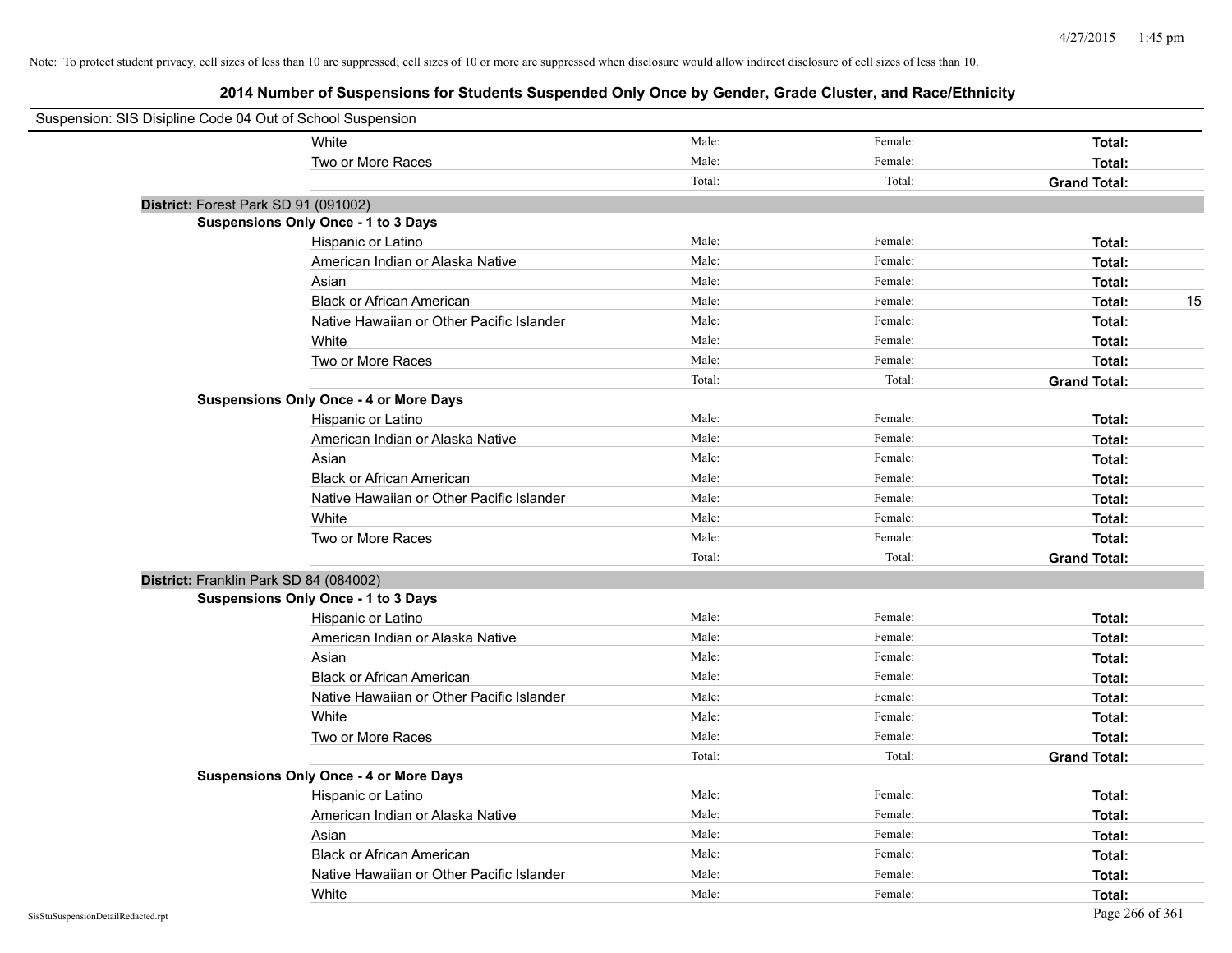| Suspension: SIS Disipline Code 04 Out of School Suspension |                                               |        |     |         |     |                     |     |
|------------------------------------------------------------|-----------------------------------------------|--------|-----|---------|-----|---------------------|-----|
|                                                            | Two or More Races                             | Male:  |     | Female: |     | Total:              |     |
|                                                            |                                               | Total: |     | Total:  |     | <b>Grand Total:</b> |     |
| District: Hillside SD 93 (093002)                          |                                               |        |     |         |     |                     |     |
|                                                            | <b>Suspensions Only Once - 1 to 3 Days</b>    |        |     |         |     |                     |     |
|                                                            | Hispanic or Latino                            | Male:  |     | Female: |     | Total:              |     |
|                                                            | American Indian or Alaska Native              | Male:  |     | Female: |     | Total:              |     |
|                                                            | Asian                                         | Male:  |     | Female: |     | Total:              |     |
|                                                            | <b>Black or African American</b>              | Male:  |     | Female: |     | Total:              |     |
|                                                            | Native Hawaiian or Other Pacific Islander     | Male:  |     | Female: |     | Total:              |     |
|                                                            | White                                         | Male:  |     | Female: |     | Total:              |     |
|                                                            | Two or More Races                             | Male:  |     | Female: |     | Total:              |     |
|                                                            |                                               | Total: |     | Total:  |     | <b>Grand Total:</b> |     |
|                                                            | <b>Suspensions Only Once - 4 or More Days</b> |        |     |         |     |                     |     |
|                                                            | Hispanic or Latino                            | Male:  |     | Female: |     | Total:              |     |
|                                                            | American Indian or Alaska Native              | Male:  |     | Female: |     | Total:              |     |
|                                                            | Asian                                         | Male:  |     | Female: |     | Total:              |     |
|                                                            | <b>Black or African American</b>              | Male:  |     | Female: |     | Total:              |     |
|                                                            | Native Hawaiian or Other Pacific Islander     | Male:  |     | Female: |     | Total:              |     |
|                                                            | White                                         | Male:  |     | Female: |     | Total:              |     |
|                                                            | Two or More Races                             | Male:  |     | Female: |     | Total:              |     |
|                                                            |                                               | Total: |     | Total:  |     | <b>Grand Total:</b> |     |
| District: J S Morton HSD 201 (201017)                      |                                               |        |     |         |     |                     |     |
|                                                            | <b>Suspensions Only Once - 1 to 3 Days</b>    |        |     |         |     |                     |     |
|                                                            | Hispanic or Latino                            | Male:  | 324 | Female: | 208 | Total:              | 532 |
|                                                            | American Indian or Alaska Native              | Male:  |     | Female: |     | Total:              |     |
|                                                            | Asian                                         | Male:  |     | Female: |     | Total:              |     |
|                                                            | <b>Black or African American</b>              | Male:  | 23  | Female: | 16  | Total:              | 39  |
|                                                            | Native Hawaiian or Other Pacific Islander     | Male:  |     | Female: |     | Total:              |     |
|                                                            | White                                         | Male:  | 23  | Female: | 17  | Total:              | 40  |
|                                                            | Two or More Races                             | Male:  |     | Female: |     | Total:              |     |
|                                                            |                                               | Total: |     | Total:  |     | <b>Grand Total:</b> |     |
|                                                            | <b>Suspensions Only Once - 4 or More Days</b> |        |     |         |     |                     |     |
|                                                            | Hispanic or Latino                            | Male:  | 63  | Female: | 43  | Total:              | 106 |
|                                                            | American Indian or Alaska Native              | Male:  |     | Female: |     | Total:              |     |
|                                                            | Asian                                         | Male:  |     | Female: |     | Total:              |     |
|                                                            | <b>Black or African American</b>              | Male:  |     | Female: |     | Total:              | 11  |
|                                                            | Native Hawaiian or Other Pacific Islander     | Male:  |     | Female: |     | Total:              |     |
|                                                            | White                                         | Male:  |     | Female: |     | Total:              |     |
|                                                            | Two or More Races                             | Male:  |     | Female: |     | Total:              |     |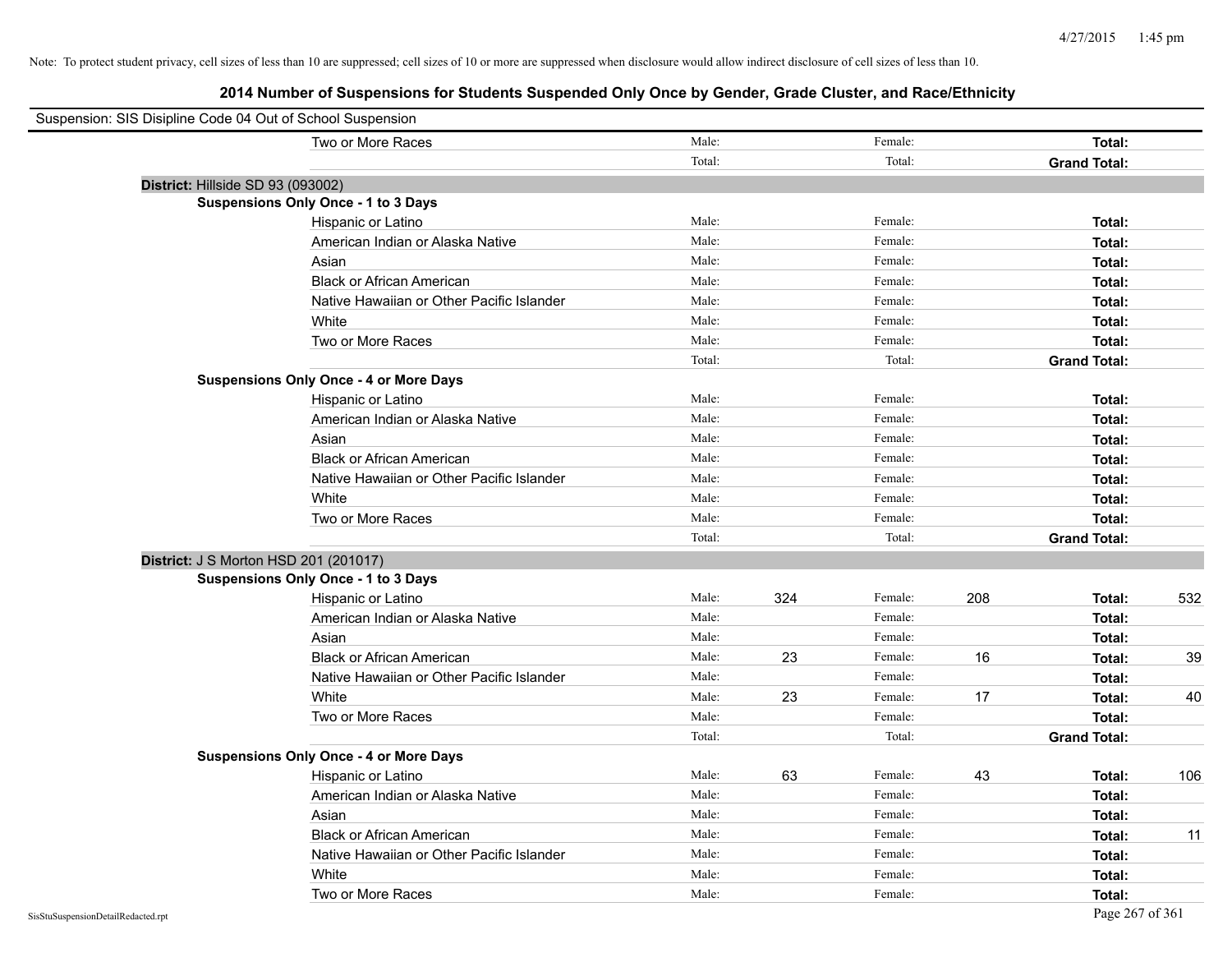| Suspension: SIS Disipline Code 04 Out of School Suspension |                                               |        |         |                     |    |
|------------------------------------------------------------|-----------------------------------------------|--------|---------|---------------------|----|
|                                                            |                                               | Total: | Total:  | <b>Grand Total:</b> |    |
|                                                            | District: Komarek SD 94 (094002)              |        |         |                     |    |
|                                                            | <b>Suspensions Only Once - 1 to 3 Days</b>    |        |         |                     |    |
|                                                            | Hispanic or Latino                            | Male:  | Female: | Total:              | 11 |
|                                                            | American Indian or Alaska Native              | Male:  | Female: | Total:              |    |
|                                                            | Asian                                         | Male:  | Female: | Total:              |    |
|                                                            | <b>Black or African American</b>              | Male:  | Female: | Total:              |    |
|                                                            | Native Hawaiian or Other Pacific Islander     | Male:  | Female: | Total:              |    |
|                                                            | White                                         | Male:  | Female: | Total:              |    |
|                                                            | Two or More Races                             | Male:  | Female: | Total:              |    |
|                                                            |                                               | Total: | Total:  | <b>Grand Total:</b> | 23 |
|                                                            | District: La Grange SD 102 (102002)           |        |         |                     |    |
|                                                            | Suspensions Only Once - 1 to 3 Days           |        |         |                     |    |
|                                                            | Hispanic or Latino                            | Male:  | Female: | Total:              |    |
|                                                            | American Indian or Alaska Native              | Male:  | Female: | Total:              |    |
|                                                            | Asian                                         | Male:  | Female: | Total:              |    |
|                                                            | <b>Black or African American</b>              | Male:  | Female: | Total:              |    |
|                                                            | Native Hawaiian or Other Pacific Islander     | Male:  | Female: | Total:              |    |
|                                                            | White                                         | Male:  | Female: | Total:              |    |
|                                                            | Two or More Races                             | Male:  | Female: | Total:              |    |
|                                                            |                                               | Total: | Total:  | <b>Grand Total:</b> | 14 |
|                                                            | <b>Suspensions Only Once - 4 or More Days</b> |        |         |                     |    |
|                                                            | Hispanic or Latino                            | Male:  | Female: | Total:              |    |
|                                                            | American Indian or Alaska Native              | Male:  | Female: | Total:              |    |
|                                                            | Asian                                         | Male:  | Female: | Total:              |    |
|                                                            | <b>Black or African American</b>              | Male:  | Female: | Total:              |    |
|                                                            | Native Hawaiian or Other Pacific Islander     | Male:  | Female: | Total:              |    |
|                                                            | White                                         | Male:  | Female: | Total:              |    |
|                                                            | Two or More Races                             | Male:  | Female: | Total:              |    |
|                                                            |                                               | Total: | Total:  | <b>Grand Total:</b> |    |
|                                                            | District: La Grange SD 105 South (105002)     |        |         |                     |    |
|                                                            | <b>Suspensions Only Once - 1 to 3 Days</b>    |        |         |                     |    |
|                                                            | Hispanic or Latino                            | Male:  | Female: | Total:              |    |
|                                                            | American Indian or Alaska Native              | Male:  | Female: | Total:              |    |
|                                                            | Asian                                         | Male:  | Female: | Total:              |    |
|                                                            | <b>Black or African American</b>              | Male:  | Female: | Total:              |    |
|                                                            | Native Hawaiian or Other Pacific Islander     | Male:  | Female: | Total:              |    |
|                                                            | White                                         | Male:  | Female: | Total:              |    |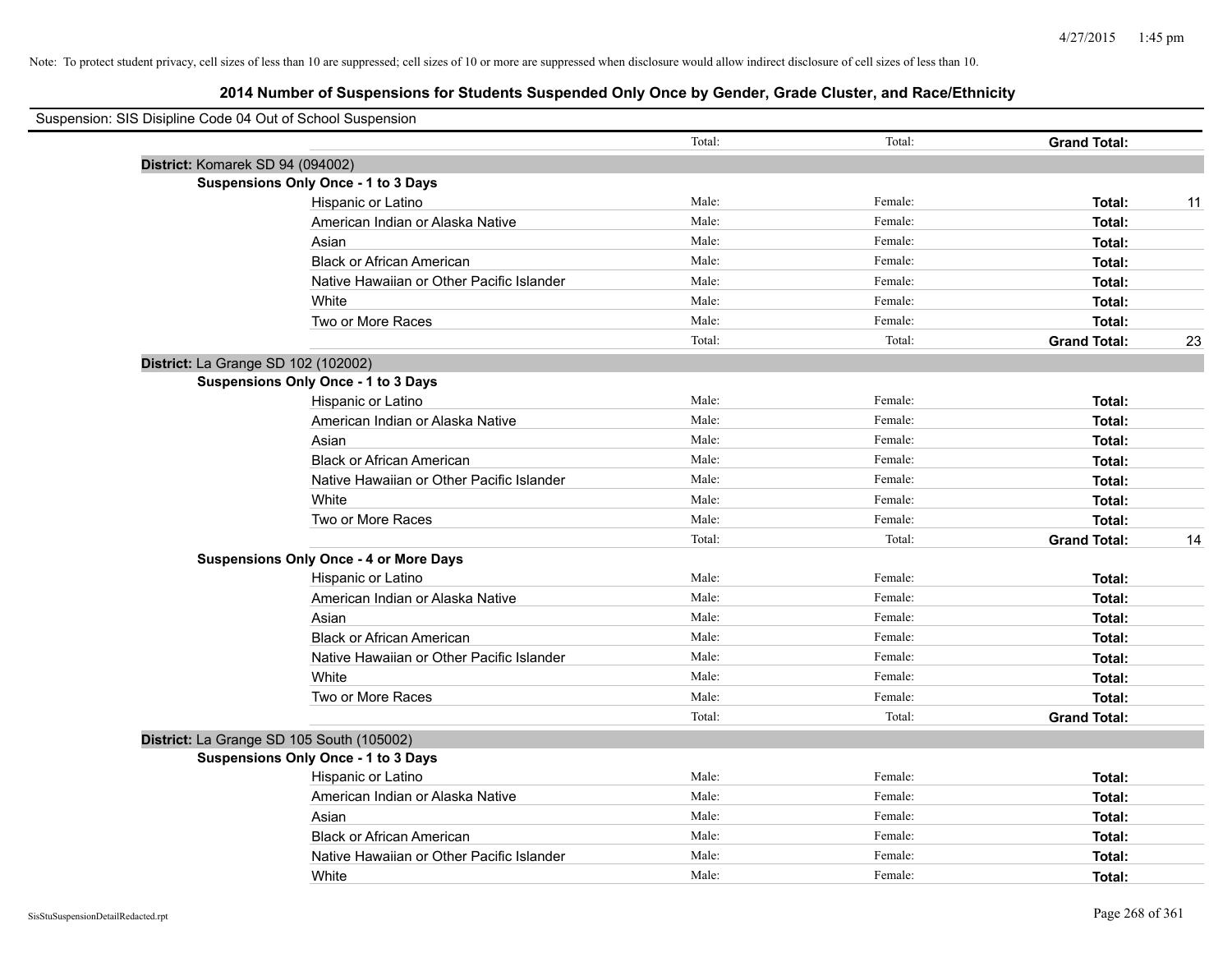| Suspension: SIS Disipline Code 04 Out of School Suspension |                                               |        |    |         |    |                     |     |
|------------------------------------------------------------|-----------------------------------------------|--------|----|---------|----|---------------------|-----|
|                                                            | Two or More Races                             | Male:  |    | Female: |    | Total:              |     |
|                                                            |                                               | Total: |    | Total:  |    | <b>Grand Total:</b> |     |
| District: Leyden CHSD 212 (212016)                         |                                               |        |    |         |    |                     |     |
|                                                            | <b>Suspensions Only Once - 1 to 3 Days</b>    |        |    |         |    |                     |     |
|                                                            | Hispanic or Latino                            | Male:  | 76 | Female: | 29 | Total:              | 105 |
|                                                            | American Indian or Alaska Native              | Male:  |    | Female: |    | Total:              |     |
|                                                            | Asian                                         | Male:  |    | Female: |    | Total:              |     |
|                                                            | <b>Black or African American</b>              | Male:  |    | Female: |    | Total:              |     |
|                                                            | Native Hawaiian or Other Pacific Islander     | Male:  |    | Female: |    | Total:              |     |
|                                                            | White                                         | Male:  | 33 | Female: | 17 | Total:              | 50  |
|                                                            | Two or More Races                             | Male:  |    | Female: |    | Total:              |     |
|                                                            |                                               | Total: |    | Total:  |    | <b>Grand Total:</b> | 168 |
|                                                            | <b>Suspensions Only Once - 4 or More Days</b> |        |    |         |    |                     |     |
|                                                            | Hispanic or Latino                            | Male:  | 12 | Female: | 11 | Total:              | 23  |
|                                                            | American Indian or Alaska Native              | Male:  |    | Female: |    | Total:              |     |
|                                                            | Asian                                         | Male:  |    | Female: |    | Total:              |     |
|                                                            | <b>Black or African American</b>              | Male:  |    | Female: |    | Total:              |     |
|                                                            | Native Hawaiian or Other Pacific Islander     | Male:  |    | Female: |    | Total:              |     |
|                                                            | White                                         | Male:  |    | Female: |    | Total:              | 13  |
|                                                            | Two or More Races                             | Male:  |    | Female: |    | Total:              |     |
|                                                            |                                               | Total: |    | Total:  |    | <b>Grand Total:</b> |     |
| District: Lindop SD 92 (092002)                            |                                               |        |    |         |    |                     |     |
|                                                            | <b>Suspensions Only Once - 1 to 3 Days</b>    |        |    |         |    |                     |     |
|                                                            | Hispanic or Latino                            | Male:  |    | Female: |    | Total:              |     |
|                                                            | American Indian or Alaska Native              | Male:  |    | Female: |    | Total:              |     |
|                                                            | Asian                                         | Male:  |    | Female: |    | Total:              |     |
|                                                            | <b>Black or African American</b>              | Male:  |    | Female: |    | Total:              | 24  |
|                                                            | Native Hawaiian or Other Pacific Islander     | Male:  |    | Female: |    | Total:              |     |
|                                                            | White                                         | Male:  |    | Female: |    | Total:              |     |
|                                                            | Two or More Races                             | Male:  |    | Female: |    | Total:              |     |
|                                                            |                                               | Total: |    | Total:  |    | <b>Grand Total:</b> |     |
|                                                            | <b>Suspensions Only Once - 4 or More Days</b> |        |    |         |    |                     |     |
|                                                            | Hispanic or Latino                            | Male:  |    | Female: |    | Total:              |     |
|                                                            | American Indian or Alaska Native              | Male:  |    | Female: |    | Total:              |     |
|                                                            | Asian                                         | Male:  |    | Female: |    | Total:              |     |
|                                                            | <b>Black or African American</b>              | Male:  |    | Female: |    | Total:              |     |
|                                                            | Native Hawaiian or Other Pacific Islander     | Male:  |    | Female: |    | Total:              |     |
|                                                            | White                                         | Male:  |    | Female: |    | Total:              |     |
|                                                            | Two or More Races                             | Male:  |    | Female: |    | Total:              |     |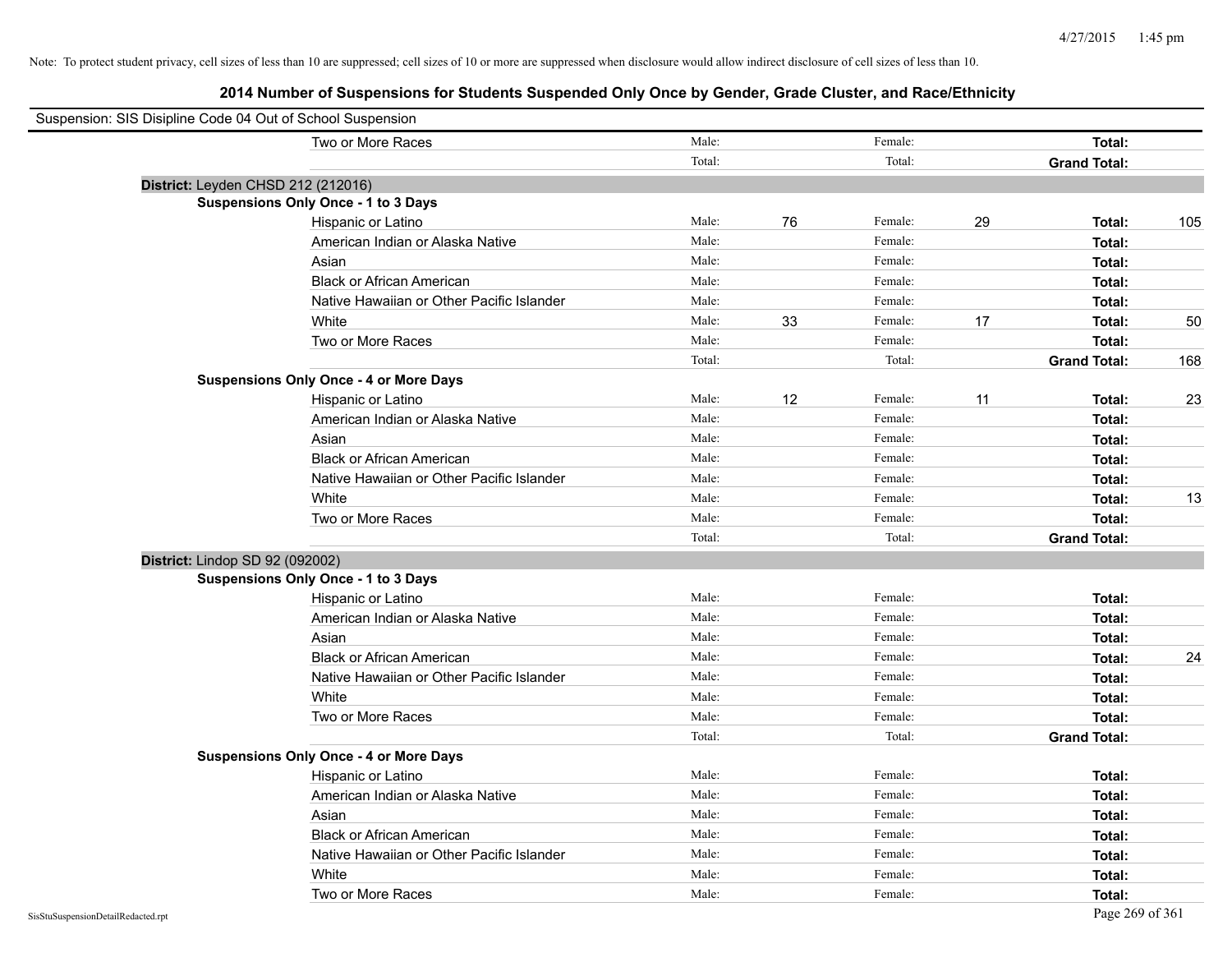| Suspension: SIS Disipline Code 04 Out of School Suspension |                                               |        |         |                     |    |
|------------------------------------------------------------|-----------------------------------------------|--------|---------|---------------------|----|
|                                                            |                                               | Total: | Total:  | <b>Grand Total:</b> |    |
| District: Lyons SD 103 (103002)                            |                                               |        |         |                     |    |
|                                                            | <b>Suspensions Only Once - 1 to 3 Days</b>    |        |         |                     |    |
|                                                            | Hispanic or Latino                            | Male:  | Female: | Total:              |    |
|                                                            | American Indian or Alaska Native              | Male:  | Female: | Total:              |    |
|                                                            | Asian                                         | Male:  | Female: | Total:              |    |
|                                                            | <b>Black or African American</b>              | Male:  | Female: | Total:              |    |
|                                                            | Native Hawaiian or Other Pacific Islander     | Male:  | Female: | Total:              |    |
|                                                            | White                                         | Male:  | Female: | Total:              |    |
|                                                            | Two or More Races                             | Male:  | Female: | Total:              |    |
|                                                            |                                               | Total: | Total:  | <b>Grand Total:</b> |    |
|                                                            | <b>Suspensions Only Once - 4 or More Days</b> |        |         |                     |    |
|                                                            | Hispanic or Latino                            | Male:  | Female: | Total:              |    |
|                                                            | American Indian or Alaska Native              | Male:  | Female: | Total:              |    |
|                                                            | Asian                                         | Male:  | Female: | Total:              |    |
|                                                            | <b>Black or African American</b>              | Male:  | Female: | Total:              |    |
|                                                            | Native Hawaiian or Other Pacific Islander     | Male:  | Female: | Total:              |    |
|                                                            | White                                         | Male:  | Female: | Total:              |    |
|                                                            | Two or More Races                             | Male:  | Female: | Total:              |    |
|                                                            |                                               | Total: | Total:  | <b>Grand Total:</b> |    |
| District: Lyons Twp HSD 204 (204017)                       |                                               |        |         |                     |    |
|                                                            | <b>Suspensions Only Once - 1 to 3 Days</b>    |        |         |                     |    |
|                                                            | Hispanic or Latino                            | Male:  | Female: | Total:              | 13 |
|                                                            | American Indian or Alaska Native              | Male:  | Female: | Total:              |    |
|                                                            | Asian                                         | Male:  | Female: | Total:              |    |
|                                                            | <b>Black or African American</b>              | Male:  | Female: | Total:              |    |
|                                                            | Native Hawaiian or Other Pacific Islander     | Male:  | Female: | Total:              |    |
|                                                            | White                                         | Male:  | Female: | Total:              | 16 |
|                                                            | Two or More Races                             | Male:  | Female: | Total:              |    |
|                                                            |                                               | Total: | Total:  | <b>Grand Total:</b> |    |
|                                                            | <b>Suspensions Only Once - 4 or More Days</b> |        |         |                     |    |
|                                                            | Hispanic or Latino                            | Male:  | Female: | Total:              | 16 |
|                                                            | American Indian or Alaska Native              | Male:  | Female: | Total:              |    |
|                                                            | Asian                                         | Male:  | Female: | Total:              |    |
|                                                            | <b>Black or African American</b>              | Male:  | Female: | Total:              |    |
|                                                            | Native Hawaiian or Other Pacific Islander     | Male:  | Female: | Total:              |    |
|                                                            | White                                         | Male:  | Female: | Total:              | 26 |
|                                                            | Two or More Races                             | Male:  | Female: | Total:              |    |
|                                                            |                                               | Total: | Total:  | <b>Grand Total:</b> |    |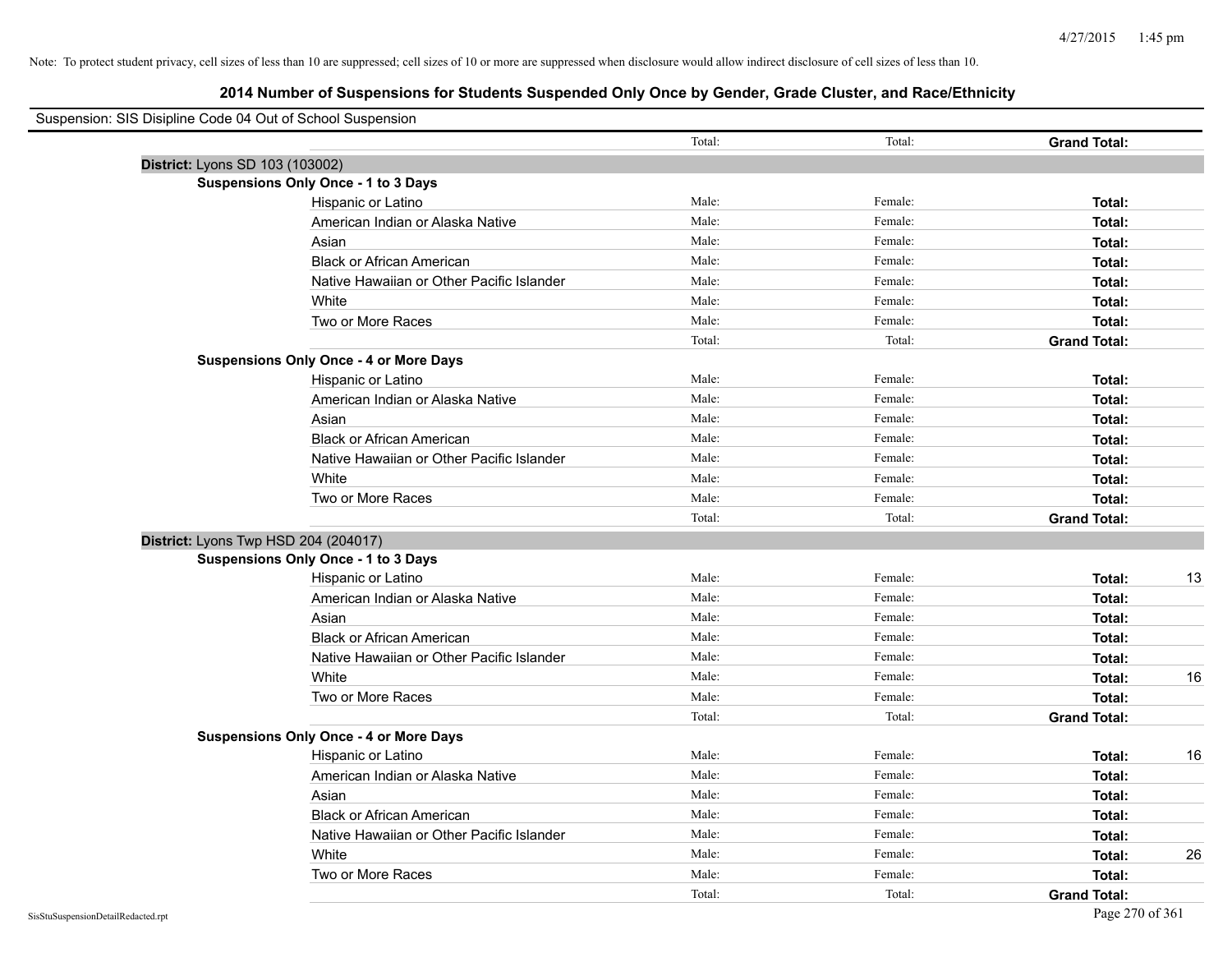| Suspension: SIS Disipline Code 04 Out of School Suspension |        |     |         |    |                     |     |
|------------------------------------------------------------|--------|-----|---------|----|---------------------|-----|
| District: Mannheim SD 83 (083002)                          |        |     |         |    |                     |     |
| Suspensions Only Once - 1 to 3 Days                        |        |     |         |    |                     |     |
| Hispanic or Latino                                         | Male:  |     | Female: |    | Total:              | 28  |
| American Indian or Alaska Native                           | Male:  |     | Female: |    | Total:              |     |
| Asian                                                      | Male:  |     | Female: |    | Total:              |     |
| <b>Black or African American</b>                           | Male:  |     | Female: |    | Total:              |     |
| Native Hawaiian or Other Pacific Islander                  | Male:  |     | Female: |    | Total:              |     |
| White                                                      | Male:  |     | Female: |    | Total:              |     |
| Two or More Races                                          | Male:  |     | Female: |    | Total:              |     |
|                                                            | Total: |     | Total:  |    | <b>Grand Total:</b> |     |
| <b>Suspensions Only Once - 4 or More Days</b>              |        |     |         |    |                     |     |
| Hispanic or Latino                                         | Male:  |     | Female: |    | Total:              |     |
| American Indian or Alaska Native                           | Male:  |     | Female: |    | Total:              |     |
| Asian                                                      | Male:  |     | Female: |    | Total:              |     |
| <b>Black or African American</b>                           | Male:  |     | Female: |    | Total:              |     |
| Native Hawaiian or Other Pacific Islander                  | Male:  |     | Female: |    | Total:              |     |
| White                                                      | Male:  |     | Female: |    | Total:              |     |
| Two or More Races                                          | Male:  |     | Female: |    | Total:              |     |
|                                                            | Total: |     | Total:  |    | <b>Grand Total:</b> |     |
| District: Maywood-Melrose Park-Broadview 89 (089002)       |        |     |         |    |                     |     |
| <b>Suspensions Only Once - 1 to 3 Days</b>                 |        |     |         |    |                     |     |
| Hispanic or Latino                                         | Male:  | 46  | Female: | 14 | Total:              | 60  |
| American Indian or Alaska Native                           | Male:  |     | Female: |    | Total:              |     |
| Asian                                                      | Male:  |     | Female: |    | Total:              |     |
| <b>Black or African American</b>                           | Male:  | 113 | Female: | 61 | Total:              | 174 |
| Native Hawaiian or Other Pacific Islander                  | Male:  |     | Female: |    | Total:              |     |
| White                                                      | Male:  |     | Female: |    | Total:              |     |
| Two or More Races                                          | Male:  |     | Female: |    | Total:              |     |
|                                                            | Total: |     | Total:  |    | <b>Grand Total:</b> |     |
| <b>Suspensions Only Once - 4 or More Days</b>              |        |     |         |    |                     |     |
| Hispanic or Latino                                         | Male:  |     | Female: |    | Total:              | 13  |
| American Indian or Alaska Native                           | Male:  |     | Female: |    | Total:              |     |
| Asian                                                      | Male:  |     | Female: |    | Total:              |     |
| <b>Black or African American</b>                           | Male:  | 15  | Female: | 14 | Total:              | 29  |
| Native Hawaiian or Other Pacific Islander                  | Male:  |     | Female: |    | Total:              |     |
| White                                                      | Male:  |     | Female: |    | Total:              |     |
| Two or More Races                                          | Male:  |     | Female: |    | Total:              |     |
|                                                            | Total: |     | Total:  |    | <b>Grand Total:</b> |     |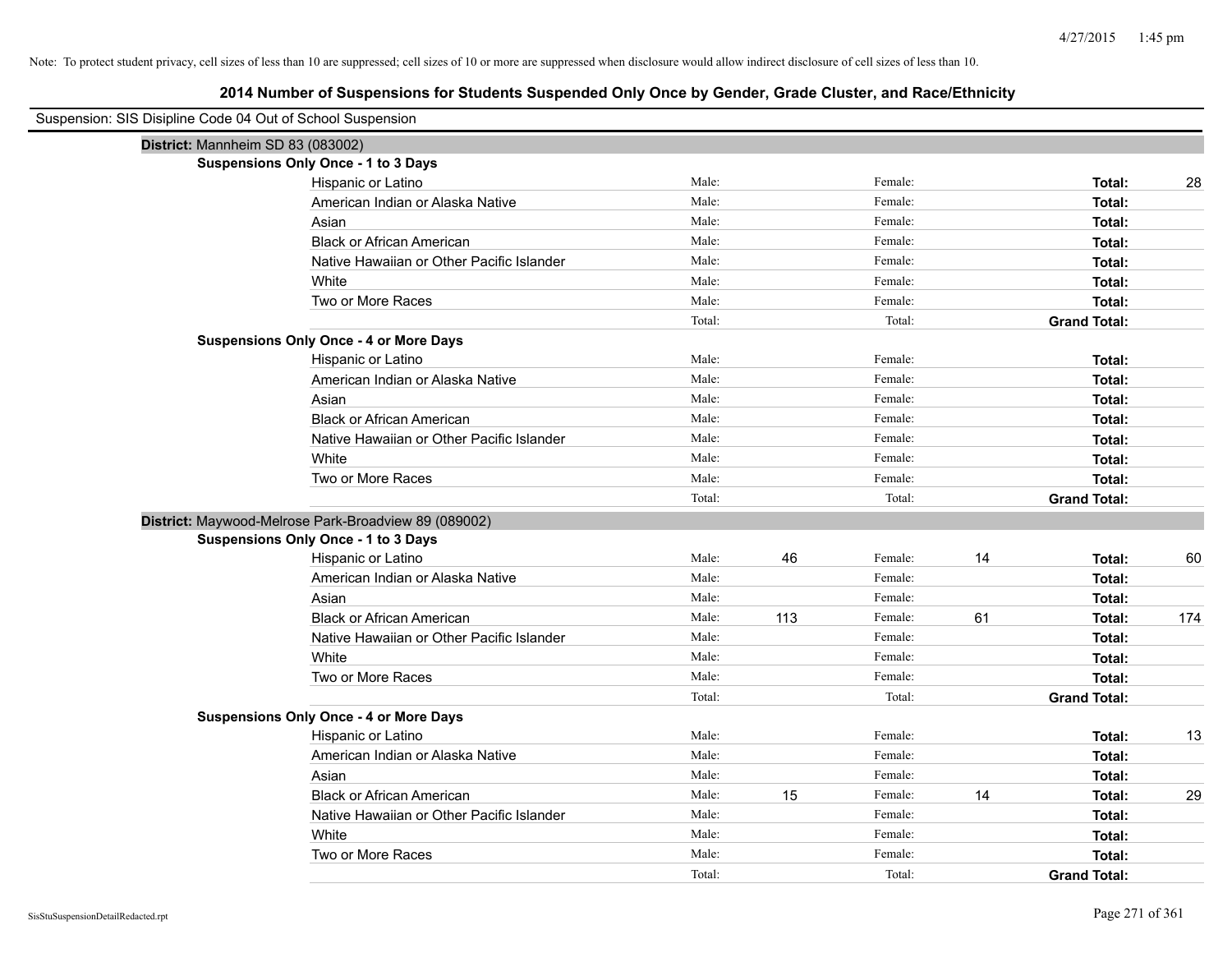| Suspension: SIS Disipline Code 04 Out of School Suspension |                                                   |        |    |         |    |                     |    |
|------------------------------------------------------------|---------------------------------------------------|--------|----|---------|----|---------------------|----|
| District: Norridge SD 80 (080002)                          |                                                   |        |    |         |    |                     |    |
|                                                            | <b>Suspensions Only Once - 1 to 3 Days</b>        |        |    |         |    |                     |    |
|                                                            | Hispanic or Latino                                | Male:  |    | Female: |    | Total:              |    |
|                                                            | American Indian or Alaska Native                  | Male:  |    | Female: |    | Total:              |    |
|                                                            | Asian                                             | Male:  |    | Female: |    | Total:              |    |
|                                                            | <b>Black or African American</b>                  | Male:  |    | Female: |    | Total:              |    |
|                                                            | Native Hawaiian or Other Pacific Islander         | Male:  |    | Female: |    | Total:              |    |
|                                                            | White                                             | Male:  |    | Female: |    | Total:              |    |
|                                                            | Two or More Races                                 | Male:  |    | Female: |    | Total:              |    |
|                                                            |                                                   | Total: |    | Total:  |    | <b>Grand Total:</b> |    |
|                                                            | <b>Suspensions Only Once - 4 or More Days</b>     |        |    |         |    |                     |    |
|                                                            | Hispanic or Latino                                | Male:  |    | Female: |    | Total:              |    |
|                                                            | American Indian or Alaska Native                  | Male:  |    | Female: |    | Total:              |    |
|                                                            | Asian                                             | Male:  |    | Female: |    | Total:              |    |
|                                                            | <b>Black or African American</b>                  | Male:  |    | Female: |    | Total:              |    |
|                                                            | Native Hawaiian or Other Pacific Islander         | Male:  |    | Female: |    | Total:              |    |
|                                                            | White                                             | Male:  |    | Female: |    | Total:              |    |
|                                                            | Two or More Races                                 | Male:  |    | Female: |    | Total:              |    |
|                                                            |                                                   | Total: |    | Total:  |    | <b>Grand Total:</b> |    |
|                                                            | District: Oak Park - River Forest SD 200 (200013) |        |    |         |    |                     |    |
|                                                            | <b>Suspensions Only Once - 1 to 3 Days</b>        |        |    |         |    |                     |    |
|                                                            | Hispanic or Latino                                | Male:  |    | Female: |    | Total:              |    |
|                                                            | American Indian or Alaska Native                  | Male:  |    | Female: |    | Total:              |    |
|                                                            | Asian                                             | Male:  |    | Female: |    | Total:              |    |
|                                                            | <b>Black or African American</b>                  | Male:  |    | Female: |    | Total:              | 11 |
|                                                            | Native Hawaiian or Other Pacific Islander         | Male:  |    | Female: |    | Total:              |    |
|                                                            | White                                             | Male:  |    | Female: |    | Total:              |    |
|                                                            | Two or More Races                                 | Male:  |    | Female: |    | Total:              |    |
|                                                            |                                                   | Total: |    | Total:  |    | <b>Grand Total:</b> | 22 |
|                                                            | <b>Suspensions Only Once - 4 or More Days</b>     |        |    |         |    |                     |    |
|                                                            | Hispanic or Latino                                | Male:  |    | Female: |    | Total:              | 13 |
|                                                            | American Indian or Alaska Native                  | Male:  |    | Female: |    | Total:              |    |
|                                                            | Asian                                             | Male:  |    | Female: |    | Total:              |    |
|                                                            | <b>Black or African American</b>                  | Male:  | 31 | Female: | 13 | Total:              | 44 |
|                                                            | Native Hawaiian or Other Pacific Islander         | Male:  |    | Female: |    | Total:              |    |
|                                                            | White                                             | Male:  |    | Female: |    | Total:              | 21 |
|                                                            | Two or More Races                                 | Male:  |    | Female: |    | Total:              |    |
|                                                            |                                                   | Total: | 64 | Total:  | 24 | <b>Grand Total:</b> | 88 |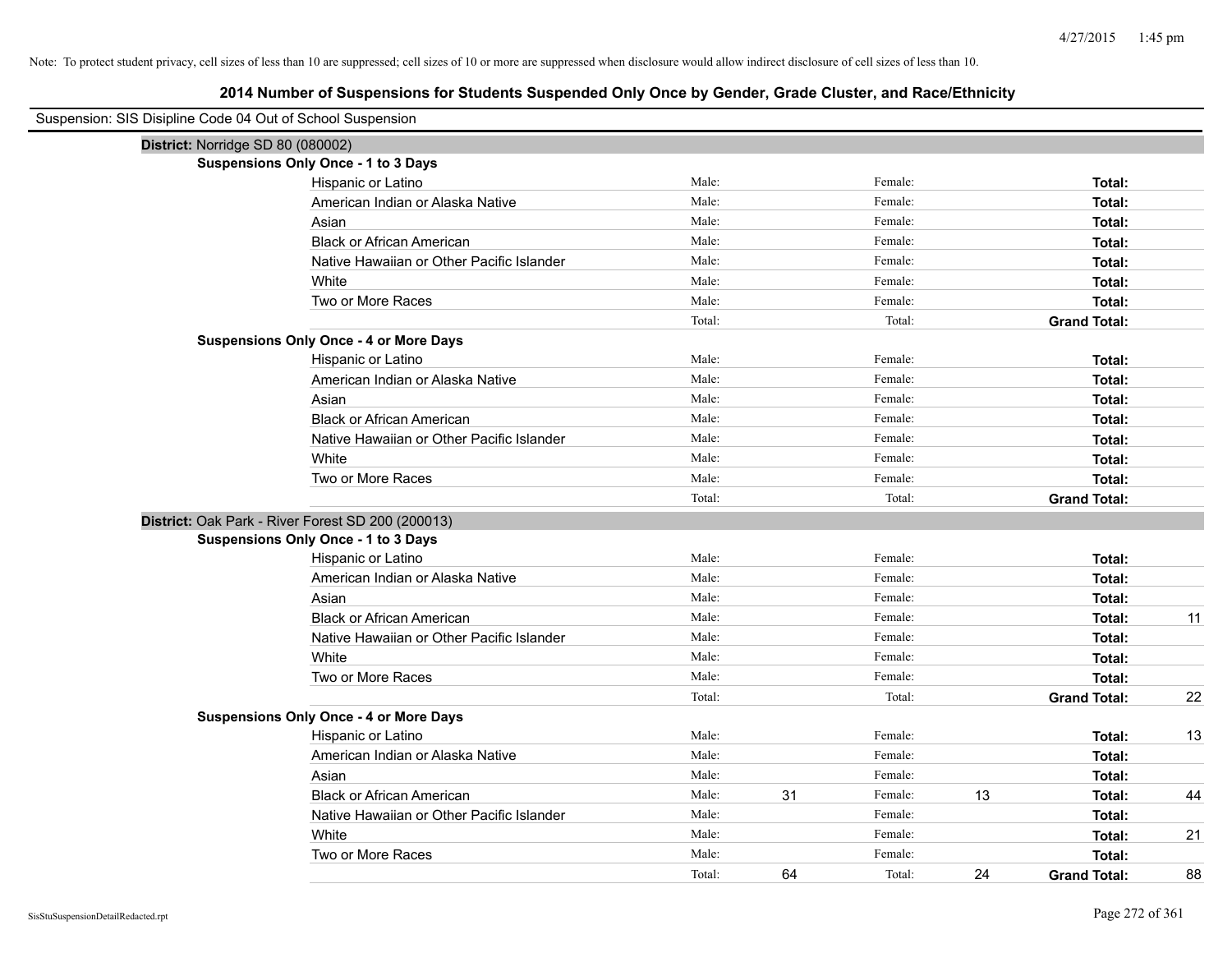| Suspension: SIS Disipline Code 04 Out of School Suspension |                                                   |        |         |                           |
|------------------------------------------------------------|---------------------------------------------------|--------|---------|---------------------------|
|                                                            | District: Oak Park ESD 97 (097002)                |        |         |                           |
|                                                            | <b>Suspensions Only Once - 1 to 3 Days</b>        |        |         |                           |
|                                                            | Hispanic or Latino                                | Male:  | Female: | Total:                    |
|                                                            | American Indian or Alaska Native                  | Male:  | Female: | Total:                    |
|                                                            | Asian                                             | Male:  | Female: | Total:                    |
|                                                            | <b>Black or African American</b>                  | Male:  | Female: | 18<br>Total:              |
|                                                            | Native Hawaiian or Other Pacific Islander         | Male:  | Female: | Total:                    |
|                                                            | White                                             | Male:  | Female: | Total:                    |
|                                                            | Two or More Races                                 | Male:  | Female: | Total:                    |
|                                                            |                                                   | Total: | Total:  | 29<br><b>Grand Total:</b> |
|                                                            | <b>Suspensions Only Once - 4 or More Days</b>     |        |         |                           |
|                                                            | Hispanic or Latino                                | Male:  | Female: | Total:                    |
|                                                            | American Indian or Alaska Native                  | Male:  | Female: | Total:                    |
|                                                            | Asian                                             | Male:  | Female: | Total:                    |
|                                                            | <b>Black or African American</b>                  | Male:  | Female: | Total:                    |
|                                                            | Native Hawaiian or Other Pacific Islander         | Male:  | Female: | Total:                    |
|                                                            | White                                             | Male:  | Female: | Total:                    |
|                                                            | Two or More Races                                 | Male:  | Female: | Total:                    |
|                                                            |                                                   | Total: | Total:  | <b>Grand Total:</b>       |
|                                                            | District: Pennoyer SD 79 (079002)                 |        |         |                           |
|                                                            | <b>Suspensions Only Once - 1 to 3 Days</b>        |        |         |                           |
|                                                            | Hispanic or Latino                                | Male:  | Female: | Total:                    |
|                                                            | American Indian or Alaska Native                  | Male:  | Female: | Total:                    |
|                                                            | Asian                                             | Male:  | Female: | Total:                    |
|                                                            | <b>Black or African American</b>                  | Male:  | Female: | Total:                    |
|                                                            | Native Hawaiian or Other Pacific Islander         | Male:  | Female: | Total:                    |
|                                                            | White                                             | Male:  | Female: | Total:                    |
|                                                            | Two or More Races                                 | Male:  | Female: | Total:                    |
|                                                            |                                                   | Total: | Total:  | <b>Grand Total:</b>       |
|                                                            | District: Proviso Area Exceptional Child (803060) |        |         |                           |
|                                                            | <b>Suspensions Only Once - 1 to 3 Days</b>        |        |         |                           |
|                                                            | Hispanic or Latino                                | Male:  | Female: | Total:                    |
|                                                            | American Indian or Alaska Native                  | Male:  | Female: | Total:                    |
|                                                            | Asian                                             | Male:  | Female: | Total:                    |
|                                                            | <b>Black or African American</b>                  | Male:  | Female: | Total:                    |
|                                                            | Native Hawaiian or Other Pacific Islander         | Male:  | Female: | Total:                    |
|                                                            | White                                             | Male:  | Female: | Total:                    |
|                                                            | Two or More Races                                 | Male:  | Female: | Total:                    |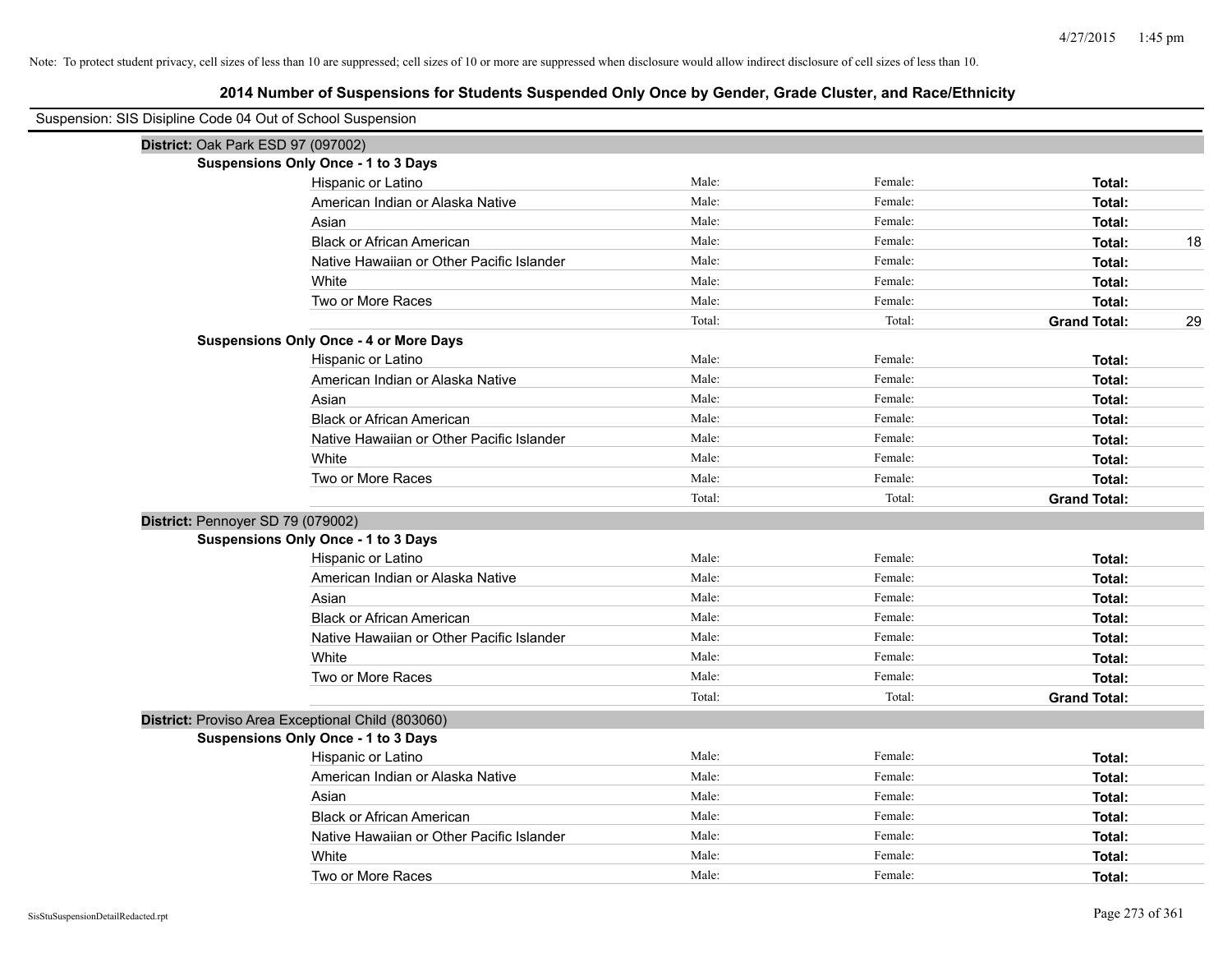| Suspension: SIS Disipline Code 04 Out of School Suspension |                                               |        |    |         |    |                     |     |
|------------------------------------------------------------|-----------------------------------------------|--------|----|---------|----|---------------------|-----|
|                                                            |                                               | Total: |    | Total:  |    | <b>Grand Total:</b> |     |
|                                                            | District: Proviso Twp HSD 209 (209017)        |        |    |         |    |                     |     |
|                                                            | <b>Suspensions Only Once - 1 to 3 Days</b>    |        |    |         |    |                     |     |
|                                                            | Hispanic or Latino                            | Male:  | 60 | Female: | 32 | Total:              | 92  |
|                                                            | American Indian or Alaska Native              | Male:  |    | Female: |    | Total:              |     |
|                                                            | Asian                                         | Male:  |    | Female: |    | Total:              |     |
|                                                            | <b>Black or African American</b>              | Male:  | 90 | Female: | 74 | Total:              | 164 |
|                                                            | Native Hawaiian or Other Pacific Islander     | Male:  |    | Female: |    | Total:              |     |
|                                                            | White                                         | Male:  |    | Female: |    | Total:              |     |
|                                                            | Two or More Races                             | Male:  |    | Female: |    | Total:              |     |
|                                                            |                                               | Total: |    | Total:  |    | <b>Grand Total:</b> |     |
|                                                            | <b>Suspensions Only Once - 4 or More Days</b> |        |    |         |    |                     |     |
|                                                            | Hispanic or Latino                            | Male:  | 22 | Female: | 12 | Total:              | 34  |
|                                                            | American Indian or Alaska Native              | Male:  |    | Female: |    | Total:              |     |
|                                                            | Asian                                         | Male:  |    | Female: |    | Total:              |     |
|                                                            | <b>Black or African American</b>              | Male:  | 57 | Female: | 44 | Total:              | 101 |
|                                                            | Native Hawaiian or Other Pacific Islander     | Male:  |    | Female: |    | Total:              |     |
|                                                            | White                                         | Male:  |    | Female: |    | Total:              |     |
|                                                            | Two or More Races                             | Male:  |    | Female: |    | Total:              |     |
|                                                            |                                               | Total: |    | Total:  |    | <b>Grand Total:</b> |     |
| District: Rhodes SD 84-5 (084502)                          |                                               |        |    |         |    |                     |     |
|                                                            | <b>Suspensions Only Once - 4 or More Days</b> |        |    |         |    |                     |     |
|                                                            | Hispanic or Latino                            | Male:  |    | Female: |    | Total:              |     |
|                                                            | American Indian or Alaska Native              | Male:  |    | Female: |    | Total:              |     |
|                                                            | Asian                                         | Male:  |    | Female: |    | Total:              |     |
|                                                            | <b>Black or African American</b>              | Male:  |    | Female: |    | Total:              |     |
|                                                            | Native Hawaiian or Other Pacific Islander     | Male:  |    | Female: |    | Total:              |     |
|                                                            | White                                         | Male:  |    | Female: |    | Total:              |     |
|                                                            | Two or More Races                             | Male:  |    | Female: |    | Total:              |     |
|                                                            |                                               | Total: |    | Total:  |    | <b>Grand Total:</b> |     |
|                                                            | District: Ridgewood CHSD 234 (234016)         |        |    |         |    |                     |     |
|                                                            | <b>Suspensions Only Once - 1 to 3 Days</b>    |        |    |         |    |                     |     |
|                                                            | Hispanic or Latino                            | Male:  |    | Female: |    | Total:              |     |
|                                                            | American Indian or Alaska Native              | Male:  |    | Female: |    | Total:              |     |
|                                                            | Asian                                         | Male:  |    | Female: |    | Total:              |     |
|                                                            | <b>Black or African American</b>              | Male:  |    | Female: |    | Total:              |     |
|                                                            | Native Hawaiian or Other Pacific Islander     | Male:  |    | Female: |    | Total:              |     |
|                                                            | White                                         | Male:  |    | Female: |    | Total:              |     |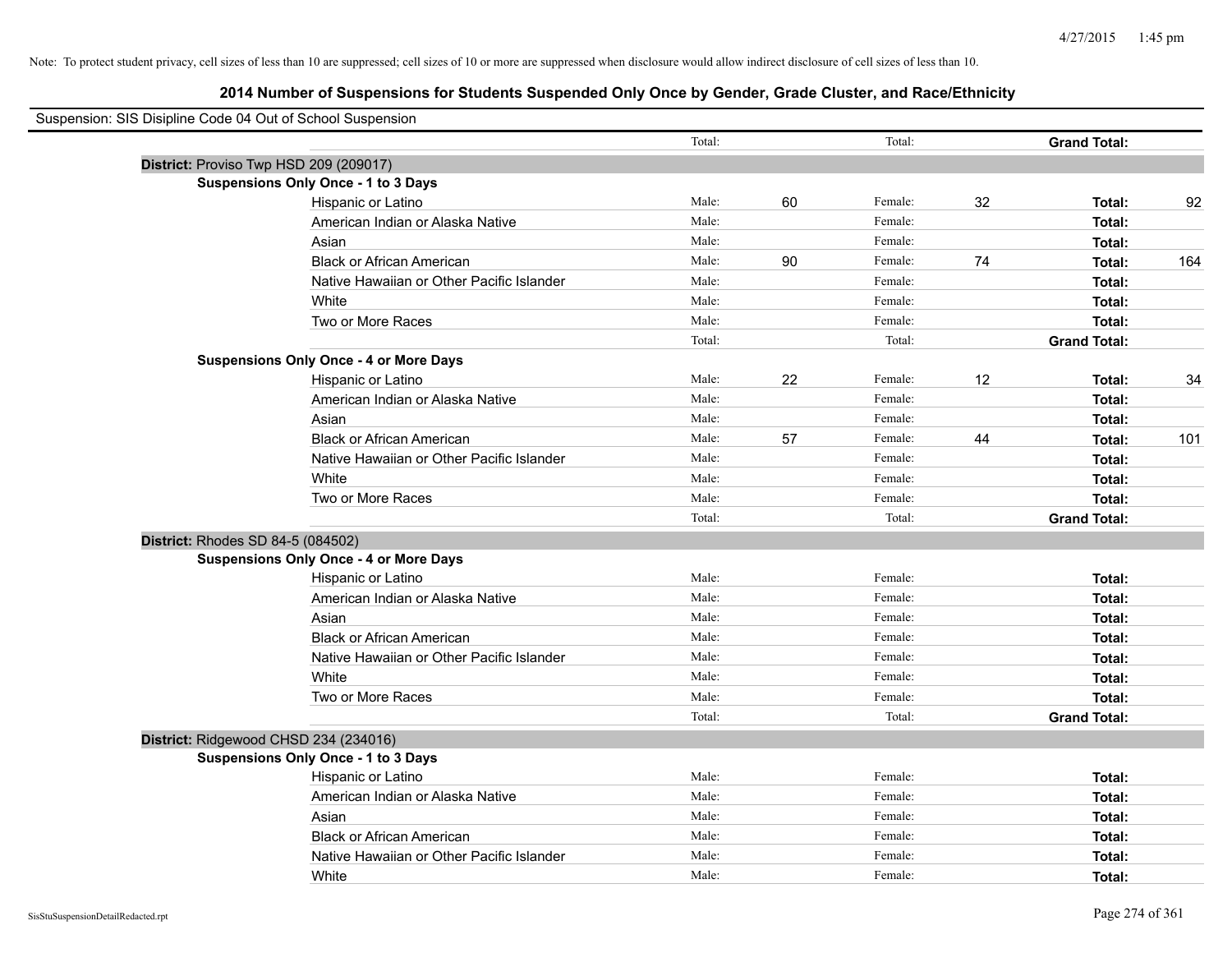| Suspension: SIS Disipline Code 04 Out of School Suspension |                                               |        |         |                     |    |
|------------------------------------------------------------|-----------------------------------------------|--------|---------|---------------------|----|
|                                                            | Two or More Races                             | Male:  | Female: | Total:              |    |
|                                                            |                                               | Total: | Total:  | <b>Grand Total:</b> | 16 |
|                                                            | <b>Suspensions Only Once - 4 or More Days</b> |        |         |                     |    |
|                                                            | Hispanic or Latino                            | Male:  | Female: | Total:              |    |
|                                                            | American Indian or Alaska Native              | Male:  | Female: | Total:              |    |
|                                                            | Asian                                         | Male:  | Female: | Total:              |    |
|                                                            | <b>Black or African American</b>              | Male:  | Female: | Total:              |    |
|                                                            | Native Hawaiian or Other Pacific Islander     | Male:  | Female: | Total:              |    |
|                                                            | White                                         | Male:  | Female: | Total:              |    |
|                                                            | Two or More Races                             | Male:  | Female: | Total:              |    |
|                                                            |                                               | Total: | Total:  | <b>Grand Total:</b> | 10 |
| District: River Forest SD 90 (090002)                      |                                               |        |         |                     |    |
|                                                            | Suspensions Only Once - 1 to 3 Days           |        |         |                     |    |
|                                                            | Hispanic or Latino                            | Male:  | Female: | Total:              |    |
|                                                            | American Indian or Alaska Native              | Male:  | Female: | Total:              |    |
|                                                            | Asian                                         | Male:  | Female: | Total:              |    |
|                                                            | <b>Black or African American</b>              | Male:  | Female: | Total:              |    |
|                                                            | Native Hawaiian or Other Pacific Islander     | Male:  | Female: | Total:              |    |
|                                                            | White                                         | Male:  | Female: | Total:              |    |
|                                                            | Two or More Races                             | Male:  | Female: | Total:              |    |
|                                                            |                                               | Total: | Total:  | <b>Grand Total:</b> |    |
| District: River Grove SD 85-5 (085502)                     |                                               |        |         |                     |    |
|                                                            | Suspensions Only Once - 1 to 3 Days           |        |         |                     |    |
|                                                            | Hispanic or Latino                            | Male:  | Female: | Total:              |    |
|                                                            | American Indian or Alaska Native              | Male:  | Female: | Total:              |    |
|                                                            | Asian                                         | Male:  | Female: | Total:              |    |
|                                                            | <b>Black or African American</b>              | Male:  | Female: | Total:              |    |
|                                                            | Native Hawaiian or Other Pacific Islander     | Male:  | Female: | Total:              |    |
|                                                            | White                                         | Male:  | Female: | Total:              |    |
|                                                            | Two or More Races                             | Male:  | Female: | Total:              |    |
|                                                            |                                               | Total: | Total:  | <b>Grand Total:</b> |    |
|                                                            | <b>Suspensions Only Once - 4 or More Days</b> |        |         |                     |    |
|                                                            | Hispanic or Latino                            | Male:  | Female: | Total:              |    |
|                                                            | American Indian or Alaska Native              | Male:  | Female: | Total:              |    |
|                                                            | Asian                                         | Male:  | Female: | Total:              |    |
|                                                            | <b>Black or African American</b>              | Male:  | Female: | Total:              |    |
|                                                            | Native Hawaiian or Other Pacific Islander     | Male:  | Female: | Total:              |    |
|                                                            | White                                         | Male:  | Female: | Total:              |    |
|                                                            | Two or More Races                             | Male:  | Female: | Total:              |    |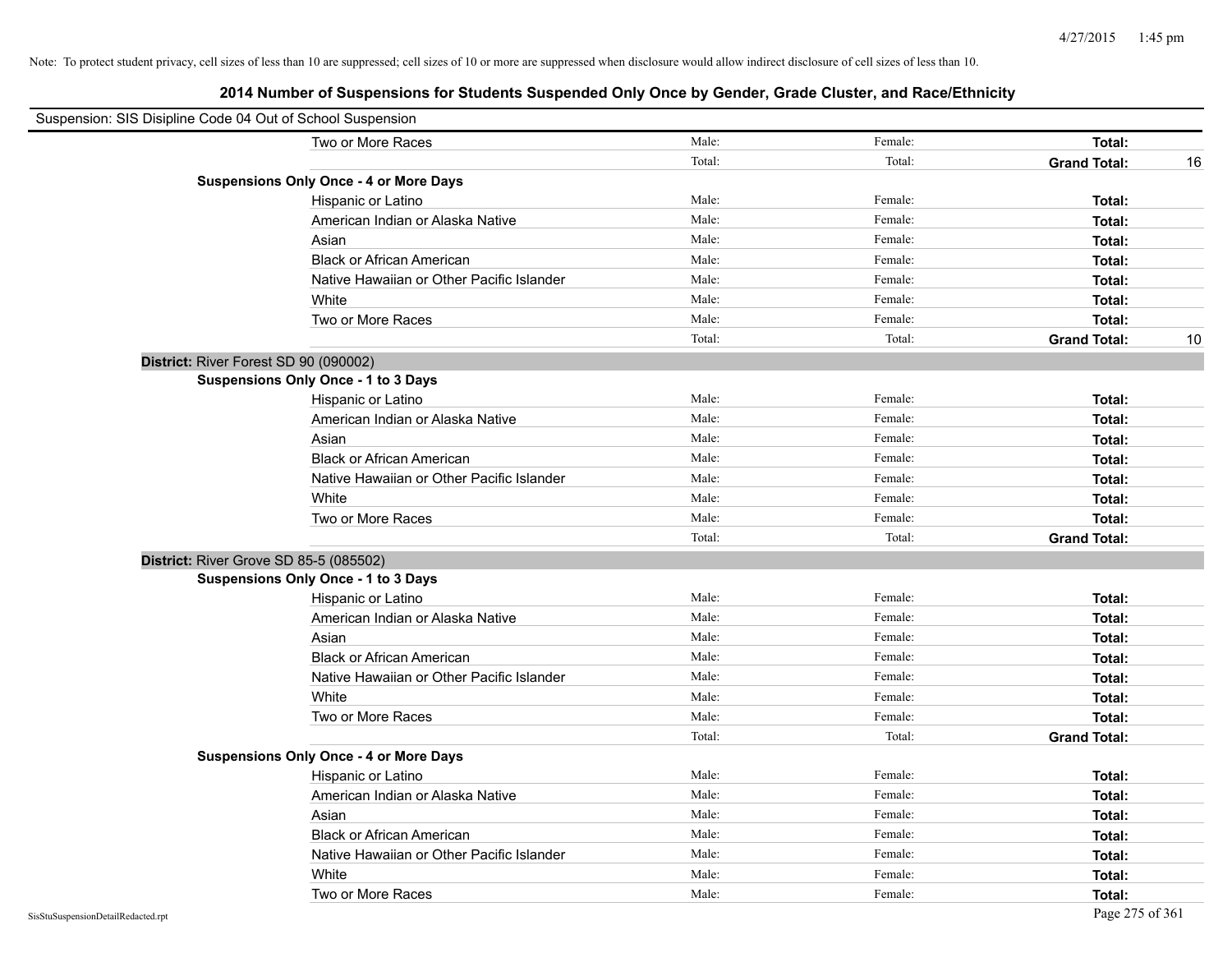| Suspension: SIS Disipline Code 04 Out of School Suspension |                                                    |        |               |                     |    |
|------------------------------------------------------------|----------------------------------------------------|--------|---------------|---------------------|----|
|                                                            |                                                    | Total: | Total:        | <b>Grand Total:</b> |    |
|                                                            | District: Riverside SD 96 (096002)                 |        |               |                     |    |
|                                                            | <b>Suspensions Only Once - 1 to 3 Days</b>         |        |               |                     |    |
|                                                            | Hispanic or Latino                                 | Male:  | Female:       | Total:              |    |
|                                                            | American Indian or Alaska Native                   | Male:  | Female:       | Total:              |    |
|                                                            | Asian                                              | Male:  | Female:       | Total:              |    |
|                                                            | <b>Black or African American</b>                   | Male:  | Female:       | Total:              |    |
|                                                            | Native Hawaiian or Other Pacific Islander          | Male:  | Female:       | Total:              |    |
|                                                            | White                                              | Male:  | Female:       | Total:              |    |
|                                                            | Two or More Races                                  | Male:  | Female:       | Total:              |    |
|                                                            |                                                    | Total: | Total:        | <b>Grand Total:</b> | 12 |
|                                                            | District: Riverside-Brookfield Twp SD 208 (208017) |        |               |                     |    |
|                                                            | Suspensions Only Once - 1 to 3 Days                |        |               |                     |    |
|                                                            | Hispanic or Latino                                 | Male:  | Female:       | Total:              | 26 |
|                                                            | American Indian or Alaska Native                   | Male:  | Female:       | Total:              |    |
|                                                            | Asian                                              | Male:  | Female:       | Total:              |    |
|                                                            | <b>Black or African American</b>                   | Male:  | Female:       | Total:              |    |
|                                                            | Native Hawaiian or Other Pacific Islander          | Male:  | Female:       | Total:              |    |
|                                                            | White                                              | Male:  | 30<br>Female: | 14<br>Total:        | 44 |
|                                                            | Two or More Races                                  | Male:  | Female:       | Total:              |    |
|                                                            |                                                    | Total: | Total:        | <b>Grand Total:</b> |    |
|                                                            | <b>Suspensions Only Once - 4 or More Days</b>      |        |               |                     |    |
|                                                            | Hispanic or Latino                                 | Male:  | Female:       | Total:              |    |
|                                                            | American Indian or Alaska Native                   | Male:  | Female:       | Total:              |    |
|                                                            | Asian                                              | Male:  | Female:       | Total:              |    |
|                                                            | <b>Black or African American</b>                   | Male:  | Female:       | Total:              |    |
|                                                            | Native Hawaiian or Other Pacific Islander          | Male:  | Female:       | Total:              |    |
|                                                            | White                                              | Male:  | Female:       | Total:              |    |
|                                                            | Two or More Races                                  | Male:  | Female:       | Total:              |    |
|                                                            |                                                    | Total: | Total:        | <b>Grand Total:</b> |    |
|                                                            | District: Schiller Park SD 81 (081002)             |        |               |                     |    |
|                                                            | <b>Suspensions Only Once - 1 to 3 Days</b>         |        |               |                     |    |
|                                                            | Hispanic or Latino                                 | Male:  | Female:       | Total:              |    |
|                                                            | American Indian or Alaska Native                   | Male:  | Female:       | Total:              |    |
|                                                            | Asian                                              | Male:  | Female:       | Total:              |    |
|                                                            | <b>Black or African American</b>                   | Male:  | Female:       | Total:              |    |
|                                                            | Native Hawaiian or Other Pacific Islander          | Male:  | Female:       | Total:              |    |
|                                                            | White                                              | Male:  | Female:       | Total:              |    |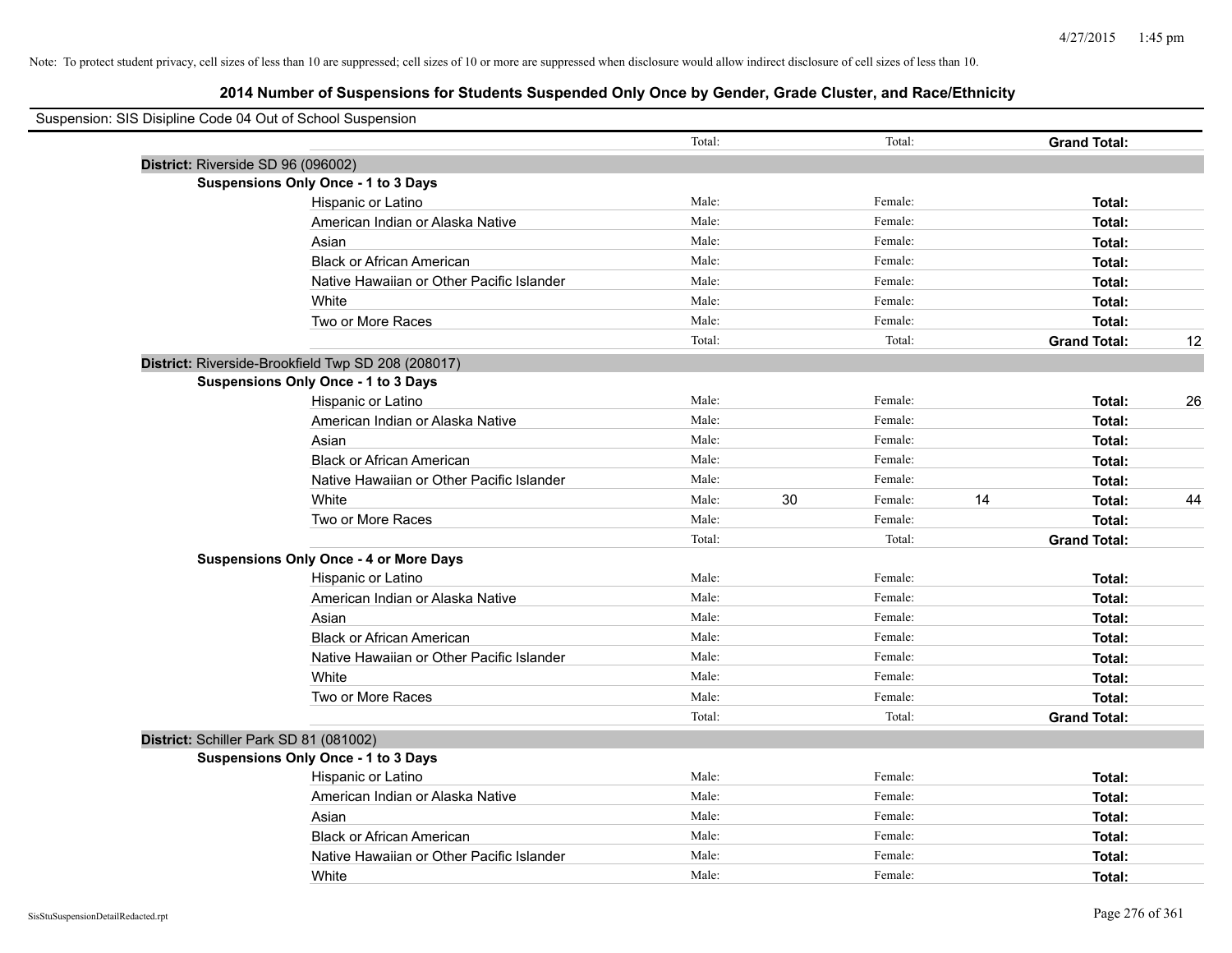| Suspension: SIS Disipline Code 04 Out of School Suspension |                                                     |        |         |                     |
|------------------------------------------------------------|-----------------------------------------------------|--------|---------|---------------------|
|                                                            | Two or More Races                                   | Male:  | Female: | Total:              |
|                                                            |                                                     | Total: | Total:  | <b>Grand Total:</b> |
|                                                            | <b>Suspensions Only Once - 4 or More Days</b>       |        |         |                     |
|                                                            | Hispanic or Latino                                  | Male:  | Female: | Total:              |
|                                                            | American Indian or Alaska Native                    | Male:  | Female: | Total:              |
|                                                            | Asian                                               | Male:  | Female: | Total:              |
|                                                            | <b>Black or African American</b>                    | Male:  | Female: | Total:              |
|                                                            | Native Hawaiian or Other Pacific Islander           | Male:  | Female: | Total:              |
|                                                            | White                                               | Male:  | Female: | Total:              |
|                                                            | Two or More Races                                   | Male:  | Female: | Total:              |
|                                                            |                                                     | Total: | Total:  | <b>Grand Total:</b> |
|                                                            | District: Streamwood Behavioral Healthcare (021500) |        |         |                     |
|                                                            | Suspensions Only Once - 1 to 3 Days                 |        |         |                     |
|                                                            | Hispanic or Latino                                  | Male:  | Female: | Total:              |
|                                                            | American Indian or Alaska Native                    | Male:  | Female: | Total:              |
|                                                            | Asian                                               | Male:  | Female: | Total:              |
|                                                            | <b>Black or African American</b>                    | Male:  | Female: | Total:              |
|                                                            | Native Hawaiian or Other Pacific Islander           | Male:  | Female: | Total:              |
|                                                            | White                                               | Male:  | Female: | Total:              |
|                                                            | Two or More Races                                   | Male:  | Female: | Total:              |
|                                                            |                                                     | Total: | Total:  | <b>Grand Total:</b> |
|                                                            | <b>Suspensions Only Once - 4 or More Days</b>       |        |         |                     |
|                                                            | Hispanic or Latino                                  | Male:  | Female: | Total:              |
|                                                            | American Indian or Alaska Native                    | Male:  | Female: | Total:              |
|                                                            | Asian                                               | Male:  | Female: | Total:              |
|                                                            | <b>Black or African American</b>                    | Male:  | Female: | Total:              |
|                                                            | Native Hawaiian or Other Pacific Islander           | Male:  | Female: | Total:              |
|                                                            | White                                               | Male:  | Female: | Total:              |
|                                                            | Two or More Races                                   | Male:  | Female: | Total:              |
|                                                            |                                                     | Total: | Total:  | <b>Grand Total:</b> |
| District: Union Ridge SD 86 (086002)                       |                                                     |        |         |                     |
|                                                            | Suspensions Only Once - 1 to 3 Days                 |        |         |                     |
|                                                            | Hispanic or Latino                                  | Male:  | Female: | Total:              |
|                                                            | American Indian or Alaska Native                    | Male:  | Female: | Total:              |
|                                                            | Asian                                               | Male:  | Female: | Total:              |
|                                                            | <b>Black or African American</b>                    | Male:  | Female: | Total:              |
|                                                            | Native Hawaiian or Other Pacific Islander           | Male:  | Female: | Total:              |
|                                                            | White                                               | Male:  | Female: | Total:              |
|                                                            | Two or More Races                                   | Male:  | Female: | Total:              |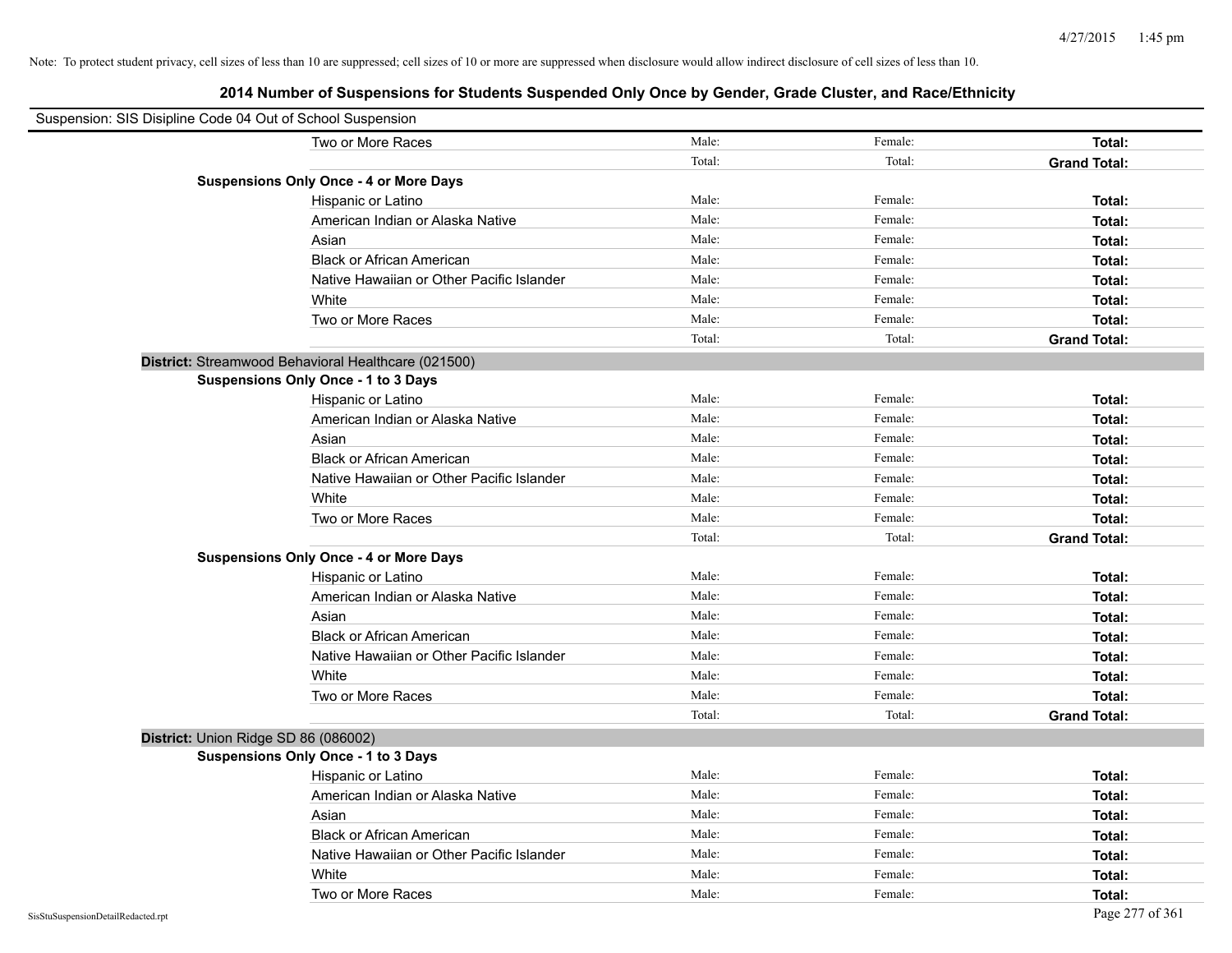| Suspension: SIS Disipline Code 04 Out of School Suspension |                                               |        |         |                     |
|------------------------------------------------------------|-----------------------------------------------|--------|---------|---------------------|
|                                                            |                                               | Total: | Total:  | <b>Grand Total:</b> |
| District: Westchester SD 92-5 (092502)                     |                                               |        |         |                     |
|                                                            | <b>Suspensions Only Once - 1 to 3 Days</b>    |        |         |                     |
|                                                            | Hispanic or Latino                            | Male:  | Female: | Total:              |
|                                                            | American Indian or Alaska Native              | Male:  | Female: | Total:              |
|                                                            | Asian                                         | Male:  | Female: | Total:              |
|                                                            | <b>Black or African American</b>              | Male:  | Female: | Total:              |
|                                                            | Native Hawaiian or Other Pacific Islander     | Male:  | Female: | Total:              |
|                                                            | White                                         | Male:  | Female: | Total:              |
|                                                            | Two or More Races                             | Male:  | Female: | Total:              |
|                                                            |                                               | Total: | Total:  | <b>Grand Total:</b> |
|                                                            | <b>Suspensions Only Once - 4 or More Days</b> |        |         |                     |
|                                                            | Hispanic or Latino                            | Male:  | Female: | Total:              |
|                                                            | American Indian or Alaska Native              | Male:  | Female: | Total:              |
|                                                            | Asian                                         | Male:  | Female: | Total:              |
|                                                            | <b>Black or African American</b>              | Male:  | Female: | Total:              |
|                                                            | Native Hawaiian or Other Pacific Islander     | Male:  | Female: | Total:              |
|                                                            | White                                         | Male:  | Female: | Total:              |
|                                                            | Two or More Races                             | Male:  | Female: | Total:              |
|                                                            |                                               | Total: | Total:  | <b>Grand Total:</b> |
| County: Non-Public School (000)                            |                                               |        |         |                     |
| District: Region 06 West Cook ISC 2 (000000)               |                                               |        |         |                     |
|                                                            | <b>Suspensions Only Once - 1 to 3 Days</b>    |        |         |                     |
|                                                            | Hispanic or Latino                            | Male:  | Female: | Total:              |
|                                                            | American Indian or Alaska Native              | Male:  | Female: | Total:              |
|                                                            | Asian                                         | Male:  | Female: | Total:              |
|                                                            | <b>Black or African American</b>              | Male:  | Female: | Total:              |
|                                                            | Native Hawaiian or Other Pacific Islander     | Male:  | Female: | Total:              |
|                                                            | White                                         | Male:  | Female: | Total:              |
|                                                            | Two or More Races                             | Male:  | Female: | Total:              |
|                                                            |                                               | Total: | Total:  | <b>Grand Total:</b> |
|                                                            | <b>Suspensions Only Once - 4 or More Days</b> |        |         |                     |
|                                                            | Hispanic or Latino                            | Male:  | Female: | Total:              |
|                                                            | American Indian or Alaska Native              | Male:  | Female: | Total:              |
|                                                            | Asian                                         | Male:  | Female: | Total:              |
|                                                            | <b>Black or African American</b>              | Male:  | Female: | Total:              |
|                                                            | Native Hawaiian or Other Pacific Islander     | Male:  | Female: | Total:              |
|                                                            | White                                         | Male:  | Female: | Total:              |
|                                                            | Two or More Races                             | Male:  | Female: | Total:              |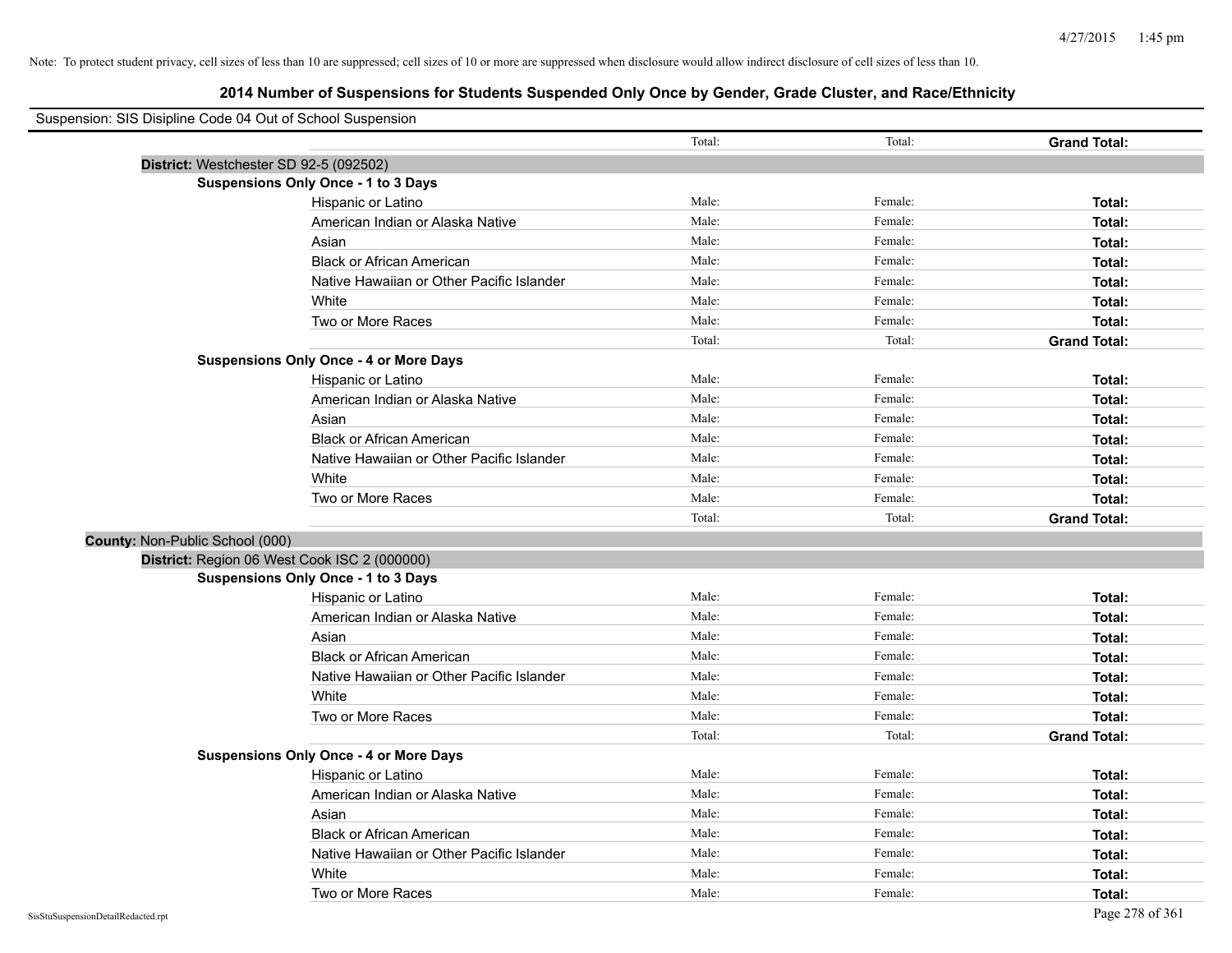| Suspension: SIS Disipline Code 04 Out of School Suspension |                                                |        |         |                     |
|------------------------------------------------------------|------------------------------------------------|--------|---------|---------------------|
|                                                            |                                                | Total: | Total:  | <b>Grand Total:</b> |
|                                                            |                                                |        |         |                     |
| Region: Region 07 South Cook ISC 4 (07)                    |                                                |        |         |                     |
| County: Cook (016)                                         |                                                |        |         |                     |
|                                                            | District: A E R O Spec Educ Coop (806060)      |        |         |                     |
|                                                            | Suspensions Only Once - 1 to 3 Days            |        |         |                     |
|                                                            | Hispanic or Latino                             | Male:  | Female: | Total:              |
|                                                            | American Indian or Alaska Native               | Male:  | Female: | Total:              |
|                                                            | Asian                                          | Male:  | Female: | Total:              |
|                                                            | <b>Black or African American</b>               | Male:  | Female: | Total:              |
|                                                            | Native Hawaiian or Other Pacific Islander      | Male:  | Female: | Total:              |
|                                                            | White                                          | Male:  | Female: | Total:              |
|                                                            | Two or More Races                              | Male:  | Female: | Total:              |
|                                                            |                                                | Total: | Total:  | <b>Grand Total:</b> |
|                                                            | District: Alsip-Hazlgrn-Oaklwn SD 126 (126002) |        |         |                     |
|                                                            | Suspensions Only Once - 1 to 3 Days            |        |         |                     |
|                                                            | Hispanic or Latino                             | Male:  | Female: | Total:              |
|                                                            | American Indian or Alaska Native               | Male:  | Female: | Total:              |
|                                                            | Asian                                          | Male:  | Female: | Total:              |
|                                                            | <b>Black or African American</b>               | Male:  | Female: | Total:              |
|                                                            | Native Hawaiian or Other Pacific Islander      | Male:  | Female: | Total:              |
|                                                            | White                                          | Male:  | Female: | Total:              |
|                                                            | Two or More Races                              | Male:  | Female: | Total:              |
|                                                            |                                                | Total: | Total:  | <b>Grand Total:</b> |
|                                                            | <b>Suspensions Only Once - 4 or More Days</b>  |        |         |                     |
|                                                            | Hispanic or Latino                             | Male:  | Female: | Total:              |
|                                                            | American Indian or Alaska Native               | Male:  | Female: | Total:              |
|                                                            | Asian                                          | Male:  | Female: | Total:              |
|                                                            | <b>Black or African American</b>               | Male:  | Female: | Total:              |
|                                                            | Native Hawaiian or Other Pacific Islander      | Male:  | Female: | Total:              |
|                                                            | White                                          | Male:  | Female: | Total:              |
|                                                            | Two or More Races                              | Male:  | Female: | Total:              |
|                                                            |                                                | Total: | Total:  | <b>Grand Total:</b> |
|                                                            | District: Arbor Park SD 145 (145002)           |        |         |                     |
|                                                            | <b>Suspensions Only Once - 1 to 3 Days</b>     |        |         |                     |
|                                                            | Hispanic or Latino                             | Male:  | Female: | Total:              |
|                                                            | American Indian or Alaska Native               | Male:  | Female: | Total:              |
|                                                            | Asian                                          | Male:  | Female: | Total:              |
|                                                            |                                                |        |         |                     |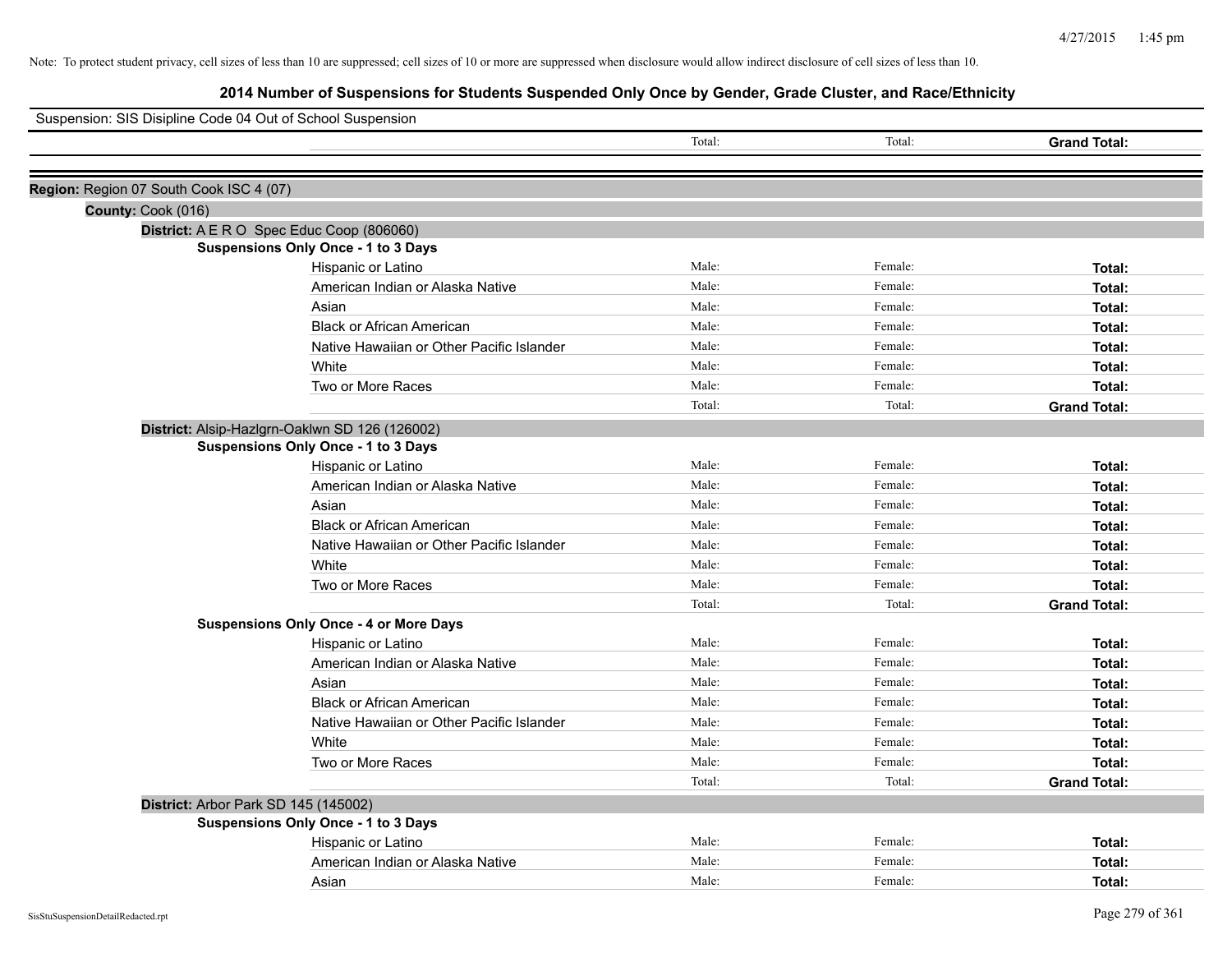| Suspension: SIS Disipline Code 04 Out of School Suspension |                                               |        |    |         |    |                     |    |
|------------------------------------------------------------|-----------------------------------------------|--------|----|---------|----|---------------------|----|
|                                                            | <b>Black or African American</b>              | Male:  |    | Female: |    | Total:              |    |
|                                                            | Native Hawaiian or Other Pacific Islander     | Male:  |    | Female: |    | Total:              |    |
|                                                            | White                                         | Male:  |    | Female: |    | Total:              |    |
|                                                            | Two or More Races                             | Male:  |    | Female: |    | Total:              |    |
|                                                            |                                               | Total: |    | Total:  |    | <b>Grand Total:</b> | 11 |
|                                                            | <b>Suspensions Only Once - 4 or More Days</b> |        |    |         |    |                     |    |
|                                                            | Hispanic or Latino                            | Male:  |    | Female: |    | Total:              |    |
|                                                            | American Indian or Alaska Native              | Male:  |    | Female: |    | Total:              |    |
|                                                            | Asian                                         | Male:  |    | Female: |    | Total:              |    |
|                                                            | <b>Black or African American</b>              | Male:  |    | Female: |    | Total:              |    |
|                                                            | Native Hawaiian or Other Pacific Islander     | Male:  |    | Female: |    | Total:              |    |
|                                                            | White                                         | Male:  |    | Female: |    | Total:              |    |
|                                                            | Two or More Races                             | Male:  |    | Female: |    | Total:              |    |
|                                                            |                                               | Total: |    | Total:  |    | <b>Grand Total:</b> |    |
|                                                            | District: Argo CHSD 217 (217016)              |        |    |         |    |                     |    |
|                                                            | <b>Suspensions Only Once - 1 to 3 Days</b>    |        |    |         |    |                     |    |
|                                                            | Hispanic or Latino                            | Male:  | 26 | Female: | 10 | Total:              | 36 |
|                                                            | American Indian or Alaska Native              | Male:  |    | Female: |    | Total:              |    |
|                                                            | Asian                                         | Male:  |    | Female: |    | Total:              |    |
|                                                            | <b>Black or African American</b>              | Male:  | 12 | Female: | 21 | Total:              | 33 |
|                                                            | Native Hawaiian or Other Pacific Islander     | Male:  |    | Female: |    | Total:              |    |
|                                                            | White                                         | Male:  | 16 | Female: | 13 | Total:              | 29 |
|                                                            | Two or More Races                             | Male:  |    | Female: |    | Total:              |    |
|                                                            |                                               | Total: |    | Total:  |    | <b>Grand Total:</b> |    |
|                                                            | <b>Suspensions Only Once - 4 or More Days</b> |        |    |         |    |                     |    |
|                                                            | Hispanic or Latino                            | Male:  |    | Female: |    | Total:              | 16 |
|                                                            | American Indian or Alaska Native              | Male:  |    | Female: |    | Total:              |    |
|                                                            | Asian                                         | Male:  |    | Female: |    | Total:              |    |
|                                                            | <b>Black or African American</b>              | Male:  |    | Female: |    | Total:              |    |
|                                                            | Native Hawaiian or Other Pacific Islander     | Male:  |    | Female: |    | Total:              |    |
|                                                            | White                                         | Male:  |    | Female: |    | Total:              | 16 |
|                                                            | Two or More Races                             | Male:  |    | Female: |    | Total:              |    |
|                                                            |                                               | Total: |    | Total:  |    | <b>Grand Total:</b> |    |
|                                                            | District: Atwood Heights SD 125 (125002)      |        |    |         |    |                     |    |
|                                                            | <b>Suspensions Only Once - 1 to 3 Days</b>    |        |    |         |    |                     |    |
|                                                            | Hispanic or Latino                            | Male:  |    | Female: |    | Total:              |    |
|                                                            | American Indian or Alaska Native              | Male:  |    | Female: |    | Total:              |    |
|                                                            | Asian                                         | Male:  |    | Female: |    | Total:              |    |
|                                                            | <b>Black or African American</b>              | Male:  |    | Female: |    | Total:              | 10 |
| SisStuSuspensionDetailRedacted.rpt                         |                                               |        |    |         |    | Page 280 of 361     |    |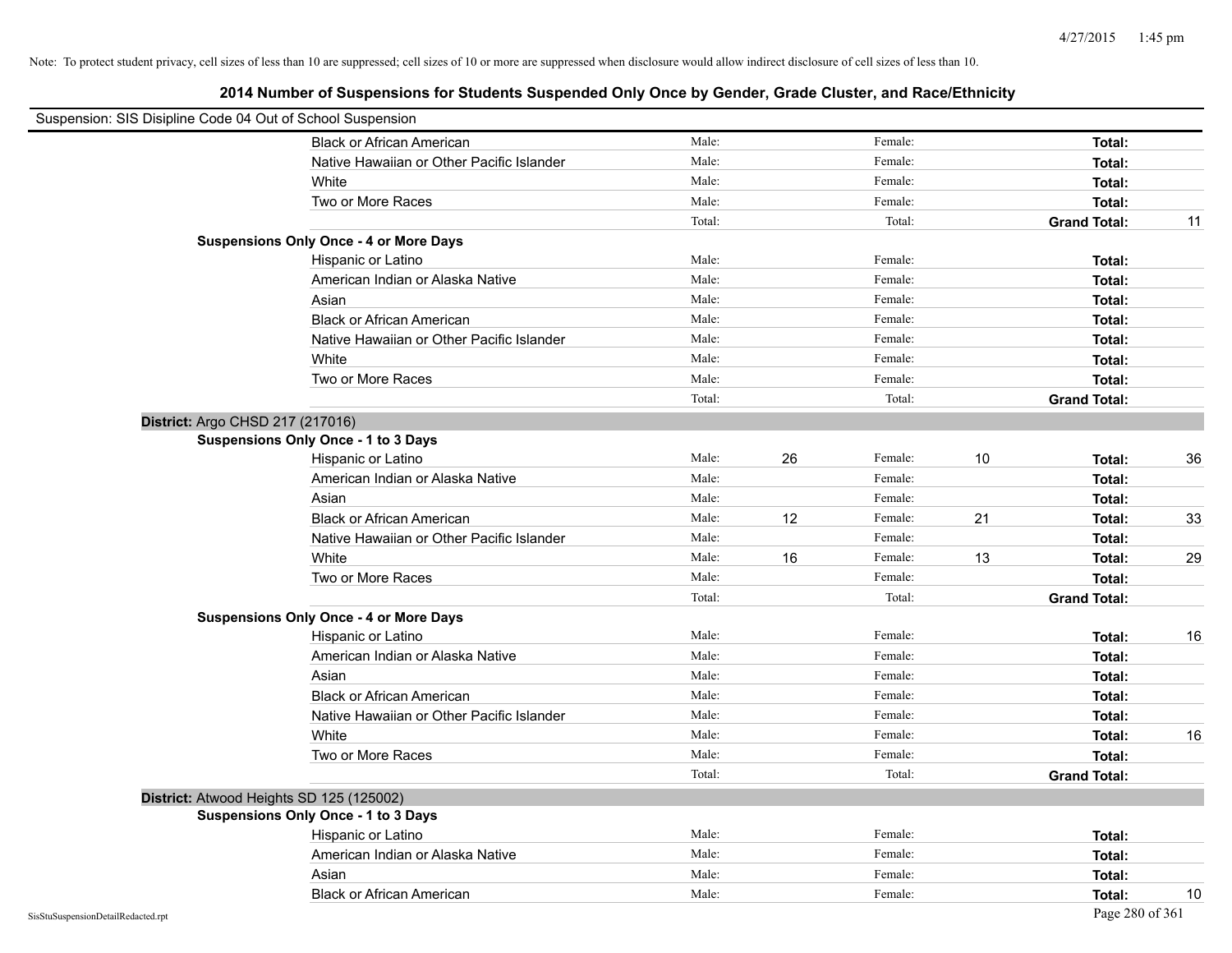| Suspension: SIS Disipline Code 04 Out of School Suspension |                                               |        |    |         |    |                     |     |
|------------------------------------------------------------|-----------------------------------------------|--------|----|---------|----|---------------------|-----|
|                                                            | Native Hawaiian or Other Pacific Islander     | Male:  |    | Female: |    | Total:              |     |
|                                                            | White                                         | Male:  |    | Female: |    | Total:              |     |
|                                                            | Two or More Races                             | Male:  |    | Female: |    | Total:              |     |
|                                                            |                                               | Total: |    | Total:  |    | <b>Grand Total:</b> | 21  |
|                                                            | District: Bloom Twp HSD 206 (206017)          |        |    |         |    |                     |     |
|                                                            | Suspensions Only Once - 1 to 3 Days           |        |    |         |    |                     |     |
|                                                            | Hispanic or Latino                            | Male:  | 22 | Female: | 11 | Total:              | 33  |
|                                                            | American Indian or Alaska Native              | Male:  |    | Female: |    | Total:              |     |
|                                                            | Asian                                         | Male:  |    | Female: |    | Total:              |     |
|                                                            | <b>Black or African American</b>              | Male:  | 92 | Female: | 66 | Total:              | 158 |
|                                                            | Native Hawaiian or Other Pacific Islander     | Male:  |    | Female: |    | Total:              |     |
|                                                            | White                                         | Male:  |    | Female: |    | Total:              | 15  |
|                                                            | Two or More Races                             | Male:  |    | Female: |    | Total:              | 11  |
|                                                            |                                               | Total: |    | Total:  |    | <b>Grand Total:</b> |     |
|                                                            | <b>Suspensions Only Once - 4 or More Days</b> |        |    |         |    |                     |     |
|                                                            | Hispanic or Latino                            | Male:  |    | Female: |    | Total:              | 16  |
|                                                            | American Indian or Alaska Native              | Male:  |    | Female: |    | Total:              |     |
|                                                            | Asian                                         | Male:  |    | Female: |    | Total:              |     |
|                                                            | <b>Black or African American</b>              | Male:  | 23 | Female: | 11 | Total:              | 34  |
|                                                            | Native Hawaiian or Other Pacific Islander     | Male:  |    | Female: |    | Total:              |     |
|                                                            | White                                         | Male:  |    | Female: |    | Total:              |     |
|                                                            | Two or More Races                             | Male:  |    | Female: |    | Total:              |     |
|                                                            |                                               | Total: |    | Total:  |    | <b>Grand Total:</b> |     |
|                                                            | District: Bremen CHSD 228 (228016)            |        |    |         |    |                     |     |
|                                                            | Suspensions Only Once - 1 to 3 Days           |        |    |         |    |                     |     |
|                                                            | Hispanic or Latino                            | Male:  |    | Female: |    | Total:              | 25  |
|                                                            | American Indian or Alaska Native              | Male:  |    | Female: |    | Total:              |     |
|                                                            | Asian                                         | Male:  |    | Female: |    | Total:              |     |
|                                                            | <b>Black or African American</b>              | Male:  | 74 | Female: | 35 | Total:              | 109 |
|                                                            | Native Hawaiian or Other Pacific Islander     | Male:  |    | Female: |    | Total:              |     |
|                                                            | White                                         | Male:  |    | Female: |    | Total:              | 45  |
|                                                            | Two or More Races                             | Male:  |    | Female: |    | Total:              |     |
|                                                            |                                               | Total: |    | Total:  |    | <b>Grand Total:</b> |     |
|                                                            | <b>Suspensions Only Once - 4 or More Days</b> |        |    |         |    |                     |     |
|                                                            | Hispanic or Latino                            | Male:  |    | Female: |    | Total:              |     |
|                                                            | American Indian or Alaska Native              | Male:  |    | Female: |    | Total:              |     |
|                                                            | Asian                                         | Male:  |    | Female: |    | Total:              |     |
|                                                            | <b>Black or African American</b>              | Male:  | 55 | Female: | 44 | Total:              | 99  |
|                                                            | Native Hawaiian or Other Pacific Islander     | Male:  |    | Female: |    | Total:              |     |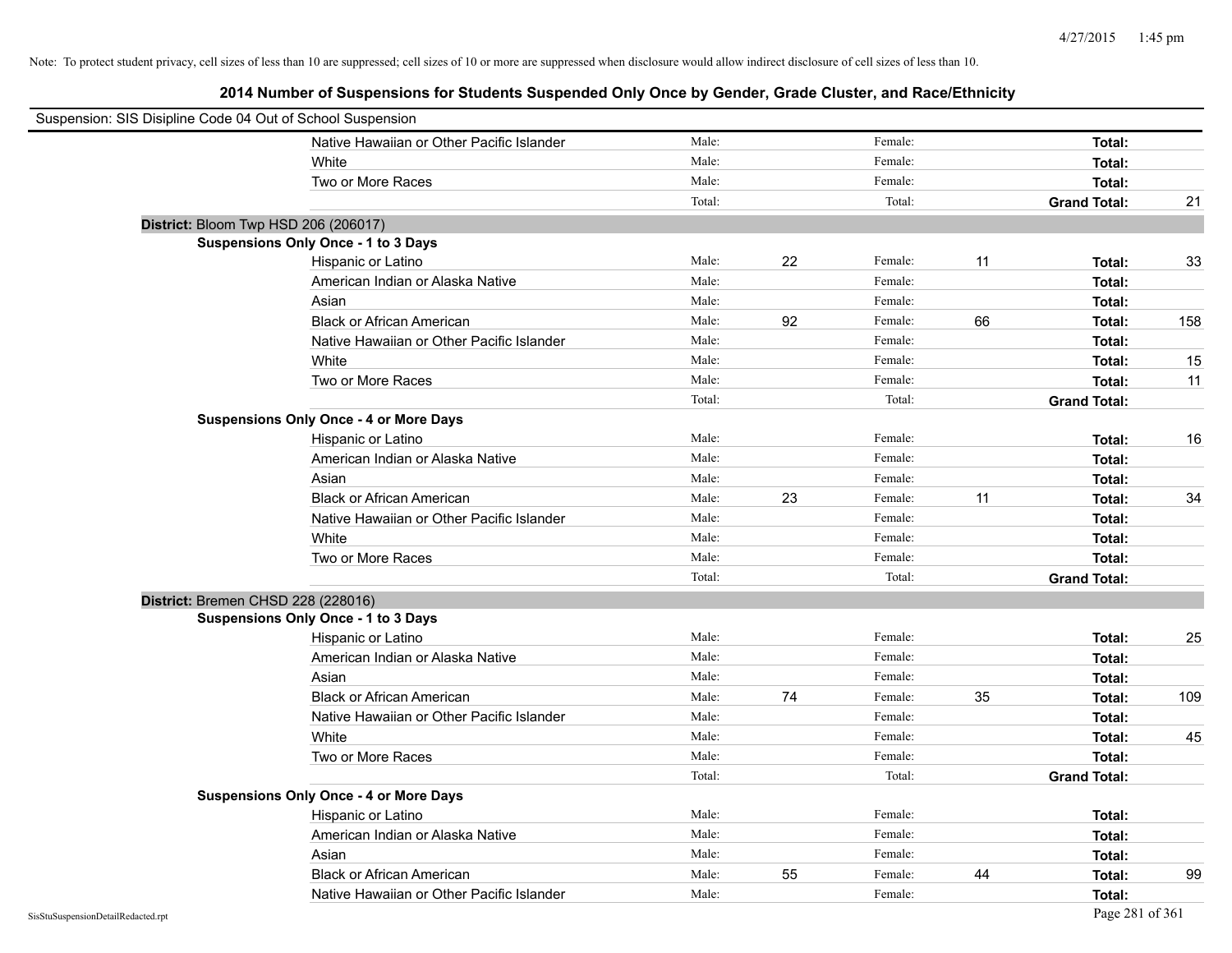| Suspension: SIS Disipline Code 04 Out of School Suspension |                                               |        |    |         |    |                     |    |
|------------------------------------------------------------|-----------------------------------------------|--------|----|---------|----|---------------------|----|
|                                                            | White                                         | Male:  |    | Female: |    | Total:              | 13 |
|                                                            | Two or More Races                             | Male:  |    | Female: |    | Total:              |    |
|                                                            |                                               | Total: |    | Total:  |    | <b>Grand Total:</b> |    |
| District: Brookwood SD 167 (167002)                        |                                               |        |    |         |    |                     |    |
|                                                            | Suspensions Only Once - 1 to 3 Days           |        |    |         |    |                     |    |
|                                                            | Hispanic or Latino                            | Male:  |    | Female: |    | Total:              |    |
|                                                            | American Indian or Alaska Native              | Male:  |    | Female: |    | Total:              |    |
|                                                            | Asian                                         | Male:  |    | Female: |    | Total:              |    |
|                                                            | <b>Black or African American</b>              | Male:  |    | Female: |    | Total:              |    |
|                                                            | Native Hawaiian or Other Pacific Islander     | Male:  |    | Female: |    | Total:              |    |
|                                                            | White                                         | Male:  |    | Female: |    | Total:              |    |
|                                                            | Two or More Races                             | Male:  |    | Female: |    | Total:              |    |
|                                                            |                                               | Total: |    | Total:  |    | <b>Grand Total:</b> |    |
|                                                            | <b>Suspensions Only Once - 4 or More Days</b> |        |    |         |    |                     |    |
|                                                            | Hispanic or Latino                            | Male:  |    | Female: |    | Total:              |    |
|                                                            | American Indian or Alaska Native              | Male:  |    | Female: |    | Total:              |    |
|                                                            | Asian                                         | Male:  |    | Female: |    | Total:              |    |
|                                                            | <b>Black or African American</b>              | Male:  |    | Female: |    | Total:              | 10 |
|                                                            | Native Hawaiian or Other Pacific Islander     | Male:  |    | Female: |    | Total:              |    |
|                                                            | White                                         | Male:  |    | Female: |    | Total:              |    |
|                                                            | Two or More Races                             | Male:  |    | Female: |    | Total:              |    |
|                                                            |                                               | Total: |    | Total:  |    | <b>Grand Total:</b> |    |
| District: Burbank SD 111 (111002)                          |                                               |        |    |         |    |                     |    |
|                                                            | Suspensions Only Once - 1 to 3 Days           |        |    |         |    |                     |    |
|                                                            | Hispanic or Latino                            | Male:  |    | Female: |    | Total:              | 21 |
|                                                            | American Indian or Alaska Native              | Male:  |    | Female: |    | Total:              |    |
|                                                            | Asian                                         | Male:  |    | Female: |    | Total:              |    |
|                                                            | <b>Black or African American</b>              | Male:  |    | Female: |    | Total:              |    |
|                                                            | Native Hawaiian or Other Pacific Islander     | Male:  |    | Female: |    | Total:              |    |
|                                                            | White                                         | Male:  |    | Female: |    | Total:              | 16 |
|                                                            | Two or More Races                             | Male:  |    | Female: |    | Total:              |    |
|                                                            |                                               | Total: |    | Total:  |    | <b>Grand Total:</b> |    |
|                                                            | District: Calumet City SD 155 (155002)        |        |    |         |    |                     |    |
|                                                            | <b>Suspensions Only Once - 1 to 3 Days</b>    |        |    |         |    |                     |    |
|                                                            | Hispanic or Latino                            | Male:  |    | Female: |    | Total:              | 11 |
|                                                            | American Indian or Alaska Native              | Male:  |    | Female: |    | Total:              |    |
|                                                            | Asian                                         | Male:  |    | Female: |    | Total:              |    |
|                                                            | <b>Black or African American</b>              | Male:  | 35 | Female: | 14 | Total:              | 49 |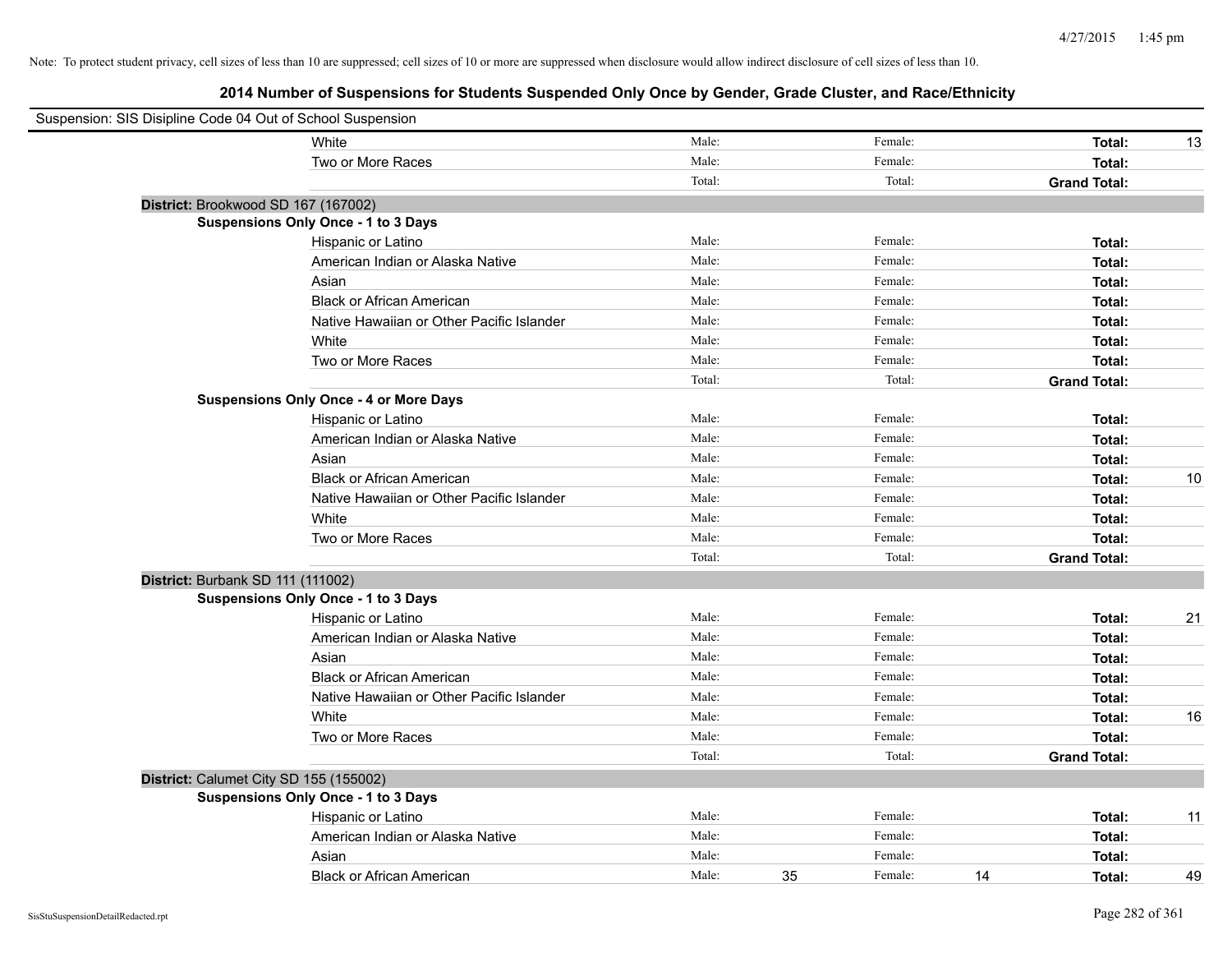|                                    | Suspension: SIS Disipline Code 04 Out of School Suspension |        |         |                     |
|------------------------------------|------------------------------------------------------------|--------|---------|---------------------|
|                                    | Native Hawaiian or Other Pacific Islander                  | Male:  | Female: | Total:              |
|                                    | White                                                      | Male:  | Female: | Total:              |
|                                    | Two or More Races                                          | Male:  | Female: | Total:              |
|                                    |                                                            | Total: | Total:  | <b>Grand Total:</b> |
|                                    | <b>Suspensions Only Once - 4 or More Days</b>              |        |         |                     |
|                                    | Hispanic or Latino                                         | Male:  | Female: | Total:              |
|                                    | American Indian or Alaska Native                           | Male:  | Female: | Total:              |
|                                    | Asian                                                      | Male:  | Female: | Total:              |
|                                    | <b>Black or African American</b>                           | Male:  | Female: | Total:<br>11        |
|                                    | Native Hawaiian or Other Pacific Islander                  | Male:  | Female: | Total:              |
|                                    | White                                                      | Male:  | Female: | Total:              |
|                                    | Two or More Races                                          | Male:  | Female: | Total:              |
|                                    |                                                            | Total: | Total:  | <b>Grand Total:</b> |
|                                    | District: Calumet Public SD 132 (132002)                   |        |         |                     |
|                                    | <b>Suspensions Only Once - 1 to 3 Days</b>                 |        |         |                     |
|                                    | Hispanic or Latino                                         | Male:  | Female: | Total:              |
|                                    | American Indian or Alaska Native                           | Male:  | Female: | Total:              |
|                                    | Asian                                                      | Male:  | Female: | Total:              |
|                                    | <b>Black or African American</b>                           | Male:  | Female: | 36<br>Total:        |
|                                    | Native Hawaiian or Other Pacific Islander                  | Male:  | Female: | Total:              |
|                                    | White                                                      | Male:  | Female: | Total:              |
|                                    | Two or More Races                                          | Male:  | Female: | Total:              |
|                                    |                                                            | Total: | Total:  | <b>Grand Total:</b> |
|                                    | <b>Suspensions Only Once - 4 or More Days</b>              |        |         |                     |
|                                    | Hispanic or Latino                                         | Male:  | Female: | Total:              |
|                                    | American Indian or Alaska Native                           | Male:  | Female: | Total:              |
|                                    | Asian                                                      | Male:  | Female: | Total:              |
|                                    | <b>Black or African American</b>                           | Male:  | Female: | 23<br>Total:        |
|                                    | Native Hawaiian or Other Pacific Islander                  | Male:  | Female: | Total:              |
|                                    | White                                                      | Male:  | Female: | Total:              |
|                                    | Two or More Races                                          | Male:  | Female: | Total:              |
|                                    |                                                            | Total: | Total:  | <b>Grand Total:</b> |
|                                    | District: CCSD 146 (146004)                                |        |         |                     |
|                                    | <b>Suspensions Only Once - 1 to 3 Days</b>                 |        |         |                     |
|                                    | Hispanic or Latino                                         | Male:  | Female: | Total:              |
|                                    | American Indian or Alaska Native                           | Male:  | Female: | Total:              |
|                                    | Asian                                                      | Male:  | Female: | Total:              |
|                                    | <b>Black or African American</b>                           | Male:  | Female: | Total:              |
|                                    | Native Hawaiian or Other Pacific Islander                  | Male:  | Female: | Total:              |
| SisStuSuspensionDetailRedacted.rpt |                                                            |        |         | Page 283 of 361     |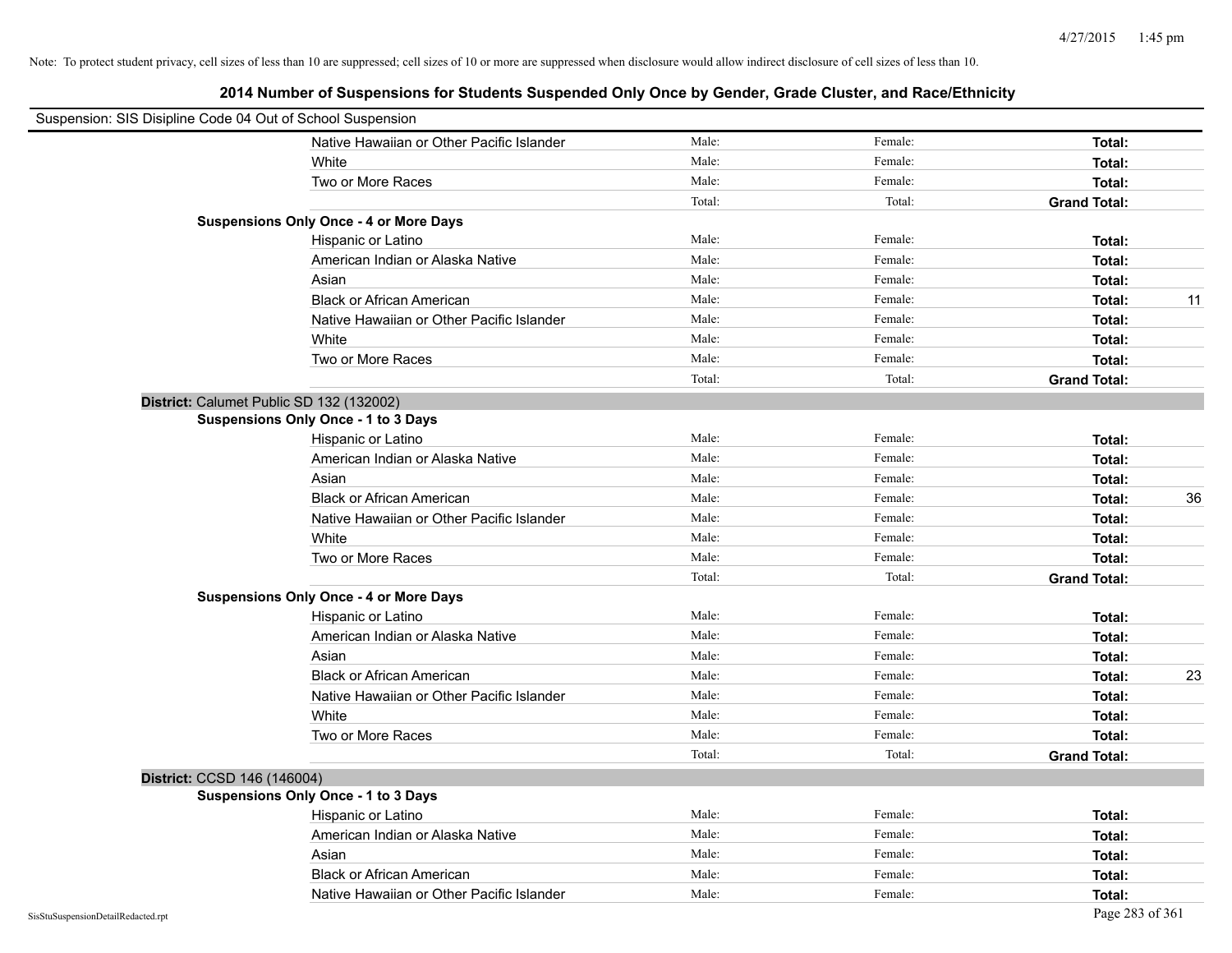| Suspension: SIS Disipline Code 04 Out of School Suspension |                                               |        |    |         |    |                     |    |
|------------------------------------------------------------|-----------------------------------------------|--------|----|---------|----|---------------------|----|
|                                                            | White                                         | Male:  |    | Female: |    | Total:              |    |
|                                                            | Two or More Races                             | Male:  |    | Female: |    | Total:              |    |
|                                                            |                                               | Total: |    | Total:  |    | <b>Grand Total:</b> | 16 |
|                                                            | <b>Suspensions Only Once - 4 or More Days</b> |        |    |         |    |                     |    |
|                                                            | Hispanic or Latino                            | Male:  |    | Female: |    | Total:              |    |
|                                                            | American Indian or Alaska Native              | Male:  |    | Female: |    | Total:              |    |
|                                                            | Asian                                         | Male:  |    | Female: |    | Total:              |    |
|                                                            | <b>Black or African American</b>              | Male:  |    | Female: |    | Total:              |    |
|                                                            | Native Hawaiian or Other Pacific Islander     | Male:  |    | Female: |    | Total:              |    |
|                                                            | White                                         | Male:  |    | Female: |    | Total:              |    |
|                                                            | Two or More Races                             | Male:  |    | Female: |    | Total:              |    |
|                                                            |                                               | Total: |    | Total:  |    | <b>Grand Total:</b> |    |
| District: CCSD 168 (168004)                                |                                               |        |    |         |    |                     |    |
|                                                            | Suspensions Only Once - 1 to 3 Days           |        |    |         |    |                     |    |
|                                                            | Hispanic or Latino                            | Male:  |    | Female: |    | Total:              |    |
|                                                            | American Indian or Alaska Native              | Male:  |    | Female: |    | Total:              |    |
|                                                            | Asian                                         | Male:  |    | Female: |    | Total:              |    |
|                                                            | <b>Black or African American</b>              | Male:  | 41 | Female: | 23 | Total:              | 64 |
|                                                            | Native Hawaiian or Other Pacific Islander     | Male:  |    | Female: |    | Total:              |    |
|                                                            | White                                         | Male:  |    | Female: |    | Total:              |    |
|                                                            | Two or More Races                             | Male:  |    | Female: |    | Total:              |    |
|                                                            |                                               | Total: |    | Total:  |    | <b>Grand Total:</b> |    |
|                                                            | <b>Suspensions Only Once - 4 or More Days</b> |        |    |         |    |                     |    |
|                                                            | Hispanic or Latino                            | Male:  |    | Female: |    | Total:              |    |
|                                                            | American Indian or Alaska Native              | Male:  |    | Female: |    | Total:              |    |
|                                                            | Asian                                         | Male:  |    | Female: |    | Total:              |    |
|                                                            | <b>Black or African American</b>              | Male:  | 18 | Female: | 22 | Total:              | 40 |
|                                                            | Native Hawaiian or Other Pacific Islander     | Male:  |    | Female: |    | Total:              |    |
|                                                            | White                                         | Male:  |    | Female: |    | Total:              |    |
|                                                            | Two or More Races                             | Male:  |    | Female: |    | Total:              |    |
|                                                            |                                               | Total: |    | Total:  |    | <b>Grand Total:</b> |    |
| District: Central Stickney SD 110 (110002)                 |                                               |        |    |         |    |                     |    |
|                                                            | <b>Suspensions Only Once - 4 or More Days</b> |        |    |         |    |                     |    |
|                                                            | Hispanic or Latino                            | Male:  |    | Female: |    | Total:              |    |
|                                                            | American Indian or Alaska Native              | Male:  |    | Female: |    | Total:              |    |
|                                                            | Asian                                         | Male:  |    | Female: |    | Total:              |    |
|                                                            | <b>Black or African American</b>              | Male:  |    | Female: |    | Total:              |    |
|                                                            | Native Hawaiian or Other Pacific Islander     | Male:  |    | Female: |    | Total:              |    |
|                                                            | White                                         | Male:  |    | Female: |    | Total:              |    |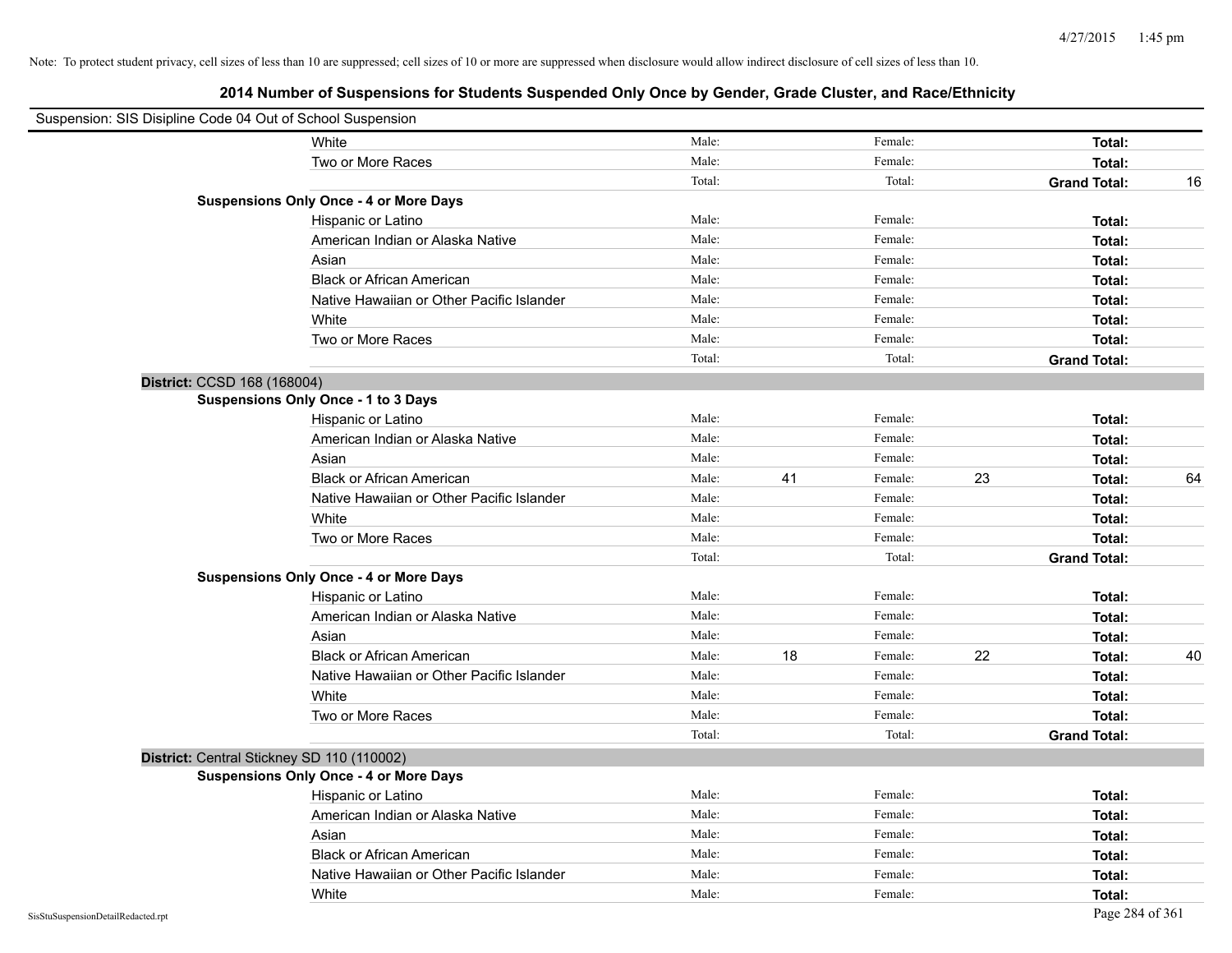| Suspension: SIS Disipline Code 04 Out of School Suspension |                                               |        |    |         |    |                     |     |
|------------------------------------------------------------|-----------------------------------------------|--------|----|---------|----|---------------------|-----|
|                                                            | Two or More Races                             | Male:  |    | Female: |    | Total:              |     |
|                                                            |                                               | Total: |    | Total:  |    | <b>Grand Total:</b> |     |
|                                                            | District: Chicago Heights SD 170 (170002)     |        |    |         |    |                     |     |
|                                                            | <b>Suspensions Only Once - 1 to 3 Days</b>    |        |    |         |    |                     |     |
|                                                            | Hispanic or Latino                            | Male:  |    | Female: |    | Total:              | 35  |
|                                                            | American Indian or Alaska Native              | Male:  |    | Female: |    | Total:              |     |
|                                                            | Asian                                         | Male:  |    | Female: |    | Total:              |     |
|                                                            | <b>Black or African American</b>              | Male:  | 50 | Female: | 30 | Total:              | 80  |
|                                                            | Native Hawaiian or Other Pacific Islander     | Male:  |    | Female: |    | Total:              |     |
|                                                            | White                                         | Male:  |    | Female: |    | Total:              |     |
|                                                            | Two or More Races                             | Male:  |    | Female: |    | Total:              |     |
|                                                            |                                               | Total: |    | Total:  |    | <b>Grand Total:</b> |     |
|                                                            | <b>Suspensions Only Once - 4 or More Days</b> |        |    |         |    |                     |     |
|                                                            | Hispanic or Latino                            | Male:  |    | Female: |    | Total:              |     |
|                                                            | American Indian or Alaska Native              | Male:  |    | Female: |    | Total:              |     |
|                                                            | Asian                                         | Male:  |    | Female: |    | Total:              |     |
|                                                            | <b>Black or African American</b>              | Male:  | 10 | Female: | 11 | Total:              | 21  |
|                                                            | Native Hawaiian or Other Pacific Islander     | Male:  |    | Female: |    | Total:              |     |
|                                                            | White                                         | Male:  |    | Female: |    | Total:              |     |
|                                                            | Two or More Races                             | Male:  |    | Female: |    | Total:              |     |
|                                                            |                                               | Total: |    | Total:  |    | <b>Grand Total:</b> |     |
|                                                            | District: Chicago Ridge SD 127-5 (127502)     |        |    |         |    |                     |     |
|                                                            | <b>Suspensions Only Once - 1 to 3 Days</b>    |        |    |         |    |                     |     |
|                                                            | Hispanic or Latino                            | Male:  |    | Female: |    | Total:              |     |
|                                                            | American Indian or Alaska Native              | Male:  |    | Female: |    | Total:              |     |
|                                                            | Asian                                         | Male:  |    | Female: |    | Total:              |     |
|                                                            | <b>Black or African American</b>              | Male:  |    | Female: |    | Total:              |     |
|                                                            | Native Hawaiian or Other Pacific Islander     | Male:  |    | Female: |    | Total:              |     |
|                                                            | White                                         | Male:  |    | Female: |    | Total:              |     |
|                                                            | Two or More Races                             | Male:  |    | Female: |    | Total:              |     |
|                                                            |                                               | Total: |    | Total:  |    | <b>Grand Total:</b> |     |
| District: CHSD 218 (218016)                                |                                               |        |    |         |    |                     |     |
|                                                            | Suspensions Only Once - 1 to 3 Days           |        |    |         |    |                     |     |
|                                                            | Hispanic or Latino                            | Male:  | 28 | Female: | 19 | Total:              | 47  |
|                                                            | American Indian or Alaska Native              | Male:  |    | Female: |    | Total:              |     |
|                                                            | Asian                                         | Male:  |    | Female: |    | Total:              |     |
|                                                            | <b>Black or African American</b>              | Male:  | 69 | Female: | 67 | Total:              | 136 |
|                                                            | Native Hawaiian or Other Pacific Islander     | Male:  |    | Female: |    | Total:              |     |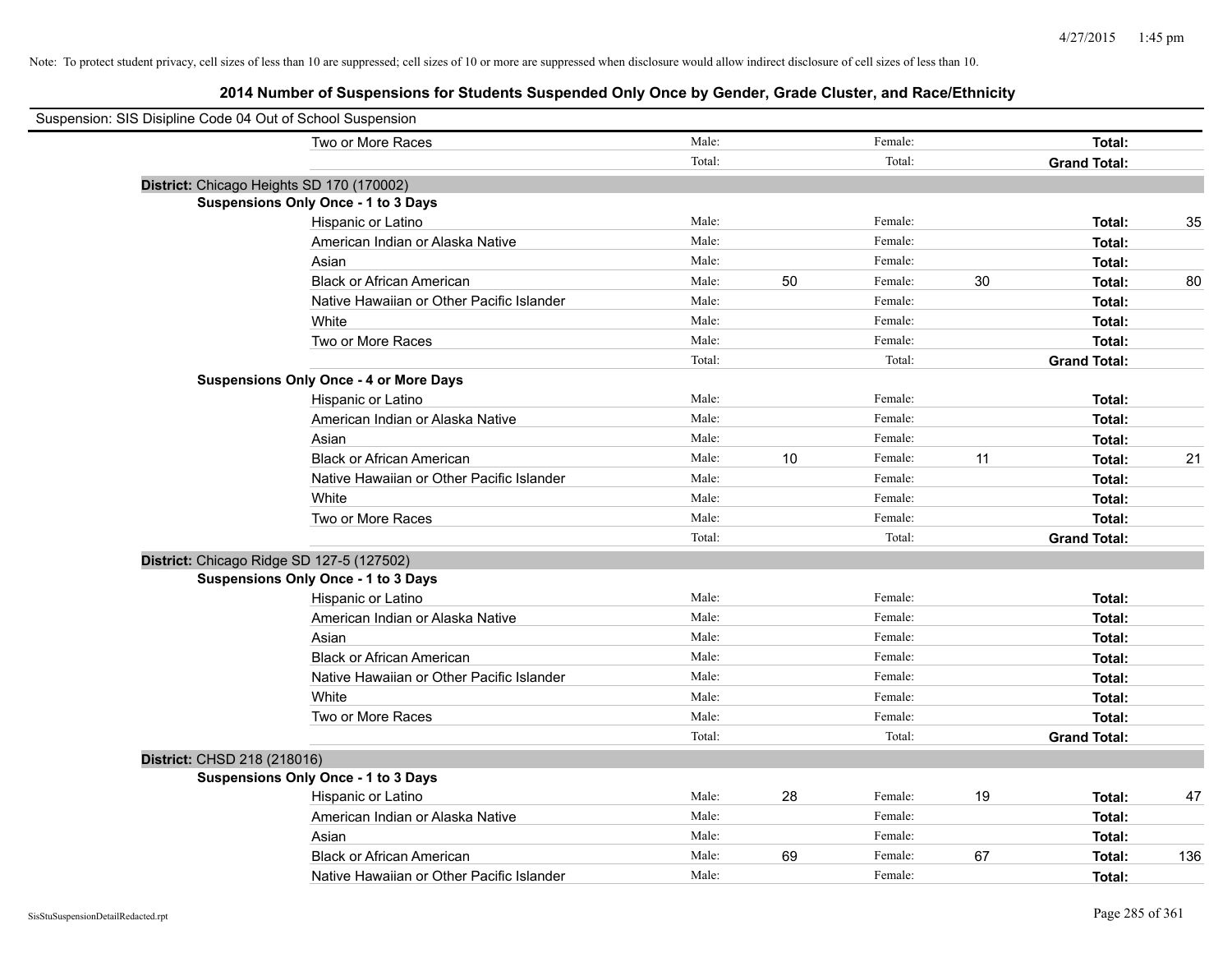| Suspension: SIS Disipline Code 04 Out of School Suspension |                                               |        |     |         |    |                     |     |
|------------------------------------------------------------|-----------------------------------------------|--------|-----|---------|----|---------------------|-----|
|                                                            | White                                         | Male:  | 39  | Female: | 19 | Total:              | 58  |
|                                                            | Two or More Races                             | Male:  |     | Female: |    | Total:              |     |
|                                                            |                                               | Total: |     | Total:  |    | <b>Grand Total:</b> |     |
|                                                            | <b>Suspensions Only Once - 4 or More Days</b> |        |     |         |    |                     |     |
|                                                            | Hispanic or Latino                            | Male:  |     | Female: |    | Total:              | 35  |
|                                                            | American Indian or Alaska Native              | Male:  |     | Female: |    | Total:              |     |
|                                                            | Asian                                         | Male:  |     | Female: |    | Total:              |     |
|                                                            | <b>Black or African American</b>              | Male:  | 56  | Female: | 45 | Total:              | 101 |
|                                                            | Native Hawaiian or Other Pacific Islander     | Male:  |     | Female: |    | Total:              |     |
|                                                            | White                                         | Male:  |     | Female: |    | Total:              | 40  |
|                                                            | Two or More Races                             | Male:  |     | Female: |    | Total:              |     |
|                                                            |                                               | Total: |     | Total:  |    | <b>Grand Total:</b> |     |
|                                                            | District: Cons HSD 230 (230013)               |        |     |         |    |                     |     |
|                                                            | Suspensions Only Once - 1 to 3 Days           |        |     |         |    |                     |     |
|                                                            | Hispanic or Latino                            | Male:  |     | Female: |    | Total:              | 32  |
|                                                            | American Indian or Alaska Native              | Male:  |     | Female: |    | Total:              |     |
|                                                            | Asian                                         | Male:  |     | Female: |    | Total:              |     |
|                                                            | <b>Black or African American</b>              | Male:  |     | Female: |    | Total:              | 22  |
|                                                            | Native Hawaiian or Other Pacific Islander     | Male:  |     | Female: |    | Total:              |     |
|                                                            | White                                         | Male:  | 112 | Female: | 46 | Total:              | 158 |
|                                                            | Two or More Races                             | Male:  |     | Female: |    | Total:              |     |
|                                                            |                                               | Total: | 161 | Total:  | 66 | <b>Grand Total:</b> | 227 |
|                                                            | <b>Suspensions Only Once - 4 or More Days</b> |        |     |         |    |                     |     |
|                                                            | Hispanic or Latino                            | Male:  |     | Female: |    | Total:              | 14  |
|                                                            | American Indian or Alaska Native              | Male:  |     | Female: |    | Total:              |     |
|                                                            | Asian                                         | Male:  |     | Female: |    | Total:              |     |
|                                                            | <b>Black or African American</b>              | Male:  |     | Female: |    | Total:              | 10  |
|                                                            | Native Hawaiian or Other Pacific Islander     | Male:  |     | Female: |    | Total:              |     |
|                                                            | White                                         | Male:  | 58  | Female: | 19 | Total:              | 77  |
|                                                            | Two or More Races                             | Male:  |     | Female: |    | Total:              |     |
|                                                            |                                               | Total: |     | Total:  |    | <b>Grand Total:</b> |     |
|                                                            | District: Cook County SD 130 (130002)         |        |     |         |    |                     |     |
|                                                            | <b>Suspensions Only Once - 1 to 3 Days</b>    |        |     |         |    |                     |     |
|                                                            | Hispanic or Latino                            | Male:  |     | Female: |    | Total:              | 24  |
|                                                            | American Indian or Alaska Native              | Male:  |     | Female: |    | Total:              |     |
|                                                            | Asian                                         | Male:  |     | Female: |    | Total:              |     |
|                                                            | <b>Black or African American</b>              | Male:  |     | Female: |    | Total:              | 23  |
|                                                            | Native Hawaiian or Other Pacific Islander     | Male:  |     | Female: |    | Total:              |     |
|                                                            | White                                         | Male:  |     | Female: |    | Total:              |     |
| SisStuSuspensionDetailRedacted.rpt                         |                                               |        |     |         |    | Page 286 of 361     |     |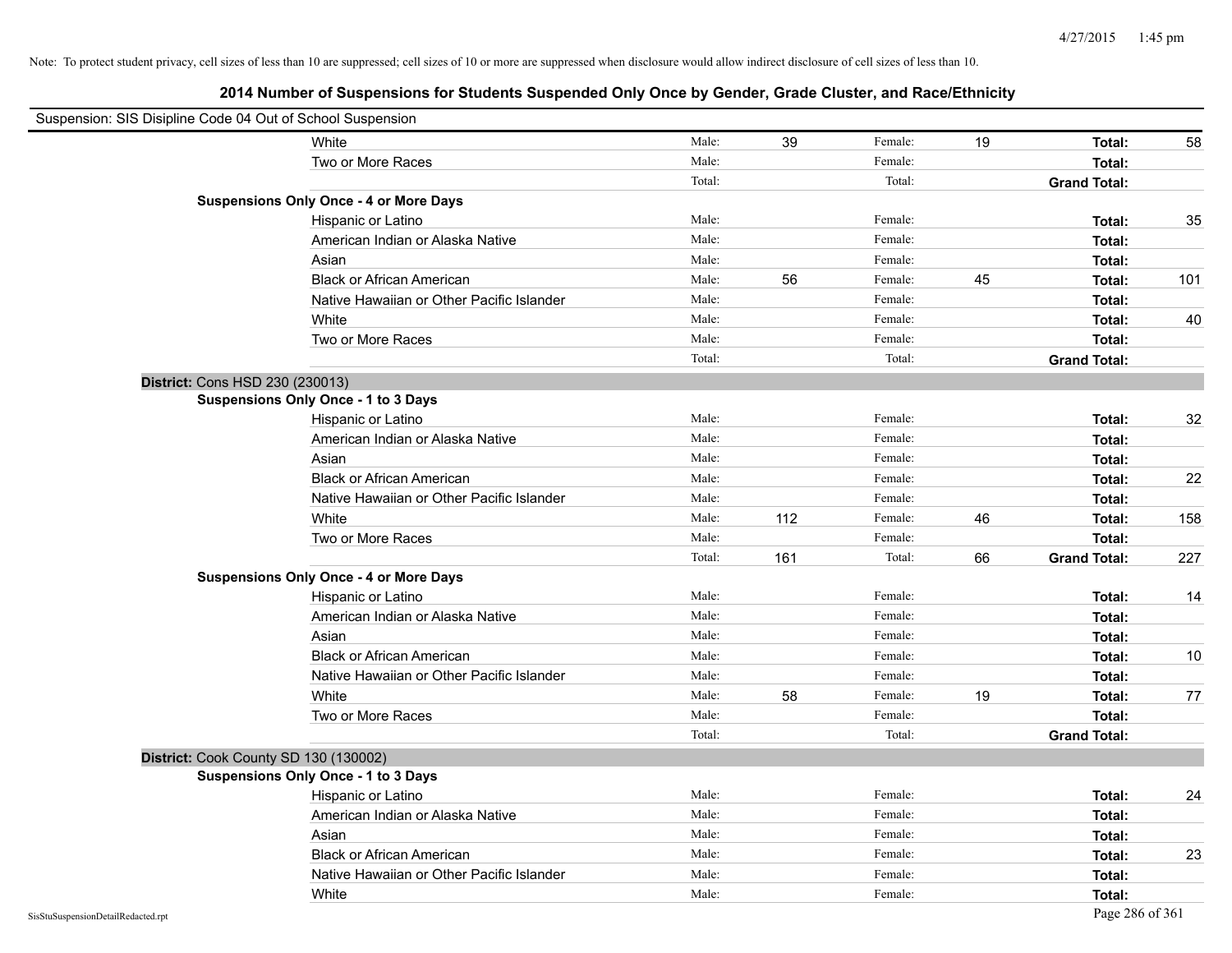| Suspension: SIS Disipline Code 04 Out of School Suspension |                                               |        |     |         |    |                     |     |
|------------------------------------------------------------|-----------------------------------------------|--------|-----|---------|----|---------------------|-----|
|                                                            | Two or More Races                             | Male:  |     | Female: |    | Total:              |     |
|                                                            |                                               | Total: |     | Total:  |    | <b>Grand Total:</b> |     |
|                                                            | <b>Suspensions Only Once - 4 or More Days</b> |        |     |         |    |                     |     |
|                                                            | Hispanic or Latino                            | Male:  |     | Female: |    | Total:              |     |
|                                                            | American Indian or Alaska Native              | Male:  |     | Female: |    | Total:              |     |
|                                                            | Asian                                         | Male:  |     | Female: |    | Total:              |     |
|                                                            | <b>Black or African American</b>              | Male:  |     | Female: |    | Total:              |     |
|                                                            | Native Hawaiian or Other Pacific Islander     | Male:  |     | Female: |    | Total:              |     |
|                                                            | White                                         | Male:  |     | Female: |    | Total:              |     |
|                                                            | Two or More Races                             | Male:  |     | Female: |    | Total:              |     |
|                                                            |                                               | Total: |     | Total:  |    | <b>Grand Total:</b> |     |
|                                                            | District: Country Club Hills SD 160 (160002)  |        |     |         |    |                     |     |
|                                                            | Suspensions Only Once - 1 to 3 Days           |        |     |         |    |                     |     |
|                                                            | Hispanic or Latino                            | Male:  |     | Female: |    | Total:              |     |
|                                                            | American Indian or Alaska Native              | Male:  |     | Female: |    | Total:              |     |
|                                                            | Asian                                         | Male:  |     | Female: |    | Total:              |     |
|                                                            | <b>Black or African American</b>              | Male:  | 53  | Female: | 19 | Total:              | 72  |
|                                                            | Native Hawaiian or Other Pacific Islander     | Male:  |     | Female: |    | Total:              |     |
|                                                            | White                                         | Male:  |     | Female: |    | Total:              |     |
|                                                            | Two or More Races                             | Male:  |     | Female: |    | Total:              |     |
|                                                            |                                               | Total: |     | Total:  |    | <b>Grand Total:</b> |     |
|                                                            | <b>Suspensions Only Once - 4 or More Days</b> |        |     |         |    |                     |     |
|                                                            | Hispanic or Latino                            | Male:  |     | Female: |    | Total:              |     |
|                                                            | American Indian or Alaska Native              | Male:  |     | Female: |    | Total:              |     |
|                                                            | Asian                                         | Male:  |     | Female: |    | Total:              |     |
|                                                            | <b>Black or African American</b>              | Male:  |     | Female: |    | Total:              |     |
|                                                            | Native Hawaiian or Other Pacific Islander     | Male:  |     | Female: |    | Total:              |     |
|                                                            | White                                         | Male:  |     | Female: |    | Total:              |     |
|                                                            | Two or More Races                             | Male:  |     | Female: |    | Total:              |     |
|                                                            |                                               | Total: |     | Total:  |    | <b>Grand Total:</b> |     |
| District: Dolton SD 148 (148002)                           |                                               |        |     |         |    |                     |     |
|                                                            | Suspensions Only Once - 1 to 3 Days           |        |     |         |    |                     |     |
|                                                            | Hispanic or Latino                            | Male:  |     | Female: |    | Total:              |     |
|                                                            | American Indian or Alaska Native              | Male:  |     | Female: |    | Total:              |     |
|                                                            | Asian                                         | Male:  |     | Female: |    | Total:              |     |
|                                                            | <b>Black or African American</b>              | Male:  | 100 | Female: | 36 | Total:              | 136 |
|                                                            | Native Hawaiian or Other Pacific Islander     | Male:  |     | Female: |    | Total:              |     |
|                                                            | White                                         | Male:  |     | Female: |    | Total:              |     |
|                                                            | Two or More Races                             | Male:  |     | Female: |    | Total:              |     |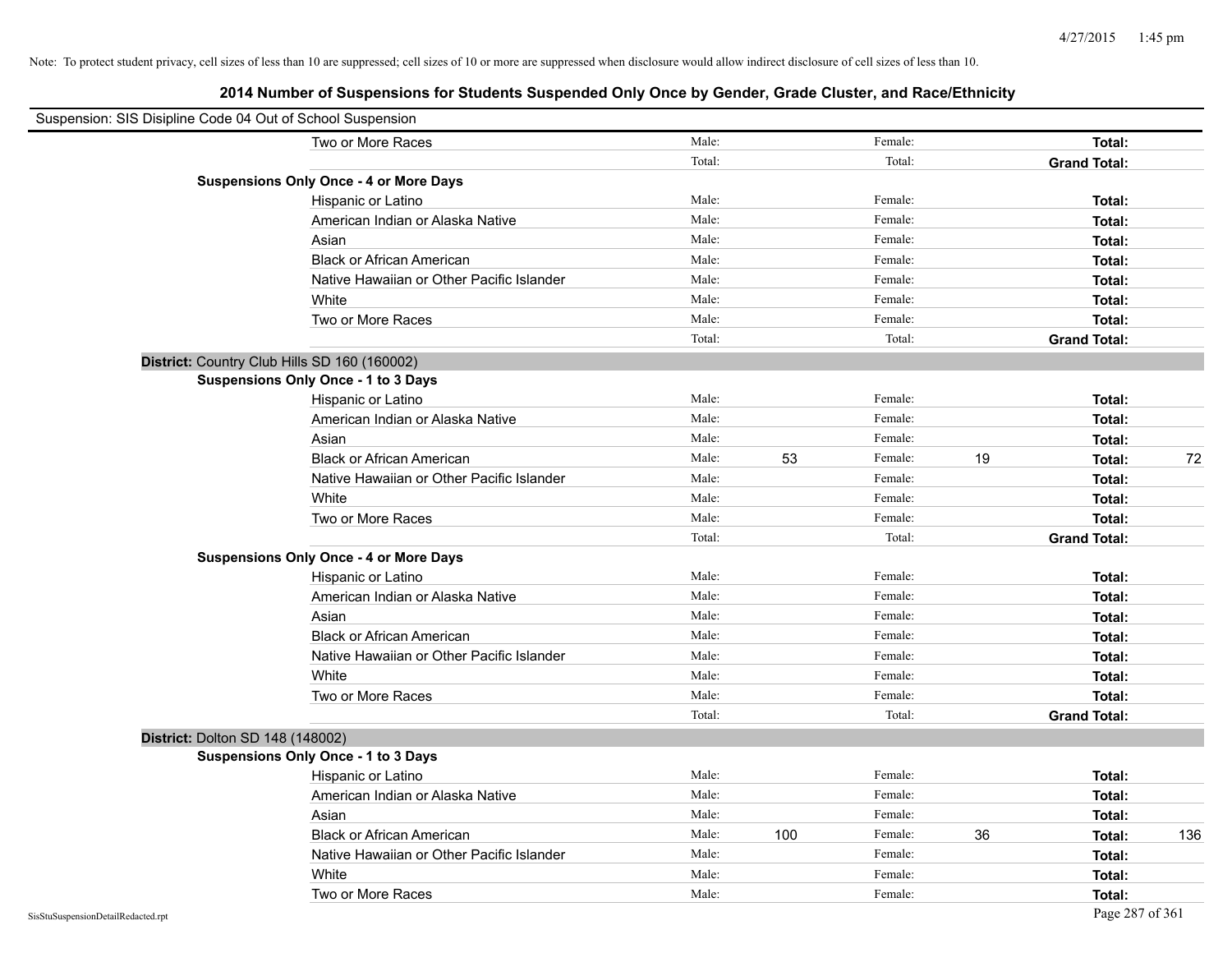| Suspension: SIS Disipline Code 04 Out of School Suspension |                                               |        |    |         |    |                     |    |
|------------------------------------------------------------|-----------------------------------------------|--------|----|---------|----|---------------------|----|
|                                                            |                                               | Total: |    | Total:  |    | <b>Grand Total:</b> |    |
|                                                            | <b>Suspensions Only Once - 4 or More Days</b> |        |    |         |    |                     |    |
|                                                            | Hispanic or Latino                            | Male:  |    | Female: |    | Total:              |    |
|                                                            | American Indian or Alaska Native              | Male:  |    | Female: |    | Total:              |    |
|                                                            | Asian                                         | Male:  |    | Female: |    | Total:              |    |
|                                                            | <b>Black or African American</b>              | Male:  | 15 | Female: | 15 | Total:              | 30 |
|                                                            | Native Hawaiian or Other Pacific Islander     | Male:  |    | Female: |    | Total:              |    |
|                                                            | White                                         | Male:  |    | Female: |    | Total:              |    |
|                                                            | Two or More Races                             | Male:  |    | Female: |    | Total:              |    |
|                                                            |                                               | Total: |    | Total:  |    | <b>Grand Total:</b> |    |
| District: Dolton SD 149 (149002)                           |                                               |        |    |         |    |                     |    |
|                                                            | Suspensions Only Once - 1 to 3 Days           |        |    |         |    |                     |    |
|                                                            | Hispanic or Latino                            | Male:  |    | Female: |    | Total:              |    |
|                                                            | American Indian or Alaska Native              | Male:  |    | Female: |    | Total:              |    |
|                                                            | Asian                                         | Male:  |    | Female: |    | Total:              |    |
|                                                            | <b>Black or African American</b>              | Male:  | 66 | Female: | 32 | Total:              | 98 |
|                                                            | Native Hawaiian or Other Pacific Islander     | Male:  |    | Female: |    | Total:              |    |
|                                                            | White                                         | Male:  |    | Female: |    | Total:              |    |
|                                                            | Two or More Races                             | Male:  |    | Female: |    | Total:              |    |
|                                                            |                                               | Total: |    | Total:  |    | <b>Grand Total:</b> |    |
|                                                            | <b>Suspensions Only Once - 4 or More Days</b> |        |    |         |    |                     |    |
|                                                            | Hispanic or Latino                            | Male:  |    | Female: |    | Total:              |    |
|                                                            | American Indian or Alaska Native              | Male:  |    | Female: |    | Total:              |    |
|                                                            | Asian                                         | Male:  |    | Female: |    | Total:              |    |
|                                                            | <b>Black or African American</b>              | Male:  |    | Female: |    | Total:              | 16 |
|                                                            | Native Hawaiian or Other Pacific Islander     | Male:  |    | Female: |    | Total:              |    |
|                                                            | White                                         | Male:  |    | Female: |    | Total:              |    |
|                                                            | Two or More Races                             | Male:  |    | Female: |    | Total:              |    |
|                                                            |                                               | Total: |    | Total:  |    | <b>Grand Total:</b> |    |
| District: ESD 159 (159002)                                 |                                               |        |    |         |    |                     |    |
|                                                            | <b>Suspensions Only Once - 1 to 3 Days</b>    |        |    |         |    |                     |    |
|                                                            | Hispanic or Latino                            | Male:  |    | Female: |    | Total:              |    |
|                                                            | American Indian or Alaska Native              | Male:  |    | Female: |    | Total:              |    |
|                                                            | Asian                                         | Male:  |    | Female: |    | Total:              |    |
|                                                            | <b>Black or African American</b>              | Male:  | 58 | Female: | 27 | Total:              | 85 |
|                                                            | Native Hawaiian or Other Pacific Islander     | Male:  |    | Female: |    | Total:              |    |
|                                                            | White                                         | Male:  |    | Female: |    | Total:              |    |
|                                                            | Two or More Races                             | Male:  |    | Female: |    | Total:              |    |
|                                                            |                                               | Total: |    | Total:  |    | <b>Grand Total:</b> |    |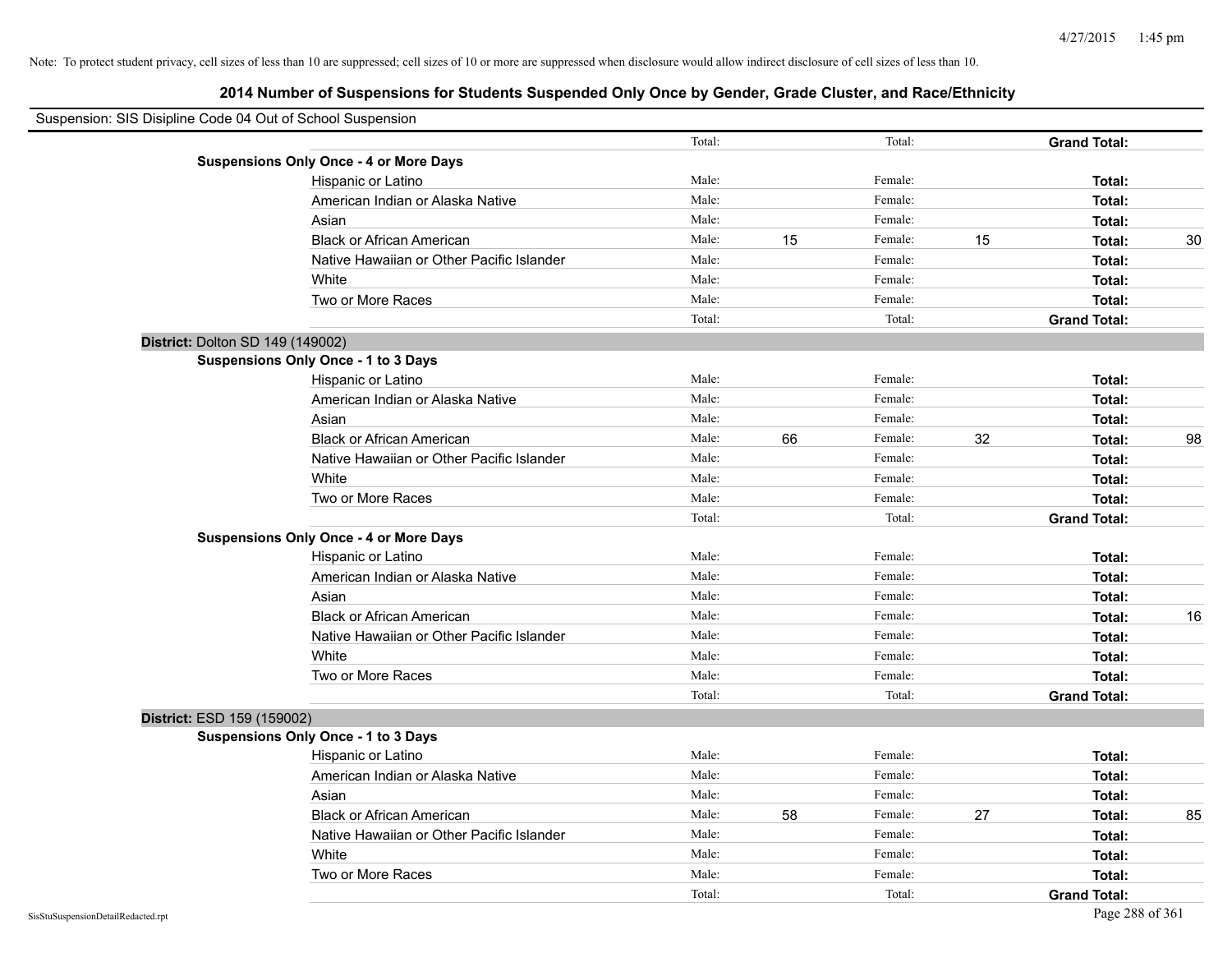| Suspension: SIS Disipline Code 04 Out of School Suspension |                                               |        |         |                     |    |
|------------------------------------------------------------|-----------------------------------------------|--------|---------|---------------------|----|
|                                                            | <b>Suspensions Only Once - 4 or More Days</b> |        |         |                     |    |
|                                                            | Hispanic or Latino                            | Male:  | Female: | Total:              |    |
|                                                            | American Indian or Alaska Native              | Male:  | Female: | Total:              |    |
|                                                            | Asian                                         | Male:  | Female: | Total:              |    |
|                                                            | <b>Black or African American</b>              | Male:  | Female: | Total:              |    |
|                                                            | Native Hawaiian or Other Pacific Islander     | Male:  | Female: | Total:              |    |
|                                                            | White                                         | Male:  | Female: | Total:              |    |
|                                                            | Two or More Races                             | Male:  | Female: | Total:              |    |
|                                                            |                                               | Total: | Total:  | <b>Grand Total:</b> |    |
|                                                            | District: Evergreen Park CHSD 231 (231016)    |        |         |                     |    |
|                                                            | Suspensions Only Once - 1 to 3 Days           |        |         |                     |    |
|                                                            | Hispanic or Latino                            | Male:  | Female: | Total:              |    |
|                                                            | American Indian or Alaska Native              | Male:  | Female: | Total:              |    |
|                                                            | Asian                                         | Male:  | Female: | Total:              |    |
|                                                            | <b>Black or African American</b>              | Male:  | Female: | Total:              | 21 |
|                                                            | Native Hawaiian or Other Pacific Islander     | Male:  | Female: | Total:              |    |
|                                                            | White                                         | Male:  | Female: | Total:              |    |
|                                                            | Two or More Races                             | Male:  | Female: | Total:              |    |
|                                                            |                                               | Total: | Total:  | <b>Grand Total:</b> |    |
|                                                            | <b>Suspensions Only Once - 4 or More Days</b> |        |         |                     |    |
|                                                            | Hispanic or Latino                            | Male:  | Female: | Total:              |    |
|                                                            | American Indian or Alaska Native              | Male:  | Female: | Total:              |    |
|                                                            | Asian                                         | Male:  | Female: | Total:              |    |
|                                                            | <b>Black or African American</b>              | Male:  | Female: | Total:              |    |
|                                                            | Native Hawaiian or Other Pacific Islander     | Male:  | Female: | Total:              |    |
|                                                            | White                                         | Male:  | Female: | Total:              |    |
|                                                            | Two or More Races                             | Male:  | Female: | Total:              |    |
|                                                            |                                               | Total: | Total:  | <b>Grand Total:</b> | 10 |
|                                                            | District: Evergreen Park ESD 124 (124002)     |        |         |                     |    |
|                                                            | <b>Suspensions Only Once - 1 to 3 Days</b>    |        |         |                     |    |
|                                                            | Hispanic or Latino                            | Male:  | Female: | Total:              |    |
|                                                            | American Indian or Alaska Native              | Male:  | Female: | Total:              |    |
|                                                            | Asian                                         | Male:  | Female: | Total:              |    |
|                                                            | <b>Black or African American</b>              | Male:  | Female: | Total:              | 12 |
|                                                            | Native Hawaiian or Other Pacific Islander     | Male:  | Female: | Total:              |    |
|                                                            | White                                         | Male:  | Female: | Total:              | 11 |
|                                                            | Two or More Races                             | Male:  | Female: | Total:              |    |
|                                                            |                                               | Total: | Total:  | <b>Grand Total:</b> |    |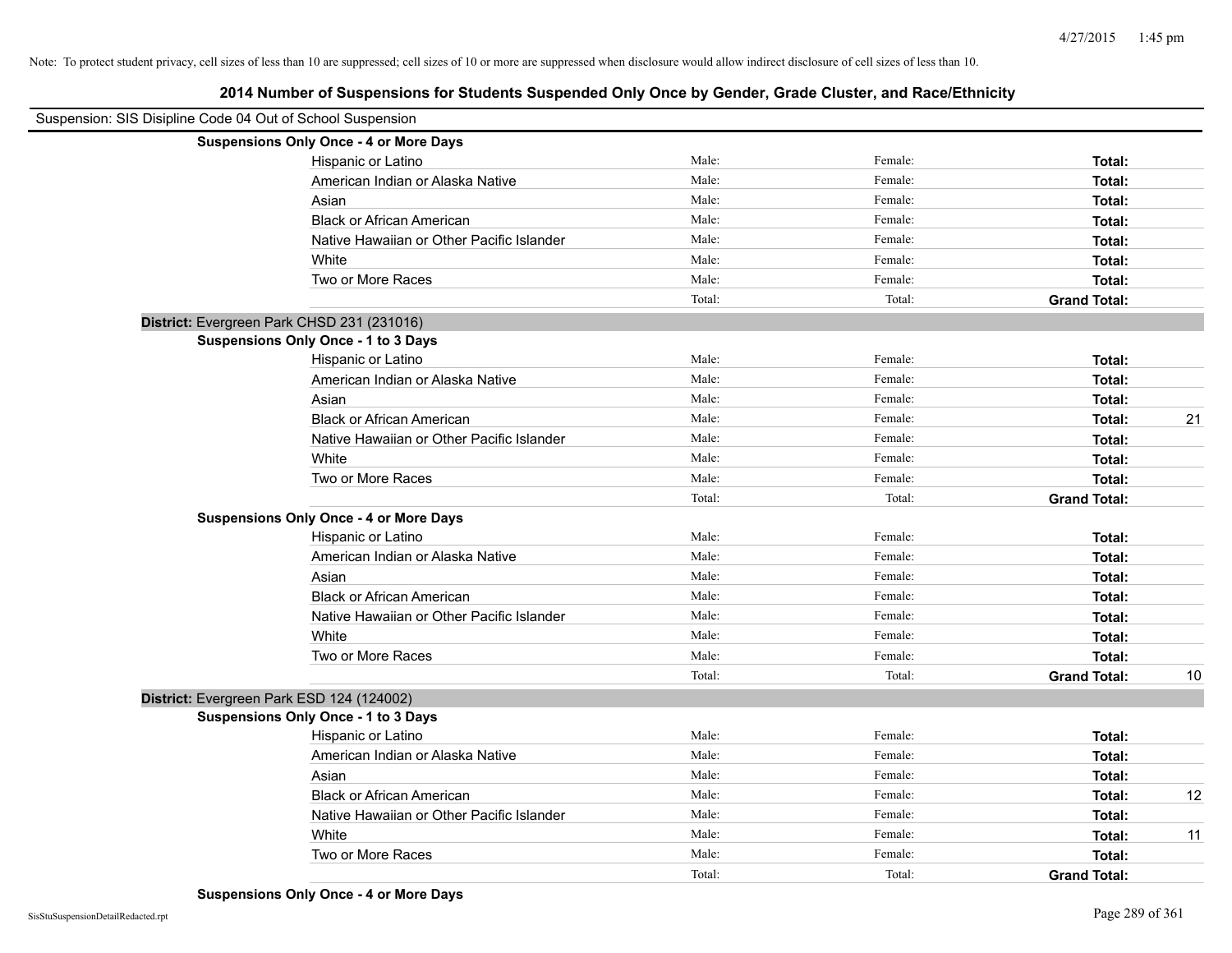**2014 Number of Suspensions for Students Suspended Only Once by Gender, Grade Cluster, and Race/Ethnicity**

| Suspension: SIS Disipline Code 04 Out of School Suspension |        |    |         |    |                     |    |
|------------------------------------------------------------|--------|----|---------|----|---------------------|----|
| Hispanic or Latino                                         | Male:  |    | Female: |    | Total:              |    |
| American Indian or Alaska Native                           | Male:  |    | Female: |    | Total:              |    |
| Asian                                                      | Male:  |    | Female: |    | Total:              |    |
| <b>Black or African American</b>                           | Male:  |    | Female: |    | Total:              |    |
| Native Hawaiian or Other Pacific Islander                  | Male:  |    | Female: |    | Total:              |    |
| White                                                      | Male:  |    | Female: |    | Total:              |    |
| Two or More Races                                          | Male:  |    | Female: |    | Total:              |    |
|                                                            | Total: |    | Total:  |    | <b>Grand Total:</b> |    |
| District: Flossmoor SD 161 (161002)                        |        |    |         |    |                     |    |
| Suspensions Only Once - 1 to 3 Days                        |        |    |         |    |                     |    |
| Hispanic or Latino                                         | Male:  |    | Female: |    | Total:              |    |
| American Indian or Alaska Native                           | Male:  |    | Female: |    | Total:              |    |
| Asian                                                      | Male:  |    | Female: |    | Total:              |    |
| <b>Black or African American</b>                           | Male:  | 49 | Female: | 15 | Total:              | 64 |
| Native Hawaiian or Other Pacific Islander                  | Male:  |    | Female: |    | Total:              |    |
| White                                                      | Male:  |    | Female: |    | Total:              |    |
| Two or More Races                                          | Male:  |    | Female: |    | Total:              |    |
|                                                            | Total: |    | Total:  |    | <b>Grand Total:</b> |    |
| <b>Suspensions Only Once - 4 or More Days</b>              |        |    |         |    |                     |    |
| Hispanic or Latino                                         | Male:  |    | Female: |    | Total:              |    |
| American Indian or Alaska Native                           | Male:  |    | Female: |    | Total:              |    |
| Asian                                                      | Male:  |    | Female: |    | Total:              |    |
| <b>Black or African American</b>                           | Male:  |    | Female: |    | Total:              |    |
| Native Hawaiian or Other Pacific Islander                  | Male:  |    | Female: |    | Total:              |    |
| White                                                      | Male:  |    | Female: |    | Total:              |    |
| Two or More Races                                          | Male:  |    | Female: |    | Total:              |    |
|                                                            | Total: |    | Total:  |    | <b>Grand Total:</b> |    |
| District: Ford Heights SD 169 (169002)                     |        |    |         |    |                     |    |
| Suspensions Only Once - 1 to 3 Days                        |        |    |         |    |                     |    |
| Hispanic or Latino                                         | Male:  |    | Female: |    | Total:              |    |
| American Indian or Alaska Native                           | Male:  |    | Female: |    | Total:              |    |
| Asian                                                      | Male:  |    | Female: |    | Total:              |    |
| <b>Black or African American</b>                           | Male:  |    | Female: |    | Total:              | 10 |
| Native Hawaiian or Other Pacific Islander                  | Male:  |    | Female: |    | Total:              |    |
| White                                                      | Male:  |    | Female: |    | Total:              |    |
| Two or More Races                                          | Male:  |    | Female: |    | Total:              |    |
|                                                            | Total: |    | Total:  |    | <b>Grand Total:</b> |    |

**District:** Forest Ridge SD 142 (142002)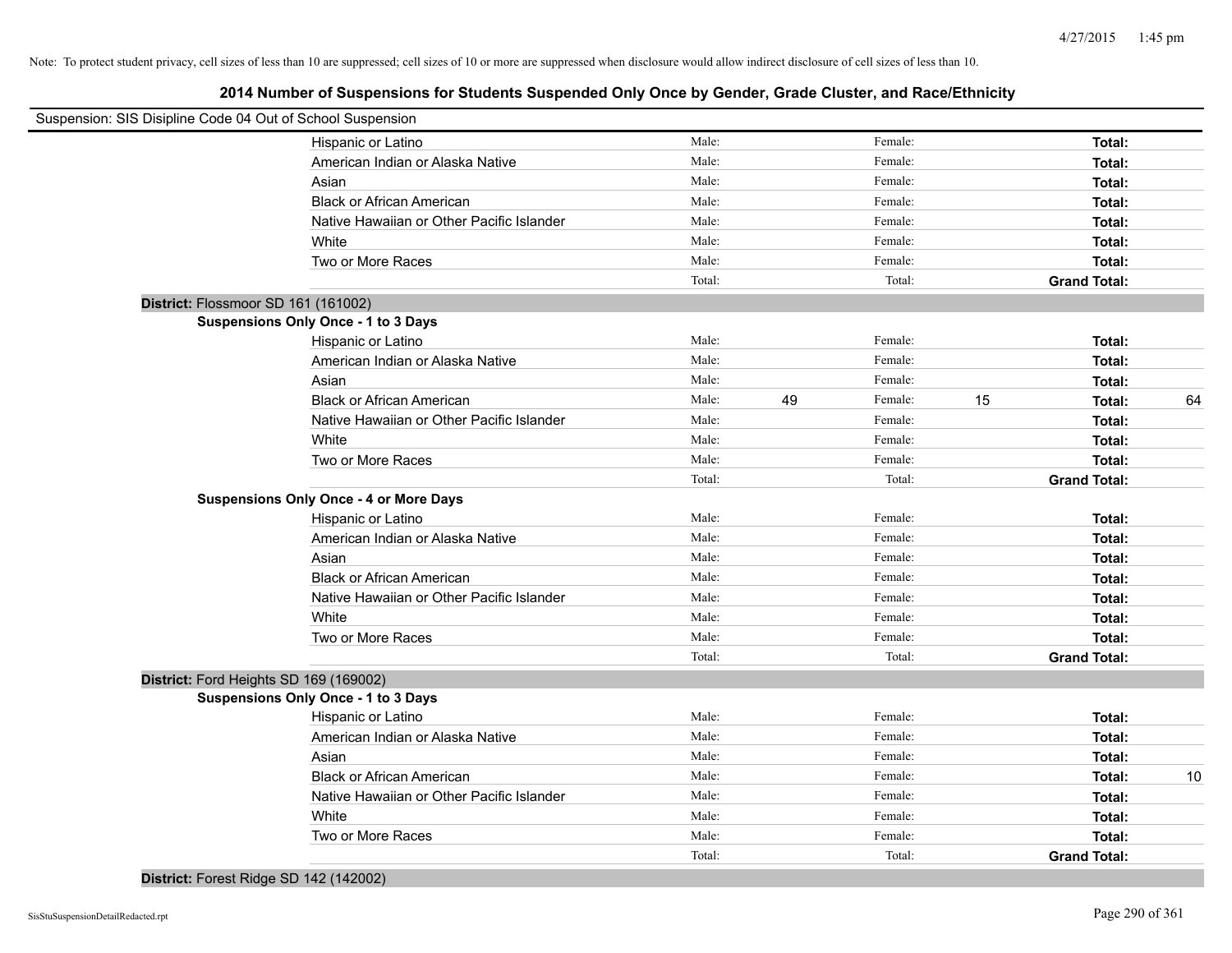| Suspension: SIS Disipline Code 04 Out of School Suspension |                                               |                |     |                    |    |                               |     |
|------------------------------------------------------------|-----------------------------------------------|----------------|-----|--------------------|----|-------------------------------|-----|
|                                                            | Suspensions Only Once - 1 to 3 Days           |                |     |                    |    |                               |     |
|                                                            | Hispanic or Latino                            | Male:          |     | Female:            |    | Total:                        |     |
|                                                            | American Indian or Alaska Native              | Male:          |     | Female:            |    | Total:                        |     |
|                                                            | Asian                                         | Male:          |     | Female:            |    | Total:                        |     |
|                                                            | <b>Black or African American</b>              | Male:          |     | Female:            |    | Total:                        |     |
|                                                            | Native Hawaiian or Other Pacific Islander     | Male:          |     | Female:            |    | Total:                        |     |
|                                                            | White                                         | Male:          |     | Female:            |    | Total:                        |     |
|                                                            | Two or More Races                             | Male:          |     | Female:            |    | Total:                        |     |
|                                                            |                                               | Total:         |     | Total:             |    | <b>Grand Total:</b>           |     |
|                                                            | District: Gen George Patton SD 133 (133002)   |                |     |                    |    |                               |     |
|                                                            | Suspensions Only Once - 1 to 3 Days           |                |     |                    |    |                               |     |
|                                                            | Hispanic or Latino                            | Male:          |     | Female:            |    | Total:                        |     |
|                                                            | American Indian or Alaska Native              | Male:          |     | Female:            |    | Total:                        |     |
|                                                            | Asian                                         | Male:          |     | Female:            |    | Total:                        |     |
|                                                            | <b>Black or African American</b>              | Male:          | 24  | Female:            | 22 | Total:                        | 46  |
|                                                            | Native Hawaiian or Other Pacific Islander     | Male:          |     | Female:            |    | Total:                        |     |
|                                                            | White                                         | Male:          |     | Female:            |    | Total:                        |     |
|                                                            | Two or More Races                             | Male:          |     | Female:            |    | Total:                        |     |
|                                                            |                                               | Total:         |     | Total:             |    | <b>Grand Total:</b>           |     |
|                                                            | District: Harvey SD 152 (152002)              |                |     |                    |    |                               |     |
|                                                            | <b>Suspensions Only Once - 1 to 3 Days</b>    |                |     |                    |    |                               |     |
|                                                            | Hispanic or Latino                            | Male:          |     | Female:            |    | Total:                        |     |
|                                                            | American Indian or Alaska Native              | Male:          |     | Female:            |    | Total:                        |     |
|                                                            | Asian                                         | Male:          |     | Female:            |    | Total:                        |     |
|                                                            | <b>Black or African American</b>              | Male:          | 102 | Female:            | 49 | Total:                        | 151 |
|                                                            | Native Hawaiian or Other Pacific Islander     | Male:          |     | Female:            |    | Total:                        |     |
|                                                            | White                                         | Male:          |     | Female:            |    | Total:                        |     |
|                                                            | Two or More Races                             | Male:          |     | Female:            |    | Total:                        |     |
|                                                            |                                               | Total:         |     | Total:             |    | <b>Grand Total:</b>           |     |
|                                                            | <b>Suspensions Only Once - 4 or More Days</b> |                |     |                    |    |                               |     |
|                                                            | Hispanic or Latino                            | Male:          |     | Female:            |    | Total:                        |     |
|                                                            | American Indian or Alaska Native              | Male:<br>Male: |     | Female:            |    | Total:                        |     |
|                                                            | Asian                                         |                |     | Female:            |    | Total:                        |     |
|                                                            | <b>Black or African American</b>              | Male:          |     | Female:            |    | Total:                        | 12  |
|                                                            | Native Hawaiian or Other Pacific Islander     | Male:<br>Male: |     | Female:<br>Female: |    | Total:                        |     |
|                                                            | White                                         | Male:          |     | Female:            |    | Total:                        |     |
|                                                            | Two or More Races                             | Total:         |     | Total:             |    | Total:<br><b>Grand Total:</b> |     |
|                                                            |                                               |                |     |                    |    |                               |     |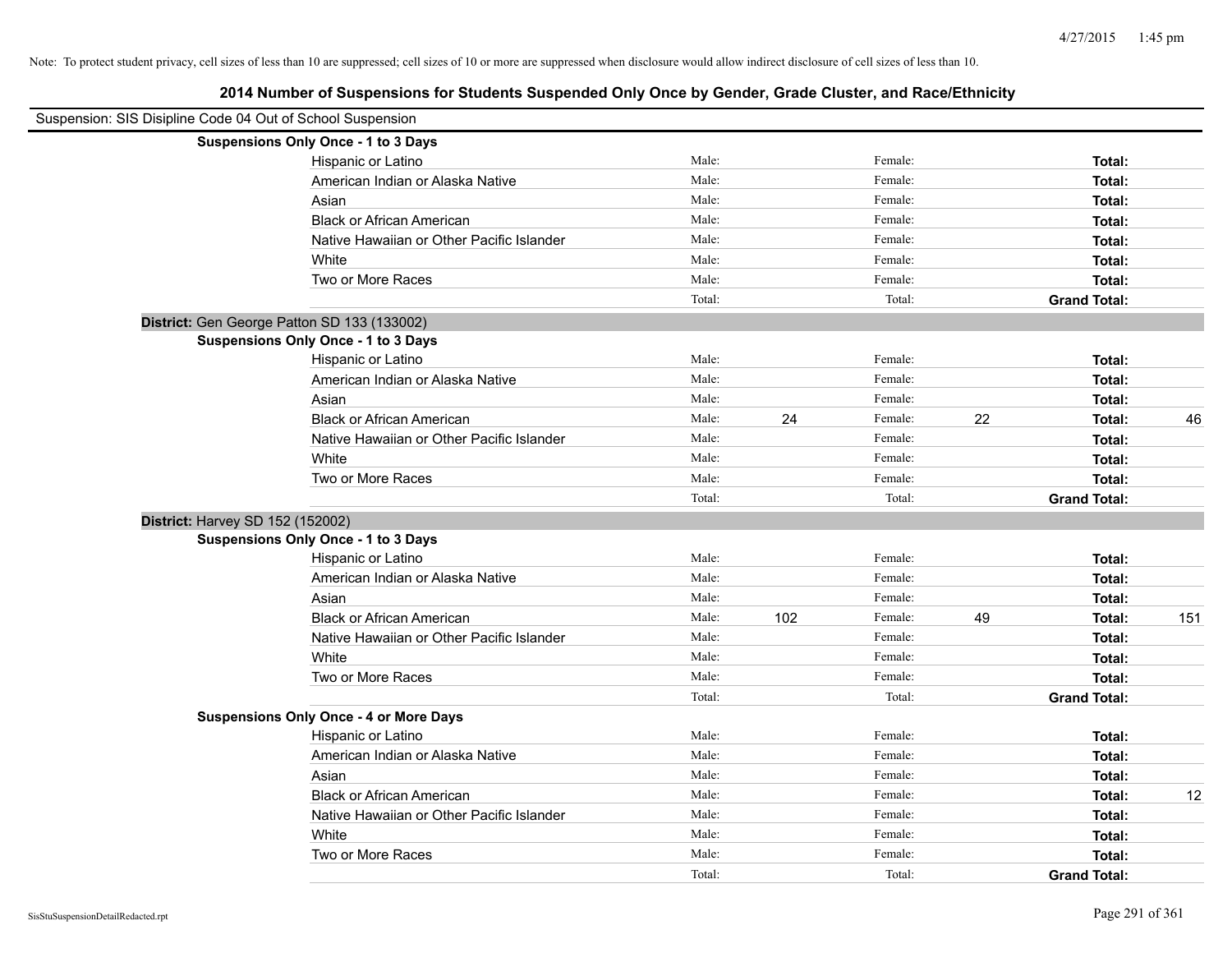| Suspension: SIS Disipline Code 04 Out of School Suspension |                                                |        |    |         |    |                     |     |
|------------------------------------------------------------|------------------------------------------------|--------|----|---------|----|---------------------|-----|
| District: Hazel Crest SD 152-5 (152502)                    |                                                |        |    |         |    |                     |     |
|                                                            | <b>Suspensions Only Once - 1 to 3 Days</b>     |        |    |         |    |                     |     |
|                                                            | Hispanic or Latino                             | Male:  |    | Female: |    | Total:              |     |
|                                                            | American Indian or Alaska Native               | Male:  |    | Female: |    | Total:              |     |
|                                                            | Asian                                          | Male:  |    | Female: |    | Total:              |     |
|                                                            | <b>Black or African American</b>               | Male:  | 18 | Female: | 14 | Total:              | 32  |
|                                                            | Native Hawaiian or Other Pacific Islander      | Male:  |    | Female: |    | Total:              |     |
|                                                            | White                                          | Male:  |    | Female: |    | Total:              |     |
|                                                            | Two or More Races                              | Male:  |    | Female: |    | Total:              |     |
|                                                            |                                                | Total: |    | Total:  |    | <b>Grand Total:</b> |     |
|                                                            | <b>Suspensions Only Once - 4 or More Days</b>  |        |    |         |    |                     |     |
|                                                            | Hispanic or Latino                             | Male:  |    | Female: |    | Total:              |     |
|                                                            | American Indian or Alaska Native               | Male:  |    | Female: |    | Total:              |     |
|                                                            | Asian                                          | Male:  |    | Female: |    | Total:              |     |
|                                                            | <b>Black or African American</b>               | Male:  |    | Female: |    | Total:              |     |
|                                                            | Native Hawaiian or Other Pacific Islander      | Male:  |    | Female: |    | Total:              |     |
|                                                            | White                                          | Male:  |    | Female: |    | Total:              |     |
|                                                            | Two or More Races                              | Male:  |    | Female: |    | Total:              |     |
|                                                            |                                                | Total: |    | Total:  |    | <b>Grand Total:</b> |     |
|                                                            | District: Homewood Flossmoor CHSD 233 (233016) |        |    |         |    |                     |     |
|                                                            | <b>Suspensions Only Once - 1 to 3 Days</b>     |        |    |         |    |                     |     |
|                                                            | Hispanic or Latino                             | Male:  |    | Female: |    | Total:              |     |
|                                                            | American Indian or Alaska Native               | Male:  |    | Female: |    | Total:              |     |
|                                                            | Asian                                          | Male:  |    | Female: |    | Total:              |     |
|                                                            | <b>Black or African American</b>               | Male:  | 64 | Female: | 37 | Total:              | 101 |
|                                                            | Native Hawaiian or Other Pacific Islander      | Male:  |    | Female: |    | Total:              |     |
|                                                            | White                                          | Male:  |    | Female: |    | Total:              |     |
|                                                            | Two or More Races                              | Male:  |    | Female: |    | Total:              |     |
|                                                            |                                                | Total: |    | Total:  |    | <b>Grand Total:</b> | 120 |
|                                                            | <b>Suspensions Only Once - 4 or More Days</b>  |        |    |         |    |                     |     |
|                                                            | Hispanic or Latino                             | Male:  |    | Female: |    | Total:              |     |
|                                                            | American Indian or Alaska Native               | Male:  |    | Female: |    | Total:              |     |
|                                                            | Asian                                          | Male:  |    | Female: |    | Total:              |     |
|                                                            | <b>Black or African American</b>               | Male:  | 40 | Female: | 14 | Total:              | 54  |
|                                                            | Native Hawaiian or Other Pacific Islander      | Male:  |    | Female: |    | Total:              |     |
|                                                            | White                                          | Male:  |    | Female: |    | Total:              |     |
|                                                            | Two or More Races                              | Male:  |    | Female: |    | Total:              |     |
|                                                            |                                                | Total: |    | Total:  |    | <b>Grand Total:</b> | 71  |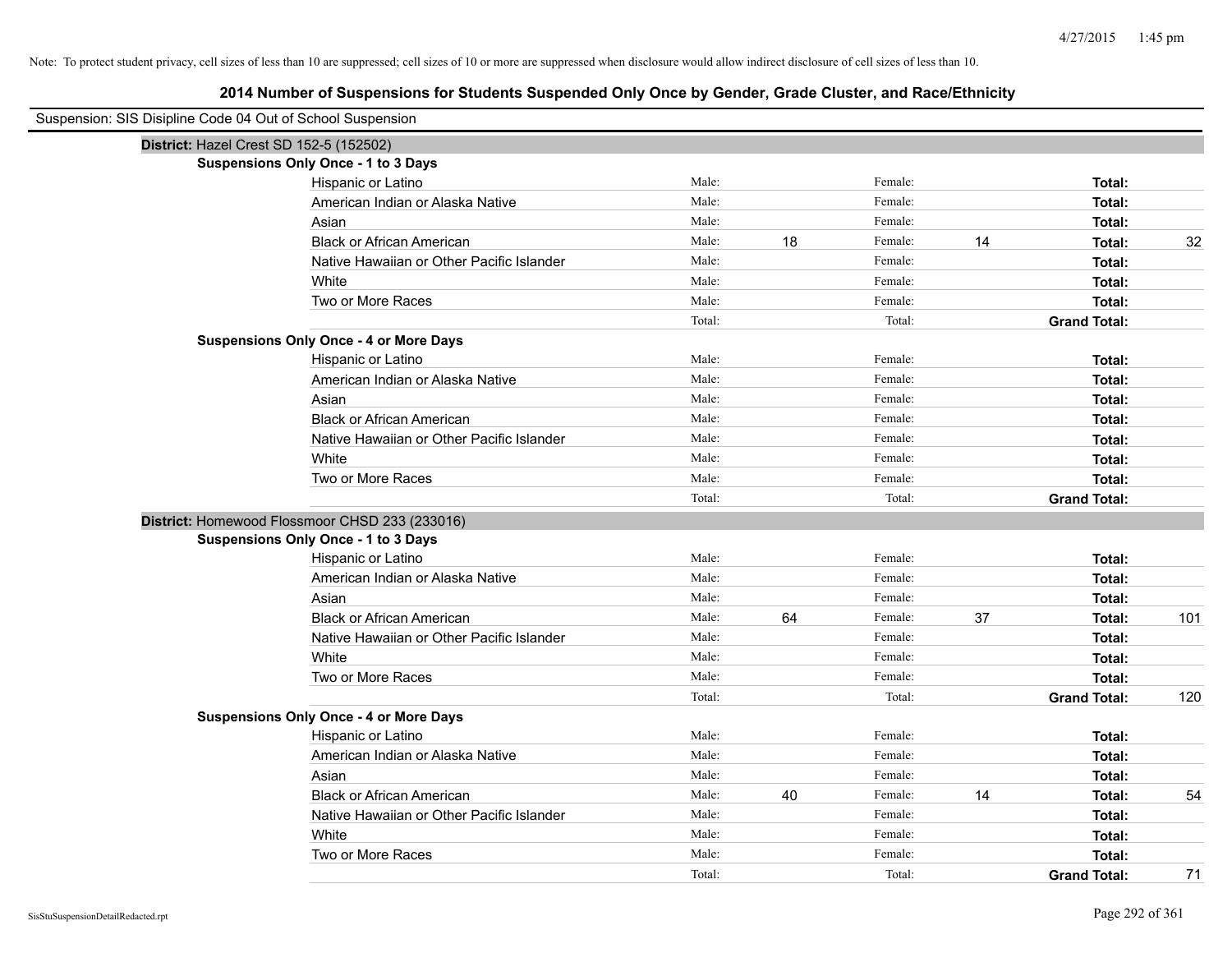| Suspension: SIS Disipline Code 04 Out of School Suspension |                                                  |        |    |         |    |                     |    |
|------------------------------------------------------------|--------------------------------------------------|--------|----|---------|----|---------------------|----|
|                                                            | District: Homewood SD 153 (153002)               |        |    |         |    |                     |    |
|                                                            | <b>Suspensions Only Once - 1 to 3 Days</b>       |        |    |         |    |                     |    |
|                                                            | Hispanic or Latino                               | Male:  |    | Female: |    | Total:              |    |
|                                                            | American Indian or Alaska Native                 | Male:  |    | Female: |    | Total:              |    |
|                                                            | Asian                                            | Male:  |    | Female: |    | Total:              |    |
|                                                            | <b>Black or African American</b>                 | Male:  |    | Female: |    | Total:              | 19 |
|                                                            | Native Hawaiian or Other Pacific Islander        | Male:  |    | Female: |    | Total:              |    |
|                                                            | White                                            | Male:  |    | Female: |    | Total:              |    |
|                                                            | Two or More Races                                | Male:  |    | Female: |    | Total:              |    |
|                                                            |                                                  | Total: |    | Total:  |    | <b>Grand Total:</b> |    |
|                                                            | <b>Suspensions Only Once - 4 or More Days</b>    |        |    |         |    |                     |    |
|                                                            | Hispanic or Latino                               | Male:  |    | Female: |    | Total:              |    |
|                                                            | American Indian or Alaska Native                 | Male:  |    | Female: |    | Total:              |    |
|                                                            | Asian                                            | Male:  |    | Female: |    | Total:              |    |
|                                                            | <b>Black or African American</b>                 | Male:  |    | Female: |    | Total:              |    |
|                                                            | Native Hawaiian or Other Pacific Islander        | Male:  |    | Female: |    | Total:              |    |
|                                                            | White                                            | Male:  |    | Female: |    | Total:              |    |
|                                                            | Two or More Races                                | Male:  |    | Female: |    | Total:              |    |
|                                                            |                                                  | Total: |    | Total:  |    | <b>Grand Total:</b> |    |
|                                                            | District: Hoover-Schrum Memorial SD 157 (157002) |        |    |         |    |                     |    |
|                                                            | <b>Suspensions Only Once - 1 to 3 Days</b>       |        |    |         |    |                     |    |
|                                                            | Hispanic or Latino                               | Male:  |    | Female: |    | Total:              |    |
|                                                            | American Indian or Alaska Native                 | Male:  |    | Female: |    | Total:              |    |
|                                                            | Asian                                            | Male:  |    | Female: |    | Total:              |    |
|                                                            | <b>Black or African American</b>                 | Male:  | 43 | Female: | 20 | Total:              | 63 |
|                                                            | Native Hawaiian or Other Pacific Islander        | Male:  |    | Female: |    | Total:              |    |
|                                                            | White                                            | Male:  |    | Female: |    | Total:              |    |
|                                                            | Two or More Races                                | Male:  |    | Female: |    | Total:              |    |
|                                                            |                                                  | Total: |    | Total:  |    | <b>Grand Total:</b> |    |
|                                                            | <b>Suspensions Only Once - 4 or More Days</b>    |        |    |         |    |                     |    |
|                                                            | Hispanic or Latino                               | Male:  |    | Female: |    | Total:              |    |
|                                                            | American Indian or Alaska Native                 | Male:  |    | Female: |    | Total:              |    |
|                                                            | Asian                                            | Male:  |    | Female: |    | Total:              |    |
|                                                            | <b>Black or African American</b>                 | Male:  |    | Female: |    | Total:              |    |
|                                                            | Native Hawaiian or Other Pacific Islander        | Male:  |    | Female: |    | Total:              |    |
|                                                            | White                                            | Male:  |    | Female: |    | Total:              |    |
|                                                            | Two or More Races                                | Male:  |    | Female: |    | Total:              |    |
|                                                            |                                                  | Total: |    | Total:  |    | <b>Grand Total:</b> | 10 |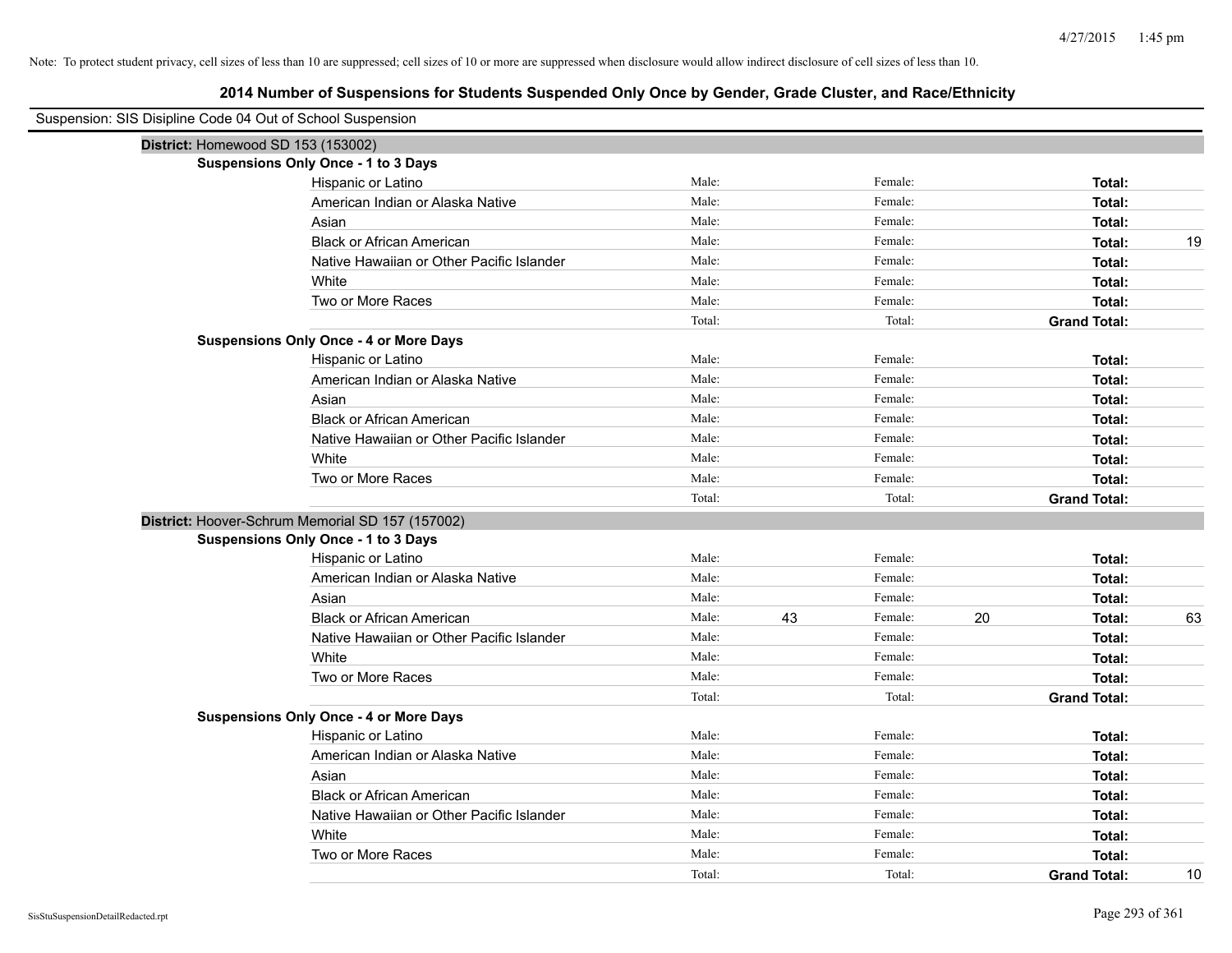| Suspension: SIS Disipline Code 04 Out of School Suspension |                                               |        |    |         |    |                     |    |
|------------------------------------------------------------|-----------------------------------------------|--------|----|---------|----|---------------------|----|
|                                                            | District: Indian Springs SD 109 (109002)      |        |    |         |    |                     |    |
|                                                            | <b>Suspensions Only Once - 1 to 3 Days</b>    |        |    |         |    |                     |    |
|                                                            | Hispanic or Latino                            | Male:  |    | Female: |    | Total:              |    |
|                                                            | American Indian or Alaska Native              | Male:  |    | Female: |    | Total:              |    |
|                                                            | Asian                                         | Male:  |    | Female: |    | Total:              |    |
|                                                            | <b>Black or African American</b>              | Male:  | 17 | Female: | 11 | Total:              | 28 |
|                                                            | Native Hawaiian or Other Pacific Islander     | Male:  |    | Female: |    | Total:              |    |
|                                                            | White                                         | Male:  |    | Female: |    | Total:              | 14 |
|                                                            | Two or More Races                             | Male:  |    | Female: |    | Total:              |    |
|                                                            |                                               | Total: |    | Total:  |    | <b>Grand Total:</b> |    |
|                                                            | <b>Suspensions Only Once - 4 or More Days</b> |        |    |         |    |                     |    |
|                                                            | Hispanic or Latino                            | Male:  |    | Female: |    | Total:              |    |
|                                                            | American Indian or Alaska Native              | Male:  |    | Female: |    | Total:              |    |
|                                                            | Asian                                         | Male:  |    | Female: |    | Total:              |    |
|                                                            | <b>Black or African American</b>              | Male:  |    | Female: |    | Total:              |    |
|                                                            | Native Hawaiian or Other Pacific Islander     | Male:  |    | Female: |    | Total:              |    |
|                                                            | White                                         | Male:  |    | Female: |    | Total:              |    |
|                                                            | Two or More Races                             | Male:  |    | Female: |    | Total:              |    |
|                                                            |                                               | Total: |    | Total:  |    | <b>Grand Total:</b> |    |
| District: Kirby SD 140 (140002)                            |                                               |        |    |         |    |                     |    |
|                                                            | <b>Suspensions Only Once - 1 to 3 Days</b>    |        |    |         |    |                     |    |
|                                                            | Hispanic or Latino                            | Male:  |    | Female: |    | Total:              |    |
|                                                            | American Indian or Alaska Native              | Male:  |    | Female: |    | Total:              |    |
|                                                            | Asian                                         | Male:  |    | Female: |    | Total:              |    |
|                                                            | <b>Black or African American</b>              | Male:  |    | Female: |    | Total:              |    |
|                                                            | Native Hawaiian or Other Pacific Islander     | Male:  |    | Female: |    | Total:              |    |
|                                                            | White                                         | Male:  |    | Female: |    | Total:              |    |
|                                                            | Two or More Races                             | Male:  |    | Female: |    | Total:              |    |
|                                                            |                                               | Total: |    | Total:  |    | <b>Grand Total:</b> | 10 |
| District: Lansing SD 158 (158002)                          |                                               |        |    |         |    |                     |    |
|                                                            | <b>Suspensions Only Once - 1 to 3 Days</b>    |        |    |         |    |                     |    |
|                                                            | Hispanic or Latino                            | Male:  |    | Female: |    | Total:              |    |
|                                                            | American Indian or Alaska Native              | Male:  |    | Female: |    | Total:              |    |
|                                                            | Asian                                         | Male:  |    | Female: |    | Total:              |    |
|                                                            | <b>Black or African American</b>              | Male:  | 36 | Female: | 12 | Total:              | 48 |
|                                                            | Native Hawaiian or Other Pacific Islander     | Male:  |    | Female: |    | Total:              |    |
|                                                            | White                                         | Male:  |    | Female: |    | Total:              |    |
|                                                            | Two or More Races                             | Male:  |    | Female: |    | Total:              |    |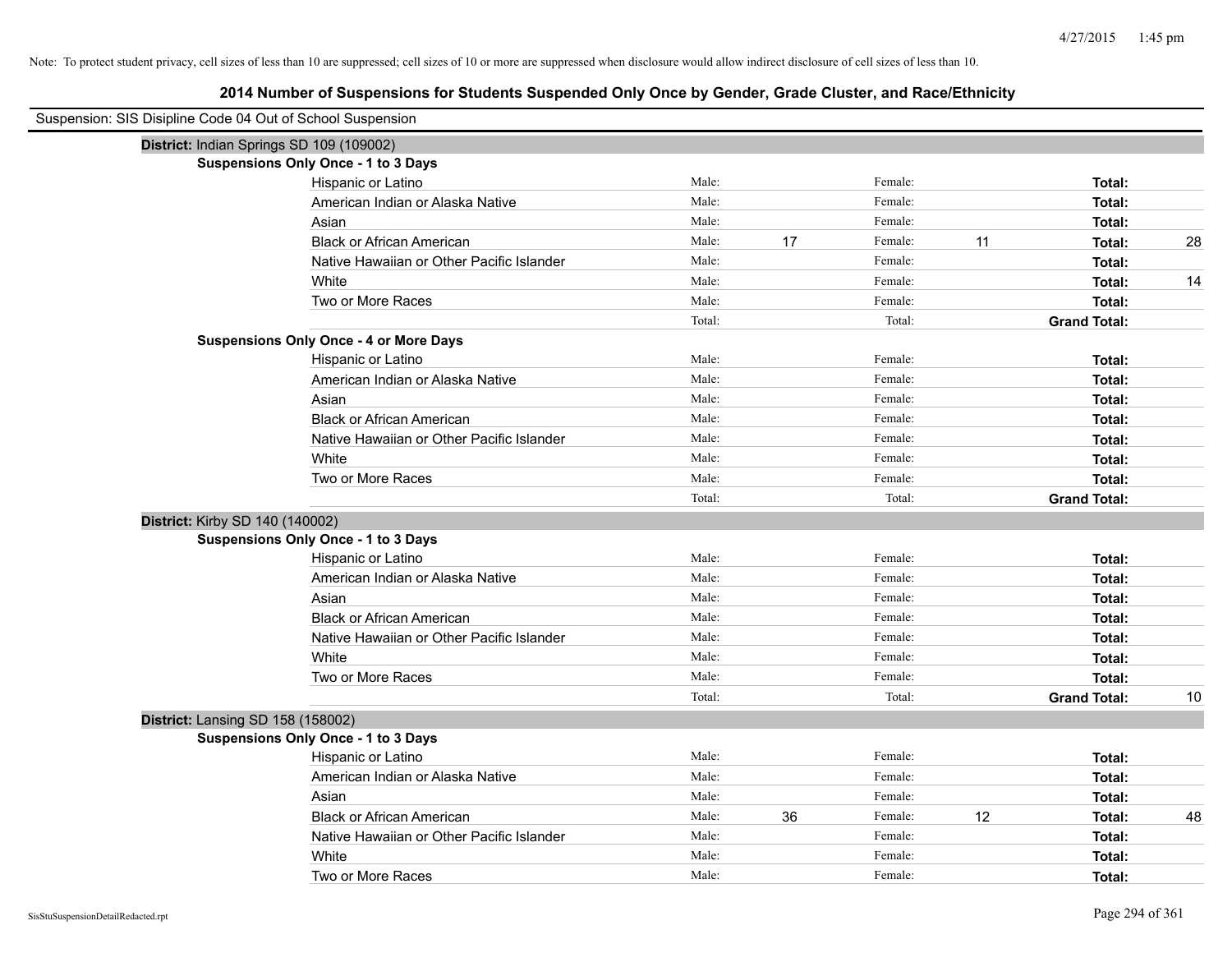| Suspension: SIS Disipline Code 04 Out of School Suspension |                                               |        |         |                     |    |
|------------------------------------------------------------|-----------------------------------------------|--------|---------|---------------------|----|
|                                                            |                                               | Total: | Total:  | <b>Grand Total:</b> | 64 |
|                                                            | <b>Suspensions Only Once - 4 or More Days</b> |        |         |                     |    |
|                                                            | Hispanic or Latino                            | Male:  | Female: | Total:              |    |
|                                                            | American Indian or Alaska Native              | Male:  | Female: | Total:              |    |
|                                                            | Asian                                         | Male:  | Female: | Total:              |    |
|                                                            | <b>Black or African American</b>              | Male:  | Female: | Total:              |    |
|                                                            | Native Hawaiian or Other Pacific Islander     | Male:  | Female: | Total:              |    |
|                                                            | White                                         | Male:  | Female: | Total:              |    |
|                                                            | Two or More Races                             | Male:  | Female: | Total:              |    |
|                                                            |                                               | Total: | Total:  | <b>Grand Total:</b> | 10 |
|                                                            | District: Lemont Twp HSD 210 (210017)         |        |         |                     |    |
|                                                            | Suspensions Only Once - 1 to 3 Days           |        |         |                     |    |
|                                                            | Hispanic or Latino                            | Male:  | Female: | Total:              |    |
|                                                            | American Indian or Alaska Native              | Male:  | Female: | Total:              |    |
|                                                            | Asian                                         | Male:  | Female: | Total:              |    |
|                                                            | <b>Black or African American</b>              | Male:  | Female: | Total:              |    |
|                                                            | Native Hawaiian or Other Pacific Islander     | Male:  | Female: | Total:              |    |
|                                                            | White                                         | Male:  | Female: | Total:              | 19 |
|                                                            | Two or More Races                             | Male:  | Female: | Total:              |    |
|                                                            |                                               | Total: | Total:  | <b>Grand Total:</b> |    |
|                                                            | <b>Suspensions Only Once - 4 or More Days</b> |        |         |                     |    |
|                                                            | Hispanic or Latino                            | Male:  | Female: | Total:              |    |
|                                                            | American Indian or Alaska Native              | Male:  | Female: | Total:              |    |
|                                                            | Asian                                         | Male:  | Female: | Total:              |    |
|                                                            | <b>Black or African American</b>              | Male:  | Female: | Total:              |    |
|                                                            | Native Hawaiian or Other Pacific Islander     | Male:  | Female: | Total:              |    |
|                                                            | White                                         | Male:  | Female: | Total:              |    |
|                                                            | Two or More Races                             | Male:  | Female: | Total:              |    |
|                                                            |                                               | Total: | Total:  | <b>Grand Total:</b> |    |
|                                                            | District: Lemont-Bromberek CSD 113A (113A02)  |        |         |                     |    |
|                                                            | Suspensions Only Once - 1 to 3 Days           |        |         |                     |    |
|                                                            | Hispanic or Latino                            | Male:  | Female: | Total:              |    |
|                                                            | American Indian or Alaska Native              | Male:  | Female: | Total:              |    |
|                                                            | Asian                                         | Male:  | Female: | Total:              |    |
|                                                            | <b>Black or African American</b>              | Male:  | Female: | Total:              |    |
|                                                            | Native Hawaiian or Other Pacific Islander     | Male:  | Female: | Total:              |    |
|                                                            | White                                         | Male:  | Female: | Total:              | 27 |
|                                                            | Two or More Races                             | Male:  | Female: | Total:              |    |
|                                                            |                                               | Total: | Total:  | <b>Grand Total:</b> |    |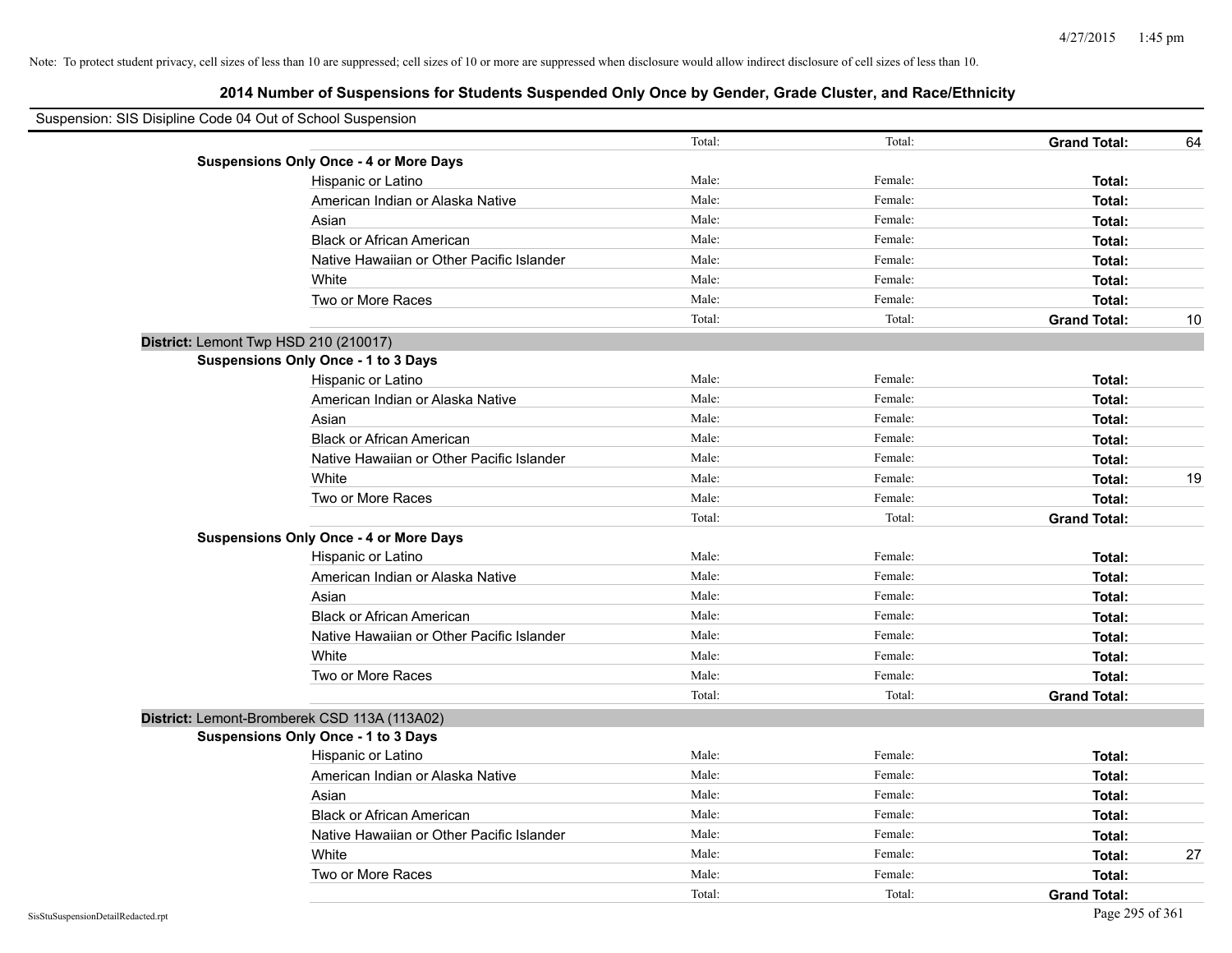| Suspension: SIS Disipline Code 04 Out of School Suspension |                                               |        |     |         |    |                     |     |
|------------------------------------------------------------|-----------------------------------------------|--------|-----|---------|----|---------------------|-----|
|                                                            | <b>Suspensions Only Once - 4 or More Days</b> |        |     |         |    |                     |     |
|                                                            | Hispanic or Latino                            | Male:  |     | Female: |    | Total:              |     |
|                                                            | American Indian or Alaska Native              | Male:  |     | Female: |    | Total:              |     |
|                                                            | Asian                                         | Male:  |     | Female: |    | Total:              |     |
|                                                            | <b>Black or African American</b>              | Male:  |     | Female: |    | Total:              |     |
|                                                            | Native Hawaiian or Other Pacific Islander     | Male:  |     | Female: |    | Total:              |     |
|                                                            | White                                         | Male:  |     | Female: |    | Total:              |     |
|                                                            | Two or More Races                             | Male:  |     | Female: |    | Total:              |     |
|                                                            |                                               | Total: |     | Total:  |    | <b>Grand Total:</b> |     |
| District: Lincoln ESD 156 (156002)                         |                                               |        |     |         |    |                     |     |
|                                                            | Suspensions Only Once - 1 to 3 Days           |        |     |         |    |                     |     |
|                                                            | Hispanic or Latino                            | Male:  |     | Female: |    | Total:              | 14  |
|                                                            | American Indian or Alaska Native              | Male:  |     | Female: |    | Total:              |     |
|                                                            | Asian                                         | Male:  |     | Female: |    | Total:              |     |
|                                                            | <b>Black or African American</b>              | Male:  | 27  | Female: | 24 | Total:              | 51  |
|                                                            | Native Hawaiian or Other Pacific Islander     | Male:  |     | Female: |    | Total:              |     |
|                                                            | White                                         | Male:  |     | Female: |    | Total:              |     |
|                                                            | Two or More Races                             | Male:  |     | Female: |    | Total:              |     |
|                                                            |                                               | Total: |     | Total:  |    | <b>Grand Total:</b> |     |
|                                                            | <b>Suspensions Only Once - 4 or More Days</b> |        |     |         |    |                     |     |
|                                                            | Hispanic or Latino                            | Male:  |     | Female: |    | Total:              |     |
|                                                            | American Indian or Alaska Native              | Male:  |     | Female: |    | Total:              |     |
|                                                            | Asian                                         | Male:  |     | Female: |    | Total:              |     |
|                                                            | <b>Black or African American</b>              | Male:  |     | Female: |    | Total:              |     |
|                                                            | Native Hawaiian or Other Pacific Islander     | Male:  |     | Female: |    | Total:              |     |
|                                                            | White                                         | Male:  |     | Female: |    | Total:              |     |
|                                                            | Two or More Races                             | Male:  |     | Female: |    | Total:              |     |
|                                                            |                                               | Total: |     | Total:  |    | <b>Grand Total:</b> |     |
| District: Matteson ESD 162 (162002)                        |                                               |        |     |         |    |                     |     |
|                                                            | <b>Suspensions Only Once - 1 to 3 Days</b>    |        |     |         |    |                     |     |
|                                                            | Hispanic or Latino                            | Male:  |     | Female: |    | Total:              |     |
|                                                            | American Indian or Alaska Native              | Male:  |     | Female: |    | Total:              |     |
|                                                            | Asian                                         | Male:  |     | Female: |    | Total:              |     |
|                                                            | <b>Black or African American</b>              | Male:  | 101 | Female: | 47 | Total:              | 148 |
|                                                            | Native Hawaiian or Other Pacific Islander     | Male:  |     | Female: |    | Total:              |     |
|                                                            | White                                         | Male:  |     | Female: |    | Total:              |     |
|                                                            | Two or More Races                             | Male:  |     | Female: |    | Total:              |     |
|                                                            |                                               | Total: |     | Total:  |    | <b>Grand Total:</b> |     |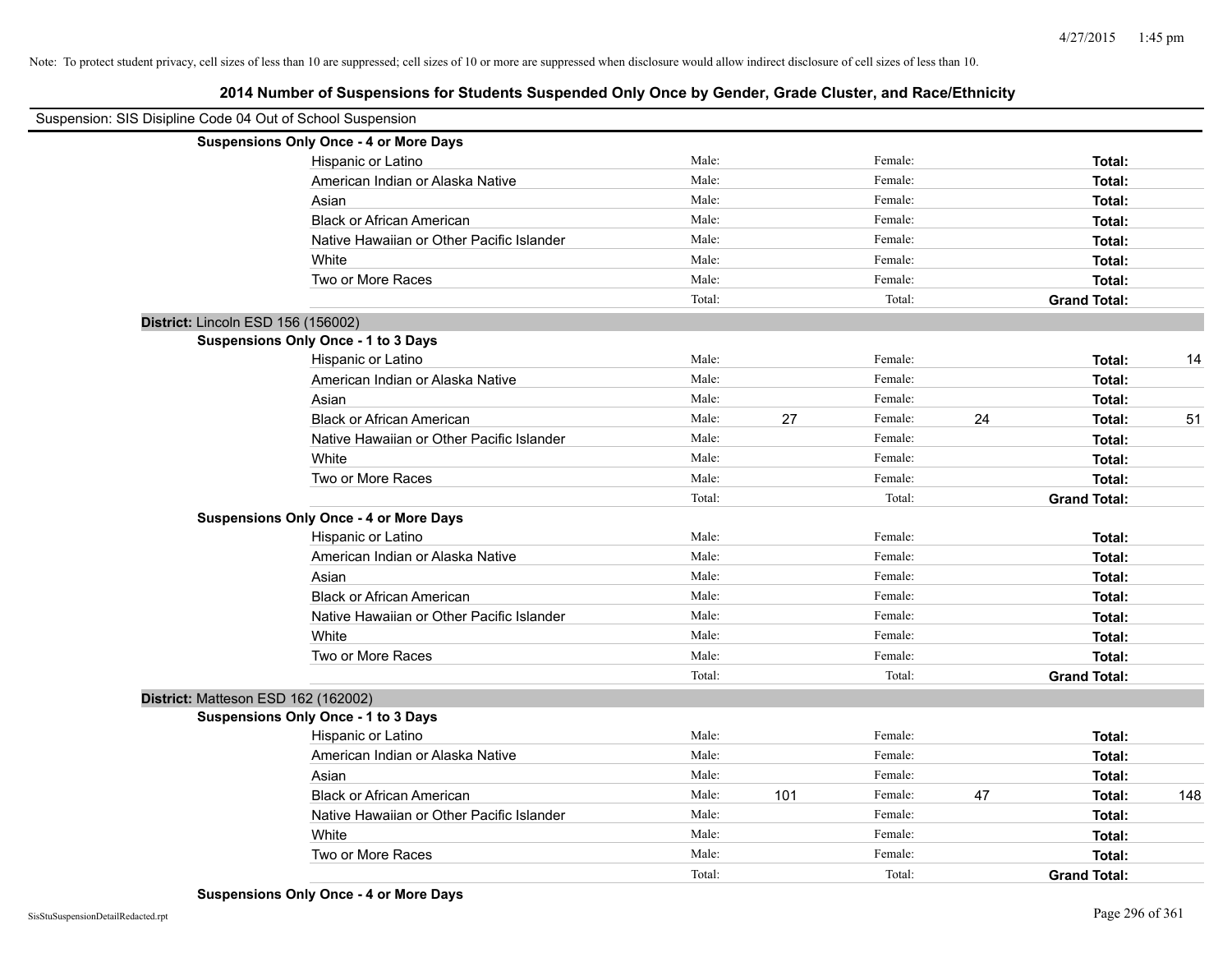| Suspension: SIS Disipline Code 04 Out of School Suspension |                                               |        |    |         |    |                     |    |
|------------------------------------------------------------|-----------------------------------------------|--------|----|---------|----|---------------------|----|
|                                                            | Hispanic or Latino                            | Male:  |    | Female: |    | Total:              |    |
|                                                            | American Indian or Alaska Native              | Male:  |    | Female: |    | Total:              |    |
|                                                            | Asian                                         | Male:  |    | Female: |    | Total:              |    |
|                                                            | <b>Black or African American</b>              | Male:  |    | Female: |    | Total:              | 15 |
|                                                            | Native Hawaiian or Other Pacific Islander     | Male:  |    | Female: |    | Total:              |    |
|                                                            | White                                         | Male:  |    | Female: |    | Total:              |    |
|                                                            | Two or More Races                             | Male:  |    | Female: |    | Total:              |    |
|                                                            |                                               | Total: |    | Total:  |    | <b>Grand Total:</b> |    |
| District: Midlothian SD 143 (143002)                       |                                               |        |    |         |    |                     |    |
|                                                            | <b>Suspensions Only Once - 1 to 3 Days</b>    |        |    |         |    |                     |    |
|                                                            | Hispanic or Latino                            | Male:  |    | Female: |    | Total:              |    |
|                                                            | American Indian or Alaska Native              | Male:  |    | Female: |    | Total:              |    |
|                                                            | Asian                                         | Male:  |    | Female: |    | Total:              |    |
|                                                            | <b>Black or African American</b>              | Male:  |    | Female: |    | Total:              | 12 |
|                                                            | Native Hawaiian or Other Pacific Islander     | Male:  |    | Female: |    | Total:              |    |
|                                                            | White                                         | Male:  |    | Female: |    | Total:              |    |
|                                                            | Two or More Races                             | Male:  |    | Female: |    | Total:              |    |
|                                                            |                                               | Total: |    | Total:  |    | <b>Grand Total:</b> |    |
|                                                            | <b>Suspensions Only Once - 4 or More Days</b> |        |    |         |    |                     |    |
|                                                            | Hispanic or Latino                            | Male:  |    | Female: |    | Total:              |    |
|                                                            | American Indian or Alaska Native              | Male:  |    | Female: |    | Total:              |    |
|                                                            | Asian                                         | Male:  |    | Female: |    | Total:              |    |
|                                                            | <b>Black or African American</b>              | Male:  |    | Female: |    | Total:              |    |
|                                                            | Native Hawaiian or Other Pacific Islander     | Male:  |    | Female: |    | Total:              |    |
|                                                            | White                                         | Male:  |    | Female: |    | Total:              |    |
|                                                            | Two or More Races                             | Male:  |    | Female: |    | Total:              |    |
|                                                            |                                               | Total: |    | Total:  |    | <b>Grand Total:</b> |    |
| District: North Palos SD 117 (117002)                      |                                               |        |    |         |    |                     |    |
|                                                            | <b>Suspensions Only Once - 1 to 3 Days</b>    |        |    |         |    |                     |    |
|                                                            | Hispanic or Latino                            | Male:  |    | Female: |    | Total:              | 10 |
|                                                            | American Indian or Alaska Native              | Male:  |    | Female: |    | Total:              |    |
|                                                            | Asian                                         | Male:  |    | Female: |    | Total:              |    |
|                                                            | <b>Black or African American</b>              | Male:  |    | Female: |    | Total:              |    |
|                                                            | Native Hawaiian or Other Pacific Islander     | Male:  |    | Female: |    | Total:              |    |
|                                                            | White                                         | Male:  |    | Female: |    | Total:              | 29 |
|                                                            | Two or More Races                             | Male:  |    | Female: |    | Total:              |    |
|                                                            |                                               | Total: | 33 | Total:  | 16 | <b>Grand Total:</b> | 49 |
|                                                            | <b>Suspensions Only Once - 4 or More Days</b> |        |    |         |    |                     |    |
|                                                            | Hispanic or Latino                            | Male:  |    | Female: |    | Total:              |    |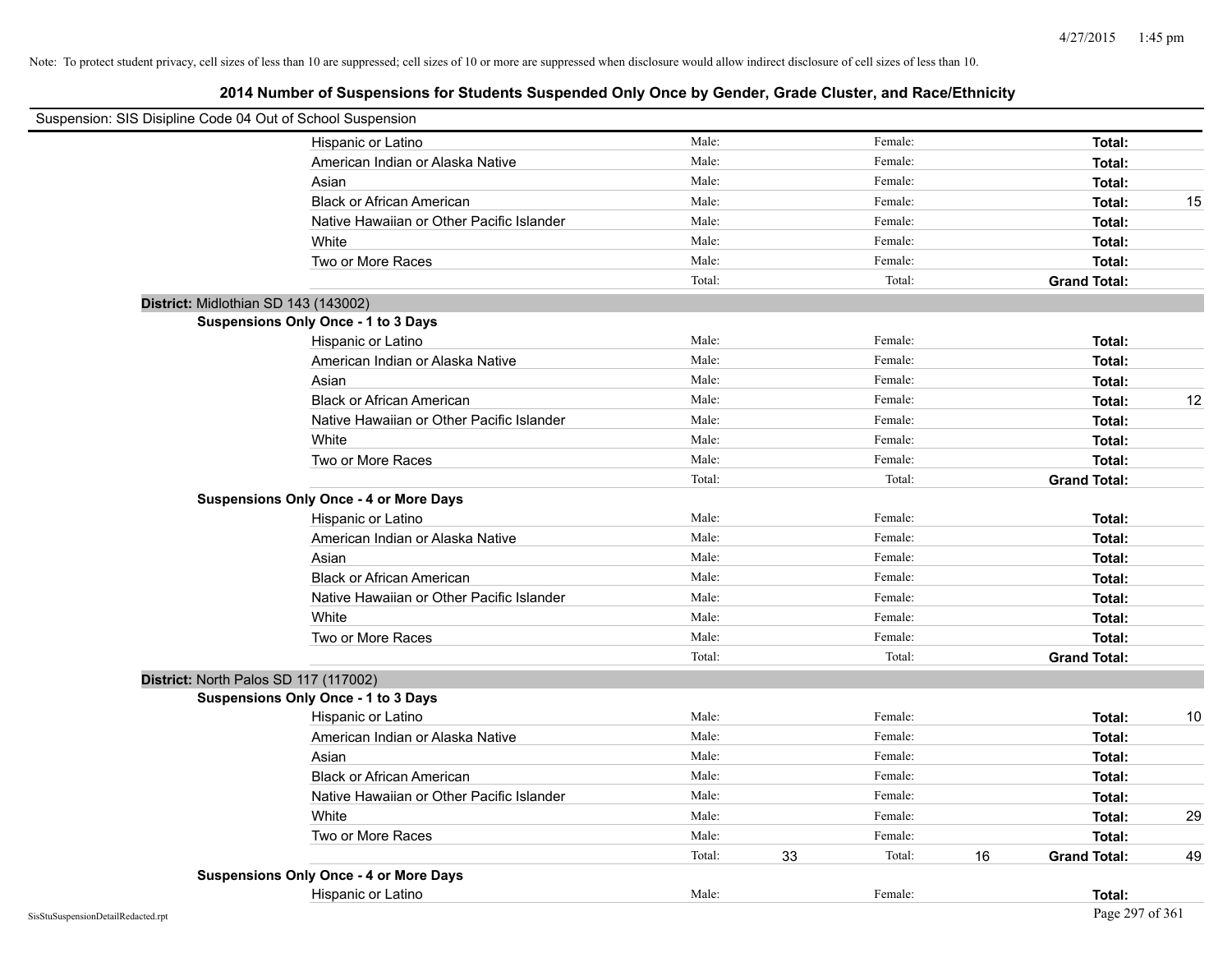| Suspension: SIS Disipline Code 04 Out of School Suspension |                                               |        |    |         |    |                     |    |
|------------------------------------------------------------|-----------------------------------------------|--------|----|---------|----|---------------------|----|
|                                                            | American Indian or Alaska Native              | Male:  |    | Female: |    | Total:              |    |
|                                                            | Asian                                         | Male:  |    | Female: |    | Total:              |    |
|                                                            | <b>Black or African American</b>              | Male:  |    | Female: |    | Total:              |    |
|                                                            | Native Hawaiian or Other Pacific Islander     | Male:  |    | Female: |    | Total:              |    |
|                                                            | White                                         | Male:  |    | Female: |    | Total:              |    |
|                                                            | Two or More Races                             | Male:  |    | Female: |    | Total:              |    |
|                                                            |                                               | Total: |    | Total:  |    | <b>Grand Total:</b> |    |
| District: Oak Lawn CHSD 229 (229016)                       |                                               |        |    |         |    |                     |    |
|                                                            | <b>Suspensions Only Once - 1 to 3 Days</b>    |        |    |         |    |                     |    |
|                                                            | Hispanic or Latino                            | Male:  | 17 | Female: | 12 | Total:              | 29 |
|                                                            | American Indian or Alaska Native              | Male:  |    | Female: |    | Total:              |    |
|                                                            | Asian                                         | Male:  |    | Female: |    | Total:              |    |
|                                                            | <b>Black or African American</b>              | Male:  |    | Female: |    | Total:              |    |
|                                                            | Native Hawaiian or Other Pacific Islander     | Male:  |    | Female: |    | Total:              |    |
|                                                            | White                                         | Male:  | 29 | Female: | 23 | Total:              | 52 |
|                                                            | Two or More Races                             | Male:  |    | Female: |    | Total:              |    |
|                                                            |                                               | Total: |    | Total:  |    | <b>Grand Total:</b> |    |
|                                                            | <b>Suspensions Only Once - 4 or More Days</b> |        |    |         |    |                     |    |
|                                                            | Hispanic or Latino                            | Male:  |    | Female: |    | Total:              |    |
|                                                            | American Indian or Alaska Native              | Male:  |    | Female: |    | Total:              |    |
|                                                            | Asian                                         | Male:  |    | Female: |    | Total:              |    |
|                                                            | <b>Black or African American</b>              | Male:  |    | Female: |    | Total:              |    |
|                                                            | Native Hawaiian or Other Pacific Islander     | Male:  |    | Female: |    | Total:              |    |
|                                                            | White                                         | Male:  |    | Female: |    | Total:              | 15 |
|                                                            | Two or More Races                             | Male:  |    | Female: |    | Total:              |    |
|                                                            |                                               | Total: |    | Total:  |    | <b>Grand Total:</b> | 29 |
| District: Oak Lawn-Hometown SD 123 (123002)                |                                               |        |    |         |    |                     |    |
|                                                            | <b>Suspensions Only Once - 1 to 3 Days</b>    |        |    |         |    |                     |    |
|                                                            | Hispanic or Latino                            | Male:  |    | Female: |    | Total:              |    |
|                                                            | American Indian or Alaska Native              | Male:  |    | Female: |    | Total:              |    |
|                                                            | Asian                                         | Male:  |    | Female: |    | Total:              |    |
|                                                            | <b>Black or African American</b>              | Male:  |    | Female: |    | Total:              |    |
|                                                            | Native Hawaiian or Other Pacific Islander     | Male:  |    | Female: |    | Total:              |    |
|                                                            | White                                         | Male:  |    | Female: |    | Total:              |    |
|                                                            | Two or More Races                             | Male:  |    | Female: |    | Total:              |    |
|                                                            |                                               | Total: |    | Total:  |    | <b>Grand Total:</b> | 16 |
|                                                            | <b>Suspensions Only Once - 4 or More Days</b> |        |    |         |    |                     |    |
|                                                            | Hispanic or Latino                            | Male:  |    | Female: |    | Total:              |    |
|                                                            | American Indian or Alaska Native              | Male:  |    | Female: |    | Total:              |    |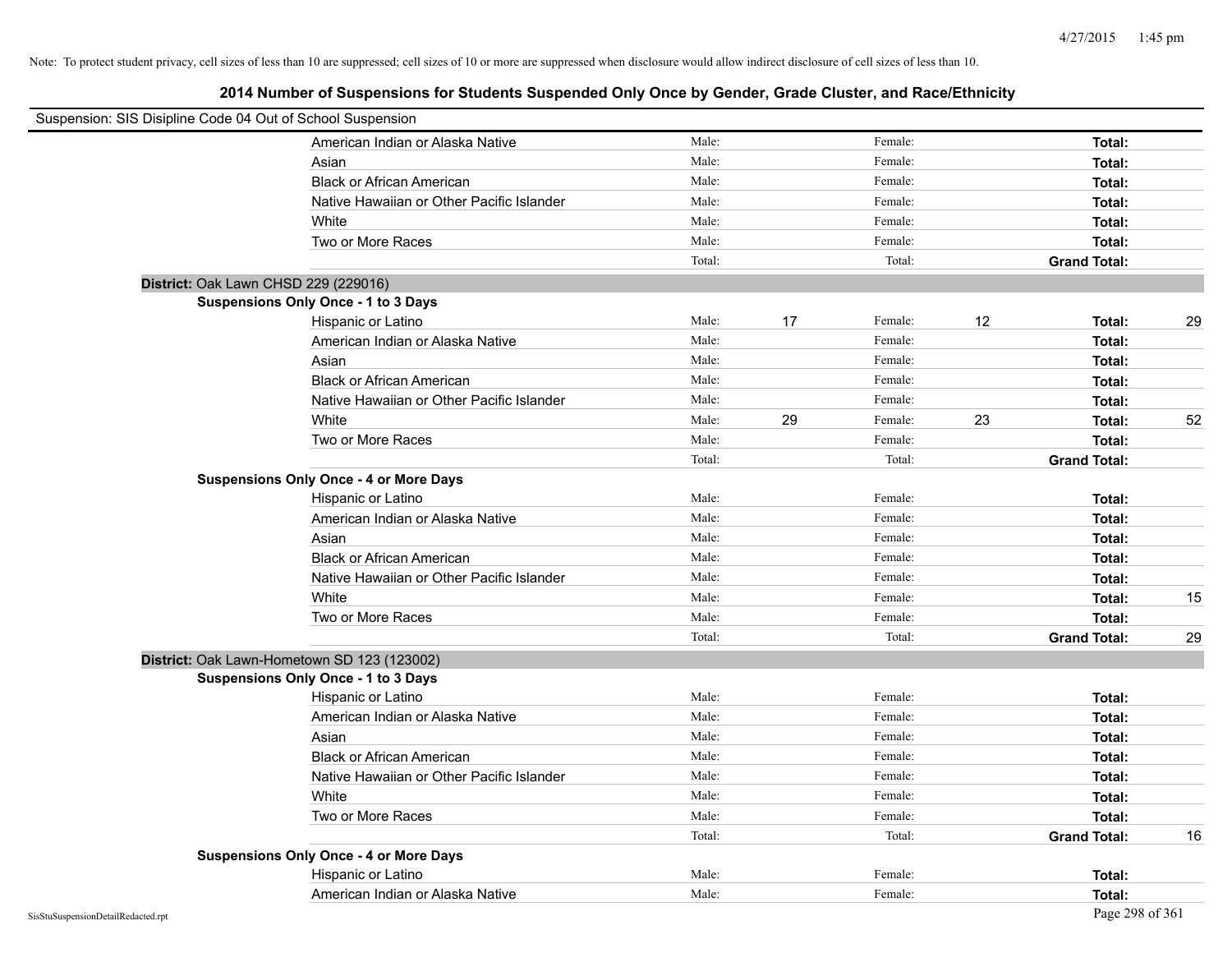| Suspension: SIS Disipline Code 04 Out of School Suspension |                                               |        |         |                     |    |
|------------------------------------------------------------|-----------------------------------------------|--------|---------|---------------------|----|
|                                                            | Asian                                         | Male:  | Female: | Total:              |    |
|                                                            | <b>Black or African American</b>              | Male:  | Female: | Total:              |    |
|                                                            | Native Hawaiian or Other Pacific Islander     | Male:  | Female: | Total:              |    |
|                                                            | White                                         | Male:  | Female: | Total:              |    |
|                                                            | Two or More Races                             | Male:  | Female: | Total:              |    |
|                                                            |                                               | Total: | Total:  | <b>Grand Total:</b> |    |
| District: Orland SD 135 (135002)                           |                                               |        |         |                     |    |
|                                                            | Suspensions Only Once - 1 to 3 Days           |        |         |                     |    |
|                                                            | Hispanic or Latino                            | Male:  | Female: | Total:              | 11 |
|                                                            | American Indian or Alaska Native              | Male:  | Female: | Total:              |    |
|                                                            | Asian                                         | Male:  | Female: | Total:              |    |
|                                                            | <b>Black or African American</b>              | Male:  | Female: | Total:              |    |
|                                                            | Native Hawaiian or Other Pacific Islander     | Male:  | Female: | Total:              |    |
|                                                            | White                                         | Male:  | Female: | Total:              | 28 |
|                                                            | Two or More Races                             | Male:  | Female: | Total:              |    |
|                                                            |                                               | Total: | Total:  | <b>Grand Total:</b> |    |
|                                                            | <b>Suspensions Only Once - 4 or More Days</b> |        |         |                     |    |
|                                                            | Hispanic or Latino                            | Male:  | Female: | Total:              |    |
|                                                            | American Indian or Alaska Native              | Male:  | Female: | Total:              |    |
|                                                            | Asian                                         | Male:  | Female: | Total:              |    |
|                                                            | <b>Black or African American</b>              | Male:  | Female: | Total:              |    |
|                                                            | Native Hawaiian or Other Pacific Islander     | Male:  | Female: | Total:              |    |
|                                                            | White                                         | Male:  | Female: | Total:              |    |
|                                                            | Two or More Races                             | Male:  | Female: | Total:              |    |
|                                                            |                                               | Total: | Total:  | <b>Grand Total:</b> |    |
| District: Palos CCSD 118 (118004)                          |                                               |        |         |                     |    |
|                                                            | Suspensions Only Once - 1 to 3 Days           |        |         |                     |    |
|                                                            | Hispanic or Latino                            | Male:  | Female: | Total:              |    |
|                                                            | American Indian or Alaska Native              | Male:  | Female: | Total:              |    |
|                                                            | Asian                                         | Male:  | Female: | Total:              |    |
|                                                            | <b>Black or African American</b>              | Male:  | Female: | Total:              |    |
|                                                            | Native Hawaiian or Other Pacific Islander     | Male:  | Female: | Total:              |    |
|                                                            | White                                         | Male:  | Female: | Total:              |    |
|                                                            | Two or More Races                             | Male:  | Female: | Total:              |    |
|                                                            |                                               | Total: | Total:  | <b>Grand Total:</b> | 12 |
|                                                            | <b>Suspensions Only Once - 4 or More Days</b> |        |         |                     |    |
|                                                            | Hispanic or Latino                            | Male:  | Female: | Total:              |    |
|                                                            | American Indian or Alaska Native              | Male:  | Female: | Total:              |    |
|                                                            | Asian                                         | Male:  | Female: | Total:              |    |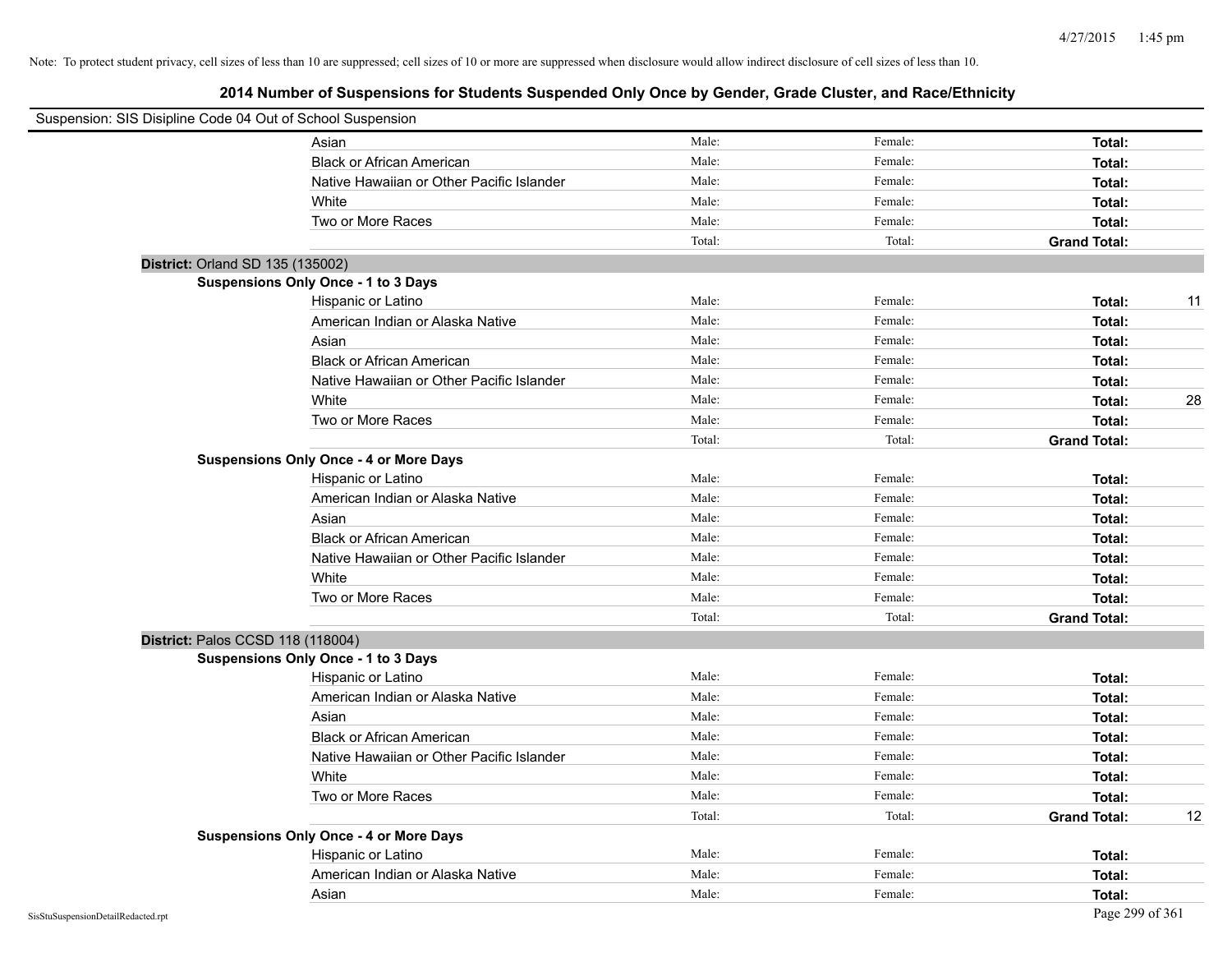| Suspension: SIS Disipline Code 04 Out of School Suspension |                                               |        |    |         |    |                     |    |
|------------------------------------------------------------|-----------------------------------------------|--------|----|---------|----|---------------------|----|
|                                                            | <b>Black or African American</b>              | Male:  |    | Female: |    | Total:              |    |
|                                                            | Native Hawaiian or Other Pacific Islander     | Male:  |    | Female: |    | Total:              |    |
|                                                            | White                                         | Male:  |    | Female: |    | Total:              |    |
|                                                            | Two or More Races                             | Male:  |    | Female: |    | Total:              |    |
|                                                            |                                               | Total: |    | Total:  |    | <b>Grand Total:</b> |    |
| District: Palos Heights SD 128 (128002)                    |                                               |        |    |         |    |                     |    |
|                                                            | <b>Suspensions Only Once - 1 to 3 Days</b>    |        |    |         |    |                     |    |
|                                                            | Hispanic or Latino                            | Male:  |    | Female: |    | Total:              |    |
|                                                            | American Indian or Alaska Native              | Male:  |    | Female: |    | Total:              |    |
|                                                            | Asian                                         | Male:  |    | Female: |    | Total:              |    |
|                                                            | <b>Black or African American</b>              | Male:  |    | Female: |    | Total:              |    |
|                                                            | Native Hawaiian or Other Pacific Islander     | Male:  |    | Female: |    | Total:              |    |
|                                                            | White                                         | Male:  |    | Female: |    | Total:              |    |
|                                                            | Two or More Races                             | Male:  |    | Female: |    | Total:              |    |
|                                                            |                                               | Total: |    | Total:  |    | <b>Grand Total:</b> |    |
| District: Park Forest SD 163 (163002)                      |                                               |        |    |         |    |                     |    |
|                                                            | <b>Suspensions Only Once - 1 to 3 Days</b>    |        |    |         |    |                     |    |
|                                                            | Hispanic or Latino                            | Male:  |    | Female: |    | Total:              |    |
|                                                            | American Indian or Alaska Native              | Male:  |    | Female: |    | Total:              |    |
|                                                            | Asian                                         | Male:  |    | Female: |    | Total:              |    |
|                                                            | <b>Black or African American</b>              | Male:  | 49 | Female: | 27 | Total:              | 76 |
|                                                            | Native Hawaiian or Other Pacific Islander     | Male:  |    | Female: |    | Total:              |    |
|                                                            | White                                         | Male:  |    | Female: |    | Total:              |    |
|                                                            | Two or More Races                             | Male:  |    | Female: |    | Total:              |    |
|                                                            |                                               | Total: |    | Total:  |    | <b>Grand Total:</b> |    |
|                                                            | <b>Suspensions Only Once - 4 or More Days</b> |        |    |         |    |                     |    |
|                                                            | Hispanic or Latino                            | Male:  |    | Female: |    | Total:              |    |
|                                                            | American Indian or Alaska Native              | Male:  |    | Female: |    | Total:              |    |
|                                                            | Asian                                         | Male:  |    | Female: |    | Total:              |    |
|                                                            | <b>Black or African American</b>              | Male:  |    | Female: |    | Total:              |    |
|                                                            | Native Hawaiian or Other Pacific Islander     | Male:  |    | Female: |    | Total:              |    |
|                                                            | White                                         | Male:  |    | Female: |    | Total:              |    |
|                                                            | Two or More Races                             | Male:  |    | Female: |    | Total:              |    |
|                                                            |                                               | Total: |    | Total:  |    | <b>Grand Total:</b> |    |
| District: Posen-Robbins ESD 143-5 (143502)                 |                                               |        |    |         |    |                     |    |
|                                                            | <b>Suspensions Only Once - 1 to 3 Days</b>    |        |    |         |    |                     |    |
|                                                            | Hispanic or Latino                            | Male:  |    | Female: |    | Total:              | 16 |
|                                                            | American Indian or Alaska Native              | Male:  |    | Female: |    | Total:              |    |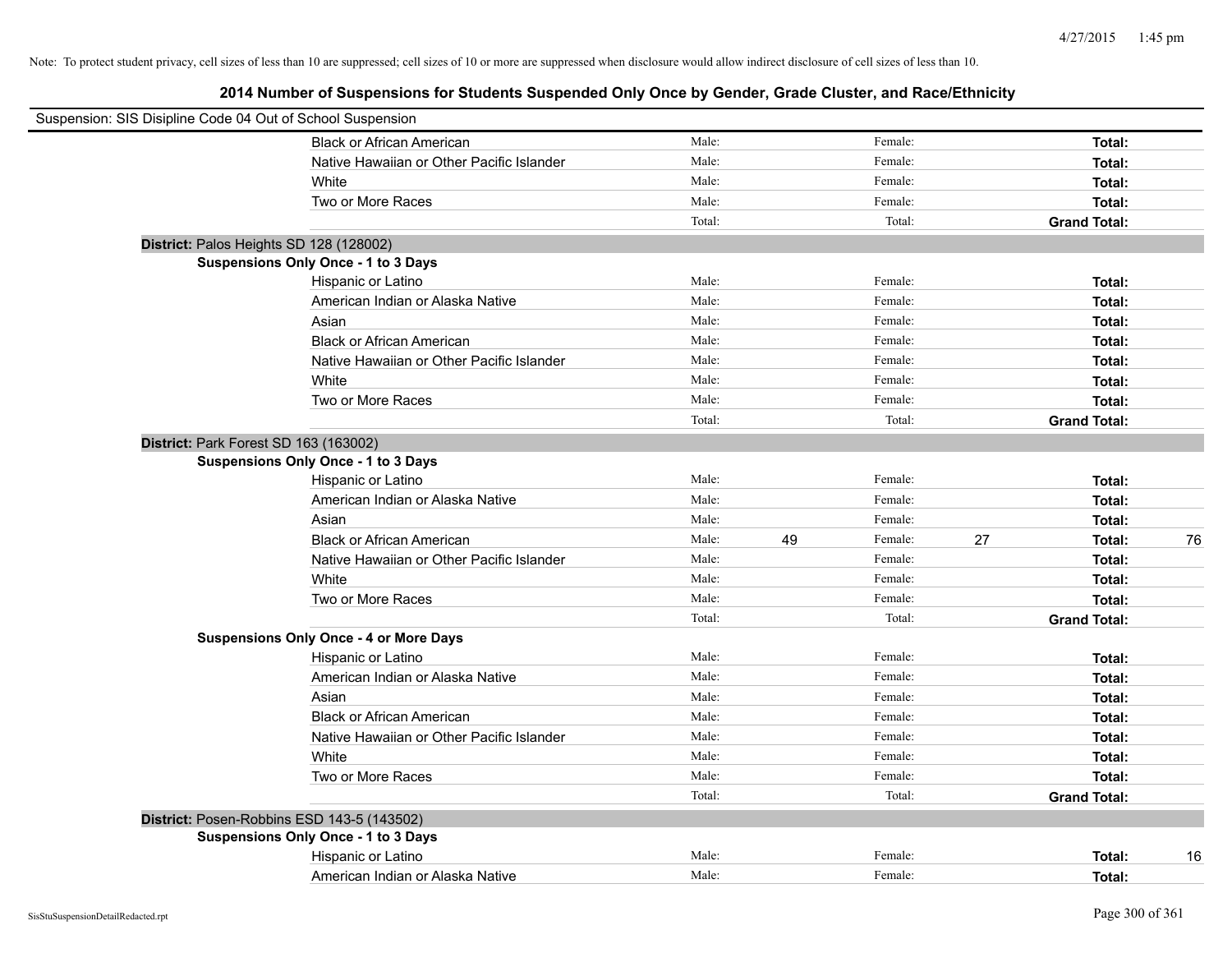| Suspension: SIS Disipline Code 04 Out of School Suspension |                                               |        |    |         |    |                     |     |
|------------------------------------------------------------|-----------------------------------------------|--------|----|---------|----|---------------------|-----|
|                                                            | Asian                                         | Male:  |    | Female: |    | Total:              |     |
|                                                            | <b>Black or African American</b>              | Male:  | 38 | Female: | 26 | Total:              | 64  |
|                                                            | Native Hawaiian or Other Pacific Islander     | Male:  |    | Female: |    | Total:              |     |
|                                                            | White                                         | Male:  |    | Female: |    | Total:              |     |
|                                                            | Two or More Races                             | Male:  |    | Female: |    | Total:              |     |
|                                                            |                                               | Total: |    | Total:  |    | <b>Grand Total:</b> |     |
|                                                            | <b>Suspensions Only Once - 4 or More Days</b> |        |    |         |    |                     |     |
|                                                            | Hispanic or Latino                            | Male:  |    | Female: |    | Total:              | 10  |
|                                                            | American Indian or Alaska Native              | Male:  |    | Female: |    | Total:              |     |
|                                                            | Asian                                         | Male:  |    | Female: |    | Total:              |     |
|                                                            | <b>Black or African American</b>              | Male:  |    | Female: |    | Total:              |     |
|                                                            | Native Hawaiian or Other Pacific Islander     | Male:  |    | Female: |    | Total:              |     |
|                                                            | White                                         | Male:  |    | Female: |    | Total:              |     |
|                                                            | Two or More Races                             | Male:  |    | Female: |    | Total:              |     |
|                                                            |                                               | Total: |    | Total:  |    | <b>Grand Total:</b> |     |
|                                                            | District: Prairie-Hills ESD 144 (144002)      |        |    |         |    |                     |     |
|                                                            | <b>Suspensions Only Once - 1 to 3 Days</b>    |        |    |         |    |                     |     |
|                                                            | Hispanic or Latino                            | Male:  |    | Female: |    | Total:              | 10  |
|                                                            | American Indian or Alaska Native              | Male:  |    | Female: |    | Total:              |     |
|                                                            | Asian                                         | Male:  |    | Female: |    | Total:              |     |
|                                                            | <b>Black or African American</b>              | Male:  | 95 | Female: | 60 | Total:              | 155 |
|                                                            | Native Hawaiian or Other Pacific Islander     | Male:  |    | Female: |    | Total:              |     |
|                                                            | White                                         | Male:  |    | Female: |    | Total:              |     |
|                                                            | Two or More Races                             | Male:  |    | Female: |    | Total:              |     |
|                                                            |                                               | Total: |    | Total:  |    | <b>Grand Total:</b> |     |
|                                                            | <b>Suspensions Only Once - 4 or More Days</b> |        |    |         |    |                     |     |
|                                                            | Hispanic or Latino                            | Male:  |    | Female: |    | Total:              |     |
|                                                            | American Indian or Alaska Native              | Male:  |    | Female: |    | Total:              |     |
|                                                            | Asian                                         | Male:  |    | Female: |    | Total:              |     |
|                                                            | <b>Black or African American</b>              | Male:  |    | Female: |    | Total:              | 12  |
|                                                            | Native Hawaiian or Other Pacific Islander     | Male:  |    | Female: |    | Total:              |     |
|                                                            | White                                         | Male:  |    | Female: |    | Total:              |     |
|                                                            | Two or More Races                             | Male:  |    | Female: |    | Total:              |     |
|                                                            |                                               | Total: |    | Total:  |    | <b>Grand Total:</b> |     |
|                                                            | District: Reavis Twp HSD 220 (220017)         |        |    |         |    |                     |     |
|                                                            | <b>Suspensions Only Once - 1 to 3 Days</b>    |        |    |         |    |                     |     |
|                                                            | Hispanic or Latino                            | Male:  |    | Female: |    | Total:              | 37  |
|                                                            | American Indian or Alaska Native              | Male:  |    | Female: |    | Total:              |     |
|                                                            | Asian                                         | Male:  |    | Female: |    | Total:              |     |
| SisStuSuspensionDetailRedacted.rpt                         |                                               |        |    |         |    | Page 301 of 361     |     |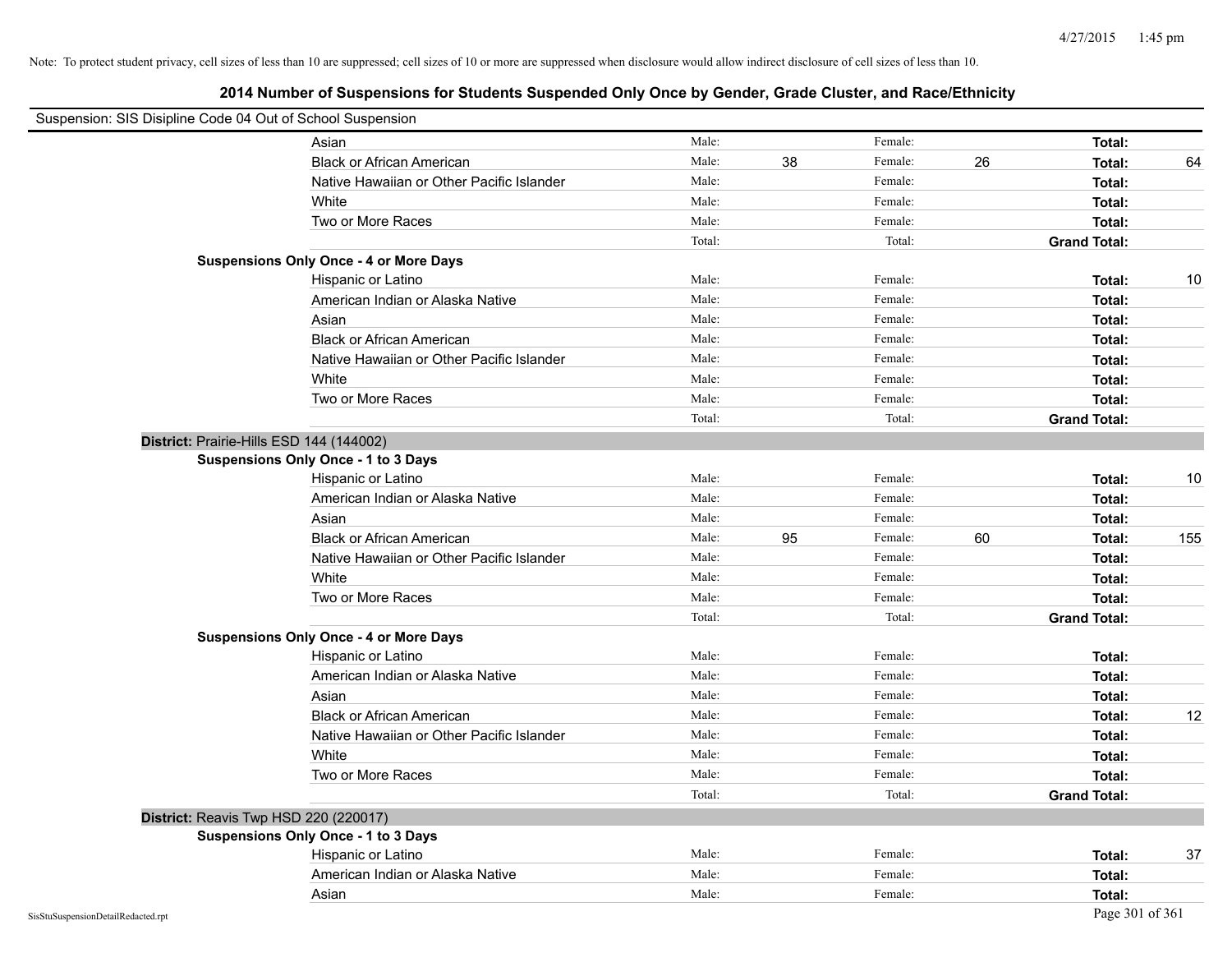| Suspension: SIS Disipline Code 04 Out of School Suspension |                                               |        |     |         |     |                     |     |
|------------------------------------------------------------|-----------------------------------------------|--------|-----|---------|-----|---------------------|-----|
|                                                            | <b>Black or African American</b>              | Male:  |     | Female: |     | Total:              |     |
|                                                            | Native Hawaiian or Other Pacific Islander     | Male:  |     | Female: |     | Total:              |     |
|                                                            | White                                         | Male:  | 17  | Female: | 15  | Total:              | 32  |
|                                                            | Two or More Races                             | Male:  |     | Female: |     | Total:              |     |
|                                                            |                                               | Total: |     | Total:  |     | <b>Grand Total:</b> |     |
|                                                            | <b>Suspensions Only Once - 4 or More Days</b> |        |     |         |     |                     |     |
|                                                            | Hispanic or Latino                            | Male:  |     | Female: |     | Total:              | 16  |
|                                                            | American Indian or Alaska Native              | Male:  |     | Female: |     | Total:              |     |
|                                                            | Asian                                         | Male:  |     | Female: |     | Total:              |     |
|                                                            | <b>Black or African American</b>              | Male:  |     | Female: |     | Total:              |     |
|                                                            | Native Hawaiian or Other Pacific Islander     | Male:  |     | Female: |     | Total:              |     |
|                                                            | White                                         | Male:  |     | Female: |     | Total:              | 15  |
|                                                            | Two or More Races                             | Male:  |     | Female: |     | Total:              |     |
|                                                            |                                               | Total: |     | Total:  |     | <b>Grand Total:</b> |     |
|                                                            | District: Rich Twp HSD 227 (227017)           |        |     |         |     |                     |     |
|                                                            | <b>Suspensions Only Once - 1 to 3 Days</b>    |        |     |         |     |                     |     |
|                                                            | Hispanic or Latino                            | Male:  |     | Female: |     | Total:              |     |
|                                                            | American Indian or Alaska Native              | Male:  |     | Female: |     | Total:              |     |
|                                                            | Asian                                         | Male:  |     | Female: |     | Total:              |     |
|                                                            | <b>Black or African American</b>              | Male:  | 157 | Female: | 138 | Total:              | 295 |
|                                                            | Native Hawaiian or Other Pacific Islander     | Male:  |     | Female: |     | Total:              |     |
|                                                            | White                                         | Male:  |     | Female: |     | Total:              |     |
|                                                            | Two or More Races                             | Male:  |     | Female: |     | Total:              |     |
|                                                            |                                               | Total: | 169 | Total:  | 151 | <b>Grand Total:</b> | 320 |
|                                                            | <b>Suspensions Only Once - 4 or More Days</b> |        |     |         |     |                     |     |
|                                                            | Hispanic or Latino                            | Male:  |     | Female: |     | Total:              |     |
|                                                            | American Indian or Alaska Native              | Male:  |     | Female: |     | Total:              |     |
|                                                            | Asian                                         | Male:  |     | Female: |     | Total:              |     |
|                                                            | <b>Black or African American</b>              | Male:  | 90  | Female: | 59  | Total:              | 149 |
|                                                            | Native Hawaiian or Other Pacific Islander     | Male:  |     | Female: |     | Total:              |     |
|                                                            | White                                         | Male:  |     | Female: |     | Total:              |     |
|                                                            | Two or More Races                             | Male:  |     | Female: |     | Total:              |     |
|                                                            |                                               | Total: |     | Total:  |     | <b>Grand Total:</b> |     |
|                                                            | District: Ridgeland SD 122 (122002)           |        |     |         |     |                     |     |
|                                                            | <b>Suspensions Only Once - 1 to 3 Days</b>    |        |     |         |     |                     |     |
|                                                            | Hispanic or Latino                            | Male:  |     | Female: |     | Total:              |     |
|                                                            | American Indian or Alaska Native              | Male:  |     | Female: |     | Total:              |     |
|                                                            | Asian                                         | Male:  |     | Female: |     | Total:              |     |
|                                                            | <b>Black or African American</b>              | Male:  |     | Female: |     | Total:              |     |
| SisStuSuspensionDetailRedacted.rpt                         |                                               |        |     |         |     | Page 302 of 361     |     |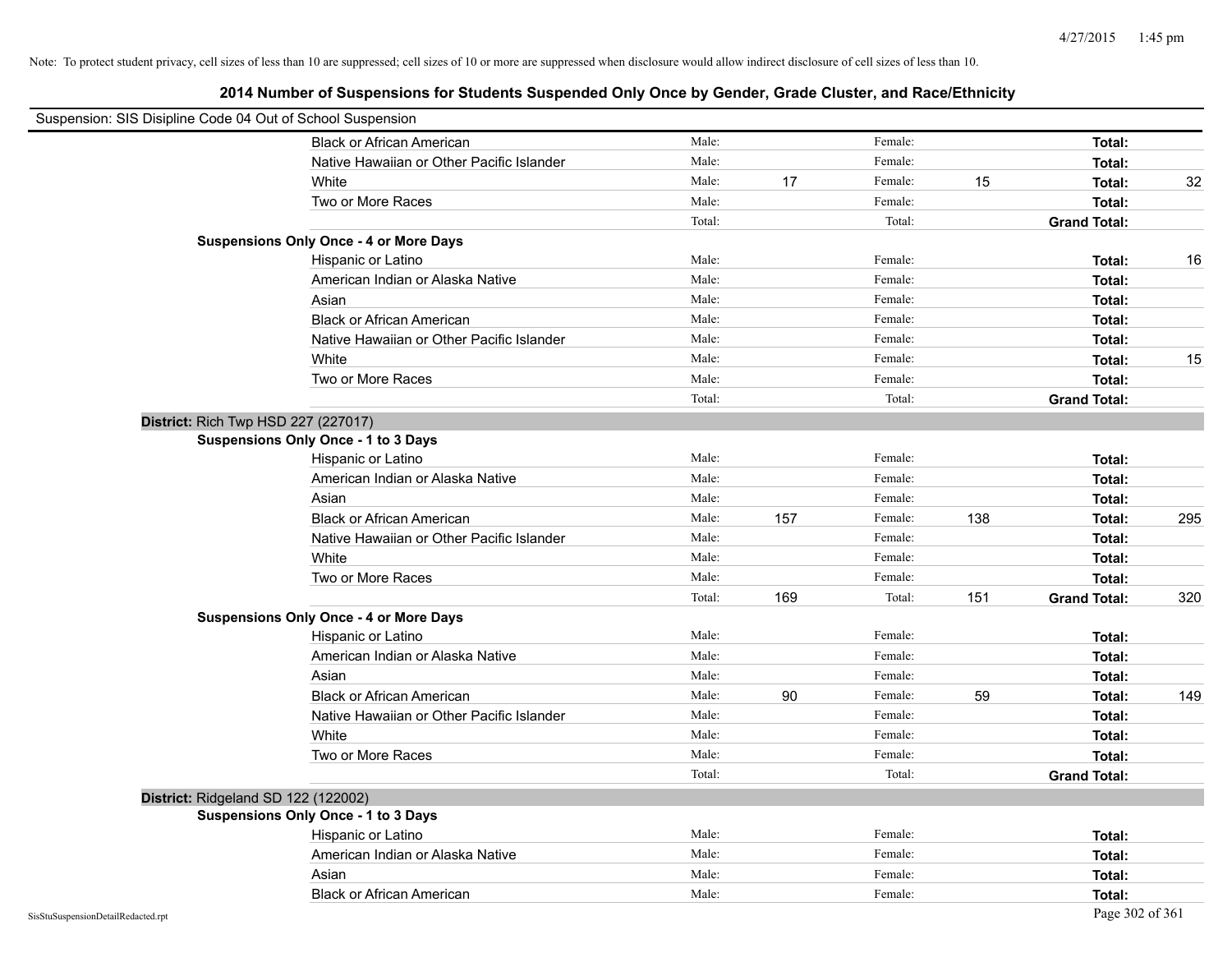| Suspension: SIS Disipline Code 04 Out of School Suspension |                                               |        |    |         |    |                     |    |
|------------------------------------------------------------|-----------------------------------------------|--------|----|---------|----|---------------------|----|
|                                                            | Native Hawaiian or Other Pacific Islander     | Male:  |    | Female: |    | Total:              |    |
|                                                            | White                                         | Male:  |    | Female: |    | Total:              | 20 |
|                                                            | Two or More Races                             | Male:  |    | Female: |    | Total:              |    |
|                                                            |                                               | Total: |    | Total:  |    | <b>Grand Total:</b> |    |
|                                                            | <b>Suspensions Only Once - 4 or More Days</b> |        |    |         |    |                     |    |
|                                                            | Hispanic or Latino                            | Male:  |    | Female: |    | Total:              |    |
|                                                            | American Indian or Alaska Native              | Male:  |    | Female: |    | Total:              |    |
|                                                            | Asian                                         | Male:  |    | Female: |    | Total:              |    |
|                                                            | <b>Black or African American</b>              | Male:  |    | Female: |    | Total:              |    |
|                                                            | Native Hawaiian or Other Pacific Islander     | Male:  |    | Female: |    | Total:              |    |
|                                                            | White                                         | Male:  |    | Female: |    | Total:              |    |
|                                                            | Two or More Races                             | Male:  |    | Female: |    | Total:              |    |
|                                                            |                                               | Total: |    | Total:  |    | <b>Grand Total:</b> |    |
|                                                            | District: Sandridge SD 172 (172002)           |        |    |         |    |                     |    |
|                                                            | <b>Suspensions Only Once - 1 to 3 Days</b>    |        |    |         |    |                     |    |
|                                                            | Hispanic or Latino                            | Male:  |    | Female: |    | Total:              |    |
|                                                            | American Indian or Alaska Native              | Male:  |    | Female: |    | Total:              |    |
|                                                            | Asian                                         | Male:  |    | Female: |    | Total:              |    |
|                                                            | <b>Black or African American</b>              | Male:  |    | Female: |    | Total:              |    |
|                                                            | Native Hawaiian or Other Pacific Islander     | Male:  |    | Female: |    | Total:              |    |
|                                                            | White                                         | Male:  |    | Female: |    | Total:              |    |
|                                                            | Two or More Races                             | Male:  |    | Female: |    | Total:              |    |
|                                                            |                                               | Total: |    | Total:  |    | <b>Grand Total:</b> | 11 |
|                                                            | <b>Suspensions Only Once - 4 or More Days</b> |        |    |         |    |                     |    |
|                                                            | Hispanic or Latino                            | Male:  |    | Female: |    | Total:              |    |
|                                                            | American Indian or Alaska Native              | Male:  |    | Female: |    | Total:              |    |
|                                                            | Asian                                         | Male:  |    | Female: |    | Total:              |    |
|                                                            | <b>Black or African American</b>              | Male:  |    | Female: |    | Total:              |    |
|                                                            | Native Hawaiian or Other Pacific Islander     | Male:  |    | Female: |    | Total:              |    |
|                                                            | White                                         | Male:  |    | Female: |    | Total:              |    |
|                                                            | Two or More Races                             | Male:  |    | Female: |    | Total:              |    |
|                                                            |                                               | Total: |    | Total:  |    | <b>Grand Total:</b> |    |
|                                                            | District: South Holland SD 150 (150002)       |        |    |         |    |                     |    |
|                                                            | <b>Suspensions Only Once - 1 to 3 Days</b>    |        |    |         |    |                     |    |
|                                                            | Hispanic or Latino                            | Male:  |    | Female: |    | Total:              |    |
|                                                            | American Indian or Alaska Native              | Male:  |    | Female: |    | Total:              |    |
|                                                            | Asian                                         | Male:  |    | Female: |    | Total:              |    |
|                                                            | <b>Black or African American</b>              | Male:  | 41 | Female: | 14 | Total:              | 55 |
|                                                            | Native Hawaiian or Other Pacific Islander     | Male:  |    | Female: |    | Total:              |    |
| SisStuSuspensionDetailRedacted.rpt                         |                                               |        |    |         |    | Page 303 of 361     |    |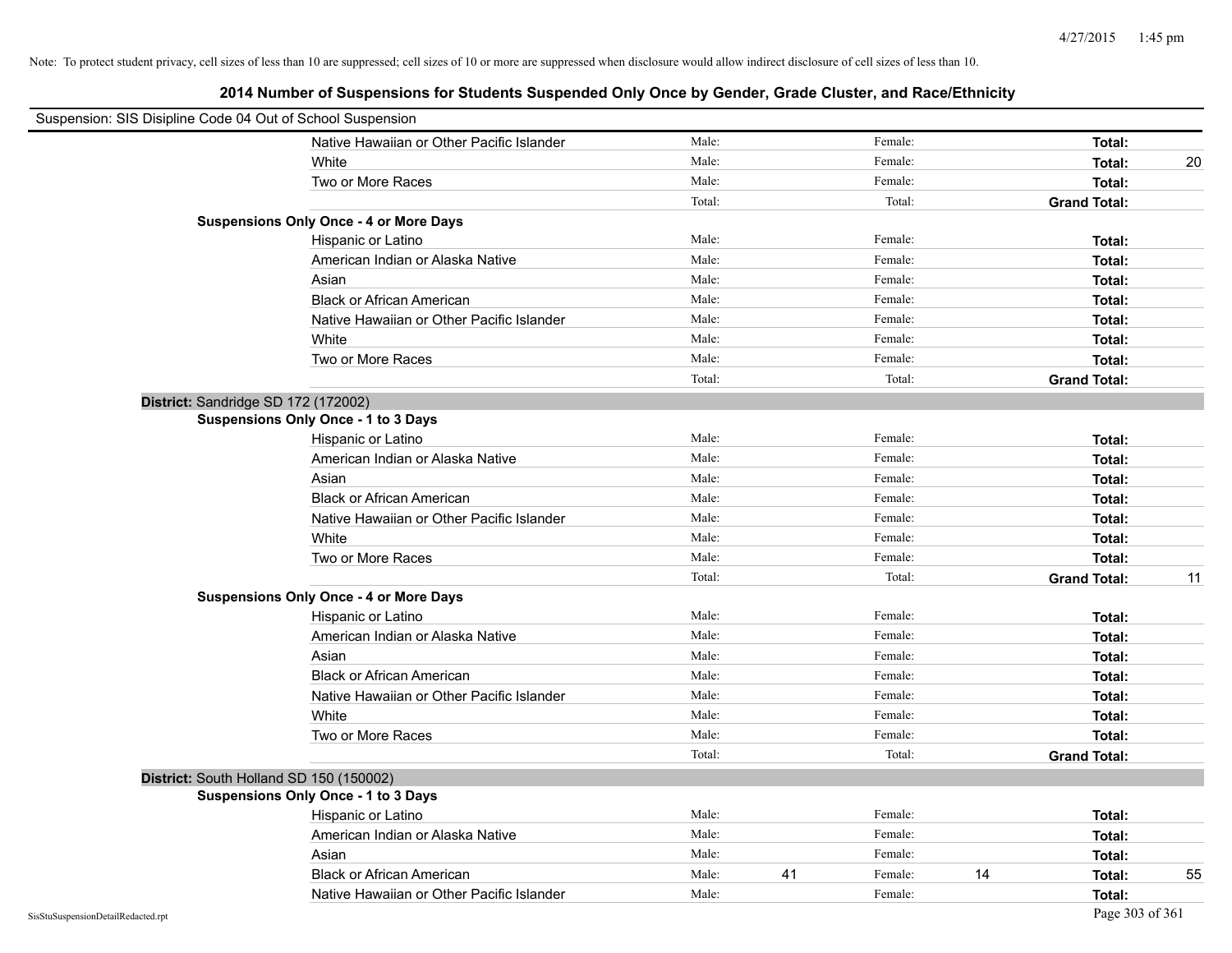| Suspension: SIS Disipline Code 04 Out of School Suspension |                                                |        |    |         |    |                     |    |
|------------------------------------------------------------|------------------------------------------------|--------|----|---------|----|---------------------|----|
|                                                            | White                                          | Male:  |    | Female: |    | Total:              |    |
|                                                            | Two or More Races                              | Male:  |    | Female: |    | Total:              |    |
|                                                            |                                                | Total: |    | Total:  |    | <b>Grand Total:</b> |    |
|                                                            | <b>Suspensions Only Once - 4 or More Days</b>  |        |    |         |    |                     |    |
|                                                            | Hispanic or Latino                             | Male:  |    | Female: |    | Total:              |    |
|                                                            | American Indian or Alaska Native               | Male:  |    | Female: |    | Total:              |    |
|                                                            | Asian                                          | Male:  |    | Female: |    | Total:              |    |
|                                                            | <b>Black or African American</b>               | Male:  |    | Female: |    | Total:              |    |
|                                                            | Native Hawaiian or Other Pacific Islander      | Male:  |    | Female: |    | Total:              |    |
|                                                            | White                                          | Male:  |    | Female: |    | Total:              |    |
|                                                            | Two or More Races                              | Male:  |    | Female: |    | Total:              |    |
|                                                            |                                                | Total: |    | Total:  |    | <b>Grand Total:</b> |    |
|                                                            | District: South Holland SD 151 (151002)        |        |    |         |    |                     |    |
|                                                            | <b>Suspensions Only Once - 1 to 3 Days</b>     |        |    |         |    |                     |    |
|                                                            | Hispanic or Latino                             | Male:  |    | Female: |    | Total:              | 14 |
|                                                            | American Indian or Alaska Native               | Male:  |    | Female: |    | Total:              |    |
|                                                            | Asian                                          | Male:  |    | Female: |    | Total:              |    |
|                                                            | <b>Black or African American</b>               | Male:  | 64 | Female: | 32 | Total:              | 96 |
|                                                            | Native Hawaiian or Other Pacific Islander      | Male:  |    | Female: |    | Total:              |    |
|                                                            | White                                          | Male:  |    | Female: |    | Total:              |    |
|                                                            | Two or More Races                              | Male:  |    | Female: |    | Total:              |    |
|                                                            |                                                | Total: |    | Total:  |    | <b>Grand Total:</b> |    |
|                                                            | <b>Suspensions Only Once - 4 or More Days</b>  |        |    |         |    |                     |    |
|                                                            | Hispanic or Latino                             | Male:  |    | Female: |    | Total:              |    |
|                                                            | American Indian or Alaska Native               | Male:  |    | Female: |    | Total:              |    |
|                                                            | Asian                                          | Male:  |    | Female: |    | Total:              |    |
|                                                            | <b>Black or African American</b>               | Male:  |    | Female: |    | Total:              |    |
|                                                            | Native Hawaiian or Other Pacific Islander      | Male:  |    | Female: |    | Total:              |    |
|                                                            | White                                          | Male:  |    | Female: |    | Total:              |    |
|                                                            | Two or More Races                              | Male:  |    | Female: |    | Total:              |    |
|                                                            |                                                | Total: |    | Total:  |    | <b>Grand Total:</b> |    |
|                                                            | District: Southwest Cook Coop Spec Ed (142061) |        |    |         |    |                     |    |
|                                                            | <b>Suspensions Only Once - 4 or More Days</b>  |        |    |         |    |                     |    |
|                                                            | Hispanic or Latino                             | Male:  |    | Female: |    | Total:              |    |
|                                                            | American Indian or Alaska Native               | Male:  |    | Female: |    | Total:              |    |
|                                                            | Asian                                          | Male:  |    | Female: |    | Total:              |    |
|                                                            | <b>Black or African American</b>               | Male:  |    | Female: |    | Total:              |    |
|                                                            | Native Hawaiian or Other Pacific Islander      | Male:  |    | Female: |    | Total:              |    |
|                                                            | White                                          | Male:  |    | Female: |    | Total:              |    |
| SisStuSuspensionDetailRedacted.rpt                         |                                                |        |    |         |    | Page 304 of 361     |    |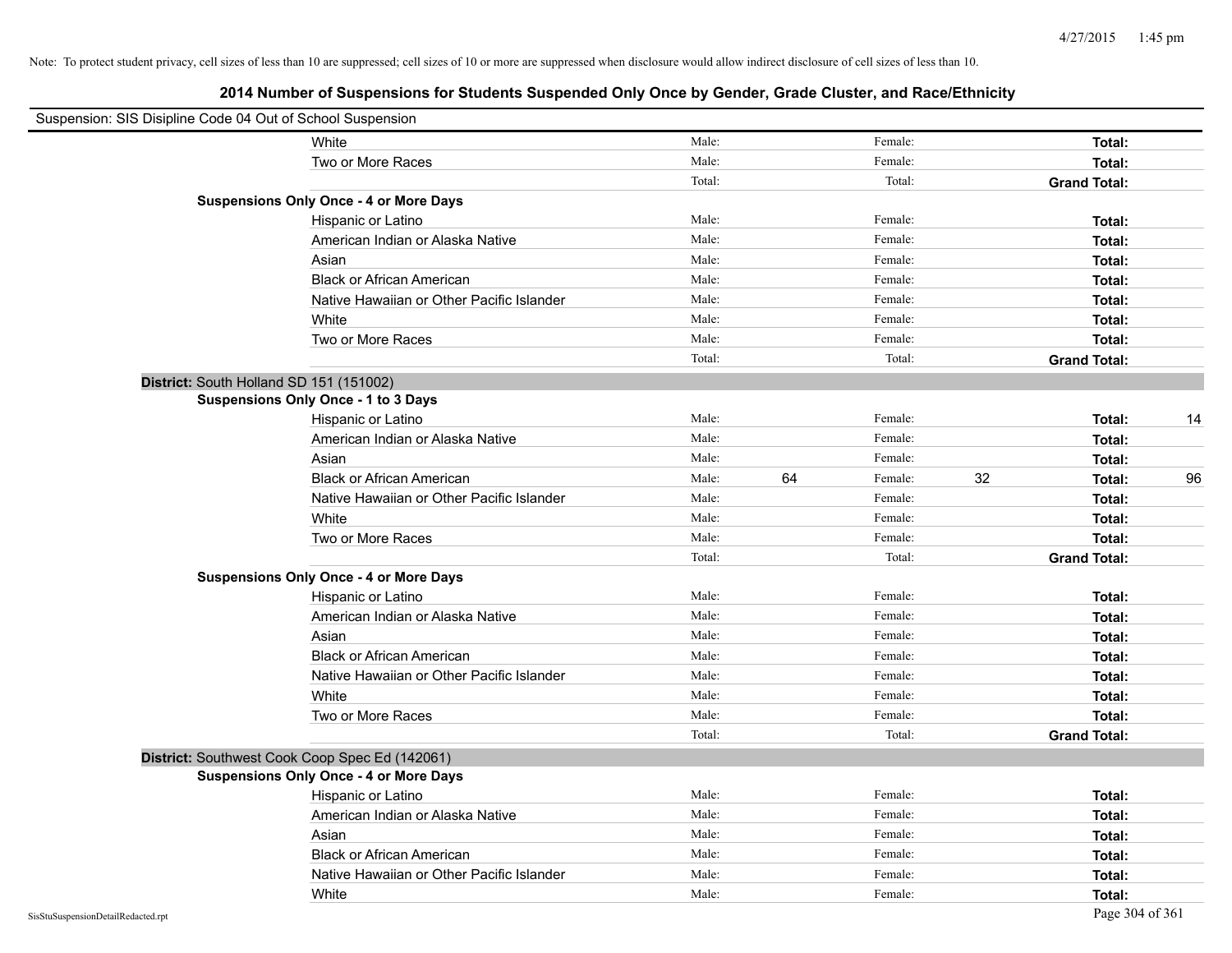| Suspension: SIS Disipline Code 04 Out of School Suspension |                                               |        |         |                     |    |
|------------------------------------------------------------|-----------------------------------------------|--------|---------|---------------------|----|
|                                                            | Two or More Races                             | Male:  | Female: | Total:              |    |
|                                                            |                                               | Total: | Total:  | <b>Grand Total:</b> |    |
| District: Steger SD 194 (194002)                           |                                               |        |         |                     |    |
|                                                            | <b>Suspensions Only Once - 1 to 3 Days</b>    |        |         |                     |    |
|                                                            | Hispanic or Latino                            | Male:  | Female: | Total:              |    |
|                                                            | American Indian or Alaska Native              | Male:  | Female: | Total:              |    |
|                                                            | Asian                                         | Male:  | Female: | Total:              |    |
|                                                            | <b>Black or African American</b>              | Male:  | Female: | Total:              |    |
|                                                            | Native Hawaiian or Other Pacific Islander     | Male:  | Female: | Total:              |    |
|                                                            | White                                         | Male:  | Female: | Total:              |    |
|                                                            | Two or More Races                             | Male:  | Female: | Total:              |    |
|                                                            |                                               | Total: | Total:  | <b>Grand Total:</b> | 26 |
|                                                            | <b>Suspensions Only Once - 4 or More Days</b> |        |         |                     |    |
|                                                            | Hispanic or Latino                            | Male:  | Female: | Total:              |    |
|                                                            | American Indian or Alaska Native              | Male:  | Female: | Total:              |    |
|                                                            | Asian                                         | Male:  | Female: | Total:              |    |
|                                                            | <b>Black or African American</b>              | Male:  | Female: | Total:              |    |
|                                                            | Native Hawaiian or Other Pacific Islander     | Male:  | Female: | Total:              |    |
|                                                            | White                                         | Male:  | Female: | Total:              |    |
|                                                            | Two or More Races                             | Male:  | Female: | Total:              |    |
|                                                            |                                               | Total: | Total:  | <b>Grand Total:</b> | 22 |
| District: Summit SD 104 (104002)                           |                                               |        |         |                     |    |
|                                                            | <b>Suspensions Only Once - 1 to 3 Days</b>    |        |         |                     |    |
|                                                            | Hispanic or Latino                            | Male:  | Female: | Total:              | 11 |
|                                                            | American Indian or Alaska Native              | Male:  | Female: | Total:              |    |
|                                                            | Asian                                         | Male:  | Female: | Total:              |    |
|                                                            | <b>Black or African American</b>              | Male:  | Female: | Total:              |    |
|                                                            | Native Hawaiian or Other Pacific Islander     | Male:  | Female: | Total:              |    |
|                                                            | White                                         | Male:  | Female: | Total:              |    |
|                                                            | Two or More Races                             | Male:  | Female: | Total:              |    |
|                                                            |                                               | Total: | Total:  | <b>Grand Total:</b> |    |
|                                                            | <b>Suspensions Only Once - 4 or More Days</b> |        |         |                     |    |
|                                                            | Hispanic or Latino                            | Male:  | Female: | Total:              | 11 |
|                                                            | American Indian or Alaska Native              | Male:  | Female: | Total:              |    |
|                                                            | Asian                                         | Male:  | Female: | Total:              |    |
|                                                            | <b>Black or African American</b>              | Male:  | Female: | Total:              |    |
|                                                            | Native Hawaiian or Other Pacific Islander     | Male:  | Female: | Total:              |    |
|                                                            | White                                         | Male:  | Female: | Total:              |    |
|                                                            | Two or More Races                             | Male:  | Female: | Total:              |    |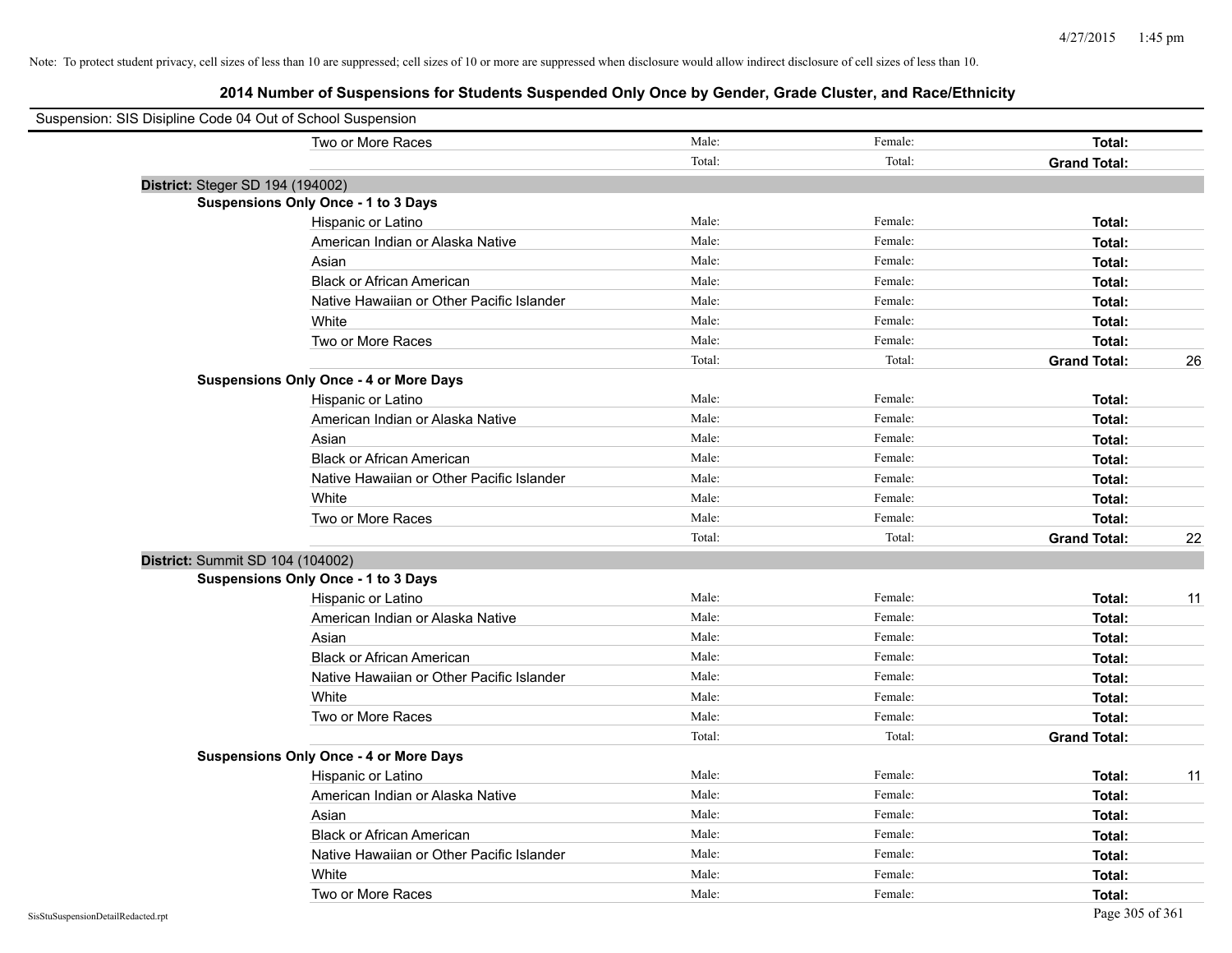| Suspension: SIS Disipline Code 04 Out of School Suspension |                                                    |        |     |         |     |                     |     |
|------------------------------------------------------------|----------------------------------------------------|--------|-----|---------|-----|---------------------|-----|
|                                                            |                                                    | Total: |     | Total:  |     | <b>Grand Total:</b> |     |
| District: Sunnybrook SD 171 (171002)                       |                                                    |        |     |         |     |                     |     |
|                                                            | <b>Suspensions Only Once - 1 to 3 Days</b>         |        |     |         |     |                     |     |
|                                                            | Hispanic or Latino                                 | Male:  |     | Female: |     | Total:              |     |
|                                                            | American Indian or Alaska Native                   | Male:  |     | Female: |     | Total:              |     |
|                                                            | Asian                                              | Male:  |     | Female: |     | Total:              |     |
|                                                            | <b>Black or African American</b>                   | Male:  |     | Female: |     | Total:              | 34  |
|                                                            | Native Hawaiian or Other Pacific Islander          | Male:  |     | Female: |     | Total:              |     |
|                                                            | White                                              | Male:  |     | Female: |     | Total:              |     |
|                                                            | Two or More Races                                  | Male:  |     | Female: |     | Total:              |     |
|                                                            |                                                    | Total: |     | Total:  |     | <b>Grand Total:</b> |     |
|                                                            | <b>Suspensions Only Once - 4 or More Days</b>      |        |     |         |     |                     |     |
|                                                            | Hispanic or Latino                                 | Male:  |     | Female: |     | Total:              |     |
|                                                            | American Indian or Alaska Native                   | Male:  |     | Female: |     | Total:              |     |
|                                                            | Asian                                              | Male:  |     | Female: |     | Total:              |     |
|                                                            | <b>Black or African American</b>                   | Male:  |     | Female: |     | Total:              |     |
|                                                            | Native Hawaiian or Other Pacific Islander          | Male:  |     | Female: |     | Total:              |     |
|                                                            | White                                              | Male:  |     | Female: |     | Total:              |     |
|                                                            | Two or More Races                                  | Male:  |     | Female: |     | Total:              |     |
|                                                            |                                                    | Total: |     | Total:  |     | <b>Grand Total:</b> |     |
|                                                            | District: Thornton Fractional Twp HSD 215 (215017) |        |     |         |     |                     |     |
|                                                            | <b>Suspensions Only Once - 1 to 3 Days</b>         |        |     |         |     |                     |     |
|                                                            | Hispanic or Latino                                 | Male:  | 34  | Female: | 20  | Total:              | 54  |
|                                                            | American Indian or Alaska Native                   | Male:  |     | Female: |     | Total:              |     |
|                                                            | Asian                                              | Male:  |     | Female: |     | Total:              |     |
|                                                            | <b>Black or African American</b>                   | Male:  | 153 | Female: | 141 | Total:              | 294 |
|                                                            | Native Hawaiian or Other Pacific Islander          | Male:  |     | Female: |     | Total:              |     |
|                                                            | White                                              | Male:  |     | Female: |     | Total:              | 13  |
|                                                            | Two or More Races                                  | Male:  |     | Female: |     | Total:              | 11  |
|                                                            |                                                    | Total: |     | Total:  |     | <b>Grand Total:</b> |     |
|                                                            | <b>Suspensions Only Once - 4 or More Days</b>      |        |     |         |     |                     |     |
|                                                            | Hispanic or Latino                                 | Male:  |     | Female: |     | Total:              |     |
|                                                            | American Indian or Alaska Native                   | Male:  |     | Female: |     | Total:              |     |
|                                                            | Asian                                              | Male:  |     | Female: |     | Total:              |     |
|                                                            | <b>Black or African American</b>                   | Male:  | 25  | Female: | 28  | Total:              | 53  |
|                                                            | Native Hawaiian or Other Pacific Islander          | Male:  |     | Female: |     | Total:              |     |
|                                                            | White                                              | Male:  |     | Female: |     | Total:              |     |
|                                                            | Two or More Races                                  | Male:  |     | Female: |     | Total:              |     |
|                                                            |                                                    | Total: |     | Total:  |     | <b>Grand Total:</b> | 64  |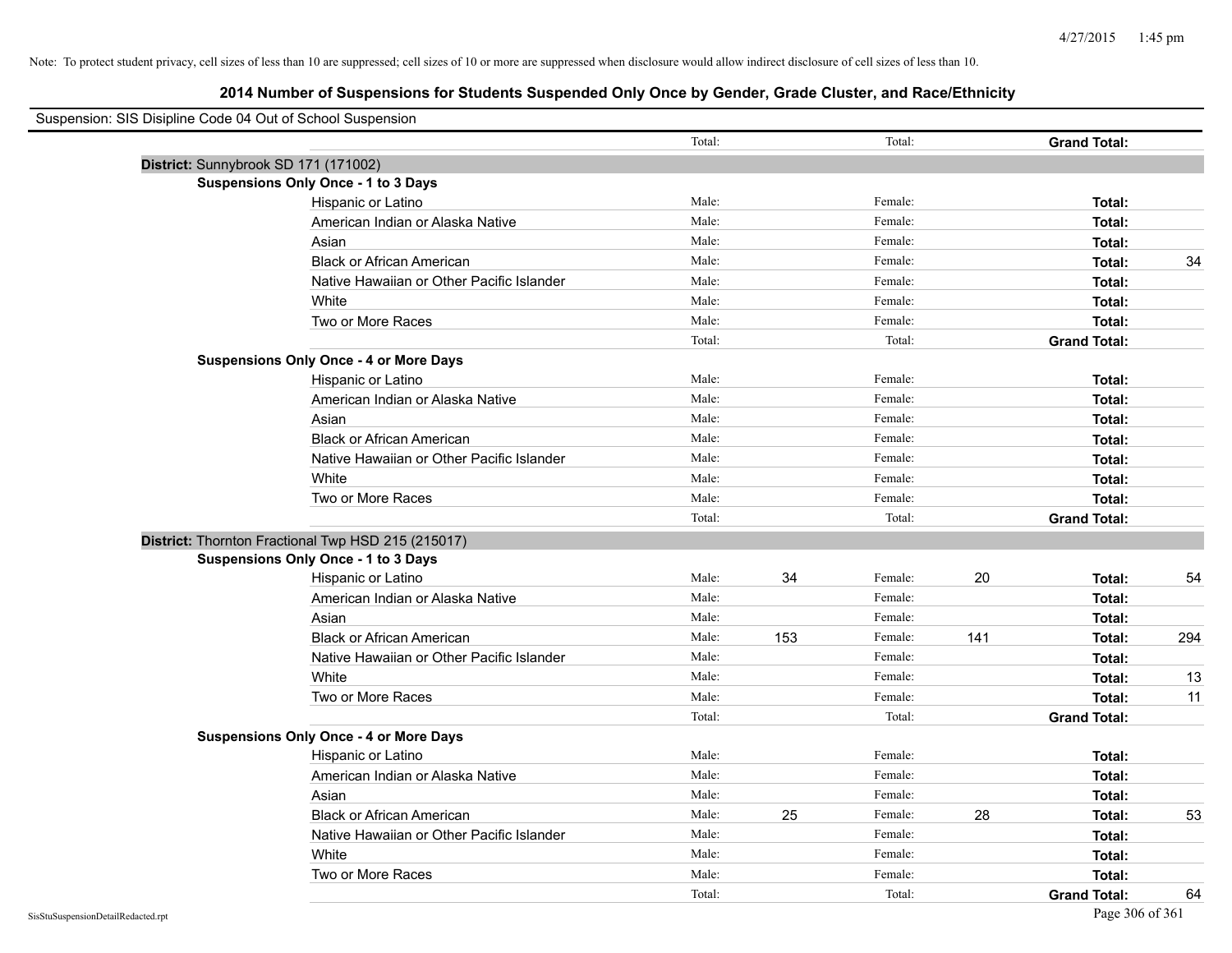| Suspension: SIS Disipline Code 04 Out of School Suspension |                                               |        |     |         |     |                     |     |
|------------------------------------------------------------|-----------------------------------------------|--------|-----|---------|-----|---------------------|-----|
| District: Thornton SD 154 (154002)                         |                                               |        |     |         |     |                     |     |
|                                                            | Suspensions Only Once - 1 to 3 Days           |        |     |         |     |                     |     |
|                                                            | Hispanic or Latino                            | Male:  |     | Female: |     | Total:              |     |
|                                                            | American Indian or Alaska Native              | Male:  |     | Female: |     | Total:              |     |
|                                                            | Asian                                         | Male:  |     | Female: |     | Total:              |     |
|                                                            | <b>Black or African American</b>              | Male:  |     | Female: |     | Total:              |     |
|                                                            | Native Hawaiian or Other Pacific Islander     | Male:  |     | Female: |     | Total:              |     |
|                                                            | White                                         | Male:  |     | Female: |     | Total:              |     |
|                                                            | Two or More Races                             | Male:  |     | Female: |     | Total:              |     |
|                                                            |                                               | Total: |     | Total:  |     | <b>Grand Total:</b> |     |
| District: Thornton Twp HSD 205 (205017)                    |                                               |        |     |         |     |                     |     |
|                                                            | Suspensions Only Once - 1 to 3 Days           |        |     |         |     |                     |     |
|                                                            | Hispanic or Latino                            | Male:  | 29  | Female: | 20  | Total:              | 49  |
|                                                            | American Indian or Alaska Native              | Male:  |     | Female: |     | Total:              |     |
|                                                            | Asian                                         | Male:  |     | Female: |     | Total:              |     |
|                                                            | <b>Black or African American</b>              | Male:  | 325 | Female: | 290 | Total:              | 615 |
|                                                            | Native Hawaiian or Other Pacific Islander     | Male:  |     | Female: |     | Total:              |     |
|                                                            | White                                         | Male:  |     | Female: |     | Total:              |     |
|                                                            | Two or More Races                             | Male:  |     | Female: |     | Total:              | 10  |
|                                                            |                                               | Total: |     | Total:  |     | <b>Grand Total:</b> |     |
|                                                            | <b>Suspensions Only Once - 4 or More Days</b> |        |     |         |     |                     |     |
|                                                            | Hispanic or Latino                            | Male:  |     | Female: |     | Total:              |     |
|                                                            | American Indian or Alaska Native              | Male:  |     | Female: |     | Total:              |     |
|                                                            | Asian                                         | Male:  |     | Female: |     | Total:              |     |
|                                                            | <b>Black or African American</b>              | Male:  | 78  | Female: | 81  | Total:              | 159 |
|                                                            | Native Hawaiian or Other Pacific Islander     | Male:  |     | Female: |     | Total:              |     |
|                                                            | White                                         | Male:  |     | Female: |     | Total:              |     |
|                                                            | Two or More Races                             | Male:  |     | Female: |     | Total:              |     |
|                                                            |                                               | Total: |     | Total:  |     | <b>Grand Total:</b> |     |
|                                                            | District: W Harvey-Dixmoor PSD 147 (147002)   |        |     |         |     |                     |     |
|                                                            | Suspensions Only Once - 1 to 3 Days           |        |     |         |     |                     |     |
|                                                            | Hispanic or Latino                            | Male:  |     | Female: |     | Total:              | 21  |
|                                                            | American Indian or Alaska Native              | Male:  |     | Female: |     | Total:              |     |
|                                                            | Asian                                         | Male:  |     | Female: |     | Total:              |     |
|                                                            | <b>Black or African American</b>              | Male:  | 47  | Female: | 31  | Total:              | 78  |
|                                                            | Native Hawaiian or Other Pacific Islander     | Male:  |     | Female: |     | Total:              |     |
|                                                            | White                                         | Male:  |     | Female: |     | Total:              |     |
|                                                            | Two or More Races                             | Male:  |     | Female: |     | Total:              |     |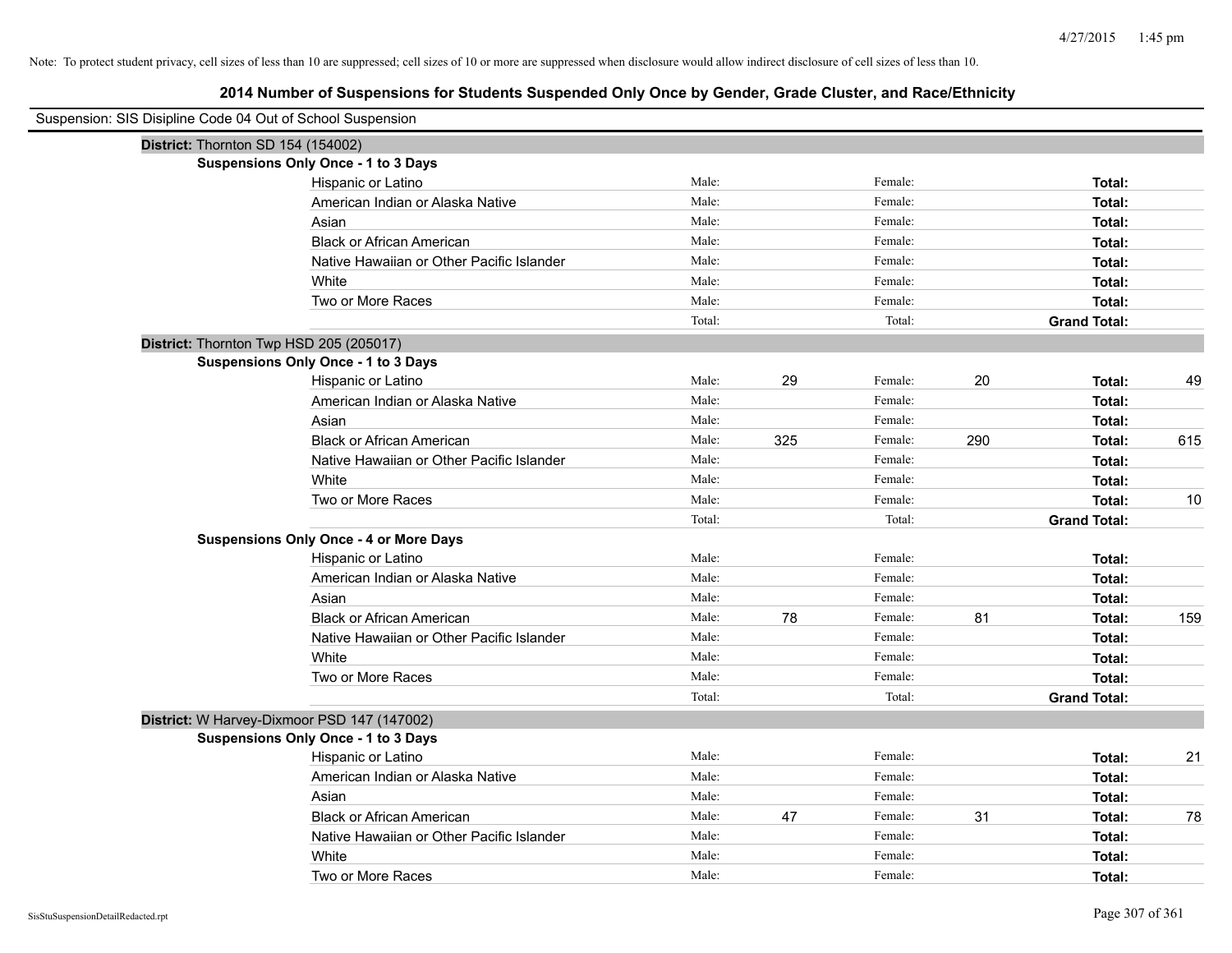|                                 | Suspension: SIS Disipline Code 04 Out of School Suspension |        |         |                     |    |
|---------------------------------|------------------------------------------------------------|--------|---------|---------------------|----|
|                                 |                                                            | Total: | Total:  | <b>Grand Total:</b> |    |
|                                 | <b>Suspensions Only Once - 4 or More Days</b>              |        |         |                     |    |
|                                 | Hispanic or Latino                                         | Male:  | Female: | Total:              |    |
|                                 | American Indian or Alaska Native                           | Male:  | Female: | Total:              |    |
|                                 | Asian                                                      | Male:  | Female: | Total:              |    |
|                                 | <b>Black or African American</b>                           | Male:  | Female: | Total:              | 12 |
|                                 | Native Hawaiian or Other Pacific Islander                  | Male:  | Female: | Total:              |    |
|                                 | White                                                      | Male:  | Female: | Total:              |    |
|                                 | Two or More Races                                          | Male:  | Female: | Total:              |    |
|                                 |                                                            | Total: | Total:  | <b>Grand Total:</b> |    |
|                                 | District: Willow Springs SD 108 (108002)                   |        |         |                     |    |
|                                 | Suspensions Only Once - 1 to 3 Days                        |        |         |                     |    |
|                                 | Hispanic or Latino                                         | Male:  | Female: | Total:              |    |
|                                 | American Indian or Alaska Native                           | Male:  | Female: | Total:              |    |
|                                 | Asian                                                      | Male:  | Female: | Total:              |    |
|                                 | <b>Black or African American</b>                           | Male:  | Female: | Total:              |    |
|                                 | Native Hawaiian or Other Pacific Islander                  | Male:  | Female: | Total:              |    |
|                                 | White                                                      | Male:  | Female: | Total:              |    |
|                                 | Two or More Races                                          | Male:  | Female: | Total:              |    |
|                                 |                                                            | Total: | Total:  | <b>Grand Total:</b> |    |
|                                 | District: Worth SD 127 (127002)                            |        |         |                     |    |
|                                 | <b>Suspensions Only Once - 1 to 3 Days</b>                 |        |         |                     |    |
|                                 | Hispanic or Latino                                         | Male:  | Female: | Total:              |    |
|                                 | American Indian or Alaska Native                           | Male:  | Female: | Total:              |    |
|                                 | Asian                                                      | Male:  | Female: | Total:              |    |
|                                 | <b>Black or African American</b>                           | Male:  | Female: | Total:              |    |
|                                 | Native Hawaiian or Other Pacific Islander                  | Male:  | Female: | Total:              |    |
|                                 | White                                                      | Male:  | Female: | Total:              |    |
|                                 | Two or More Races                                          | Male:  | Female: | Total:              |    |
|                                 |                                                            | Total: | Total:  | <b>Grand Total:</b> | 12 |
| County: Non-Public School (000) |                                                            |        |         |                     |    |
|                                 | District: Region 07 South Cook ISC 4 (000000)              |        |         |                     |    |
|                                 | <b>Suspensions Only Once - 4 or More Days</b>              |        |         |                     |    |
|                                 | Hispanic or Latino                                         | Male:  | Female: | Total:              |    |
|                                 | American Indian or Alaska Native                           | Male:  | Female: | Total:              |    |
|                                 | Asian                                                      | Male:  | Female: | Total:              |    |
|                                 | <b>Black or African American</b>                           | Male:  | Female: | Total:              |    |
|                                 | Native Hawaiian or Other Pacific Islander                  | Male:  | Female: | Total:              |    |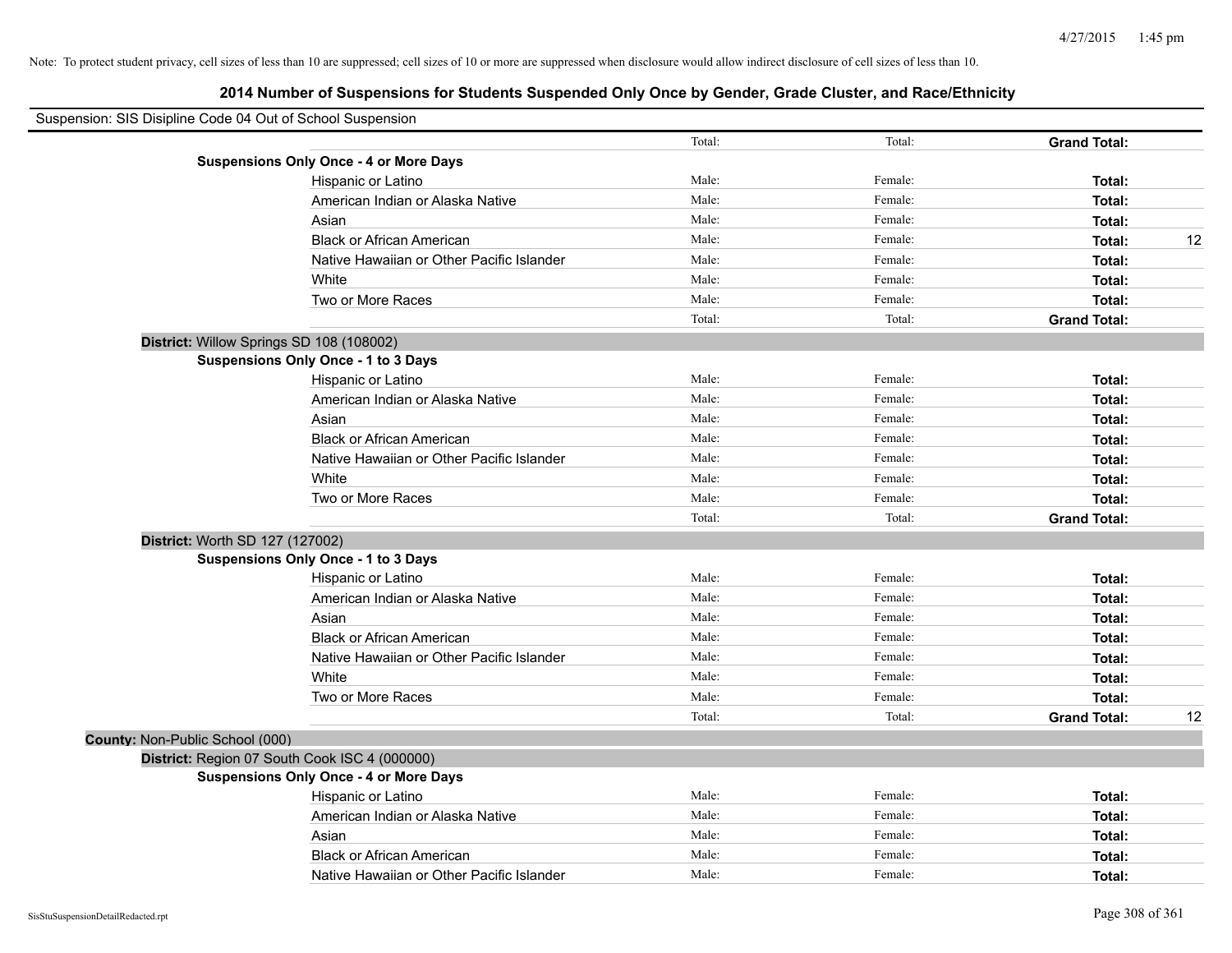| Suspension: SIS Disipline Code 04 Out of School Suspension |        |         |                     |
|------------------------------------------------------------|--------|---------|---------------------|
| White                                                      | Male:  | Female: | Total:              |
| Two or More Races                                          | Male:  | Female: | Total:              |
|                                                            | Total: | Total:  | <b>Grand Total:</b> |
|                                                            |        |         |                     |
| Region: Rock Island ROE (49)                               |        |         |                     |
| County: Non-Public School (000)                            |        |         |                     |
| District: Rock Island ROE (000000)                         |        |         |                     |
| <b>Suspensions Only Once - 1 to 3 Days</b>                 |        |         |                     |
| Hispanic or Latino                                         | Male:  | Female: | Total:              |
| American Indian or Alaska Native                           | Male:  | Female: | Total:              |
| Asian                                                      | Male:  | Female: | Total:              |
| <b>Black or African American</b>                           | Male:  | Female: | Total:              |
| Native Hawaiian or Other Pacific Islander                  | Male:  | Female: | Total:              |
| White                                                      | Male:  | Female: | Total:              |
| Two or More Races                                          | Male:  | Female: | Total:              |
|                                                            | Total: | Total:  | <b>Grand Total:</b> |
| <b>Suspensions Only Once - 4 or More Days</b>              |        |         |                     |
| Hispanic or Latino                                         | Male:  | Female: | Total:              |
| American Indian or Alaska Native                           | Male:  | Female: | Total:              |
| Asian                                                      | Male:  | Female: | Total:              |
| <b>Black or African American</b>                           | Male:  | Female: | Total:              |
| Native Hawaiian or Other Pacific Islander                  | Male:  | Female: | Total:              |
| White                                                      | Male:  | Female: | Total:              |
| Two or More Races                                          | Male:  | Female: | Total:              |
|                                                            | Total: | Total:  | <b>Grand Total:</b> |
| County: Rock Island (081)                                  |        |         |                     |
| District: Carbon Cliff-Barstow SD 36 (036002)              |        |         |                     |
| <b>Suspensions Only Once - 1 to 3 Days</b>                 |        |         |                     |
| Hispanic or Latino                                         | Male:  | Female: | Total:              |
| American Indian or Alaska Native                           | Male:  | Female: | Total:              |
| Asian                                                      | Male:  | Female: | Total:              |
| <b>Black or African American</b>                           | Male:  | Female: | Total:              |
| Native Hawaiian or Other Pacific Islander                  | Male:  | Female: | Total:              |
| White                                                      | Male:  | Female: | 15<br>Total:        |
| Two or More Races                                          | Male:  | Female: | Total:              |
|                                                            | Total: | Total:  | <b>Grand Total:</b> |
| <b>Suspensions Only Once - 4 or More Days</b>              |        |         |                     |
| Hispanic or Latino                                         | Male:  | Female: | Total:              |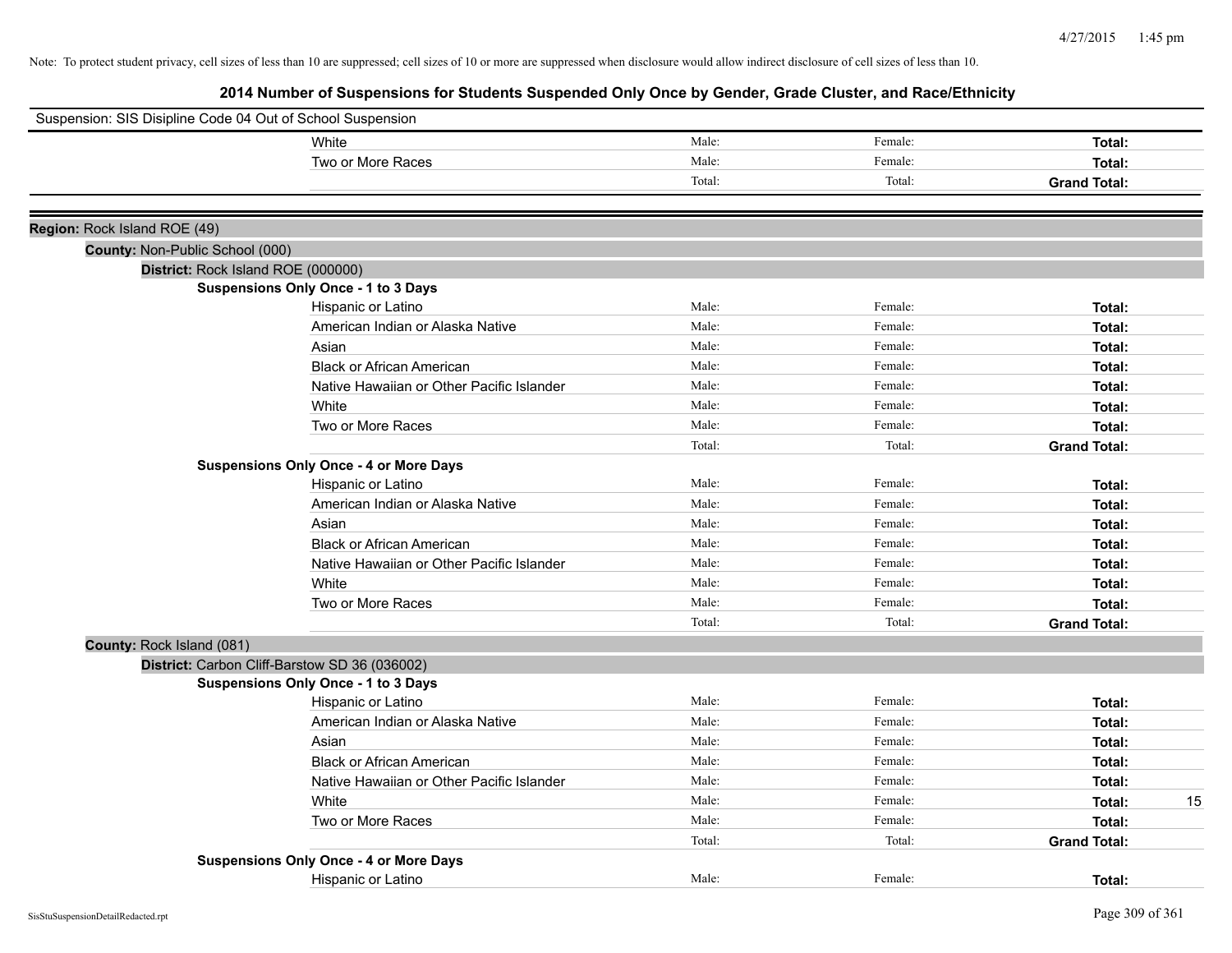**2014 Number of Suspensions for Students Suspended Only Once by Gender, Grade Cluster, and Race/Ethnicity**

| Suspension: SIS Disipline Code 04 Out of School Suspension |                                           |        |    |         |    |                     |    |
|------------------------------------------------------------|-------------------------------------------|--------|----|---------|----|---------------------|----|
|                                                            | American Indian or Alaska Native          | Male:  |    | Female: |    | Total:              |    |
|                                                            | Asian                                     | Male:  |    | Female: |    | Total:              |    |
|                                                            | <b>Black or African American</b>          | Male:  |    | Female: |    | Total:              |    |
|                                                            | Native Hawaiian or Other Pacific Islander | Male:  |    | Female: |    | Total:              |    |
|                                                            | White                                     | Male:  |    | Female: |    | Total:              |    |
|                                                            | Two or More Races                         | Male:  |    | Female: |    | Total:              |    |
|                                                            |                                           | Total: |    | Total:  |    | <b>Grand Total:</b> |    |
| District: East Moline SD 37 (037002)                       |                                           |        |    |         |    |                     |    |
|                                                            | Suspensions Only Once - 1 to 3 Days       |        |    |         |    |                     |    |
|                                                            | Hispanic or Latino                        | Male:  |    | Female: |    | Total:              |    |
|                                                            | American Indian or Alaska Native          | Male:  |    | Female: |    | Total:              |    |
|                                                            | Asian                                     | Male:  |    | Female: |    | Total:              |    |
|                                                            | <b>Black or African American</b>          | Male:  |    | Female: |    | Total:              | 18 |
|                                                            | Native Hawaiian or Other Pacific Islander | Male:  |    | Female: |    | Total:              |    |
|                                                            | White                                     | Male:  |    | Female: |    | Total:              | 10 |
|                                                            | Two or More Races                         | Male:  |    | Female: |    | Total:              |    |
|                                                            |                                           | Total: |    | Total:  |    | <b>Grand Total:</b> |    |
| District: Hampton SD 29 (029002)                           |                                           |        |    |         |    |                     |    |
|                                                            | Suspensions Only Once - 1 to 3 Days       |        |    |         |    |                     |    |
|                                                            | Hispanic or Latino                        | Male:  |    | Female: |    | Total:              |    |
|                                                            | American Indian or Alaska Native          | Male:  |    | Female: |    | Total:              |    |
|                                                            | Asian                                     | Male:  |    | Female: |    | Total:              |    |
|                                                            | <b>Black or African American</b>          | Male:  |    | Female: |    | Total:              |    |
|                                                            | Native Hawaiian or Other Pacific Islander | Male:  |    | Female: |    | Total:              |    |
|                                                            | White                                     | Male:  |    | Female: |    | Total:              |    |
|                                                            | Two or More Races                         | Male:  |    | Female: |    | Total:              |    |
|                                                            |                                           | Total: |    | Total:  |    | <b>Grand Total:</b> |    |
| District: Moline-Coal Valley CUSD 40 (040022)              |                                           |        |    |         |    |                     |    |
|                                                            | Suspensions Only Once - 1 to 3 Days       |        |    |         |    |                     |    |
|                                                            | Hispanic or Latino                        | Male:  | 35 | Female: | 12 | Total:              | 47 |
|                                                            | American Indian or Alaska Native          | Male:  |    | Female: |    | Total:              |    |
|                                                            | Asian                                     | Male:  |    | Female: |    | Total:              |    |
|                                                            | <b>Black or African American</b>          | Male:  |    | Female: |    | Total:              | 29 |
|                                                            | Native Hawaiian or Other Pacific Islander | Male:  |    | Female: |    | Total:              |    |
|                                                            | White                                     | Male:  | 70 | Female: | 12 | Total:              | 82 |
|                                                            | Two or More Races                         | Male:  |    | Female: |    | Total:              | 18 |
|                                                            |                                           | Total: |    | Total:  |    | <b>Grand Total:</b> |    |

**Suspensions Only Once - 4 or More Days**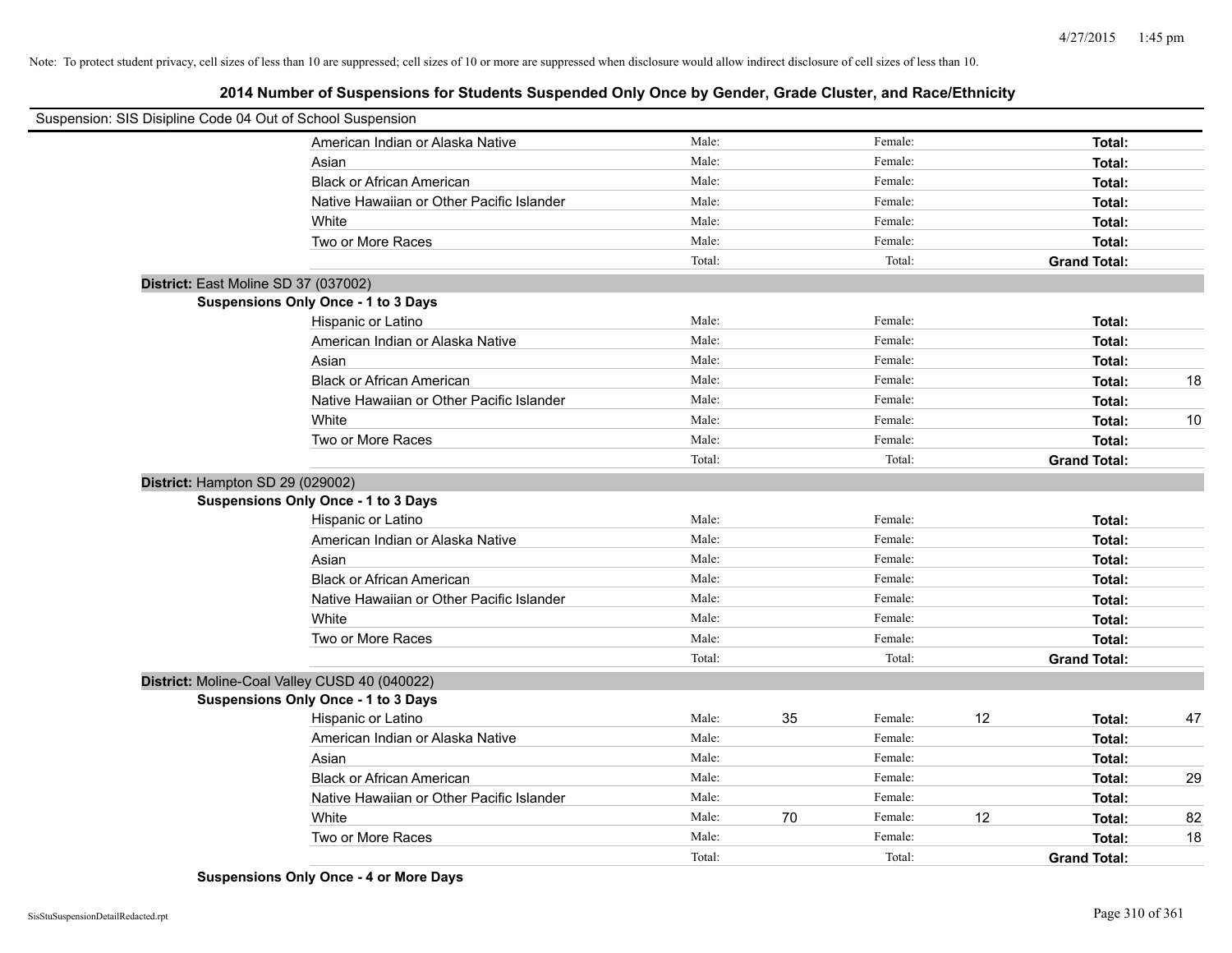| Suspension: SIS Disipline Code 04 Out of School Suspension |                                               |        |    |         |    |                     |     |
|------------------------------------------------------------|-----------------------------------------------|--------|----|---------|----|---------------------|-----|
|                                                            | Hispanic or Latino                            | Male:  |    | Female: |    | Total:              | 24  |
|                                                            | American Indian or Alaska Native              | Male:  |    | Female: |    | Total:              |     |
|                                                            | Asian                                         | Male:  |    | Female: |    | Total:              |     |
|                                                            | <b>Black or African American</b>              | Male:  |    | Female: |    | Total:              |     |
|                                                            | Native Hawaiian or Other Pacific Islander     | Male:  |    | Female: |    | Total:              |     |
|                                                            | White                                         | Male:  |    | Female: |    | Total:              | 17  |
|                                                            | Two or More Races                             | Male:  |    | Female: |    | Total:              |     |
|                                                            |                                               | Total: | 37 | Total:  | 19 | <b>Grand Total:</b> | 56  |
| District: Riverdale CUSD 100 (100026)                      |                                               |        |    |         |    |                     |     |
|                                                            | <b>Suspensions Only Once - 1 to 3 Days</b>    |        |    |         |    |                     |     |
|                                                            | Hispanic or Latino                            | Male:  |    | Female: |    | Total:              |     |
|                                                            | American Indian or Alaska Native              | Male:  |    | Female: |    | Total:              |     |
|                                                            | Asian                                         | Male:  |    | Female: |    | Total:              |     |
|                                                            | <b>Black or African American</b>              | Male:  |    | Female: |    | Total:              |     |
|                                                            | Native Hawaiian or Other Pacific Islander     | Male:  |    | Female: |    | Total:              |     |
|                                                            | White                                         | Male:  |    | Female: |    | Total:              | 13  |
|                                                            | Two or More Races                             | Male:  |    | Female: |    | Total:              |     |
|                                                            |                                               | Total: |    | Total:  |    | <b>Grand Total:</b> |     |
|                                                            | <b>Suspensions Only Once - 4 or More Days</b> |        |    |         |    |                     |     |
|                                                            | Hispanic or Latino                            | Male:  |    | Female: |    | Total:              |     |
|                                                            | American Indian or Alaska Native              | Male:  |    | Female: |    | Total:              |     |
|                                                            | Asian                                         | Male:  |    | Female: |    | Total:              |     |
|                                                            | <b>Black or African American</b>              | Male:  |    | Female: |    | Total:              |     |
|                                                            | Native Hawaiian or Other Pacific Islander     | Male:  |    | Female: |    | Total:              |     |
|                                                            | White                                         | Male:  |    | Female: |    | Total:              |     |
|                                                            | Two or More Races                             | Male:  |    | Female: |    | Total:              |     |
|                                                            |                                               | Total: |    | Total:  |    | <b>Grand Total:</b> |     |
| District: Rock Island SD 41 (041025)                       |                                               |        |    |         |    |                     |     |
|                                                            | <b>Suspensions Only Once - 1 to 3 Days</b>    |        |    |         |    |                     |     |
|                                                            | Hispanic or Latino                            | Male:  | 18 | Female: | 15 | Total:              | 33  |
|                                                            | American Indian or Alaska Native              | Male:  |    | Female: |    | Total:              |     |
|                                                            | Asian                                         | Male:  |    | Female: |    | Total:              |     |
|                                                            | <b>Black or African American</b>              | Male:  | 65 | Female: | 54 | Total:              | 119 |
|                                                            | Native Hawaiian or Other Pacific Islander     | Male:  |    | Female: |    | Total:              |     |
|                                                            | White                                         | Male:  | 53 | Female: | 37 | Total:              | 90  |
|                                                            | Two or More Races                             | Male:  | 27 | Female: | 16 | Total:              | 43  |
|                                                            |                                               | Total: |    | Total:  |    | <b>Grand Total:</b> |     |
|                                                            | <b>Suspensions Only Once - 4 or More Days</b> |        |    |         |    |                     |     |
|                                                            | Hispanic or Latino                            | Male:  |    | Female: |    | Total:              |     |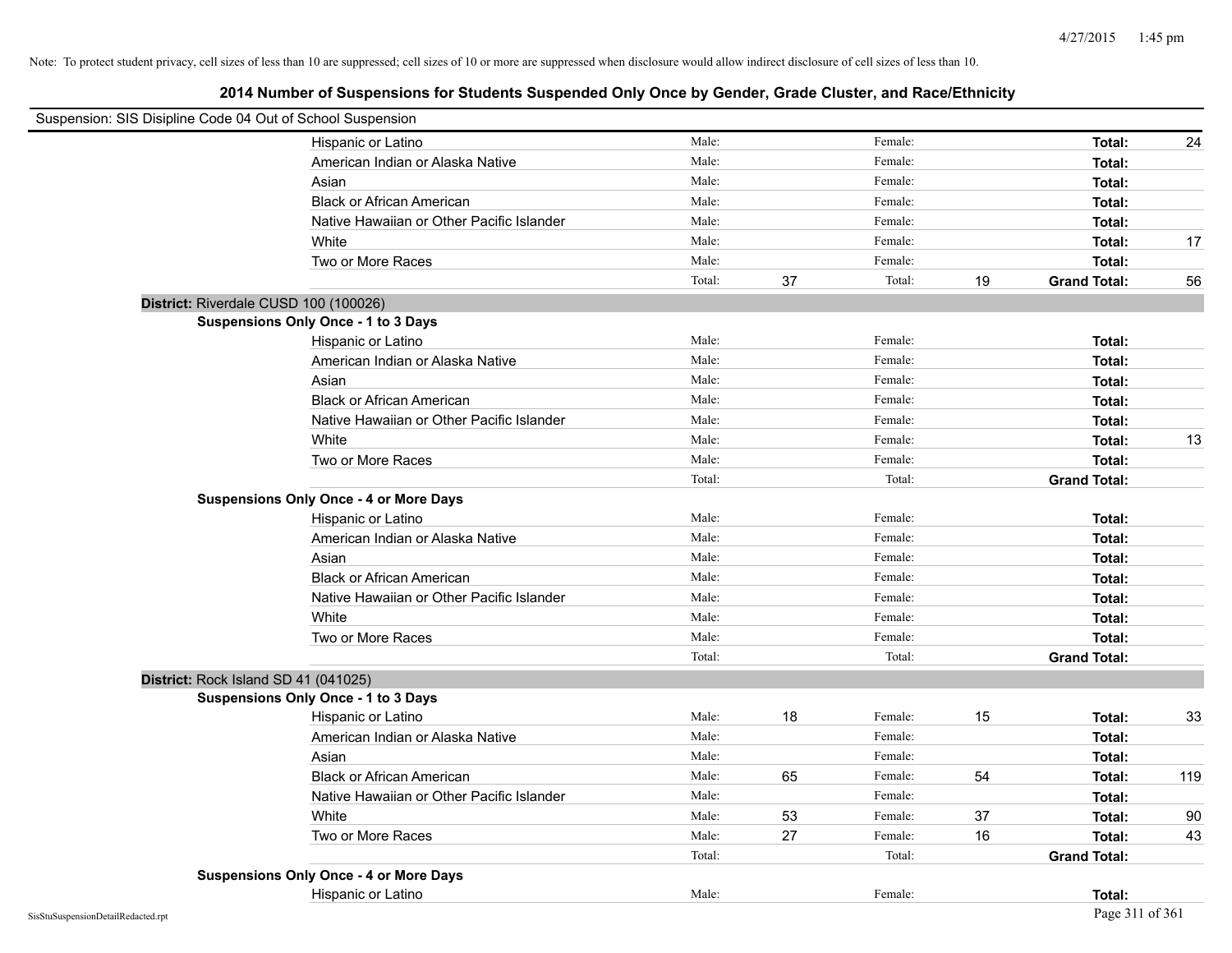**2014 Number of Suspensions for Students Suspended Only Once by Gender, Grade Cluster, and Race/Ethnicity**

| Suspension: SIS Disipline Code 04 Out of School Suspension |        |         |                     |    |
|------------------------------------------------------------|--------|---------|---------------------|----|
| American Indian or Alaska Native                           | Male:  | Female: | Total:              |    |
| Asian                                                      | Male:  | Female: | Total:              |    |
| <b>Black or African American</b>                           | Male:  | Female: | Total:              | 12 |
| Native Hawaiian or Other Pacific Islander                  | Male:  | Female: | Total:              |    |
| White                                                      | Male:  | Female: | Total:              |    |
| Two or More Races                                          | Male:  | Female: | Total:              |    |
|                                                            | Total: | Total:  | <b>Grand Total:</b> | 26 |
| District: Rockridge CUSD 300 (300026)                      |        |         |                     |    |
| <b>Suspensions Only Once - 1 to 3 Days</b>                 |        |         |                     |    |
| Hispanic or Latino                                         | Male:  | Female: | Total:              |    |
| American Indian or Alaska Native                           | Male:  | Female: | Total:              |    |
| Asian                                                      | Male:  | Female: | Total:              |    |
| <b>Black or African American</b>                           | Male:  | Female: | Total:              |    |
| Native Hawaiian or Other Pacific Islander                  | Male:  | Female: | Total:              |    |
| White                                                      | Male:  | Female: | Total:              | 13 |
| Two or More Races                                          | Male:  | Female: | Total:              |    |
|                                                            | Total: | Total:  | <b>Grand Total:</b> |    |
| District: Sherrard CUSD 200 (200026)                       |        |         |                     |    |
| <b>Suspensions Only Once - 1 to 3 Days</b>                 |        |         |                     |    |
| Hispanic or Latino                                         | Male:  | Female: | Total:              |    |
| American Indian or Alaska Native                           | Male:  | Female: | Total:              |    |
| Asian                                                      | Male:  | Female: | Total:              |    |
| <b>Black or African American</b>                           | Male:  | Female: | Total:              |    |
| Native Hawaiian or Other Pacific Islander                  | Male:  | Female: | Total:              |    |
| White                                                      | Male:  | Female: | Total:              | 11 |
| Two or More Races                                          | Male:  | Female: | Total:              |    |
|                                                            | Total: | Total:  | <b>Grand Total:</b> |    |
| <b>Suspensions Only Once - 4 or More Days</b>              |        |         |                     |    |
| Hispanic or Latino                                         | Male:  | Female: | Total:              |    |
| American Indian or Alaska Native                           | Male:  | Female: | Total:              |    |
| Asian                                                      | Male:  | Female: | Total:              |    |
| <b>Black or African American</b>                           | Male:  | Female: | Total:              |    |
| Native Hawaiian or Other Pacific Islander                  | Male:  | Female: | Total:              |    |
| White                                                      | Male:  | Female: | Total:              |    |
| Two or More Races                                          | Male:  | Female: | Total:              |    |
|                                                            | Total: | Total:  | <b>Grand Total:</b> |    |
| District: Silvis SD 34 (034002)                            |        |         |                     |    |

**Suspensions Only Once - 1 to 3 Days**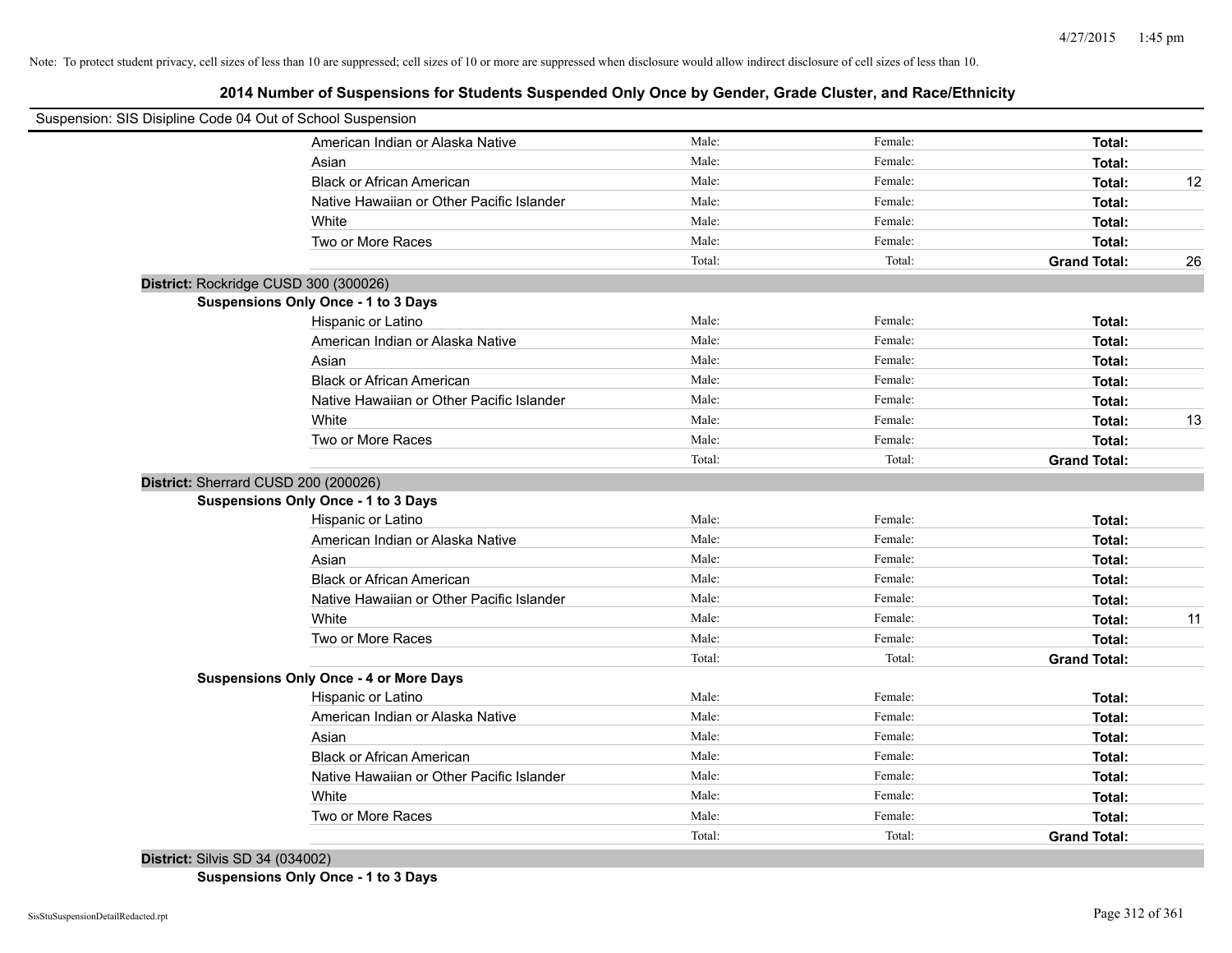**2014 Number of Suspensions for Students Suspended Only Once by Gender, Grade Cluster, and Race/Ethnicity**

| Suspension: SIS Disipline Code 04 Out of School Suspension |                                               |        |    |         |    |                     |    |
|------------------------------------------------------------|-----------------------------------------------|--------|----|---------|----|---------------------|----|
|                                                            | Hispanic or Latino                            | Male:  |    | Female: |    | Total:              |    |
|                                                            | American Indian or Alaska Native              | Male:  |    | Female: |    | Total:              |    |
|                                                            | Asian                                         | Male:  |    | Female: |    | Total:              |    |
|                                                            | <b>Black or African American</b>              | Male:  |    | Female: |    | Total:              |    |
|                                                            | Native Hawaiian or Other Pacific Islander     | Male:  |    | Female: |    | Total:              |    |
|                                                            | White                                         | Male:  |    | Female: |    | Total:              | 11 |
|                                                            | Two or More Races                             | Male:  |    | Female: |    | Total:              |    |
|                                                            |                                               | Total: |    | Total:  |    | <b>Grand Total:</b> | 25 |
|                                                            | <b>Suspensions Only Once - 4 or More Days</b> |        |    |         |    |                     |    |
|                                                            | Hispanic or Latino                            | Male:  |    | Female: |    | Total:              |    |
|                                                            | American Indian or Alaska Native              | Male:  |    | Female: |    | Total:              |    |
|                                                            | Asian                                         | Male:  |    | Female: |    | Total:              |    |
|                                                            | <b>Black or African American</b>              | Male:  |    | Female: |    | Total:              |    |
|                                                            | Native Hawaiian or Other Pacific Islander     | Male:  |    | Female: |    | Total:              |    |
|                                                            | White                                         | Male:  |    | Female: |    | Total:              |    |
|                                                            | Two or More Races                             | Male:  |    | Female: |    | Total:              |    |
|                                                            |                                               | Total: |    | Total:  |    | <b>Grand Total:</b> |    |
| District: United Twp HSD 30 (030017)                       |                                               |        |    |         |    |                     |    |
|                                                            | <b>Suspensions Only Once - 1 to 3 Days</b>    |        |    |         |    |                     |    |
|                                                            | Hispanic or Latino                            | Male:  |    | Female: |    | Total:              | 11 |
|                                                            | American Indian or Alaska Native              | Male:  |    | Female: |    | Total:              |    |
|                                                            | Asian                                         | Male:  |    | Female: |    | Total:              |    |
|                                                            | <b>Black or African American</b>              | Male:  |    | Female: |    | Total:              |    |
|                                                            | Native Hawaiian or Other Pacific Islander     | Male:  |    | Female: |    | Total:              |    |
|                                                            | White                                         | Male:  |    | Female: |    | Total:              | 16 |
|                                                            | Two or More Races                             | Male:  |    | Female: |    | Total:              |    |
|                                                            |                                               | Total: | 24 | Total:  | 14 | <b>Grand Total:</b> | 38 |
|                                                            | <b>Suspensions Only Once - 4 or More Days</b> |        |    |         |    |                     |    |
|                                                            | Hispanic or Latino                            | Male:  |    | Female: |    | Total:              |    |
|                                                            | American Indian or Alaska Native              | Male:  |    | Female: |    | Total:              |    |
|                                                            | Asian                                         | Male:  |    | Female: |    | Total:              |    |
|                                                            | <b>Black or African American</b>              | Male:  |    | Female: |    | Total:              |    |
|                                                            | Native Hawaiian or Other Pacific Islander     | Male:  |    | Female: |    | Total:              |    |
|                                                            | White                                         | Male:  |    | Female: |    | Total:              | 20 |
|                                                            | Two or More Races                             | Male:  |    | Female: |    | Total:              |    |
|                                                            |                                               | Total: | 24 | Total:  | 15 | <b>Grand Total:</b> | 39 |

**Region:** Sangamon ROE (51)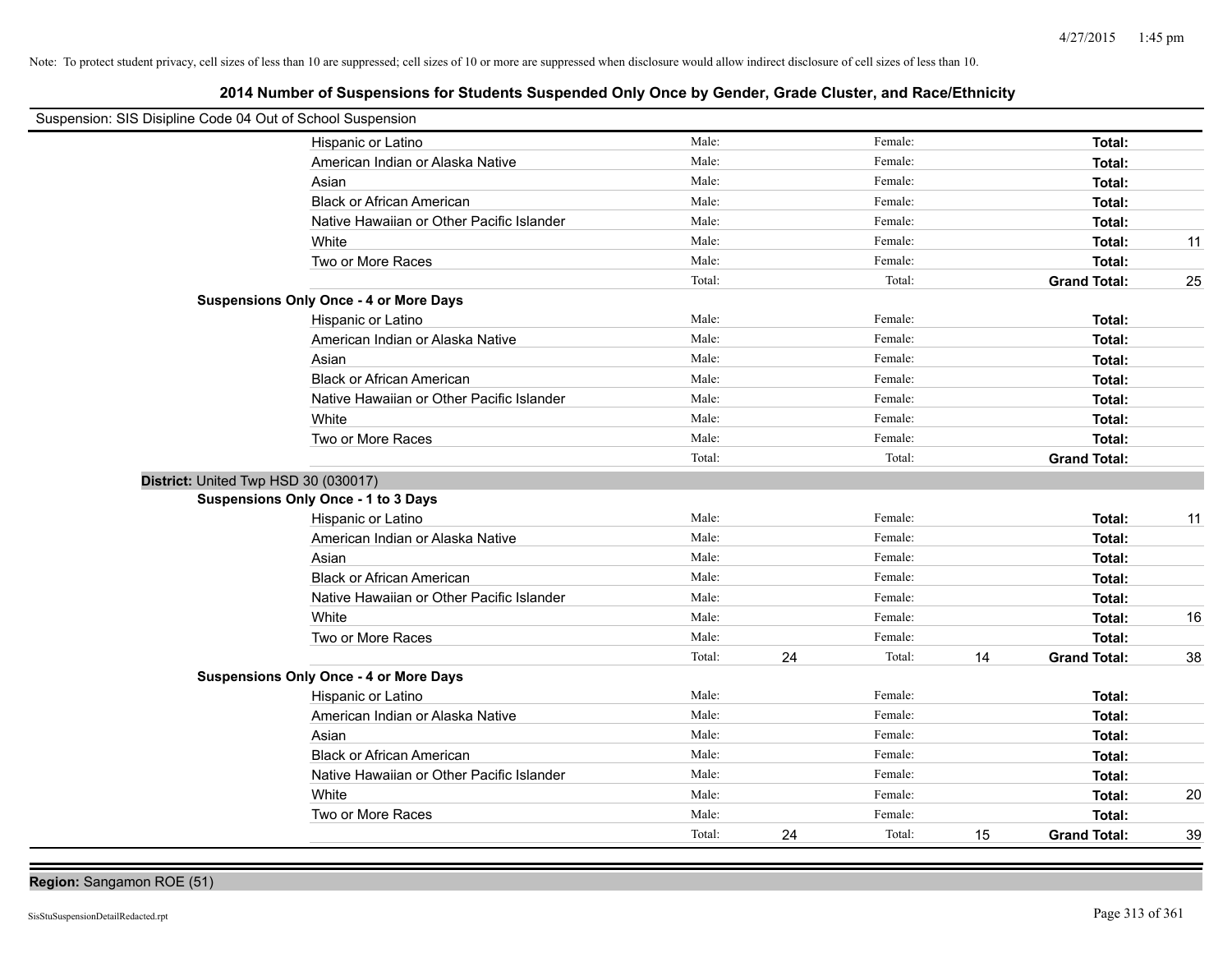| Suspension: SIS Disipline Code 04 Out of School Suspension |                                               |        |    |         |    |                     |    |
|------------------------------------------------------------|-----------------------------------------------|--------|----|---------|----|---------------------|----|
| County: Non-Public School (000)                            |                                               |        |    |         |    |                     |    |
| District: Sangamon ROE (000000)                            |                                               |        |    |         |    |                     |    |
|                                                            | <b>Suspensions Only Once - 1 to 3 Days</b>    |        |    |         |    |                     |    |
|                                                            | Hispanic or Latino                            | Male:  |    | Female: |    | Total:              |    |
|                                                            | American Indian or Alaska Native              | Male:  |    | Female: |    | Total:              |    |
|                                                            | Asian                                         | Male:  |    | Female: |    | Total:              |    |
|                                                            | <b>Black or African American</b>              | Male:  |    | Female: |    | Total:              |    |
|                                                            | Native Hawaiian or Other Pacific Islander     | Male:  |    | Female: |    | Total:              |    |
|                                                            | White                                         | Male:  |    | Female: |    | Total:              |    |
|                                                            | Two or More Races                             | Male:  |    | Female: |    | Total:              |    |
|                                                            |                                               | Total: |    | Total:  |    | <b>Grand Total:</b> |    |
| County: Sangamon (084)                                     |                                               |        |    |         |    |                     |    |
| District: Auburn CUSD 10 (010026)                          |                                               |        |    |         |    |                     |    |
|                                                            | <b>Suspensions Only Once - 1 to 3 Days</b>    |        |    |         |    |                     |    |
|                                                            | Hispanic or Latino                            | Male:  |    | Female: |    | Total:              |    |
|                                                            | American Indian or Alaska Native              | Male:  |    | Female: |    | Total:              |    |
|                                                            | Asian                                         | Male:  |    | Female: |    | Total:              |    |
|                                                            | <b>Black or African American</b>              | Male:  |    | Female: |    | Total:              |    |
|                                                            | Native Hawaiian or Other Pacific Islander     | Male:  |    | Female: |    | Total:              |    |
|                                                            | White                                         | Male:  |    | Female: |    | Total:              | 17 |
|                                                            | Two or More Races                             | Male:  |    | Female: |    | Total:              |    |
|                                                            |                                               | Total: |    | Total:  |    | <b>Grand Total:</b> |    |
|                                                            | <b>Suspensions Only Once - 4 or More Days</b> |        |    |         |    |                     |    |
|                                                            | Hispanic or Latino                            | Male:  |    | Female: |    | Total:              |    |
|                                                            | American Indian or Alaska Native              | Male:  |    | Female: |    | Total:              |    |
|                                                            | Asian                                         | Male:  |    | Female: |    | Total:              |    |
|                                                            | <b>Black or African American</b>              | Male:  |    | Female: |    | Total:              |    |
|                                                            | Native Hawaiian or Other Pacific Islander     | Male:  |    | Female: |    | Total:              |    |
|                                                            | White                                         | Male:  |    | Female: |    | Total:              |    |
|                                                            | Two or More Races                             | Male:  |    | Female: |    | Total:              |    |
|                                                            |                                               | Total: |    | Total:  |    | <b>Grand Total:</b> |    |
|                                                            | District: Ball Chatham CUSD 5 (005026)        |        |    |         |    |                     |    |
|                                                            | <b>Suspensions Only Once - 1 to 3 Days</b>    |        |    |         |    |                     |    |
|                                                            | Hispanic or Latino                            | Male:  |    | Female: |    | Total:              |    |
|                                                            | American Indian or Alaska Native              | Male:  |    | Female: |    | Total:              |    |
|                                                            | Asian                                         | Male:  |    | Female: |    | Total:              |    |
|                                                            | <b>Black or African American</b>              | Male:  |    | Female: |    | Total:              | 18 |
|                                                            | Native Hawaiian or Other Pacific Islander     | Male:  |    | Female: |    | Total:              |    |
|                                                            | White                                         | Male:  | 37 | Female: | 10 | Total:              | 47 |
|                                                            |                                               |        |    |         |    |                     |    |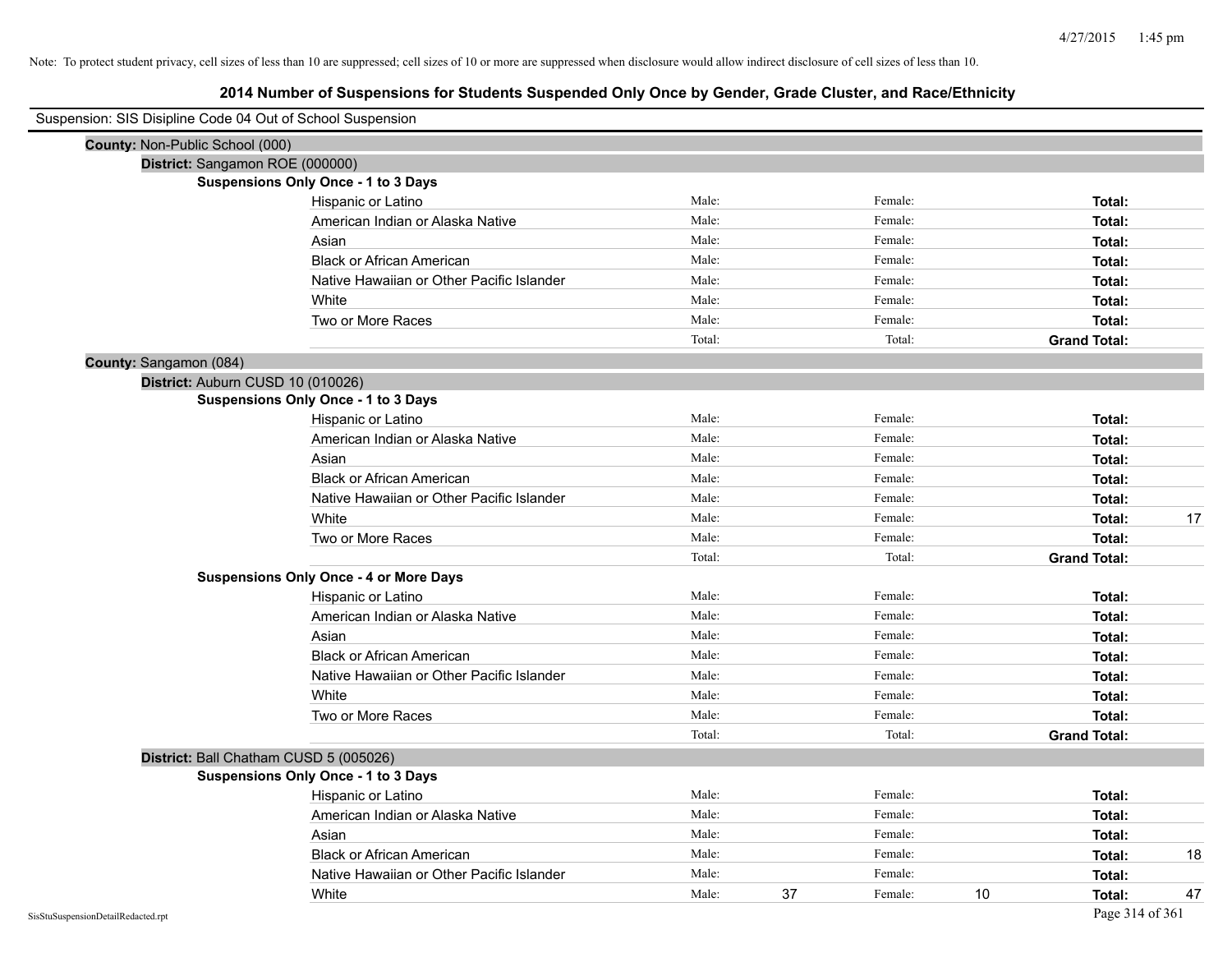| Suspension: SIS Disipline Code 04 Out of School Suspension |                                               |        |         |                     |    |
|------------------------------------------------------------|-----------------------------------------------|--------|---------|---------------------|----|
|                                                            | Two or More Races                             | Male:  | Female: | Total:              | 11 |
|                                                            |                                               | Total: | Total:  | <b>Grand Total:</b> |    |
|                                                            | <b>Suspensions Only Once - 4 or More Days</b> |        |         |                     |    |
|                                                            | Hispanic or Latino                            | Male:  | Female: | Total:              |    |
|                                                            | American Indian or Alaska Native              | Male:  | Female: | Total:              |    |
|                                                            | Asian                                         | Male:  | Female: | Total:              |    |
|                                                            | <b>Black or African American</b>              | Male:  | Female: | Total:              |    |
|                                                            | Native Hawaiian or Other Pacific Islander     | Male:  | Female: | Total:              |    |
|                                                            | White                                         | Male:  | Female: | Total:              | 15 |
|                                                            | Two or More Races                             | Male:  | Female: | Total:              |    |
|                                                            |                                               | Total: | Total:  | <b>Grand Total:</b> |    |
| District: New Berlin CUSD 16 (016026)                      |                                               |        |         |                     |    |
|                                                            | <b>Suspensions Only Once - 1 to 3 Days</b>    |        |         |                     |    |
|                                                            | Hispanic or Latino                            | Male:  | Female: | Total:              |    |
|                                                            | American Indian or Alaska Native              | Male:  | Female: | Total:              |    |
|                                                            | Asian                                         | Male:  | Female: | Total:              |    |
|                                                            | <b>Black or African American</b>              | Male:  | Female: | Total:              |    |
|                                                            | Native Hawaiian or Other Pacific Islander     | Male:  | Female: | Total:              |    |
|                                                            | White                                         | Male:  | Female: | Total:              | 11 |
|                                                            | Two or More Races                             | Male:  | Female: | Total:              |    |
|                                                            |                                               | Total: | Total:  | <b>Grand Total:</b> |    |
|                                                            | <b>Suspensions Only Once - 4 or More Days</b> |        |         |                     |    |
|                                                            | Hispanic or Latino                            | Male:  | Female: | Total:              |    |
|                                                            | American Indian or Alaska Native              | Male:  | Female: | Total:              |    |
|                                                            | Asian                                         | Male:  | Female: | Total:              |    |
|                                                            | <b>Black or African American</b>              | Male:  | Female: | Total:              |    |
|                                                            | Native Hawaiian or Other Pacific Islander     | Male:  | Female: | Total:              |    |
|                                                            | White                                         | Male:  | Female: | Total:              |    |
|                                                            | Two or More Races                             | Male:  | Female: | Total:              |    |
|                                                            |                                               | Total: | Total:  | <b>Grand Total:</b> |    |
| District: Pawnee CUSD 11 (011026)                          |                                               |        |         |                     |    |
|                                                            | <b>Suspensions Only Once - 1 to 3 Days</b>    |        |         |                     |    |
|                                                            | Hispanic or Latino                            | Male:  | Female: | Total:              |    |
|                                                            | American Indian or Alaska Native              | Male:  | Female: | Total:              |    |
|                                                            | Asian                                         | Male:  | Female: | Total:              |    |
|                                                            | <b>Black or African American</b>              | Male:  | Female: | Total:              |    |
|                                                            | Native Hawaiian or Other Pacific Islander     | Male:  | Female: | Total:              |    |
|                                                            | White                                         | Male:  | Female: | Total:              |    |
|                                                            | Two or More Races                             | Male:  | Female: | Total:              |    |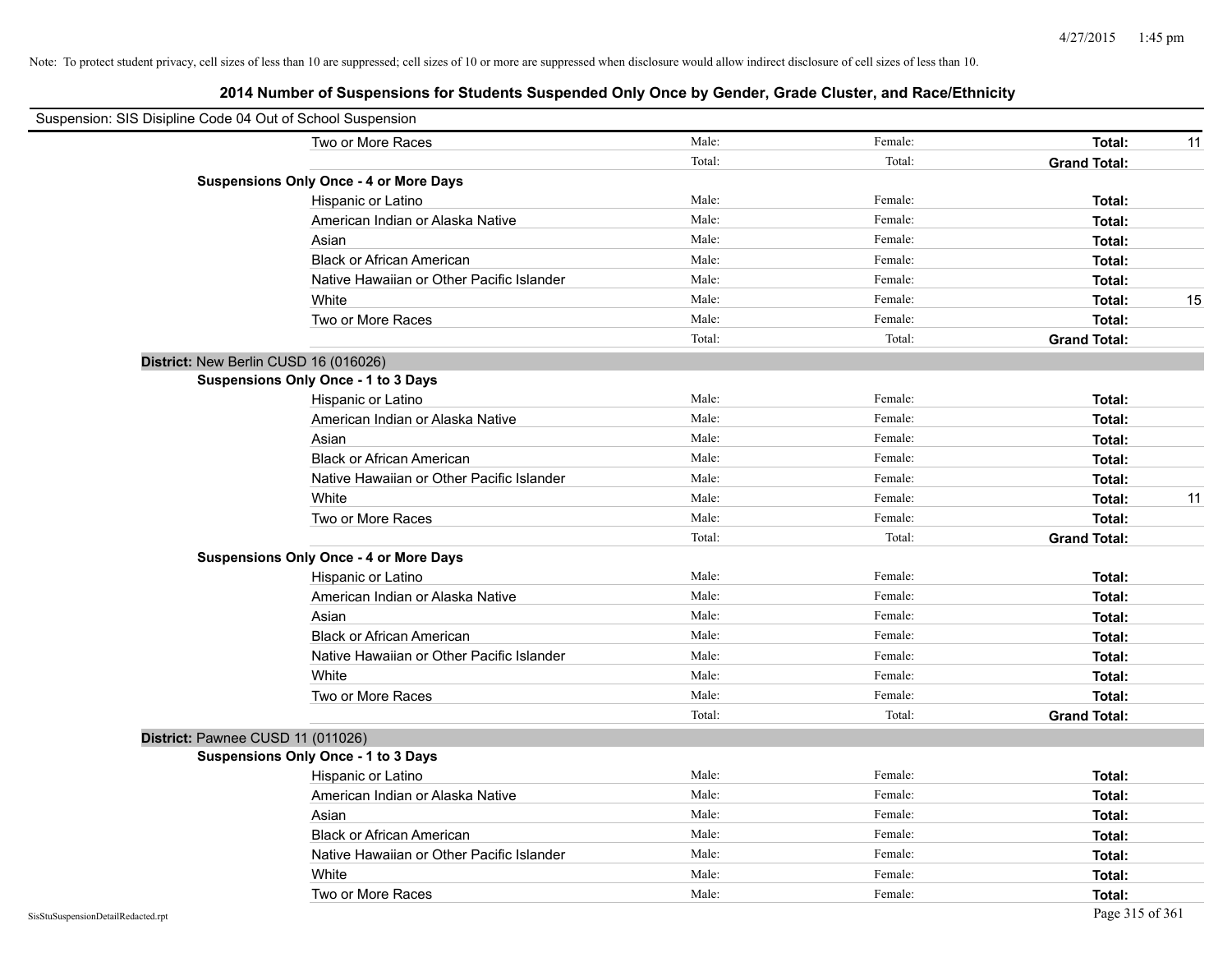| Suspension: SIS Disipline Code 04 Out of School Suspension |                                               |        |         |                     |    |
|------------------------------------------------------------|-----------------------------------------------|--------|---------|---------------------|----|
|                                                            |                                               | Total: | Total:  | <b>Grand Total:</b> |    |
|                                                            | District: Pleasant Plains CUSD 8 (008026)     |        |         |                     |    |
|                                                            | <b>Suspensions Only Once - 1 to 3 Days</b>    |        |         |                     |    |
|                                                            | Hispanic or Latino                            | Male:  | Female: | Total:              |    |
|                                                            | American Indian or Alaska Native              | Male:  | Female: | Total:              |    |
|                                                            | Asian                                         | Male:  | Female: | Total:              |    |
|                                                            | <b>Black or African American</b>              | Male:  | Female: | Total:              |    |
|                                                            | Native Hawaiian or Other Pacific Islander     | Male:  | Female: | Total:              |    |
|                                                            | White                                         | Male:  | Female: | Total:              | 16 |
|                                                            | Two or More Races                             | Male:  | Female: | Total:              |    |
|                                                            |                                               | Total: | Total:  | <b>Grand Total:</b> |    |
|                                                            | <b>Suspensions Only Once - 4 or More Days</b> |        |         |                     |    |
|                                                            | Hispanic or Latino                            | Male:  | Female: | Total:              |    |
|                                                            | American Indian or Alaska Native              | Male:  | Female: | Total:              |    |
|                                                            | Asian                                         | Male:  | Female: | Total:              |    |
|                                                            | <b>Black or African American</b>              | Male:  | Female: | Total:              |    |
|                                                            | Native Hawaiian or Other Pacific Islander     | Male:  | Female: | Total:              |    |
|                                                            | White                                         | Male:  | Female: | Total:              |    |
|                                                            | Two or More Races                             | Male:  | Female: | Total:              |    |
|                                                            |                                               | Total: | Total:  | <b>Grand Total:</b> |    |
| District: Riverton CUSD 14 (014026)                        |                                               |        |         |                     |    |
|                                                            | <b>Suspensions Only Once - 1 to 3 Days</b>    |        |         |                     |    |
|                                                            | Hispanic or Latino                            | Male:  | Female: | Total:              |    |
|                                                            | American Indian or Alaska Native              | Male:  | Female: | Total:              |    |
|                                                            | Asian                                         | Male:  | Female: | Total:              |    |
|                                                            | <b>Black or African American</b>              | Male:  | Female: | Total:              |    |
|                                                            | Native Hawaiian or Other Pacific Islander     | Male:  | Female: | Total:              |    |
|                                                            | White                                         | Male:  | Female: | Total:              | 38 |
|                                                            | Two or More Races                             | Male:  | Female: | Total:              |    |
|                                                            |                                               | Total: | Total:  | <b>Grand Total:</b> |    |
|                                                            | <b>Suspensions Only Once - 4 or More Days</b> |        |         |                     |    |
|                                                            | Hispanic or Latino                            | Male:  | Female: | Total:              |    |
|                                                            | American Indian or Alaska Native              | Male:  | Female: | Total:              |    |
|                                                            | Asian                                         | Male:  | Female: | Total:              |    |
|                                                            | <b>Black or African American</b>              | Male:  | Female: | Total:              |    |
|                                                            | Native Hawaiian or Other Pacific Islander     | Male:  | Female: | Total:              |    |
|                                                            | White                                         | Male:  | Female: | Total:              | 14 |
|                                                            | Two or More Races                             | Male:  | Female: | Total:              |    |
|                                                            |                                               | Total: | Total:  | <b>Grand Total:</b> |    |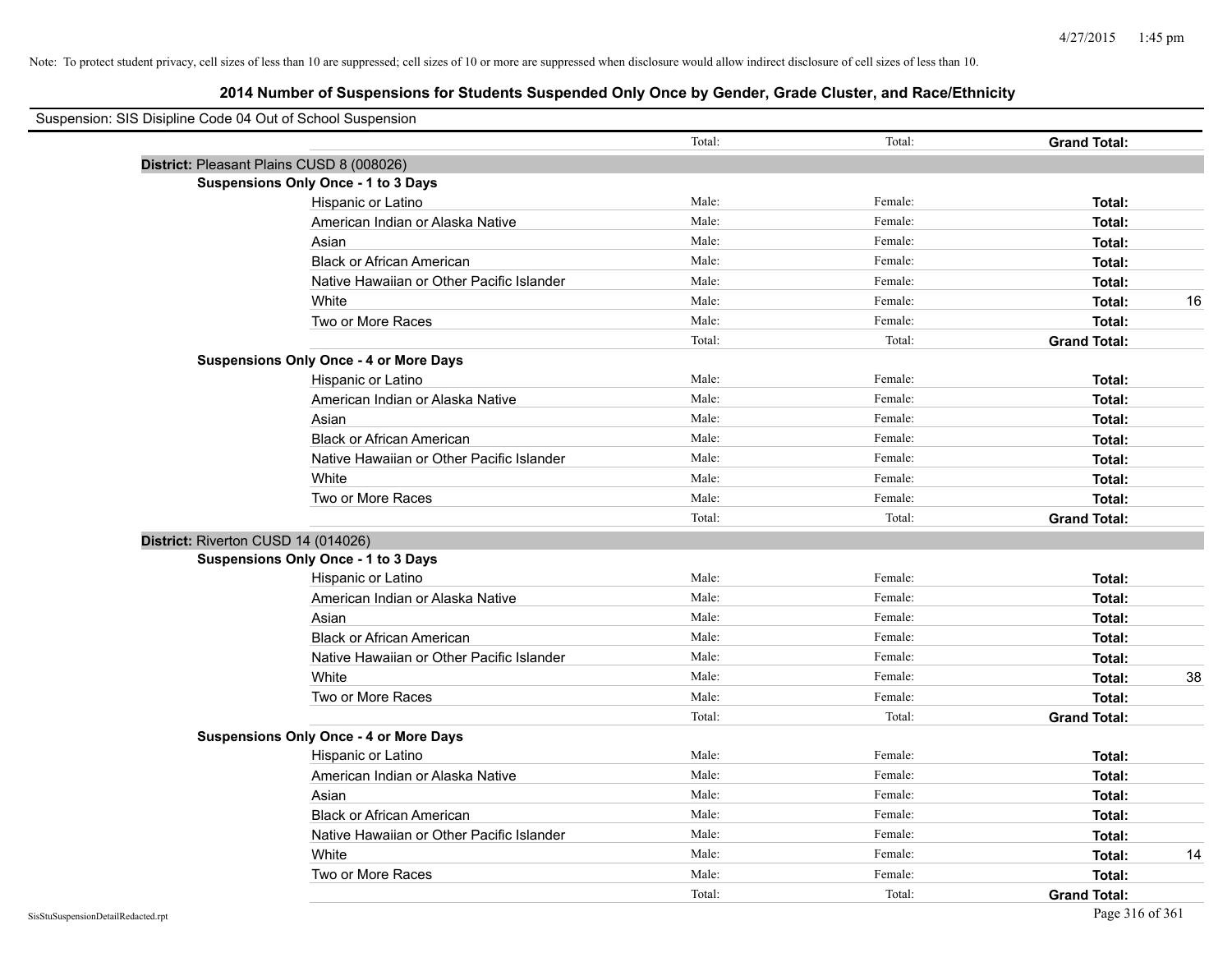| Suspension: SIS Disipline Code 04 Out of School Suspension |                                                     |        |         |                     |      |
|------------------------------------------------------------|-----------------------------------------------------|--------|---------|---------------------|------|
|                                                            | District: Rochester CUSD 3A (003A26)                |        |         |                     |      |
|                                                            | Suspensions Only Once - 1 to 3 Days                 |        |         |                     |      |
|                                                            | Hispanic or Latino                                  | Male:  | Female: | Total:              |      |
|                                                            | American Indian or Alaska Native                    | Male:  | Female: | Total:              |      |
|                                                            | Asian                                               | Male:  | Female: | Total:              |      |
|                                                            | <b>Black or African American</b>                    | Male:  | Female: | Total:              |      |
|                                                            | Native Hawaiian or Other Pacific Islander           | Male:  | Female: | Total:              |      |
|                                                            | White                                               | Male:  | Female: | Total:              | 24   |
|                                                            | Two or More Races                                   | Male:  | Female: | Total:              |      |
|                                                            |                                                     | Total: | Total:  | <b>Grand Total:</b> |      |
|                                                            | <b>Suspensions Only Once - 4 or More Days</b>       |        |         |                     |      |
|                                                            | Hispanic or Latino                                  | Male:  | Female: | Total:              |      |
|                                                            | American Indian or Alaska Native                    | Male:  | Female: | Total:              |      |
|                                                            | Asian                                               | Male:  | Female: | Total:              |      |
|                                                            | <b>Black or African American</b>                    | Male:  | Female: | Total:              |      |
|                                                            | Native Hawaiian or Other Pacific Islander           | Male:  | Female: | Total:              |      |
|                                                            | White                                               | Male:  | Female: | Total:              | $10$ |
|                                                            | Two or More Races                                   | Male:  | Female: | Total:              |      |
|                                                            |                                                     | Total: | Total:  | <b>Grand Total:</b> |      |
|                                                            | District: Spfld Diocese Catholic Charities (020400) |        |         |                     |      |
|                                                            | Suspensions Only Once - 1 to 3 Days                 |        |         |                     |      |
|                                                            | Hispanic or Latino                                  | Male:  | Female: | Total:              |      |
|                                                            | American Indian or Alaska Native                    | Male:  | Female: | Total:              |      |
|                                                            | Asian                                               | Male:  | Female: | Total:              |      |
|                                                            | <b>Black or African American</b>                    | Male:  | Female: | Total:              |      |
|                                                            | Native Hawaiian or Other Pacific Islander           | Male:  | Female: | Total:              |      |
|                                                            | White                                               | Male:  | Female: | Total:              |      |
|                                                            | Two or More Races                                   | Male:  | Female: | Total:              |      |
|                                                            |                                                     | Total: | Total:  | <b>Grand Total:</b> |      |
|                                                            | <b>Suspensions Only Once - 4 or More Days</b>       |        |         |                     |      |
|                                                            | Hispanic or Latino                                  | Male:  | Female: | Total:              |      |
|                                                            | American Indian or Alaska Native                    | Male:  | Female: | Total:              |      |
|                                                            | Asian                                               | Male:  | Female: | Total:              |      |
|                                                            | <b>Black or African American</b>                    | Male:  | Female: | Total:              |      |
|                                                            | Native Hawaiian or Other Pacific Islander           | Male:  | Female: | Total:              |      |
|                                                            | White                                               | Male:  | Female: | Total:              |      |
|                                                            | Two or More Races                                   | Male:  | Female: | Total:              |      |
|                                                            |                                                     | Total: | Total:  | <b>Grand Total:</b> |      |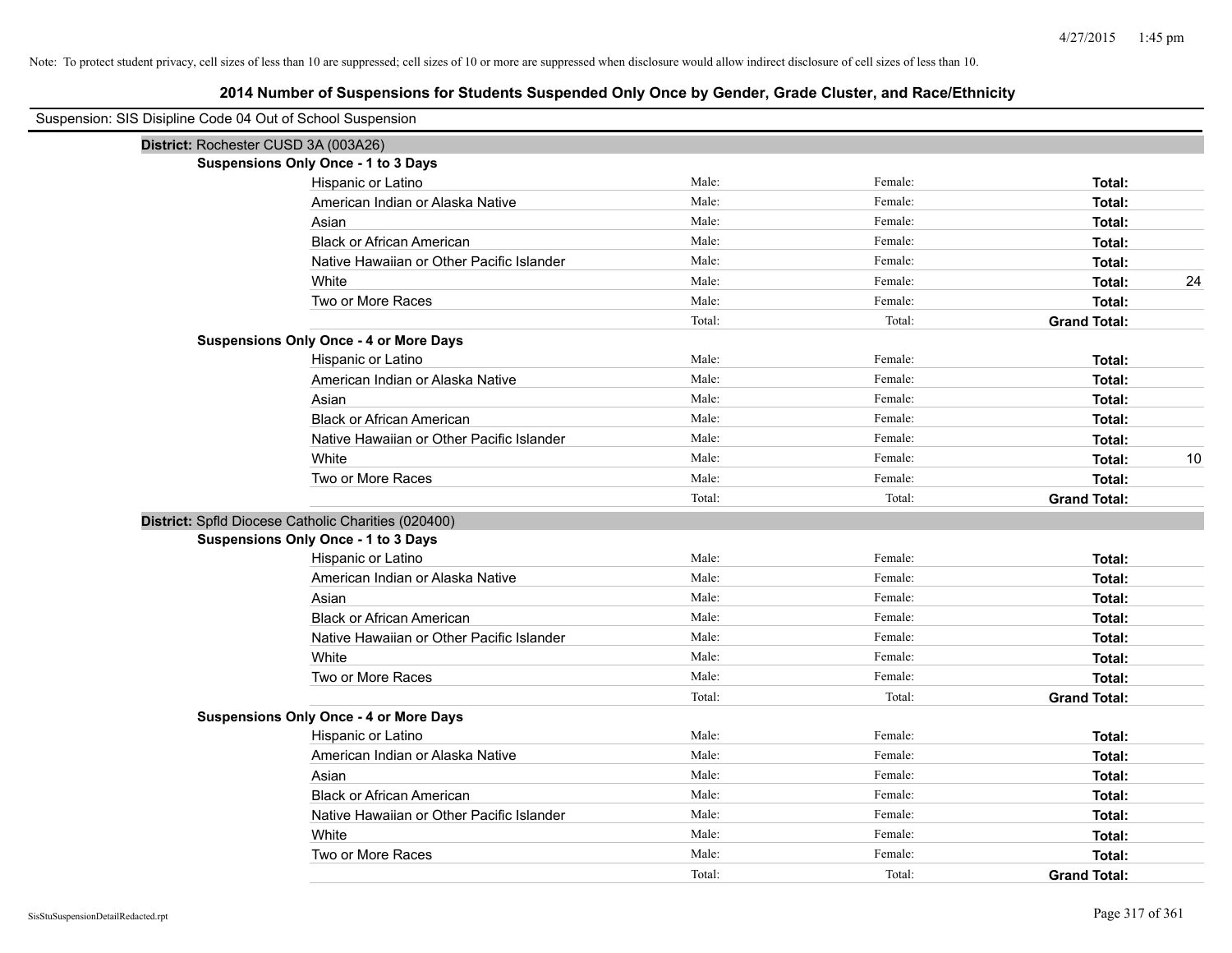| Suspension: SIS Disipline Code 04 Out of School Suspension |                                               |        |    |         |    |                     |    |
|------------------------------------------------------------|-----------------------------------------------|--------|----|---------|----|---------------------|----|
| District: Springfield SD 186 (186025)                      |                                               |        |    |         |    |                     |    |
|                                                            | <b>Suspensions Only Once - 1 to 3 Days</b>    |        |    |         |    |                     |    |
|                                                            | Hispanic or Latino                            | Male:  |    | Female: |    | Total:              |    |
|                                                            | American Indian or Alaska Native              | Male:  |    | Female: |    | Total:              |    |
|                                                            | Asian                                         | Male:  |    | Female: |    | Total:              |    |
|                                                            | <b>Black or African American</b>              | Male:  | 58 | Female: | 29 | Total:              | 87 |
|                                                            | Native Hawaiian or Other Pacific Islander     | Male:  |    | Female: |    | Total:              |    |
|                                                            | White                                         | Male:  | 31 | Female: | 14 | Total:              | 45 |
|                                                            | Two or More Races                             | Male:  |    | Female: |    | Total:              | 11 |
|                                                            |                                               | Total: |    | Total:  |    | <b>Grand Total:</b> |    |
| District: Tri City CUSD 1 (001026)                         |                                               |        |    |         |    |                     |    |
|                                                            | <b>Suspensions Only Once - 1 to 3 Days</b>    |        |    |         |    |                     |    |
|                                                            | Hispanic or Latino                            | Male:  |    | Female: |    | Total:              |    |
|                                                            | American Indian or Alaska Native              | Male:  |    | Female: |    | Total:              |    |
|                                                            | Asian                                         | Male:  |    | Female: |    | Total:              |    |
|                                                            | <b>Black or African American</b>              | Male:  |    | Female: |    | Total:              |    |
|                                                            | Native Hawaiian or Other Pacific Islander     | Male:  |    | Female: |    | Total:              |    |
|                                                            | White                                         | Male:  |    | Female: |    | Total:              | 12 |
|                                                            | Two or More Races                             | Male:  |    | Female: |    | Total:              |    |
|                                                            |                                               | Total: |    | Total:  |    | <b>Grand Total:</b> |    |
|                                                            | <b>Suspensions Only Once - 4 or More Days</b> |        |    |         |    |                     |    |
|                                                            | Hispanic or Latino                            | Male:  |    | Female: |    | Total:              |    |
|                                                            | American Indian or Alaska Native              | Male:  |    | Female: |    | Total:              |    |
|                                                            | Asian                                         | Male:  |    | Female: |    | Total:              |    |
|                                                            | <b>Black or African American</b>              | Male:  |    | Female: |    | Total:              |    |
|                                                            | Native Hawaiian or Other Pacific Islander     | Male:  |    | Female: |    | Total:              |    |
|                                                            | White                                         | Male:  |    | Female: |    | Total:              |    |
|                                                            | Two or More Races                             | Male:  |    | Female: |    | Total:              |    |
|                                                            |                                               | Total: |    | Total:  |    | <b>Grand Total:</b> |    |
| District: Williamsville CUSD 15 (015026)                   |                                               |        |    |         |    |                     |    |
|                                                            | <b>Suspensions Only Once - 1 to 3 Days</b>    |        |    |         |    |                     |    |
|                                                            | Hispanic or Latino                            | Male:  |    | Female: |    | Total:              |    |
|                                                            | American Indian or Alaska Native              | Male:  |    | Female: |    | Total:              |    |
|                                                            | Asian                                         | Male:  |    | Female: |    | Total:              |    |
|                                                            | <b>Black or African American</b>              | Male:  |    | Female: |    | Total:              |    |
|                                                            | Native Hawaiian or Other Pacific Islander     | Male:  |    | Female: |    | Total:              |    |
|                                                            | White                                         | Male:  |    | Female: |    | Total:              |    |
|                                                            | Two or More Races                             | Male:  |    | Female: |    | Total:              |    |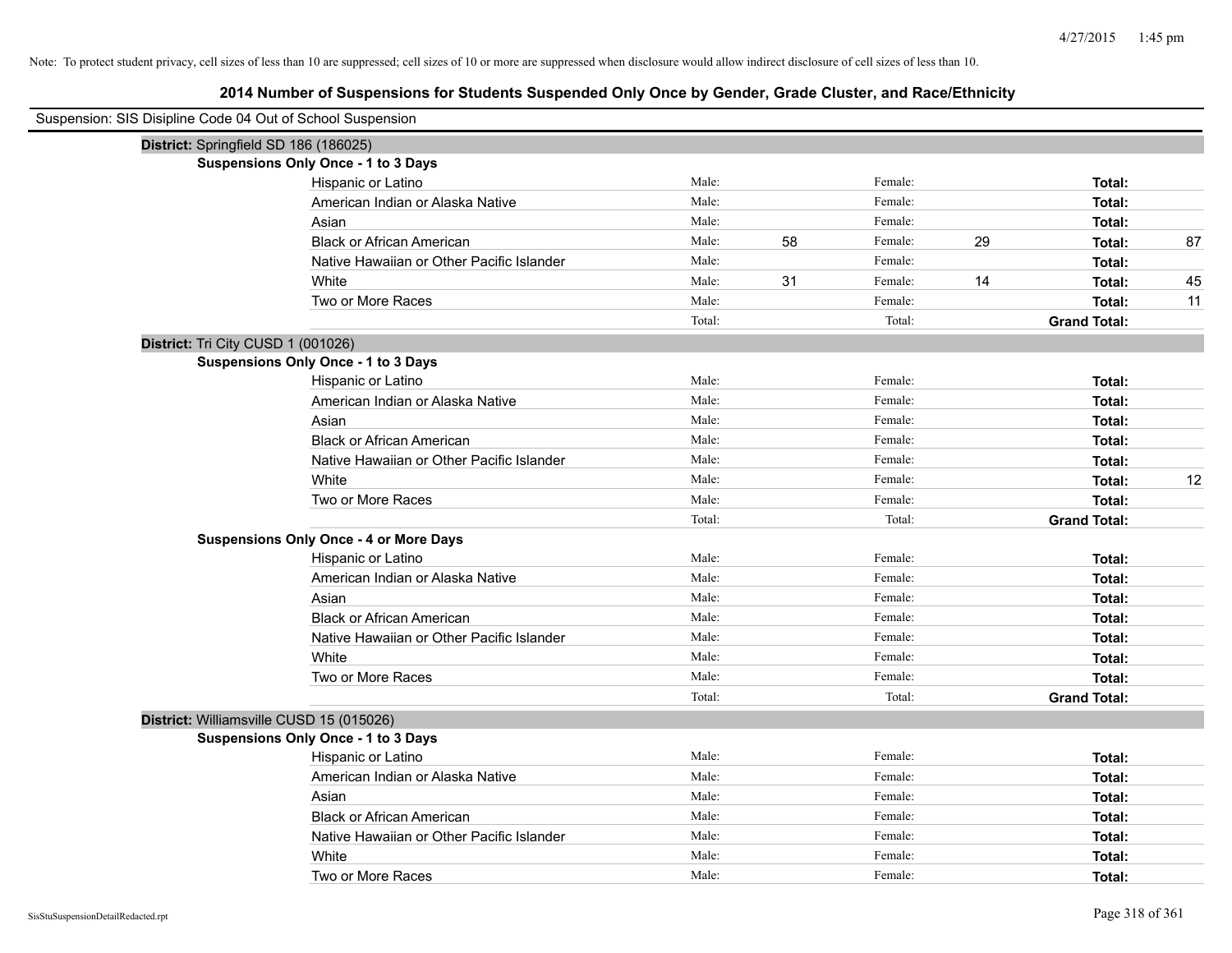| Suspension: SIS Disipline Code 04 Out of School Suspension |                                               |        |         |                     |
|------------------------------------------------------------|-----------------------------------------------|--------|---------|---------------------|
|                                                            |                                               | Total: | Total:  | <b>Grand Total:</b> |
|                                                            | <b>Suspensions Only Once - 4 or More Days</b> |        |         |                     |
|                                                            | Hispanic or Latino                            | Male:  | Female: | Total:              |
|                                                            | American Indian or Alaska Native              | Male:  | Female: | Total:              |
|                                                            | Asian                                         | Male:  | Female: | Total:              |
|                                                            | <b>Black or African American</b>              | Male:  | Female: | Total:              |
|                                                            | Native Hawaiian or Other Pacific Islander     | Male:  | Female: | Total:              |
|                                                            | White                                         | Male:  | Female: | Total:              |
|                                                            | Two or More Races                             | Male:  | Female: | Total:              |
|                                                            |                                               | Total: | Total:  | <b>Grand Total:</b> |
|                                                            |                                               |        |         |                     |
| Region: St Clair ROE (50)                                  |                                               |        |         |                     |
| County: Non-Public School (000)                            |                                               |        |         |                     |
| District: St Clair ROE (000000)                            |                                               |        |         |                     |
| <b>Suspensions Only Once - 1 to 3 Days</b>                 |                                               |        |         |                     |
|                                                            | Hispanic or Latino                            | Male:  | Female: | Total:              |
|                                                            | American Indian or Alaska Native              | Male:  | Female: | Total:              |
|                                                            | Asian                                         | Male:  | Female: | Total:              |
|                                                            | <b>Black or African American</b>              | Male:  | Female: | Total:              |
|                                                            | Native Hawaiian or Other Pacific Islander     | Male:  | Female: | Total:              |
|                                                            | White                                         | Male:  | Female: | Total:              |
|                                                            | Two or More Races                             | Male:  | Female: | Total:              |
|                                                            |                                               | Total: | Total:  | <b>Grand Total:</b> |
| County: Saint clair (082)                                  |                                               |        |         |                     |
| District: Belle Valley SD 119 (119002)                     |                                               |        |         |                     |
| <b>Suspensions Only Once - 1 to 3 Days</b>                 |                                               |        |         |                     |
|                                                            | Hispanic or Latino                            | Male:  | Female: | Total:              |
|                                                            | American Indian or Alaska Native              | Male:  | Female: | Total:              |
|                                                            | Asian                                         | Male:  | Female: | Total:              |
|                                                            | <b>Black or African American</b>              | Male:  | Female: | Total:              |
|                                                            | Native Hawaiian or Other Pacific Islander     | Male:  | Female: | Total:              |
|                                                            | White                                         | Male:  | Female: | Total:              |
|                                                            | Two or More Races                             | Male:  | Female: | Total:              |
|                                                            |                                               | Total: | Total:  | <b>Grand Total:</b> |
|                                                            | <b>Suspensions Only Once - 4 or More Days</b> |        |         |                     |
|                                                            | Hispanic or Latino                            | Male:  | Female: | Total:              |
|                                                            | American Indian or Alaska Native              | Male:  | Female: | Total:              |
|                                                            | Asian                                         | Male:  | Female: | Total:              |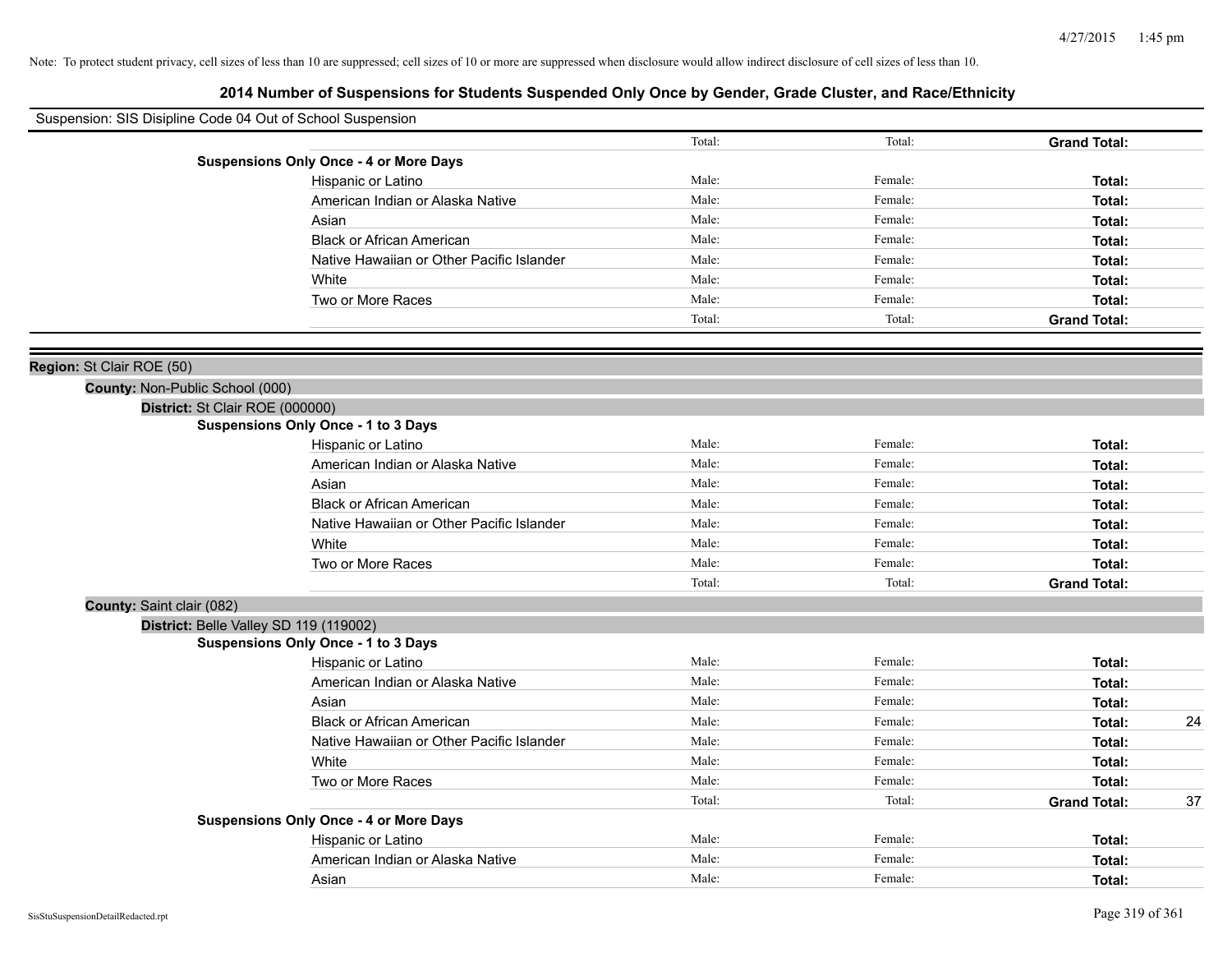| Suspension: SIS Disipline Code 04 Out of School Suspension |                                               |        |    |         |    |                     |     |
|------------------------------------------------------------|-----------------------------------------------|--------|----|---------|----|---------------------|-----|
|                                                            | <b>Black or African American</b>              | Male:  |    | Female: |    | Total:              | 12  |
|                                                            | Native Hawaiian or Other Pacific Islander     | Male:  |    | Female: |    | Total:              |     |
|                                                            | White                                         | Male:  |    | Female: |    | Total:              |     |
|                                                            | Two or More Races                             | Male:  |    | Female: |    | Total:              |     |
|                                                            |                                               | Total: |    | Total:  |    | <b>Grand Total:</b> |     |
|                                                            | District: Belleville SD 118 (118002)          |        |    |         |    |                     |     |
|                                                            | <b>Suspensions Only Once - 1 to 3 Days</b>    |        |    |         |    |                     |     |
|                                                            | Hispanic or Latino                            | Male:  |    | Female: |    | Total:              |     |
|                                                            | American Indian or Alaska Native              | Male:  |    | Female: |    | Total:              |     |
|                                                            | Asian                                         | Male:  |    | Female: |    | Total:              |     |
|                                                            | <b>Black or African American</b>              | Male:  | 34 | Female: | 16 | Total:              | 50  |
|                                                            | Native Hawaiian or Other Pacific Islander     | Male:  |    | Female: |    | Total:              |     |
|                                                            | White                                         | Male:  |    | Female: |    | Total:              | 27  |
|                                                            | Two or More Races                             | Male:  |    | Female: |    | Total:              |     |
|                                                            |                                               | Total: |    | Total:  |    | <b>Grand Total:</b> |     |
|                                                            | <b>Suspensions Only Once - 4 or More Days</b> |        |    |         |    |                     |     |
|                                                            | Hispanic or Latino                            | Male:  |    | Female: |    | Total:              |     |
|                                                            | American Indian or Alaska Native              | Male:  |    | Female: |    | Total:              |     |
|                                                            | Asian                                         | Male:  |    | Female: |    | Total:              |     |
|                                                            | <b>Black or African American</b>              | Male:  |    | Female: |    | Total:              | 10  |
|                                                            | Native Hawaiian or Other Pacific Islander     | Male:  |    | Female: |    | Total:              |     |
|                                                            | White                                         | Male:  |    | Female: |    | Total:              |     |
|                                                            | Two or More Races                             | Male:  |    | Female: |    | Total:              |     |
|                                                            |                                               | Total: |    | Total:  |    | <b>Grand Total:</b> |     |
|                                                            | District: Belleville Twp HSD 201 (201017)     |        |    |         |    |                     |     |
|                                                            | <b>Suspensions Only Once - 1 to 3 Days</b>    |        |    |         |    |                     |     |
|                                                            | Hispanic or Latino                            | Male:  |    | Female: |    | Total:              |     |
|                                                            | American Indian or Alaska Native              | Male:  |    | Female: |    | Total:              |     |
|                                                            | Asian                                         | Male:  |    | Female: |    | Total:              |     |
|                                                            | <b>Black or African American</b>              | Male:  | 76 | Female: | 54 | Total:              | 130 |
|                                                            | Native Hawaiian or Other Pacific Islander     | Male:  |    | Female: |    | Total:              |     |
|                                                            | White                                         | Male:  | 41 | Female: | 21 | Total:              | 62  |
|                                                            | Two or More Races                             | Male:  | 12 | Female: | 12 | Total:              | 24  |
|                                                            |                                               | Total: |    | Total:  |    | <b>Grand Total:</b> |     |
|                                                            | <b>Suspensions Only Once - 4 or More Days</b> |        |    |         |    |                     |     |
|                                                            | Hispanic or Latino                            | Male:  |    | Female: |    | Total:              |     |
|                                                            | American Indian or Alaska Native              | Male:  |    | Female: |    | Total:              |     |
|                                                            | Asian                                         | Male:  |    | Female: |    | Total:              |     |
|                                                            | <b>Black or African American</b>              | Male:  | 37 | Female: | 27 | Total:              | 64  |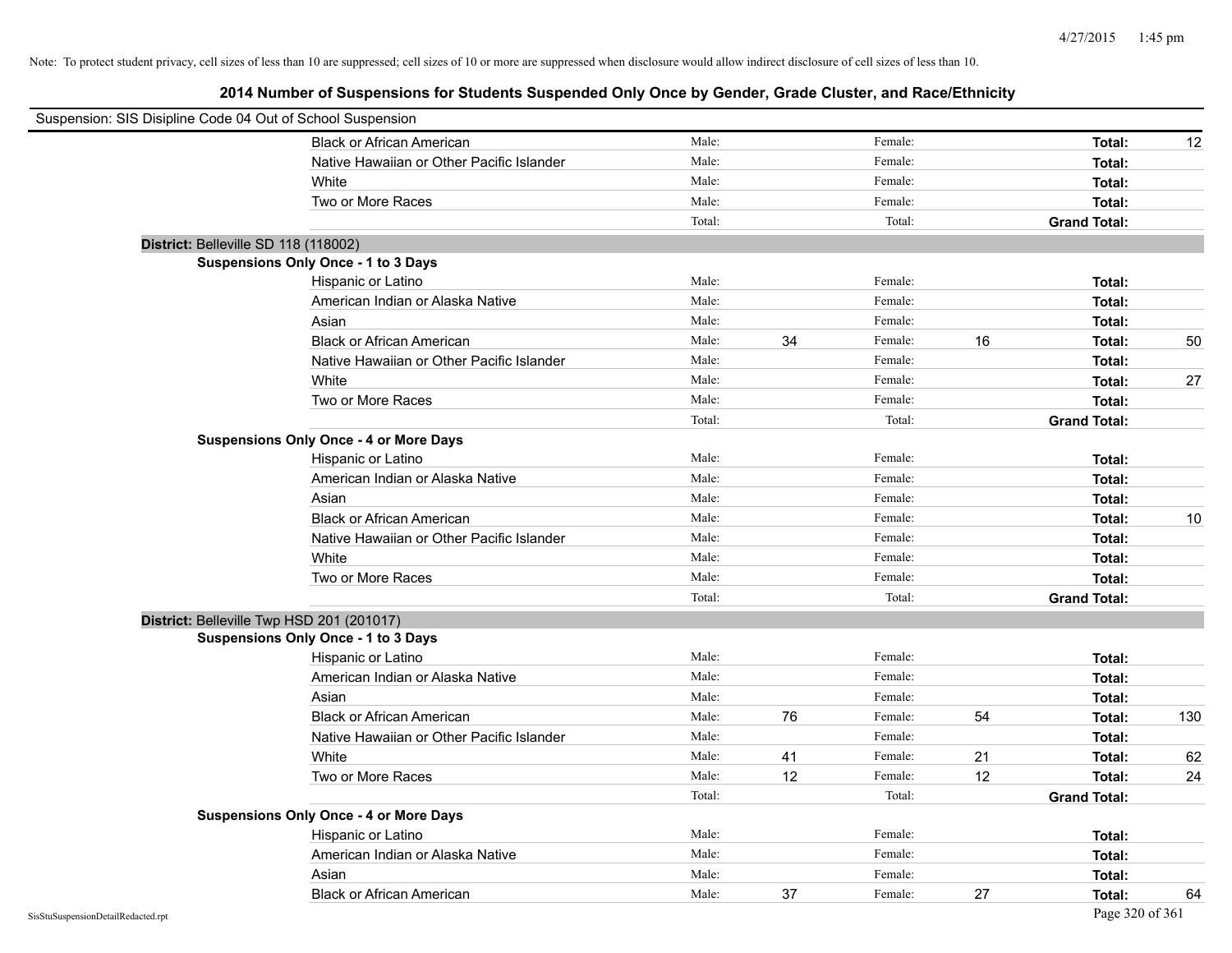| Suspension: SIS Disipline Code 04 Out of School Suspension |                                               |        |     |         |     |                     |     |
|------------------------------------------------------------|-----------------------------------------------|--------|-----|---------|-----|---------------------|-----|
|                                                            | Native Hawaiian or Other Pacific Islander     | Male:  |     | Female: |     | Total:              |     |
|                                                            | White                                         | Male:  |     | Female: |     | Total:              | 15  |
|                                                            | Two or More Races                             | Male:  |     | Female: |     | Total:              |     |
|                                                            |                                               | Total: |     | Total:  |     | <b>Grand Total:</b> | 90  |
| District: Brooklyn UD 188 (188022)                         |                                               |        |     |         |     |                     |     |
|                                                            | Suspensions Only Once - 1 to 3 Days           |        |     |         |     |                     |     |
|                                                            | Hispanic or Latino                            | Male:  |     | Female: |     | Total:              |     |
|                                                            | American Indian or Alaska Native              | Male:  |     | Female: |     | Total:              |     |
|                                                            | Asian                                         | Male:  |     | Female: |     | Total:              |     |
|                                                            | <b>Black or African American</b>              | Male:  |     | Female: |     | Total:              |     |
|                                                            | Native Hawaiian or Other Pacific Islander     | Male:  |     | Female: |     | Total:              |     |
|                                                            | White                                         | Male:  |     | Female: |     | Total:              |     |
|                                                            | Two or More Races                             | Male:  |     | Female: |     | Total:              |     |
|                                                            |                                               | Total: |     | Total:  |     | <b>Grand Total:</b> |     |
| District: Cahokia CUSD 187 (187026)                        |                                               |        |     |         |     |                     |     |
|                                                            | Suspensions Only Once - 1 to 3 Days           |        |     |         |     |                     |     |
|                                                            | Hispanic or Latino                            | Male:  |     | Female: |     | Total:              |     |
|                                                            | American Indian or Alaska Native              | Male:  |     | Female: |     | Total:              |     |
|                                                            | Asian                                         | Male:  |     | Female: |     | Total:              |     |
|                                                            | <b>Black or African American</b>              | Male:  | 236 | Female: | 165 | Total:              | 401 |
|                                                            | Native Hawaiian or Other Pacific Islander     | Male:  |     | Female: |     | Total:              |     |
|                                                            | White                                         | Male:  |     | Female: |     | Total:              | 23  |
|                                                            | Two or More Races                             | Male:  |     | Female: |     | Total:              |     |
|                                                            |                                               | Total: |     | Total:  |     | <b>Grand Total:</b> |     |
|                                                            | <b>Suspensions Only Once - 4 or More Days</b> |        |     |         |     |                     |     |
|                                                            | Hispanic or Latino                            | Male:  |     | Female: |     | Total:              |     |
|                                                            | American Indian or Alaska Native              | Male:  |     | Female: |     | Total:              |     |
|                                                            | Asian                                         | Male:  |     | Female: |     | Total:              |     |
|                                                            | <b>Black or African American</b>              | Male:  | 33  | Female: | 46  | Total:              | 79  |
|                                                            | Native Hawaiian or Other Pacific Islander     | Male:  |     | Female: |     | Total:              |     |
|                                                            | White                                         | Male:  |     | Female: |     | Total:              |     |
|                                                            | Two or More Races                             | Male:  |     | Female: |     | Total:              |     |
|                                                            |                                               | Total: |     | Total:  |     | <b>Grand Total:</b> |     |
| District: Central SD 104 (104002)                          |                                               |        |     |         |     |                     |     |
|                                                            | <b>Suspensions Only Once - 1 to 3 Days</b>    |        |     |         |     |                     |     |
|                                                            | Hispanic or Latino                            | Male:  |     | Female: |     | Total:              |     |
|                                                            | American Indian or Alaska Native              | Male:  |     | Female: |     | Total:              |     |
|                                                            | Asian                                         | Male:  |     | Female: |     | Total:              |     |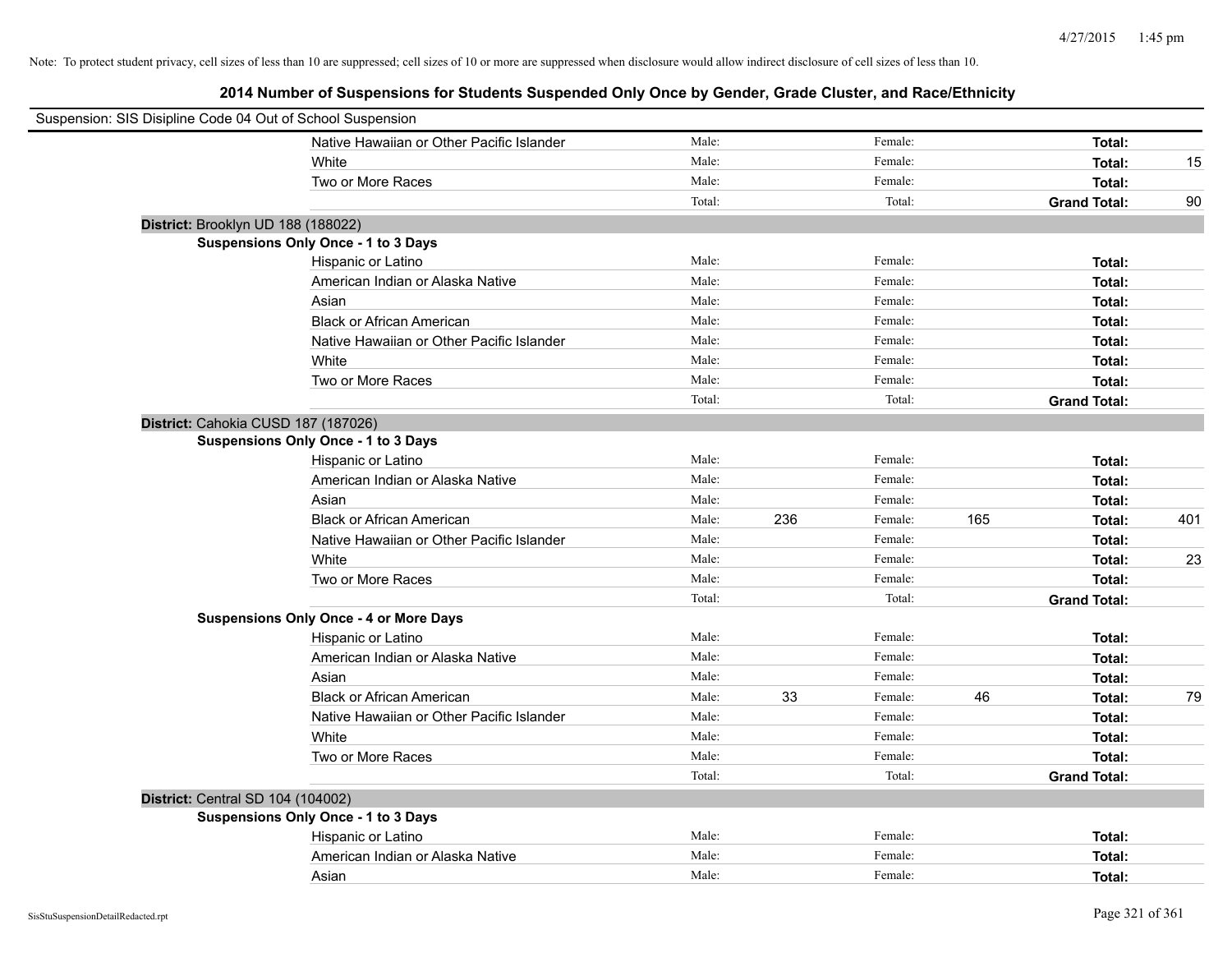| Suspension: SIS Disipline Code 04 Out of School Suspension |                                               |        |     |         |     |                     |     |
|------------------------------------------------------------|-----------------------------------------------|--------|-----|---------|-----|---------------------|-----|
|                                                            | <b>Black or African American</b>              | Male:  |     | Female: |     | Total:              |     |
|                                                            | Native Hawaiian or Other Pacific Islander     | Male:  |     | Female: |     | Total:              |     |
|                                                            | White                                         | Male:  |     | Female: |     | Total:              |     |
|                                                            | Two or More Races                             | Male:  |     | Female: |     | Total:              |     |
|                                                            |                                               | Total: |     | Total:  |     | <b>Grand Total:</b> |     |
|                                                            | District: Dupo CUSD 196 (196026)              |        |     |         |     |                     |     |
|                                                            | <b>Suspensions Only Once - 1 to 3 Days</b>    |        |     |         |     |                     |     |
|                                                            | Hispanic or Latino                            | Male:  |     | Female: |     | Total:              |     |
|                                                            | American Indian or Alaska Native              | Male:  |     | Female: |     | Total:              |     |
|                                                            | Asian                                         | Male:  |     | Female: |     | Total:              |     |
|                                                            | <b>Black or African American</b>              | Male:  |     | Female: |     | Total:              |     |
|                                                            | Native Hawaiian or Other Pacific Islander     | Male:  |     | Female: |     | Total:              |     |
|                                                            | White                                         | Male:  |     | Female: |     | Total:              | 34  |
|                                                            | Two or More Races                             | Male:  |     | Female: |     | Total:              |     |
|                                                            |                                               | Total: |     | Total:  |     | <b>Grand Total:</b> |     |
|                                                            | <b>Suspensions Only Once - 4 or More Days</b> |        |     |         |     |                     |     |
|                                                            | Hispanic or Latino                            | Male:  |     | Female: |     | Total:              |     |
|                                                            | American Indian or Alaska Native              | Male:  |     | Female: |     | Total:              |     |
|                                                            | Asian                                         | Male:  |     | Female: |     | Total:              |     |
|                                                            | <b>Black or African American</b>              | Male:  |     | Female: |     | Total:              |     |
|                                                            | Native Hawaiian or Other Pacific Islander     | Male:  |     | Female: |     | Total:              |     |
|                                                            | White                                         | Male:  |     | Female: |     | Total:              |     |
|                                                            | Two or More Races                             | Male:  |     | Female: |     | Total:              |     |
|                                                            |                                               | Total: |     | Total:  |     | <b>Grand Total:</b> |     |
|                                                            | District: East St Louis SD 189 (189022)       |        |     |         |     |                     |     |
|                                                            | <b>Suspensions Only Once - 1 to 3 Days</b>    |        |     |         |     |                     |     |
|                                                            | Hispanic or Latino                            | Male:  |     | Female: |     | Total:              |     |
|                                                            | American Indian or Alaska Native              | Male:  |     | Female: |     | Total:              |     |
|                                                            | Asian                                         | Male:  |     | Female: |     | Total:              |     |
|                                                            | <b>Black or African American</b>              | Male:  | 402 | Female: | 300 | Total:              | 702 |
|                                                            | Native Hawaiian or Other Pacific Islander     | Male:  |     | Female: |     | Total:              |     |
|                                                            | White                                         | Male:  |     | Female: |     | Total:              |     |
|                                                            | Two or More Races                             | Male:  |     | Female: |     | Total:              |     |
|                                                            |                                               | Total: |     | Total:  |     | <b>Grand Total:</b> |     |
|                                                            | <b>Suspensions Only Once - 4 or More Days</b> |        |     |         |     |                     |     |
|                                                            | Hispanic or Latino                            | Male:  |     | Female: |     | Total:              |     |
|                                                            | American Indian or Alaska Native              | Male:  |     | Female: |     | Total:              |     |
|                                                            | Asian                                         | Male:  |     | Female: |     | Total:              |     |
|                                                            | <b>Black or African American</b>              | Male:  | 82  | Female: | 54  | Total:              | 136 |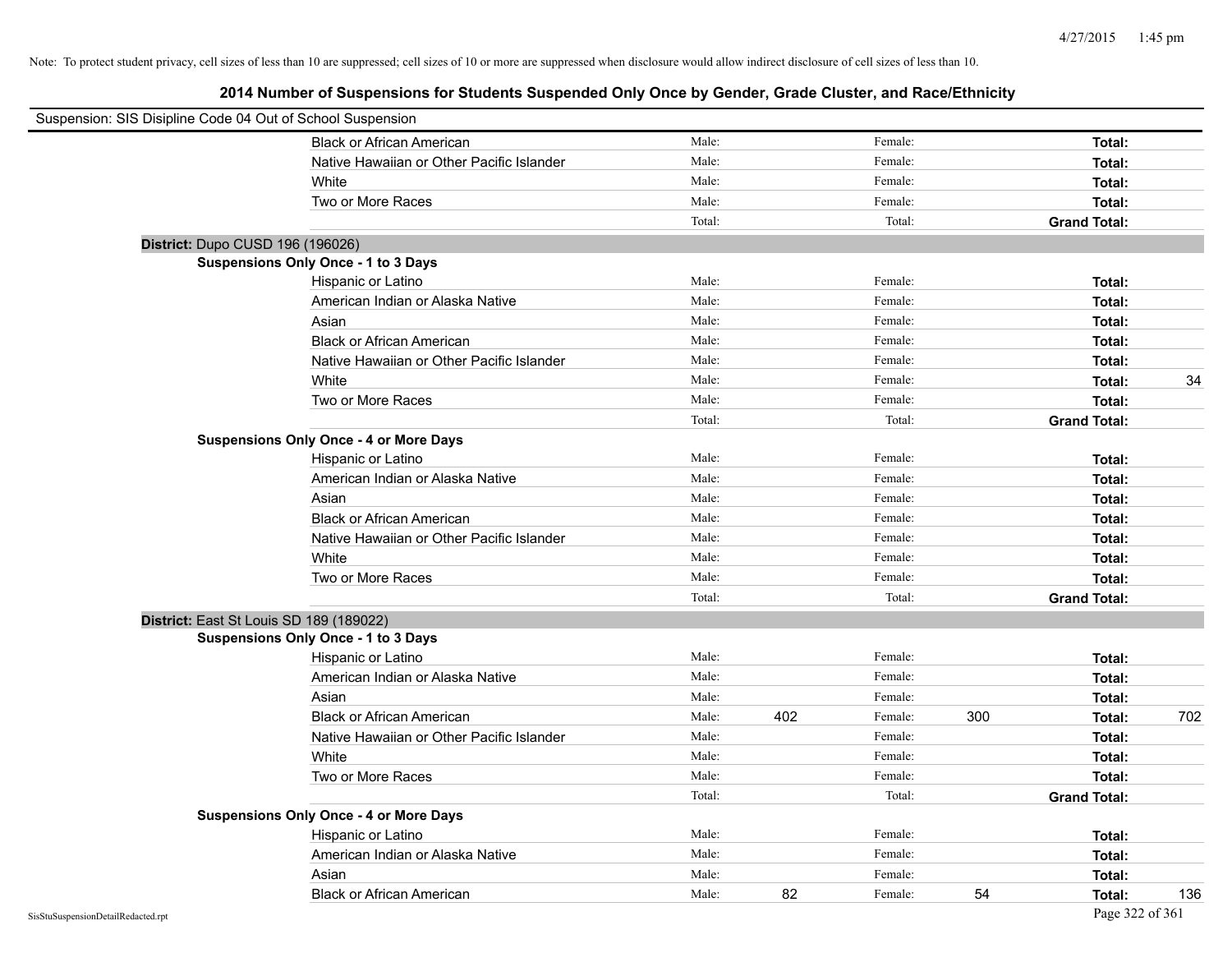| Suspension: SIS Disipline Code 04 Out of School Suspension |                                               |        |         |                     |
|------------------------------------------------------------|-----------------------------------------------|--------|---------|---------------------|
|                                                            | Native Hawaiian or Other Pacific Islander     | Male:  | Female: | Total:              |
|                                                            | White                                         | Male:  | Female: | Total:              |
|                                                            | Two or More Races                             | Male:  | Female: | Total:              |
|                                                            |                                               | Total: | Total:  | <b>Grand Total:</b> |
| District: Freeburg CCSD 70 (070004)                        |                                               |        |         |                     |
|                                                            | Suspensions Only Once - 1 to 3 Days           |        |         |                     |
|                                                            | Hispanic or Latino                            | Male:  | Female: | Total:              |
|                                                            | American Indian or Alaska Native              | Male:  | Female: | Total:              |
|                                                            | Asian                                         | Male:  | Female: | Total:              |
|                                                            | <b>Black or African American</b>              | Male:  | Female: | Total:              |
|                                                            | Native Hawaiian or Other Pacific Islander     | Male:  | Female: | Total:              |
|                                                            | White                                         | Male:  | Female: | Total:              |
|                                                            | Two or More Races                             | Male:  | Female: | Total:              |
|                                                            |                                               | Total: | Total:  | <b>Grand Total:</b> |
| District: Freeburg CHSD 77 (077016)                        |                                               |        |         |                     |
|                                                            | Suspensions Only Once - 1 to 3 Days           |        |         |                     |
|                                                            | Hispanic or Latino                            | Male:  | Female: | Total:              |
|                                                            | American Indian or Alaska Native              | Male:  | Female: | Total:              |
|                                                            | Asian                                         | Male:  | Female: | Total:              |
|                                                            | <b>Black or African American</b>              | Male:  | Female: | Total:              |
|                                                            | Native Hawaiian or Other Pacific Islander     | Male:  | Female: | Total:              |
|                                                            | White                                         | Male:  | Female: | 11<br>Total:        |
|                                                            | Two or More Races                             | Male:  | Female: | Total:              |
|                                                            |                                               | Total: | Total:  | <b>Grand Total:</b> |
|                                                            | <b>Suspensions Only Once - 4 or More Days</b> |        |         |                     |
|                                                            | Hispanic or Latino                            | Male:  | Female: | Total:              |
|                                                            | American Indian or Alaska Native              | Male:  | Female: | Total:              |
|                                                            | Asian                                         | Male:  | Female: | Total:              |
|                                                            | <b>Black or African American</b>              | Male:  | Female: | Total:              |
|                                                            | Native Hawaiian or Other Pacific Islander     | Male:  | Female: | Total:              |
|                                                            | White                                         | Male:  | Female: | Total:              |
|                                                            | Two or More Races                             | Male:  | Female: | Total:              |
|                                                            |                                               | Total: | Total:  | <b>Grand Total:</b> |
| District: Grant CCSD 110 (110004)                          |                                               |        |         |                     |
|                                                            | Suspensions Only Once - 1 to 3 Days           |        |         |                     |
|                                                            | Hispanic or Latino                            | Male:  | Female: | Total:              |
|                                                            | American Indian or Alaska Native              | Male:  | Female: | Total:              |
|                                                            | Asian                                         | Male:  | Female: | Total:              |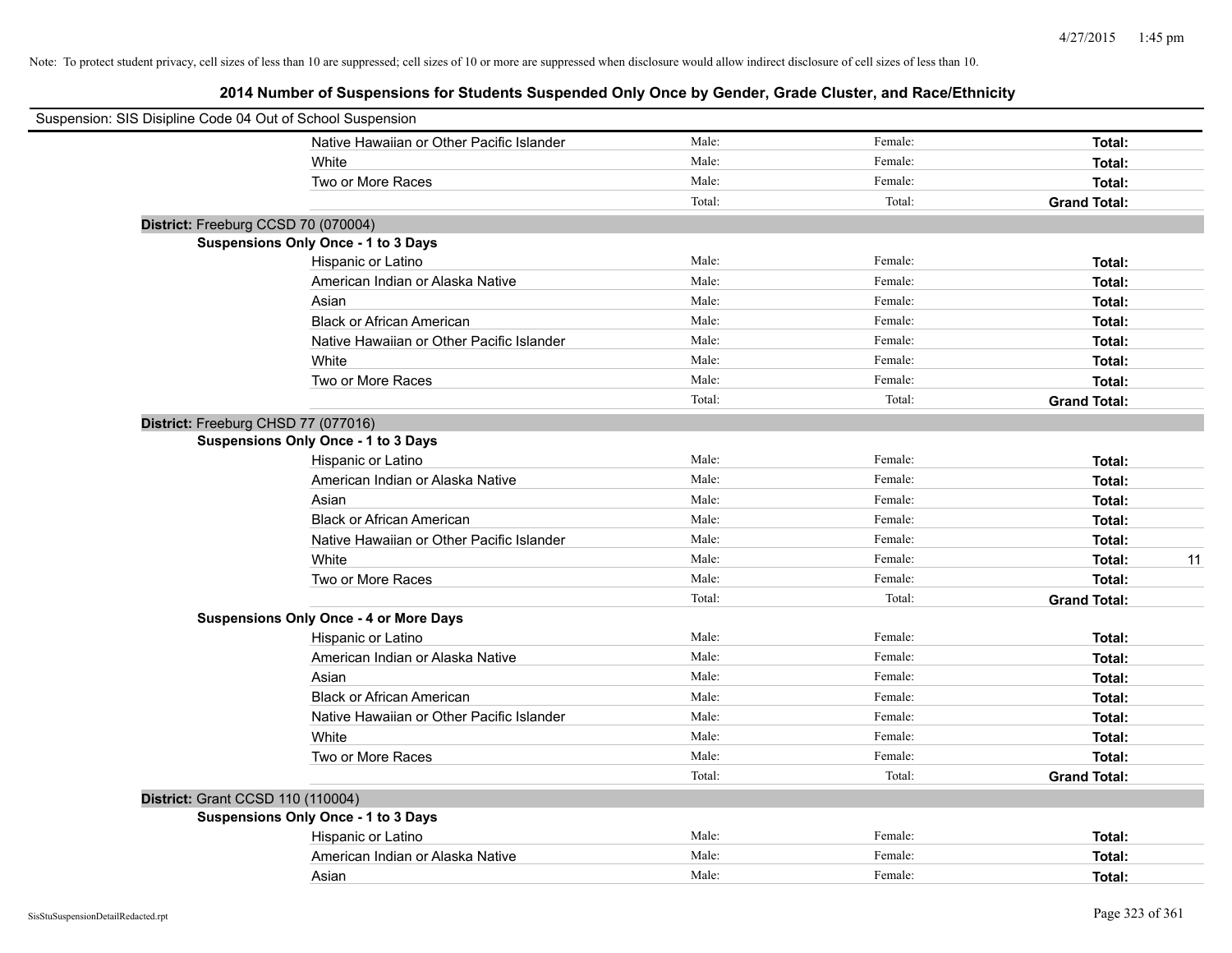| Suspension: SIS Disipline Code 04 Out of School Suspension |                                               |        |         |                           |
|------------------------------------------------------------|-----------------------------------------------|--------|---------|---------------------------|
|                                                            | <b>Black or African American</b>              | Male:  | Female: | Total:                    |
|                                                            | Native Hawaiian or Other Pacific Islander     | Male:  | Female: | Total:                    |
|                                                            | White                                         | Male:  | Female: | Total:                    |
|                                                            | Two or More Races                             | Male:  | Female: | Total:                    |
|                                                            |                                               | Total: | Total:  | <b>Grand Total:</b>       |
|                                                            | <b>Suspensions Only Once - 4 or More Days</b> |        |         |                           |
|                                                            | Hispanic or Latino                            | Male:  | Female: | Total:                    |
|                                                            | American Indian or Alaska Native              | Male:  | Female: | Total:                    |
|                                                            | Asian                                         | Male:  | Female: | Total:                    |
|                                                            | <b>Black or African American</b>              | Male:  | Female: | Total:                    |
|                                                            | Native Hawaiian or Other Pacific Islander     | Male:  | Female: | Total:                    |
|                                                            | White                                         | Male:  | Female: | Total:                    |
|                                                            | Two or More Races                             | Male:  | Female: | Total:                    |
|                                                            |                                               | Total: | Total:  | <b>Grand Total:</b>       |
|                                                            | District: Harmony Emge SD 175 (175002)        |        |         |                           |
|                                                            | <b>Suspensions Only Once - 1 to 3 Days</b>    |        |         |                           |
|                                                            | Hispanic or Latino                            | Male:  | Female: | Total:                    |
|                                                            | American Indian or Alaska Native              | Male:  | Female: | Total:                    |
|                                                            | Asian                                         | Male:  | Female: | Total:                    |
|                                                            | <b>Black or African American</b>              | Male:  | Female: | 33<br>Total:              |
|                                                            | Native Hawaiian or Other Pacific Islander     | Male:  | Female: | Total:                    |
|                                                            | White                                         | Male:  | Female: | 15<br>Total:              |
|                                                            | Two or More Races                             | Male:  | Female: | Total:                    |
|                                                            |                                               | Total: | Total:  | <b>Grand Total:</b>       |
|                                                            | <b>Suspensions Only Once - 4 or More Days</b> |        |         |                           |
|                                                            | Hispanic or Latino                            | Male:  | Female: | Total:                    |
|                                                            | American Indian or Alaska Native              | Male:  | Female: | Total:                    |
|                                                            | Asian                                         | Male:  | Female: | Total:                    |
|                                                            | <b>Black or African American</b>              | Male:  | Female: | Total:                    |
|                                                            | Native Hawaiian or Other Pacific Islander     | Male:  | Female: | Total:                    |
|                                                            | White                                         | Male:  | Female: | Total:                    |
|                                                            | Two or More Races                             | Male:  | Female: | Total:                    |
|                                                            |                                               | Total: | Total:  | <b>Grand Total:</b><br>10 |
|                                                            | District: High Mount SD 116 (116002)          |        |         |                           |
|                                                            | <b>Suspensions Only Once - 1 to 3 Days</b>    |        |         |                           |
|                                                            | Hispanic or Latino                            | Male:  | Female: | Total:                    |
|                                                            | American Indian or Alaska Native              | Male:  | Female: | Total:                    |
|                                                            | Asian                                         | Male:  | Female: | Total:                    |
|                                                            | <b>Black or African American</b>              | Male:  | Female: | Total:                    |
| SisStuSuspensionDetailRedacted.rpt                         |                                               |        |         | Page 324 of 361           |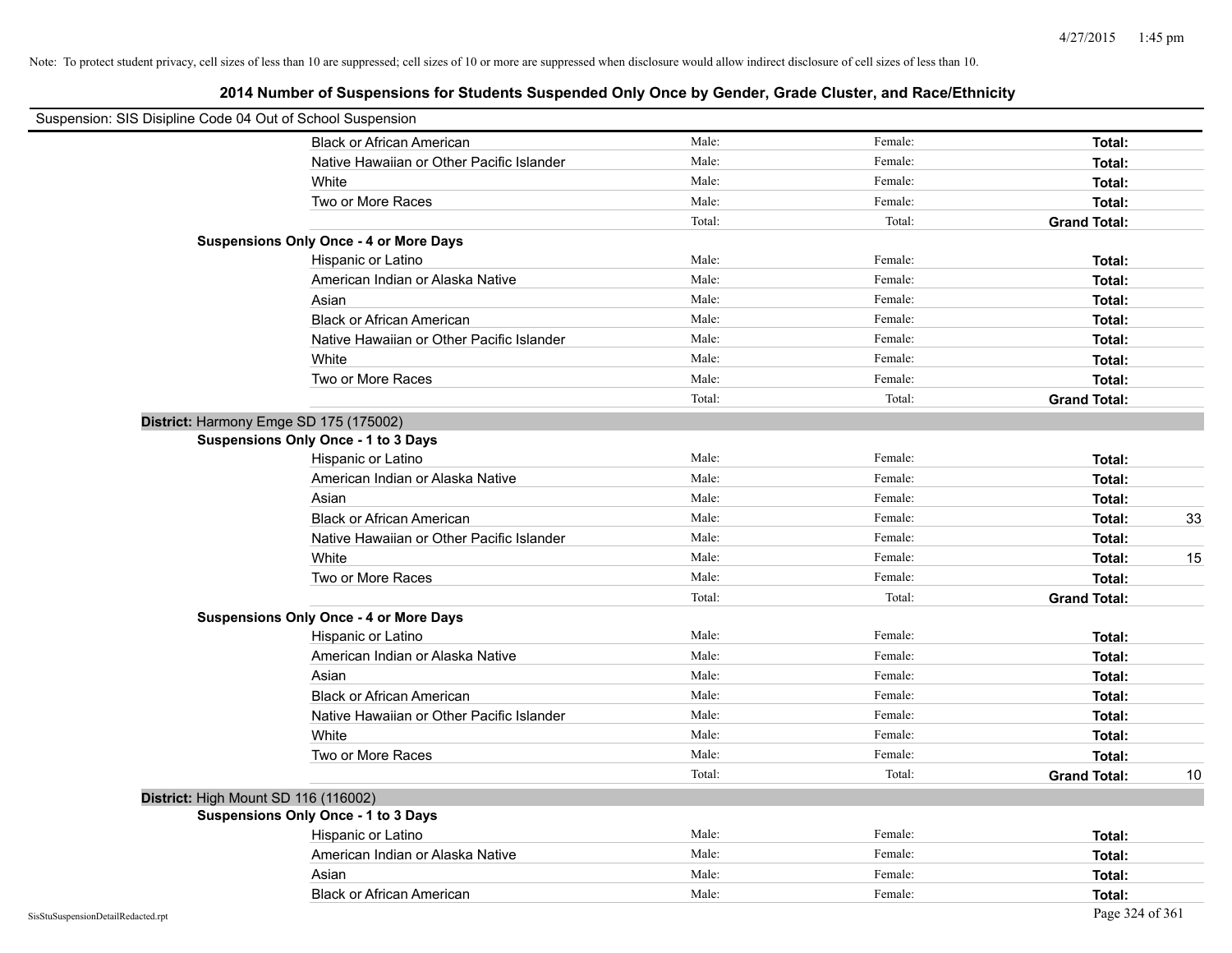| Suspension: SIS Disipline Code 04 Out of School Suspension |                                               |        |         |                     |
|------------------------------------------------------------|-----------------------------------------------|--------|---------|---------------------|
|                                                            | Native Hawaiian or Other Pacific Islander     | Male:  | Female: | Total:              |
|                                                            | White                                         | Male:  | Female: | Total:              |
|                                                            | Two or More Races                             | Male:  | Female: | Total:              |
|                                                            |                                               | Total: | Total:  | <b>Grand Total:</b> |
|                                                            | <b>Suspensions Only Once - 4 or More Days</b> |        |         |                     |
|                                                            | Hispanic or Latino                            | Male:  | Female: | Total:              |
|                                                            | American Indian or Alaska Native              | Male:  | Female: | Total:              |
|                                                            | Asian                                         | Male:  | Female: | Total:              |
|                                                            | <b>Black or African American</b>              | Male:  | Female: | Total:              |
|                                                            | Native Hawaiian or Other Pacific Islander     | Male:  | Female: | Total:              |
|                                                            | White                                         | Male:  | Female: | Total:              |
|                                                            | Two or More Races                             | Male:  | Female: | Total:              |
|                                                            |                                               | Total: | Total:  | <b>Grand Total:</b> |
| District: Lebanon CUSD 9 (009026)                          |                                               |        |         |                     |
|                                                            | <b>Suspensions Only Once - 1 to 3 Days</b>    |        |         |                     |
|                                                            | Hispanic or Latino                            | Male:  | Female: | Total:              |
|                                                            | American Indian or Alaska Native              | Male:  | Female: | Total:              |
|                                                            | Asian                                         | Male:  | Female: | Total:              |
|                                                            | <b>Black or African American</b>              | Male:  | Female: | Total:              |
|                                                            | Native Hawaiian or Other Pacific Islander     | Male:  | Female: | Total:              |
|                                                            | White                                         | Male:  | Female: | Total:              |
|                                                            | Two or More Races                             | Male:  | Female: | Total:              |
|                                                            |                                               | Total: | Total:  | <b>Grand Total:</b> |
| District: Marissa CUSD 40 (040026)                         |                                               |        |         |                     |
|                                                            | <b>Suspensions Only Once - 1 to 3 Days</b>    |        |         |                     |
|                                                            | Hispanic or Latino                            | Male:  | Female: | Total:              |
|                                                            | American Indian or Alaska Native              | Male:  | Female: | Total:              |
|                                                            | Asian                                         | Male:  | Female: | Total:              |
|                                                            | <b>Black or African American</b>              | Male:  | Female: | Total:              |
|                                                            | Native Hawaiian or Other Pacific Islander     | Male:  | Female: | Total:              |
|                                                            | White                                         | Male:  | Female: | Total:<br>10        |
|                                                            | Two or More Races                             | Male:  | Female: | Total:              |
|                                                            |                                               | Total: | Total:  | <b>Grand Total:</b> |
|                                                            | <b>Suspensions Only Once - 4 or More Days</b> |        |         |                     |
|                                                            | Hispanic or Latino                            | Male:  | Female: | Total:              |
|                                                            | American Indian or Alaska Native              | Male:  | Female: | Total:              |
|                                                            | Asian                                         | Male:  | Female: | Total:              |
|                                                            | <b>Black or African American</b>              | Male:  | Female: | Total:              |
|                                                            | Native Hawaiian or Other Pacific Islander     | Male:  | Female: | Total:              |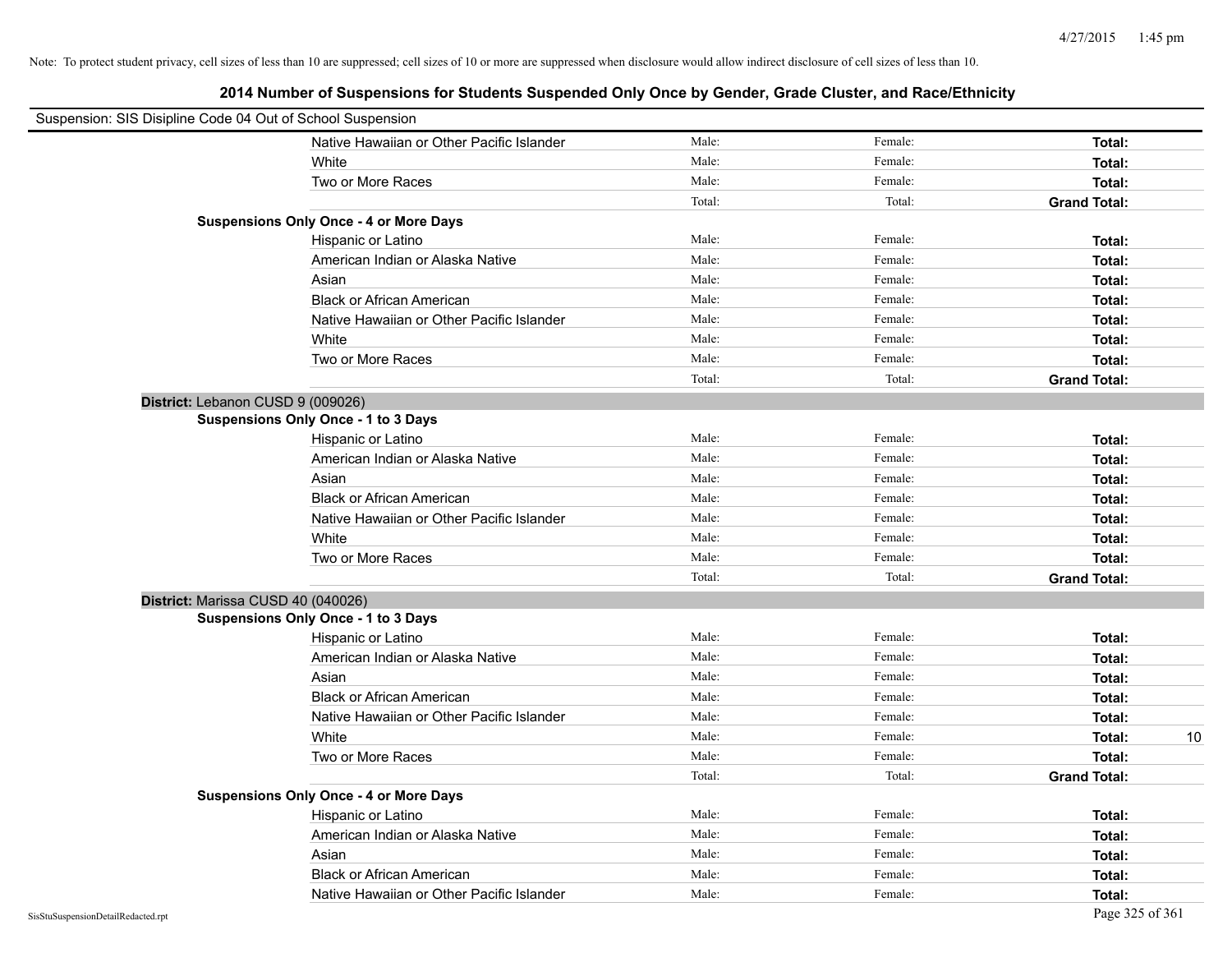| Suspension: SIS Disipline Code 04 Out of School Suspension |                                               |        |         |                     |
|------------------------------------------------------------|-----------------------------------------------|--------|---------|---------------------|
|                                                            | White                                         | Male:  | Female: | Total:              |
|                                                            | Two or More Races                             | Male:  | Female: | Total:              |
|                                                            |                                               | Total: | Total:  | <b>Grand Total:</b> |
|                                                            | District: Mascoutah CUD 19 (019026)           |        |         |                     |
|                                                            | Suspensions Only Once - 1 to 3 Days           |        |         |                     |
|                                                            | Hispanic or Latino                            | Male:  | Female: | Total:              |
|                                                            | American Indian or Alaska Native              | Male:  | Female: | Total:              |
|                                                            | Asian                                         | Male:  | Female: | Total:              |
|                                                            | <b>Black or African American</b>              | Male:  | Female: | Total:              |
|                                                            | Native Hawaiian or Other Pacific Islander     | Male:  | Female: | Total:              |
|                                                            | White                                         | Male:  | Female: | 16<br>Total:        |
|                                                            | Two or More Races                             | Male:  | Female: | Total:              |
|                                                            |                                               | Total: | Total:  | <b>Grand Total:</b> |
|                                                            | <b>Suspensions Only Once - 4 or More Days</b> |        |         |                     |
|                                                            | Hispanic or Latino                            | Male:  | Female: | Total:              |
|                                                            | American Indian or Alaska Native              | Male:  | Female: | Total:              |
|                                                            | Asian                                         | Male:  | Female: | Total:              |
|                                                            | <b>Black or African American</b>              | Male:  | Female: | Total:              |
|                                                            | Native Hawaiian or Other Pacific Islander     | Male:  | Female: | Total:              |
|                                                            | White                                         | Male:  | Female: | Total:              |
|                                                            | Two or More Races                             | Male:  | Female: | Total:              |
|                                                            |                                               | Total: | Total:  | <b>Grand Total:</b> |
|                                                            | District: Millstadt CCSD 160 (160004)         |        |         |                     |
|                                                            | Suspensions Only Once - 1 to 3 Days           |        |         |                     |
|                                                            | Hispanic or Latino                            | Male:  | Female: | Total:              |
|                                                            | American Indian or Alaska Native              | Male:  | Female: | Total:              |
|                                                            | Asian                                         | Male:  | Female: | Total:              |
|                                                            | <b>Black or African American</b>              | Male:  | Female: | Total:              |
|                                                            | Native Hawaiian or Other Pacific Islander     | Male:  | Female: | Total:              |
|                                                            | White                                         | Male:  | Female: | Total:              |
|                                                            | Two or More Races                             | Male:  | Female: | Total:              |
|                                                            |                                               | Total: | Total:  | <b>Grand Total:</b> |
|                                                            | <b>Suspensions Only Once - 4 or More Days</b> |        |         |                     |
|                                                            | Hispanic or Latino                            | Male:  | Female: | Total:              |
|                                                            | American Indian or Alaska Native              | Male:  | Female: | Total:              |
|                                                            | Asian                                         | Male:  | Female: | Total:              |
|                                                            | <b>Black or African American</b>              | Male:  | Female: | Total:              |
|                                                            | Native Hawaiian or Other Pacific Islander     | Male:  | Female: | Total:              |
|                                                            | White                                         | Male:  | Female: | Total:              |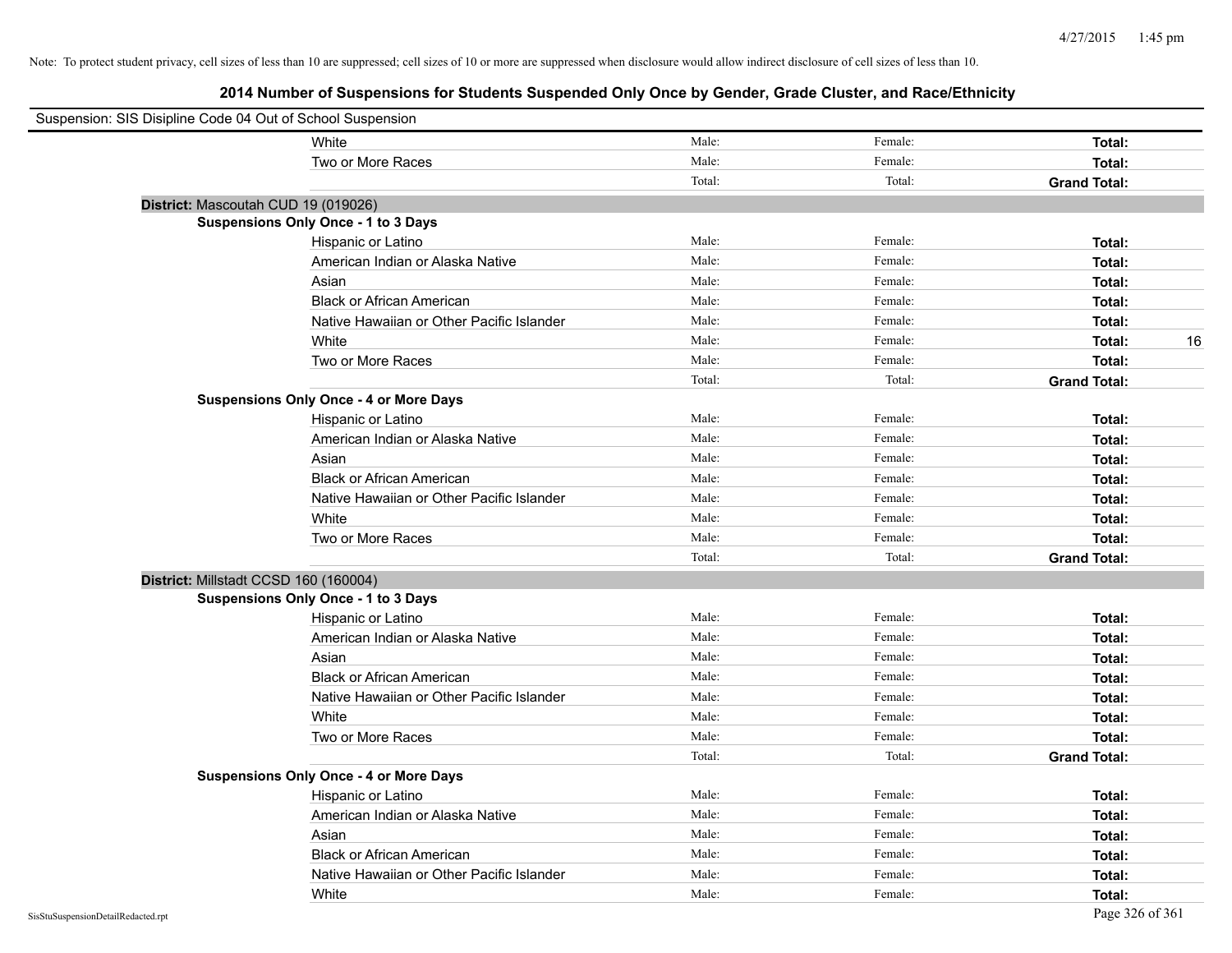| Suspension: SIS Disipline Code 04 Out of School Suspension |                                               |        |         |                     |
|------------------------------------------------------------|-----------------------------------------------|--------|---------|---------------------|
|                                                            | Two or More Races                             | Male:  | Female: | Total:              |
|                                                            |                                               | Total: | Total:  | <b>Grand Total:</b> |
| District: New Athens CUSD 60 (060026)                      |                                               |        |         |                     |
|                                                            | Suspensions Only Once - 1 to 3 Days           |        |         |                     |
|                                                            | Hispanic or Latino                            | Male:  | Female: | Total:              |
|                                                            | American Indian or Alaska Native              | Male:  | Female: | Total:              |
|                                                            | Asian                                         | Male:  | Female: | Total:              |
|                                                            | <b>Black or African American</b>              | Male:  | Female: | Total:              |
|                                                            | Native Hawaiian or Other Pacific Islander     | Male:  | Female: | Total:              |
|                                                            | White                                         | Male:  | Female: | Total:              |
|                                                            | Two or More Races                             | Male:  | Female: | Total:              |
|                                                            |                                               | Total: | Total:  | <b>Grand Total:</b> |
|                                                            | <b>Suspensions Only Once - 4 or More Days</b> |        |         |                     |
|                                                            | Hispanic or Latino                            | Male:  | Female: | Total:              |
|                                                            | American Indian or Alaska Native              | Male:  | Female: | Total:              |
|                                                            | Asian                                         | Male:  | Female: | Total:              |
|                                                            | <b>Black or African American</b>              | Male:  | Female: | Total:              |
|                                                            | Native Hawaiian or Other Pacific Islander     | Male:  | Female: | Total:              |
|                                                            | White                                         | Male:  | Female: | Total:              |
|                                                            | Two or More Races                             | Male:  | Female: | Total:              |
|                                                            |                                               | Total: | Total:  | <b>Grand Total:</b> |
| District: O Fallon CCSD 90 (090004)                        |                                               |        |         |                     |
|                                                            | <b>Suspensions Only Once - 1 to 3 Days</b>    |        |         |                     |
|                                                            | Hispanic or Latino                            | Male:  | Female: | Total:              |
|                                                            | American Indian or Alaska Native              | Male:  | Female: | Total:              |
|                                                            | Asian                                         | Male:  | Female: | Total:              |
|                                                            | <b>Black or African American</b>              | Male:  | Female: | 14<br>Total:        |
|                                                            | Native Hawaiian or Other Pacific Islander     | Male:  | Female: | Total:              |
|                                                            | White                                         | Male:  | Female: | 29<br>Total:        |
|                                                            | Two or More Races                             | Male:  | Female: | Total:              |
|                                                            |                                               | Total: | Total:  | <b>Grand Total:</b> |
|                                                            | <b>Suspensions Only Once - 4 or More Days</b> |        |         |                     |
|                                                            | Hispanic or Latino                            | Male:  | Female: | Total:              |
|                                                            | American Indian or Alaska Native              | Male:  | Female: | Total:              |
|                                                            | Asian                                         | Male:  | Female: | Total:              |
|                                                            | <b>Black or African American</b>              | Male:  | Female: | Total:              |
|                                                            | Native Hawaiian or Other Pacific Islander     | Male:  | Female: | Total:              |
|                                                            | White                                         | Male:  | Female: | Total:              |
|                                                            | Two or More Races                             | Male:  | Female: | Total:              |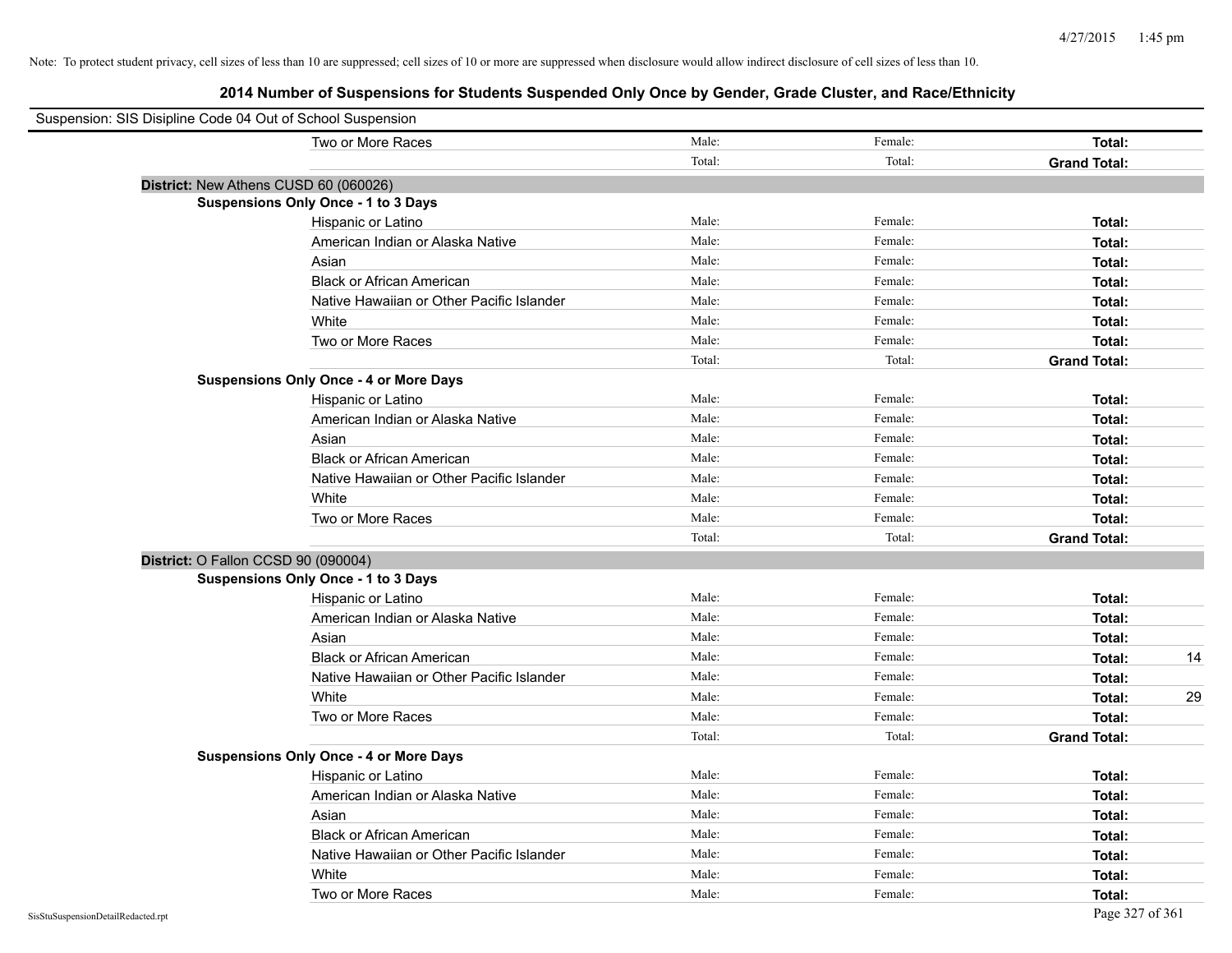| Suspension: SIS Disipline Code 04 Out of School Suspension |                                               |        |    |         |    |                     |    |
|------------------------------------------------------------|-----------------------------------------------|--------|----|---------|----|---------------------|----|
|                                                            |                                               | Total: |    | Total:  |    | <b>Grand Total:</b> |    |
| District: O Fallon Twp HSD 203 (203017)                    |                                               |        |    |         |    |                     |    |
|                                                            | <b>Suspensions Only Once - 1 to 3 Days</b>    |        |    |         |    |                     |    |
|                                                            | Hispanic or Latino                            | Male:  |    | Female: |    | Total:              |    |
|                                                            | American Indian or Alaska Native              | Male:  |    | Female: |    | Total:              |    |
|                                                            | Asian                                         | Male:  |    | Female: |    | Total:              |    |
|                                                            | <b>Black or African American</b>              | Male:  | 17 | Female: | 16 | Total:              | 33 |
|                                                            | Native Hawaiian or Other Pacific Islander     | Male:  |    | Female: |    | Total:              |    |
|                                                            | White                                         | Male:  |    | Female: |    | Total:              | 20 |
|                                                            | Two or More Races                             | Male:  |    | Female: |    | Total:              |    |
|                                                            |                                               | Total: | 37 | Total:  | 26 | <b>Grand Total:</b> | 63 |
|                                                            | <b>Suspensions Only Once - 4 or More Days</b> |        |    |         |    |                     |    |
|                                                            | Hispanic or Latino                            | Male:  |    | Female: |    | Total:              |    |
|                                                            | American Indian or Alaska Native              | Male:  |    | Female: |    | Total:              |    |
|                                                            | Asian                                         | Male:  |    | Female: |    | Total:              |    |
|                                                            | <b>Black or African American</b>              | Male:  |    | Female: |    | Total:              |    |
|                                                            | Native Hawaiian or Other Pacific Islander     | Male:  |    | Female: |    | Total:              |    |
|                                                            | White                                         | Male:  |    | Female: |    | Total:              | 15 |
|                                                            | Two or More Races                             | Male:  |    | Female: |    | Total:              |    |
|                                                            |                                               | Total: |    | Total:  |    | <b>Grand Total:</b> |    |
| District: Pontiac-W Holliday SD 105 (105002)               |                                               |        |    |         |    |                     |    |
|                                                            | Suspensions Only Once - 1 to 3 Days           |        |    |         |    |                     |    |
|                                                            | Hispanic or Latino                            | Male:  |    | Female: |    | Total:              |    |
|                                                            | American Indian or Alaska Native              | Male:  |    | Female: |    | Total:              |    |
|                                                            | Asian                                         | Male:  |    | Female: |    | Total:              |    |
|                                                            | <b>Black or African American</b>              | Male:  |    | Female: |    | Total:              | 19 |
|                                                            | Native Hawaiian or Other Pacific Islander     | Male:  |    | Female: |    | Total:              |    |
|                                                            | White                                         | Male:  |    | Female: |    | Total:              |    |
|                                                            | Two or More Races                             | Male:  |    | Female: |    | Total:              |    |
|                                                            |                                               | Total: |    | Total:  |    | <b>Grand Total:</b> |    |
|                                                            | <b>Suspensions Only Once - 4 or More Days</b> |        |    |         |    |                     |    |
|                                                            | Hispanic or Latino                            | Male:  |    | Female: |    | Total:              |    |
|                                                            | American Indian or Alaska Native              | Male:  |    | Female: |    | Total:              |    |
|                                                            | Asian                                         | Male:  |    | Female: |    | Total:              |    |
|                                                            | <b>Black or African American</b>              | Male:  |    | Female: |    | Total:              |    |
|                                                            | Native Hawaiian or Other Pacific Islander     | Male:  |    | Female: |    | Total:              |    |
|                                                            | White                                         | Male:  |    | Female: |    | Total:              |    |
|                                                            | Two or More Races                             | Male:  |    | Female: |    | Total:              |    |
|                                                            |                                               | Total: |    | Total:  |    | <b>Grand Total:</b> |    |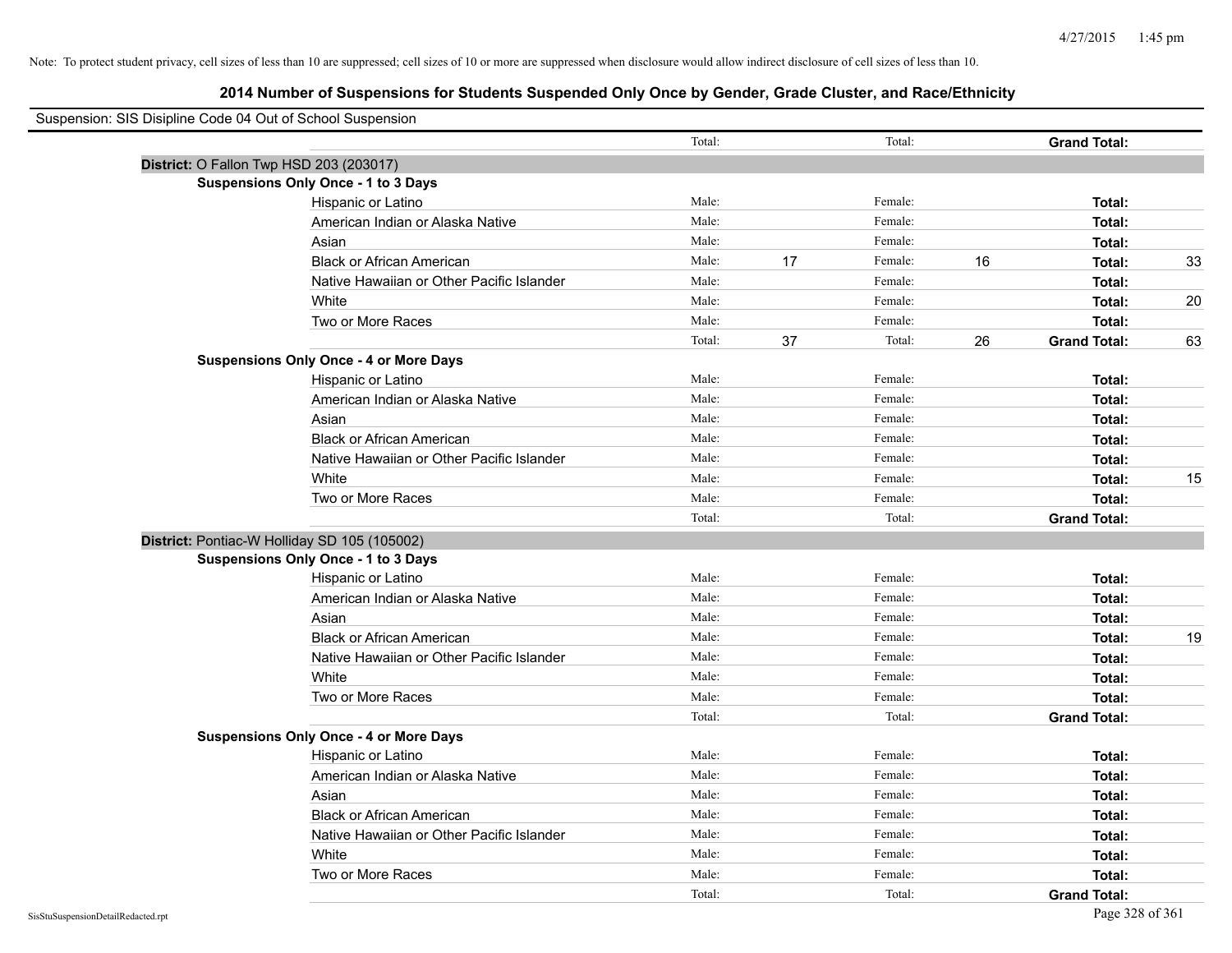| Suspension: SIS Disipline Code 04 Out of School Suspension |        |         |                     |    |
|------------------------------------------------------------|--------|---------|---------------------|----|
| District: Shiloh Village SD 85 (085002)                    |        |         |                     |    |
| <b>Suspensions Only Once - 1 to 3 Days</b>                 |        |         |                     |    |
| Hispanic or Latino                                         | Male:  | Female: | Total:              |    |
| American Indian or Alaska Native                           | Male:  | Female: | Total:              |    |
| Asian                                                      | Male:  | Female: | Total:              |    |
| <b>Black or African American</b>                           | Male:  | Female: | Total:              |    |
| Native Hawaiian or Other Pacific Islander                  | Male:  | Female: | Total:              |    |
| White                                                      | Male:  | Female: | Total:              |    |
| Two or More Races                                          | Male:  | Female: | Total:              |    |
|                                                            | Total: | Total:  | <b>Grand Total:</b> |    |
| District: Signal Hill SD 181 (181002)                      |        |         |                     |    |
| <b>Suspensions Only Once - 1 to 3 Days</b>                 |        |         |                     |    |
| Hispanic or Latino                                         | Male:  | Female: | Total:              |    |
| American Indian or Alaska Native                           | Male:  | Female: | Total:              |    |
| Asian                                                      | Male:  | Female: | Total:              |    |
| <b>Black or African American</b>                           | Male:  | Female: | Total:              | 19 |
| Native Hawaiian or Other Pacific Islander                  | Male:  | Female: | Total:              |    |
| White                                                      | Male:  | Female: | Total:              |    |
| Two or More Races                                          | Male:  | Female: | Total:              |    |
|                                                            | Total: | Total:  | <b>Grand Total:</b> |    |
| District: Smithton CCSD 130 (130004)                       |        |         |                     |    |
| <b>Suspensions Only Once - 1 to 3 Days</b>                 |        |         |                     |    |
| Hispanic or Latino                                         | Male:  | Female: | Total:              |    |
| American Indian or Alaska Native                           | Male:  | Female: | Total:              |    |
| Asian                                                      | Male:  | Female: | Total:              |    |
| <b>Black or African American</b>                           | Male:  | Female: | Total:              |    |
| Native Hawaiian or Other Pacific Islander                  | Male:  | Female: | Total:              |    |
| White                                                      | Male:  | Female: | Total:              |    |
| Two or More Races                                          | Male:  | Female: | Total:              |    |
|                                                            | Total: | Total:  | <b>Grand Total:</b> |    |
| District: Whiteside SD 115 (115002)                        |        |         |                     |    |
| <b>Suspensions Only Once - 1 to 3 Days</b>                 |        |         |                     |    |
| Hispanic or Latino                                         | Male:  | Female: | Total:              |    |
| American Indian or Alaska Native                           | Male:  | Female: | Total:              |    |
| Asian                                                      | Male:  | Female: | Total:              |    |
| <b>Black or African American</b>                           | Male:  | Female: | Total:              | 21 |
| Native Hawaiian or Other Pacific Islander                  | Male:  | Female: | Total:              |    |
| White                                                      | Male:  | Female: | Total:              |    |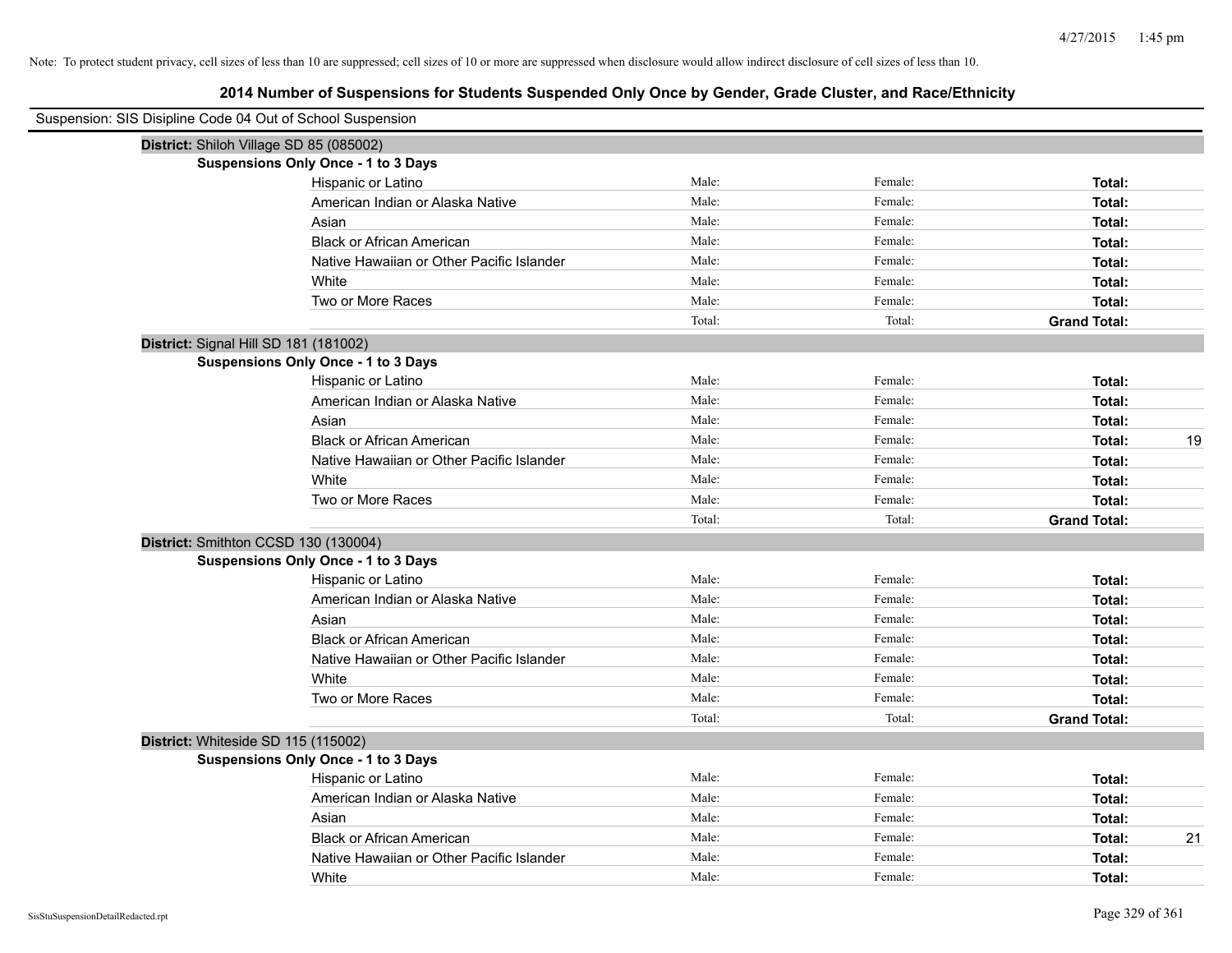| Suspension: SIS Disipline Code 04 Out of School Suspension |                                               |        |         |                     |
|------------------------------------------------------------|-----------------------------------------------|--------|---------|---------------------|
|                                                            | Two or More Races                             | Male:  | Female: | Total:              |
|                                                            |                                               | Total: | Total:  | <b>Grand Total:</b> |
|                                                            | <b>Suspensions Only Once - 4 or More Days</b> |        |         |                     |
|                                                            | Hispanic or Latino                            | Male:  | Female: | Total:              |
|                                                            | American Indian or Alaska Native              | Male:  | Female: | Total:              |
|                                                            | Asian                                         | Male:  | Female: | Total:              |
|                                                            | <b>Black or African American</b>              | Male:  | Female: | Total:              |
|                                                            | Native Hawaiian or Other Pacific Islander     | Male:  | Female: | Total:              |
|                                                            | White                                         | Male:  | Female: | Total:              |
|                                                            | Two or More Races                             | Male:  | Female: | Total:              |
|                                                            |                                               | Total: | Total:  | <b>Grand Total:</b> |
| District: Wolf Branch SD 113 (113002)                      |                                               |        |         |                     |
|                                                            | <b>Suspensions Only Once - 1 to 3 Days</b>    |        |         |                     |
|                                                            | Hispanic or Latino                            | Male:  | Female: | Total:              |
|                                                            | American Indian or Alaska Native              | Male:  | Female: | Total:              |
|                                                            | Asian                                         | Male:  | Female: | Total:              |
|                                                            | <b>Black or African American</b>              | Male:  | Female: | Total:              |
|                                                            | Native Hawaiian or Other Pacific Islander     | Male:  | Female: | Total:              |
|                                                            | White                                         | Male:  | Female: | Total:              |
|                                                            | Two or More Races                             | Male:  | Female: | Total:              |
|                                                            |                                               | Total: | Total:  | <b>Grand Total:</b> |
|                                                            | <b>Suspensions Only Once - 4 or More Days</b> |        |         |                     |
|                                                            | Hispanic or Latino                            | Male:  | Female: | Total:              |
|                                                            | American Indian or Alaska Native              | Male:  | Female: | Total:              |
|                                                            | Asian                                         | Male:  | Female: | Total:              |
|                                                            | <b>Black or African American</b>              | Male:  | Female: | Total:              |
|                                                            | Native Hawaiian or Other Pacific Islander     | Male:  | Female: | Total:              |
|                                                            | White                                         | Male:  | Female: | Total:              |
|                                                            | Two or More Races                             | Male:  | Female: | Total:              |
|                                                            |                                               | Total: | Total:  | <b>Grand Total:</b> |
|                                                            |                                               |        |         |                     |
| Region: State of ILlinois (65)                             |                                               |        |         |                     |
| County: State Of II (108)                                  |                                               |        |         |                     |
| District: Non-Public School (1885)                         |                                               |        |         |                     |
|                                                            | <b>Suspensions Only Once - 1 to 3 Days</b>    |        |         |                     |
|                                                            | Hispanic or Latino                            | Male:  | Female: | Total:              |
|                                                            | American Indian or Alaska Native              | Male:  | Female: | Total:              |
|                                                            | Asian                                         | Male:  | Female: | Total:              |
|                                                            |                                               |        |         |                     |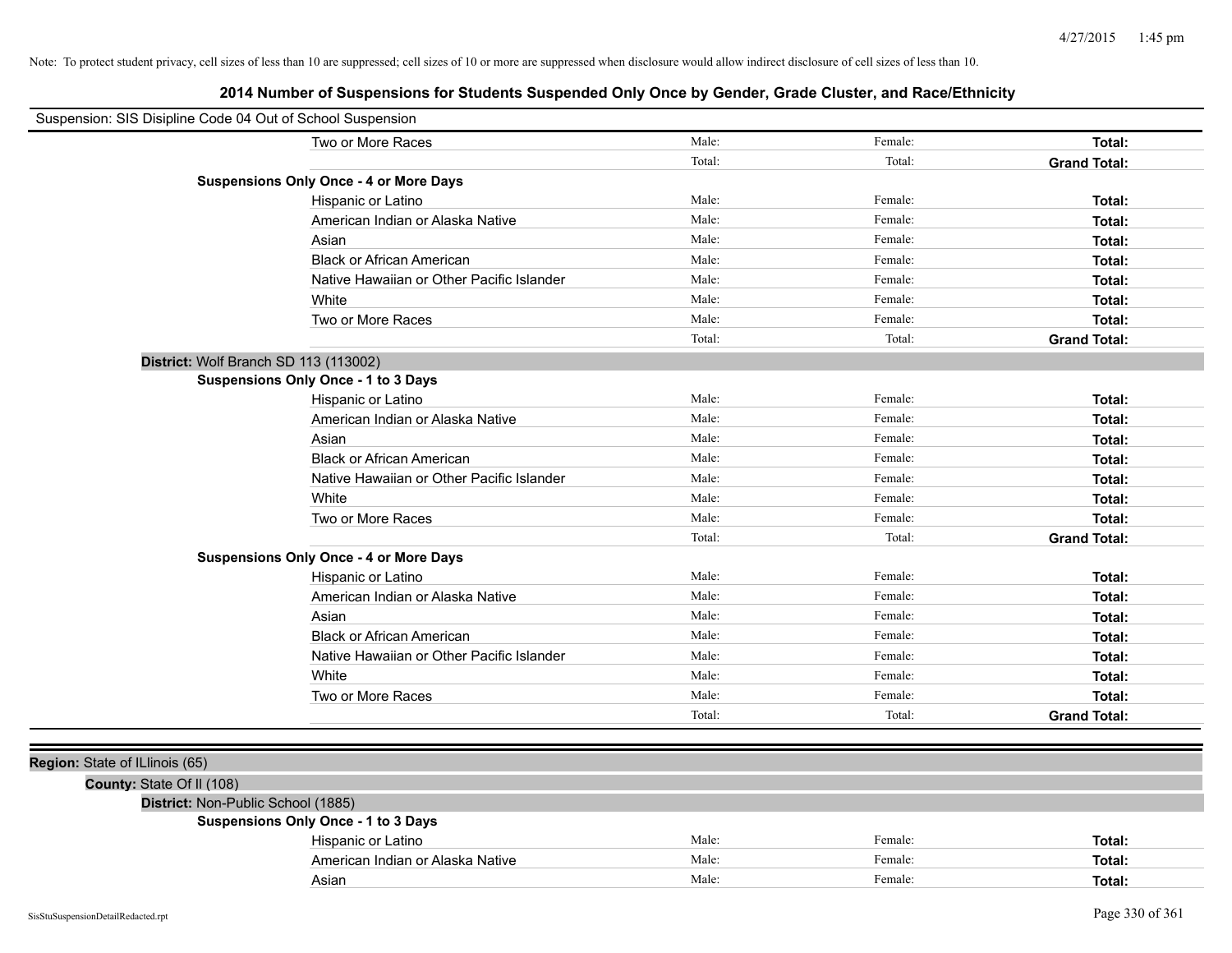**2014 Number of Suspensions for Students Suspended Only Once by Gender, Grade Cluster, and Race/Ethnicity**

| Suspension: SIS Disipline Code 04 Out of School Suspension |                                               |        |         |                     |    |
|------------------------------------------------------------|-----------------------------------------------|--------|---------|---------------------|----|
|                                                            | <b>Black or African American</b>              | Male:  | Female: | Total:              |    |
|                                                            | Native Hawaiian or Other Pacific Islander     | Male:  | Female: | Total:              |    |
|                                                            | White                                         | Male:  | Female: | Total:              |    |
|                                                            | Two or More Races                             | Male:  | Female: | Total:              |    |
|                                                            |                                               | Total: | Total:  | <b>Grand Total:</b> |    |
|                                                            | <b>Suspensions Only Once - 4 or More Days</b> |        |         |                     |    |
|                                                            | Hispanic or Latino                            | Male:  | Female: | Total:              |    |
|                                                            | American Indian or Alaska Native              | Male:  | Female: | Total:              |    |
|                                                            | Asian                                         | Male:  | Female: | Total:              |    |
|                                                            | <b>Black or African American</b>              | Male:  | Female: | Total:              |    |
|                                                            | Native Hawaiian or Other Pacific Islander     | Male:  | Female: | Total:              |    |
|                                                            | White                                         | Male:  | Female: | Total:              |    |
|                                                            | Two or More Races                             | Male:  | Female: | Total:              |    |
|                                                            |                                               | Total: | Total:  | <b>Grand Total:</b> |    |
| District: Non-Public School (9030)                         |                                               |        |         |                     |    |
|                                                            | <b>Suspensions Only Once - 1 to 3 Days</b>    |        |         |                     |    |
|                                                            | Hispanic or Latino                            | Male:  | Female: | Total:              |    |
|                                                            | American Indian or Alaska Native              | Male:  | Female: | Total:              |    |
|                                                            | Asian                                         | Male:  | Female: | Total:              |    |
|                                                            | <b>Black or African American</b>              | Male:  | Female: | Total:              |    |
|                                                            | Native Hawaiian or Other Pacific Islander     | Male:  | Female: | Total:              |    |
|                                                            | White                                         | Male:  | Female: | Total:              |    |
|                                                            | Two or More Races                             | Male:  | Female: | Total:              |    |
|                                                            |                                               | Total: | Total:  | <b>Grand Total:</b> | 15 |
|                                                            | <b>Suspensions Only Once - 4 or More Days</b> |        |         |                     |    |
|                                                            | Hispanic or Latino                            | Male:  | Female: | Total:              |    |
|                                                            | American Indian or Alaska Native              | Male:  | Female: | Total:              |    |
|                                                            | Asian                                         | Male:  | Female: | Total:              |    |
|                                                            | <b>Black or African American</b>              | Male:  | Female: | Total:              |    |
|                                                            | Native Hawaiian or Other Pacific Islander     | Male:  | Female: | Total:              |    |
|                                                            | White                                         | Male:  | Female: | Total:              |    |
|                                                            | Two or More Races                             | Male:  | Female: | Total:              |    |
|                                                            |                                               | Total: | Total:  | <b>Grand Total:</b> |    |
|                                                            |                                               |        |         |                     |    |

**Region:** Tazewell ROE (53)

**County:** Tazewell (090)

**District:** Central SD 51 (051002)

**Suspensions Only Once - 1 to 3 Days**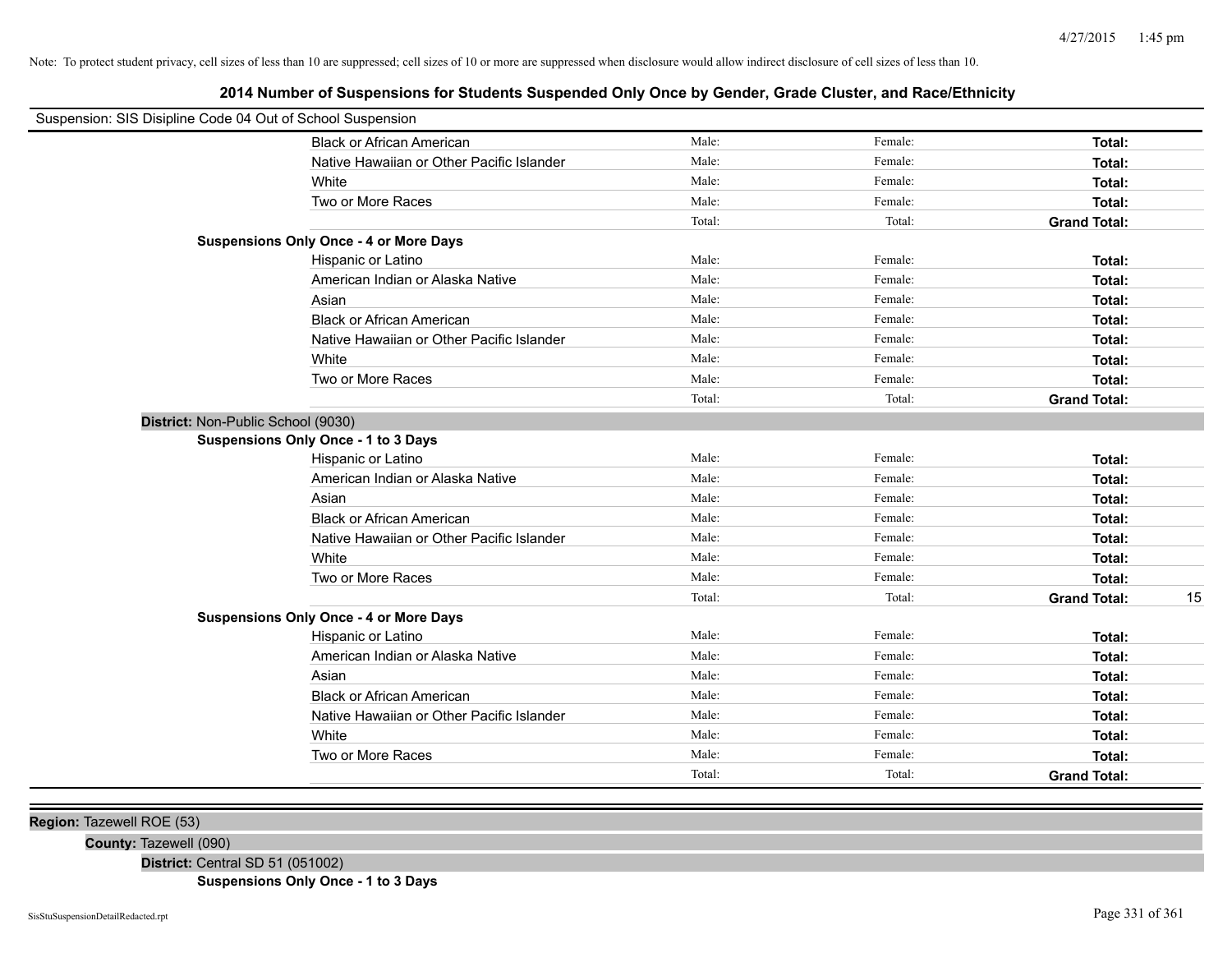| Suspension: SIS Disipline Code 04 Out of School Suspension |                                                 |        |         |                     |
|------------------------------------------------------------|-------------------------------------------------|--------|---------|---------------------|
|                                                            | Hispanic or Latino                              | Male:  | Female: | Total:              |
|                                                            | American Indian or Alaska Native                | Male:  | Female: | Total:              |
|                                                            | Asian                                           | Male:  | Female: | Total:              |
|                                                            | <b>Black or African American</b>                | Male:  | Female: | Total:              |
|                                                            | Native Hawaiian or Other Pacific Islander       | Male:  | Female: | Total:              |
|                                                            | White                                           | Male:  | Female: | Total:              |
|                                                            | Two or More Races                               | Male:  | Female: | Total:              |
|                                                            |                                                 | Total: | Total:  | <b>Grand Total:</b> |
|                                                            | <b>Suspensions Only Once - 4 or More Days</b>   |        |         |                     |
|                                                            | Hispanic or Latino                              | Male:  | Female: | Total:              |
|                                                            | American Indian or Alaska Native                | Male:  | Female: | Total:              |
|                                                            | Asian                                           | Male:  | Female: | Total:              |
|                                                            | <b>Black or African American</b>                | Male:  | Female: | Total:              |
|                                                            | Native Hawaiian or Other Pacific Islander       | Male:  | Female: | Total:              |
|                                                            | White                                           | Male:  | Female: | Total:              |
|                                                            | Two or More Races                               | Male:  | Female: | Total:              |
|                                                            |                                                 | Total: | Total:  | <b>Grand Total:</b> |
|                                                            | District: Creve Coeur SD 76 (076002)            |        |         |                     |
|                                                            | Suspensions Only Once - 1 to 3 Days             |        |         |                     |
|                                                            | Hispanic or Latino                              | Male:  | Female: | Total:              |
|                                                            | American Indian or Alaska Native                | Male:  | Female: | Total:              |
|                                                            | Asian                                           | Male:  | Female: | Total:              |
|                                                            | <b>Black or African American</b>                | Male:  | Female: | Total:              |
|                                                            | Native Hawaiian or Other Pacific Islander       | Male:  | Female: | Total:              |
|                                                            | White                                           | Male:  | Female: | 15<br>Total:        |
|                                                            | Two or More Races                               | Male:  | Female: | Total:              |
|                                                            |                                                 | Total: | Total:  | <b>Grand Total:</b> |
|                                                            | <b>Suspensions Only Once - 4 or More Days</b>   |        |         |                     |
|                                                            | Hispanic or Latino                              | Male:  | Female: | Total:              |
|                                                            | American Indian or Alaska Native                | Male:  | Female: | Total:              |
|                                                            | Asian                                           | Male:  | Female: | Total:              |
|                                                            | <b>Black or African American</b>                | Male:  | Female: | Total:              |
|                                                            | Native Hawaiian or Other Pacific Islander       | Male:  | Female: | Total:              |
|                                                            | White                                           | Male:  | Female: | Total:              |
|                                                            | Two or More Races                               | Male:  | Female: | Total:              |
|                                                            |                                                 | Total: | Total:  | <b>Grand Total:</b> |
|                                                            | District: Deer Creek-Mackinaw CUSD 701 (701026) |        |         |                     |
|                                                            | <b>Suspensions Only Once - 1 to 3 Days</b>      |        |         |                     |
|                                                            | Hispanic or Latino                              | Male:  | Female: | Total:              |
| SisStuSuspensionDetailRedacted.rpt                         |                                                 |        |         | Page 332 of 361     |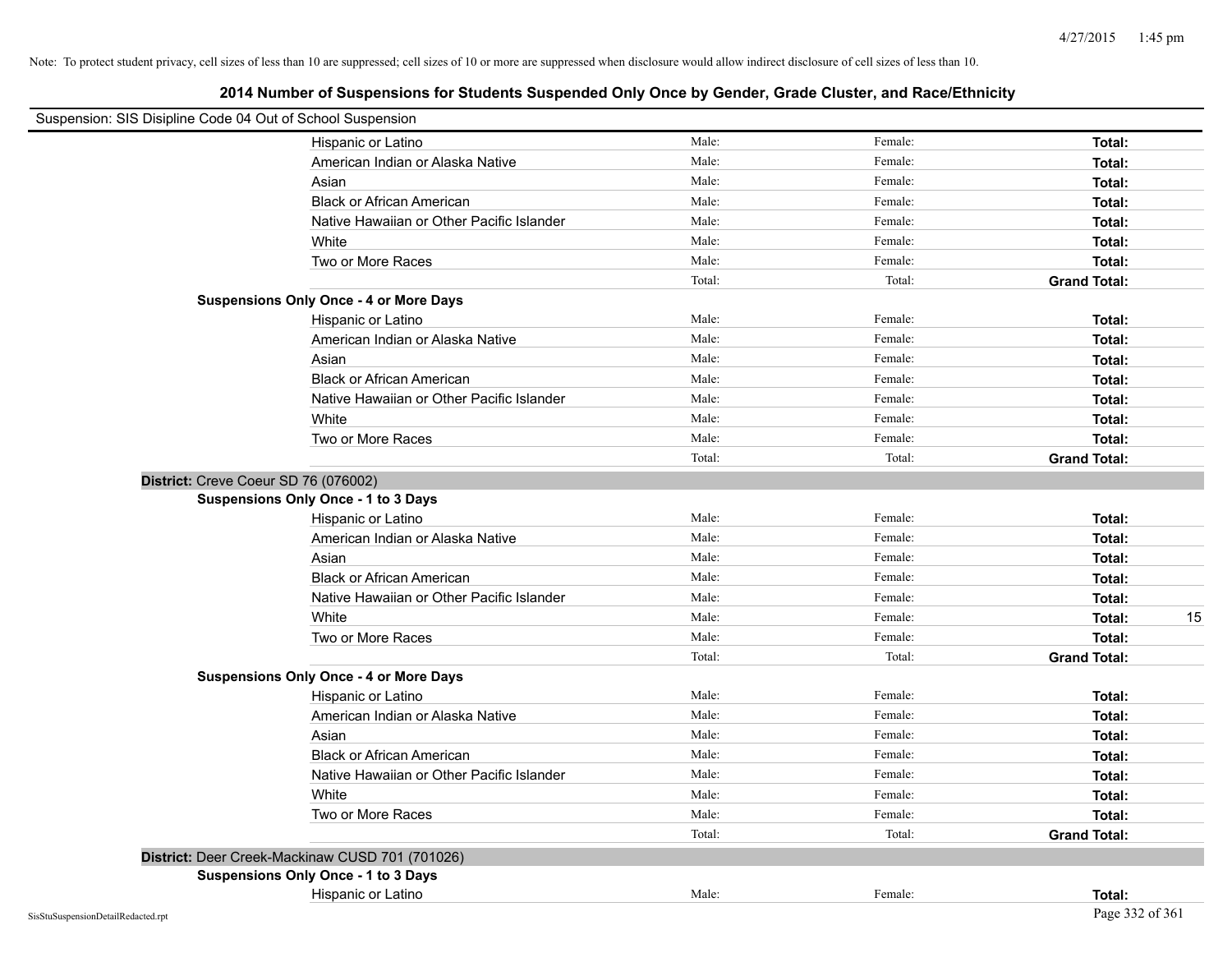| Suspension: SIS Disipline Code 04 Out of School Suspension |                                               |        |         |                     |
|------------------------------------------------------------|-----------------------------------------------|--------|---------|---------------------|
|                                                            | American Indian or Alaska Native              | Male:  | Female: | Total:              |
|                                                            | Asian                                         | Male:  | Female: | Total:              |
|                                                            | <b>Black or African American</b>              | Male:  | Female: | Total:              |
|                                                            | Native Hawaiian or Other Pacific Islander     | Male:  | Female: | Total:              |
|                                                            | White                                         | Male:  | Female: | Total:              |
|                                                            | Two or More Races                             | Male:  | Female: | Total:              |
|                                                            |                                               | Total: | Total:  | <b>Grand Total:</b> |
|                                                            | <b>Suspensions Only Once - 4 or More Days</b> |        |         |                     |
|                                                            | Hispanic or Latino                            | Male:  | Female: | Total:              |
|                                                            | American Indian or Alaska Native              | Male:  | Female: | Total:              |
|                                                            | Asian                                         | Male:  | Female: | Total:              |
|                                                            | Black or African American                     | Male:  | Female: | Total:              |
|                                                            | Native Hawaiian or Other Pacific Islander     | Male:  | Female: | Total:              |
|                                                            | White                                         | Male:  | Female: | Total:              |
|                                                            | Two or More Races                             | Male:  | Female: | Total:              |
|                                                            |                                               | Total: | Total:  | <b>Grand Total:</b> |
|                                                            | District: Delavan CUSD 703 (703026)           |        |         |                     |
|                                                            | Suspensions Only Once - 1 to 3 Days           |        |         |                     |
|                                                            | Hispanic or Latino                            | Male:  | Female: | Total:              |
|                                                            | American Indian or Alaska Native              | Male:  | Female: | Total:              |
|                                                            | Asian                                         | Male:  | Female: | Total:              |
|                                                            | <b>Black or African American</b>              | Male:  | Female: | Total:              |
|                                                            | Native Hawaiian or Other Pacific Islander     | Male:  | Female: | Total:              |
|                                                            | White                                         | Male:  | Female: | Total:              |
|                                                            | Two or More Races                             | Male:  | Female: | Total:              |
|                                                            |                                               | Total: | Total:  | <b>Grand Total:</b> |
|                                                            | <b>Suspensions Only Once - 4 or More Days</b> |        |         |                     |
|                                                            | Hispanic or Latino                            | Male:  | Female: | Total:              |
|                                                            | American Indian or Alaska Native              | Male:  | Female: | Total:              |
|                                                            | Asian                                         | Male:  | Female: | Total:              |
|                                                            | <b>Black or African American</b>              | Male:  | Female: | Total:              |
|                                                            | Native Hawaiian or Other Pacific Islander     | Male:  | Female: | Total:              |
|                                                            | White                                         | Male:  | Female: | Total:              |
|                                                            | Two or More Races                             | Male:  | Female: | Total:              |
|                                                            |                                               | Total: | Total:  | <b>Grand Total:</b> |
|                                                            | District: District 50 Schools (050002)        |        |         |                     |
|                                                            | <b>Suspensions Only Once - 1 to 3 Days</b>    |        |         |                     |
|                                                            | Hispanic or Latino                            | Male:  | Female: | Total:              |
|                                                            | American Indian or Alaska Native              | Male:  | Female: | Total:              |
| SisStuSuspensionDetailRedacted.rpt                         |                                               |        |         | Page 333 of 361     |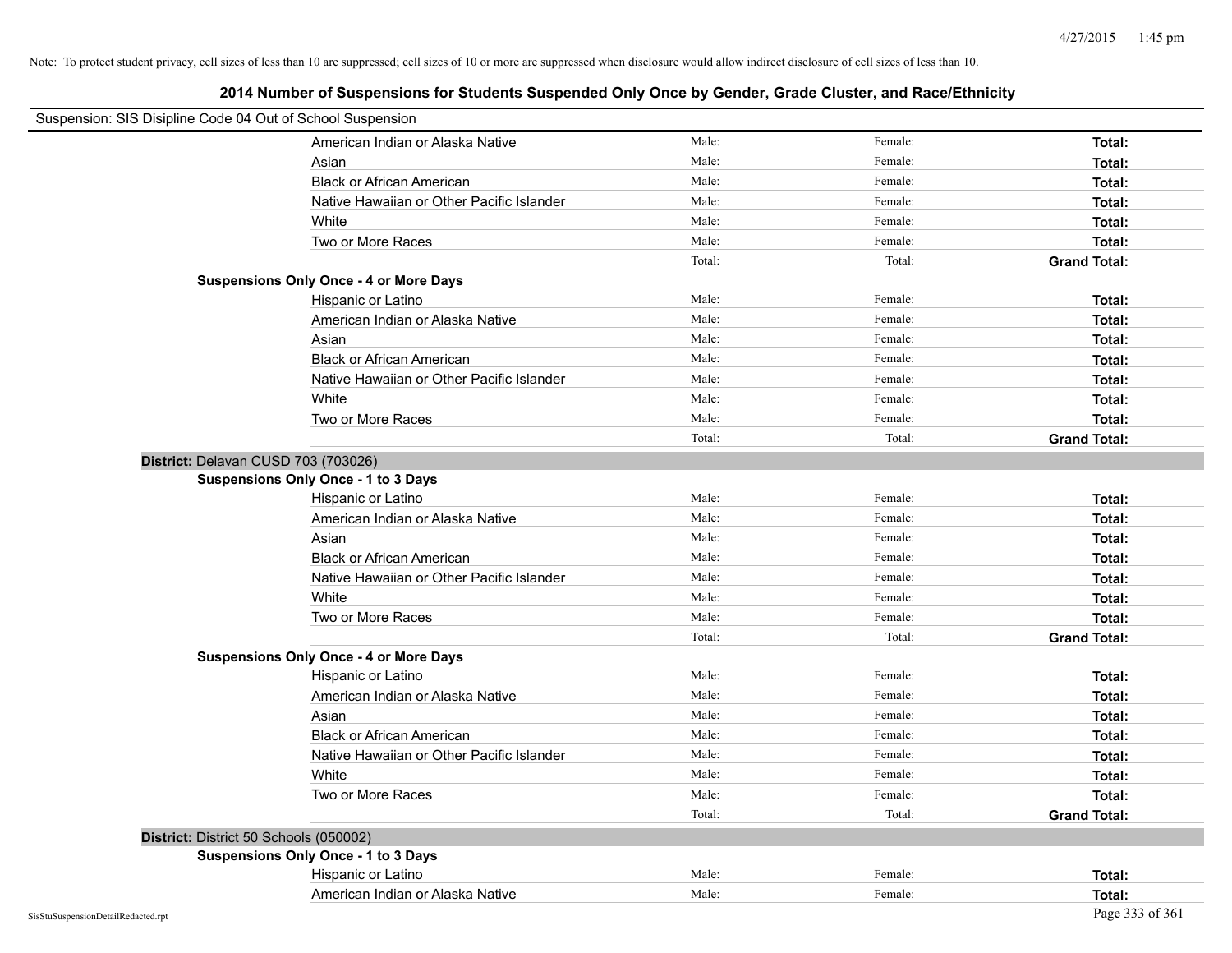| Suspension: SIS Disipline Code 04 Out of School Suspension |                                               |        |               |                     |    |
|------------------------------------------------------------|-----------------------------------------------|--------|---------------|---------------------|----|
|                                                            | Asian                                         | Male:  | Female:       | Total:              |    |
|                                                            | <b>Black or African American</b>              | Male:  | Female:       | Total:              |    |
|                                                            | Native Hawaiian or Other Pacific Islander     | Male:  | Female:       | Total:              |    |
|                                                            | White                                         | Male:  | Female:       | Total:              |    |
|                                                            | Two or More Races                             | Male:  | Female:       | Total:              |    |
|                                                            |                                               | Total: | Total:        | <b>Grand Total:</b> |    |
|                                                            | <b>Suspensions Only Once - 4 or More Days</b> |        |               |                     |    |
|                                                            | Hispanic or Latino                            | Male:  | Female:       | Total:              |    |
|                                                            | American Indian or Alaska Native              | Male:  | Female:       | Total:              |    |
|                                                            | Asian                                         | Male:  | Female:       | Total:              |    |
|                                                            | <b>Black or African American</b>              | Male:  | Female:       | Total:              |    |
|                                                            | Native Hawaiian or Other Pacific Islander     | Male:  | Female:       | Total:              |    |
|                                                            | White                                         | Male:  | Female:       | Total:              |    |
|                                                            | Two or More Races                             | Male:  | Female:       | Total:              |    |
|                                                            |                                               | Total: | Total:        | <b>Grand Total:</b> |    |
| District: East Peoria CHSD 309 (309016)                    |                                               |        |               |                     |    |
|                                                            | <b>Suspensions Only Once - 1 to 3 Days</b>    |        |               |                     |    |
|                                                            | Hispanic or Latino                            | Male:  | Female:       | Total:              |    |
|                                                            | American Indian or Alaska Native              | Male:  | Female:       | Total:              |    |
|                                                            | Asian                                         | Male:  | Female:       | Total:              |    |
|                                                            | <b>Black or African American</b>              | Male:  | Female:       | Total:              |    |
|                                                            | Native Hawaiian or Other Pacific Islander     | Male:  | Female:       | Total:              |    |
|                                                            | White                                         | Male:  | 21<br>Female: | 17<br>Total:        | 38 |
|                                                            | Two or More Races                             | Male:  | Female:       | Total:              |    |
|                                                            |                                               | Total: | Total:        | <b>Grand Total:</b> |    |
|                                                            | <b>Suspensions Only Once - 4 or More Days</b> |        |               |                     |    |
|                                                            | Hispanic or Latino                            | Male:  | Female:       | Total:              |    |
|                                                            | American Indian or Alaska Native              | Male:  | Female:       | Total:              |    |
|                                                            | Asian                                         | Male:  | Female:       | Total:              |    |
|                                                            | <b>Black or African American</b>              | Male:  | Female:       | Total:              |    |
|                                                            | Native Hawaiian or Other Pacific Islander     | Male:  | Female:       | Total:              |    |
|                                                            | White                                         | Male:  | Female:       | Total:              | 17 |
|                                                            | Two or More Races                             | Male:  | Female:       | Total:              |    |
|                                                            |                                               | Total: | Total:        | <b>Grand Total:</b> |    |
| District: East Peoria SD 86 (086002)                       |                                               |        |               |                     |    |
|                                                            | <b>Suspensions Only Once - 1 to 3 Days</b>    |        |               |                     |    |
|                                                            | Hispanic or Latino                            | Male:  | Female:       | Total:              |    |
|                                                            | American Indian or Alaska Native              | Male:  | Female:       | Total:              |    |
|                                                            | Asian                                         | Male:  | Female:       | Total:              |    |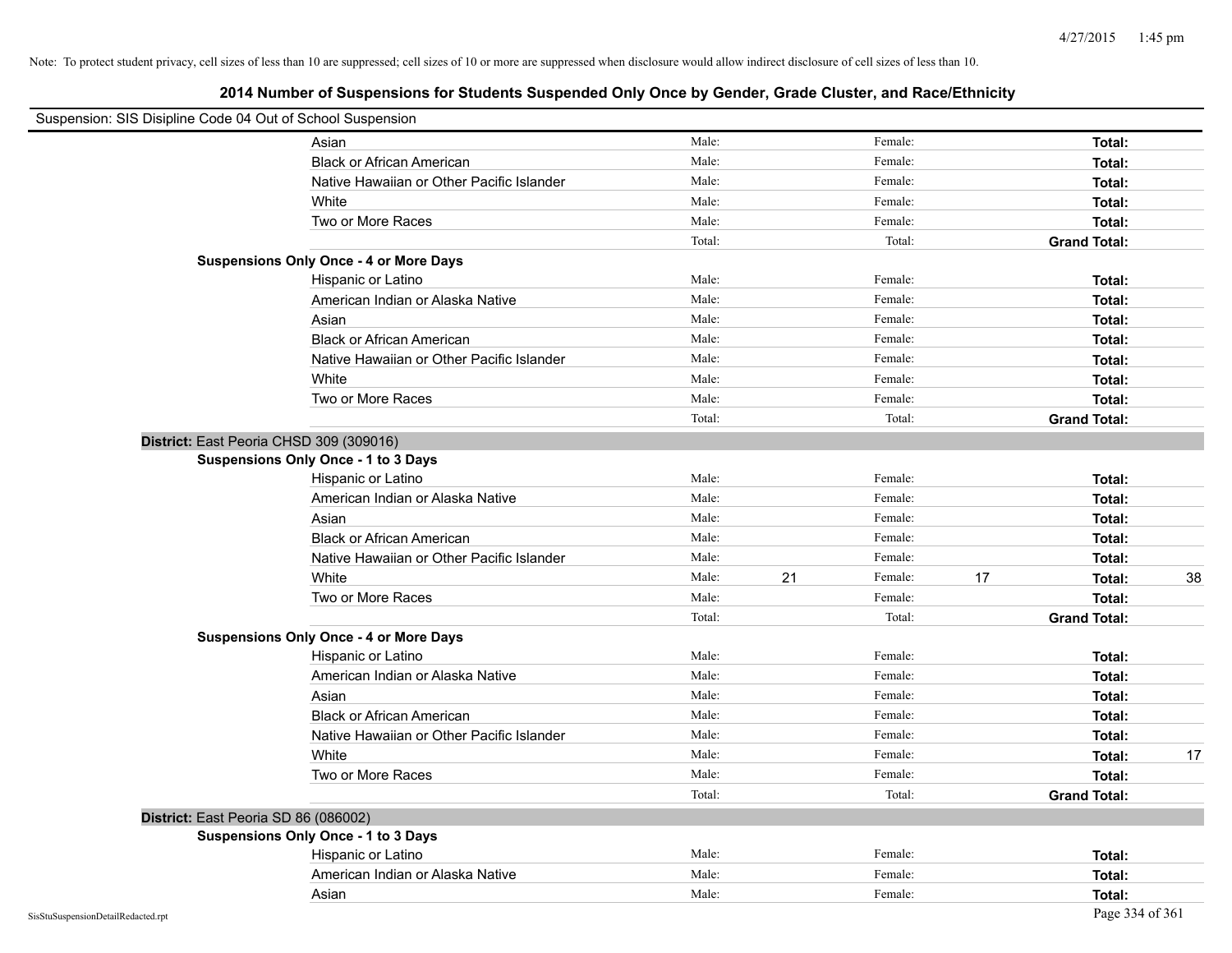| Suspension: SIS Disipline Code 04 Out of School Suspension |                                                    |        |    |         |    |                     |    |
|------------------------------------------------------------|----------------------------------------------------|--------|----|---------|----|---------------------|----|
|                                                            | <b>Black or African American</b>                   | Male:  |    | Female: |    | Total:              |    |
|                                                            | Native Hawaiian or Other Pacific Islander          | Male:  |    | Female: |    | Total:              |    |
|                                                            | White                                              | Male:  |    | Female: |    | Total:              | 38 |
|                                                            | Two or More Races                                  | Male:  |    | Female: |    | Total:              |    |
|                                                            |                                                    | Total: | 38 | Total:  | 10 | <b>Grand Total:</b> | 48 |
|                                                            | <b>Suspensions Only Once - 4 or More Days</b>      |        |    |         |    |                     |    |
|                                                            | Hispanic or Latino                                 | Male:  |    | Female: |    | Total:              |    |
|                                                            | American Indian or Alaska Native                   | Male:  |    | Female: |    | Total:              |    |
|                                                            | Asian                                              | Male:  |    | Female: |    | Total:              |    |
|                                                            | <b>Black or African American</b>                   | Male:  |    | Female: |    | Total:              |    |
|                                                            | Native Hawaiian or Other Pacific Islander          | Male:  |    | Female: |    | Total:              |    |
|                                                            | White                                              | Male:  |    | Female: |    | Total:              |    |
|                                                            | Two or More Races                                  | Male:  |    | Female: |    | Total:              |    |
|                                                            |                                                    | Total: |    | Total:  |    | <b>Grand Total:</b> |    |
|                                                            | District: Morton CUSD 709 (709026)                 |        |    |         |    |                     |    |
|                                                            | <b>Suspensions Only Once - 1 to 3 Days</b>         |        |    |         |    |                     |    |
|                                                            | Hispanic or Latino                                 | Male:  |    | Female: |    | Total:              |    |
|                                                            | American Indian or Alaska Native                   | Male:  |    | Female: |    | Total:              |    |
|                                                            | Asian                                              | Male:  |    | Female: |    | Total:              |    |
|                                                            | <b>Black or African American</b>                   | Male:  |    | Female: |    | Total:              |    |
|                                                            | Native Hawaiian or Other Pacific Islander          | Male:  |    | Female: |    | <b>Total:</b>       |    |
|                                                            | White                                              | Male:  |    | Female: |    | Total:              | 14 |
|                                                            | Two or More Races                                  | Male:  |    | Female: |    | Total:              |    |
|                                                            |                                                    | Total: |    | Total:  |    | <b>Grand Total:</b> |    |
|                                                            | <b>Suspensions Only Once - 4 or More Days</b>      |        |    |         |    |                     |    |
|                                                            | Hispanic or Latino                                 | Male:  |    | Female: |    | Total:              |    |
|                                                            | American Indian or Alaska Native                   | Male:  |    | Female: |    | Total:              |    |
|                                                            | Asian                                              | Male:  |    | Female: |    | Total:              |    |
|                                                            | <b>Black or African American</b>                   | Male:  |    | Female: |    | Total:              |    |
|                                                            | Native Hawaiian or Other Pacific Islander          | Male:  |    | Female: |    | Total:              |    |
|                                                            | White                                              | Male:  |    | Female: |    | Total:              |    |
|                                                            | Two or More Races                                  | Male:  |    | Female: |    | Total:              |    |
|                                                            |                                                    | Total: |    | Total:  |    | <b>Grand Total:</b> |    |
|                                                            | District: N Pekin & Marquette Hght SD 102 (102002) |        |    |         |    |                     |    |
|                                                            | <b>Suspensions Only Once - 1 to 3 Days</b>         |        |    |         |    |                     |    |
|                                                            | Hispanic or Latino                                 | Male:  |    | Female: |    | Total:              |    |
|                                                            | American Indian or Alaska Native                   | Male:  |    | Female: |    | Total:              |    |
|                                                            | Asian                                              | Male:  |    | Female: |    | Total:              |    |
|                                                            | <b>Black or African American</b>                   | Male:  |    | Female: |    | Total:              |    |
| SisStuSuspensionDetailRedacted.rpt                         |                                                    |        |    |         |    | Page 335 of 361     |    |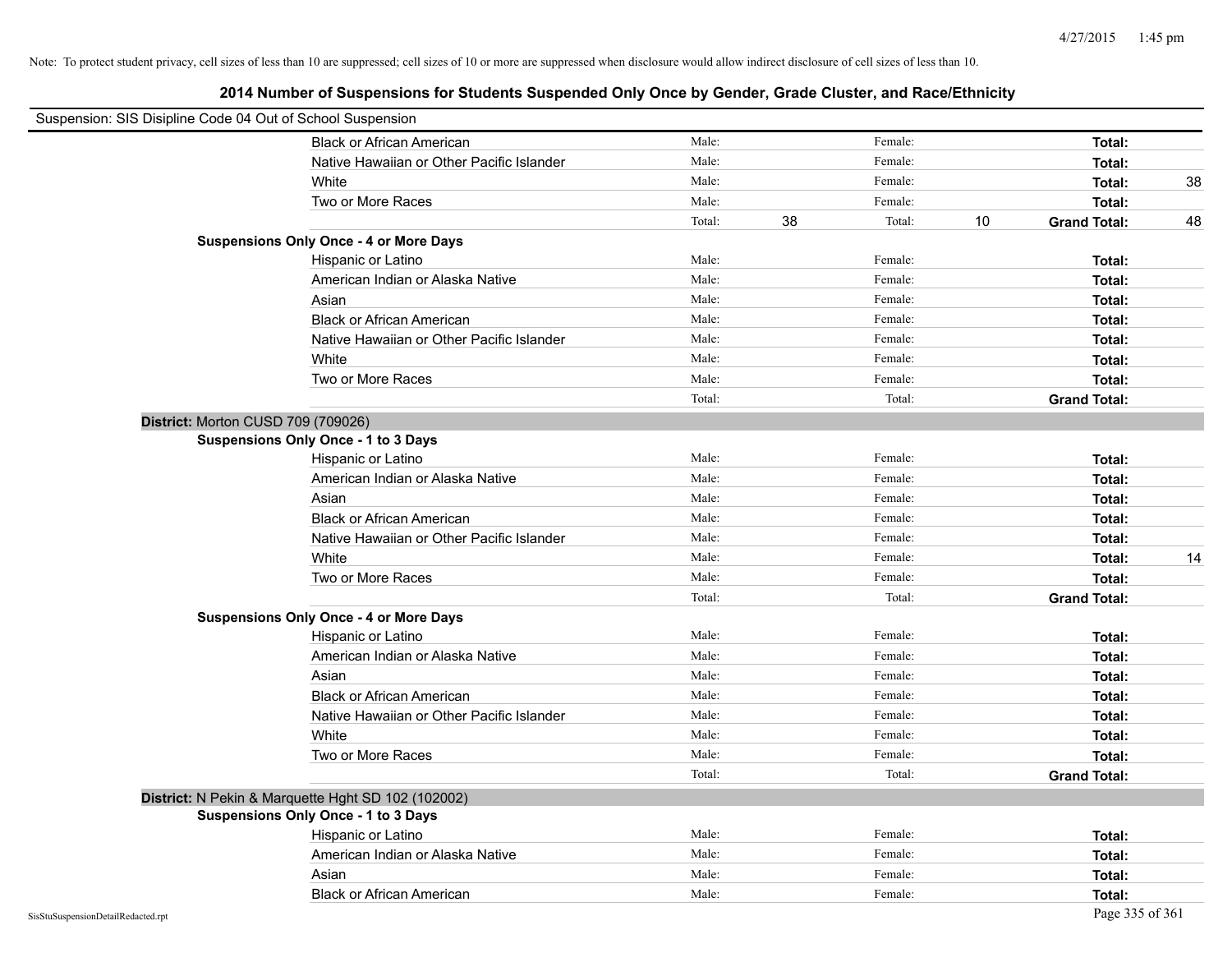|                                    | Suspension: SIS Disipline Code 04 Out of School Suspension |        |    |         |    |                     |     |
|------------------------------------|------------------------------------------------------------|--------|----|---------|----|---------------------|-----|
|                                    | Native Hawaiian or Other Pacific Islander                  | Male:  |    | Female: |    | Total:              |     |
|                                    | White                                                      | Male:  |    | Female: |    | Total:              |     |
|                                    | Two or More Races                                          | Male:  |    | Female: |    | Total:              |     |
|                                    |                                                            | Total: |    | Total:  |    | <b>Grand Total:</b> |     |
|                                    | <b>Suspensions Only Once - 4 or More Days</b>              |        |    |         |    |                     |     |
|                                    | Hispanic or Latino                                         | Male:  |    | Female: |    | Total:              |     |
|                                    | American Indian or Alaska Native                           | Male:  |    | Female: |    | Total:              |     |
|                                    | Asian                                                      | Male:  |    | Female: |    | Total:              |     |
|                                    | <b>Black or African American</b>                           | Male:  |    | Female: |    | Total:              |     |
|                                    | Native Hawaiian or Other Pacific Islander                  | Male:  |    | Female: |    | Total:              |     |
|                                    | White                                                      | Male:  |    | Female: |    | Total:              |     |
|                                    | Two or More Races                                          | Male:  |    | Female: |    | Total:              |     |
|                                    |                                                            | Total: |    | Total:  |    | <b>Grand Total:</b> |     |
|                                    | District: Pekin CSD 303 (303016)                           |        |    |         |    |                     |     |
|                                    | <b>Suspensions Only Once - 1 to 3 Days</b>                 |        |    |         |    |                     |     |
|                                    | Hispanic or Latino                                         | Male:  |    | Female: |    | Total:              |     |
|                                    | American Indian or Alaska Native                           | Male:  |    | Female: |    | Total:              |     |
|                                    | Asian                                                      | Male:  |    | Female: |    | Total:              |     |
|                                    | <b>Black or African American</b>                           | Male:  |    | Female: |    | Total:              |     |
|                                    | Native Hawaiian or Other Pacific Islander                  | Male:  |    | Female: |    | Total:              |     |
|                                    | White                                                      | Male:  | 91 | Female: | 47 | Total:              | 138 |
|                                    | Two or More Races                                          | Male:  |    | Female: |    | Total:              |     |
|                                    |                                                            | Total: |    | Total:  |    | <b>Grand Total:</b> | 148 |
|                                    | <b>Suspensions Only Once - 4 or More Days</b>              |        |    |         |    |                     |     |
|                                    | Hispanic or Latino                                         | Male:  |    | Female: |    | Total:              |     |
|                                    | American Indian or Alaska Native                           | Male:  |    | Female: |    | Total:              |     |
|                                    | Asian                                                      | Male:  |    | Female: |    | Total:              |     |
|                                    | <b>Black or African American</b>                           | Male:  |    | Female: |    | Total:              |     |
|                                    | Native Hawaiian or Other Pacific Islander                  | Male:  |    | Female: |    | Total:              |     |
|                                    | White                                                      | Male:  |    | Female: |    | Total:              | 17  |
|                                    | Two or More Races                                          | Male:  |    | Female: |    | Total:              |     |
|                                    |                                                            | Total: |    | Total:  |    | <b>Grand Total:</b> |     |
|                                    | District: Pekin PSD 108 (108002)                           |        |    |         |    |                     |     |
|                                    | <b>Suspensions Only Once - 1 to 3 Days</b>                 |        |    |         |    |                     |     |
|                                    | Hispanic or Latino                                         | Male:  |    | Female: |    | Total:              |     |
|                                    | American Indian or Alaska Native                           | Male:  |    | Female: |    | Total:              |     |
|                                    | Asian                                                      | Male:  |    | Female: |    | Total:              |     |
|                                    | <b>Black or African American</b>                           | Male:  |    | Female: |    | Total:              |     |
|                                    | Native Hawaiian or Other Pacific Islander                  | Male:  |    | Female: |    | Total:              |     |
| SisStuSuspensionDetailRedacted.rpt |                                                            |        |    |         |    | Page 336 of 361     |     |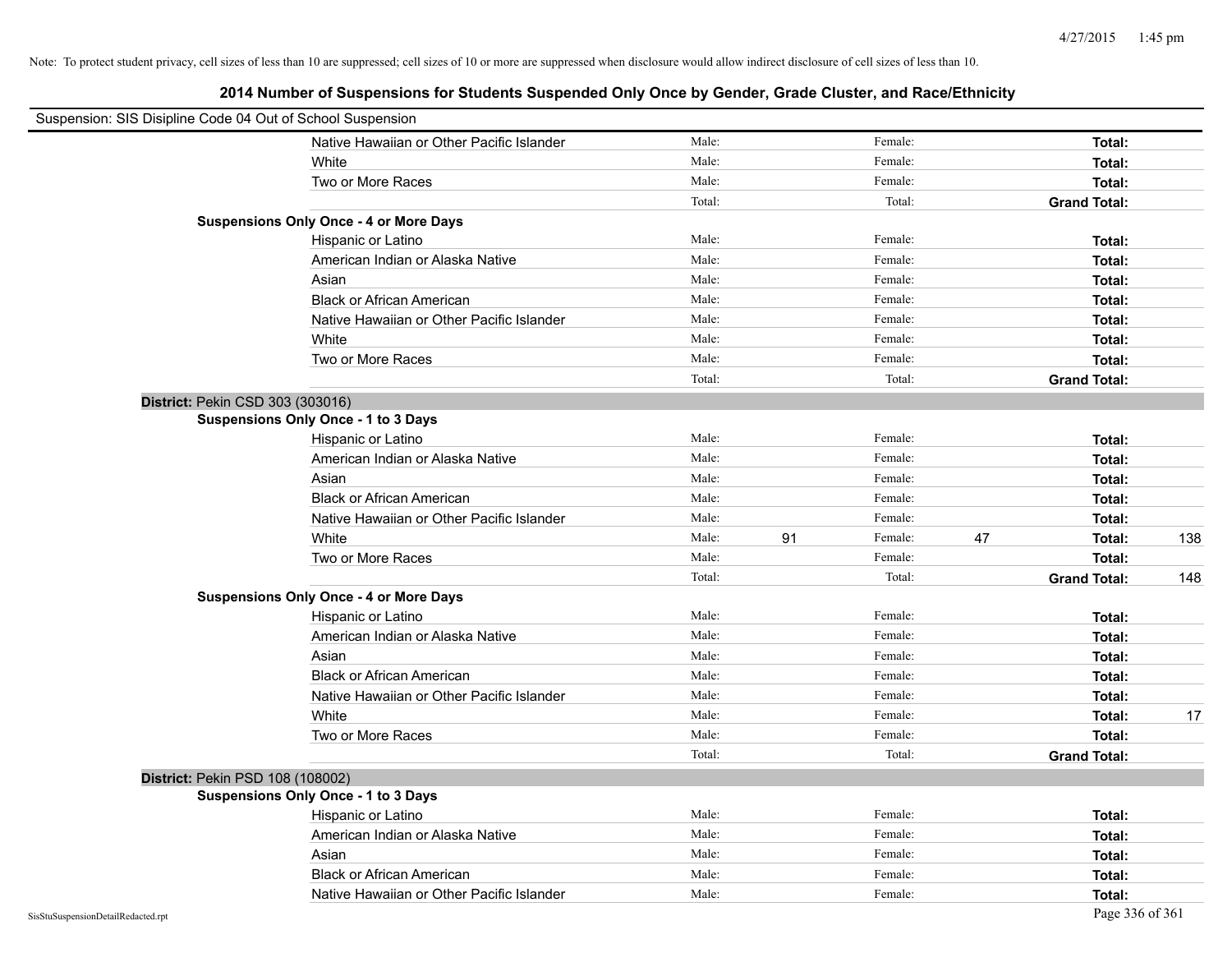| Suspension: SIS Disipline Code 04 Out of School Suspension |                                               |        |         |                     |
|------------------------------------------------------------|-----------------------------------------------|--------|---------|---------------------|
|                                                            | White                                         | Male:  | Female: | 38<br>Total:        |
|                                                            | Two or More Races                             | Male:  | Female: | Total:              |
|                                                            |                                               | Total: | Total:  | <b>Grand Total:</b> |
|                                                            | <b>Suspensions Only Once - 4 or More Days</b> |        |         |                     |
|                                                            | Hispanic or Latino                            | Male:  | Female: | Total:              |
|                                                            | American Indian or Alaska Native              | Male:  | Female: | Total:              |
|                                                            | Asian                                         | Male:  | Female: | Total:              |
|                                                            | <b>Black or African American</b>              | Male:  | Female: | Total:              |
|                                                            | Native Hawaiian or Other Pacific Islander     | Male:  | Female: | Total:              |
|                                                            | White                                         | Male:  | Female: | Total:              |
|                                                            | Two or More Races                             | Male:  | Female: | Total:              |
|                                                            |                                               | Total: | Total:  | <b>Grand Total:</b> |
| District: Rankin CSD 98 (098002)                           |                                               |        |         |                     |
|                                                            | Suspensions Only Once - 1 to 3 Days           |        |         |                     |
|                                                            | Hispanic or Latino                            | Male:  | Female: | Total:              |
|                                                            | American Indian or Alaska Native              | Male:  | Female: | Total:              |
|                                                            | Asian                                         | Male:  | Female: | Total:              |
|                                                            | <b>Black or African American</b>              | Male:  | Female: | Total:              |
|                                                            | Native Hawaiian or Other Pacific Islander     | Male:  | Female: | Total:              |
|                                                            | White                                         | Male:  | Female: | Total:              |
|                                                            | Two or More Races                             | Male:  | Female: | Total:              |
|                                                            |                                               | Total: | Total:  | <b>Grand Total:</b> |
| District: Robein SD 85 (085002)                            |                                               |        |         |                     |
|                                                            | Suspensions Only Once - 1 to 3 Days           |        |         |                     |
|                                                            | Hispanic or Latino                            | Male:  | Female: | Total:              |
|                                                            | American Indian or Alaska Native              | Male:  | Female: | Total:              |
|                                                            | Asian                                         | Male:  | Female: | Total:              |
|                                                            | <b>Black or African American</b>              | Male:  | Female: | Total:              |
|                                                            | Native Hawaiian or Other Pacific Islander     | Male:  | Female: | Total:              |
|                                                            | White                                         | Male:  | Female: | Total:              |
|                                                            | Two or More Races                             | Male:  | Female: | Total:              |
|                                                            |                                               | Total: | Total:  | <b>Grand Total:</b> |
|                                                            | District: Spring Lake CCSD 606 (606004)       |        |         |                     |
|                                                            | Suspensions Only Once - 1 to 3 Days           |        |         |                     |
|                                                            | Hispanic or Latino                            | Male:  | Female: | Total:              |
|                                                            | American Indian or Alaska Native              | Male:  | Female: | Total:              |
|                                                            | Asian                                         | Male:  | Female: | Total:              |
|                                                            | <b>Black or African American</b>              | Male:  | Female: | Total:              |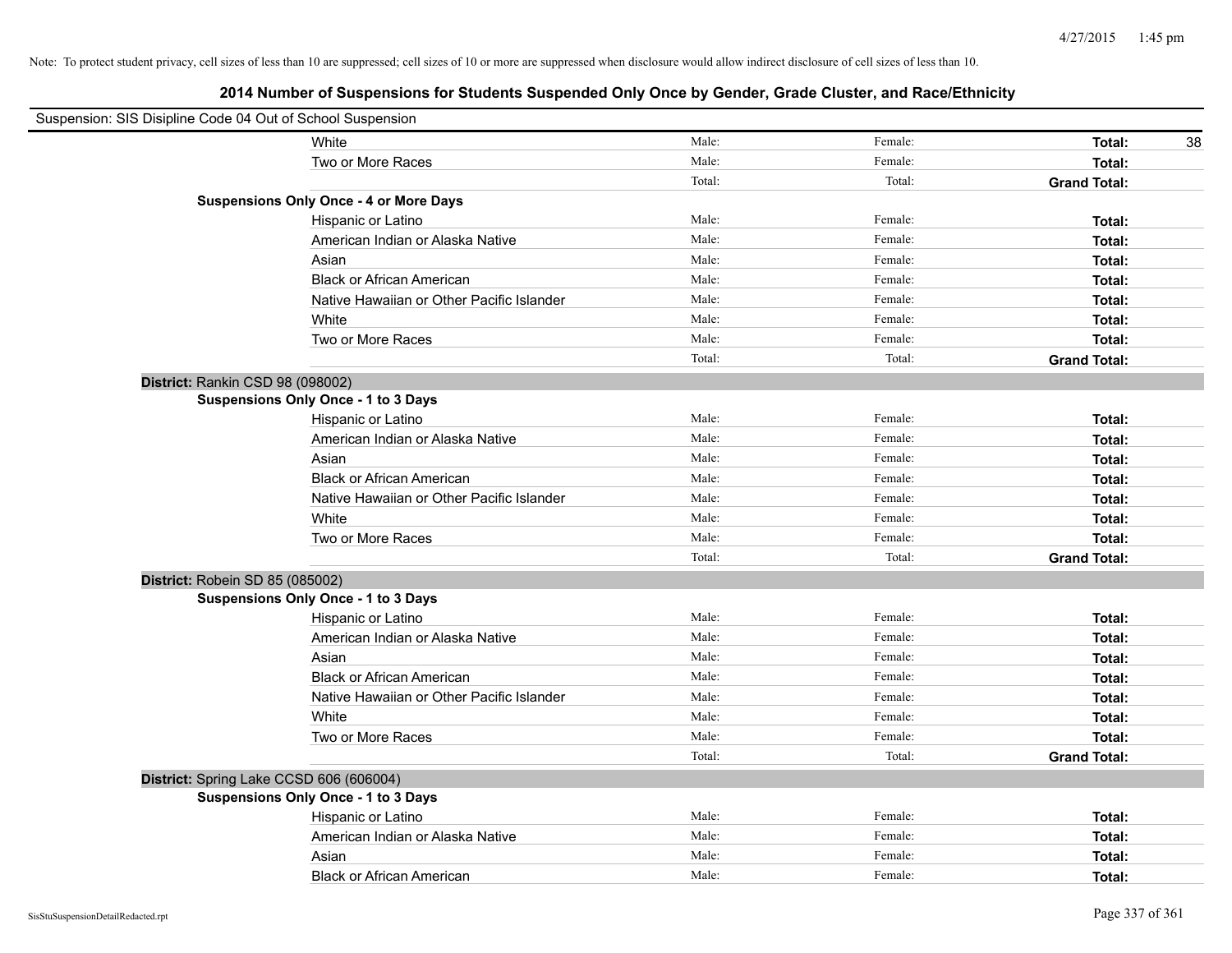| Suspension: SIS Disipline Code 04 Out of School Suspension |                                               |        |         |                     |
|------------------------------------------------------------|-----------------------------------------------|--------|---------|---------------------|
|                                                            | Native Hawaiian or Other Pacific Islander     | Male:  | Female: | Total:              |
|                                                            | White                                         | Male:  | Female: | Total:              |
|                                                            | Two or More Races                             | Male:  | Female: | Total:              |
|                                                            |                                               | Total: | Total:  | <b>Grand Total:</b> |
| District: Tremont CUSD 702 (702026)                        |                                               |        |         |                     |
|                                                            | <b>Suspensions Only Once - 1 to 3 Days</b>    |        |         |                     |
|                                                            | Hispanic or Latino                            | Male:  | Female: | Total:              |
|                                                            | American Indian or Alaska Native              | Male:  | Female: | Total:              |
|                                                            | Asian                                         | Male:  | Female: | Total:              |
|                                                            | <b>Black or African American</b>              | Male:  | Female: | Total:              |
|                                                            | Native Hawaiian or Other Pacific Islander     | Male:  | Female: | Total:              |
|                                                            | White                                         | Male:  | Female: | Total:              |
|                                                            | Two or More Races                             | Male:  | Female: | Total:              |
|                                                            |                                               | Total: | Total:  | <b>Grand Total:</b> |
|                                                            | <b>Suspensions Only Once - 4 or More Days</b> |        |         |                     |
|                                                            | Hispanic or Latino                            | Male:  | Female: | Total:              |
|                                                            | American Indian or Alaska Native              | Male:  | Female: | Total:              |
|                                                            | Asian                                         | Male:  | Female: | Total:              |
|                                                            | <b>Black or African American</b>              | Male:  | Female: | Total:              |
|                                                            | Native Hawaiian or Other Pacific Islander     | Male:  | Female: | Total:              |
|                                                            | White                                         | Male:  | Female: | Total:              |
|                                                            | Two or More Races                             | Male:  | Female: | Total:              |
|                                                            |                                               | Total: | Total:  | <b>Grand Total:</b> |
|                                                            | District: Washington CHSD 308 (308016)        |        |         |                     |
|                                                            | Suspensions Only Once - 1 to 3 Days           |        |         |                     |
|                                                            | Hispanic or Latino                            | Male:  | Female: | Total:              |
|                                                            | American Indian or Alaska Native              | Male:  | Female: | Total:              |
|                                                            | Asian                                         | Male:  | Female: | Total:              |
|                                                            | <b>Black or African American</b>              | Male:  | Female: | Total:              |
|                                                            | Native Hawaiian or Other Pacific Islander     | Male:  | Female: | Total:              |
|                                                            | White                                         | Male:  | Female: | Total:<br>31        |
|                                                            | Two or More Races                             | Male:  | Female: | Total:              |
|                                                            |                                               | Total: | Total:  | <b>Grand Total:</b> |
|                                                            | <b>Suspensions Only Once - 4 or More Days</b> |        |         |                     |
|                                                            | Hispanic or Latino                            | Male:  | Female: | Total:              |
|                                                            | American Indian or Alaska Native              | Male:  | Female: | Total:              |
|                                                            | Asian                                         | Male:  | Female: | Total:              |
|                                                            | <b>Black or African American</b>              | Male:  | Female: | Total:              |
|                                                            | Native Hawaiian or Other Pacific Islander     | Male:  | Female: | Total:              |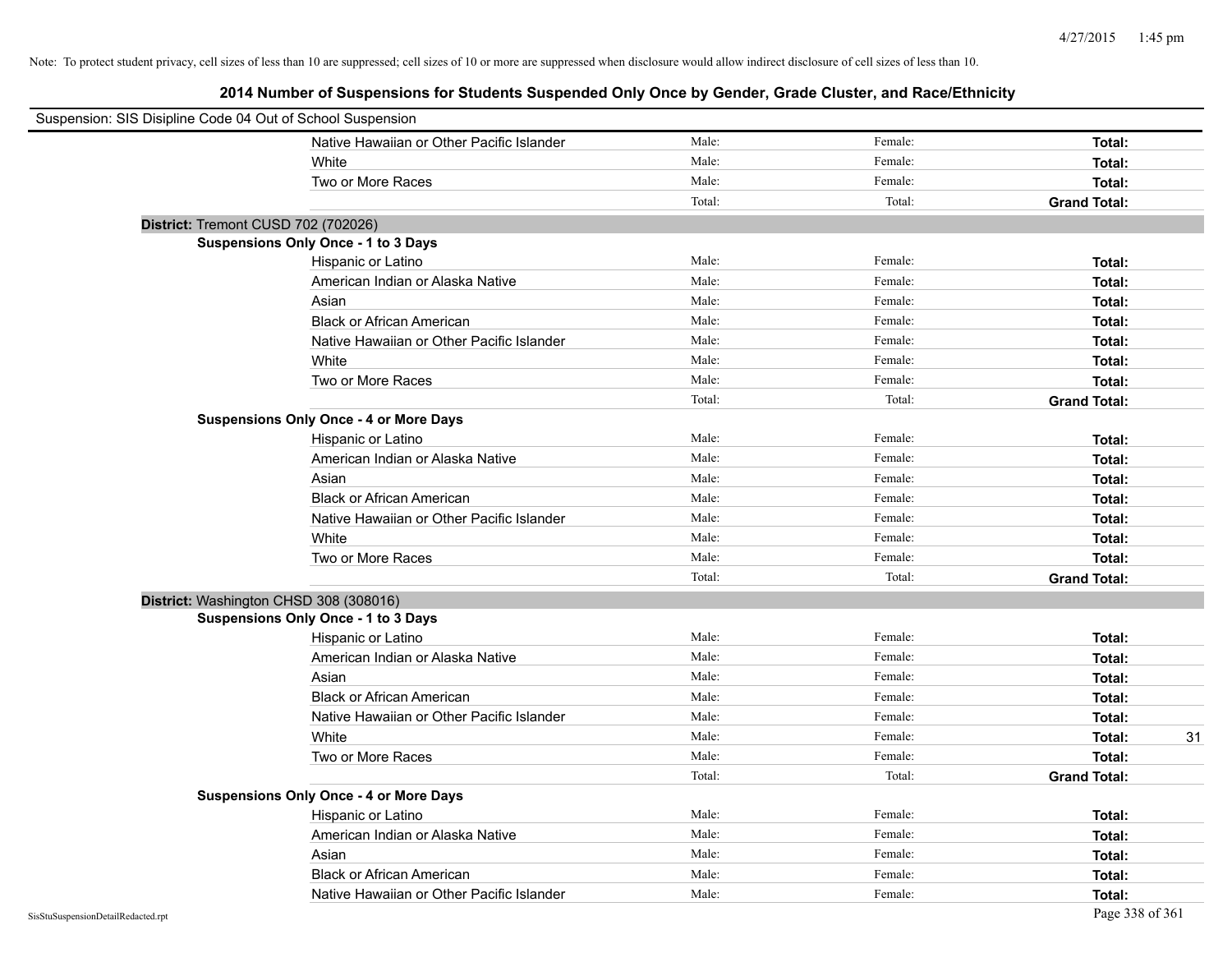| Suspension: SIS Disipline Code 04 Out of School Suspension |                                               |        |         |                     |
|------------------------------------------------------------|-----------------------------------------------|--------|---------|---------------------|
|                                                            | White                                         | Male:  | Female: | Total:              |
|                                                            | Two or More Races                             | Male:  | Female: | Total:              |
|                                                            |                                               | Total: | Total:  | <b>Grand Total:</b> |
| District: Washington SD 52 (052002)                        |                                               |        |         |                     |
|                                                            | <b>Suspensions Only Once - 1 to 3 Days</b>    |        |         |                     |
|                                                            | Hispanic or Latino                            | Male:  | Female: | Total:              |
|                                                            | American Indian or Alaska Native              | Male:  | Female: | Total:              |
|                                                            | Asian                                         | Male:  | Female: | Total:              |
|                                                            | <b>Black or African American</b>              | Male:  | Female: | Total:              |
|                                                            | Native Hawaiian or Other Pacific Islander     | Male:  | Female: | Total:              |
|                                                            | White                                         | Male:  | Female: | Total:              |
|                                                            | Two or More Races                             | Male:  | Female: | Total:              |
|                                                            |                                               | Total: | Total:  | <b>Grand Total:</b> |
|                                                            | <b>Suspensions Only Once - 4 or More Days</b> |        |         |                     |
|                                                            | Hispanic or Latino                            | Male:  | Female: | Total:              |
|                                                            | American Indian or Alaska Native              | Male:  | Female: | Total:              |
|                                                            | Asian                                         | Male:  | Female: | Total:              |
|                                                            | <b>Black or African American</b>              | Male:  | Female: | Total:              |
|                                                            | Native Hawaiian or Other Pacific Islander     | Male:  | Female: | Total:              |
|                                                            | White                                         | Male:  | Female: | Total:              |
|                                                            | Two or More Races                             | Male:  | Female: | Total:              |
|                                                            |                                               | Total: | Total:  | <b>Grand Total:</b> |
|                                                            |                                               |        |         |                     |
| Region: Vermilion ROE (54)                                 |                                               |        |         |                     |
| County: Vermilion (092)                                    |                                               |        |         |                     |
| District: Armstrong Twp HSD 225 (225017)                   |                                               |        |         |                     |
|                                                            | Suspensions Only Once - 1 to 3 Days           |        |         |                     |
|                                                            | Hispanic or Latino                            | Male:  | Female: | Total:              |
|                                                            | American Indian or Alaska Native              | Male:  | Female: | Total:              |
|                                                            | Asian                                         | Male:  | Female: | Total:              |
|                                                            | <b>Black or African American</b>              | Male:  | Female: | Total:              |
|                                                            | Native Hawaiian or Other Pacific Islander     | Male:  | Female: | Total:              |
|                                                            | White                                         | Male:  | Female: | Total:              |
|                                                            | Two or More Races                             | Male:  | Female: | Total:              |
|                                                            |                                               | Total: | Total:  | <b>Grand Total:</b> |
| District: Bismarck Henning CUSD (001026)                   |                                               |        |         |                     |
|                                                            | <b>Suspensions Only Once - 1 to 3 Days</b>    |        |         |                     |
|                                                            | Hispanic or Latino                            | Male:  | Female: | Total:              |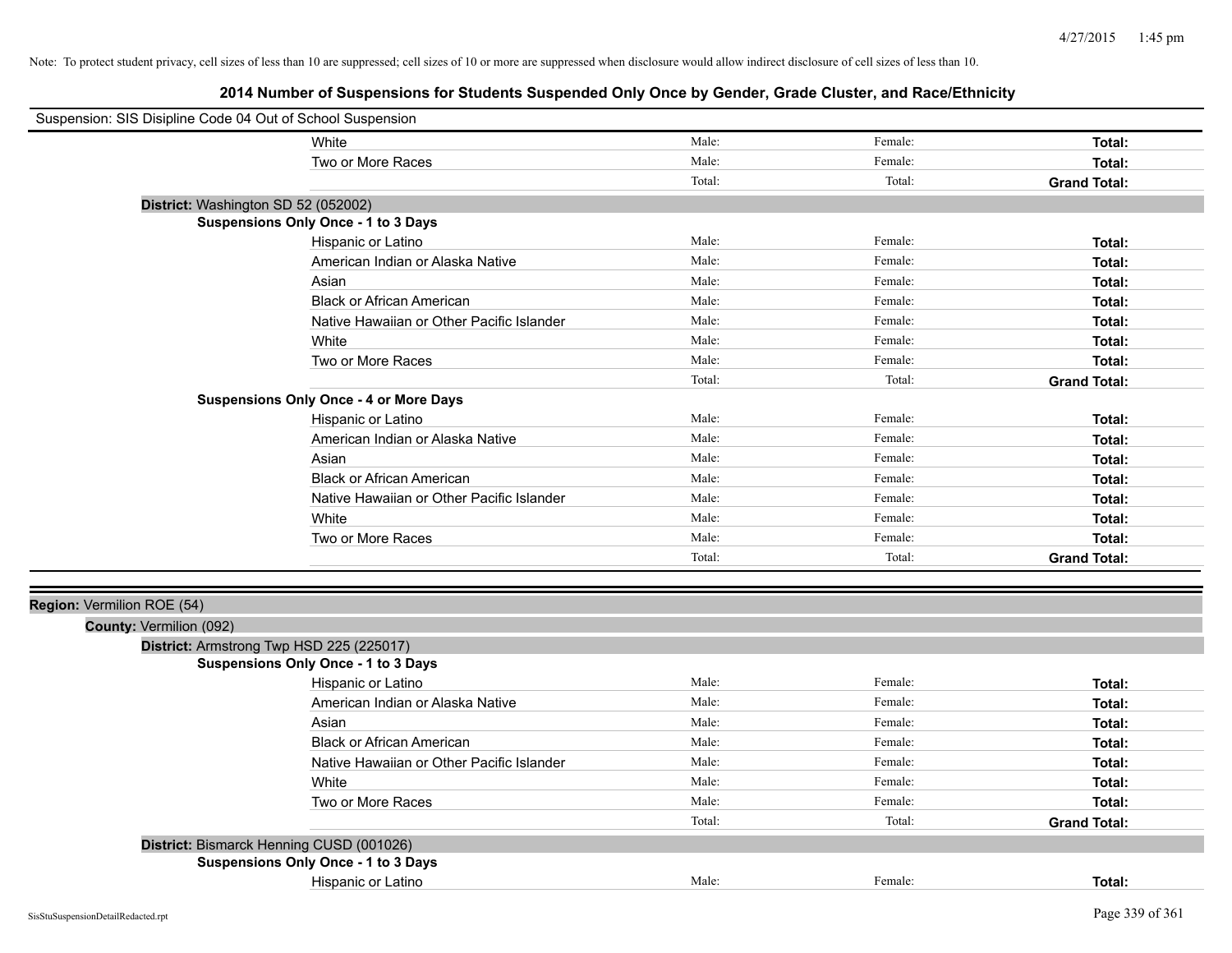| Suspension: SIS Disipline Code 04 Out of School Suspension |                                               |        |         |                     |
|------------------------------------------------------------|-----------------------------------------------|--------|---------|---------------------|
|                                                            | American Indian or Alaska Native              | Male:  | Female: | Total:              |
|                                                            | Asian                                         | Male:  | Female: | Total:              |
|                                                            | <b>Black or African American</b>              | Male:  | Female: | Total:              |
|                                                            | Native Hawaiian or Other Pacific Islander     | Male:  | Female: | Total:              |
|                                                            | White                                         | Male:  | Female: | 18<br>Total:        |
|                                                            | Two or More Races                             | Male:  | Female: | Total:              |
|                                                            |                                               | Total: | Total:  | <b>Grand Total:</b> |
|                                                            | <b>Suspensions Only Once - 4 or More Days</b> |        |         |                     |
|                                                            | Hispanic or Latino                            | Male:  | Female: | Total:              |
|                                                            | American Indian or Alaska Native              | Male:  | Female: | Total:              |
|                                                            | Asian                                         | Male:  | Female: | Total:              |
|                                                            | <b>Black or African American</b>              | Male:  | Female: | Total:              |
|                                                            | Native Hawaiian or Other Pacific Islander     | Male:  | Female: | Total:              |
|                                                            | White                                         | Male:  | Female: | Total:              |
|                                                            | Two or More Races                             | Male:  | Female: | Total:              |
|                                                            |                                               | Total: | Total:  | <b>Grand Total:</b> |
| District: Catlin CUSD 5 (005026)                           |                                               |        |         |                     |
|                                                            | <b>Suspensions Only Once - 1 to 3 Days</b>    |        |         |                     |
|                                                            | Hispanic or Latino                            | Male:  | Female: | Total:              |
|                                                            | American Indian or Alaska Native              | Male:  | Female: | Total:              |
|                                                            | Asian                                         | Male:  | Female: | Total:              |
|                                                            | <b>Black or African American</b>              | Male:  | Female: | Total:              |
|                                                            | Native Hawaiian or Other Pacific Islander     | Male:  | Female: | Total:              |
|                                                            | White                                         | Male:  | Female: | Total:<br>13        |
|                                                            | Two or More Races                             | Male:  | Female: | Total:              |
|                                                            |                                               | Total: | Total:  | <b>Grand Total:</b> |
|                                                            | <b>Suspensions Only Once - 4 or More Days</b> |        |         |                     |
|                                                            | Hispanic or Latino                            | Male:  | Female: | Total:              |
|                                                            | American Indian or Alaska Native              | Male:  | Female: | Total:              |
|                                                            | Asian                                         | Male:  | Female: | Total:              |
|                                                            | <b>Black or African American</b>              | Male:  | Female: | Total:              |
|                                                            | Native Hawaiian or Other Pacific Islander     | Male:  | Female: | Total:              |
|                                                            | White                                         | Male:  | Female: | Total:              |
|                                                            | Two or More Races                             | Male:  | Female: | Total:              |
|                                                            |                                               | Total: | Total:  | <b>Grand Total:</b> |
|                                                            | District: Danville CCSD 118 (118024)          |        |         |                     |
|                                                            | <b>Suspensions Only Once - 1 to 3 Days</b>    |        |         |                     |
|                                                            | Hispanic or Latino                            | Male:  | Female: | Total:<br>16        |
|                                                            | American Indian or Alaska Native              | Male:  | Female: | Total:              |
| SisStuSuspensionDetailRedacted.rpt                         |                                               |        |         | Page 340 of 361     |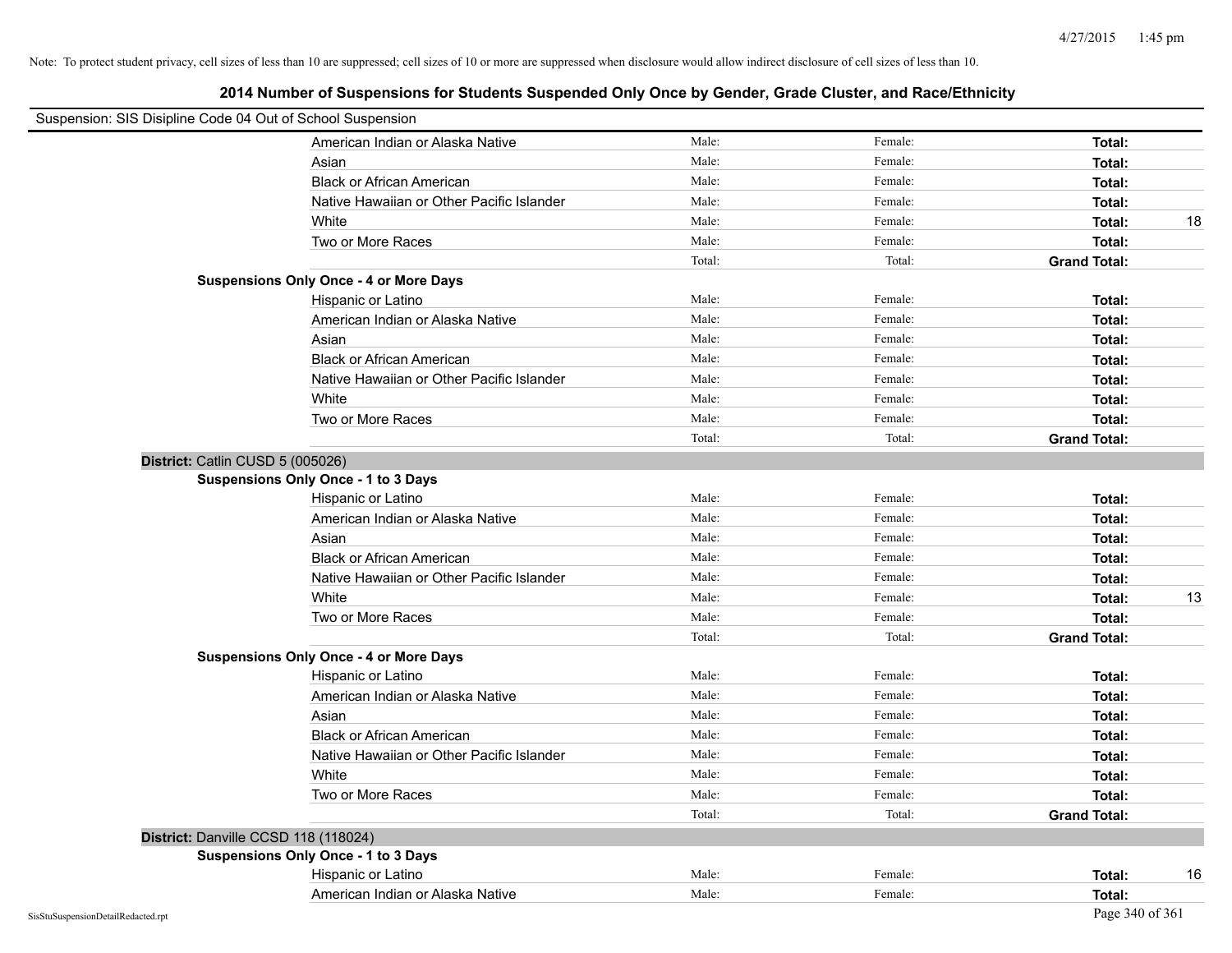| Suspension: SIS Disipline Code 04 Out of School Suspension |                                                |        |     |         |    |                     |     |
|------------------------------------------------------------|------------------------------------------------|--------|-----|---------|----|---------------------|-----|
|                                                            | Asian                                          | Male:  |     | Female: |    | Total:              |     |
|                                                            | <b>Black or African American</b>               | Male:  | 119 | Female: | 66 | Total:              | 185 |
|                                                            | Native Hawaiian or Other Pacific Islander      | Male:  |     | Female: |    | Total:              |     |
|                                                            | White                                          | Male:  | 59  | Female: | 35 | Total:              | 94  |
|                                                            | Two or More Races                              | Male:  |     | Female: |    | Total:              | 22  |
|                                                            |                                                | Total: |     | Total:  |    | <b>Grand Total:</b> |     |
|                                                            | <b>Suspensions Only Once - 4 or More Days</b>  |        |     |         |    |                     |     |
|                                                            | Hispanic or Latino                             | Male:  |     | Female: |    | Total:              | 15  |
|                                                            | American Indian or Alaska Native               | Male:  |     | Female: |    | Total:              |     |
|                                                            | Asian                                          | Male:  |     | Female: |    | Total:              |     |
|                                                            | <b>Black or African American</b>               | Male:  | 46  | Female: | 52 | Total:              | 98  |
|                                                            | Native Hawaiian or Other Pacific Islander      | Male:  |     | Female: |    | Total:              |     |
|                                                            | White                                          | Male:  | 34  | Female: | 16 | Total:              | 50  |
|                                                            | Two or More Races                              | Male:  |     | Female: |    | Total:              |     |
|                                                            |                                                | Total: |     | Total:  |    | <b>Grand Total:</b> |     |
|                                                            | District: Georgetown-Ridge Farm CUD 4 (004026) |        |     |         |    |                     |     |
|                                                            | Suspensions Only Once - 1 to 3 Days            |        |     |         |    |                     |     |
|                                                            | Hispanic or Latino                             | Male:  |     | Female: |    | Total:              |     |
|                                                            | American Indian or Alaska Native               | Male:  |     | Female: |    | Total:              |     |
|                                                            | Asian                                          | Male:  |     | Female: |    | Total:              |     |
|                                                            | <b>Black or African American</b>               | Male:  |     | Female: |    | Total:              |     |
|                                                            | Native Hawaiian or Other Pacific Islander      | Male:  |     | Female: |    | Total:              |     |
|                                                            | White                                          | Male:  |     | Female: |    | Total:              | 17  |
|                                                            | Two or More Races                              | Male:  |     | Female: |    | Total:              |     |
|                                                            |                                                | Total: |     | Total:  |    | <b>Grand Total:</b> |     |
|                                                            | <b>Suspensions Only Once - 4 or More Days</b>  |        |     |         |    |                     |     |
|                                                            | Hispanic or Latino                             | Male:  |     | Female: |    | Total:              |     |
|                                                            | American Indian or Alaska Native               | Male:  |     | Female: |    | Total:              |     |
|                                                            | Asian                                          | Male:  |     | Female: |    | Total:              |     |
|                                                            | <b>Black or African American</b>               | Male:  |     | Female: |    | Total:              |     |
|                                                            | Native Hawaiian or Other Pacific Islander      | Male:  |     | Female: |    | Total:              |     |
|                                                            | White                                          | Male:  |     | Female: |    | Total:              | 15  |
|                                                            | Two or More Races                              | Male:  |     | Female: |    | Total:              |     |
|                                                            |                                                | Total: |     | Total:  |    | <b>Grand Total:</b> |     |
| District: Hoopeston Area CUSD 11 (011026)                  |                                                |        |     |         |    |                     |     |
|                                                            | Suspensions Only Once - 1 to 3 Days            |        |     |         |    |                     |     |
|                                                            | Hispanic or Latino                             | Male:  |     | Female: |    | Total:              |     |
|                                                            | American Indian or Alaska Native               | Male:  |     | Female: |    | Total:              |     |
|                                                            | Asian                                          | Male:  |     | Female: |    | Total:              |     |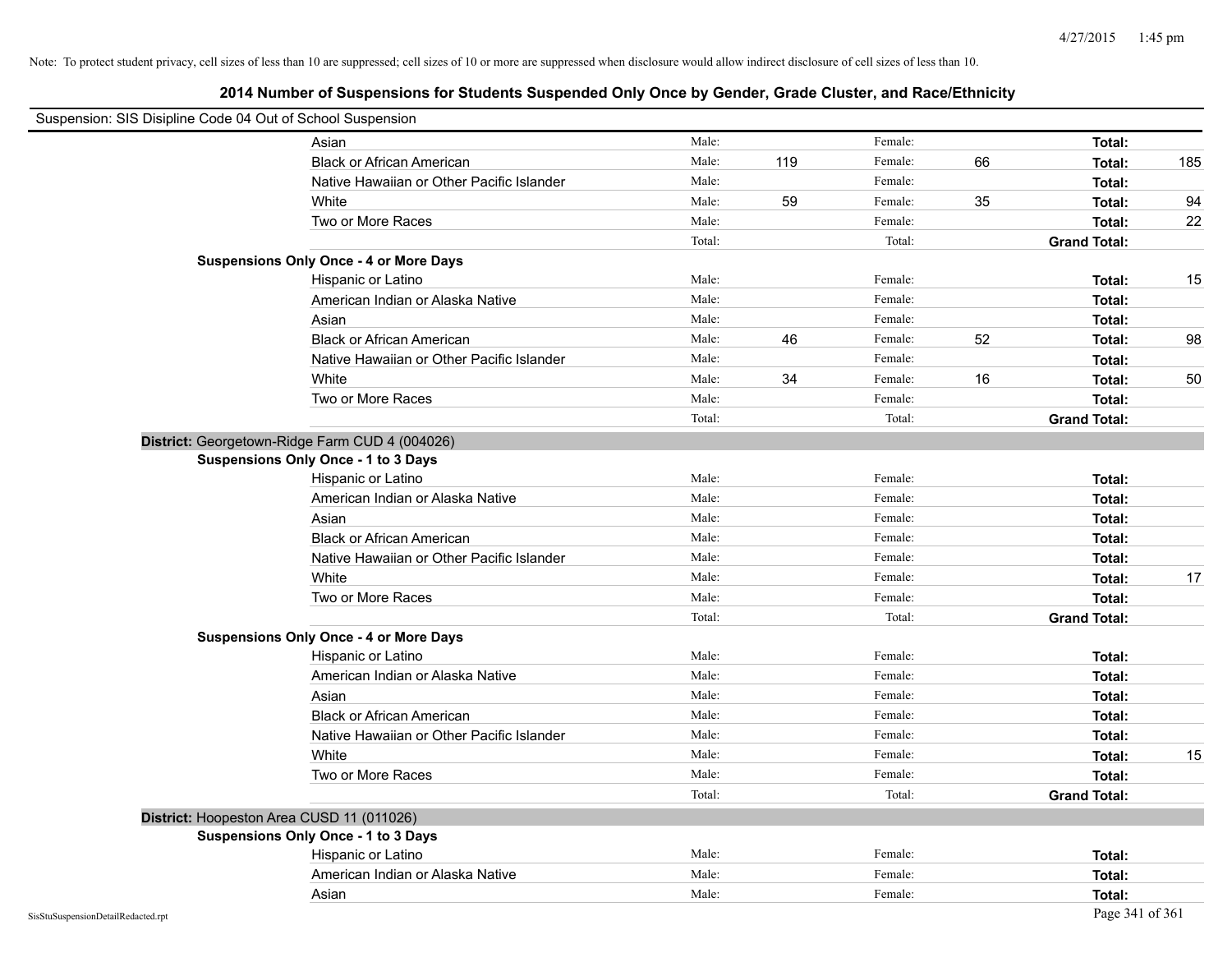| Suspension: SIS Disipline Code 04 Out of School Suspension |                                               |        |         |                           |
|------------------------------------------------------------|-----------------------------------------------|--------|---------|---------------------------|
|                                                            | <b>Black or African American</b>              | Male:  | Female: | Total:                    |
|                                                            | Native Hawaiian or Other Pacific Islander     | Male:  | Female: | Total:                    |
|                                                            | White                                         | Male:  | Female: | 22<br>Total:              |
|                                                            | Two or More Races                             | Male:  | Female: | Total:                    |
|                                                            |                                               | Total: | Total:  | <b>Grand Total:</b>       |
|                                                            | <b>Suspensions Only Once - 4 or More Days</b> |        |         |                           |
|                                                            | Hispanic or Latino                            | Male:  | Female: | Total:                    |
|                                                            | American Indian or Alaska Native              | Male:  | Female: | Total:                    |
|                                                            | Asian                                         | Male:  | Female: | Total:                    |
|                                                            | <b>Black or African American</b>              | Male:  | Female: | Total:                    |
|                                                            | Native Hawaiian or Other Pacific Islander     | Male:  | Female: | Total:                    |
|                                                            | White                                         | Male:  | Female: | Total:                    |
|                                                            | Two or More Races                             | Male:  | Female: | Total:                    |
|                                                            |                                               | Total: | Total:  | <b>Grand Total:</b><br>10 |
| District: Jamaica CUSD 12 (012026)                         |                                               |        |         |                           |
|                                                            | <b>Suspensions Only Once - 1 to 3 Days</b>    |        |         |                           |
|                                                            | Hispanic or Latino                            | Male:  | Female: | Total:                    |
|                                                            | American Indian or Alaska Native              | Male:  | Female: | Total:                    |
|                                                            | Asian                                         | Male:  | Female: | Total:                    |
|                                                            | <b>Black or African American</b>              | Male:  | Female: | Total:                    |
|                                                            | Native Hawaiian or Other Pacific Islander     | Male:  | Female: | Total:                    |
|                                                            | White                                         | Male:  | Female: | Total:                    |
|                                                            | Two or More Races                             | Male:  | Female: | Total:                    |
|                                                            |                                               | Total: | Total:  | <b>Grand Total:</b>       |
|                                                            | <b>Suspensions Only Once - 4 or More Days</b> |        |         |                           |
|                                                            | Hispanic or Latino                            | Male:  | Female: | Total:                    |
|                                                            | American Indian or Alaska Native              | Male:  | Female: | Total:                    |
|                                                            | Asian                                         | Male:  | Female: | Total:                    |
|                                                            | <b>Black or African American</b>              | Male:  | Female: | Total:                    |
|                                                            | Native Hawaiian or Other Pacific Islander     | Male:  | Female: | Total:                    |
|                                                            | White                                         | Male:  | Female: | Total:                    |
|                                                            | Two or More Races                             | Male:  | Female: | Total:                    |
|                                                            |                                               | Total: | Total:  | <b>Grand Total:</b>       |
| District: Oakwood CUSD 76 (076026)                         |                                               |        |         |                           |
|                                                            | Suspensions Only Once - 1 to 3 Days           |        |         |                           |
|                                                            | Hispanic or Latino                            | Male:  | Female: | Total:                    |
|                                                            | American Indian or Alaska Native              | Male:  | Female: | Total:                    |
|                                                            | Asian                                         | Male:  | Female: | Total:                    |
|                                                            | <b>Black or African American</b>              | Male:  | Female: | Total:                    |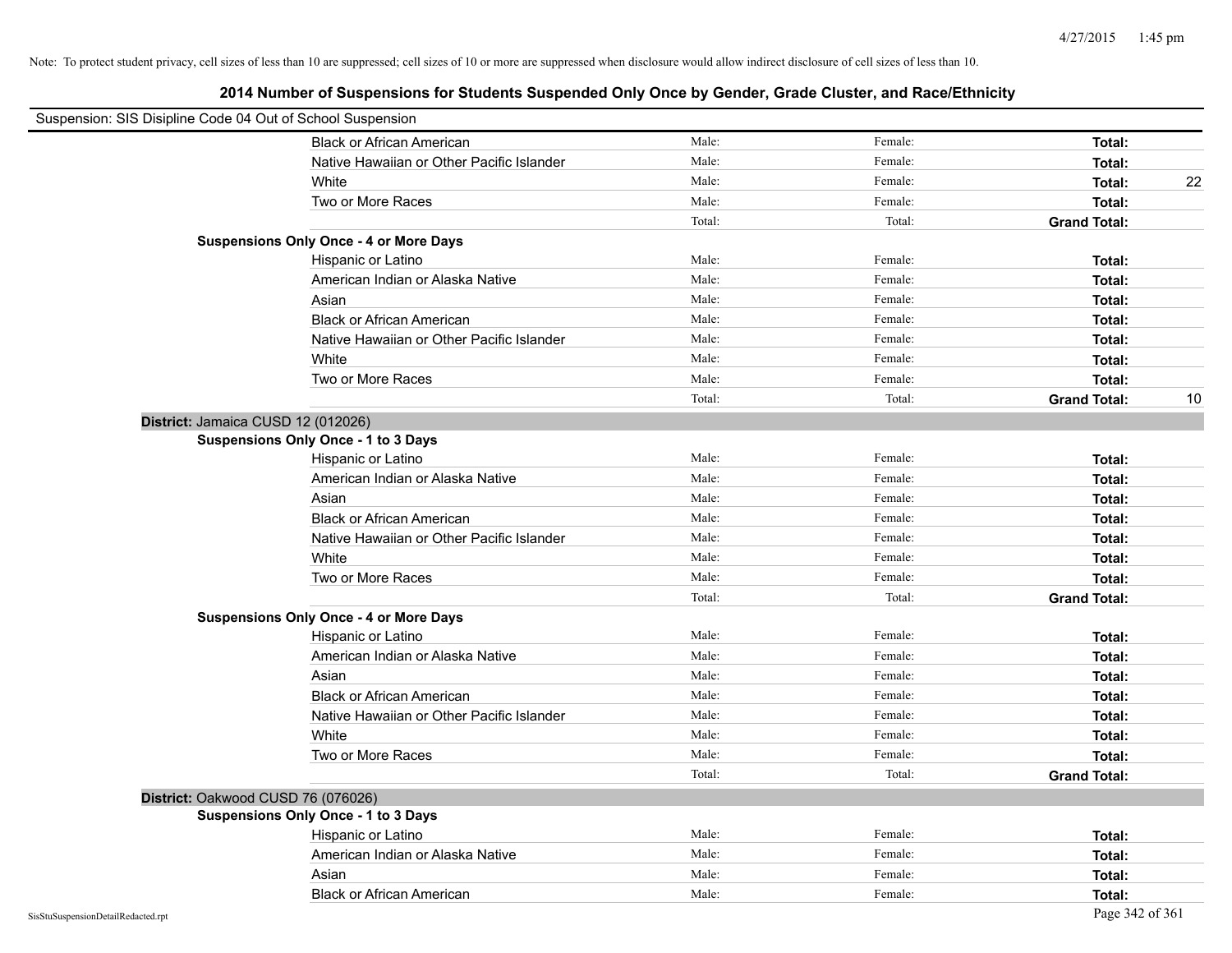| Suspension: SIS Disipline Code 04 Out of School Suspension |        |         |                     |
|------------------------------------------------------------|--------|---------|---------------------|
| Native Hawaiian or Other Pacific Islander                  | Male:  | Female: | Total:              |
| White                                                      | Male:  | Female: | Total:<br>25        |
| Two or More Races                                          | Male:  | Female: | Total:              |
|                                                            | Total: | Total:  | <b>Grand Total:</b> |
| <b>Suspensions Only Once - 4 or More Days</b>              |        |         |                     |
| Hispanic or Latino                                         | Male:  | Female: | Total:              |
| American Indian or Alaska Native                           | Male:  | Female: | Total:              |
| Asian                                                      | Male:  | Female: | Total:              |
| <b>Black or African American</b>                           | Male:  | Female: | Total:              |
| Native Hawaiian or Other Pacific Islander                  | Male:  | Female: | Total:              |
| White                                                      | Male:  | Female: | Total:              |
| Two or More Races                                          | Male:  | Female: | Total:              |
|                                                            | Total: | Total:  | <b>Grand Total:</b> |
| District: Potomac CUSD 10 (010026)                         |        |         |                     |
| Suspensions Only Once - 1 to 3 Days                        |        |         |                     |
| Hispanic or Latino                                         | Male:  | Female: | Total:              |
| American Indian or Alaska Native                           | Male:  | Female: | Total:              |
| Asian                                                      | Male:  | Female: | Total:              |
| <b>Black or African American</b>                           | Male:  | Female: | Total:              |
| Native Hawaiian or Other Pacific Islander                  | Male:  | Female: | Total:              |
| White                                                      | Male:  | Female: | Total:              |
| Two or More Races                                          | Male:  | Female: | Total:              |
|                                                            | Total: | Total:  | <b>Grand Total:</b> |
| District: Rossville-Alvin CUSD 7 (007026)                  |        |         |                     |
| Suspensions Only Once - 1 to 3 Days                        |        |         |                     |
| Hispanic or Latino                                         | Male:  | Female: | Total:              |
| American Indian or Alaska Native                           | Male:  | Female: | Total:              |
| Asian                                                      | Male:  | Female: | Total:              |
| <b>Black or African American</b>                           | Male:  | Female: | Total:              |
| Native Hawaiian or Other Pacific Islander                  | Male:  | Female: | Total:              |
| White                                                      | Male:  | Female: | Total:              |
| Two or More Races                                          | Male:  | Female: | Total:              |
|                                                            | Total: | Total:  | <b>Grand Total:</b> |
| <b>Suspensions Only Once - 4 or More Days</b>              |        |         |                     |
| Hispanic or Latino                                         | Male:  | Female: | Total:              |
| American Indian or Alaska Native                           | Male:  | Female: | Total:              |
| Asian                                                      | Male:  | Female: | Total:              |
| <b>Black or African American</b>                           | Male:  | Female: | Total:              |
| Native Hawaiian or Other Pacific Islander                  | Male:  | Female: | Total:              |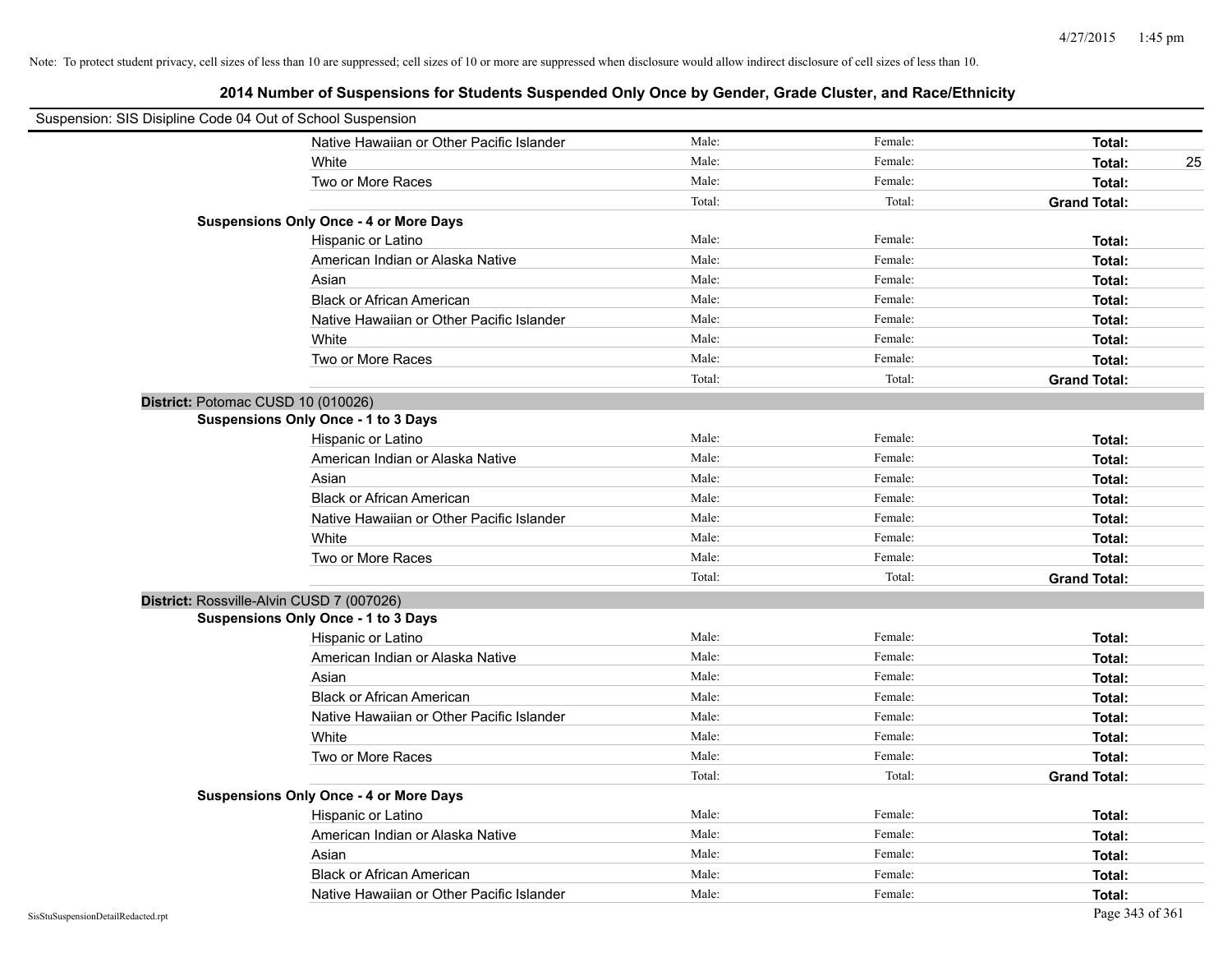| Suspension: SIS Disipline Code 04 Out of School Suspension |                                                |        |         |                     |    |
|------------------------------------------------------------|------------------------------------------------|--------|---------|---------------------|----|
|                                                            | White                                          | Male:  | Female: | Total:              |    |
|                                                            | Two or More Races                              | Male:  | Female: | Total:              |    |
|                                                            |                                                | Total: | Total:  | <b>Grand Total:</b> |    |
| District: Westville CUSD 2 (002026)                        |                                                |        |         |                     |    |
|                                                            | <b>Suspensions Only Once - 1 to 3 Days</b>     |        |         |                     |    |
|                                                            | Hispanic or Latino                             | Male:  | Female: | Total:              |    |
|                                                            | American Indian or Alaska Native               | Male:  | Female: | Total:              |    |
|                                                            | Asian                                          | Male:  | Female: | Total:              |    |
|                                                            | <b>Black or African American</b>               | Male:  | Female: | Total:              |    |
|                                                            | Native Hawaiian or Other Pacific Islander      | Male:  | Female: | Total:              |    |
|                                                            | White                                          | Male:  | Female: | Total:              | 46 |
|                                                            | Two or More Races                              | Male:  | Female: | Total:              |    |
|                                                            |                                                | Total: | Total:  | <b>Grand Total:</b> |    |
|                                                            | <b>Suspensions Only Once - 4 or More Days</b>  |        |         |                     |    |
|                                                            | Hispanic or Latino                             | Male:  | Female: | Total:              |    |
|                                                            | American Indian or Alaska Native               | Male:  | Female: | Total:              |    |
|                                                            | Asian                                          | Male:  | Female: | Total:              |    |
|                                                            | <b>Black or African American</b>               | Male:  | Female: | Total:              |    |
|                                                            | Native Hawaiian or Other Pacific Islander      | Male:  | Female: | Total:              |    |
|                                                            | White                                          | Male:  | Female: | Total:              | 24 |
|                                                            | Two or More Races                              | Male:  | Female: | Total:              |    |
|                                                            |                                                | Total: | Total:  | <b>Grand Total:</b> |    |
|                                                            |                                                |        |         |                     |    |
| Region: Whiteside ROE (55)                                 |                                                |        |         |                     |    |
| County: Whiteside (098)                                    |                                                |        |         |                     |    |
|                                                            | District: Bi-County Special Educ Coop (000061) |        |         |                     |    |
|                                                            | <b>Suspensions Only Once - 1 to 3 Days</b>     |        |         |                     |    |
|                                                            | Hispanic or Latino                             | Male:  | Female: | Total:              |    |
|                                                            | American Indian or Alaska Native               | Male:  | Female: | Total:              |    |
|                                                            | Asian                                          | Male:  | Female: | Total:              |    |
|                                                            | <b>Black or African American</b>               | Male:  | Female: | Total:              |    |
|                                                            | Native Hawaiian or Other Pacific Islander      | Male:  | Female: | Total:              |    |
|                                                            | White                                          | Male:  | Female: | Total:              |    |
|                                                            | Two or More Races                              | Male:  | Female: | Total:              |    |
|                                                            |                                                | Total: | Total:  | <b>Grand Total:</b> |    |
| District: Erie CUSD 1 (001026)                             |                                                |        |         |                     |    |
|                                                            | Suspensions Only Once - 1 to 3 Days            |        |         |                     |    |
|                                                            | Hispanic or Latino                             | Male:  | Female: | Total:              |    |
|                                                            |                                                |        |         |                     |    |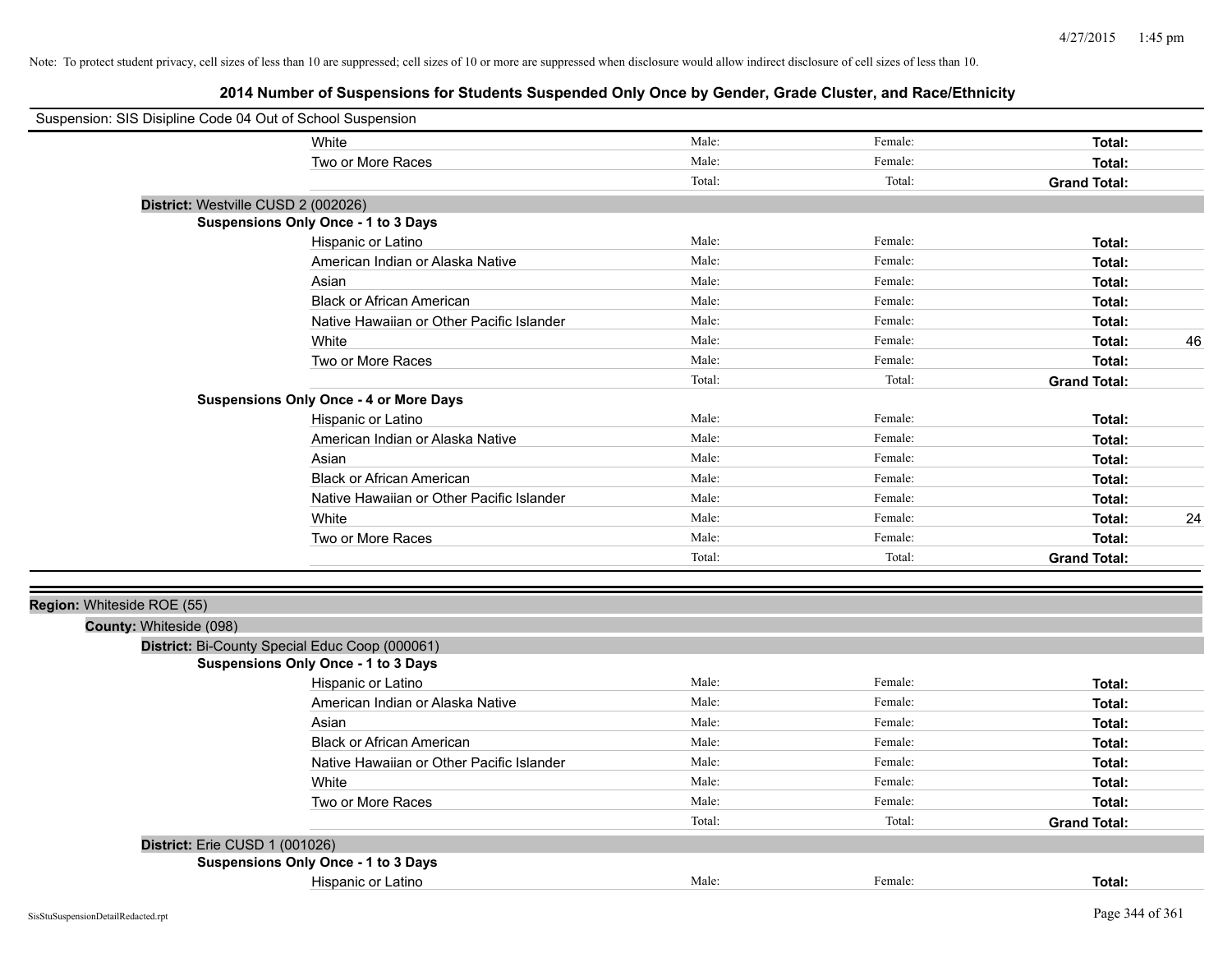**2014 Number of Suspensions for Students Suspended Only Once by Gender, Grade Cluster, and Race/Ethnicity**

| Suspension: SIS Disipline Code 04 Out of School Suspension |        |         |                     |
|------------------------------------------------------------|--------|---------|---------------------|
| American Indian or Alaska Native                           | Male:  | Female: | Total:              |
| Asian                                                      | Male:  | Female: | Total:              |
| <b>Black or African American</b>                           | Male:  | Female: | Total:              |
| Native Hawaiian or Other Pacific Islander                  | Male:  | Female: | Total:              |
| White                                                      | Male:  | Female: | Total:              |
| Two or More Races                                          | Male:  | Female: | Total:              |
|                                                            | Total: | Total:  | <b>Grand Total:</b> |
| District: Montmorency CCSD 145 (145004)                    |        |         |                     |
| <b>Suspensions Only Once - 1 to 3 Days</b>                 |        |         |                     |
| Hispanic or Latino                                         | Male:  | Female: | Total:              |
| American Indian or Alaska Native                           | Male:  | Female: | Total:              |
| Asian                                                      | Male:  | Female: | Total:              |
| <b>Black or African American</b>                           | Male:  | Female: | Total:              |
| Native Hawaiian or Other Pacific Islander                  | Male:  | Female: | Total:              |
| White                                                      | Male:  | Female: | Total:              |
| Two or More Races                                          | Male:  | Female: | Total:              |
|                                                            | Total: | Total:  | <b>Grand Total:</b> |
| District: Morrison CUSD 6 (006026)                         |        |         |                     |
| <b>Suspensions Only Once - 1 to 3 Days</b>                 |        |         |                     |
| Hispanic or Latino                                         | Male:  | Female: | Total:              |
| American Indian or Alaska Native                           | Male:  | Female: | Total:              |
| Asian                                                      | Male:  | Female: | Total:              |
| <b>Black or African American</b>                           | Male:  | Female: | Total:              |
| Native Hawaiian or Other Pacific Islander                  | Male:  | Female: | Total:              |
| White                                                      | Male:  | Female: | Total:              |
| Two or More Races                                          | Male:  | Female: | Total:              |
|                                                            | Total: | Total:  | <b>Grand Total:</b> |
| <b>Suspensions Only Once - 4 or More Days</b>              |        |         |                     |
| Hispanic or Latino                                         | Male:  | Female: | Total:              |
| American Indian or Alaska Native                           | Male:  | Female: | Total:              |
| Asian                                                      | Male:  | Female: | Total:              |
| <b>Black or African American</b>                           | Male:  | Female: | Total:              |
| Native Hawaiian or Other Pacific Islander                  | Male:  | Female: | Total:              |
| White                                                      | Male:  | Female: | Total:              |
| Two or More Races                                          | Male:  | Female: | Total:              |
|                                                            | Total: | Total:  | <b>Grand Total:</b> |
| District: Prophetstown-Lyndon-Tampico CUSD3 (003026)       |        |         |                     |

**Suspensions Only Once - 1 to 3 Days**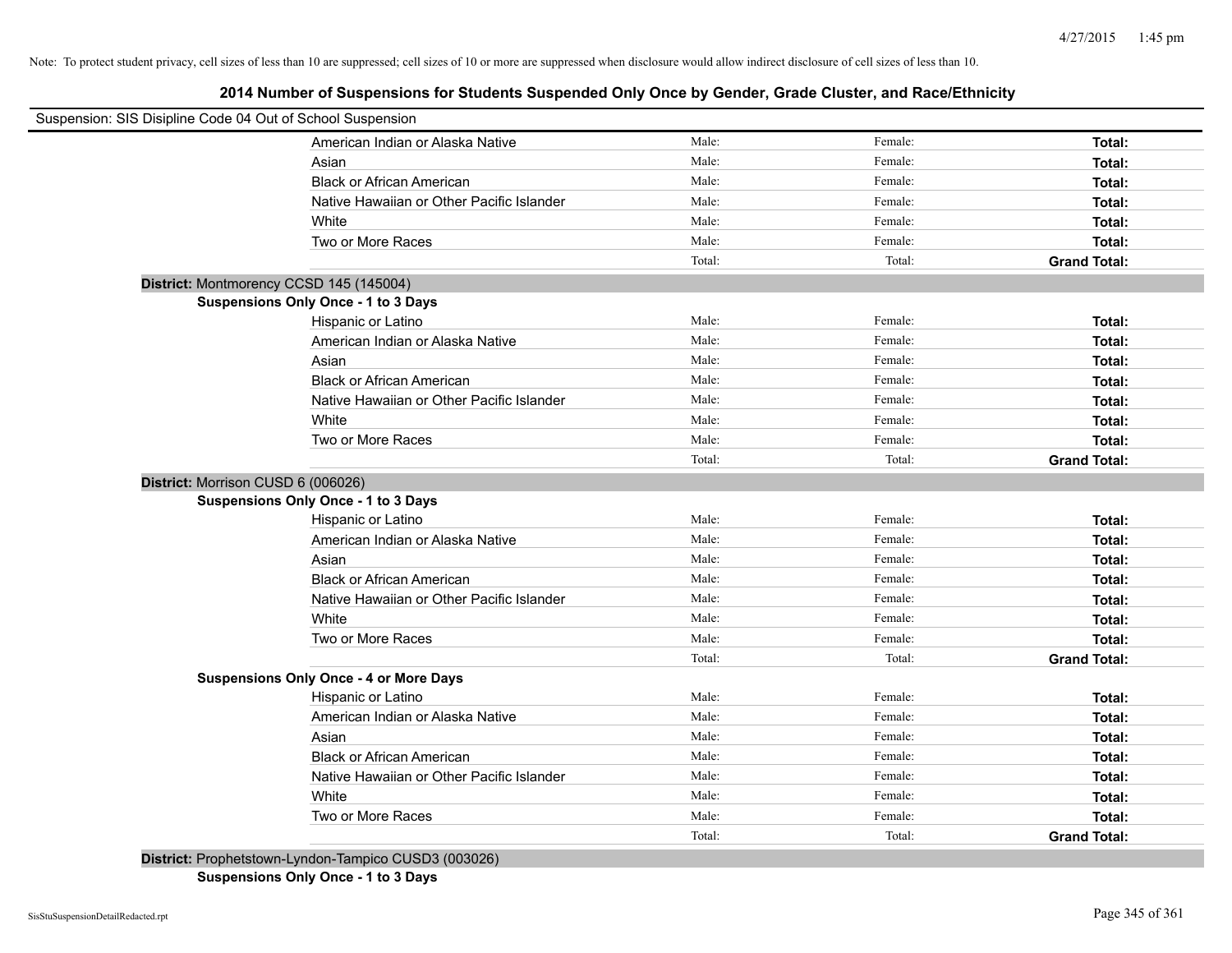| Suspension: SIS Disipline Code 04 Out of School Suspension |                                               |        |         |                     |
|------------------------------------------------------------|-----------------------------------------------|--------|---------|---------------------|
|                                                            | Hispanic or Latino                            | Male:  | Female: | Total:              |
|                                                            | American Indian or Alaska Native              | Male:  | Female: | Total:              |
|                                                            | Asian                                         | Male:  | Female: | Total:              |
|                                                            | <b>Black or African American</b>              | Male:  | Female: | Total:              |
|                                                            | Native Hawaiian or Other Pacific Islander     | Male:  | Female: | Total:              |
|                                                            | White                                         | Male:  | Female: | 12<br>Total:        |
|                                                            | Two or More Races                             | Male:  | Female: | Total:              |
|                                                            |                                               | Total: | Total:  | <b>Grand Total:</b> |
|                                                            | <b>Suspensions Only Once - 4 or More Days</b> |        |         |                     |
|                                                            | Hispanic or Latino                            | Male:  | Female: | Total:              |
|                                                            | American Indian or Alaska Native              | Male:  | Female: | Total:              |
|                                                            | Asian                                         | Male:  | Female: | Total:              |
|                                                            | <b>Black or African American</b>              | Male:  | Female: | Total:              |
|                                                            | Native Hawaiian or Other Pacific Islander     | Male:  | Female: | Total:              |
|                                                            | White                                         | Male:  | Female: | Total:              |
|                                                            | Two or More Races                             | Male:  | Female: | Total:              |
|                                                            |                                               | Total: | Total:  | <b>Grand Total:</b> |
|                                                            | District: River Bend CUSD 2 (002026)          |        |         |                     |
|                                                            | <b>Suspensions Only Once - 1 to 3 Days</b>    |        |         |                     |
|                                                            | Hispanic or Latino                            | Male:  | Female: | Total:              |
|                                                            | American Indian or Alaska Native              | Male:  | Female: | Total:              |
|                                                            | Asian                                         | Male:  | Female: | Total:              |
|                                                            | <b>Black or African American</b>              | Male:  | Female: | Total:              |
|                                                            | Native Hawaiian or Other Pacific Islander     | Male:  | Female: | Total:              |
|                                                            | White                                         | Male:  | Female: | 19<br>Total:        |
|                                                            | Two or More Races                             | Male:  | Female: | Total:              |
|                                                            |                                               | Total: | Total:  | <b>Grand Total:</b> |
|                                                            | <b>Suspensions Only Once - 4 or More Days</b> |        |         |                     |
|                                                            | Hispanic or Latino                            | Male:  | Female: | Total:              |
|                                                            | American Indian or Alaska Native              | Male:  | Female: | Total:              |
|                                                            | Asian                                         | Male:  | Female: | Total:              |
|                                                            | <b>Black or African American</b>              | Male:  | Female: | Total:              |
|                                                            | Native Hawaiian or Other Pacific Islander     | Male:  | Female: | Total:              |
|                                                            | White                                         | Male:  | Female: | Total:              |
|                                                            | Two or More Races                             | Male:  | Female: | Total:              |
|                                                            |                                               | Total: | Total:  | <b>Grand Total:</b> |
|                                                            | District: Rock Falls Twp HSD 301 (301017)     |        |         |                     |
|                                                            | <b>Suspensions Only Once - 1 to 3 Days</b>    |        |         |                     |
|                                                            | Hispanic or Latino                            | Male:  | Female: | Total:              |
| SisStuSuspensionDetailRedacted.rpt                         |                                               |        |         | Page 346 of 361     |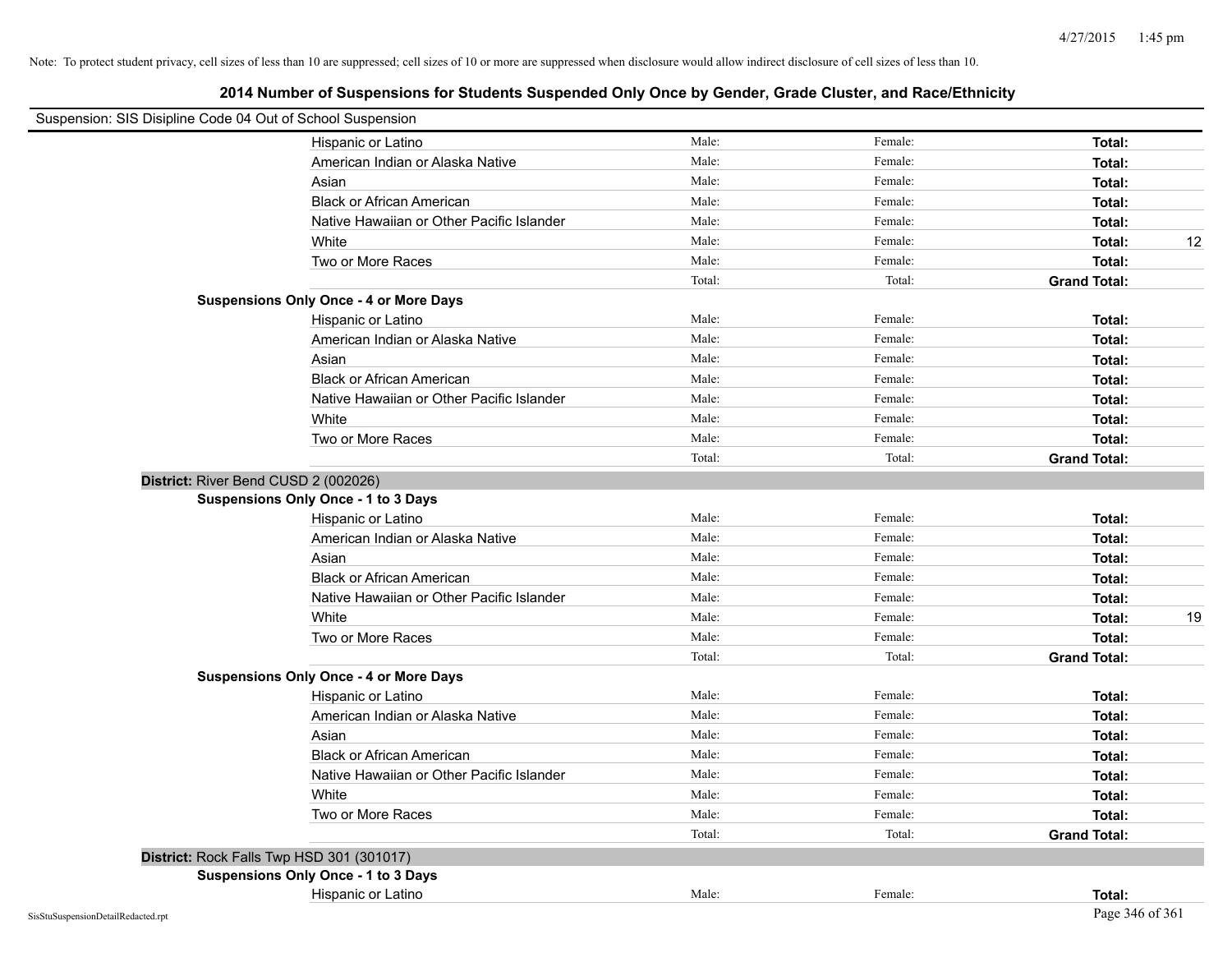**2014 Number of Suspensions for Students Suspended Only Once by Gender, Grade Cluster, and Race/Ethnicity**

| Suspension: SIS Disipline Code 04 Out of School Suspension |                                               |        |    |         |    |                     |    |
|------------------------------------------------------------|-----------------------------------------------|--------|----|---------|----|---------------------|----|
|                                                            | American Indian or Alaska Native              | Male:  |    | Female: |    | Total:              |    |
|                                                            | Asian                                         | Male:  |    | Female: |    | Total:              |    |
|                                                            | <b>Black or African American</b>              | Male:  |    | Female: |    | Total:              |    |
|                                                            | Native Hawaiian or Other Pacific Islander     | Male:  |    | Female: |    | Total:              |    |
|                                                            | White                                         | Male:  | 24 | Female: | 15 | Total:              | 39 |
|                                                            | Two or More Races                             | Male:  |    | Female: |    | Total:              |    |
|                                                            |                                               | Total: |    | Total:  |    | <b>Grand Total:</b> |    |
|                                                            | <b>Suspensions Only Once - 4 or More Days</b> |        |    |         |    |                     |    |
|                                                            | Hispanic or Latino                            | Male:  |    | Female: |    | Total:              |    |
|                                                            | American Indian or Alaska Native              | Male:  |    | Female: |    | Total:              |    |
|                                                            | Asian                                         | Male:  |    | Female: |    | Total:              |    |
|                                                            | <b>Black or African American</b>              | Male:  |    | Female: |    | Total:              |    |
|                                                            | Native Hawaiian or Other Pacific Islander     | Male:  |    | Female: |    | Total:              |    |
|                                                            | White                                         | Male:  |    | Female: |    | Total:              |    |
|                                                            | Two or More Races                             | Male:  |    | Female: |    | Total:              |    |
|                                                            |                                               | Total: |    | Total:  |    | <b>Grand Total:</b> |    |
| District: Sterling CUSD 5 (005026)                         |                                               |        |    |         |    |                     |    |
|                                                            | Suspensions Only Once - 1 to 3 Days           |        |    |         |    |                     |    |
|                                                            | Hispanic or Latino                            | Male:  |    | Female: |    | Total:              | 27 |
|                                                            | American Indian or Alaska Native              | Male:  |    | Female: |    | Total:              |    |
|                                                            | Asian                                         | Male:  |    | Female: |    | Total:              |    |
|                                                            | <b>Black or African American</b>              | Male:  |    | Female: |    | Total:              |    |
|                                                            | Native Hawaiian or Other Pacific Islander     | Male:  |    | Female: |    | Total:              |    |
|                                                            | White                                         | Male:  | 31 | Female: | 10 | Total:              | 41 |
|                                                            | Two or More Races                             | Male:  |    | Female: |    | Total:              |    |
|                                                            |                                               | Total: | 58 | Total:  | 20 | <b>Grand Total:</b> | 78 |
|                                                            | <b>Suspensions Only Once - 4 or More Days</b> |        |    |         |    |                     |    |
|                                                            | Hispanic or Latino                            | Male:  |    | Female: |    | Total:              |    |
|                                                            | American Indian or Alaska Native              | Male:  |    | Female: |    | Total:              |    |
|                                                            | Asian                                         | Male:  |    | Female: |    | Total:              |    |
|                                                            | <b>Black or African American</b>              | Male:  |    | Female: |    | Total:              |    |
|                                                            | Native Hawaiian or Other Pacific Islander     | Male:  |    | Female: |    | Total:              |    |
|                                                            | White                                         | Male:  |    | Female: |    | Total:              | 12 |
|                                                            | Two or More Races                             | Male:  |    | Female: |    | Total:              |    |
|                                                            |                                               | Total: |    | Total:  |    | <b>Grand Total:</b> |    |

**Region:** Will ROE (56)

**County:** Non-Public School (000)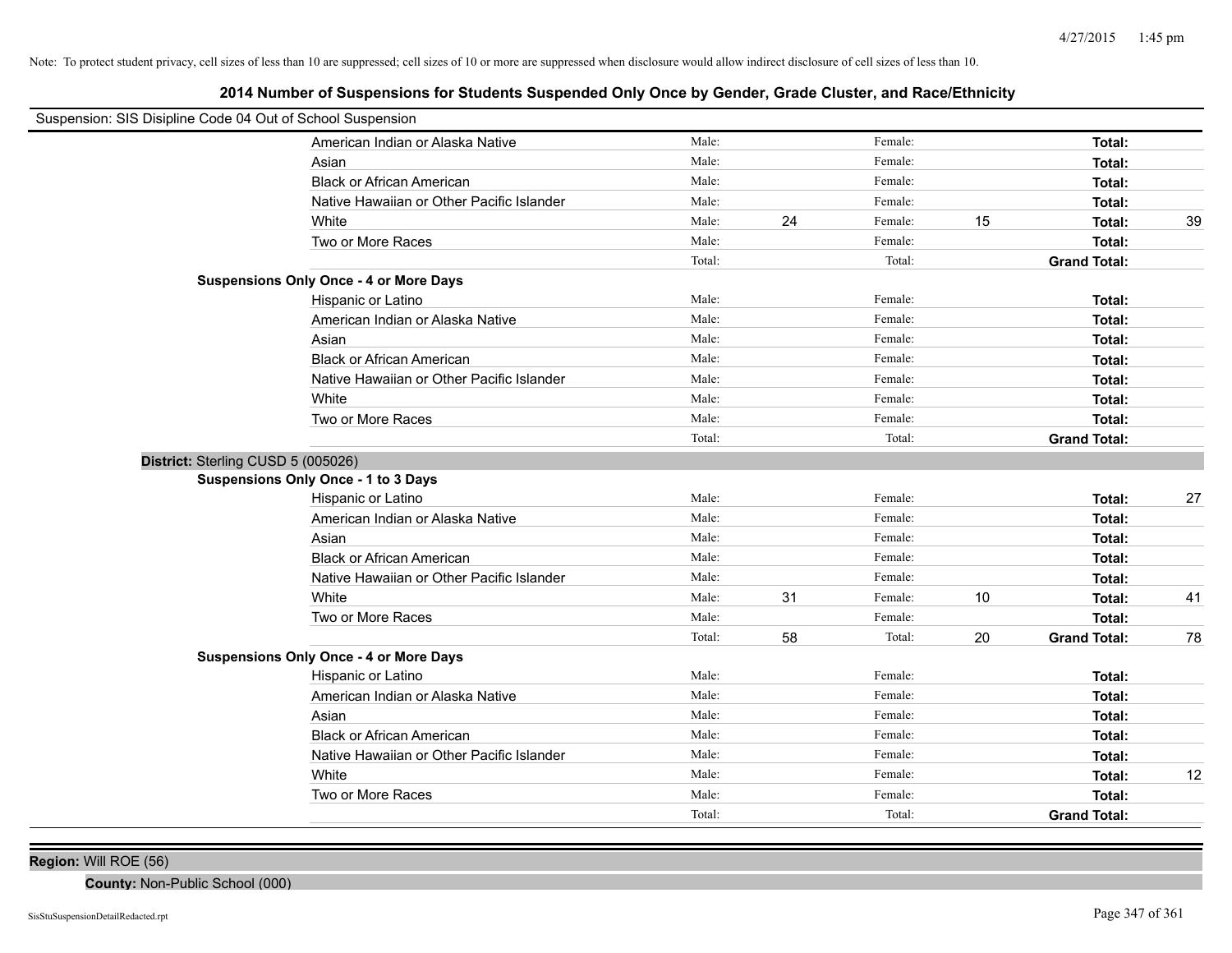| Suspension: SIS Disipline Code 04 Out of School Suspension |                                               |        |         |                     |
|------------------------------------------------------------|-----------------------------------------------|--------|---------|---------------------|
| District: Non-Public School (0000)                         |                                               |        |         |                     |
|                                                            | <b>Suspensions Only Once - 1 to 3 Days</b>    |        |         |                     |
|                                                            | Hispanic or Latino                            | Male:  | Female: | Total:              |
|                                                            | American Indian or Alaska Native              | Male:  | Female: | Total:              |
|                                                            | Asian                                         | Male:  | Female: | Total:              |
|                                                            | <b>Black or African American</b>              | Male:  | Female: | Total:              |
|                                                            | Native Hawaiian or Other Pacific Islander     | Male:  | Female: | Total:              |
|                                                            | White                                         | Male:  | Female: | Total:              |
|                                                            | Two or More Races                             | Male:  | Female: | Total:              |
|                                                            |                                               | Total: | Total:  | <b>Grand Total:</b> |
|                                                            | <b>Suspensions Only Once - 4 or More Days</b> |        |         |                     |
|                                                            | Hispanic or Latino                            | Male:  | Female: | Total:              |
|                                                            | American Indian or Alaska Native              | Male:  | Female: | Total:              |
|                                                            | Asian                                         | Male:  | Female: | Total:              |
|                                                            | <b>Black or African American</b>              | Male:  | Female: | Total:              |
|                                                            | Native Hawaiian or Other Pacific Islander     | Male:  | Female: | Total:              |
|                                                            | White                                         | Male:  | Female: | Total:              |
|                                                            | Two or More Races                             | Male:  | Female: | Total:              |
|                                                            |                                               | Total: | Total:  | <b>Grand Total:</b> |
| District: Will ROE (000000)                                |                                               |        |         |                     |
|                                                            | <b>Suspensions Only Once - 1 to 3 Days</b>    |        |         |                     |
|                                                            | Hispanic or Latino                            | Male:  | Female: | Total:              |
|                                                            | American Indian or Alaska Native              | Male:  | Female: | Total:              |
|                                                            | Asian                                         | Male:  | Female: | Total:              |
|                                                            | <b>Black or African American</b>              | Male:  | Female: | Total:              |
|                                                            | Native Hawaiian or Other Pacific Islander     | Male:  | Female: | Total:              |
|                                                            | White                                         | Male:  | Female: | Total:              |
|                                                            | Two or More Races                             | Male:  | Female: | Total:              |
|                                                            |                                               | Total: | Total:  | <b>Grand Total:</b> |
|                                                            | <b>Suspensions Only Once - 4 or More Days</b> |        |         |                     |
|                                                            | Hispanic or Latino                            | Male:  | Female: | Total:              |
|                                                            | American Indian or Alaska Native              | Male:  | Female: | Total:              |
|                                                            | Asian                                         | Male:  | Female: | Total:              |
|                                                            | <b>Black or African American</b>              | Male:  | Female: | Total:              |
|                                                            | Native Hawaiian or Other Pacific Islander     | Male:  | Female: | Total:              |
|                                                            | White                                         | Male:  | Female: | Total:              |
|                                                            | Two or More Races                             | Male:  | Female: | Total:              |
|                                                            |                                               | Total: | Total:  | <b>Grand Total:</b> |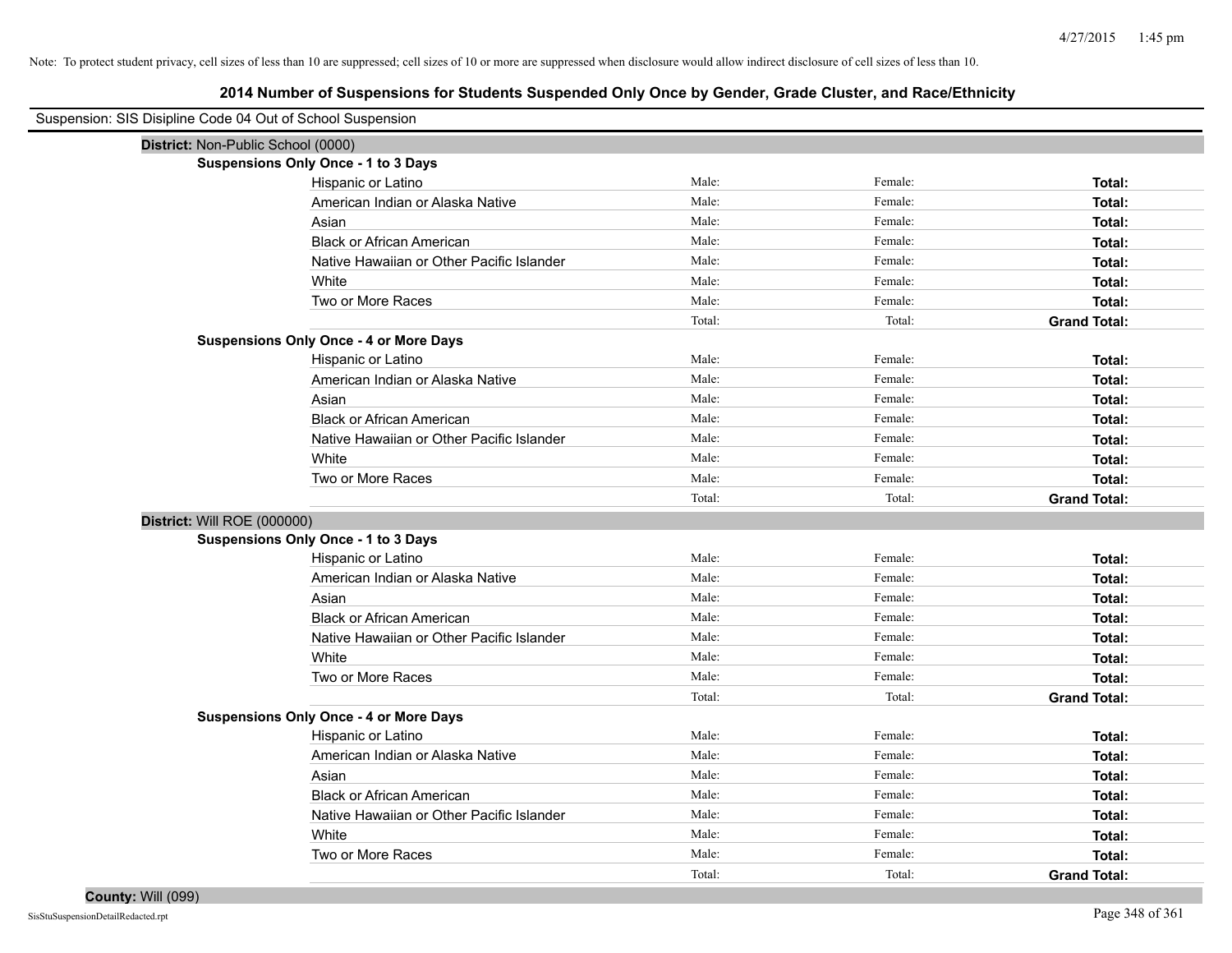| Suspension: SIS Disipline Code 04 Out of School Suspension |        |         |                     |    |
|------------------------------------------------------------|--------|---------|---------------------|----|
| District: Beecher CUSD 200U (200U26)                       |        |         |                     |    |
| <b>Suspensions Only Once - 1 to 3 Days</b>                 |        |         |                     |    |
| Hispanic or Latino                                         | Male:  | Female: | Total:              |    |
| American Indian or Alaska Native                           | Male:  | Female: | Total:              |    |
| Asian                                                      | Male:  | Female: | Total:              |    |
| <b>Black or African American</b>                           | Male:  | Female: | Total:              |    |
| Native Hawaiian or Other Pacific Islander                  | Male:  | Female: | Total:              |    |
| White                                                      | Male:  | Female: | Total:              |    |
| Two or More Races                                          | Male:  | Female: | Total:              |    |
|                                                            | Total: | Total:  | <b>Grand Total:</b> |    |
| <b>Suspensions Only Once - 4 or More Days</b>              |        |         |                     |    |
| Hispanic or Latino                                         | Male:  | Female: | Total:              |    |
| American Indian or Alaska Native                           | Male:  | Female: | Total:              |    |
| Asian                                                      | Male:  | Female: | Total:              |    |
| <b>Black or African American</b>                           | Male:  | Female: | Total:              |    |
| Native Hawaiian or Other Pacific Islander                  | Male:  | Female: | Total:              |    |
| White                                                      | Male:  | Female: | Total:              |    |
| Two or More Races                                          | Male:  | Female: | Total:              |    |
|                                                            | Total: | Total:  | <b>Grand Total:</b> |    |
| District: Chaney-Monge SD 88 (088002)                      |        |         |                     |    |
| <b>Suspensions Only Once - 1 to 3 Days</b>                 |        |         |                     |    |
| Hispanic or Latino                                         | Male:  | Female: | Total:              |    |
| American Indian or Alaska Native                           | Male:  | Female: | Total:              |    |
| Asian                                                      | Male:  | Female: | Total:              |    |
| <b>Black or African American</b>                           | Male:  | Female: | Total:              |    |
| Native Hawaiian or Other Pacific Islander                  | Male:  | Female: | Total:              |    |
| White                                                      | Male:  | Female: | Total:              |    |
| Two or More Races                                          | Male:  | Female: | Total:              |    |
|                                                            | Total: | Total:  | <b>Grand Total:</b> | 16 |
| <b>Suspensions Only Once - 4 or More Days</b>              |        |         |                     |    |
| Hispanic or Latino                                         | Male:  | Female: | Total:              |    |
| American Indian or Alaska Native                           | Male:  | Female: | Total:              |    |
| Asian                                                      | Male:  | Female: | Total:              |    |
| <b>Black or African American</b>                           | Male:  | Female: | Total:              |    |
| Native Hawaiian or Other Pacific Islander                  | Male:  | Female: | Total:              |    |
| White                                                      | Male:  | Female: | Total:              |    |
| Two or More Races                                          | Male:  | Female: | Total:              |    |
|                                                            | Total: | Total:  | <b>Grand Total:</b> |    |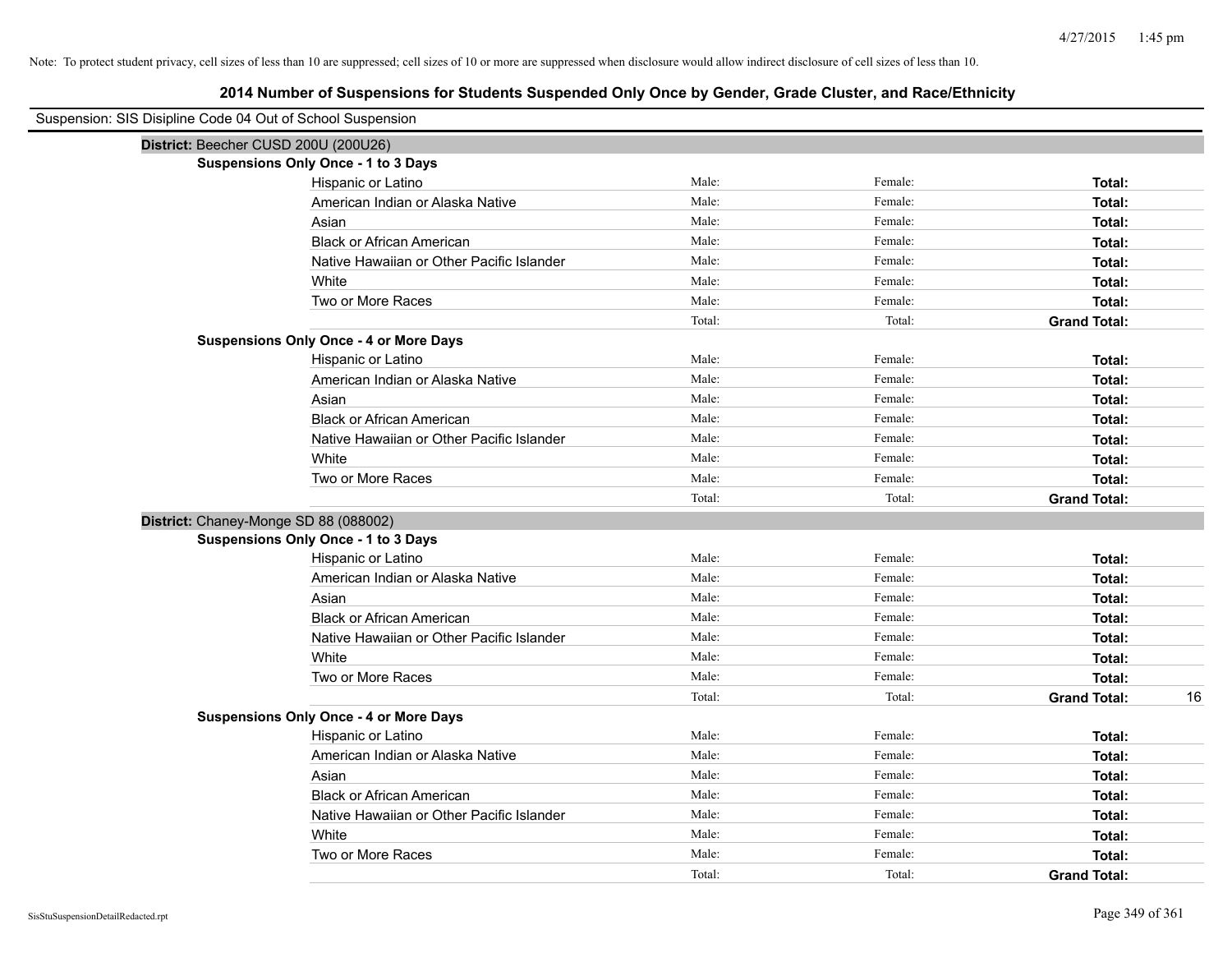| Suspension: SIS Disipline Code 04 Out of School Suspension |                                               |        |     |         |     |                     |     |
|------------------------------------------------------------|-----------------------------------------------|--------|-----|---------|-----|---------------------|-----|
| District: Channahon SD 17 (017002)                         |                                               |        |     |         |     |                     |     |
|                                                            | <b>Suspensions Only Once - 1 to 3 Days</b>    |        |     |         |     |                     |     |
|                                                            | Hispanic or Latino                            | Male:  |     | Female: |     | Total:              |     |
|                                                            | American Indian or Alaska Native              | Male:  |     | Female: |     | Total:              |     |
|                                                            | Asian                                         | Male:  |     | Female: |     | Total:              |     |
|                                                            | <b>Black or African American</b>              | Male:  |     | Female: |     | Total:              |     |
|                                                            | Native Hawaiian or Other Pacific Islander     | Male:  |     | Female: |     | Total:              |     |
|                                                            | White                                         | Male:  |     | Female: |     | Total:              |     |
|                                                            | Two or More Races                             | Male:  |     | Female: |     | Total:              |     |
|                                                            |                                               | Total: |     | Total:  |     | <b>Grand Total:</b> |     |
| District: Crete Monee CUSD 201U (201U26)                   |                                               |        |     |         |     |                     |     |
|                                                            | <b>Suspensions Only Once - 1 to 3 Days</b>    |        |     |         |     |                     |     |
|                                                            | Hispanic or Latino                            | Male:  | 18  | Female: | 14  | Total:              | 32  |
|                                                            | American Indian or Alaska Native              | Male:  |     | Female: |     | Total:              |     |
|                                                            | Asian                                         | Male:  |     | Female: |     | Total:              |     |
|                                                            | <b>Black or African American</b>              | Male:  | 152 | Female: | 106 | Total:              | 258 |
|                                                            | Native Hawaiian or Other Pacific Islander     | Male:  |     | Female: |     | Total:              |     |
|                                                            | White                                         | Male:  | 43  | Female: | 29  | Total:              | 72  |
|                                                            | Two or More Races                             | Male:  |     | Female: |     | Total:              | 10  |
|                                                            |                                               | Total: |     | Total:  |     | <b>Grand Total:</b> |     |
|                                                            | <b>Suspensions Only Once - 4 or More Days</b> |        |     |         |     |                     |     |
|                                                            | Hispanic or Latino                            | Male:  |     | Female: |     | Total:              |     |
|                                                            | American Indian or Alaska Native              | Male:  |     | Female: |     | Total:              |     |
|                                                            | Asian                                         | Male:  |     | Female: |     | Total:              |     |
|                                                            | <b>Black or African American</b>              | Male:  | 24  | Female: | 29  | Total:              | 53  |
|                                                            | Native Hawaiian or Other Pacific Islander     | Male:  |     | Female: |     | Total:              |     |
|                                                            | White                                         | Male:  |     | Female: |     | Total:              |     |
|                                                            | Two or More Races                             | Male:  |     | Female: |     | Total:              |     |
|                                                            |                                               | Total: |     | Total:  |     | <b>Grand Total:</b> |     |
| District: Frankfort CCSD 157C (157C04)                     |                                               |        |     |         |     |                     |     |
|                                                            | <b>Suspensions Only Once - 1 to 3 Days</b>    |        |     |         |     |                     |     |
|                                                            | Hispanic or Latino                            | Male:  |     | Female: |     | Total:              |     |
|                                                            | American Indian or Alaska Native              | Male:  |     | Female: |     | Total:              |     |
|                                                            | Asian                                         | Male:  |     | Female: |     | Total:              |     |
|                                                            | <b>Black or African American</b>              | Male:  |     | Female: |     | Total:              |     |
|                                                            | Native Hawaiian or Other Pacific Islander     | Male:  |     | Female: |     | Total:              |     |
|                                                            | White                                         | Male:  |     | Female: |     | Total:              |     |
|                                                            | Two or More Races                             | Male:  |     | Female: |     | Total:              |     |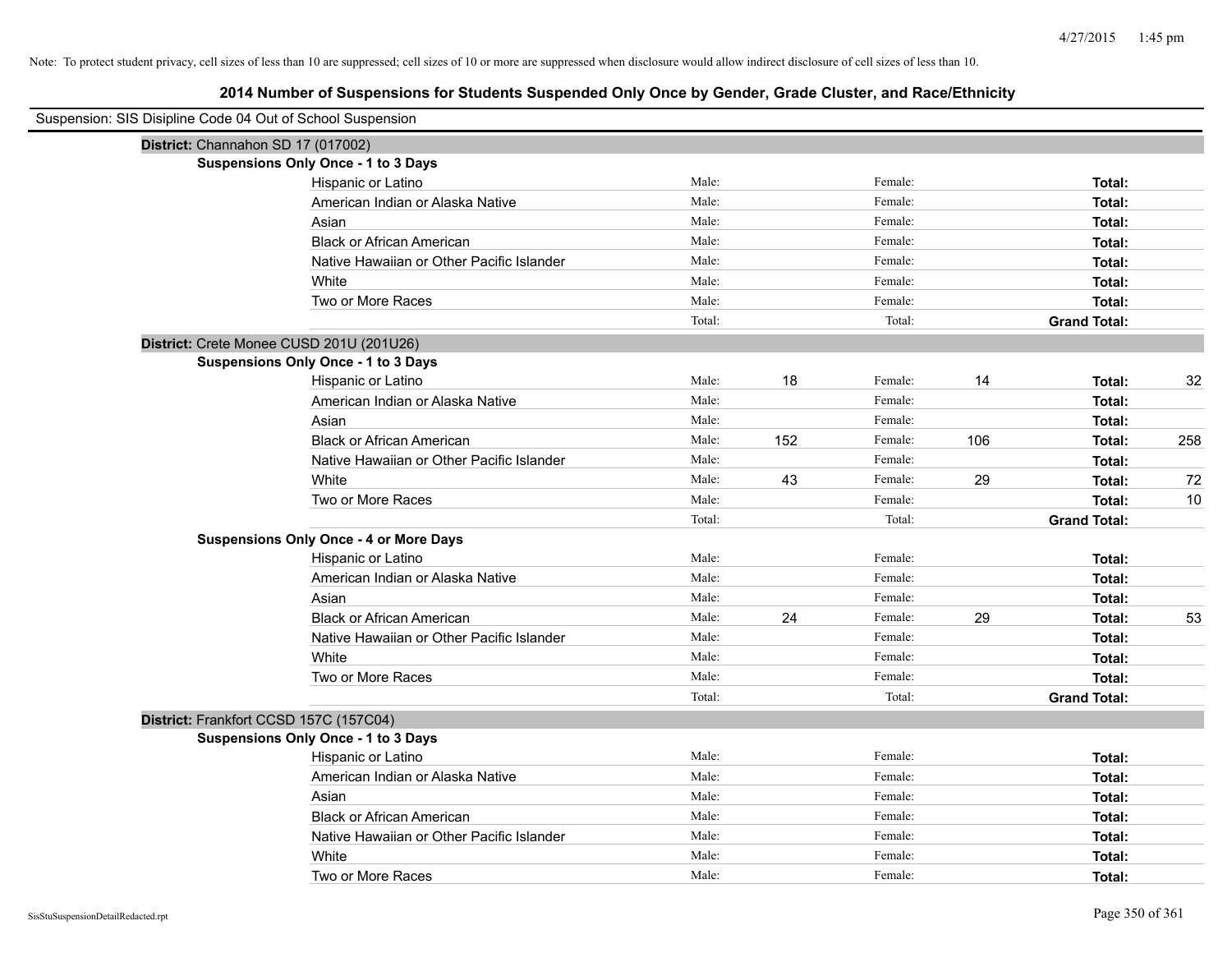| Suspension: SIS Disipline Code 04 Out of School Suspension |                                                |        |         |                     |
|------------------------------------------------------------|------------------------------------------------|--------|---------|---------------------|
|                                                            |                                                | Total: | Total:  | <b>Grand Total:</b> |
|                                                            | <b>Suspensions Only Once - 4 or More Days</b>  |        |         |                     |
|                                                            | Hispanic or Latino                             | Male:  | Female: | Total:              |
|                                                            | American Indian or Alaska Native               | Male:  | Female: | Total:              |
|                                                            | Asian                                          | Male:  | Female: | Total:              |
|                                                            | <b>Black or African American</b>               | Male:  | Female: | Total:              |
|                                                            | Native Hawaiian or Other Pacific Islander      | Male:  | Female: | Total:              |
|                                                            | White                                          | Male:  | Female: | Total:              |
|                                                            | Two or More Races                              | Male:  | Female: | Total:              |
|                                                            |                                                | Total: | Total:  | <b>Grand Total:</b> |
| District: Homer CCSD 33C (033C04)                          |                                                |        |         |                     |
|                                                            | Suspensions Only Once - 1 to 3 Days            |        |         |                     |
|                                                            | Hispanic or Latino                             | Male:  | Female: | Total:              |
|                                                            | American Indian or Alaska Native               | Male:  | Female: | Total:              |
|                                                            | Asian                                          | Male:  | Female: | Total:              |
|                                                            | <b>Black or African American</b>               | Male:  | Female: | Total:              |
|                                                            | Native Hawaiian or Other Pacific Islander      | Male:  | Female: | Total:              |
|                                                            | White                                          | Male:  | Female: | 28<br>Total:        |
|                                                            | Two or More Races                              | Male:  | Female: | Total:              |
|                                                            |                                                | Total: | Total:  | <b>Grand Total:</b> |
|                                                            | <b>Suspensions Only Once - 4 or More Days</b>  |        |         |                     |
|                                                            | Hispanic or Latino                             | Male:  | Female: | Total:              |
|                                                            | American Indian or Alaska Native               | Male:  | Female: | Total:              |
|                                                            | Asian                                          | Male:  | Female: | Total:              |
|                                                            | <b>Black or African American</b>               | Male:  | Female: | Total:              |
|                                                            | Native Hawaiian or Other Pacific Islander      | Male:  | Female: | Total:              |
|                                                            | White                                          | Male:  | Female: | Total:              |
|                                                            | Two or More Races                              | Male:  | Female: | Total:              |
|                                                            |                                                | Total: | Total:  | <b>Grand Total:</b> |
|                                                            | District: Hopewell Career Academy Inc (029600) |        |         |                     |
|                                                            | <b>Suspensions Only Once - 4 or More Days</b>  |        |         |                     |
|                                                            | Hispanic or Latino                             | Male:  | Female: | Total:              |
|                                                            | American Indian or Alaska Native               | Male:  | Female: | Total:              |
|                                                            | Asian                                          | Male:  | Female: | Total:              |
|                                                            | <b>Black or African American</b>               | Male:  | Female: | Total:              |
|                                                            | Native Hawaiian or Other Pacific Islander      | Male:  | Female: | Total:              |
|                                                            | White                                          | Male:  | Female: | Total:              |
|                                                            | Two or More Races                              | Male:  | Female: | Total:              |
|                                                            |                                                | Total: | Total:  | <b>Grand Total:</b> |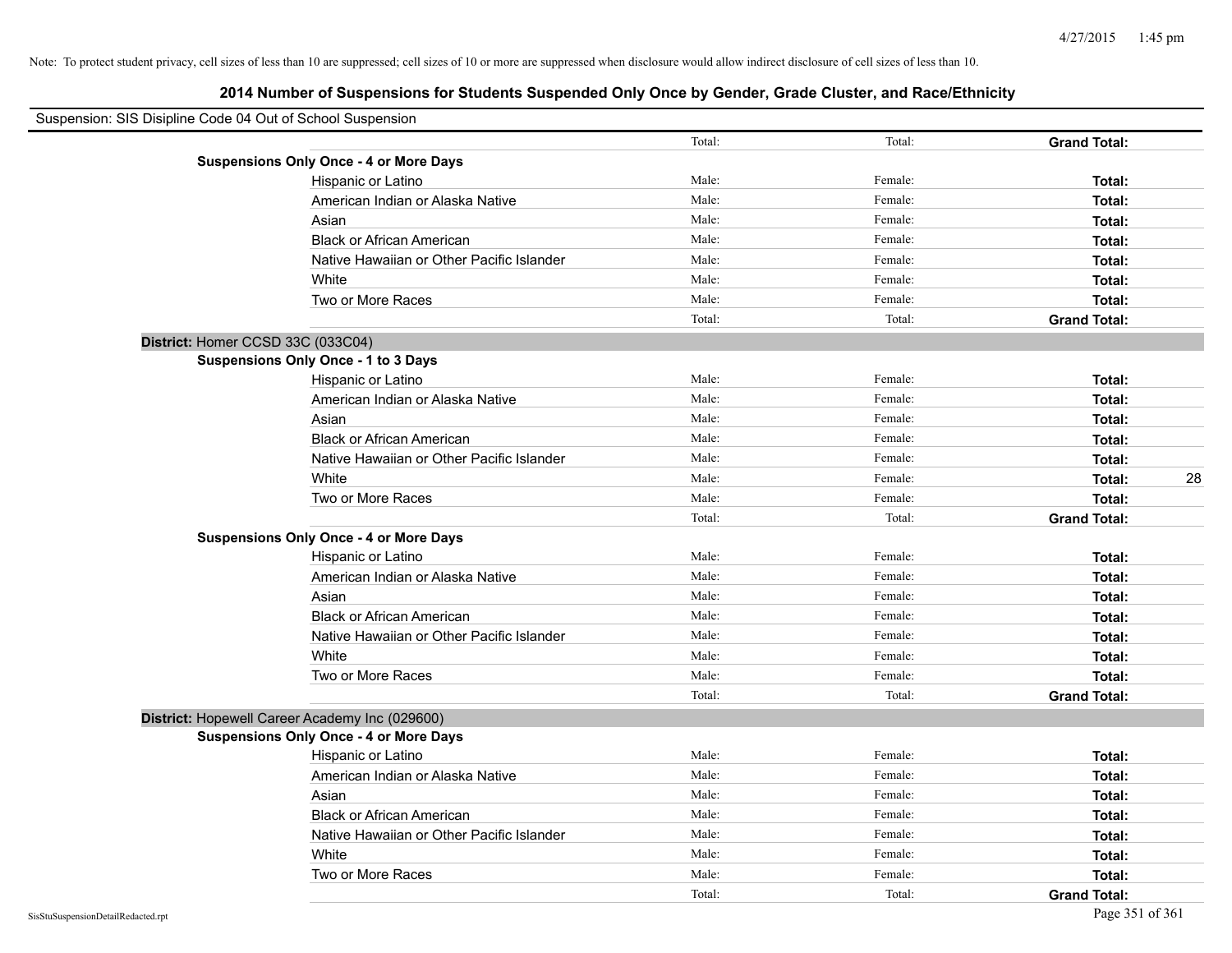**2014 Number of Suspensions for Students Suspended Only Once by Gender, Grade Cluster, and Race/Ethnicity**

| Suspension: SIS Disipline Code 04 Out of School Suspension |        |     |         |    |                     |     |
|------------------------------------------------------------|--------|-----|---------|----|---------------------|-----|
| District: Joliet PSD 86 (086005)                           |        |     |         |    |                     |     |
| <b>Suspensions Only Once - 1 to 3 Days</b>                 |        |     |         |    |                     |     |
| Hispanic or Latino                                         | Male:  | 110 | Female: | 30 | Total:              | 140 |
| American Indian or Alaska Native                           | Male:  |     | Female: |    | Total:              |     |
| Asian                                                      | Male:  |     | Female: |    | Total:              |     |
| <b>Black or African American</b>                           | Male:  | 153 | Female: | 60 | Total:              | 213 |
| Native Hawaiian or Other Pacific Islander                  | Male:  |     | Female: |    | Total:              |     |
| White                                                      | Male:  |     | Female: |    | Total:              | 47  |
| Two or More Races                                          | Male:  |     | Female: |    | Total:              | 15  |
|                                                            | Total: |     | Total:  |    | <b>Grand Total:</b> |     |
| <b>Suspensions Only Once - 4 or More Days</b>              |        |     |         |    |                     |     |
| Hispanic or Latino                                         | Male:  |     | Female: |    | Total:              | 29  |
| American Indian or Alaska Native                           | Male:  |     | Female: |    | Total:              |     |
| Asian                                                      | Male:  |     | Female: |    | Total:              |     |
| <b>Black or African American</b>                           | Male:  | 26  | Female: | 18 | Total:              | 44  |
| Native Hawaiian or Other Pacific Islander                  | Male:  |     | Female: |    | Total:              |     |
| White                                                      | Male:  |     | Female: |    | Total:              |     |
| Two or More Races                                          | Male:  |     | Female: |    | Total:              |     |
|                                                            | Total: | 52  | Total:  | 34 | <b>Grand Total:</b> | 86  |
| District: Joliet Twp HSD 204 (204017)                      |        |     |         |    |                     |     |
| <b>Suspensions Only Once - 1 to 3 Days</b>                 |        |     |         |    |                     |     |
| Hispanic or Latino                                         | Male:  | 61  | Female: | 35 | Total:              | 96  |
| American Indian or Alaska Native                           | Male:  |     | Female: |    | Total:              |     |
| Asian                                                      | Male:  |     | Female: |    | Total:              |     |
| <b>Black or African American</b>                           | Male:  | 87  | Female: | 62 | Total:              | 149 |
| Native Hawaiian or Other Pacific Islander                  | Male:  |     | Female: |    | Total:              |     |
| White                                                      | Male:  | 31  | Female: | 14 | Total:              | 45  |
| Two or More Races                                          | Male:  |     | Female: |    | Total:              |     |
|                                                            | Total: |     | Total:  |    | <b>Grand Total:</b> |     |
| <b>Suspensions Only Once - 4 or More Days</b>              |        |     |         |    |                     |     |
| Hispanic or Latino                                         | Male:  | 22  | Female: | 11 | Total:              | 33  |
| American Indian or Alaska Native                           | Male:  |     | Female: |    | Total:              |     |
| Asian                                                      | Male:  |     | Female: |    | Total:              |     |
| <b>Black or African American</b>                           | Male:  | 34  | Female: | 30 | Total:              | 64  |
| Native Hawaiian or Other Pacific Islander                  | Male:  |     | Female: |    | Total:              |     |
| White                                                      | Male:  |     | Female: |    | Total:              | 18  |
| Two or More Races                                          | Male:  |     | Female: |    | Total:              |     |
|                                                            | Total: |     | Total:  |    | <b>Grand Total:</b> |     |

 $\overline{\phantom{0}}$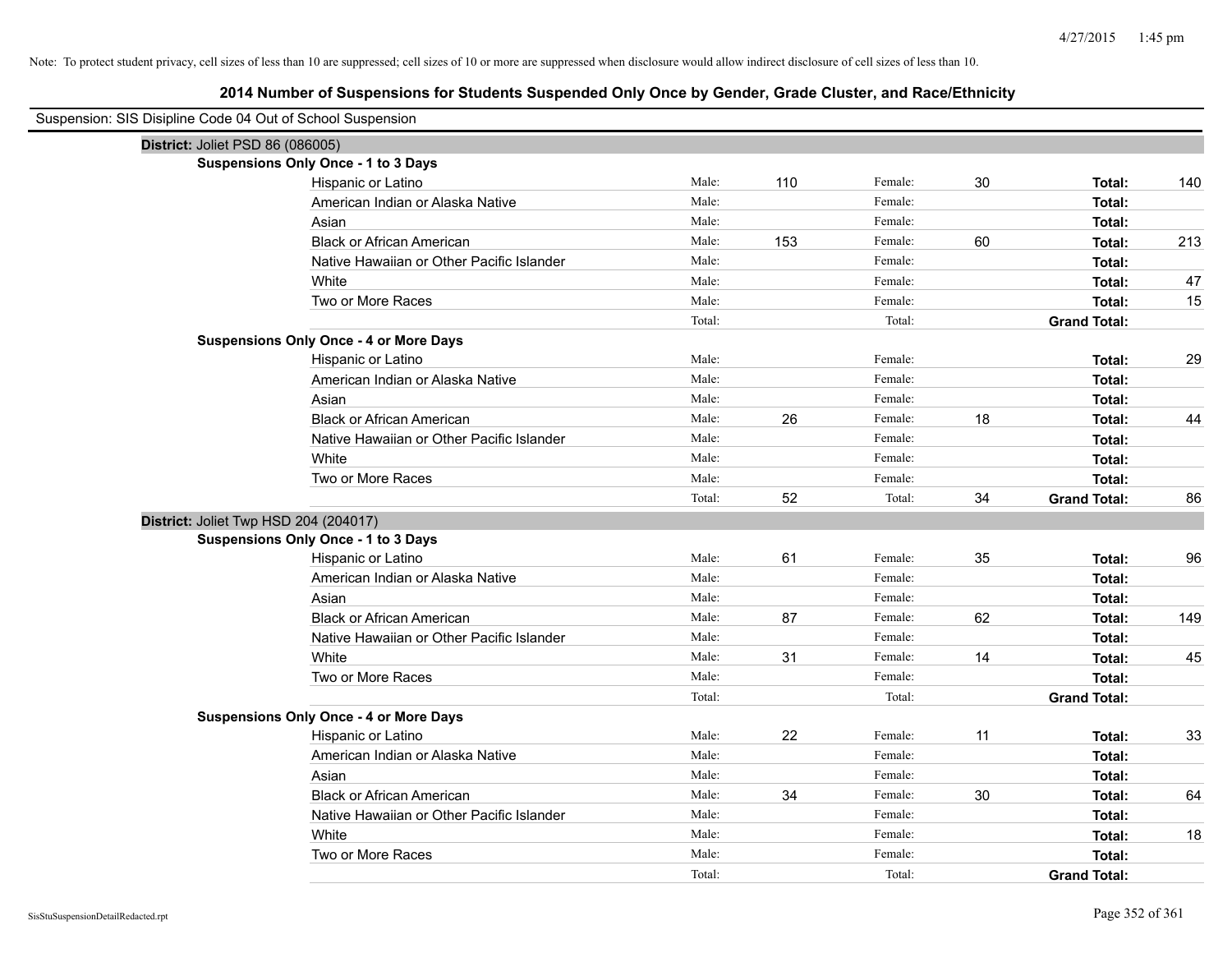| Suspension: SIS Disipline Code 04 Out of School Suspension |                                               |        |         |                     |
|------------------------------------------------------------|-----------------------------------------------|--------|---------|---------------------|
|                                                            | District: Laraway CCSD 70C (070C04)           |        |         |                     |
|                                                            | <b>Suspensions Only Once - 1 to 3 Days</b>    |        |         |                     |
|                                                            | Hispanic or Latino                            | Male:  | Female: | Total:              |
|                                                            | American Indian or Alaska Native              | Male:  | Female: | Total:              |
|                                                            | Asian                                         | Male:  | Female: | Total:              |
|                                                            | <b>Black or African American</b>              | Male:  | Female: | 13<br>Total:        |
|                                                            | Native Hawaiian or Other Pacific Islander     | Male:  | Female: | Total:              |
|                                                            | White                                         | Male:  | Female: | Total:              |
|                                                            | Two or More Races                             | Male:  | Female: | Total:              |
|                                                            |                                               | Total: | Total:  | <b>Grand Total:</b> |
|                                                            | <b>Suspensions Only Once - 4 or More Days</b> |        |         |                     |
|                                                            | Hispanic or Latino                            | Male:  | Female: | Total:              |
|                                                            | American Indian or Alaska Native              | Male:  | Female: | Total:              |
|                                                            | Asian                                         | Male:  | Female: | Total:              |
|                                                            | <b>Black or African American</b>              | Male:  | Female: | Total:              |
|                                                            | Native Hawaiian or Other Pacific Islander     | Male:  | Female: | Total:              |
|                                                            | White                                         | Male:  | Female: | Total:              |
|                                                            | Two or More Races                             | Male:  | Female: | Total:              |
|                                                            |                                               | Total: | Total:  | <b>Grand Total:</b> |
|                                                            | District: Lincoln Way CHSD 210 (210016)       |        |         |                     |
|                                                            | <b>Suspensions Only Once - 1 to 3 Days</b>    |        |         |                     |
|                                                            | Hispanic or Latino                            | Male:  | Female: | Total:              |
|                                                            | American Indian or Alaska Native              | Male:  | Female: | Total:              |
|                                                            | Asian                                         | Male:  | Female: | Total:              |
|                                                            | <b>Black or African American</b>              | Male:  | Female: | Total:              |
|                                                            | Native Hawaiian or Other Pacific Islander     | Male:  | Female: | Total:              |
|                                                            | White                                         | Male:  | Female: | 25<br>Total:        |
|                                                            | Two or More Races                             | Male:  | Female: | Total:              |
|                                                            |                                               | Total: | Total:  | <b>Grand Total:</b> |
|                                                            | <b>Suspensions Only Once - 4 or More Days</b> |        |         |                     |
|                                                            | Hispanic or Latino                            | Male:  | Female: | Total:              |
|                                                            | American Indian or Alaska Native              | Male:  | Female: | Total:              |
|                                                            | Asian                                         | Male:  | Female: | Total:              |
|                                                            | <b>Black or African American</b>              | Male:  | Female: | Total:              |
|                                                            | Native Hawaiian or Other Pacific Islander     | Male:  | Female: | Total:              |
|                                                            | White                                         | Male:  | Female: | 18<br>Total:        |
|                                                            | Two or More Races                             | Male:  | Female: | Total:              |
|                                                            |                                               | Total: | Total:  | <b>Grand Total:</b> |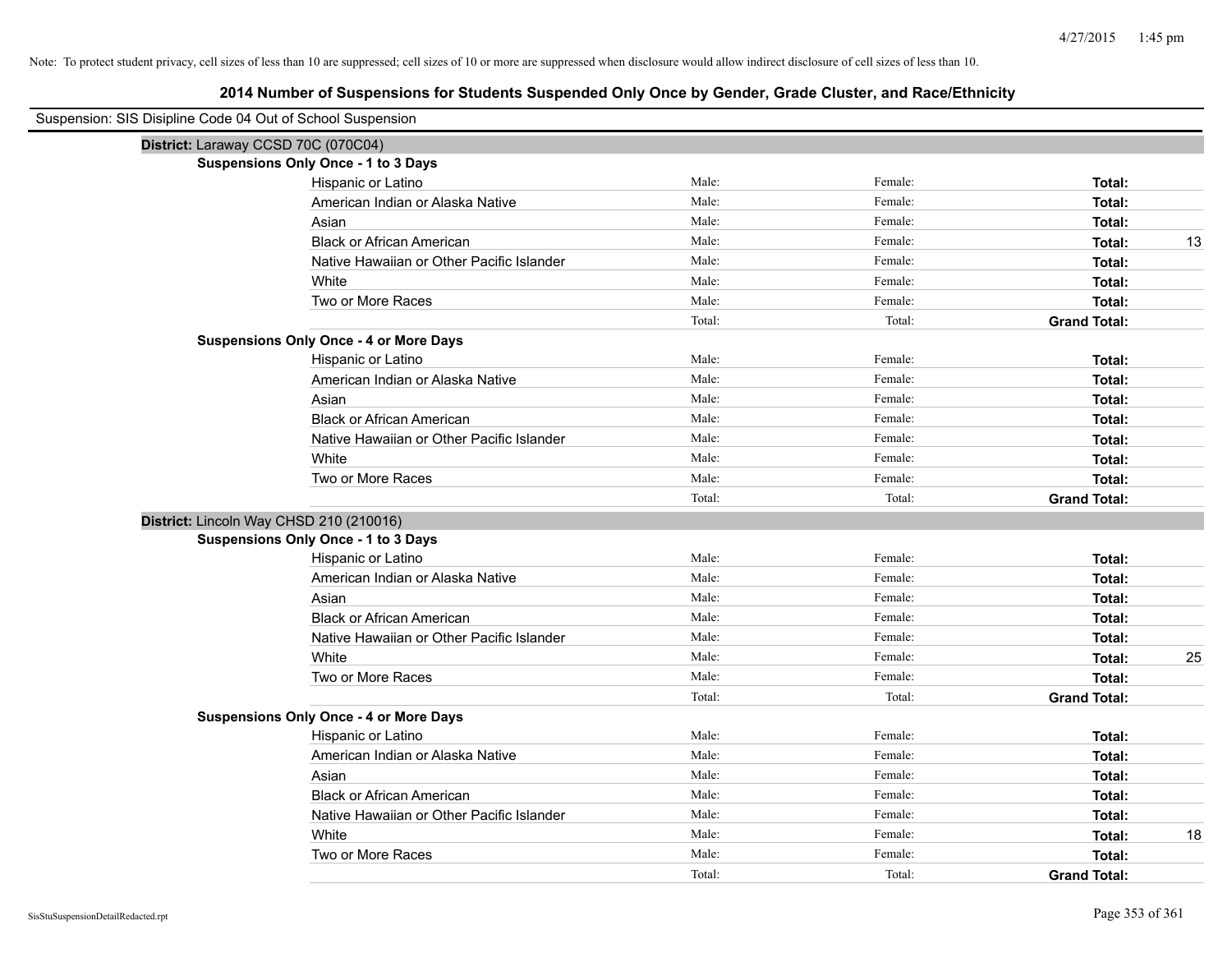| Suspension: SIS Disipline Code 04 Out of School Suspension |                                               |        |    |         |    |                     |    |
|------------------------------------------------------------|-----------------------------------------------|--------|----|---------|----|---------------------|----|
| District: Lockport SD 91 (091002)                          |                                               |        |    |         |    |                     |    |
|                                                            | <b>Suspensions Only Once - 1 to 3 Days</b>    |        |    |         |    |                     |    |
|                                                            | Hispanic or Latino                            | Male:  |    | Female: |    | Total:              |    |
|                                                            | American Indian or Alaska Native              | Male:  |    | Female: |    | Total:              |    |
|                                                            | Asian                                         | Male:  |    | Female: |    | Total:              |    |
|                                                            | <b>Black or African American</b>              | Male:  |    | Female: |    | Total:              |    |
|                                                            | Native Hawaiian or Other Pacific Islander     | Male:  |    | Female: |    | Total:              |    |
|                                                            | White                                         | Male:  |    | Female: |    | Total:              |    |
|                                                            | Two or More Races                             | Male:  |    | Female: |    | Total:              |    |
|                                                            |                                               | Total: |    | Total:  |    | <b>Grand Total:</b> |    |
|                                                            | <b>Suspensions Only Once - 4 or More Days</b> |        |    |         |    |                     |    |
|                                                            | Hispanic or Latino                            | Male:  |    | Female: |    | Total:              |    |
|                                                            | American Indian or Alaska Native              | Male:  |    | Female: |    | Total:              |    |
|                                                            | Asian                                         | Male:  |    | Female: |    | Total:              |    |
|                                                            | <b>Black or African American</b>              | Male:  |    | Female: |    | Total:              |    |
|                                                            | Native Hawaiian or Other Pacific Islander     | Male:  |    | Female: |    | Total:              |    |
|                                                            | White                                         | Male:  |    | Female: |    | Total:              |    |
|                                                            | Two or More Races                             | Male:  |    | Female: |    | Total:              |    |
|                                                            |                                               | Total: |    | Total:  |    | <b>Grand Total:</b> |    |
|                                                            | District: Lockport Twp HSD 205 (205017)       |        |    |         |    |                     |    |
|                                                            | <b>Suspensions Only Once - 1 to 3 Days</b>    |        |    |         |    |                     |    |
|                                                            | Hispanic or Latino                            | Male:  |    | Female: |    | Total:              | 16 |
|                                                            | American Indian or Alaska Native              | Male:  |    | Female: |    | Total:              |    |
|                                                            | Asian                                         | Male:  |    | Female: |    | Total:              |    |
|                                                            | <b>Black or African American</b>              | Male:  |    | Female: |    | Total:              | 19 |
|                                                            | Native Hawaiian or Other Pacific Islander     | Male:  |    | Female: |    | Total:              |    |
|                                                            | White                                         | Male:  | 54 | Female: | 19 | Total:              | 73 |
|                                                            | Two or More Races                             | Male:  |    | Female: |    | Total:              |    |
|                                                            |                                               | Total: |    | Total:  |    | <b>Grand Total:</b> |    |
|                                                            | <b>Suspensions Only Once - 4 or More Days</b> |        |    |         |    |                     |    |
|                                                            | Hispanic or Latino                            | Male:  |    | Female: |    | Total:              |    |
|                                                            | American Indian or Alaska Native              | Male:  |    | Female: |    | Total:              |    |
|                                                            | Asian                                         | Male:  |    | Female: |    | Total:              |    |
|                                                            | <b>Black or African American</b>              | Male:  |    | Female: |    | Total:              | 10 |
|                                                            | Native Hawaiian or Other Pacific Islander     | Male:  |    | Female: |    | Total:              |    |
|                                                            | White                                         | Male:  |    | Female: |    | Total:              | 31 |
|                                                            | Two or More Races                             | Male:  |    | Female: |    | Total:              |    |
|                                                            |                                               | Total: |    | Total:  |    | <b>Grand Total:</b> |    |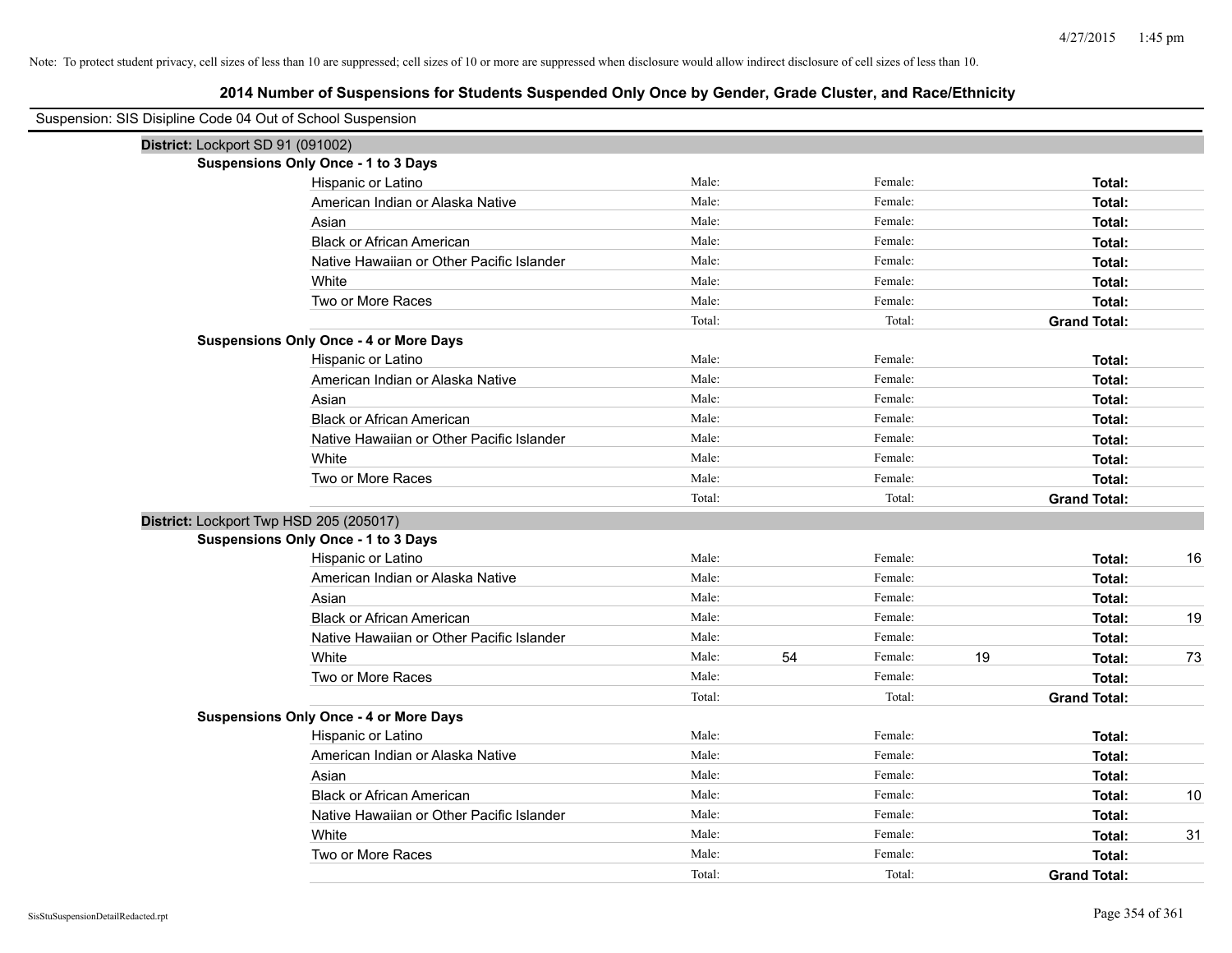| Suspension: SIS Disipline Code 04 Out of School Suspension |        |         |                           |
|------------------------------------------------------------|--------|---------|---------------------------|
| District: Mokena SD 159 (159002)                           |        |         |                           |
| <b>Suspensions Only Once - 1 to 3 Days</b>                 |        |         |                           |
| Hispanic or Latino                                         | Male:  | Female: | Total:                    |
| American Indian or Alaska Native                           | Male:  | Female: | Total:                    |
| Asian                                                      | Male:  | Female: | Total:                    |
| <b>Black or African American</b>                           | Male:  | Female: | Total:                    |
| Native Hawaiian or Other Pacific Islander                  | Male:  | Female: | Total:                    |
| White                                                      | Male:  | Female: | Total:                    |
| Two or More Races                                          | Male:  | Female: | Total:                    |
|                                                            | Total: | Total:  | 10<br><b>Grand Total:</b> |
| <b>Suspensions Only Once - 4 or More Days</b>              |        |         |                           |
| Hispanic or Latino                                         | Male:  | Female: | Total:                    |
| American Indian or Alaska Native                           | Male:  | Female: | Total:                    |
| Asian                                                      | Male:  | Female: | Total:                    |
| <b>Black or African American</b>                           | Male:  | Female: | Total:                    |
| Native Hawaiian or Other Pacific Islander                  | Male:  | Female: | Total:                    |
| White                                                      | Male:  | Female: | Total:                    |
| Two or More Races                                          | Male:  | Female: | Total:                    |
|                                                            | Total: | Total:  | <b>Grand Total:</b>       |
| District: New Lenox SD 122 (122002)                        |        |         |                           |
| <b>Suspensions Only Once - 1 to 3 Days</b>                 |        |         |                           |
| Hispanic or Latino                                         | Male:  | Female: | Total:                    |
| American Indian or Alaska Native                           | Male:  | Female: | Total:                    |
| Asian                                                      | Male:  | Female: | Total:                    |
| <b>Black or African American</b>                           | Male:  | Female: | Total:                    |
| Native Hawaiian or Other Pacific Islander                  | Male:  | Female: | Total:                    |
| White                                                      | Male:  | Female: | 18<br>Total:              |
| Two or More Races                                          | Male:  | Female: | Total:                    |
|                                                            | Total: | Total:  | <b>Grand Total:</b>       |
| <b>Suspensions Only Once - 4 or More Days</b>              |        |         |                           |
| Hispanic or Latino                                         | Male:  | Female: | Total:                    |
| American Indian or Alaska Native                           | Male:  | Female: | Total:                    |
| Asian                                                      | Male:  | Female: | Total:                    |
| <b>Black or African American</b>                           | Male:  | Female: | Total:                    |
| Native Hawaiian or Other Pacific Islander                  | Male:  | Female: | Total:                    |
| White                                                      | Male:  | Female: | Total:                    |
| Two or More Races                                          | Male:  | Female: | Total:                    |
|                                                            | Total: | Total:  | <b>Grand Total:</b>       |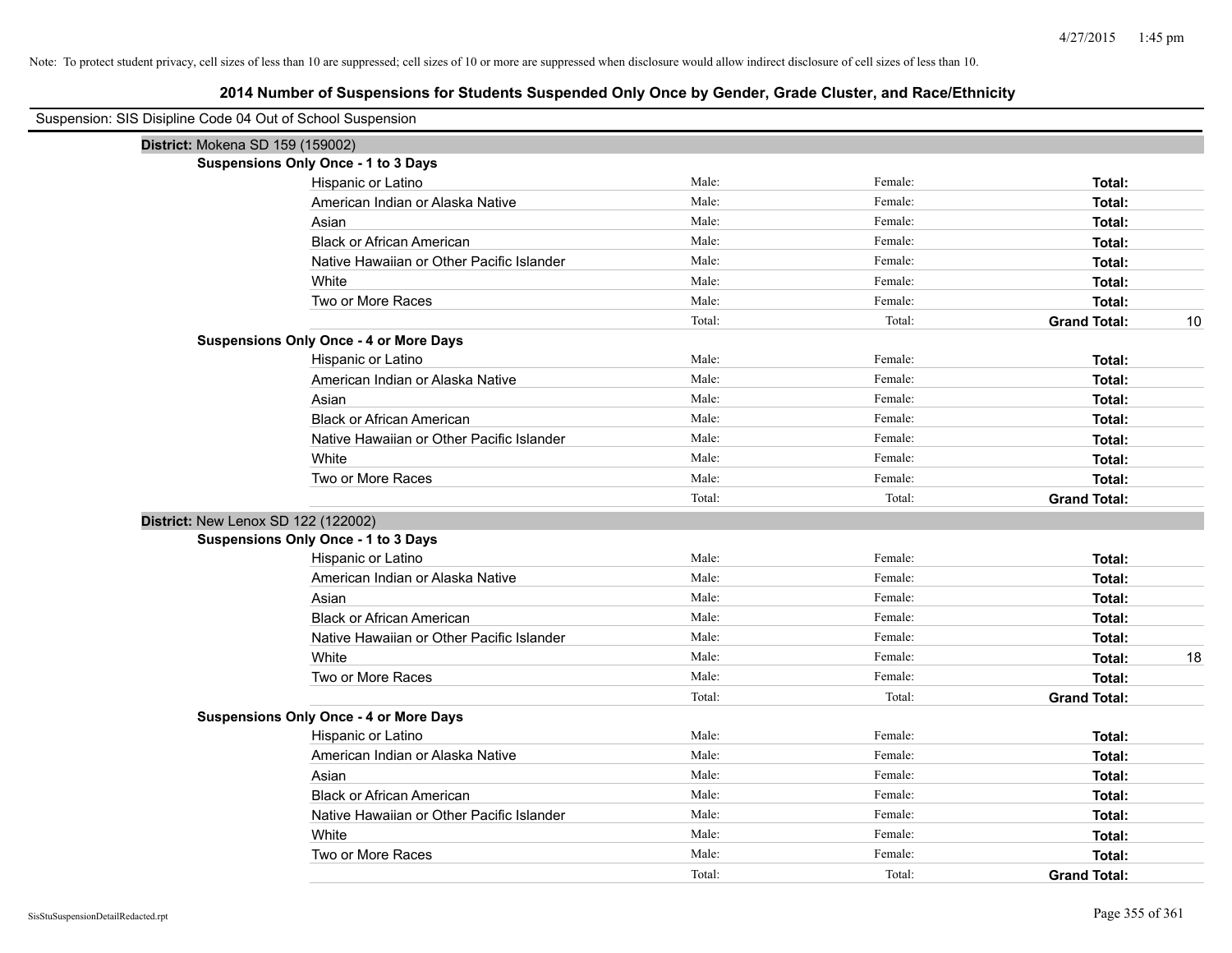| Suspension: SIS Disipline Code 04 Out of School Suspension |        |     |         |    |                     |     |
|------------------------------------------------------------|--------|-----|---------|----|---------------------|-----|
| District: Peotone CUSD 207U (207U26)                       |        |     |         |    |                     |     |
| <b>Suspensions Only Once - 1 to 3 Days</b>                 |        |     |         |    |                     |     |
| Hispanic or Latino                                         | Male:  |     | Female: |    | Total:              |     |
| American Indian or Alaska Native                           | Male:  |     | Female: |    | Total:              |     |
| Asian                                                      | Male:  |     | Female: |    | Total:              |     |
| <b>Black or African American</b>                           | Male:  |     | Female: |    | Total:              |     |
| Native Hawaiian or Other Pacific Islander                  | Male:  |     | Female: |    | Total:              |     |
| White                                                      | Male:  |     | Female: |    | Total:              | 19  |
| Two or More Races                                          | Male:  |     | Female: |    | Total:              |     |
|                                                            | Total: |     | Total:  |    | <b>Grand Total:</b> |     |
| <b>Suspensions Only Once - 4 or More Days</b>              |        |     |         |    |                     |     |
| Hispanic or Latino                                         | Male:  |     | Female: |    | Total:              |     |
| American Indian or Alaska Native                           | Male:  |     | Female: |    | Total:              |     |
| Asian                                                      | Male:  |     | Female: |    | Total:              |     |
| <b>Black or African American</b>                           | Male:  |     | Female: |    | Total:              |     |
| Native Hawaiian or Other Pacific Islander                  | Male:  |     | Female: |    | Total:              |     |
| White                                                      | Male:  |     | Female: |    | Total:              |     |
| Two or More Races                                          | Male:  |     | Female: |    | Total:              |     |
|                                                            | Total: |     | Total:  |    | <b>Grand Total:</b> |     |
| District: Plainfield SD 202 (202022)                       |        |     |         |    |                     |     |
| <b>Suspensions Only Once - 1 to 3 Days</b>                 |        |     |         |    |                     |     |
| Hispanic or Latino                                         | Male:  | 86  | Female: | 33 | Total:              | 119 |
| American Indian or Alaska Native                           | Male:  |     | Female: |    | Total:              |     |
| Asian                                                      | Male:  |     | Female: |    | Total:              |     |
| <b>Black or African American</b>                           | Male:  | 57  | Female: | 22 | Total:              | 79  |
| Native Hawaiian or Other Pacific Islander                  | Male:  |     | Female: |    | Total:              |     |
| White                                                      | Male:  | 153 | Female: | 43 | Total:              | 196 |
| Two or More Races                                          | Male:  |     | Female: |    | Total:              | 19  |
|                                                            | Total: |     | Total:  |    | <b>Grand Total:</b> |     |
| <b>Suspensions Only Once - 4 or More Days</b>              |        |     |         |    |                     |     |
| Hispanic or Latino                                         | Male:  |     | Female: |    | Total:              | 26  |
| American Indian or Alaska Native                           | Male:  |     | Female: |    | Total:              |     |
| Asian                                                      | Male:  |     | Female: |    | Total:              |     |
| <b>Black or African American</b>                           | Male:  |     | Female: |    | Total:              | 19  |
| Native Hawaiian or Other Pacific Islander                  | Male:  |     | Female: |    | Total:              |     |
| White                                                      | Male:  | 35  | Female: | 17 | Total:              | 52  |
| Two or More Races                                          | Male:  |     | Female: |    | Total:              |     |
|                                                            | Total: |     | Total:  |    | <b>Grand Total:</b> |     |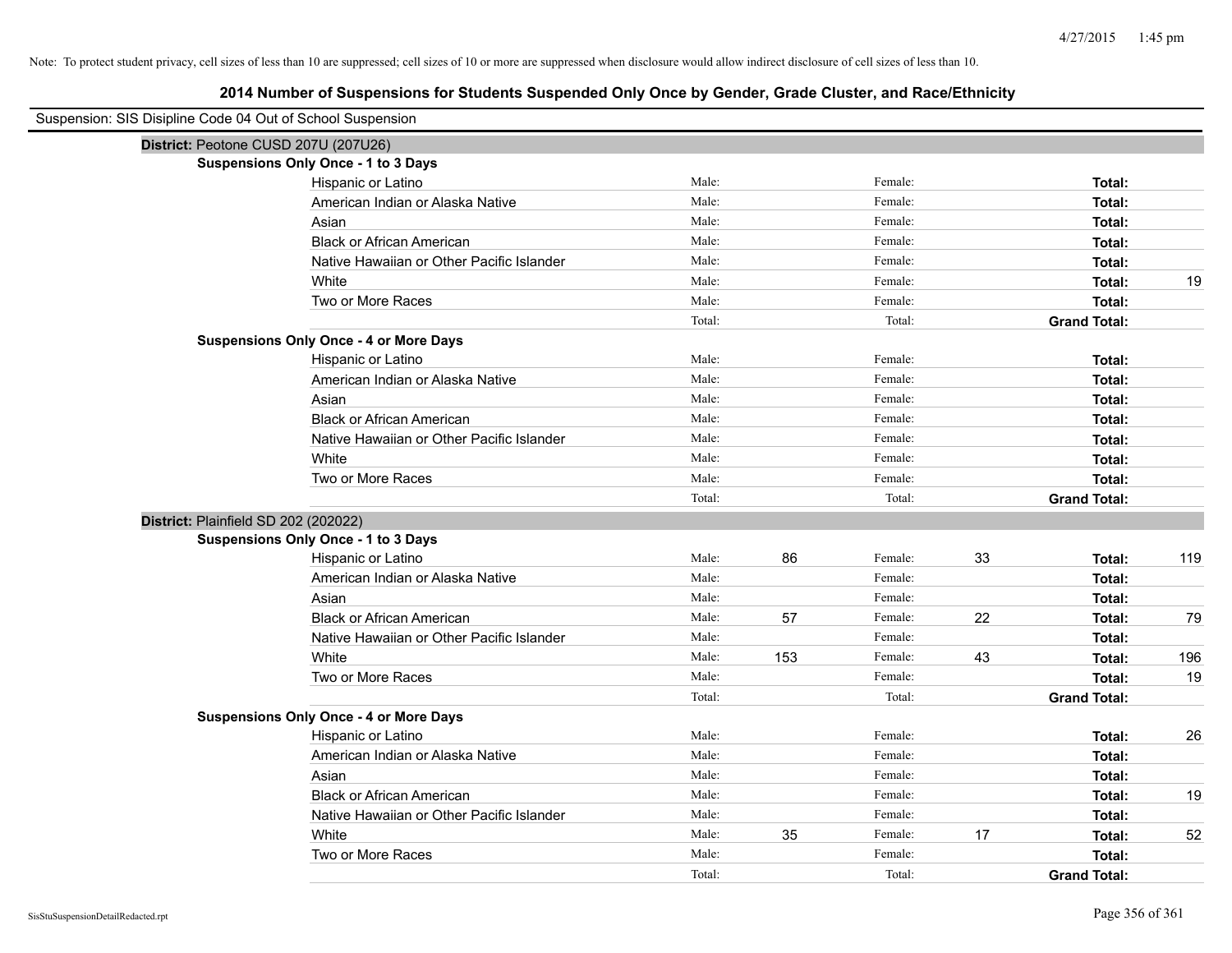| Suspension: SIS Disipline Code 04 Out of School Suspension |                                               |        |         |                           |
|------------------------------------------------------------|-----------------------------------------------|--------|---------|---------------------------|
|                                                            | District: Reed Custer CUSD 255U (255U26)      |        |         |                           |
|                                                            | Suspensions Only Once - 1 to 3 Days           |        |         |                           |
|                                                            | Hispanic or Latino                            | Male:  | Female: | Total:                    |
|                                                            | American Indian or Alaska Native              | Male:  | Female: | Total:                    |
|                                                            | Asian                                         | Male:  | Female: | Total:                    |
|                                                            | <b>Black or African American</b>              | Male:  | Female: | Total:                    |
|                                                            | Native Hawaiian or Other Pacific Islander     | Male:  | Female: | Total:                    |
|                                                            | White                                         | Male:  | Female: | 19<br>Total:              |
|                                                            | Two or More Races                             | Male:  | Female: | Total:                    |
|                                                            |                                               | Total: | Total:  | <b>Grand Total:</b>       |
|                                                            | <b>Suspensions Only Once - 4 or More Days</b> |        |         |                           |
|                                                            | Hispanic or Latino                            | Male:  | Female: | Total:                    |
|                                                            | American Indian or Alaska Native              | Male:  | Female: | Total:                    |
|                                                            | Asian                                         | Male:  | Female: | Total:                    |
|                                                            | <b>Black or African American</b>              | Male:  | Female: | Total:                    |
|                                                            | Native Hawaiian or Other Pacific Islander     | Male:  | Female: | Total:                    |
|                                                            | White                                         | Male:  | Female: | Total:                    |
|                                                            | Two or More Races                             | Male:  | Female: | Total:                    |
|                                                            |                                               | Total: | Total:  | <b>Grand Total:</b>       |
| District: Richland GSD 88A (088A02)                        |                                               |        |         |                           |
|                                                            | <b>Suspensions Only Once - 1 to 3 Days</b>    |        |         |                           |
|                                                            | Hispanic or Latino                            | Male:  | Female: | Total:                    |
|                                                            | American Indian or Alaska Native              | Male:  | Female: | Total:                    |
|                                                            | Asian                                         | Male:  | Female: | Total:                    |
|                                                            | <b>Black or African American</b>              | Male:  | Female: | Total:                    |
|                                                            | Native Hawaiian or Other Pacific Islander     | Male:  | Female: | Total:                    |
|                                                            | White                                         | Male:  | Female: | Total:                    |
|                                                            | Two or More Races                             | Male:  | Female: | Total:                    |
|                                                            |                                               | Total: | Total:  | <b>Grand Total:</b><br>28 |
|                                                            | <b>Suspensions Only Once - 4 or More Days</b> |        |         |                           |
|                                                            | Hispanic or Latino                            | Male:  | Female: | Total:                    |
|                                                            | American Indian or Alaska Native              | Male:  | Female: | Total:                    |
|                                                            | Asian                                         | Male:  | Female: | Total:                    |
|                                                            | <b>Black or African American</b>              | Male:  | Female: | Total:                    |
|                                                            | Native Hawaiian or Other Pacific Islander     | Male:  | Female: | Total:                    |
|                                                            | White                                         | Male:  | Female: | Total:                    |
|                                                            | Two or More Races                             | Male:  | Female: | Total:                    |
|                                                            |                                               | Total: | Total:  | <b>Grand Total:</b>       |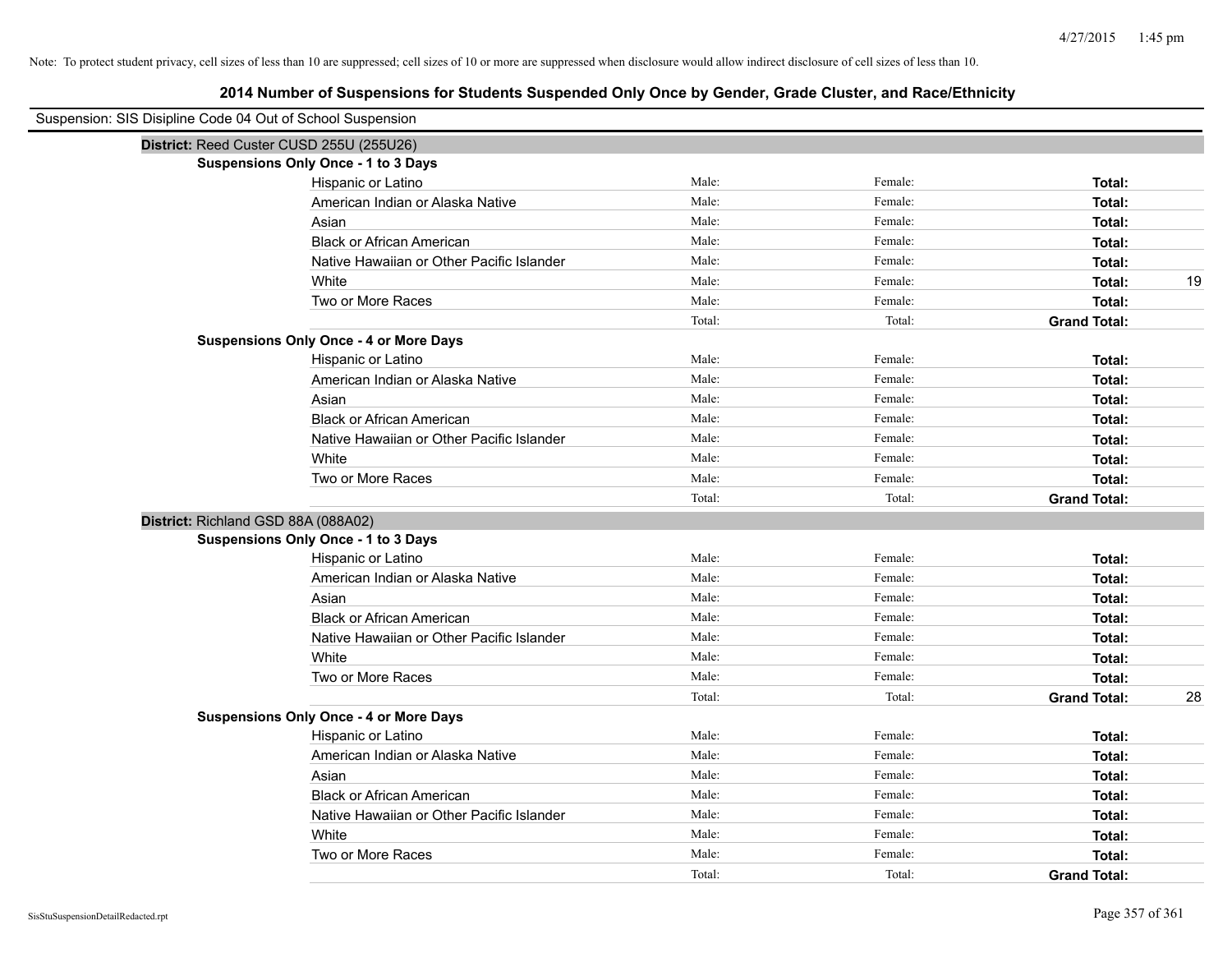| Suspension: SIS Disipline Code 04 Out of School Suspension |                                               |        |         |                     |
|------------------------------------------------------------|-----------------------------------------------|--------|---------|---------------------|
|                                                            | District: Rockdale SD 84 (084002)             |        |         |                     |
|                                                            | <b>Suspensions Only Once - 1 to 3 Days</b>    |        |         |                     |
|                                                            | Hispanic or Latino                            | Male:  | Female: | Total:              |
|                                                            | American Indian or Alaska Native              | Male:  | Female: | Total:              |
|                                                            | Asian                                         | Male:  | Female: | Total:              |
|                                                            | <b>Black or African American</b>              | Male:  | Female: | Total:              |
|                                                            | Native Hawaiian or Other Pacific Islander     | Male:  | Female: | Total:              |
|                                                            | White                                         | Male:  | Female: | Total:              |
|                                                            | Two or More Races                             | Male:  | Female: | Total:              |
|                                                            |                                               | Total: | Total:  | <b>Grand Total:</b> |
|                                                            | District: S Will Co Coop for Spec Ed (255U61) |        |         |                     |
|                                                            | Suspensions Only Once - 1 to 3 Days           |        |         |                     |
|                                                            | Hispanic or Latino                            | Male:  | Female: | Total:              |
|                                                            | American Indian or Alaska Native              | Male:  | Female: | Total:              |
|                                                            | Asian                                         | Male:  | Female: | Total:              |
|                                                            | <b>Black or African American</b>              | Male:  | Female: | Total:              |
|                                                            | Native Hawaiian or Other Pacific Islander     | Male:  | Female: | Total:              |
|                                                            | White                                         | Male:  | Female: | Total:              |
|                                                            | Two or More Races                             | Male:  | Female: | Total:              |
|                                                            |                                               | Total: | Total:  | <b>Grand Total:</b> |
|                                                            | District: Summit Hill SD 161 (161002)         |        |         |                     |
|                                                            | <b>Suspensions Only Once - 1 to 3 Days</b>    |        |         |                     |
|                                                            | Hispanic or Latino                            | Male:  | Female: | Total:              |
|                                                            | American Indian or Alaska Native              | Male:  | Female: | Total:              |
|                                                            | Asian                                         | Male:  | Female: | Total:              |
|                                                            | <b>Black or African American</b>              | Male:  | Female: | Total:              |
|                                                            | Native Hawaiian or Other Pacific Islander     | Male:  | Female: | Total:              |
|                                                            | White                                         | Male:  | Female: | 12<br>Total:        |
|                                                            | Two or More Races                             | Male:  | Female: | Total:              |
|                                                            |                                               | Total: | Total:  | <b>Grand Total:</b> |
|                                                            | <b>Suspensions Only Once - 4 or More Days</b> |        |         |                     |
|                                                            | Hispanic or Latino                            | Male:  | Female: | Total:              |
|                                                            | American Indian or Alaska Native              | Male:  | Female: | Total:              |
|                                                            | Asian                                         | Male:  | Female: | Total:              |
|                                                            | <b>Black or African American</b>              | Male:  | Female: | Total:              |
|                                                            | Native Hawaiian or Other Pacific Islander     | Male:  | Female: | Total:              |
|                                                            | White                                         | Male:  | Female: | Total:              |
|                                                            | Two or More Races                             | Male:  | Female: | Total:              |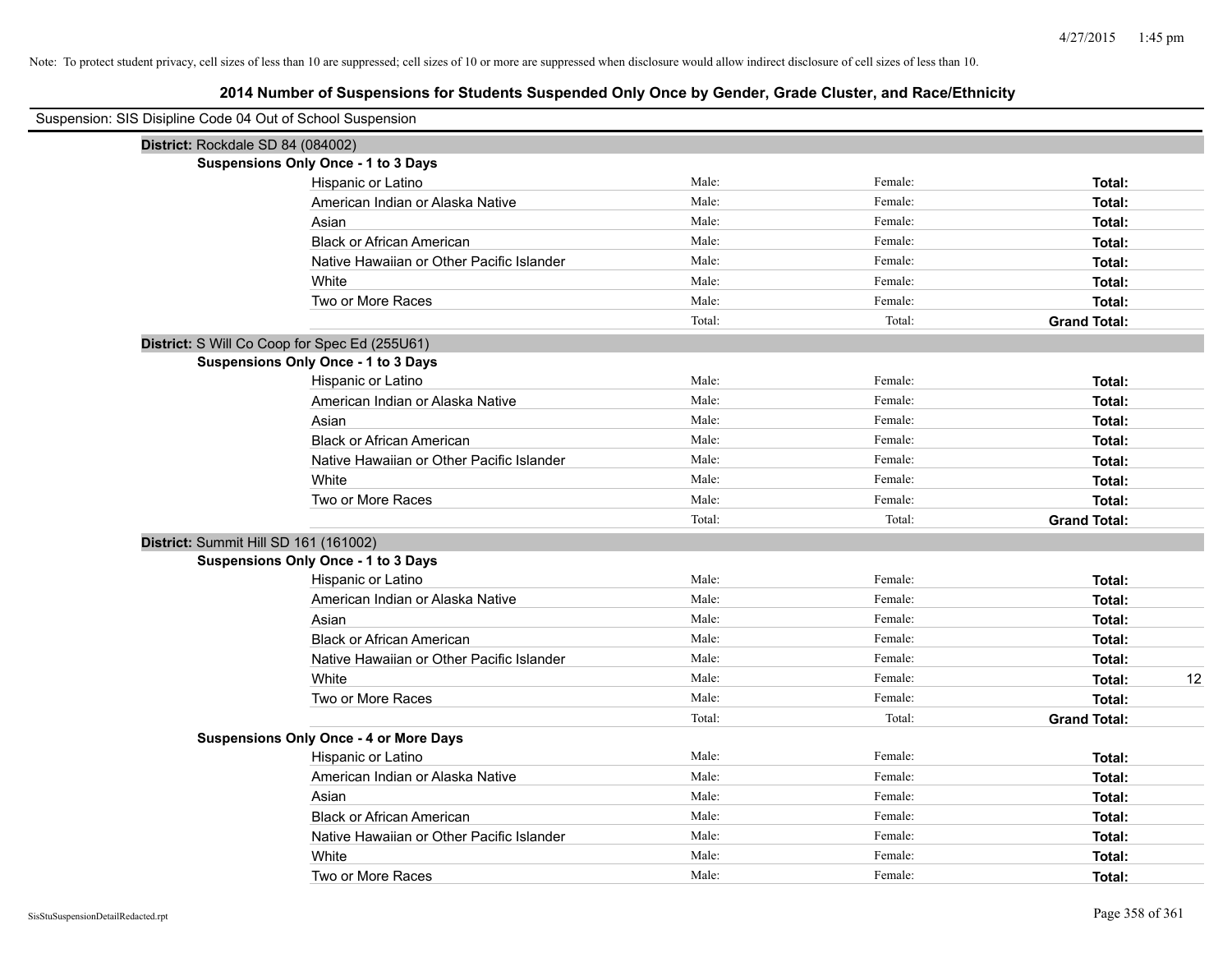| Suspension: SIS Disipline Code 04 Out of School Suspension |                                               |        |         |                           |
|------------------------------------------------------------|-----------------------------------------------|--------|---------|---------------------------|
|                                                            |                                               | Total: | Total:  | <b>Grand Total:</b>       |
| District: Taft SD 90 (090002)                              |                                               |        |         |                           |
|                                                            | Suspensions Only Once - 1 to 3 Days           |        |         |                           |
|                                                            | Hispanic or Latino                            | Male:  | Female: | Total:                    |
|                                                            | American Indian or Alaska Native              | Male:  | Female: | Total:                    |
|                                                            | Asian                                         | Male:  | Female: | Total:                    |
|                                                            | <b>Black or African American</b>              | Male:  | Female: | Total:                    |
|                                                            | Native Hawaiian or Other Pacific Islander     | Male:  | Female: | Total:                    |
|                                                            | White                                         | Male:  | Female: | Total:                    |
|                                                            | Two or More Races                             | Male:  | Female: | Total:                    |
|                                                            |                                               | Total: | Total:  | <b>Grand Total:</b>       |
|                                                            | <b>Suspensions Only Once - 4 or More Days</b> |        |         |                           |
|                                                            | Hispanic or Latino                            | Male:  | Female: | Total:                    |
|                                                            | American Indian or Alaska Native              | Male:  | Female: | Total:                    |
|                                                            | Asian                                         | Male:  | Female: | Total:                    |
|                                                            | <b>Black or African American</b>              | Male:  | Female: | Total:                    |
|                                                            | Native Hawaiian or Other Pacific Islander     | Male:  | Female: | Total:                    |
|                                                            | White                                         | Male:  | Female: | Total:                    |
|                                                            | Two or More Races                             | Male:  | Female: | Total:                    |
|                                                            |                                               | Total: | Total:  | <b>Grand Total:</b>       |
| District: Troy CCSD 30C (030C04)                           |                                               |        |         |                           |
|                                                            | <b>Suspensions Only Once - 1 to 3 Days</b>    |        |         |                           |
|                                                            | Hispanic or Latino                            | Male:  | Female: | Total:<br>15              |
|                                                            | American Indian or Alaska Native              | Male:  | Female: | Total:                    |
|                                                            | Asian                                         | Male:  | Female: | Total:                    |
|                                                            | <b>Black or African American</b>              | Male:  | Female: | 12<br>Total:              |
|                                                            | Native Hawaiian or Other Pacific Islander     | Male:  | Female: | Total:                    |
|                                                            | White                                         | Male:  | Female: | 28<br>Total:              |
|                                                            | Two or More Races                             | Male:  | Female: | Total:                    |
|                                                            |                                               | Total: | Total:  | <b>Grand Total:</b>       |
|                                                            | <b>Suspensions Only Once - 4 or More Days</b> |        |         |                           |
|                                                            | Hispanic or Latino                            | Male:  | Female: | Total:                    |
|                                                            | American Indian or Alaska Native              | Male:  | Female: | Total:                    |
|                                                            | Asian                                         | Male:  | Female: | Total:                    |
|                                                            | <b>Black or African American</b>              | Male:  | Female: | Total:                    |
|                                                            | Native Hawaiian or Other Pacific Islander     | Male:  | Female: | Total:                    |
|                                                            | White                                         | Male:  | Female: | Total:                    |
|                                                            | Two or More Races                             | Male:  | Female: | Total:                    |
|                                                            |                                               | Total: | Total:  | 18<br><b>Grand Total:</b> |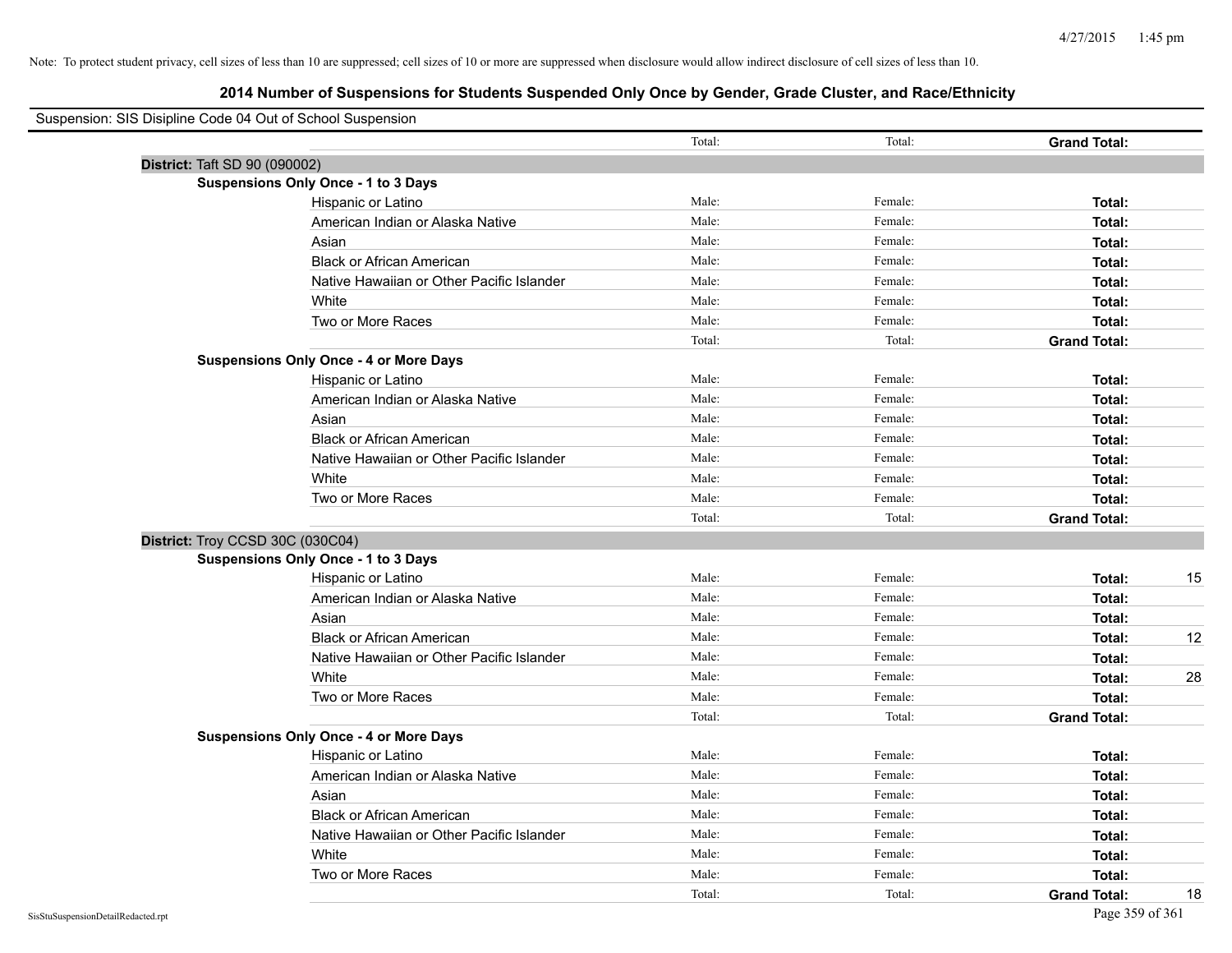| Suspension: SIS Disipline Code 04 Out of School Suspension |                                               |        |     |         |    |                     |     |
|------------------------------------------------------------|-----------------------------------------------|--------|-----|---------|----|---------------------|-----|
|                                                            | District: Valley View CUSD 365U (365U26)      |        |     |         |    |                     |     |
|                                                            | <b>Suspensions Only Once - 1 to 3 Days</b>    |        |     |         |    |                     |     |
|                                                            | Hispanic or Latino                            | Male:  | 98  | Female: | 65 | Total:              | 163 |
|                                                            | American Indian or Alaska Native              | Male:  |     | Female: |    | Total:              |     |
|                                                            | Asian                                         | Male:  |     | Female: |    | Total:              | 10  |
|                                                            | <b>Black or African American</b>              | Male:  | 100 | Female: | 51 | Total:              | 151 |
|                                                            | Native Hawaiian or Other Pacific Islander     | Male:  |     | Female: |    | Total:              |     |
|                                                            | White                                         | Male:  | 60  | Female: | 21 | Total:              | 81  |
|                                                            | Two or More Races                             | Male:  |     | Female: |    | Total:              | 17  |
|                                                            |                                               | Total: |     | Total:  |    | <b>Grand Total:</b> |     |
|                                                            | <b>Suspensions Only Once - 4 or More Days</b> |        |     |         |    |                     |     |
|                                                            | Hispanic or Latino                            | Male:  |     | Female: |    | Total:              | 27  |
|                                                            | American Indian or Alaska Native              | Male:  |     | Female: |    | Total:              |     |
|                                                            | Asian                                         | Male:  |     | Female: |    | Total:              |     |
|                                                            | <b>Black or African American</b>              | Male:  | 15  | Female: | 13 | Total:              | 28  |
|                                                            | Native Hawaiian or Other Pacific Islander     | Male:  |     | Female: |    | Total:              |     |
|                                                            | White                                         | Male:  |     | Female: |    | Total:              | 13  |
|                                                            | Two or More Races                             | Male:  |     | Female: |    | Total:              |     |
|                                                            |                                               | Total: |     | Total:  |    | <b>Grand Total:</b> |     |
|                                                            | District: Wilmington CUSD 209U (209U26)       |        |     |         |    |                     |     |
|                                                            | <b>Suspensions Only Once - 1 to 3 Days</b>    |        |     |         |    |                     |     |
|                                                            | Hispanic or Latino                            | Male:  |     | Female: |    | Total:              |     |
|                                                            | American Indian or Alaska Native              | Male:  |     | Female: |    | Total:              |     |
|                                                            | Asian                                         | Male:  |     | Female: |    | Total:              |     |
|                                                            | <b>Black or African American</b>              | Male:  |     | Female: |    | Total:              |     |
|                                                            | Native Hawaiian or Other Pacific Islander     | Male:  |     | Female: |    | Total:              |     |
|                                                            | White                                         | Male:  | 24  | Female: | 12 | Total:              | 36  |
|                                                            | Two or More Races                             | Male:  |     | Female: |    | Total:              |     |
|                                                            |                                               | Total: |     | Total:  |    | <b>Grand Total:</b> |     |
|                                                            | <b>Suspensions Only Once - 4 or More Days</b> |        |     |         |    |                     |     |
|                                                            | Hispanic or Latino                            | Male:  |     | Female: |    | Total:              |     |
|                                                            | American Indian or Alaska Native              | Male:  |     | Female: |    | Total:              |     |
|                                                            | Asian                                         | Male:  |     | Female: |    | Total:              |     |
|                                                            | <b>Black or African American</b>              | Male:  |     | Female: |    | Total:              |     |
|                                                            | Native Hawaiian or Other Pacific Islander     | Male:  |     | Female: |    | Total:              |     |
|                                                            | White                                         | Male:  |     | Female: |    | Total:              |     |
|                                                            | Two or More Races                             | Male:  |     | Female: |    | Total:              |     |
|                                                            |                                               | Total: |     | Total:  |    | <b>Grand Total:</b> |     |